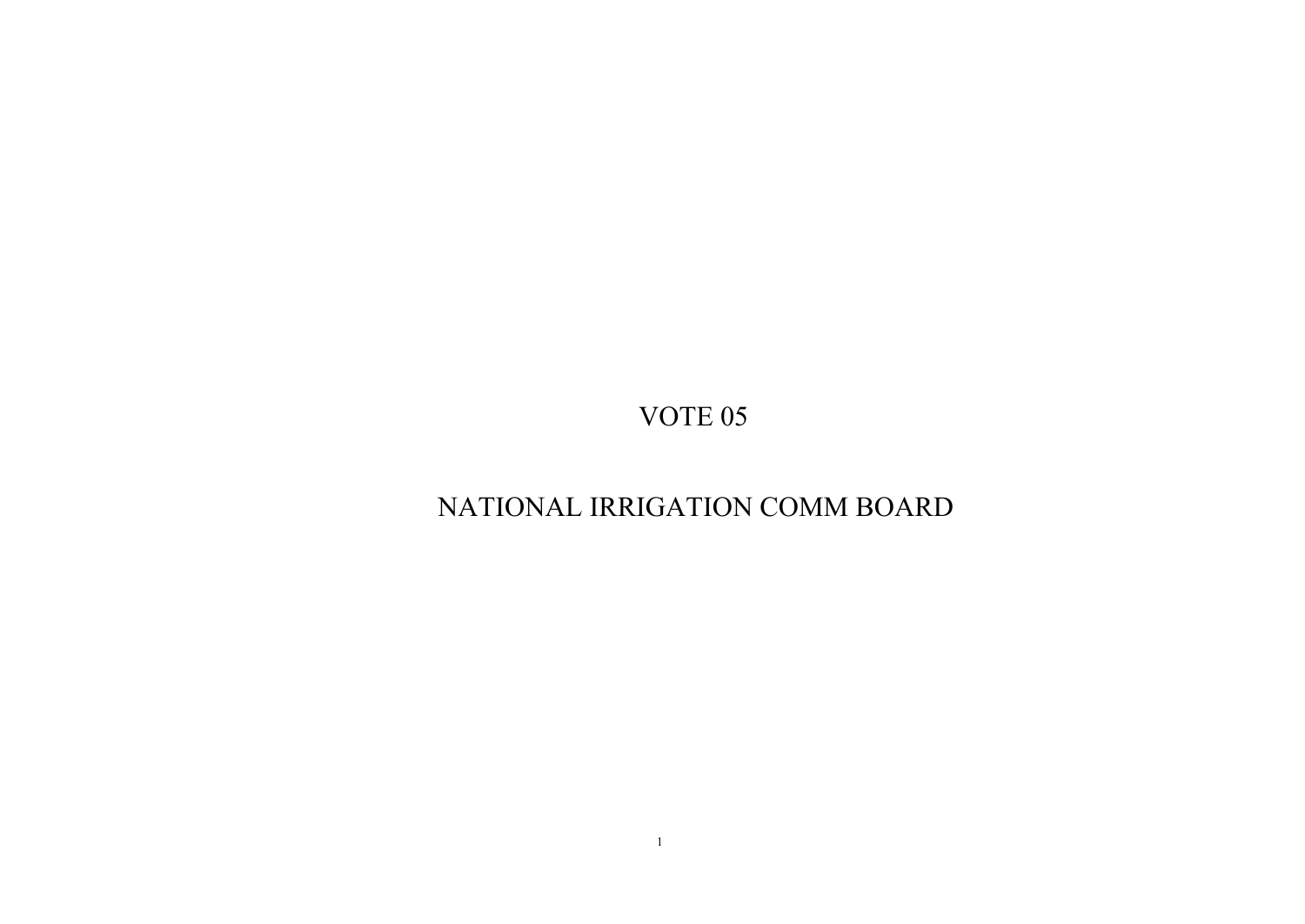### **Vote 05 National Irrigation Comm Board**

A. ESTIMATE of the amount required in the year ending 30th June, 2015, for the development projects in the National Irrigation Comm Board

### **Thirty-three billion nine hundred thirty-three million twenty thousand**

#### **(Shs.33,933,020,000)**

B. Projects under which this Vote will be accounted for by the , are set out in the details below.

| Item                    | <b>Description</b>                         | 2012/2013<br>Actual Expenditure<br>Local | Forex            | 2013/2014<br><b>Approved Estimates</b><br>Local | Forex            | 2014/2015<br>Estimates<br>Local | Forex            | Loan/<br>Grant | C/R/D<br>Donor          | Total       |
|-------------------------|--------------------------------------------|------------------------------------------|------------------|-------------------------------------------------|------------------|---------------------------------|------------------|----------------|-------------------------|-------------|
|                         |                                            | Shs                                      |                  | Shs                                             |                  | Shs                             |                  |                |                         | Shs         |
| <b>Sub Vote</b>         | 1002                                       | POLICY AND PLANNING                      |                  |                                                 |                  |                                 |                  |                |                         |             |
| 4486                    | Agricultural<br>Development<br>Programme   | $\mathbf{0}$                             | $\mathbf{0}$     | $\mathbf{0}$                                    | $\mathbf{0}$     | 100,990,000                     | $\boldsymbol{0}$ |                |                         | 100,990,000 |
| 4496                    | <b>Expanded Rice</b><br>Production Project | $\boldsymbol{0}$                         | $\boldsymbol{0}$ | $\boldsymbol{0}$                                | $\boldsymbol{0}$ | $\boldsymbol{0}$                | 292,872,000      | L              | <b>Basket Fund</b><br>D | 292,872,000 |
| <b>Total of Subvote</b> |                                            | $\theta$                                 | Λ                | $\bf{0}$                                        | $\mathbf{0}$     | 100,990,000                     | 292,872,000      |                |                         | 393,862,000 |
| <b>Sub Vote</b>         | 1004                                       | <b>LEGAL SERVICES UNIT</b>               |                  |                                                 |                  |                                 |                  |                |                         |             |
| 4486                    | Agricultural<br>Development<br>Programme   | $\mathbf{0}$                             | $\mathbf{0}$     | $\mathbf{0}$                                    | $\mathbf{0}$     | 74,410,000                      | $\boldsymbol{0}$ |                |                         | 74,410,000  |
| <b>Total of Subvote</b> |                                            | $\mathbf{0}$                             |                  | $\bf{0}$                                        | $\bf{0}$         | 74,410,000                      |                  |                |                         | 74,410,000  |
| <b>Sub Vote</b>         | 1007                                       | MANAGEMENT INFORMATION SYSTEM AND DATABA |                  |                                                 |                  |                                 |                  |                |                         |             |
| 4486                    | Agricultural<br>Development<br>Programme   | $\mathbf{0}$                             | $\boldsymbol{0}$ | $\mathbf{0}$                                    | $\mathbf{0}$     | 130,000,000                     | $\boldsymbol{0}$ |                |                         | 130,000,000 |
| <b>Total of Subvote</b> |                                            | $\bf{0}$                                 | $\theta$         | $\bf{0}$                                        | $\bf{0}$         | 130,000,000                     | $\theta$         |                |                         | 130,000,000 |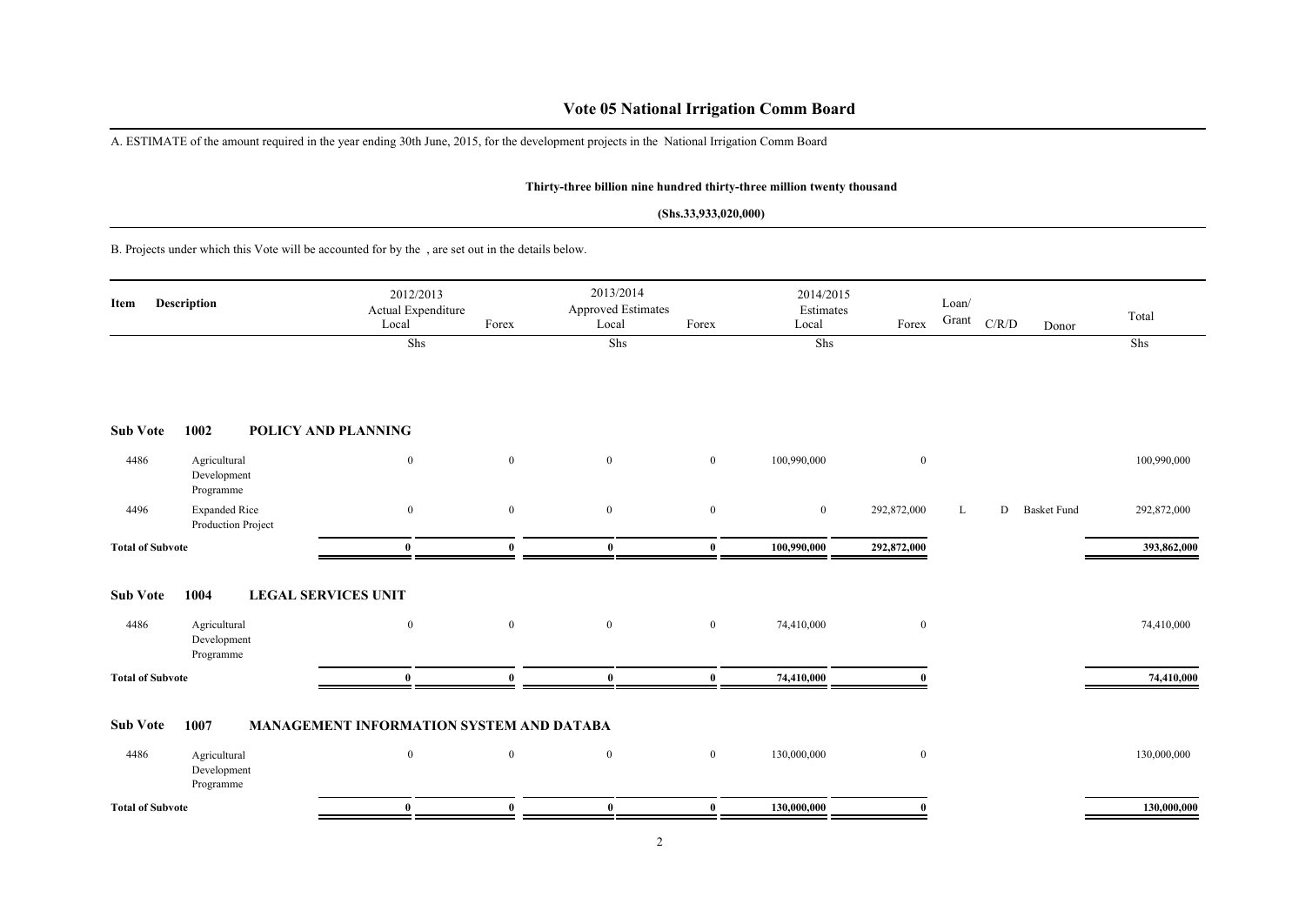|                         |                                                  |                                                                 |                  | <b>Vote 05 National Irrigation Comm Board</b> |                  |                                 |                |                |                         |                |
|-------------------------|--------------------------------------------------|-----------------------------------------------------------------|------------------|-----------------------------------------------|------------------|---------------------------------|----------------|----------------|-------------------------|----------------|
| Item                    | Description                                      | 2012/2013<br>Actual Expenditure<br>Local                        | Forex            | 2013/2014<br>Approved Estimates<br>Local      | Forex            | 2014/2015<br>Estimates<br>Local | Forex          | Loan/<br>Grant | C/R/D<br>Donor          | Total          |
|                         |                                                  | ${\rm Shs}$                                                     |                  | ${\rm Shs}$                                   |                  | Shs                             |                |                |                         | Shs            |
| <b>Sub Vote</b>         | 1008                                             | ENVIRONMENTAL AND SOCIAL MANAGEMENT UNIT                        |                  |                                               |                  |                                 |                |                |                         |                |
| 4486                    | Agricultural<br>Development<br>Programme         | $\mathbf{0}$                                                    | $\mathbf{0}$     | $\mathbf{0}$                                  | $\overline{0}$   | 307,400,000                     | $\bf{0}$       |                |                         | 307,400,000    |
| <b>Total of Subvote</b> |                                                  | $\bf{0}$                                                        | $\mathbf{0}$     | $\bf{0}$                                      | $\bf{0}$         | 307,400,000                     | $\mathbf{0}$   |                |                         | 307,400,000    |
| <b>Sub Vote</b><br>4486 | 2001<br>Agricultural<br>Development<br>Programme | <b>IRRIGATION PLANNING DESIGN AND PRIVATE S</b><br>$\mathbf{0}$ | $\mathbf{0}$     | $\mathbf{0}$                                  | $\mathbf{0}$     | 2,522,800,000                   | 6,173,857,000  | L              | D<br><b>Basket Fund</b> | 8,696,657,000  |
| 4496                    | <b>Expanded Rice</b><br>Production Project       | $\bf{0}$                                                        | $\mathbf{0}$     | $\mathbf{0}$                                  | $\boldsymbol{0}$ | $\mathbf{0}$                    | 424,555,000    | L              | <b>Basket Fund</b><br>D | 424,555,000    |
| <b>Total of Subvote</b> |                                                  | $\mathbf{0}$                                                    | $\mathbf{0}$     | $\bf{0}$                                      | $\bf{0}$         | 2,522,800,000                   | 6,598,412,000  |                |                         | 9,121,212,000  |
| <b>Sub Vote</b>         | 2002                                             | <b>IRRIGATION INFRASTRUCTURE DEVELOPMENT</b>                    |                  |                                               |                  |                                 |                |                |                         |                |
| 4486                    | Agricultural<br>Development<br>Programme         | $\boldsymbol{0}$                                                | $\mathbf{0}$     | $\mathbf{0}$                                  | $\mathbf{0}$     | 10,586,910,000                  | 3,175,900,000  |                |                         | 13,762,810,000 |
| 4496                    | <b>Expanded Rice</b><br>Production Project       | $\boldsymbol{0}$                                                | $\mathbf{0}$     | $\boldsymbol{0}$                              | $\boldsymbol{0}$ | $\boldsymbol{0}$                | 7,260,872,000  | L              | D<br><b>Basket Fund</b> | 7,260,872,000  |
| <b>Total of Subvote</b> |                                                  | $\bf{0}$                                                        | $\mathbf{0}$     | $\bf{0}$                                      | $\bf{0}$         | 10,586,910,000                  | 10,436,772,000 |                |                         | 21,023,682,000 |
| <b>Sub Vote</b>         | 2004                                             | <b>IRRIGATION OPERATIONS AND SUPPORT SERVIC</b>                 |                  |                                               |                  |                                 |                |                |                         |                |
| 4486                    | Agricultural<br>Development<br>Programme         | $\boldsymbol{0}$                                                | $\mathbf{0}$     | $\mathbf{0}$                                  | $\mathbf{0}$     | 1,277,490,000                   | 906,396,000    |                |                         | 2,183,886,000  |
| 4496                    | <b>Expanded Rice</b><br>Production Project       | $\boldsymbol{0}$                                                | $\boldsymbol{0}$ | $\mathbf{0}$                                  | $\boldsymbol{0}$ | $\bf{0}$                        | 698,568,000    | L              | D<br><b>Basket Fund</b> | 698,568,000    |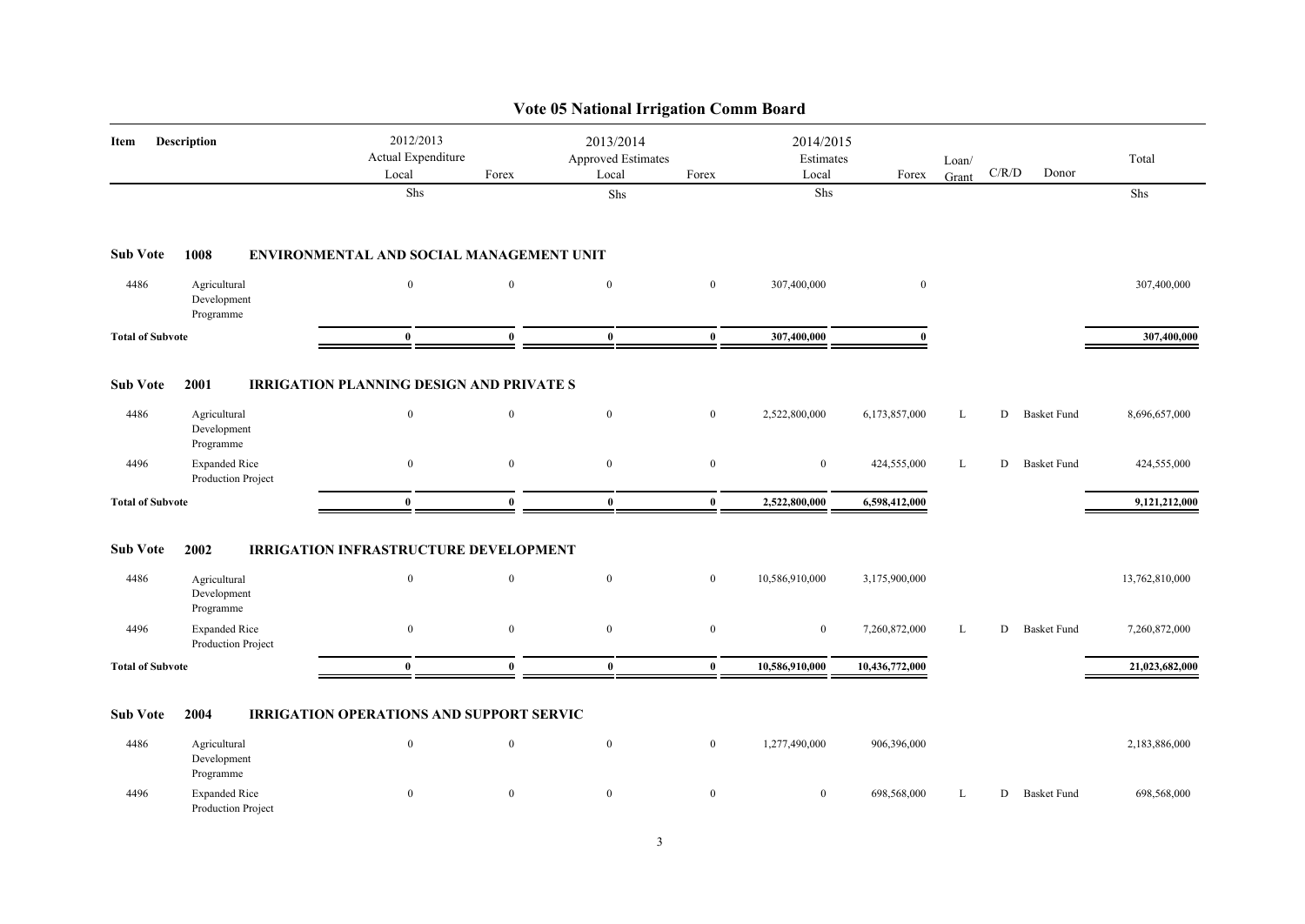| <b>Description</b><br>Item | 2012/2013<br>Actual Expenditure |       | 2013/2014 | Approved Estimates | 2014/2015<br>Estimates |                | Loan/ |       |       | Total          |
|----------------------------|---------------------------------|-------|-----------|--------------------|------------------------|----------------|-------|-------|-------|----------------|
|                            | Local                           | Forex | Local     | Forex              | Local                  | Forex          | Grant | C/R/D | Donor |                |
|                            | Shs                             |       |           | Shs                | Shs                    |                |       |       |       | Shs            |
| <b>Total of Subvote</b>    | $\mathbf{0}$                    |       |           |                    | 1,277,490,000          | 1,604,964,000  |       |       |       | 2,882,454,000  |
| <b>Total of Vote</b>       |                                 |       | Ð         |                    | 15,000,000,000         | 18,933,020,000 |       |       |       | 33,933,020,000 |

## **Vote 05 National Irrigation Comm Board**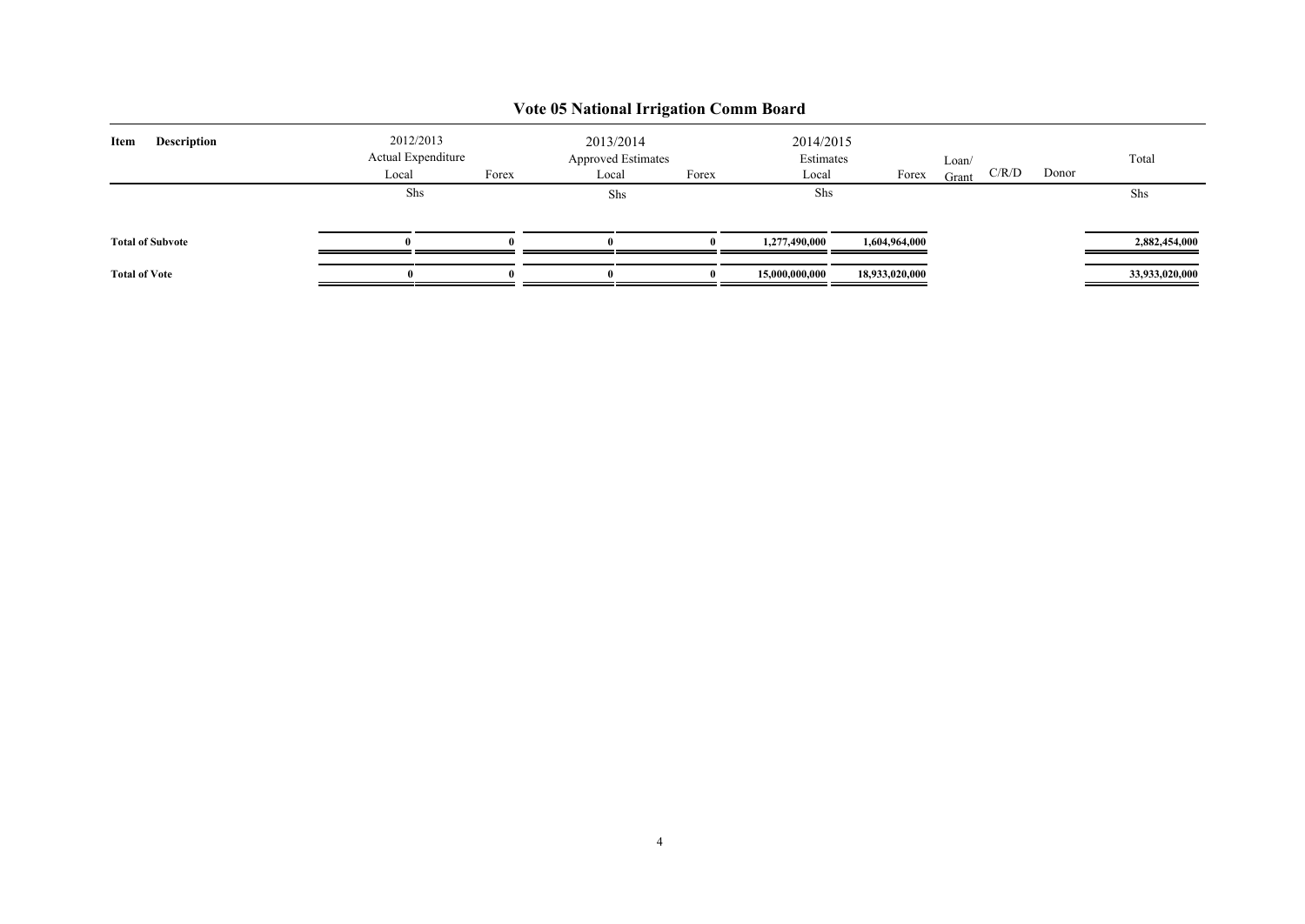## PRESIDENT'S DELIVERY BUREAU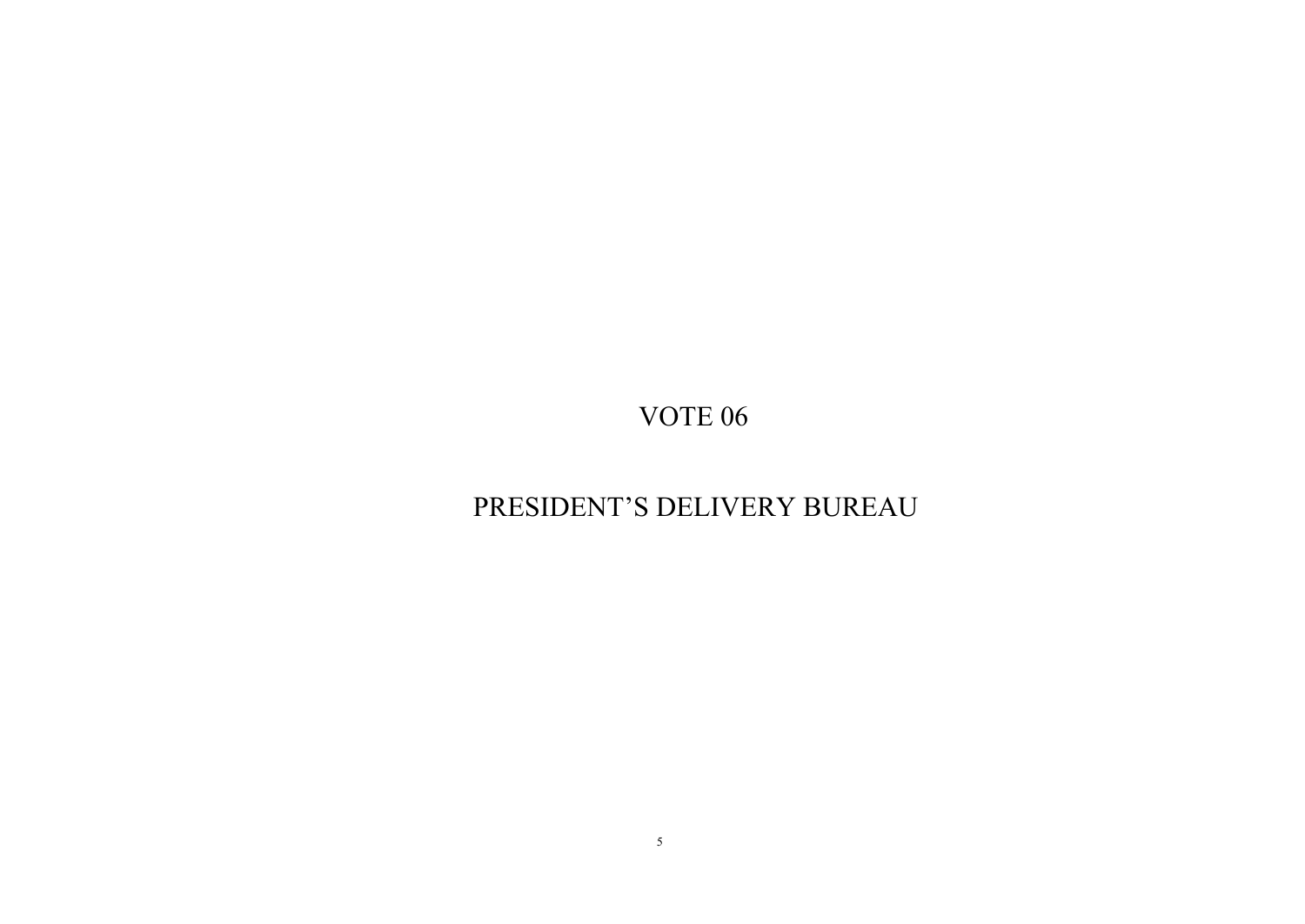### **Vote 06 President's Delivery Bureau**

A. ESTIMATE of the amount required in the year ending 30th June, 2015, for the development projects in the President's Delivery Bureau

#### **Twenty-eight billion one hundred sixty-one million six hundred fifteen thousand**

#### **(Shs.28,161,615,000)**

B. Projects under which this Vote will be accounted for by the , are set out in the details below.

| Item | <b>Description</b> | 2012/2013<br><b>Actual Expenditure</b><br>Local | Forex | 2013/2014<br>Approved Estimates<br>Local | Forex | 2014/2015<br>Estimates<br>Local | Forex | Loan/<br>Grant | C/R/D | Donor | Total |
|------|--------------------|-------------------------------------------------|-------|------------------------------------------|-------|---------------------------------|-------|----------------|-------|-------|-------|
|      |                    | Shs                                             |       | Shs                                      |       | Shs                             |       |                |       |       | Shs   |
|      |                    |                                                 |       |                                          |       |                                 |       |                |       |       |       |

### **Sub Vote 1001 ADMINISTRATION AND HUMAN RESOURCES MGT**

| 6294                    | Big Result Now |  | 4,964,300,000 | 25,000,000,000 | 28,161,615,000 |  | DFID | 28,161,615,000 |
|-------------------------|----------------|--|---------------|----------------|----------------|--|------|----------------|
| <b>Total of Subvote</b> |                |  | 4,964,300,000 | 25,000,000,000 | 28,161,615,000 |  |      | 28,161,615,000 |
| <b>Total of Vote</b>    |                |  | 4,964,300,000 | 25,000,000,000 | 28,161,615,000 |  |      | 28,161,615,000 |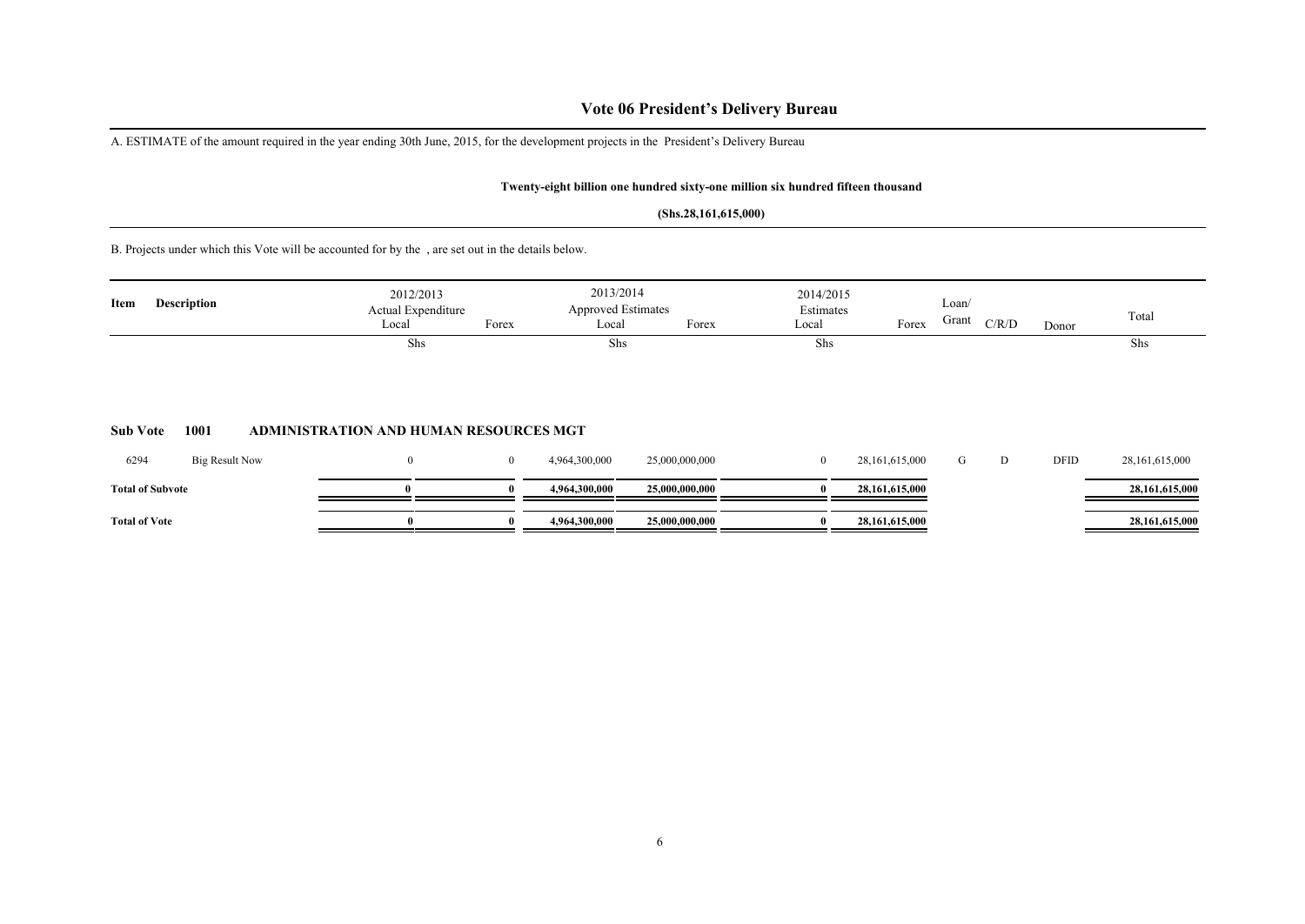## TREASURY REGISTRAR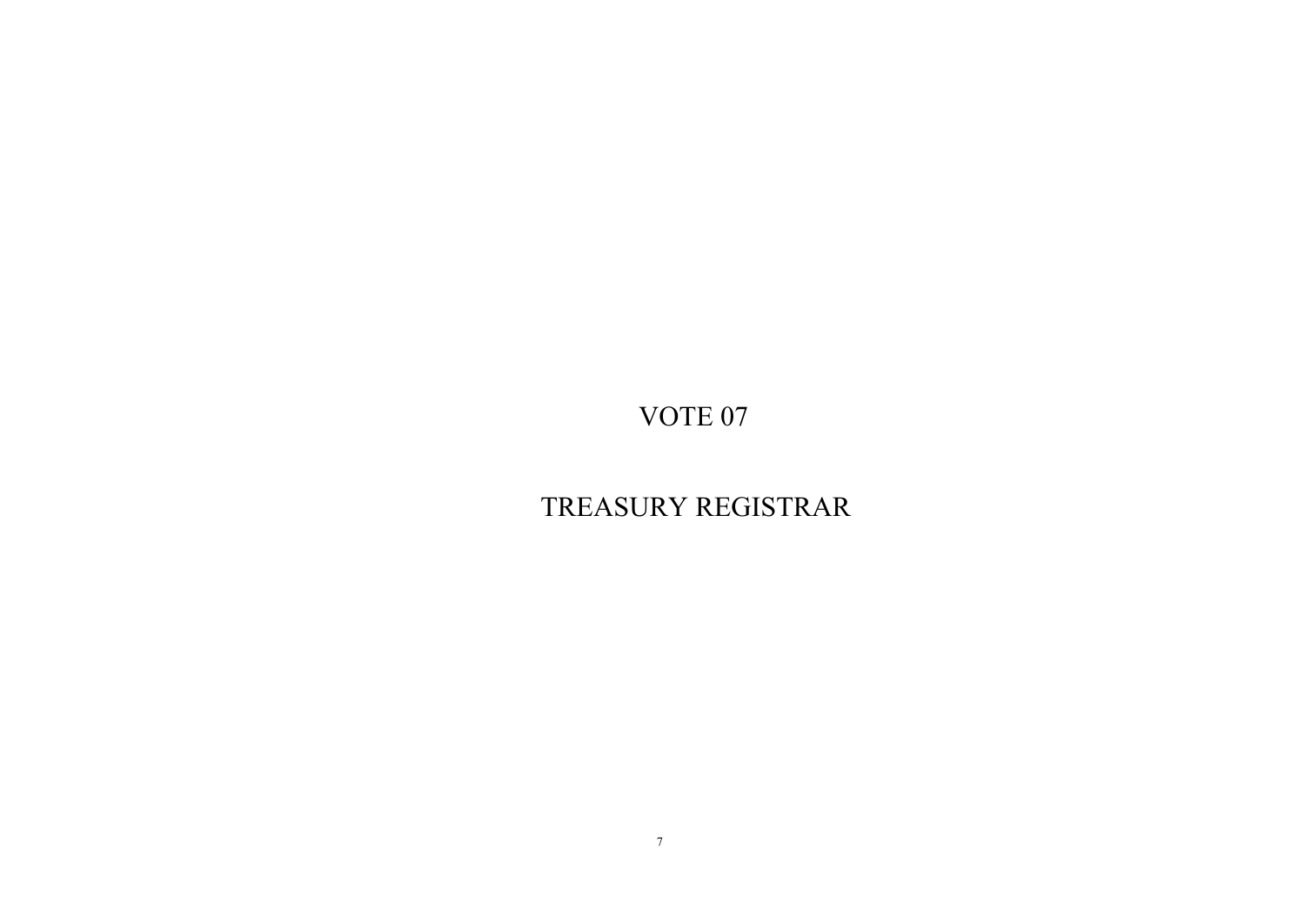### **Vote 07 Treasury Registrar**

A. ESTIMATE of the amount required in the year ending 30th June, 2015, for the development projects in the Treasury Registrar

### **One billion nine hundred forty-three million**

### **(Shs.1,943,000,000)**

B. Projects under which this Vote will be accounted for by the , are set out in the details below.

| Item                    | <b>Description</b>                     | 2012/2013<br>Actual Expenditure<br>Local      | Forex          | 2013/2014<br><b>Approved Estimates</b><br>Local | Forex            | 2014/2015<br>Estimates<br>Local | Forex       | Loan/<br>Grant | C/R/D                   | Total<br>Donor |
|-------------------------|----------------------------------------|-----------------------------------------------|----------------|-------------------------------------------------|------------------|---------------------------------|-------------|----------------|-------------------------|----------------|
|                         |                                        | Shs                                           |                | Shs                                             |                  | Shs                             |             |                |                         | Shs            |
| <b>Sub Vote</b>         | 1001                                   | <b>ADMINISTRATION AND HUMAN RESOURCES MGT</b> |                |                                                 |                  |                                 |             |                |                         |                |
| 6251                    | Public Finance Mgt<br>Reform Programme | $\bf{0}$                                      | $\overline{0}$ | 600,000,000                                     | 1,065,300,000    | 64,440,000                      | 43,250,000  | G              | D<br><b>Basket Fund</b> | 107,690,000    |
| <b>Total of Subvote</b> |                                        | $\bf{0}$                                      | $\mathbf{0}$   | 600,000,000                                     | 1,065,300,000    | 64,440,000                      | 43,250,000  |                |                         | 107,690,000    |
| <b>Sub Vote</b>         | <b>PLANNING UNIT</b><br>1003           |                                               |                |                                                 |                  |                                 |             |                |                         |                |
| 6251                    | Public Finance Mgt<br>Reform Programme | $\bf{0}$                                      | $\overline{0}$ | $\bf{0}$                                        | $\overline{0}$   | 29,300,000                      | 241,000,000 |                |                         | 270,300,000    |
| <b>Total of Subvote</b> |                                        | $\bf{0}$                                      | $\theta$       | $\bf{0}$                                        | $\bf{0}$         | 29,300,000                      | 241,000,000 |                |                         | 270,300,000    |
| <b>Sub Vote</b>         | 1004<br><b>LEGAL SERVICES UNIT</b>     |                                               |                |                                                 |                  |                                 |             |                |                         |                |
| 6251                    | Public Finance Mgt<br>Reform Programme | $\bf{0}$                                      | $\mathbf{0}$   | $\boldsymbol{0}$                                | $\boldsymbol{0}$ | $\overline{0}$                  | 190,000,000 | G              | D<br><b>Basket Fund</b> | 190,000,000    |
| <b>Total of Subvote</b> |                                        | $\mathbf{0}$                                  | $\Omega$       | $\mathbf{0}$                                    | $\mathbf{0}$     | $\bf{0}$                        | 190,000,000 |                |                         | 190,000,000    |
| <b>Sub Vote</b>         | 1006                                   | <b>INFORMATION AND COMM. TECHNOLOGY</b>       |                |                                                 |                  |                                 |             |                |                         |                |
| 6251                    | Public Finance Mgt<br>Reform Programme | $\boldsymbol{0}$                              | $\bf{0}$       | $\bf{0}$                                        | $\bf{0}$         | 138,800,000                     | 105,150,000 |                |                         | 243,950,000    |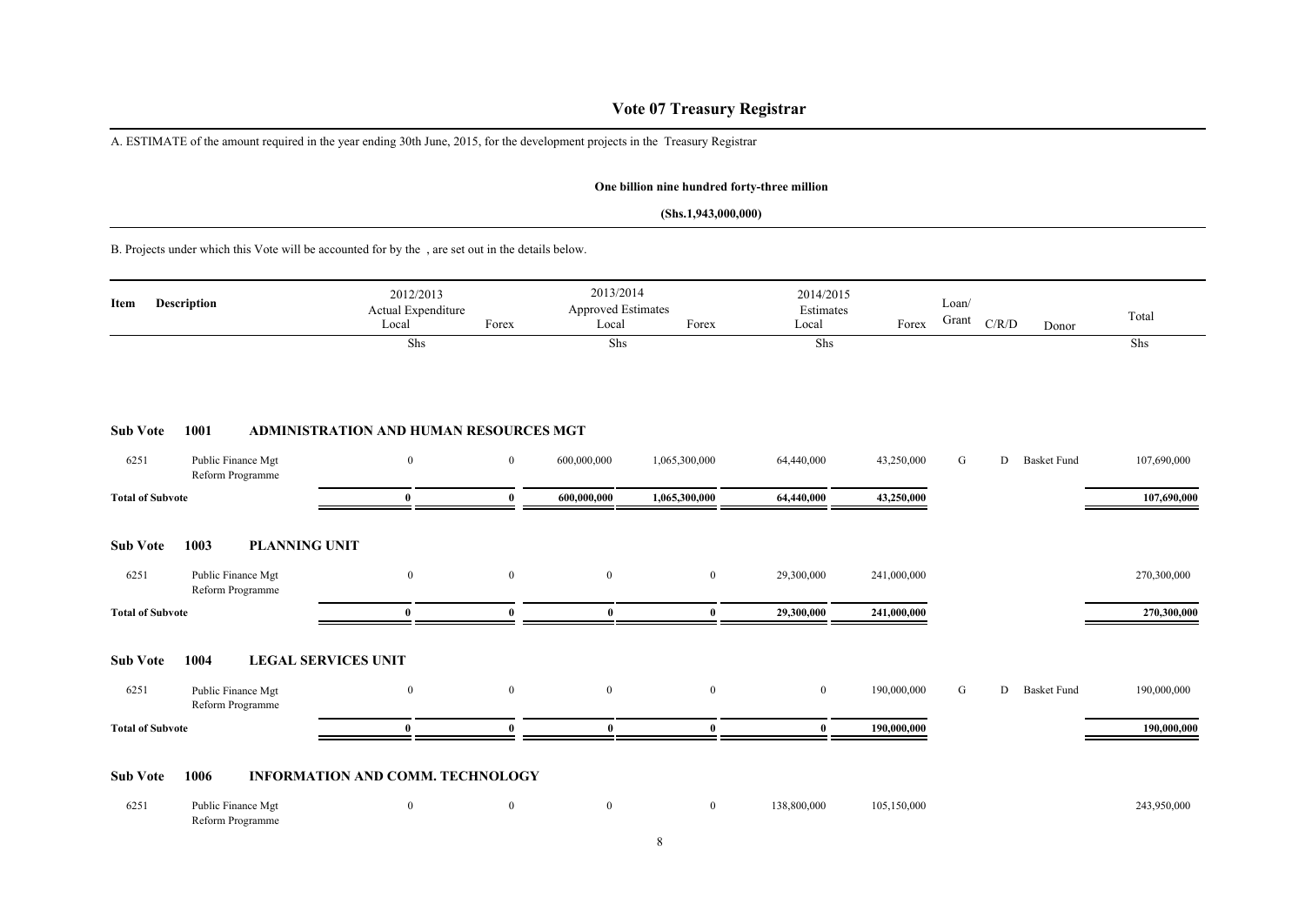|                                                       |                                                |              |                                                 | Vote 07 Treasury Registrar |                                 |               |                |       |                    |               |
|-------------------------------------------------------|------------------------------------------------|--------------|-------------------------------------------------|----------------------------|---------------------------------|---------------|----------------|-------|--------------------|---------------|
| <b>Description</b><br>Item                            | 2012/2013<br>Actual Expenditure<br>Local       | Forex        | 2013/2014<br><b>Approved Estimates</b><br>Local | Forex                      | 2014/2015<br>Estimates<br>Local | Forex         | Loan/<br>Grant | C/R/D | Donor              | Total         |
|                                                       | Shs                                            |              | Shs                                             |                            | Shs                             |               |                |       |                    | Shs           |
| <b>Total of Subvote</b>                               | $\bf{0}$                                       | $\bf{0}$     | $\bf{0}$                                        | $\bf{0}$                   | 138,800,000                     | 105,150,000   |                |       |                    | 243,950,000   |
|                                                       |                                                |              |                                                 |                            |                                 |               |                |       |                    |               |
| <b>Sub Vote</b><br>1007                               | INFORMATION, EDUCATION AND COMM. UNIT          |              |                                                 |                            |                                 |               |                |       |                    |               |
| 6251<br>Public Finance Mgt<br>Reform Programme        | $\mathbf{0}$                                   | $\mathbf{0}$ | $\mathbf{0}$                                    | $\mathbf{0}$               | 174,900,000                     | 63,000,000    |                |       |                    | 237,900,000   |
| <b>Total of Subvote</b>                               | $\mathbf{0}$                                   | $\bf{0}$     | $\bf{0}$                                        | $\bf{0}$                   | 174,900,000                     | 63,000,000    |                |       |                    | 237,900,000   |
| <b>Sub Vote</b><br>2001<br>6251<br>Public Finance Mgt | PUBLIC INVESTMENT MGT DIVISION<br>$\mathbf{0}$ | $\bf{0}$     | $\mathbf{0}$                                    | $\mathbf{0}$               | $\overline{0}$                  | 118,800,000   | G              | D     | <b>Basket Fund</b> | 118,800,000   |
| Reform Programme<br><b>Total of Subvote</b>           | $\mathbf{0}$                                   | $\mathbf{0}$ | $\bf{0}$                                        | $\mathbf{0}$               | $\bf{0}$                        | 118,800,000   |                |       |                    | 118,800,000   |
|                                                       |                                                |              |                                                 |                            |                                 |               |                |       |                    |               |
| <b>Sub Vote</b><br>3001                               | PRIVATIZATION AND MONITORING                   |              |                                                 |                            |                                 |               |                |       |                    |               |
| 6251<br>Public Finance Mgt<br>Reform Programme        | $\boldsymbol{0}$                               | $\mathbf{0}$ | $\bf{0}$                                        | $\boldsymbol{0}$           | 220,060,000                     | 178,000,000   | G              | D     | <b>Basket Fund</b> | 398,060,000   |
| <b>Total of Subvote</b>                               | $\mathbf{0}$                                   | $\mathbf{0}$ | $\bf{0}$                                        | $\bf{0}$                   | 220,060,000                     | 178,000,000   |                |       |                    | 398,060,000   |
| <b>Sub Vote</b><br>4001                               | <b>MANAGEMENT SERVICE DIVISION</b>             |              |                                                 |                            |                                 |               |                |       |                    |               |
| Public Finance Mgt<br>6251<br>Reform Programme        | $\mathbf{0}$                                   | $\mathbf{0}$ | $\mathbf{0}$                                    | $\mathbf{0}$               | 22,500,000                      | 353,800,000   | G              | D     | <b>Basket Fund</b> | 376,300,000   |
| <b>Total of Subvote</b>                               | $\bf{0}$                                       | $\mathbf{0}$ | $\bf{0}$                                        | $\bf{0}$                   | 22,500,000                      | 353,800,000   |                |       |                    | 376,300,000   |
| <b>Total of Vote</b>                                  | $\bf{0}$                                       | $\bf{0}$     | 600,000,000                                     | 1,065,300,000              | 650,000,000                     | 1,293,000,000 |                |       |                    | 1,943,000,000 |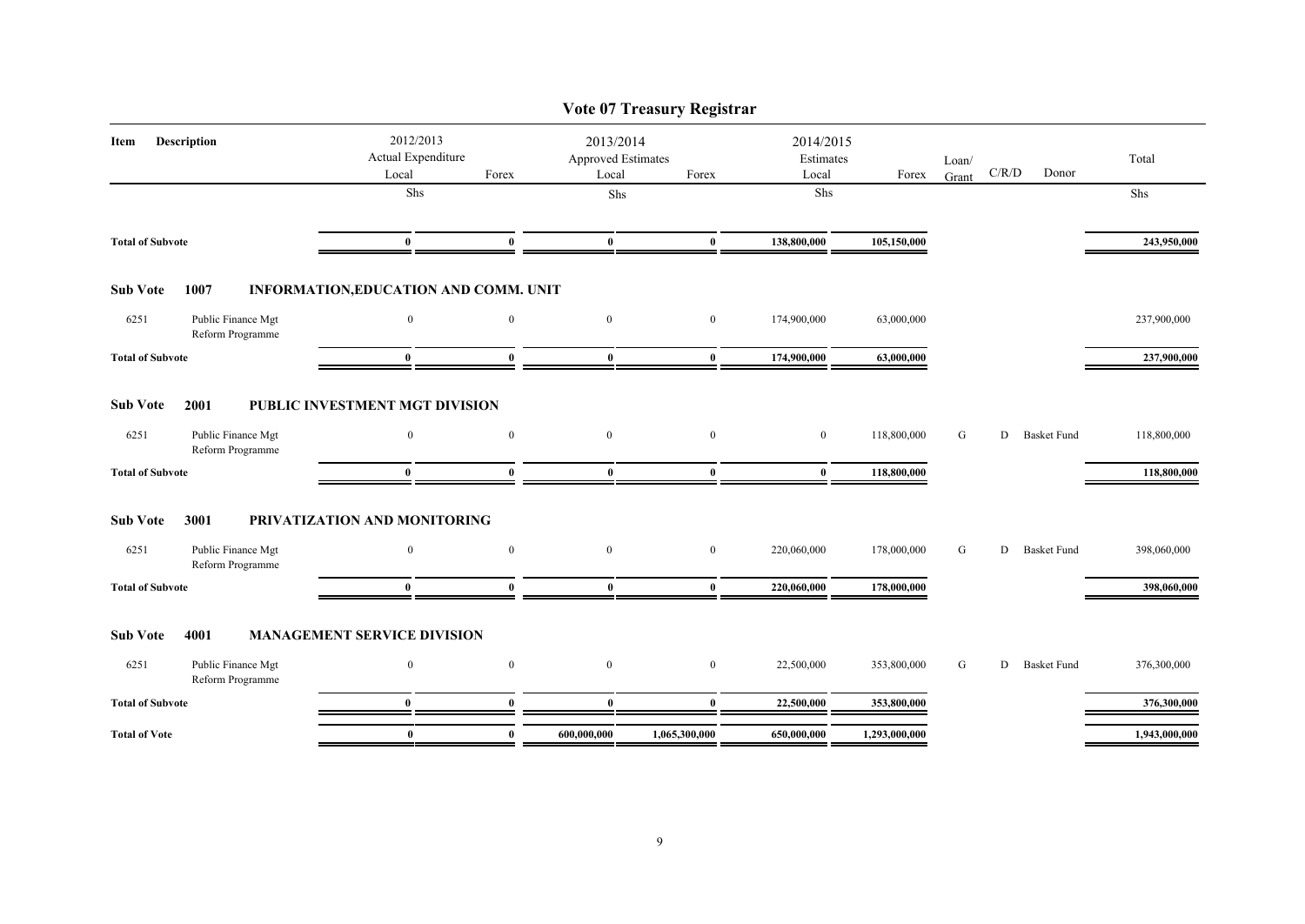## FINANCIAL INTELLIGENCE UNIT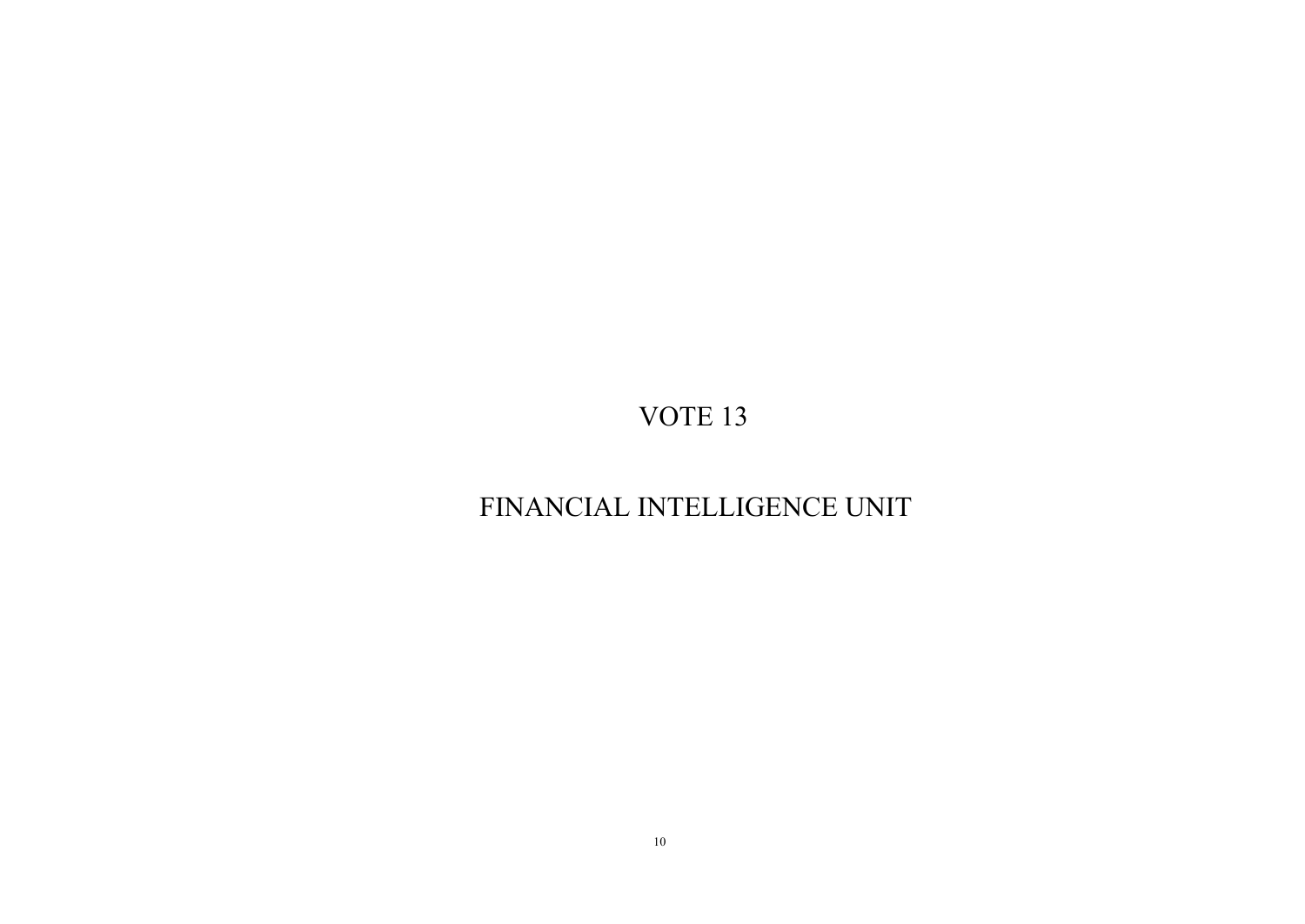### **Vote 13 Financial Intelligence Unit**

A. ESTIMATE of the amount required in the year ending 30th June, 2015, for the development projects in the Financial Intelligence Unit

### **One hundred ninety-five million**

#### **(Shs.195,000,000)**

B. Projects under which this Vote will be accounted for by the Commissioner, Financial Intelligence Unit , are set out in the details below.

| Item                 | <b>Description</b>      | 2012/2013<br>Actual Expenditure       |             | 2013/2014<br><b>Approved Estimates</b> |             | 2014/2015<br>Estimates |             | Loan/ |       |       | Total       |
|----------------------|-------------------------|---------------------------------------|-------------|----------------------------------------|-------------|------------------------|-------------|-------|-------|-------|-------------|
|                      |                         | Local                                 | Forex       | Local                                  | Forex       | Local                  | Forex       | Grant | C/R/D | Donor |             |
|                      |                         | Shs                                   |             | Shs                                    |             | Shs                    |             |       |       |       | Shs         |
| <b>Sub Vote</b>      | 1001                    | ADMINISTRATION AND HR MANAGEMENT UNIT |             |                                        |             |                        |             |       |       |       |             |
| 6310                 | <b>STACA</b>            | $\boldsymbol{0}$                      | 379,928,385 | $\bf{0}$                               | 399,685,000 | $\mathbf{0}$           | 195,000,000 | G     | D     | DFID  | 195,000,000 |
|                      | <b>Total of Subvote</b> |                                       | 379,928,385 |                                        | 399,685,000 |                        | 195,000,000 |       |       |       | 195,000,000 |
| <b>Total of Vote</b> |                         | $\mathbf{0}$                          | 379,928,385 | $\bf{0}$                               | 399,685,000 | $\bf{0}$               | 195,000,000 |       |       |       | 195,000,000 |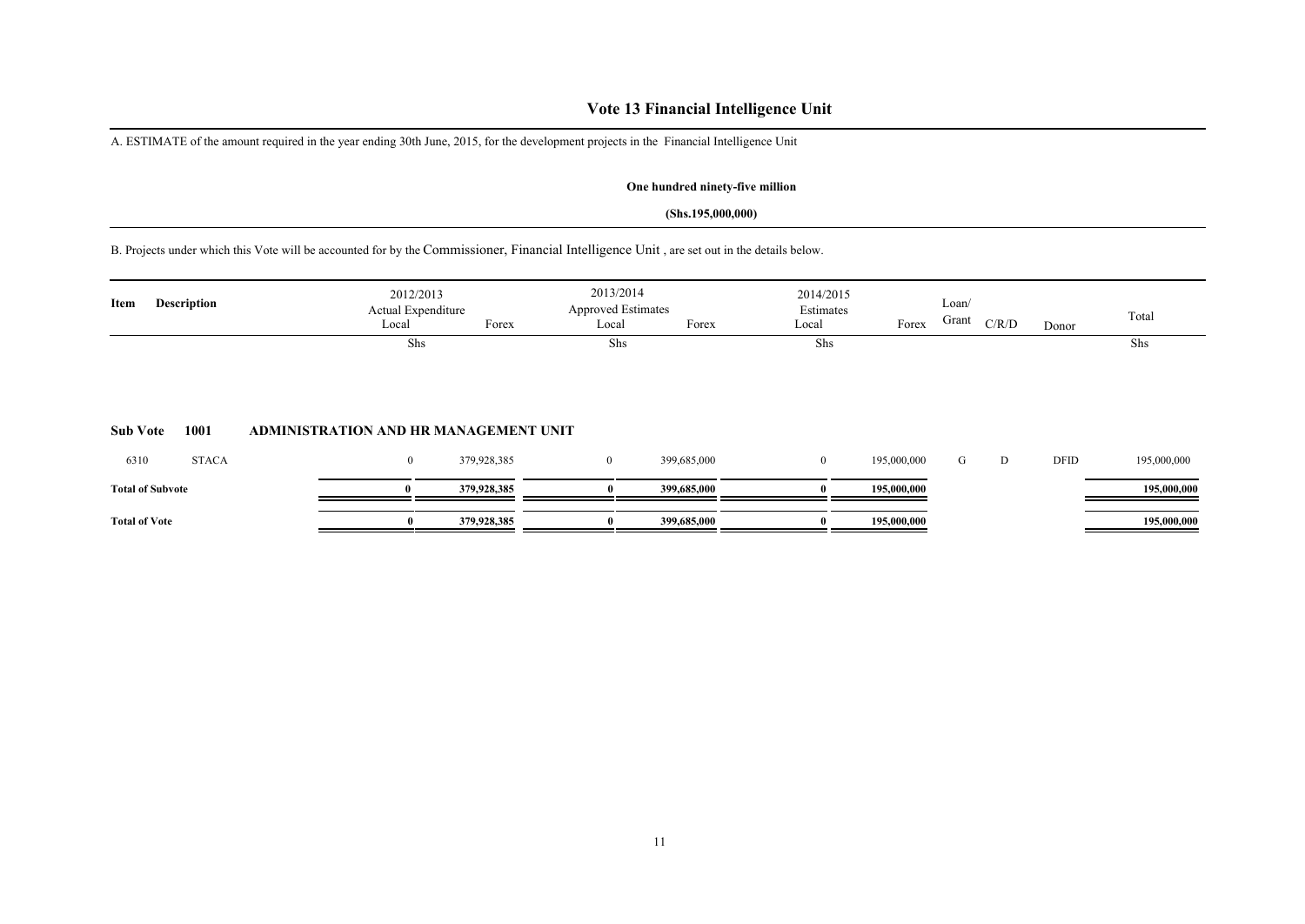## ATTORNEY GENERAL'S OFFICE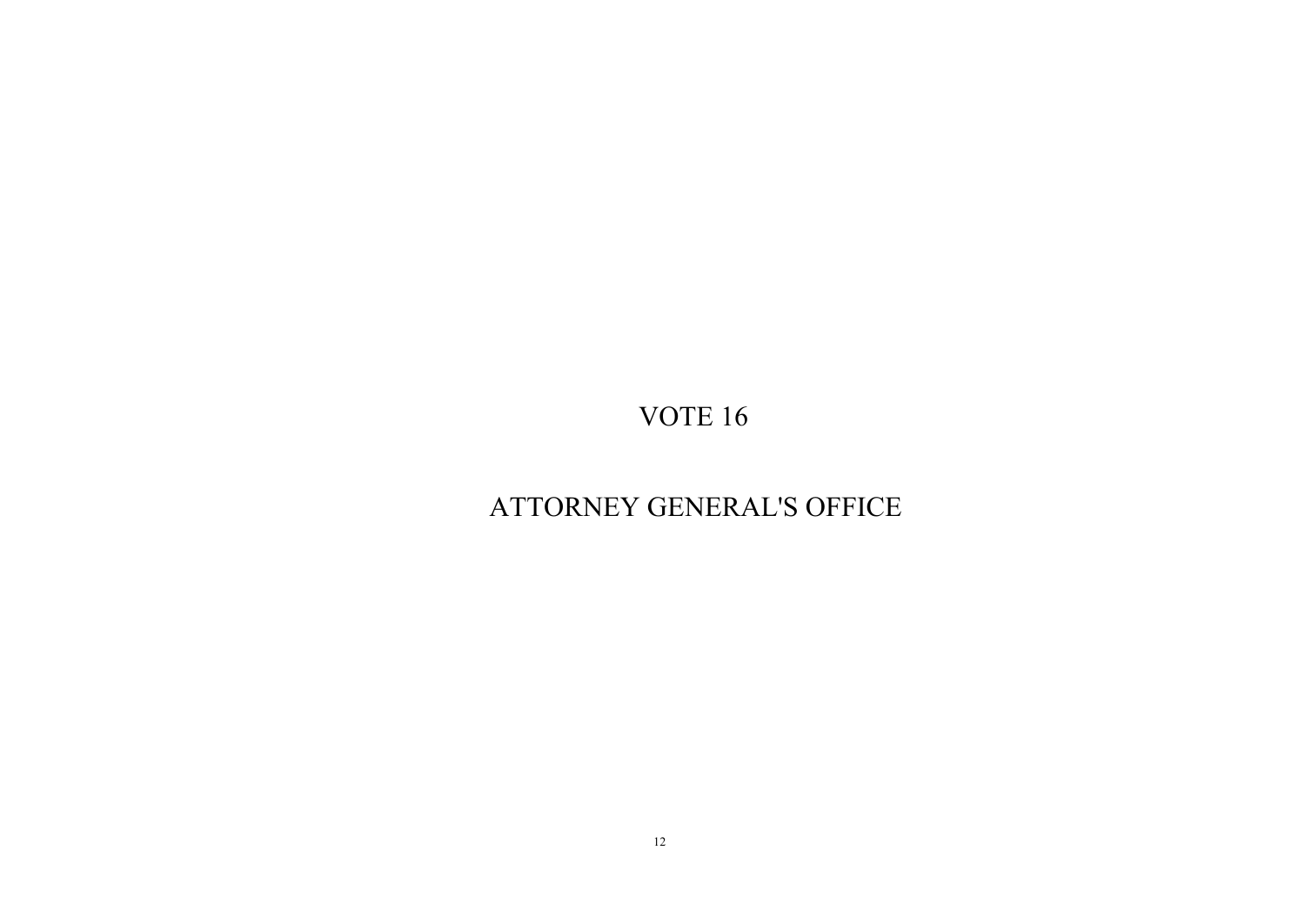### **Vote 16 Attorney General's Office**

A. ESTIMATE of the amount required in the year ending 30th June, 2015, for the development projects in the Attorney General's Office

#### **Five billion four hundred fifty-seven million one hundred forty-nine thousand**

#### **(Shs.5,457,149,000)**

B. Projects under which this Vote will be accounted for by the Deputy Attorney General, Attorney General's Chambers , are set out in the details below.

| Item                    | <b>Description</b>                 | 2012/2013<br>Actual Expenditure<br>Local | Forex          | 2013/2014<br><b>Approved Estimates</b><br>Local | Forex       | 2014/2015<br>Estimates<br>Local |             | Loan/<br>Grant | C/R/D |             | Total         |
|-------------------------|------------------------------------|------------------------------------------|----------------|-------------------------------------------------|-------------|---------------------------------|-------------|----------------|-------|-------------|---------------|
|                         |                                    | Shs                                      |                | Shs                                             |             | Shs                             | Forex       |                |       | Donor       | Shs           |
|                         |                                    |                                          |                |                                                 |             |                                 |             |                |       |             |               |
| <b>Sub Vote</b>         | 1003                               | <b>PLANNING DIVISION</b>                 |                |                                                 |             |                                 |             |                |       |             |               |
| 6389                    | Construction of Office<br>Building | $\mathbf{0}$                             | $\overline{0}$ | $\bf{0}$                                        | $\bf{0}$    | 5,000,000,000                   | $\bf{0}$    |                |       |             | 5,000,000,000 |
| <b>Total of Subvote</b> |                                    | $\mathbf{0}$                             |                |                                                 | $\theta$    | 5,000,000,000                   |             |                |       |             | 5,000,000,000 |
| <b>Sub Vote</b>         | 3002                               | <b>TREATIES AND CONTRACTS DIVISION</b>   |                |                                                 |             |                                 |             |                |       |             |               |
| 6550                    | <b>UNDP</b> Support<br>Programme   | $\bf{0}$                                 | 366,356,632    | $\overline{0}$                                  | 826,000,000 | $\overline{0}$                  | 457,149,000 | G              | D     | <b>UNDP</b> | 457,149,000   |
| <b>Total of Subvote</b> |                                    | $\mathbf{0}$                             | 366,356,632    | 0                                               | 826,000,000 |                                 | 457,149,000 |                |       |             | 457,149,000   |
| <b>Total of Vote</b>    |                                    | $\bf{0}$                                 | 366,356,632    |                                                 | 826,000,000 | 5,000,000,000                   | 457,149,000 |                |       |             | 5,457,149,000 |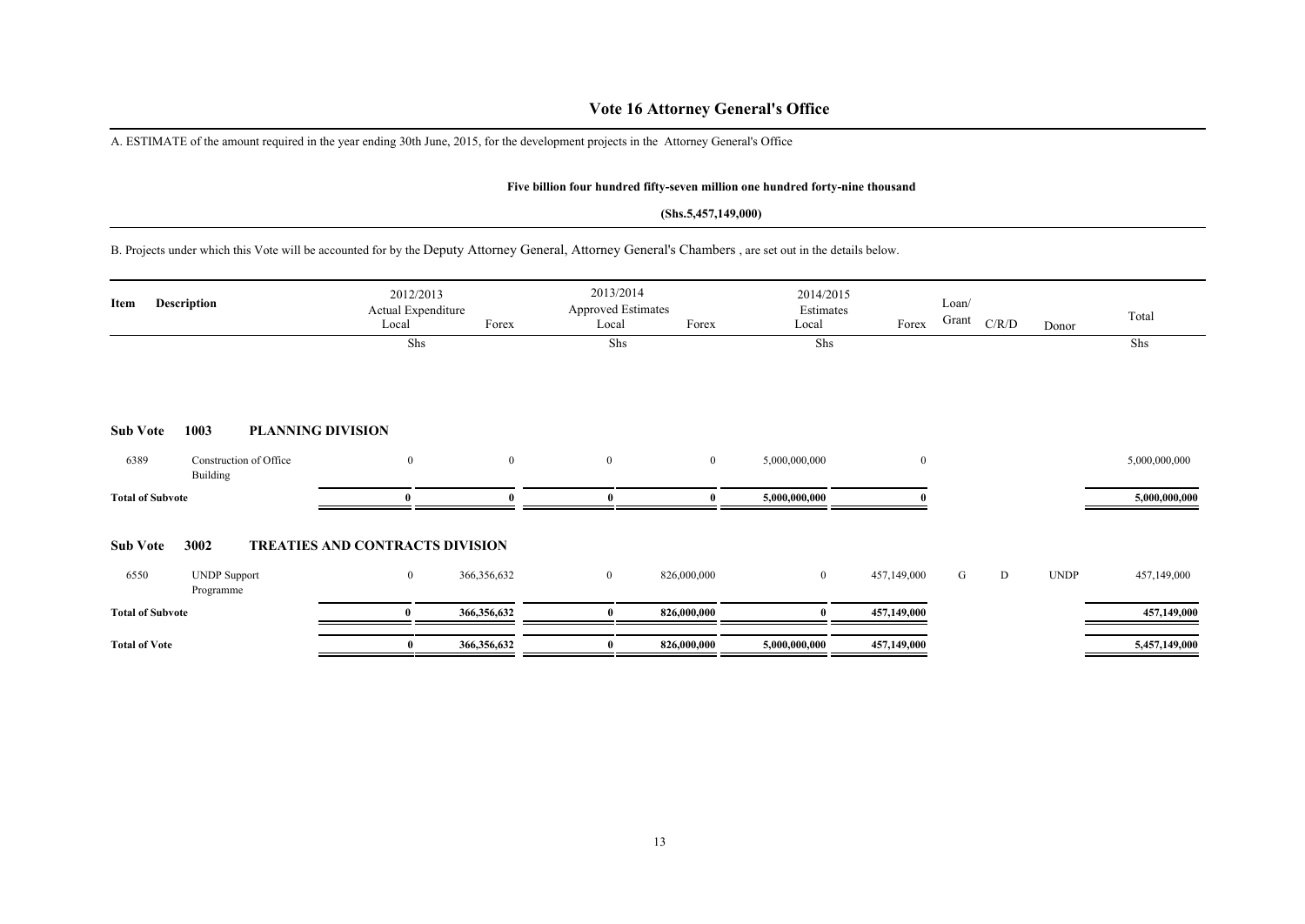THE TREASURY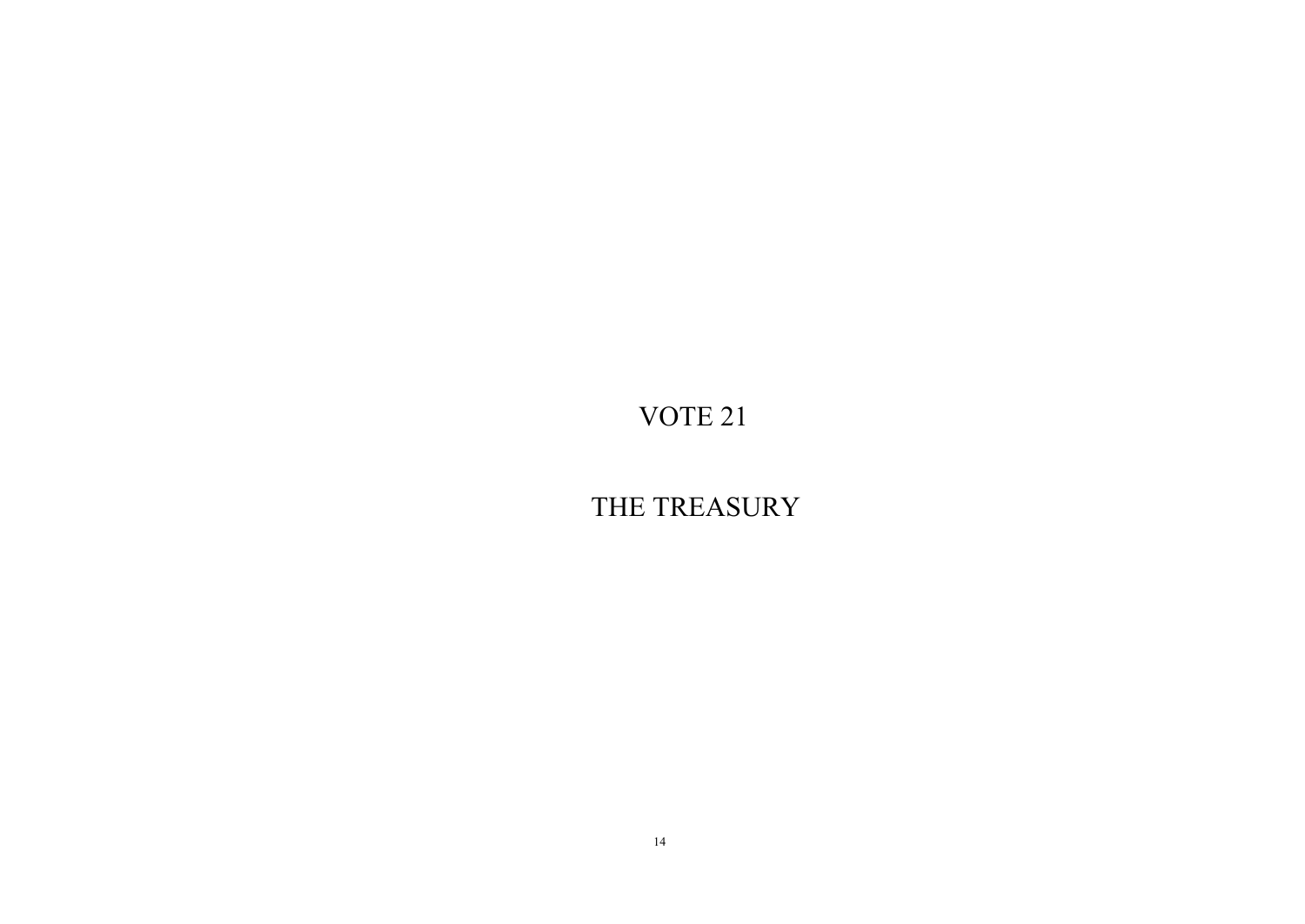### **Vote 21 The Treasury**

A. ESTIMATE of the amount required in the year ending 30th June, 2015, for the development projects in the The Treasury

#### **Fifty-seven billion three hundred sixty-seven million fifteen thousand**

#### **(Shs.57,367,015,000)**

B. Projects under which this Vote will be accounted for by the Deputy Permanent Secretary, Ministry of Finance , are set out in the details below.

| Item                    | <b>Description</b>                                          | 2012/2013<br>Actual Expenditure<br>Local        | Forex            | 2013/2014<br>Approved Estimates<br>Local | Forex          | 2014/2015<br>Estimates<br>Local | Forex            | Loan/<br>Grant | C/R/D | Donor              | Total         |
|-------------------------|-------------------------------------------------------------|-------------------------------------------------|------------------|------------------------------------------|----------------|---------------------------------|------------------|----------------|-------|--------------------|---------------|
|                         |                                                             | Shs                                             |                  | Shs                                      |                | Shs                             |                  |                |       |                    | Shs           |
| <b>Sub Vote</b>         | 1009                                                        | PUBLIC PROCUREMENT POLICY UNIT (PPU)            |                  |                                          |                |                                 |                  |                |       |                    |               |
| 6251                    | Public Finance Mgt<br>Reform Program                        | $\boldsymbol{0}$                                | $\overline{0}$   | 100,000,000                              | 776,000,000    | 400,000,000                     | 1,298,200,000    | G              | D     | <b>Basket Fund</b> | 1,698,200,000 |
| <b>Total of Subvote</b> |                                                             | $\bf{0}$                                        | $\mathbf{0}$     | 100,000,000                              | 776,000,000    | 400,000,000                     | 1,298,200,000    |                |       |                    | 1,698,200,000 |
| <b>Sub Vote</b><br>6251 | 2001<br>Public Finance Mgt<br>Reform Program                | <b>GOVERNMENT BUDGET DIVISION</b><br>93,670,000 | 492,295,000      | 1,500,000,000                            | 470,400,000    | 968,320,000                     | 465,750,000      | G              | D     | <b>Basket Fund</b> | 1,434,070,000 |
| 6294                    | <b>MDAs</b> Performance<br><b>Budget Support and</b><br>Mgt | 380,139,000                                     | $\bf{0}$         | 300,000,000                              | $\overline{0}$ | 300,000,000                     | $\boldsymbol{0}$ |                |       |                    | 300,000,000   |
| 6296                    | Regional Support on<br><b>Budget Process</b>                | 118,313,700                                     | $\bf{0}$         | 369,163,000                              | 576,000,000    | 369,163,000                     | 314,450,000      | G              | D     | <b>UNICEF</b>      | 683,613,000   |
| 6550                    | <b>UNDP</b> Support<br>Program                              | $\boldsymbol{0}$                                | $\boldsymbol{0}$ | 200,000,000                              | 296,600,000    | 200,000,000                     | 296,600,000      | G              | D     | <b>UNDP</b>        | 496,600,000   |
|                         | <b>Total of Subvote</b>                                     | 592,122,700                                     | 492,295,000      | 2,369,163,000                            | 1,343,000,000  | 1,837,483,000                   | 1,076,800,000    |                |       |                    | 2,914,283,000 |

#### **Sub Vote 2002 POLICY ANALYSIS DIVISION**

| 6206 | 1RDP F<br>xpansion | 0.800, 000, 000 | 00,000<br>- 1455 | .500.000.000 | .500.000.000 |
|------|--------------------|-----------------|------------------|--------------|--------------|
|      |                    |                 |                  |              |              |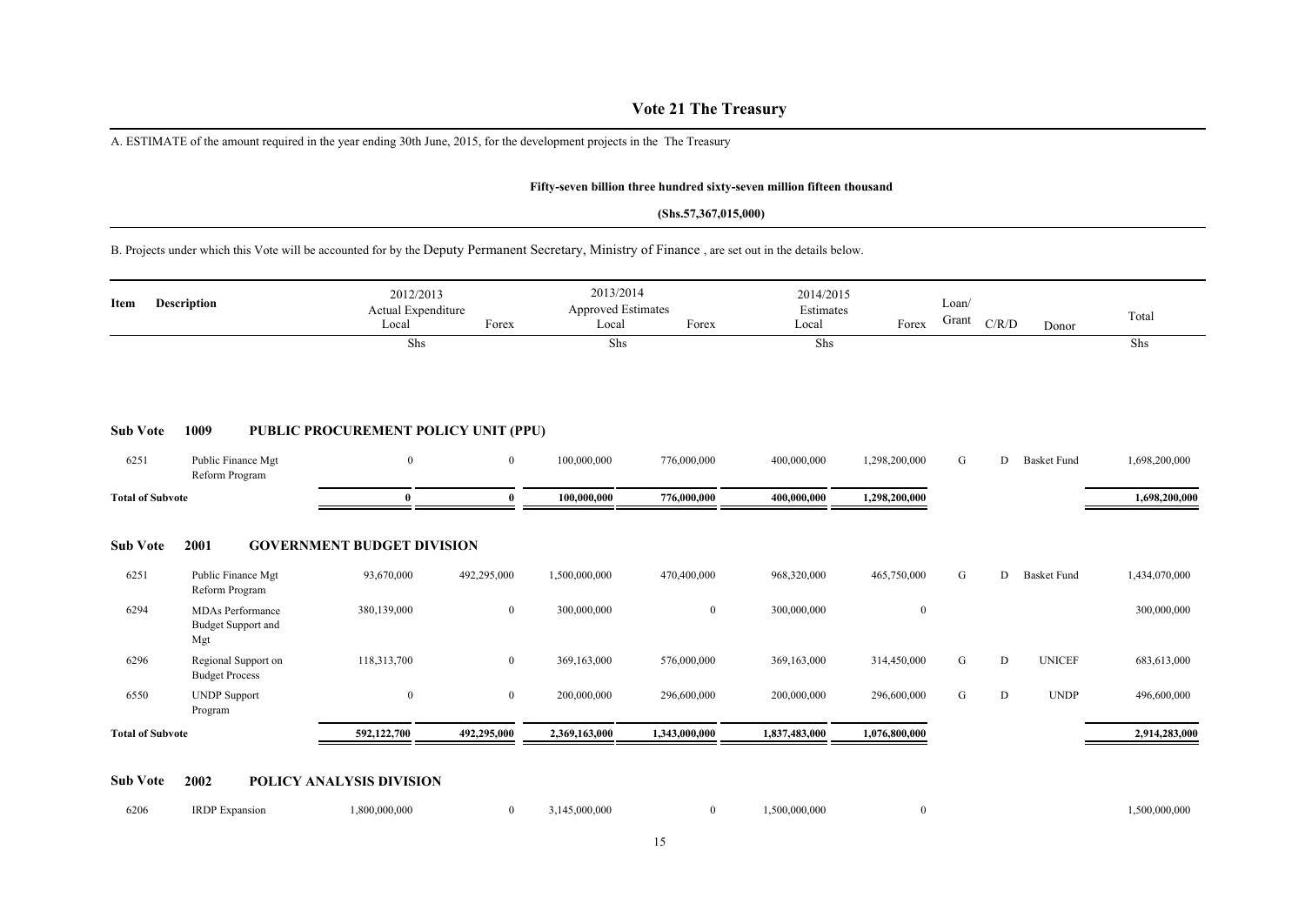|                         |                                                            |                                          |                      |                                                 | $\lambda$ on $\mu$ in increasing |                                 |                              |                |           |                            |                              |
|-------------------------|------------------------------------------------------------|------------------------------------------|----------------------|-------------------------------------------------|----------------------------------|---------------------------------|------------------------------|----------------|-----------|----------------------------|------------------------------|
| Item                    | Description                                                | 2012/2013<br>Actual Expenditure<br>Local | Forex                | 2013/2014<br><b>Approved Estimates</b><br>Local | Forex                            | 2014/2015<br>Estimates<br>Local | Forex                        | Loan/<br>Grant | C/R/D     | Donor                      | Total                        |
|                         |                                                            | Shs                                      |                      | Shs                                             |                                  | Shs                             |                              |                |           |                            | Shs                          |
| 6251                    | Public Finance Mgt<br>Reform Program                       | 204,614,260                              | 185,891,850          | 100,000,000                                     | 228,000,000                      | 200,000,000                     | 294,800,000                  | G              | D         | <b>Basket Fund</b>         | 494,800,000                  |
| 6255                    | TRA Tax<br>Modernization Project                           | $\boldsymbol{0}$                         | 6,044,613,000        | 193,000,000                                     | 6,011,541,000                    | 193,000,000                     | 17,325,000,000               | G              | ${\rm D}$ | <b>Basket Fund</b>         | 17,518,000,000               |
| 6390                    | <b>EASTC</b> Rehabilitation                                | $\bf{0}$                                 | $\bf{0}$             | 1,000,000,000                                   | $\overline{0}$                   | 69,517,000                      | $\overline{0}$               |                |           |                            | 69,517,000                   |
| 6575                    | Tanzania Statistical<br>Master Plan Project                | 136,963,000,000                          | 3,800,256,970        | $\bf{0}$                                        | 11,780,693,000                   | $\mathbf{0}$                    | 16,917,267,000               | G              | ${\rm D}$ | <b>CANADA</b>              | 16,917,267,000               |
| <b>Total of Subvote</b> |                                                            | 138,967,614,260                          | 10,030,761,820       | 4,438,000,000                                   | 18,020,234,000                   | 1,962,517,000                   | 34,537,067,000               |                |           |                            | 36,499,584,000               |
| 5301<br>5491            | Climate Change<br><b>Adaptation Program</b><br>Global Fund | $\mathbf{0}$<br>$\mathbf{0}$             | $\bf{0}$<br>$\bf{0}$ | $\mathbf{0}$<br>$\bf{0}$                        | $\overline{0}$<br>7,711,118,000  | $\overline{0}$<br>$\bf{0}$      | 566,148,000<br>1,862,735,000 | G<br>G         | D<br>D    | <b>UNDP</b><br>Global Fund | 566,148,000<br>1,862,735,000 |
|                         |                                                            |                                          |                      |                                                 |                                  |                                 |                              |                |           |                            |                              |
| 6251                    | Management Project<br>Public Finance Mgt                   | 12,500,000                               | 96,000,000           | 100,000,000                                     | 379,060,000                      | 450,000,000                     | 235,250,000                  |                |           |                            | 685,250,000                  |
|                         | Reform Program                                             |                                          |                      |                                                 |                                  |                                 |                              |                |           |                            |                              |
| 6550                    | <b>UNDP</b> Support<br>Programme                           | $\boldsymbol{0}$                         | 19,000,000           | $\bf{0}$                                        | 1,027,750,000                    | $\boldsymbol{0}$                | 790,815,000                  | ${\bf G}$      | ${\bf D}$ | <b>UNDP</b>                | 790,815,000                  |
| <b>Total of Subvote</b> |                                                            | 12,500,000                               | 115,000,000          | 100,000,000                                     | 9,117,928,000                    | 450,000,000                     | 3,454,948,000                |                |           |                            | 3,904,948,000                |
| <b>Sub Vote</b>         | 4002                                                       | PUBLIC PRIVATE PARTNERSHIP UNIT          |                      |                                                 |                                  |                                 |                              |                |           |                            |                              |
| 4945                    | PPP Faciltation Fund                                       | $\overline{0}$                           | $\mathbf{0}$         | $\mathbf{0}$                                    | $\overline{0}$                   | 10,000,000,000                  | $\overline{0}$               |                |           |                            | 10,000,000,000               |
| <b>Total of Subvote</b> |                                                            | $\mathbf{0}$                             | $\theta$             | $\bf{0}$                                        | $\bf{0}$                         | 10,000,000,000                  | $\mathbf{0}$                 |                |           |                            | 10,000,000,000               |
| <b>Sub Vote</b>         | 7001                                                       | POVERTY ERADICATION AND EMPOWERMENT      |                      |                                                 |                                  |                                 |                              |                |           |                            |                              |
| 4916                    | Small Enterpreneurs                                        | 450,000,000                              | $\overline{0}$       | 500,000,000                                     | $\boldsymbol{0}$                 | 1,500,000,000                   | $\overline{0}$               |                |           |                            | 1,500,000,000                |

### **Vote 21 The Treasury**

Loan Facilities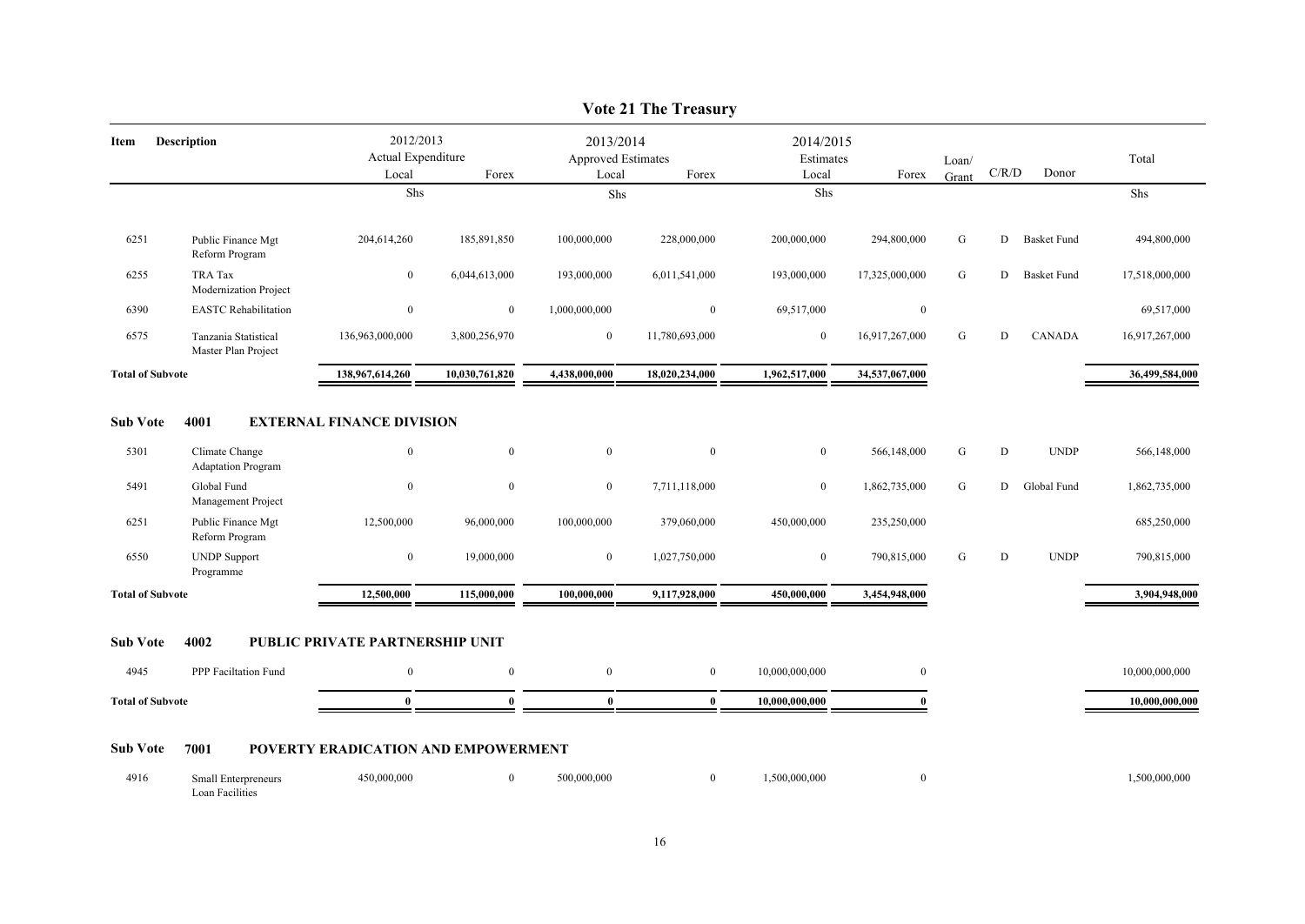| Item                    | <b>Description</b>                       |                  | 2012/2013<br>Actual Expenditure |               | 2013/2014<br><b>Approved Estimates</b> |                | 2014/2015<br>Estimates | Loan/ |       |                    | Total          |
|-------------------------|------------------------------------------|------------------|---------------------------------|---------------|----------------------------------------|----------------|------------------------|-------|-------|--------------------|----------------|
|                         |                                          | Local            | Forex                           | Local         | Forex                                  | Local          | Forex                  | Grant | C/R/D | Donor              |                |
|                         |                                          | Shs              |                                 | Shs           |                                        | Shs            |                        |       |       |                    | Shs            |
| 4918                    | National Income<br>Generation Programme  | 160,000,000      | $\overline{0}$                  | 100,000,000   | $\mathbf{0}$                           | 300,000,000    | $\overline{0}$         |       |       |                    | 300,000,000    |
| 6508                    | Poverty Monitoring<br>Master Plan (PMMP) | $\boldsymbol{0}$ | $\bf{0}$                        | 250,000,000   | 1,040,000,000                          | 550,000,000    | $\overline{0}$         | G     | D     | <b>Basket Fund</b> | 550,000,000    |
| <b>Total of Subvote</b> |                                          | 610,000,000      |                                 | 850,000,000   | 1,040,000,000                          | 2,350,000,000  |                        |       |       |                    | 2,350,000,000  |
| <b>Total of Vote</b>    |                                          | 140,182,236,960  | 10,638,056,820                  | 7,857,163,000 | 30,297,162,000                         | 17,000,000,000 | 40,367,015,000         |       |       |                    | 57,367,015,000 |

### **Vote 21 The Treasury**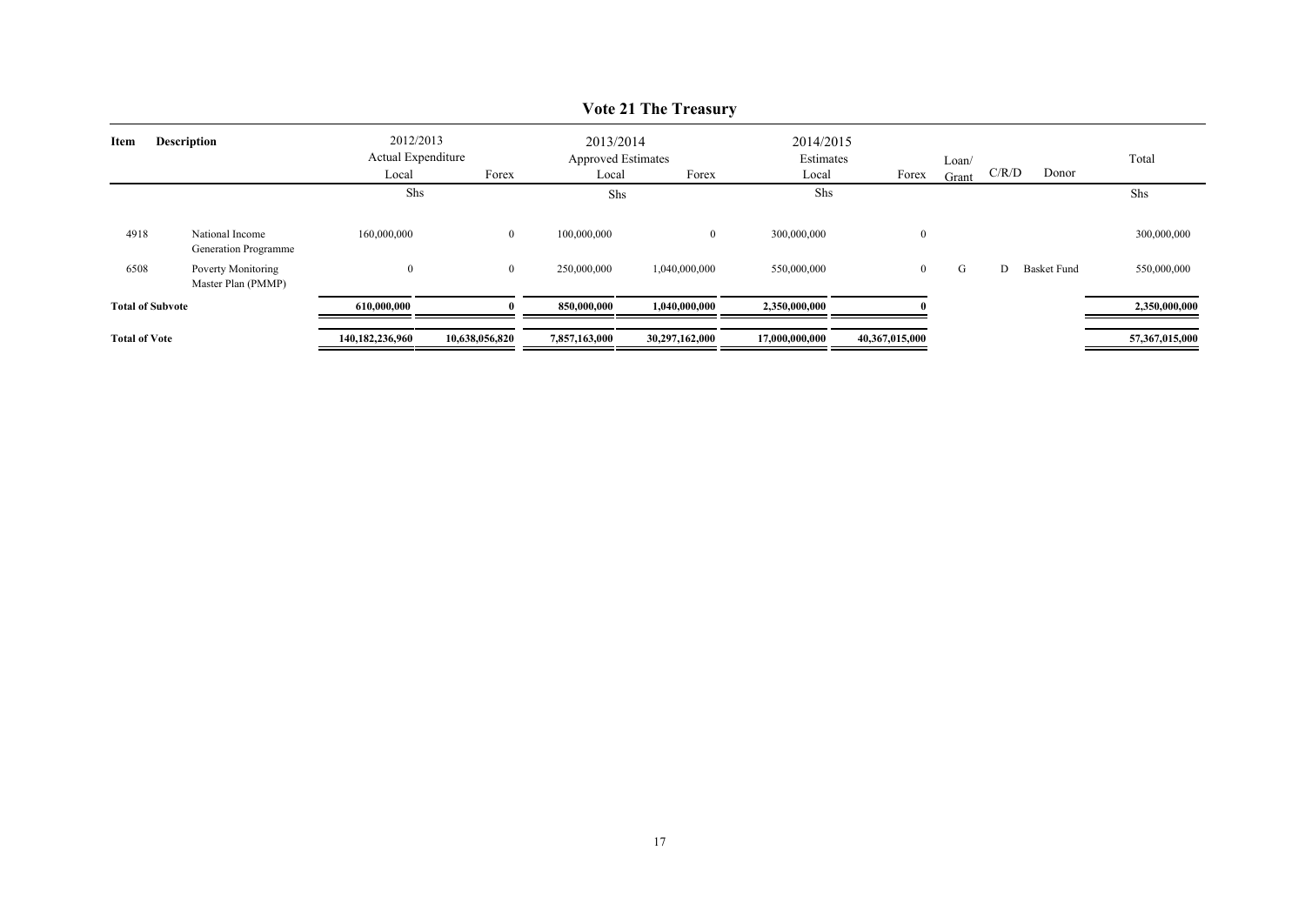## ACCOUNTANT GENERAL'S DEPARTMENT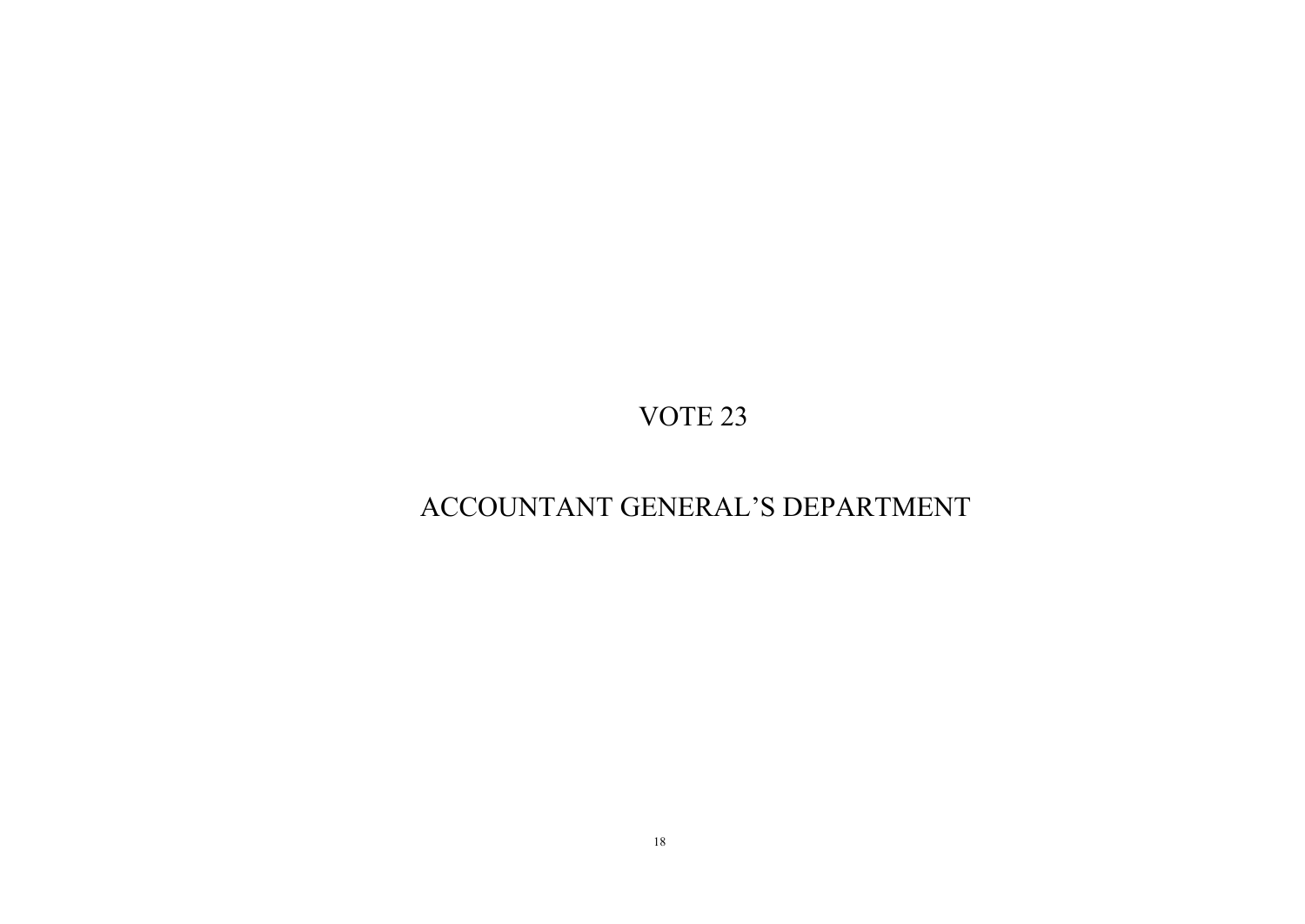### **Vote 23 Accountant General's Department**

A. ESTIMATE of the amount required in the year ending 30th June, 2015, for the development projects in the Accountant General's Department

### **Seven billion nine hundred fifty million**

### **(Shs.7,950,000,000)**

B. Projects under which this Vote will be accounted for by the Accountant General, Accountant General's Department , are set out in the details below.

| <b>Description</b><br>Item |                                                | Local                                        | 2012/2013<br>Actual Expenditure<br>Forex |                | 2013/2014<br><b>Approved Estimates</b><br>Forex<br>Local |                | 2014/2015<br>Estimates<br>Forex | Loan/<br>Grant | C/R/D | Donor              | Total         |
|----------------------------|------------------------------------------------|----------------------------------------------|------------------------------------------|----------------|----------------------------------------------------------|----------------|---------------------------------|----------------|-------|--------------------|---------------|
|                            |                                                | Shs                                          |                                          | Shs            |                                                          | Shs            |                                 |                |       |                    | Shs           |
| <b>Sub Vote</b>            | 3003                                           | <b>FINANCIAL MANAGEMENT</b>                  |                                          |                |                                                          |                |                                 |                |       |                    |               |
| 6251                       | Public Finance Mgt<br>Reform Programme         | 1,357,000,000                                | 1,238,239,982                            | 400,000,000    | 2,190,147,000                                            | 4,800,000,000  | 1,797,000,000                   | G              | D     | <b>Basket Fund</b> | 6,597,000,000 |
| <b>Total of Subvote</b>    |                                                | 1,357,000,000                                | 1,238,239,982                            | 400,000,000    | 2,190,147,000                                            | 4,800,000,000  | 1,797,000,000                   |                |       |                    | 6,597,000,000 |
| <b>Sub Vote</b><br>6251    | 3004<br>Public Finance Mgt<br>Reform Programme | <b>FINANCIAL SYSTEMS</b><br>$\mathbf{0}$     | $\overline{0}$                           | $\mathbf{0}$   | 1,646,400,000                                            | $\overline{0}$ | 923,000,000                     | G              | D     | <b>Basket Fund</b> | 923,000,000   |
| <b>Total of Subvote</b>    |                                                | $\mathbf{0}$                                 |                                          | $\bf{0}$       | 1,646,400,000                                            | $\theta$       | 923,000,000                     |                |       |                    | 923,000,000   |
| <b>Sub Vote</b><br>6251    | 4001<br>Public Finance Mgt                     | <b>LOCAL GOVERNMENT FINANCES</b><br>$\bf{0}$ | 241,178,270                              | $\overline{0}$ | 519,000,000                                              | $\bf{0}$       | 430,000,000                     | G              | D     | <b>Basket Fund</b> | 430,000,000   |
|                            | Reform Programme                               |                                              |                                          |                |                                                          |                |                                 |                |       |                    |               |
| <b>Total of Subvote</b>    |                                                | $\bf{0}$                                     | 241,178,270                              | $\bf{0}$       | 519,000,000                                              | $\mathbf{0}$   | 430,000,000                     |                |       |                    | 430,000,000   |
| <b>Total of Vote</b>       |                                                | 1,357,000,000                                | 1,479,418,252                            | 400,000,000    | 4,355,547,000                                            | 4,800,000,000  | 3,150,000,000                   |                |       |                    | 7,950,000,000 |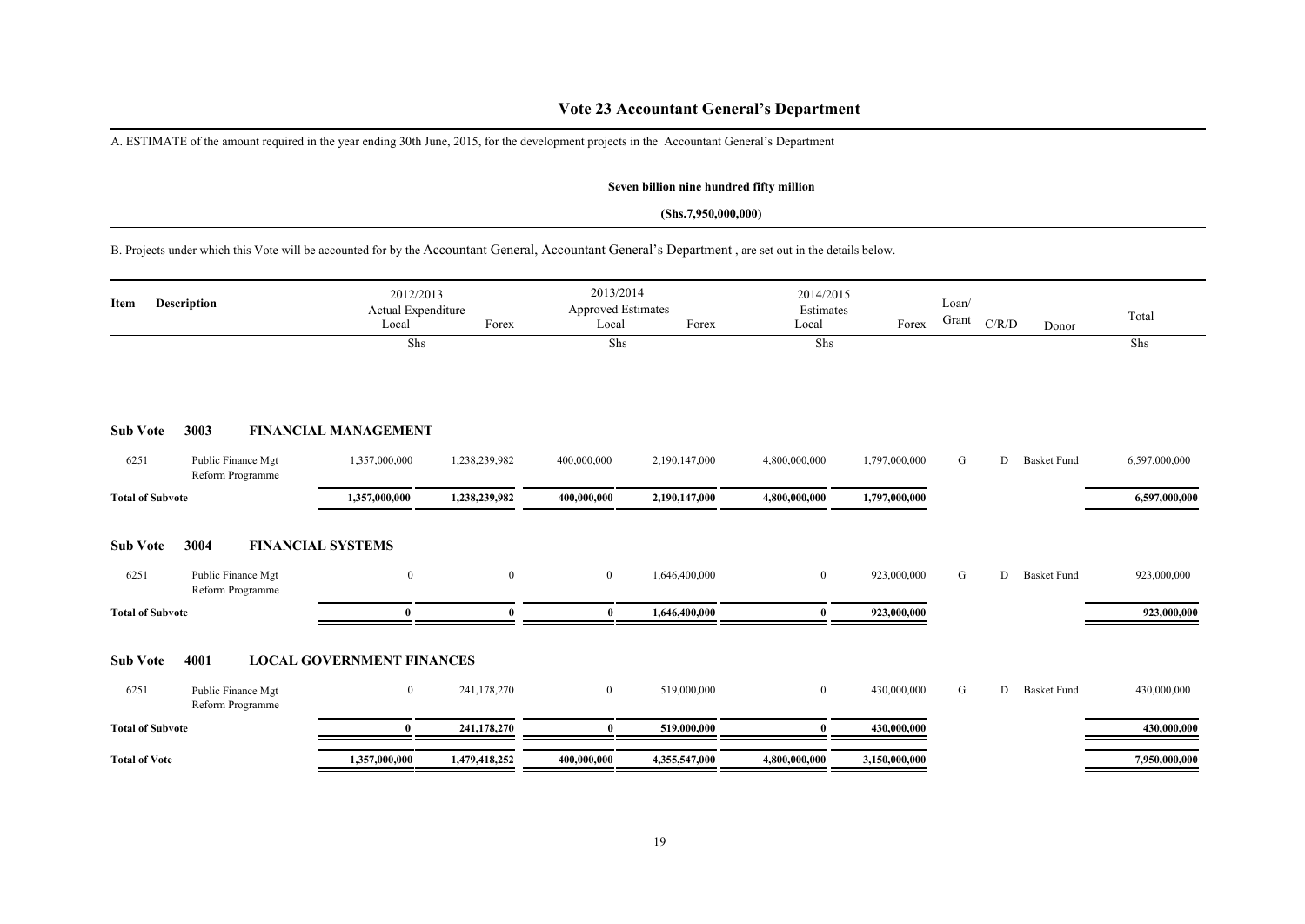## MINISTRY OF HOME AFFAIRS - POLICE FORCE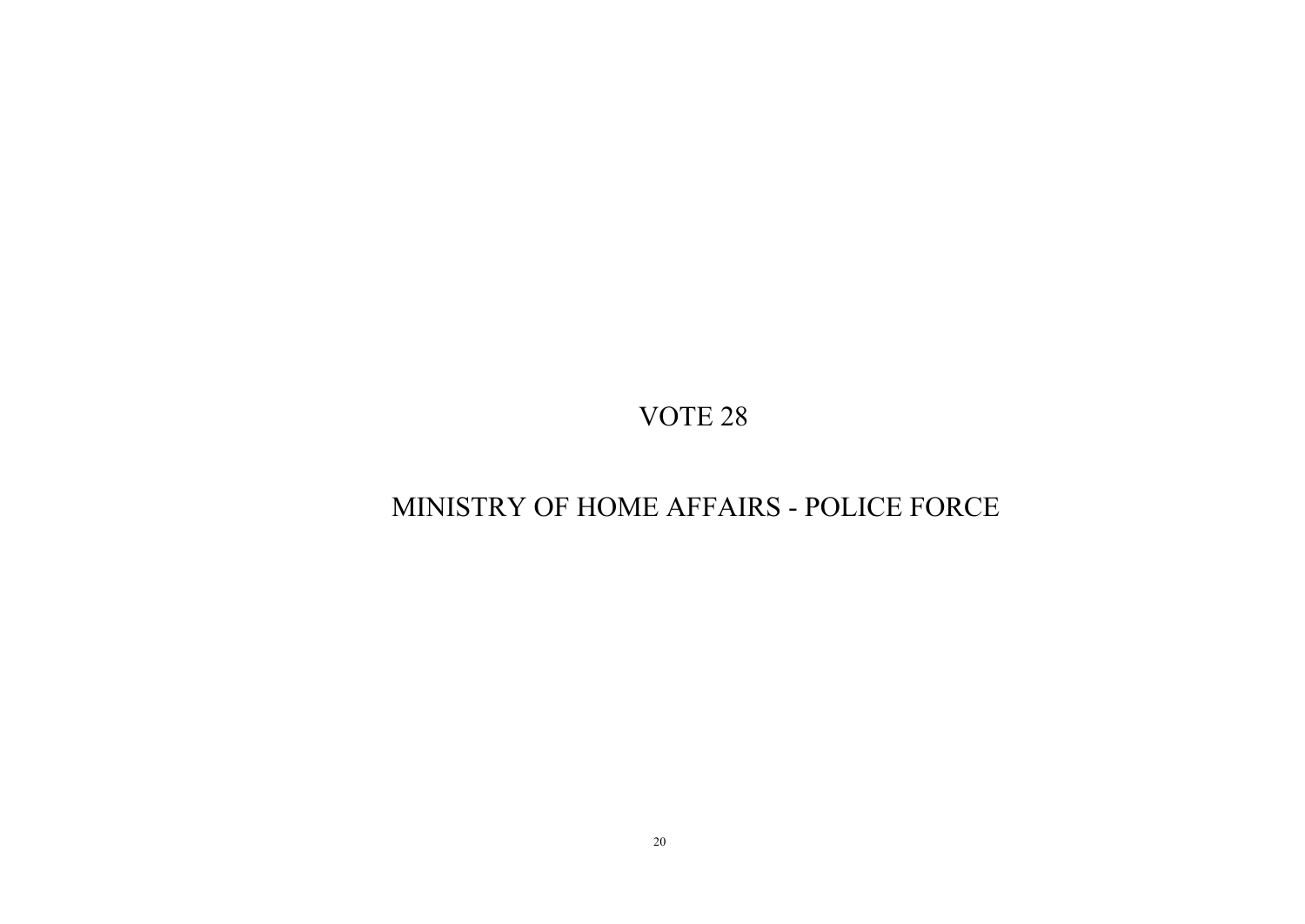### **Vote 28 Ministry of Home Affairs - Police Force**

A. ESTIMATE of the amount required in the year ending 30th June, 2015, for the development projects in the Ministry of Home Affairs - Police Force

#### **Six billion three hundred million**

#### **(Shs.6,300,000,000)**

B. Projects under which this Vote will be accounted for by the Permanent Secretary, Ministry of Home Affairs , are set out in the details below.

| Item                    | Description                                  |                  | 2012/2013<br>Actual Expenditure<br>Local<br>Forex |               | 2013/2014<br><b>Approved Estimates</b><br>Local<br>Forex |               | 2014/2015<br>Estimates<br>Forex | Loan/<br>Grant | C/R/D | Donor              | Total          |
|-------------------------|----------------------------------------------|------------------|---------------------------------------------------|---------------|----------------------------------------------------------|---------------|---------------------------------|----------------|-------|--------------------|----------------|
|                         |                                              | Shs              |                                                   | Shs           |                                                          | Shs           |                                 |                |       |                    | Shs            |
| <b>Sub Vote</b>         | 2001<br><b>POLICE MAINFORCE</b>              |                  |                                                   |               |                                                          |               |                                 |                |       |                    |                |
| 6102                    | Strengthening of Public<br>Security          | 500,000,000      | $\overline{0}$                                    | $\mathbf{0}$  | $\overline{0}$                                           | 500,000,000   | $\overline{0}$                  |                |       |                    | 500,000,000    |
| 6107                    | Technical<br>Equipments(Radio and<br>Access) | $\boldsymbol{0}$ | $\overline{0}$                                    | 500,000,000   | $\overline{0}$                                           | 807,500,000   | $\mathbf{0}$                    |                |       |                    | 807,500,000    |
| 6204                    | Legal Sector Reform<br>Programme             | $\overline{0}$   | 1,221,783,600                                     | $\mathbf{0}$  | 1,825,190,000                                            | $\mathbf{0}$  | $\overline{0}$                  | ${\bf G}$      | D     | <b>Basket Fund</b> | $\overline{0}$ |
| 6210                    | Strengthening Tanzania<br>Anti-Corruption A  | $\overline{0}$   | 3,379,839,400                                     | $\mathbf{0}$  | 2,155,261,000                                            | $\mathbf{0}$  | 800,000,000                     | G              | D     | <b>DFID</b>        | 800,000,000    |
| 6302                    | Construction of Office<br>&Quarters TZ       | $\boldsymbol{0}$ | $\mathbf{0}$                                      | $\mathbf{0}$  | $\mathbf{0}$                                             | 300,000,000   | $\bf{0}$                        |                |       |                    | 300,000,000    |
| 6389                    | Construction of Office<br>Building           | 1,000,000,000    | $\overline{0}$                                    | 1,500,000,000 | $\overline{0}$                                           | 1,500,000,000 | $\mathbf{0}$                    |                |       |                    | 1,500,000,000  |
| <b>Total of Subvote</b> |                                              | 1,500,000,000    | 4,601,623,000                                     | 2,000,000,000 | 3,980,451,000                                            | 3,107,500,000 | 800,000,000                     |                |       |                    | 3,907,500,000  |
| <b>Sub Vote</b>         | <b>POLICE ZANZIBAR</b><br>2005               |                  |                                                   |               |                                                          |               |                                 |                |       |                    |                |
| 6301                    | Construction of Offices<br>& Quarters ZNZ    | $\overline{0}$   | $\mathbf{0}$                                      | 450,000,000   | $\overline{0}$                                           | 300,000,000   | $\mathbf{0}$                    |                |       |                    | 300,000,000    |
| <b>Total of Subvote</b> |                                              | $\bf{0}$         | $\bf{0}$                                          | 450,000,000   | $\bf{0}$                                                 | 300,000,000   | $\bf{0}$                        |                |       |                    | 300,000,000    |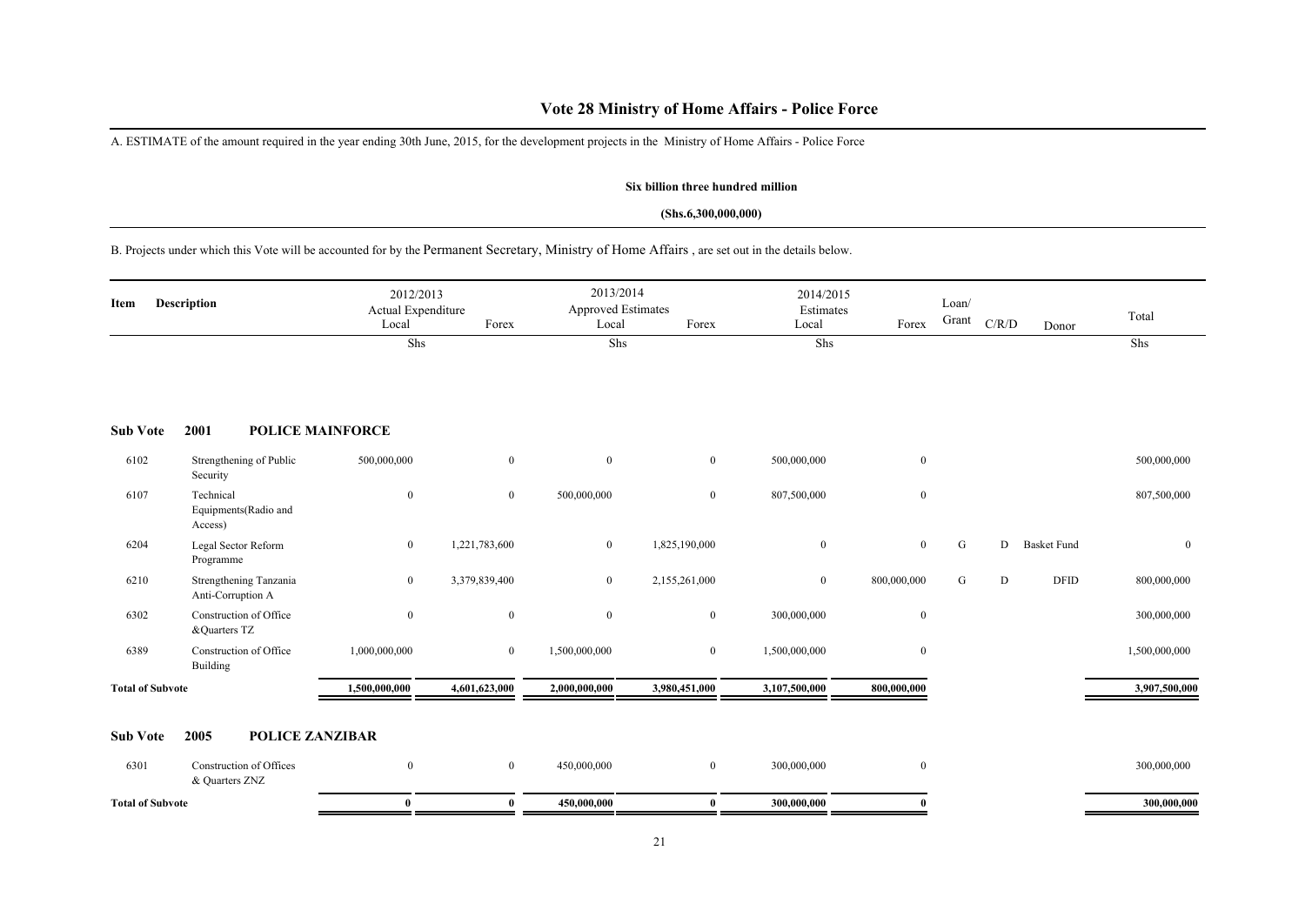| Description<br>Item     |                                          | 2012/2013<br>Actual Expenditure<br>Local | Forex            |             | <b>Approved Estimates</b><br>Forex | 2014/2015<br>Estimates<br>Local | Forex        | Loan/<br>Grant | C/R/D | Donor | Total        |
|-------------------------|------------------------------------------|------------------------------------------|------------------|-------------|------------------------------------|---------------------------------|--------------|----------------|-------|-------|--------------|
|                         |                                          | Shs                                      |                  | ${\rm Shs}$ |                                    | Shs                             |              |                |       |       | Shs          |
| <b>Sub Vote</b>         | POLICE IRINGA<br>2017                    |                                          |                  |             |                                    |                                 |              |                |       |       |              |
| 6302                    | Construction of Offices<br>& Quarters TZ | $\overline{0}$                           | $\mathbf{0}$     | 300,000,000 | $\mathbf{0}$                       | $\mathbf{0}$                    | $\mathbf{0}$ |                |       |       | $\mathbf{0}$ |
| <b>Total of Subvote</b> |                                          | $\bf{0}$                                 | $\bf{0}$         | 300,000,000 | $\bf{0}$                           | $\bf{0}$                        |              |                |       |       | $\mathbf{0}$ |
| <b>Sub Vote</b>         | POLICE KAGERA<br>2020                    |                                          |                  |             |                                    |                                 |              |                |       |       |              |
| 6302                    | Construction of Offices<br>& Quarters TZ | $\boldsymbol{0}$                         | $\boldsymbol{0}$ | 500,000,000 | $\mathbf{0}$                       | 450,000,000                     | $\mathbf{0}$ |                |       |       | 450,000,000  |
| <b>Total of Subvote</b> |                                          | $\bf{0}$                                 | $\bf{0}$         | 500,000,000 | $\bf{0}$                           | 450,000,000                     | $\mathbf{0}$ |                |       |       | 450,000,000  |
| <b>Sub Vote</b>         | 2022<br>POLICE MWANZA                    |                                          |                  |             |                                    |                                 |              |                |       |       |              |
| 6302                    | Construction of Offices<br>& Quarters TZ | $\bf{0}$                                 | $\overline{0}$   | 600,000,000 | $\boldsymbol{0}$                   | 565,000,000                     | $\mathbf{0}$ |                |       |       | 565,000,000  |
| <b>Total of Subvote</b> |                                          | $\bf{0}$                                 | $\bf{0}$         | 600,000,000 | $\bf{0}$                           | 565,000,000                     | $\Omega$     |                |       |       | 565,000,000  |
| <b>Sub Vote</b>         | <b>POLICE MARA</b><br>2023               |                                          |                  |             |                                    |                                 |              |                |       |       |              |
| 6302                    | Construction of Offices<br>& Quarters TZ | $\overline{0}$                           | $\bf{0}$         | 600,000,000 | $\mathbf{0}$                       | 535,000,000                     | $\bf{0}$     |                |       |       | 535,000,000  |
| <b>Total of Subvote</b> |                                          | $\bf{0}$                                 | $\bf{0}$         | 600,000,000 | $\bf{0}$                           | 535,000,000                     |              |                |       |       | 535,000,000  |
| <b>Sub Vote</b>         | <b>POLICE MTWARA</b><br>2026             |                                          |                  |             |                                    |                                 |              |                |       |       |              |
| 6302                    | Police Mtwara                            | $\bf{0}$                                 | $\boldsymbol{0}$ | $\bf{0}$    | $\mathbf{0}$                       | 12,500,000                      | $\mathbf{0}$ |                |       |       | 12,500,000   |
| <b>Total of Subvote</b> |                                          | $\bf{0}$                                 | $\bf{0}$         | $\bf{0}$    | $\bf{0}$                           | 12,500,000                      | $\mathbf{0}$ |                |       |       | 12,500,000   |

## **Vote 28 Ministry of Home Affairs - Police Force**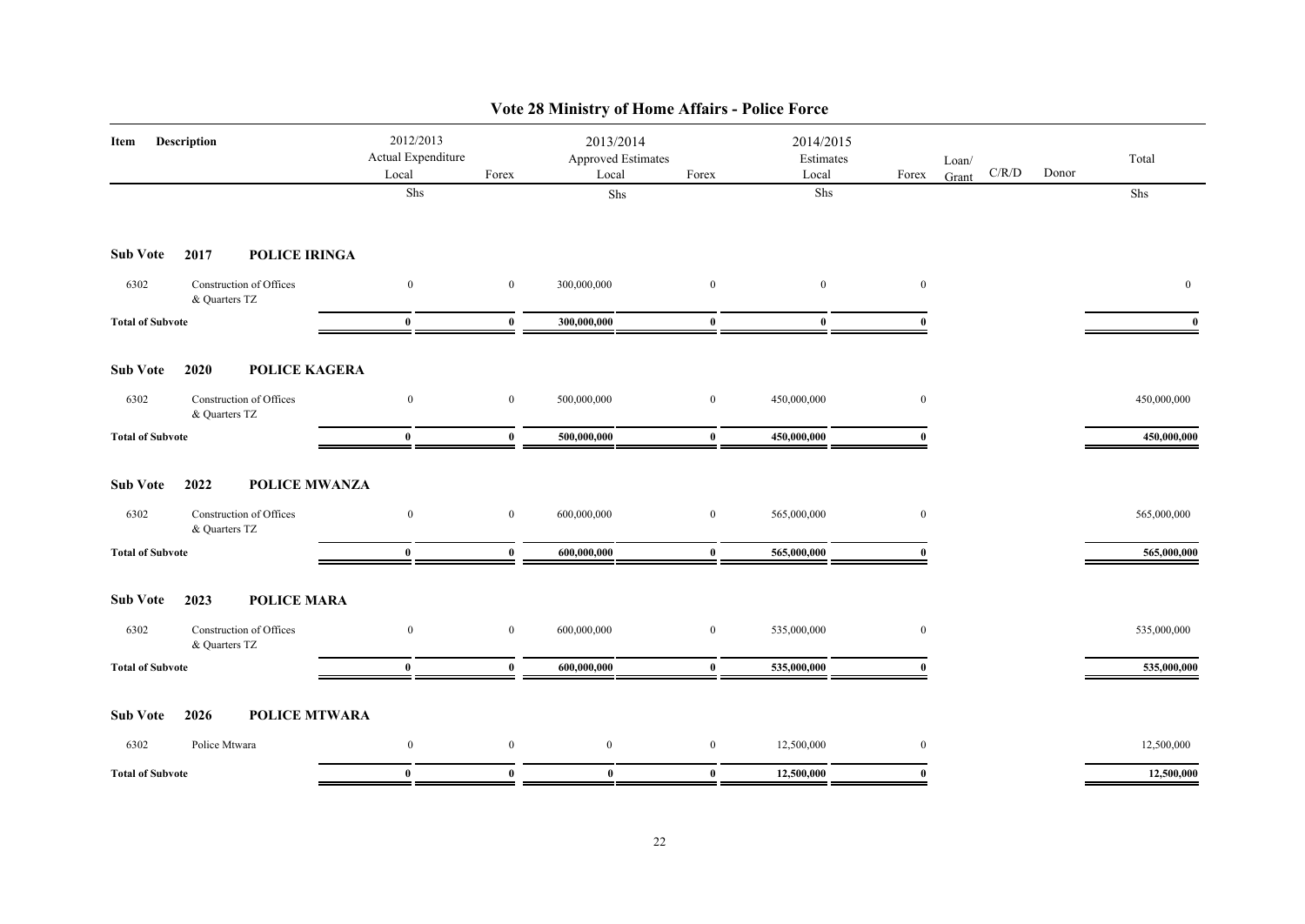| <b>Description</b><br>Item |                                                    | Local            | 2012/2013<br>Actual Expenditure<br>Forex<br>Shs |                | 2013/2014<br><b>Approved Estimates</b><br>Forex<br>Local<br>Shs |                | 2014/2015<br>Estimates<br>Forex<br>Local<br>Shs | Loan/<br>Grant | C/R/D | Donor | Total<br>Shs  |
|----------------------------|----------------------------------------------------|------------------|-------------------------------------------------|----------------|-----------------------------------------------------------------|----------------|-------------------------------------------------|----------------|-------|-------|---------------|
| <b>Sub Vote</b>            | POLICE DODOMA<br>2041                              |                  |                                                 |                |                                                                 |                |                                                 |                |       |       |               |
| 6343                       | <b>Expansion of Training</b><br>School and College | $\boldsymbol{0}$ | $\bf{0}$                                        | 550,000,000    | $\overline{0}$                                                  | $\overline{0}$ | $\bf{0}$                                        |                |       |       | $\mathbf{0}$  |
| <b>Total of Subvote</b>    |                                                    |                  | $\Omega$                                        | 550,000,000    | $\Omega$                                                        |                |                                                 |                |       |       |               |
| <b>Sub Vote</b>            | <b>POLICE NJOMBE</b><br>2044                       |                  |                                                 |                |                                                                 |                |                                                 |                |       |       |               |
| 6302                       | Police Njombe                                      | $\mathbf{0}$     | $\mathbf{0}$                                    | $\overline{0}$ | $\bf{0}$                                                        | 530,000,000    | $\boldsymbol{0}$                                |                |       |       | 530,000,000   |
| <b>Total of Subvote</b>    |                                                    | $\mathbf{0}$     | $\mathbf{v}$                                    | $\mathbf{0}$   | $\mathbf{0}$                                                    | 530,000,000    |                                                 |                |       |       | 530,000,000   |
| <b>Total of Vote</b>       |                                                    | 1,500,000,000    | 4,601,623,000                                   | 5,000,000,000  | 3,980,451,000                                                   | 5,500,000,000  | 800,000,000                                     |                |       |       | 6,300,000,000 |

## **Vote 28 Ministry of Home Affairs - Police Force**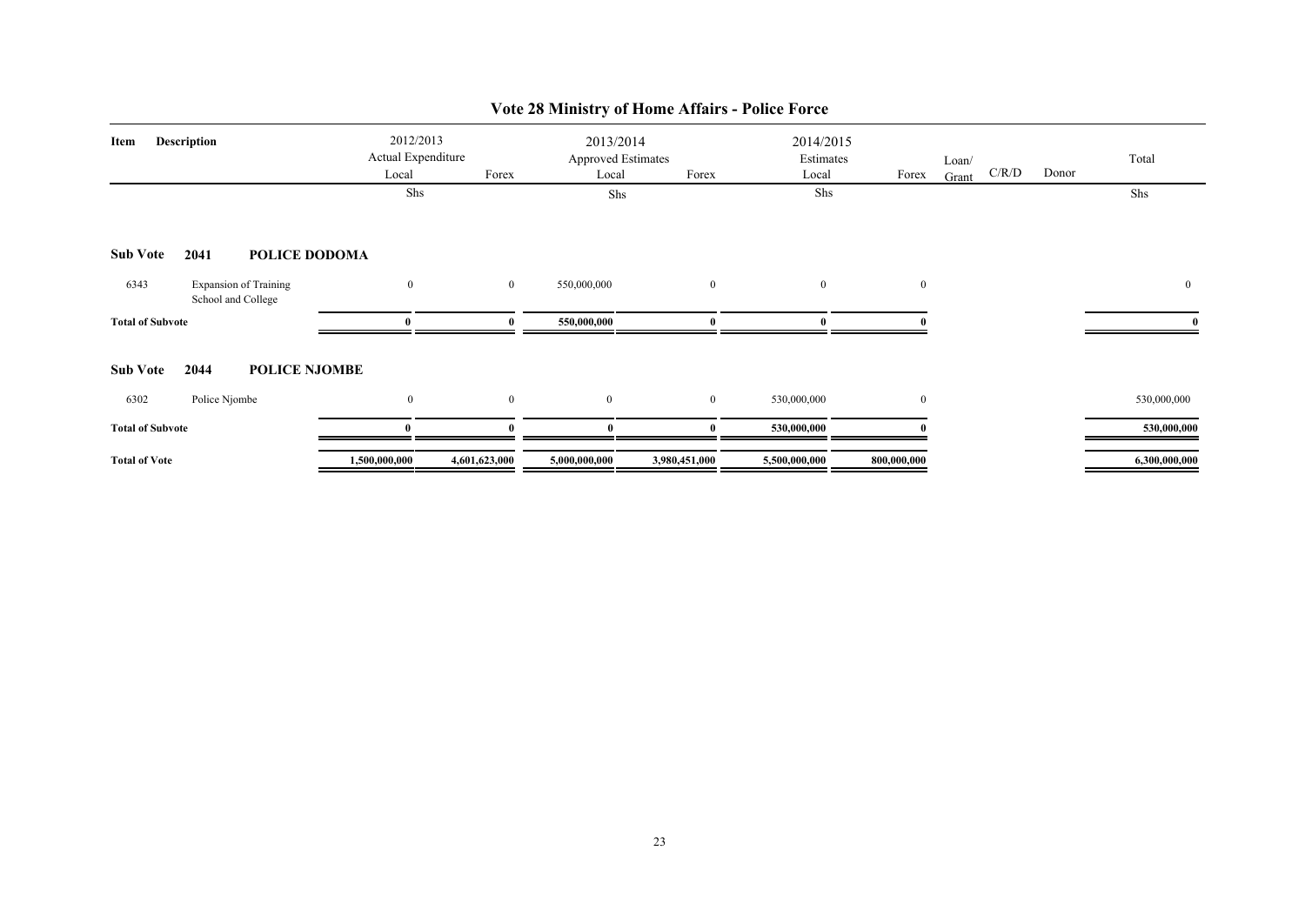## MINISTRY OF HOME AFFAIRS - PRISON SERVICES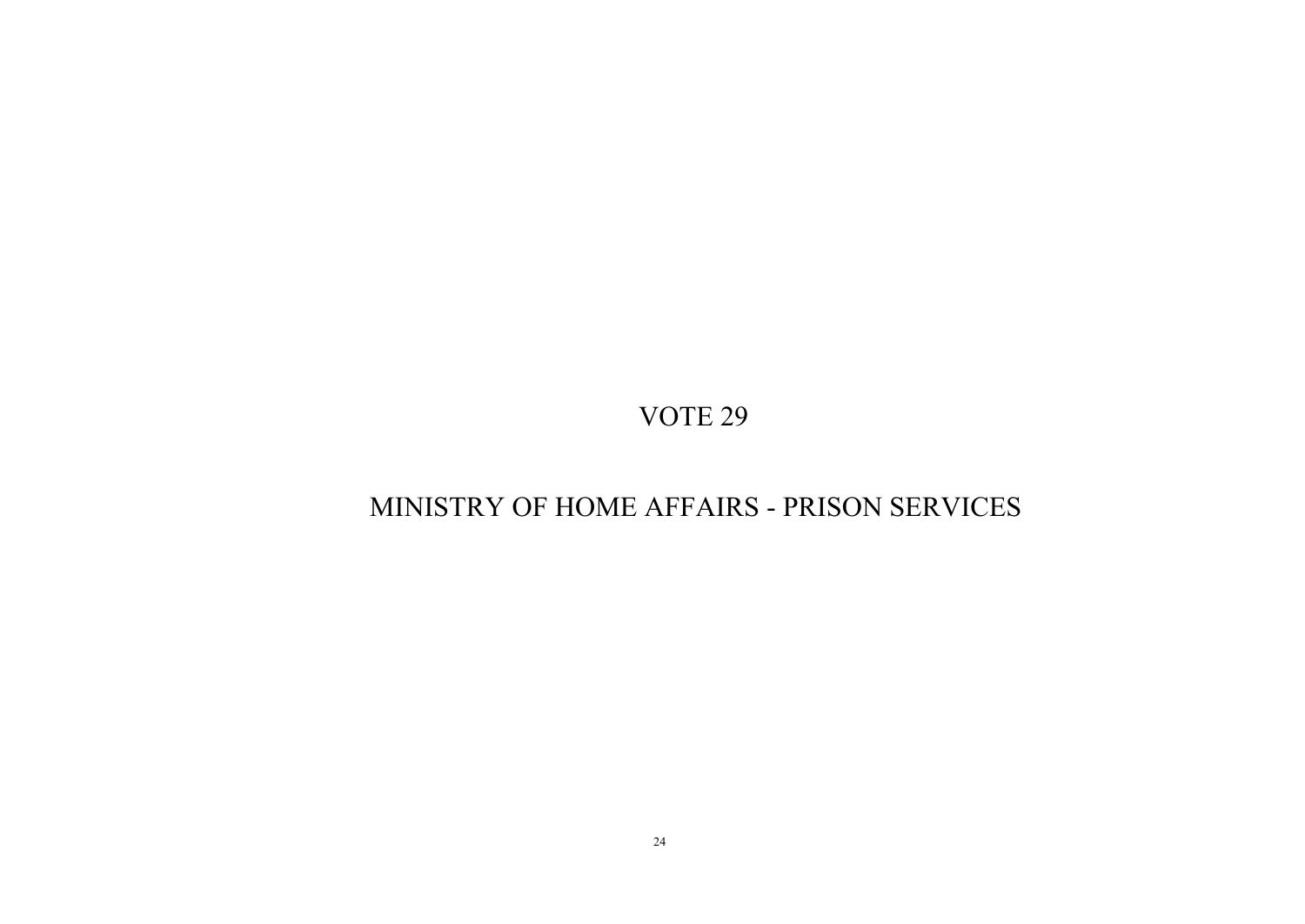### **Vote 29 Ministry of Home Affairs - Prison Services**

A. ESTIMATE of the amount required in the year ending 30th June, 2015, for the development projects in the Ministry of Home Affairs - Prison Services

#### **One billion six hundred twelve million seven hundred forty-eight thousand eight hundred**

#### **(Shs.1,612,748,800)**

B. Projects under which this Vote will be accounted for by the Permanent Secretary, Ministry of Home Affairs , are set out in the details below.

| Item                                               | Description                                    | Local                                                      | 2012/2013<br>Actual Expenditure<br>Forex<br>Shs |                            | 2013/2014<br>Approved Estimates<br>Forex<br>Local<br>Shs |                      | Forex                    | Loan/<br>Grant | C/R/D | Donor  | Total<br>Shs             |
|----------------------------------------------------|------------------------------------------------|------------------------------------------------------------|-------------------------------------------------|----------------------------|----------------------------------------------------------|----------------------|--------------------------|----------------|-------|--------|--------------------------|
|                                                    |                                                |                                                            |                                                 |                            |                                                          | Shs                  |                          |                |       |        |                          |
| <b>Sub Vote</b>                                    | 1001                                           | PRISONS HEADQUATERS                                        |                                                 |                            |                                                          |                      |                          |                |       |        |                          |
| 6566                                               | Offenders Database<br>Mgt. Information Syst    | 278,525,589                                                | $\mathbf{0}$                                    | 300,000,000                | $\mathbf{0}$                                             | $\mathbf{0}$         | $\overline{0}$           |                |       |        | $\mathbf{0}$             |
| <b>Total of Subvote</b>                            |                                                | 278,525,589                                                | $\mathbf{0}$                                    | 300,000,000                | $\mathbf{0}$                                             | $\mathbf{0}$         |                          |                |       |        |                          |
| <b>Sub Vote</b><br>6204<br><b>Total of Subvote</b> | 2002<br>Legal Sector Reform<br>Programme       | PRISONS WELFARE AND REHABILITATION<br>$\bf{0}$<br>$\bf{0}$ | 243,170,000<br>243,170,000                      | $\overline{0}$<br>$\bf{0}$ | 1,352,066,000<br>1,352,066,000                           | $\bf{0}$<br>$\bf{0}$ | 12,748,800<br>12,748,800 | G              | D     | Basket | 12,748,800<br>12,748,800 |
| <b>Sub Vote</b>                                    | 4001                                           | PRISON BUILDING BRIGADE                                    |                                                 |                            |                                                          |                      |                          |                |       |        |                          |
| 2301                                               | Surveying and<br>Compensation of<br>Prisons    | 19,000,000                                                 | $\boldsymbol{0}$                                | 30,000,000                 | $\boldsymbol{0}$                                         | $\bf{0}$             | $\mathbf{0}$             |                |       |        | $\mathbf{0}$             |
| 3401                                               | Prison and Water<br>Sanitation                 | 7,776,240                                                  | $\overline{0}$                                  | 21,000,000                 | $\mathbf{0}$                                             | $\overline{0}$       | $\mathbf{0}$             |                |       |        | $\mathbf{0}$             |
| 6305                                               | Acquisition &<br>Renovation of Office<br>Build | 47,197,520                                                 | $\mathbf{0}$                                    | 85,500,000                 | $\mathbf{0}$                                             | $\bf{0}$             | $\mathbf{0}$             |                |       |        | $\mathbf{0}$             |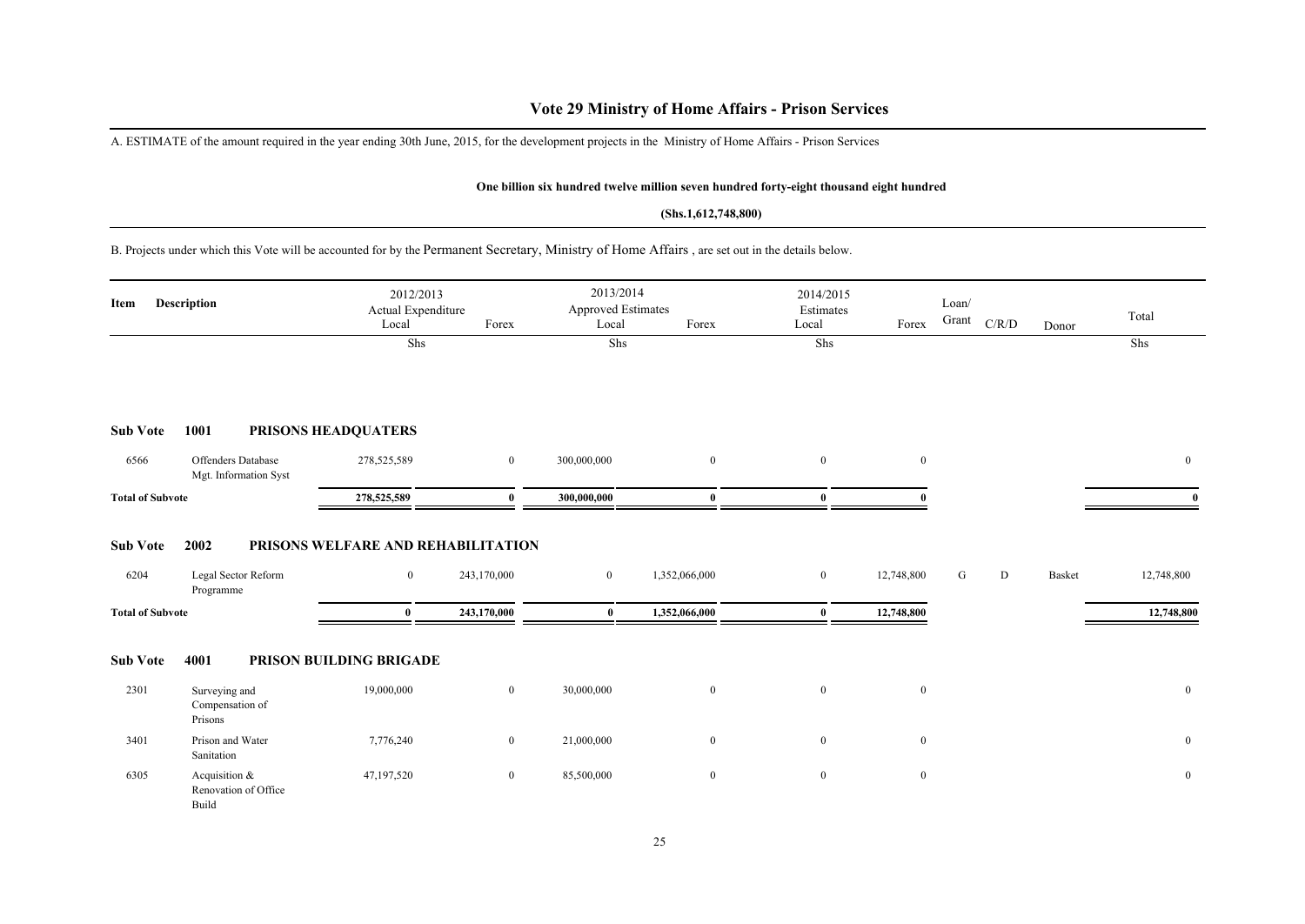| Item                    | <b>Description</b>                                                      | 2012/2013<br>Actual Expenditure |                  | 2013/2014<br>Approved Estimates |                | 2014/2015<br>Estimates |              | Loan/ |       |       | Total          |
|-------------------------|-------------------------------------------------------------------------|---------------------------------|------------------|---------------------------------|----------------|------------------------|--------------|-------|-------|-------|----------------|
|                         |                                                                         | Local                           | Forex            | Local                           | Forex          | Local                  | Forex        | Grant | C/R/D | Donor |                |
|                         |                                                                         | Shs                             |                  | Shs                             |                | Shs                    |              |       |       |       | Shs            |
| 6306                    | Completion of Prison<br>Wards                                           | $\mathbf{0}$                    | $\bf{0}$         | 68,500,000                      | $\mathbf{0}$   | 550,000,000            | $\mathbf{0}$ |       |       |       | 550,000,000    |
| 6307                    | Completion of Staff<br>Houses                                           | 48,250,500                      | $\bf{0}$         | 150,000,000                     | $\overline{0}$ | 575,000,000            | $\mathbf{0}$ |       |       |       | 575,000,000    |
| 6308                    | Rehabilitation of<br><b>Central Prisons</b>                             | 45,000,000                      | $\overline{0}$   | 45,000,000                      | $\overline{0}$ | 422,500,000            | $\mathbf{0}$ |       |       |       | 422,500,000    |
| <b>Total of Subvote</b> |                                                                         | 167,224,260                     | $\bf{0}$         | 400,000,000                     | $\bf{0}$       | 1,547,500,000          |              |       |       |       | 1,547,500,000  |
| <b>Sub Vote</b><br>1201 | 4002<br><b>PRISON INDUSTRIES</b><br>Enhancement of Prison<br>Industries | 47,245,500                      | $\overline{0}$   | 300,000,000                     | $\mathbf{0}$   | $\overline{0}$         | $\mathbf{0}$ |       |       |       | $\overline{0}$ |
| <b>Total of Subvote</b> |                                                                         | 47,245,500                      | $\bf{0}$         | 300,000,000                     | $\bf{0}$       | $\bf{0}$               |              |       |       |       | $\mathbf{0}$   |
| <b>Sub Vote</b>         | 4003<br><b>PRISON FARMS</b>                                             |                                 |                  |                                 |                |                        |              |       |       |       |                |
| 4428                    | Enhancement of Prison<br>Farms                                          | 157,234,648                     | $\boldsymbol{0}$ | 314,500,000                     | $\overline{0}$ | 52,500,000             | $\mathbf{0}$ |       |       |       | 52,500,000     |
| <b>Total of Subvote</b> |                                                                         | 157,234,648                     | $\Omega$         | 314,500,000                     | $\Omega$       | 52,500,000             |              |       |       |       | 52,500,000     |
| <b>Total of Vote</b>    |                                                                         | 650,229,997                     | 243,170,000      | 1,314,500,000                   | 1,352,066,000  | 1,600,000,000          | 12,748,800   |       |       |       | 1,612,748,800  |

## **Vote 29 Ministry of Home Affairs - Prison Services**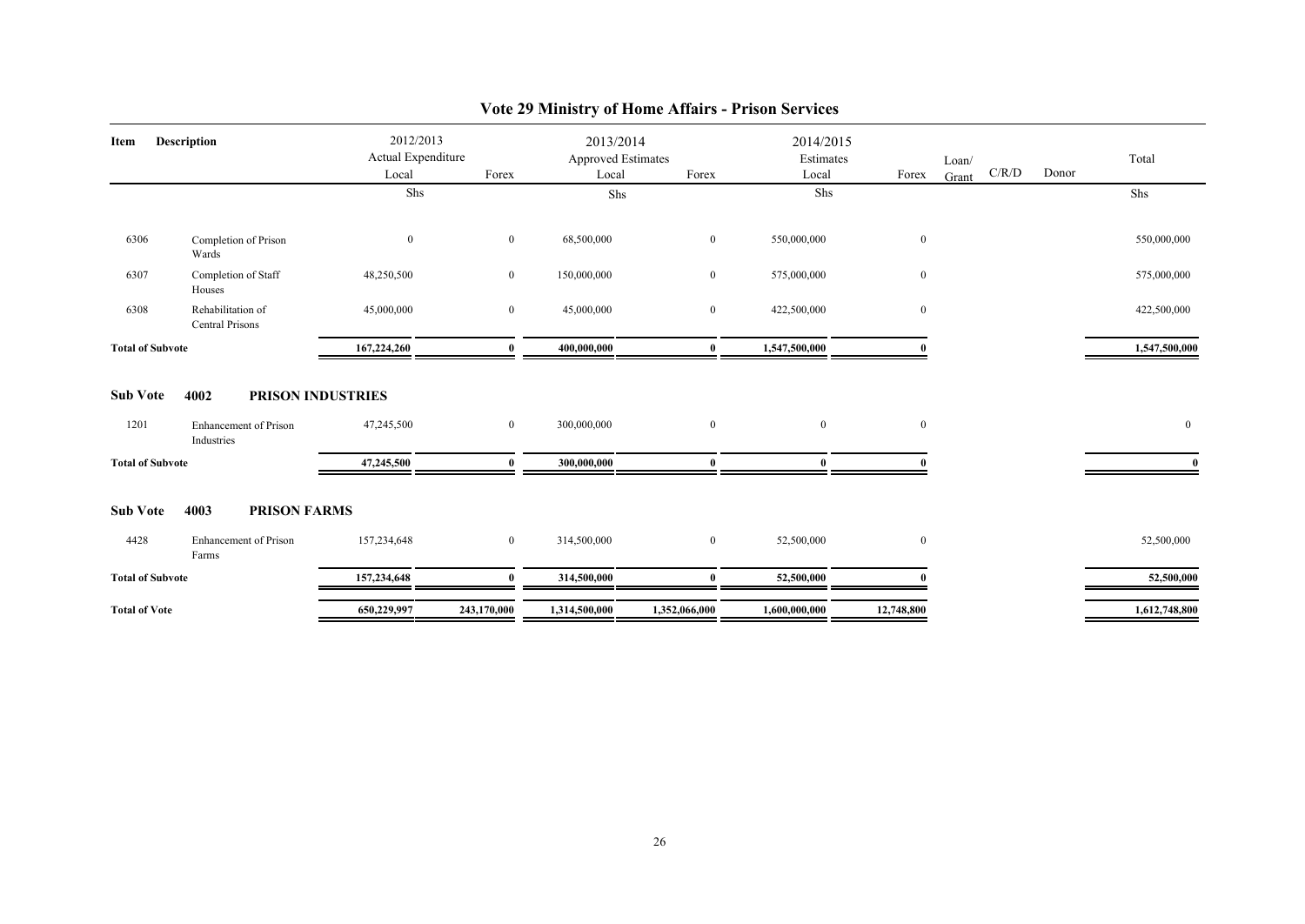## PRESIDENT'S OFFICE AND CABINET SECRETARIAT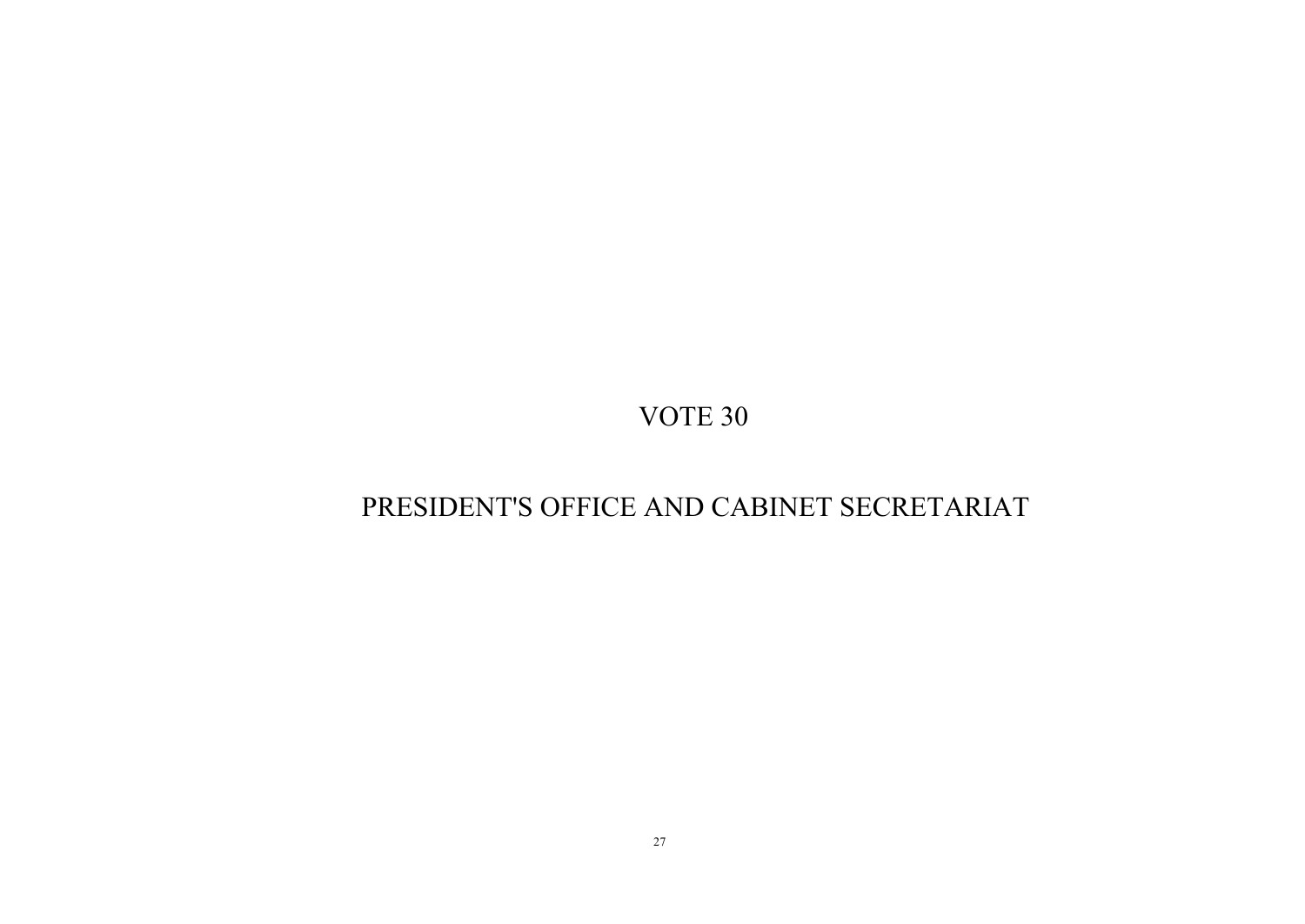### **Vote 30 President's Office and Cabinet Secretariat**

A. ESTIMATE of the amount required in the year ending 30th June, 2015, for the development projects in the President's Office and Cabinet Secretariat

#### **One hundred fifty-nine billion one hundred twenty-four million nine hundred sixty-four thousand**

#### **(Shs.159,124,964,000)**

B. Projects under which this Vote will be accounted for by the Permanent Secretary, President's Office and Cabinet Secretariat , are set out in the details below.

| Item                    | <b>Description</b>                          | 2012/2013<br>Actual Expenditure<br>Local | Forex          | 2013/2014<br><b>Approved Estimates</b><br>Local | Forex          | 2014/2015<br>Estimates<br>Local | Forex            | Loan/<br>Grant | C/R/D     | Donor       | Total           |
|-------------------------|---------------------------------------------|------------------------------------------|----------------|-------------------------------------------------|----------------|---------------------------------|------------------|----------------|-----------|-------------|-----------------|
|                         |                                             | Shs                                      |                | Shs                                             |                | Shs                             |                  |                |           |             | Shs             |
| <b>Sub Vote</b>         | 1003                                        | POLICY AND PLANNING                      |                |                                                 |                |                                 |                  |                |           |             |                 |
| 4921                    | Property and<br>Formalization Program       | 1,999,999,999                            | $\mathbf{0}$   | 3,000,000,000                                   | $\overline{0}$ | 3,000,000,000                   | $\boldsymbol{0}$ |                |           |             | 3,000,000,000   |
| 6203                    | Supp. to Prevention of<br>Corruption Bureau | $\mathbf{0}$                             | 2,458,900,000  | $\mathbf{0}$                                    | 1,257,600,000  | $\overline{0}$                  | 480,000,000      | G              | D         | <b>UNDP</b> | 480,000,000     |
| 6208                    | Strengthening Tanzania<br>Ant- Corr. Action | $\mathbf{0}$                             | 1,250,000,000  | $\overline{0}$                                  | 1,266,427,000  | $\overline{0}$                  | 1,455,051,000    | G              | ${\rm D}$ | <b>DFID</b> | 1,455,051,000   |
| 6211                    | Policy Coherence                            | $\bf{0}$                                 | 538,278,000    | $\bf{0}$                                        | 800,000,000    | $\bf{0}$                        | 808,000,000      | G              | ${\rm D}$ | <b>UNDP</b> | 808,000,000     |
| 6220                    | Support to Tanzania<br>Social Action Fund   | 1,869,348,656                            | 35,927,928,972 | 3,000,000,000                                   | 37,263,330,000 | 18,500,000,000                  | 121,103,413,000  | L              | D         | <b>IDA</b>  | 139,603,413,000 |
| 6292                    | Strengthening Reform<br>Coordination        | $\mathbf{0}$                             | 75,390,000     | $\bf{0}$                                        | $\bf{0}$       | $\mathbf{0}$                    | $\mathbf{0}$     | G              | D         | <b>UNDP</b> | $\mathbf{0}$    |
| 6339                    | Rehabilitation of State<br>House            | 2,794,735,427                            | $\mathbf{0}$   | 10,000,000,000                                  | $\mathbf{0}$   | 10,000,000,000                  | $\boldsymbol{0}$ |                |           |             | 10,000,000,000  |
| 6391                    | Uongozi Institute                           | 1,000,000,000                            | $\mathbf{0}$   | 1,000,000,000                                   | $\mathbf{0}$   | 1,000,000,000                   | $\boldsymbol{0}$ |                |           |             | 1,000,000,000   |
| 6405                    | African Union<br>Advisory Board<br>Building | 289,848,187                              | $\mathbf{0}$   | 1,500,000,000                                   | $\mathbf{0}$   | 2,278,500,000                   | $\boldsymbol{0}$ |                |           |             | 2,278,500,000   |
| 6576                    | <b>Presidential Trust Fund</b>              | $\overline{0}$                           | $\mathbf{0}$   | 500,000,000                                     | $\overline{0}$ | 500,000,000                     | $\mathbf{0}$     |                |           |             | 500,000,000     |
| <b>Total of Subvote</b> |                                             | 7,953,932,269                            | 40,250,496,972 | 19,000,000,000                                  | 40,587,357,000 | 35,278,500,000                  | 123,846,464,000  |                |           |             | 159,124,964,000 |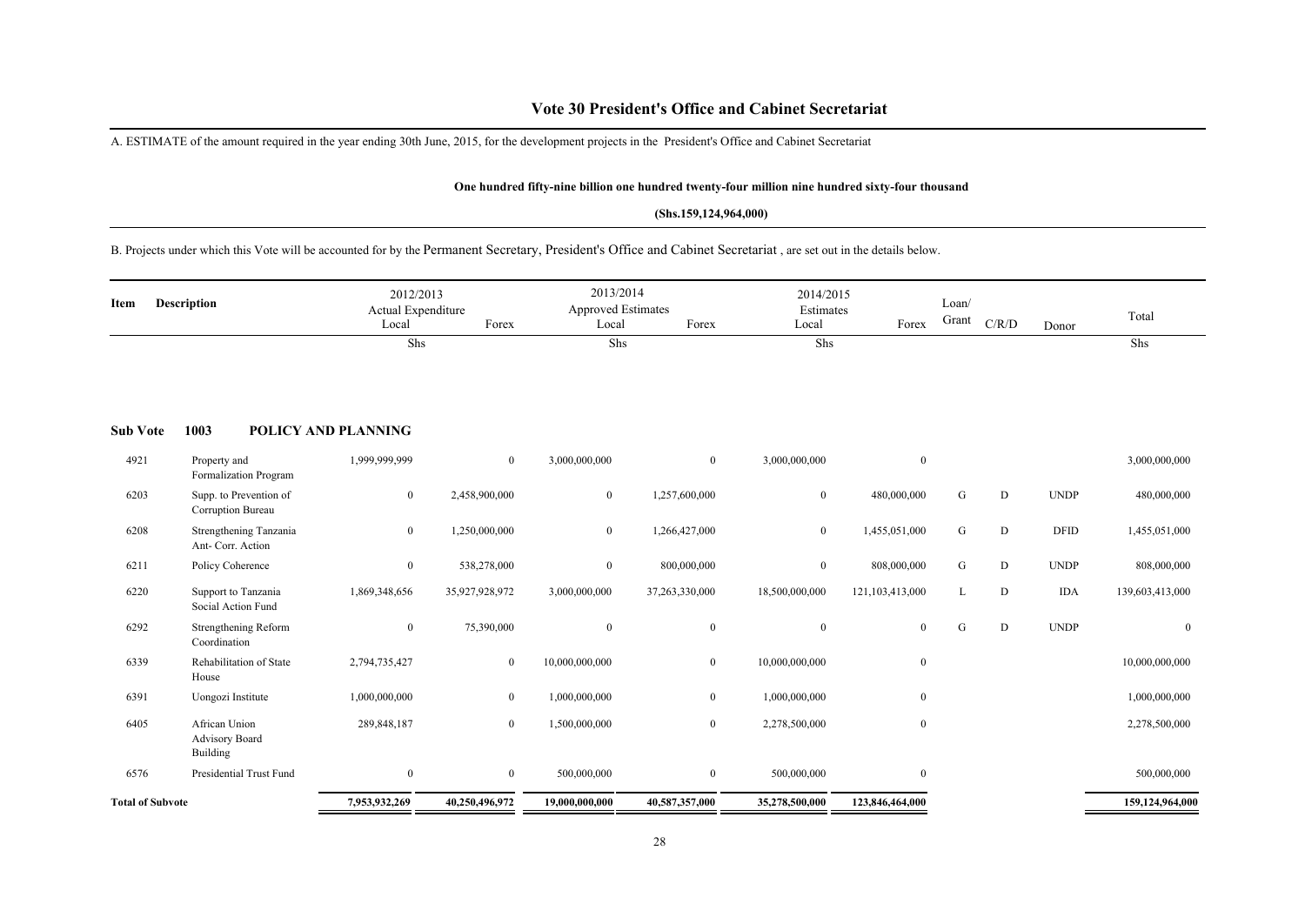| Item                 | <b>Description</b> | 2012/2013<br>Actual Expenditure |                |                | 2013/2014<br><b>Approved Estimates</b> |                | 2014/2015<br>Estimates | Loan/ |       |       | Total           |
|----------------------|--------------------|---------------------------------|----------------|----------------|----------------------------------------|----------------|------------------------|-------|-------|-------|-----------------|
|                      |                    | Local                           | Forex          | Local          | Forex                                  | Local          | Forex                  | Grant | C/R/D | Donor |                 |
|                      |                    | Shs                             |                | Shs            |                                        | Shs            |                        |       |       |       | Shs             |
| <b>Total of Vote</b> |                    | 7,953,932,269                   | 40,250,496,972 | 19,000,000,000 | 40,587,357,000                         | 35,278,500,000 | 123,846,464,000        |       |       |       | 159,124,964,000 |

### **Vote 30 President's Office and Cabinet Secretariat**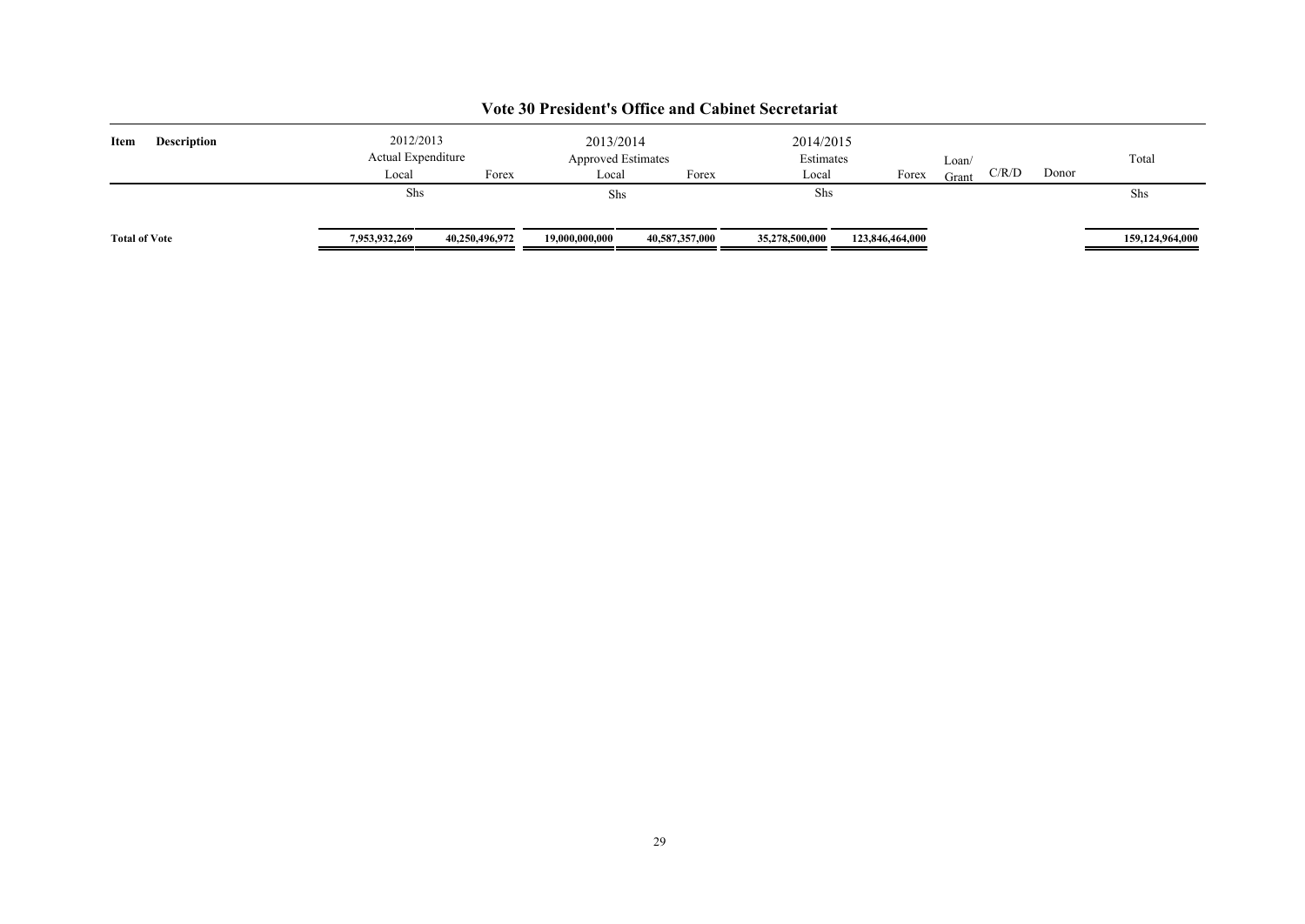## VICE PRESIDENT'S OFFICE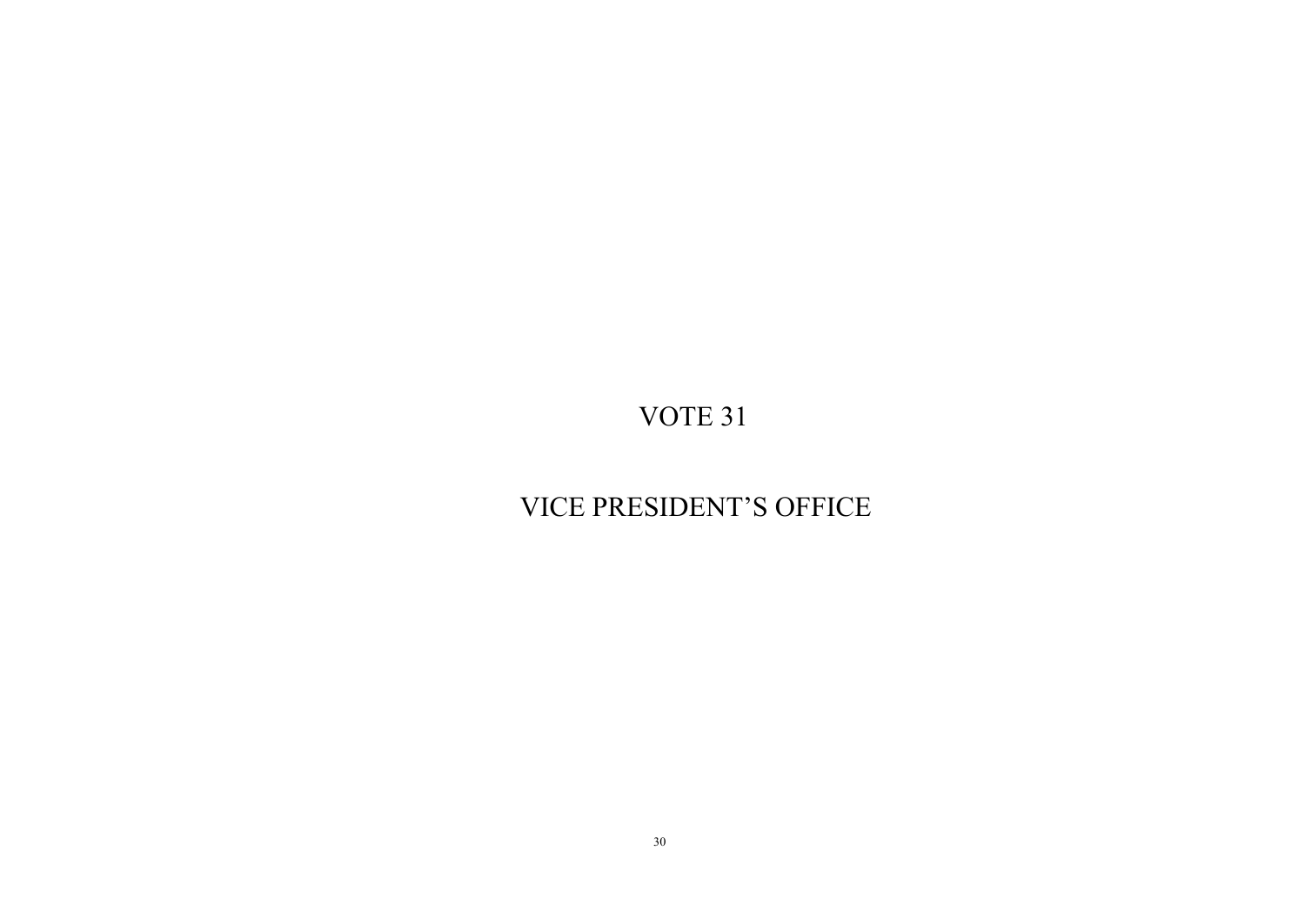### **Vote 31 Vice President's Office**

A. ESTIMATE of the amount required in the year ending 30th June, 2015, for the development projects in the Vice President's Office

#### **Six billion five hundred sixty-two million seven hundred forty-six thousand**

#### **(Shs.6,562,746,000)**

B. Projects under which this Vote will be accounted for by the Permanent Secretary, Vice President's Office , are set out in the details below.

| Item                    | <b>Description</b>                                     | 2012/2013<br>Actual Expenditure<br>Local | Forex            | 2013/2014<br>Approved Estimates<br>Local | Forex         | 2014/2015<br>Estimates<br>Local | Forex         | Loan/<br>Grant | C/R/D | Donor       | Total          |
|-------------------------|--------------------------------------------------------|------------------------------------------|------------------|------------------------------------------|---------------|---------------------------------|---------------|----------------|-------|-------------|----------------|
|                         |                                                        | Shs                                      |                  | Shs                                      |               | Shs                             |               |                |       |             | Shs            |
| <b>Sub Vote</b>         | 1001                                                   | <b>ADMINISTRATION AND HRM DIVISION</b>   |                  |                                          |               |                                 |               |                |       |             |                |
| 6309                    | Const of V/P office<br>&residence in Znz               | 500,000,000                              | $\boldsymbol{0}$ | 500,000,000                              | $\mathbf{0}$  | 400,000,000                     | $\bf{0}$      |                |       |             | 400,000,000    |
| 6389                    | Const and Rehab of<br>V/P offices and S/lod            | 1,600,000,000                            | $\overline{0}$   | 2,300,000,000                            | $\bf{0}$      | 1,130,000,000                   | $\bf{0}$      |                |       |             | 1,130,000,000  |
| <b>Total of Subvote</b> |                                                        | 2,100,000,000                            | $\mathbf{0}$     | 2,800,000,000                            | $\bf{0}$      | 1,530,000,000                   |               |                |       |             | 1,530,000,000  |
| <b>Sub Vote</b><br>5307 | 1003<br>Strengthening<br>N.Capacity for<br>Env.Protect | POLICY AND PLANNING DIVISION<br>$\bf{0}$ | $\mathbf{0}$     | $\mathbf{0}$                             | $\mathbf{0}$  | 600,000,000                     | $\mathbf{0}$  |                |       |             | 600,000,000    |
| <b>Total of Subvote</b> |                                                        | $\bf{0}$                                 | $\mathbf{0}$     | $\bf{0}$                                 | $\bf{0}$      | 600,000,000                     |               |                |       |             | 600,000,000    |
| <b>Sub Vote</b>         | 5001<br><b>ENVIRONMENT</b>                             |                                          |                  |                                          |               |                                 |               |                |       |             |                |
| 5301                    | Climate Change<br><b>Adaptation Programme</b>          | $\bf{0}$                                 | $\overline{0}$   | 70,000,000                               | 7,285,783,000 | 353,000,000                     | 1,040,755,000 | G              | D     | <b>UNDP</b> | 1,393,755,000  |
| 5302                    | Montreal Protocal<br><b>Implementation Project</b>     | $\boldsymbol{0}$                         | $\overline{0}$   | 16,000,000                               | 48,500,000    | $\mathbf{0}$                    | $\mathbf{0}$  | G              | D     | <b>UNEP</b> | $\overline{0}$ |
| 5304                    | O-Zone Depleting<br>Substance Project                  | $\boldsymbol{0}$                         | $\mathbf{0}$     | $\mathbf{0}$                             | $\bf{0}$      | 53,500,000                      | 158,261,000   | G              | D     | <b>UNDP</b> | 211,761,000    |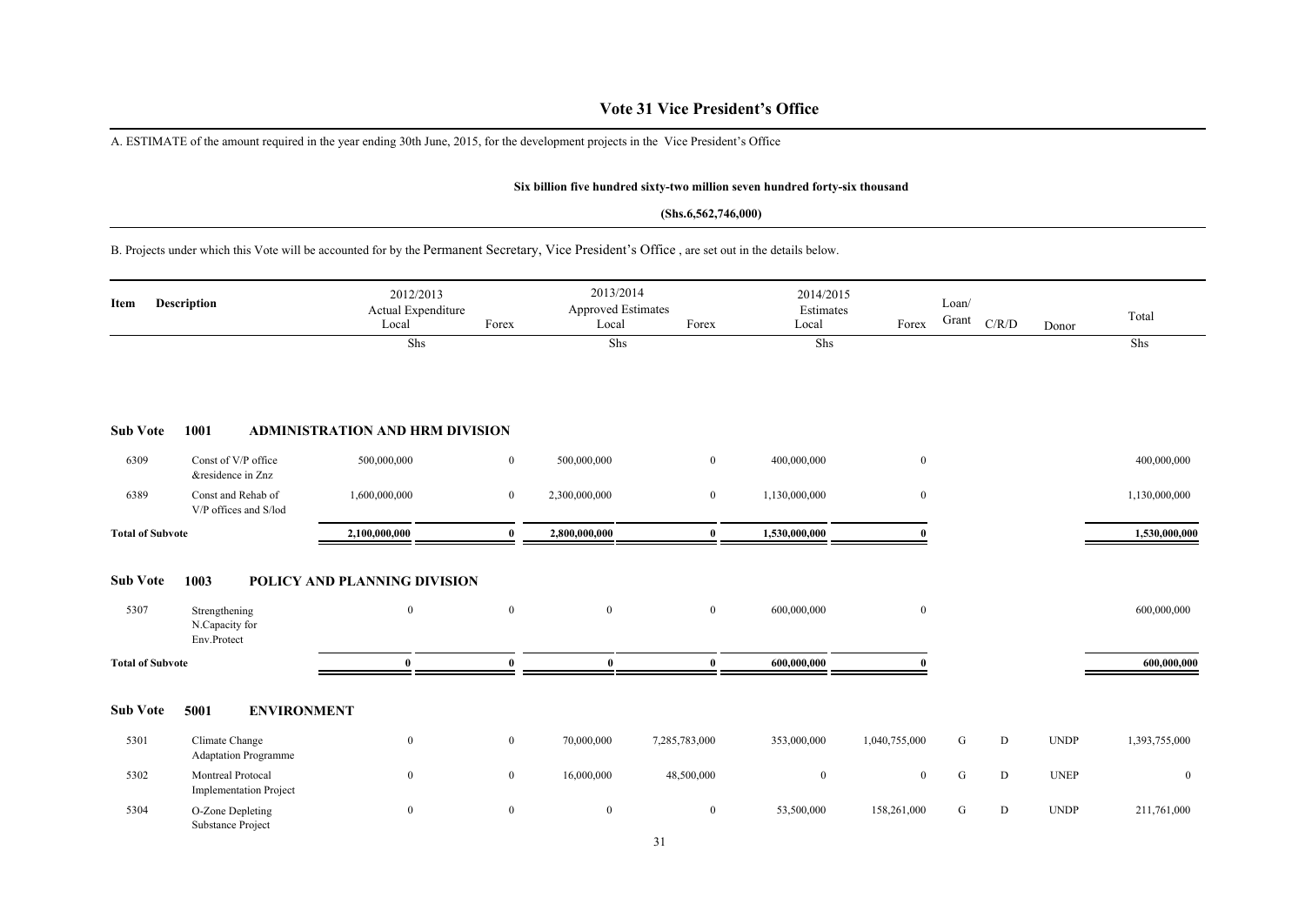| Item                    | <b>Description</b>                                   | 2012/2013<br>Actual Expenditure<br>Local | Forex            | 2013/2014<br><b>Approved Estimates</b><br>Local | Forex          | 2014/2015<br>Estimates<br>Local | Forex            | Loan/<br>Grant | C/R/D | Donor | Total         |
|-------------------------|------------------------------------------------------|------------------------------------------|------------------|-------------------------------------------------|----------------|---------------------------------|------------------|----------------|-------|-------|---------------|
|                         |                                                      | Shs                                      |                  | Shs                                             |                | Shs                             |                  |                |       |       | Shs           |
|                         |                                                      |                                          |                  |                                                 |                |                                 |                  |                |       |       |               |
| 5305                    | Stockhome Conversion<br>Implementation Proj          | $\bf{0}$                                 | $\bf{0}$         | 50,000,000                                      | 349,100,000    | 44,000,000                      | 131,730,000      | G              | D     | QSP   | 175,730,000   |
| 5306                    | Mainsteaming<br>Environment and<br>climate           | $\boldsymbol{0}$                         | $\bf{0}$         | 54,000,000                                      | 800,000,000    | 80,000,000                      | 732,000,000      |                |       |       | 812,000,000   |
| 6506                    | Lower Kihansi<br>Environment Mgt<br>Project          | $\bf{0}$                                 | $\mathbf{0}$     | $\mathbf{0}$                                    | $\bf{0}$       | 50,000,000                      | $\boldsymbol{0}$ |                |       |       | 50,000,000    |
| 6507                    | <b>NEMC</b>                                          | 300,000,000                              | $\bf{0}$         | 400,000,000                                     | $\mathbf{0}$   | 600,000,000                     | $\boldsymbol{0}$ |                |       |       | 600,000,000   |
| 6569                    | Lake Tanganyika<br>Enviroment<br>Mgmt.Project        | 358,000,000                              | $\boldsymbol{0}$ | 150,000,000                                     | 788,500,000    | 689,500,000                     | $\boldsymbol{0}$ |                |       |       | 689,500,000   |
| 6571                    | <b>EMA</b> Implementation<br><b>Support Progamme</b> | 39,936,000                               | $\mathbf{0}$     | 160,000,000                                     | $\overline{0}$ | 500,000,000                     | $\boldsymbol{0}$ |                |       |       | 500,000,000   |
| <b>Total of Subvote</b> |                                                      | 697,936,000                              |                  | 900,000,000                                     | 9,271,883,000  | 2,370,000,000                   | 2,062,746,000    |                |       |       | 4,432,746,000 |
| <b>Total of Vote</b>    |                                                      | 2,797,936,000                            |                  | 3,700,000,000                                   | 9,271,883,000  | 4,500,000,000                   | 2,062,746,000    |                |       |       | 6,562,746,000 |
|                         |                                                      |                                          |                  |                                                 |                |                                 |                  |                |       |       |               |

### **Vote 31 Vice President's Office**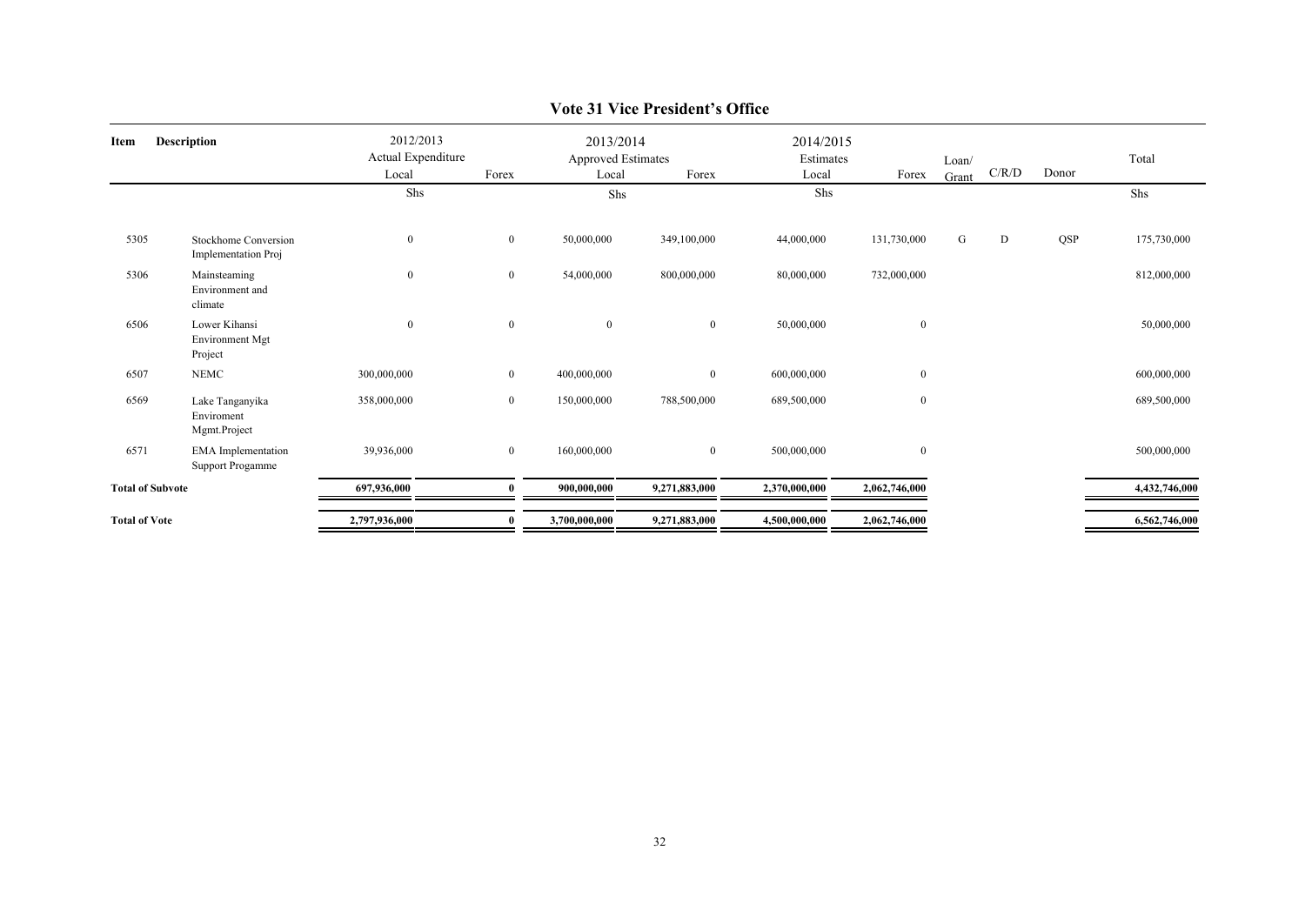## PRESIDENT'S OFFICE - PUBLIC SERVICE MANAGEMENT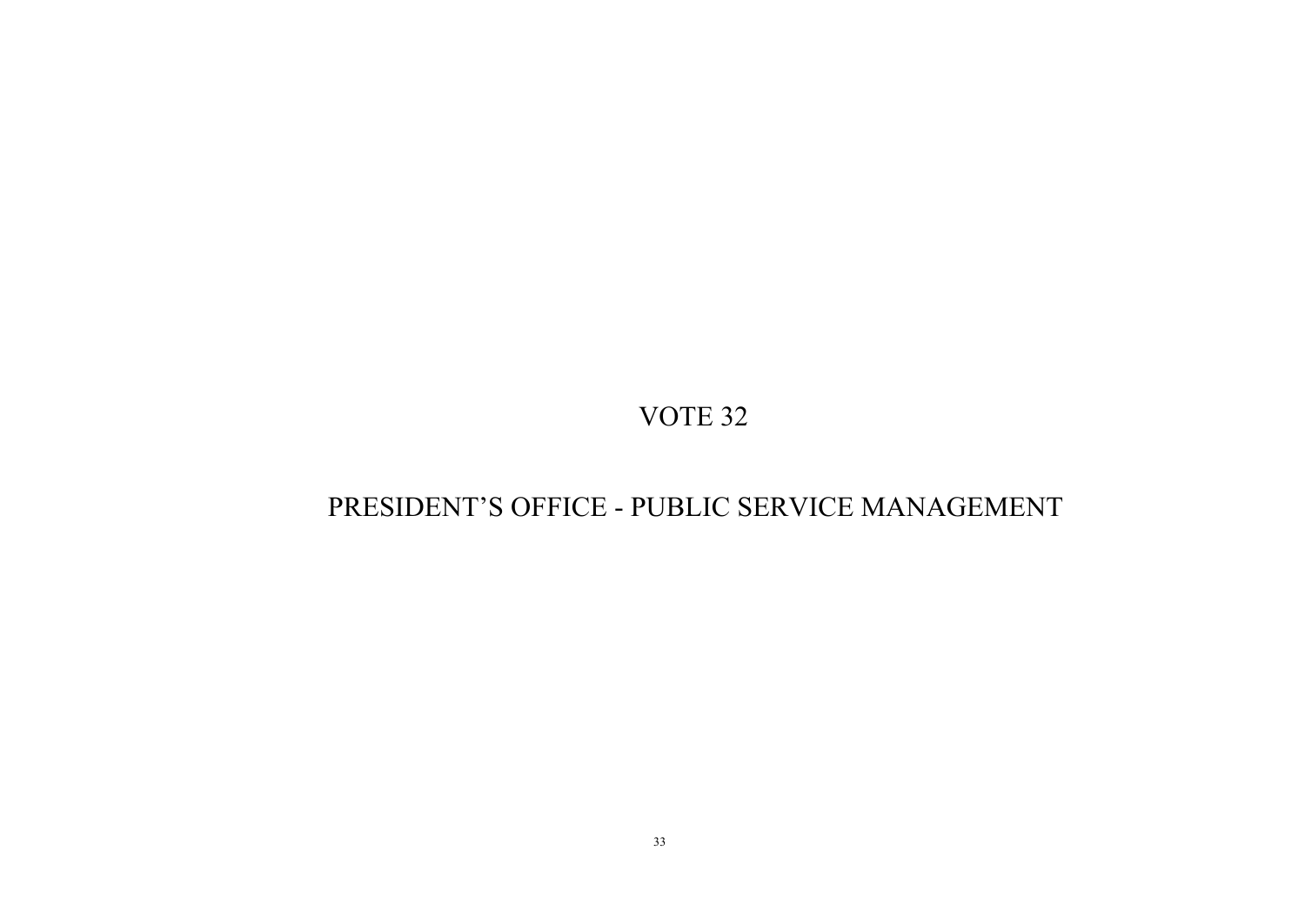### **Vote 32 President's Office - Public Service Management**

A. ESTIMATE of the amount required in the year ending 30th June, 2015, for the development projects in the President's Office - Public Service Management

#### **Six billion nine hundred ninety-six million two hundred fifty thousand**

#### **(Shs.6,996,250,000)**

B. Projects under which this Vote will be accounted for by the Permanent Secretary, Presidents Office Public Service Management , are set out in the details below.

| <b>Description</b><br>Item |                                     | Local                                | 2012/2013<br>Actual Expenditure<br>Forex |                | 2013/2014<br><b>Approved Estimates</b><br>Local<br>Forex |                | 2014/2015<br>Estimates<br>Forex | Loan/<br>Grant | C/R/D | Donor             | Total         |
|----------------------------|-------------------------------------|--------------------------------------|------------------------------------------|----------------|----------------------------------------------------------|----------------|---------------------------------|----------------|-------|-------------------|---------------|
|                            |                                     | Shs                                  |                                          | Shs            |                                                          | Shs            |                                 |                |       |                   | Shs           |
| <b>Sub Vote</b>            | 1001                                | ADMINISTRATION AND HR MANAGEMENT     |                                          |                |                                                          |                |                                 |                |       |                   |               |
| 6284                       | Public Service Reform<br>Program II | 603,115,790                          | 2,086,393,000                            | 880,000,000    | 1,795,000,000                                            | 1,872,500,000  | $\mathbf{0}$                    |                |       |                   | 1,872,500,000 |
| <b>Total of Subvote</b>    |                                     | 603,115,790                          | 2,086,393,000                            | 880,000,000    | 1,795,000,000                                            | 1,872,500,000  | 0                               |                |       |                   | 1,872,500,000 |
| <b>Sub Vote</b>            | 1002                                | <b>FINANCE AND ACCOUNTS UNIT</b>     |                                          |                |                                                          |                |                                 |                |       |                   |               |
| 6284                       | Public Service Reform<br>Program II | $\bf{0}$                             | 100,000,000                              | $\overline{0}$ | 50,000,000                                               | 79,600,000     | $\mathbf{0}$                    | ${\bf G}$      | D     | BasketFund        | 79,600,000    |
| <b>Total of Subvote</b>    |                                     | $\bf{0}$                             | 100,000,000                              | $\bf{0}$       | 50,000,000                                               | 79,600,000     | $\Omega$                        |                |       |                   | 79,600,000    |
| <b>Sub Vote</b>            | 1003                                | <b>GOVERNMENT COMMUNICATION UNIT</b> |                                          |                |                                                          |                |                                 |                |       |                   |               |
| 6284                       | Public Service Reform<br>Program II | 76,000,000                           | 75,000,000                               | $\overline{0}$ | 104,452,000                                              | $\bf{0}$       | $\overline{0}$                  | G              | D     | BasketFund        | $\bf{0}$      |
| <b>Total of Subvote</b>    |                                     | 76,000,000                           | 75,000,000                               | $\bf{0}$       | 104,452,000                                              | $\bf{0}$       | 0                               |                |       |                   | $\mathbf{0}$  |
| <b>Sub Vote</b>            | 1004                                | PROCUREMENT MANAGEMENT UNIT          |                                          |                |                                                          |                |                                 |                |       |                   |               |
| 6284                       | Public Service Reform<br>Program II | 70,000,000                           | 350,000,000                              | $\mathbf{0}$   | 100,000,000                                              | $\overline{0}$ | $\mathbf{0}$                    | G              | D     | <b>BasketFund</b> | $\mathbf{0}$  |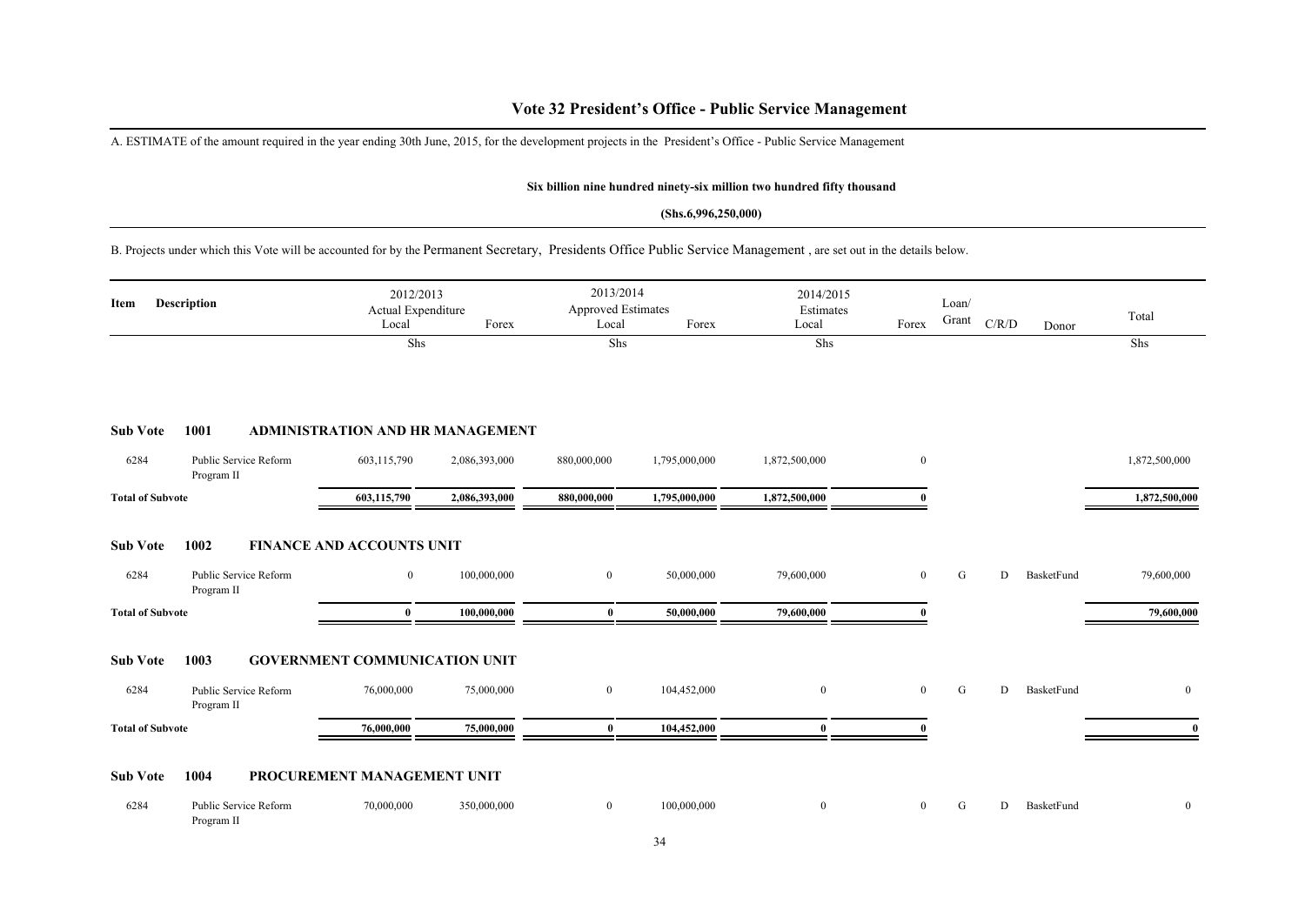| <b>Description</b><br>Item |                                     | 2012/2013<br>Actual Expenditure<br>Local<br>Forex |                  | 2013/2014<br><b>Approved Estimates</b><br>Local<br>Forex |               | 2014/2015<br>Estimates<br>Local<br>Forex |              | Loan/<br>Grant | C/R/D | Donor      | Total        |
|----------------------------|-------------------------------------|---------------------------------------------------|------------------|----------------------------------------------------------|---------------|------------------------------------------|--------------|----------------|-------|------------|--------------|
|                            |                                     | Shs                                               |                  | Shs                                                      |               | Shs                                      |              |                |       |            | Shs          |
| <b>Total of Subvote</b>    |                                     | 70,000,000                                        | 350,000,000      | $\bf{0}$                                                 | 100,000,000   | $\bf{0}$                                 | $\mathbf{0}$ |                |       |            | $\mathbf{0}$ |
| <b>Sub Vote</b>            | 1006                                | <b>PLANNING DIVISION</b>                          |                  |                                                          |               |                                          |              |                |       |            |              |
| 6284                       | Public Service Reform<br>Program II | $\bf{0}$                                          | 2,862,000,000    | $\overline{0}$                                           | 1,484,975,000 | 413,000,000                              | $\bf{0}$     | G              | D     | BasketFund | 413,000,000  |
| <b>Total of Subvote</b>    |                                     | $\bf{0}$                                          | 2,862,000,000    | $\bf{0}$                                                 | 1,484,975,000 | 413,000,000                              | $\mathbf{0}$ |                |       |            | 413,000,000  |
| <b>Sub Vote</b>            | 1007                                | <b>INFORMATION AND COMMUNICATION TECH UNIT</b>    |                  |                                                          |               |                                          |              |                |       |            |              |
| 6284                       | Public Service Reform<br>Program II | 25,000,000                                        | $\boldsymbol{0}$ | 100,000,000                                              | 303,863,000   | 100,000,000                              | $\bf{0}$     |                |       |            | 100,000,000  |
| <b>Total of Subvote</b>    |                                     | 25,000,000                                        | $\bf{0}$         | 100,000,000                                              | 303,863,000   | 100,000,000                              | $\mathbf{u}$ |                |       |            | 100,000,000  |
| <b>Sub Vote</b>            | 2001                                | POLICY DEVELOPMENT DIVISION                       |                  |                                                          |               |                                          |              |                |       |            |              |
| 6284                       | Public Service Reform<br>Program II | 52,988,920                                        | 974,010,000      | $\mathbf{0}$                                             | 1,354,650,000 | $\overline{0}$                           | $\mathbf{0}$ | G              | D     | BasketFund | $\mathbf{0}$ |
| <b>Total of Subvote</b>    |                                     | 52,988,920                                        | 974,010,000      | $\bf{0}$                                                 | 1,354,650,000 | $\mathbf{0}$                             | $\Omega$     |                |       |            | $\mathbf{0}$ |
| <b>Sub Vote</b>            | 2002                                | <b>MANAGEMENT SERVICES DIVISION</b>               |                  |                                                          |               |                                          |              |                |       |            |              |
| 6284                       | Public Service Reform<br>Program II | $\boldsymbol{0}$                                  | 1,826,370,000    | $\overline{0}$                                           | 650,000,000   | 100,000,000                              | $\mathbf{0}$ | G              | D     | BasketFund | 100,000,000  |
| <b>Total of Subvote</b>    |                                     | $\mathbf{0}$                                      | 1,826,370,000    | $\bf{0}$                                                 | 650,000,000   | 100,000,000                              | $\Omega$     |                |       |            | 100,000,000  |
| <b>Sub Vote</b>            | 2003                                | <b>ESTABLISHMENT DIVISION</b>                     |                  |                                                          |               |                                          |              |                |       |            |              |
| 6284                       | Public Service Reform<br>Program II | $\mathbf{0}$                                      | 531,150,000      | $\mathbf{0}$                                             | 417,400,000   | $\boldsymbol{0}$                         | $\mathbf{0}$ | G              | D     | BasketFund | $\mathbf{0}$ |

## **Vote 32 President's Office - Public Service Management**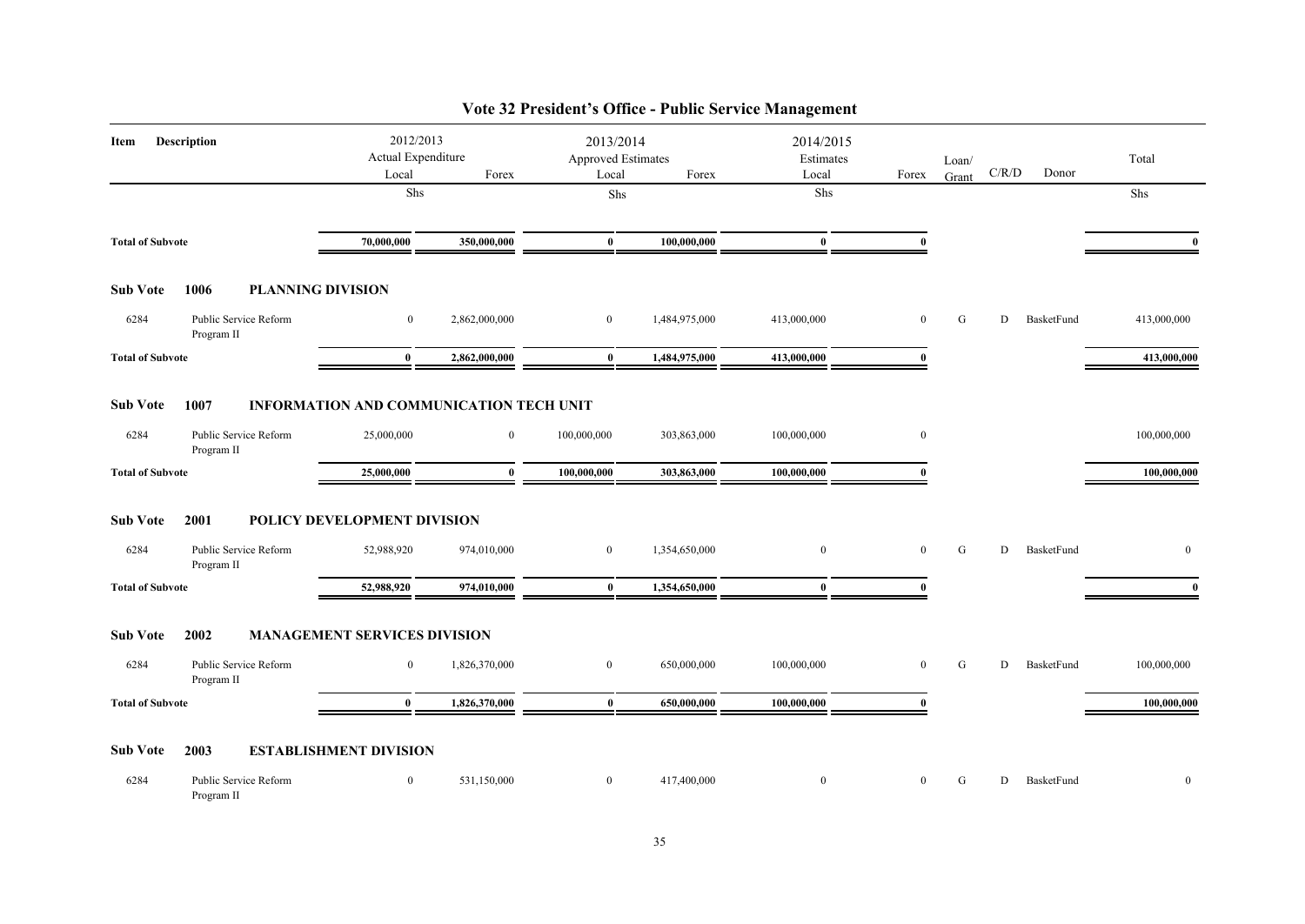| <b>Description</b><br>Item                                        |                                              | 2012/2013<br>Actual Expenditure<br>Local<br>Forex |                | 2013/2014<br>Approved Estimates<br>Forex<br>Local |                | Local            | 2014/2015<br>Estimates<br>Forex |   | C/R/D | Donor      | Total          |
|-------------------------------------------------------------------|----------------------------------------------|---------------------------------------------------|----------------|---------------------------------------------------|----------------|------------------|---------------------------------|---|-------|------------|----------------|
|                                                                   |                                              | Shs                                               |                | Shs                                               |                | Shs              |                                 |   |       |            | Shs            |
| <b>Total of Subvote</b>                                           |                                              | $\bf{0}$                                          | 531,150,000    | $\bf{0}$                                          | 417,400,000    | $\bf{0}$         | $\mathbf{0}$                    |   |       |            | $\mathbf{0}$   |
| <b>Sub Vote</b>                                                   | 2004                                         | ETHIC PROMOTION DIVISION                          |                |                                                   |                |                  |                                 |   |       |            |                |
| 6284                                                              | Public Service Reform<br>Program II          | $\overline{0}$                                    | 180,360,000    | $\overline{0}$                                    | 442,084,000    | $\boldsymbol{0}$ | $\overline{0}$                  | G | D     | BasketFund | $\bf{0}$       |
| <b>Total of Subvote</b>                                           |                                              | $\bf{0}$                                          | 180,360,000    | $\bf{0}$                                          | 442,084,000    | $\bf{0}$         | $\mathbf{0}$                    |   |       |            | $\mathbf{0}$   |
| <b>Sub Vote</b>                                                   | 2005                                         | HUMAN CAPITAL MANAGEMENT DIVISION                 |                |                                                   |                |                  |                                 |   |       |            |                |
| 6251                                                              | <b>PFMRP</b>                                 | $\mathbf{0}$                                      | $\overline{0}$ | $\overline{0}$                                    | $\overline{0}$ | $\mathbf{0}$     | 220,000,000                     | G | D     | BasketFund | 220,000,000    |
| 6284                                                              | Public Service Reform<br>Program II          | $\mathbf{0}$                                      | $\mathbf{0}$   | $\overline{0}$                                    | 1,186,401,000  | $\boldsymbol{0}$ | $\mathbf{0}$                    | G | D     | BasketFund | $\mathbf{0}$   |
| <b>Total of Subvote</b>                                           |                                              | $\bf{0}$                                          | $\bf{0}$       | $\bf{0}$                                          | 1,186,401,000  | $\bf{0}$         | 220,000,000                     |   |       |            | 220,000,000    |
| <b>Sub Vote</b>                                                   | 3001<br>HUMAN RESOURCES DEVELOPMENT DIVISION |                                                   |                |                                                   |                |                  |                                 |   |       |            |                |
| 6284                                                              | Public Service Reform<br>Program II          | $\overline{0}$                                    | 1,264,284,000  | $\overline{0}$                                    | 1,050,000,000  | 200,000,000      | $\mathbf{0}$                    | G | D     | BasketFund | 200,000,000    |
| <b>Total of Subvote</b>                                           |                                              | $\mathbf{0}$                                      | 1,264,284,000  | $\mathbf{0}$                                      | 1,050,000,000  | 200,000,000      | $\Omega$                        |   |       |            | 200,000,000    |
| <b>Sub Vote</b>                                                   | 3004                                         | <b>DIVERSITY MANAGEMENT UNIT</b>                  |                |                                                   |                |                  |                                 |   |       |            |                |
| 6284                                                              | Public Service Reform<br>Program II          | $\boldsymbol{0}$                                  | 639,000,000    | $\bf{0}$                                          | 177,032,000    | $\bf{0}$         | $\mathbf{0}$                    | G | D     | BasketFund | $\overline{0}$ |
| <b>Total of Subvote</b>                                           |                                              | $\bf{0}$                                          | 639,000,000    | $\bf{0}$                                          | 177,032,000    | $\bf{0}$         | $\mathbf{0}$                    |   |       |            | $\mathbf{0}$   |
| MANAGEMENT INFORMATION SYSTEM DIVISION<br><b>Sub Vote</b><br>4002 |                                              |                                                   |                |                                                   |                |                  |                                 |   |       |            |                |

## **Vote 32 President's Office - Public Service Management**

6251 Public Service Reform Program II 0 0 0 0 0 0 58,750,000 G D BasketFund 58,750,000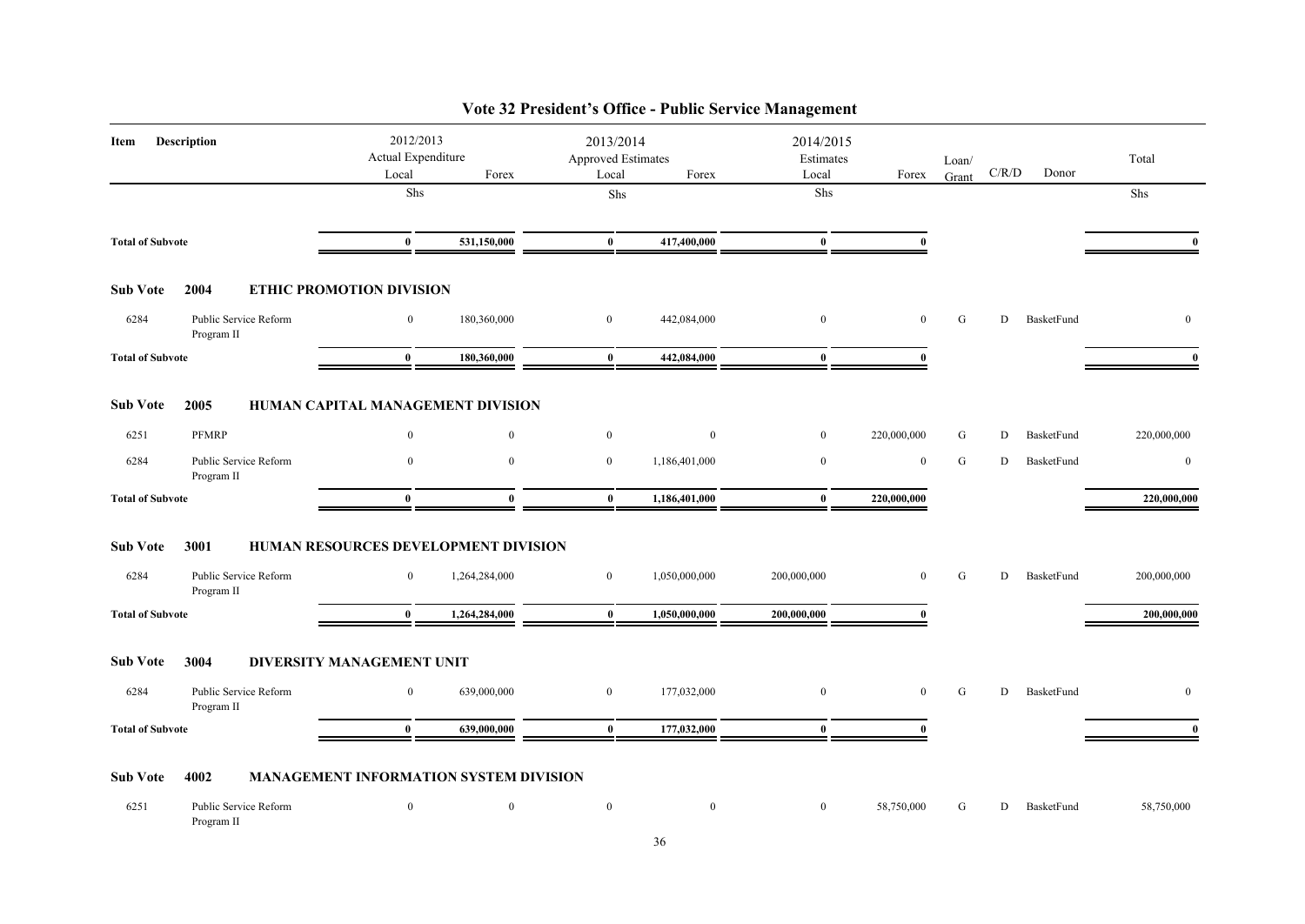| <b>Description</b><br>Item |                                     | 2012/2013<br>Actual Expenditure<br>Forex<br>Local<br>Shs |                | 2013/2014<br><b>Approved Estimates</b><br>Forex<br>Local<br>Shs |                | 2014/2015<br>Estimates<br>Local<br>Shs | Forex        | Loan/<br>Grant | C/R/D | Donor      | Total<br>Shs  |
|----------------------------|-------------------------------------|----------------------------------------------------------|----------------|-----------------------------------------------------------------|----------------|----------------------------------------|--------------|----------------|-------|------------|---------------|
| 6284                       | Public Service Reform<br>Program II | 112,000,000                                              | 1,600,000,000  | 6,200,000,000                                                   | 815,000,000    | 2,900,000,000                          | $\bf{0}$     |                |       |            | 2,900,000,000 |
| <b>Total of Subvote</b>    |                                     | 112,000,000                                              | 1,600,000,000  | 6,200,000,000                                                   | 815,000,000    | 2,900,000,000                          | 58,750,000   |                |       |            | 2,958,750,000 |
| <b>Sub Vote</b>            | 4003                                | <b>RECORDS AND ARCHIVES DIVISION</b>                     |                |                                                                 |                |                                        |              |                |       |            |               |
| 6284                       | Public Service Reform<br>Program II | 482,575,290                                              | 6,921,000,000  | 820,000,000                                                     | 1,389,143,000  | 1,052,400,000                          | $\mathbf{0}$ | G              | D     | BasketFund | 1,052,400,000 |
| <b>Total of Subvote</b>    |                                     | 482,575,290                                              | 6,921,000,000  | 820,000,000                                                     | 1,389,143,000  | 1,052,400,000                          |              |                |       |            | 1,052,400,000 |
| <b>Total of Vote</b>       |                                     | 1,421,680,000                                            | 19,409,567,000 | 8,000,000,000                                                   | 11,320,000,000 | 6,717,500,000                          | 278,750,000  |                |       |            | 6,996,250,000 |

## **Vote 32 President's Office - Public Service Management**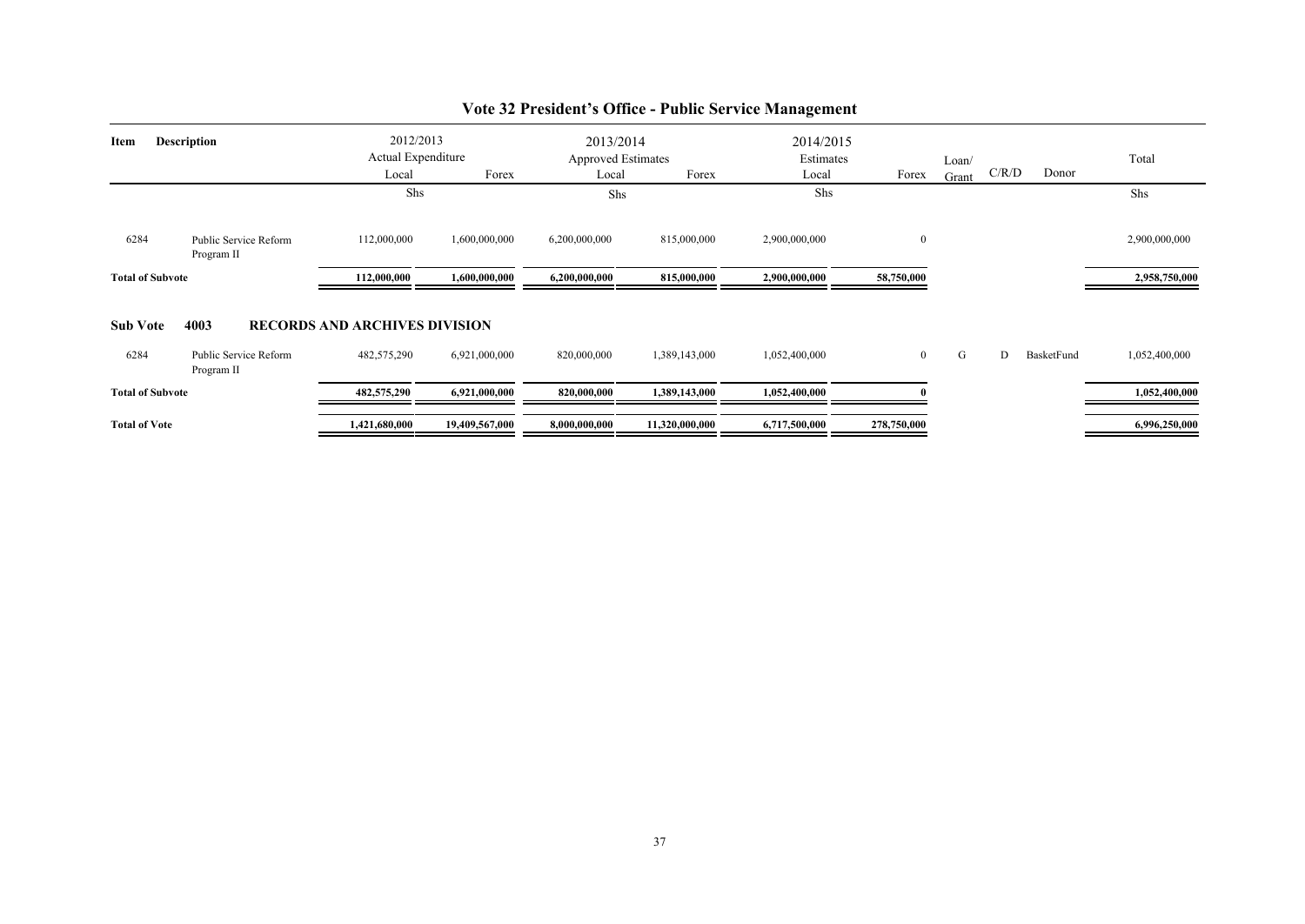## ETHICS SECRETARIAT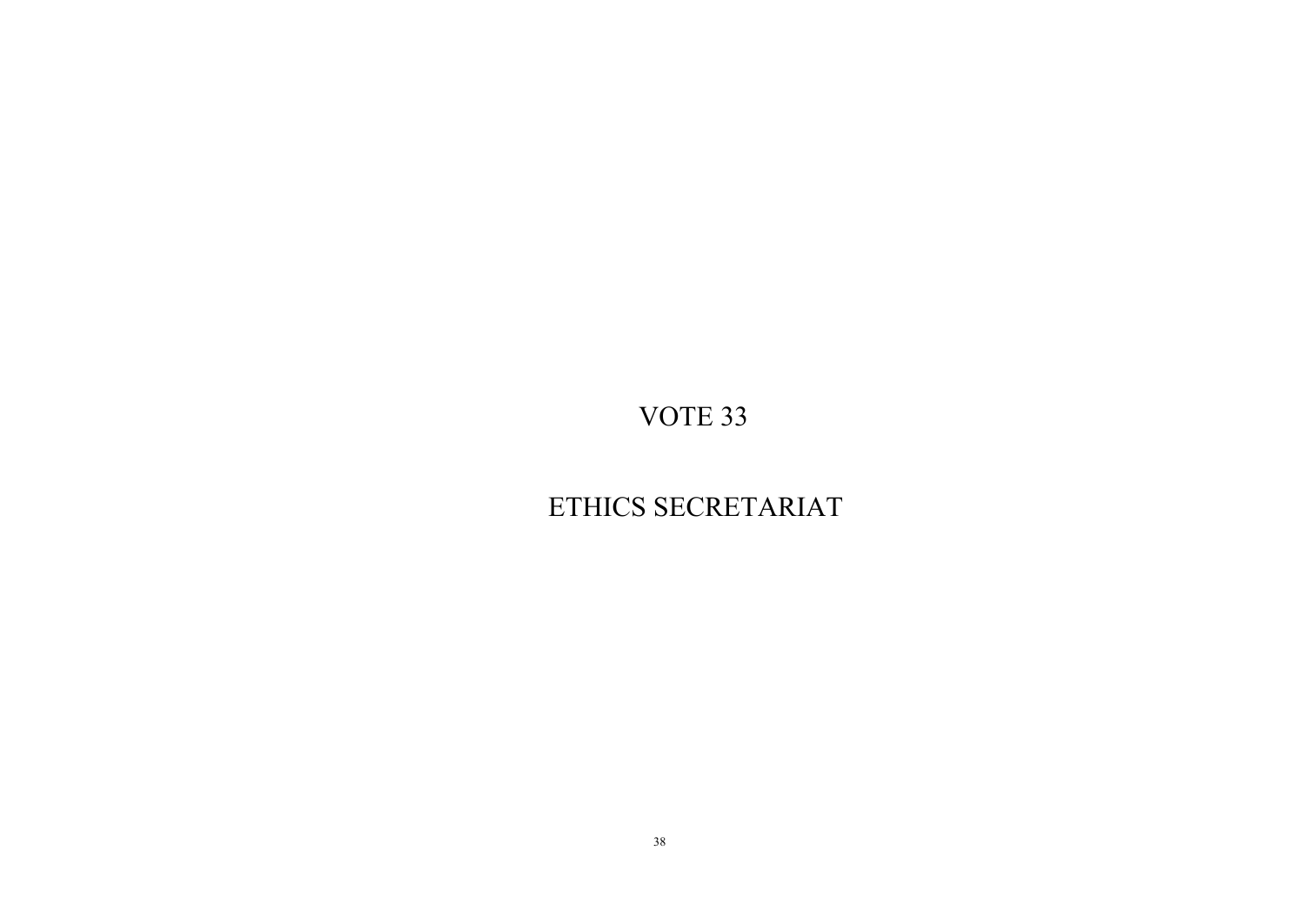### **Vote 33 Ethics Secretariat**

A. ESTIMATE of the amount required in the year ending 30th June, 2015, for the development projects in the Ethics Secretariat

#### **Two billion four hundred fifty-five million eight hundred fifty-eight thousand**

#### **(Shs.2,455,858,000)**

B. Projects under which this Vote will be accounted for by the Secretary, Ethics Secretariat , are set out in the details below.

| <b>Description</b><br>Item |                                          | 2012/2013<br>Actual Expenditure<br>Forex<br>Local<br>Shs |                | 2013/2014<br><b>Approved Estimates</b><br>Forex<br>Local<br>Shs |                | Local            | 2014/2015<br>Loan/<br>Estimates<br>Grant<br>Forex<br>Shs |   | C/R/D<br>Donor        | Total<br>Shs   |
|----------------------------|------------------------------------------|----------------------------------------------------------|----------------|-----------------------------------------------------------------|----------------|------------------|----------------------------------------------------------|---|-----------------------|----------------|
|                            |                                          |                                                          |                |                                                                 |                |                  |                                                          |   |                       |                |
| <b>Sub Vote</b>            | 1001                                     | <b>ADMINISTRATION AND HR MANAGEMENT</b>                  |                |                                                                 |                |                  |                                                          |   |                       |                |
| 6389                       | Construction of Office<br>Building       | $\mathbf{0}$                                             | $\overline{0}$ | 1,500,000,000                                                   | $\overline{0}$ | 1,500,000,000    | $\mathbf{0}$                                             |   |                       | 1,500,000,000  |
| <b>Total of Subvote</b>    |                                          | 0                                                        | $\mathbf{0}$   | 1,500,000,000                                                   | $\mathbf{0}$   | 1,500,000,000    |                                                          |   |                       | 1,500,000,000  |
| <b>Sub Vote</b>            | 1003                                     | PLANNING, MONITORING AND EVALUTION UNIT                  |                |                                                                 |                |                  |                                                          |   |                       |                |
| 6212                       | Strenghening Public<br>Awareness on PLCE | $\mathbf{0}$                                             | 215,000,000    | $\overline{0}$                                                  | 364,960,000    | $\overline{0}$   | 93,230,000                                               | G | D<br><b>USAIDFund</b> | 93,230,000     |
| 6234                       | Support to Ethics<br>Project             | $\bf{0}$                                                 | 451,827,043    | $\mathbf{0}$                                                    | 460,530,000    | $\boldsymbol{0}$ | $\mathbf{0}$                                             | G | D<br>BusketFund       | $\overline{0}$ |
| <b>Total of Subvote</b>    |                                          | 0                                                        | 666,827,043    | $\bf{0}$                                                        | 825,490,000    | 0                | 93,230,000                                               |   |                       | 93,230,000     |
| <b>Sub Vote</b>            | 1004                                     | <b>GOVERNMENT COMMUNICATION UNIT</b>                     |                |                                                                 |                |                  |                                                          |   |                       |                |
| 6212                       | Strenghening Public<br>Awareness on PLCE | $\mathbf{0}$                                             | $\overline{0}$ | $\overline{0}$                                                  | 240,100,000    | $\overline{0}$   | 207,190,000                                              | G | D<br><b>USAIDFund</b> | 207,190,000    |
| <b>Total of Subvote</b>    |                                          | 0                                                        | 0              | $\bf{0}$                                                        | 240,100,000    | $\mathbf{0}$     | 207,190,000                                              |   |                       | 207,190,000    |

**Sub Vote 1007 INFORMATION AND COMMUNICATION TECH UNIT**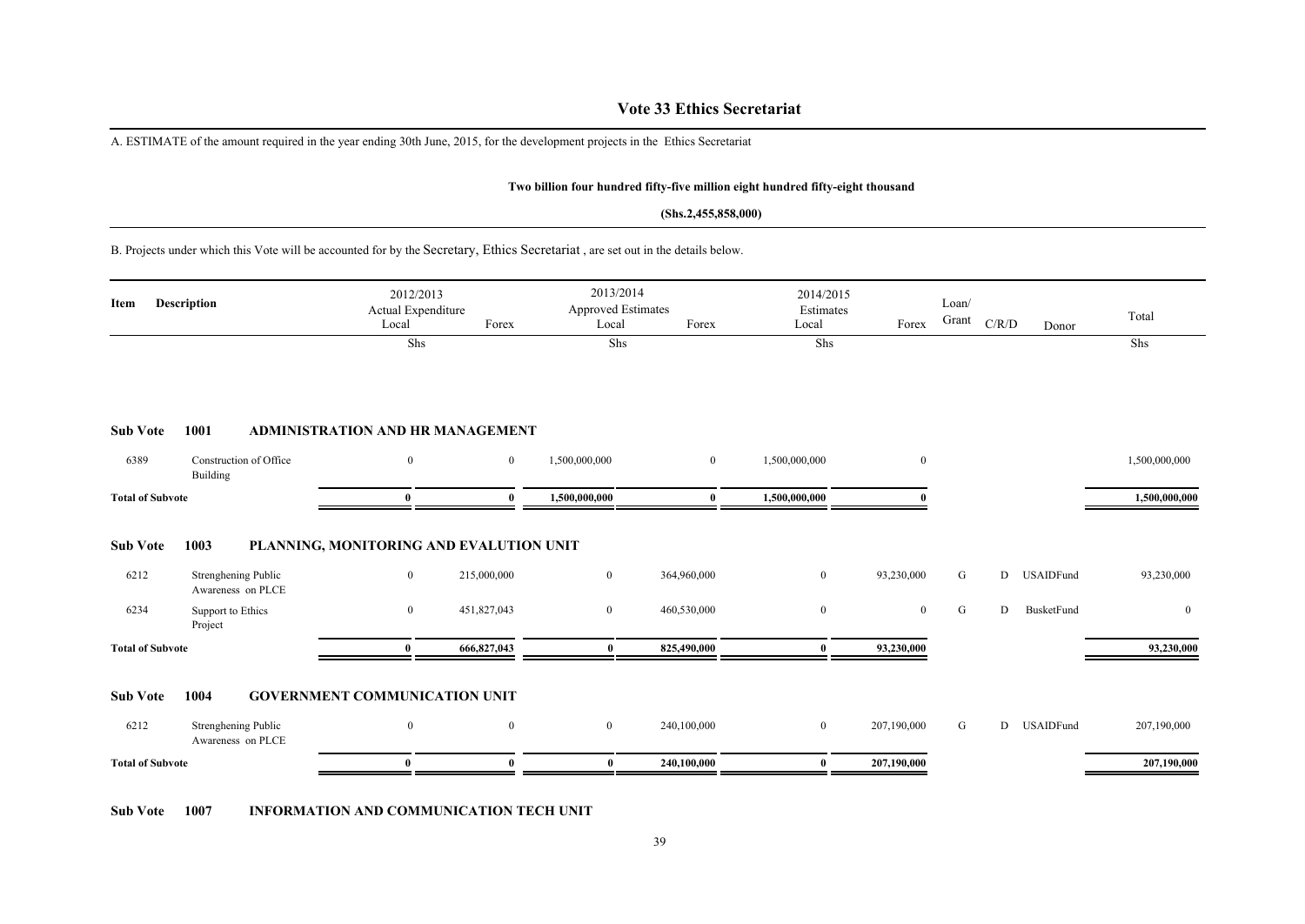|                         |                                                  |                                                   |                |                                                 | VOIE JJ EUIIUS SECIEIAI IAU |                                 |             |                |                                        |              |               |
|-------------------------|--------------------------------------------------|---------------------------------------------------|----------------|-------------------------------------------------|-----------------------------|---------------------------------|-------------|----------------|----------------------------------------|--------------|---------------|
| Description<br>Item     |                                                  | 2012/2013<br>Actual Expenditure<br>Local          | Forex          | 2013/2014<br><b>Approved Estimates</b><br>Local | Forex                       | 2014/2015<br>Estimates<br>Local | Forex       | Loan/<br>Grant | $\mathbf{C} / \mathbf{R} / \mathbf{D}$ | Donor        | Total         |
|                         |                                                  | Shs                                               |                | Shs                                             |                             | Shs                             |             |                |                                        |              | Shs           |
|                         |                                                  |                                                   |                |                                                 |                             |                                 |             |                |                                        |              |               |
| 6234                    | Support to Ethics<br>Project                     | $\bf{0}$                                          | $\mathbf{0}$   | $\overline{0}$                                  | $\overline{0}$              | $\overline{0}$                  | 181,720,000 | G              |                                        | D CanadaFund | 181,720,000   |
| <b>Total of Subvote</b> |                                                  | $\bf{0}$                                          | $\mathbf{0}$   | $\bf{0}$                                        | $\mathbf{0}$                | $\bf{0}$                        | 181,720,000 |                |                                        |              | 181,720,000   |
| <b>Sub Vote</b>         | 1008                                             | <b>LEGAL SERVICES UNIT</b>                        |                |                                                 |                             |                                 |             |                |                                        |              |               |
| 6212                    | Strenghening Public<br>Awareness on PLCE         | $\boldsymbol{0}$                                  | $\mathbf{0}$   | $\mathbf{0}$                                    | $\mathbf{0}$                | $\mathbf{0}$                    | 20,300,000  | G              | D                                      | USAIDFund    | 20,300,000    |
| <b>Total of Subvote</b> |                                                  | $\mathbf{0}$                                      | $\mathbf{0}$   | $\mathbf{0}$                                    | $\mathbf{0}$                | $\bf{0}$                        | 20,300,000  |                |                                        |              | 20,300,000    |
| <b>Sub Vote</b><br>6212 | 2001<br>Strenghening Public<br>Awareness on PLCE | PUBLIC SERVICE LEADERS DIVISION<br>$\overline{0}$ | 187,272,952    | $\mathbf{0}$                                    | 256,734,000                 | $\overline{0}$                  | 213,360,000 | G              |                                        | D USAIDFund  | 213,360,000   |
| 6234                    | Support to Ethics<br>Project                     | $\bf{0}$                                          | $\mathbf{0}$   | $\overline{0}$                                  | $\bf{0}$                    | $\bf{0}$                        | 28,520,000  | G              | D                                      | CanadaFund   | 28,520,000    |
| <b>Total of Subvote</b> |                                                  | $\mathbf{0}$                                      | 187,272,952    | $\mathbf{0}$                                    | 256,734,000                 | $\mathbf{0}$                    | 241,880,000 |                |                                        |              | 241,880,000   |
| <b>Sub Vote</b>         | 2002                                             | POLITICAL LEADERS DIVISION                        |                |                                                 |                             |                                 |             |                |                                        |              |               |
| 6212                    | Strenghening Public<br>Awareness on PLCE         | $\overline{0}$                                    | $\overline{0}$ | $\overline{0}$                                  | 261,220,000                 | $\mathbf{0}$                    | 211,538,000 | G              |                                        | D USAIDFund  | 211,538,000   |
| <b>Total of Subvote</b> |                                                  | $\mathbf{0}$                                      | $\theta$       | $\mathbf{0}$                                    | 261,220,000                 | $\bf{0}$                        | 211,538,000 |                |                                        |              | 211,538,000   |
| <b>Total of Vote</b>    |                                                  | $\bf{0}$                                          | 854,099,995    | 1,500,000,000                                   | 1,583,544,000               | 1,500,000,000                   | 955,858,000 |                |                                        |              | 2,455,858,000 |
|                         |                                                  |                                                   |                |                                                 |                             |                                 |             |                |                                        |              |               |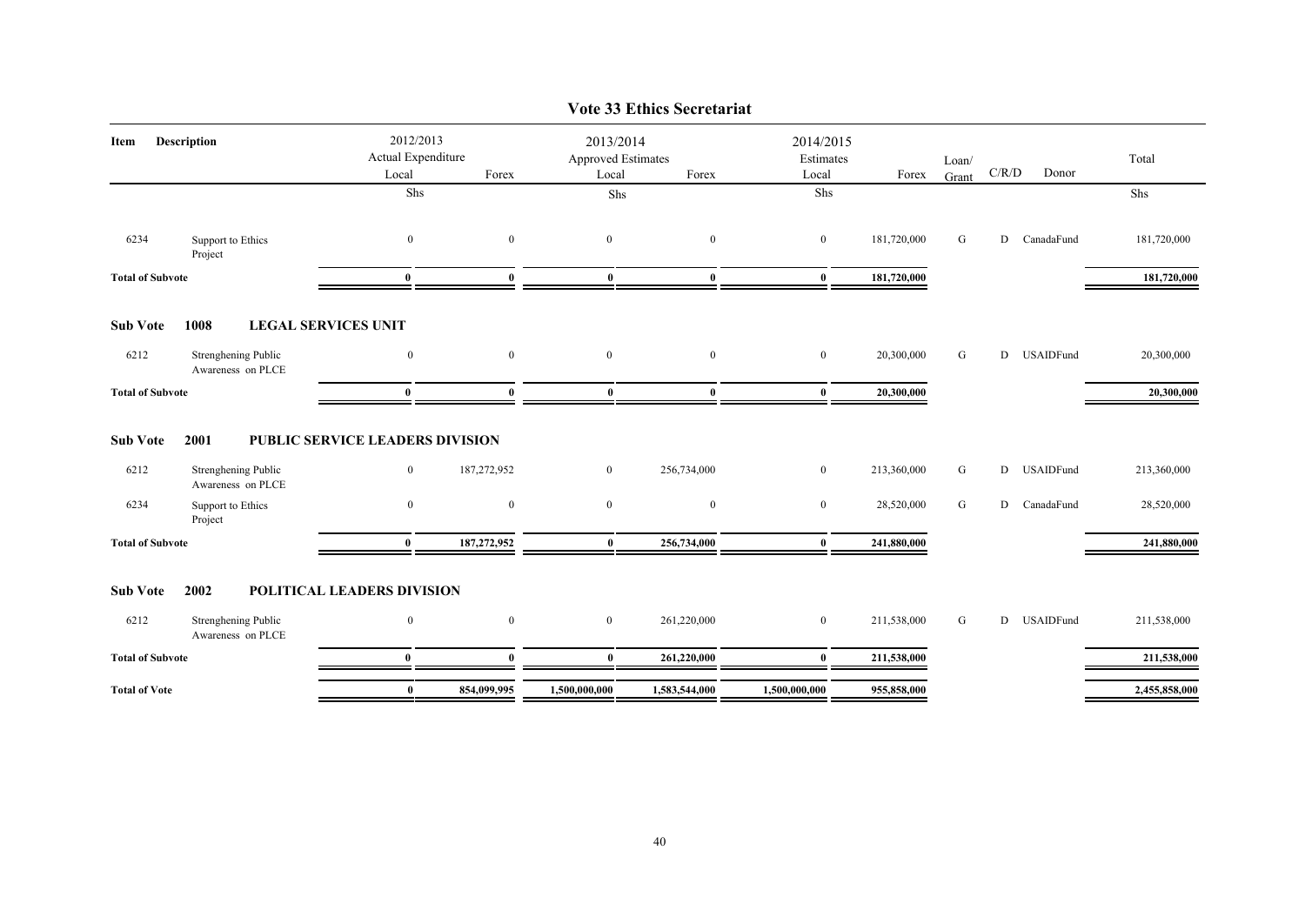## MINISTRY OF FOREIGN AFFAIRS AND INTERNATIONAL CO-OPERATION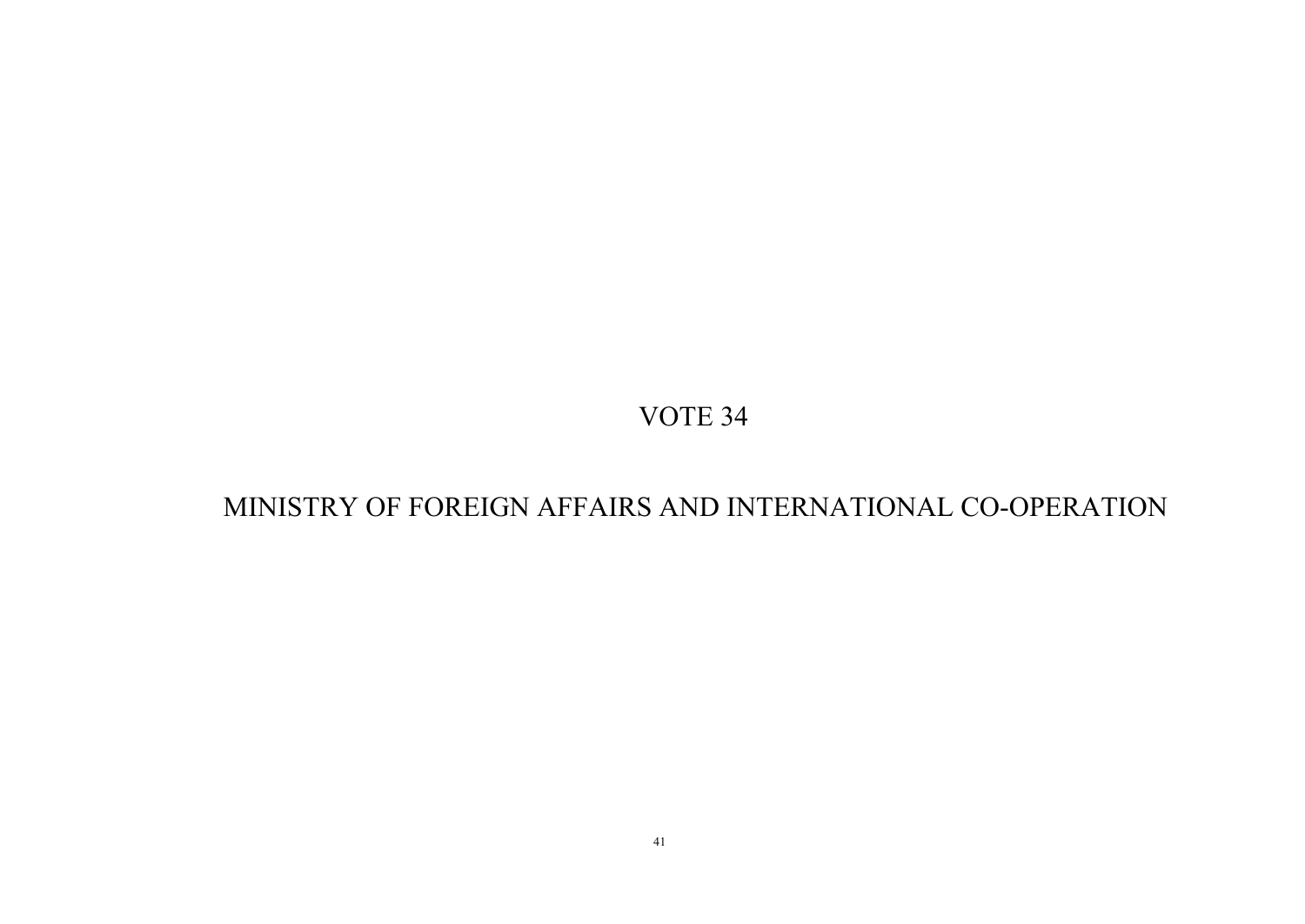### **Vote 34 Ministry of Foreign Affairs and International Co-operation**

A. ESTIMATE of the amount required in the year ending 30th June, 2015, for the development projects in the Ministry of Foreign Affairs and International Co-operation

#### **Thirty billion**

#### **(Shs.30,000,000,000)**

B. Projects under which this Vote will be accounted for by the Permanent Secretary, Ministry of Foreign Affairs and International Co-operation , are set out in the details below.

| Item                    | <b>Description</b>                          | 2012/2013<br>Actual Expenditure<br>Local | Forex        | 2013/2014<br><b>Approved Estimates</b><br>Local | Forex        | 2014/2015<br>Estimates<br>Local | Forex    | Loan/<br>Grant<br>C/R/D | Donor | Total          |
|-------------------------|---------------------------------------------|------------------------------------------|--------------|-------------------------------------------------|--------------|---------------------------------|----------|-------------------------|-------|----------------|
| <b>Sub Vote</b>         | 1004                                        | Shs<br>POLICY AND PLANNING               |              | Shs                                             |              | Shs                             |          |                         |       | Shs            |
| 6391                    | Acquisition, Expan and<br>Rehab. of Mission | 13,260,740,050                           | $\mathbf{0}$ | 28,000,000,000                                  | $\mathbf{0}$ | 30,000,000,000                  | $\bf{0}$ |                         |       | 30,000,000,000 |
| <b>Total of Subvote</b> |                                             | 13,260,740,050                           | 0            | 28,000,000,000                                  |              | 30,000,000,000                  |          |                         |       | 30,000,000,000 |
| <b>Total of Vote</b>    |                                             | 13,260,740,050                           |              | 28,000,000,000                                  |              | 30,000,000,000                  |          |                         |       | 30,000,000,000 |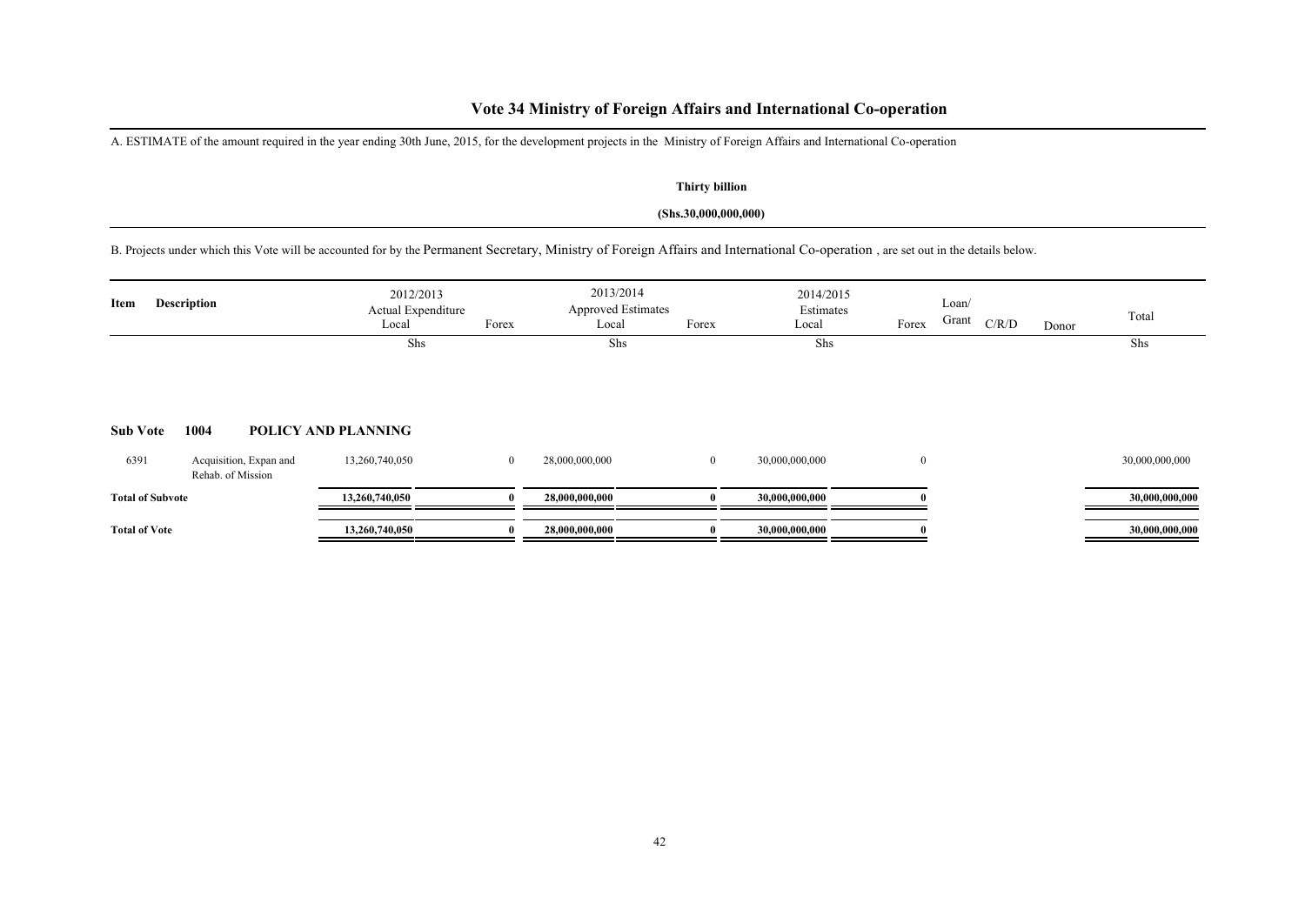## PUBLIC PROSECUTIONS DIVISION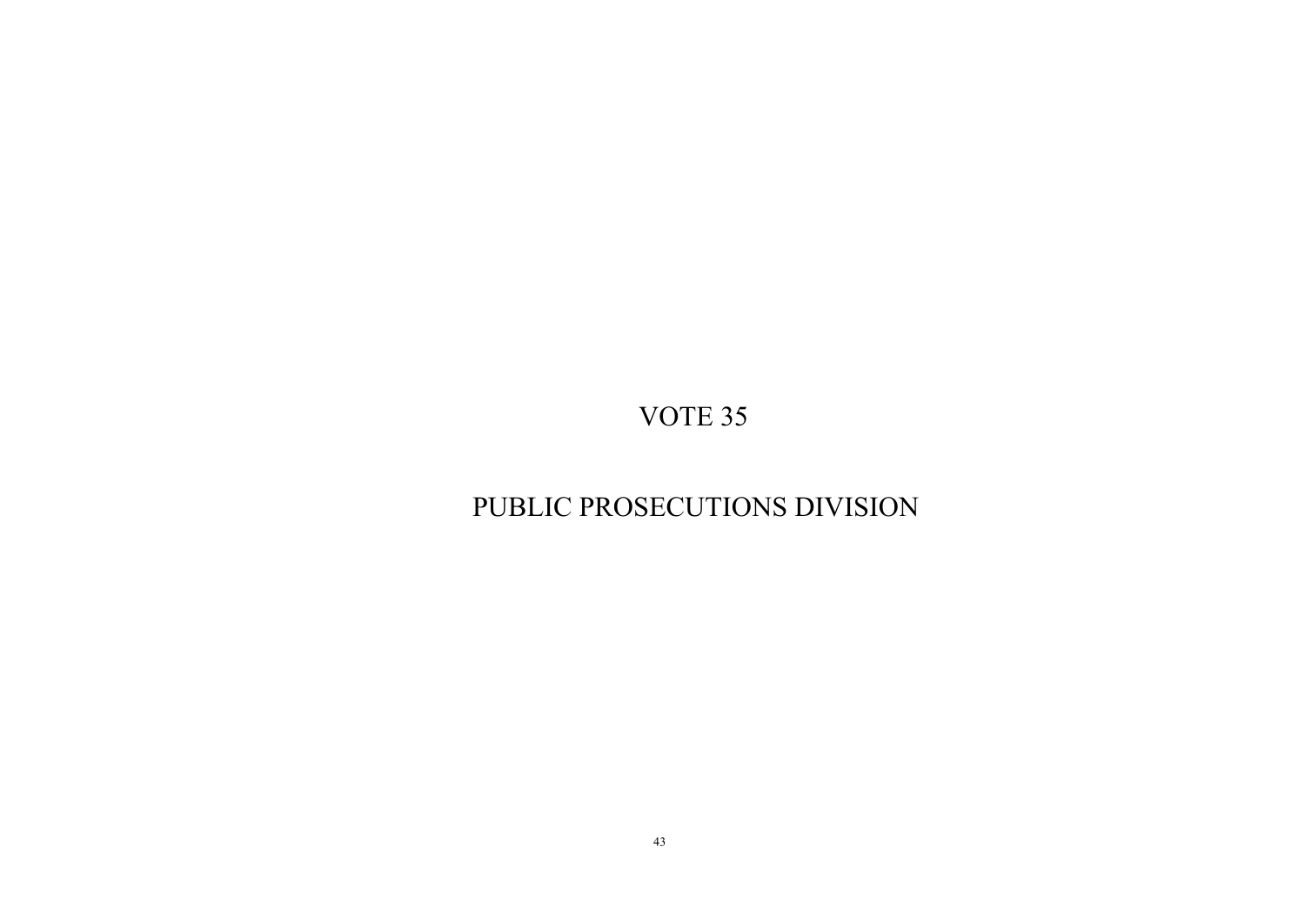### **Vote 35 Public Prosecutions Division**

A. ESTIMATE of the amount required in the year ending 30th June, 2015, for the development projects in the Public Prosecutions Division

#### **Four hundred sixty-eight million two hundred ninety-nine thousand**

#### **(Shs.468,299,000)**

B. Projects under which this Vote will be accounted for by the Deputy Attorney General ,Public Prosecutions Division , are set out in the details below.

| Item                    | <b>Description</b>                          | 2013/2014<br>2012/2013<br><b>Approved Estimates</b><br>Actual Expenditure<br>Forex<br>Forex<br>Local<br>Local<br>Shs<br>Shs |               |                  |               | 2014/2015<br>Estimates<br>Local | Forex          | Loan/<br>Grant | C/R/D | Donor  | Total        |
|-------------------------|---------------------------------------------|-----------------------------------------------------------------------------------------------------------------------------|---------------|------------------|---------------|---------------------------------|----------------|----------------|-------|--------|--------------|
|                         |                                             |                                                                                                                             |               |                  |               | Shs                             |                |                |       |        | Shs          |
| <b>Sub Vote</b>         | 2002                                        | <b>PUBLIC PROSECUTIONS DIVISION</b>                                                                                         |               |                  |               |                                 |                |                |       |        |              |
| 6204                    | Legal Sector Reform<br>Programme            | $\boldsymbol{0}$                                                                                                            | 1,167,233,565 | $\mathbf{0}$     | 1,101,932,000 | $\boldsymbol{0}$                | $\overline{0}$ | G              | D     | Basket | $\mathbf{0}$ |
| 6208                    | Strengthening Tanzania<br>Ant- Corr. Action | $\boldsymbol{0}$                                                                                                            | 1,016,846,795 | $\boldsymbol{0}$ | 1,065,827,000 | $\mathbf{0}$                    | 468,299,000    | G              | D     | DFID   | 468,299,000  |
| <b>Total of Subvote</b> |                                             | $\theta$                                                                                                                    | 2,184,080,360 | 0                | 2,167,759,000 |                                 | 468,299,000    |                |       |        | 468,299,000  |
| <b>Total of Vote</b>    |                                             | $\mathbf{0}$                                                                                                                | 2,184,080,360 |                  | 2,167,759,000 |                                 | 468,299,000    |                |       |        | 468,299,000  |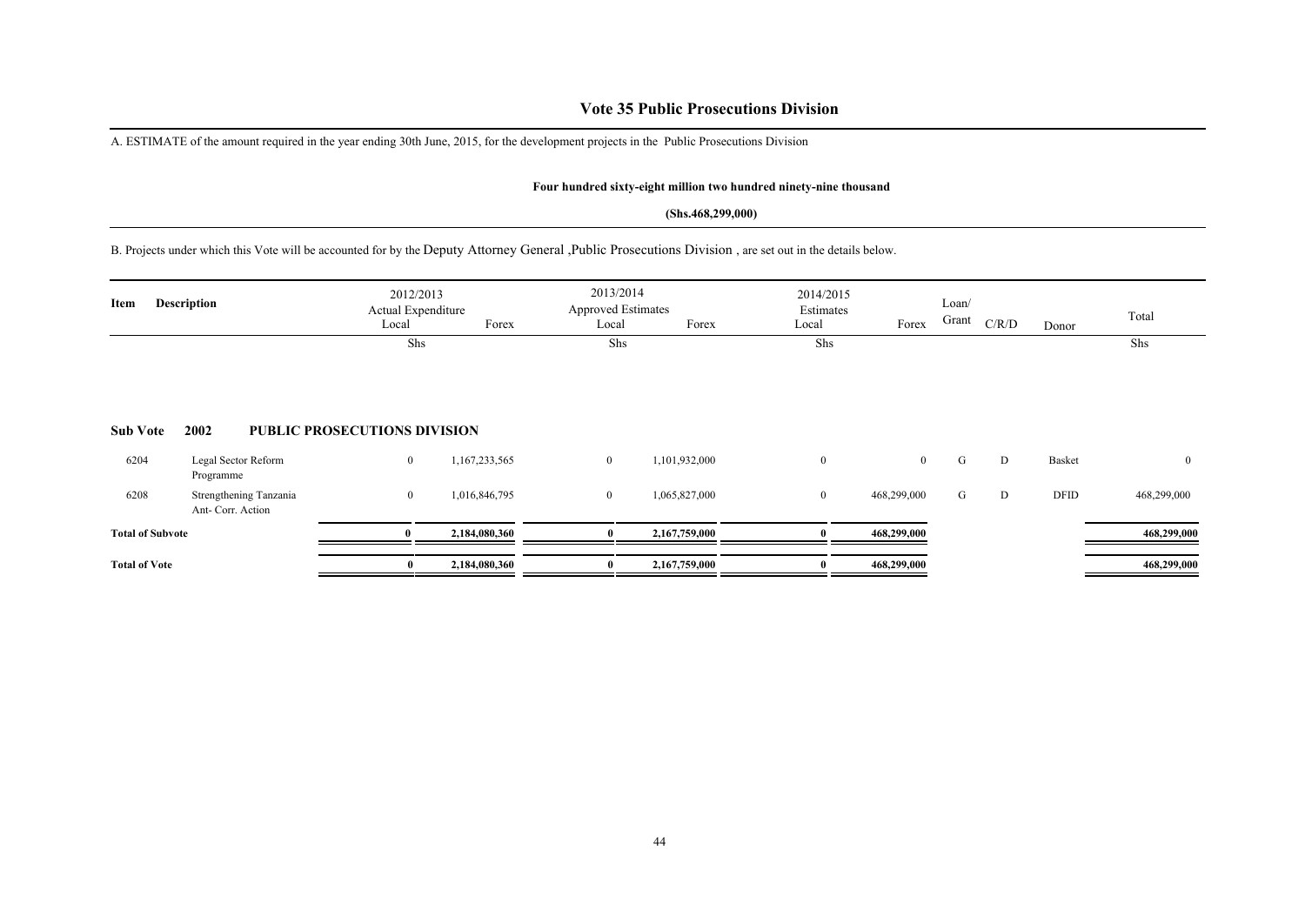KATAVI REGION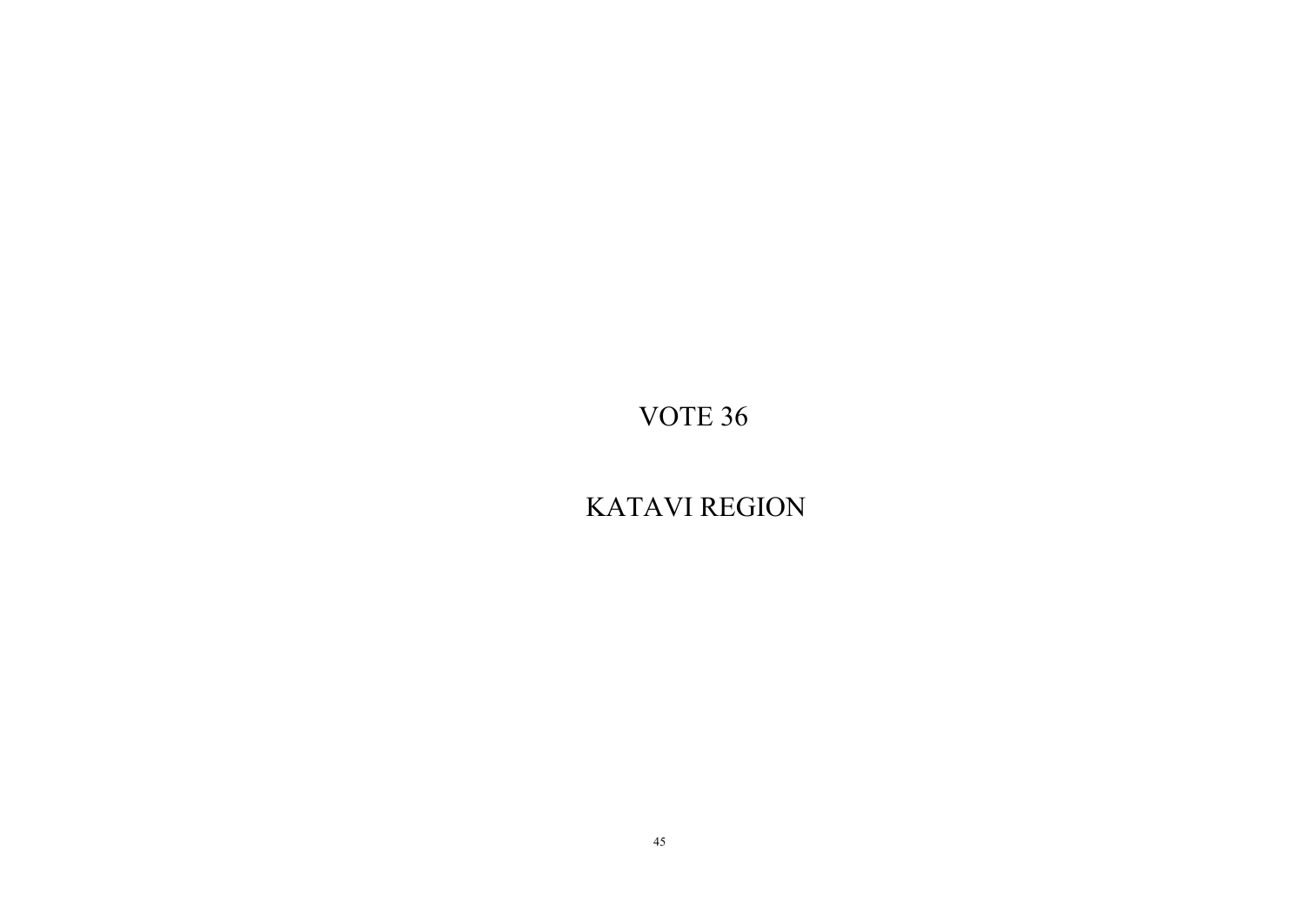### **Vote 36 Katavi Region**

A. ESTIMATE of the amount required in the year ending 30th June, 2015, for the development projects in the Katavi Region

#### **Twenty billion nine hundred eighty-nine million two hundred seventy-four thousand**

#### **(Shs.20,989,274,000)**

B. Projects under which this Vote will be accounted for by the Regional Administrative Secretary, Katavi Region , are set out in the details below.

| Item                    | Description                                   | 2012/2013<br>Actual Expenditure<br>Local | Forex          | 2013/2014<br><b>Approved Estimates</b><br>Local | Forex            | 2014/2015<br>Estimates<br>Local | Forex            | Loan/<br>Grant | $\rm C/R/D$ | Donor | Total        |
|-------------------------|-----------------------------------------------|------------------------------------------|----------------|-------------------------------------------------|------------------|---------------------------------|------------------|----------------|-------------|-------|--------------|
|                         |                                               | Shs                                      |                | Shs                                             |                  | Shs                             |                  |                |             |       | Shs          |
| <b>Sub Vote</b>         | 1001                                          | ADMINISTRATION AND HR MANAGEMENT         |                |                                                 |                  |                                 |                  |                |             |       |              |
| 6327                    | Construction of RC'S<br>Block                 | $\mathbf{0}$                             | $\overline{0}$ | 530,253,000                                     | $\boldsymbol{0}$ | $\overline{0}$                  | $\boldsymbol{0}$ |                |             |       | $\mathbf{0}$ |
| 6331                    | Construction of DC'S<br>Block                 | $\mathbf{0}$                             | $\overline{0}$ | 500,000,000                                     | $\mathbf{0}$     | $\overline{0}$                  | $\mathbf{0}$     |                |             |       | $\mathbf{0}$ |
| 6338                    | Construction of<br>Regional Blocks            | $\mathbf{0}$                             | $\overline{0}$ | 89,000,000                                      | $\bf{0}$         | 40,000,000                      | $\mathbf{0}$     |                |             |       | 40,000,000   |
| 6384                    | Construction of<br><b>Government Quarters</b> | $\mathbf{0}$                             | $\overline{0}$ | 778,879,000                                     | $\overline{0}$   | 463,000,000                     | $\boldsymbol{0}$ |                |             |       | 463,000,000  |
| 6532                    | Self Help Project                             | $\mathbf{0}$                             | $\overline{0}$ | 30,000,000                                      | $\bf{0}$         | 30,000,000                      | $\mathbf{0}$     |                |             |       | 30,000,000   |
| <b>Total of Subvote</b> |                                               | $\bf{0}$                                 | 0              | 1,928,132,000                                   | $\bf{0}$         | 533,000,000                     |                  |                |             |       | 533,000,000  |
| <b>Sub Vote</b>         | 1005                                          | <b>DAS - MPANDA</b>                      |                |                                                 |                  |                                 |                  |                |             |       |              |
| 6387                    | Rehabilitation of Rest<br>Houses              | $\mathbf{0}$                             | $\mathbf{0}$   | $\overline{0}$                                  | $\overline{0}$   | 119,000,000                     | $\boldsymbol{0}$ |                |             |       | 119,000,000  |
| <b>Total of Subvote</b> |                                               | $\boldsymbol{0}$                         |                | $\bf{0}$                                        | $\bf{0}$         | 119,000,000                     |                  |                |             |       | 119,000,000  |

**Sub Vote 1006 DAS - MLELE**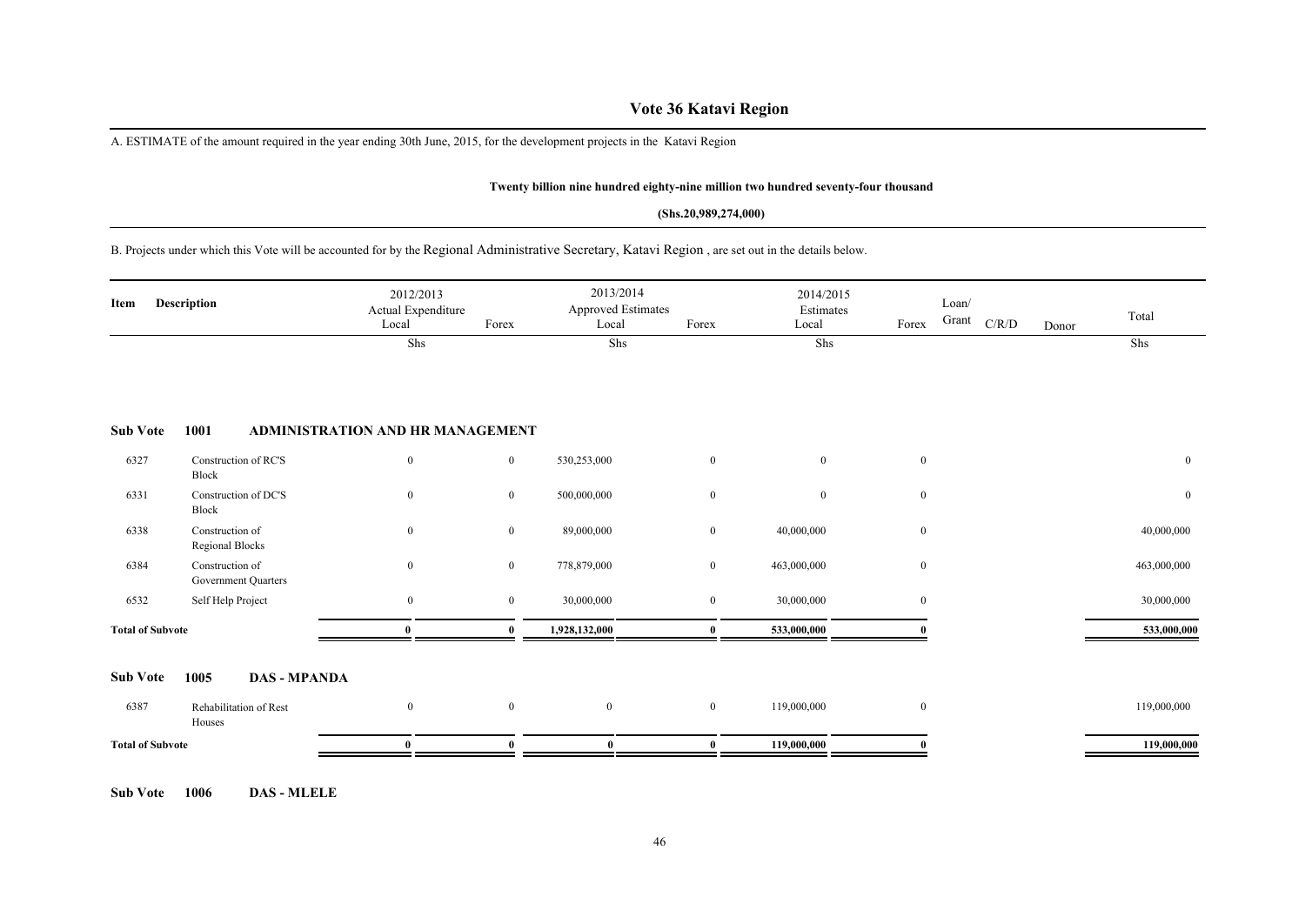|                         |                                             |                                                                                   |                  |                                          | VOIE JO KAIAVI KEGIOII |                                 |              |       |       |               |               |
|-------------------------|---------------------------------------------|-----------------------------------------------------------------------------------|------------------|------------------------------------------|------------------------|---------------------------------|--------------|-------|-------|---------------|---------------|
| Description<br>Item     |                                             | 2012/2013<br>Actual Expenditure<br>Local                                          | Forex            | 2013/2014<br>Approved Estimates<br>Local | Forex                  | 2014/2015<br>Estimates<br>Local | Forex        | Loan/ | C/R/D | Donor         | Total         |
|                         |                                             | Shs                                                                               |                  | Shs                                      |                        | Shs                             |              | Grant |       |               | Shs           |
|                         |                                             |                                                                                   |                  |                                          |                        |                                 |              |       |       |               |               |
| 6338                    | Contructsion of DC's<br>House               | $\bf{0}$                                                                          | $\overline{0}$   | $\mathbf{0}$                             | $\bf{0}$               | 1,088,000,000                   | $\bf{0}$     |       |       |               | 1,088,000,000 |
| 6384                    | Contructsion of<br>Government Buildings     | $\boldsymbol{0}$                                                                  | $\boldsymbol{0}$ | $\overline{0}$                           | $\bf{0}$               | 260,000,000                     | $\mathbf{0}$ |       |       |               | 260,000,000   |
| <b>Total of Subvote</b> |                                             | $\bf{0}$<br>1,348,000,000<br>$\mathbf{0}$<br>$\mathbf{0}$<br>$\bf{0}$<br>$\theta$ |                  |                                          | 1,348,000,000          |                                 |              |       |       |               |               |
| <b>Sub Vote</b>         | 2001                                        | PLANNING AND COORDINATION                                                         |                  |                                          |                        |                                 |              |       |       |               |               |
| 5499                    | <b>HIV/AIDS</b>                             | $\bf{0}$                                                                          | $\overline{0}$   | $\bf{0}$                                 | $\bf{0}$               | $\bf{0}$                        | 37,600,000   | G     | D     | Basket        | 37,600,000    |
| 6251                    | PFMRP                                       | $\boldsymbol{0}$                                                                  | $\mathbf{0}$     | $\overline{0}$                           | $\boldsymbol{0}$       | $\mathbf{0}$                    | 152,000,000  | G     | D     | <b>Basket</b> | 152,000,000   |
| 6531                    | Participatory Appraisal                     | $\boldsymbol{0}$                                                                  | $\mathbf{0}$     | 91,868,000                               | $\overline{0}$         | 20,000,000                      | $\bf{0}$     |       |       |               | 20,000,000    |
| <b>Total of Subvote</b> |                                             | $\bf{0}$                                                                          | $\bf{0}$         | 91,868,000                               | $\bf{0}$               | 20,000,000                      | 189,600,000  |       |       |               | 209,600,000   |
| <b>Sub Vote</b>         | 2002                                        | <b>ECONOMIC AND PRODUCTIVE SECTOR</b>                                             |                  |                                          |                        |                                 |              |       |       |               |               |
| 4486                    | Agriculture Sector<br>Development Program   | $\mathbf{0}$                                                                      | $\mathbf{0}$     | $\overline{0}$                           | $\mathbf{0}$           | $\mathbf{0}$                    | 10,000,000   | G     | D     | <b>Basket</b> | 10,000,000    |
| <b>Total of Subvote</b> |                                             | $\bf{0}$                                                                          | $\bf{0}$         | $\bf{0}$                                 | $\bf{0}$               | $\bf{0}$                        | 10,000,000   |       |       |               | 10,000,000    |
| <b>Sub Vote</b>         | 2006<br><b>EDUCATION SECTOR</b>             |                                                                                   |                  |                                          |                        |                                 |              |       |       |               |               |
| 4390                    | Secondary Education<br>Development Program  | $\bf{0}$                                                                          | $\overline{0}$   | 24,463,000                               | 26,645,000             | 24,463,000                      | 26,645,000   |       |       |               | 51,108,000    |
| <b>Total of Subvote</b> |                                             | $\mathbf{0}$                                                                      | $\bf{0}$         | 24,463,000                               | 26,645,000             | 24,463,000                      | 26,645,000   |       |       |               | 51,108,000    |
| <b>Sub Vote</b>         | 2007<br><b>WATER SERVICES</b>               |                                                                                   |                  |                                          |                        |                                 |              |       |       |               |               |
| 3280                    | Rural Water Supply<br>and Sanitation Progra | $\bf{0}$                                                                          | $\overline{0}$   | $\overline{0}$                           | 62,345,000             | $\boldsymbol{0}$                | 80,866,000   | G     |       | D World Bank  | 80,866,000    |

### **Vote 36 Katavi Region**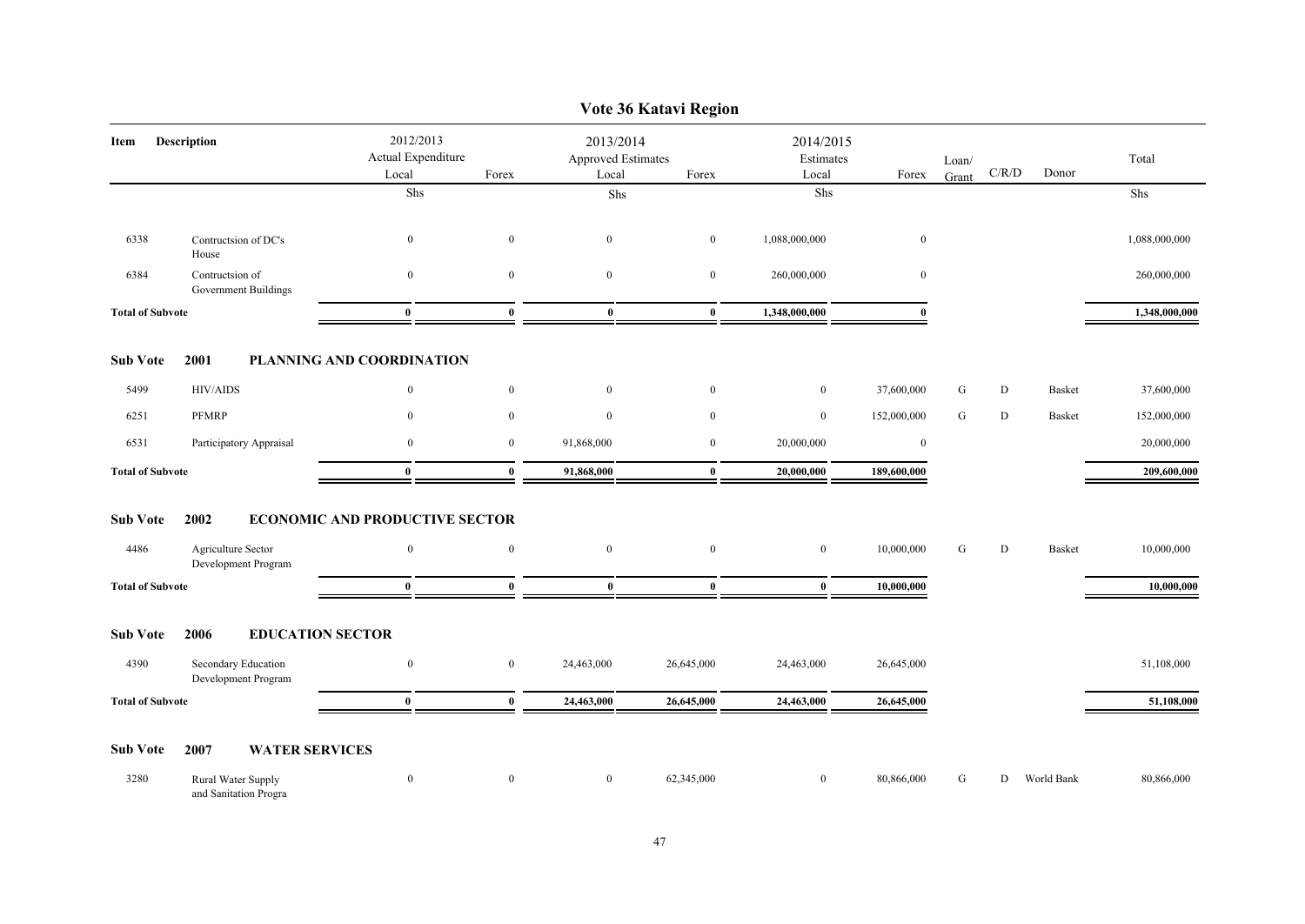|                         |                                                |                                          |                                                   |                  | Vote 36 Katavi Region |                                 |               |                |           |               |               |
|-------------------------|------------------------------------------------|------------------------------------------|---------------------------------------------------|------------------|-----------------------|---------------------------------|---------------|----------------|-----------|---------------|---------------|
| Description<br>Item     |                                                | 2012/2013<br>Actual Expenditure<br>Local | 2013/2014<br>Approved Estimates<br>Forex<br>Local |                  | Forex                 | 2014/2015<br>Estimates<br>Local | Forex         | Loan/<br>Grant | C/R/D     | Donor         | Total         |
|                         |                                                | Shs                                      |                                                   | ${\rm Shs}$      |                       | Shs                             |               |                |           |               | Shs           |
| <b>Total of Subvote</b> |                                                | $\bf{0}$                                 | $\bf{0}$                                          | $\bf{0}$         | 62,345,000            | $\mathbf{0}$                    | 80,866,000    |                |           |               | 80,866,000    |
| <b>Sub Vote</b>         | 3001                                           | <b>REGIONAL HOSPITAL</b>                 |                                                   |                  |                       |                                 |               |                |           |               |               |
| 5402                    | Construction of<br>Regional Hospital           | $\mathbf{0}$                             | $\bf{0}$                                          | $\mathbf{0}$     | $\overline{0}$        | 1,000,000,000                   | $\mathbf{0}$  |                |           |               | 1,000,000,000 |
| 5421                    | Health Sector Basket<br>Fund                   | $\mathbf{0}$                             | $\bf{0}$                                          | $\bf{0}$         | $\bf{0}$              | $\bf{0}$                        | 127,994,000   | G              | ${\rm D}$ | <b>Basket</b> | 127,994,000   |
| <b>Total of Subvote</b> |                                                | $\theta$                                 | $\bf{0}$                                          | $\bf{0}$         | $\bf{0}$              | 1,000,000,000                   | 127,994,000   |                |           |               | 1,127,994,000 |
| <b>Sub Vote</b>         | 8091                                           | <b>LOCAL GOVERNMENT AUTHORITIES</b>      |                                                   |                  |                       |                                 |               |                |           |               |               |
| 3280                    | Rural Water<br>Supply&Sanitation<br>Prog-RWSSP | $\bf{0}$                                 | 287, 295, 627                                     | $\bf{0}$         | 1,928,024,000         | $\bf{0}$                        | 1,411,194,000 | G              | D         | World Bank    | 1,411,194,000 |
| 4203                    | Livestock Development<br>Fund                  | 10,415,000                               | $\bf{0}$                                          | 10,415,000       | $\mathbf{0}$          | 10,415,000                      | $\mathbf{0}$  |                |           |               | 10,415,000    |
| 4390                    | Secondary Education<br>Development<br>Programm | $\mathbf{0}$                             | $\boldsymbol{0}$                                  | $\mathbf{0}$     | 657,691,000           | $\overline{0}$                  | 392,556,000   | G              | ${\rm D}$ | <b>Basket</b> | 392,556,000   |
| 4404                    | Basic DADG(DADPs)                              | 90,165,000                               | 728,206,645                                       | $\mathbf{0}$     | 783,938,000           | $\bf{0}$                        | 843,938,000   |                |           |               | 843,938,000   |
| 4946                    | LGAs Own Source<br>Project                     | $\mathbf{0}$                             | $\boldsymbol{0}$                                  | $\mathbf{0}$     | $\mathbf{0}$          | 3,259,525,000                   | $\mathbf{0}$  |                |           |               | 3,259,525,000 |
| 5418                    | <b>MMAM</b>                                    | 249,618,000                              | $\bf{0}$                                          | $\boldsymbol{0}$ | $\overline{0}$        | $\overline{0}$                  | $\mathbf{0}$  |                |           |               | $\mathbf{0}$  |
| 5421                    | Health Sector Basket<br>Fund-HSBF              | $\bf{0}$                                 | 1,085,499,577                                     | $\mathbf{0}$     | 1,073,287,000         | $\bf{0}$                        | 1,125,508,000 | G              | ${\rm D}$ | <b>Basket</b> | 1,125,508,000 |
| 5493                    | Global Fund                                    | $\boldsymbol{0}$                         | 143,640,000                                       | $\overline{0}$   | 150,969,000           | $\mathbf{0}$                    | $\mathbf{0}$  | G              | D         | World Bank    | $\mathbf{0}$  |
| 5499                    | <b>HIV/AIDS</b>                                | $\mathbf{0}$                             | 191,520,000                                       | $\overline{0}$   | 191,520,000           | $\bf{0}$                        | 149,733,000   | G              | D         | <b>Basket</b> | 149,733,000   |
| 6209                    | Constituency<br>Development Fund               | $\mathbf{0}$                             | $\bf{0}$                                          | $\bf{0}$         | $\boldsymbol{0}$      | 181,365,000                     | $\bf{0}$      |                |           |               | 181,365,000   |
| 6277                    | LGCDG(CDG)                                     | 1,730,356,556                            | 596,498,000                                       | 2,316,566,000    | 596,498,000           | 2,569,693,000                   | 513,852,000   |                |           |               | 3,083,545,000 |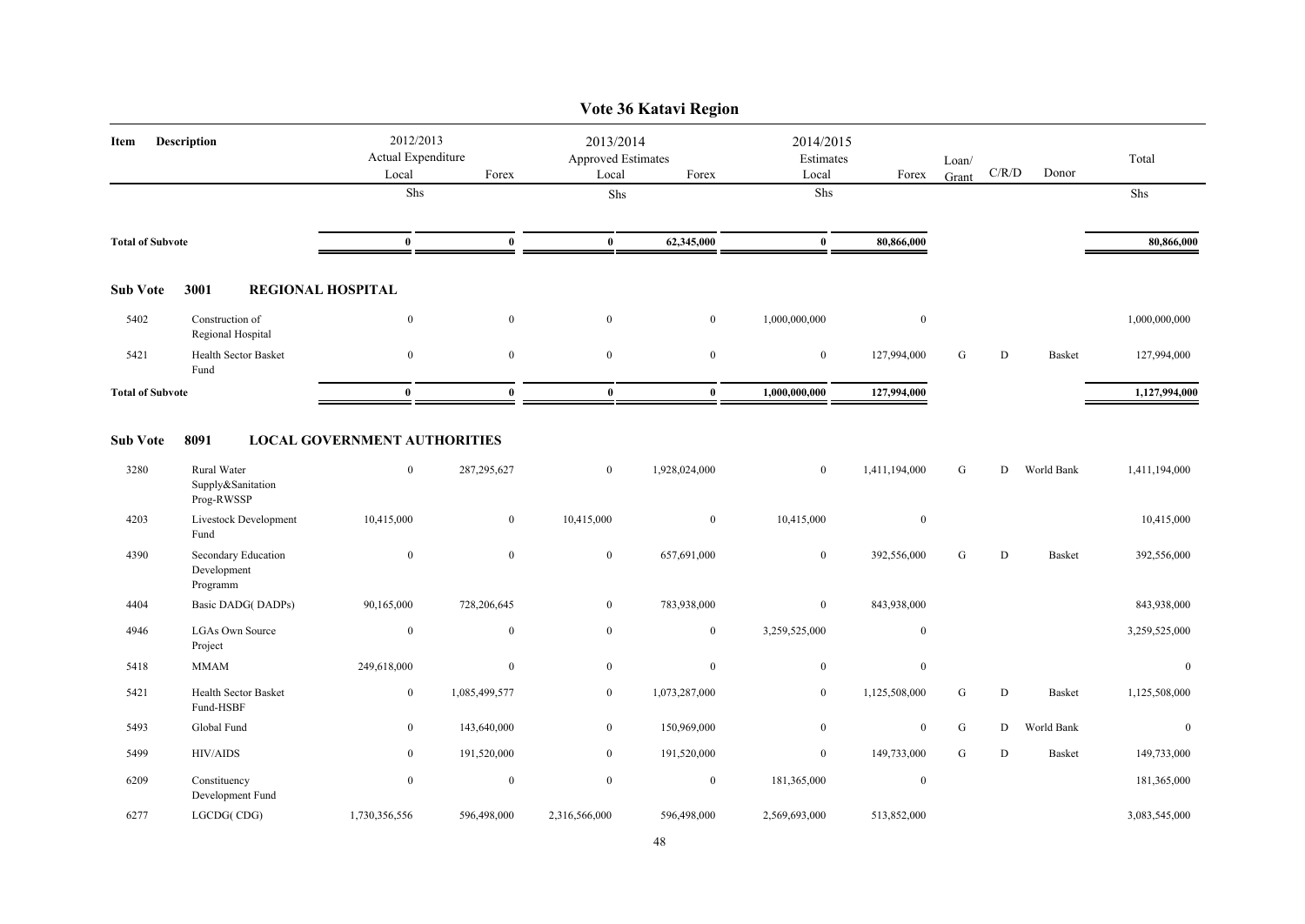|                            |                                                       |                                          |               |                                                 | $\frac{1}{2}$  |                                 |                  |                |       |            |                |
|----------------------------|-------------------------------------------------------|------------------------------------------|---------------|-------------------------------------------------|----------------|---------------------------------|------------------|----------------|-------|------------|----------------|
| <b>Description</b><br>Item |                                                       | 2012/2013<br>Actual Expenditure<br>Local | Forex         | 2013/2014<br><b>Approved Estimates</b><br>Local | Forex          | 2014/2015<br>Estimates<br>Local | Forex            | Loan/<br>Grant | C/R/D | Donor      | Total          |
|                            |                                                       | Shs                                      |               | Shs                                             |                | Shs                             |                  |                |       |            | Shs            |
| 6401                       | District Council                                      | 1,050,000,000                            | $\bf{0}$      | 4,140,000,000                                   | $\overline{0}$ | 5,550,000,000                   | $\boldsymbol{0}$ |                |       |            | 5,550,000,000  |
| 6402                       | Urban Council                                         | 1,100,000,000                            | $\mathbf{0}$  | 200,000,000                                     | $\bf{0}$       | 250,000,000                     | $\boldsymbol{0}$ |                |       |            | 250,000,000    |
| 6405                       | Urban local<br>Government<br><b>Strenthening Prog</b> | $\boldsymbol{0}$                         | $\mathbf{0}$  | $\overline{0}$                                  | 168,096,000    | $\bf{0}$                        | 1,251,927,000    | L              | D     | World Bank | 1,251,927,000  |
| <b>Total of Subvote</b>    |                                                       | 4,230,554,556                            | 3,032,659,849 | 6,666,981,000                                   | 5,550,023,000  | 11,820,998,000                  | 5,688,708,000    |                |       |            | 17,509,706,000 |
| <b>Total of Vote</b>       |                                                       | 4,230,554,556                            | 3,032,659,849 | 8,711,444,000                                   | 5,639,013,000  | 14,865,461,000                  | 6,123,813,000    |                |       |            | 20,989,274,000 |

### **Vote 36 Katavi Region**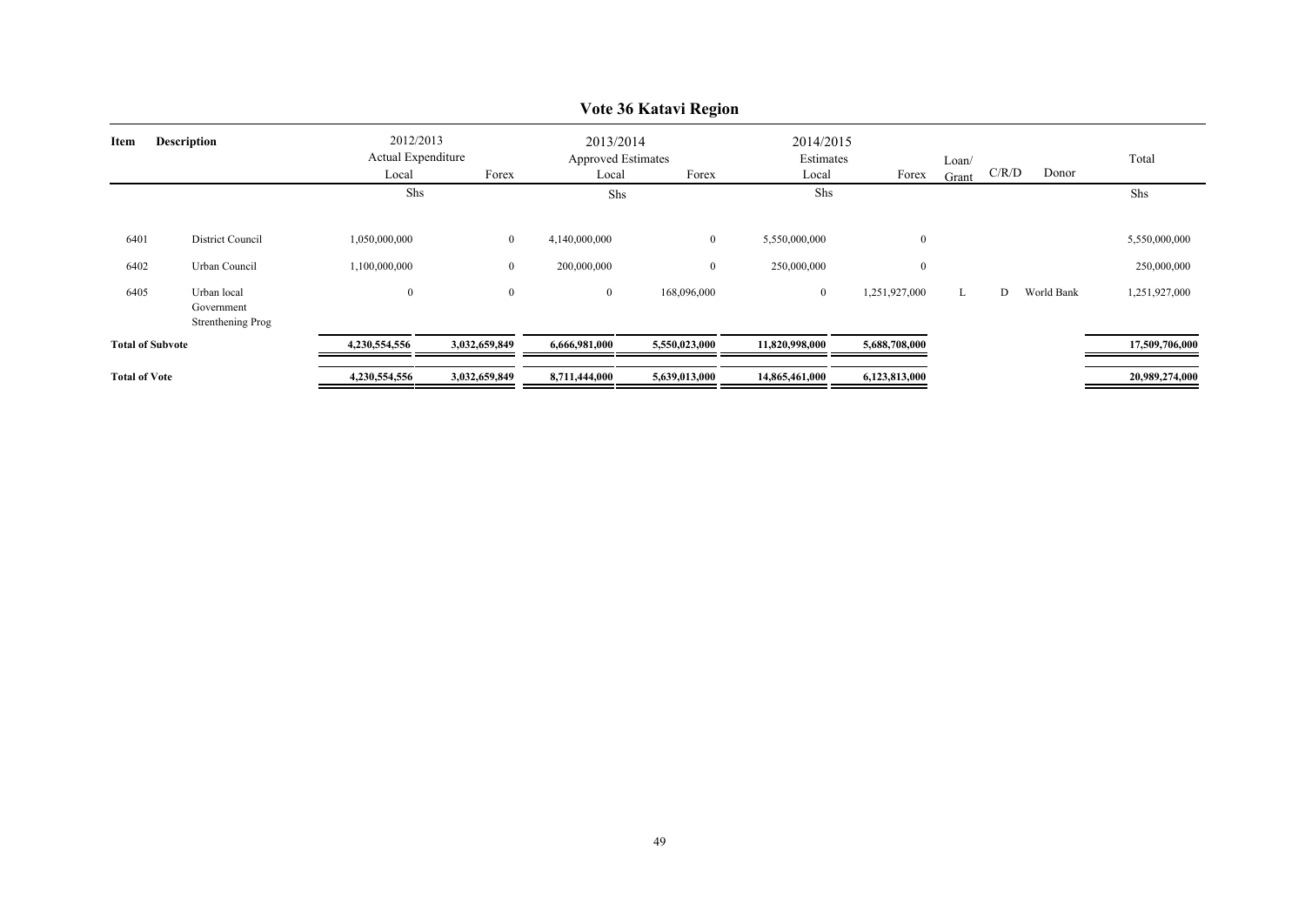## PRIME MINISTER'S OFFICE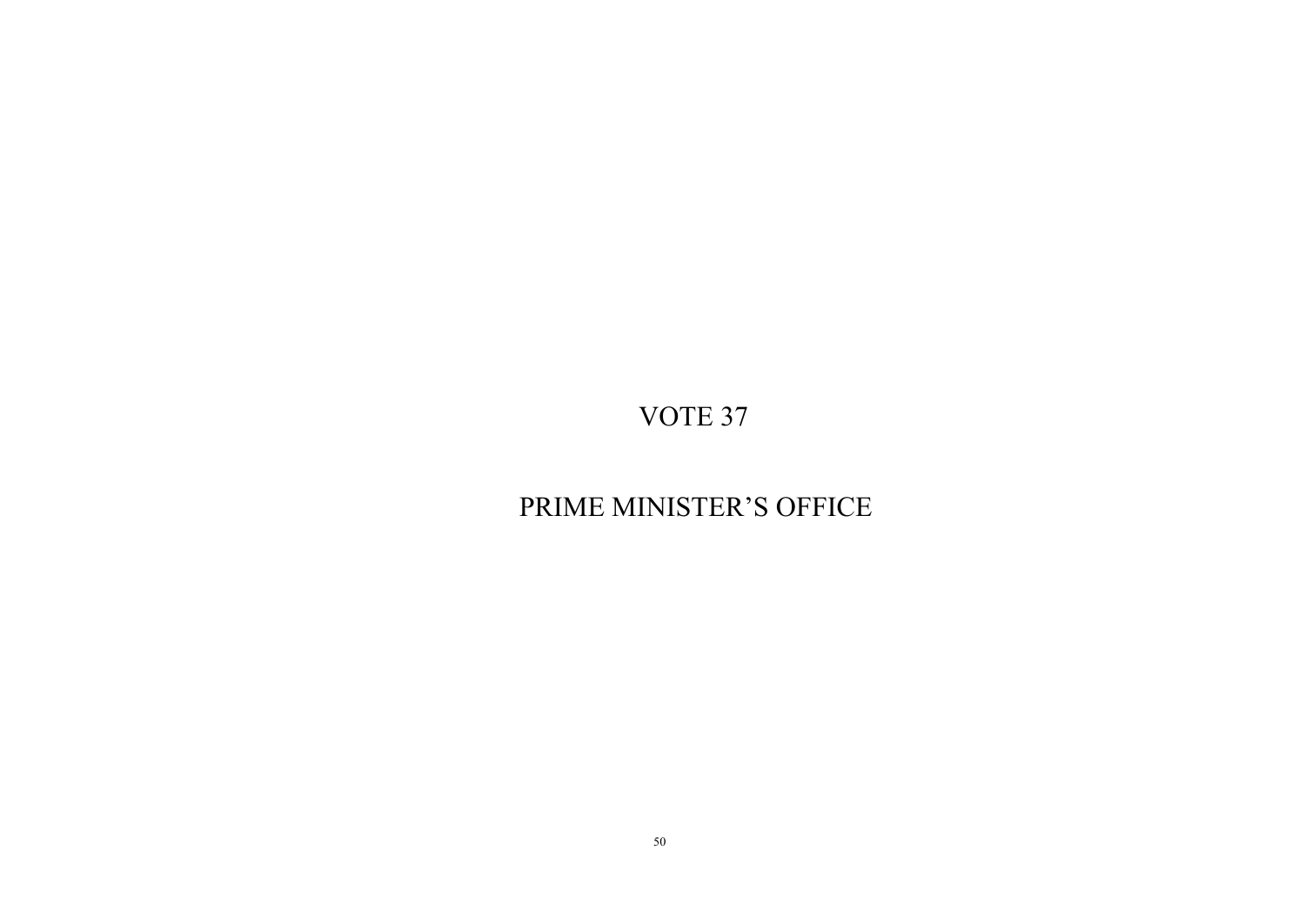### **Vote 37 Prime Minister's Office**

A. ESTIMATE of the amount required in the year ending 30th June, 2015, for the development projects in the Prime Minister's Office

#### **Eighteen billion fifty-one million eight hundred thirty-five thousand**

#### **(Shs.18,051,835,000)**

B. Projects under which this Vote will be accounted for by the Permanent Secretary, Prime Minister's Office , are set out in the details below.

| Item                    | <b>Description</b>                                 | 2012/2013<br>Local                      | Actual Expenditure | Forex          | 2013/2014<br><b>Approved Estimates</b><br>Local | Forex          | 2014/2015<br>Estimates<br>Local | Forex            | Loan/<br>Grant | C/R/D | Donor       | Total         |
|-------------------------|----------------------------------------------------|-----------------------------------------|--------------------|----------------|-------------------------------------------------|----------------|---------------------------------|------------------|----------------|-------|-------------|---------------|
|                         |                                                    |                                         | Shs                |                | Shs                                             |                | Shs                             |                  |                |       |             | Shs           |
| <b>Sub Vote</b>         | 1001                                               | <b>ADMINISTRATION AND HR MANAGEMENT</b> |                    |                |                                                 |                |                                 |                  |                |       |             |               |
| 6351                    | Construction of PMO<br>Building                    | 1,559,591,168                           |                    | $\overline{0}$ | 1,500,000,000                                   | $\overline{0}$ | 3,100,000,000                   | $\boldsymbol{0}$ |                |       |             | 3,100,000,000 |
| <b>Total of Subvote</b> |                                                    | 1,559,591,168                           |                    | $\mathbf{0}$   | 1,500,000,000                                   | $\theta$       | 3,100,000,000                   |                  |                |       |             | 3,100,000,000 |
| <b>Sub Vote</b>         | 1003                                               | POLICY AND PLANNING                     |                    |                |                                                 |                |                                 |                  |                |       |             |               |
| 6510                    | Devt of Capital City-<br>Dodoma                    | $\mathbf{0}$                            |                    | $\overline{0}$ | 500,000,000                                     | $\overline{0}$ | 500,000,000                     | $\bf{0}$         |                |       |             | 500,000,000   |
| <b>Total of Subvote</b> |                                                    |                                         |                    | 0              | 500,000,000                                     | $\mathbf{0}$   | 500,000,000                     |                  |                |       |             | 500,000,000   |
| <b>Sub Vote</b>         | 2001                                               | <b>CIVIL AFFAIRS AND CONTINGENCIES</b>  |                    |                |                                                 |                |                                 |                  |                |       |             |               |
| 5306                    | Strengthening Climate<br>Information               | $\boldsymbol{0}$                        |                    | $\bf{0}$       | $\bf{0}$                                        | $\mathbf{0}$   | $\mathbf{0}$                    | 1,520,000,000    | G              | D     | <b>UNDP</b> | 1,520,000,000 |
| 6575                    | <b>Strengthening National</b><br>Disaster Prepared | $\boldsymbol{0}$                        | 516,654,000        |                | 1,000,000,000                                   | 865,660,000    | 1,000,000,000                   | 440,000,000      | ${\bf G}$      | D     | <b>UNDP</b> | 1,440,000,000 |
| <b>Total of Subvote</b> |                                                    | $\mathbf{0}$                            | 516,654,000        |                | 1,000,000,000                                   | 865,660,000    | 1,000,000,000                   | 1,960,000,000    |                |       |             | 2,960,000,000 |

**Sub Vote 2002 NATIONAL FESTIVALS**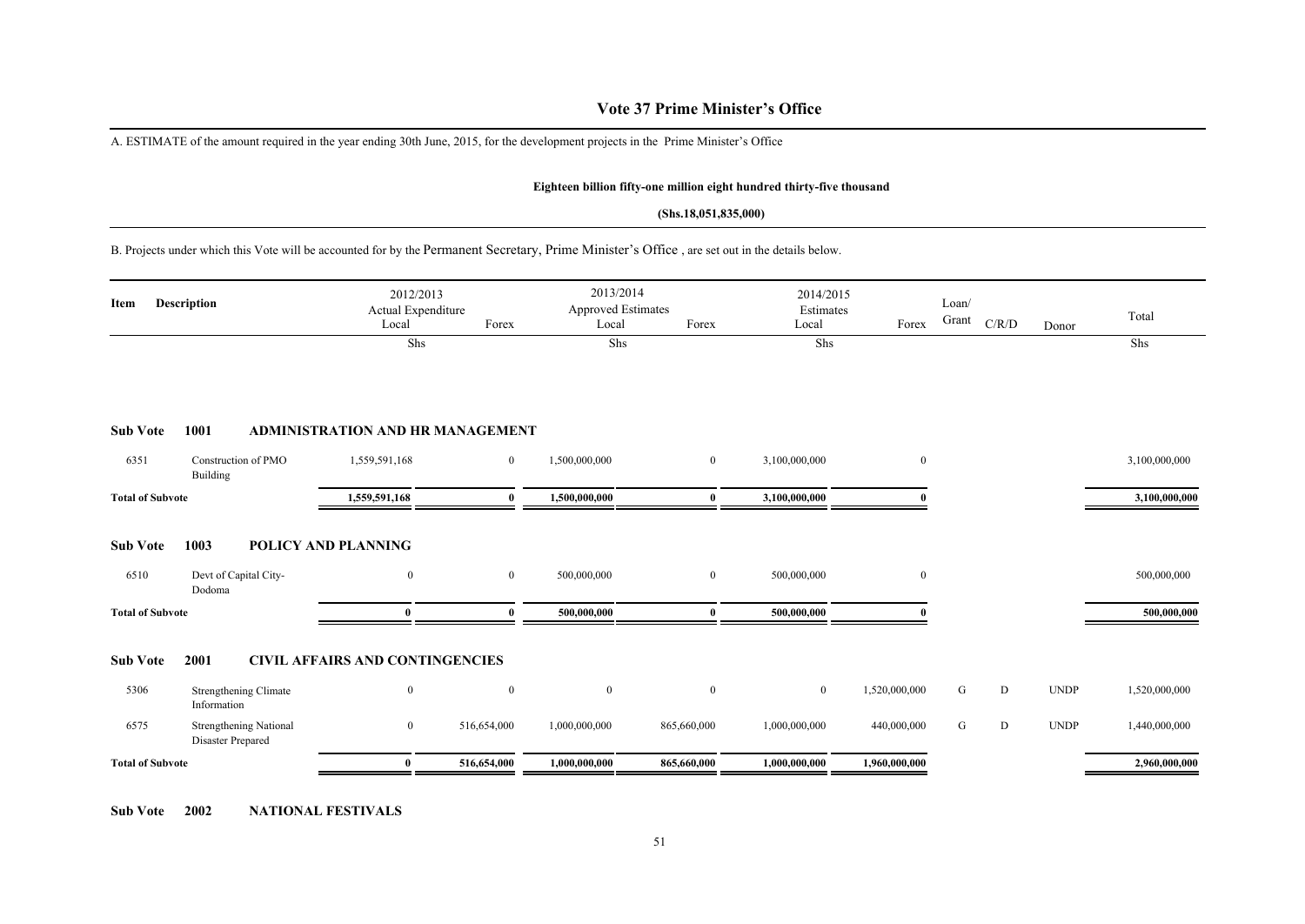| Description                                          |               |                                    |                                                 |                                                                                                   |                                                 |                  | Loan/                           |       |            | Total          |
|------------------------------------------------------|---------------|------------------------------------|-------------------------------------------------|---------------------------------------------------------------------------------------------------|-------------------------------------------------|------------------|---------------------------------|-------|------------|----------------|
|                                                      |               |                                    |                                                 |                                                                                                   |                                                 |                  |                                 |       |            |                |
|                                                      |               |                                    |                                                 |                                                                                                   |                                                 |                  |                                 |       |            | Shs            |
| National Leaders<br>Cemetery                         | $\bf{0}$      | $\overline{0}$                     | 1,000,000,000                                   | $\overline{0}$                                                                                    | 1,000,000,000                                   | $\mathbf{0}$     |                                 |       |            | 1,000,000,000  |
| <b>Total of Subvote</b>                              | $\mathbf{0}$  | $\mathbf{0}$                       | 1,000,000,000                                   | $\bf{0}$                                                                                          | 1,000,000,000                                   | $\theta$         |                                 |       |            | 1,000,000,000  |
| 4001                                                 |               |                                    |                                                 |                                                                                                   |                                                 |                  |                                 |       |            |                |
| Private Sector<br>Competitive Project                | $\bf{0}$      | 13,644,881,545                     | $\overline{0}$                                  | 5,000,000,000                                                                                     | 200,000,000                                     | 840,000,000      | L                               | D     | World Bank | 1,040,000,000  |
| Mwananchi<br><b>Empowerment Fund</b><br>Project      | 380,693,873   | $\overline{0}$                     | 1,000,000,000                                   | $\overline{0}$                                                                                    | 1,000,000,000                                   | $\boldsymbol{0}$ |                                 |       |            | 1,000,000,000  |
| <b>Total of Subvote</b>                              | 380,693,873   | 13,644,881,545                     | 1,000,000,000                                   | 5,000,000,000                                                                                     | 1,200,000,000                                   | 840,000,000      |                                 |       |            | 2,040,000,000  |
| 5001                                                 |               |                                    |                                                 |                                                                                                   |                                                 |                  |                                 |       |            |                |
| <b>MIVARF</b>                                        | $\bf{0}$      | 8, 141, 438, 278                   | $\overline{0}$                                  | 32,005,492,000                                                                                    | 200,000,000                                     | 7,251,835,000    | L                               | D     | ADB        | 7,451,835,000  |
| <b>Total of Subvote</b>                              | $\mathbf{0}$  | 8,141,438,278                      | $\bf{0}$                                        | 32,005,492,000                                                                                    | 200,000,000                                     | 7,251,835,000    |                                 |       |            | 7,451,835,000  |
| 7001                                                 |               |                                    |                                                 |                                                                                                   |                                                 |                  |                                 |       |            |                |
| <b>Governments Press</b><br>Development<br>Programme | $\bf{0}$      | $\overline{0}$                     | 1,000,000,000                                   | $\overline{0}$                                                                                    | 1,000,000,000                                   | $\boldsymbol{0}$ |                                 |       |            | 1,000,000,000  |
| <b>Total of Subvote</b>                              | $\mathbf{0}$  | $\mathbf{0}$                       | 1,000,000,000                                   | $\mathbf{0}$                                                                                      | 1,000,000,000                                   |                  |                                 |       |            | 1,000,000,000  |
|                                                      | 1,940,285,041 | 22,302,973,823                     | 6,000,000,000                                   | 37,871,152,000                                                                                    | 8,000,000,000                                   | 10,051,835,000   |                                 |       |            | 18,051,835,000 |
|                                                      |               | Local<br><b>GOVERNMENT PRINTER</b> | 2012/2013<br>Actual Expenditure<br>Forex<br>Shs | Local<br><b>INVESTMENT AND PRIVATE SECTOR DEV'T</b><br><b>COORDINATION OF GOVERNMENT BUSINESS</b> | 2013/2014<br>Approved Estimates<br>Forex<br>Shs | Local<br>Shs     | 2014/2015<br>Estimates<br>Forex | Grant |            | C/R/D<br>Donor |

#### **Vote 37 Prime Minister's Office**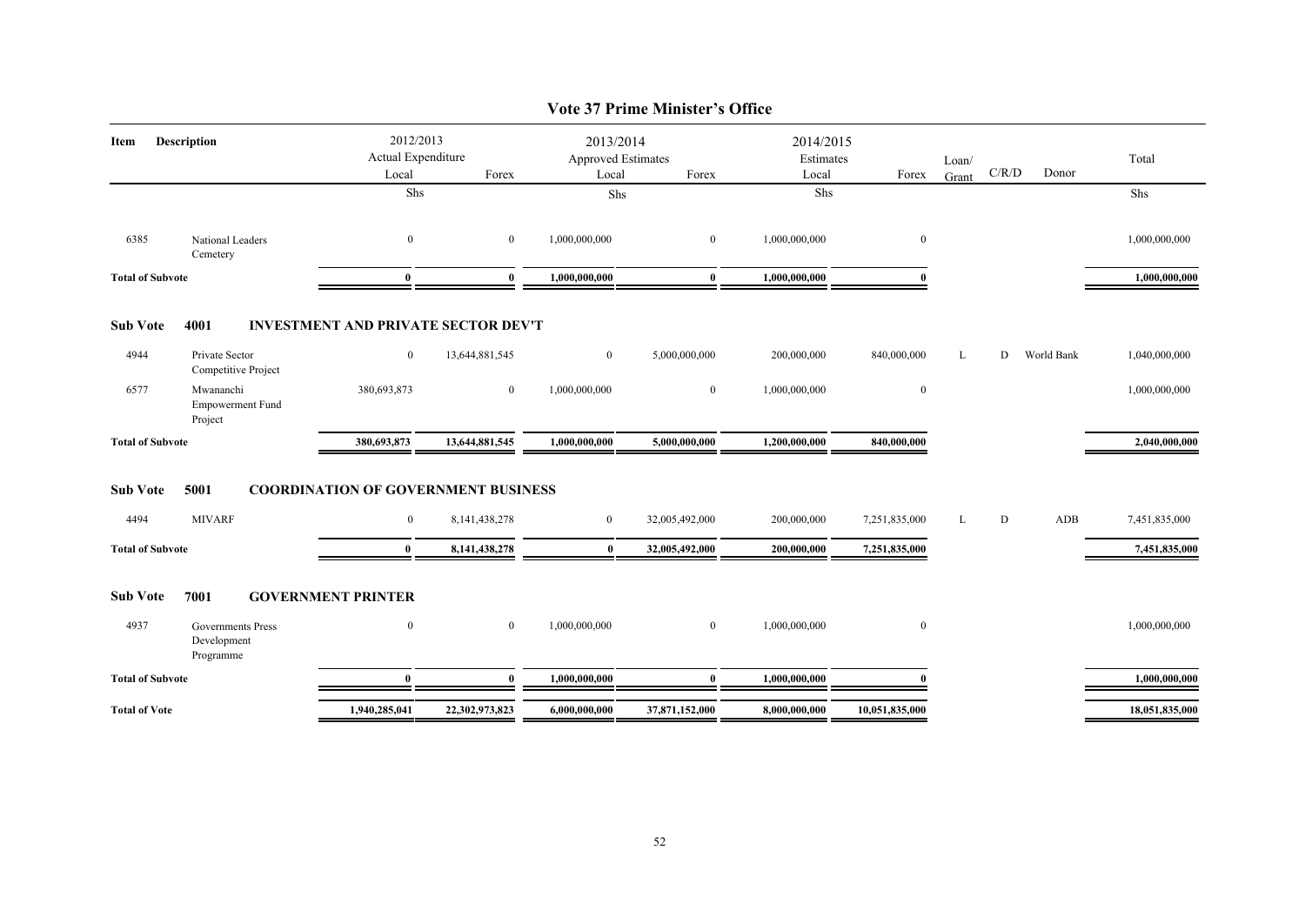**DEFENCE**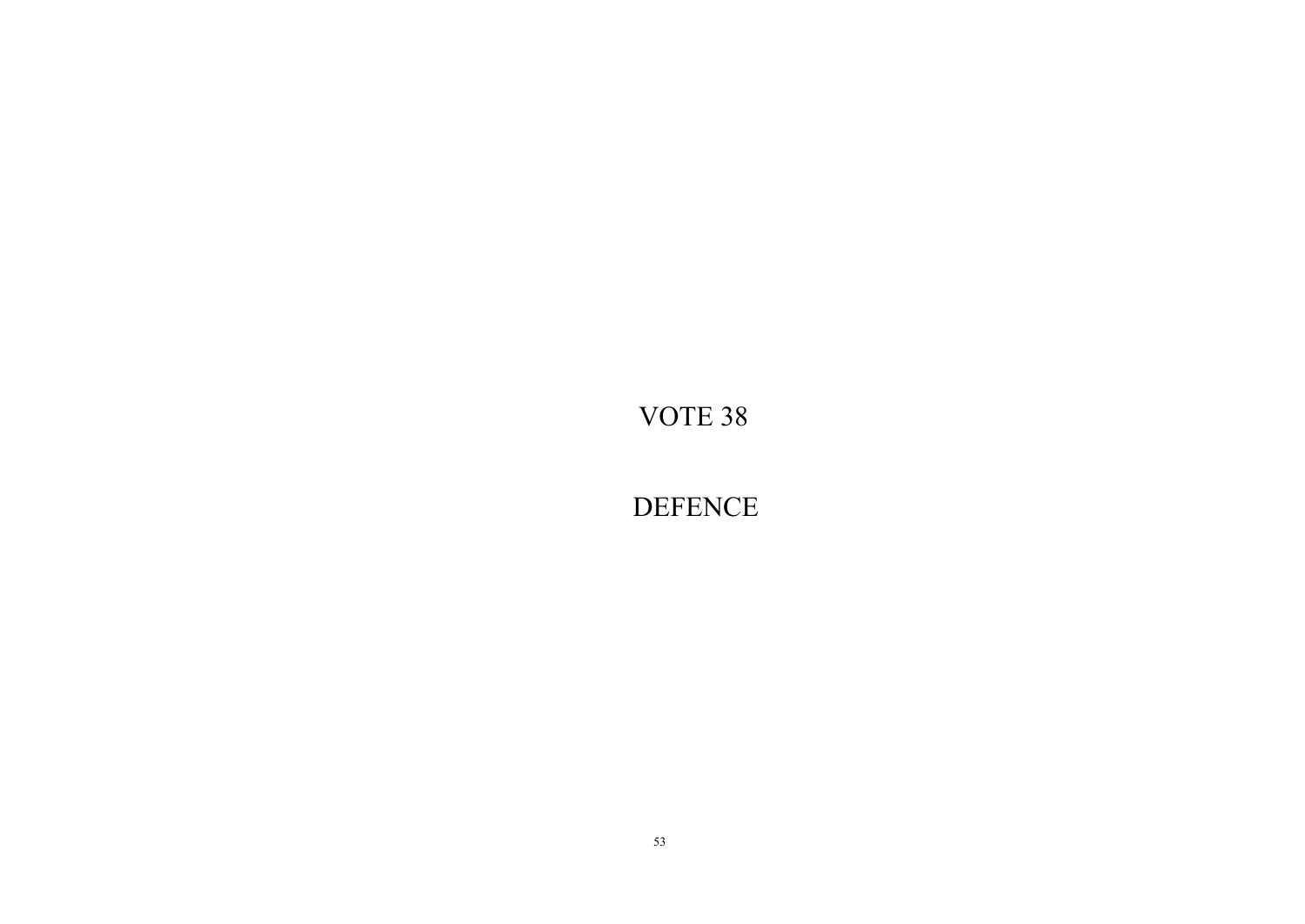### **Vote 38 Defence**

A. ESTIMATE of the amount required in the year ending 30th June, 2015, for the development projects in the Defence

#### **Twelve billion**

#### **(Shs.12,000,000,000)**

B. Projects under which this Vote will be accounted for by the Permanent Secretary, Ministry of Defence and National Service , are set out in the details below.

| Item                 | <b>Description</b>                        | 2012/2013<br>Actual Expenditure<br>Local | Forex          | 2013/2014<br><b>Approved Estimates</b><br>Local | Forex          | 2014/2015<br>Estimates<br>Local | Forex            | Loan/<br>Grant | C/R/D | Donor | Total          |
|----------------------|-------------------------------------------|------------------------------------------|----------------|-------------------------------------------------|----------------|---------------------------------|------------------|----------------|-------|-------|----------------|
|                      |                                           | Shs                                      |                | Shs                                             |                | Shs                             |                  |                |       |       | Shs            |
| <b>Sub Vote</b>      | 1001                                      | DEFENCE FORCES HEADQUARTERS' COMMAND     |                |                                                 |                |                                 |                  |                |       |       |                |
| 6103                 | Defence Schemes                           | $\Omega$                                 | $\overline{0}$ | 5,000,000,000                                   | $\overline{0}$ | 7,000,000,000                   | $\boldsymbol{0}$ |                |       |       | 7,000,000,000  |
| 6327                 | Construction & Reh of<br><b>Buildings</b> | 9,200,000,000                            | $\mathbf{0}$   | 5,000,000,000                                   | $\overline{0}$ | 5,000,000,000                   | $\overline{0}$   |                |       |       | 5,000,000,000  |
|                      | <b>Total of Subvote</b>                   | 9,200,000,000                            |                | 10,000,000,000                                  |                | 12,000,000,000                  |                  |                |       |       | 12,000,000,000 |
| <b>Total of Vote</b> |                                           | 9,200,000,000                            |                | 10,000,000,000                                  |                | 12,000,000,000                  |                  |                |       |       | 12,000,000,000 |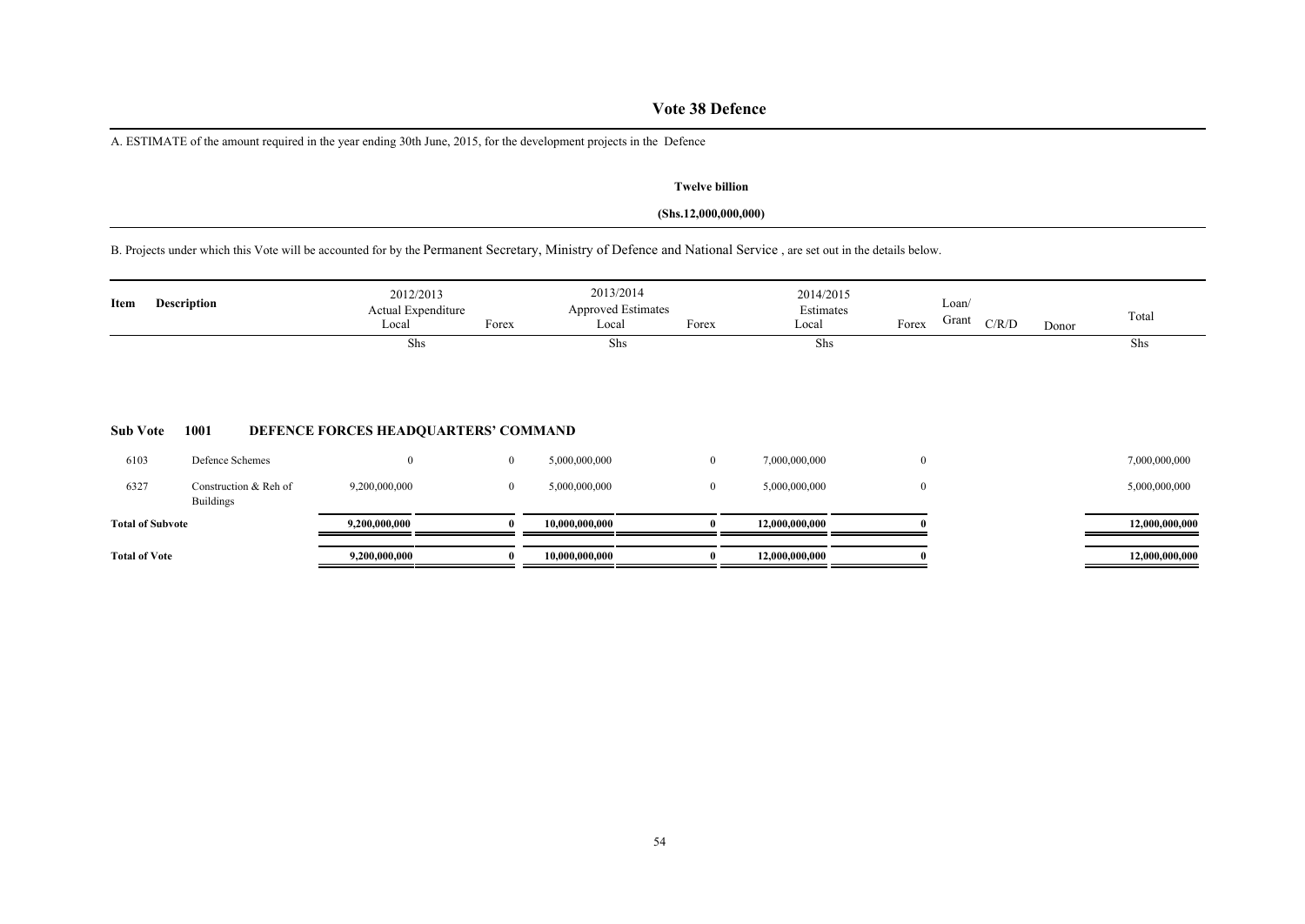## NATIONAL SERVICE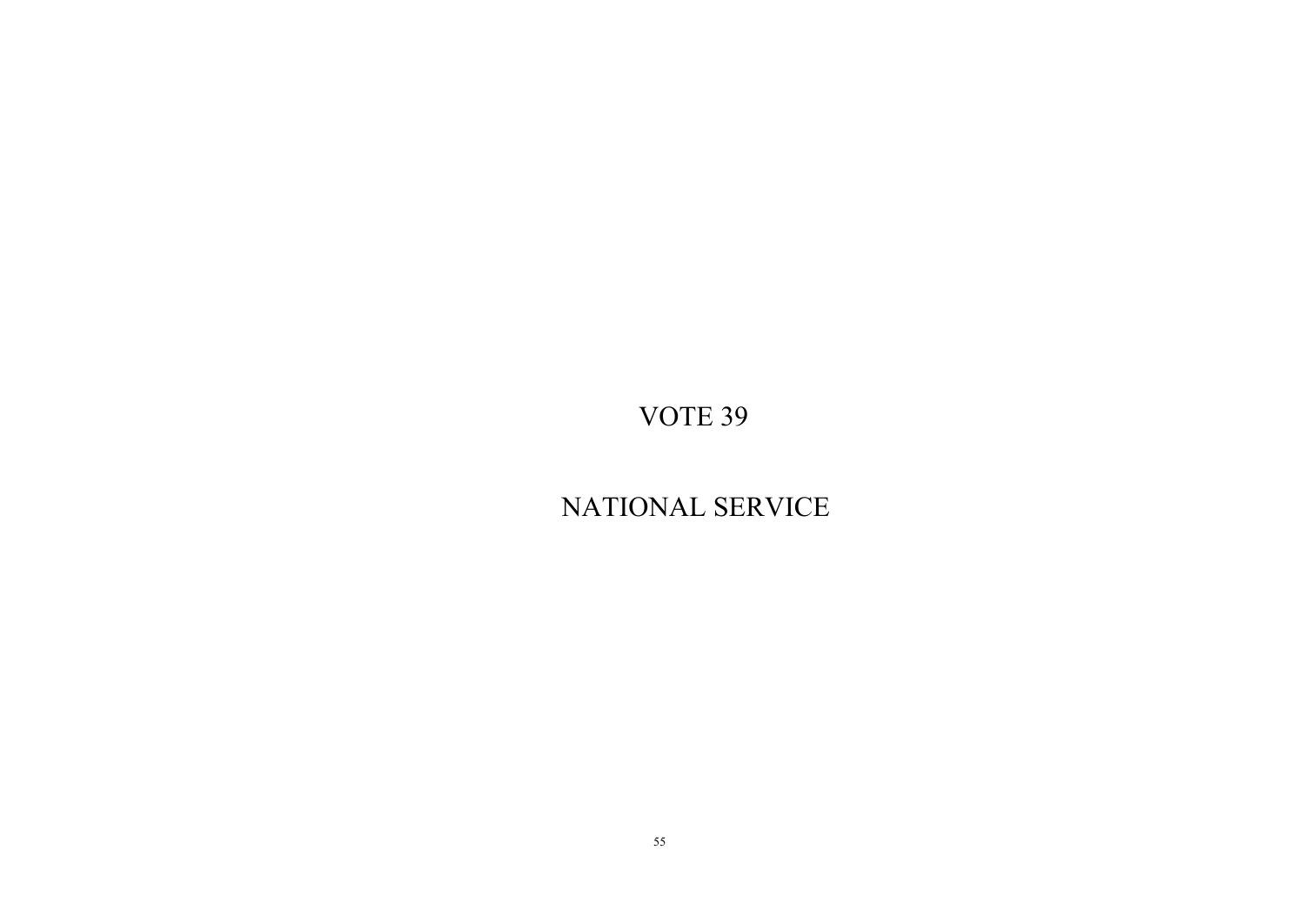### **Vote 39 National Service**

A. ESTIMATE of the amount required in the year ending 30th June, 2015, for the development projects in the National Service

#### **Seven billion**

#### **(Shs.7,000,000,000)**

B. Projects under which this Vote will be accounted for by the Permanent Secretary, Ministry of Defence and National Service , are set out in the details below.

| Item                 | <b>Description</b>                          | 2012/2013<br>Actual Expenditure<br>Local | Forex          | 2013/2014<br><b>Approved Estimates</b><br>Local | Forex        | 2014/2015<br>Estimates<br>Local | Forex        | Loan/<br>Grant | C/R/D | Donor | Total         |
|----------------------|---------------------------------------------|------------------------------------------|----------------|-------------------------------------------------|--------------|---------------------------------|--------------|----------------|-------|-------|---------------|
| <b>Sub Vote</b>      | 1001                                        | Shs<br>THE NATIONAL SERVICE FORCE        |                | Shs                                             |              | Shs                             |              |                |       |       | Shs           |
| 6327                 | Conste and Rehab of<br>Nation Service build | 2,500,000,000                            | $\overline{0}$ | 6,000,000,000                                   | $\mathbf{0}$ | 7,000,000,000                   | $\mathbf{0}$ |                |       |       | 7,000,000,000 |
|                      | <b>Total of Subvote</b>                     | 2,500,000,000                            | 0              | 6,000,000,000                                   |              | 7,000,000,000                   |              |                |       |       | 7,000,000,000 |
| <b>Total of Vote</b> |                                             | 2,500,000,000                            |                | 6,000,000,000                                   |              | 7,000,000,000                   |              |                |       |       | 7,000,000,000 |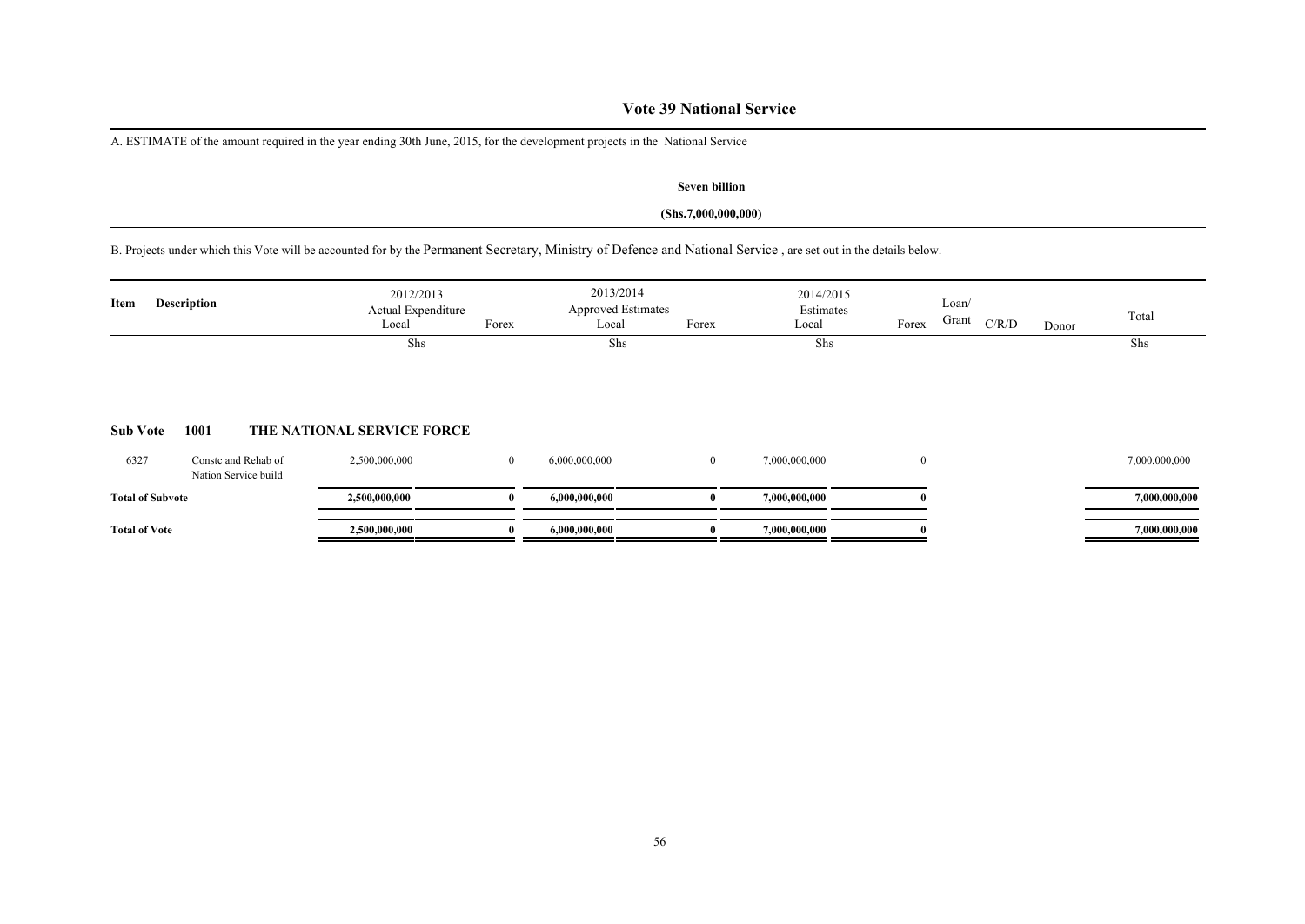**JUDICIARY**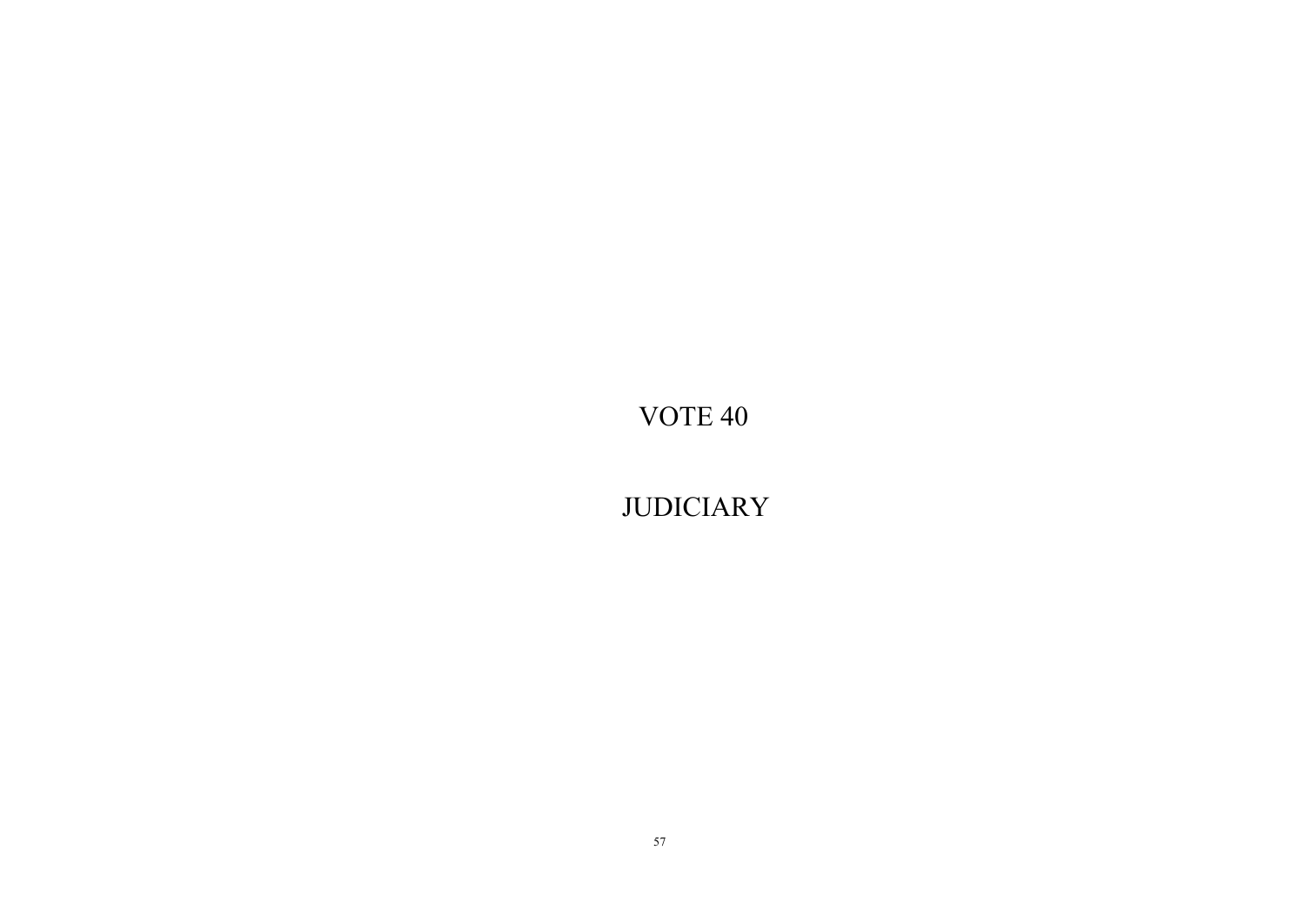### **Vote 40 Judiciary**

A. ESTIMATE of the amount required in the year ending 30th June, 2015, for the development projects in the Judiciary

#### **Forty-one billion six hundred eighty-seven million seven hundred forty-eight thousand**

#### **(Shs.41,687,748,000)**

B. Projects under which this Vote will be accounted for by the Registrar, The Judiciary Fund , are set out in the details below.

| Item            | <b>Description</b>                          | 2012/2013<br>Actual Expenditure<br>Local | Forex            | 2013/2014<br><b>Approved Estimates</b><br>Local | Forex            | 2014/2015<br>Estimates<br>Local | Forex          | Loan/<br>Grant | C/R/D | Donor         | Total          |
|-----------------|---------------------------------------------|------------------------------------------|------------------|-------------------------------------------------|------------------|---------------------------------|----------------|----------------|-------|---------------|----------------|
|                 |                                             | Shs                                      |                  | Shs                                             |                  | Shs                             |                |                |       |               | Shs            |
| <b>Sub Vote</b> | 1001                                        | <b>ADMINISTRATION AND HR MANAGEMENT</b>  |                  |                                                 |                  |                                 |                |                |       |               |                |
| 6204            | Legal Sector Reform<br>Programme            | $\boldsymbol{0}$                         | 2,269,366,272    | $\overline{0}$                                  | 1,549,561,000    | $\bf{0}$                        | 719,953,000    | G              | D     | Basketfund    | 719,953,000    |
| 6210            | Strengthening anti<br>corruption programme  | $\mathbf{0}$                             | $\mathbf{0}$     | $\bf{0}$                                        | 1,065,827,000    | $\overline{0}$                  | 810,000,000    | G              | D     | <b>DFID</b>   | 810,000,000    |
| 6296            | Child Justice<br>Programme                  | $\bf{0}$                                 | $\boldsymbol{0}$ | $\mathbf{0}$                                    | 101,280,000      | $\overline{0}$                  | 157,795,000    | G              | D     | <b>UNICEF</b> | 157,795,000    |
| 6310            | Strengthening Ant<br>Corruption Action Prog | 450,000,000                              | 1,013,142,360    | 2,970,000,000                                   | $\boldsymbol{0}$ | 2,970,000,000                   | $\overline{0}$ | G              | D     | <b>DFID</b>   | 2,970,000,000  |
| 6311            | Expansion of IJA<br>Building                | 1,140,000,000                            | $\overline{0}$   | 550,000,000                                     | $\overline{0}$   | 550,000,000                     | $\mathbf{0}$   |                |       |               | 550,000,000    |
| 6312            | Contruction and Rehab<br>of Prim Court Bld  | 1,000,000,000                            | $\overline{0}$   | 7,540,000,000                                   | $\overline{0}$   | 7,540,000,000                   | $\mathbf{0}$   |                |       |               | 7,540,000,000  |
| 6313            | Rehabilitation of Court<br>of Appeal        | $\theta$                                 | $\boldsymbol{0}$ | 10,000,000,000                                  | $\bf{0}$         | 10,000,000,000                  | $\mathbf{0}$   |                |       |               | 10,000,000,000 |
| 6314            | Contruction and Rehab<br>of High Court Bld  | 2,450,000,000                            | $\boldsymbol{0}$ | 15,940,000,000                                  | $\bf{0}$         | 15,940,000,000                  | $\mathbf{0}$   |                |       |               | 15,940,000,000 |
| 6381            | Rehabilitation of RM<br>Courts              | 780,000,000                              | $\mathbf{0}$     | $\boldsymbol{0}$                                | $\mathbf{0}$     | $\mathbf{0}$                    | $\mathbf{0}$   |                |       |               | $\mathbf{0}$   |
| 6391            | Construction of Judges<br>Houses            | $\boldsymbol{0}$                         | $\boldsymbol{0}$ | 3,000,000,000                                   | $\bf{0}$         | 3,000,000,000                   | $\mathbf{0}$   |                |       |               | 3,000,000,000  |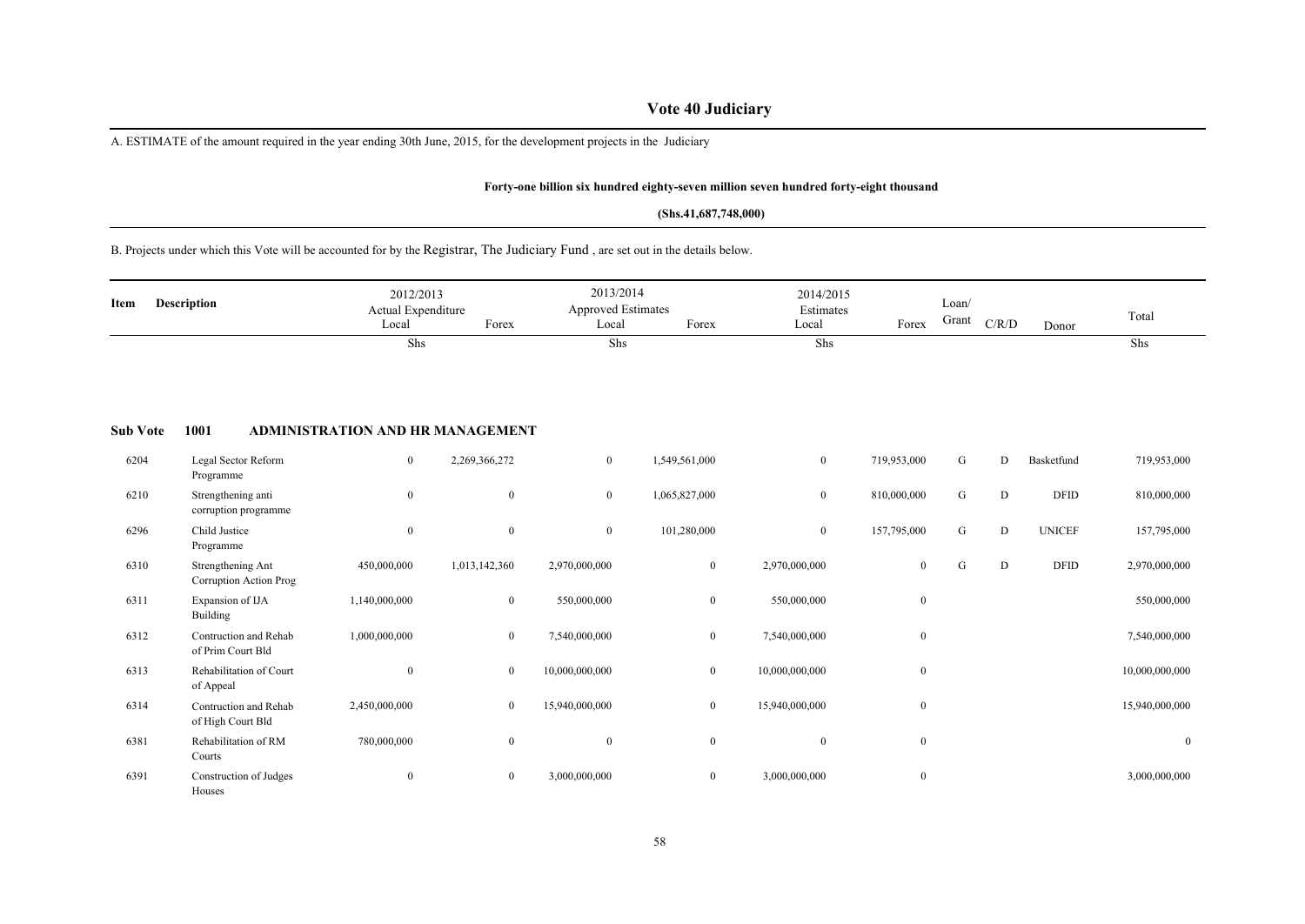|                            |                                 |               |                | Vote 40 Judiciary         |                        |               |       |       |       |                |
|----------------------------|---------------------------------|---------------|----------------|---------------------------|------------------------|---------------|-------|-------|-------|----------------|
| <b>Description</b><br>Item | 2012/2013<br>Actual Expenditure |               | 2013/2014      | <b>Approved Estimates</b> | 2014/2015<br>Estimates |               | Loan/ |       |       | Total          |
|                            | Local                           | Forex         | Local          | Forex                     | Local                  | Forex         | Grant | C/R/D | Donor |                |
|                            | Shs                             |               | Shs            |                           | Shs                    |               |       |       |       | Shs            |
| <b>Total of Subvote</b>    | 5,820,000,000                   | 3,282,508,632 | 40,000,000,000 | 2,716,668,000             | 40.000.000.000         | 1,687,748,000 |       |       |       | 41,687,748,000 |
| <b>Total of Vote</b>       | 5,820,000,000                   | 3,282,508,632 | 40,000,000,000 | 2,716,668,000             | 40,000,000,000         | 1,687,748,000 |       |       |       | 41,687,748,000 |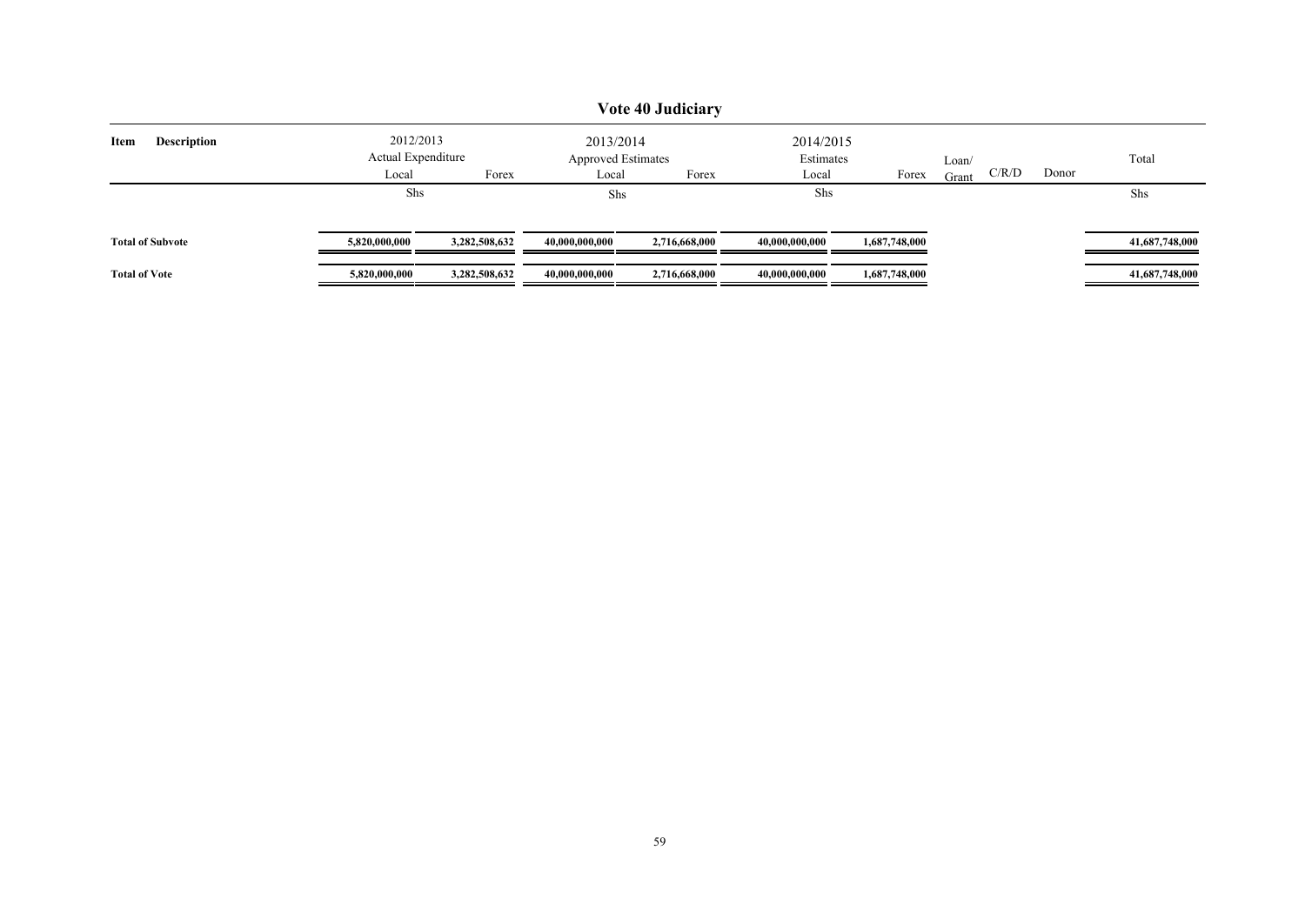## MINISTRY OF CONSTITUTIONAL AFFAIRS AND JUSTICE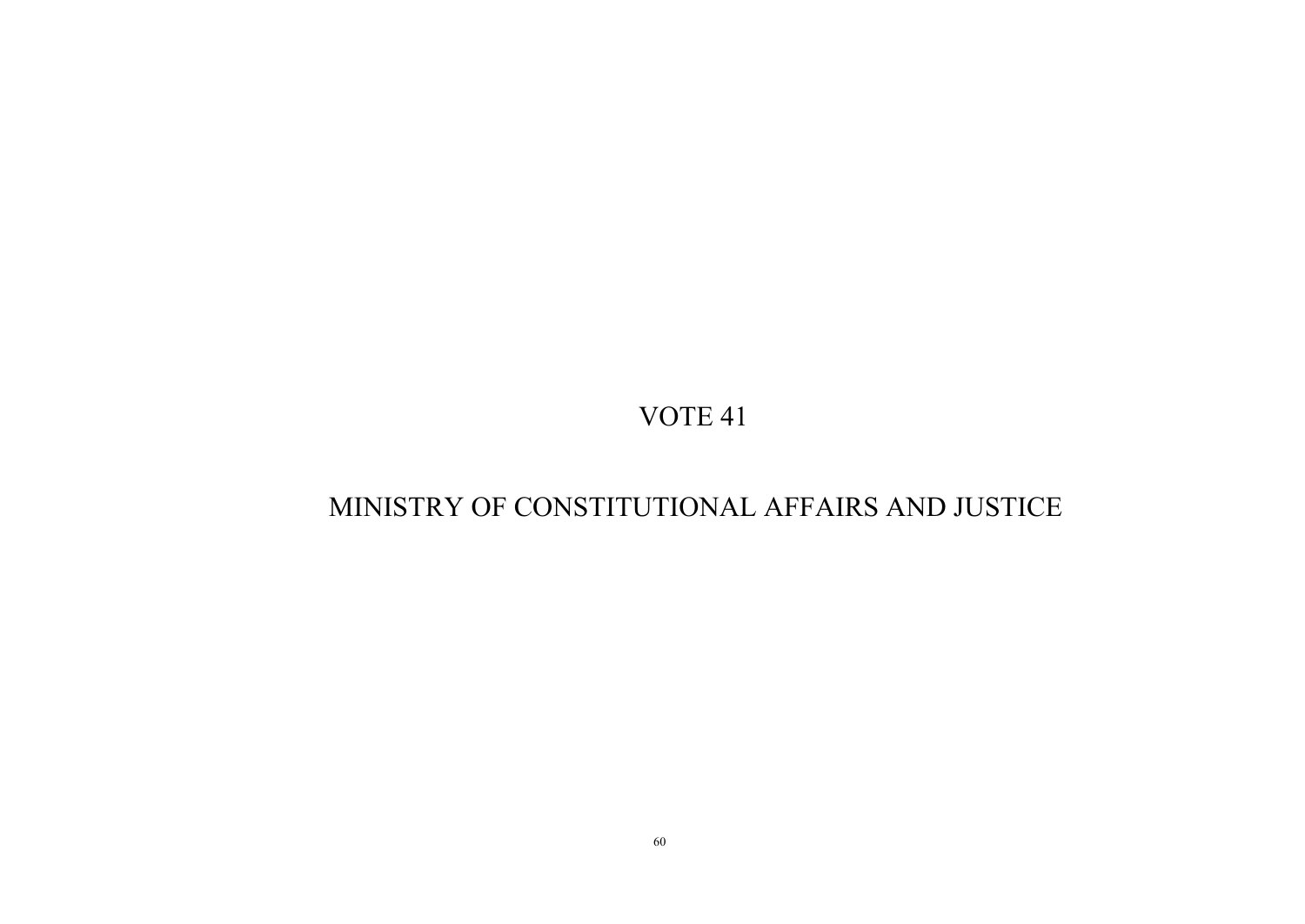### **Vote 41 Ministry of Constitutional Affairs And Justice**

A. ESTIMATE of the amount required in the year ending 30th June, 2015, for the development projects in the Ministry of Constitutional Affairs And Justice

#### **Five billion forty-eight million six hundred twenty-one thousand**

#### **(Shs.5,048,621,000)**

B. Projects under which this Vote will be accounted for by the Permanent Secretary, Ministry of Constitutional and Legal Affairs , are set out in the details below.

| Item                    | <b>Description</b>                        | 2012/2013<br>Actual Expenditure<br>Local | Forex          | 2013/2014<br>Approved Estimates<br>Local | Forex            | 2014/2015<br>Estimates<br>Local | Forex          | Loan/<br>Grant | C/R/D | Donor              | Total         |
|-------------------------|-------------------------------------------|------------------------------------------|----------------|------------------------------------------|------------------|---------------------------------|----------------|----------------|-------|--------------------|---------------|
|                         |                                           | Shs                                      |                | Shs                                      |                  | Shs                             |                |                |       |                    | Shs           |
| <b>Sub Vote</b>         | 1001                                      | ADMINISTRATION AND HR MANAGEMENT         |                |                                          |                  |                                 |                |                |       |                    |               |
| 6204                    | Legal Sector Reform<br>Programme          | $\mathbf{0}$                             | $\overline{0}$ | 2,200,000,000                            | $\mathbf{0}$     | $\overline{0}$                  | $\mathbf{0}$   |                |       |                    | $\bf{0}$      |
| 6517                    | <b>UNICEF</b> Support to<br>Multisectoral | $\boldsymbol{0}$                         | 199,000,000    | $\bf{0}$                                 | 817,560,000      | $\overline{0}$                  | $\overline{0}$ | G              | D     | <b>Basket Fund</b> | $\bf{0}$      |
| <b>Total of Subvote</b> |                                           | $\mathbf{0}$                             | 199,000,000    | 2,200,000,000                            | 817,560,000      |                                 |                |                |       |                    |               |
| <b>Sub Vote</b>         | 1003                                      | POLICY AND INFORMATION SERVICES          |                |                                          |                  |                                 |                |                |       |                    |               |
| 6204                    | Legal Sector Reform<br>Programme          | $\bf{0}$                                 | 3,385,842,573  | 1,800,000,000                            | 3,081,280,000    | 3,500,000,000                   | 109,143,000    | G              | D     | <b>Basket Fund</b> | 3,609,143,000 |
| 6517                    | Unicef Support to<br>Multisectoral        | $\boldsymbol{0}$                         | $\mathbf{0}$   | $\boldsymbol{0}$                         | $\boldsymbol{0}$ | 500,000,000                     | 939,478,000    | G              | D     | <b>Basket Fund</b> | 1,439,478,000 |
| <b>Total of Subvote</b> |                                           | $\bf{0}$                                 | 3,385,842,573  | 1,800,000,000                            | 3,081,280,000    | 4,000,000,000                   | 1,048,621,000  |                |       |                    | 5,048,621,000 |
| <b>Total of Vote</b>    |                                           | $\bf{0}$                                 | 3,584,842,573  | 4,000,000,000                            | 3,898,840,000    | 4,000,000,000                   | 1,048,621,000  |                |       |                    | 5,048,621,000 |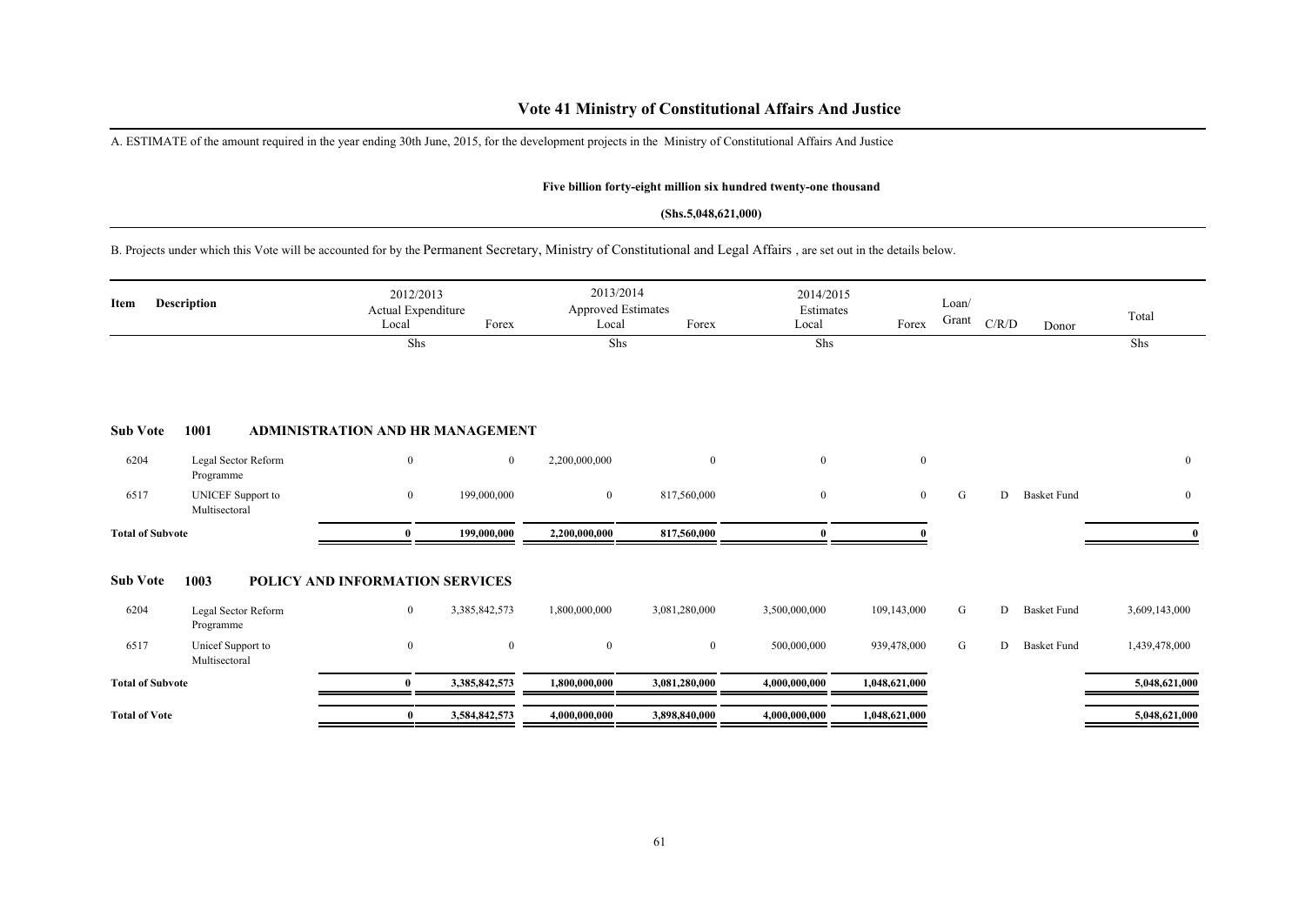## THE NATIONAL ASSEMBLY FUND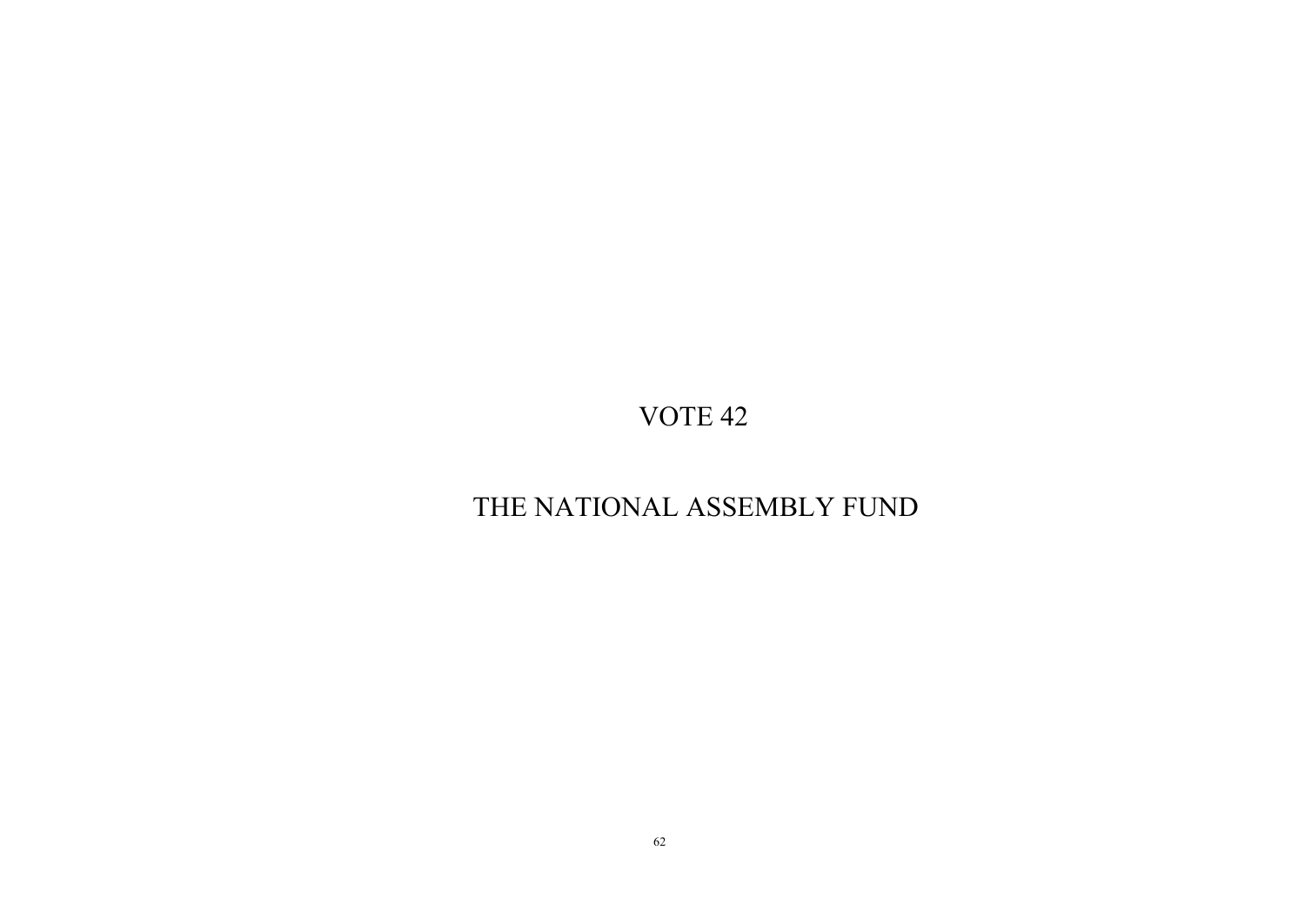### **Vote 42 The National Assembly Fund**

A. ESTIMATE of the amount required in the year ending 30th June, 2015, for the development projects in the The National Assembly Fund

#### **Eight billion seven hundred fifty-five million four hundred thirty-nine thousand**

#### **(Shs.8,755,439,000)**

B. Projects under which this Vote will be accounted for by the Clerk, National Assembly Fund , are set out in the details below.

| Item                    | <b>Description</b>                             | 2012/2013<br>Actual Expenditure<br>Local | Forex        | 2013/2014<br><b>Approved Estimates</b><br>Local | Forex          | 2014/2015<br>Estimates<br>Local | Forex            | Loan/<br>Grant | C/R/D | Donor       | Total         |
|-------------------------|------------------------------------------------|------------------------------------------|--------------|-------------------------------------------------|----------------|---------------------------------|------------------|----------------|-------|-------------|---------------|
|                         |                                                | Shs                                      |              | Shs                                             |                | Shs                             |                  |                |       |             | Shs           |
| <b>Sub Vote</b>         | 1001                                           | ADMINISTRATION AND HR MANAGEMENT         |              |                                                 |                |                                 |                  |                |       |             |               |
| 6208                    | Parliamentary Support<br>Programme             | $\mathbf{0}$                             | $\bf{0}$     | $\overline{0}$                                  | 1,899,600,000  | $\mathbf{0}$                    | 755,439,000      | G              | D     | <b>UNDP</b> | 755,439,000   |
| <b>Total of Subvote</b> |                                                | 0                                        |              | $\bf{0}$                                        | 1,899,600,000  | $\bf{0}$                        | 755,439,000      |                |       |             | 755,439,000   |
| <b>Sub Vote</b>         | 2001                                           | <b>NATIONAL ASSEMBLY</b>                 |              |                                                 |                |                                 |                  |                |       |             |               |
| 6318                    | Rehabilitation of<br>Parliamentary Building    | 1,629,545,598                            | $\mathbf{0}$ | 5,100,000,000                                   | $\overline{0}$ | 2,900,000,000                   | $\boldsymbol{0}$ |                |       |             | 2,900,000,000 |
| 6360                    | Parliamentary<br><b>Infrastructure Project</b> | $\mathbf{0}$                             | $\bf{0}$     | 1,900,000,000                                   | $\mathbf{0}$   | 5,100,000,000                   | $\boldsymbol{0}$ |                |       |             | 5,100,000,000 |
| <b>Total of Subvote</b> |                                                | 1,629,545,598                            |              | 7,000,000,000                                   |                | 8,000,000,000                   |                  |                |       |             | 8,000,000,000 |
| <b>Total of Vote</b>    |                                                | 1,629,545,598                            |              | 7,000,000,000                                   | 1,899,600,000  | 8,000,000,000                   | 755,439,000      |                |       |             | 8,755,439,000 |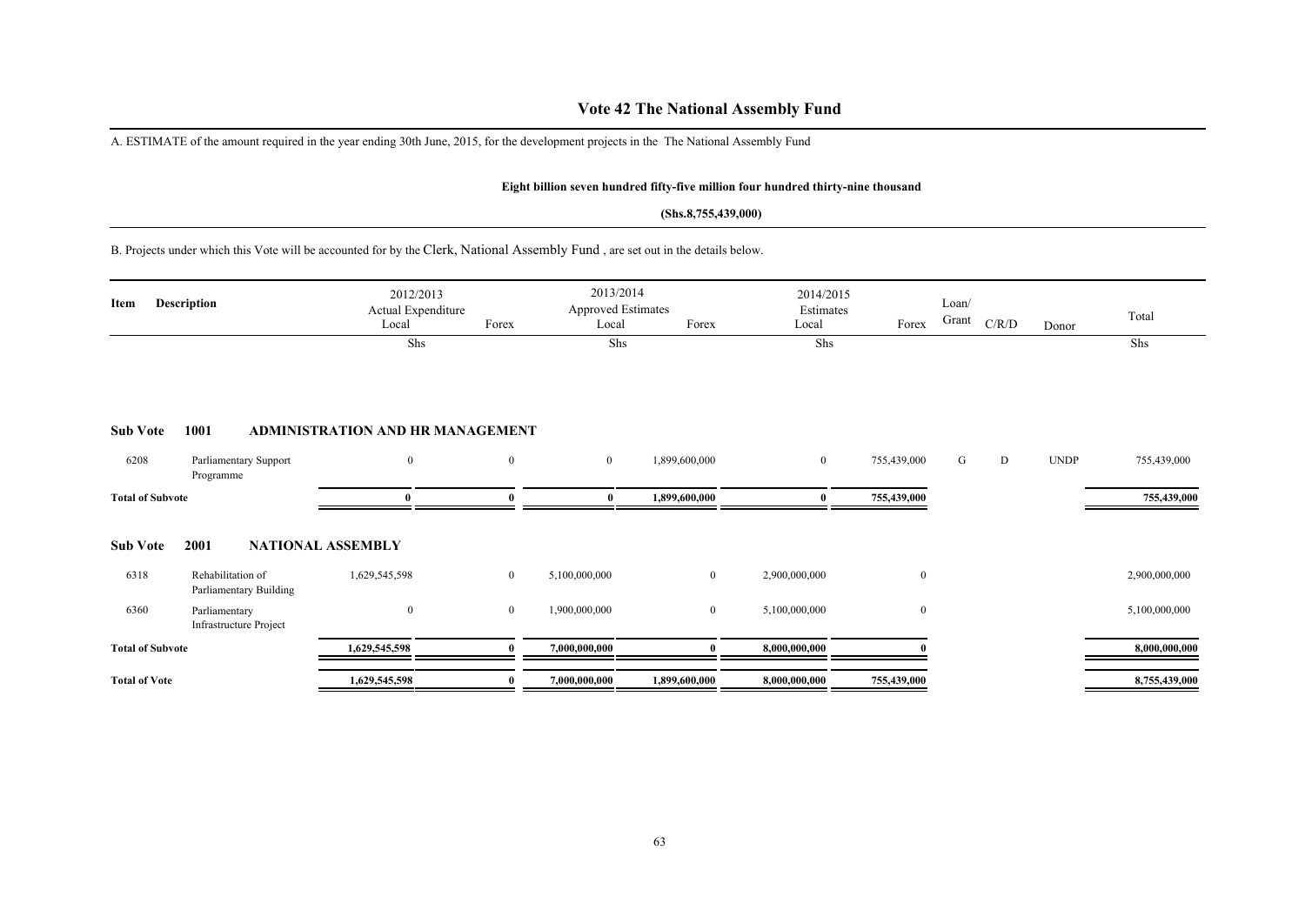## MINISTRY OF AGRICULTURE, FOOD SECURITY AND COOPERATIVES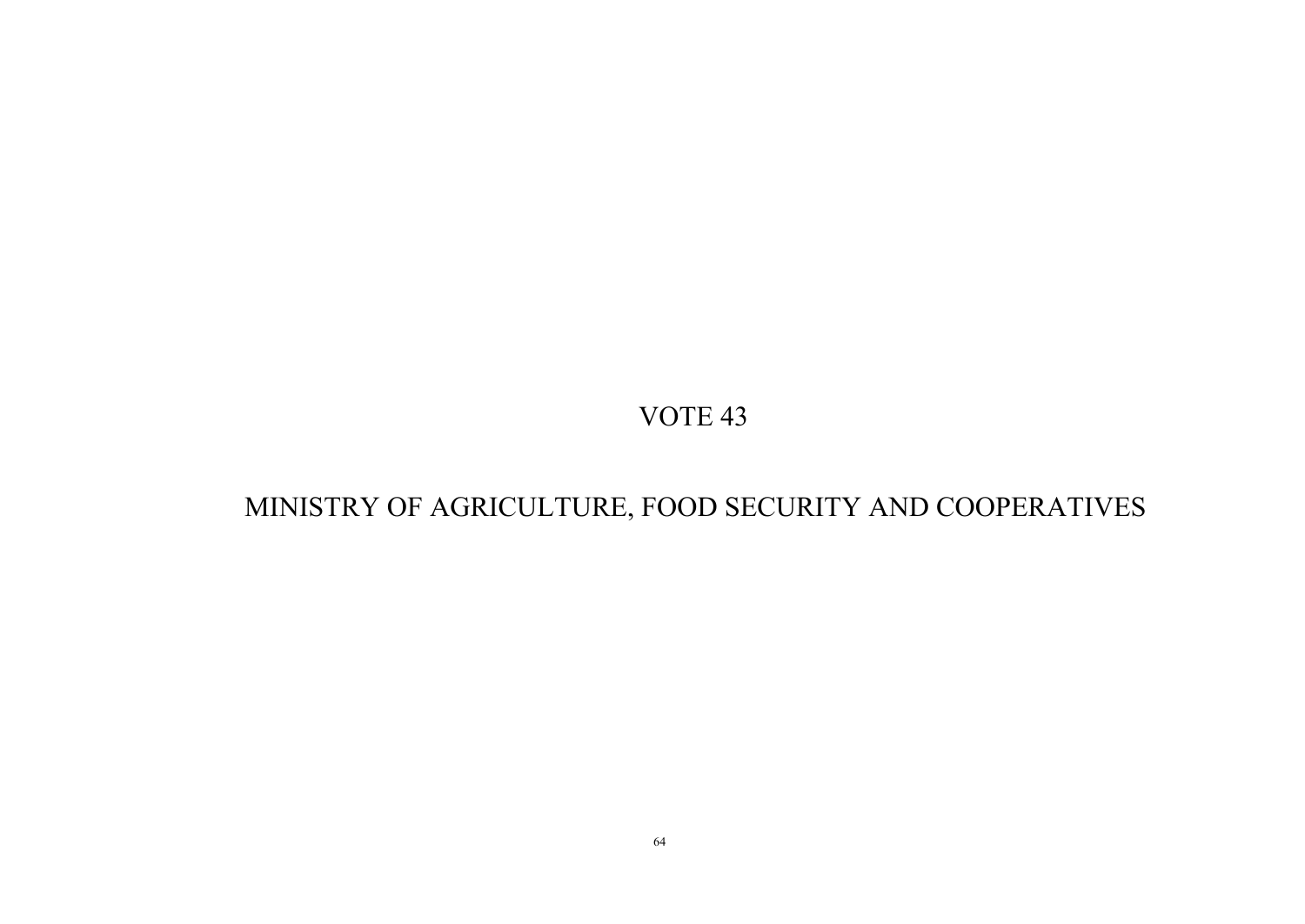### **Vote 43 Ministry of Agriculture, Food Security and Cooperatives**

A. ESTIMATE of the amount required in the year ending 30th June, 2015, for the development projects in the Ministry of Agriculture, Food Security and Cooperatives

#### **Fifty-three billion nine hundred eighty-nine million seven hundred seventy thousand**

#### **(Shs.53,989,770,000)**

B. Projects under which this Vote will be accounted for by the Permanent Secretary, Ministry of Agriculture, Food Security and Cooperatives , are set out in the details below.

| Item                    | <b>Description</b>                           | 2012/2013<br>Actual Expenditure<br>Local | Forex         | 2013/2014<br><b>Approved Estimates</b><br>Local | Forex          | 2014/2015<br>Estimates<br>Local | Forex          | Loan/<br>Grant | C/R/D | Donor              | Total          |
|-------------------------|----------------------------------------------|------------------------------------------|---------------|-------------------------------------------------|----------------|---------------------------------|----------------|----------------|-------|--------------------|----------------|
|                         |                                              | $\overline{\text{Shs}}$                  |               | Shs                                             |                | Shs                             |                |                |       |                    | Shs            |
| <b>Sub Vote</b>         | 1003                                         | <b>POLICY AND PLANNING</b>               |               |                                                 |                |                                 |                |                |       |                    |                |
| 4486                    | Agriculture Sector Dev.<br>Prog. Support     | 90,853,795                               | 1,858,694,901 | 50,000,000                                      | 2,579,579,900  | 2,130,000,000                   | 1,021,600,000  |                |       |                    | 3,151,600,000  |
| 4488                    | <b>DASIP</b>                                 | 120,000,000                              | 1,455,006,000 | 250,000,000                                     | 1,170,000,000  | $\overline{0}$                  | $\bf{0}$       |                |       |                    | $\overline{0}$ |
| 4493                    |                                              | 1,539,500,420                            | $\mathbf{0}$  | 3,827,740,000                                   | $\mathbf{0}$   | 2,600,000,000                   | $\bf{0}$       |                |       |                    | 2,600,000,000  |
| 4495                    | EA Agricultural<br>Productivity<br>Programme | $\mathbf{0}$                             | $\mathbf{0}$  | $\mathbf{0}$                                    | 240,000,000    | $\mathbf{0}$                    | 246,000,000    | L              | D     | World Bank         | 246,000,000    |
| 4496                    | <b>Expanded Rice</b><br>Production Project   | $\boldsymbol{0}$                         | $\mathbf{0}$  | $\bf{0}$                                        | $\mathbf{0}$   | 200,000,000                     | 871,752,000    |                |       |                    | 1,071,752,000  |
| <b>Total of Subvote</b> |                                              | 1,750,354,215                            | 3,313,700,901 | 4,127,740,000                                   | 3,989,579,900  | 4,930,000,000                   | 2,139,352,000  |                |       |                    | 7,069,352,000  |
| <b>Sub Vote</b>         | 1004                                         | <b>AGRICULTURE TRAINING INSTITUTE</b>    |               |                                                 |                |                                 |                |                |       |                    |                |
| 2221                    | <b>Agriculture Training</b><br>Institute     | $\mathbf{0}$                             | $\mathbf{0}$  | 40,000,000                                      | $\overline{0}$ | 100,000,000                     | $\overline{0}$ |                |       |                    | 100,000,000    |
| 4486                    | Agriculture Sector Dev.<br>Prog. Support     | $\mathbf{0}$                             | 653,116,738   | $\overline{0}$                                  | 560,070,000    | $\overline{0}$                  | 2,307,913,500  | G              | D     | <b>Basket Fund</b> | 2,307,913,500  |
| <b>Total of Subvote</b> |                                              | $\bf{0}$                                 | 653,116,738   | 40,000,000                                      | 560,070,000    | 100,000,000                     | 2,307,913,500  |                |       |                    | 2,407,913,500  |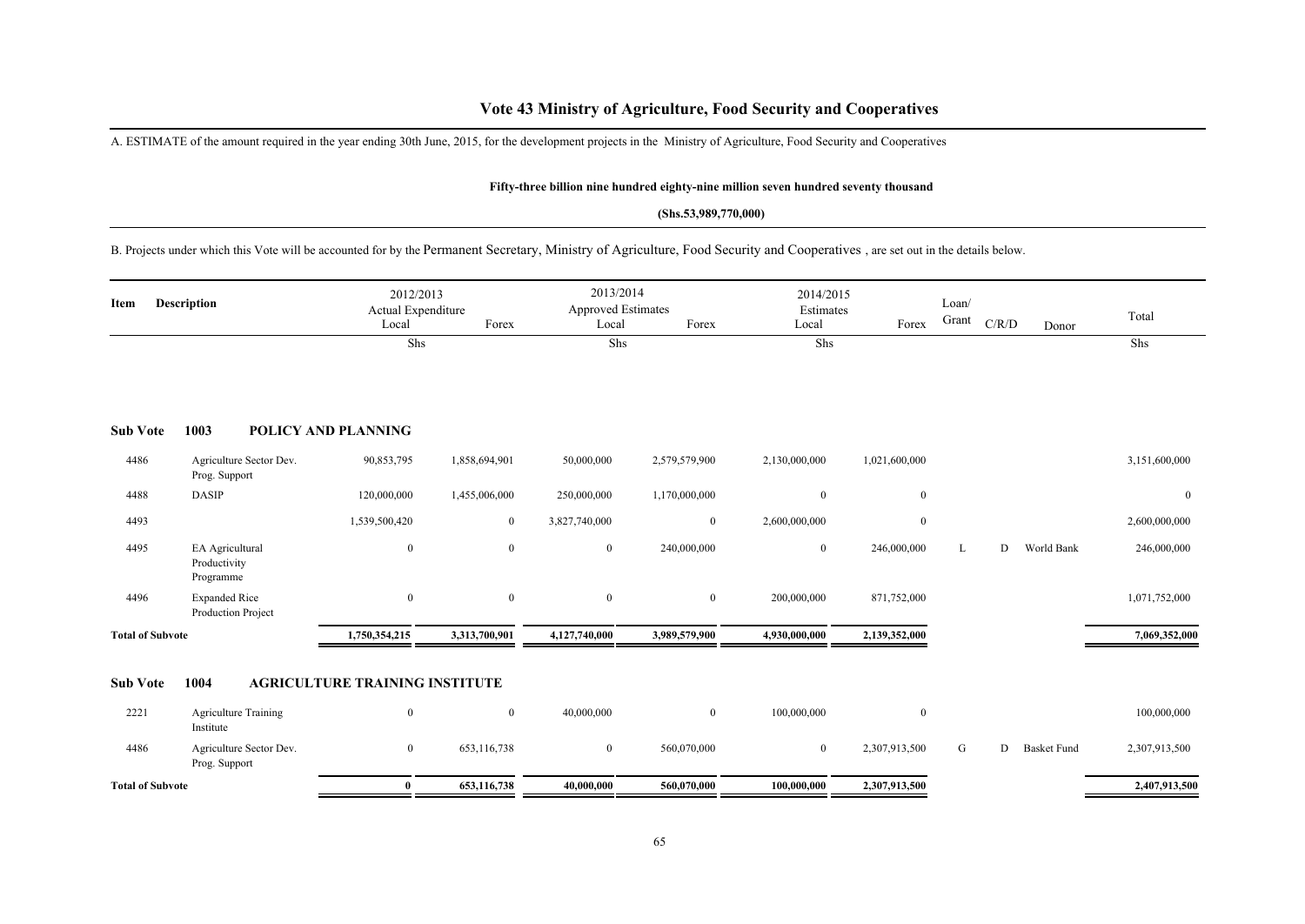| Item                    | Description                                  | 2012/2013<br>Actual Expenditure<br>Local | Forex                                      | 2013/2014<br><b>Approved Estimates</b><br>Local | Forex            | 2014/2015<br>Estimates<br>Local | Forex            | Loan/<br>Grant | C/R/D | Donor              | Total          |
|-------------------------|----------------------------------------------|------------------------------------------|--------------------------------------------|-------------------------------------------------|------------------|---------------------------------|------------------|----------------|-------|--------------------|----------------|
|                         |                                              | Shs                                      |                                            | Shs                                             |                  | Shs                             |                  |                |       |                    | Shs            |
| <b>Sub Vote</b>         | 1009                                         |                                          | <b>MANAGEMENT INFORMATION SYSTEMS UNIT</b> |                                                 |                  |                                 |                  |                |       |                    |                |
| 4486                    | Agriculture Sector Dev.<br>Programme         | 9,347,200                                | 60,168,000                                 | $\boldsymbol{0}$                                | $\mathbf{0}$     | $\mathbf{0}$                    | $\overline{0}$   | L              | D     | <b>Basket Fund</b> | $\mathbf{0}$   |
| <b>Total of Subvote</b> |                                              | 9,347,200                                | 60,168,000                                 | $\bf{0}$                                        | $\bf{0}$         | $\bf{0}$                        | $\Omega$         |                |       |                    | $\mathbf{0}$   |
| <b>Sub Vote</b>         | 2001<br><b>CROP DEVELOPMENT</b>              |                                          |                                            |                                                 |                  |                                 |                  |                |       |                    |                |
| 4486                    | Agriculture Sector<br>Development Program    | 250,340,780                              | 8,246,656,614                              | 750,000,000                                     | 127,348,000      | 1,020,000,000                   | 743,100,000      | L              | D     | <b>Basket Fund</b> | 1,763,100,000  |
| 4491                    | Accelerated Food<br>Security Project         | $\mathbf{0}$                             | 24,864,336,646                             | $\overline{0}$                                  | 23,098,448,400   | $\boldsymbol{0}$                | $\mathbf{0}$     | L              | D     | World Bank         | $\mathbf{0}$   |
| 4492                    | Compsive Agri.<br>Dev.Lower Rufiji           | 277,236,597                              | $\boldsymbol{0}$                           | 210,000,000                                     | $\mathbf{0}$     | 345,000,000                     | $\boldsymbol{0}$ |                |       |                    | 345,000,000    |
| 4495                    | EA Agricultural<br>Productivity<br>Programme | $\mathbf{0}$                             | $\mathbf{0}$                               | $\mathbf{0}$                                    | 7,697,600,000    | $\boldsymbol{0}$                | 2,589,960,000    | L              | D     | World Bank         | 2,589,960,000  |
| 4496                    | <b>Expanded Rice</b><br>Production Project   | $\boldsymbol{0}$                         | $\mathbf{0}$                               | $\boldsymbol{0}$                                | $\boldsymbol{0}$ | $\mathbf{0}$                    | 652,317,500      | L              | D     | World Bank         | 652,317,500    |
| <b>Total of Subvote</b> |                                              | 527, 577, 377                            | 33,110,993,260                             | 960,000,000                                     | 30,923,396,400   | 1,365,000,000                   | 3,985,377,500    |                |       |                    | 5,350,377,500  |
| <b>Sub Vote</b>         | 2002                                         | <b>AGRICULTURAL MECHANIZATION</b>        |                                            |                                                 |                  |                                 |                  |                |       |                    |                |
| 4486                    | Agriculture Sector<br>Development Program    | 140,702,449                              | 276,932,499                                | 200,000,000                                     | 3,010,985,600    | 200,000,000                     | 7,699,685,600    |                |       |                    | 7,899,685,600  |
| <b>Total of Subvote</b> |                                              | 140,702,449                              | 276,932,499                                | 200,000,000                                     | 3,010,985,600    | 200,000,000                     | 7,699,685,600    |                |       |                    | 7,899,685,600  |
| <b>Sub Vote</b>         | 2003                                         |                                          | AGRICULTURE LAND USE PLANNING AND MGT.     |                                                 |                  |                                 |                  |                |       |                    |                |
| 4486                    | Agriculture Sector<br>Development Program    | 32,226,230                               | 46,937,497                                 | $\boldsymbol{0}$                                | 61,897,800       | 16,300,000,000                  | $\mathbf{0}$     |                |       |                    | 16,300,000,000 |
| 4493                    | <b>SAGCOT</b>                                | $\bf{0}$                                 | $\mathbf{0}$                               | 930,000,000                                     | $\boldsymbol{0}$ | $\mathbf{0}$                    | $\mathbf{0}$     |                |       |                    | $\mathbf{0}$   |

## **Vote 43 Ministry of Agriculture, Food Security and Cooperatives**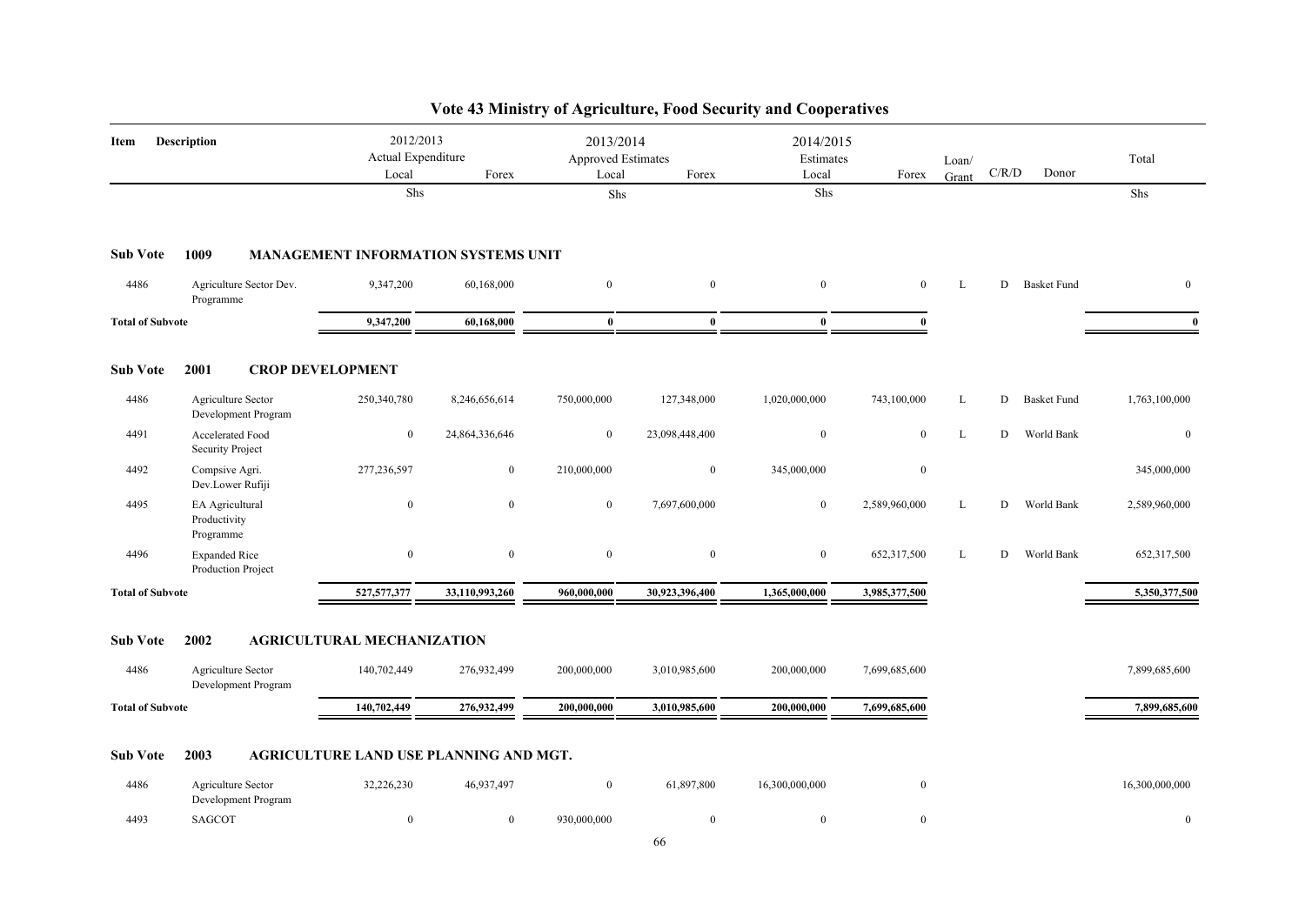| Item                    | <b>Description</b>                             | 2012/2013<br>Actual Expenditure<br>Local | Forex          | 2013/2014<br>Approved Estimates<br>Local | Forex          | 2014/2015<br>Estimates<br>Local | Forex            | Loan/<br>Grant | C/R/D | Donor              | Total          |
|-------------------------|------------------------------------------------|------------------------------------------|----------------|------------------------------------------|----------------|---------------------------------|------------------|----------------|-------|--------------------|----------------|
|                         |                                                | Shs                                      |                | Shs                                      |                | Shs                             |                  |                |       |                    | Shs            |
| <b>Total of Subvote</b> |                                                | 32,226,230                               | 46,937,497     | 930,000,000                              | 61,897,800     | 16,300,000,000                  | 0                |                |       |                    | 16,300,000,000 |
| <b>Sub Vote</b>         | 2005                                           | <b>IRRIGATION AND TECHNICAL SERVICES</b> |                |                                          |                |                                 |                  |                |       |                    |                |
| 4486                    | Agriculture Sector<br>Development<br>Programme | 2,931,673,764                            | 11,180,939,919 | $\overline{0}$                           | 9,072,456,100  | $\mathbf{0}$                    | $\mathbf{0}$     | G              |       | D Basket Fund      | $\mathbf{0}$   |
| 4493                    | <b>SAGCOT</b>                                  | $\mathbf{0}$                             | $\bf{0}$       | 17,319,260,000                           | $\bf{0}$       | $\bf{0}$                        | $\boldsymbol{0}$ |                |       |                    | $\bf{0}$       |
| <b>Total of Subvote</b> |                                                | 2,931,673,764                            | 11,180,939,919 | 17,319,260,000                           | 9,072,456,100  | $\bf{0}$                        |                  |                |       |                    | $\mathbf{0}$   |
| <b>Sub Vote</b>         | 3001                                           | <b>RESEARCH DEVELOPMENT</b>              |                |                                          |                |                                 |                  |                |       |                    |                |
| 4486                    | Agriculture Sector<br>Development Program      | 137,420,548                              | 11,882,458,255 | 250,000,000                              | 540,000,000    | 450,000,000                     | 1,854,000,000    | G              | D     | <b>Basket Fund</b> | 2,304,000,000  |
| 4495                    | EA Agriculture<br>Productivity Program         | $\bf{0}$                                 | $\bf{0}$       | $\mathbf{0}$                             | 8,916,800,000  | $\overline{0}$                  | 3,210,450,700    | L              | D     | World Bank         | 3,210,450,700  |
| 4496                    | <b>Expanded Rice</b><br>Production Project     | $\mathbf{0}$                             | $\mathbf{0}$   | $\mathbf{0}$                             | $\overline{0}$ | $\overline{0}$                  | 475,135,000      | L              | D     | World Bank         | 475,135,000    |
| <b>Total of Subvote</b> |                                                | 137,420,548                              | 11,882,458,255 | 250,000,000                              | 9,456,800,000  | 450,000,000                     | 5,539,585,700    |                |       |                    | 5,989,585,700  |
| <b>Sub Vote</b>         | 5001                                           | <b>NATIONAL FOOD SECURITY</b>            |                |                                          |                |                                 |                  |                |       |                    |                |
| 4486                    | Agriculture Sector Dev.<br>Programme           | $\bf{0}$                                 | 988,429,402    | 100,000,000                              | 100,000,000    | 8,600,000,000                   | $\boldsymbol{0}$ |                |       |                    | 8,600,000,000  |
| 4496                    | <b>Expanded Rice</b><br>Production Project     | $\mathbf{0}$                             | $\mathbf{0}$   | $\bf{0}$                                 | $\overline{0}$ | $\bf{0}$                        | 372,855,700      | L              | D     | World Bank         | 372,855,700    |
| <b>Total of Subvote</b> |                                                | $\mathbf{0}$                             | 988,429,402    | 100,000,000                              | 100,000,000    | 8,600,000,000                   | 372,855,700      |                |       |                    | 8,972,855,700  |
| <b>Total of Vote</b>    |                                                | 5,529,301,783                            | 61,513,676,471 | 23,927,000,000                           | 57,175,185,800 | 31,945,000,000                  | 22,044,770,000   |                |       |                    | 53,989,770,000 |

## **Vote 43 Ministry of Agriculture, Food Security and Cooperatives**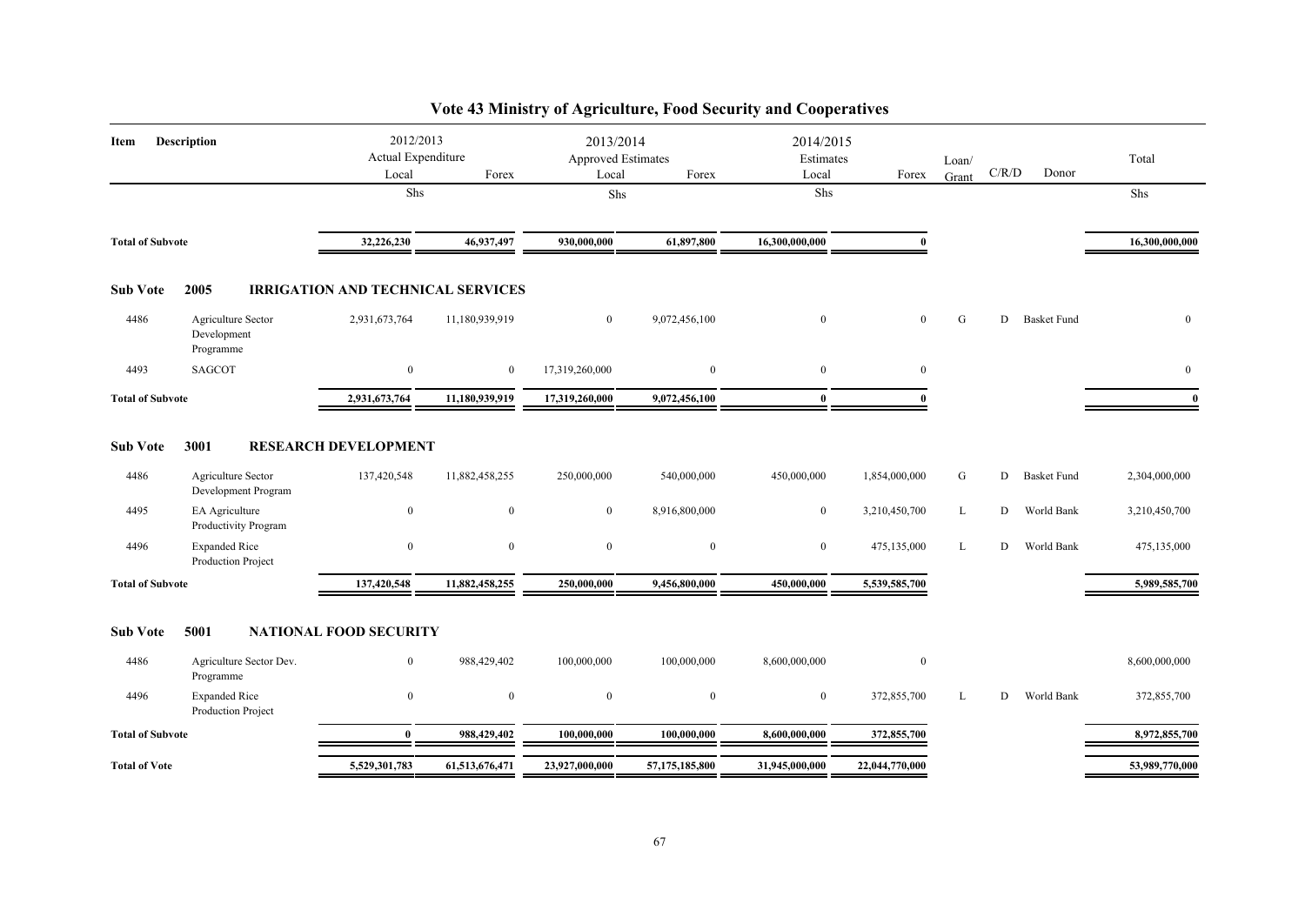## MINISTRY OF INDUSTRY AND TRADE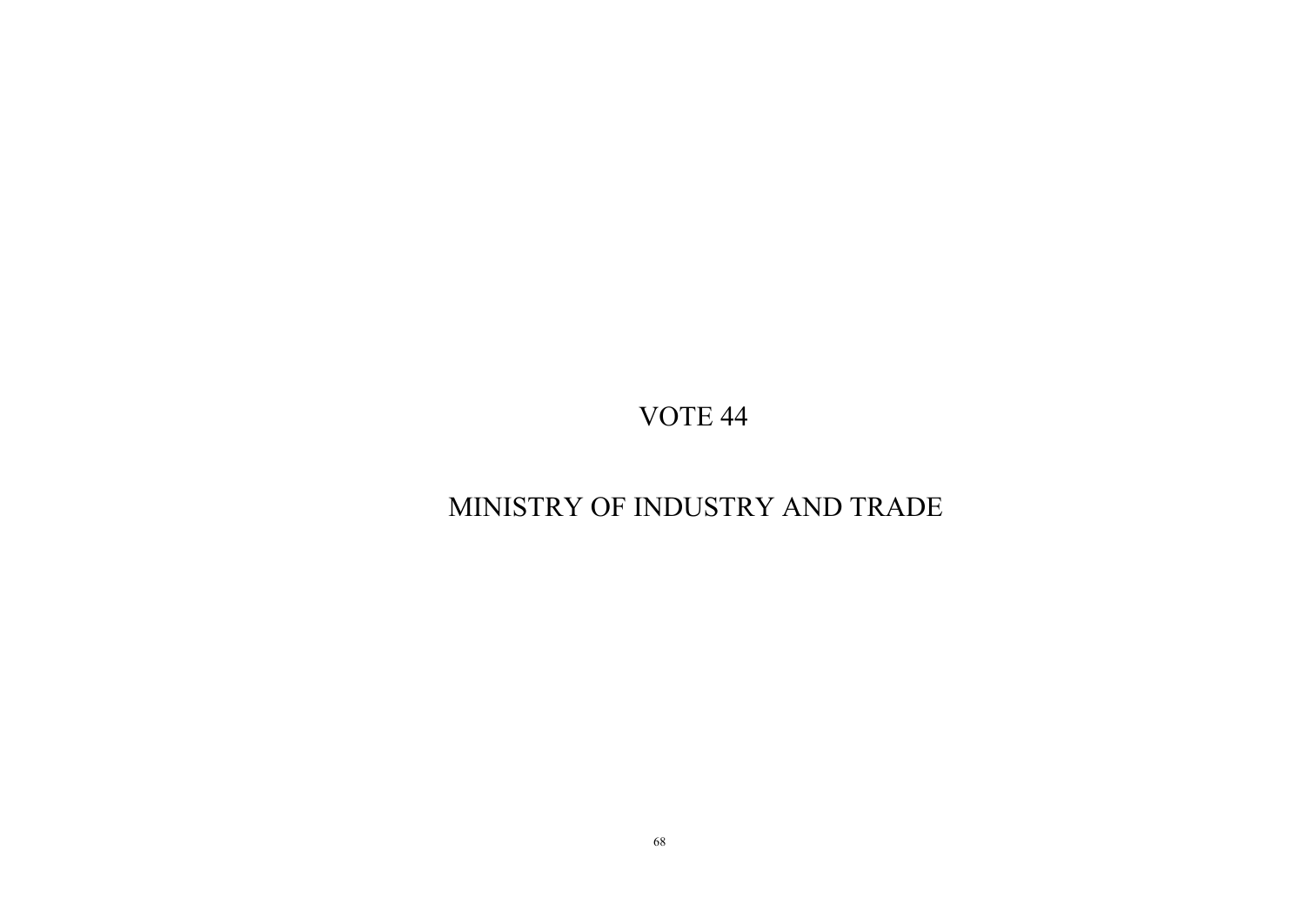### **Vote 44 Ministry of Industry and Trade**

A. ESTIMATE of the amount required in the year ending 30th June, 2015, for the development projects in the Ministry of Industry and Trade

#### **Seventy-eight billion six hundred one million seven hundred eleven thousand**

#### **(Shs.78,601,711,000)**

B. Projects under which this Vote will be accounted for by the Permanent Secretary, Ministry of Industry and Trade , are set out in the details below.

| Item                    | Description                        |                                            | 2012/2013<br>Actual Expenditure<br>Local | Forex          | 2013/2014<br><b>Approved Estimates</b><br>Local | Forex          | 2014/2015<br>Estimates<br>Local | Forex         | Loan/<br>Grant | C/R/D | Donor        | Total          |
|-------------------------|------------------------------------|--------------------------------------------|------------------------------------------|----------------|-------------------------------------------------|----------------|---------------------------------|---------------|----------------|-------|--------------|----------------|
|                         |                                    |                                            | Shs                                      |                | Shs                                             |                | Shs                             |               |                |       |              | Shs            |
| <b>Sub Vote</b>         | 1003                               |                                            | POLICY AND PLANNING                      |                |                                                 |                |                                 |               |                |       |              |                |
| 4920                    | Plan 2020                          | Tanzania Mini Tiger                        | 10,957,550,175                           | $\mathbf{0}$   | 9,000,000,000                                   | $\overline{0}$ | 7,000,000,000                   | $\mathbf{0}$  |                |       |              | 7,000,000,000  |
| 4933                    | <b>EPZ</b> Development             |                                            | 25,550,000,000                           | $\overline{0}$ | 31,000,000,000                                  | $\overline{0}$ | 53,000,000,000                  | $\mathbf{0}$  |                |       |              | 53,000,000,000 |
| 4941                    | Support for Trade<br>Mainstreaming |                                            | $\mathbf{0}$                             | $\mathbf{0}$   | 50,000,000                                      | 1,583,000,000  | 100,000,000                     | 1,210,500,000 | G              | D     | <b>UNDP</b>  | 1,310,500,000  |
| 6260                    |                                    | <b>Institutional Support</b>               | 9,936,664,600                            | $\mathbf{0}$   | 14,060,000,000                                  | $\mathbf{0}$   | 4,756,000,000                   | $\mathbf{0}$  |                |       |              | 4,756,000,000  |
| 6294                    |                                    |                                            | $\mathbf{0}$                             | $\bf{0}$       | $\boldsymbol{0}$                                | 337,179,000    | 10,000,000                      | 624,107,000   |                |       |              | 634,107,000    |
| <b>Total of Subvote</b> |                                    |                                            | 46, 444, 214, 775                        | $\mathbf{0}$   | 54,110,000,000                                  | 1,920,179,000  | 64,866,000,000                  | 1,834,607,000 |                |       |              | 66,700,607,000 |
| <b>Sub Vote</b>         | 2001                               | <b>INDUSTRY</b>                            |                                          |                |                                                 |                |                                 |               |                |       |              |                |
| 1122                    | Lake Natron                        |                                            | $\mathbf{0}$                             | $\mathbf{0}$   | 2,500,000,000                                   | $\overline{0}$ | $\overline{0}$                  | $\mathbf{0}$  |                |       |              | $\overline{0}$ |
| 1210                    | Revival of General                 | Tyre & Rubber Plantat                      | $\mathbf{0}$                             | $\overline{0}$ | 6,300,000,000                                   | $\mathbf{0}$   | $\overline{0}$                  | $\mathbf{0}$  |                |       |              | $\mathbf{0}$   |
| 1214                    |                                    | Integrated Industrial<br>Development Prog. | $\mathbf{0}$                             | $\bf{0}$       | $\bf{0}$                                        | 816,100,000    | 10,000,000                      | $\theta$      | G              | D     | <b>UNIDO</b> | 10,000,000     |
| 3160                    | Mchuchuma Coal                     |                                            | $\boldsymbol{0}$                         | $\bf{0}$       | 2,000,000,000                                   | $\overline{0}$ | 2,000,000,000                   | $\mathbf{0}$  |                |       |              | 2,000,000,000  |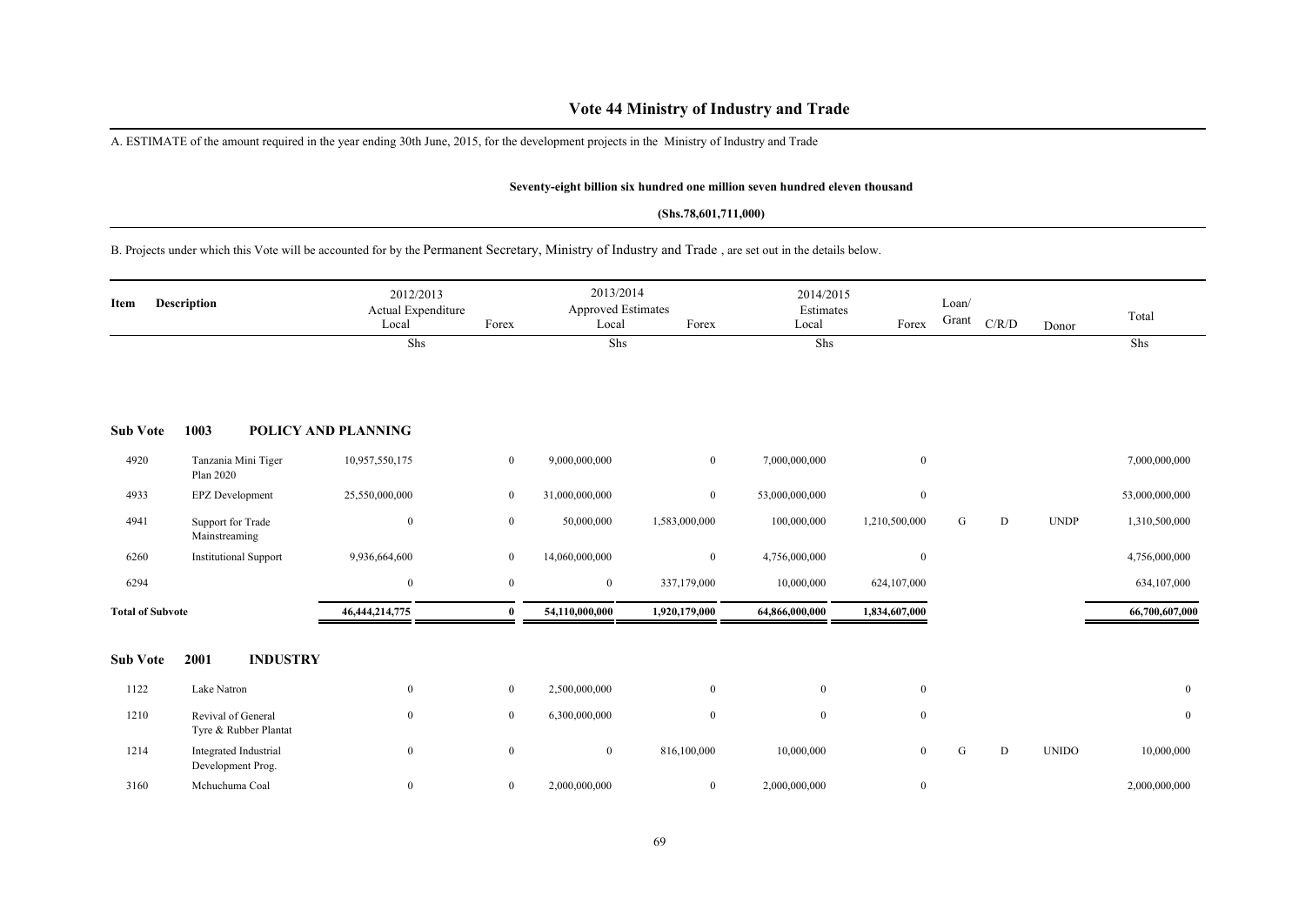| Item                    | <b>Description</b>                                    | 2012/2013                                    |                  | 2013/2014          |                | 2014/2015      |                  |           |       |                    |                |
|-------------------------|-------------------------------------------------------|----------------------------------------------|------------------|--------------------|----------------|----------------|------------------|-----------|-------|--------------------|----------------|
|                         |                                                       | Actual Expenditure                           |                  | Approved Estimates |                | Estimates      |                  | Loan/     |       |                    | Total          |
|                         |                                                       | Local                                        | Forex            | Local              | Forex          | Local          | Forex            | Grant     | C/R/D | Donor              |                |
|                         |                                                       | Shs                                          |                  | ${\rm Shs}$        |                | Shs            |                  |           |       |                    | Shs            |
| 3161                    | Liganga Vanadium<br>Titanium                          | $\bf{0}$                                     | $\mathbf{0}$     | 3,000,000,000      | $\mathbf{0}$   | 3,000,000,000  | $\bf{0}$         |           |       |                    | 3,000,000,000  |
| 3162                    | Harnessing Renewable<br>Sustainable Energy            | $\mathbf{0}$                                 | $\bf{0}$         | 1,000,000,000      | $\bf{0}$       | 990,000,000    | $\bf{0}$         |           |       |                    | 990,000,000    |
| 4944                    | <b>KAIZEN</b>                                         | $\mathbf{0}$                                 | $\mathbf{0}$     | $\mathbf{0}$       | $\bf{0}$       | 80,000,000     | $\bf{0}$         |           |       |                    | 80,000,000     |
| <b>Total of Subvote</b> |                                                       | $\bf{0}$                                     | $\bf{0}$         | 14,800,000,000     | 816,100,000    | 6,080,000,000  | $\theta$         |           |       |                    | 6,080,000,000  |
| <b>Sub Vote</b>         | 2002                                                  | <b>SMALL AND MEDIUM ENTERPRISES DIVISION</b> |                  |                    |                |                |                  |           |       |                    |                |
| 1208                    | <b>SMEs</b> Industrial<br>Infrastructure Exp &<br>Cap | $\mathbf{0}$                                 | $\mathbf{0}$     | 3,000,000,000      | $\bf{0}$       | 804,000,000    | $\mathbf{0}$     |           |       |                    | 804,000,000    |
| 4486                    | Agriculture Sector Dev.<br>Programme                  | $\bf{0}$                                     | $\mathbf{0}$     | $\overline{0}$     | 200,000,000    | 50,000,000     | $\mathbf{0}$     | G         | D     | <b>Basket Fund</b> | 50,000,000     |
| 4938                    | Rural Micro, Small &<br>Medium Enterprises            | $\mathbf{0}$                                 | 4,193,504,672    | $\bf{0}$           | 3,024,594,000  | 100,000,000    | 1,615,237,000    | ${\bf G}$ | D     | <b>IFAD</b>        | 1,715,237,000  |
| <b>Total of Subvote</b> |                                                       | $\bf{0}$                                     | 4,193,504,672    | 3,000,000,000      | 3,224,594,000  | 954,000,000    | 1,615,237,000    |           |       |                    | 2,569,237,000  |
| <b>Sub Vote</b>         | 3001<br><b>COMMERCE</b>                               |                                              |                  |                    |                |                |                  |           |       |                    |                |
| 1202                    | <b>BSPS III</b>                                       | $\bf{0}$                                     | 886,774,191      | $\mathbf{0}$       | $\overline{0}$ | $\overline{0}$ | $\mathbf{0}$     | ${\bf G}$ | D     | Denmark            | $\overline{0}$ |
| <b>Total of Subvote</b> |                                                       | $\bf{0}$                                     | 886,774,191      | $\mathbf{0}$       | $\mathbf{0}$   | $\mathbf{0}$   | $\mathbf{a}$     |           |       |                    | $\Omega$       |
| <b>Sub Vote</b>         | 4002                                                  | <b>COMMODITY MARKET DEVELOPMENT</b>          |                  |                    |                |                |                  |           |       |                    |                |
| 1209                    | Strenghening TWLB<br>Capacity for efficienc           | $\bf{0}$                                     | $\boldsymbol{0}$ | $\bf{0}$           | 428,188,000    | 120,000,000    | 203,967,000      | G         | D     | <b>AGRA</b>        | 323,967,000    |
| 4486                    | Agriculture Sector Dev.<br>Programme                  | 285,213,690                                  | 1,404,175,118    | 190,000,000        | 347,582,000    | 1,740,000,000  | $\boldsymbol{0}$ |           |       |                    | 1,740,000,000  |
| 4901                    | Implementation of<br><b>BEST</b> Programme            | $\boldsymbol{0}$                             | $\boldsymbol{0}$ | $\mathbf{0}$       | $\mathbf{0}$   | $\overline{0}$ | 1,187,900,000    | ${\bf G}$ | D     | World Bank         | 1,187,900,000  |

## **Vote 44 Ministry of Industry and Trade**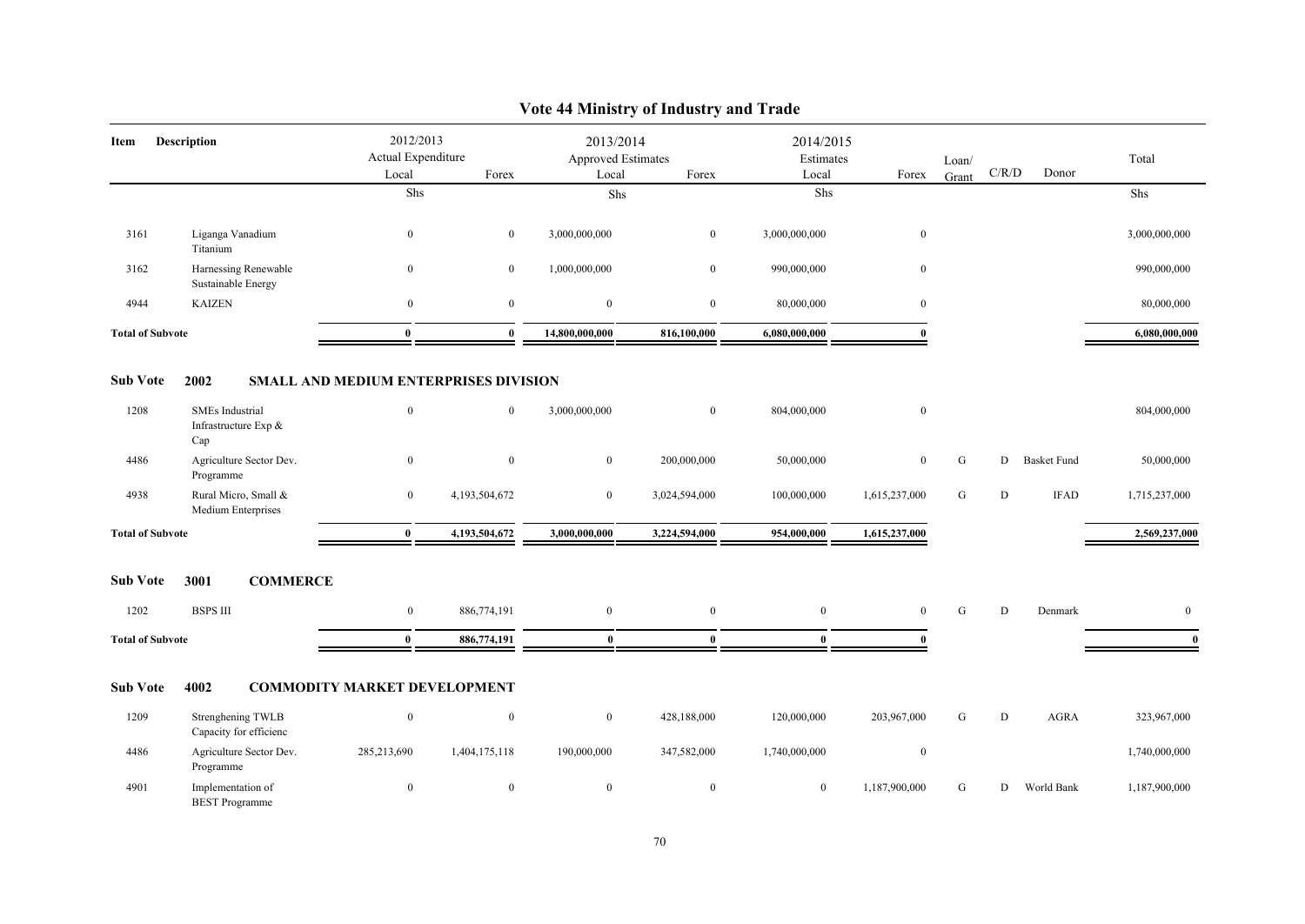|                            | 2012/2013          |               | 2013/2014                 |               | 2014/2015      |               |       |       |       |                |
|----------------------------|--------------------|---------------|---------------------------|---------------|----------------|---------------|-------|-------|-------|----------------|
| Item<br><b>Description</b> | Actual Expenditure |               | <b>Approved Estimates</b> |               | Estimates      |               | Loan/ |       |       | Total          |
|                            | Local              | Forex         | Local                     | Forex         | Local          | Forex         | Grant | C/R/D | Donor |                |
|                            | Shs                |               | Shs                       |               | Shs            |               |       |       |       | Shs            |
| <b>Total of Subvote</b>    | 285,213,690        | 1,404,175,118 | 190,000,000               | 775,770,000   | 1,860,000,000  | 1.391.867.000 |       |       |       | 3,251,867,000  |
| <b>Total of Vote</b>       | 46,729,428,465     | 6,484,453,981 | 72,100,000,000            | 6,736,643,000 | 73,760,000,000 | 4,841,711,000 |       |       |       | 78,601,711,000 |

## **Vote 44 Ministry of Industry and Trade**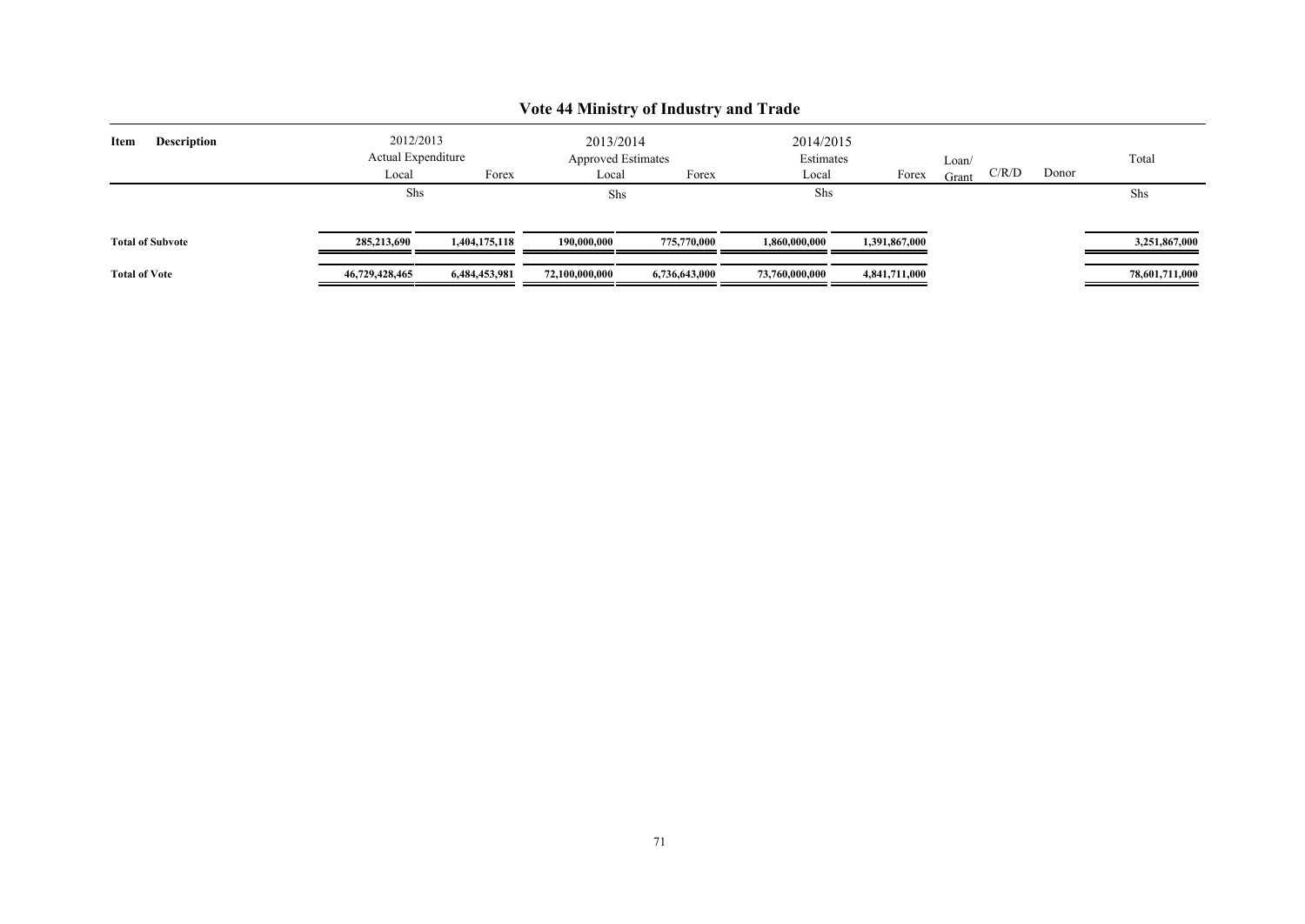## NATIONAL AUDIT OFFICE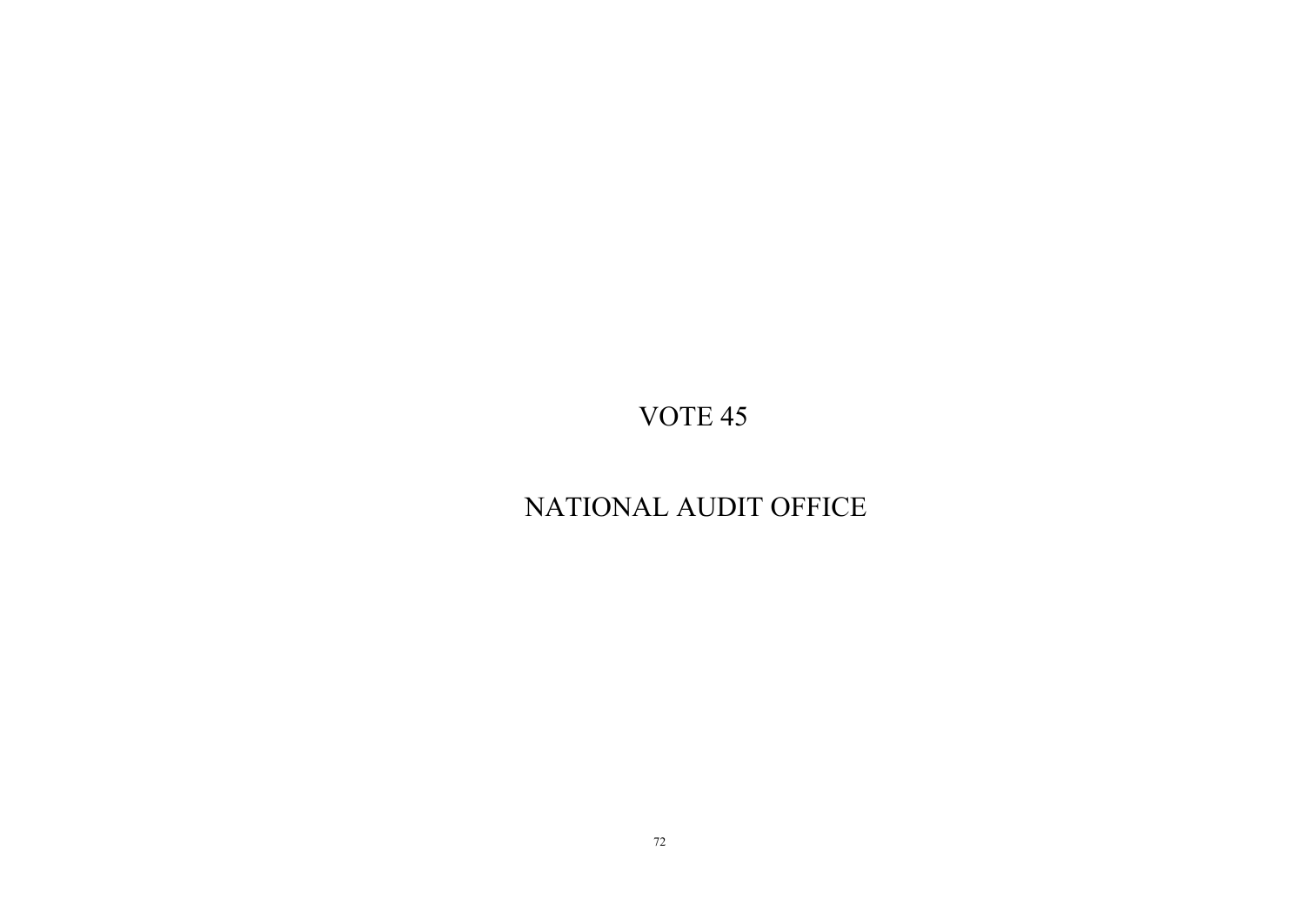### **Vote 45 National Audit Office**

A. ESTIMATE of the amount required in the year ending 30th June, 2015, for the development projects in the National Audit Office

#### **Thirteen billion eleven million four hundred thirty-two thousand**

#### **(Shs.13,011,432,000)**

B. Projects under which this Vote will be accounted for by the Deputy Controller and Auditor General, National Audit Office , are set out in the details below.

| Item                    | Description                                    | 2012/2013<br>Actual Expenditure<br>Local | Forex          | 2013/2014<br><b>Approved Estimates</b><br>Local | Forex          | 2014/2015<br>Estimates<br>Local | Forex          | Loan/<br>Grant | C/R/D | Donor              | Total          |
|-------------------------|------------------------------------------------|------------------------------------------|----------------|-------------------------------------------------|----------------|---------------------------------|----------------|----------------|-------|--------------------|----------------|
|                         |                                                | Shs                                      |                | Shs                                             |                | Shs                             |                |                |       |                    | Shs            |
| <b>Sub Vote</b>         | 1001                                           | <b>ADMINISTRATION AND HR MANAGEMENT</b>  |                |                                                 |                |                                 |                |                |       |                    |                |
| 6318                    | Construction and<br>Rehabilitation of Build    | 5,700,000,000                            | $\overline{0}$ | 15,250,000,000                                  | $\mathbf{0}$   | $\overline{0}$                  | $\mathbf{0}$   |                |       |                    | $\mathbf{0}$   |
| 6327                    | Construction and<br>Rehabilitation of Bldgs    | $\bf{0}$                                 | $\mathbf{0}$   | $\mathbf{0}$                                    | $\overline{0}$ | 8,000,000,000                   | $\overline{0}$ |                |       |                    | 8,000,000,000  |
| <b>Total of Subvote</b> |                                                | 5,700,000,000                            | 0              | 15,250,000,000                                  | $\bf{0}$       | 8,000,000,000                   |                |                |       |                    | 8,000,000,000  |
| <b>Sub Vote</b>         | 1002                                           | <b>FINANCE AND ACCOUNTS UNIT</b>         |                |                                                 |                |                                 |                |                |       |                    |                |
| 6210                    | Strengthening Tanzania<br>Ant- Corr. Action    | $\mathbf{0}$                             | $\overline{0}$ | $\mathbf{0}$                                    | 666,000,000    | $\boldsymbol{0}$                | $\mathbf{0}$   | ${\bf G}$      | D     | <b>DFID</b>        | $\overline{0}$ |
| 6233                    | Institutional Support to<br><b>OCAG</b>        | $\bf{0}$                                 | $\mathbf{0}$   | $\bf{0}$                                        | 2,295,000,000  | $\mathbf{0}$                    | $\overline{0}$ | G              | D     | <b>SIDA</b>        | $\mathbf{0}$   |
| 6251                    | Public Finance<br>Management Reform<br>Program | $\bf{0}$                                 | 2,288,013,975  | $\bf{0}$                                        | 2,422,000,000  | $\mathbf{0}$                    | $\overline{0}$ | G              | D     | <b>Basket Fund</b> | $\overline{0}$ |
| 6550                    | Capacity Development<br>for RBM, Evaluation    | $\bf{0}$                                 | $\overline{0}$ | $\mathbf{0}$                                    | 816,100,000    | $\boldsymbol{0}$                | 816,100,000    | G              | D     | <b>UNDP</b>        | 816,100,000    |
| <b>Total of Subvote</b> |                                                | $\bf{0}$                                 | 2,288,013,975  | $\bf{0}$                                        | 6,199,100,000  | $\bf{0}$                        | 816,100,000    |                |       |                    | 816,100,000    |

**Sub Vote 1010 PLANNING UNIT**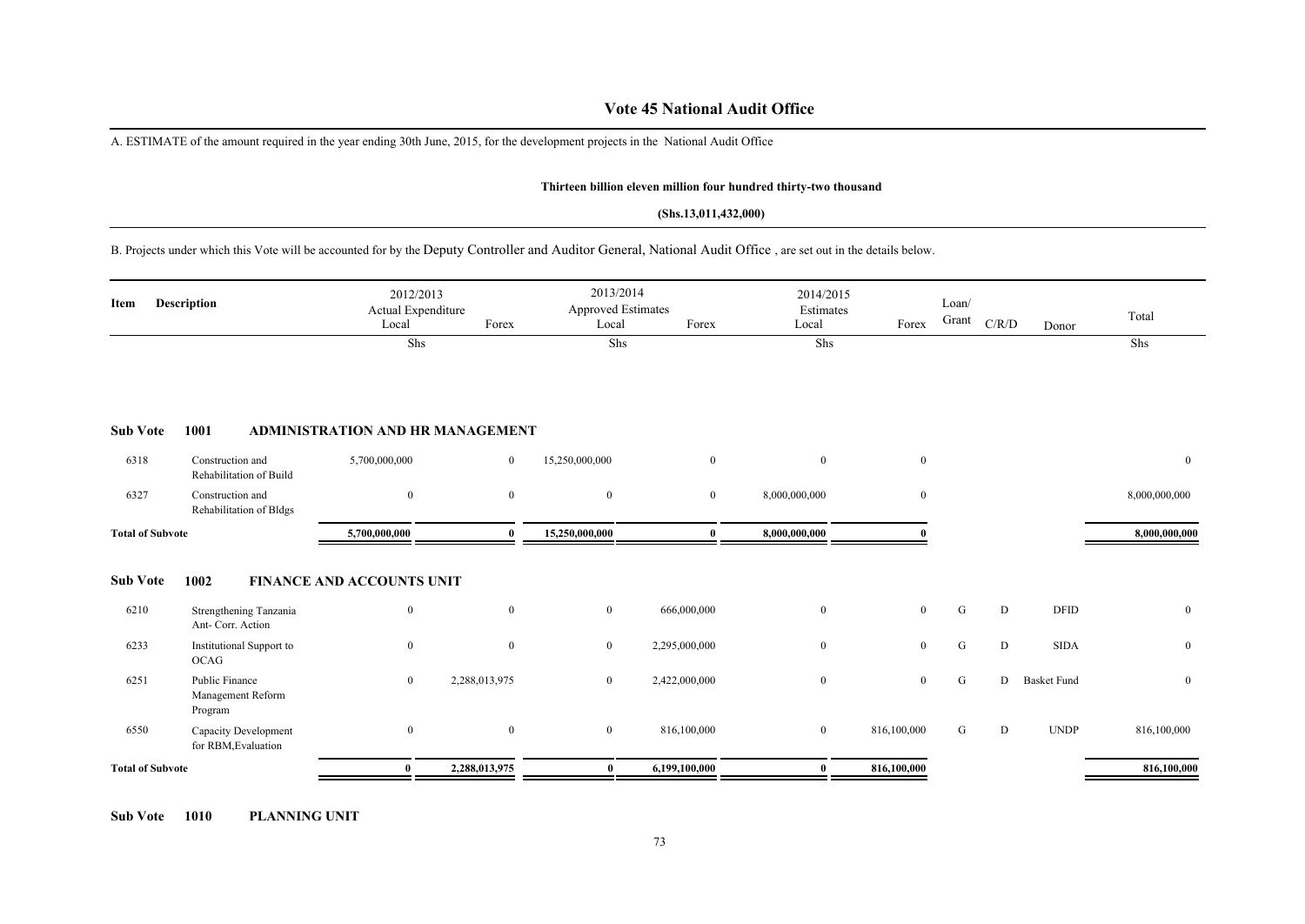| Item                 | <b>Description</b>                          | 2012/2013<br>Actual Expenditure<br>Local | Forex          | 2013/2014<br>Local | <b>Approved Estimates</b><br>Forex | 2014/2015<br>Estimates<br>Local | Forex         | Loan/<br>Grant | C/R/D | Donor              | Total          |
|----------------------|---------------------------------------------|------------------------------------------|----------------|--------------------|------------------------------------|---------------------------------|---------------|----------------|-------|--------------------|----------------|
|                      |                                             | Shs                                      |                | Shs                |                                    | Shs                             |               |                |       |                    | Shs            |
|                      |                                             |                                          |                |                    |                                    |                                 |               |                |       |                    |                |
| 6210                 | Strengthening Tanzania<br>Ant- Corr. Action | $\bf{0}$                                 | $\overline{0}$ | $\bf{0}$           | $\overline{0}$                     | $\overline{0}$                  | 670,500,000   | G              | D     | DFID               | 670,500,000    |
| 6233                 | <b>Instutional Support to</b><br>OCAG       | $\mathbf{0}$                             | $\mathbf{0}$   | $\overline{0}$     | $\mathbf{0}$                       | $\bf{0}$                        | 870,155,200   | G              | D     | <b>SIDA</b>        | 870,155,200    |
| 6251                 | PFMRP                                       | $\bf{0}$                                 | $\mathbf{0}$   | $\boldsymbol{0}$   | $\bf{0}$                           | $\bf{0}$                        | 2,491,676,800 | G              | D     | <b>Basket Fund</b> | 2,491,676,800  |
| 6550                 | Capacity Development<br>for RBM, Evaluation | $\overline{0}$                           | $\mathbf{0}$   | $\mathbf{0}$       | $\overline{0}$                     | $\mathbf{0}$                    | 163,000,000   | G              | D     | <b>UNDP</b>        | 163,000,000    |
|                      | <b>Total of Subvote</b>                     |                                          |                |                    |                                    |                                 | 4,195,332,000 |                |       |                    | 4,195,332,000  |
| <b>Total of Vote</b> |                                             | 5,700,000,000                            | 2,288,013,975  | 15,250,000,000     | 6,199,100,000                      | 8,000,000,000                   | 5,011,432,000 |                |       |                    | 13,011,432,000 |

## **Vote 45 National Audit Office**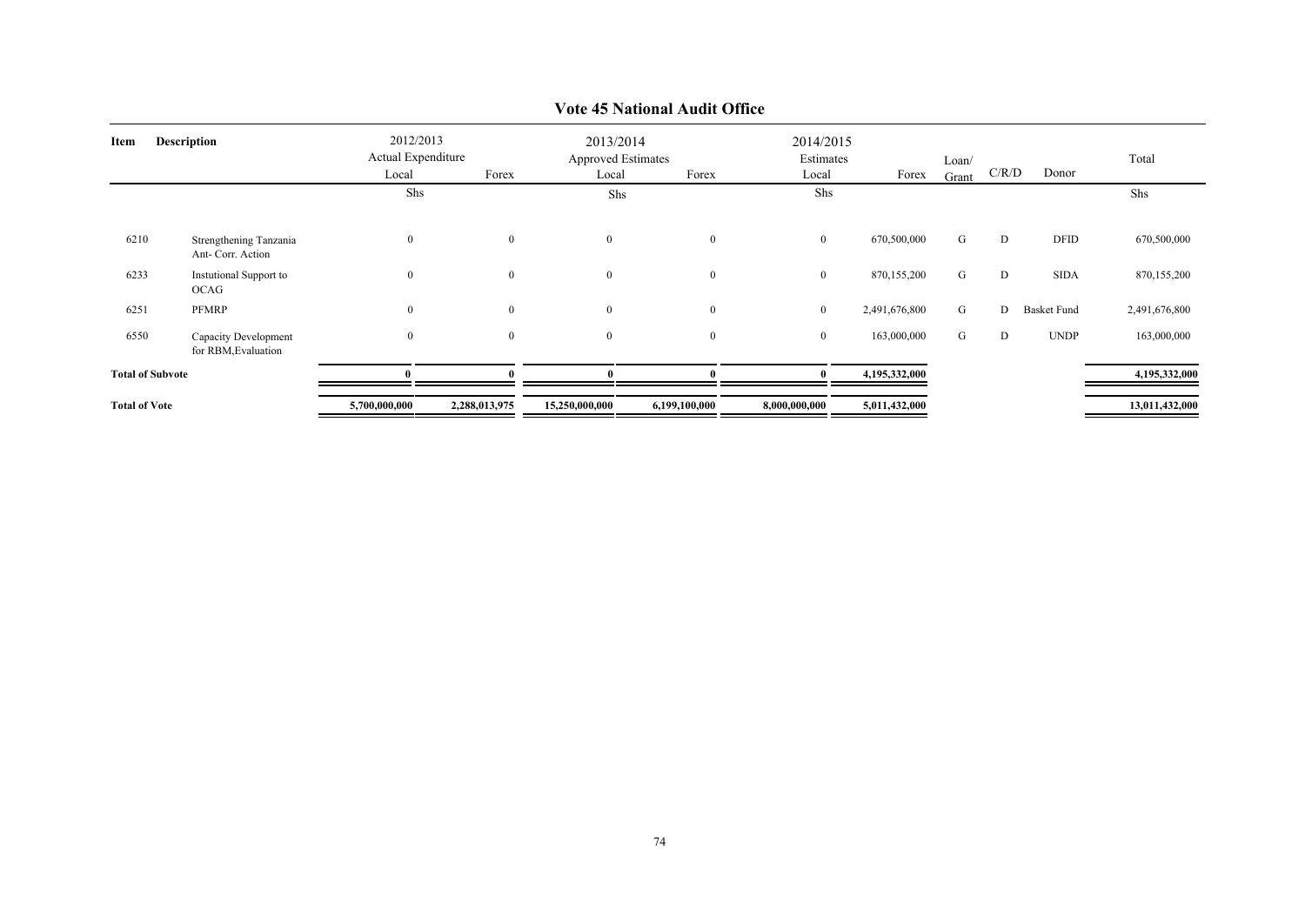# MINISTRY OF EDUCATION AND VOCATIONAL TRAINING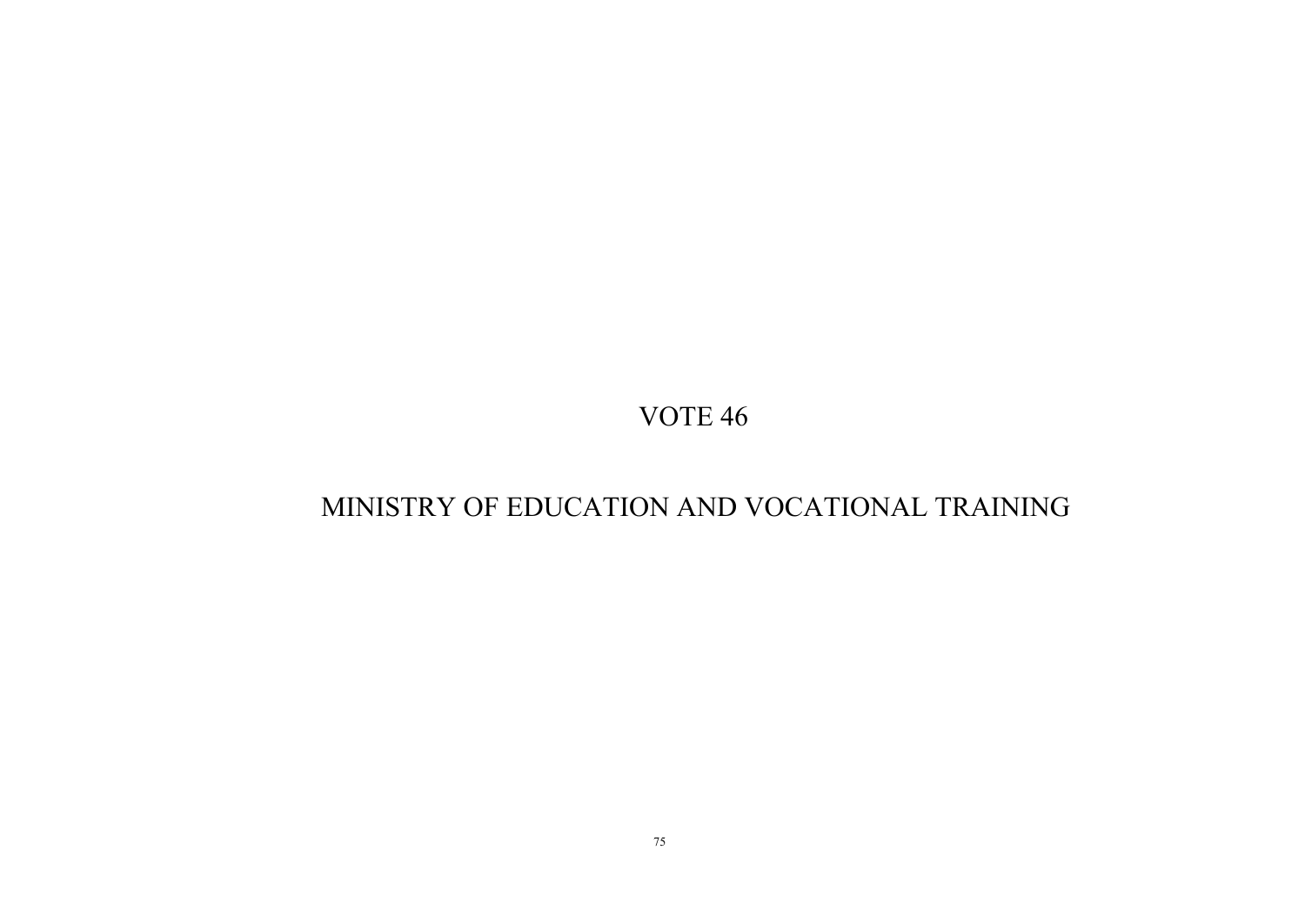A. ESTIMATE of the amount required in the year ending 30th June, 2015, for the development projects in the Ministry of Education and Vocational Training

#### **Four hundred fifty-three billion six hundred thirteen million three hundred thirty-three thousand**

### **(Shs.453,613,333,000)**

B. Projects under which this Vote will be accounted for by the Permanent Secretary, Ministry of Education and Vocational Training , are set out in the details below.

| Item                    | Description                                           | 2012/2013<br>Actual Expenditure<br>Local | Forex          | 2013/2014<br><b>Approved Estimates</b><br>Local | Forex            | 2014/2015<br>Estimates<br>Local | Forex            | Loan/<br>Grant | C/R/D | Donor  | Total              |
|-------------------------|-------------------------------------------------------|------------------------------------------|----------------|-------------------------------------------------|------------------|---------------------------------|------------------|----------------|-------|--------|--------------------|
|                         |                                                       | Shs                                      |                | Shs                                             |                  | Shs                             |                  |                |       |        | Shs                |
| <b>Sub Vote</b>         | 1001                                                  | <b>ADMINISTRATION AND HR MANAGEMENT</b>  |                |                                                 |                  |                                 |                  |                |       |        |                    |
| 6324                    | Construction of<br>Dodoma Library                     | $\bf{0}$                                 | $\overline{0}$ | 450,000,000                                     | $\bf{0}$         | 600,000,000                     | $\boldsymbol{0}$ |                |       |        | 600,000,000        |
| <b>Total of Subvote</b> |                                                       | $\mathbf{0}$                             | $\mathbf{0}$   | 450,000,000                                     | $\mathbf{0}$     | 600,000,000                     |                  |                |       |        | 600,000,000        |
| <b>Sub Vote</b>         | 1003                                                  | POLICY AND PLANNING                      |                |                                                 |                  |                                 |                  |                |       |        |                    |
| 4312                    | <b>Education Sector</b><br>Development and<br>program | $\bf{0}$                                 | $\overline{0}$ | 860,000,000                                     | 2,000,000,000    | 307,160,000,000                 | 195,294,200      |                |       |        | 307, 355, 294, 200 |
| 4371                    | Rehabilitation of<br>Schools and Colleges             | 194,000,000                              | $\overline{0}$ | 670,000,000                                     | $\boldsymbol{0}$ | 2,070,000,000                   | $\bf{0}$         |                |       |        | 2,070,000,000      |
| 4378                    | ICT in Education                                      | $\bf{0}$                                 | $\mathbf{0}$   | $\overline{0}$                                  | 4,807,604,700    | $\mathbf{0}$                    | $\overline{0}$   | G              | D     | Sweden | $\mathbf{0}$       |
| 4397                    | <b>Support Vocational</b><br>Education & Training     | $\overline{0}$                           | $\mathbf{0}$   | $\overline{0}$                                  | 10,000,000,000   | $\mathbf{0}$                    | 13,237,994,000   | G              | D     | ADF    | 13,237,994,000     |
| <b>Total of Subvote</b> |                                                       | 194,000,000                              | $\theta$       | 1,530,000,000                                   | 16,807,604,700   | 309,230,000,000                 | 13,433,288,200   |                |       |        | 322,663,288,200    |
| <b>Sub Vote</b>         | 2001                                                  | <b>COMMISSIONER FOR EDUCATION</b>        |                |                                                 |                  |                                 |                  |                |       |        |                    |

| 4320<br>$\sim$ $\sim$ | Srengthening Tanzania |  | 500,000,000 | 500,000,000 | 500.000.000 |
|-----------------------|-----------------------|--|-------------|-------------|-------------|
|                       | Institute of Educ.    |  |             |             |             |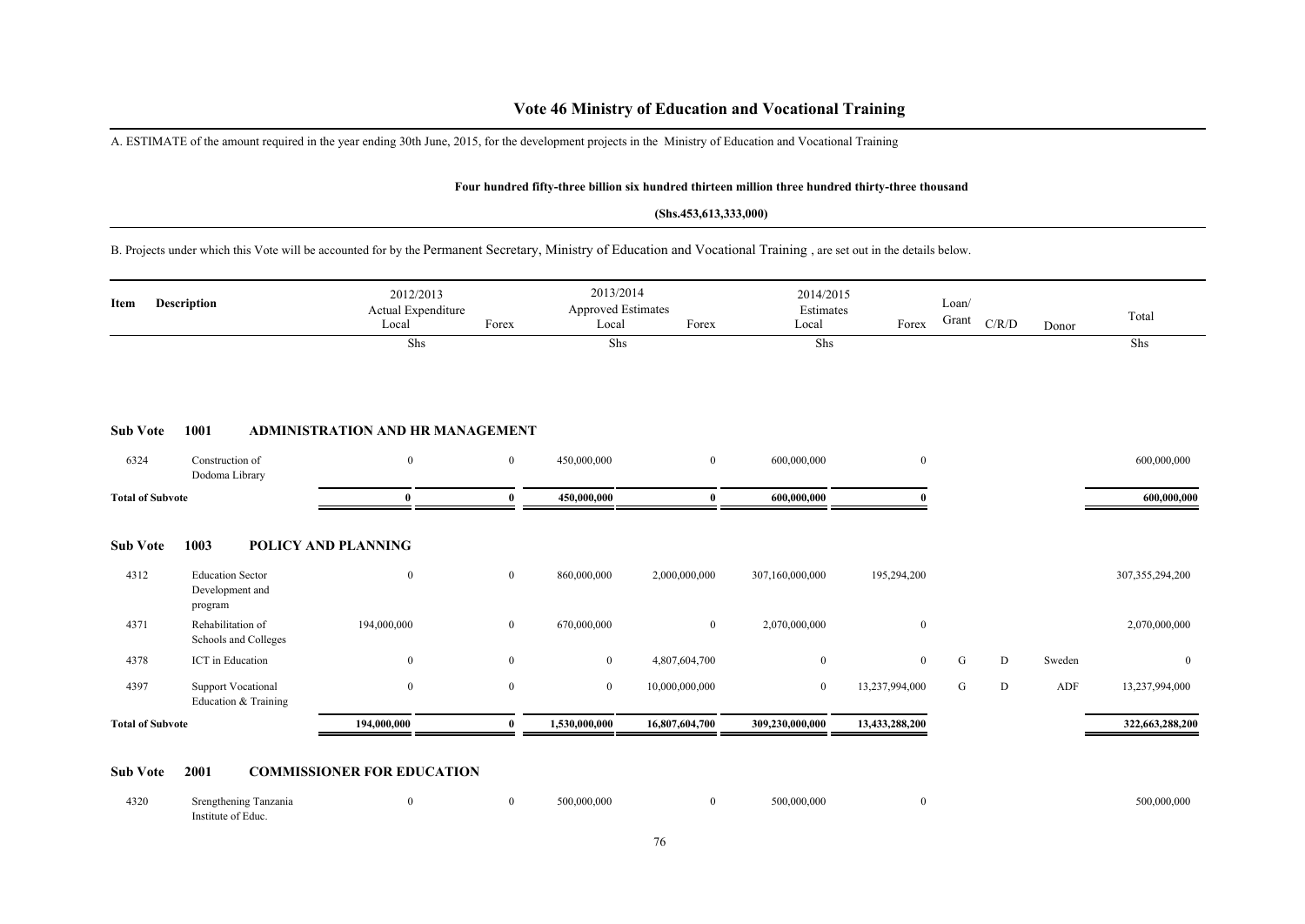| Item                    | Description                               | 2012/2013<br>Actual Expenditure |                | 2013/2014<br><b>Approved Estimates</b> |                | 2014/2015<br>Estimates |                | Loan/ |       |                | Total          |
|-------------------------|-------------------------------------------|---------------------------------|----------------|----------------------------------------|----------------|------------------------|----------------|-------|-------|----------------|----------------|
|                         |                                           | Local                           | Forex          | Local                                  | Forex          | Local                  | Forex          | Grant | C/R/D | Donor          |                |
|                         |                                           | Shs                             |                | Shs                                    |                | Shs                    |                |       |       |                | Shs            |
| 4370                    | Community<br>Intervention<br>(CBAE/COBET) | $\bf{0}$                        | $\mathbf{0}$   | $\overline{0}$                         | $\overline{0}$ | 1,000,000,000          | 431,920,240    | G     | D     | Sweden         | 1,431,920,240  |
| 5492                    | AIDS Education in<br>Schools              | $\mathbf{0}$                    | $\mathbf{0}$   | $\overline{0}$                         | 171,135,135    | $\bf{0}$               | $\overline{0}$ | G     | D     | <b>BELGIUM</b> | $\bf{0}$       |
| <b>Total of Subvote</b> |                                           | $\bf{0}$                        | $\mathbf{0}$   | 500,000,000                            | 171, 135, 135  | 1,500,000,000          | 431,920,240    |       |       |                | 1,931,920,240  |
| <b>Sub Vote</b>         | 2002<br><b>INSPECTORATE</b>               |                                 |                |                                        |                |                        |                |       |       |                |                |
| 6235                    | Strengthening<br>Inspectorate             | $\mathbf{0}$                    | $\overline{0}$ | 1,500,000,000                          | $\overline{0}$ | 750,000,000            | $\mathbf{0}$   |       |       |                | 750,000,000    |
| <b>Total of Subvote</b> |                                           | $\bf{0}$                        | $\mathbf{0}$   | 1,500,000,000                          | $\bf{0}$       | 750,000,000            | $\mathbf{0}$   |       |       |                | 750,000,000    |
|                         | 3001<br><b>BASIC EDUCATION</b>            |                                 |                |                                        |                |                        |                |       |       |                |                |
| <b>Sub Vote</b>         |                                           |                                 |                |                                        |                |                        |                |       |       |                |                |
| 3280                    | School Wash Programe                      | $\overline{0}$                  | 615,228,817    | $\mathbf{0}$                           | 384,000,000    | $\overline{0}$         | 836,780,000    | G     | D     | World Bank     | 836,780,000    |
| 4305                    | <b>UNICEF</b> Support to<br>Education     | $\bf{0}$                        | 1,490,715,000  | $\overline{0}$                         | 2,028,100,000  | $\mathbf{0}$           | 2,288,117,500  | G     | D     | <b>UNICEF</b>  | 2,288,117,500  |
| 4321                    | Primary Education<br>Dev. Programme       | $\boldsymbol{0}$                | 1,489,969,535  | 100,000,000                            | 790,000,000    | 300,000,000            | 10,900,943,360 | G     | D     | <b>FRANCE</b>  | 11,200,943,360 |
| <b>Total of Subvote</b> |                                           | $\mathbf{0}$                    | 3,595,913,352  | 100,000,000                            | 3,202,100,000  | 300,000,000            | 14,025,840,860 |       |       |                | 14,325,840,860 |
| <b>Sub Vote</b>         | 4001                                      | <b>SECONDARY EDUCATION</b>      |                |                                        |                |                        |                |       |       |                |                |
| 4390                    | Secondary Education<br>Dev. Prog.(SEDP)   | 111,117,120                     | 4,709,069,377  | 100,000,000                            | 14,746,576,364 | 100,000,000            | 12,110,570,100 | L     | D     | World Bank     | 12,210,570,100 |
| <b>Total of Subvote</b> |                                           | 111,117,120                     | 4,709,069,377  | 100.000.000                            | 14,746,576,364 | 100,000,000            | 12,110,570,100 |       |       |                | 12,210,570,100 |
| <b>Sub Vote</b>         | <b>TEACHER EDUCATION</b><br>5001          |                                 |                |                                        |                |                        |                |       |       |                |                |
| 4371                    | Rehabilitation of<br>Schools and Colleges | $\mathbf{0}$                    | $\mathbf{0}$   | $\overline{0}$                         | $\overline{0}$ | 4,700,000,000          | 8,261,280,000  |       |       |                | 12,961,280,000 |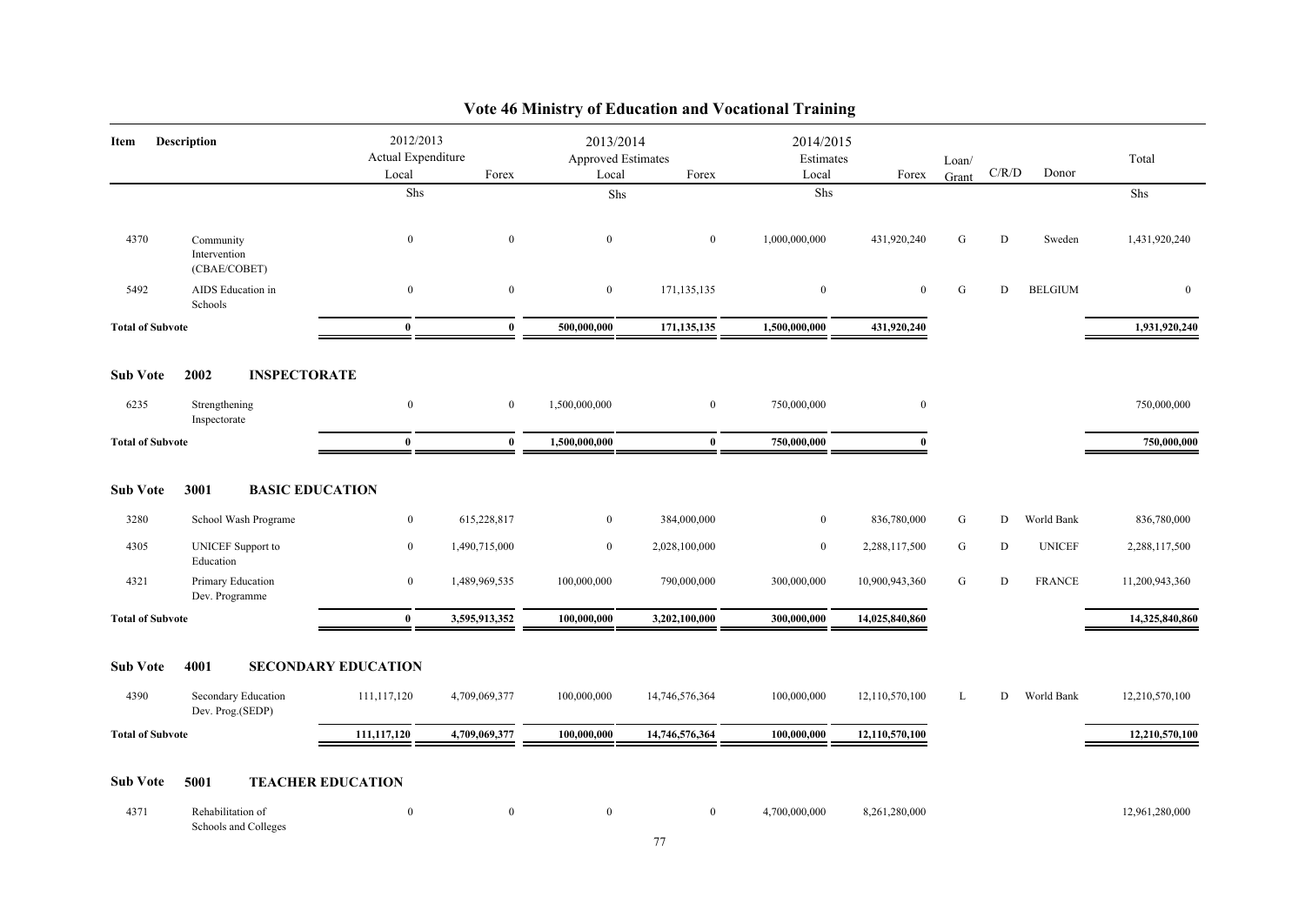| Item                    | <b>Description</b>                             | 2012/2013<br>Actual Expenditure<br>Local | Forex            | 2013/2014<br>Approved Estimates<br>Local | Forex          | 2014/2015<br>Estimates<br>Local | Forex            | Loan/<br>Grant | C/R/D | Donor        | Total            |
|-------------------------|------------------------------------------------|------------------------------------------|------------------|------------------------------------------|----------------|---------------------------------|------------------|----------------|-------|--------------|------------------|
|                         |                                                | Shs                                      |                  | Shs                                      |                | Shs                             |                  |                |       |              | Shs              |
| 4378                    | ICT in Education                               | $\mathbf{0}$                             | $\mathbf{0}$     | 4,000,000,000                            | $\mathbf{0}$   | $\mathbf{0}$                    | $\mathbf{0}$     |                |       |              | $\boldsymbol{0}$ |
| <b>Total of Subvote</b> |                                                | $\bf{0}$                                 | $\mathbf{0}$     | 4,000,000,000                            | $\bf{0}$       | 4,700,000,000                   | 8,261,280,000    |                |       |              | 12,961,280,000   |
| <b>Sub Vote</b>         | 7001                                           | <b>HIGHER EDUCATION</b>                  |                  |                                          |                |                                 |                  |                |       |              |                  |
| 2225                    | Institute of Marine<br>Science Project         | 800,000,000                              | $\overline{0}$   | 1,000,000,000                            | $\mathbf{0}$   | 900,000,000                     | $\bf{0}$         |                |       |              | 900,000,000      |
| 2228                    | Support on Research<br>and Development         | $\mathbf{0}$                             | 4,268,190,066    | $\mathbf{0}$                             | 4,591,430,027  | $\boldsymbol{0}$                | $\mathbf{0}$     | G              | D     | Sweeden      | $\boldsymbol{0}$ |
| 4302                    | Program for<br>Agriculture&Natural<br>Resource | $\mathbf{0}$                             | 3,229,214,079    | $\bf{0}$                                 | 5,803,978,200  | $\mathbf{0}$                    | 9,016,433,600    | G              | D     | <b>NORAD</b> | 9,016,433,600    |
| 4304                    | University of Dodoma<br>Project                | 750,000,000                              | $\boldsymbol{0}$ | 1,000,000,000                            | $\bf{0}$       | 2,300,000,000                   | $\boldsymbol{0}$ |                |       |              | 2,300,000,000    |
| 4314                    | Mkwawa Univers.<br>College of<br>Educat.Projec | 700,000,000                              | $\mathbf{0}$     | $\mathbf{0}$                             | $\mathbf{0}$   | 1,000,000,000                   | $\boldsymbol{0}$ |                |       |              | 1,000,000,000    |
| 4383                    | <b>DUCE</b>                                    | 200,000,000                              | $\bf{0}$         | $\mathbf{0}$                             | $\overline{0}$ | 1,200,000,000                   | $\boldsymbol{0}$ |                |       |              | 1,200,000,000    |
| 4391                    | <b>MUCHS</b> Support                           | $\mathbf{0}$                             | $\mathbf{0}$     | $\bf{0}$                                 | 2,775,670,574  | $\bf{0}$                        | $\mathbf{0}$     | G              | D     | Sweden       | $\boldsymbol{0}$ |
| 4392                    | Support of Science &<br>Tech                   | $\mathbf{0}$                             | 29,447,695,648   | $\mathbf{0}$                             | $\mathbf{0}$   | $\mathbf{0}$                    | 12,600,000,000   | G              | D     | World Bank   | 12,600,000,000   |
| 4398                    | Open University<br>College                     | $\mathbf{0}$                             | $\overline{0}$   | $\mathbf{0}$                             | $\mathbf{0}$   | 750,000,000                     | $\boldsymbol{0}$ |                |       |              | 750,000,000      |
| 4575                    | <b>TCU</b>                                     | $\mathbf{0}$                             | $\overline{0}$   | $\mathbf{0}$                             | $\overline{0}$ | 1,250,000,000                   | $\boldsymbol{0}$ |                |       |              | 1,250,000,000    |
| 6336                    | Rehabilitation &<br>Expansion<br>Project-DSM   | 650,000,000                              | $\mathbf{0}$     | $\mathbf{0}$                             | $\bf{0}$       | 2,700,000,000                   | $\boldsymbol{0}$ |                |       |              | 2,700,000,000    |
| 6351                    | Rehabilitation and<br>Expansion UCLAS          | 100,000,000                              | $\mathbf{0}$     | 2,000,000,000                            | $\mathbf{0}$   | 600,000,000                     | $\boldsymbol{0}$ |                |       |              | 600,000,000      |
| 6353                    | Mzumbe University<br>Constr.of PMO<br>Building | 642,716,322                              | $\mathbf{0}$     | 700,000,000                              | $\bf{0}$       | 850,000,000                     | $\boldsymbol{0}$ |                |       |              | 850,000,000      |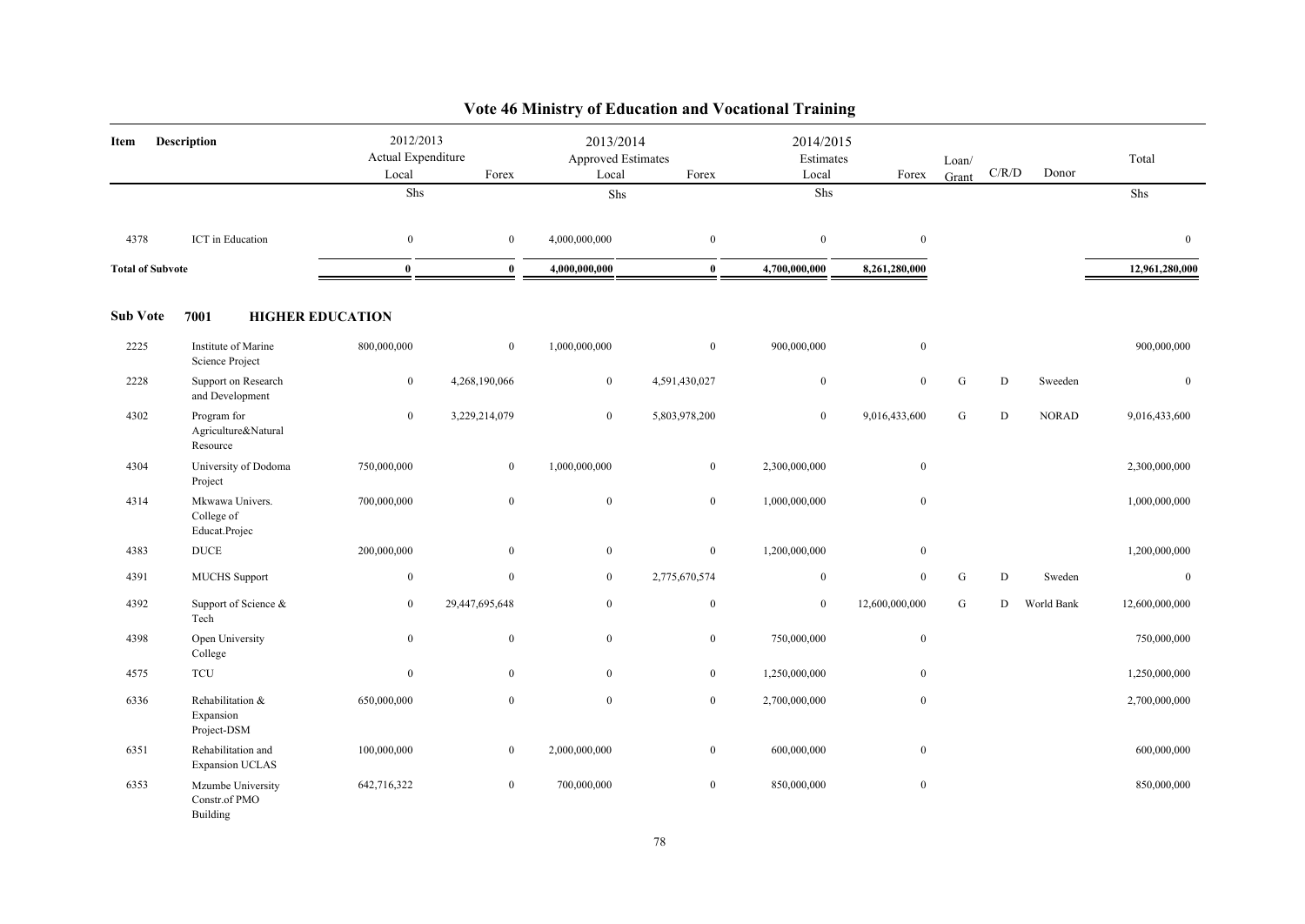| <b>Description</b><br>Item |                                                   | 2012/2013<br>Actual Expenditure<br>Local<br>Shs | Forex          | 2013/2014<br><b>Approved Estimates</b><br>Local<br>Shs | Forex          | 2014/2015<br>Estimates<br>Local<br>Forex<br>Shs |                | Loan/<br>Grant | C/R/D | Donor  | Total<br>Shs    |
|----------------------------|---------------------------------------------------|-------------------------------------------------|----------------|--------------------------------------------------------|----------------|-------------------------------------------------|----------------|----------------|-------|--------|-----------------|
| 6361                       | Rehabilitation &<br><b>Expansion Project-SUA</b>  | 649,041,529                                     | $\overline{0}$ | 2,000,000,000                                          | $\overline{0}$ | 500,000,000                                     | $\bf{0}$       |                |       |        | 500,000,000     |
| 6364                       | Rehabilitation &<br>Expansion - MUHAS             | 700,000,000                                     | $\overline{0}$ | 2,000,000,000                                          | $\mathbf{0}$   | 2,350,000,000                                   | $\mathbf{0}$   |                |       |        | 2,350,000,000   |
| 6365                       | Rehabilitation &<br>Expansion -<br><b>MUCCOBS</b> | 508,242,149                                     | $\overline{0}$ | 550,000,000                                            | $\overline{0}$ | 550,000,000                                     | $\mathbf{0}$   |                |       |        | 550,000,000     |
| 6389                       | Tanzania Education<br>Authority                   | $\overline{0}$                                  | $\mathbf{0}$   | $\overline{0}$                                         | $\overline{0}$ | 49,034,000,000                                  | $\mathbf{0}$   |                |       |        | 49,034,000,000  |
| 6574                       | Climatic Change<br>Adapt. and Mit. in TZ          | $\overline{0}$                                  | 5,854,845,295  | $\overline{0}$                                         | 5,669,556,000  | $\boldsymbol{0}$                                | $\mathbf{0}$   | G              | D     | Norway | $\mathbf{0}$    |
| <b>Total of Subvote</b>    |                                                   | 5,700,000,000                                   | 42,799,945,088 | 9,250,000,000                                          | 18,840,634,801 | 63,984,000,000                                  | 21,616,433,600 |                |       |        | 85,600,433,600  |
| <b>Sub Vote</b>            | 7002                                              | TECHN. AND VOCATIONAL TRAINING DIVISION         |                |                                                        |                |                                                 |                |                |       |        |                 |
| 4381                       | Mwalimu Nyerere<br>Memorial Academy               | 400,000,000                                     | $\overline{0}$ | 600,000,000                                            | $\overline{0}$ | 600,000,000                                     | $\mathbf{0}$   |                |       |        | 600,000,000     |
| 6333                       | Rehabilitation of<br>Arusha Tech. College         | 1,650,000,000                                   | $\overline{0}$ | 800,000,000                                            | $\overline{0}$ | 1,600,000,000                                   | $\bf{0}$       |                |       |        | 1,600,000,000   |
| 6359                       | <b>NACTE PROJECT</b>                              | 350,000,000                                     | $\mathbf{0}$   | $\mathbf{0}$                                           | $\overline{0}$ | 370,000,000                                     | $\mathbf{0}$   |                |       |        | 370,000,000     |
| <b>Total of Subvote</b>    |                                                   | 2,400,000,000                                   | $\mathbf{0}$   | 1,400,000,000                                          | $\mathbf{0}$   | 2,570,000,000                                   |                |                |       |        | 2,570,000,000   |
| <b>Total of Vote</b>       |                                                   | 8,405,117,120                                   | 51,104,927,817 | 18,830,000,000                                         | 53,768,051,000 | 383,734,000,000                                 | 69,879,333,000 |                |       |        | 453,613,333,000 |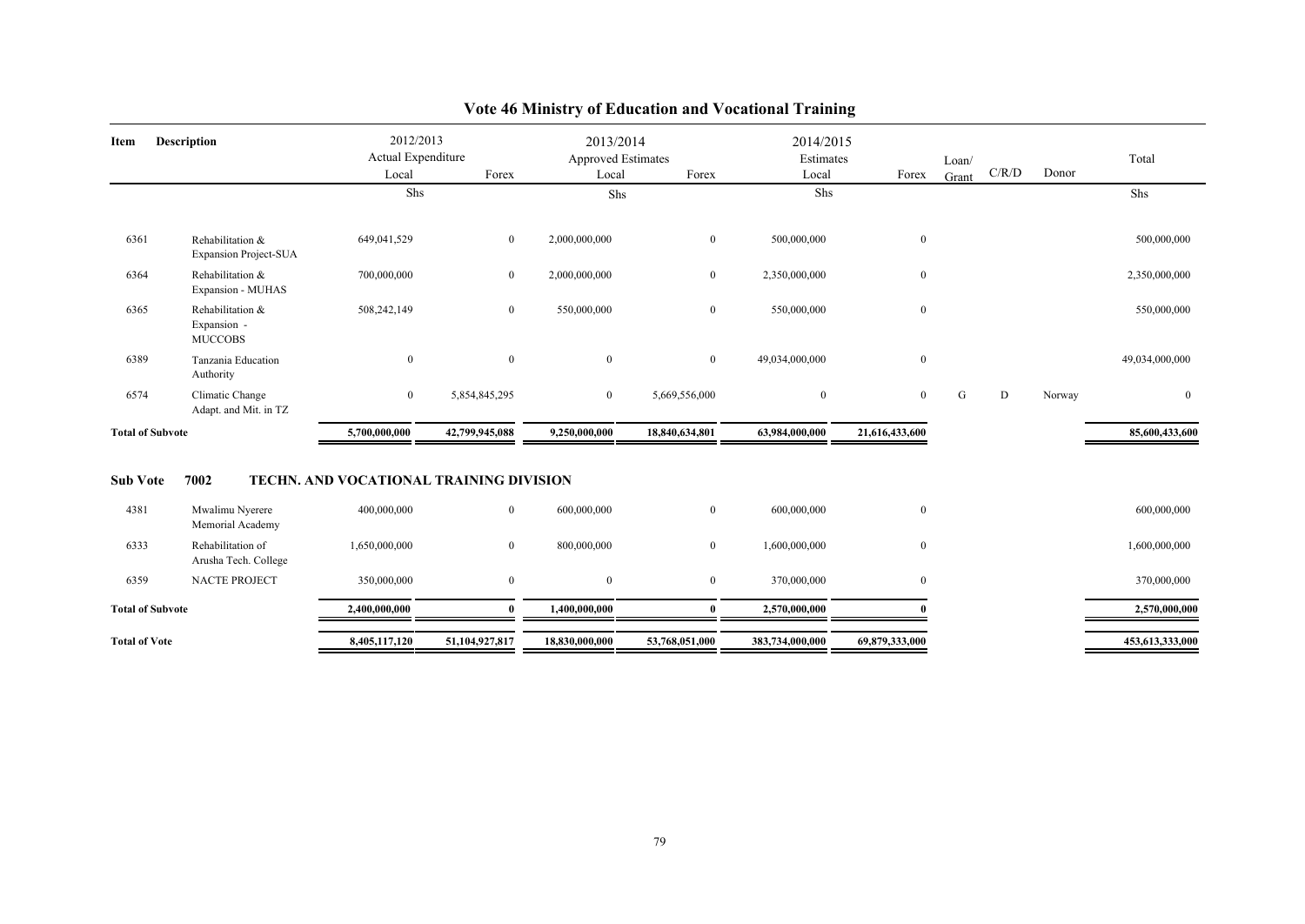SIMIYU REGION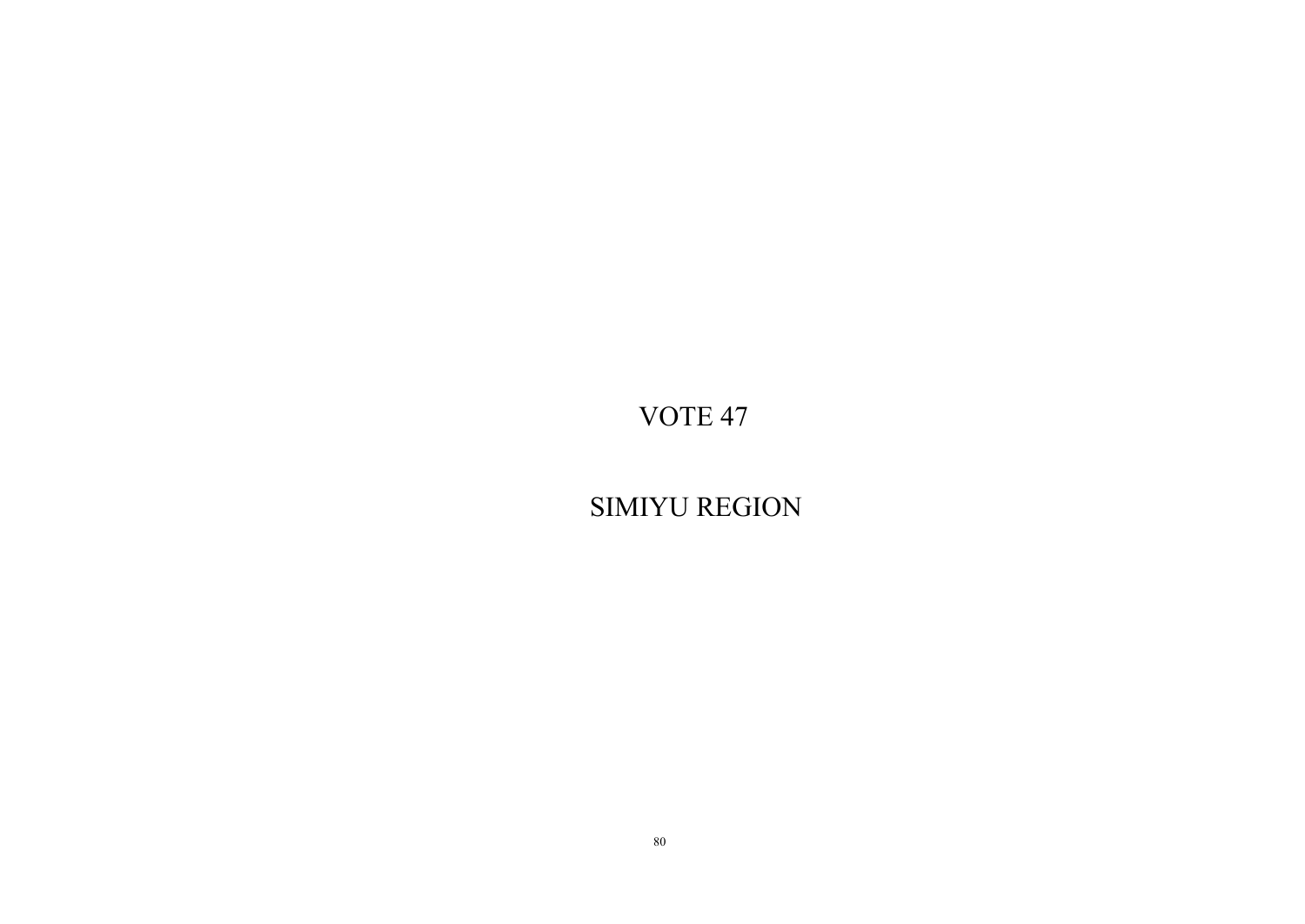## **Vote 47 Simiyu Region**

A. ESTIMATE of the amount required in the year ending 30th June, 2015, for the development projects in the Simiyu Region

#### **Thirty-seven billion seven hundred seventy-five million two hundred nineteen thousand**

#### **(Shs.37,775,219,000)**

### B. Projects under which this Vote will be accounted for by the Regional Administrative Secretary, Simiyu Region , are set out in the details below.

| Item                    | <b>Description</b>                            | 2012/2013<br>Actual Expenditure<br>Local | Forex            | 2013/2014<br>Approved Estimates<br>Local | Forex            | 2014/2015<br>Estimates<br>Local | Forex            | Loan/<br>Grant | C/R/D<br>Donor          | Total       |
|-------------------------|-----------------------------------------------|------------------------------------------|------------------|------------------------------------------|------------------|---------------------------------|------------------|----------------|-------------------------|-------------|
|                         |                                               | Shs                                      |                  | Shs                                      |                  | Shs                             |                  |                |                         | Shs         |
| <b>Sub Vote</b>         | 1001                                          | ADMINISTRATION AND HR MANAGEMENT         |                  |                                          |                  |                                 |                  |                |                         |             |
| 6384                    | Construction of<br><b>Government Quarters</b> | $\bf{0}$                                 | $\mathbf{0}$     | 699,278,000                              | $\mathbf{0}$     | $\overline{0}$                  | $\bf{0}$         |                |                         | $\bf{0}$    |
| 6532                    | Self Help Project                             | $\mathbf{0}$                             | $\overline{0}$   | 45,000,000                               | $\overline{0}$   | 45,000,000                      | $\overline{0}$   |                |                         | 45,000,000  |
| <b>Total of Subvote</b> |                                               | $\mathbf{0}$                             | $\mathbf{0}$     | 744,278,000                              | $\bf{0}$         | 45,000,000                      | $\Omega$         |                |                         | 45,000,000  |
| <b>Sub Vote</b>         | 2001                                          | PLANNING AND COORDINATION                |                  |                                          |                  |                                 |                  |                |                         |             |
| 5492                    | Tanzania Multisectoral<br>HIV/AIDS Project    | $\boldsymbol{0}$                         | $\boldsymbol{0}$ | $\boldsymbol{0}$                         | $\boldsymbol{0}$ | $\boldsymbol{0}$                | 56,400,000       | G              | D<br><b>Basket Fund</b> | 56,400,000  |
| 6531                    | Participatory Appraisal                       | $\bf{0}$                                 | $\mathbf{0}$     | 48,100,000                               | $\mathbf{0}$     | 50,000,000                      | $\bf{0}$         |                |                         | 50,000,000  |
| <b>Total of Subvote</b> |                                               | $\mathbf{0}$                             | $\Omega$         | 48,100,000                               | $\mathbf{0}$     | 50,000,000                      | 56,400,000       |                |                         | 106,400,000 |
| <b>Sub Vote</b>         | 2002                                          | <b>ECONOMIC AND PRODUCTIVE SECTOR</b>    |                  |                                          |                  |                                 |                  |                |                         |             |
| 4404                    | District Agriculture<br>Development Support   | $\bf{0}$                                 | $\overline{0}$   | 2,000,000                                | $\mathbf{0}$     | 5,000,000                       | $\boldsymbol{0}$ |                |                         | 5,000,000   |
| 4486                    | Agriculture Sector Dev.<br>Prog Support       | $\bf{0}$                                 | $\bf{0}$         | 5,222,000                                | $\mathbf{0}$     | $\mathbf{0}$                    | 10,000,000       | G              | D<br>Basket             | 10,000,000  |
| 4553                    | Live Stocks Dev Funds                         | $\boldsymbol{0}$                         | $\mathbf{0}$     | $\mathbf{0}$                             | $\mathbf{0}$     | 2,000,000                       | $\bf{0}$         |                |                         | 2,000,000   |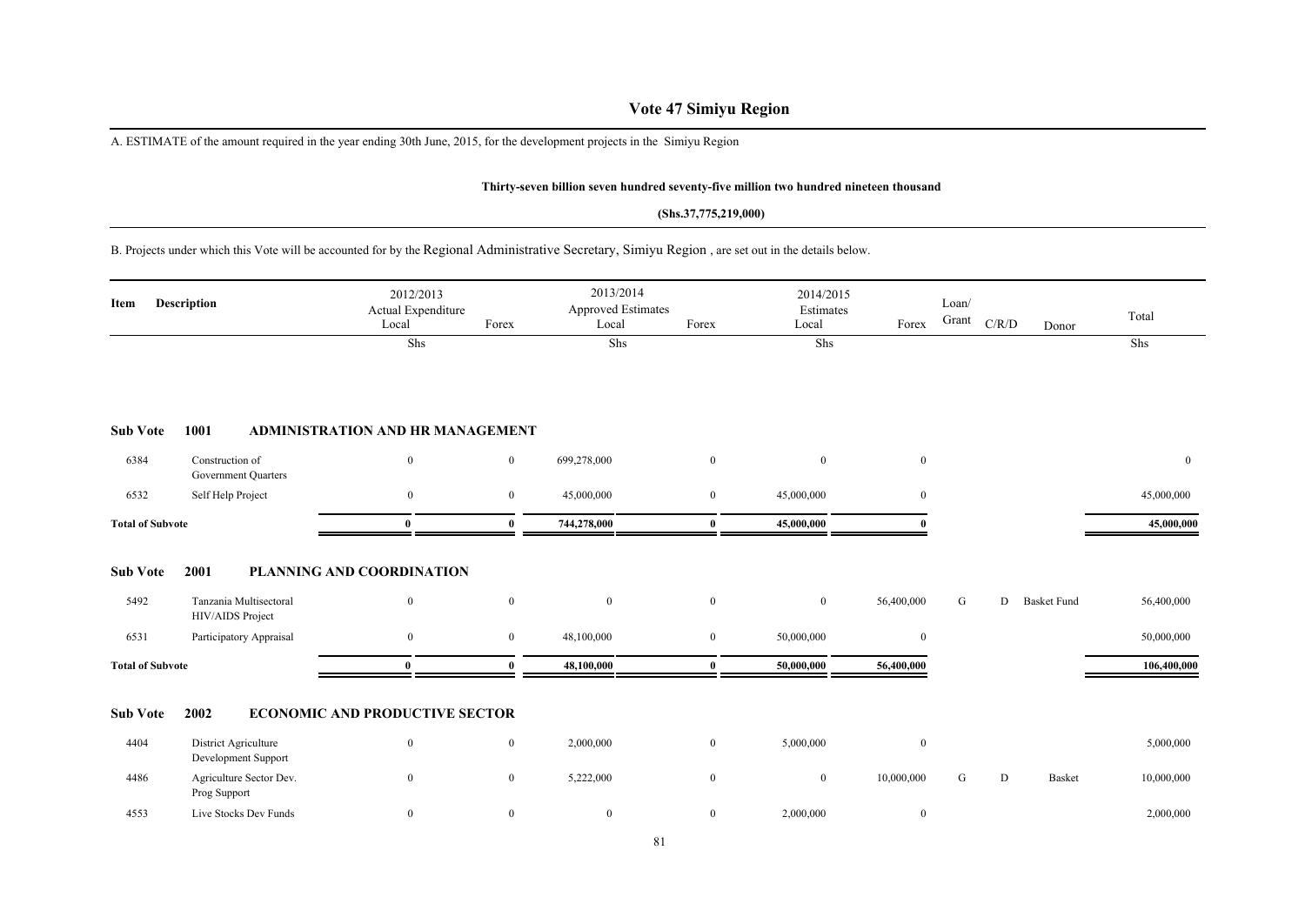|                         |                                            |                                             |                  |                                          | Vote 47 Simiyu Region |                                 |                  |                |             |             |               |
|-------------------------|--------------------------------------------|---------------------------------------------|------------------|------------------------------------------|-----------------------|---------------------------------|------------------|----------------|-------------|-------------|---------------|
| Item                    | Description                                | 2012/2013<br>Actual Expenditure<br>Local    | Forex            | 2013/2014<br>Approved Estimates<br>Local | Forex                 | 2014/2015<br>Estimates<br>Local | Forex            | Loan/<br>Grant | C/R/D       | Donor       | Total         |
|                         |                                            | Shs                                         |                  | Shs                                      |                       | Shs                             |                  |                |             |             | Shs           |
| <b>Total of Subvote</b> |                                            | $\bf{0}$                                    | $\mathbf{0}$     | 7,222,000                                | $\bf{0}$              | 7,000,000                       | 10,000,000       |                |             |             | 17,000,000    |
| <b>Sub Vote</b>         | 2003                                       | <b>INFRASTRUCTURE SECTOR</b>                |                  |                                          |                       |                                 |                  |                |             |             |               |
| 6327                    | Construction of DC's<br>House              | $\bf{0}$                                    | $\bf{0}$         | 745,400,000                              | $\bf{0}$              | $\mathbf{0}$                    | $\bf{0}$         |                |             |             | $\bf{0}$      |
| 6331                    | Construction of DC's<br>House              | $\mathbf{0}$                                | $\boldsymbol{0}$ | 975,000,000                              | $\boldsymbol{0}$      | $\boldsymbol{0}$                | $\boldsymbol{0}$ |                |             |             | $\mathbf{0}$  |
| 6337                    | Construction of DC's<br>Office             | $\mathbf{0}$                                | $\overline{0}$   | $\boldsymbol{0}$                         | $\mathbf{0}$          | 1,000,000,000                   | $\bf{0}$         |                |             |             | 1,000,000,000 |
| 6384                    | Construction of<br>Government Quarters     | $\mathbf{0}$                                | $\mathbf{0}$     | $\boldsymbol{0}$                         | $\bf{0}$              | 1,418,000,000                   | $\mathbf{0}$     |                |             |             | 1,418,000,000 |
| <b>Total of Subvote</b> |                                            | $\bf{0}$                                    | $\bf{0}$         | 1,720,400,000                            | $\bf{0}$              | 2,418,000,000                   | $\mathbf{0}$     |                |             |             | 2,418,000,000 |
| <b>Sub Vote</b>         | 2004<br><b>SOCIAL SECTOR</b>               |                                             |                  |                                          |                       |                                 |                  |                |             |             |               |
| 5421                    | Health Sector<br>Development<br>Programme  | $\mathbf{0}$                                | $\mathbf{0}$     | $\boldsymbol{0}$                         | $\mathbf{0}$          | $\mathbf{0}$                    | 142,295,000      | G              | $\mathbf D$ | Basket      | 142,295,000   |
| <b>Total of Subvote</b> |                                            | $\bf{0}$                                    | $\bf{0}$         | $\bf{0}$                                 | $\bf{0}$              | $\bf{0}$                        | 142,295,000      |                |             |             | 142,295,000   |
| <b>Sub Vote</b>         | 2005                                       | <b>LOCAL GOVERNMENT MANAGEMENT SERVICES</b> |                  |                                          |                       |                                 |                  |                |             |             |               |
| 6251                    | Public Finance Mgt<br>Reform Programme     | $\mathbf{0}$                                | $\bf{0}$         | $\bf{0}$                                 | $\boldsymbol{0}$      | $\bf{0}$                        | 140,000,000      | ${\bf G}$      | D           | <b>DFID</b> | 140,000,000   |
| <b>Total of Subvote</b> |                                            | $\bf{0}$                                    | $\bf{0}$         | $\bf{0}$                                 | $\bf{0}$              | $\bf{0}$                        | 140,000,000      |                |             |             | 140,000,000   |
| <b>Sub Vote</b>         | 2006                                       | <b>EDUCATION SECTOR</b>                     |                  |                                          |                       |                                 |                  |                |             |             |               |
| 4390                    | Secondary Education<br>Development Program | $\boldsymbol{0}$                            | $\overline{0}$   | 24,463,000                               | 26,645,000            | 24,463,000                      | 26,645,000       |                |             |             | 51,108,000    |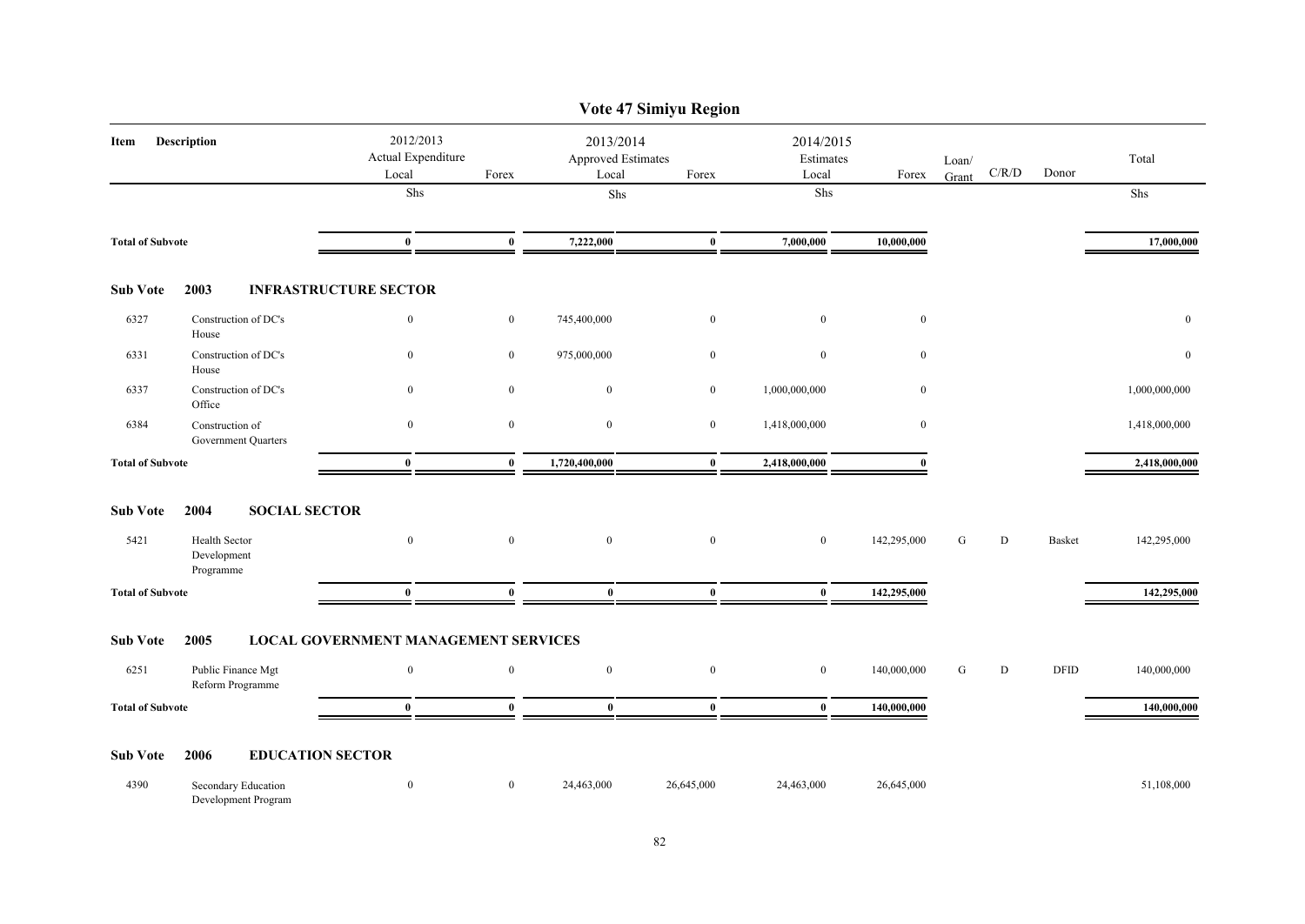|                         |                                             |                                          |                  |                                                 | Vote 47 Simiyu Region |                                 |                  |                |             |               |               |
|-------------------------|---------------------------------------------|------------------------------------------|------------------|-------------------------------------------------|-----------------------|---------------------------------|------------------|----------------|-------------|---------------|---------------|
| Item                    | <b>Description</b>                          | 2012/2013<br>Actual Expenditure<br>Local | Forex            | 2013/2014<br><b>Approved Estimates</b><br>Local | Forex                 | 2014/2015<br>Estimates<br>Local | Forex            | Loan/<br>Grant | $\rm C/R/D$ | Donor         | Total         |
|                         |                                             | Shs                                      |                  | Shs                                             |                       | Shs                             |                  |                |             |               | Shs           |
| <b>Total of Subvote</b> |                                             | $\bf{0}$                                 | $\bf{0}$         | 24,463,000                                      | 26,645,000            | 24,463,000                      | 26,645,000       |                |             |               | 51,108,000    |
| <b>Sub Vote</b>         | 2007<br><b>WATER SECTOR</b>                 |                                          |                  |                                                 |                       |                                 |                  |                |             |               |               |
| 3280                    | Rural Water Supply<br>and Sanitation        | $\boldsymbol{0}$                         | $\mathbf{0}$     | $\bf{0}$                                        | 78,481,000            | $\bf{0}$                        | 89,166,000       | ${\bf G}$      | ${\bf D}$   | ADF           | 89,166,000    |
| <b>Total of Subvote</b> |                                             | $\bf{0}$                                 | $\bf{0}$         | $\bf{0}$                                        | 78,481,000            | $\bf{0}$                        | 89,166,000       |                |             |               | 89,166,000    |
| <b>Sub Vote</b>         | 3001                                        | <b>REGIONAL HOSPITAL</b>                 |                  |                                                 |                       |                                 |                  |                |             |               |               |
| 5402                    | Construction of<br>Regional Hospital        | $\boldsymbol{0}$                         | $\mathbf{0}$     | $\overline{0}$                                  | $\overline{0}$        | 1,000,000,000                   | $\mathbf{0}$     |                |             |               | 1,000,000,000 |
| <b>Total of Subvote</b> |                                             | $\bf{0}$                                 | $\mathbf{0}$     | $\bf{0}$                                        | $\bf{0}$              | 1,000,000,000                   | $\Omega$         |                |             |               | 1,000,000,000 |
| <b>Sub Vote</b>         | 8091                                        | <b>LOCAL GOVERNMENT AUTHORITIES</b>      |                  |                                                 |                       |                                 |                  |                |             |               |               |
| 3280                    | Rural Water Supply<br>and Sanitation        | $\boldsymbol{0}$                         | 589,098,926      | $\overline{0}$                                  | 2,182,194,000         | $\bf{0}$                        | 2,374,515,000    | ${\bf G}$      | D           | World Bank    | 2,374,515,000 |
| 4390                    | <b>SEDEP</b>                                | $\mathbf{0}$                             | $\mathbf{0}$     | $\overline{0}$                                  | 1,103,994,000         | $\overline{0}$                  | 1,901,076,000    | L              | D           | France        | 1,901,076,000 |
| 4486                    | Agricultural Sector<br>Development Programe | 112,943,000                              | 680,570,873      | $\mathbf{0}$                                    | 330,000,000           | $\mathbf{0}$                    | 1,247,000,000    | G              | D           | <b>Basket</b> | 1,247,000,000 |
| 4488                    | District Agricultural<br>Sector Investment  | $\boldsymbol{0}$                         | $\boldsymbol{0}$ | $\bf{0}$                                        | 2,536,239,000         | $\boldsymbol{0}$                | $\mathbf{0}$     | ${\bf G}$      | ${\bf D}$   | <b>Basket</b> | $\mathbf{0}$  |
| 4553                    | Livestock Development<br>Fund               | 20,830,000                               | $\mathbf{0}$     | 20,830,000                                      | $\mathbf{0}$          | 20,830,000                      | $\boldsymbol{0}$ |                |             |               | 20,830,000    |
| 4946                    | <b>LGA Own Source</b><br>Project            | $\boldsymbol{0}$                         | $\mathbf{0}$     | $\bf{0}$                                        | $\overline{0}$        | 7,499,335,000                   | $\mathbf{0}$     |                |             |               | 7,499,335,000 |
| 5421                    | Health Sector Basket<br>Fund                | $\mathbf{0}$                             | 2,917,101,625    | $\mathbf{0}$                                    | 3,567,809,000         | $\bf{0}$                        | 3,133,228,000    | G              | D           | Basket        | 3,133,228,000 |
| 5485                    | <b>MMAM</b>                                 | 360,729,000                              | $\mathbf{0}$     | $\mathbf{0}$                                    | $\mathbf{0}$          | $\boldsymbol{0}$                | $\boldsymbol{0}$ |                |             |               | $\mathbf{0}$  |
| 5499                    | <b>HIV/AIDS</b>                             | $\boldsymbol{0}$                         | 541,232,000      | $\mathbf{0}$                                    | 541,232,000           | $\mathbf{0}$                    | 362,290,000      | ${\bf G}$      | ${\rm D}$   | <b>IDA</b>    | 362,290,000   |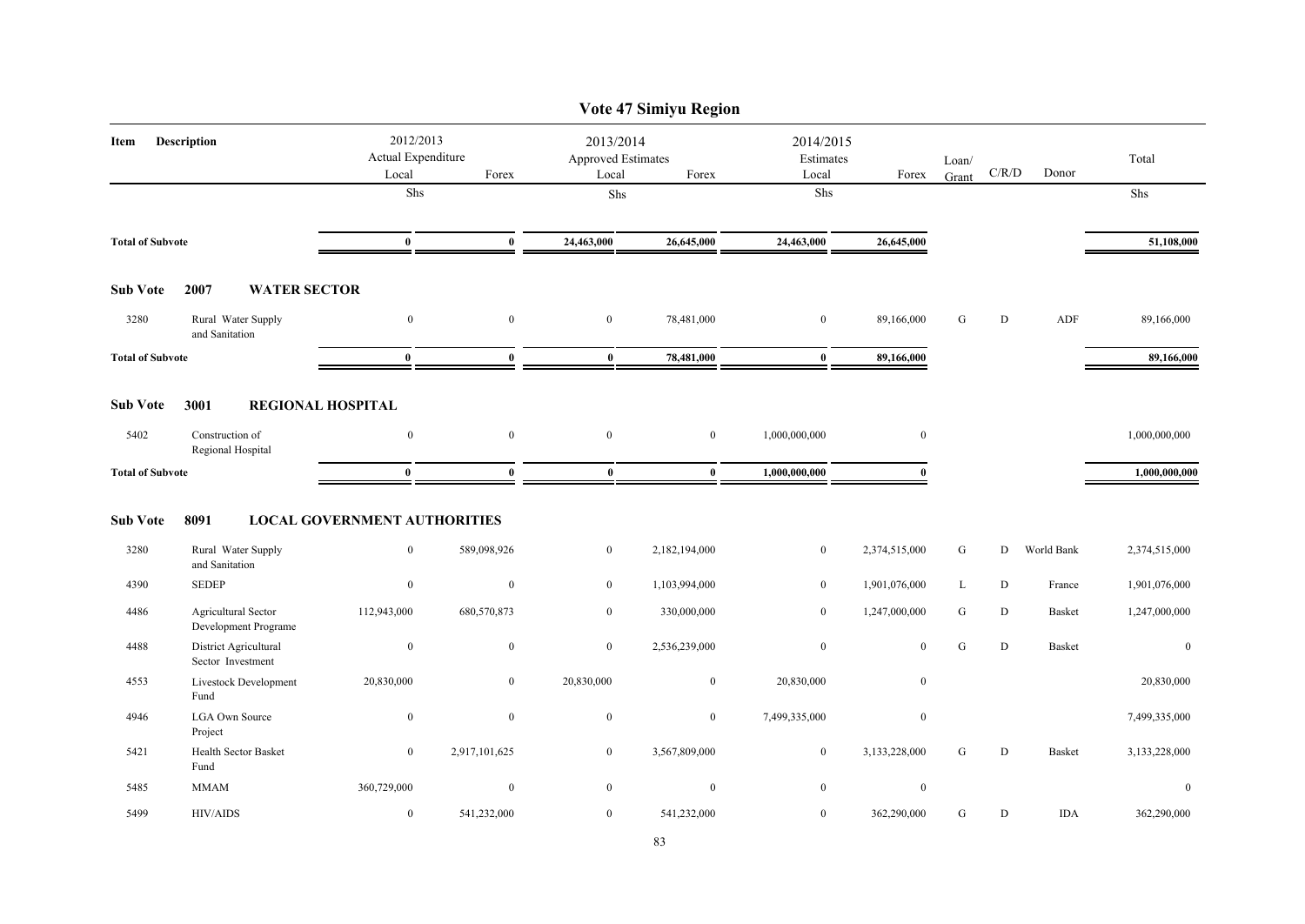|                         |                                                |                                          |               |                                                 | VOIC 47 SHIIIYU INEGIOII |                                 |                  |                |       |            |                |
|-------------------------|------------------------------------------------|------------------------------------------|---------------|-------------------------------------------------|--------------------------|---------------------------------|------------------|----------------|-------|------------|----------------|
| Item                    | <b>Description</b>                             | 2012/2013<br>Actual Expenditure<br>Local | Forex         | 2013/2014<br><b>Approved Estimates</b><br>Local | Forex                    | 2014/2015<br>Estimates<br>Local | Forex            | Loan/<br>Grant | C/R/D | Donor      | Total          |
|                         |                                                | Shs                                      |               | Shs                                             |                          | Shs                             |                  |                |       |            | Shs            |
| 6209                    | Constituency<br>Development Fund               | $\mathbf{0}$                             | $\mathbf{0}$  | $\overline{0}$                                  | $\bf{0}$                 | 372,826,000                     | $\boldsymbol{0}$ |                |       |            | 372,826,000    |
| 6277                    | <b>Local Govt Capital</b><br>Development Grant | 4,701,388,221                            | 1,468,279,888 | 8,102,523,000                                   | 1,468,281,000            | 7,410,054,000                   | 1,511,754,000    | G              | D     | <b>IDA</b> | 8,921,808,000  |
| 6401                    | <b>District Council</b>                        | 750,000,000                              | $\mathbf{0}$  | 2,770,000,000                                   | $\mathbf{0}$             | 6,040,000,000                   | $\bf{0}$         |                |       |            | 6,040,000,000  |
| 6402                    | Town/City Councils                             | $\overline{0}$                           | $\mathbf{0}$  | 1,700,000,000                                   | $\mathbf{0}$             | $\overline{0}$                  | $\bf{0}$         |                |       |            | $\overline{0}$ |
| 6405                    | <b>ULSGP</b>                                   | $\overline{0}$                           | $\mathbf{0}$  | $\mathbf{0}$                                    | 54,384,000               | $\overline{0}$                  | 1,893,342,000    | L              | D     | World Bank | 1,893,342,000  |
| <b>Total of Subvote</b> |                                                | 5,945,890,221                            | 6,196,283,312 | 12,593,353,000                                  | 11,784,133,000           | 21,343,045,000                  | 12,423,205,000   |                |       |            | 33,766,250,000 |
| <b>Total of Vote</b>    |                                                | 5,945,890,221                            | 6,196,283,312 | 15,137,816,000                                  | 11,889,259,000           | 24,887,508,000                  | 12,887,711,000   |                |       |            | 37,775,219,000 |
|                         |                                                |                                          |               |                                                 |                          |                                 |                  |                |       |            |                |

## **Vote 47 Simiyu Region**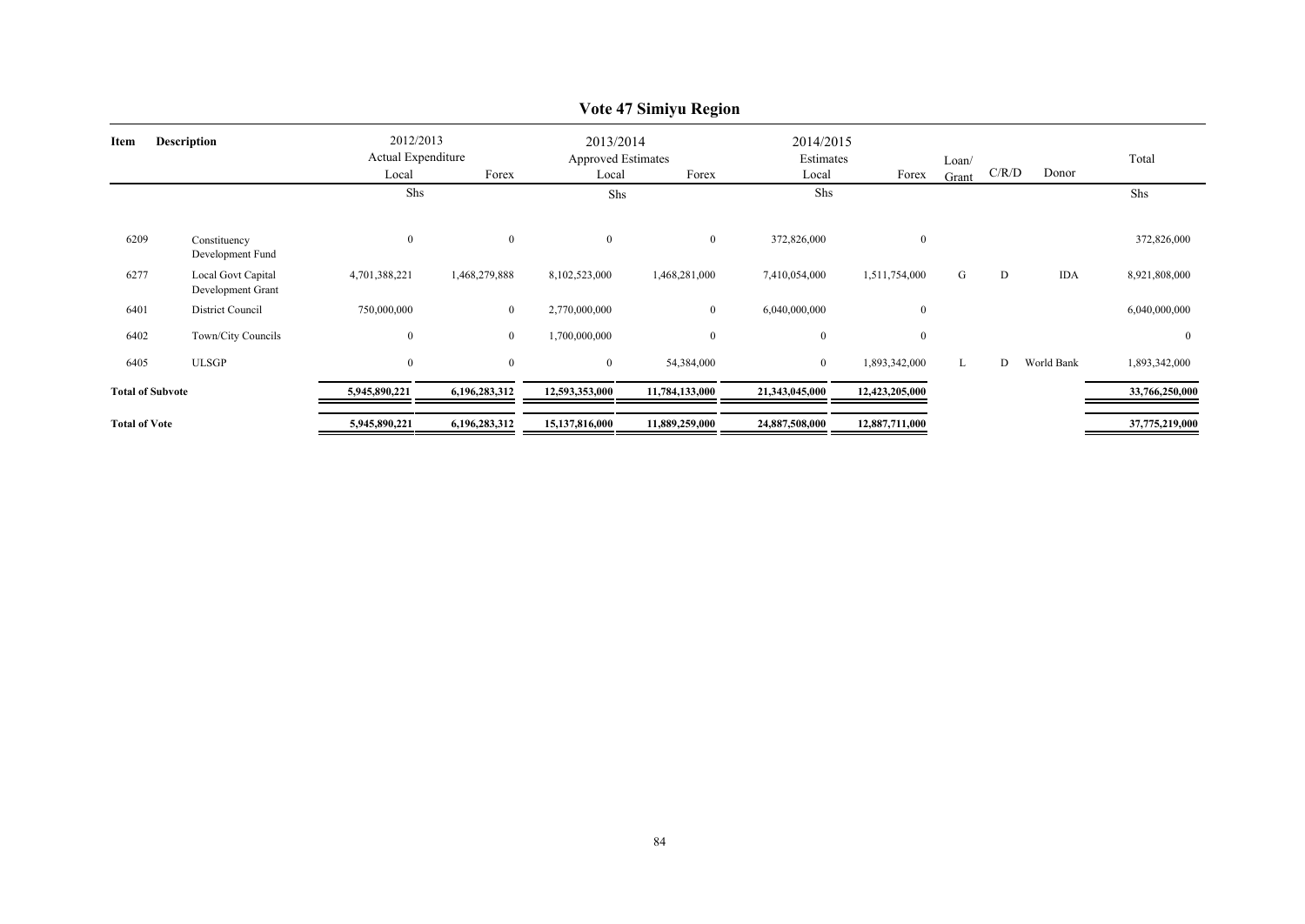## MINISTRY OF LANDS AND HUMAN SETTLEMENTS DEVELOPMENT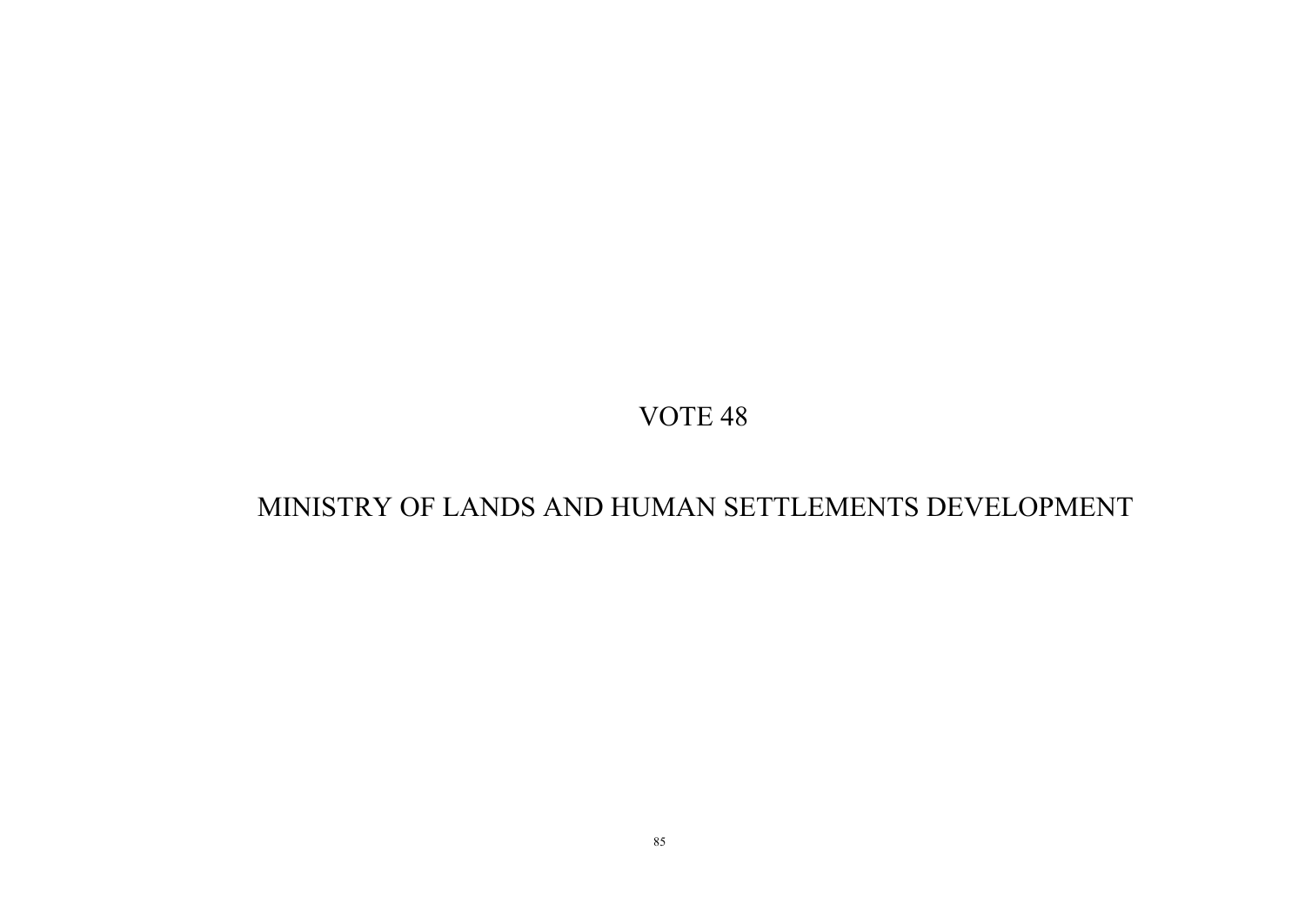## **Vote 48 Ministry of Lands And Human Settlements Development**

A. ESTIMATE of the amount required in the year ending 30th June, 2015, for the development projects in the Ministry of Lands And Human Settlements Development

#### **Thirty-four billion one hundred fifty-four million nine hundred seventy-seven thousand**

#### **(Shs.34,154,977,000)**

B. Projects under which this Vote will be accounted for by the Permanent Secretary, Ministry of Lands and Human Settlements Development , are set out in the details below.

| Item                    | <b>Description</b>                           | 2012/2013<br>Actual Expenditure<br>Local | Forex          | 2013/2014<br><b>Approved Estimates</b><br>Local | Forex            | 2014/2015<br>Estimates<br>Local | Forex            | Loan/<br>Grant | C/R/D | Donor         | Total          |
|-------------------------|----------------------------------------------|------------------------------------------|----------------|-------------------------------------------------|------------------|---------------------------------|------------------|----------------|-------|---------------|----------------|
|                         |                                              | Shs                                      |                | Shs                                             |                  | Shs                             |                  |                |       |               | Shs            |
| <b>Sub Vote</b>         | 1001                                         | <b>ADMINISTRATION AND HR MANAGEMENT</b>  |                |                                                 |                  |                                 |                  |                |       |               |                |
| 6327                    | Construction and<br>Rehabilitation of Build  | $\mathbf{0}$                             | $\overline{0}$ | 1,900,000,000                                   | $\overline{0}$   | 4,000,000,000                   | $\mathbf{0}$     |                |       |               | 4,000,000,000  |
| <b>Total of Subvote</b> |                                              | $\mathbf{0}$                             | $\mathbf{0}$   | 1,900,000,000                                   | $\bf{0}$         | 4,000,000,000                   |                  |                |       |               | 4,000,000,000  |
| <b>Sub Vote</b>         | 2001                                         | <b>LAND ADMINISTRATION DIVISION</b>      |                |                                                 |                  |                                 |                  |                |       |               |                |
| 4901                    | Implementation of<br><b>BEST</b> Programme   | 70,000,000                               | $\bf{0}$       | 100,000,000                                     | 16,000,000,000   | $\overline{0}$                  | $\overline{0}$   | L              | D     | World bank    | $\overline{0}$ |
| 4942                    | Private Sector<br>Competitiveness<br>Project | $\mathbf{0}$                             | $\overline{0}$ | $\boldsymbol{0}$                                | $\mathbf{0}$     | 300,000,000                     | 10,000,000,000   | L              | D     | World bank    | 10,300,000,000 |
| 4943                    | Land Tenure Support<br>Programme             | $\mathbf{0}$                             | $\bf{0}$       | $\boldsymbol{0}$                                | $\boldsymbol{0}$ | 100,000,000                     | 3,304,977,000    | G              | D     | <b>DANIDA</b> | 3,404,977,000  |
| <b>Total of Subvote</b> |                                              | 70,000,000                               | $\mathbf{0}$   | 100,000,000                                     | 16,000,000,000   | 400,000,000                     | 13,304,977,000   |                |       |               | 13,704,977,000 |
| <b>Sub Vote</b>         | 2002                                         | <b>SURVEYS AND MAPPING DIVISION</b>      |                |                                                 |                  |                                 |                  |                |       |               |                |
| 2324                    | International<br>Boundaries                  | 129,169,999                              | $\bf{0}$       | 2,348,250,000                                   | $\overline{0}$   | 3,350,000,000                   | $\overline{0}$   |                |       |               | 3,350,000,000  |
| 2326                    | Village Demarcation<br>and Ground Photo Con  | 550,648,293                              | $\overline{0}$ | 1,251,750,000                                   | $\overline{0}$   | 10,100,000,000                  | $\boldsymbol{0}$ |                |       |               | 10,100,000,000 |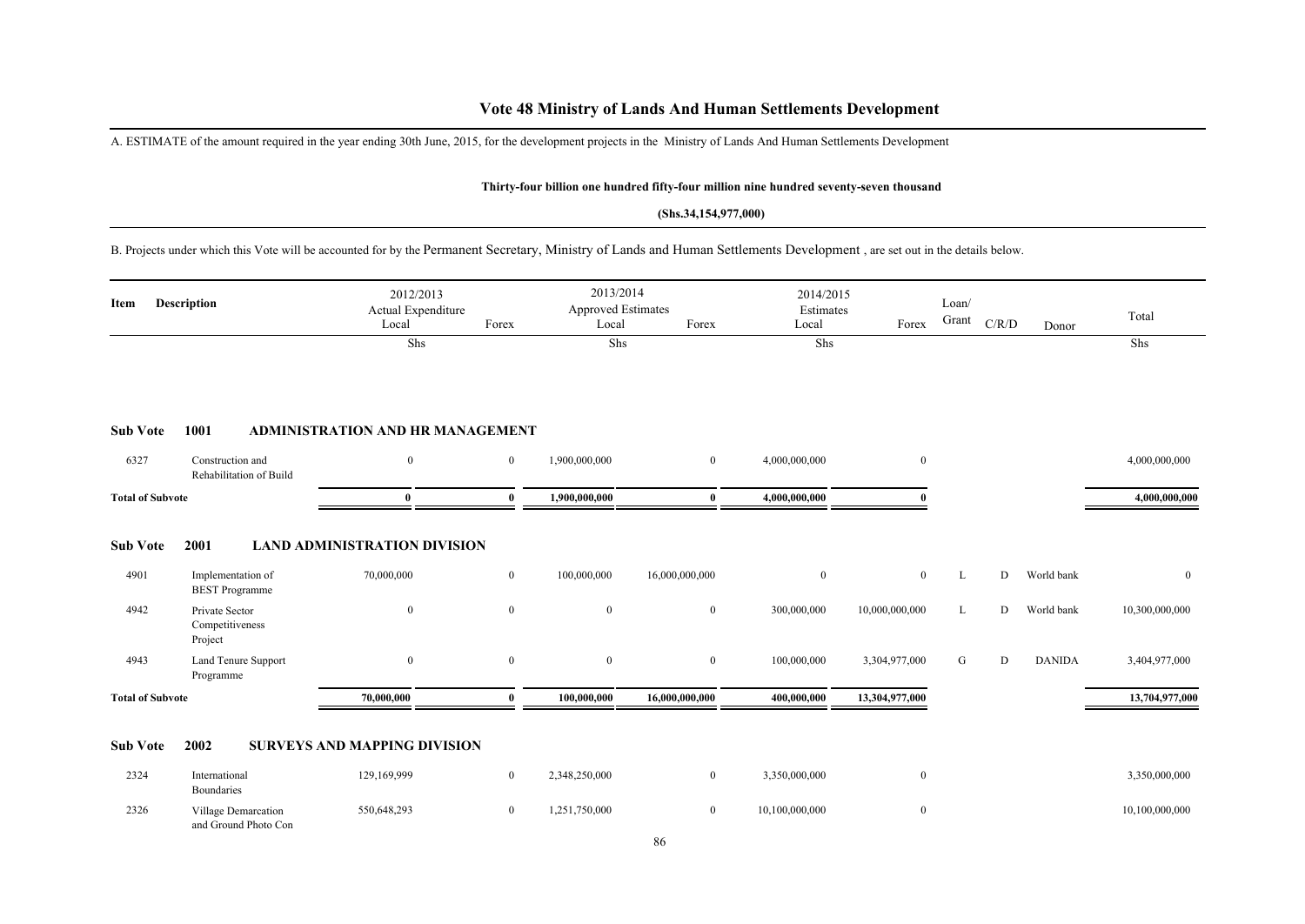| <b>Description</b><br><b>Item</b> |                                                | 2012/2013<br>Actual Expenditure         |                | 2013/2014<br><b>Approved Estimates</b> |                | 2014/2015<br>Estimates |                | Loan/ |       |       | Total          |
|-----------------------------------|------------------------------------------------|-----------------------------------------|----------------|----------------------------------------|----------------|------------------------|----------------|-------|-------|-------|----------------|
|                                   |                                                | Local                                   | Forex          | Local                                  | Forex          | Local                  | Forex          | Grant | C/R/D | Donor |                |
|                                   |                                                | Shs                                     |                | Shs                                    |                | Shs                    |                |       |       |       | Shs            |
| <b>Total of Subvote</b>           |                                                | 679,818,292                             | $\mathbf{0}$   | 3,600,000,000                          | $\mathbf{0}$   | 13,450,000,000         |                |       |       |       | 13,450,000,000 |
| <b>Sub Vote</b>                   | 3001                                           | <b>RURAL AND TOWN PLANNING DIVISION</b> |                |                                        |                |                        |                |       |       |       |                |
| 2327                              | Implementation of<br>Kigamboni New City m<br>n | 3,256,780,818                           | $\overline{0}$ | 50,172,349,000                         | $\overline{0}$ | 2,500,000,000          | $\bf{0}$       |       |       |       | 2,500,000,000  |
| <b>Total of Subvote</b>           |                                                | 3,256,780,818                           |                | 50,172,349,000                         |                | 2,500,000,000          |                |       |       |       | 2,500,000,000  |
| <b>Sub Vote</b>                   | 3002<br><b>HOUSING DIVISION</b>                |                                         |                |                                        |                |                        |                |       |       |       |                |
| 2328                              | Promotion of<br>Appropriate Tech. for<br>Affor | $\bf{0}$                                | $\overline{0}$ | 400,000,000                            | $\overline{0}$ | 500,000,000            | $\bf{0}$       |       |       |       | 500,000,000    |
| <b>Total of Subvote</b>           |                                                | $\Omega$                                |                | 400,000,000                            |                | 500,000,000            |                |       |       |       | 500,000,000    |
| <b>Total of Vote</b>              |                                                | 4,006,599,110                           |                | 56,172,349,000                         | 16.000.000.000 | 20,850,000,000         | 13,304,977,000 |       |       |       | 34,154,977,000 |

## **Vote 48 Ministry of Lands And Human Settlements Development**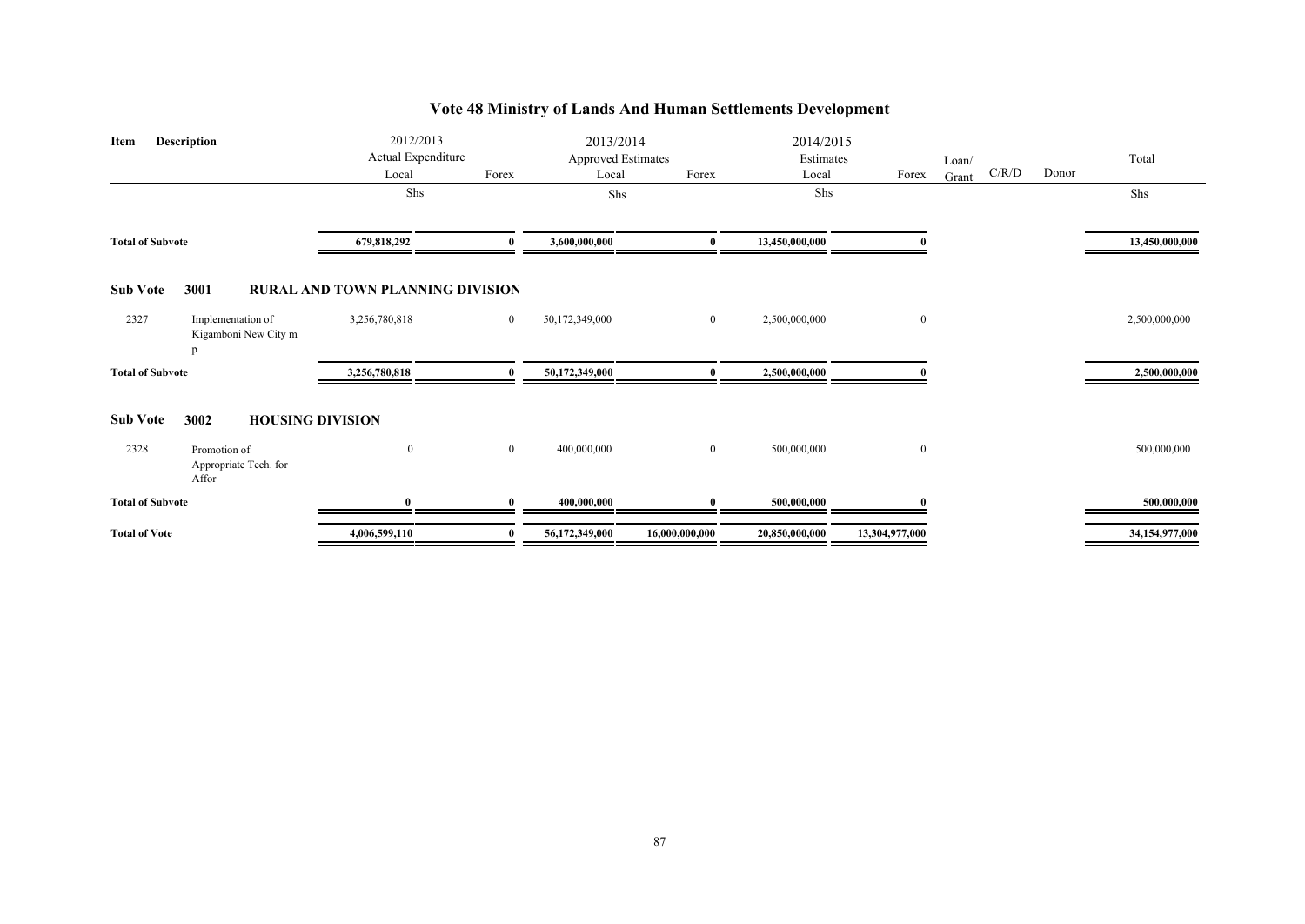# MINISTRY OF WATER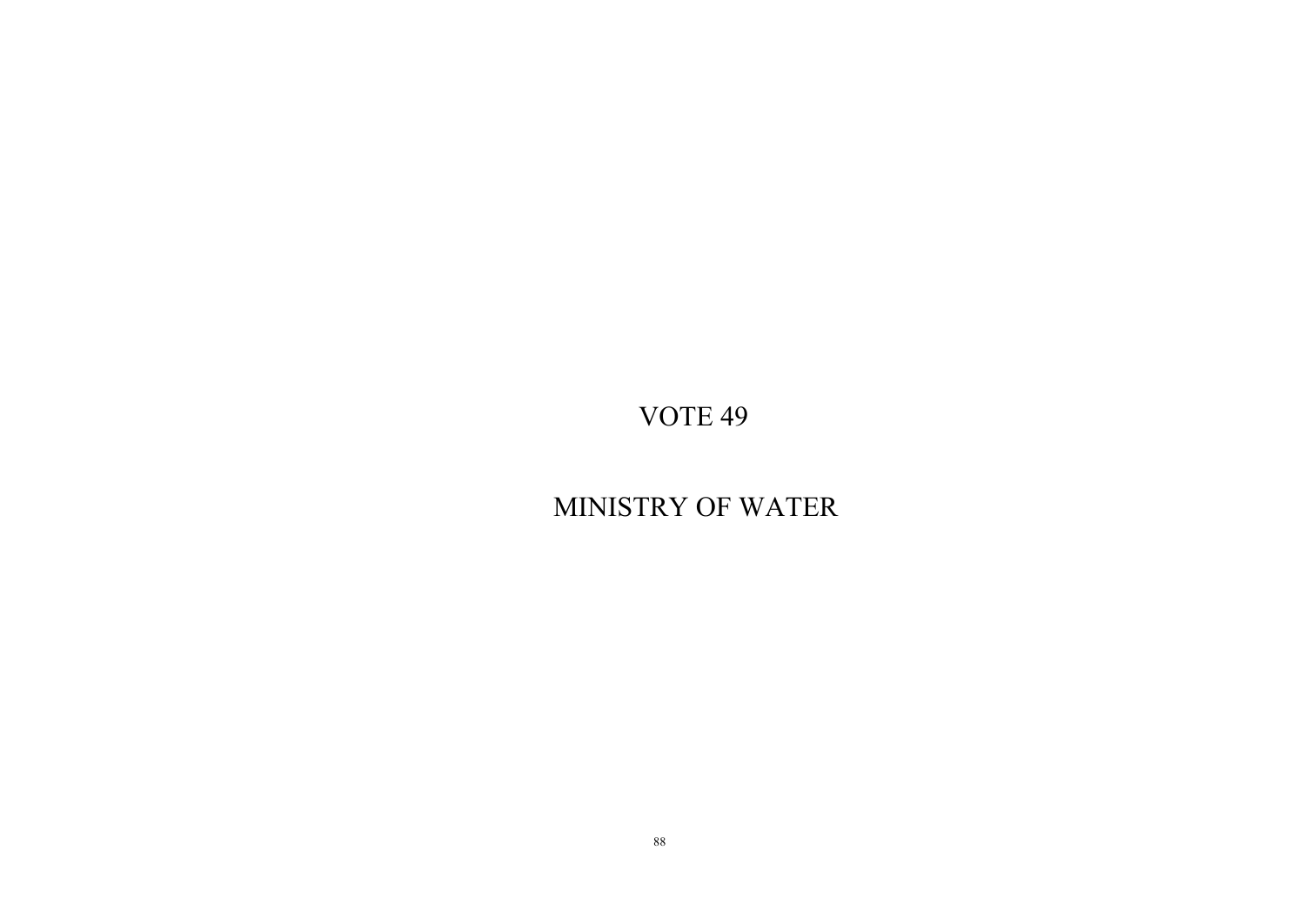## **Vote 49 Ministry of Water**

A. ESTIMATE of the amount required in the year ending 30th June, 2015, for the development projects in the Ministry of Water

#### **Four hundred eighty-eight billion eight hundred seventy-eight million two hundred fifty-two thousand**

#### **(Shs.488,878,252,000)**

B. Projects under which this Vote will be accounted for by the Permanent Secretary, Ministry of Water , are set out in the details below.

| Item                    | <b>Description</b>                                  | 2012/2013<br>Actual Expenditure<br>Local | Forex         | 2013/2014<br><b>Approved Estimates</b><br>Local | Forex          | 2014/2015<br>Estimates<br>Local | Forex          | Loan/<br>Grant | C/R/D | Donor              | Total          |
|-------------------------|-----------------------------------------------------|------------------------------------------|---------------|-------------------------------------------------|----------------|---------------------------------|----------------|----------------|-------|--------------------|----------------|
|                         |                                                     | Shs                                      |               | Shs                                             |                | Shs                             |                |                |       |                    | Shs            |
| <b>Sub Vote</b>         | 1001                                                | ADMINISTRATION AND HR MANAGEMENT         |               |                                                 |                |                                 |                |                |       |                    |                |
| 3308                    | Water Sector<br>Institutional<br>strenghtening      | 954,131,984                              | 1,900,739,593 | 3,595,000,000                                   | 2,240,000,000  | 8,500,000,000                   | 2,037,000,000  | L              | D     | <b>Basket Fund</b> | 10,537,000,000 |
| <b>Total of Subvote</b> |                                                     | 954,131,984                              | 1,900,739,593 | 3,595,000,000                                   | 2,240,000,000  | 8,500,000,000                   | 2,037,000,000  |                |       |                    | 10,537,000,000 |
| <b>Sub Vote</b>         | 1003                                                | POLICY AND PLANNING                      |               |                                                 |                |                                 |                |                |       |                    |                |
| 2325                    | Water sectoral<br>cood.and<br>Perform.Monitor       | 702,472,901                              | 500,000,000   | 1,842,600,000                                   | 7,014,500,000  | 1,940,850,000                   | 1,197,000,000  |                |       |                    | 3,137,850,000  |
| 3436                    | Monitoring and<br>Coordination of WSDP              | $\bf{0}$                                 | 1,488,000,001 | 727,000,000                                     | 10,530,000,000 | 3,559,150,000                   | 10,282,050,000 | L              | D     | <b>Basket Fund</b> | 13,841,200,000 |
| 6571                    | <b>EMA</b> Implementation<br><b>Support Project</b> | $\mathbf{0}$                             | 666,769,540   | $\bf{0}$                                        | $\bf{0}$       | $\bf{0}$                        | $\mathbf{0}$   | ${\bf G}$      | D     | <b>Basket Fund</b> | $\bf{0}$       |
| <b>Total of Subvote</b> |                                                     | 702,472,901                              | 2,654,769,541 | 2,569,600,000                                   | 17,544,500,000 | 5,500,000,000                   | 11,479,050,000 |                |       |                    | 16,979,050,000 |

#### **Sub Vote 2001 WATER RESOURCE ASSESSMENT & EXPLORATION**

| 6545 | Development & Mgt of  | 1,100,020,460 | 16,823,138,482 | 1,804,887,000 | 17,487,306,000 | 24,500,000,000 | 24,280,920,000 | 48,780,920,000 |
|------|-----------------------|---------------|----------------|---------------|----------------|----------------|----------------|----------------|
|      | <b>Water Resouces</b> |               |                |               |                |                |                |                |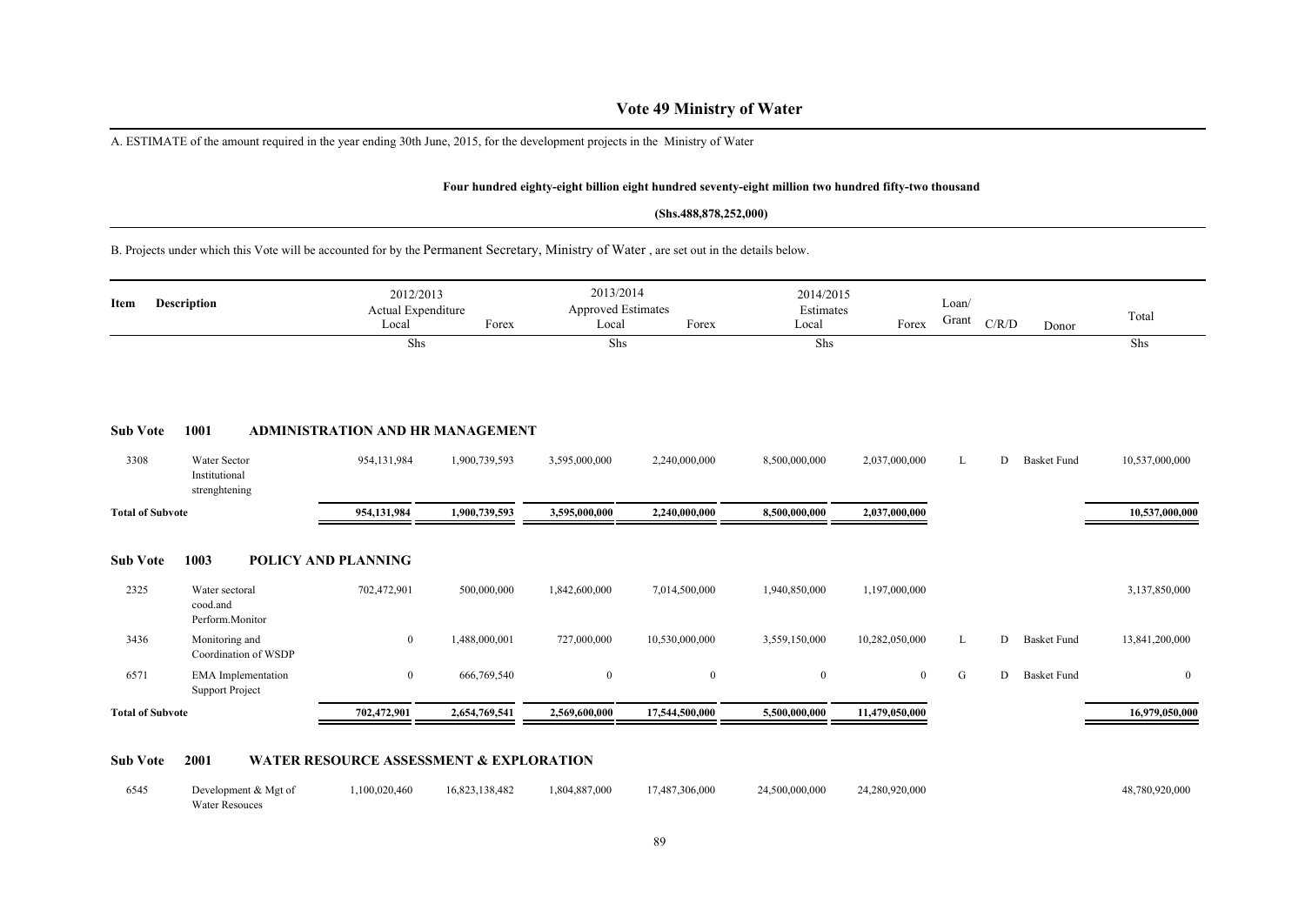|                         |                                                     |                                          |                  |                                                 | Vote 49 Ministry of Water |                                 |                  |                |       |                    |                |
|-------------------------|-----------------------------------------------------|------------------------------------------|------------------|-------------------------------------------------|---------------------------|---------------------------------|------------------|----------------|-------|--------------------|----------------|
| Description<br>Item     |                                                     | 2012/2013<br>Actual Expenditure<br>Local | Forex            | 2013/2014<br><b>Approved Estimates</b><br>Local | Forex                     | 2014/2015<br>Estimates<br>Local | Forex            | Loan/<br>Grant | C/R/D | Donor              | Total          |
|                         |                                                     | Shs                                      |                  | Shs                                             |                           | Shs                             |                  |                |       |                    | Shs            |
| 6571                    | <b>EMA</b> Implementation<br><b>Support Project</b> | $\bf{0}$                                 | $\boldsymbol{0}$ | $\bf{0}$                                        | 172,950,000               | $\bf{0}$                        | $\mathbf{0}$     | L              | D     | <b>Basket Fund</b> | $\mathbf{0}$   |
| <b>Total of Subvote</b> |                                                     | 1,100,020,460                            | 16,823,138,482   | 1,804,887,000                                   | 17,660,256,000            | 24,500,000,000                  | 24,280,920,000   |                |       |                    | 48,780,920,000 |
| <b>Sub Vote</b>         | 2003                                                | <b>WATER LABORATORY</b>                  |                  |                                                 |                           |                                 |                  |                |       |                    |                |
| 3435                    | Water Quality and<br>Ecosystem<br>Management        | 430,638,266                              | 567,332,044      | 733,000,000                                     | 3,750,000,000             | 2,000,000,000                   | 5,842,834,000    | L              | D     | <b>Basket Fund</b> | 7,842,834,000  |
| <b>Total of Subvote</b> |                                                     | 430,638,266                              | 567,332,044      | 733,000,000                                     | 3,750,000,000             | 2.000.000.000                   | 5,842,834,000    |                |       |                    | 7,842,834,000  |
| <b>Sub Vote</b>         | 3001                                                | URBAN WATER SUPPLY AND SEWERAGE          |                  |                                                 |                           |                                 |                  |                |       |                    |                |
| 3306                    | Rehab & Expansion of<br>Urban Water Supply          | 15,543,417,753                           | 30,000,000,000   | 2,912,837,000                                   | 84,243,778,000            | 11,650,000,000                  | 37,383,868,000   | G              | D     | <b>ADB</b>         | 49,033,868,000 |
| 3307                    | Expansion of Urban<br>Water Supply                  | 10,000,000,000                           | 30,000,000,000   | 15,237,000,000                                  | 49,230,000,000            | 36,400,000,000                  | 10,500,000,000   | G              | D     | <b>UN HABIT</b>    | 46,900,000,000 |
| 3309                    | Regional HQ Water<br>project                        | $\boldsymbol{0}$                         | $\bf{0}$         | 9,313,000,000                                   | $\mathbf{0}$              | 12,500,000,000                  | $\boldsymbol{0}$ |                |       |                    | 12,500,000,000 |
| 3340                    | Masasi -Nachingea<br>Water Project                  | $\boldsymbol{0}$                         | $\mathbf{0}$     | 750,000,000                                     | $\mathbf{0}$              | 1,000,000,000                   | $\boldsymbol{0}$ |                |       |                    | 1,000,000,000  |
| 3342                    | Kahama-Nzega-Tabora<br>Water Project                | $\boldsymbol{0}$                         | $\overline{0}$   | 450,000,000                                     | $\overline{0}$            | 6,000,000,000                   | $\boldsymbol{0}$ |                |       |                    | 6,000,000,000  |
| 3403                    | Lake Victoria<br>Shy/Kahama Water<br>Supply         | 10,000,000,000                           | $\mathbf{0}$     | 900,000,000                                     | $\mathbf{0}$              | 15,500,000,000                  | $\boldsymbol{0}$ |                |       |                    | 15,500,000,000 |
| 3437                    | <b>DWSSP</b>                                        | $\boldsymbol{0}$                         | $\bf{0}$         | 40,000,000,000                                  | 20,580,000,000            | 6,500,000,000                   | 17,000,000,000   | L              | D     | <b>Basket Fund</b> | 23,500,000,000 |
| 3438                    | Kidunda Dam<br><b>Construction Project</b>          | 30,000,000,000                           | 30,000,000,000   | 3,000,000,000                                   | 3,000,000,000             | 9,000,000,000                   | 12,500,000,000   | L              | D     | <b>Basket Fund</b> | 21,500,000,000 |
| 3439                    | Kimbiji and Mpera<br>Water Project                  | 30,000,000,000                           | 8,181,563,478    | 15,000,000,000                                  | 20,000,000,000            | 6,000,000,000                   | 17,000,000,000   | L              | D     | <b>Basket Fund</b> | 23,000,000,000 |
| 6275                    | Management Support<br>to Urban Utility              | $\bf{0}$                                 | 1,599,667,724    | 50,000,000                                      | 2,330,000,000             | 200,000,000                     | 8,530,000,000    | L              | D     | <b>Basket Fund</b> | 8,730,000,000  |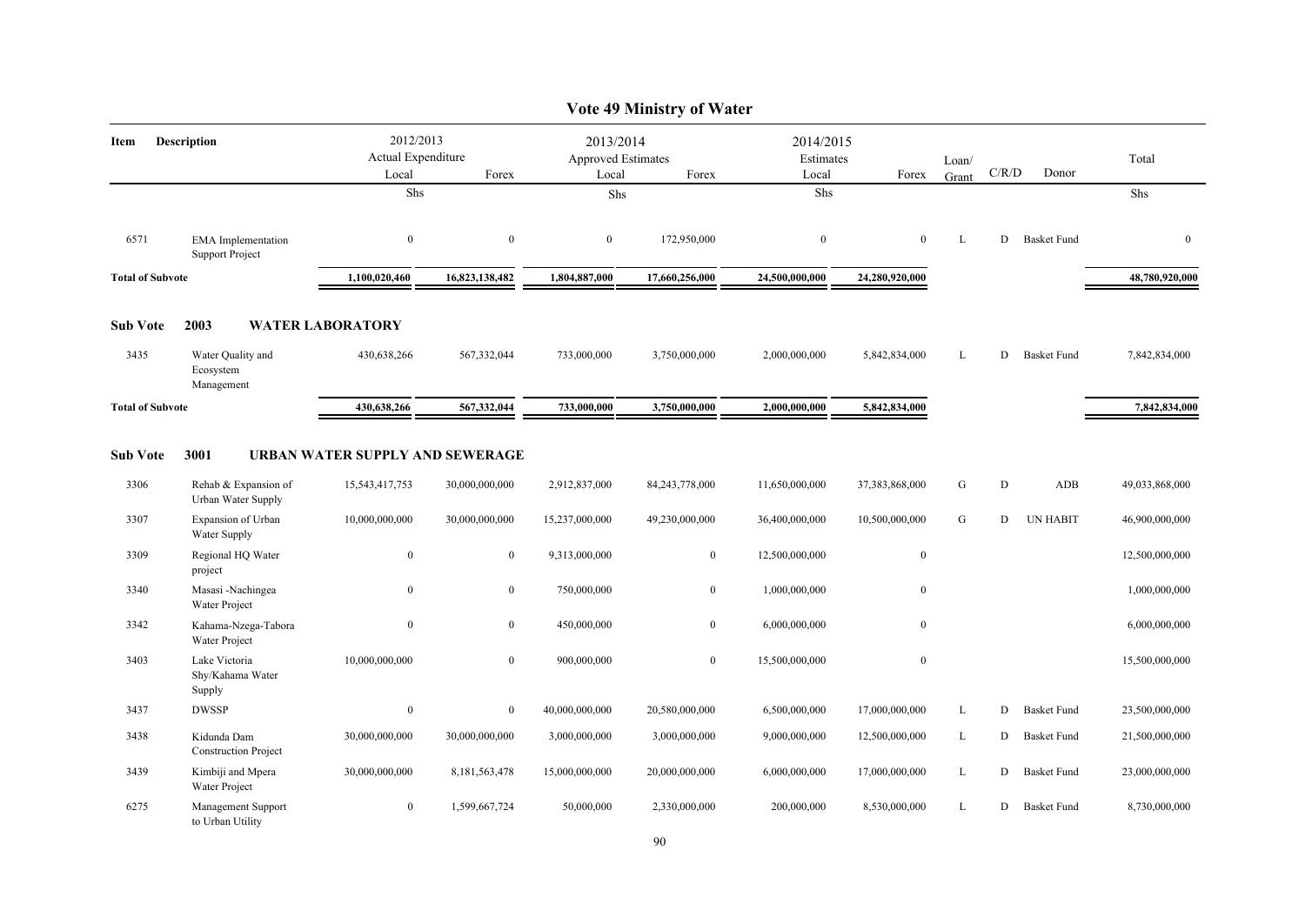|                         |                                                |                                 |                 |                                        | Vote 49 Ministry of Water |                        |                  |       |              |              |                 |
|-------------------------|------------------------------------------------|---------------------------------|-----------------|----------------------------------------|---------------------------|------------------------|------------------|-------|--------------|--------------|-----------------|
| Item                    | <b>Description</b>                             | 2012/2013<br>Actual Expenditure |                 | 2013/2014<br><b>Approved Estimates</b> |                           | 2014/2015<br>Estimates |                  | Loan/ |              |              | Total           |
|                         |                                                | Local                           | Forex           | Local                                  | Forex                     | Local                  | Forex            | Grant | C/R/D        | Donor        |                 |
|                         |                                                | Shs                             |                 | Shs                                    |                           | Shs                    |                  |       |              |              | Shs             |
| <b>Total of Subvote</b> |                                                | 95,543,417,753                  | 99,781,231,202  | 87,612,837,000                         | 179,383,778,000           | 104,750,000,000        | 102,913,868,000  |       |              |              | 207,663,868,000 |
| <b>Sub Vote</b>         | 4001                                           | <b>RURAL WATER SUPPLY</b>       |                 |                                        |                           |                        |                  |       |              |              |                 |
| 3216                    | Expansion &<br>Rehabilitation of Rural<br>Wate | 500,000,000                     | $\overline{0}$  | 25,307,722,519                         | 1,389,310,000             | 16,445,000,000         | 2,946,550,000    |       |              |              | 19,391,550,000  |
| 3223                    | Borehole Drilling and<br>Dams Construction     | 1,000,000,000                   | $\overline{0}$  | 24,655,612,813                         | $\overline{0}$            | 49,182,596,000         | $\mathbf{0}$     |       |              |              | 49,182,596,000  |
| 3280                    | Rural Water Supply<br>and Sanitation           | 500,000,000                     | $\overline{0}$  | 142,905,704,668                        | $\overline{0}$            | 85,780,985,000         | $\boldsymbol{0}$ |       |              |              | 85,780,985,000  |
| 3341                    | Same-Mwanga-<br>Korogwe Water Project          | $\mathbf{0}$                    | $\overline{0}$  | 20,600,000,000                         | 11,400,000,000            | 10,278,803,000         | 20,000,000,000   |       | $\mathbf{0}$ | <b>BADEA</b> | 30,278,803,000  |
| 6276                    | Management Support<br>to LGA's                 | 937,187,361                     | 5,938,662,187   | 2,281,800,000                          | 7,809,212,000             | 5,108,780,000          | 7,331,866,000    |       |              |              | 12,440,646,000  |
| <b>Total of Subvote</b> |                                                | 2,937,187,361                   | 5,938,662,187   | 215,750,840,000                        | 20,598,522,000            | 166,796,164,000        | 30,278,416,000   |       |              |              | 197,074,580,000 |
| <b>Total of Vote</b>    |                                                | 101,667,868,725                 | 127,665,873,049 | 312,066,164,000                        | 241,177,056,000           | 312,046,164,000        | 176,832,088,000  |       |              |              | 488,878,252,000 |

## **Vote 49 Ministry of Water**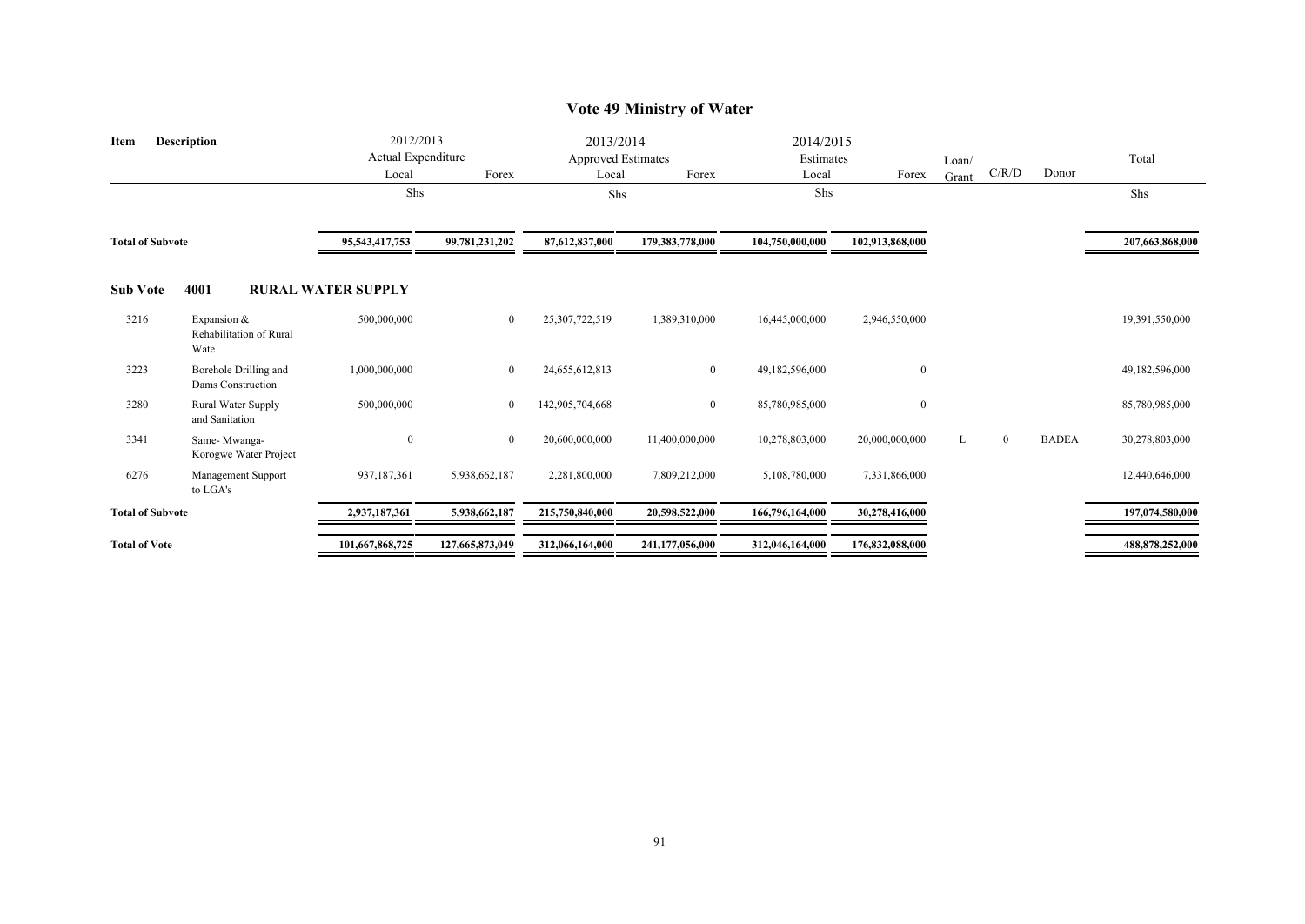# MINISTRY OF FINANCE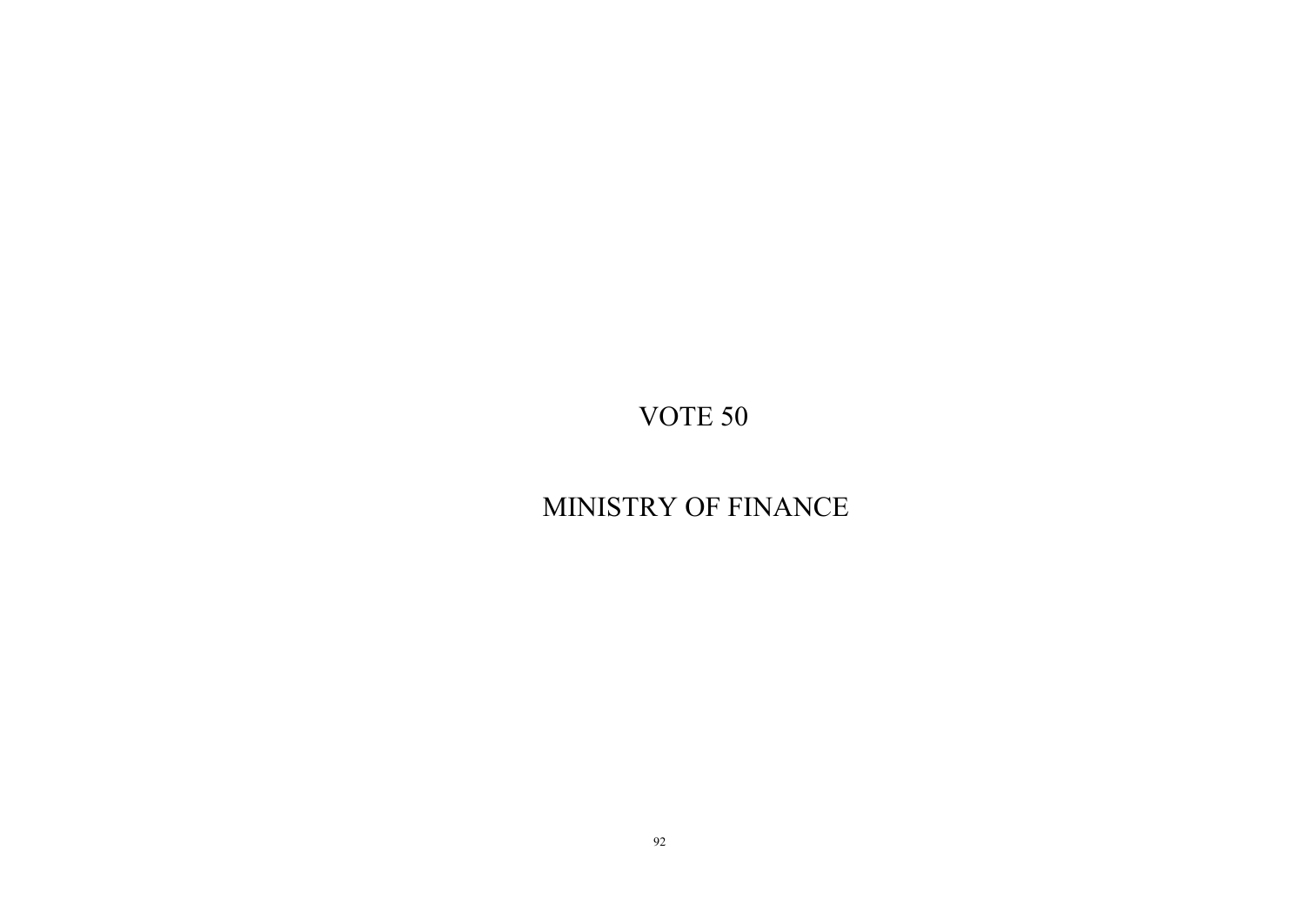## **Vote 50 Ministry of Finance**

A. ESTIMATE of the amount required in the year ending 30th June, 2015, for the development projects in the Ministry of Finance

### **Twenty-nine billion eight hundred three million two hundred thirty-two thousand**

#### **(Shs.29,803,232,000)**

B. Projects under which this Vote will be accounted for by the Permanent Secretary, Ministry of Finance , are set out in the details below.

| <b>Description</b><br>Item | 2012/2013<br>Actual Expenditure                   |                                  | 2013/2014<br>Approved Estimates |                  | 2014/2015<br>Estimates |                | Loan/            |       |       | Total              |                |
|----------------------------|---------------------------------------------------|----------------------------------|---------------------------------|------------------|------------------------|----------------|------------------|-------|-------|--------------------|----------------|
|                            |                                                   | Local                            | Forex                           | Local            | Forex                  | Local          | Forex            | Grant | C/R/D | Donor              |                |
|                            |                                                   | Shs                              |                                 | Shs              |                        | Shs            |                  |       |       |                    | Shs            |
|                            |                                                   |                                  |                                 |                  |                        |                |                  |       |       |                    |                |
|                            |                                                   |                                  |                                 |                  |                        |                |                  |       |       |                    |                |
| <b>Sub Vote</b>            | 1001                                              | ADMINISTRATION AND HR MANAGEMENT |                                 |                  |                        |                |                  |       |       |                    |                |
| 6251                       |                                                   | $\mathbf{0}$                     | 72,100,000                      | 200,000,000      | 207,000,000            | 30,000,000     | 290,000,000      |       |       |                    | 320,000,000    |
| 6326                       | Construction & Reh.of<br><b>Treasury Building</b> | 773,903,000                      | $\bf{0}$                        | $\boldsymbol{0}$ | $\mathbf{0}$           | 10,000,000,000 | $\boldsymbol{0}$ |       |       |                    | 10,000,000,000 |
| <b>Total of Subvote</b>    |                                                   | 773,903,000                      | 72,100,000                      | 200,000,000      | 207,000,000            | 10,030,000,000 | 290,000,000      |       |       |                    | 10,320,000,000 |
|                            |                                                   |                                  |                                 |                  |                        |                |                  |       |       |                    |                |
| <b>Sub Vote</b>            | 1003                                              | <b>POLICY AND PLANNING</b>       |                                 |                  |                        |                |                  |       |       |                    |                |
| 6249                       |                                                   | 170,100,000                      | $\bf{0}$                        | $\boldsymbol{0}$ | $\mathbf{0}$           | 1,050,000,000  | $\boldsymbol{0}$ |       |       |                    | 1,050,000,000  |
| 6251                       | Public Finance Mgt<br>Reform Programme            | 393,064,860                      | 2,622,396,142                   | 2,007,295,000    | 3,483,488,000          | 1,546,500,000  | 4,269,585,000    | G     | D     | <b>Basket Fund</b> | 5,816,085,000  |
| 6320                       | Const Of Accountancy<br>Educat. Centre(NBAA       | $\mathbf{0}$                     | $\boldsymbol{0}$                | 2,512,517,000    | $\mathbf{0}$           | 2,512,600,000  | $\boldsymbol{0}$ |       |       |                    | 2,512,600,000  |
| 6321                       | Construction of IAA<br>Modern Library Proje       | $\mathbf{0}$                     | $\boldsymbol{0}$                | 1,680,188,000    | $\mathbf{0}$           | $\mathbf{0}$   | $\boldsymbol{0}$ |       |       |                    | $\bf{0}$       |
| 6322                       | Construction Of<br>Offices(IFM)                   | $\mathbf{0}$                     | $\boldsymbol{0}$                | 1,500,000,000    | $\overline{0}$         | 1,500,000,000  | $\boldsymbol{0}$ |       |       |                    | 1,500,000,000  |
| <b>Total of Subvote</b>    |                                                   | 563,164,860                      | 2,622,396,142                   | 7,700,000,000    | 3,483,488,000          | 6,609,100,000  | 4,269,585,000    |       |       |                    | 10,878,685,000 |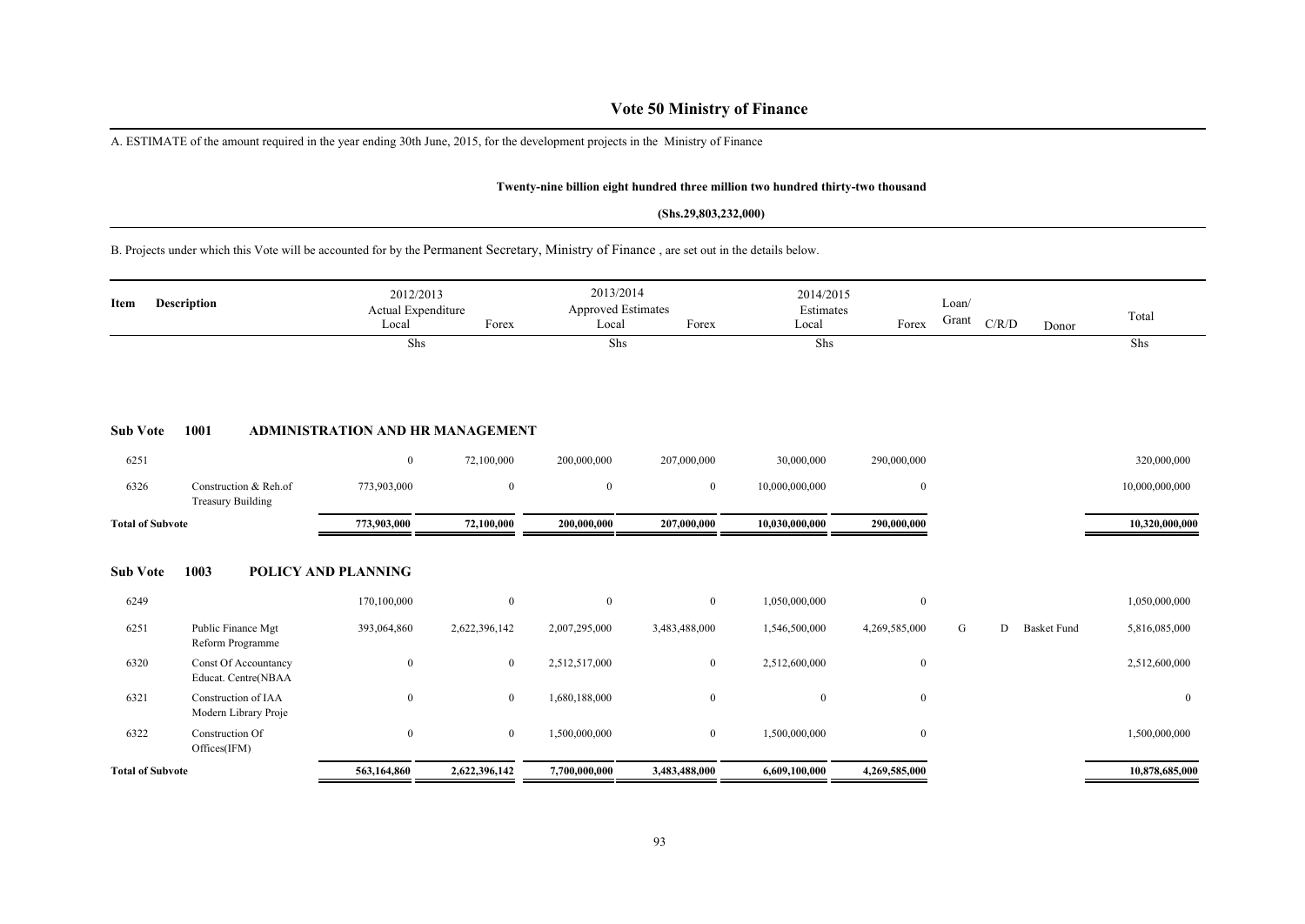|                         |                                              |                                          |                   |                                          | <b>Vote 50 Ministry of Finance</b> |                                 |                  |                |           |        |                  |
|-------------------------|----------------------------------------------|------------------------------------------|-------------------|------------------------------------------|------------------------------------|---------------------------------|------------------|----------------|-----------|--------|------------------|
| Item                    | Description                                  | 2012/2013<br>Actual Expenditure<br>Local | Forex             | 2013/2014<br>Approved Estimates<br>Local | Forex                              | 2014/2015<br>Estimates<br>Local | Forex            | Loan/<br>Grant | C/R/D     | Donor  | Total            |
|                         |                                              | Shs                                      |                   | Shs                                      |                                    | Shs                             |                  |                |           |        | Shs              |
| <b>Sub Vote</b>         | 1005                                         | <b>GOVERNMENT COMMUNICATION UNIT</b>     |                   |                                          |                                    |                                 |                  |                |           |        |                  |
| 6251                    | Public Finance Mgt<br>Reform Progamme        | 88,403,440                               | 100,231,430       | 300,000,000                              | 323,500,000                        | 614,400,000                     | 459,900,000      |                |           |        | 1,074,300,000    |
| <b>Total of Subvote</b> |                                              | 88,403,440                               | 100,231,430       | 300,000,000                              | 323,500,000                        | 614,400,000                     | 459,900,000      |                |           |        | 1,074,300,000    |
| <b>Sub Vote</b>         | 1007<br><b>MCC TANZANIA</b>                  |                                          |                   |                                          |                                    |                                 |                  |                |           |        |                  |
| 3142                    | Zanzibar Interconnector                      | $\boldsymbol{0}$                         | 22,436,742,610    | $\boldsymbol{0}$                         | 3,602,166,000                      | $\overline{0}$                  | $\bf{0}$         | G              | D         | MCC(T) | $\boldsymbol{0}$ |
| 3143                    | Constr. of Malagarasi<br>Hydropower Distr.   | $\bf{0}$                                 | 8,563,867,797     | $\boldsymbol{0}$                         | 1,915,102,000                      | $\mathbf{0}$                    | $\boldsymbol{0}$ | ${\bf G}$      | ${\rm D}$ | MCC(T) | $\boldsymbol{0}$ |
| 3144                    | Rehabit and Extens of<br>TANESCO Distr.Syt   | $\bf{0}$                                 | 51,169,828,000    | $\overline{0}$                           | 2,317,807,000                      | $\overline{0}$                  | $\bf{0}$         | ${\bf G}$      | D         | MCC(T) | $\boldsymbol{0}$ |
| 3308                    | Rehabit of Urban<br>Water Supply-DSM         | $\mathbf{0}$                             | 2,567,137,000     | $\mathbf{0}$                             | $\bf{0}$                           | $\mathbf{0}$                    | $\bf{0}$         | ${\bf G}$      | D         | MCC(T) | $\bf{0}$         |
| 3309                    | Rehabit of Urban<br>Water<br>Supply-Morogoro | $\mathbf{0}$                             | 3,675,251,214     | $\boldsymbol{0}$                         | 6,580,385,000                      | $\bf{0}$                        | $\boldsymbol{0}$ | ${\bf G}$      | ${\rm D}$ | MCC(T) | $\boldsymbol{0}$ |
| 3310                    | Lower Ruvu Plant<br>Extension                | $\bf{0}$                                 | 11,983,369,821    | $\boldsymbol{0}$                         | 15,169,037,000                     | $\mathbf{0}$                    | $\boldsymbol{0}$ | ${\bf G}$      | D         | MCC(T) | $\boldsymbol{0}$ |
| 4108                    | Tunduma-Sumbawanga<br>Road Construction      | 76,983,264,233                           | 34,538,467,570    | $\boldsymbol{0}$                         | 105,970,618,000                    | $\boldsymbol{0}$                | $\boldsymbol{0}$ | ${\bf G}$      | ${\rm D}$ | MCC(T) | $\boldsymbol{0}$ |
| 4113                    | Namtumbo-Songea<br>Road Construction         | 4,825,697,651                            | 12,505,149,000    | $\boldsymbol{0}$                         | 15,049,308,000                     | $\mathbf{0}$                    | $\bf{0}$         | ${\bf G}$      | D         | MCC(T) | $\bf{0}$         |
| 4114                    | Peramiho-Mbinga<br>Road Construction         | 4,021,414,709                            | 28, 287, 724, 100 | $\boldsymbol{0}$                         | 17,542,983,000                     | $\overline{0}$                  | $\bf{0}$         | ${\bf G}$      | D         | MCC(T) | $\bf{0}$         |
| 4151                    | Tanga-Horohoro Road<br>Construction          | $\boldsymbol{0}$                         | 11,870,846,872    | $\overline{0}$                           | 831,569,000                        | $\overline{0}$                  | $\bf{0}$         | ${\bf G}$      | D         | MCC(T) | $\boldsymbol{0}$ |
| 4156                    | Zanzibar Rural<br>Roads-Road<br>Construction | 12,292,955,000                           | 8,395,367,207     | $\boldsymbol{0}$                         | 8,616,534,000                      | $\overline{0}$                  | $\bf{0}$         | ${\bf G}$      | ${\rm D}$ | MCC(T) | $\mathbf{0}$     |
| 4210                    | Mafia Island Airport                         | 876,668,407                              | 4,421,784,123     | $\boldsymbol{0}$                         | 416,172,000                        | $\theta$                        | $\bf{0}$         | ${\bf G}$      | ${\rm D}$ | MCC(T) | $\bf{0}$         |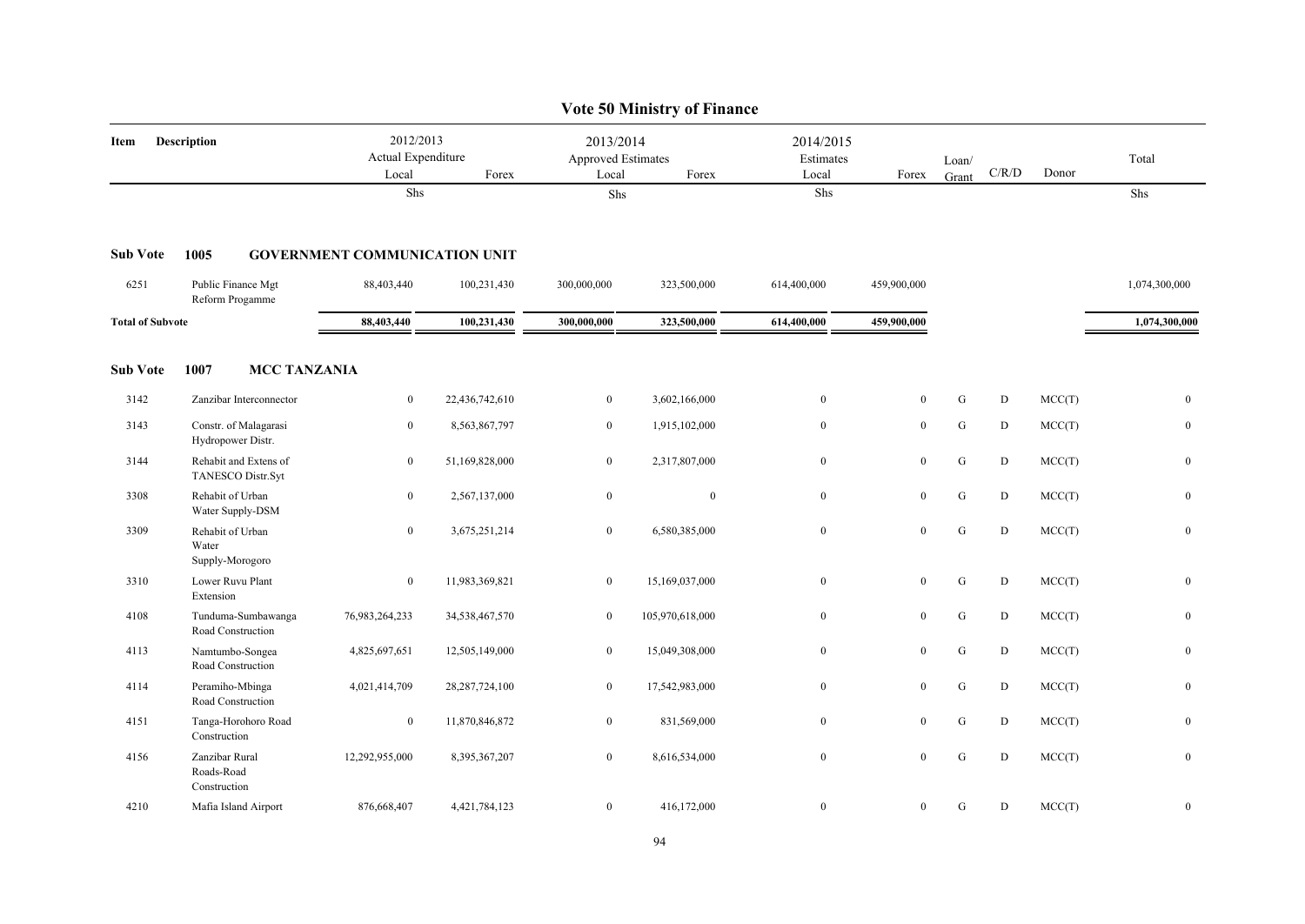|                         |                                       |                                             |                 |                                                 | <b>Vote 50 Ministry of Finance</b> |                                 |               |                |           |                    |               |
|-------------------------|---------------------------------------|---------------------------------------------|-----------------|-------------------------------------------------|------------------------------------|---------------------------------|---------------|----------------|-----------|--------------------|---------------|
| Item                    | <b>Description</b>                    | 2012/2013<br>Actual Expenditure<br>Local    | Forex           | 2013/2014<br><b>Approved Estimates</b><br>Local | Forex                              | 2014/2015<br>Estimates<br>Local | Forex         | Loan/<br>Grant | C/R/D     | Donor              | Total         |
|                         |                                       | Shs                                         |                 | Shs                                             |                                    | Shs                             |               |                |           |                    | Shs           |
| 6574                    | MCA-T Programme<br>Management         | $\overline{0}$                              | 16,454,738,505  | $\overline{0}$                                  | 35,600,500,000                     | $\boldsymbol{0}$                | $\mathbf{0}$  | G              | ${\rm D}$ | MCC(T)             | $\mathbf{0}$  |
| <b>Total of Subvote</b> |                                       | 99,000,000,000                              | 216,870,273,819 | $\bf{0}$                                        | 213,612,181,000                    | $\bf{0}$                        | 0             |                |           |                    | $\mathbf{0}$  |
| <b>Sub Vote</b>         | 1009                                  | PUBLIC PROCUREMENT POLICY UNIT (PPU)        |                 |                                                 |                                    |                                 |               |                |           |                    |               |
| 6251                    | Public Finance Mgt<br>Reform Progamme | 27,785,431                                  | 170, 101, 550   | $\overline{0}$                                  | $\overline{0}$                     | $\overline{0}$                  | $\mathbf{0}$  | G              | D         | <b>Basket Fund</b> | $\mathbf{0}$  |
| <b>Total of Subvote</b> |                                       | 27,785,431                                  | 170,101,550     | $\bf{0}$                                        | $\mathbf{0}$                       | $\bf{0}$                        | $\mathbf{0}$  |                |           |                    | $\mathbf{0}$  |
| <b>Sub Vote</b>         | 2003                                  | <b>TREASURY REGISTRAR</b>                   |                 |                                                 |                                    |                                 |               |                |           |                    |               |
| 6251                    | Public Finance Mgt<br>Reform Progamme | 198,593,103                                 | 149,931,012     | $\overline{0}$                                  | $\overline{0}$                     | $\overline{0}$                  | $\mathbf{0}$  | G              | D         | <b>Basket Fund</b> | $\bf{0}$      |
| <b>Total of Subvote</b> |                                       | 198,593,103                                 | 149,931,012     | $\bf{0}$                                        | $\bf{0}$                           | $\mathbf{0}$                    | $\mathbf{0}$  |                |           |                    | $\mathbf{0}$  |
| <b>Sub Vote</b>         | 3001                                  | <b>INTERNAL AUDITOR GENERAL</b>             |                 |                                                 |                                    |                                 |               |                |           |                    |               |
| 6251                    | Public Finance Mgt<br>Reform Progamme | $\overline{0}$                              | 373,957,935     | 750,000,000                                     | 1,889,000,000                      | 863,530,000                     | 2,182,247,000 | G              | D         | <b>Basket Fund</b> | 3,045,777,000 |
| <b>Total of Subvote</b> |                                       | $\bf{0}$                                    | 373,957,935     | 750,000,000                                     | 1,889,000,000                      | 863,530,000                     | 2,182,247,000 |                |           |                    | 3,045,777,000 |
| <b>Sub Vote</b>         | 5001                                  | <b>GOVERNMENT ASSET MANAGEMENT DIVISION</b> |                 |                                                 |                                    |                                 |               |                |           |                    |               |
| 6251                    | <b>PFMRP</b>                          | 45,273,201                                  | 46,762,500      | 500,000,000                                     | 2,010,000,000                      | 532,970,000                     | 1,851,500,000 |                |           |                    | 2,384,470,000 |
| <b>Total of Subvote</b> |                                       | 45,273,201                                  | 46,762,500      | 500,000,000                                     | 2,010,000,000                      | 532,970,000                     | 1,851,500,000 |                |           |                    | 2,384,470,000 |

**Sub Vote 6001 FINANCIAL MGT. INFORM. SYSTEMS DIVISION**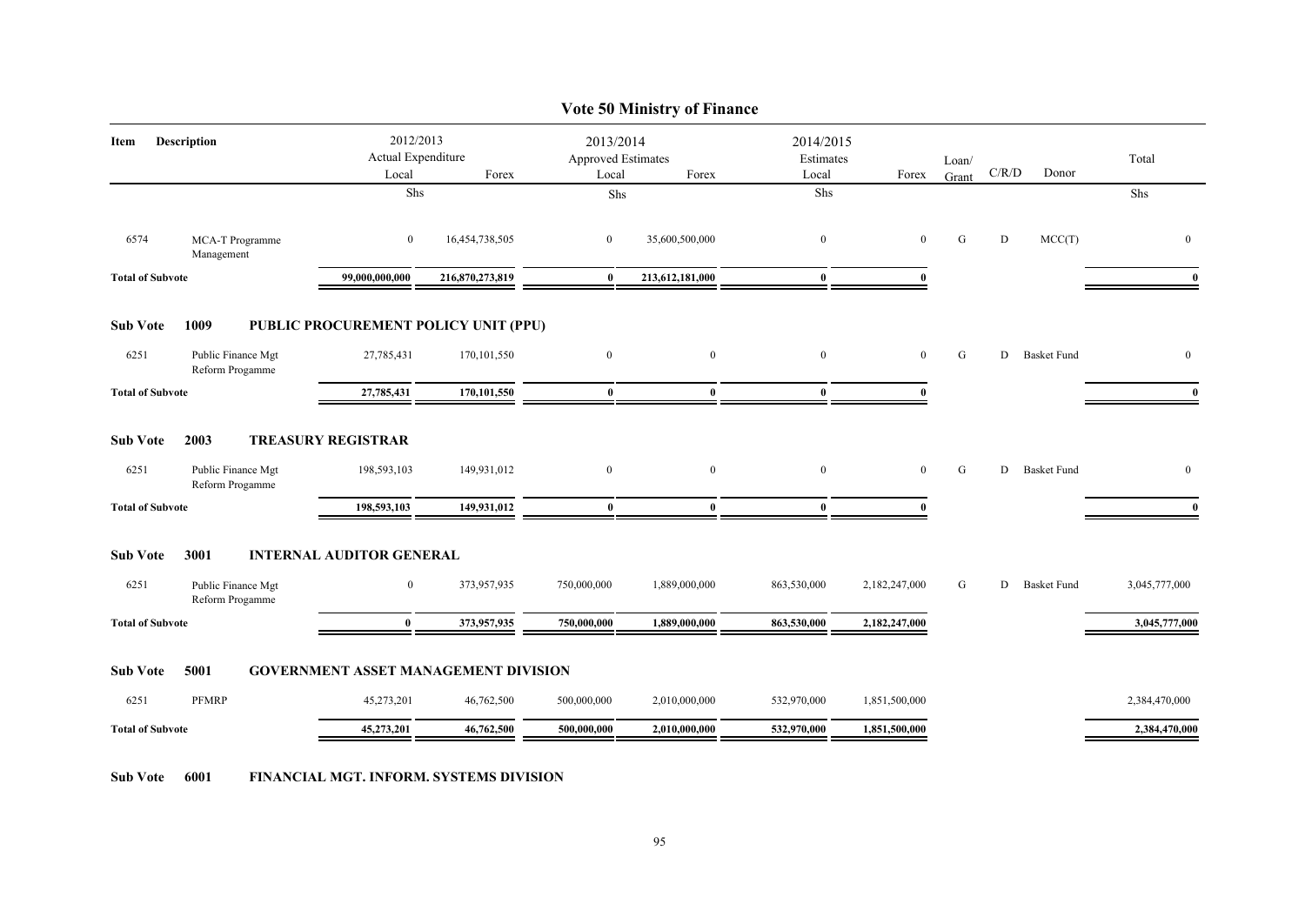|                            | $\sqrt{2}$                                     |                                 |                 |                                        |                 |                        |                |       |                         |                |  |  |
|----------------------------|------------------------------------------------|---------------------------------|-----------------|----------------------------------------|-----------------|------------------------|----------------|-------|-------------------------|----------------|--|--|
| <b>Description</b><br>Item |                                                | 2012/2013<br>Actual Expenditure |                 | 2013/2014<br><b>Approved Estimates</b> |                 | 2014/2015<br>Estimates |                | Loan/ |                         | Total          |  |  |
|                            |                                                | Local                           | Forex           | Local                                  | Forex           | Local                  | Forex          | Grant | C/R/D                   | Donor          |  |  |
|                            |                                                | Shs                             |                 | Shs                                    |                 | Shs                    |                |       |                         | Shs            |  |  |
| 6251                       | Public Finance<br>Management Reform<br>Program | 192,206,211                     | 117,987,446     | 750,000,000                            | 1,944,000,000   | 700,000,000            | 1,400,000,000  | G     | <b>Basket Fund</b><br>D | 2,100,000,000  |  |  |
| <b>Total of Subvote</b>    |                                                | 192.206.211                     | 117,987,446     | 750,000,000                            | 1,944,000,000   | 700,000,000            | 1,400,000,000  |       |                         | 2,100,000,000  |  |  |
| <b>Total of Vote</b>       |                                                | 100,889,329,246                 | 220,523,741,834 | 10,200,000,000                         | 223,469,169,000 | 19,350,000,000         | 10,453,232,000 |       |                         | 29,803,232,000 |  |  |

## **Vote 50 Ministry of Finance**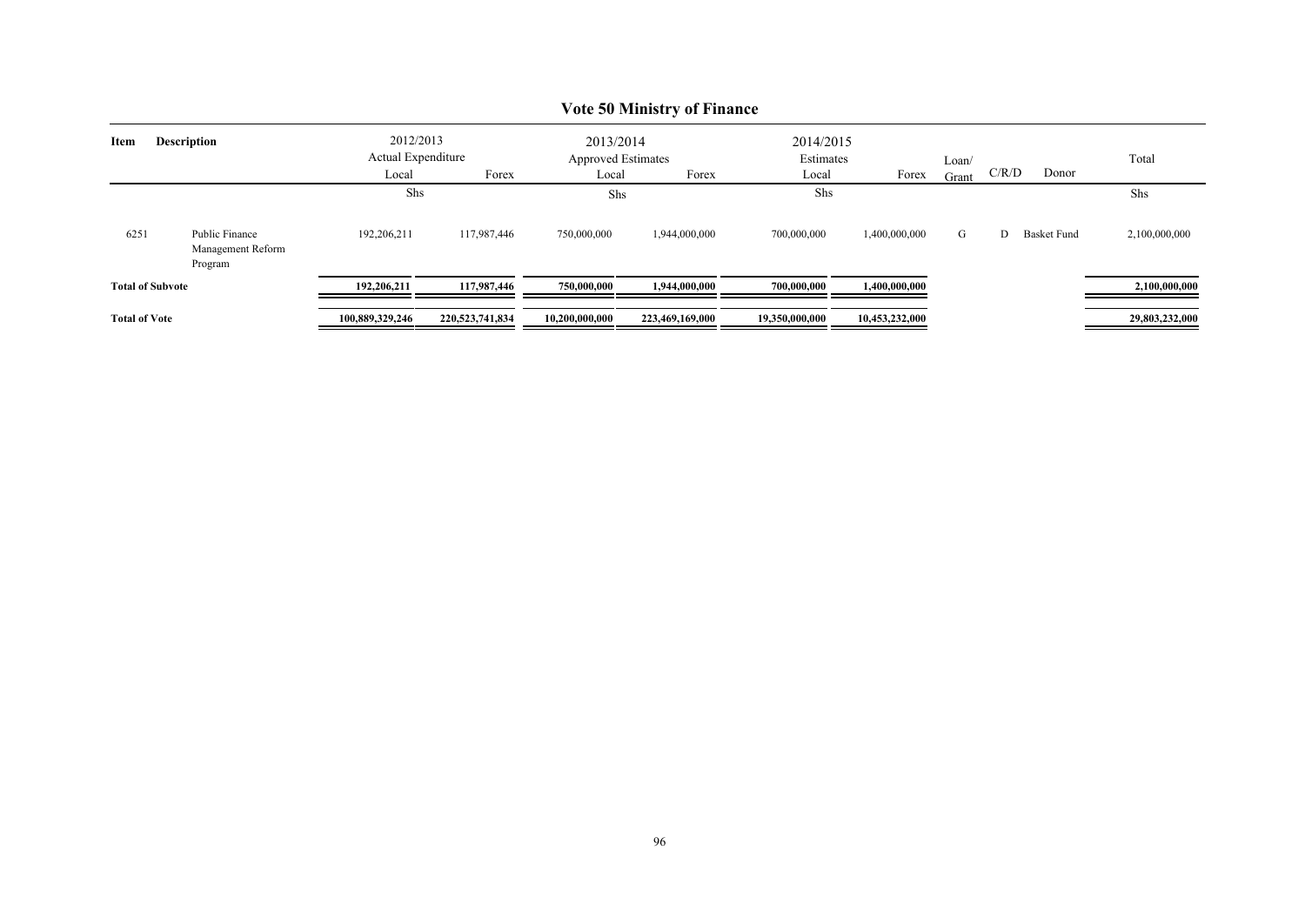## MINISTRY OF HOME AFFAIRS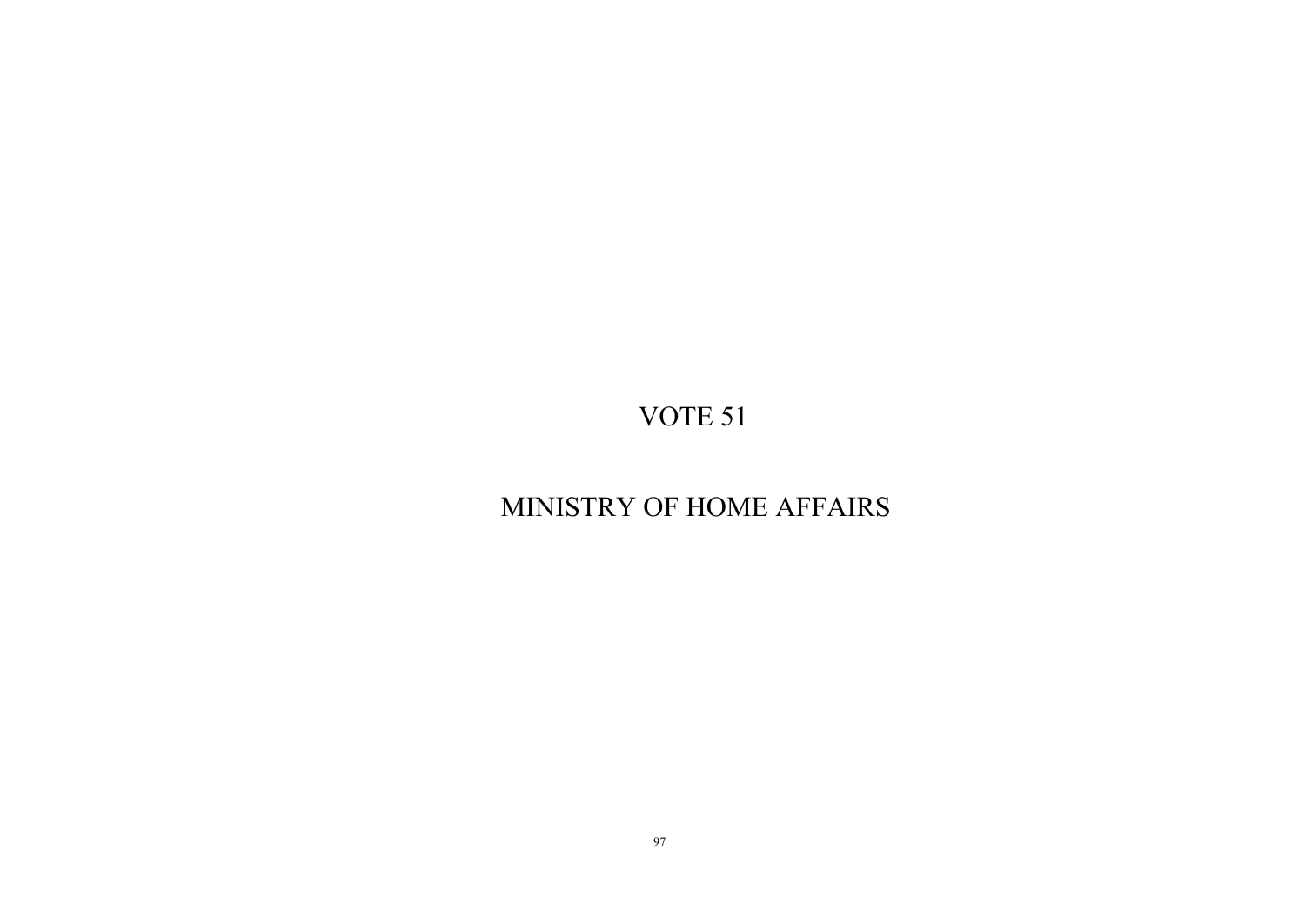## **Vote 51 Ministry of Home Affairs**

A. ESTIMATE of the amount required in the year ending 30th June, 2015, for the development projects in the Ministry of Home Affairs

### **Two billion two hundred twenty-five million seventy-five thousand**

#### **(Shs.2,225,075,000)**

B. Projects under which this Vote will be accounted for by the Permanent Secretary, Ministry of Home Affairs , are set out in the details below.

| Description<br>Item     |                                                       | Local               | 2012/2013<br>Actual Expenditure<br>Forex |                  | 2013/2014<br><b>Approved Estimates</b><br>Forex<br>Local |               | 2014/2015<br>Estimates<br>Forex<br>Local |   |   | Donor        | Total         |
|-------------------------|-------------------------------------------------------|---------------------|------------------------------------------|------------------|----------------------------------------------------------|---------------|------------------------------------------|---|---|--------------|---------------|
|                         |                                                       | Shs                 |                                          | Shs              |                                                          | Shs           |                                          |   |   |              | Shs           |
| <b>Sub Vote</b>         | 1003                                                  | POLICY AND PLANNING |                                          |                  |                                                          |               |                                          |   |   |              |               |
| 6327                    | Construction &<br>Rehab.of Public<br><b>Buildings</b> | $\bf{0}$            | $\overline{0}$                           | $\overline{0}$   | $\overline{0}$                                           | 1,500,000,000 | $\bf{0}$                                 |   |   |              | 1,500,000,000 |
| <b>Total of Subvote</b> |                                                       | 0                   |                                          | $\theta$         |                                                          | 1,500,000,000 |                                          |   |   |              | 1,500,000,000 |
| <b>Sub Vote</b>         | 4001<br><b>REFUGEES UNIT</b>                          |                     |                                          |                  |                                                          |               |                                          |   |   |              |               |
| 6258                    | Support to Refugee<br>Areas                           | $\bf{0}$            | 587,024,716                              | $\boldsymbol{0}$ | $\mathbf{0}$                                             | $\bf{0}$      | 725,075,000                              | G | D | <b>UNHCR</b> | 725,075,000   |
| <b>Total of Subvote</b> |                                                       | $\mathbf{0}$        | 587,024,716                              | $\theta$         |                                                          | $\mathbf{0}$  | 725,075,000                              |   |   |              | 725,075,000   |
| <b>Total of Vote</b>    |                                                       | $\bf{0}$            | 587,024,716                              | $\mathbf{0}$     | $\mathbf{0}$                                             | 1,500,000,000 | 725,075,000                              |   |   |              | 2,225,075,000 |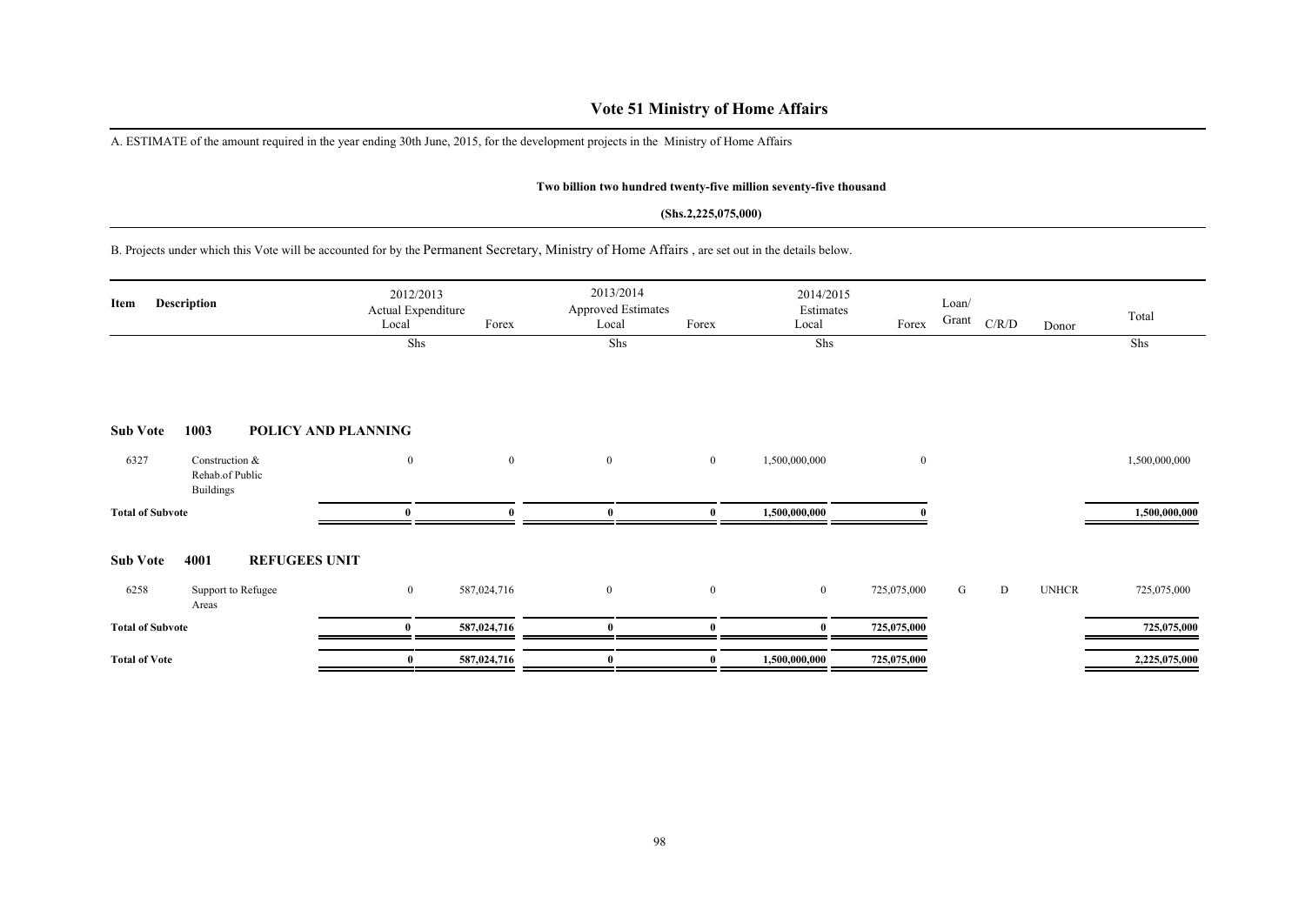## MINISTRY OF HEALTH AND SOCIAL WELFARE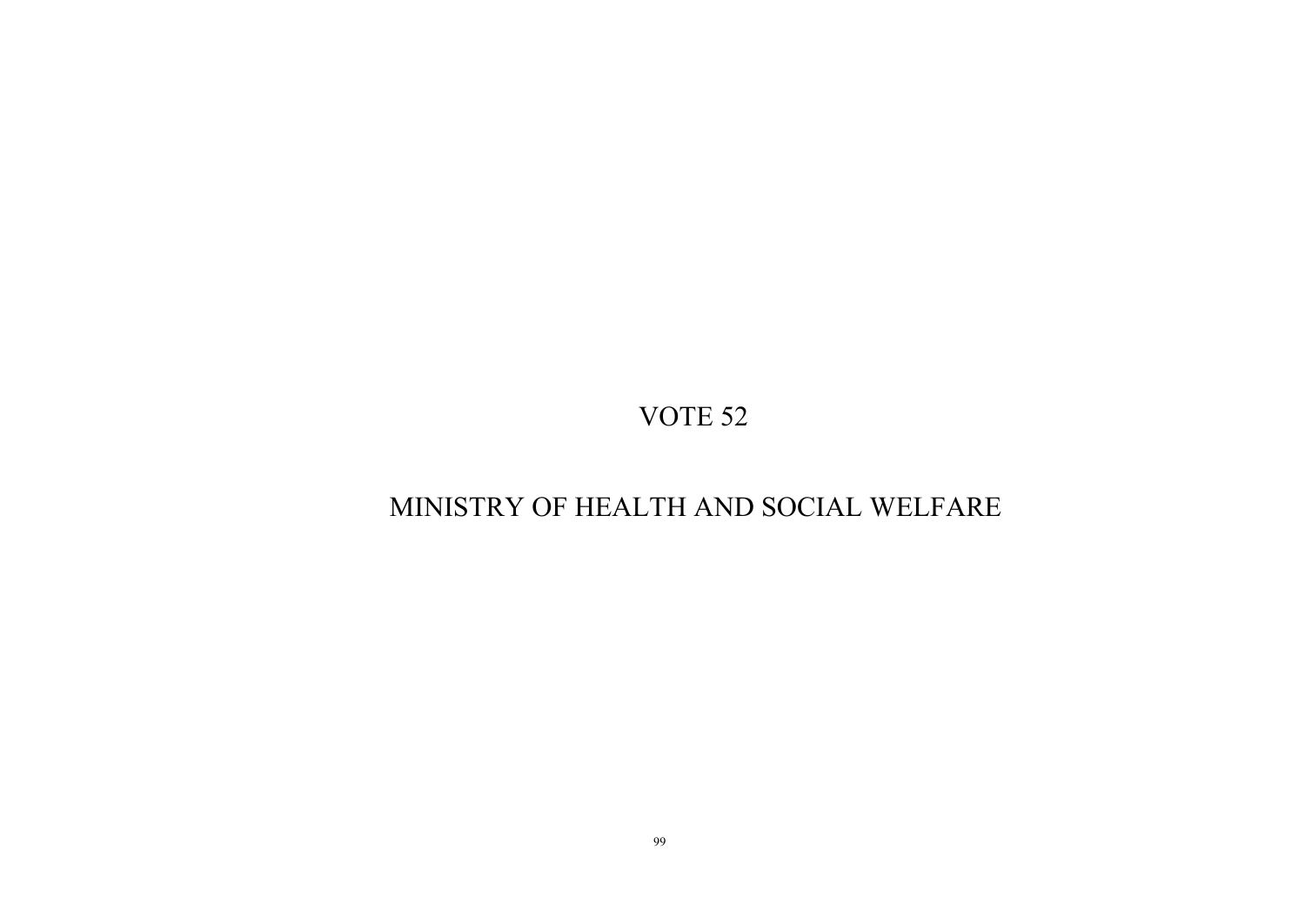## **Vote 52 Ministry of Health and Social Welfare**

A. ESTIMATE of the amount required in the year ending 30th June, 2015, for the development projects in the Ministry of Health and Social Welfare

#### **Three hundred five billion seven hundred twenty-nine million four hundred ninety-two thousand**

#### **(Shs.305,729,492,000)**

B. Projects under which this Vote will be accounted for by the Permanent Secretary, Ministry of Health and Social Welfare , are set out in the details below.

| <b>Description</b><br>Item |                                                  | 2012/2013<br>Actual Expenditure<br>Local | Forex          | 2013/2014<br><b>Approved Estimates</b><br>Local | Forex          | 2014/2015<br>Estimates<br>Local | Forex          | Loan/<br>Grant | C/R/D | Donor         | Total          |
|----------------------------|--------------------------------------------------|------------------------------------------|----------------|-------------------------------------------------|----------------|---------------------------------|----------------|----------------|-------|---------------|----------------|
|                            |                                                  | Shs                                      |                | Shs                                             |                | Shs                             |                |                |       |               | Shs            |
| <b>Sub Vote</b>            | 1003                                             | <b>POLICY AND PLANNING</b>               |                |                                                 |                |                                 |                |                |       |               |                |
| 5416                       | Health Plans and<br>Management                   | $\boldsymbol{0}$                         | 578,230,102    | 1,000,000,000                                   | 638,600,000    | 2,000,000,000                   | 501,950,000    | G              | D     | BasketFund    | 2,501,950,000  |
| 5486                       | <b>Health Sector</b><br>Programme Support        | $\boldsymbol{0}$                         | 23,100,960,000 | $\bf{0}$                                        | 66,918,806,523 | $\boldsymbol{0}$                | 47,013,880,540 | G              | D     | BasketFund    | 47,013,880,540 |
| <b>Total of Subvote</b>    |                                                  | $\mathbf{0}$                             | 23,679,190,102 | 1,000,000,000                                   | 67,557,406,523 | 2,000,000,000                   | 47,515,830,540 |                |       |               | 49,515,830,540 |
| <b>Sub Vote</b>            | 2001<br><b>CURATIVE SERVICES</b>                 |                                          |                |                                                 |                |                                 |                |                |       |               |                |
| 5409                       | Support to Maternal<br>Mortality Reduction       | 500,000,000                              | 1,800,698,173  | 1,400,000,000                                   | 20,000,000,000 | 9,091,487,815                   | 2,425,200,000  |                |       |               | 11,516,687,815 |
| 5411                       | Strenghening of<br>Referral Hospitals            | 700,000,000                              | 52,096,679,677 | 10,240,000,000                                  | 29,240,734,000 | 15,748,512,185                  | 10,800,000,000 | G              | D     | BasketFund    | 26,548,512,185 |
| 5412                       | Ocean Road Cancer<br>Institute                   | 2,000,000,000                            | $\mathbf{0}$   | 8,000,000,000                                   | $\mathbf{0}$   | 3,000,000,000                   | $\mathbf{0}$   |                |       |               | 3,000,000,000  |
| 5486                       | <b>Health Sector</b><br>Development<br>Programme | $\overline{0}$                           | 5,448,131,576  | $\mathbf{0}$                                    | 3,000,000,000  | $\mathbf{0}$                    | $\mathbf{0}$   | G              | D     | <b>DANIDA</b> | $\overline{0}$ |
| 5487                       | Muhimbili National<br>Hospital                   | 6,122,550,000                            | $\overline{0}$ | 10,345,621,730                                  | $\mathbf{0}$   | 9,200,000,000                   | $\bf{0}$       |                |       |               | 9,200,000,000  |
| 5491                       | Muhimbili Orthopaedic<br>Institute               | 400,000,000                              | 400,000,000    | 2,000,000,000                                   | $\bf{0}$       | 6,800,000,000                   | $\bf{0}$       | G              | D     | BasketFund    | 6,800,000,000  |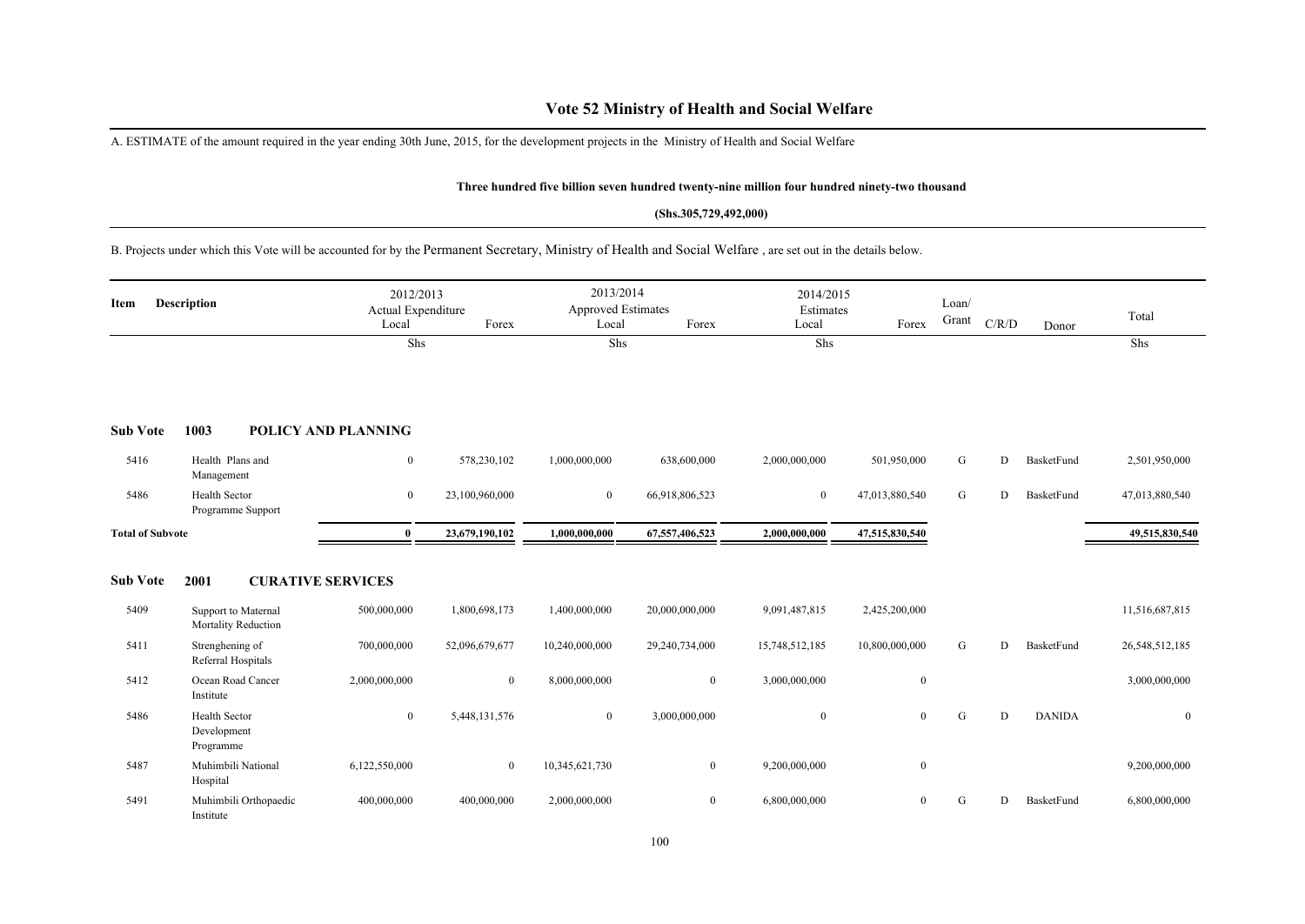| Item                    | <b>Description</b>                           | 2012/2013<br>Actual Expenditure<br>Local<br>Shs | Forex           | 2013/2014<br>Approved Estimates<br>Local<br>Shs | Forex              | 2014/2015<br>Estimates<br>Local<br>Shs | Forex            | Loan/<br>Grant | C/R/D | Donor      | Total<br>Shs    |
|-------------------------|----------------------------------------------|-------------------------------------------------|-----------------|-------------------------------------------------|--------------------|----------------------------------------|------------------|----------------|-------|------------|-----------------|
|                         |                                              |                                                 |                 |                                                 |                    |                                        |                  |                |       |            |                 |
| <b>Total of Subvote</b> |                                              | 9,722,550,000                                   | 59,745,509,426  | 31,985,621,730                                  | 52,240,734,000     | 43,840,000,000                         | 13,225,200,000   |                |       |            | 57,065,200,000  |
| <b>Sub Vote</b>         | 3001                                         | PREVENTIVE SERVICES                             |                 |                                                 |                    |                                        |                  |                |       |            |                 |
| 2208                    | National Institute for<br>Medical Research   | 150,000,000                                     | $\mathbf{0}$    | 584,378,270                                     | $\boldsymbol{0}$   | 150,000,000                            | $\boldsymbol{0}$ |                |       |            | 150,000,000     |
| 5406                    | Control Of<br>Communicable<br>Diseases       | $\overline{0}$                                  | 31,868,740,613  | $\overline{0}$                                  | 89, 334, 525, 200  | $\bf{0}$                               | 58,157,413,000   | G              | D     | BasketFund | 58,157,413,000  |
| 5492                    | HIV/AIDS Control<br>Programme                | $\overline{0}$                                  | 93,094,511,494  | $\overline{0}$                                  | 215, 515, 275, 277 | 3,000,000,000                          | 131,896,089,321  | G              | D     | GlobalFund | 134,896,089,321 |
| 5494                    | Chief Government<br>Chemist                  | 377,450,000                                     | $\mathbf{0}$    | 300,000,000                                     | $\boldsymbol{0}$   | 200,000,000                            | $\bf{0}$         |                |       |            | 200,000,000     |
| 5496                    | Tanzania Food and<br><b>Nutrition Center</b> | $\mathbf{0}$                                    | $\mathbf{0}$    | $\bf{0}$                                        | $\overline{0}$     | 400,000,000                            | $\bf{0}$         |                |       |            | 400,000,000     |
| <b>Total of Subvote</b> |                                              | 527,450,000                                     | 124,963,252,107 | 884,378,270                                     | 304,849,800,477    | 3,750,000,000                          | 190,053,502,321  |                |       |            | 193,803,502,321 |
| <b>Sub Vote</b>         | 4002<br><b>SOCIAL WELFARE</b>                |                                                 |                 |                                                 |                    |                                        |                  |                |       |            |                 |
| 5451                    | Support to Social<br><b>Welfare Services</b> | $\mathbf{0}$                                    | 781,907,800     | 1,130,000,000                                   | 935,000,000        | 1,712,000,000                          | 934,959,139      | G              | D     | BasketFund | 2,646,959,139   |
| <b>Total of Subvote</b> |                                              | $\bf{0}$                                        | 781,907,800     | 1,130,000,000                                   | 935,000,000        | 1,712,000,000                          | 934,959,139      |                |       |            | 2,646,959,139   |
| <b>Sub Vote</b>         | 5001                                         | <b>HUMAN RESOURCE DEVELOPMENT</b>               |                 |                                                 |                    |                                        |                  |                |       |            |                 |
| 2204                    | Human Resource<br>Development                | 754,813,349                                     | $\mathbf{0}$    | 1,100,000,000                                   | 9,600,000,000      | 2,698,000,000                          | $\mathbf{0}$     |                |       |            | 2,698,000,000   |
| <b>Total of Subvote</b> |                                              | 754,813,349                                     | $\mathbf{0}$    | 1,100,000,000                                   | 9,600,000,000      | 2,698,000,000                          |                  |                |       |            | 2,698,000,000   |
| <b>Total of Vote</b>    |                                              | 11,004,813,349                                  | 209,169,859,435 | 36,100,000,000                                  | 435,182,941,000    | 54,000,000,000                         | 251,729,492,000  |                |       |            | 305,729,492,000 |

## **Vote 52 Ministry of Health and Social Welfare**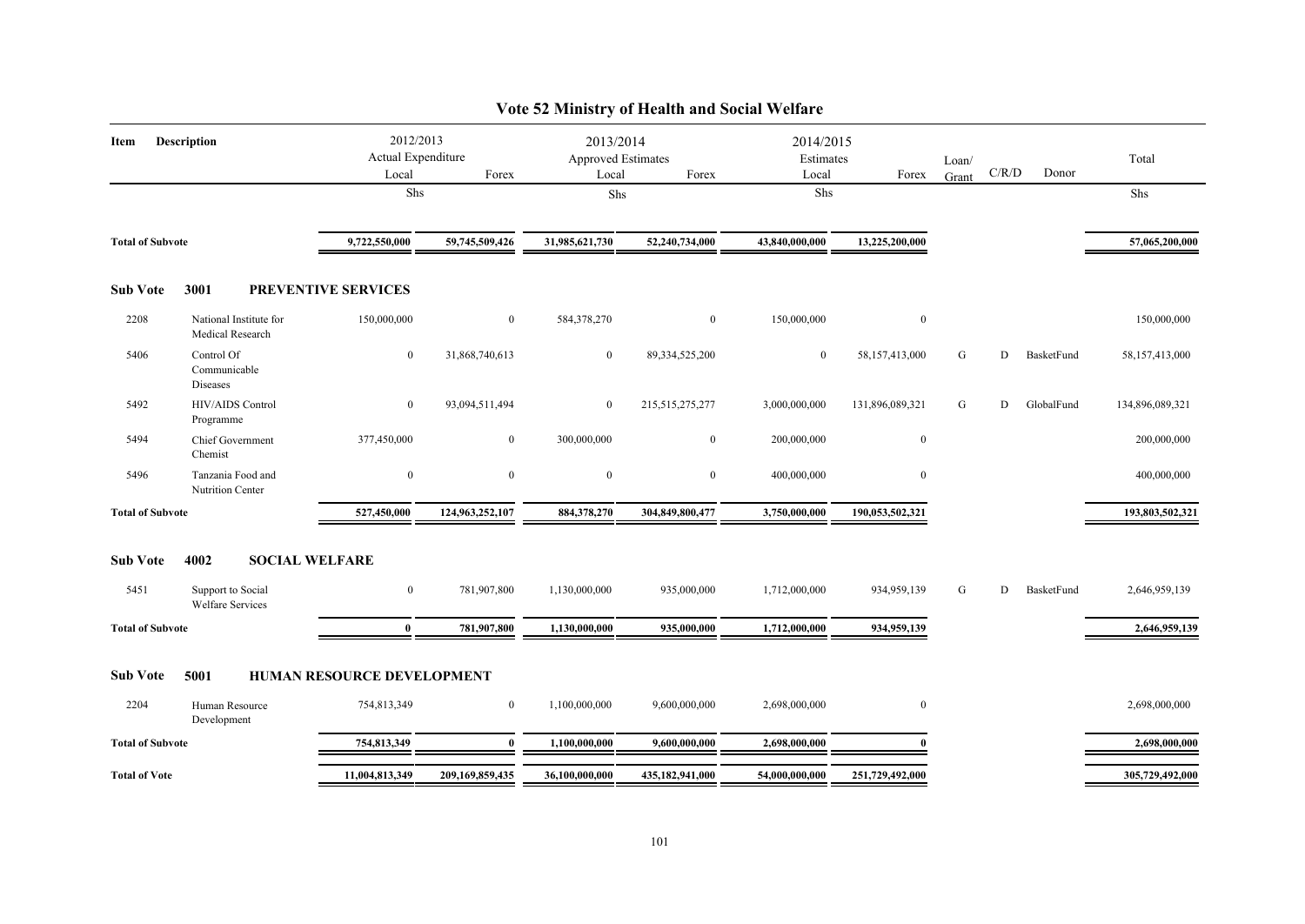# MINISTRY OF COMMUNITY DEVELOPMENT, GENDER AND CHILDREN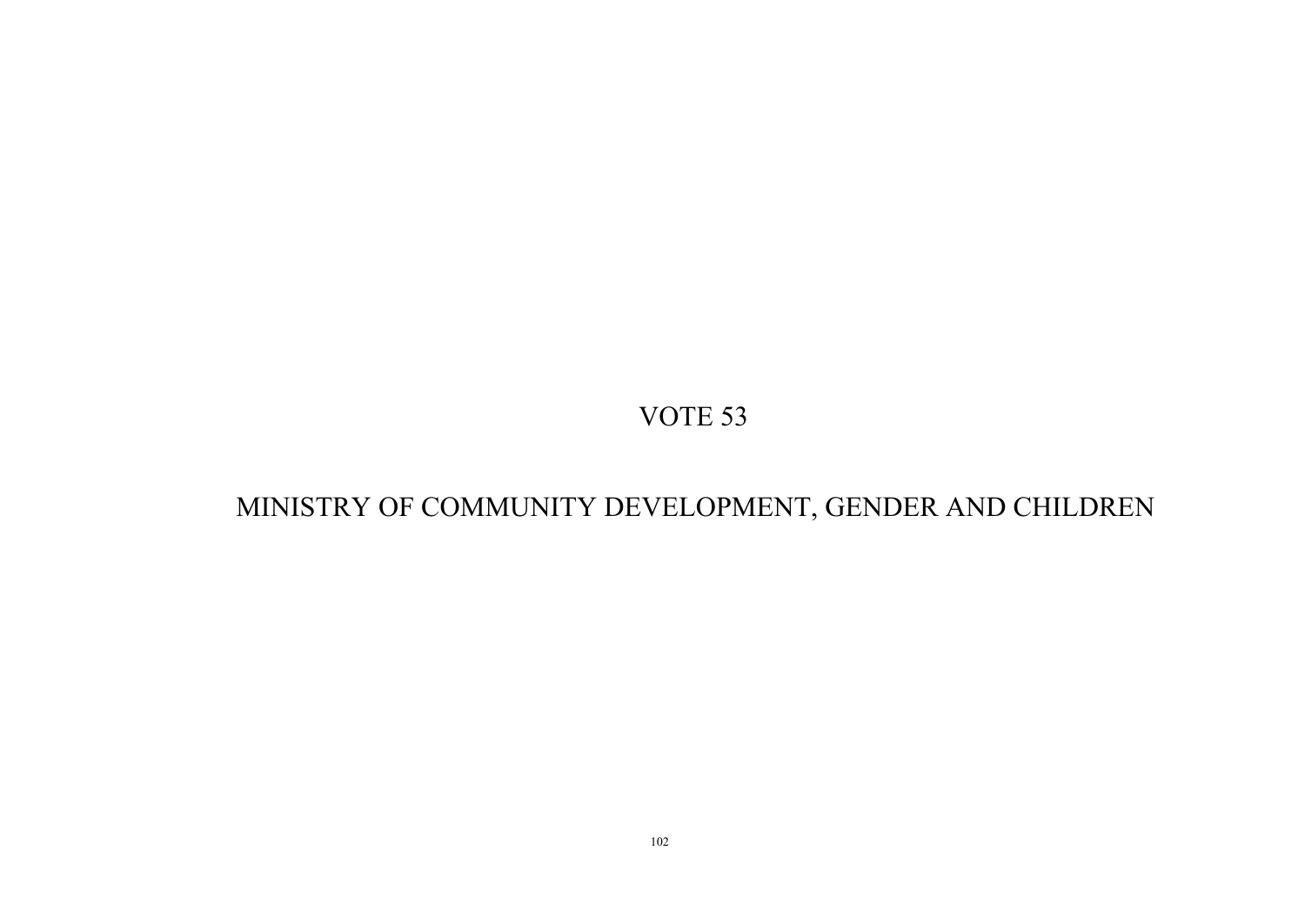## **Vote 53 Ministry of Community Development, Gender and Children**

A. ESTIMATE of the amount required in the year ending 30th June, 2015, for the development projects in the Ministry of Community Development, Gender and Children

#### **Eight billion nine hundred twenty-seven million five hundred forty-four thousand**

### **(Shs.8,927,544,000)**

B. Projects under which this Vote will be accounted for by the Permanent Secretary, Ministry of Community Development, Gender and Children , are set out in the details below.

| Item                    | <b>Description</b>                                  | 2012/2013<br>Actual Expenditure<br>Local | Forex        | 2013/2014<br><b>Approved Estimates</b><br>Local | Forex          | 2014/2015<br>Estimates<br>Local | Forex        | Loan/<br>Grant | C/R/D | Donor         | Total       |
|-------------------------|-----------------------------------------------------|------------------------------------------|--------------|-------------------------------------------------|----------------|---------------------------------|--------------|----------------|-------|---------------|-------------|
|                         |                                                     | Shs                                      |              | Shs                                             |                | Shs                             |              |                |       |               | Shs         |
| <b>Sub Vote</b>         | 1001                                                | ADMINISTRATION&HUMAN RESOURCE MANAGEMENT |              |                                                 |                |                                 |              |                |       |               |             |
| 6327                    | Construction and<br>Rehabilitation of Build         | $\mathbf{0}$                             | $\bf{0}$     | 400,000,000                                     | $\overline{0}$ | 700,000,000                     | $\mathbf{0}$ |                |       |               | 700,000,000 |
| <b>Total of Subvote</b> |                                                     | $\bf{0}$                                 | $\bf{0}$     | 400,000,000                                     | $\bf{0}$       | 700,000,000                     | $\mathbf{0}$ |                |       |               | 700,000,000 |
| <b>Sub Vote</b>         | 1003                                                | POLICY AND PLANNING                      |              |                                                 |                |                                 |              |                |       |               |             |
| 4312                    | <b>Education Sector</b><br>Development<br>Programme | $\overline{0}$                           | $\mathbf{0}$ | $\overline{0}$                                  | $\overline{0}$ | $\overline{0}$                  | 151,153,880  | G              | D     | <b>GPE</b>    | 151,153,880 |
| 6290                    | Programming and Data<br>Processing Project          | 17,379,300                               | $\mathbf{0}$ | $\bf{0}$                                        | $\bf{0}$       | 210,000,000                     | $\bf{0}$     |                |       |               | 210,000,000 |
| <b>Total of Subvote</b> |                                                     | 17,379,300                               | $\mathbf{0}$ | $\mathbf{0}$                                    | $\mathbf{0}$   | 210,000,000                     | 151,153,880  |                |       |               | 361,153,880 |
| <b>Sub Vote</b>         | 1005                                                | <b>GOVERNMENT COMMUNICATION UNIT</b>     |              |                                                 |                |                                 |              |                |       |               |             |
| 5415                    | Child Protection and<br>Participation Prog          | $\overline{0}$                           | $\mathbf{0}$ | $\bf{0}$                                        | $\bf{0}$       | $\mathbf{0}$                    | 60,000,000   | G              | D     | <b>UNICEF</b> | 60,000,000  |
| <b>Total of Subvote</b> |                                                     | $\bf{0}$                                 | $\bf{0}$     | $\bf{0}$                                        | $\bf{0}$       | $\bf{0}$                        | 60,000,000   |                |       |               | 60,000,000  |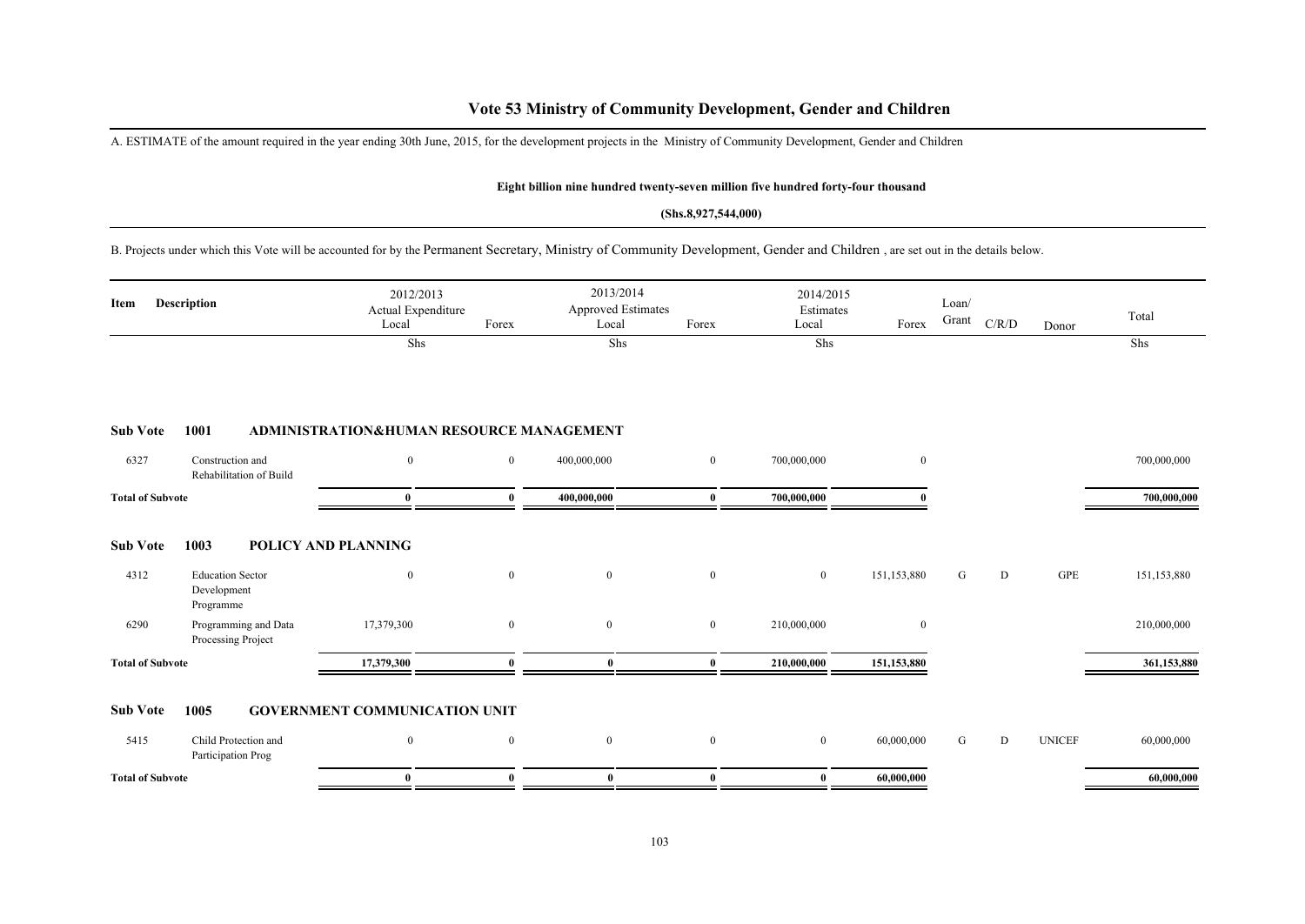| <b>Description</b><br>Item |                                                     | 2012/2013<br>Actual Expenditure<br>Local       | Forex            | 2013/2014<br>Approved Estimates<br>Local | Forex            | 2014/2015<br>Estimates<br>Local | Forex            | Loan/<br>Grant | C/R/D | Donor         | Total         |
|----------------------------|-----------------------------------------------------|------------------------------------------------|------------------|------------------------------------------|------------------|---------------------------------|------------------|----------------|-------|---------------|---------------|
|                            |                                                     | Shs                                            |                  | Shs                                      |                  | Shs                             |                  |                |       |               | Shs           |
| <b>Sub Vote</b>            | 1008                                                | <b>LEGAL SERVICE UNIT</b>                      |                  |                                          |                  |                                 |                  |                |       |               |               |
| 5415                       | Child Protection and<br>Participation Prog          | $\mathbf{0}$                                   | $\mathbf{0}$     | $\mathbf{0}$                             | $\mathbf{0}$     | $\mathbf{0}$                    | 28,700,000       | G              | D     | <b>UNICEF</b> | 28,700,000    |
| <b>Total of Subvote</b>    |                                                     | $\bf{0}$                                       | $\mathbf{0}$     | $\bf{0}$                                 | $\bf{0}$         | $\bf{0}$                        | 28,700,000       |                |       |               | 28,700,000    |
| <b>Sub Vote</b>            | 2001                                                | TRAINING AND FOLK DEVELOPMENT COLLEGES         |                  |                                          |                  |                                 |                  |                |       |               |               |
| 4312                       | <b>Education Sector</b><br>Development<br>Programme | $\mathbf{0}$                                   | $\boldsymbol{0}$ | $\mathbf{0}$                             | 4,400,000,000    | $\mathbf{0}$                    | 842,732,520      | G              | D     | <b>DFID</b>   | 842,732,520   |
| 6329                       | Rehab of Folk<br>Development<br>Colleges(FDCs)      | 149,509,000                                    | $\bf{0}$         | 2,000,000,000                            | $\mathbf{0}$     | 1,000,000,000                   | $\bf{0}$         |                |       |               | 1,000,000,000 |
| <b>Total of Subvote</b>    |                                                     | 149,509,000                                    | $\bf{0}$         | 2,000,000,000                            | 4,400,000,000    | 1,000,000,000                   | 842,732,520      |                |       |               | 1,842,732,520 |
| <b>Sub Vote</b>            | 2002                                                | <b>COMMUNITY DEVELOPMENT</b>                   |                  |                                          |                  |                                 |                  |                |       |               |               |
| 6330                       | Rehabilitation of<br>Comm Dev Training<br>Inst      | $\mathbf{0}$                                   | $\mathbf{0}$     | 100,000,000                              | $\boldsymbol{0}$ | 61,000,000                      | $\boldsymbol{0}$ |                |       |               | 61,000,000    |
| <b>Total of Subvote</b>    |                                                     | $\bf{0}$                                       | $\mathbf{0}$     | 100,000,000                              | $\mathbf{0}$     | 61,000,000                      | $\mathbf{0}$     |                |       |               | 61,000,000    |
| <b>Sub Vote</b>            | 2003                                                | <b>COMMUNITY DEVELOPMENT COLLEGE - TENGERU</b> |                  |                                          |                  |                                 |                  |                |       |               |               |
| 6229                       | <b>CDTI TENGERU</b>                                 | $\mathbf{0}$                                   | $\boldsymbol{0}$ | $\boldsymbol{0}$                         | $\mathbf{0}$     | 939,000,000                     | $\mathbf{0}$     |                |       |               | 939,000,000   |
| <b>Total of Subvote</b>    |                                                     | $\bf{0}$                                       | $\mathbf{0}$     | $\bf{0}$                                 | $\bf{0}$         | 939,000,000                     | $\mathbf{0}$     |                |       |               | 939,000,000   |
|                            |                                                     |                                                |                  |                                          |                  |                                 |                  |                |       |               |               |

## **Vote 53 Ministry of Community Development, Gender and Children**

**Sub Vote 3001 GENDER DEVELOPMENT**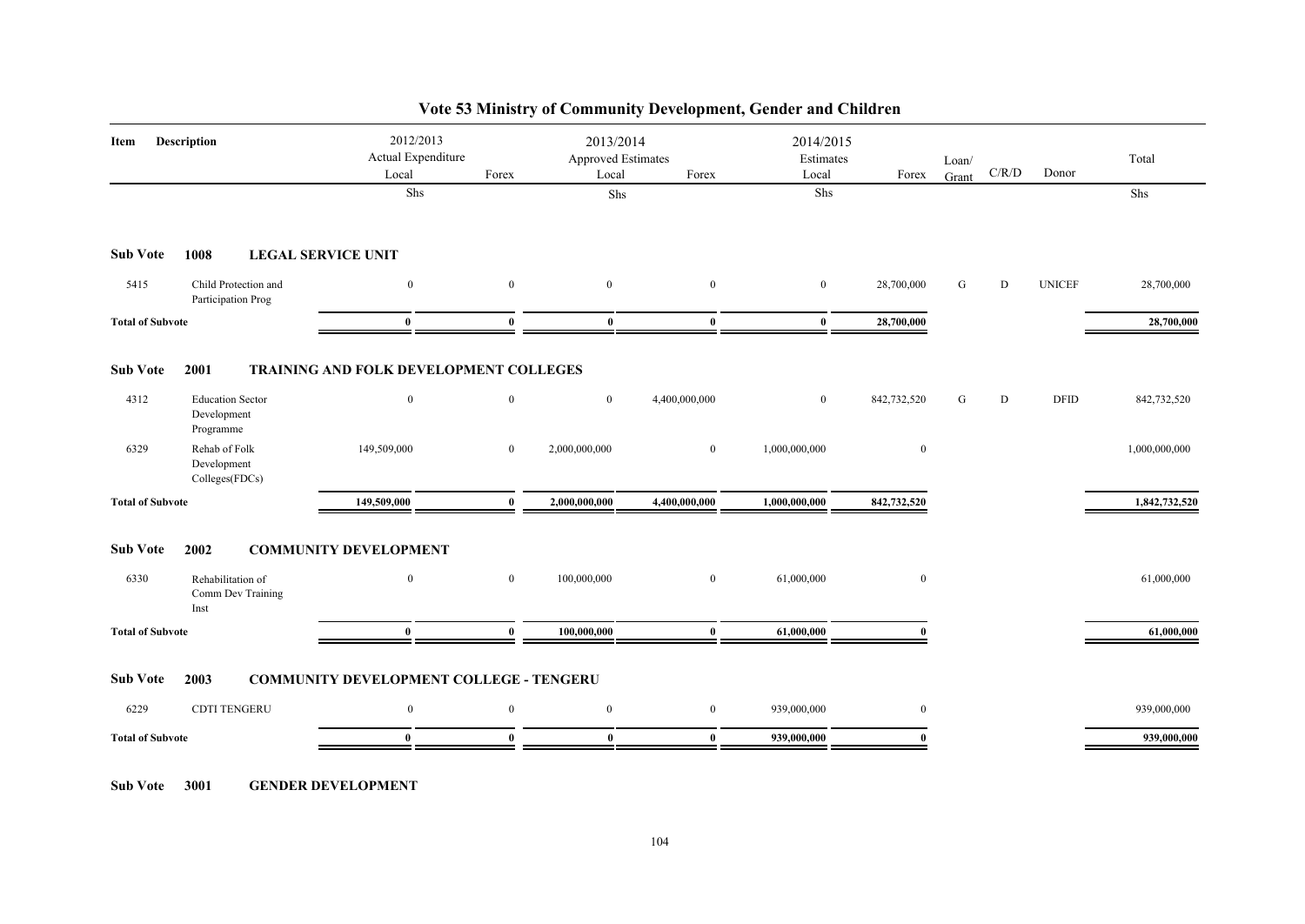| Item                    | <b>Description</b>                                  | 2012/2013<br>Actual Expenditure<br>Local<br>Shs | Forex        | 2013/2014<br><b>Approved Estimates</b><br>Local<br>Shs | Forex          | 2014/2015<br>Estimates<br>Local<br>Shs | Forex         | Loan/<br>Grant | C/R/D | Donor         | Total<br>Shs  |
|-------------------------|-----------------------------------------------------|-------------------------------------------------|--------------|--------------------------------------------------------|----------------|----------------------------------------|---------------|----------------|-------|---------------|---------------|
| 4943                    | Womens Economic<br><b>Empowerment Project</b>       | 1,100,000,000                                   | $\bf{0}$     | 4,000,000,000                                          | $\overline{0}$ | 4,000,000,000                          | $\bf{0}$      |                |       |               | 4,000,000,000 |
| 6259                    | Resource Planning For<br>Gender Programme           | $\mathbf{0}$                                    | $\mathbf{0}$ | $\mathbf{0}$                                           | $\bf{0}$       | $\boldsymbol{0}$                       | 122,740,000   | G              | D     | <b>UNFPA</b>  | 122,740,000   |
| 6550                    | <b>UNDP</b> Support Project                         | $\bf{0}$                                        | 117,559,820  | $\overline{0}$                                         | 546,062,000    | $\boldsymbol{0}$                       | 270,600,000   | G              | D     | <b>UNDP</b>   | 270,600,000   |
| <b>Total of Subvote</b> |                                                     | 1,100,000,000                                   | 117,559,820  | 4,000,000,000                                          | 546,062,000    | 4,000,000,000                          | 393,340,000   |                |       |               | 4,393,340,000 |
| <b>Sub Vote</b>         | 3002                                                | <b>CHILDREN DEVELOPMENT</b>                     |              |                                                        |                |                                        |               |                |       |               |               |
| 4312                    | <b>Education Sector</b><br>Development<br>Programme | $\mathbf{0}$                                    | $\mathbf{0}$ | $\mathbf{0}$                                           | $\overline{0}$ | $\mathbf{0}$                           | 126,837,600   | G              | D     | <b>GPE</b>    | 126,837,600   |
| 5414                    | Young Child Survival<br>and Dev.Prog                | $\mathbf{0}$                                    | 46,020,000   | $\overline{0}$                                         | 46,550,000     | $\boldsymbol{0}$                       | 49,200,000    | G              | D     | <b>UNICEF</b> | 49,200,000    |
| 5415                    | Child Protection and<br>Participation Prog          | $\mathbf{0}$                                    | 62,095,178   | $\overline{0}$                                         | 418,060,000    | $\boldsymbol{0}$                       | 365,580,000   | G              | D     | <b>UNICEF</b> | 365,580,000   |
| <b>Total of Subvote</b> |                                                     | $\bf{0}$                                        | 108,115,178  | 0                                                      | 464,610,000    | 0                                      | 541,617,600   |                |       |               | 541,617,600   |
| <b>Total of Vote</b>    |                                                     | 1,266,888,300                                   | 225,674,998  | 6,500,000,000                                          | 5,410,672,000  | 6,910,000,000                          | 2,017,544,000 |                |       |               | 8,927,544,000 |

## **Vote 53 Ministry of Community Development, Gender and Children**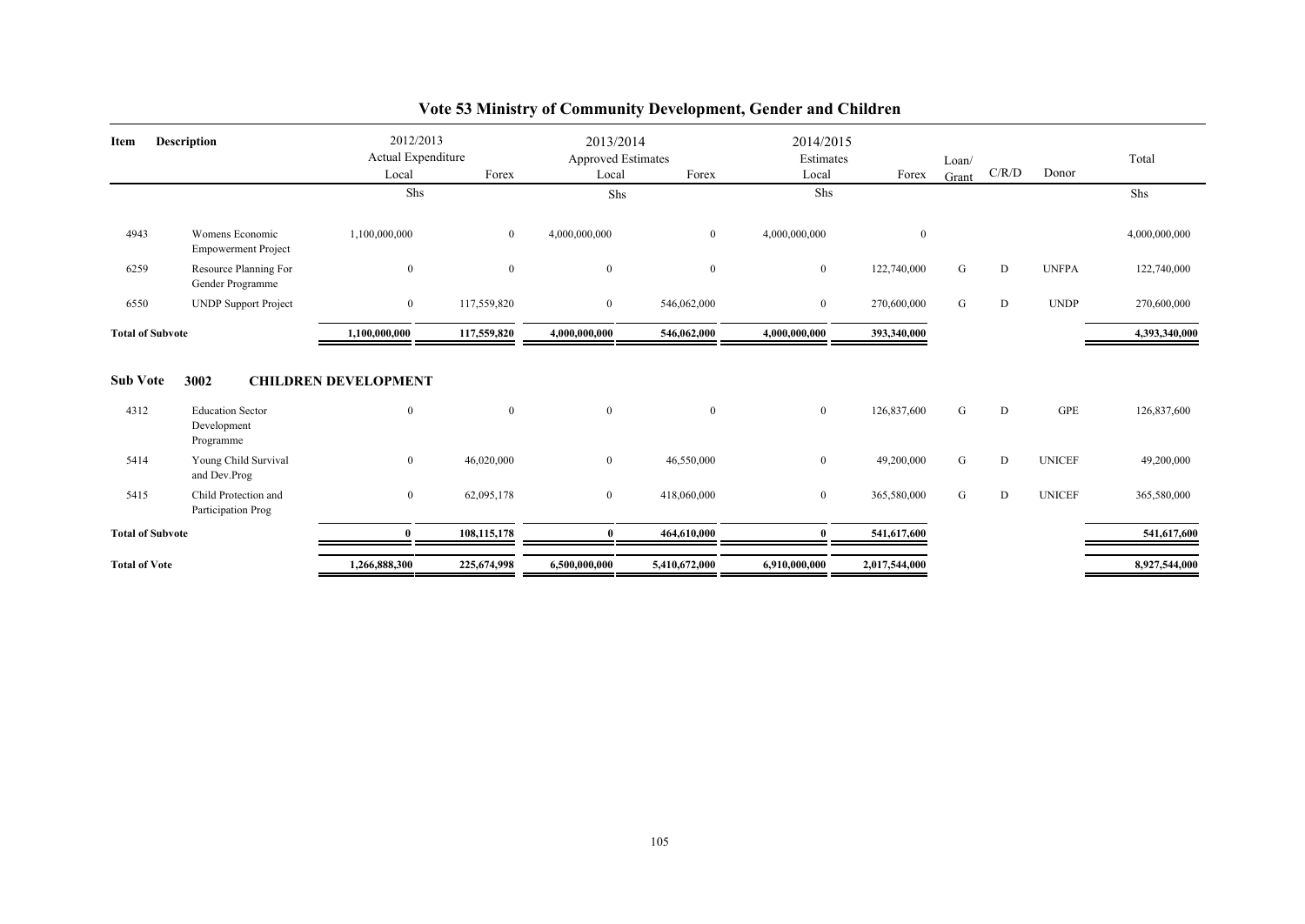NJOMBE REGION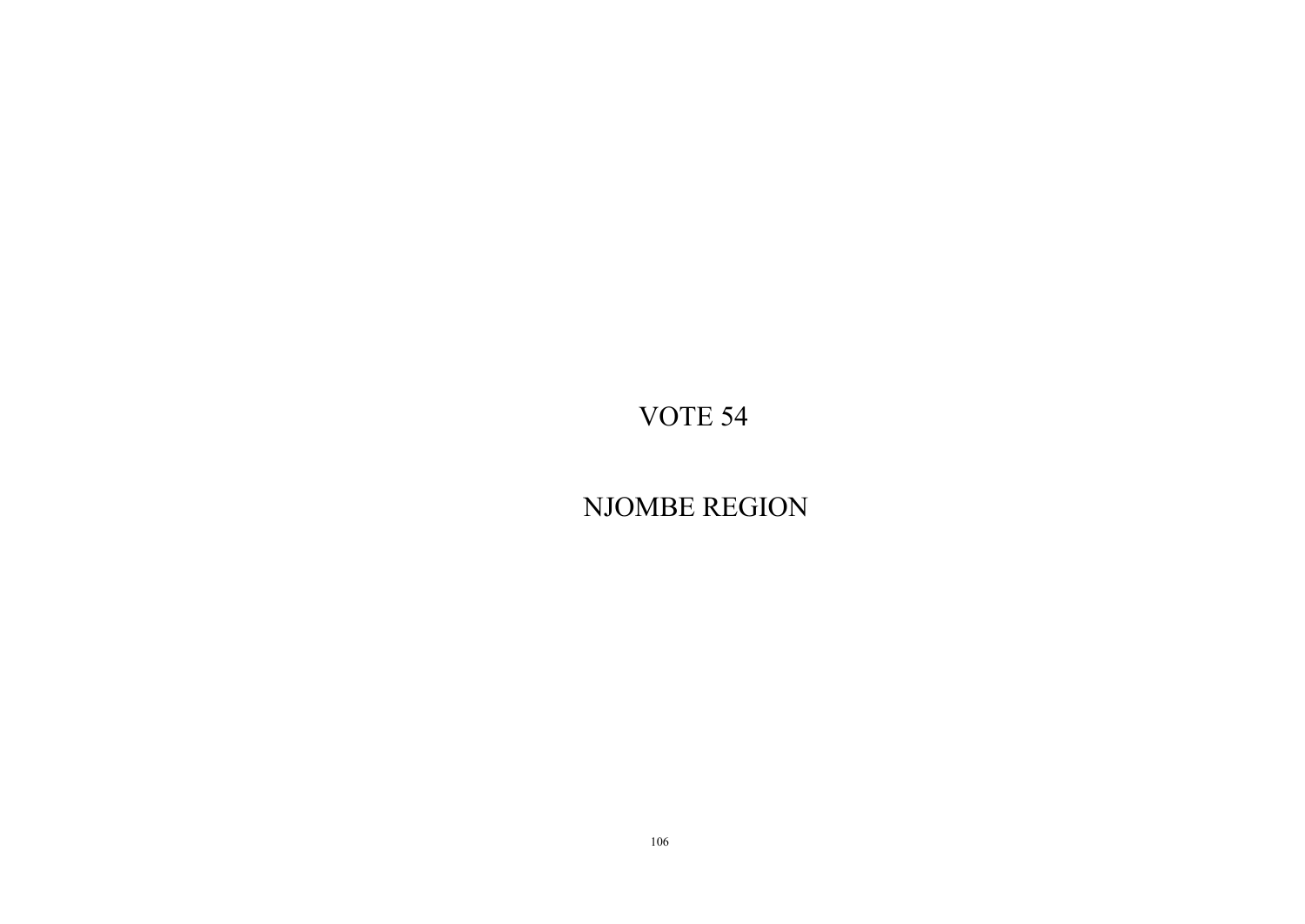## **Vote 54 Njombe Region**

A. ESTIMATE of the amount required in the year ending 30th June, 2015, for the development projects in the Njombe Region

### **Thirty billion four hundred sixty-four million six hundred eighty-two thousand**

#### **(Shs.30,464,682,000)**

B. Projects under which this Vote will be accounted for by the Regional Administrative Secretary, Njombe Region , are set out in the details below.

| Item                    | <b>Description</b>                         | 2012/2013<br>Actual Expenditure<br>Local | Forex            | 2013/2014<br><b>Approved Estimates</b><br>Local | Forex            | 2014/2015<br>Estimates<br>Local | Forex            | Loan/<br>Grant | C/R/D | Donor         | Total            |
|-------------------------|--------------------------------------------|------------------------------------------|------------------|-------------------------------------------------|------------------|---------------------------------|------------------|----------------|-------|---------------|------------------|
|                         |                                            | Shs                                      |                  | Shs                                             |                  | Shs                             |                  |                |       |               | Shs              |
| <b>Sub Vote</b>         | 1001                                       | ADMINISTRATION AND HR MANAGEMENT         |                  |                                                 |                  |                                 |                  |                |       |               |                  |
| 6327                    | Construction of Public<br><b>Buildings</b> | $\boldsymbol{0}$                         | $\boldsymbol{0}$ | 575,189,000                                     | $\mathbf{0}$     | $\bf{0}$                        | $\boldsymbol{0}$ |                |       |               | $\boldsymbol{0}$ |
| 6331                    | Construction of DCs<br>Office              | $\boldsymbol{0}$                         | $\overline{0}$   | 500,000,000                                     | $\bf{0}$         | 500,000,000                     | $\mathbf{0}$     |                |       |               | 500,000,000      |
| 6340                    | Rehabilitation of<br>Regional Block.       | $\boldsymbol{0}$                         | $\overline{0}$   | 254,812,000                                     | $\bf{0}$         | 300,000,000                     | $\overline{0}$   |                |       |               | 300,000,000      |
| 6389                    | Construction of<br>Regional Block          | $\mathbf{0}$                             | $\overline{0}$   | 100,000,000                                     | $\bf{0}$         | 1,140,000,000                   | $\overline{0}$   |                |       |               | 1,140,000,000    |
| 6532                    | Self Help Fund                             | $\boldsymbol{0}$                         | $\overline{0}$   | 40,000,000                                      | $\mathbf{0}$     | 40,000,000                      | $\overline{0}$   |                |       |               | 40,000,000       |
| <b>Total of Subvote</b> |                                            | $\mathbf{0}$                             | $\theta$         | 1,470,001,000                                   | $\mathbf{0}$     | 1,980,000,000                   |                  |                |       |               | 1,980,000,000    |
| <b>Sub Vote</b>         | 2001                                       | PLANNING AND COORDINATION                |                  |                                                 |                  |                                 |                  |                |       |               |                  |
| 5414                    | Child Survival and<br>Development          | $\bf{0}$                                 | 195,439,000      | $\overline{0}$                                  | 310,550,000      | $\mathbf{0}$                    | 455,913,000      | G              | D     | <b>UNICEF</b> | 455,913,000      |
| 5499                    | Tanzania Multsectoral<br>HIV/AIDS Project  | $\boldsymbol{0}$                         | $\mathbf{0}$     | $\mathbf{0}$                                    | $\boldsymbol{0}$ | $\mathbf{0}$                    | 56,400,000       | G              | D     | World Bank    | 56,400,000       |
| 6531                    | Participatory Appraisal                    | $\bf{0}$                                 | $\mathbf{0}$     | 40,000,000                                      | $\bf{0}$         | 40,000,000                      | $\overline{0}$   |                |       |               | 40,000,000       |
| <b>Total of Subvote</b> |                                            | $\bf{0}$                                 | 195,439,000      | 40,000,000                                      | 310,550,000      | 40,000,000                      | 512,313,000      |                |       |               | 552,313,000      |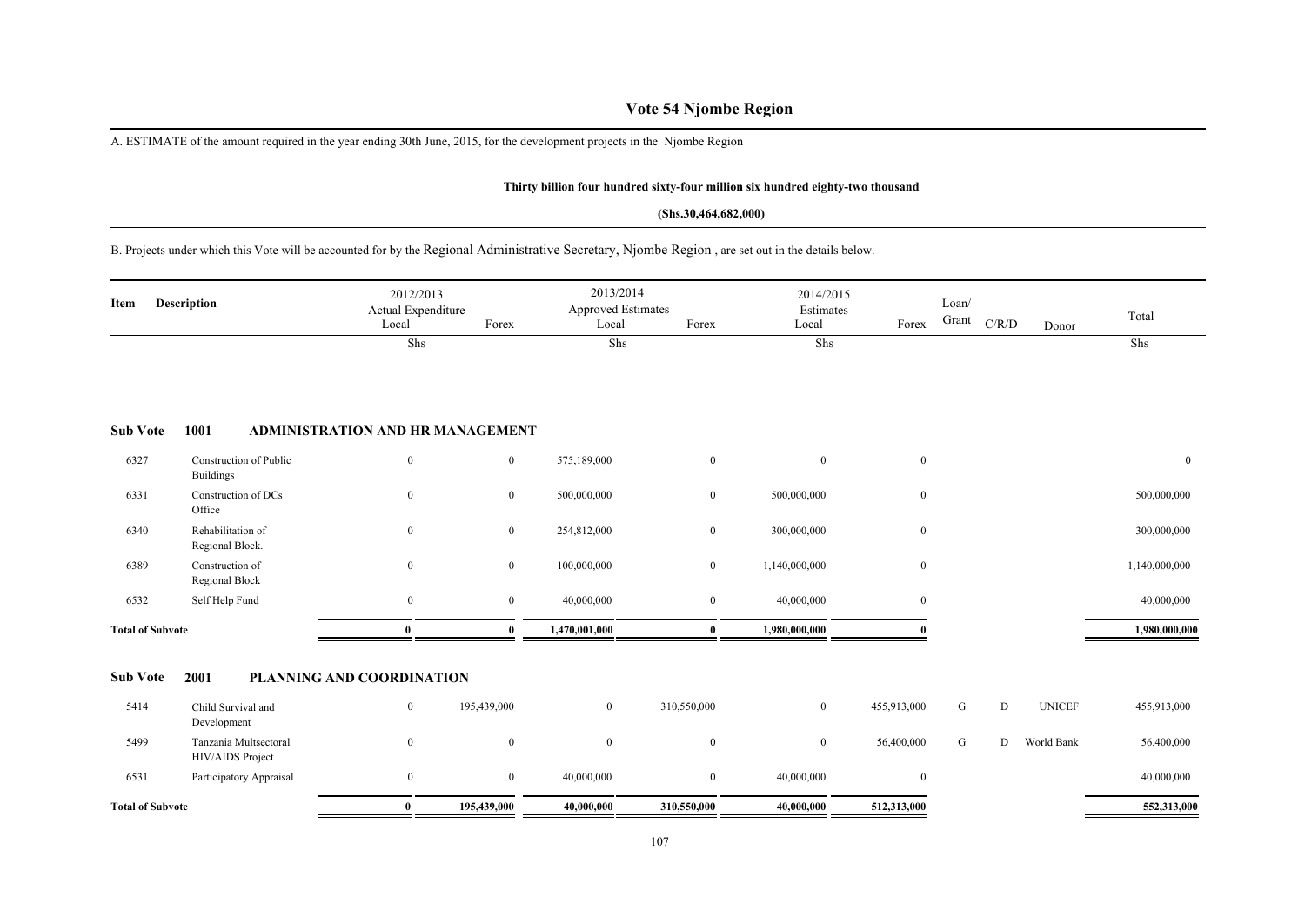|                                             |                                                                                                          |                                                      |                                       |                                             | Vote 54 Njombe Region           |                  |                |   |            |                                             |
|---------------------------------------------|----------------------------------------------------------------------------------------------------------|------------------------------------------------------|---------------------------------------|---------------------------------------------|---------------------------------|------------------|----------------|---|------------|---------------------------------------------|
| <b>Description</b>                          | 2012/2013<br>Actual Expenditure<br>Local                                                                 | Forex                                                | 2013/2014<br>Local                    | Forex                                       | 2014/2015<br>Estimates<br>Local | Forex            | Loan/<br>Grant |   | Donor      | Total                                       |
|                                             | Shs                                                                                                      |                                                      | Shs                                   |                                             | Shs                             |                  |                |   |            | Shs                                         |
| 2002                                        |                                                                                                          |                                                      |                                       |                                             |                                 |                  |                |   |            |                                             |
| District Agriculture<br>Development Support | $\mathbf{0}$                                                                                             | $\boldsymbol{0}$                                     | $\mathbf{0}$                          | $\mathbf{0}$                                | $\boldsymbol{0}$                | 10,000,000       | G              |   | World Bank | 10,000,000                                  |
|                                             | $\bf{0}$                                                                                                 | $\mathbf{0}$                                         | $\bf{0}$                              | $\mathbf{0}$                                | $\bf{0}$                        | 10,000,000       |                |   |            | 10,000,000                                  |
| 2003                                        |                                                                                                          |                                                      |                                       |                                             |                                 |                  |                |   |            |                                             |
| Construction of Govt<br>Houses              | $\boldsymbol{0}$                                                                                         | $\boldsymbol{0}$                                     | 509,990,000                           | $\mathbf{0}$                                | $\boldsymbol{0}$                | $\boldsymbol{0}$ |                |   |            | $\boldsymbol{0}$                            |
|                                             | $\mathbf{0}$                                                                                             | $\bf{0}$                                             | 509,990,000                           | $\mathbf{0}$                                | $\mathbf{0}$                    | $\Omega$         |                |   |            | $\mathbf{0}$                                |
| 2004                                        |                                                                                                          |                                                      |                                       |                                             |                                 |                  |                |   |            |                                             |
| RWSSP-Health<br>Component                   | $\overline{0}$                                                                                           | $\boldsymbol{0}$                                     | $\overline{0}$                        | 24,245,500                                  | $\bf{0}$                        | 31,200,000       | G              | D | ADF        | 31,200,000                                  |
| Construction of<br>Regional Hospital        | $\boldsymbol{0}$                                                                                         | $\mathbf{0}$                                         | $\mathbf{0}$                          | $\mathbf{0}$                                | 1,000,000,000                   | $\mathbf{0}$     |                |   |            | 1,000,000,000                               |
| Health Sector Busket<br>Fund                | $\boldsymbol{0}$                                                                                         | $\boldsymbol{0}$                                     | $\overline{0}$                        | $\bf{0}$                                    | $\bf{0}$                        | 142,295,000      | G              | D | BasketFund | 142,295,000                                 |
|                                             | $\bf{0}$                                                                                                 | $\bf{0}$                                             | $\bf{0}$                              | 24,245,500                                  | 1,000,000,000                   | 173,495,000      |                |   |            | 1,173,495,000                               |
| 2005                                        |                                                                                                          |                                                      |                                       |                                             |                                 |                  |                |   |            |                                             |
| Public Finance Mgt<br>Reform Program        | $\mathbf{0}$                                                                                             | $\boldsymbol{0}$                                     | $\mathbf{0}$                          | $\mathbf{0}$                                | $\mathbf{0}$                    | 155,000,000      | G              | D | ADF        | 155,000,000                                 |
|                                             | $\bf{0}$                                                                                                 | $\mathbf{0}$                                         | $\bf{0}$                              | $\mathbf{0}$                                | $\mathbf{0}$                    | 155,000,000      |                |   |            | 155,000,000                                 |
|                                             | <b>Total of Subvote</b><br><b>Total of Subvote</b><br><b>Total of Subvote</b><br><b>Total of Subvote</b> | <b>INFRASTRUCTURE SECTOR</b><br><b>SOCIAL SECTOR</b> | <b>ECONOMIC AND PRODUCTIVE SECTOR</b> | <b>LOCAL GOVERNMENT MANAGEMENT SERVICES</b> | <b>Approved Estimates</b>       |                  |                |   |            | $\mathbf{C} / \mathbf{R} / \mathbf{D}$<br>D |

**Sub Vote 2006 EDUCATION SECTOR**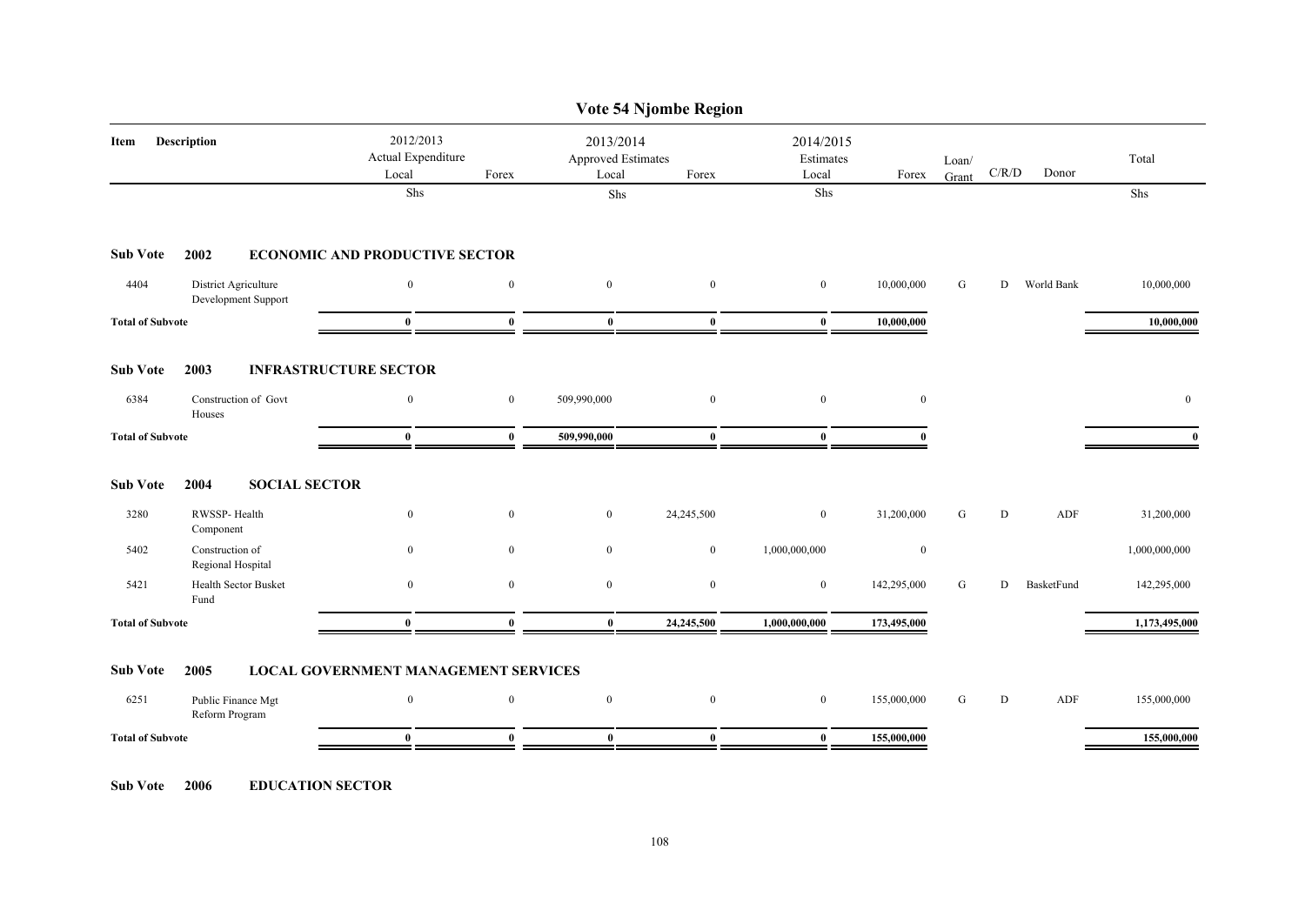|                                         |                                                                                     |                                                                                             |                                                |                                                    | Vote 54 Njombe Region                         |                                                  |                                                 |                             |                     |                                 |                                                 |
|-----------------------------------------|-------------------------------------------------------------------------------------|---------------------------------------------------------------------------------------------|------------------------------------------------|----------------------------------------------------|-----------------------------------------------|--------------------------------------------------|-------------------------------------------------|-----------------------------|---------------------|---------------------------------|-------------------------------------------------|
| Item                                    | <b>Description</b>                                                                  | 2012/2013<br>Actual Expenditure<br>Local                                                    | Forex                                          | 2013/2014<br>Approved Estimates<br>Local           | Forex                                         | 2014/2015<br>Estimates<br>Local                  | Forex                                           | Loan/<br>Grant              | C/R/D               | Donor                           | Total                                           |
|                                         |                                                                                     | ${\rm Shs}$                                                                                 |                                                | Shs                                                |                                               | Shs                                              |                                                 |                             |                     |                                 | Shs                                             |
| 4390                                    | Secondary Education<br>Development Program                                          | $\boldsymbol{0}$                                                                            | $\mathbf{0}$                                   | 24,463,000                                         | 26,645,000                                    | 24,463,000                                       | 26,645,000                                      |                             |                     |                                 | 51,108,000                                      |
| <b>Total of Subvote</b>                 |                                                                                     | $\bf{0}$                                                                                    | $\bf{0}$                                       | 24,463,000                                         | 26,645,000                                    | 24,463,000                                       | 26,645,000                                      |                             |                     |                                 | 51,108,000                                      |
| <b>Sub Vote</b>                         | 2007<br><b>WATER SERVICES</b>                                                       |                                                                                             |                                                |                                                    |                                               |                                                  |                                                 |                             |                     |                                 |                                                 |
| 3280                                    | <b>RWSSP</b>                                                                        | $\boldsymbol{0}$                                                                            | $\mathbf{0}$                                   | $\mathbf{0}$                                       | 48,312,000                                    | $\mathbf{0}$                                     | 53,066,000                                      | G                           | D                   | ADF                             | 53,066,000                                      |
| <b>Total of Subvote</b>                 |                                                                                     | $\bf{0}$                                                                                    | $\bf{0}$                                       | $\bf{0}$                                           | 48,312,000                                    | $\bf{0}$                                         | 53,066,000                                      |                             |                     |                                 | 53,066,000                                      |
| <b>Sub Vote</b><br>3280<br>4390<br>4486 | 8091<br>Rural Water and<br>Sanitation Project<br><b>SEDEP</b><br>Agriculture Sector | <b>LOCAL GOVERNMENT AUTHORITIES</b><br>$\boldsymbol{0}$<br>$\mathbf{0}$<br>$\boldsymbol{0}$ | 1,174,702,000<br>$\mathbf{0}$<br>1,130,375,798 | $\boldsymbol{0}$<br>$\mathbf{0}$<br>$\overline{0}$ | 2,689,877,000<br>1,122,314,000<br>801,452,000 | $\boldsymbol{0}$<br>$\boldsymbol{0}$<br>$\bf{0}$ | 3,061,186,000<br>1,903,392,000<br>1,540,452,000 | ${\bf G}$<br>${\bf G}$<br>G | D<br>${\bf D}$<br>D | BasketFund<br>ADB<br>BasketFund | 3,061,186,000<br>1,903,392,000<br>1,540,452,000 |
|                                         | Development<br>Programme                                                            |                                                                                             |                                                |                                                    |                                               |                                                  |                                                 |                             |                     |                                 |                                                 |
| 4553                                    | Livestock Development<br>Fund                                                       | 10,415,000                                                                                  | $\boldsymbol{0}$                               | 10,415,000                                         | $\boldsymbol{0}$                              | 10,415,000                                       | $\boldsymbol{0}$                                |                             |                     |                                 | 10,415,000                                      |
| 4628                                    | Participator Forest<br>Management                                                   | $\boldsymbol{0}$                                                                            | 89,805,000                                     | $\boldsymbol{0}$                                   | 89,805,000                                    | $\boldsymbol{0}$                                 | $\overline{0}$                                  | ${\bf G}$                   | D                   | PFN                             | $\mathbf{0}$                                    |
| 4946                                    |                                                                                     | $\boldsymbol{0}$                                                                            | $\boldsymbol{0}$                               | $\boldsymbol{0}$                                   | $\boldsymbol{0}$                              | 3,502,734,000                                    | $\boldsymbol{0}$                                |                             |                     |                                 | 3,502,734,000                                   |
| 5414                                    | Child Survival and<br>Development                                                   | $\bf{0}$                                                                                    | 1,386,498,829                                  | $\overline{0}$                                     | 2,781,904,000                                 | $\bf{0}$                                         | 2,805,074,000                                   | G                           | $\mathbf D$         | <b>UNICEF</b>                   | 2,805,074,000                                   |
| 5418                                    | Health Sector<br>Development Grants<br>(MMAM)                                       | 209,501,500                                                                                 | $\mathbf{0}$                                   | $\bf{0}$                                           | $\bf{0}$                                      | $\boldsymbol{0}$                                 | $\bf{0}$                                        |                             |                     |                                 | $\bf{0}$                                        |
| 5421                                    | Health Sector Basket<br>Fund                                                        | $\bf{0}$                                                                                    | 1,717,530,225                                  | $\bf{0}$                                           | 1,794,552,000                                 | $\bf{0}$                                         | 1,586,534,000                                   | ${\bf G}$                   | D                   | BasketFund                      | 1,586,534,000                                   |
| 5493                                    | Global Fund                                                                         | $\bf{0}$                                                                                    | 235,138,000                                    | $\boldsymbol{0}$                                   | 235,138,000                                   | $\overline{0}$                                   | $\boldsymbol{0}$                                | ${\bf G}$                   | D                   | World Bank                      | $\mathbf{0}$                                    |
| 5499                                    | <b>HIV/AIDS</b>                                                                     | $\bf{0}$                                                                                    | 420,883,000                                    | $\overline{0}$                                     | 420,883,000                                   | $\bf{0}$                                         | 254,276,000                                     | G                           | D                   | World Bank                      | 254,276,000                                     |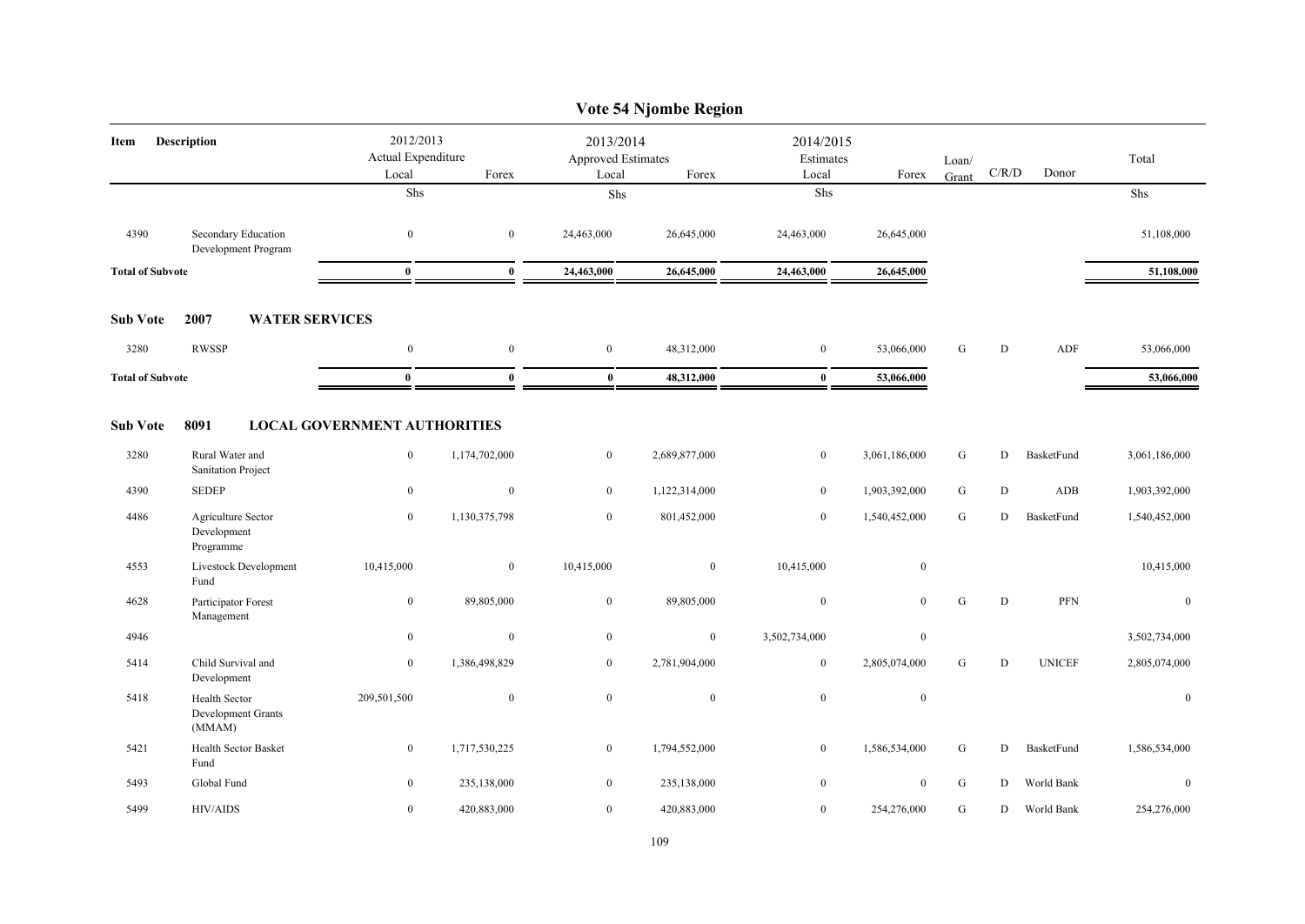|                         |                                                |                                          |                |                                                 | $\frac{1}{2}$    |                                 |                  |                |       |            |                |
|-------------------------|------------------------------------------------|------------------------------------------|----------------|-------------------------------------------------|------------------|---------------------------------|------------------|----------------|-------|------------|----------------|
| Item                    | <b>Description</b>                             | 2012/2013<br>Actual Expenditure<br>Local | Forex          | 2013/2014<br><b>Approved Estimates</b><br>Local | Forex            | 2014/2015<br>Estimates<br>Local | Forex            | Loan/<br>Grant | C/R/D | Donor      | Total          |
|                         |                                                | Shs                                      |                | Shs                                             |                  | Shs                             |                  |                |       |            | Shs            |
| 6209                    | Urban Council                                  | $\mathbf{0}$                             | $\mathbf{0}$   | $\overline{0}$                                  | $\overline{0}$   | 190,754,000                     | $\boldsymbol{0}$ |                |       |            | 190,754,000    |
| 6277                    | LGCDG                                          | 2,649,834,666                            | 678,987,500    | 3,904,453,000                                   | 870,471,000      | 3,296,126,000                   | 654,406,000      | G              | D     | <b>IDA</b> | 3,950,532,000  |
| 6291                    | <b>USAID WAJIBIKA</b>                          | $\mathbf{0}$                             | 82,500,000     | $\mathbf{0}$                                    | $\boldsymbol{0}$ | $\overline{0}$                  | $\bf{0}$         | G              | D     | World Bank | $\mathbf{0}$   |
| 6401                    | District Council                               | 179,000,000                              | $\overline{0}$ | 1,390,000,000                                   | $\overline{0}$   | 3,000,000,000                   | $\boldsymbol{0}$ |                |       |            | 3,000,000,000  |
| 6402                    | Urban Council                                  | 775,035,000                              | $\overline{0}$ | 1,700,000,000                                   | $\mathbf{0}$     | 3,100,000,000                   | $\overline{0}$   |                |       |            | 3,100,000,000  |
| 6405                    | Urban local<br>Government<br>Strenthening Prog | $\bf{0}$                                 | $\mathbf{0}$   | $\overline{0}$                                  | 121,128,000      | $\overline{0}$                  | 1,584,351,000    | L              | D     | World Bank | 1,584,351,000  |
| 6539                    | Wetland Management<br>and Sustainable          | $\boldsymbol{0}$                         | 48,484,019     | $\overline{0}$                                  | 75,000,000       | $\overline{0}$                  | $\overline{0}$   | G              | D     | World Bank | $\mathbf{0}$   |
| <b>Total of Subvote</b> |                                                | 3,823,786,166                            | 6,964,904,371  | 7,004,868,000                                   | 11,002,524,000   | 13,100,029,000                  | 13,389,671,000   |                |       |            | 26,489,700,000 |
| <b>Total of Vote</b>    |                                                | 3,823,786,166                            | 7,160,343,371  | 9,049,322,000                                   | 11,412,276,500   | 16,144,492,000                  | 14,320,190,000   |                |       |            | 30,464,682,000 |

### **Vote 54 Njombe Region**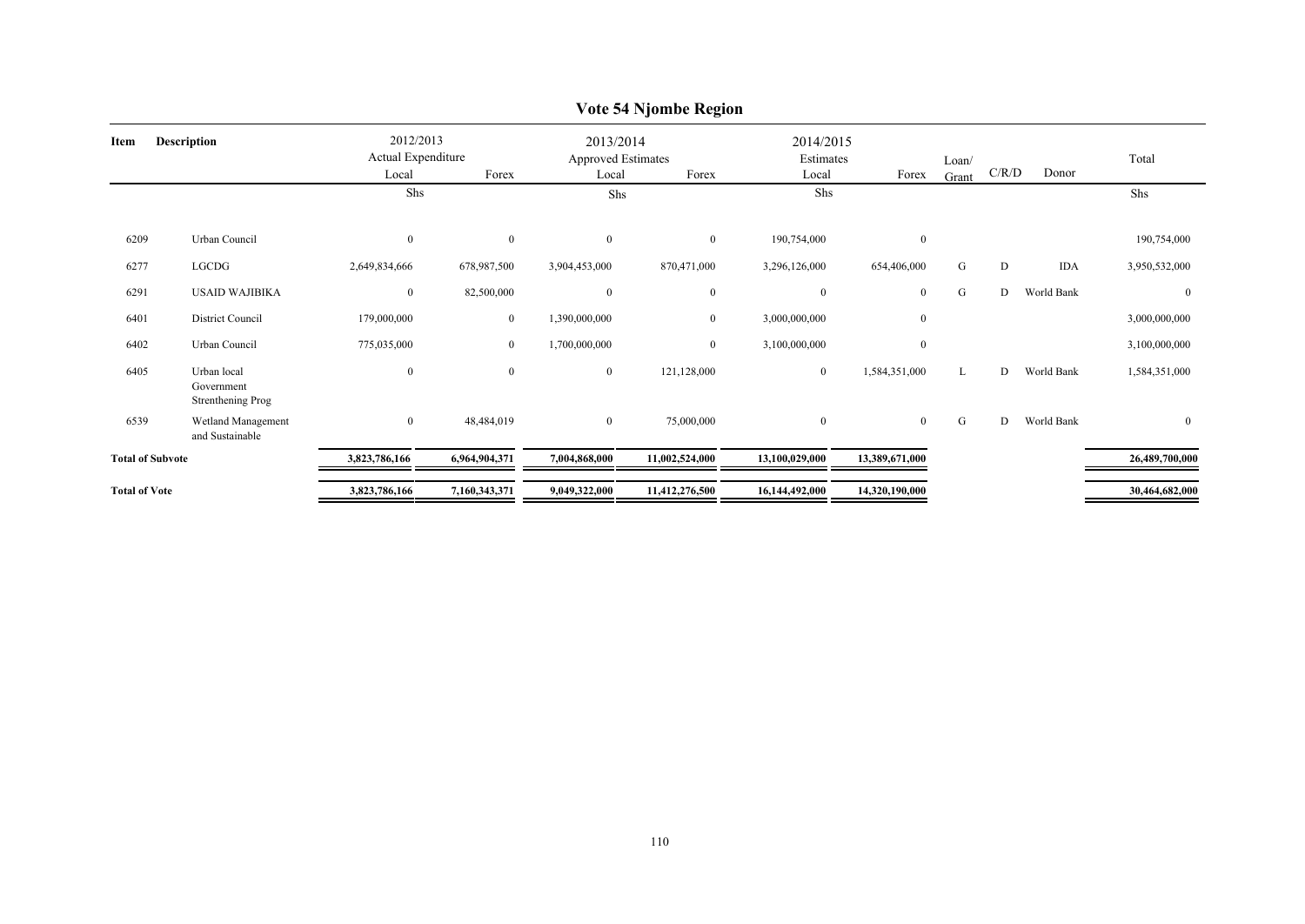# COMMISSION FOR HUMAN RIGHTS AND GOOD GOVERNANCE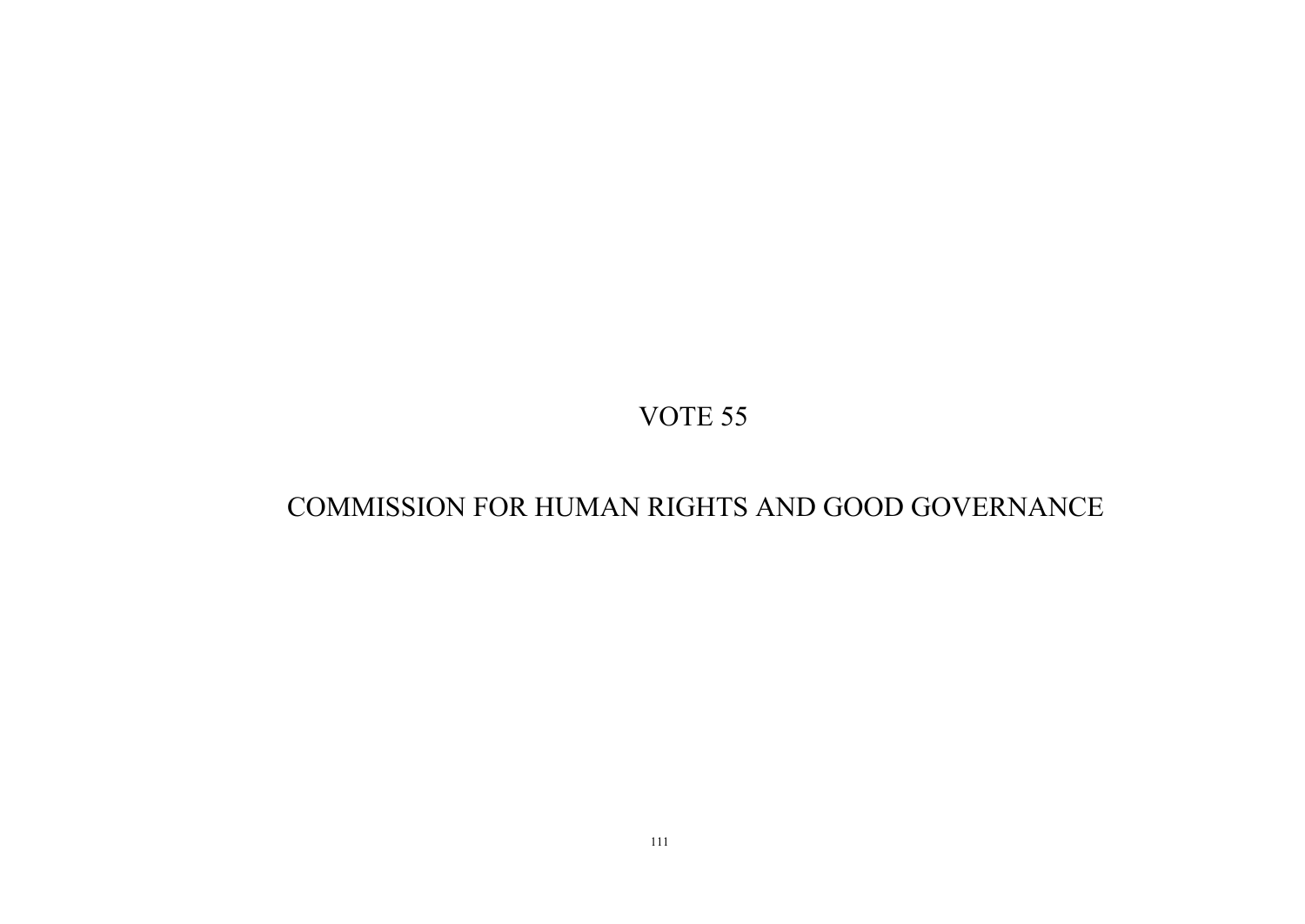### **Vote 55 Commission for Human Rights and Good Governance**

A. ESTIMATE of the amount required in the year ending 30th June, 2015, for the development projects in the Commission for Human Rights and Good Governance

#### **Nine hundred million seven hundred fifty-three thousand**

#### **(Shs.900,753,000)**

B. Projects under which this Vote will be accounted for by the Executive Secretary, Commission for Human Rights and Good Governance , are set out in the details below.

| Item                    | Description                      | 2012/2013<br>Local                      | Actual Expenditure<br>Forex | 2013/2014<br>Approved Estimates<br>Local | Forex       | 2014/2015<br>Estimates<br>Local | Forex          | Loan/<br>Grant | $\mathbf{C} / \mathbf{R} / \mathbf{D}$ | Donor       | Total          |
|-------------------------|----------------------------------|-----------------------------------------|-----------------------------|------------------------------------------|-------------|---------------------------------|----------------|----------------|----------------------------------------|-------------|----------------|
|                         |                                  | Shs                                     |                             | Shs                                      |             | Shs                             |                |                |                                        |             | Shs            |
| <b>Sub Vote</b>         | 1001                             | <b>ADMINISTRATION AND HR MANAGEMENT</b> |                             |                                          |             |                                 |                |                |                                        |             |                |
| 6204                    | Legal Sector Reform<br>Programme | $\mathbf{0}$                            | $\bf{0}$                    | $\overline{0}$                           | 206,414,000 | $\overline{0}$                  | $\overline{0}$ | G              | D                                      | BasketFund  | $\overline{0}$ |
| <b>Total of Subvote</b> |                                  | $\mathbf{0}$                            | $\mathbf{0}$                | $\bf{0}$                                 | 206,414,000 | $\mathbf{0}$                    |                |                |                                        |             | $\mathbf{0}$   |
| <b>Sub Vote</b>         | 2001                             | <b>ADMINISTRATIVE JUSTICE</b>           |                             |                                          |             |                                 |                |                |                                        |             |                |
| 6204                    | Legal Sector Reform<br>Programme | $\mathbf{0}$                            | $\bf{0}$                    | $\bf{0}$                                 | 52,000,000  | $\overline{0}$                  | $\overline{0}$ | G              | D                                      | BasketFund  | $\overline{0}$ |
| <b>Total of Subvote</b> |                                  | $\theta$                                | $\theta$                    | $\mathbf{0}$                             | 52,000,000  | $\mathbf{0}$                    |                |                |                                        |             | $\mathbf{0}$   |
| <b>Sub Vote</b>         | 2002                             | <b>HUMAN RIGHTS</b>                     |                             |                                          |             |                                 |                |                |                                        |             |                |
| 6204                    | Legal Sector Reform<br>Programme | $\mathbf{0}$                            | $\mathbf{0}$                | $\overline{0}$                           | 51,575,000  | $\overline{0}$                  | $\bf{0}$       | G              | D                                      | BasketFund  | $\overline{0}$ |
| 6550                    | <b>UNDP</b> Support<br>Programme | $\overline{0}$                          | 129,007,800                 | $\bf{0}$                                 | 546,000,000 | $\overline{0}$                  | 900,753,000    | G              | D                                      | <b>UNDP</b> | 900,753,000    |
| <b>Total of Subvote</b> |                                  | $\bf{0}$                                | 129,007,800                 | $\bf{0}$                                 | 597,575,000 | $\bf{0}$                        | 900,753,000    |                |                                        |             | 900,753,000    |

**Sub Vote 2003 RESEARCH AND DOCUMENTATION**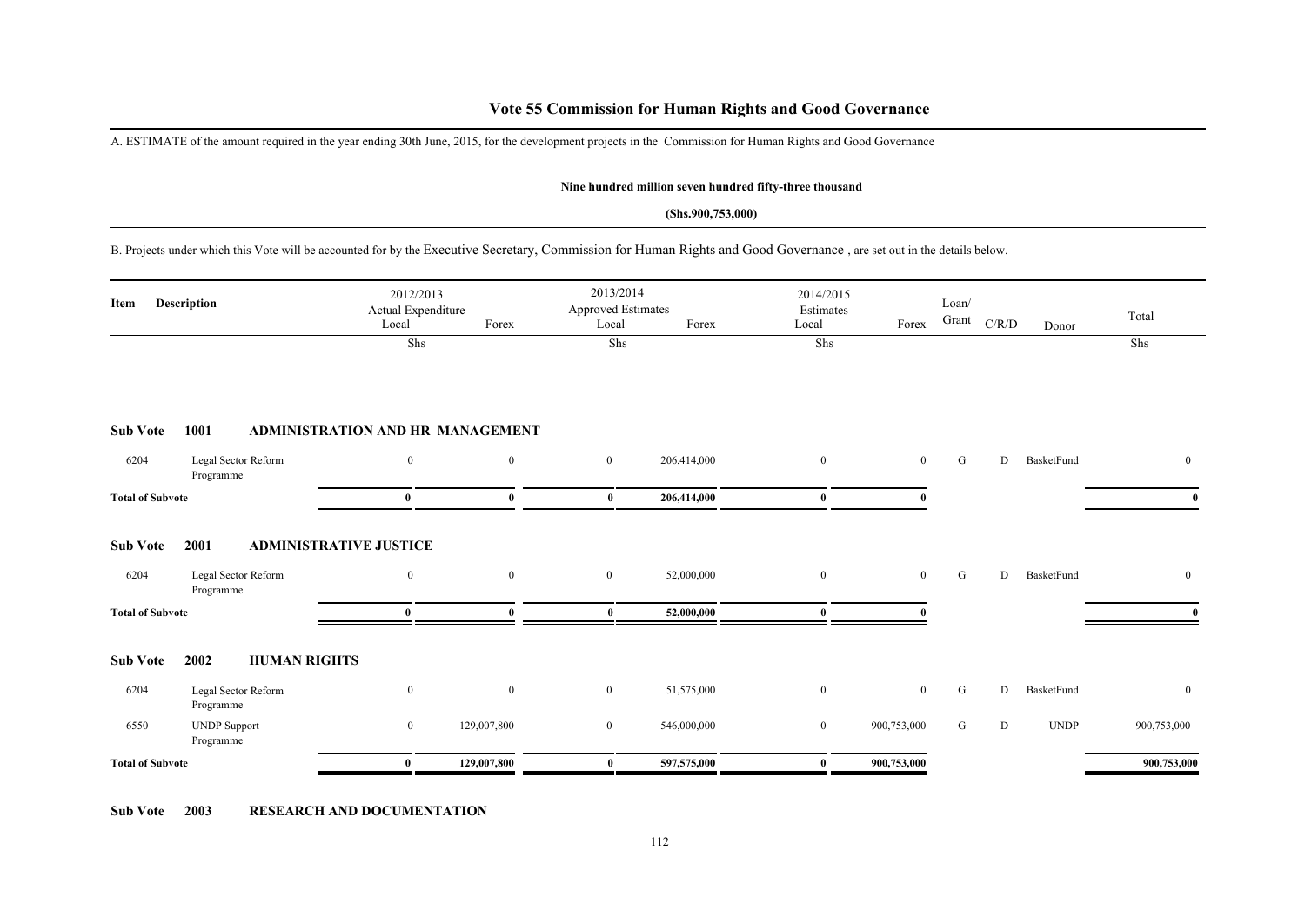| Item                    | <b>Description</b>               | Local<br>Shs                  | 2012/2013<br>Actual Expenditure<br>Forex | 2013/2014<br><b>Approved Estimates</b><br>Local<br>Shs | Forex         | 2014/2015<br>Estimates<br>Local<br>Shs | Forex          | Loan/<br>Grant | C/R/D | Donor      | Total<br>Shs   |
|-------------------------|----------------------------------|-------------------------------|------------------------------------------|--------------------------------------------------------|---------------|----------------------------------------|----------------|----------------|-------|------------|----------------|
| 6204                    | Legal Sector Reform<br>Programme | $\boldsymbol{0}$              | 479,685,400                              | $\overline{0}$                                         | 52,180,000    | $\bf{0}$                               | $\overline{0}$ | G              | D     | BasketFund | $\overline{0}$ |
| <b>Total of Subvote</b> |                                  | $\mathbf{v}$                  | 479,685,400                              | $\mathbf{0}$                                           | 52,180,000    | 0                                      |                |                |       |            |                |
| <b>Sub Vote</b>         | 2004                             | PUBLIC EDUCATION AND TRAINING |                                          |                                                        |               |                                        |                |                |       |            |                |
| 6204                    | Legal Sector Reform<br>Programme | $\overline{0}$                | $\mathbf{0}$                             | $\overline{0}$                                         | 126,000,000   | $\mathbf{0}$                           | $\overline{0}$ | G              | D     | BasketFund | $\overline{0}$ |
| <b>Total of Subvote</b> |                                  |                               |                                          |                                                        | 126,000,000   | n                                      |                |                |       |            |                |
| <b>Total of Vote</b>    |                                  |                               | 608,693,200                              |                                                        | 1,034,169,000 | $\bf{0}$                               | 900,753,000    |                |       |            | 900,753,000    |

# **Vote 55 Commission for Human Rights and Good Governance**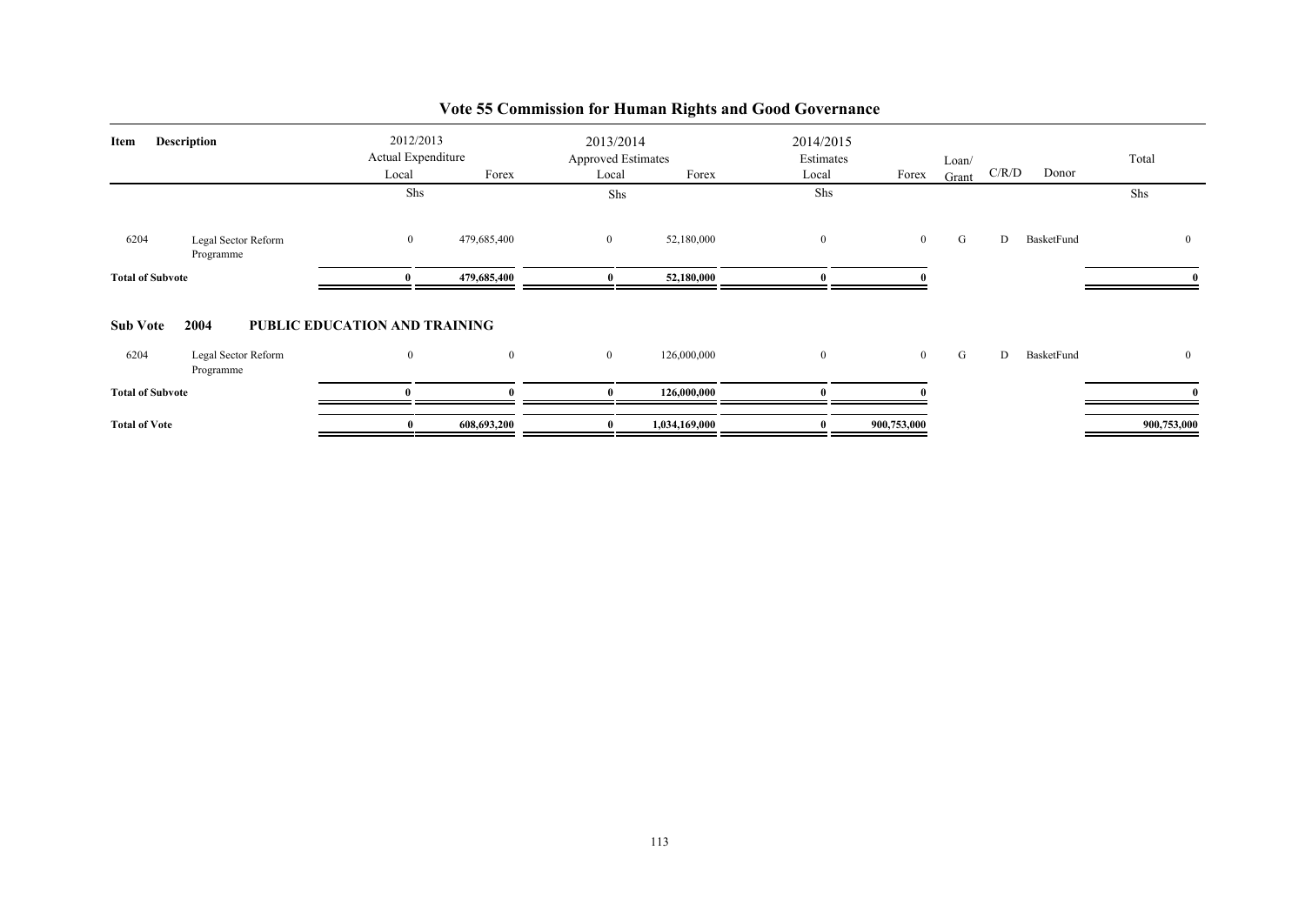# PRIME MINISTER'S OFFICE - REGIONAL ADMINISTRATION AND LOCAL GOVERNMENT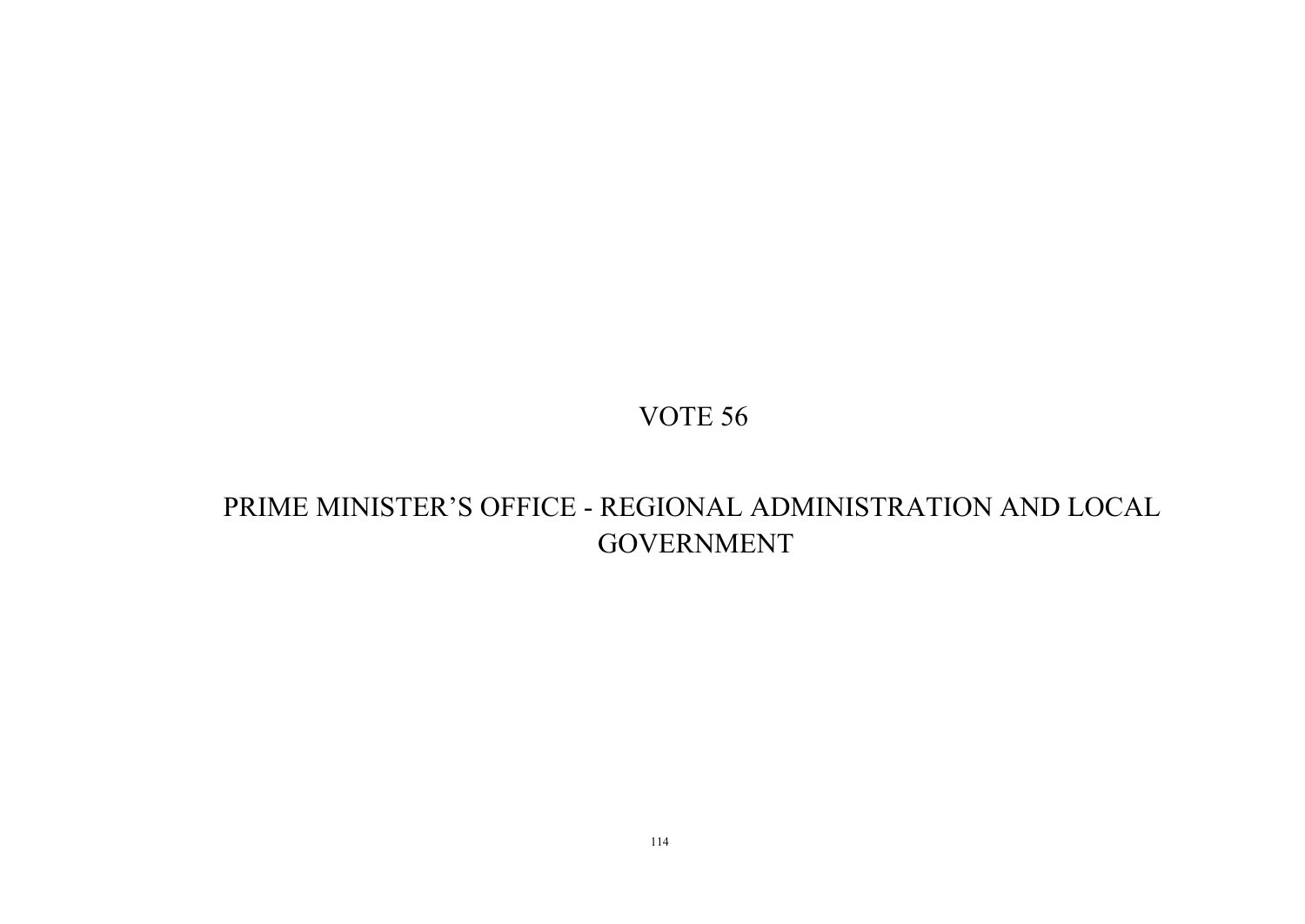### **Vote 56 Prime Minister's Office - Regional Administration and Local Government**

A. ESTIMATE of the amount required in the year ending 30th June, 2015, for the development projects in the Prime Minister's Office - Regional Administration and Local Government

#### **Four hundred thirty-one billion six hundred fifty-seven million seven hundred sixty-seven thousand**

#### **(Shs.431,657,767,000)**

B. Projects under which this Vote will be accounted for by the Permanent Secretary, Prime Minister's Office - Regional Administration and Local Government , are set out in the details below.

| Item                    | Description                                    | 2012/2013<br>Actual Expenditure<br>Local | Forex        | 2013/2014<br><b>Approved Estimates</b><br>Local | Forex          | 2014/2015<br>Estimates<br>Local | Forex          | Loan/<br>Grant | C/R/D<br>Donor | Total           |
|-------------------------|------------------------------------------------|------------------------------------------|--------------|-------------------------------------------------|----------------|---------------------------------|----------------|----------------|----------------|-----------------|
|                         |                                                | Shs                                      |              | Shs                                             |                | Shs                             |                |                |                | Shs             |
|                         |                                                |                                          |              |                                                 |                |                                 |                |                |                |                 |
| <b>Sub Vote</b>         | 1001                                           | ADMINISTRATION AND HR MANAGEMENT         |              |                                                 |                |                                 |                |                |                |                 |
| 6380                    | Rehab.of PMO-RALG's<br>Build.office-DOM        | 200,000,000                              | $\bf{0}$     | 400,000,000                                     | $\overline{0}$ | 200,000,000                     | $\mathbf{0}$   |                |                | 200,000,000     |
| <b>Total of Subvote</b> |                                                | 200,000,000                              | $\bf{0}$     | 400,000,000                                     | $\bf{0}$       | 200,000,000                     | 0              |                |                | 200,000,000     |
| <b>Sub Vote</b>         | 1003                                           | POLICY AND PLANNING DIVISION             |              |                                                 |                |                                 |                |                |                |                 |
| 4285                    | <b>DSM Rapid Transport</b><br>Programme        | $\mathbf{0}$                             | $\bf{0}$     | $\overline{0}$                                  | $\mathbf{0}$   | 3,000,000,000                   | $\overline{0}$ |                |                | 3,000,000,000   |
| <b>Total of Subvote</b> |                                                | $\bf{0}$                                 | $\mathbf{0}$ | $\bf{0}$                                        | $\bf{0}$       | 3,000,000,000                   | $\Omega$       |                |                | 3,000,000,000   |
| <b>Sub Vote</b>         | 1009                                           | <b>INFRASTRUCTURE DEVELOPMENT UNIT</b>   |              |                                                 |                |                                 |                |                |                |                 |
| 4170                    | Support-Road<br>Maintanance&Rehabili<br>tation | $\mathbf{0}$                             | $\mathbf{0}$ | $\boldsymbol{0}$                                | $\mathbf{0}$   | 225,499,600,000                 | $\overline{0}$ |                |                | 225,499,600,000 |
| <b>Total of Subvote</b> |                                                | $\mathbf{0}$                             | $\mathbf{0}$ | $\mathbf{0}$                                    | $\mathbf{0}$   | 225,499,600,000                 | $\Omega$       |                |                | 225,499,600,000 |
| <b>Sub Vote</b>         | 2002                                           | LOCAL GOVERNMENT COORDINATION DIVISION   |              |                                                 |                |                                 |                |                |                |                 |
| 4303                    | Hombolo LGTI                                   | 300,000,000                              | $\mathbf{0}$ | 1,200,000,000                                   | $\mathbf{0}$   | 50,000,000                      | $\overline{0}$ |                |                | 50,000,000      |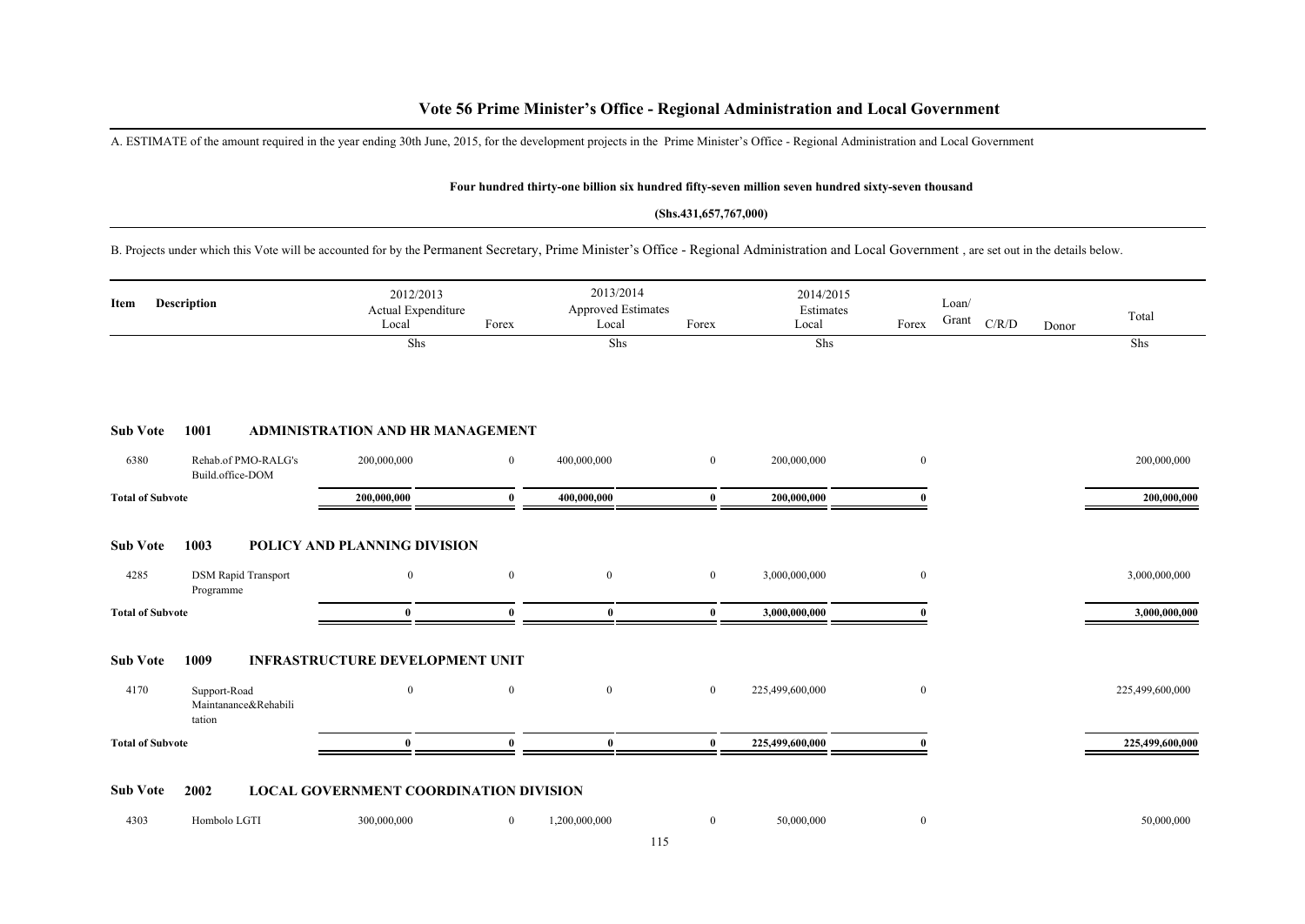| Item                    | <b>Description</b>                                  | 2012/2013<br>Actual Expenditure     |                | 2013/2014<br><b>Approved Estimates</b> |                | 2014/2015<br>Estimates |                  | Loan/     |              |                    | Total         |
|-------------------------|-----------------------------------------------------|-------------------------------------|----------------|----------------------------------------|----------------|------------------------|------------------|-----------|--------------|--------------------|---------------|
|                         |                                                     | Local                               | Forex          | Local                                  | Forex          | Local                  | Forex            | Grant     | C/R/D        | Donor              |               |
|                         |                                                     | Shs                                 |                | Shs                                    |                | Shs                    |                  |           |              |                    | Shs           |
| 4305                    | Policy Advocacy and<br>Analysis                     | $\overline{0}$                      | 94,063,000     | $\overline{0}$                         | 480,000,000    | $\bf{0}$               | 278,800,000      | G         | D            | <b>UNICEF</b>      | 278,800,000   |
| 5421                    | Health Sector<br>Programme Support                  | $\bf{0}$                            | 687,000,000    | $\overline{0}$                         | 687,000,000    | $\bf{0}$               | 622,000,000      | G         | D            | <b>Basket Fund</b> | 622,000,000   |
| 5493                    | Global Fund HIV/AIDS<br>Prev.Project                | $\overline{0}$                      | 193,721,483    | $\overline{0}$                         | 487,800,000    | $\mathbf{0}$           | 52,440,000       | G         | $\mathbf{B}$ | <b>BusketFund</b>  | 52,440,000    |
| 5495                    | Prevention of<br>Transmission of<br><b>HIV/AIDS</b> | $\overline{0}$                      | 800,000,000    | $\overline{0}$                         | 971,850,000    | $\bf{0}$               | 565,358,000      | ${\bf G}$ | D            | <b>Basket Fund</b> | 565,358,000   |
| 6250                    | Local Govt Reform<br>Programme                      | 600,000,000                         | $\overline{0}$ | 600,000,000                            | 13,267,147,000 | 1,699,680,000          | $\overline{0}$   | G         | D            | <b>Basket Fund</b> | 1,699,680,000 |
| 6251                    | PFRP III                                            | $\mathbf{0}$                        | 745,000,000    | $\overline{0}$                         | 1,431,200,000  | $\mathbf{0}$           | 3,000,000,000    | G         | D            | <b>Basket Fund</b> | 3,000,000,000 |
| 6295                    | Local Dev Finance<br>Initiative (LEDFI)             | $\boldsymbol{0}$                    | $\mathbf{0}$   | $\overline{0}$                         | 786,340,000    | $\boldsymbol{0}$       | $\boldsymbol{0}$ | ${\bf G}$ | ${\rm D}$    | <b>UN-CDF</b>      | $\bf{0}$      |
| <b>Total of Subvote</b> |                                                     | 900,000,000                         | 2,519,784,483  | 1,800,000,000                          | 18,111,337,000 | 1,749,680,000          | 4,518,598,000    |           |              |                    | 6,268,278,000 |
| <b>Sub Vote</b>         | 2003                                                | <b>SECTOR COORDINATION DIVISION</b> |                |                                        |                |                        |                  |           |              |                    |               |
| 3280                    | Rural Water Supply<br>and Sanitation Progra         | $\mathbf{0}$                        | 349,999,999    | $\overline{0}$                         | 134,282,000    | $\boldsymbol{0}$       | 134,282,000      | G         | D            | <b>Basket Fund</b> | 134,282,000   |
| 4486                    | Agricultural Sector<br>Dev.Program. Support         | $\overline{0}$                      | 454,911,996    | $\overline{0}$                         | 644,223,000    | $\bf{0}$               | 644,223,000      | ${\bf G}$ | D            | <b>Basket Fund</b> | 644,223,000   |
| 4628                    | Participatory Forest<br>Management                  | $\overline{0}$                      | $\mathbf{0}$   | $\overline{0}$                         | 128,000,000    | $\bf{0}$               | 122,064,000      | G         | D            | Danida             | 122,064,000   |
| 5420                    | <b>Basic Health Services</b><br>Project             | $\overline{0}$                      | 300,000,000    | $\overline{0}$                         | 884,280,000    | $\bf{0}$               | 726,492,000      | G         | D            | World bank         | 726,492,000   |
| <b>Total of Subvote</b> |                                                     | $\mathbf{0}$                        | 1,104,911,995  | $\bf{0}$                               | 1,790,785,000  | $\bf{0}$               | 1,627,061,000    |           |              |                    | 1,627,061,000 |
|                         |                                                     |                                     |                |                                        |                |                        |                  |           |              |                    |               |

## **Vote 56 Prime Minister's Office - Regional Administration and Local Government**

#### **Sub Vote 2004 BASIC EDUCATION COORDINATION DIVISION**

| 4313 | PEDP | 72,324,609,122 |  | 0 38,467,976,000 | 1,000,000,000 69,218,325,000 63,524,563,000 |  |  | 132,742,888,000 |
|------|------|----------------|--|------------------|---------------------------------------------|--|--|-----------------|
|------|------|----------------|--|------------------|---------------------------------------------|--|--|-----------------|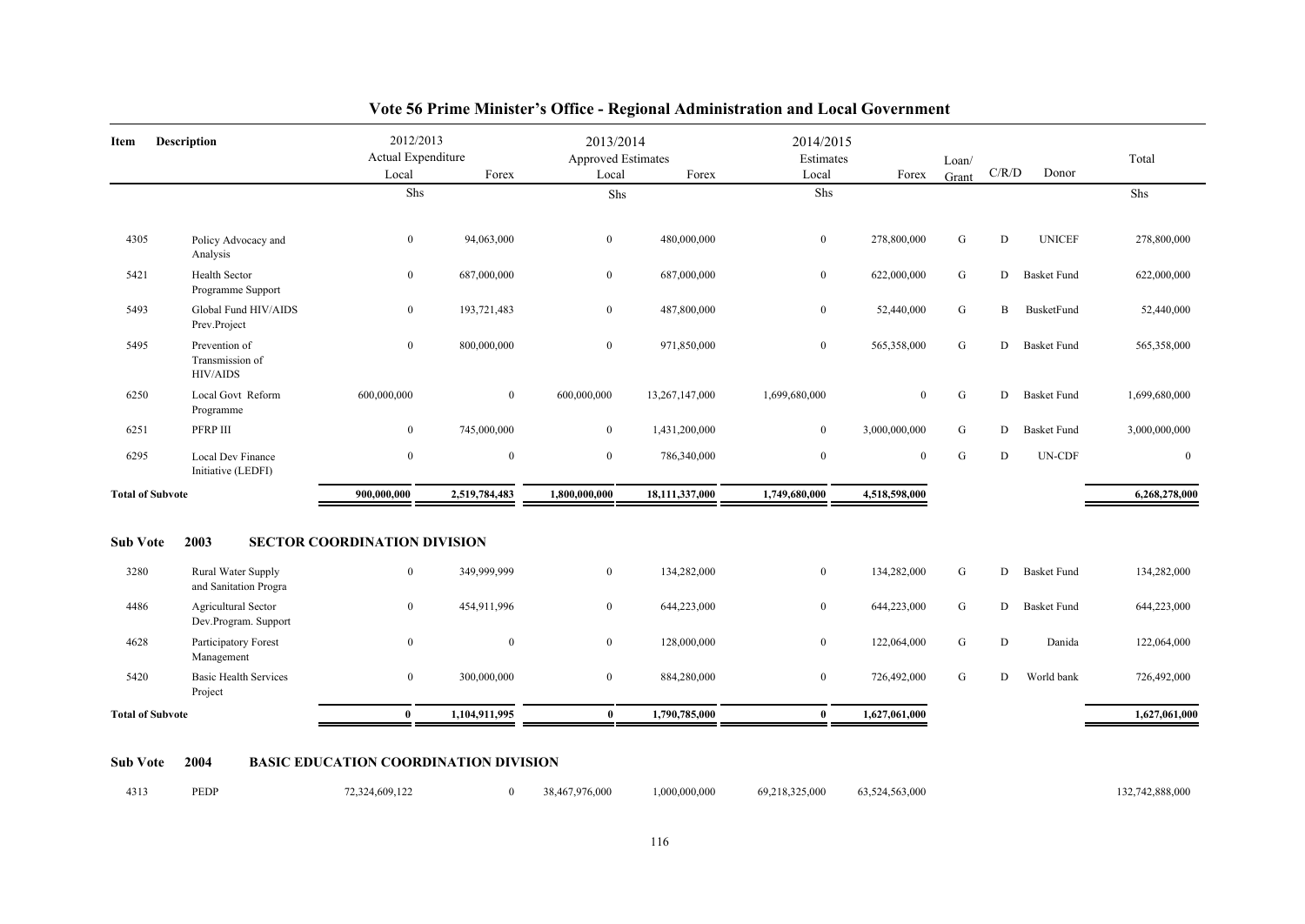| <b>Description</b><br>Item |                                                | 2012/2013<br>Actual Expenditure<br>Forex<br>Local<br>Shs |                | Local          | 2013/2014<br><b>Approved Estimates</b><br>Forex<br>Shs |                 | 2014/2015<br>Estimates<br>Forex<br>Local<br>Shs |   | C/R/D | Total<br>Shs |                 |
|----------------------------|------------------------------------------------|----------------------------------------------------------|----------------|----------------|--------------------------------------------------------|-----------------|-------------------------------------------------|---|-------|--------------|-----------------|
| 4390                       | Secondary Education<br>Development<br>Programm | $\overline{0}$                                           | 2,374,770,000  | $\overline{0}$ | 9,323,034,000                                          | 39,995,400,000  | 2,822,540,000                                   | G | D     | World bank   | 42,817,940,000  |
| <b>Total of Subvote</b>    |                                                | 72,324,609,122                                           | 2,374,770,000  | 38,467,976,000 | 10,323,034,000                                         | 109,213,725,000 | 66,347,103,000                                  |   |       |              | 175,560,828,000 |
| <b>Sub Vote</b>            | 2005                                           | <b>URBAN DEVELOPMENT DIVISION</b>                        |                |                |                                                        |                 |                                                 |   |       |              |                 |
| 6403                       | Tanzania Strategic<br>Cities Programme         | $\bf{0}$                                                 | $\mathbf{0}$   | $\overline{0}$ | 4,532,215,000                                          | $\overline{0}$  | 4,920,000,000                                   | L | D     | World bank   | 4,920,000,000   |
| 6405                       | Urban local<br>Government<br>Strenthening Prog | $\mathbf{0}$                                             | $\mathbf{0}$   | $\mathbf{0}$   | 8,601,585,000                                          | $\overline{0}$  | 14,432,000,000                                  | L | D     | World bank   | 14,432,000,000  |
| <b>Total of Subvote</b>    |                                                | $\theta$                                                 | $\Omega$       | $\mathbf{0}$   | 13,133,800,000                                         | $\bf{0}$        | 19,352,000,000                                  |   |       |              | 19,352,000,000  |
| <b>Sub Vote</b>            | 3001                                           | <b>ORGANISATION DEVELOPMENT DIVISION</b>                 |                |                |                                                        |                 |                                                 |   |       |              |                 |
| 4307                       | Kibaha Education<br>Centre                     | $\overline{0}$                                           | $\overline{0}$ | 300,000,000    | $\overline{0}$                                         | 150,000,000     | $\overline{0}$                                  |   |       |              | 150,000,000     |
| <b>Total of Subvote</b>    |                                                | $\theta$                                                 | $\mathbf{0}$   | 300,000,000    | 0                                                      | 150,000,000     |                                                 |   |       |              | 150,000,000     |
| <b>Total of Vote</b>       |                                                | 73,424,609,122                                           | 5,999,466,478  | 40,967,976,000 | 43,358,956,000                                         | 339,813,005,000 | 91,844,762,000                                  |   |       |              | 431,657,767,000 |

## **Vote 56 Prime Minister's Office - Regional Administration and Local Government**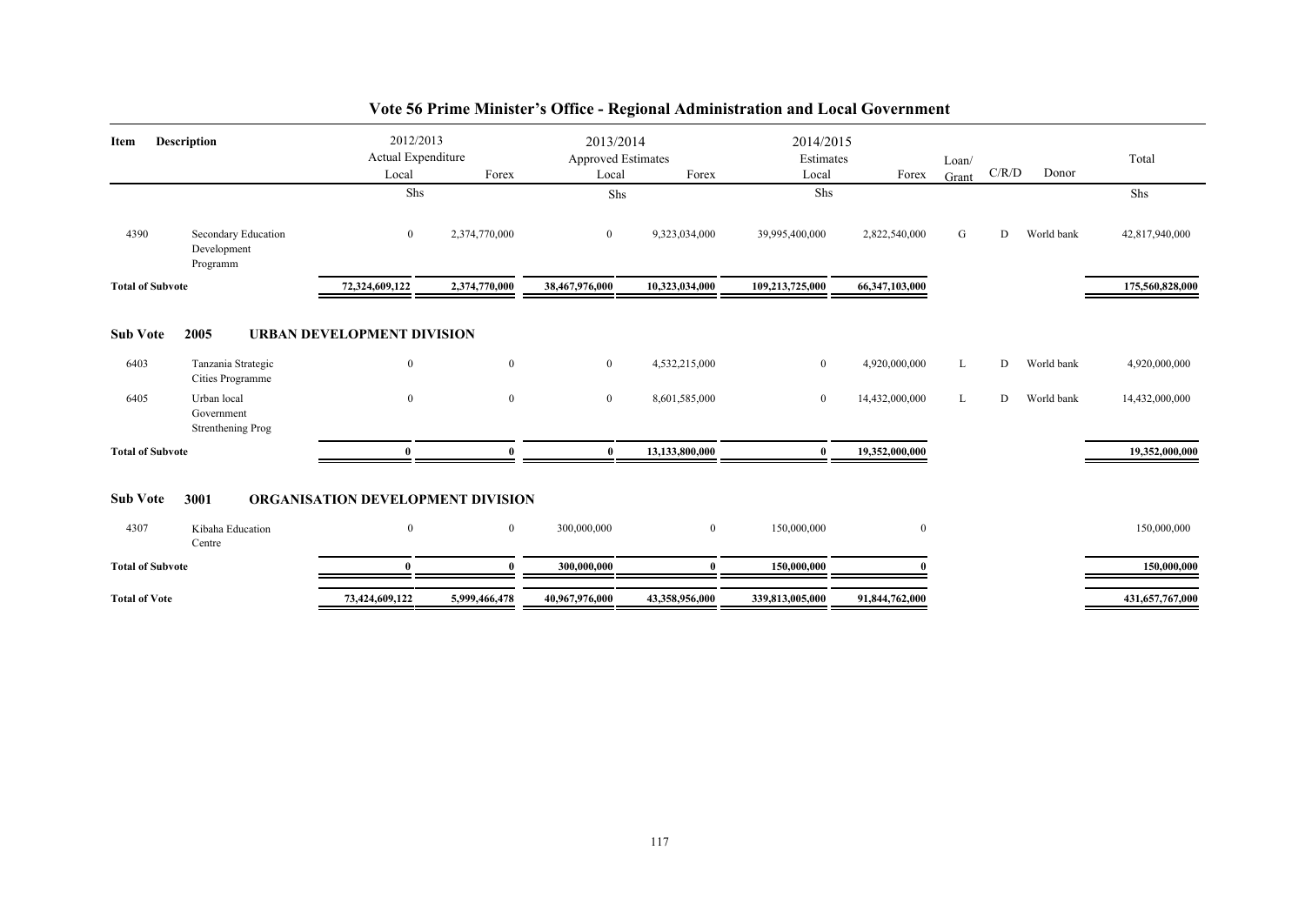# MINISTRY OF DEFENCE AND NATIONAL SERVICE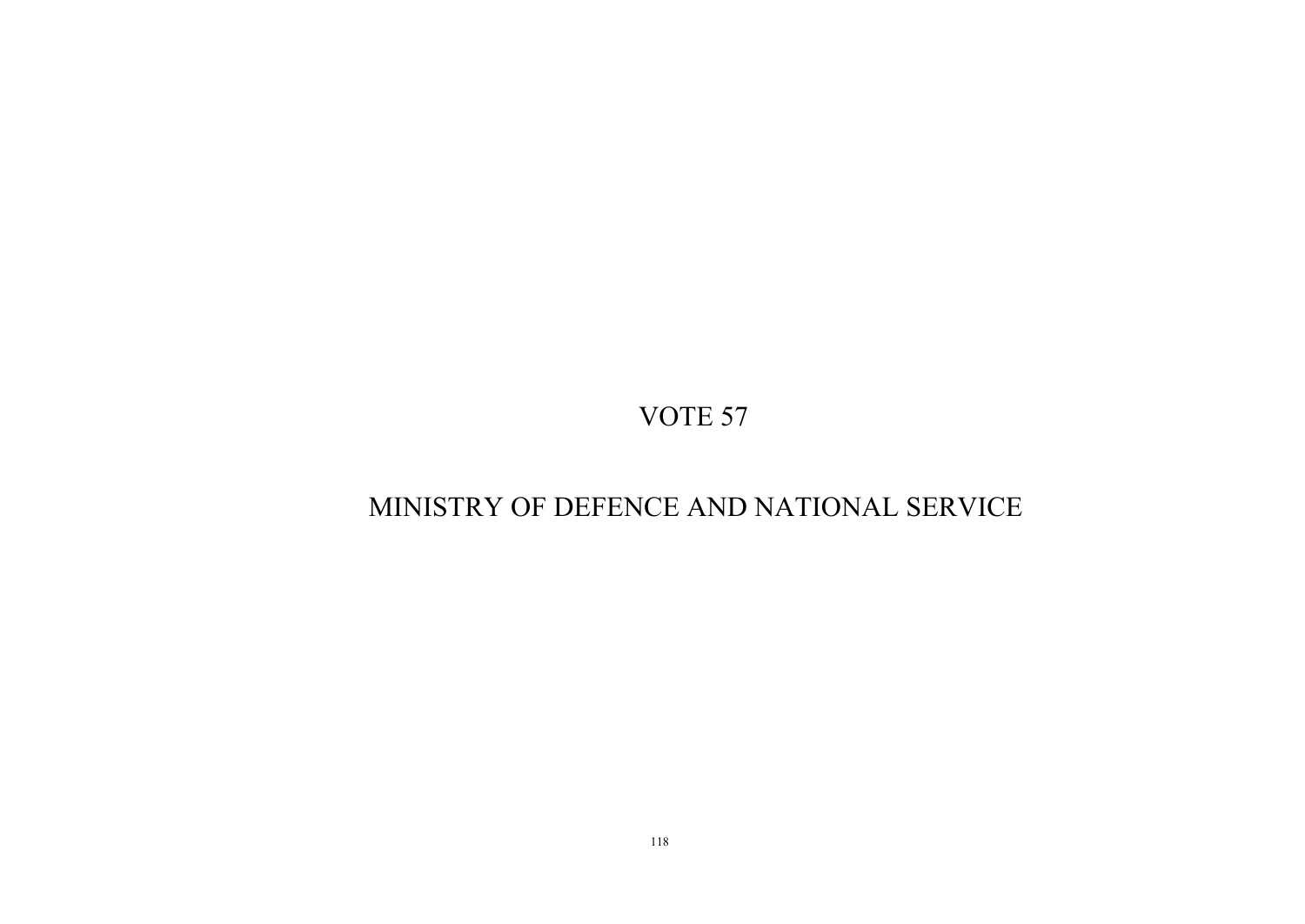### **Vote 57 Ministry of Defence and National Service**

A. ESTIMATE of the amount required in the year ending 30th June, 2015, for the development projects in the Ministry of Defence and National Service

#### **Two hundred twenty-nine billion eight hundred forty-two million five hundred thousand**

#### **(Shs.229,842,500,000)**

B. Projects under which this Vote will be accounted for by the Permanent Secretary, Ministry of Defence and National Service , are set out in the details below.

| Item                    | <b>Description</b> | 2012/2013<br>Actual Expenditure<br>Local     | Forex          | 2013/2014<br><b>Approved Estimates</b><br>Local | Forex          | 2014/2015<br>Estimates<br>Local | Forex            | Loan/<br>Grant | C/R/D | Donor | Total           |
|-------------------------|--------------------|----------------------------------------------|----------------|-------------------------------------------------|----------------|---------------------------------|------------------|----------------|-------|-------|-----------------|
|                         |                    | Shs                                          |                | Shs                                             |                | Shs                             |                  |                |       |       | Shs             |
| <b>Sub Vote</b>         | 1003               | POLICY AND PLANNING                          |                |                                                 |                |                                 |                  |                |       |       |                 |
| 6103                    | Defence Scheme     | 100,000,000                                  | $\overline{0}$ | 100,000,000                                     | $\mathbf{0}$   | 150,000,000                     | $\boldsymbol{0}$ |                |       |       | 150,000,000     |
| <b>Total of Subvote</b> |                    | 100,000,000                                  | $\theta$       | 100,000,000                                     | $\mathbf{0}$   | 150,000,000                     | $\Omega$         |                |       |       | 150,000,000     |
| <b>Sub Vote</b>         | 1009               | <b>INDEPENDENT TELECOMMUNICATION NETWORK</b> |                |                                                 |                |                                 |                  |                |       |       |                 |
| 6103                    | Defence Scheme     | 300,000,000                                  | $\overline{0}$ | 5,221,914,000                                   | $\overline{0}$ | 10,000,000,000                  | $\mathbf{0}$     |                |       |       | 10,000,000,000  |
| <b>Total of Subvote</b> |                    | 300,000,000                                  | 0              | 5,221,914,000                                   | $\bf{0}$       | 10,000,000,000                  |                  |                |       |       | 10,000,000,000  |
| <b>Sub Vote</b>         | 2001               | INDUSTRIES, CONSTRUCTION AND AGRICULTURE     |                |                                                 |                |                                 |                  |                |       |       |                 |
| 6103                    | Defence Schemes    | 15,316,743,795                               | $\overline{0}$ | 33,577,920,000                                  | $\overline{0}$ | 95,198,092,150                  | $\mathbf{0}$     |                |       |       | 95,198,092,150  |
| <b>Total of Subvote</b> |                    | 15,316,743,795                               | $\mathbf{0}$   | 33,577,920,000                                  | $\mathbf{0}$   | 95,198,092,150                  |                  |                |       |       | 95,198,092,150  |
| <b>Sub Vote</b>         | 2002               | MILITARY RESEARCH AND DEVELOPMENT            |                |                                                 |                |                                 |                  |                |       |       |                 |
| 6103                    | Defence Schemes    | 202, 283, 255, 479                           | $\overline{0}$ | 186,232,193,000                                 | $\overline{0}$ | 118,296,907,850                 | $\mathbf{0}$     |                |       |       | 118,296,907,850 |
| <b>Total of Subvote</b> |                    | 202, 283, 255, 479                           | $\mathbf{0}$   | 186,232,193,000                                 | $\bf{0}$       | 118,296,907,850                 | $\Omega$         |                |       |       | 118,296,907,850 |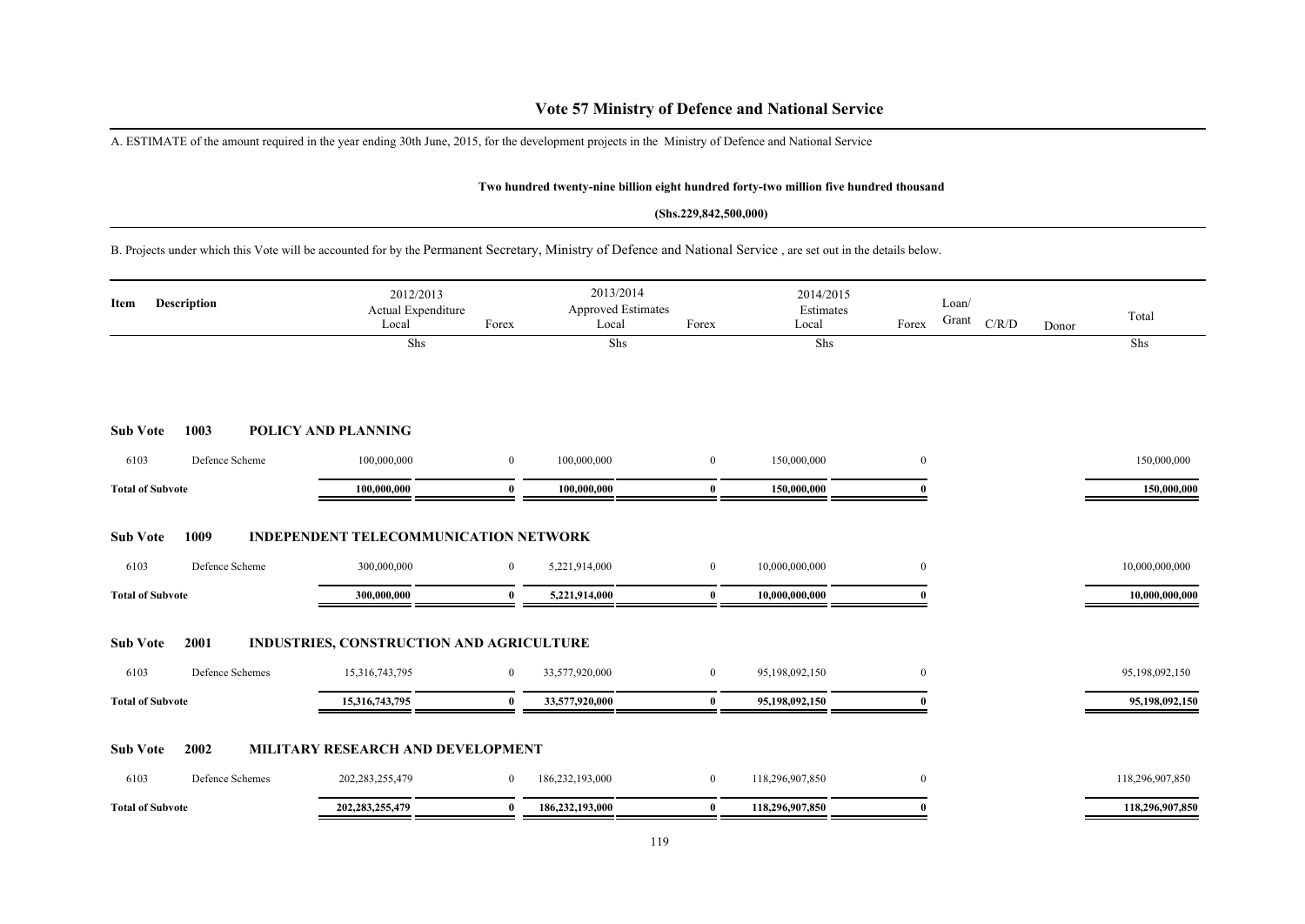| Item                    | <b>Description</b>      | 2012/2013<br>Actual Expenditure<br>Local<br>Shs            | Forex          | 2013/2014<br><b>Approved Estimates</b><br>Local<br>Shs | Forex            | 2014/2015<br>Estimates<br>Local<br>Shs | Forex        | Loan/<br>C/R/D<br>Grant | Donor | Total<br>Shs    |
|-------------------------|-------------------------|------------------------------------------------------------|----------------|--------------------------------------------------------|------------------|----------------------------------------|--------------|-------------------------|-------|-----------------|
| <b>Sub Vote</b>         | 2003                    | <b>BUILDING CONSULTING UNIT</b>                            |                |                                                        |                  |                                        |              |                         |       |                 |
| 6103                    | Defence Schemes         | $\overline{0}$                                             | $\overline{0}$ | $\overline{0}$                                         | $\overline{0}$   | 1,197,500,000                          | $\mathbf{0}$ |                         |       | 1,197,500,000   |
| <b>Total of Subvote</b> |                         |                                                            |                |                                                        | $\mathbf{u}$     | 1,197,500,000                          |              |                         |       | 1,197,500,000   |
| <b>Sub Vote</b><br>6103 | 2004<br>Defence schemes | <b>ESTATE MGT AND DEVELOPMENT UNIT</b><br>$\boldsymbol{0}$ | $\overline{0}$ | 4,450,000,000                                          | $\boldsymbol{0}$ | 5,000,000,000                          | $\mathbf{0}$ |                         |       | 5,000,000,000   |
| <b>Total of Subvote</b> |                         |                                                            |                | 4,450,000,000                                          |                  | 5,000,000,000                          |              |                         |       | 5,000,000,000   |
| <b>Total of Vote</b>    |                         | 217,999,999,274                                            | 0              | 229,582,027,000                                        | 0                | 229,842,500,000                        |              |                         |       | 229,842,500,000 |

## **Vote 57 Ministry of Defence and National Service**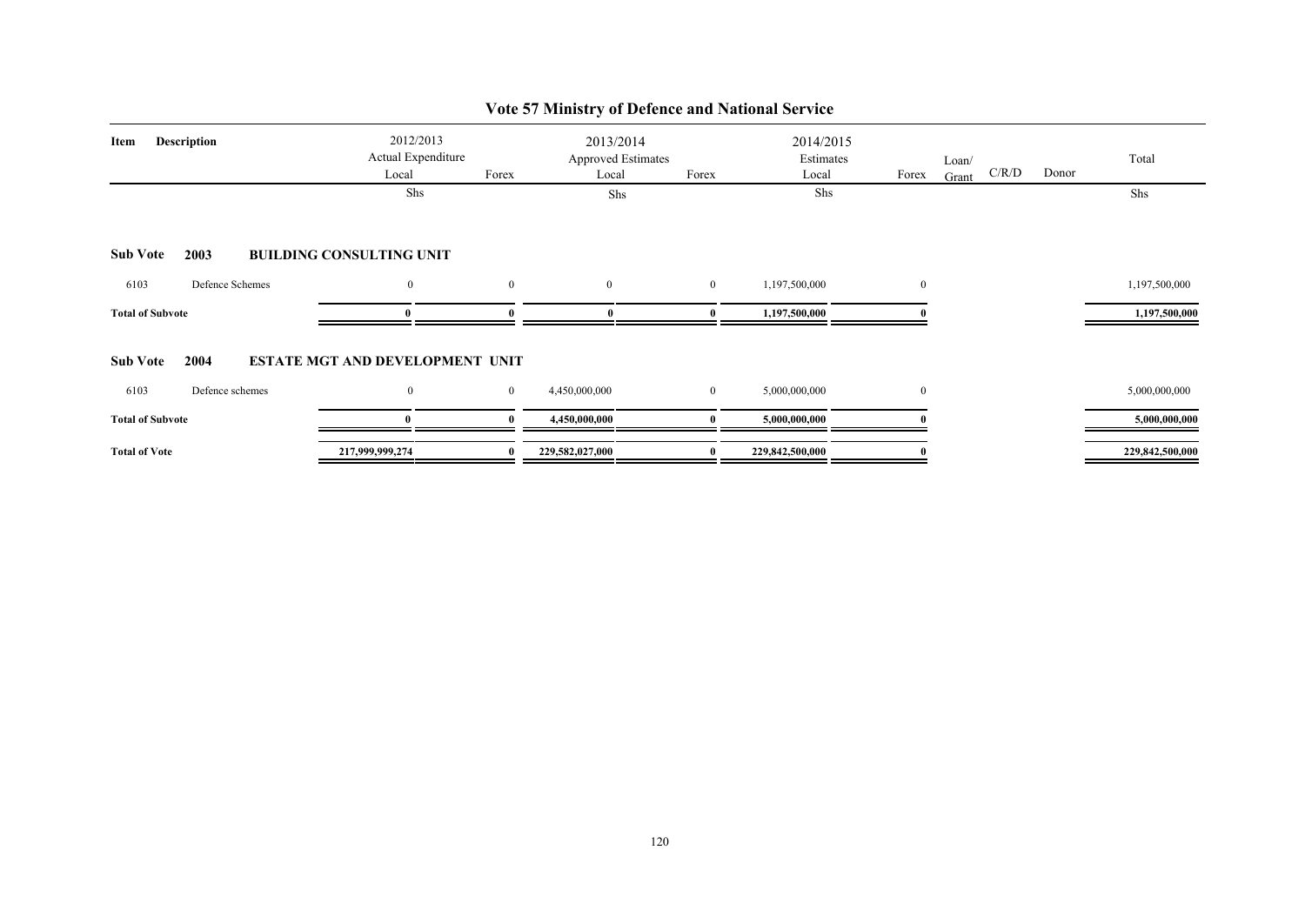# MINISTRY OF ENERGY AND MINERALS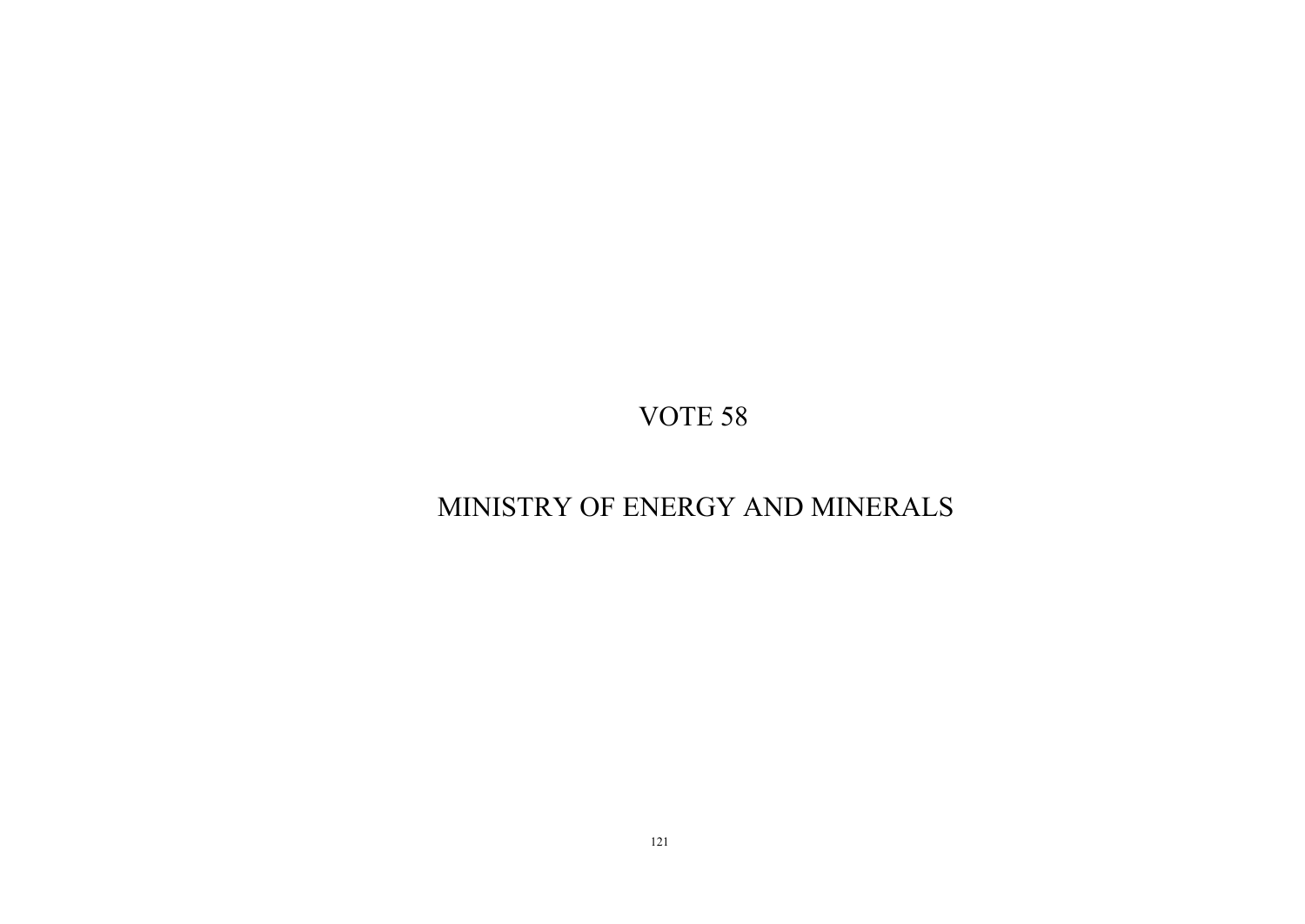### **Vote 58 Ministry of Energy and Minerals**

A. ESTIMATE of the amount required in the year ending 30th June, 2015, for the development projects in the Ministry of Energy and Minerals

#### **Nine hundred fifty-seven billion one hundred seventy-seven million one hundred seventy thousand**

#### **(Shs.957,177,170,000)**

B. Projects under which this Vote will be accounted for by the Permanent Secretary, Ministry of Energy and Minerals , are set out in the details below.

| Item                    | <b>Description</b>                              | Local                              | 2012/2013<br>Actual Expenditure<br>Forex | 2013/2014<br>Approved Estimates<br>Local | Forex          | 2014/2015<br>Estimates<br>Local | Forex            | Loan/<br>Grant | C/R/D | Donor         | Total          |
|-------------------------|-------------------------------------------------|------------------------------------|------------------------------------------|------------------------------------------|----------------|---------------------------------|------------------|----------------|-------|---------------|----------------|
|                         |                                                 |                                    | Shs                                      | Shs                                      |                | Shs                             |                  |                |       |               | Shs            |
| <b>Sub Vote</b>         | 1008                                            | <b>ENVIRONMENT MANAGEMENT UNIT</b> |                                          |                                          |                |                                 |                  |                |       |               |                |
| 3151                    | Climate change<br>Adaptation and<br>Mitigation  | 100,000,000                        | $\bf{0}$                                 | $\overline{0}$                           | $\bf{0}$       | $\overline{0}$                  | $\overline{0}$   |                |       |               | $\mathbf{0}$   |
| <b>Total of Subvote</b> |                                                 | 100,000,000                        | $\theta$                                 | $\mathbf{0}$                             | $\theta$       | $\mathbf{0}$                    |                  |                |       |               | $\mathbf{0}$   |
| <b>Sub Vote</b>         | 2001                                            | <b>MINERALS</b>                    |                                          |                                          |                |                                 |                  |                |       |               |                |
| 1118                    | <b>Regional Mining</b><br>Offices Development   | $\boldsymbol{0}$                   | $\bf{0}$                                 | 4,000,000,000                            | $\mathbf{0}$   | 13,000,000,000                  | $\boldsymbol{0}$ |                |       |               | 13,000,000,000 |
| 1119                    | Sustainable Magt of<br><b>Mineral Resources</b> | 500,000,000                        | $\bf{0}$                                 | 1,000,000,000                            | 20,000,000,000 | 1,000,000,000                   | 8,172,170,000    | G              | D     | <b>CANADA</b> | 9,172,170,000  |
| 3152                    | TZ Extractive<br>Industr.Transp<br>Iniatiative  | $\mathbf{0}$                       | 1,566,088,026                            | $\overline{0}$                           | 240,000,000    | $\overline{0}$                  | 1,000,000,000    | G              | D     | <b>SIDA</b>   | 1,000,000,000  |
| 3160                    | Kiwira Coal Mines and<br>200MW Power Plant      | 39,295,170,656                     | $\overline{0}$                           | 20,000,000,000                           | $\bf{0}$       | 5,000,000,000                   | $\overline{0}$   |                |       |               | 5,000,000,000  |
| <b>Total of Subvote</b> |                                                 | 39,795,170,656                     | 1,566,088,026                            | 25,000,000,000                           | 20,240,000,000 | 19,000,000,000                  | 9,172,170,000    |                |       |               | 28,172,170,000 |

**Sub Vote 2002 MADINI INSTITUTE**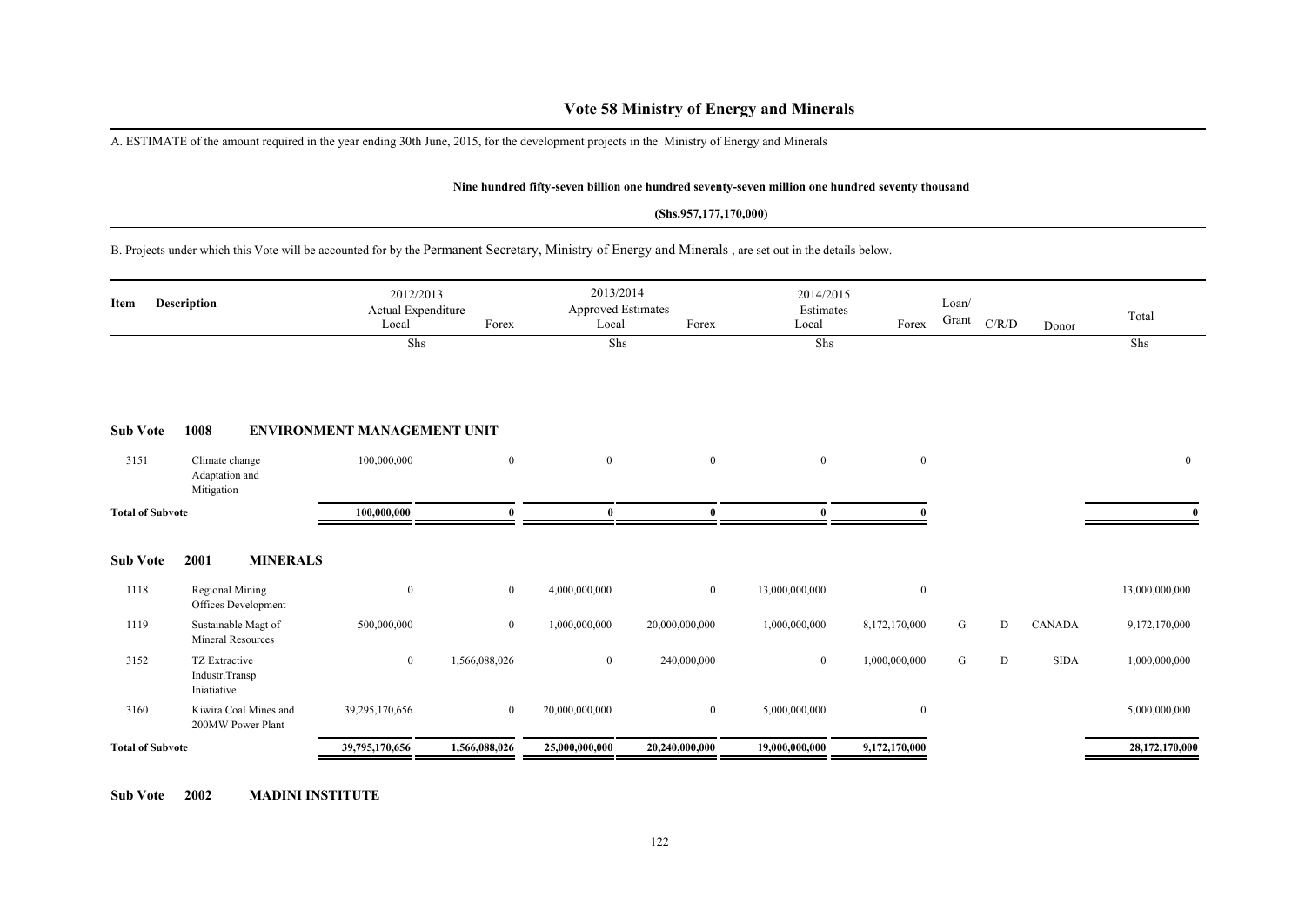|                         |                                                      |                                          |                | $\cdots$                                 |                 |                                 |                  |                |       |                |                 |
|-------------------------|------------------------------------------------------|------------------------------------------|----------------|------------------------------------------|-----------------|---------------------------------|------------------|----------------|-------|----------------|-----------------|
| Item                    | <b>Description</b>                                   | 2012/2013<br>Actual Expenditure<br>Local | Forex          | 2013/2014<br>Approved Estimates<br>Local | Forex           | 2014/2015<br>Estimates<br>Local | Forex            | Loan/<br>Grant | C/R/D | Donor          | Total           |
|                         |                                                      | Shs                                      |                | Shs                                      |                 | Shs                             |                  |                |       |                | Shs             |
| 1118                    | MRI-Infrastructure<br>Development                    | 1,000,000,000                            | $\overline{0}$ | 1,220,000,000                            | $\overline{0}$  | 3,200,000,000                   | $\boldsymbol{0}$ |                |       |                | 3,200,000,000   |
| <b>Total of Subvote</b> |                                                      | 1,000,000,000                            | $\mathbf{0}$   | 1,220,000,000                            | $\bf{0}$        | 3,200,000,000                   | $\mathbf{0}$     |                |       |                | 3,200,000,000   |
| <b>Sub Vote</b>         | 2003                                                 | <b>RESEARCH AND LABORATORY SERVICES</b>  |                |                                          |                 |                                 |                  |                |       |                |                 |
| 2327                    | GST Infrastructure<br>Development Project            | 1,000,000,000                            | $\overline{0}$ | 1,000,000,000                            | $\overline{0}$  | 2,000,000,000                   | $\boldsymbol{0}$ |                |       |                | 2,000,000,000   |
| <b>Total of Subvote</b> |                                                      | 1,000,000,000                            | $\mathbf{0}$   | 1,000,000,000                            | $\mathbf{0}$    | 2,000,000,000                   | $\mathbf{0}$     |                |       |                | 2,000,000,000   |
| <b>Sub Vote</b>         | 3001                                                 | <b>ENERGY AND PETROLEUM</b>              |                |                                          |                 |                                 |                  |                |       |                |                 |
| 3102                    | New and Renewable<br>Energies                        | $\overline{0}$                           | 704,273,274    | $\overline{0}$                           | 3,100,000,000   | 10,300,000,000                  | 1,500,000,000    | G              | D     | Germany        | 11,800,000,000  |
| 3109                    | 10th EDF Energy<br>Programme                         | $\boldsymbol{0}$                         | $\mathbf{0}$   | $\boldsymbol{0}$                         | 538,000,000     | $\mathbf{0}$                    | $\mathbf{0}$     | G              | D     | EU             | $\mathbf{0}$    |
| 3110                    | TZ-Access Expansion<br>Project                       | 200,000,000                              | 11,206,696,800 | 500,000,000                              | 5,000,000,000   | 700,000,000                     | 4,000,000,000    |                |       |                | 4,700,000,000   |
| 3113                    | Rural Energy Agency<br>& Rural Energy Fund           | 25,550,000,000                           | 8,256,201,480  | 277,900,000,000                          | 62,000,000,000  | 269,200,000,000                 | 21,000,000,000   | G              | D     | <b>NORWAY</b>  | 290,200,000,000 |
| 3115                    | Petroleum Sub-Sector<br>Development Project          | $\boldsymbol{0}$                         | $\mathbf{0}$   | $\boldsymbol{0}$                         | 1,660,000,000   | 5,900,000,000                   | 2,500,000,000    |                |       |                | 8,400,000,000   |
| 3121                    | 132 KV<br>Makambako-Songea                           | 2,000,000,000                            | 2,124,359,499  | 2,000,000,000                            | 10,577,000,000  | 34,300,000,000                  | 16,000,000,000   | G              | D     | Sweden         | 50,300,000,000  |
| 3146                    | Capacity Development<br><b>REA</b>                   | $\boldsymbol{0}$                         | 385,542,671    | $\mathbf{0}$                             | 500,000,000     | $\bf{0}$                        | $\mathbf{0}$     | G              | D     | Sweden         | $\mathbf{0}$    |
| 3147                    | Transfer to TANESCO                                  | 401,455,619,121                          | $\mathbf{0}$   | 33,207,745,000                           | 240,000,000,000 | 20,400,000,000                  | 125,200,000,000  |                |       |                | 145,600,000,000 |
| 3154                    | <b>Improving Power</b><br>Supply releability<br>-DSM | $\bf{0}$                                 | $\mathbf{0}$   | $\bf{0}$                                 | 19,848,000,000  | $\bf{0}$                        | 1,000,000,000    | G              | D     | <b>FINLAND</b> | 1,000,000,000   |
| 3155                    | Rehabilitation of subst<br>&trans Project            | $\mathbf{0}$                             | $\mathbf{0}$   | $\overline{0}$                           | 500,000,000     | $\overline{0}$                  | $\theta$         | G              | D     | <b>JICA</b>    | $\mathbf{0}$    |

### **Vote 58 Ministry of Energy and Minerals**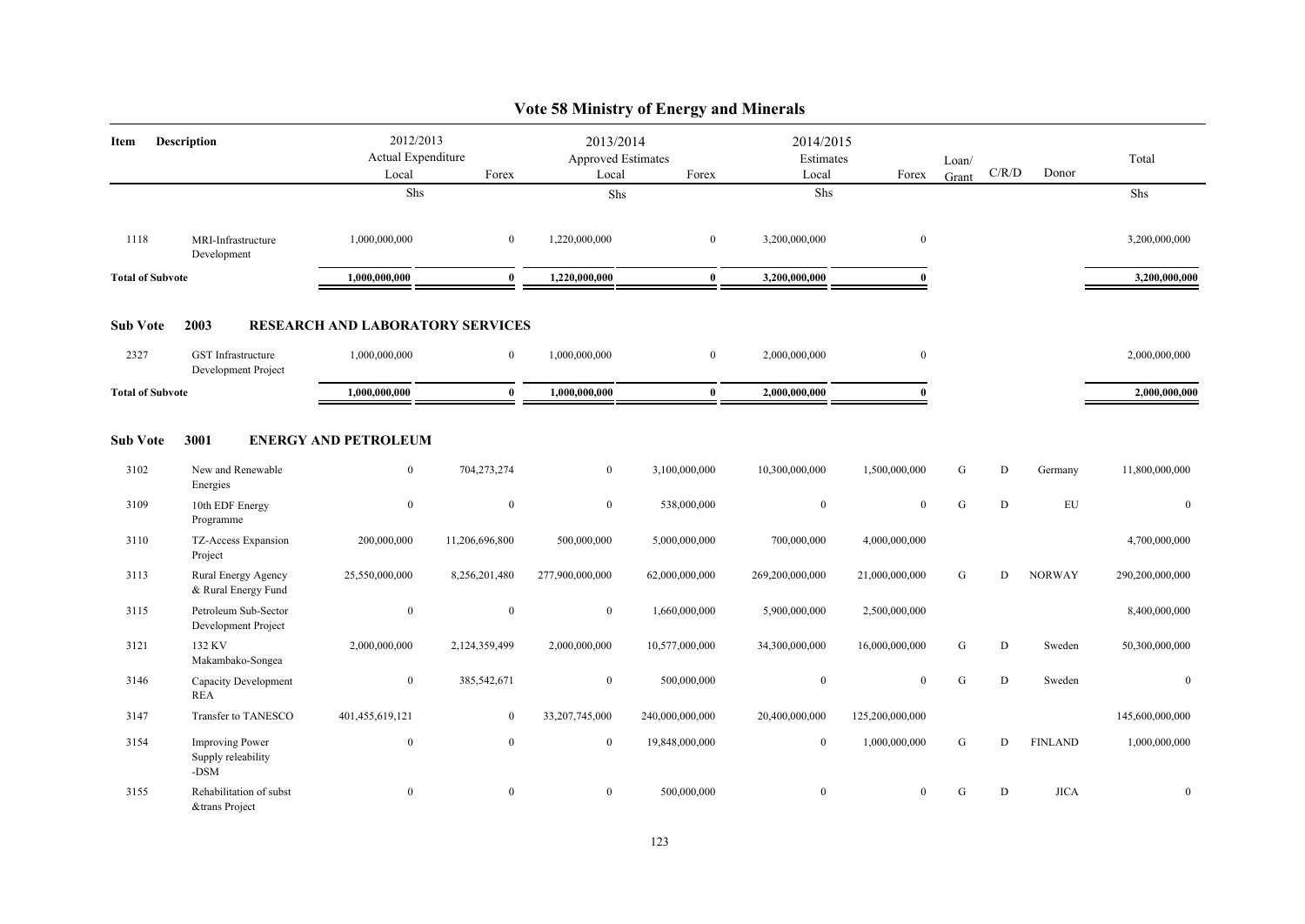| Item                    | <b>Description</b>                               | 2012/2013<br>Actual Expenditure<br>Local | Forex             | 2013/2014<br><b>Approved Estimates</b><br>Local | Forex           | 2014/2015<br>Estimates<br>Local | Forex            | Loan/<br>Grant | C/R/D | Donor        | Total           |
|-------------------------|--------------------------------------------------|------------------------------------------|-------------------|-------------------------------------------------|-----------------|---------------------------------|------------------|----------------|-------|--------------|-----------------|
|                         |                                                  | Shs                                      |                   | Shs                                             |                 | Shs                             |                  |                |       |              | Shs             |
| 3156                    | Energ. Rural TZ-Power<br>supp-Ngara, Brm, Mp     | $\boldsymbol{0}$                         | $\overline{0}$    | $\boldsymbol{0}$                                | 2,100,000,000   | 22,000,000,000                  | 500,000,000      | L              | D     | Netherlands  | 22,500,000,000  |
| 3157                    | Iringa-Shy Backbone<br>Trans investmt Prog       | $\boldsymbol{0}$                         | $\overline{0}$    | 440,000,000                                     | 5,000,000,000   | 500,000,000                     | 2,000,000,000    | L              | D     | Worldbank    | 2,500,000,000   |
| 3158                    | Rehabilitation of Hale<br>hydro power Plant      | $\theta$                                 | $\overline{0}$    | 2,000,000,000                                   | 28,928,000,000  | $\bf{0}$                        | 5,000,000,000    | ${\bf G}$      | D     | <b>SIDA</b>  | 5,000,000,000   |
| 3159                    | Institution<br>Cooperation-<br><b>TANESCO</b>    | $\mathbf{0}$                             | $\overline{0}$    | $\bf{0}$                                        | 1,314,000,000   | 35,000,000,000                  | 110,000,000,000  | L              | D     | <b>BADEA</b> | 145,000,000,000 |
| 3162                    | Constr.of Natur.Gas<br>Pipeline Mtwara-DSm       | 93,000,000,000                           | $\overline{0}$    | 83,000,000,000                                  | $\overline{0}$  | 117,000,000,000                 | $\boldsymbol{0}$ |                |       |              | 117,000,000,000 |
| 3163                    | 240MW Kinyerezi Gas<br>Fired Plant               | 500,000,000                              | $\overline{0}$    | 109,918,000,000                                 | $\mathbf{0}$    | $\overline{0}$                  | 1,000,000,000    |                |       |              | 1,000,000,000   |
| 3164                    | 150 MW Natur. Gas<br>Fired Plant Kinyerezi       | 59,381,000,000                           | $\overline{0}$    | 208,000,000,000                                 | $\overline{0}$  | 90,000,000,000                  | $\mathbf{0}$     |                |       |              | 90,000,000,000  |
| 3166                    | North west grid<br><b>Extension Project</b>      | $\mathbf{0}$                             | $\overline{0}$    | 560,000,000                                     | $\overline{0}$  | 3,000,000,000                   | 500,000,000      |                |       |              | 3,500,000,000   |
| 3169                    | Rusumo Falls<br>Hydroelectric                    | $\theta$                                 | $\overline{0}$    | $\boldsymbol{0}$                                | $\mathbf{0}$    | $\bf{0}$                        | 2,000,000,000    | L              | D     | World Bank   | 2,000,000,000   |
| 3170                    | North-East Grid<br>(Dar-Tanga-Arusha<br>$400$ kw | $\mathbf{0}$                             | $\overline{0}$    | $\mathbf{0}$                                    | $\overline{0}$  | 1,000,000,000                   | 1,000,000,000    | L              | D     | <b>JICA</b>  | 2,000,000,000   |
| 3191                    | <b>Electricity V Project</b>                     | $\mathbf{0}$                             | $\overline{0}$    | $\bf{0}$                                        | 22,162,000,000  | 3,500,000,000                   | 500,000,000      | L              | D     | ADF          | 4,000,000,000   |
| 6298                    | <b>Institutional Support</b>                     | $\boldsymbol{0}$                         | $\overline{0}$    | 500,000,000                                     | 10,400,000,000  | 15,805,000,000                  | 1,500,000,000    | G              | D     | World Bank   | 17,305,000,000  |
| <b>Total of Subvote</b> |                                                  | 582,086,619,121                          | 22,677,073,724    | 718,025,745,000                                 | 413,627,000,000 | 628,605,000,000                 | 295,200,000,000  |                |       |              | 923,805,000,000 |
| <b>Total of Vote</b>    |                                                  | 623,981,789,777                          | 24, 243, 161, 750 | 745,245,745,000                                 | 433,867,000,000 | 652,805,000,000                 | 304,372,170,000  |                |       |              | 957,177,170,000 |

## **Vote 58 Ministry of Energy and Minerals**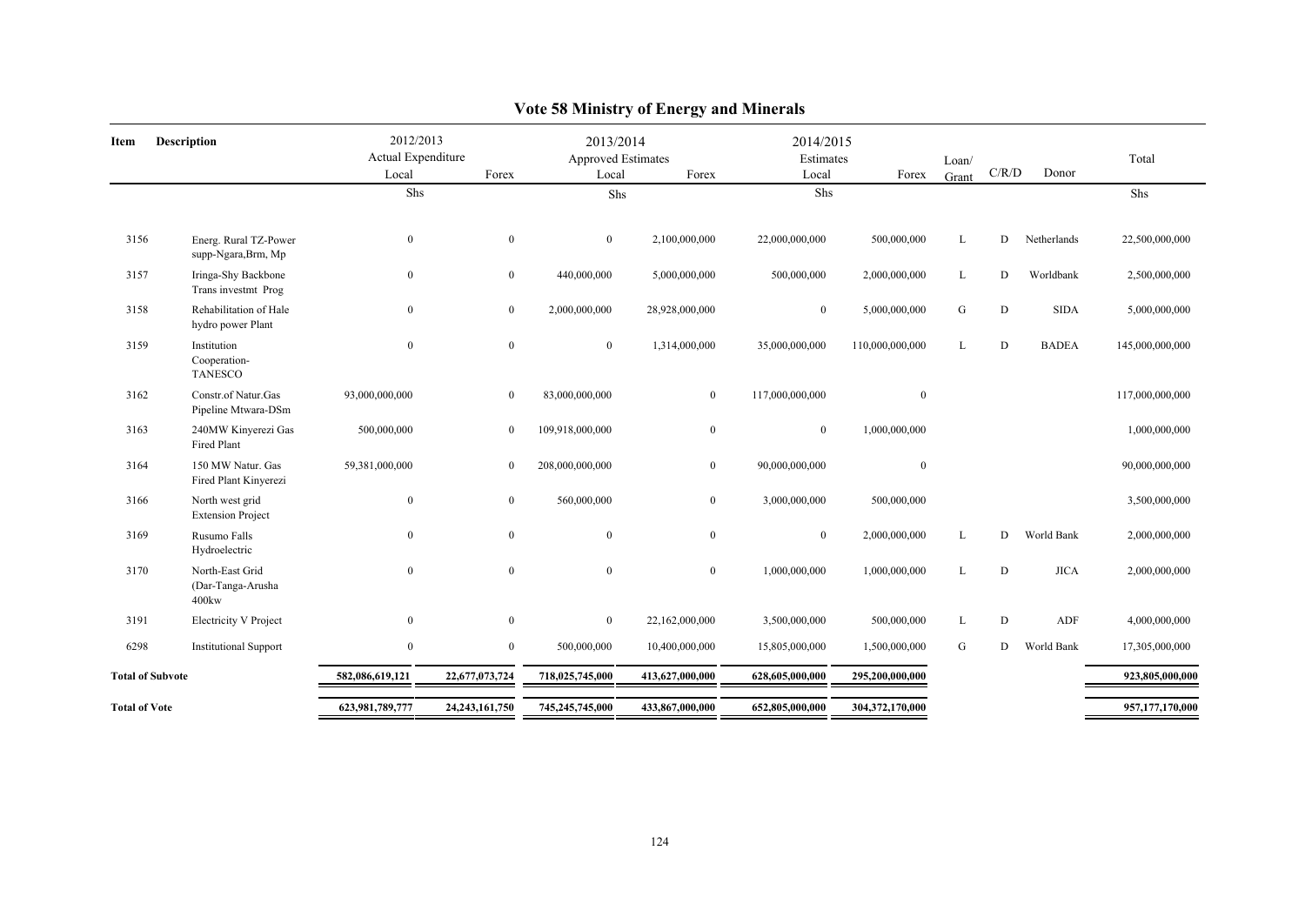# ELECTORAL COMMISSION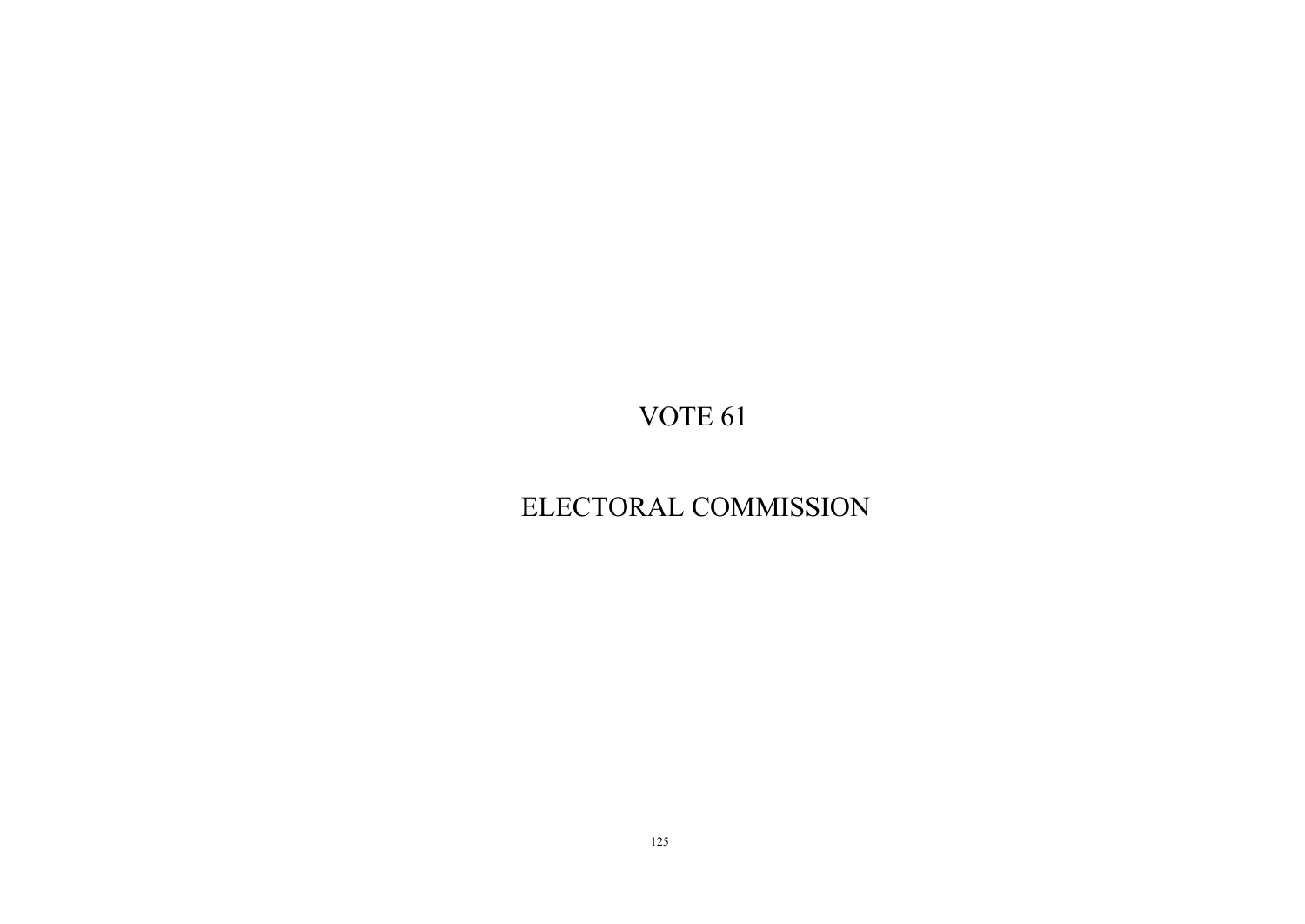### **Vote 61 Electoral Commission**

A. ESTIMATE of the amount required in the year ending 30th June, 2015, for the development projects in the Electoral Commission

#### **Two billion six hundred ninety-nine million four hundred ten thousand**

#### **(Shs.2,699,410,000)**

B. Projects under which this Vote will be accounted for by the Director, Electoral Commission , are set out in the details below.

| Item            | <b>Description</b> | 2012/2013<br>Actual Expenditure<br>Forex<br>Local | 2013/2014<br><b>Approved Estimates</b><br>Local | Forex | 2014/2015<br>Estimates<br>Local | Forex | Loan/<br>Grant | C/R/D | Donor | Total |
|-----------------|--------------------|---------------------------------------------------|-------------------------------------------------|-------|---------------------------------|-------|----------------|-------|-------|-------|
|                 |                    | Shs                                               | Shs                                             |       | Shs                             |       |                |       |       | Shs   |
| <b>Sub Vote</b> | 1002               | PLANNING MONITORING AND EVALUATION DIVIS          |                                                 |       |                                 |       |                |       |       |       |

| 6297                    | Demoratic<br><b>Empowerment Project</b> |  | .958,640,000  | 2,699,410,000 |  | <b>UNDP</b> | 2,699,410,000 |
|-------------------------|-----------------------------------------|--|---------------|---------------|--|-------------|---------------|
| <b>Total of Subvote</b> |                                         |  | 1.958.640.000 | 2,699,410,000 |  |             | 2,699,410,000 |
| <b>Total of Vote</b>    |                                         |  | 1.958.640.000 | 2,699,410,000 |  |             | 2,699,410,000 |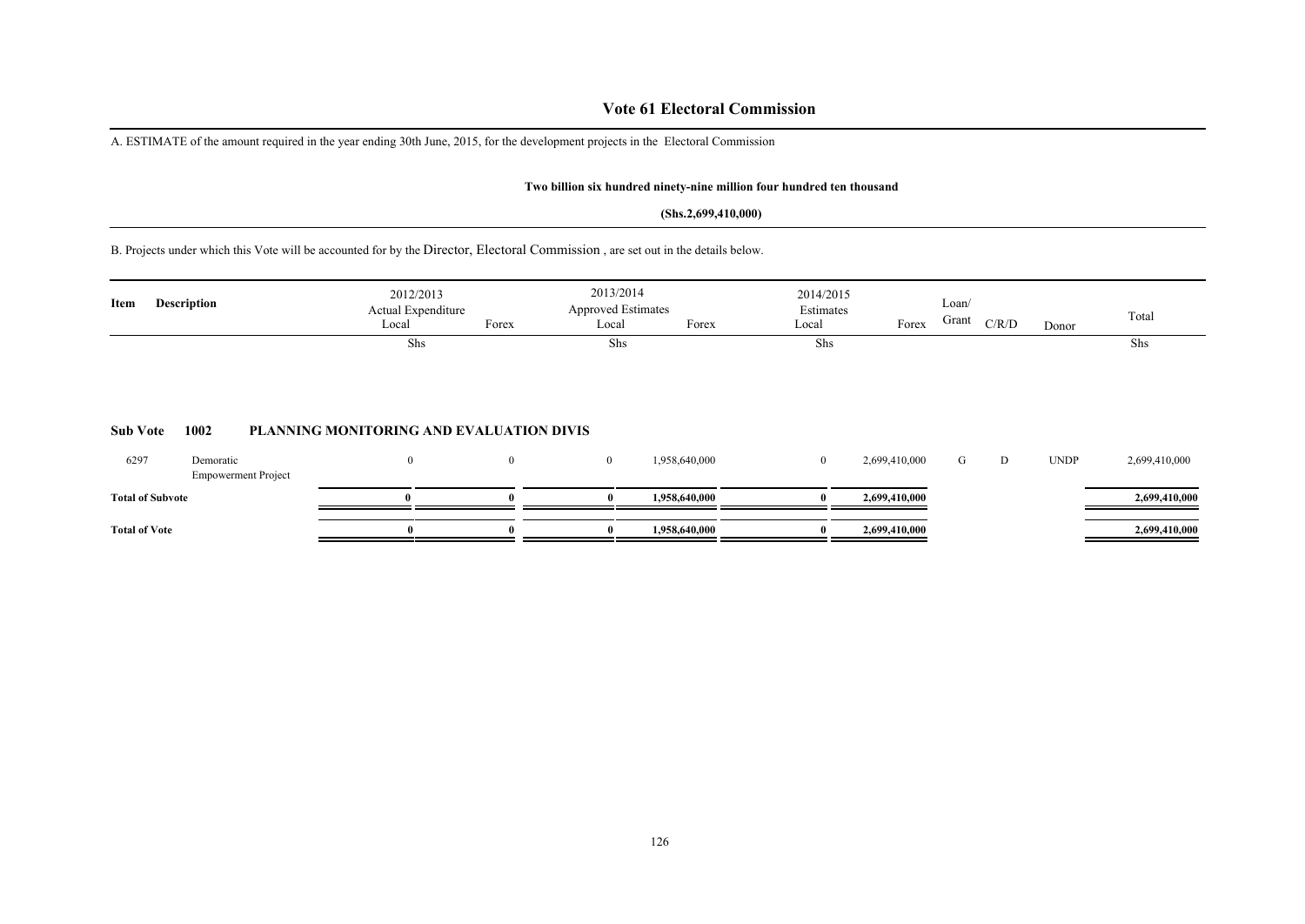# MINISTRY OF TRANSPORT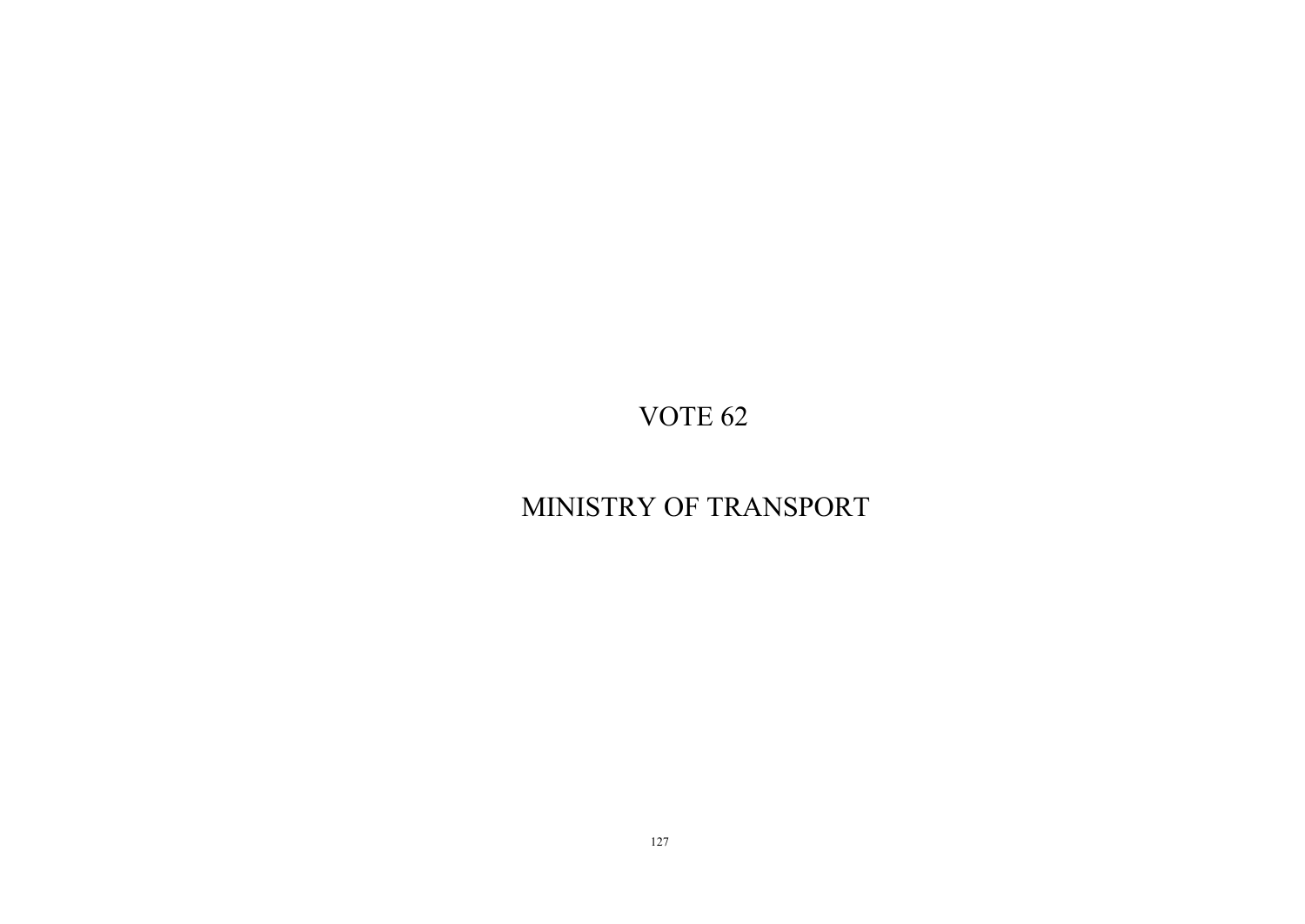### **Vote 62 Ministry of Transport**

A. ESTIMATE of the amount required in the year ending 30th June, 2015, for the development projects in the Ministry of Transport

#### **Four hundred forty-eight billion six hundred twenty-seven million three hundred ninety-nine thousand**

#### **(Shs.448,627,399,000)**

### B. Projects under which this Vote will be accounted for by the Permanent Secretary, Ministry of Transport , are set out in the details below.

| Item                    | <b>Description</b>                        | 2012/2013<br>Actual Expenditure<br>Local                  | Forex          | 2013/2014<br><b>Approved Estimates</b><br>Local | Forex            | 2014/2015<br>Estimates<br>Local | Forex            | Loan/<br>Grant | C/R/D     | Donor | Total          |
|-------------------------|-------------------------------------------|-----------------------------------------------------------|----------------|-------------------------------------------------|------------------|---------------------------------|------------------|----------------|-----------|-------|----------------|
|                         |                                           | Shs                                                       |                | Shs                                             |                  | Shs                             |                  |                |           |       | Shs            |
| <b>Sub Vote</b>         | 1003                                      | POLICY AND PLANNING                                       |                |                                                 |                  |                                 |                  |                |           |       |                |
| 6267                    | <b>Institutional Support</b>              | 2,639,255,424                                             | $\overline{0}$ | 5,621,000,000                                   | 925,760,000      | 24,340,000,000                  | 350,000,000      | G              | ${\rm D}$ | EU    | 24,690,000,000 |
| <b>Total of Subvote</b> |                                           | 2,639,255,424                                             | $\theta$       | 5,621,000,000                                   | 925,760,000      | 24,340,000,000                  | 350,000,000      |                |           |       | 24,690,000,000 |
| <b>Sub Vote</b><br>4156 | 2005<br>Construction of<br>Kigoma Airport | <b>TRANSPORT INFRASTRUCTURE DIVISION</b><br>2,959,600,000 | $\bf{0}$       | 3,500,000,000                                   | 27,800,000,000   | 4,050,000,000                   | 10,414,000,000   |                |           |       | 14,464,000,000 |
| 4157                    | Construction of Mafia<br>Airport          | $\mathbf{0}$                                              | $\bf{0}$       | $\boldsymbol{0}$                                | $\mathbf{0}$     | 1,050,000,000                   | $\boldsymbol{0}$ |                |           |       | 1,050,000,000  |
| 4158                    | Construction of<br>Mpanda Airport         | 4,772,620,000                                             | $\bf{0}$       | 1,800,000,000                                   | $\mathbf{0}$     | 100,000,000                     | $\boldsymbol{0}$ |                |           |       | 100,000,000    |
| 4159                    | Construction of Tabora<br>Airport         | 2,265,378,000                                             | $\mathbf{0}$   | 2,800,000,000                                   | 12,800,000,000   | 3,050,000,000                   | 9,819,000,000    |                |           |       | 12,869,000,000 |
| 4206                    | Construction of<br>Songwe Airport         | 7,072,170,000                                             | $\mathbf{0}$   | 8,500,000,000                                   | $\boldsymbol{0}$ | 9,050,000,000                   | $\boldsymbol{0}$ |                |           |       | 9,050,000,000  |
| 4207                    | Construction of Singida<br>Airport        | $\mathbf{0}$                                              | $\mathbf{0}$   | $\boldsymbol{0}$                                | $\mathbf{0}$     | 500,000,000                     | $\boldsymbol{0}$ |                |           |       | 500,000,000    |
| 4209                    | Construction of<br>Mwanza Airport         | 8,000,000,000                                             | $\bf{0}$       | 8,000,000,000                                   | 3,482,790,000    | 12,050,000,000                  | 4,800,000,000    |                |           |       | 16,850,000,000 |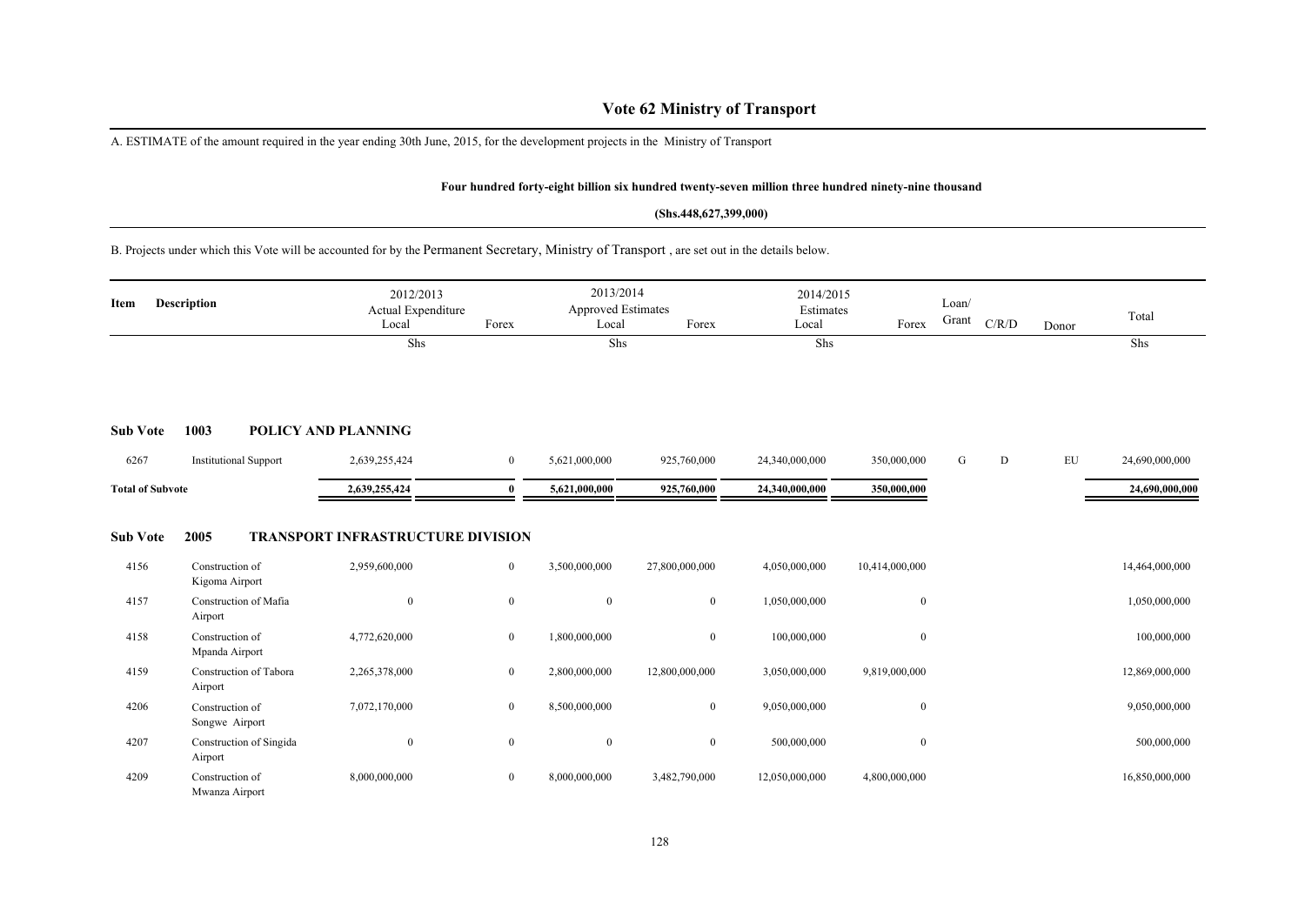| Item | <b>Description</b>                                    | 2012/2013<br>Actual Expenditure<br>Local | Forex            | 2013/2014<br>Approved Estimates<br>Local | Forex            | 2014/2015<br>Estimates<br>Local | Forex            | Loan/<br>Grant | $\rm C/R/D$ | Donor       | Total          |
|------|-------------------------------------------------------|------------------------------------------|------------------|------------------------------------------|------------------|---------------------------------|------------------|----------------|-------------|-------------|----------------|
|      |                                                       | ${\rm Shs}$                              |                  | Shs                                      |                  | Shs                             |                  |                |             |             | Shs            |
| 4210 | Construction of Arusha<br>Airport                     | $\boldsymbol{0}$                         | $\overline{0}$   | 500,000,000                              | $\bf{0}$         | 100,000,000                     | $\mathbf{0}$     |                |             |             | 100,000,000    |
| 4211 | Rail Rehab & SBUs<br>Improvement for<br><b>TAZARA</b> | $\boldsymbol{0}$                         | $\boldsymbol{0}$ | $\boldsymbol{0}$                         | $\boldsymbol{0}$ | 2,400,000,000                   | $\boldsymbol{0}$ |                |             |             | 2,400,000,000  |
| 4213 | Relaying of Central<br>Line with 80 pounds            | 20,582,686,400                           | $\overline{0}$   | 8,400,000,000                            | $\mathbf{0}$     | 4,500,000,000                   | 28,800,000,000   |                |             |             | 33,300,000,000 |
| 4215 | Rail<br>Rehabilitation-Branch<br>line RAHCO           | $\boldsymbol{0}$                         | $\mathbf{0}$     | 500,000,000                              | $\boldsymbol{0}$ | 5,000,000,000                   | $\boldsymbol{0}$ |                |             |             | 5,000,000,000  |
| 4216 | Rail Rehabilitation<br>Main Line                      | 4,731,510,000                            | $\bf{0}$         | 16,055,000,000                           | 4,896,000,000    | 24,850,000,000                  | 27,200,000,000   |                |             |             | 52,050,000,000 |
| 4217 | Tabora - Kigoma, Isaka<br>- MZ Rail Project           | $\boldsymbol{0}$                         | $\bf{0}$         | 2,500,000,000                            | $\bf{0}$         | 11,205,000,000                  | $\boldsymbol{0}$ |                |             |             | 11,205,000,000 |
| 4218 | Mtwara - M/bay,<br>Liganga & Mchuchuma<br>Rail        | $\mathbf{0}$                             | $\mathbf{0}$     | 5,580,000,000                            | $\mathbf{0}$     | 4,000,000,000                   | $\mathbf{0}$     |                |             |             | 4,000,000,000  |
| 4220 | Construction of<br>Mtwara Airport                     | $\boldsymbol{0}$                         | $\mathbf{0}$     | 500,000,000                              | $\mathbf{0}$     | 2,100,000,000                   | $\mathbf{0}$     |                |             |             | 2,100,000,000  |
| 4221 | Construction of<br>Sumbawanga Airport                 | $\mathbf{0}$                             | $\mathbf{0}$     | 500,000,000                              | 12,800,000,000   | 1,100,000,000                   | 10,653,399,000   | L              | $\mathbf D$ | EIB         | 11,753,399,000 |
| 4222 | Construction of<br>Shinyanga Airport                  | $\boldsymbol{0}$                         | $\boldsymbol{0}$ | 500,000,000                              | 16,840,000,000   | 1,200,000,000                   | 10,870,000,000   | L              | ${\bf D}$   | EIB         | 12,070,000,000 |
| 4223 | Tanga-Arusha-Musoma<br>Railway Project                | $\boldsymbol{0}$                         | $\mathbf{0}$     | 15,500,000,000                           | $\boldsymbol{0}$ | 7,550,000,000                   | $\boldsymbol{0}$ |                |             |             | 7,550,000,000  |
| 4224 | Rehabilitation of<br>Kilimanjaro Int. Airpo           | $\boldsymbol{0}$                         | $\mathbf{0}$     | $\boldsymbol{0}$                         | $\mathbf{0}$     | 100,000,000                     | 16,000,000,000   | G              | D           | Netherlands | 16,100,000,000 |
| 4281 | DSM - Isaka - Kigali<br>Railway Project               | $\boldsymbol{0}$                         | $\mathbf{0}$     | 200,000,000                              | $\mathbf{0}$     | 178,000,000                     | $\mathbf{0}$     |                |             |             | 178,000,000    |
| 4282 | <b>Inland Container</b><br>Depots                     | 860,265,000                              | $\mathbf{0}$     | 900,000,000                              | $\mathbf{0}$     | 500,000,000                     | $\mathbf{0}$     |                |             |             | 500,000,000    |
| 4286 | Construction of<br>Msalato Airport                    | $\boldsymbol{0}$                         | $\mathbf{0}$     | $\boldsymbol{0}$                         | $\mathbf{0}$     | 1,100,000,000                   | $\mathbf{0}$     |                |             |             | 1,100,000,000  |
| 4287 | Construction of<br>Bukoba Airport                     | 3,600,000,000                            | $\mathbf{0}$     | 3,000,000,000                            | 8,296,670,000    | 2,750,000,000                   | 581,000,000      |                |             |             | 3,331,000,000  |

## **Vote 62 Ministry of Transport**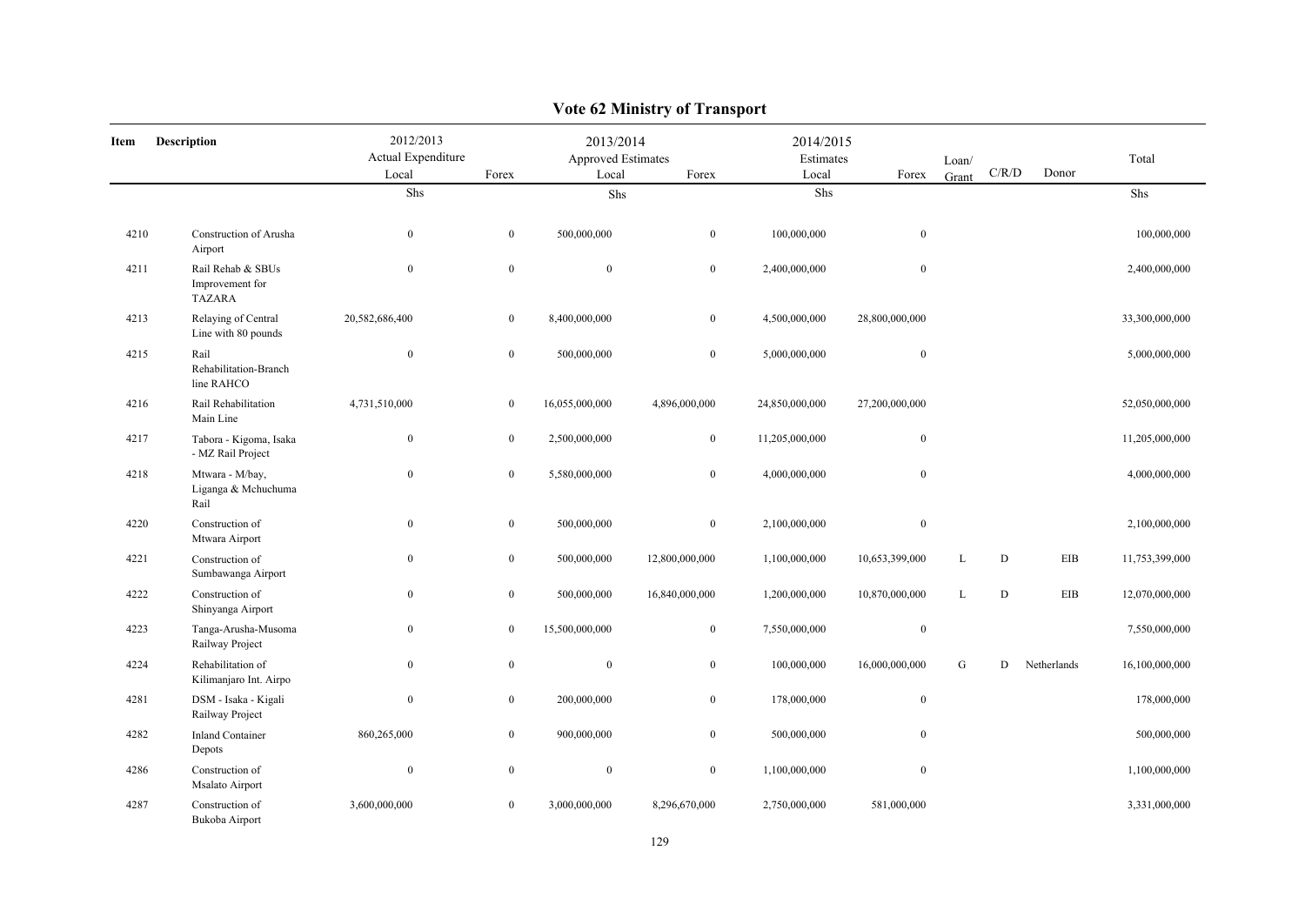|                         |                                                       |                                    |                |                                        | $\frac{1}{2}$   |                        |                 |       |       |       |                 |
|-------------------------|-------------------------------------------------------|------------------------------------|----------------|----------------------------------------|-----------------|------------------------|-----------------|-------|-------|-------|-----------------|
| Item                    | <b>Description</b>                                    | 2012/2013<br>Actual Expenditure    |                | 2013/2014<br><b>Approved Estimates</b> |                 | 2014/2015<br>Estimates |                 | Loan/ |       |       | Total           |
|                         |                                                       | Local                              | Forex          | Local                                  | Forex           | Local                  | Forex           | Grant | C/R/D | Donor |                 |
|                         |                                                       | Shs                                |                | Shs                                    |                 | Shs                    |                 |       |       |       | Shs             |
| 4289                    | Construction of<br>Terminai III JNIA                  | $\overline{0}$                     | $\overline{0}$ | 9,000,000,000                          | 80,000,000,000  | 2,000,000,000          | 42,000,000,000  |       |       |       | 44,000,000,000  |
| 6520                    | Dev of Sea and Inland<br><b>Berths</b>                | $\overline{0}$                     | $\mathbf{0}$   | 500,000,000                            | $\overline{0}$  | 100,000,000            | $\mathbf{0}$    |       |       |       | 100,000,000     |
| <b>Total of Subvote</b> | 54,844,229,400                                        |                                    | $\mathbf{0}$   | 88,735,000,000                         | 166,915,460,000 | 100,583,000,000        | 161,137,399,000 |       |       |       | 261,720,399,000 |
| <b>Sub Vote</b>         | 2006                                                  | <b>TRANSPORT SERVICES DIVISION</b> |                |                                        |                 |                        |                 |       |       |       |                 |
| 4219                    | <b>DSM City Commuter</b><br><b>Train Project</b>      | $\overline{0}$                     | $\overline{0}$ | 1,500,000,000                          | $\overline{0}$  | 2,917,000,000          | $\bf{0}$        |       |       |       | 2,917,000,000   |
| 4290                    | TMA Radar,<br>Equipment and<br>Infrastructure         | 3,632,200,000                      | $\overline{0}$ | 4,000,000,000                          | $\overline{0}$  | 5,600,000,000          | $\mathbf{0}$    |       |       |       | 5,600,000,000   |
| 4291                    | Government Aircrafts<br>Maintenance                   | 7,500,000,000                      | $\overline{0}$ | 8,200,000,000                          | $\overline{0}$  | 9,000,000,000          | $\bf{0}$        |       |       |       | 9,000,000,000   |
| 4292                    | Rail Equipment and<br>Trucks Maintenance              | 80,577,119,484                     | $\overline{0}$ | 143,124,000,000                        | $\overline{0}$  | 140,900,000,000        | $\bf{0}$        |       |       |       | 140,900,000,000 |
| 6377                    | Construction and<br>Rehab. of NIT<br><b>Buildings</b> | 344,110,000                        | $\overline{0}$ | 1,500,000,000                          | $\overline{0}$  | 3,800,000,000          | $\bf{0}$        |       |       |       | 3,800,000,000   |
| <b>Total of Subvote</b> |                                                       | 92,053,429,484                     | $\mathbf{0}$   | 158,324,000,000                        | $\bf{0}$        | 162,217,000,000        |                 |       |       |       | 162,217,000,000 |
| <b>Total of Vote</b>    |                                                       | 149,536,914,308                    | $\bf{0}$       | 252,680,000,000                        | 167,841,220,000 | 287,140,000,000        | 161,487,399,000 |       |       |       | 448,627,399,000 |

### **Vote 62 Ministry of Transport**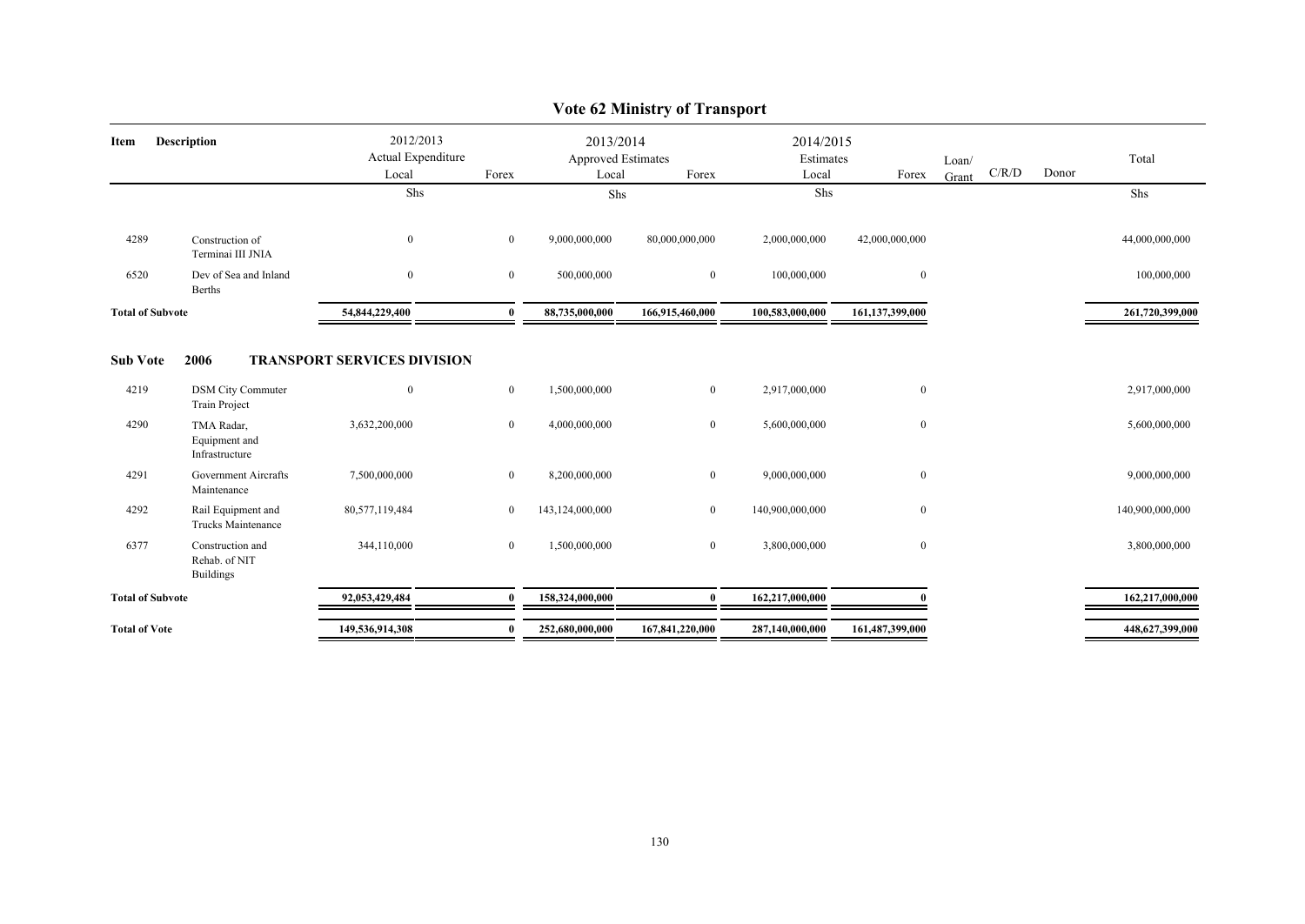GEITA REGION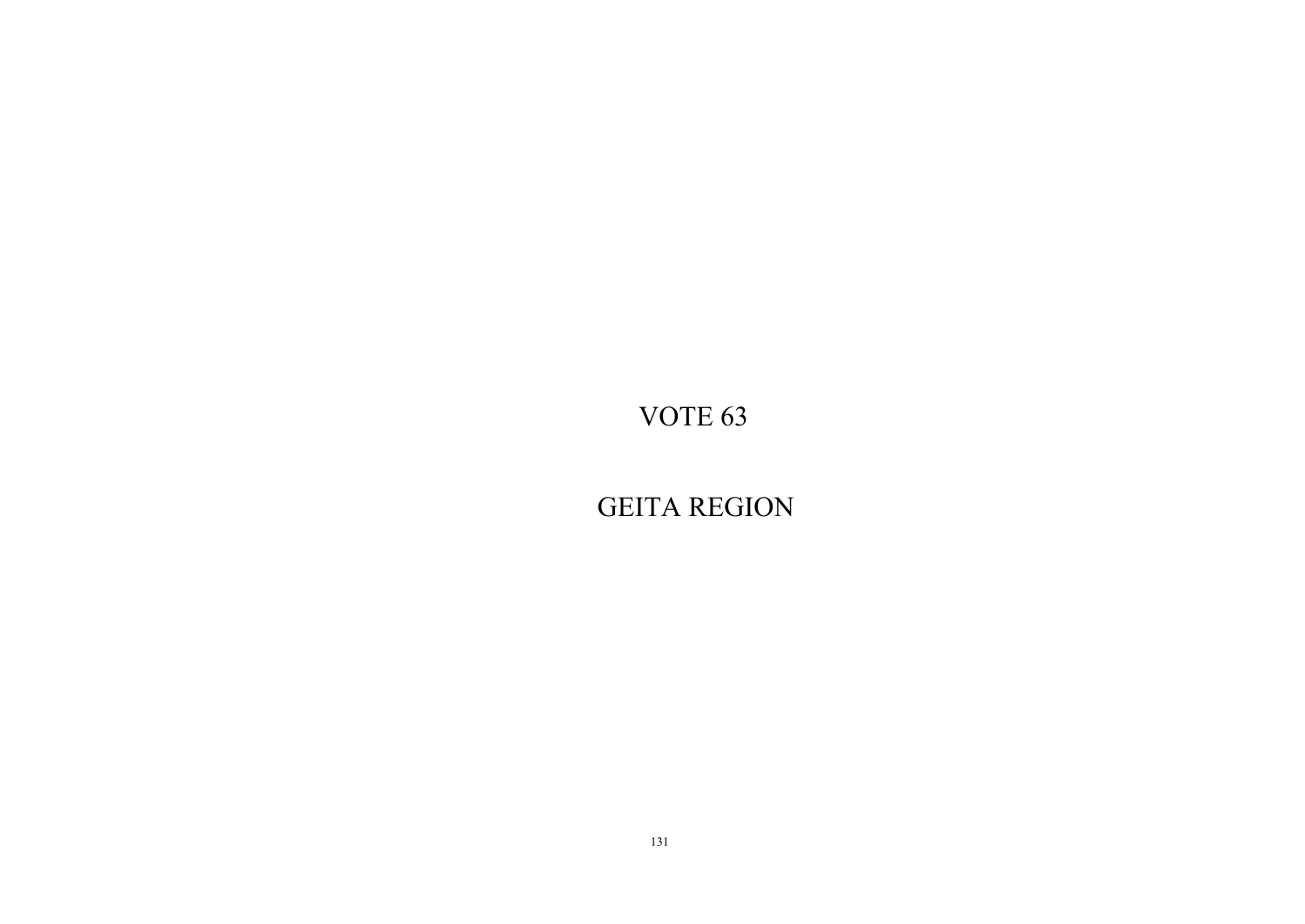### **Vote 63 Geita Region**

A. ESTIMATE of the amount required in the year ending 30th June, 2015, for the development projects in the Geita Region

#### **Thirty-eight billion three hundred fifty-two million seven hundred eighty-seven thousand**

#### **(Shs.38,352,787,000)**

B. Projects under which this Vote will be accounted for by the Regional Administrative Secretary, Geita Region , are set out in the details below.

| Item                    | Description                           | 2012/2013<br>Actual Expenditure<br>Local | Forex          | 2013/2014<br>Approved Estimates<br>Local | Forex    | 2014/2015<br>Estimates<br>Local | Forex          | Loan/<br>Grant | $\rm C/R/D$ | Donor      | Total       |
|-------------------------|---------------------------------------|------------------------------------------|----------------|------------------------------------------|----------|---------------------------------|----------------|----------------|-------------|------------|-------------|
|                         |                                       | Shs                                      |                | Shs                                      |          | Shs                             |                |                |             |            | Shs         |
| <b>Sub Vote</b>         | 1001                                  | ADMINISTRATION AND HR MANAGEMENT         |                |                                          |          |                                 |                |                |             |            |             |
| 6262                    | Retoling                              | $\bf{0}$                                 | $\overline{0}$ | 235,000,000                              | $\bf{0}$ | 119,680,000                     | $\mathbf{0}$   |                |             |            | 119,680,000 |
| 6532                    | Self Help Projects                    | $\bf{0}$                                 | $\overline{0}$ | 45,000,000                               | $\bf{0}$ | 45,000,000                      | $\overline{0}$ |                |             |            | 45,000,000  |
| <b>Total of Subvote</b> |                                       | $\bf{0}$                                 | $\theta$       | 280,000,000                              | $\bf{0}$ | 164,680,000                     |                |                |             |            | 164,680,000 |
| <b>Sub Vote</b>         | 1015                                  | INFORMATION AND COMMUNICATION TECH. UNIT |                |                                          |          |                                 |                |                |             |            |             |
| 4208                    | ICt Development                       | $\mathbf{0}$                             | $\overline{0}$ | $\boldsymbol{0}$                         | $\bf{0}$ | 44,018,000                      | $\overline{0}$ |                |             |            | 44,018,000  |
| <b>Total of Subvote</b> |                                       | $\bf{0}$                                 | $\Omega$       | $\bf{0}$                                 | $\bf{0}$ | 44,018,000                      |                |                |             |            | 44,018,000  |
| <b>Sub Vote</b>         | 2001                                  | <b>MANAGEMENT SUPPORT</b>                |                |                                          |          |                                 |                |                |             |            |             |
| 5499                    | HIV/AIDS                              | $\bf{0}$                                 | $\overline{0}$ | $\bf{0}$                                 | $\bf{0}$ | $\overline{0}$                  | 56,400,000     | L              | D           | World Bank | 56,400,000  |
| 6299                    | Project Monitoring and<br>Cordination | $\bf{0}$                                 | $\overline{0}$ | 245,000,000                              | $\bf{0}$ | 95,000,000                      | $\bf{0}$       |                |             |            | 95,000,000  |
| <b>Total of Subvote</b> |                                       | $\mathbf{0}$                             |                | 245,000,000                              | $\theta$ | 95,000,000                      | 56,400,000     |                |             |            | 151,400,000 |

**Sub Vote 2002 ECONOMIC AND DEVELOPMENT SUPPORT**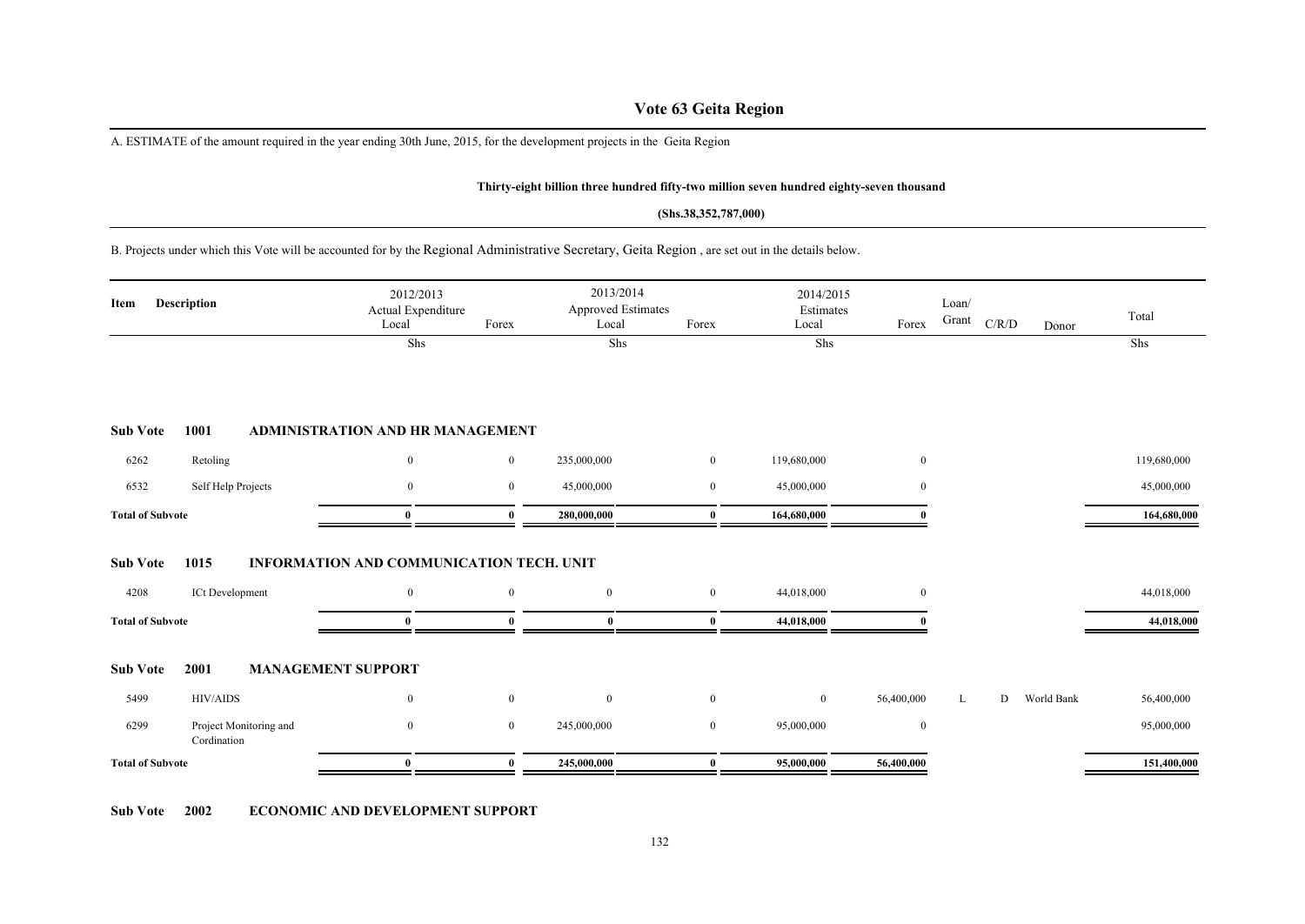|                         |                                                |                                            |                  | Vote 63 Geita Region                            |                  |                                 |                  |                |       |                    |               |
|-------------------------|------------------------------------------------|--------------------------------------------|------------------|-------------------------------------------------|------------------|---------------------------------|------------------|----------------|-------|--------------------|---------------|
| Item                    | <b>Description</b>                             | 2012/2013<br>Actual Expenditure<br>Local   | Forex            | 2013/2014<br><b>Approved Estimates</b><br>Local | Forex            | 2014/2015<br>Estimates<br>Local | Forex            | Loan/<br>Grant | C/R/D | Donor              | Total         |
|                         |                                                | Shs                                        |                  | Shs                                             |                  | Shs                             |                  |                |       |                    | Shs           |
| 4404                    | District Agriculture<br>Development Support    | $\boldsymbol{0}$                           | $\mathbf{0}$     | $\mathbf{0}$                                    | $\overline{0}$   | 97,050,000                      | $\mathbf{0}$     |                |       |                    | 97,050,000    |
| 4486                    | District Agriculture<br>Development Support    | $\boldsymbol{0}$                           | $\mathbf{0}$     | $\boldsymbol{0}$                                | $\mathbf{0}$     | $\boldsymbol{0}$                | 10,000,000       | ${\bf G}$      | D     | <b>Basket Fund</b> | 10,000,000    |
| <b>Total of Subvote</b> |                                                | $\bf{0}$                                   | $\mathbf{0}$     | $\bf{0}$                                        | $\mathbf{0}$     | 97,050,000                      | 10,000,000       |                |       |                    | 107,050,000   |
| <b>Sub Vote</b>         | 2003                                           | <b>INFRASTRACTURE SECTION</b>              |                  |                                                 |                  |                                 |                  |                |       |                    |               |
| 5402                    | Construction of<br>Regional Hospital           | $\boldsymbol{0}$                           | $\boldsymbol{0}$ | $\boldsymbol{0}$                                | $\overline{0}$   | 1,000,000,000                   | $\boldsymbol{0}$ |                |       |                    | 1,000,000,000 |
| 6327                    | Costruction and<br>Rehabilitation of Build.    | $\bf{0}$                                   | $\bf{0}$         | 1,995,000,000                                   | $\overline{0}$   | 1,010,000,000                   | $\mathbf{0}$     |                |       |                    | 1,010,000,000 |
| 6337                    | Construction of DC's<br>office                 | $\boldsymbol{0}$                           | $\bf{0}$         | $\bf{0}$                                        | $\boldsymbol{0}$ | 1,450,000,000                   | $\mathbf{0}$     |                |       |                    | 1,450,000,000 |
| <b>Total of Subvote</b> |                                                | $\bf{0}$                                   | $\bf{0}$         | 1,995,000,000                                   | $\bf{0}$         | 3,460,000,000                   | $\bf{0}$         |                |       |                    | 3,460,000,000 |
| <b>Sub Vote</b>         | 2004<br><b>SOCIAL SECTOR</b>                   |                                            |                  |                                                 |                  |                                 |                  |                |       |                    |               |
| 5421                    | Health Sector<br>Development<br>Programme      | $\boldsymbol{0}$                           | $\boldsymbol{0}$ | $\mathbf{0}$                                    | $\mathbf{0}$     | $\boldsymbol{0}$                | 142,295,000      | G              |       | D Basket Fund      | 142,295,000   |
| <b>Total of Subvote</b> |                                                | $\bf{0}$                                   | $\mathbf{0}$     | $\bf{0}$                                        | $\bf{0}$         | $\bf{0}$                        | 142,295,000      |                |       |                    | 142,295,000   |
| <b>Sub Vote</b>         | 2005                                           | <b>LOCAL GOVERNMENT MANAGEMENT SERVICE</b> |                  |                                                 |                  |                                 |                  |                |       |                    |               |
| 6251                    | Public finance<br>management Reform<br>Program | $\mathbf{0}$                               | $\bf{0}$         | $\mathbf{0}$                                    | $\overline{0}$   | $\overline{0}$                  | 141,000,000      | G              | D     | <b>Basket Fund</b> | 141,000,000   |
| 6299                    | Project Monitaring and<br>Coorination          | $\bf{0}$                                   | $\bf{0}$         | $\bf{0}$                                        | $\boldsymbol{0}$ | 75,810,000                      | $\bf{0}$         |                |       |                    | 75,810,000    |
| <b>Total of Subvote</b> |                                                | $\bf{0}$                                   | $\bf{0}$         | $\bf{0}$                                        | $\bf{0}$         | 75,810,000                      | 141,000,000      |                |       |                    | 216,810,000   |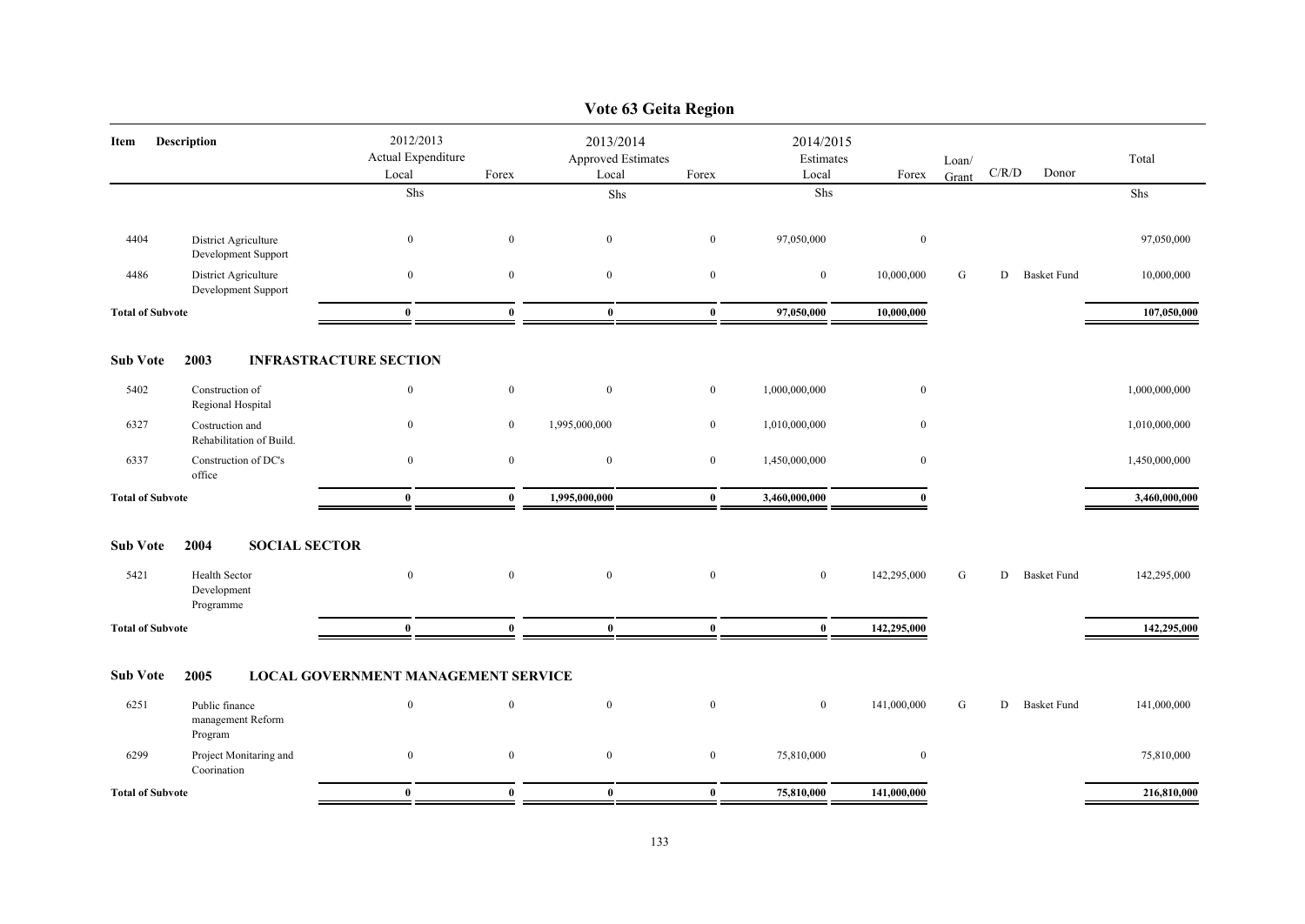|                         |                                                                   |                                                         |                  |                                                 | Vote 63 Geita Region |                                 |                  |                |             |                    |               |
|-------------------------|-------------------------------------------------------------------|---------------------------------------------------------|------------------|-------------------------------------------------|----------------------|---------------------------------|------------------|----------------|-------------|--------------------|---------------|
| Item                    | <b>Description</b>                                                | 2012/2013<br>Actual Expenditure<br>Local                | Forex            | 2013/2014<br><b>Approved Estimates</b><br>Local | Forex                | 2014/2015<br>Estimates<br>Local | Forex            | Loan/<br>Grant | $\rm C/R/D$ | Donor              | Total         |
|                         |                                                                   | Shs                                                     |                  | Shs                                             |                      | Shs                             |                  |                |             |                    | ${\rm Shs}$   |
| <b>Sub Vote</b>         | 2006<br><b>EDUCATION SECTOR</b>                                   |                                                         |                  |                                                 |                      |                                 |                  |                |             |                    |               |
| 4390                    | Secondary Education<br>Development Program                        | $\boldsymbol{0}$                                        | $\mathbf{0}$     | 24,463,000                                      | 26,645,000           | 24,463,000                      | 26,645,000       |                |             |                    | 51,108,000    |
| <b>Total of Subvote</b> |                                                                   | $\mathbf{0}$                                            | $\mathbf{0}$     | 24,463,000                                      | 26,645,000           | 24,463,000                      | 26,645,000       |                |             |                    | 51,108,000    |
| <b>Sub Vote</b>         | <b>WATER SECTOR</b><br>2007                                       |                                                         |                  |                                                 |                      |                                 |                  |                |             |                    |               |
| 3280                    | Rural Water Supply<br>and Sanitation                              | $\boldsymbol{0}$                                        | $\boldsymbol{0}$ | $\boldsymbol{0}$                                | 79,312,000           | 33,442,000                      | 93,066,000       | G              | D           | <b>Basket Fund</b> | 126,508,000   |
| <b>Total of Subvote</b> |                                                                   | $\bf{0}$                                                | $\mathbf{0}$     | $\mathbf{0}$                                    | 79,312,000           | 33,442,000                      | 93,066,000       |                |             |                    | 126,508,000   |
| <b>Sub Vote</b><br>3280 | 8091<br>Rural Water Supply                                        | <b>LOCAL GOVERNMENT AUTHORITIES</b><br>$\boldsymbol{0}$ | 540,913,191      | $\mathbf{0}$                                    | 3,313,401,000        | $\mathbf{0}$                    | 2,494,058,000    | L              | D           | <b>Basket Fund</b> | 2,494,058,000 |
| 4390                    | and Sanitation<br>Secondary Education                             | $\boldsymbol{0}$                                        | $\mathbf{0}$     | $\mathbf{0}$                                    | 1,188,559,000        | $\overline{0}$                  | 1,289,496,000    | G              | D           | World Bank         | 1,289,496,000 |
| 4486                    | Devel Programme<br>Agriculture Sector<br>Development<br>Programme | $\bf{0}$                                                | 590,465,342      | $\overline{0}$                                  | 494,631,000          | $\bf{0}$                        | 494,631,000      | ${\bf G}$      | D           | <b>Basket Fund</b> | 494,631,000   |
| 4488                    | District Agricu Sector<br><b>Investment Prog</b>                  | $\bf{0}$                                                | 2,536,239,000    | $\overline{0}$                                  | 2,536,239,000        | $\boldsymbol{0}$                | $\mathbf{0}$     | G              | D           | <b>Basket Fund</b> | $\mathbf{0}$  |
| 4553                    | Livestocks<br>Development Funds                                   | $\boldsymbol{0}$                                        | $\mathbf{0}$     | 20,830,000                                      | $\overline{0}$       | 20,830,000                      | $\boldsymbol{0}$ |                |             |                    | 20,830,000    |
| 4946                    | <b>LGA Own Source</b><br>Project                                  | $\bf{0}$                                                | $\mathbf{0}$     | $\overline{0}$                                  | $\overline{0}$       | 6,738,329,000                   | $\mathbf{0}$     |                |             |                    | 6,738,329,000 |
| 5421                    | Helth Sector Busket<br>Fund                                       | $\bf{0}$                                                | 3,253,264,400    | $\mathbf{0}$                                    | 3,497,303,000        | $\bf{0}$                        | 3,156,418,000    | G              | D           | <b>Basket Fund</b> | 3,156,418,000 |
| 5499                    | <b>HIV/AIDS</b>                                                   | $\overline{0}$                                          | 582,927,000      | $\overline{0}$                                  | 582,927,000          | $\overline{0}$                  | 391,580,000      | L              | D           | World Bank         | 391,580,000   |
| 6209                    | Constituency<br>Development Fund                                  | $\mathbf{0}$                                            | $\mathbf{0}$     | $\mathbf{0}$                                    | $\bf{0}$             | 323,512,000                     | $\mathbf{0}$     |                |             |                    | 323,512,000   |

### 134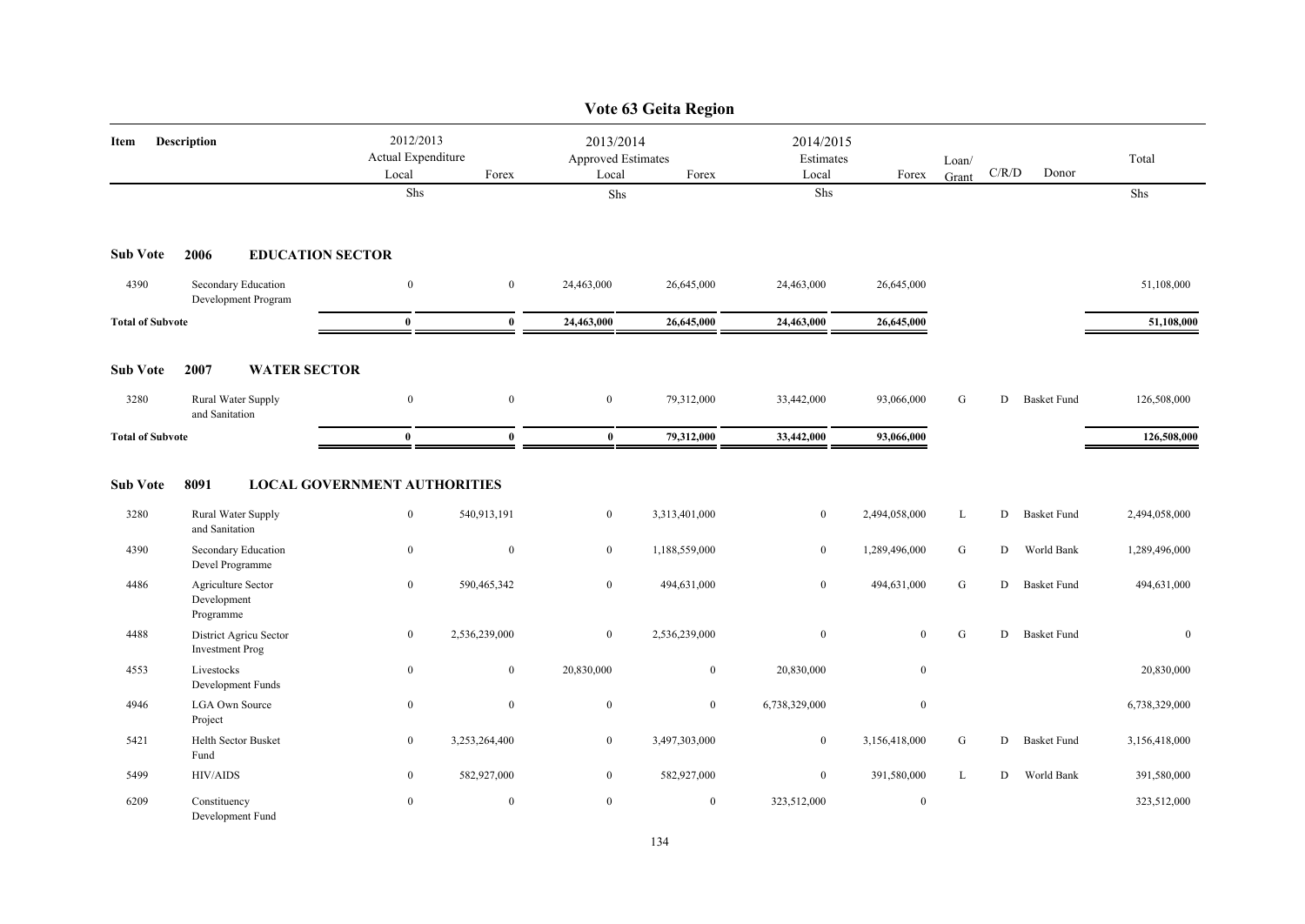|                         |                                                |                                          |                |                                                 | VULE UJ GEILA INEQIUII |                                 |                  |                |       |                    |                |
|-------------------------|------------------------------------------------|------------------------------------------|----------------|-------------------------------------------------|------------------------|---------------------------------|------------------|----------------|-------|--------------------|----------------|
| Item                    | <b>Description</b>                             | 2012/2013<br>Actual Expenditure<br>Local | Forex          | 2013/2014<br><b>Approved Estimates</b><br>Local | Forex                  | 2014/2015<br>Estimates<br>Local | Forex            | Loan/<br>Grant | C/R/D | Donor              | Total          |
|                         |                                                | Shs                                      |                | Shs                                             |                        | Shs                             |                  |                |       |                    | Shs            |
| 6277                    | <b>Local Government</b><br>Capital Dev. Grant  | 5,378,418,360                            | 1,436,092,825  | 8,693,460,000                                   | 1,688,887,000          | 8,579,944,000                   | 1,755,561,000    | L              | D     | <b>Basket Fund</b> | 10,335,505,000 |
| 6401                    | District Concil Projects                       | 955,681,400                              | $\bf{0}$       | 820,000,000                                     | $\mathbf{0}$           | 4,500,000,000                   | $\boldsymbol{0}$ |                |       |                    | 4,500,000,000  |
| 6402                    | Town/Municipal/City<br>Councils Project        | $\boldsymbol{0}$                         | $\bf{0}$       | 1,700,000,000                                   | $\overline{0}$         | 1,800,000,000                   | $\bf{0}$         |                |       |                    | 1,800,000,000  |
| 6405                    | Urban local<br>Government<br>Strenthening Prog | $\boldsymbol{0}$                         | $\overline{0}$ | $\mathbf{0}$                                    | 259,560,000            | $\mathbf{0}$                    | 2,344,559,000    | L              | D     | World Bank         | 2,344,559,000  |
| <b>Total of Subvote</b> |                                                | 6,334,099,760                            | 8,939,901,758  | 11,234,290,000                                  | 13,561,507,000         | 21,962,615,000                  | 11,926,303,000   |                |       |                    | 33,888,918,000 |
| <b>Total of Vote</b>    |                                                | 6,334,099,760                            | 8,939,901,758  | 13,778,753,000                                  | 13,667,464,000         | 25,957,078,000                  | 12,395,709,000   |                |       |                    | 38,352,787,000 |

### **Vote 63 Geita Region**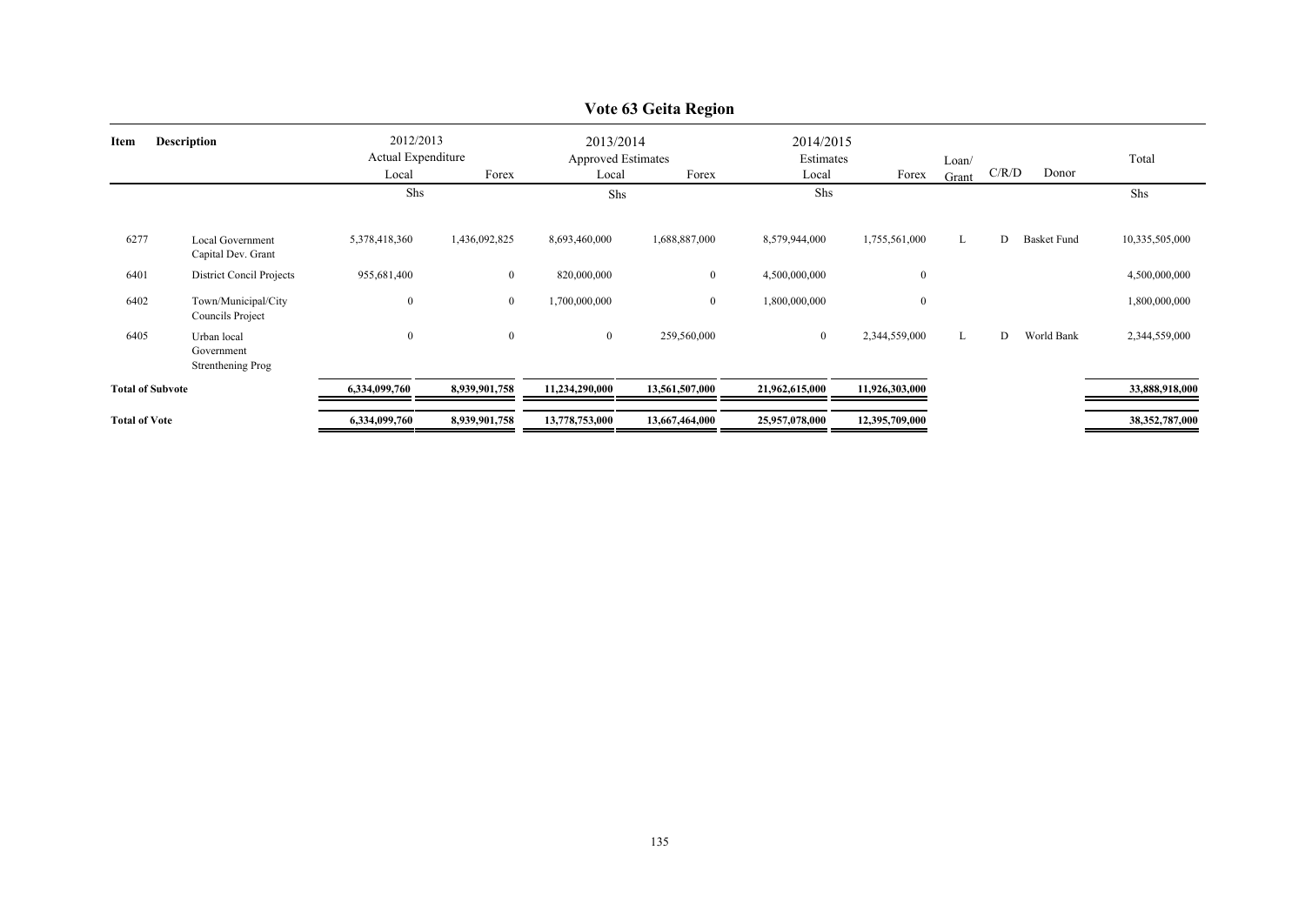# MINISTRY OF LABOUR, EMPLOYMENT AND YOUTH DEVELOPMENT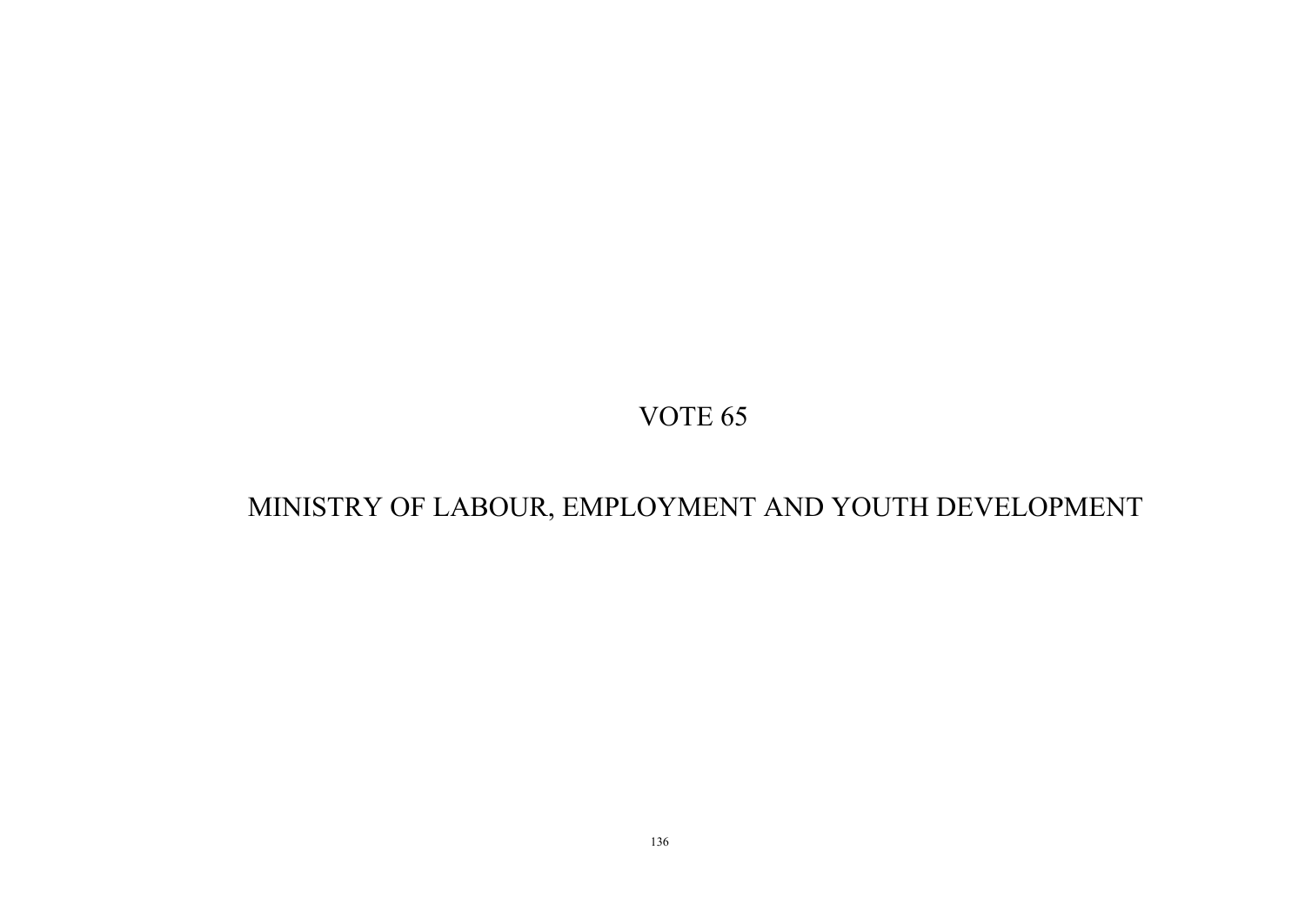## **Vote 65 Ministry of Labour, Employment and Youth Development**

A. ESTIMATE of the amount required in the year ending 30th June, 2015, for the development projects in the Ministry of Labour, Employment and Youth Development

### **Two billion nine hundred twenty-five million**

#### **(Shs.2,925,000,000)**

B. Projects under which this Vote will be accounted for by the Permanent Secretary, Ministry of Labour and Employment , are set out in the details below.

| Item                    | Description             |                    | 2012/2013<br>Actual Expenditure<br>Local | Forex          | 2013/2014<br><b>Approved Estimates</b><br>Local | Forex    | 2014/2015<br>Estimates<br>Local | Forex        | Loan/<br>Grant | C/R/D | Donor | Total         |
|-------------------------|-------------------------|--------------------|------------------------------------------|----------------|-------------------------------------------------|----------|---------------------------------|--------------|----------------|-------|-------|---------------|
| <b>Sub Vote</b>         | 2002                    |                    | Shs<br><b>EMPLOYMENT DIVISION</b>        |                | Shs                                             |          | Shs                             |              |                |       |       | Shs           |
| 6243                    | <b>Creation Program</b> | Support Employment | $\boldsymbol{0}$                         | $\overline{0}$ | $\mathbf{0}$                                    | $\bf{0}$ | 2,925,000,000                   | $\mathbf{0}$ |                |       |       | 2,925,000,000 |
| <b>Total of Subvote</b> |                         |                    |                                          |                |                                                 |          | 2,925,000,000                   |              |                |       |       | 2,925,000,000 |
| <b>Total of Vote</b>    |                         |                    | $\mathbf{0}$                             |                |                                                 |          | 2,925,000,000                   |              |                |       |       | 2,925,000,000 |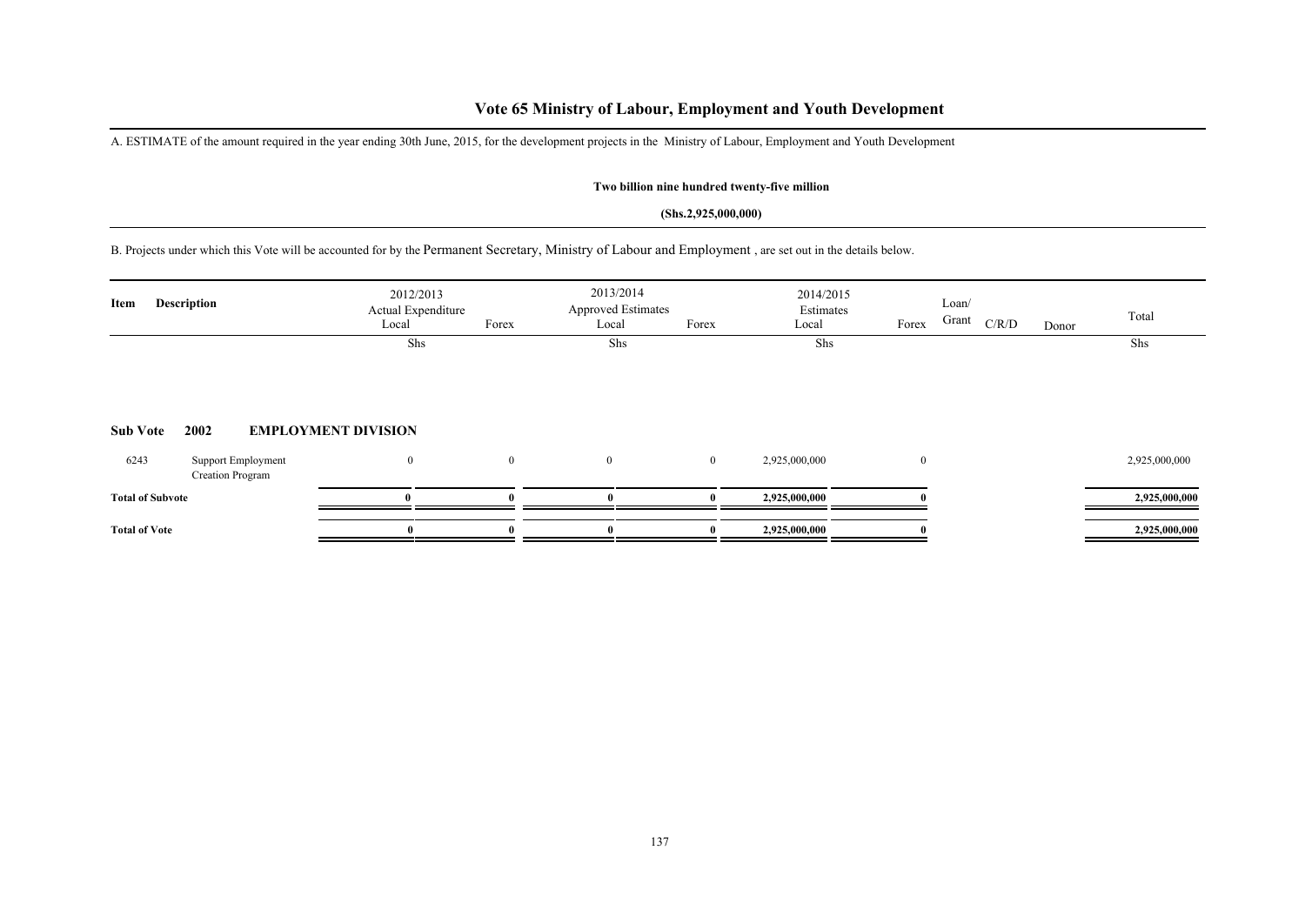# PRESIDENT'S OFFICE - PLANNING COMMISSION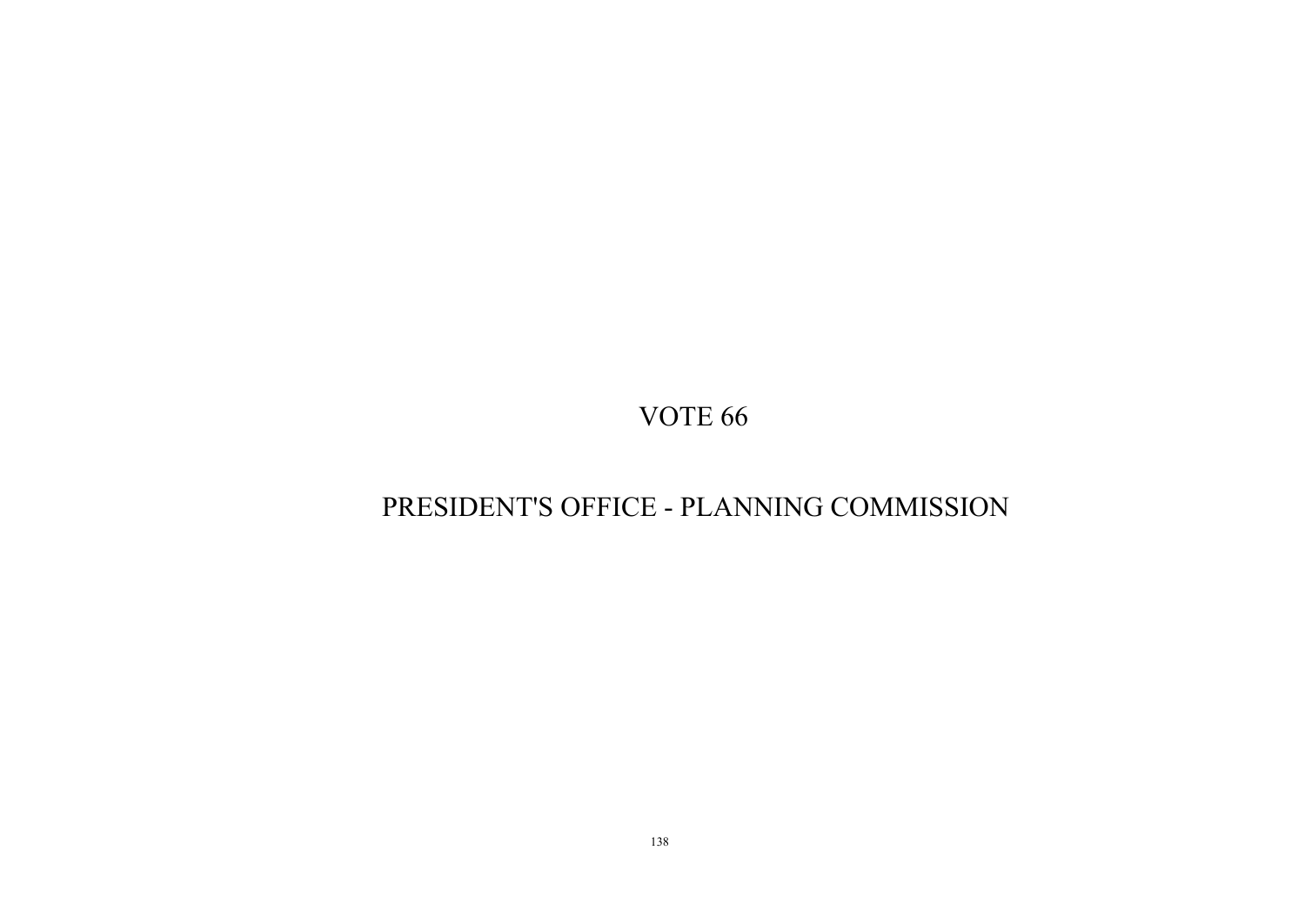### **Vote 66 President's Office - Planning Commission**

A. ESTIMATE of the amount required in the year ending 30th June, 2015, for the development projects in the President's Office - Planning Commission

#### **Four billion eight hundred eighty-nine million eight hundred eighty-nine thousand**

#### **(Shs.4,889,889,000)**

B. Projects under which this Vote will be accounted for by the Permanent Secretary, President's Office - Planning Commission , are set out in the details below.

| <b>Description</b><br>Item |                                                | 2012/2013<br>Actual Expenditure<br>Forex<br>Local |                | 2013/2014<br>Approved Estimates<br>Forex<br>Local |               | 2014/2015<br>Estimates<br>Local | Forex          | Loan/<br>Grant | C/R/D | Donor        | Total         |
|----------------------------|------------------------------------------------|---------------------------------------------------|----------------|---------------------------------------------------|---------------|---------------------------------|----------------|----------------|-------|--------------|---------------|
|                            |                                                | Shs                                               |                | Shs                                               |               | Shs                             |                |                |       |              | Shs           |
| <b>Sub Vote</b><br>4940    | 2002                                           | <b>PRODUCTIVE SECTOR CLUSTER</b>                  |                |                                                   |               |                                 |                |                |       |              |               |
|                            | Pro-Poor Growth                                | $\bf{0}$                                          | 415, 105, 055  | $\overline{0}$                                    | 1,257,600,000 | $\bf{0}$                        | 760,071,000    | G              | D     | <b>UNDP</b>  | 760,071,000   |
| <b>Total of Subvote</b>    |                                                | $\mathbf{0}$                                      |                | $\bf{0}$                                          | 1,257,600,000 | $\mathbf{0}$                    | 760,071,000    |                |       |              | 760,071,000   |
| <b>Sub Vote</b>            | 2004                                           | <b>SOCIAL SERVICE AND DEMOGRAPHICS CLUSTER</b>    |                |                                                   |               |                                 |                |                |       |              |               |
| 4941                       | Coordination of<br>Develop Budgets and<br>Proj | $\mathbf{0}$                                      | $\mathbf{0}$   | $\mathbf{0}$                                      | $\bf{0}$      | 3,214,670,000                   | $\overline{0}$ |                |       |              | 3,214,670,000 |
| 6526                       | Population Planning<br>Project                 | $\mathbf{0}$                                      | 15,232,405,716 | 300,000,000                                       | 315,029,000   | 600,000,000                     | 315,148,000    | G              | D     | <b>UNFPA</b> | 915,148,000   |
| <b>Total of Subvote</b>    |                                                |                                                   | 15,232,405,716 | 300,000,000                                       | 315,029,000   | 3,814,670,000                   | 315,148,000    |                |       |              | 4,129,818,000 |
| <b>Total of Vote</b>       |                                                | $\mathbf{0}$                                      | 15,647,510,771 | 300,000,000                                       | 1,572,629,000 | 3,814,670,000                   | 1,075,219,000  |                |       |              | 4,889,889,000 |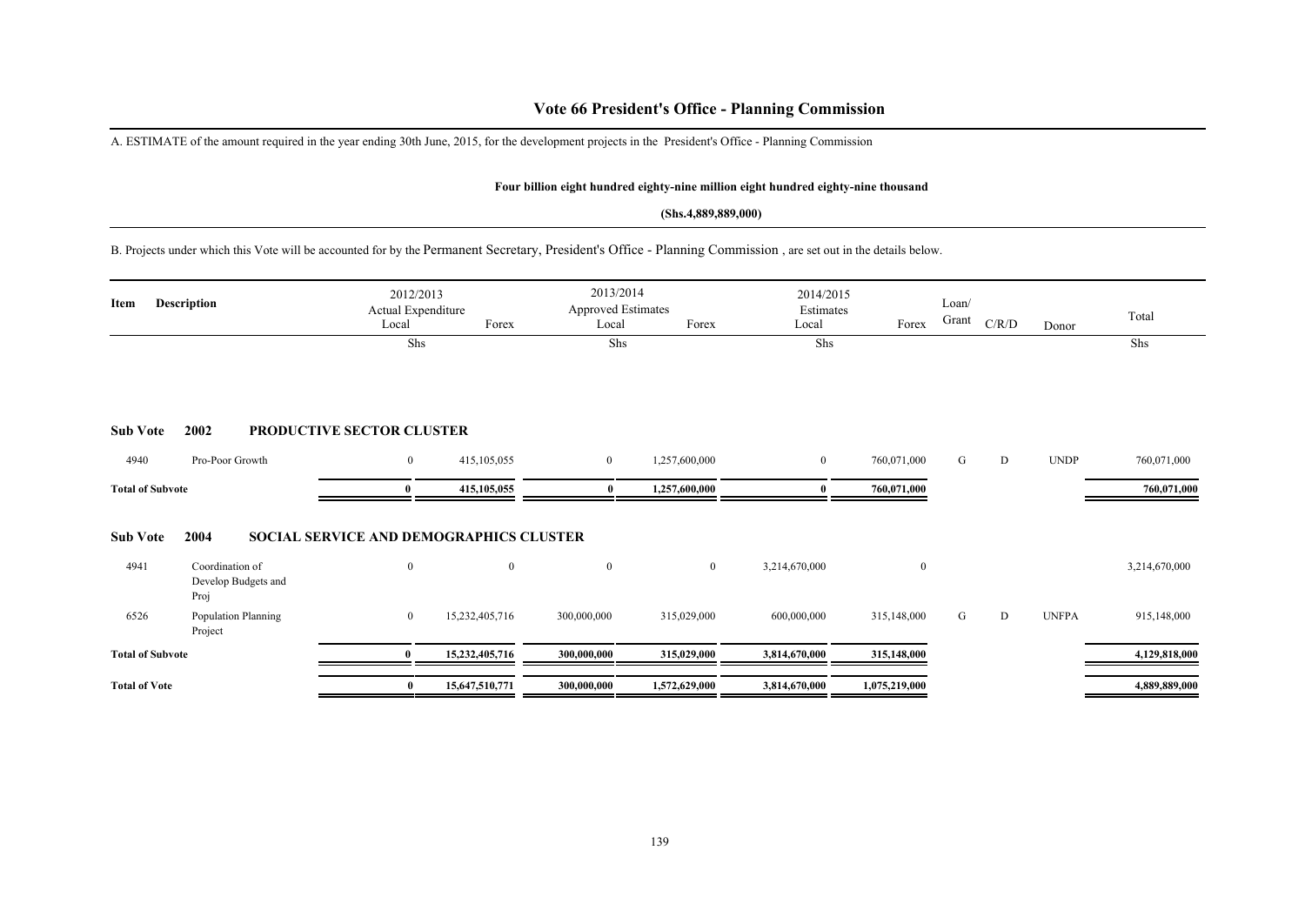# MINISTRY OF COMMUNICATION, SCIENCE AND TECHNOLOGY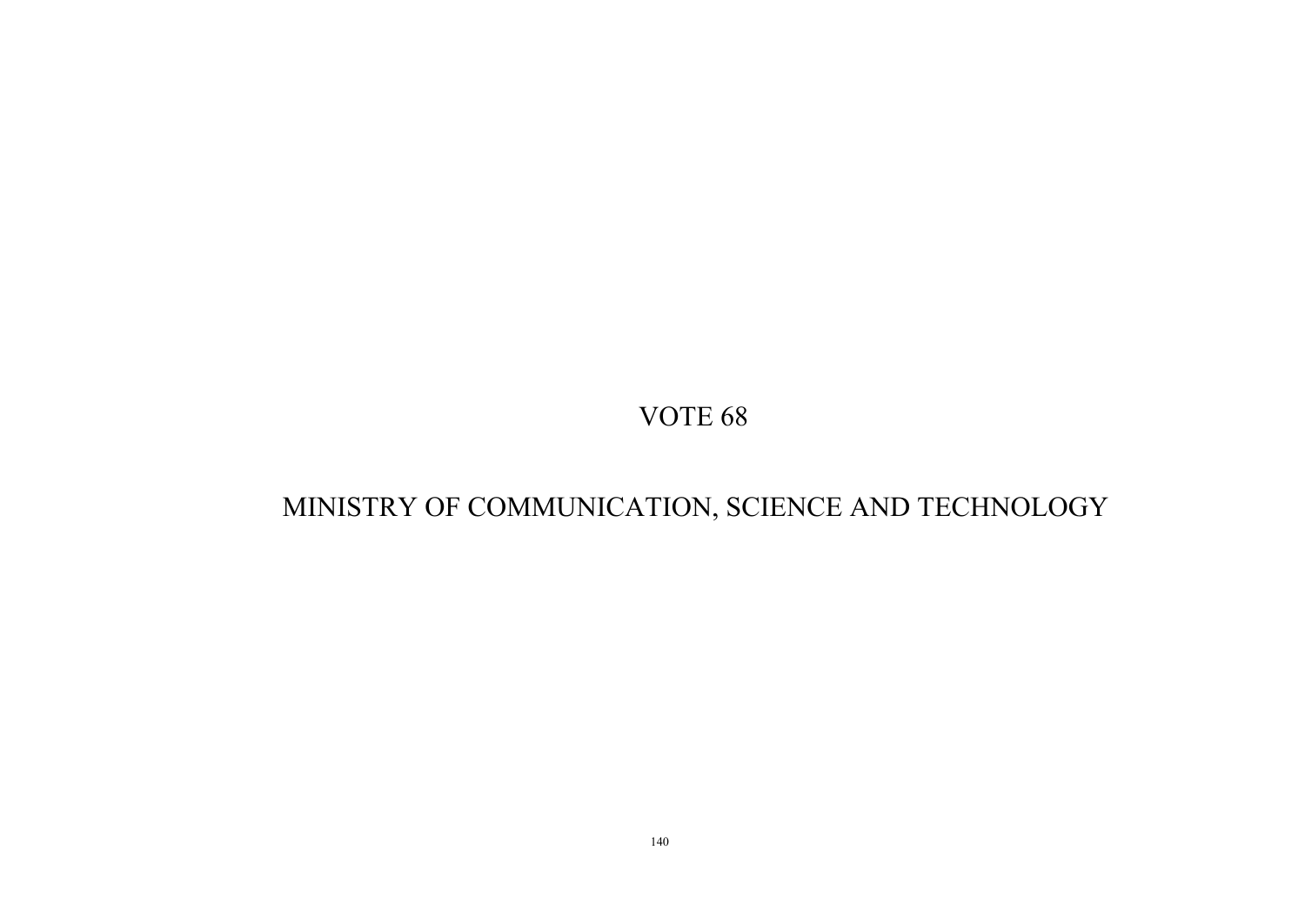### **Vote 68 Ministry of Communication, Science and Technology**

A. ESTIMATE of the amount required in the year ending 30th June, 2015, for the development projects in the Ministry of Communication, Science and Technology

#### **Twenty-nine billion three hundred eleven million three hundred thirty-three thousand**

#### **(Shs.29,311,333,000)**

B. Projects under which this Vote will be accounted for by the Permanent Secretary, Ministry of Communication, Science and Technology , are set out in the details below.

| Description<br>Item     |                                                  | 2012/2013<br>Actual Expenditure<br>Forex<br>Local |                | 2013/2014<br><b>Approved Estimates</b><br>Forex<br>Local |                | 2014/2015<br>Estimates<br>Forex<br>Local |               | Loan/<br>Grant | C/R/D | Donor   | Total         |
|-------------------------|--------------------------------------------------|---------------------------------------------------|----------------|----------------------------------------------------------|----------------|------------------------------------------|---------------|----------------|-------|---------|---------------|
|                         |                                                  | Shs                                               |                | Shs                                                      |                | Shs                                      |               |                |       |         | Shs           |
| <b>Sub Vote</b>         | 1003                                             | POLICY AND PLANNING                               |                |                                                          |                |                                          |               |                |       |         |               |
| 4383                    | <b>Communication Scient</b><br>and Tech Project  | 99,945,620                                        | $\overline{0}$ | 100,000,000                                              | $\overline{0}$ | 235,000,000                              | $\mathbf{0}$  |                |       |         | 235,000,000   |
| <b>Total of Subvote</b> |                                                  | 99,945,620                                        | $\theta$       | 100,000,000                                              | $\mathbf{0}$   | 235,000,000                              |               |                |       |         | 235,000,000   |
| <b>Sub Vote</b>         | 2001                                             | <b>COMMUNICATION DIVISION</b>                     |                |                                                          |                |                                          |               |                |       |         |               |
| 4208                    | <b>ICT</b> Development                           | 121,139,999                                       | $\mathbf{0}$   | 200,000,000                                              | $\overline{0}$ | 200,000,000                              | $\mathbf{0}$  |                |       |         | 200,000,000   |
| 4284                    | <b>Information Society</b><br>and ICT Project.   | 97,323,360                                        | 703,703,250    | 195,482,000                                              | 2,000,000,000  | 300,000,000                              | 1,334,813,000 | G              | D     | Finland | 1,634,813,000 |
| 4285                    | New post Codes and<br>addressing System          | 204,006,000                                       | $\overline{0}$ | 1,000,000,000                                            | $\mathbf{0}$   | 500,000,000                              | $\mathbf{0}$  |                |       |         | 500,000,000   |
| 4287                    | Universal<br><b>Communication Access</b><br>Fund | 100,068,000                                       | $\mathbf{0}$   | 100,000,000                                              | $\mathbf{0}$   | 100,000,000                              | $\mathbf{0}$  |                |       |         | 100,000,000   |
| <b>Total of Subvote</b> |                                                  | 522,537,359                                       | 703,703,250    | 1,495,482,000                                            | 2,000,000,000  | 1,100,000,000                            | 1,334,813,000 |                |       |         | 2,434,813,000 |

#### **Sub Vote 2002 INFORMATION,COMMUNICATION AND TECHNOLOGY**

| 4283 | The National ICT       | 1,292,597,216 | 100,000,000 | 1,000,000,000 | 1,000,000,000 |
|------|------------------------|---------------|-------------|---------------|---------------|
|      | Backbone Infrastructur |               |             |               |               |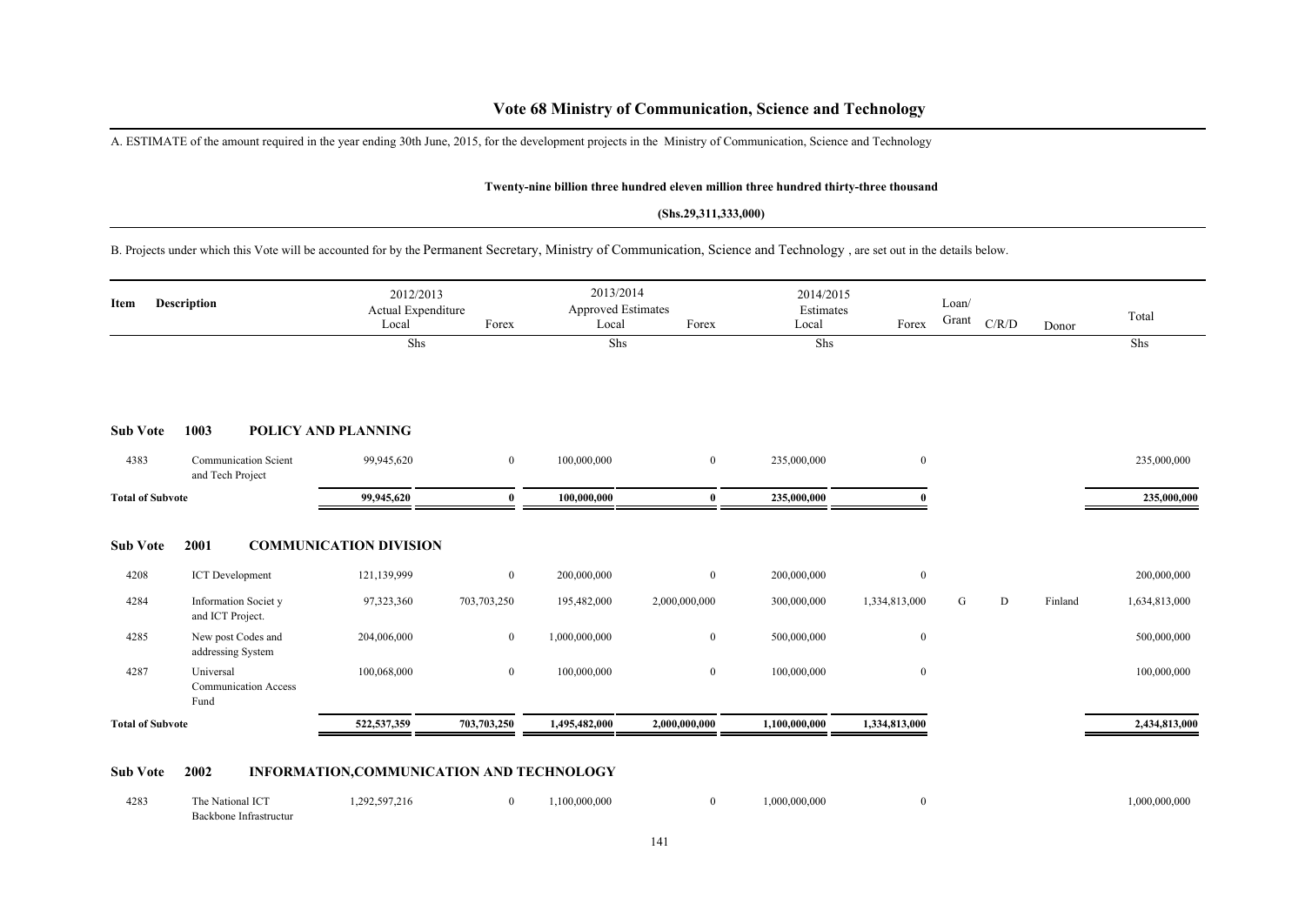| <b>Description</b><br>Item |                                                                     | 2012/2013<br>Actual Expenditure<br>Local | Forex          | 2013/2014<br><b>Approved Estimates</b><br>Forex<br>Local |                | 2014/2015<br>Estimates<br>Local | Forex            | Loan/<br>Grant | C/R/D     | Donor       | Total          |
|----------------------------|---------------------------------------------------------------------|------------------------------------------|----------------|----------------------------------------------------------|----------------|---------------------------------|------------------|----------------|-----------|-------------|----------------|
|                            |                                                                     | Shs                                      |                | Shs                                                      |                | Shs                             |                  |                |           |             | Shs            |
| <b>Total of Subvote</b>    |                                                                     | 1,292,597,216                            | 0              | 1,100,000,000                                            | $\bf{0}$       | 1,000,000,000                   |                  |                |           |             | 1,000,000,000  |
| <b>Sub Vote</b>            | 3003                                                                | <b>SCIENCE AND TECHNOLOGY</b>            |                |                                                          |                |                                 |                  |                |           |             |                |
| 4292                       | <b>ICT Park Project</b>                                             | $\mathbf{0}$                             | $\overline{0}$ | $\overline{0}$                                           | $\overline{0}$ | 2,500,000,000                   | $\boldsymbol{0}$ |                |           |             | 2,500,000,000  |
| 4358                       | Nelson Mandela<br>Project                                           | 2,625,000,000                            | $\overline{0}$ | 4,500,000,000                                            | $\overline{0}$ | 1,500,000,000                   | $\mathbf{0}$     |                |           |             | 1,500,000,000  |
| 4384                       | DIT                                                                 | 2,193,000,000                            | $\overline{0}$ | 2,500,000,000                                            | 1,384,353,000  | 3,100,000,000                   | $\mathbf{0}$     | G              | ${\rm D}$ | Sweeden     | 3,100,000,000  |
| 6281                       | Joint Program on<br>Capacity Strengthening                          | 684,362,000                              | $\overline{0}$ | 600,000,000                                              | 149,400,000    | $\bf{0}$                        | $\mathbf{0}$     | G              | D         | <b>UNDP</b> | $\bf{0}$       |
| 6333                       | Mbeya Institute of<br>Science and Tech.                             | 1,608,852,154                            | $\overline{0}$ | 2,500,000,000                                            | $\overline{0}$ | 2,000,000,000                   | $\bf{0}$         |                |           |             | 2,000,000,000  |
| 6345                       | Reseach and<br>Development<br>Fund(COSTEC)                          | 16,721,851,677                           | $\overline{0}$ | 16,500,000,000                                           | 2,100,000,000  | 14,000,000,000                  | 2,041,520,000    |                |           |             | 16,041,520,000 |
| 6352                       | <b>CONSTRUCTION OF</b><br><b>RADIATION WASTE</b><br><b>FACILITY</b> | 330,000,000                              | $\overline{0}$ | 1,000,000,000                                            | $\overline{0}$ | 500,000,000                     | $\mathbf{0}$     |                |           |             | 500,000,000    |
| <b>Total of Subvote</b>    |                                                                     | 24,163,065,831                           | $\mathbf{0}$   | 27,600,000,000                                           | 3,633,753,000  | 23,600,000,000                  | 2,041,520,000    |                |           |             | 25,641,520,000 |
| <b>Total of Vote</b>       |                                                                     | 26,078,146,026                           | 703,703,250    | 30,295,482,000                                           | 5,633,753,000  | 25,935,000,000                  | 3,376,333,000    |                |           |             | 29,311,333,000 |

## **Vote 68 Ministry of Communication, Science and Technology**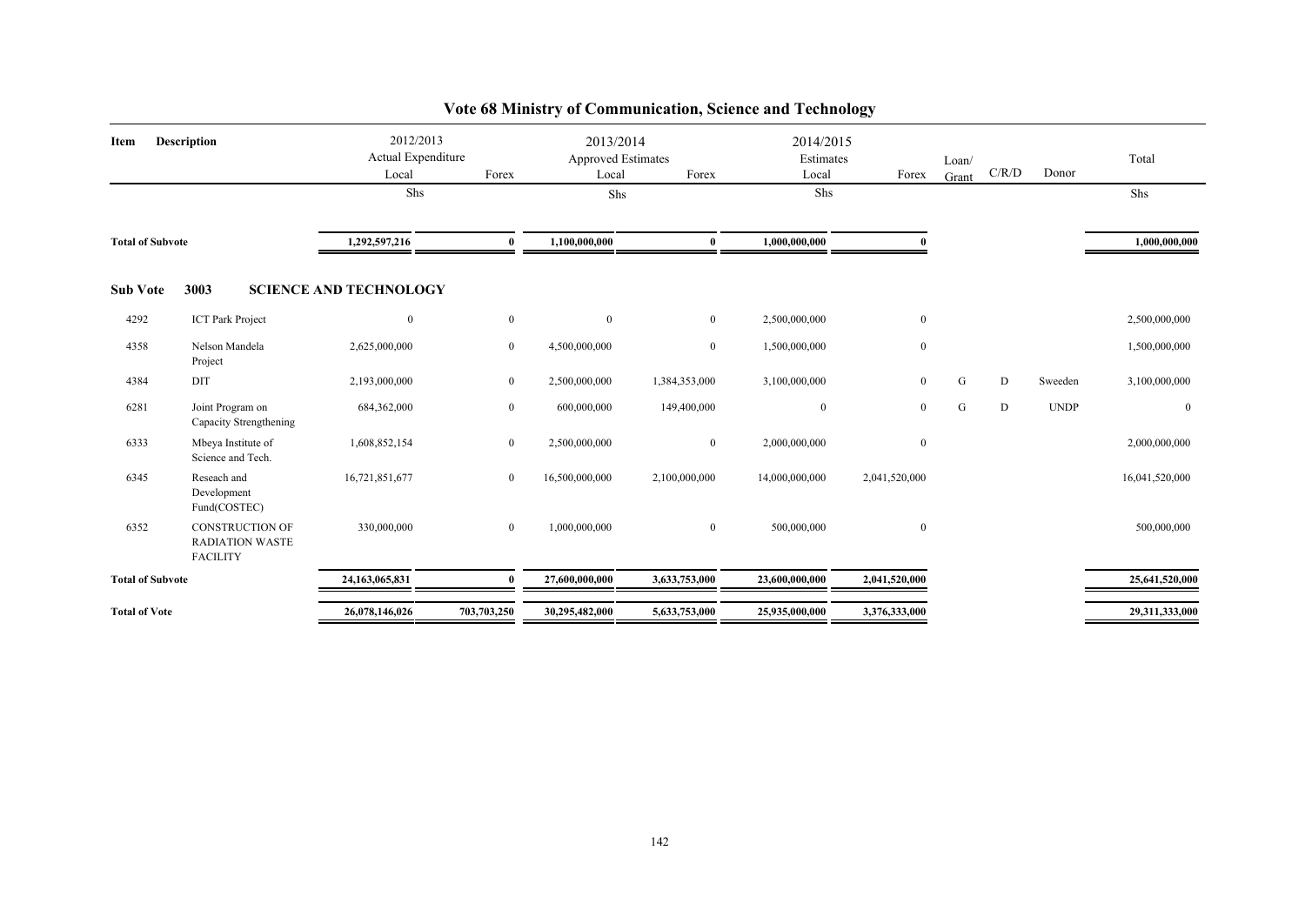# MINISTRY OF NATURAL RESOURCES AND TOURISM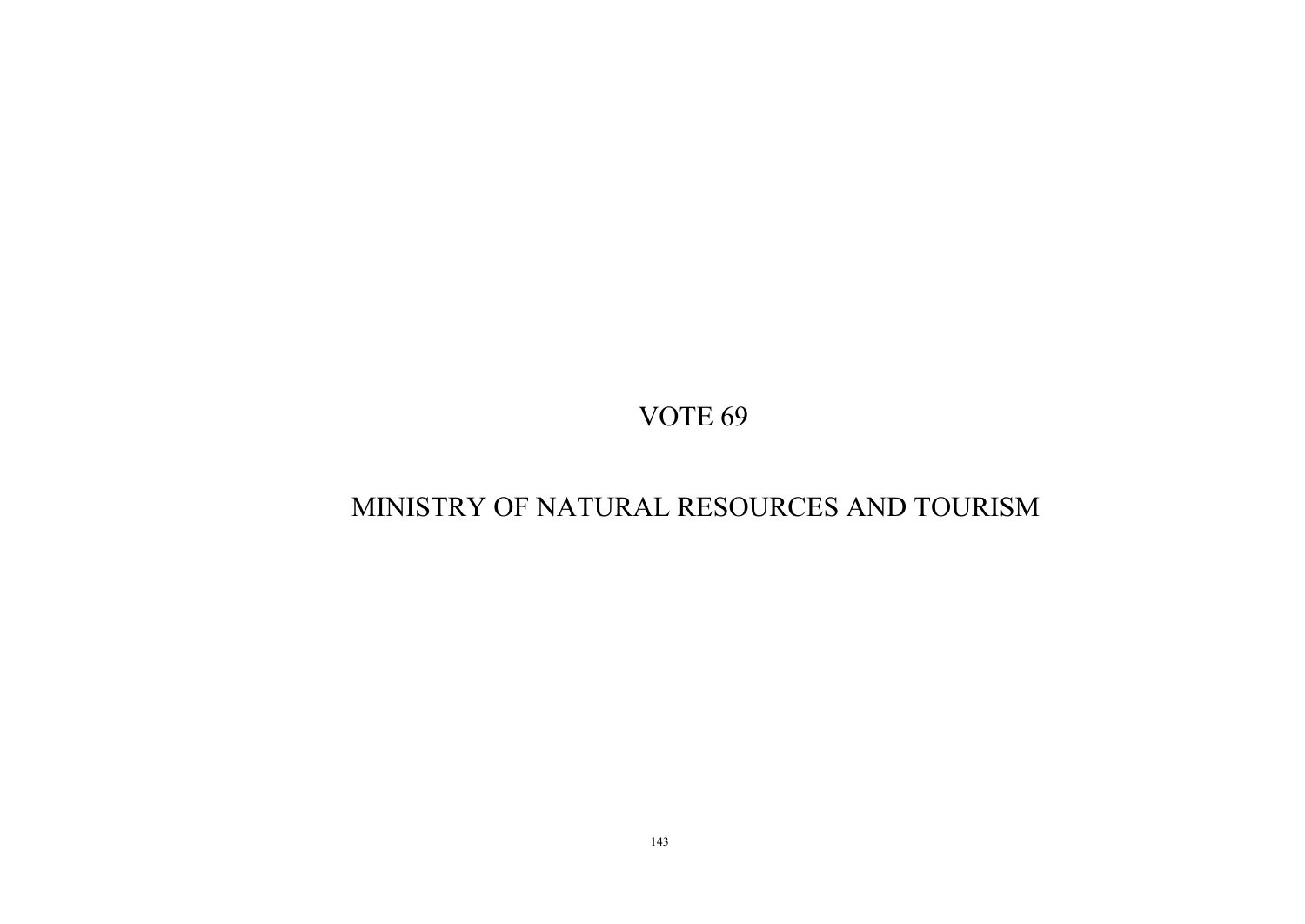### **Vote 69 Ministry of Natural Resources and Tourism**

A. ESTIMATE of the amount required in the year ending 30th June, 2015, for the development projects in the Ministry of Natural Resources and Tourism

#### **Thirteen billion nine hundred forty-nine million eight hundred seventy thousand**

#### **(Shs.13,949,870,000)**

B. Projects under which this Vote will be accounted for by the Permanent Secretary, Ministry of Natural Resources and Tourism , are set out in the details below.

| Description<br>Item     |                                                | 2012/2013<br>Actual Expenditure<br>Local | Forex            | 2013/2014<br><b>Approved Estimates</b><br>Local | Forex          | 2014/2015<br>Estimates<br>Local | Forex            | Loan/<br>Grant | C/R/D        | Donor      | Total          |
|-------------------------|------------------------------------------------|------------------------------------------|------------------|-------------------------------------------------|----------------|---------------------------------|------------------|----------------|--------------|------------|----------------|
|                         |                                                | Shs                                      |                  | Shs                                             |                | Shs                             |                  |                |              |            | Shs            |
| <b>Sub Vote</b>         | 1002                                           | <b>FINANCE AND ACCOUNTS</b>              |                  |                                                 |                |                                 |                  |                |              |            |                |
| 6251                    | Public Sector Managt.<br>Reform Prog.III       | $\overline{0}$                           | $\mathbf{0}$     | $\overline{0}$                                  | 162,250,000    | $\mathbf{0}$                    | 125,000,000      | G              | D            | BasketFund | 125,000,000    |
| <b>Total of Subvote</b> |                                                | $\bf{0}$                                 | $\mathbf{0}$     | $\bf{0}$                                        | 162,250,000    | $\bf{0}$                        | 125,000,000      |                |              |            | 125,000,000    |
| <b>Sub Vote</b>         | 2001<br><b>WILDLIFE</b>                        |                                          |                  |                                                 |                |                                 |                  |                |              |            |                |
| 4808                    | Selous Niassa Wildlife<br>Protection Corrid    | $\mathbf{0}$                             | $\overline{0}$   | $\mathbf{0}$                                    | 1,040,000,000  | $\mathbf{0}$                    | $\overline{0}$   | G              | D            | Germany    | $\overline{0}$ |
| 4809                    | <b>KILORWEMP</b>                               | $\boldsymbol{0}$                         | $\boldsymbol{0}$ | $\bf{0}$                                        | 1,820,000,000  | $\bf{0}$                        | 1,249,625,000    | G              | $\mathbf{0}$ | Belgium    | 1,249,625,000  |
| 4810                    | Capacity Buliding in<br>Game Reserves          | $\boldsymbol{0}$                         | $\mathbf{0}$     | $\mathbf{0}$                                    | $\overline{0}$ | 2,158,350,000                   | $\boldsymbol{0}$ |                |              |            | 2,158,350,000  |
| 4811                    | Sustainable Mgt of<br>Natural Resources        | $\boldsymbol{0}$                         | $\mathbf{0}$     | $\mathbf{0}$                                    | $\mathbf{0}$   | $\mathbf{0}$                    | 1,098,828,000    | G              | D            | Germany    | 1,098,828,000  |
| 6539                    | Wetlands Mgt and<br>Sustainable<br>Development | $\overline{0}$                           | 360,002,100      | $\mathbf{0}$                                    | $\mathbf{0}$   | $\mathbf{0}$                    | $\overline{0}$   | G              | $\mathbf{0}$ | Denmark    | $\mathbf{0}$   |
| <b>Total of Subvote</b> |                                                | $\bf{0}$                                 | 360,002,100      | $\bf{0}$                                        | 2,860,000,000  | 2,158,350,000                   | 2,348,453,000    |                |              |            | 4,506,803,000  |

**Sub Vote 3001 FORESTRY AND BEEKEEPING**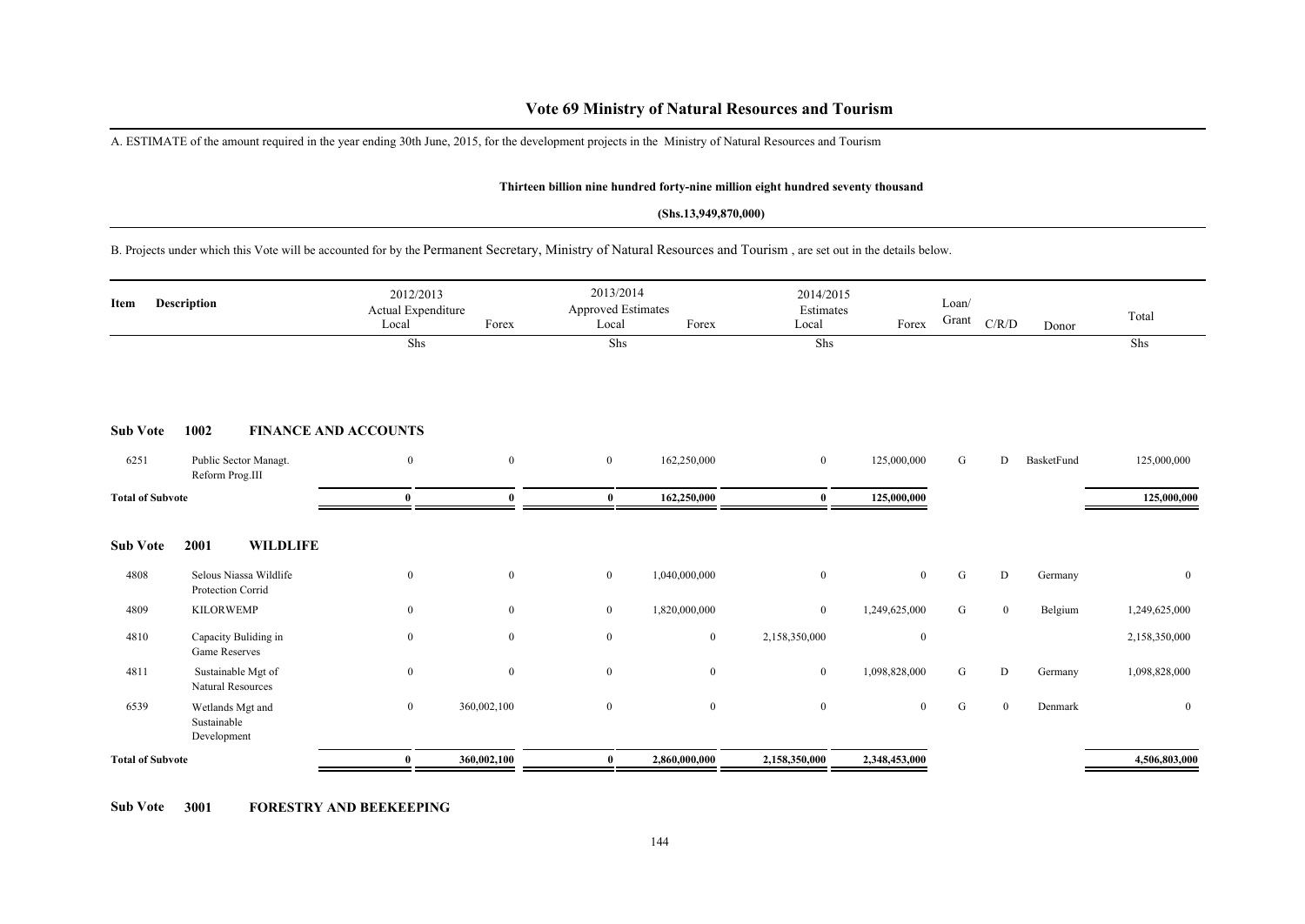| Description<br>Item     |                                                    | 2012/2013<br>Actual Expenditure |                  | 2013/2014<br>Approved Estimates |               | 2014/2015<br>Estimates |                | Loan/     |                |                | Total         |
|-------------------------|----------------------------------------------------|---------------------------------|------------------|---------------------------------|---------------|------------------------|----------------|-----------|----------------|----------------|---------------|
|                         |                                                    | Local                           | Forex            | Local                           | Forex         | Local                  | Forex          | Grant     | C/R/D          | Donor          |               |
|                         |                                                    | Shs                             |                  | Shs                             |               | Shs                    |                |           |                |                | Shs           |
| 4628                    | Participatory Forest<br>Mgt                        | $\boldsymbol{0}$                | 191,030,238      | $\boldsymbol{0}$                | 259,250,000   | $\mathbf{0}$           | $\mathbf{0}$   | G         | D              | Danida         | $\mathbf{0}$  |
| 4629                    | Support to Forest<br>(National Forest Prog)        | $\bf{0}$                        | 1,281,664,684    | $\mathbf{0}$                    | 3,130,521,000 | 41,650,000             | 1,198,828,000  |           |                |                | 1,240,478,000 |
| 4641                    | National Forest<br>Resource Mon and<br>Asse        | $\bf{0}$                        | 105,969,000      | $\mathbf{0}$                    | 806,344,000   | $\mathbf{0}$           | $\mathbf{0}$   | ${\bf G}$ | D              | Finland        | $\mathbf{0}$  |
| 4646                    | Participatory forest<br>mgt, REDD&CCIP             | $\boldsymbol{0}$                | $\mathbf{0}$     | $\mathbf{0}$                    | 2,463,197,000 | 50,000,000             | 1,587,378,000  | G         | $\overline{0}$ | Norway         | 1,637,378,000 |
| 4647                    | Private Plantation and<br>Value Chain in TZ        | $\mathbf{0}$                    | $\mathbf{0}$     | $\mathbf{0}$                    | $\mathbf{0}$  | 50,000,000             | 1,396,609,000  | G         | D              | Finland        | 1,446,609,000 |
| 4648                    | Capacity Building in<br>Forestry and Beekee        | $\mathbf{0}$                    | $\mathbf{0}$     | $\mathbf{0}$                    | $\mathbf{0}$  | 1,500,000,000          | $\mathbf{0}$   |           |                |                | 1,500,000,000 |
| 4649                    | Natural Resources<br>Management - LED              | $\boldsymbol{0}$                | $\mathbf{0}$     | $\mathbf{0}$                    | $\mathbf{0}$  | $\mathbf{0}$           | 2,293,602,000  | G         | D              | Belgium        | 2,293,602,000 |
| 6550                    | <b>UNDP</b> Support<br>Programmes                  | $\boldsymbol{0}$                | $\mathbf{0}$     | $\mathbf{0}$                    | 548,114,000   | $\mathbf{0}$           | $\overline{0}$ | G         | D              | <b>UNDP</b>    | $\mathbf{0}$  |
| <b>Total of Subvote</b> |                                                    | $\bf{0}$                        | 1,578,663,922    | $\bf{0}$                        | 7,207,426,000 | 1,641,650,000          | 6,476,417,000  |           |                |                | 8,118,067,000 |
| <b>Sub Vote</b>         | <b>TOURISM</b><br>4001                             |                                 |                  |                                 |               |                        |                |           |                |                |               |
| 5202                    | Construction of Theme<br>Park in DSM City          | $\boldsymbol{0}$                | $\mathbf{0}$     | $\mathbf{0}$                    | $\mathbf{0}$  | 200,000,000            | $\mathbf{0}$   |           |                |                | 200,000,000   |
| 6367                    | Utalii House Phase II<br>Project                   | $\boldsymbol{0}$                | $\mathbf{0}$     | 1,000,000,000                   | $\mathbf{0}$  | 1,000,000,000          | $\mathbf{0}$   |           |                |                | 1,000,000,000 |
| <b>Total of Subvote</b> |                                                    | $\bf{0}$                        | $\bf{0}$         | 1,000,000,000                   | $\bf{0}$      | 1,200,000,000          | $\mathbf{0}$   |           |                |                | 1,200,000,000 |
| <b>Sub Vote</b>         | 4002<br><b>ANTIQUITIES UNIT</b>                    |                                 |                  |                                 |               |                        |                |           |                |                |               |
| 5201                    | <b>Integrated Preservation</b><br>at Kilwa Kisiwan | $\boldsymbol{0}$                | $\boldsymbol{0}$ | $\bf{0}$                        | 418,490,000   | $\boldsymbol{0}$       | $\overline{0}$ | ${\bf G}$ |                | 0Monument Fund | $\mathbf{0}$  |
| <b>Total of Subvote</b> |                                                    | $\bf{0}$                        | $\bf{0}$         | $\bf{0}$                        | 418,490,000   | $\bf{0}$               | $\bf{0}$       |           |                |                | $\bf{0}$      |

# **Vote 69 Ministry of Natural Resources and Tourism**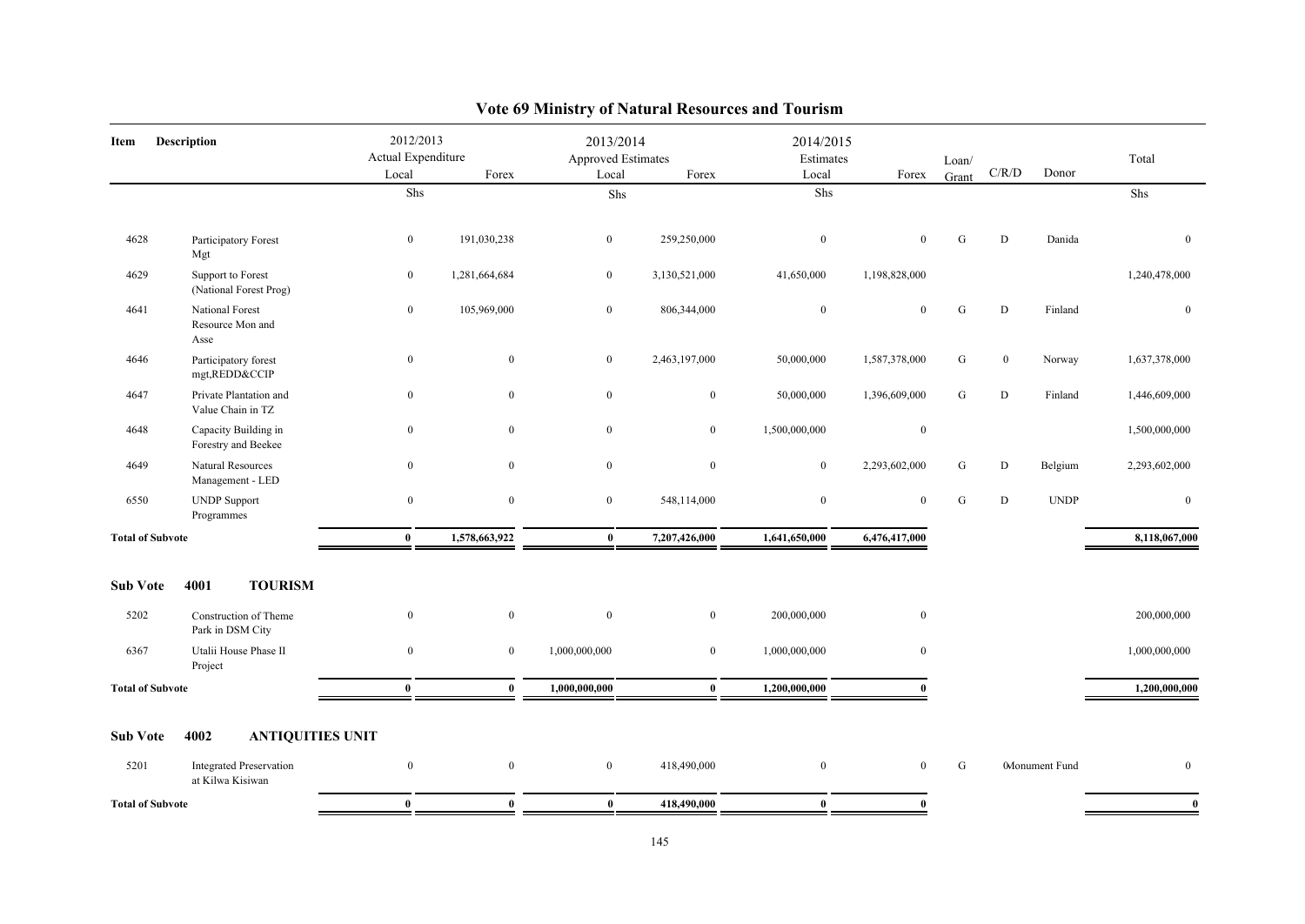| Item                 | <b>Description</b> | 2012/2013<br>Actual Expenditure<br>Forex<br>Local |               | 2013/2014<br><b>Approved Estimates</b><br>Local<br>Forex |                | 2014/2015<br>Estimates<br>Local | Forex         | Loan/<br>Grant | C/R/D | Donor | Total          |
|----------------------|--------------------|---------------------------------------------------|---------------|----------------------------------------------------------|----------------|---------------------------------|---------------|----------------|-------|-------|----------------|
|                      |                    | Shs                                               |               | Shs                                                      |                | Shs                             |               |                |       |       | Shs            |
| <b>Total of Vote</b> |                    | $\mathbf{0}$                                      | 1,938,666,022 | 1,000,000,000                                            | 10,648,166,000 | 5,000,000,000                   | 8,949,870,000 |                |       |       | 13,949,870,000 |

# **Vote 69 Ministry of Natural Resources and Tourism**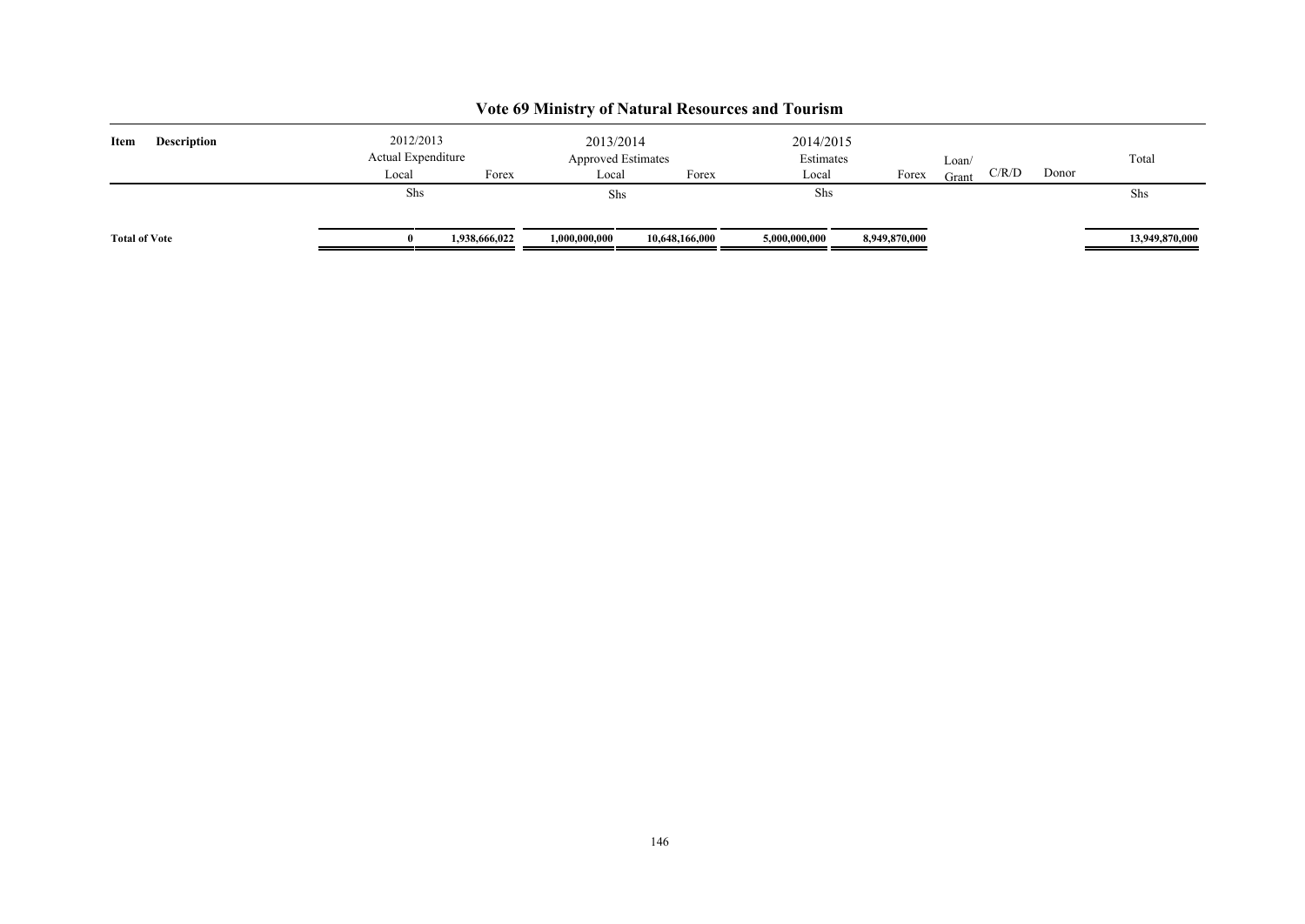ARUSHA REGION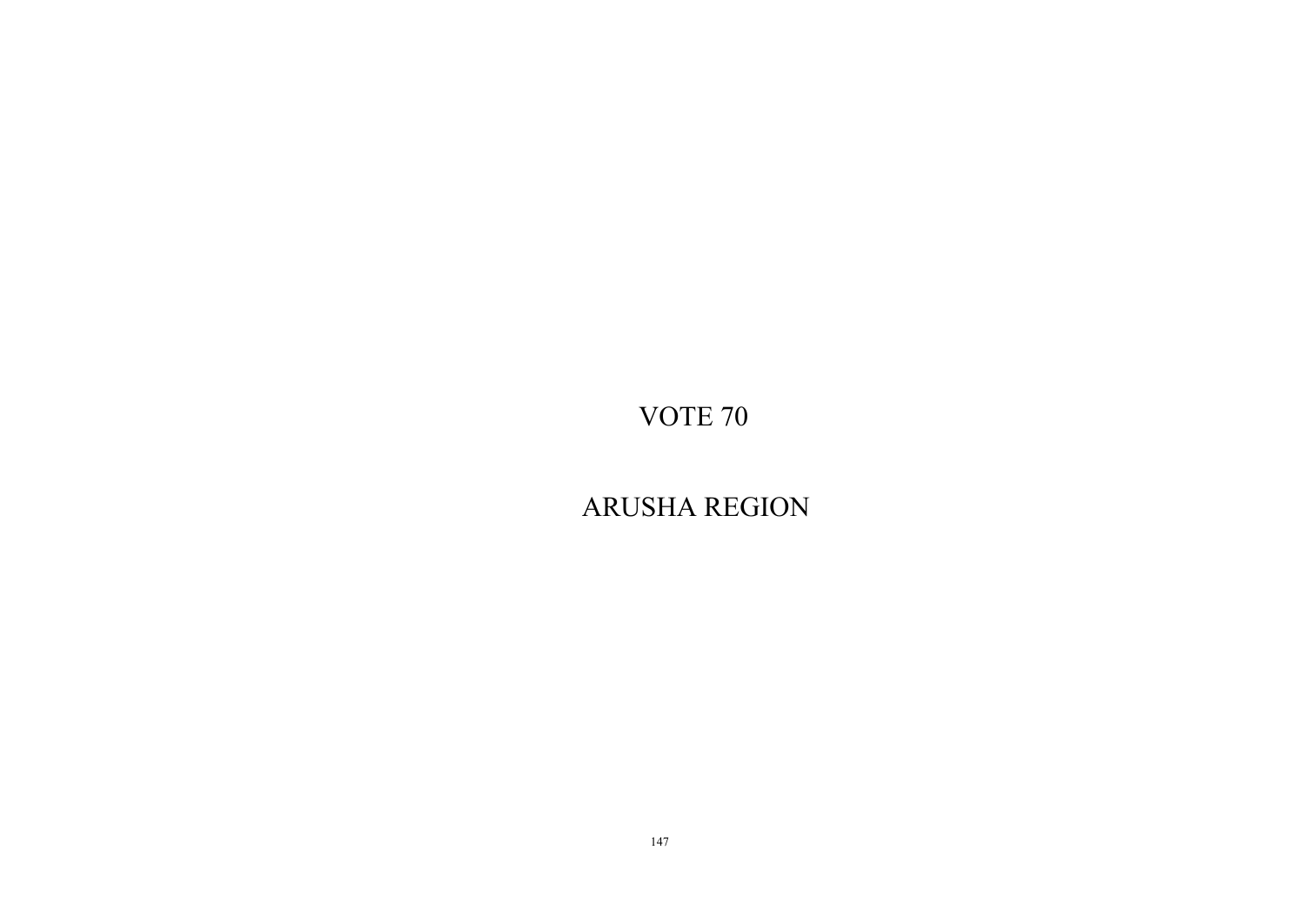# **Vote 70 Arusha Region**

A. ESTIMATE of the amount required in the year ending 30th June, 2015, for the development projects in the Arusha Region

#### **Thirty-nine billion one hundred seventy-six million six hundred seventy-nine thousand**

#### **(Shs.39,176,679,000)**

B. Projects under which this Vote will be accounted for by the Regional Administrative Secretary,Arusha Region , are set out in the details below.

| Description<br>Item     |                                             | 2012/2013<br>Actual Expenditure<br>Local | Forex          | 2013/2014<br><b>Approved Estimates</b><br>Local | Forex          | 2014/2015<br>Estimates<br>Local | Forex      | Loan/<br>Grant | C/R/D | Donor      | Total       |
|-------------------------|---------------------------------------------|------------------------------------------|----------------|-------------------------------------------------|----------------|---------------------------------|------------|----------------|-------|------------|-------------|
|                         |                                             | Shs                                      |                | Shs                                             |                | Shs                             |            |                |       |            | Shs         |
| <b>Sub Vote</b>         | 1001                                        | <b>ADMINISTRATION AND HR MANAGEMENT</b>  |                |                                                 |                |                                 |            |                |       |            |             |
| 6340                    | Renovation of RC's<br>Block                 | 569,537,499                              | $\overline{0}$ | 569,551,000                                     | $\overline{0}$ | 559,551,000                     | $\bf{0}$   |                |       |            | 559,551,000 |
| 6532                    | Support to Self Help<br>Project             | 49,784,900                               | $\overline{0}$ | 50,000,000                                      | $\mathbf{0}$   | 50,000,000                      | $\bf{0}$   |                |       |            | 50,000,000  |
| <b>Total of Subvote</b> |                                             | 619,322,399                              | $\mathbf{u}$   | 619,551,000                                     | $\bf{0}$       | 609,551,000                     |            |                |       |            | 609,551,000 |
| <b>Sub Vote</b>         | 2001                                        | <b>PLANNING AND COORDINATION</b>         |                |                                                 |                |                                 |            |                |       |            |             |
| 5499                    | HIV/AIDS                                    | $\bf{0}$                                 | 30,885,000     | $\overline{0}$                                  | 30,000,000     | $\overline{0}$                  | 65,800,000 | G              | D     | World Bank | 65,800,000  |
| 6531                    | Participatory Appraisal                     | 30,000,000                               | $\overline{0}$ | 30,000,000                                      | $\mathbf{0}$   | 40,000,000                      | $\bf{0}$   |                |       |            | 40,000,000  |
| <b>Total of Subvote</b> |                                             | 30,000,000                               | 30,885,000     | 30,000,000                                      | 30,000,000     | 40,000,000                      | 65,800,000 |                |       |            | 105,800,000 |
| <b>Sub Vote</b>         | 2002                                        | <b>ECONOMIC AND PRODUCTIVE SECTOR</b>    |                |                                                 |                |                                 |            |                |       |            |             |
| 4404                    | District Agriculture<br>Development support | 4,808,000                                | 33,945,500     | 4,813,000                                       | 33,652,000     | 4,813,000                       | 35,000,000 | G              | D     | World Bank | 39,813,000  |
|                         |                                             |                                          |                |                                                 |                |                                 |            |                |       |            |             |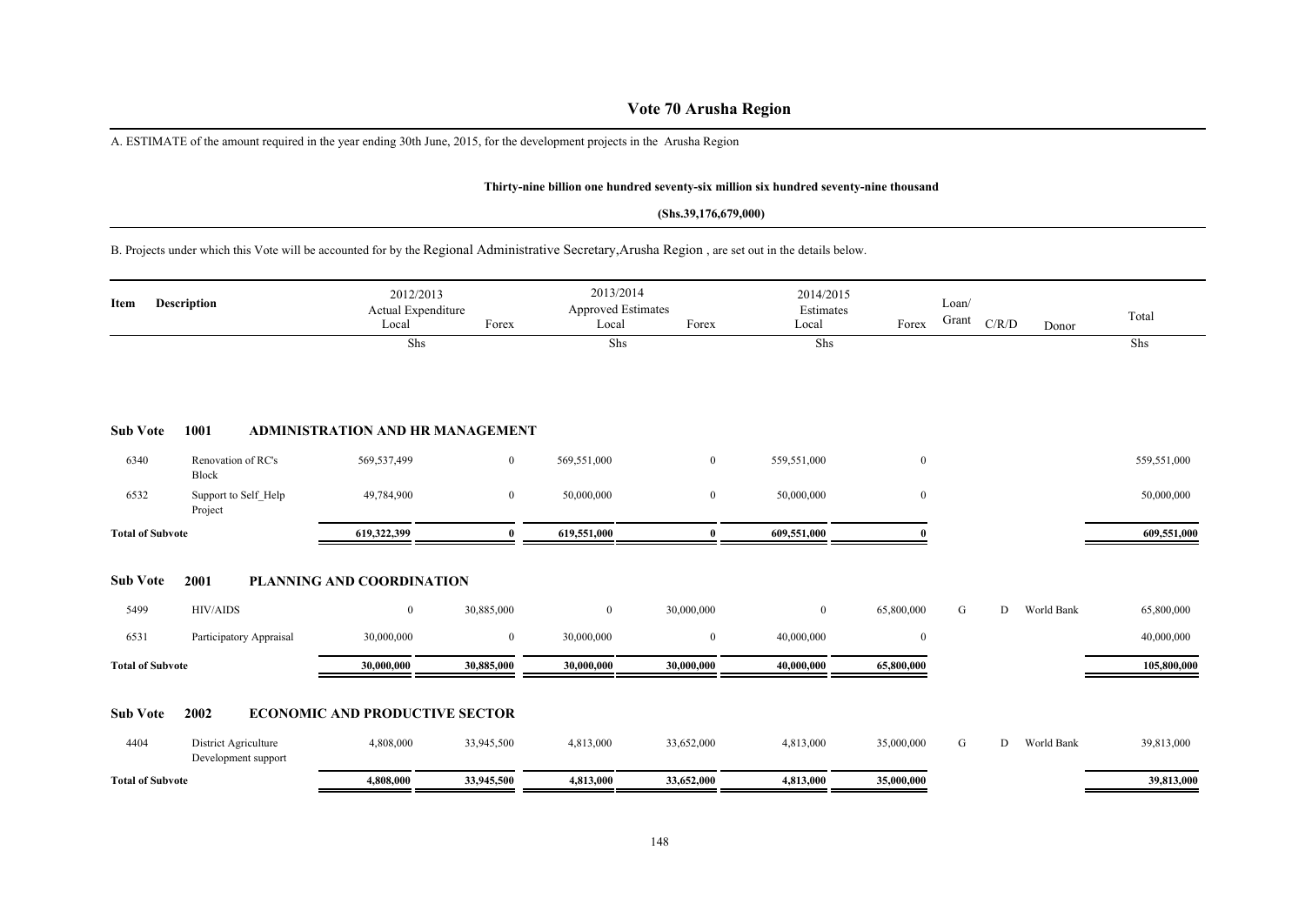|                         |                                             |                                          |                  |                                          | Vote 70 Arusha Region |                                 |                  |                |           |                    |                  |
|-------------------------|---------------------------------------------|------------------------------------------|------------------|------------------------------------------|-----------------------|---------------------------------|------------------|----------------|-----------|--------------------|------------------|
| Item                    | Description                                 | 2012/2013<br>Actual Expenditure<br>Local | Forex            | 2013/2014<br>Approved Estimates<br>Local | Forex                 | 2014/2015<br>Estimates<br>Local | Forex            | Loan/<br>Grant | C/R/D     | Donor              | Total            |
|                         |                                             | Shs                                      |                  | Shs                                      |                       | ${\rm Shs}$                     |                  |                |           |                    | Shs              |
| <b>Sub Vote</b>         | 2006                                        | <b>EDUCATION SECTOR</b>                  |                  |                                          |                       |                                 |                  |                |           |                    |                  |
| 4390                    | <b>SEDP</b>                                 | $\boldsymbol{0}$                         | $\boldsymbol{0}$ | 24,463,000                               | 26,645,000            | 24,463,000                      | 26,645,000       | L              | D         | World Bank         | 51,108,000       |
| <b>Total of Subvote</b> |                                             | $\bf{0}$                                 | $\bf{0}$         | 24,463,000                               | 26,645,000            | 24,463,000                      | 26,645,000       |                |           |                    | 51,108,000       |
| <b>Sub Vote</b>         | 2007<br><b>WATER SECTOR</b>                 |                                          |                  |                                          |                       |                                 |                  |                |           |                    |                  |
| 3280                    | Rural Water Supply<br>and Sanitation        | $\boldsymbol{0}$                         | 21,154,720       | $\bf{0}$                                 | 77,042,000            | $\bf{0}$                        | 77,903,000       | G              | D         | ADF                | 77,903,000       |
| <b>Total of Subvote</b> |                                             | $\bf{0}$                                 | 21,154,720       | $\bf{0}$                                 | 77,042,000            | $\bf{0}$                        | 77,903,000       |                |           |                    | 77,903,000       |
| <b>Sub Vote</b>         | 3001                                        | <b>REGIONAL HOSPITAL</b>                 |                  |                                          |                       |                                 |                  |                |           |                    |                  |
| 5404                    | Rehabilitation of<br>Regional Hospital      | $\boldsymbol{0}$                         | $\boldsymbol{0}$ | 500,000,000                              | $\overline{0}$        | 500,000,000                     | $\boldsymbol{0}$ |                |           |                    | 500,000,000      |
| 5421                    | <b>Health Sector</b><br>Programme Support   | $\mathbf{0}$                             | 210,063,690      | $\overline{0}$                           | 211,358,000           | $\bf{0}$                        | 149,445,000      | G              | D         | <b>Basket Fund</b> | 149,445,000      |
| <b>Total of Subvote</b> |                                             | $\bf{0}$                                 | 210,063,690      | 500,000,000                              | 211,358,000           | 500,000,000                     | 149,445,000      |                |           |                    | 649,445,000      |
| <b>Sub Vote</b>         | 8091                                        | <b>LOCAL GOVERNMENT AUTHORITIES</b>      |                  |                                          |                       |                                 |                  |                |           |                    |                  |
| 3280                    | Rural Water Supply<br>and Sanitation        | $\bf{0}$                                 | 3,844,194,534    | $\overline{0}$                           | 3,914,730,000         | $\bf{0}$                        | 2,974,627,000    | G              | ${\rm D}$ | ADF                | 2,974,627,000    |
| 4390                    | Secondary Education<br>Development Project  | $\boldsymbol{0}$                         | $\mathbf{0}$     | $\overline{0}$                           | 1,531,418,000         | $\bf{0}$                        | 1,401,324,000    | G              | D         | World bank         | 1,401,324,000    |
| 4404                    | District Agriculture<br>Development Support | 235,822,000                              | 209,909,780      | $\overline{0}$                           | $\boldsymbol{0}$      | $\boldsymbol{0}$                | $\mathbf{0}$     | ${\bf G}$      | D         | World Bank         | $\boldsymbol{0}$ |
| 4457                    | Livestock Development<br>Fund               | $\boldsymbol{0}$                         | $\mathbf{0}$     | 52,075,000                               | $\overline{0}$        | 52,075,000                      | $\boldsymbol{0}$ |                |           |                    | 52,075,000       |
| 4486                    | Agricultural Sector<br>Devt Programme       | $\bf{0}$                                 | 588,178,492      | $\overline{0}$                           | 1,724,500,000         | $\bf{0}$                        | 2,486,500,000    | G              | D         | <b>Basket Fund</b> | 2,486,500,000    |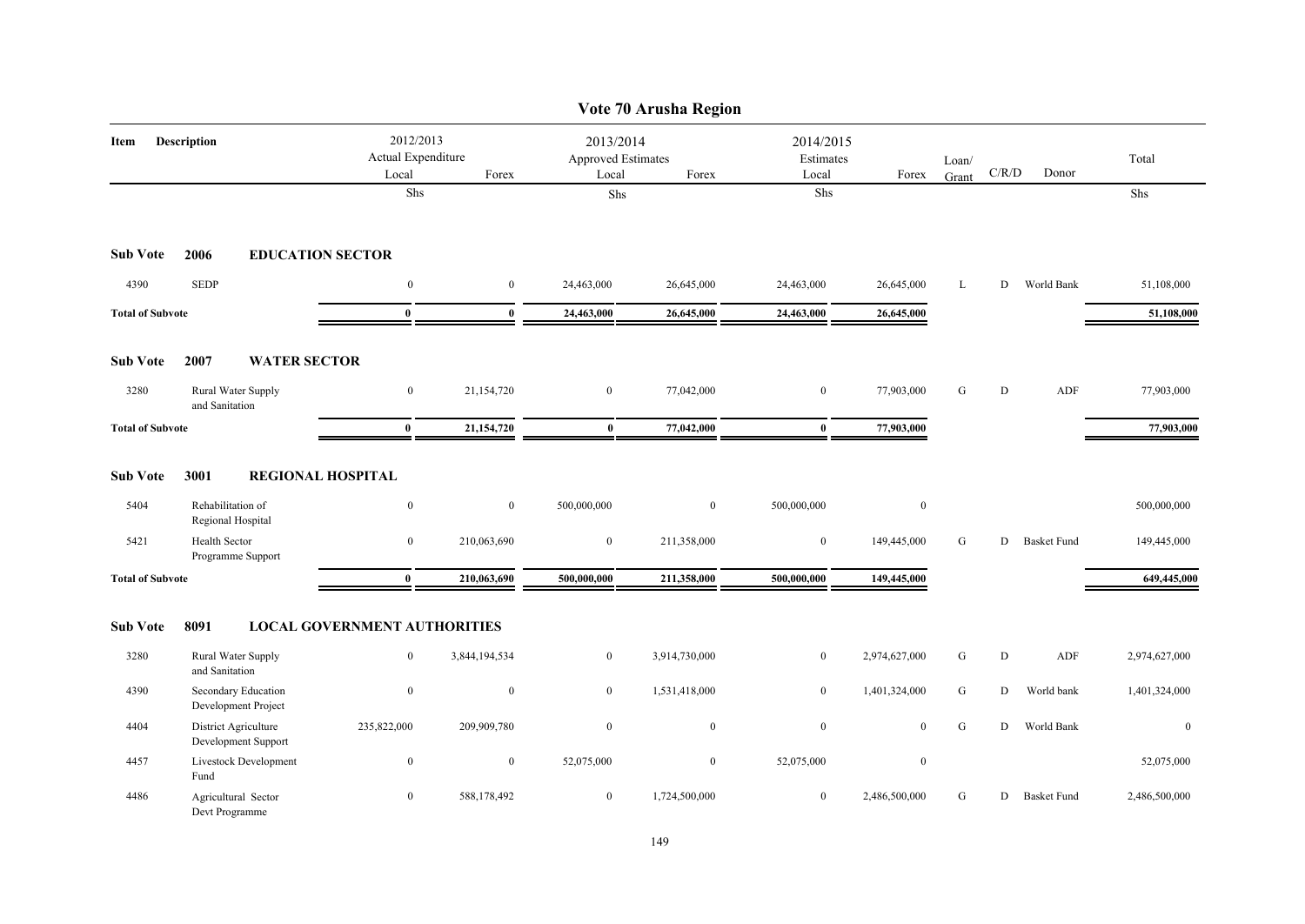| Item                    | <b>Description</b>                             | 2012/2013<br>Actual Expenditure<br>Local | Forex            | 2013/2014<br>Approved Estimates<br>Local | Forex            | 2014/2015<br>Estimates<br>Local | Forex          | Loan/     | C/R/D     | Donor              | Total          |
|-------------------------|------------------------------------------------|------------------------------------------|------------------|------------------------------------------|------------------|---------------------------------|----------------|-----------|-----------|--------------------|----------------|
|                         |                                                | Shs                                      |                  | Shs                                      |                  | Shs                             |                | Grant     |           |                    | Shs            |
|                         |                                                |                                          |                  |                                          |                  |                                 |                |           |           |                    |                |
| 4946                    | <b>LGAs Own Source</b><br>Project              | $\mathbf{0}$                             | $\mathbf{0}$     | $\mathbf{0}$                             | $\overline{0}$   | 10,634,172,000                  | $\mathbf{0}$   |           |           |                    | 10,634,172,000 |
| 5419                    | Primary Health Dev.<br>Programme (MMAM)        | 365,583,000                              | $\bf{0}$         | $\mathbf{0}$                             | $\mathbf{0}$     | $\mathbf{0}$                    | $\mathbf{0}$   |           |           |                    | $\Omega$       |
| 5421                    | <b>Health Sector Basket</b><br>Fund            | $\mathbf{0}$                             | 3,206,490,625    | $\mathbf{0}$                             | 3,464,782,000    | $\mathbf{0}$                    | 3,134,918,000  | G         | D         | <b>Basket Fund</b> | 3,134,918,000  |
| 5493                    | Global Fund HIV/AIDS<br>Prevention Project     | $\mathbf{0}$                             | $\boldsymbol{0}$ | $\mathbf{0}$                             | 308,876,000      | $\mathbf{0}$                    | $\mathbf{0}$   | ${\bf G}$ | D         | <b>Basket Fund</b> | $\overline{0}$ |
| 5494                    | Mainstreaming<br>HIV/AIDS in National<br>Dev   | $\mathbf{0}$                             | 578,885,000      | $\mathbf{0}$                             | 578,885,000      | $\mathbf{0}$                    | 323,139,000    | G         | D         | Global Fund        | 323,139,000    |
| 6209                    | Constituency<br>Development Fund               | $\bf{0}$                                 | $\mathbf{0}$     | $\mathbf{0}$                             | $\mathbf{0}$     | 328,814,000                     | $\mathbf{0}$   |           |           |                    | 328,814,000    |
| 6277                    | Local Government<br><b>Support Programme</b>   | 4,388,722,075                            | 1,086,136,300    | 7,391,426,000                            | 1,479,261,000    | 7,991,981,000                   | 1,627,609,000  |           |           |                    | 9,619,590,000  |
| 6401                    | District council                               | 7,599,029,557                            | $\boldsymbol{0}$ | 3,250,000,000                            | $\boldsymbol{0}$ | 2,100,000,000                   | $\bf{0}$       |           |           |                    | 2,100,000,000  |
| 6403                    | Tanzania Strategic<br><b>Cities Project</b>    | $\mathbf{0}$                             | 3,151,834,487    | $\overline{0}$                           | 4,613,093,000    | $\mathbf{0}$                    | 4,587,900,000  | L         | D         | World Bank         | 4,587,900,000  |
| 6539                    | Sustainable Wetland<br>Management              | $\mathbf{0}$                             | 33,626,780       | $\mathbf{0}$                             | 50,000,000       | $\mathbf{0}$                    | $\mathbf{0}$   | ${\bf G}$ | ${\bf D}$ | <b>IDA</b>         | $\Omega$       |
| 6571                    | <b>Urban Devt</b><br>Environment<br>Management | $\mathbf{0}$                             | $\mathbf{0}$     | $\mathbf{0}$                             | 160,000,000      | $\mathbf{0}$                    | $\mathbf{0}$   | G         | D         | Denmark            | $\theta$       |
| <b>Total of Subvote</b> |                                                | 12,589,156,632                           | 12,699,255,998   | 10,693,501,000                           | 17,825,545,000   | 21,107,042,000                  | 16,536,017,000 |           |           |                    | 37,643,059,000 |
| <b>Total of Vote</b>    |                                                | 13,243,287,031                           | 12,995,304,908   | 11,872,328,000                           | 18,204,242,000   | 22,285,869,000                  | 16,890,810,000 |           |           |                    | 39,176,679,000 |
|                         |                                                |                                          |                  |                                          |                  |                                 |                |           |           |                    |                |

**Vote 70 Arusha Region**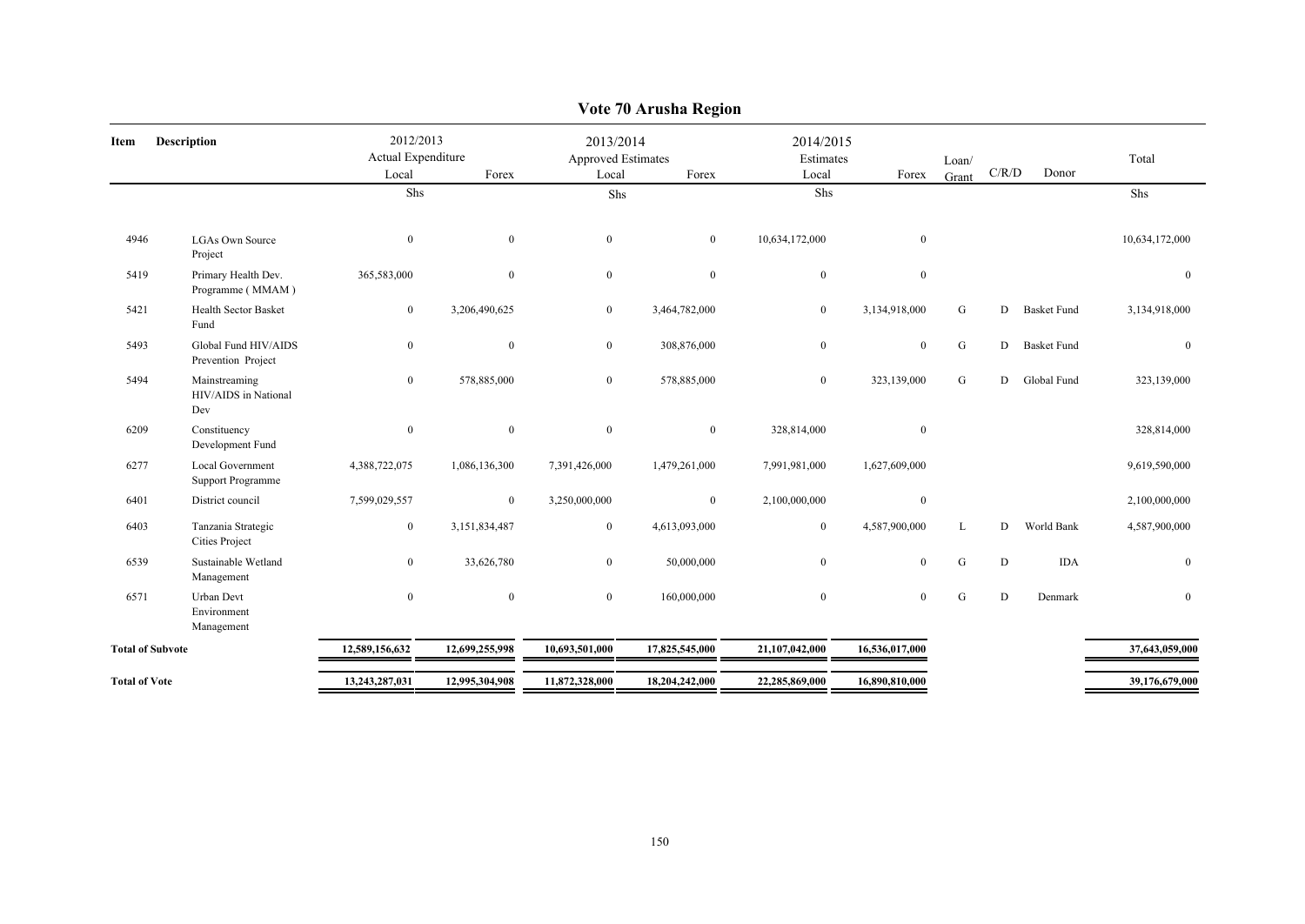COAST REGION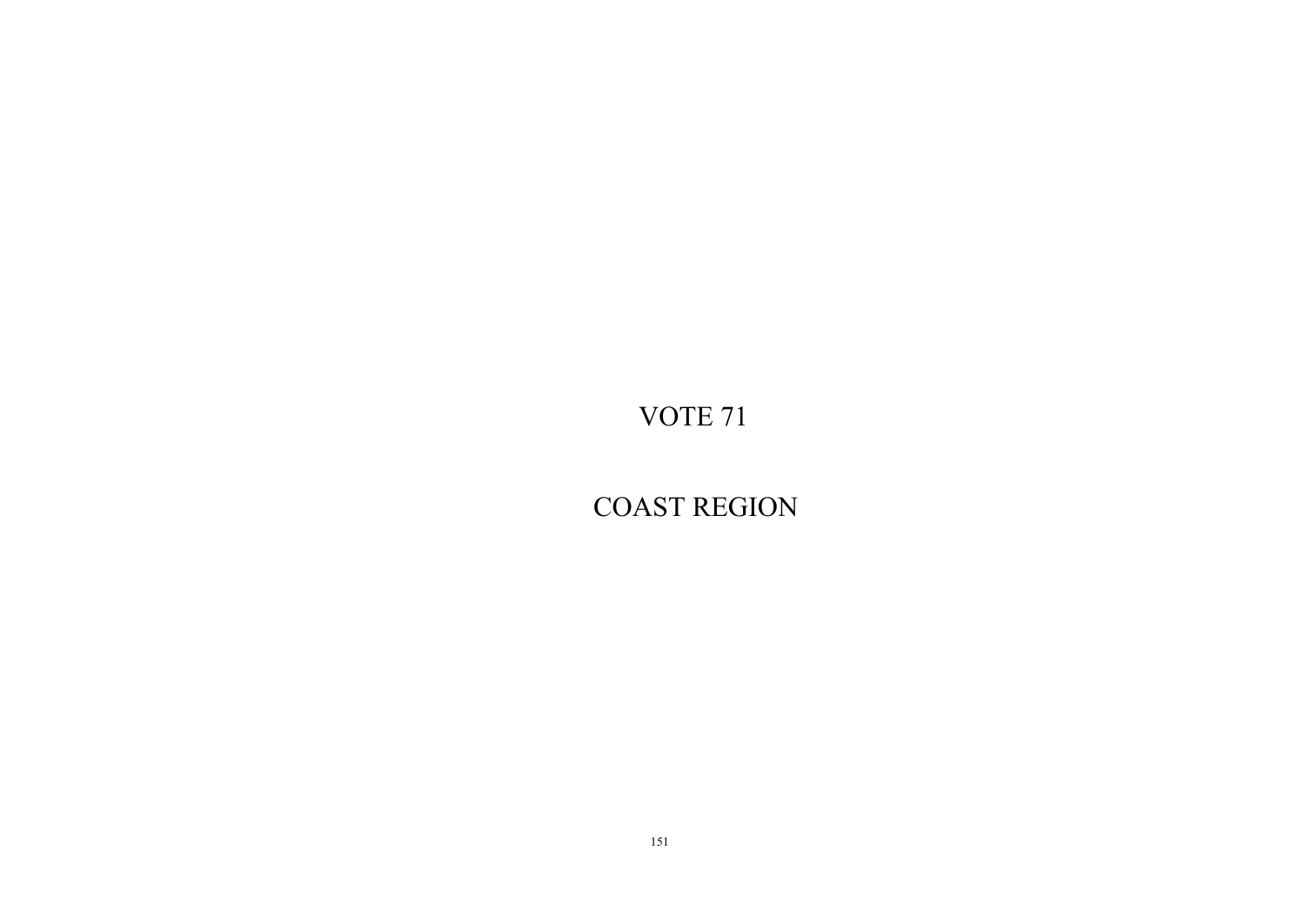# **Vote 71 Coast Region**

A. ESTIMATE of the amount required in the year ending 30th June, 2015, for the development projects in the Coast Region

#### **Thirty-two billion six hundred seventy-eight million three hundred seventy-five thousand**

#### **(Shs.32,678,375,000)**

B. Projects under which this Vote will be accounted for by the Regional Administrative Secretary, Coast Region , are set out in the details below.

| Item                    | <b>Description</b>                   | 2012/2013<br>Actual Expenditure<br>Local | Forex          | 2013/2014<br>Approved Estimates<br>Local | Forex        | 2014/2015<br>Estimates<br>Local | Forex            | Loan/<br>Grant | C/R/D | Donor      | Total            |
|-------------------------|--------------------------------------|------------------------------------------|----------------|------------------------------------------|--------------|---------------------------------|------------------|----------------|-------|------------|------------------|
|                         |                                      | Shs                                      |                | Shs                                      |              | Shs                             |                  |                |       |            | Shs              |
| <b>Sub Vote</b>         | 1001                                 | <b>ADMINISTRATION AND HR MANAGEMENT</b>  |                |                                          |              |                                 |                  |                |       |            |                  |
| 6532                    | Self-Help Project                    | 50,000,000                               | $\mathbf{0}$   | 50,000,000                               | $\mathbf{0}$ | 50,000,000                      | $\mathbf{0}$     |                |       |            | 50,000,000       |
| <b>Total of Subvote</b> |                                      | 50,000,000                               | 0              | 50,000,000                               | $\mathbf{0}$ | 50,000,000                      | $\theta$         |                |       |            | 50,000,000       |
| <b>Sub Vote</b>         | 2001                                 | PLANNING AND COORDINATION                |                |                                          |              |                                 |                  |                |       |            |                  |
| 5499                    | <b>HIV/AIDS</b>                      | $\mathbf{0}$                             | 30,000,000     | $\boldsymbol{0}$                         | 30,000,000   | $\overline{0}$                  | 65,800,000       | L              | D     | World Bank | 65,800,000       |
| 6517                    | Child Survival<br>Development        | 10,000,000                               | $\overline{0}$ | 10,000,000                               | $\mathbf{0}$ | 10,000,000                      | $\boldsymbol{0}$ |                |       |            | 10,000,000       |
| 6531                    | Participatory Appraisal              | 20,000,000                               | $\mathbf{0}$   | 20,000,000                               | $\bf{0}$     | 20,000,000                      | $\boldsymbol{0}$ |                |       |            | 20,000,000       |
| <b>Total of Subvote</b> |                                      | 30,000,000                               | 30,000,000     | 30,000,000                               | 30,000,000   | 30,000,000                      | 65,800,000       |                |       |            | 95,800,000       |
| <b>Sub Vote</b>         | 2002                                 | <b>ECONOMIC AND PRODUCTIVE SECTOR</b>    |                |                                          |              |                                 |                  |                |       |            |                  |
| 4404                    | <b>DADPs</b>                         | 3,811,580                                | 26,670,000     | 3,814,000                                | 26,670,000   | 3,814,000                       | 27,000,000       | G              | D     | World Bank | 30,814,000       |
| 4553                    | <b>Livestock Development</b><br>Fund | 2,000,000                                | $\bf{0}$       | 2,000,000                                | $\mathbf{0}$ | 2,000,000                       | $\boldsymbol{0}$ |                |       |            | 2,000,000        |
| 4628                    | Participatory Forest<br>Management   | $\mathbf{0}$                             | $\mathbf{0}$   | $\boldsymbol{0}$                         | 6,000,000    | $\mathbf{0}$                    | $\mathbf{0}$     | G              | D     | Finland    | $\boldsymbol{0}$ |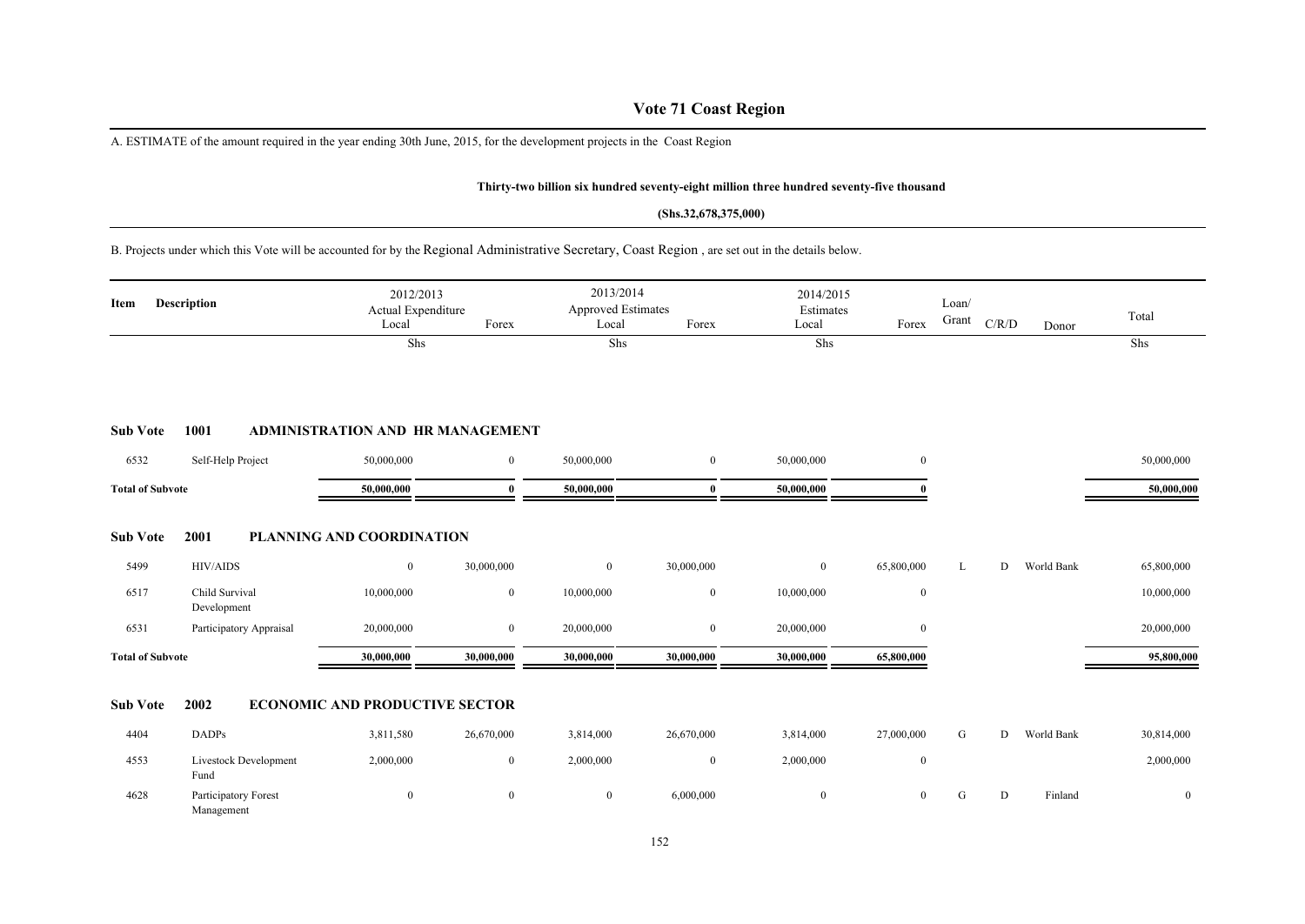|                         |                                            |                                          |                  |                                                 | <b>Vote 71 Coast Region</b> |                                 |                  |                |       |                    |               |
|-------------------------|--------------------------------------------|------------------------------------------|------------------|-------------------------------------------------|-----------------------------|---------------------------------|------------------|----------------|-------|--------------------|---------------|
| Item                    | Description                                | 2012/2013<br>Actual Expenditure<br>Local | Forex            | 2013/2014<br><b>Approved Estimates</b><br>Local | Forex                       | 2014/2015<br>Estimates<br>Local | Forex            | Loan/<br>Grant | C/R/D | Donor              | Total         |
|                         |                                            | Shs                                      |                  | Shs                                             |                             | Shs                             |                  |                |       |                    | Shs           |
| <b>Total of Subvote</b> |                                            | 5,811,580                                | 26,670,000       | 5,814,000                                       | 32,670,000                  | 5,814,000                       | 27,000,000       |                |       |                    | 32,814,000    |
| <b>Sub Vote</b>         | 2003                                       | <b>INFRASTRUCTURE SECTOR</b>             |                  |                                                 |                             |                                 |                  |                |       |                    |               |
| 3436                    | Water&Sanitation<br>Projects               | $\overline{0}$                           | 29,096,430       | $\bf{0}$                                        | $\overline{0}$              | $\mathbf{0}$                    | $\mathbf{0}$     | G              | D     | World Bank         | $\mathbf{0}$  |
| 5403                    | Construction of<br>Regional Hospital       | $\boldsymbol{0}$                         | $\boldsymbol{0}$ | 500,000,000                                     | $\overline{0}$              | 1,000,000,000                   | $\boldsymbol{0}$ |                |       |                    | 1,000,000,000 |
| 6339                    | Rehabilitation of<br>Government House      | $\overline{0}$                           | $\bf{0}$         | 65,000,000                                      | $\bf{0}$                    | $\boldsymbol{0}$                | $\mathbf{0}$     |                |       |                    | $\mathbf{0}$  |
| 6384                    | Construction of<br>Government Quarters     | $\overline{0}$                           | $\overline{0}$   | 144,410,000                                     | $\overline{0}$              | 209,410,000                     | $\bf{0}$         |                |       |                    | 209,410,000   |
| 6389                    | Construction of Office<br><b>Buildings</b> | 209,410,000                              | $\mathbf{0}$     | $\overline{0}$                                  | $\mathbf{0}$                | $\mathbf{0}$                    | $\mathbf{0}$     |                |       |                    | $\mathbf{0}$  |
| <b>Total of Subvote</b> |                                            | 209,410,000                              | 29,096,430       | 709,410,000                                     | $\bf{0}$                    | 1,209,410,000                   |                  |                |       |                    | 1,209,410,000 |
| <b>Sub Vote</b>         | 2006                                       | <b>EDUCATION SECTOR</b>                  |                  |                                                 |                             |                                 |                  |                |       |                    |               |
| 4390                    | <b>SEDEP</b>                               | $\overline{0}$                           | $\overline{0}$   | 24,463,000                                      | 26,645,000                  | 24,463,000                      | 26,645,000       | L              | D     | France             | 51,108,000    |
| <b>Total of Subvote</b> |                                            | $\bf{0}$                                 | $\bf{0}$         | 24,463,000                                      | 26,645,000                  | 24,463,000                      | 26,645,000       |                |       |                    | 51,108,000    |
| <b>Sub Vote</b>         | 2007                                       | <b>WATER SECTOR</b>                      |                  |                                                 |                             |                                 |                  |                |       |                    |               |
| 3436                    | Water Supply and<br>Sanitation             | $\overline{0}$                           | $\mathbf{0}$     | $\overline{0}$                                  | 75,926,000                  | $\overline{0}$                  | 87,629,000       | L              | D     | World Bank         | 87,629,000    |
| <b>Total of Subvote</b> |                                            | $\bf{0}$                                 | $\bf{0}$         | $\bf{0}$                                        | 75,926,000                  | $\bf{0}$                        | 87,629,000       |                |       |                    | 87,629,000    |
| <b>Sub Vote</b>         | 3001                                       | <b>REGIONAL HOSPITAL</b>                 |                  |                                                 |                             |                                 |                  |                |       |                    |               |
| 5421                    | Health Sector Prog.<br>Support - Districts | $\overline{0}$                           | 209,448,600      | $\mathbf{0}$                                    | 211,364,000                 | $\boldsymbol{0}$                | 149,445,000      | G              | D     | <b>Basket Fund</b> | 149,445,000   |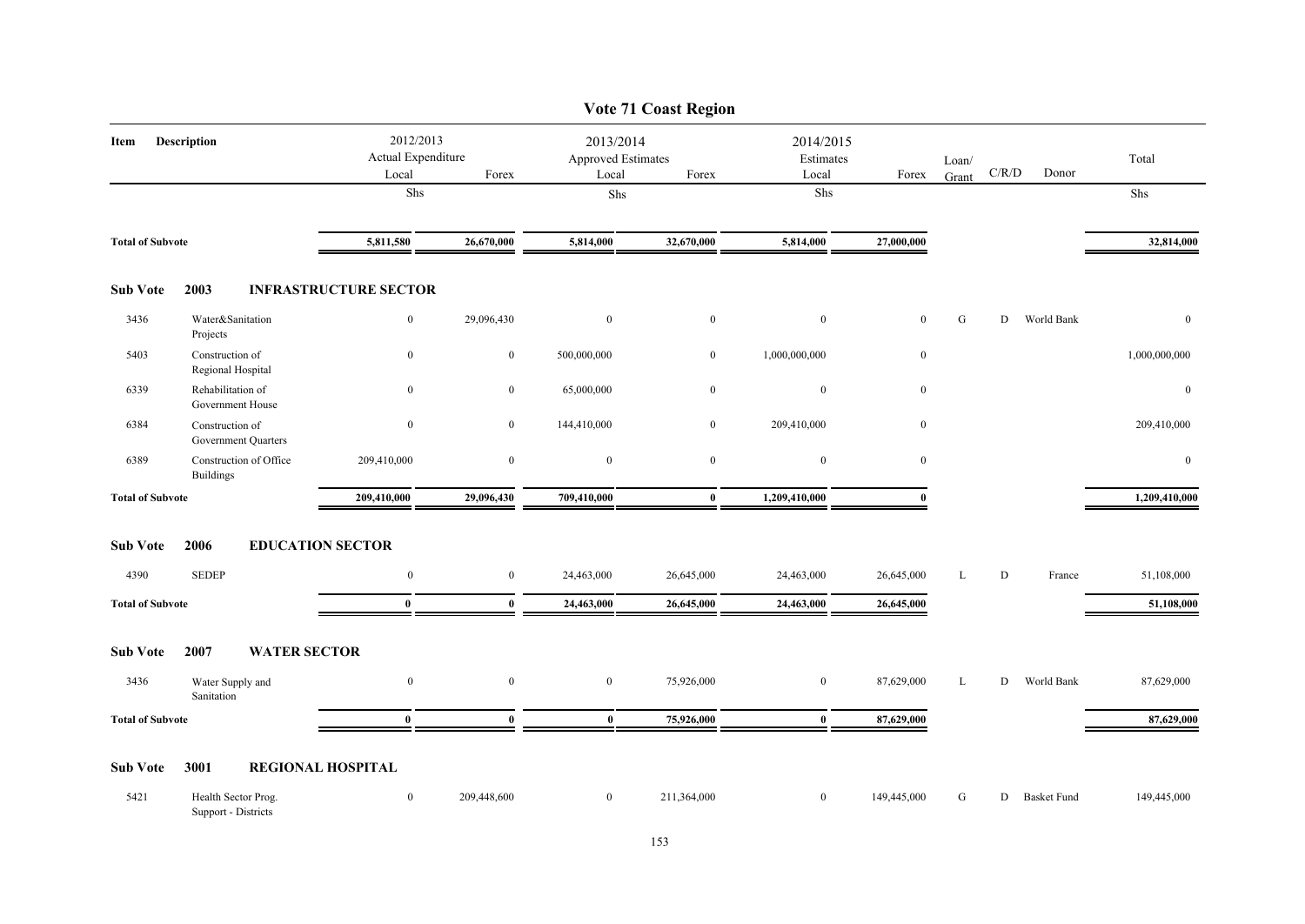|                         |                                                |                                          |                  |                                          | <b>Vote 71 Coast Region</b> |                                 |                  |                |           |                    |                  |
|-------------------------|------------------------------------------------|------------------------------------------|------------------|------------------------------------------|-----------------------------|---------------------------------|------------------|----------------|-----------|--------------------|------------------|
| Item                    | <b>Description</b>                             | 2012/2013<br>Actual Expenditure<br>Local | Forex            | 2013/2014<br>Approved Estimates<br>Local | Forex                       | 2014/2015<br>Estimates<br>Local | Forex            | Loan/<br>Grant | C/R/D     | Donor              | Total            |
|                         |                                                | Shs                                      |                  | Shs                                      |                             | ${\rm Shs}$                     |                  |                |           |                    | Shs              |
| <b>Total of Subvote</b> |                                                | $\bf{0}$                                 | 209,448,600      | $\bf{0}$                                 | 211,364,000                 | $\bf{0}$                        | 149,445,000      |                |           |                    | 149,445,000      |
| <b>Sub Vote</b>         | 8091                                           | <b>LOCAL GOVERNMENT AUTHORITIES</b>      |                  |                                          |                             |                                 |                  |                |           |                    |                  |
| 3280                    | Rural water Supply and<br>Sanitation           | $\overline{0}$                           | 3,250,825,250    | $\mathbf{0}$                             | 1,838,589,000               | $\overline{0}$                  | 3,250,048,000    | L              | D         | ADF                | 3,250,048,000    |
| 4390                    | Secondary Education<br>Development Program     | $\boldsymbol{0}$                         | $\overline{0}$   | 1,324,688,000                            | 2,649,376,000               | $\boldsymbol{0}$                | 1,717,784,000    |                |           |                    | 1,717,784,000    |
| 4404                    | <b>DADPs</b>                                   | 186,902,000                              | $\mathbf{0}$     | $\mathbf{0}$                             | 1,270,875,000               | $\boldsymbol{0}$                | 1,676,000,000    |                |           |                    | 1,676,000,000    |
| 4486                    | <b>Agricultural Sector</b><br>Devt Programme   | $\boldsymbol{0}$                         | 2,772,015,831    | $\mathbf{0}$                             | 2,056,846,000               | $\mathbf{0}$                    | $\mathbf{0}$     | G              | D         | <b>Basket Fund</b> | $\mathbf{0}$     |
| 4553                    | Livestock Development<br>Fund                  | 20,830,000                               | $\boldsymbol{0}$ | 20,830,000                               | $\mathbf{0}$                | 20,830,000                      | $\boldsymbol{0}$ |                |           |                    | 20,830,000       |
| 4628                    | Participatory Forest<br>Management             | $\boldsymbol{0}$                         | $\overline{0}$   | $\mathbf{0}$                             | 42,000,000                  | $\boldsymbol{0}$                | 1,270,875,000    | G              | ${\bf D}$ | Finland            | 1,270,875,000    |
| 4946                    | <b>LGAs Own Source</b><br>Project              | $\boldsymbol{0}$                         | $\mathbf{0}$     | $\boldsymbol{0}$                         | $\boldsymbol{0}$            | 8,712,876,000                   | $\boldsymbol{0}$ |                |           |                    | 8,712,876,000    |
| 5414                    | Child Survival and<br>Development              | $\bf{0}$                                 | 213,416,200      | $\overline{0}$                           | 184,800,000                 | $\boldsymbol{0}$                | $\overline{0}$   | ${\bf G}$      | D         | <b>UNICEF</b>      | $\boldsymbol{0}$ |
| 5421                    | Health Sector Basket<br>Fund                   | $\bf{0}$                                 | 2,770,364,700    | $\overline{0}$                           | 2,554,266,000               | $\bf{0}$                        | 2,324,098,000    | G              | D         | <b>Basket Fund</b> | 2,324,098,000    |
| 5499                    | <b>HIV/AIDS</b>                                | $\boldsymbol{0}$                         | 467,301,000      | $\mathbf{0}$                             | 513,777,000                 | $\mathbf{0}$                    | 259,285,000      | L              | D         | World Bank         | 259,285,000      |
| 6209                    | Constituency<br>Development Fund               | $\boldsymbol{0}$                         | $\boldsymbol{0}$ | $\mathbf{0}$                             | $\bf{0}$                    | 351,672,000                     | $\boldsymbol{0}$ |                |           |                    | 351,672,000      |
| 6277                    | Local Government<br>Capital Devt Grant         | 3,572,267,563                            | 2,002,527,930    | 5,590,084,000                            | 1,343,851,000               | 5,828,686,000                   | 1,176,773,000    | G              | D         | <b>IDA</b>         | 7,005,459,000    |
| 6401                    | <b>District Councils</b>                       | 700,000,000                              | $\overline{0}$   | 2,540,000,000                            | $\mathbf{0}$                | 2,250,000,000                   | $\boldsymbol{0}$ |                |           |                    | 2,250,000,000    |
| 6402                    | Urban Councils                                 | 1,099,824,500                            | $\bf{0}$         | 600,000,000                              | $\bf{0}$                    | 600,000,000                     | $\bf{0}$         |                |           |                    | 600,000,000      |
| 6405                    | Urban local<br>Government<br>Strenthening Prog | $\boldsymbol{0}$                         | $\overline{0}$   | $\boldsymbol{0}$                         | $\mathbf{0}$                | $\boldsymbol{0}$                | 1,563,242,000    | L              | D         | World Bank         | 1,563,242,000    |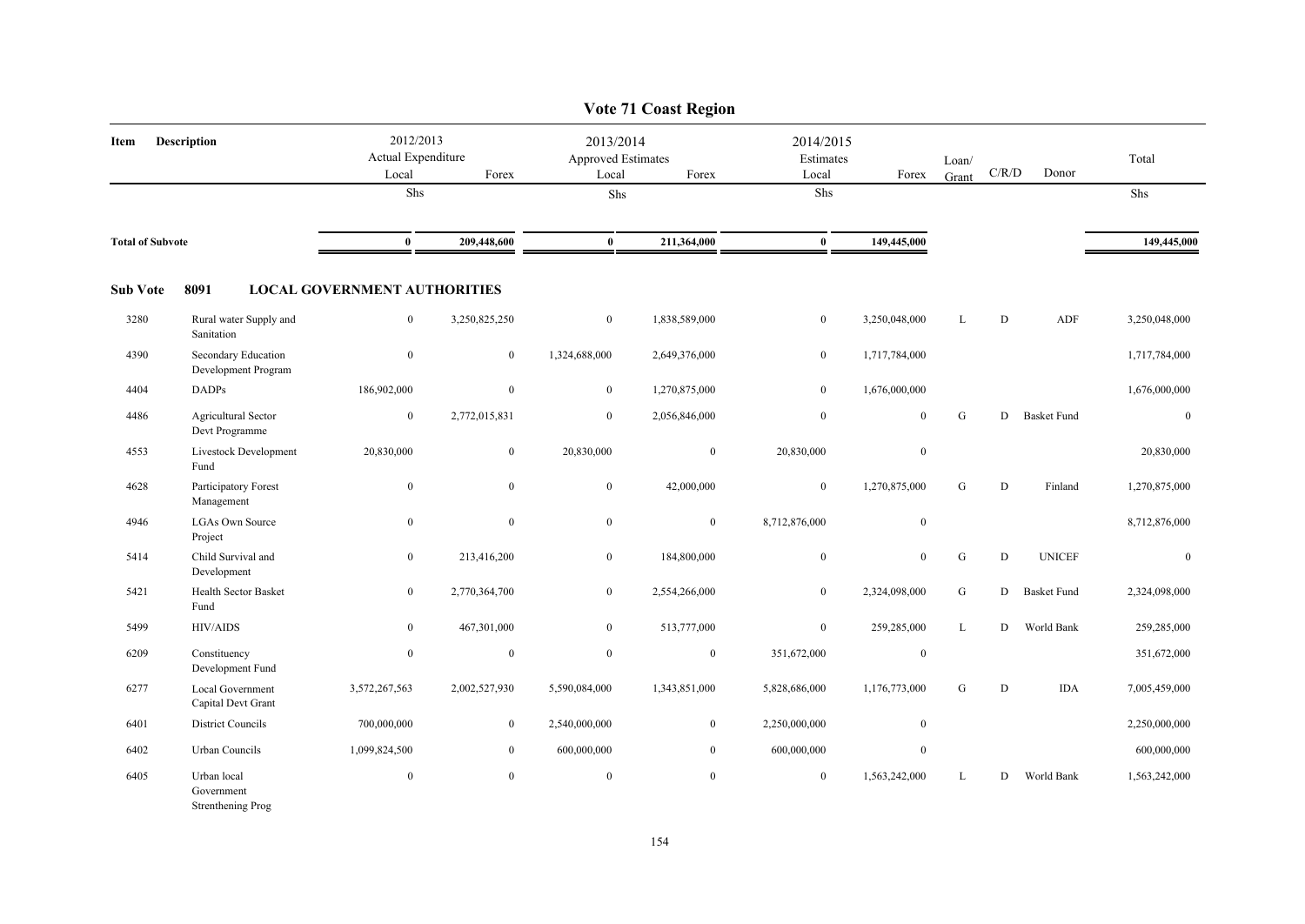| <b>Vote 71 Coast Region</b> |                                 |                |                                 |                |                        |                |       |                |                |  |  |  |
|-----------------------------|---------------------------------|----------------|---------------------------------|----------------|------------------------|----------------|-------|----------------|----------------|--|--|--|
| <b>Description</b><br>Item  | 2012/2013<br>Actual Expenditure |                | 2013/2014<br>Approved Estimates |                | 2014/2015<br>Estimates |                | Loan/ |                | Total          |  |  |  |
|                             | Local                           | Forex          | Local                           | Forex          | Local                  | Forex          | Grant | C/R/D<br>Donor |                |  |  |  |
|                             | Shs                             |                | Shs                             |                | Shs                    |                |       |                | Shs            |  |  |  |
| <b>Total of Subvote</b>     | 5,579,824,063                   | 11,476,450,911 | 10.075.602.000                  | 12,454,380,000 | 17,764,064,000         | 13,238,105,000 |       |                | 31,002,169,000 |  |  |  |
| <b>Total of Vote</b>        | 5,875,045,643                   | 11,771,665,941 | 10,895,289,000                  | 12,830,985,000 | 19,083,751,000         | 13,594,624,000 |       |                | 32,678,375,000 |  |  |  |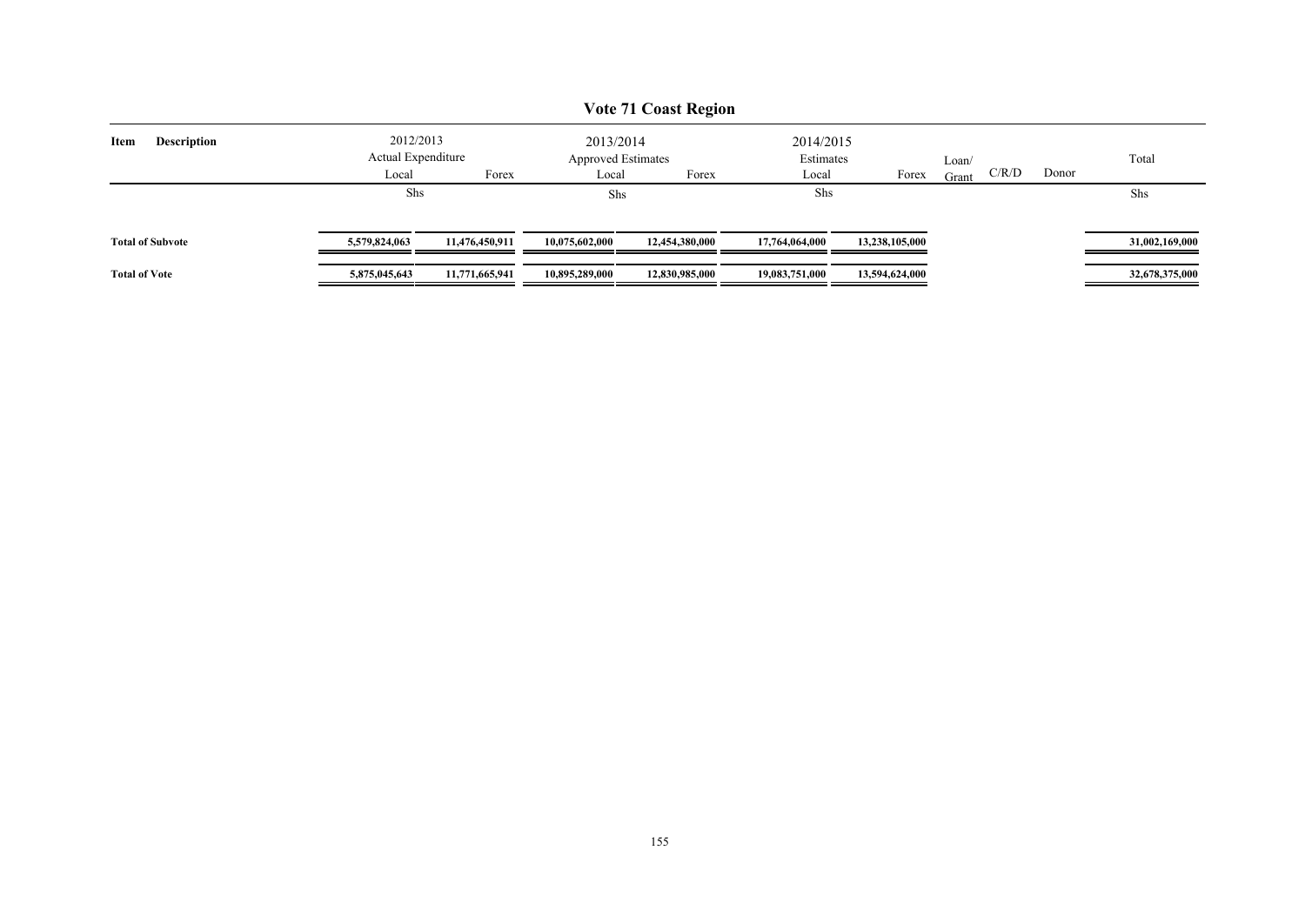DODOMA REGION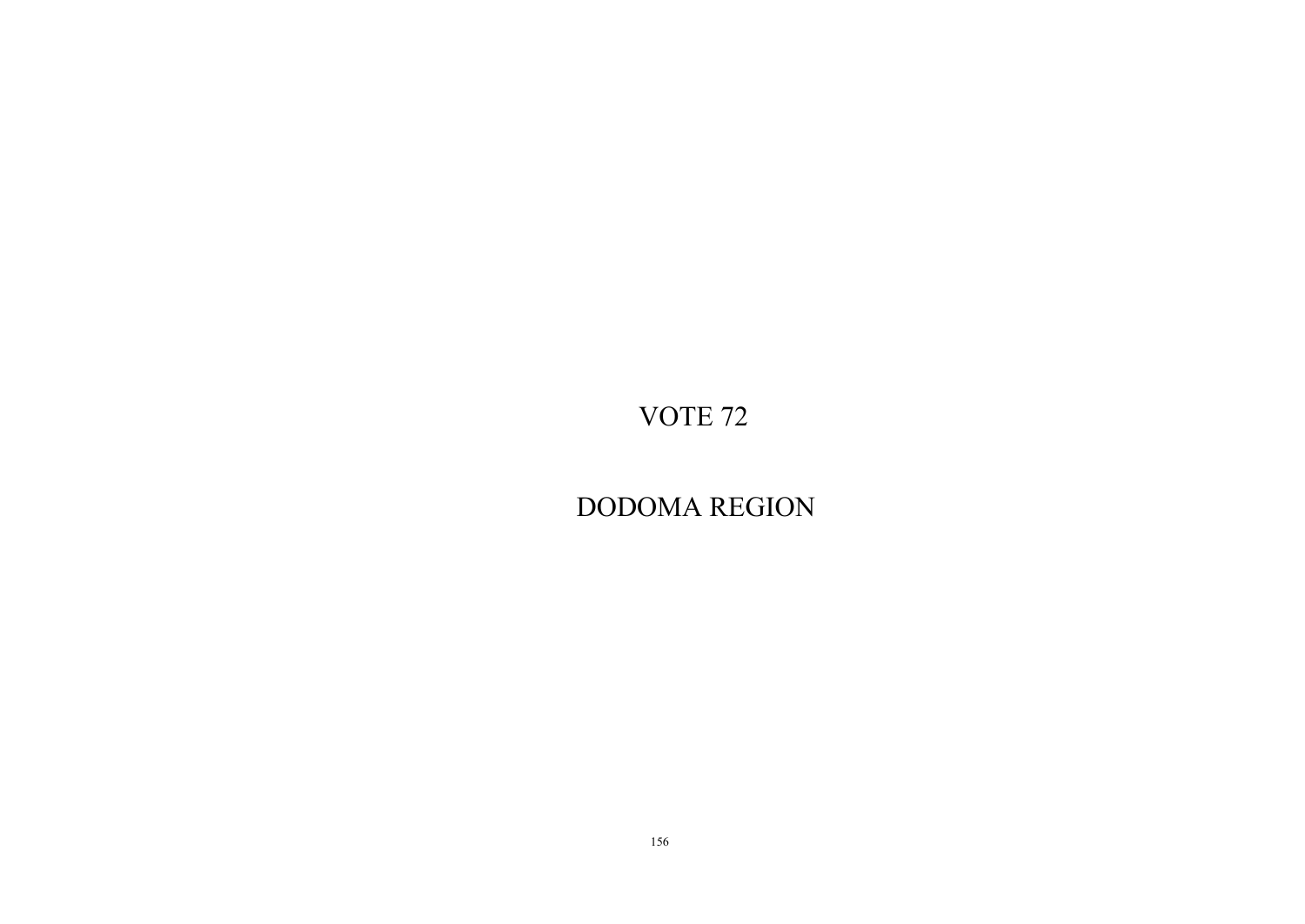# **Vote 72 Dodoma Region**

A. ESTIMATE of the amount required in the year ending 30th June, 2015, for the development projects in the Dodoma Region

#### **Forty-one billion two hundred thirty-nine million eight hundred sixty-three thousand**

#### **(Shs.41,239,863,000)**

# B. Projects under which this Vote will be accounted for by the Regional Administrative Secretary, Dodoma Region , are set out in the details below.

| Item                    | <b>Description</b>                 | 2012/2013<br>Actual Expenditure<br>Local | Forex          | 2013/2014<br><b>Approved Estimates</b><br>Local | Forex          | 2014/2015<br>Estimates<br>Local | Forex            | Loan/<br>Grant<br>C/R/D | Donor | Total         |
|-------------------------|------------------------------------|------------------------------------------|----------------|-------------------------------------------------|----------------|---------------------------------|------------------|-------------------------|-------|---------------|
|                         |                                    | Shs                                      |                | Shs                                             |                | Shs                             |                  |                         |       | Shs           |
| <b>Sub Vote</b>         | 1001                               | ADMINISTRATION AND HR MANAGEMENT         |                |                                                 |                |                                 |                  |                         |       |               |
| 6331                    | Construction DC's<br>House         | 217,263,000                              | $\overline{0}$ | 500,000,000                                     | $\overline{0}$ | 200,000,000                     | $\boldsymbol{0}$ |                         |       | 200,000,000   |
| 6337                    | Construction of DC's<br>Office     | 400,000,000                              | $\bf{0}$       | 400,000,000                                     | $\overline{0}$ | 381,000,000                     | $\boldsymbol{0}$ |                         |       | 381,000,000   |
| 6338                    | Construction of<br>Regional Block  | 1,998,424,000                            | $\bf{0}$       | 3,000,000,000                                   | $\overline{0}$ | 3,000,000,000                   | $\boldsymbol{0}$ |                         |       | 3,000,000,000 |
| 6339                    | Rehabilitation of Govt<br>House    | 150,000,000                              | $\overline{0}$ | 237,263,000                                     | $\overline{0}$ | 237,263,000                     | $\boldsymbol{0}$ |                         |       | 237,263,000   |
| 6389                    | Construction of Office<br>Building | $\mathbf{0}$                             | $\overline{0}$ | $\mathbf{0}$                                    | $\mathbf{0}$   | 819,000,000                     | $\boldsymbol{0}$ |                         |       | 819,000,000   |
| 6532                    | Self help Project                  | 49,999,810                               | $\bf{0}$       | 55,000,000                                      | $\bf{0}$       | 55,000,000                      | $\mathbf{0}$     |                         |       | 55,000,000    |
| <b>Total of Subvote</b> |                                    | 2,815,686,810                            |                | 4,192,263,000                                   |                | 4,692,263,000                   |                  |                         |       | 4,692,263,000 |

#### **Sub Vote 2001 PLANNING AND COORDINATION**

| <b>Total of Subvote</b> |                         |  | <b>70.000.006</b> |  | 30.000.000 |  |            |
|-------------------------|-------------------------|--|-------------------|--|------------|--|------------|
| 6531                    | Participatory appraisal |  | 0.000.000         |  | 30,000,000 |  | 30,000,000 |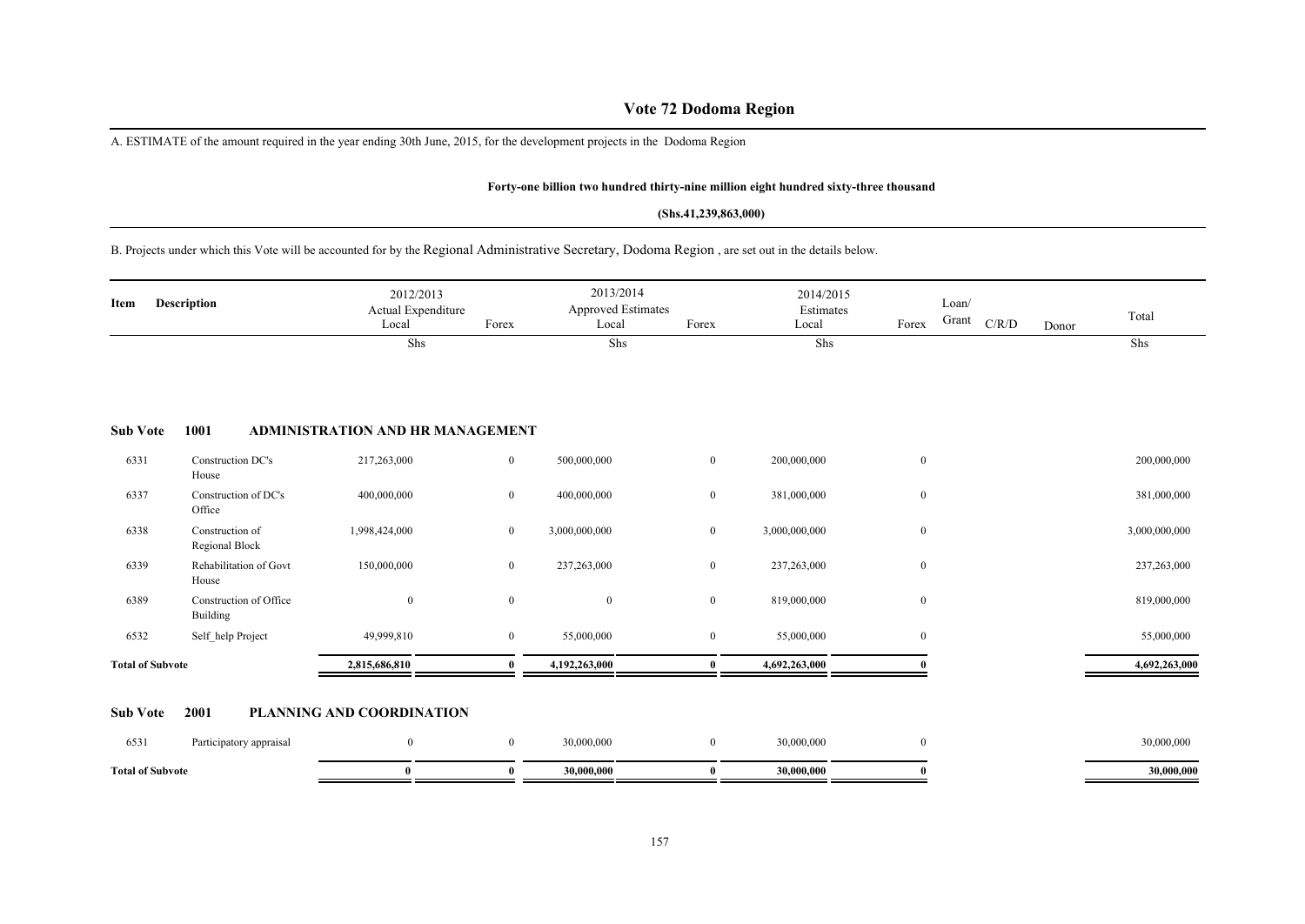|                         |                                                |                                          |              |                                          | Vote 72 Dodoma Region |                                 |              |                |       |                    |              |
|-------------------------|------------------------------------------------|------------------------------------------|--------------|------------------------------------------|-----------------------|---------------------------------|--------------|----------------|-------|--------------------|--------------|
| Item                    | <b>Description</b>                             | 2012/2013<br>Actual Expenditure<br>Local | Forex        | 2013/2014<br>Approved Estimates<br>Local | Forex                 | 2014/2015<br>Estimates<br>Local | Forex        | Loan/<br>Grant | C/R/D | Donor              | Total        |
|                         |                                                | Shs                                      |              | Shs                                      |                       | ${\rm Shs}$                     |              |                |       |                    | Shs          |
| <b>Sub Vote</b>         | 2002                                           | <b>ECONOMIC AND PRODUCTIVE SECTOR</b>    |              |                                          |                       |                                 |              |                |       |                    |              |
| 4404                    | <b>DADPS</b>                                   | 4,222,000                                | 29,806,000   | 4,222,000                                | 29,806,000            | 4,222,000                       | 36,000,000   | G              |       | D Basket Fund      | 40,222,000   |
| 4553                    | Livestock Development<br>Fund (LDF)            | 2,000,000                                | $\mathbf{0}$ | 2,000,000                                | $\overline{0}$        | 2,000,000                       | $\mathbf{0}$ |                |       |                    | 2,000,000    |
| 4628                    | Participatory Forest<br>Management             | $\boldsymbol{0}$                         | $\mathbf{0}$ | $\boldsymbol{0}$                         | 12,000,000            | $\mathbf{0}$                    | $\mathbf{0}$ | G              | D     | Finland            | $\mathbf{0}$ |
| <b>Total of Subvote</b> |                                                | 6,222,000                                | 29,806,000   | 6,222,000                                | 41,806,000            | 6,222,000                       | 36,000,000   |                |       |                    | 42,222,000   |
| <b>Sub Vote</b>         | 2004<br><b>SOCIAL SECTOR</b>                   |                                          |              |                                          |                       |                                 |              |                |       |                    |              |
| 3280                    | Rural Water Supply<br>and Sanitation           | $\bf{0}$                                 | $\mathbf{0}$ | $\mathbf{0}$                             | 28,585,000            | $\boldsymbol{0}$                | 53,066,000   | G              | D     | ADF                | 53,066,000   |
| 5421                    | <b>Health Sector Basket</b><br>Fund            | $\bf{0}$                                 | 195,452,314  | $\mathbf{0}$                             | 195,455,000           | $\bf{0}$                        | 149,445,000  | G              | D     | <b>Basket Fund</b> | 149,445,000  |
| 5499                    | HIV/AIDS                                       | $\boldsymbol{0}$                         | 29,999,880   | $\bf{0}$                                 | 30,000,000            | $\bf{0}$                        | 65,800,000   | L              | D     | World Bank         | 65,800,000   |
| <b>Total of Subvote</b> |                                                | $\bf{0}$                                 | 225,452,194  | $\bf{0}$                                 | 254,040,000           | $\bf{0}$                        | 268,311,000  |                |       |                    | 268,311,000  |
| <b>Sub Vote</b>         | 2005                                           | <b>LOCAL GOVT.MANAGEMENT SERVICES</b>    |              |                                          |                       |                                 |              |                |       |                    |              |
| 6251                    | Public Finance<br>Management Reform<br>Program | $\boldsymbol{0}$                         | $\mathbf{0}$ | $\mathbf{0}$                             | $\mathbf{0}$          | $\mathbf{0}$                    | 138,000,000  | G              | D     | Busket fund        | 138,000,000  |
| <b>Total of Subvote</b> |                                                | $\bf{0}$                                 | $\mathbf{0}$ | $\mathbf{0}$                             | $\mathbf{0}$          | $\bf{0}$                        | 138,000,000  |                |       |                    | 138,000,000  |
| <b>Sub Vote</b>         | <b>EDUCATION SECTOR</b><br>2006                |                                          |              |                                          |                       |                                 |              |                |       |                    |              |
| 4390                    | Secondary Education<br>Development Project     | $\boldsymbol{0}$                         | $\mathbf{0}$ | 24,463,000                               | 26,645,000            | 24,463,000                      | 26,645,000   |                |       |                    | 51,108,000   |
| <b>Total of Subvote</b> |                                                | $\bf{0}$                                 | $\mathbf{0}$ | 24,463,000                               | 26,645,000            | 24,463,000                      | 26,645,000   |                |       |                    | 51,108,000   |
|                         |                                                |                                          |              |                                          |                       |                                 |              |                |       |                    |              |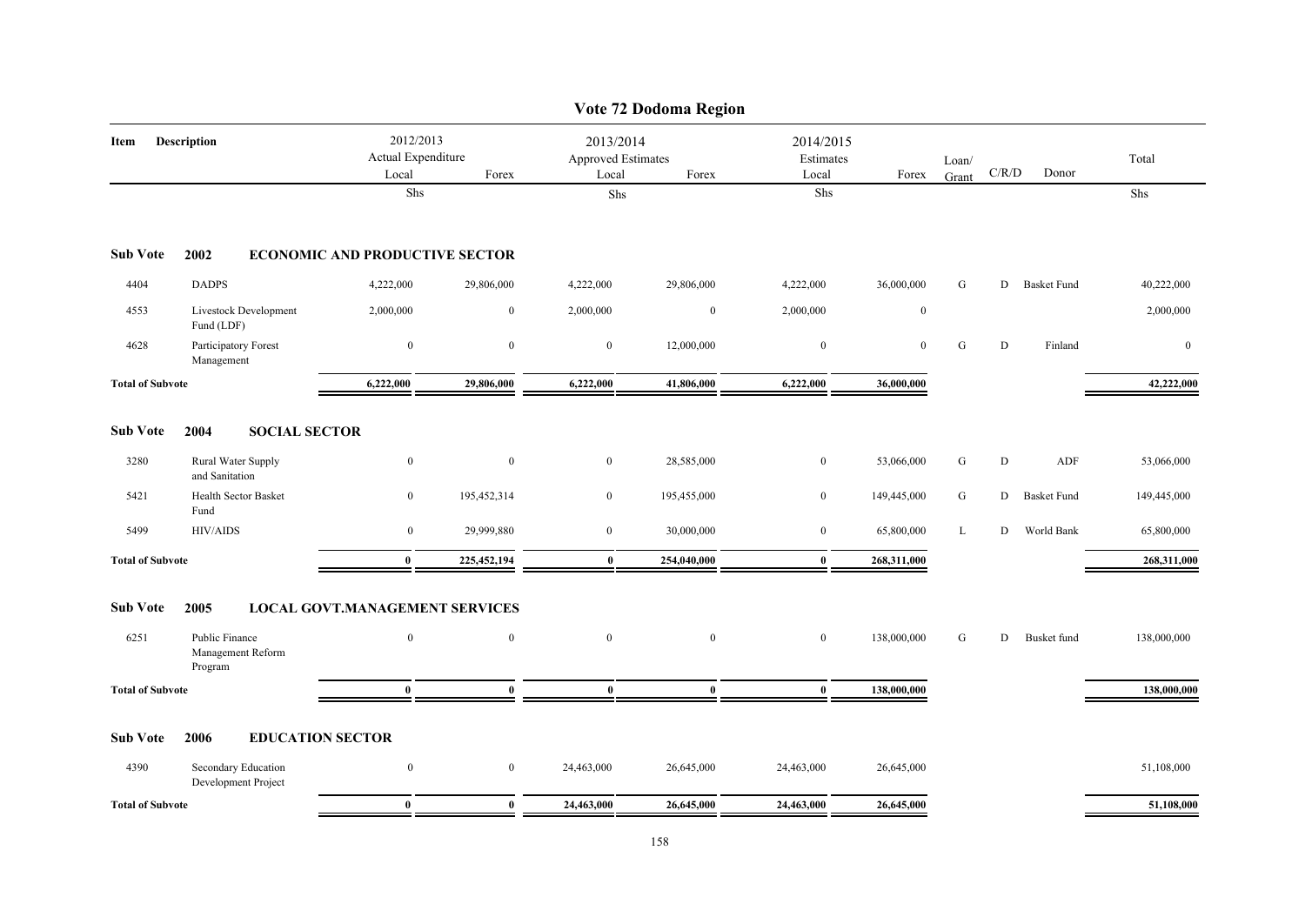|                         |                                              |                                          |                  |                                                 | Vote 72 Dodoma Region |                                 |                  |                |             |                    |               |
|-------------------------|----------------------------------------------|------------------------------------------|------------------|-------------------------------------------------|-----------------------|---------------------------------|------------------|----------------|-------------|--------------------|---------------|
| Item                    | Description                                  | 2012/2013<br>Actual Expenditure<br>Local | Forex            | 2013/2014<br><b>Approved Estimates</b><br>Local | Forex                 | 2014/2015<br>Estimates<br>Local | Forex            | Loan/<br>Grant | C/R/D       | Donor              | Total         |
|                         |                                              | Shs                                      |                  | Shs                                             |                       | Shs                             |                  |                |             |                    | Shs           |
| <b>Sub Vote</b>         | 2007<br><b>WATER SECTOR</b>                  |                                          |                  |                                                 |                       |                                 |                  |                |             |                    |               |
| 3280                    | Rural Water Supply<br>And Sanitation         | $\bf{0}$                                 | 26,483,200       | $\bf{0}$                                        | 45,177,000            | $\bf{0}$                        | 23,600,000       | G              | D           | ADF                | 23,600,000    |
| <b>Total of Subvote</b> |                                              | $\mathbf{0}$                             | 26,483,200       | $\bf{0}$                                        | 45,177,000            | $\bf{0}$                        | 23,600,000       |                |             |                    | 23,600,000    |
| <b>Sub Vote</b>         | 3001                                         | <b>REGIONAL HOSPITAL</b>                 |                  |                                                 |                       |                                 |                  |                |             |                    |               |
| 5404                    | Rehabilitation of Govt<br>Hospital           | 499,999,999                              | $\mathbf{0}$     | 600,000,000                                     | $\overline{0}$        | 100,000,000                     | $\mathbf{0}$     |                |             |                    | 100,000,000   |
| <b>Total of Subvote</b> |                                              | 499,999,999                              | $\mathbf{0}$     | 600.000.000                                     | $\mathbf{0}$          | 100,000,000                     | $\mathbf{0}$     |                |             |                    | 100,000,000   |
| <b>Sub Vote</b>         | 8091                                         | <b>LOCAL GOVERNMENT AUTHORITIES</b>      |                  |                                                 |                       |                                 |                  |                |             |                    |               |
| 3280                    | Rural Water Supply<br>and Sanitation         | $\mathbf{0}$                             | 2,573,101,877    | $\bf{0}$                                        | 10,717,786,000        | $\bf{0}$                        | 3,377,038,000    | G              | D           | ADF                | 3,377,038,000 |
| 4390                    | <b>SEDEP</b>                                 | $\boldsymbol{0}$                         | $\boldsymbol{0}$ | $\bf{0}$                                        | 1,406,823,000         | $\bf{0}$                        | 2,091,316,000    | L              | $\mathbf D$ | France             | 2,091,316,000 |
| 4486                    | <b>Agricultural Sector</b><br>Devt Programme | 208,874,000                              | 1,418,903,116    | $\mathbf{0}$                                    | 2,238,199,000         | $\overline{0}$                  | 3,202,199,000    | G              | D           | <b>Basket Fund</b> | 3,202,199,000 |
| 4553                    | Livestock Development<br>Fund                | 41,660,000                               | $\mathbf{0}$     | 41,660,000                                      | $\bf{0}$              | 41,660,000                      | $\mathbf{0}$     |                |             |                    | 41,660,000    |
| 4628                    | Participatory Forest<br>Management           | $\boldsymbol{0}$                         | $\boldsymbol{0}$ | $\bf{0}$                                        | 200,000,000           | $\bf{0}$                        | $\mathbf{0}$     | ${\bf G}$      | D           | Finland            | $\bf{0}$      |
| 4946                    |                                              | $\mathbf{0}$                             | $\mathbf{0}$     | $\boldsymbol{0}$                                | $\boldsymbol{0}$      | 5,935,186,000                   | $\mathbf{0}$     |                |             |                    | 5,935,186,000 |
| 5421                    | Health Sector Basket<br>Fund                 | $\bf{0}$                                 | 5,219,518,600    | $\mathbf{0}$                                    | 4,427,298,000         | $\mathbf{0}$                    | 4,017,531,000    | ${\bf G}$      | D           | <b>Basket Fund</b> | 4,017,531,000 |
| 5486                    | <b>Health Sector</b><br>Dev.Grant(MMAM)      | 482,479,500                              | $\boldsymbol{0}$ | $\bf{0}$                                        | $\bf{0}$              | $\boldsymbol{0}$                | $\boldsymbol{0}$ |                |             |                    | $\bf{0}$      |
| 5499                    | HIV/AIDS                                     | $\boldsymbol{0}$                         | 743,222,000      | $\mathbf{0}$                                    | 743,222,000           | $\bf{0}$                        | 404,767,000      | L              | D           | World Bank         | 404,767,000   |
| 6209                    | Constituency<br>Development Fund             | $\mathbf{0}$                             | $\boldsymbol{0}$ | $\mathbf{0}$                                    | $\overline{0}$        | 434,077,000                     | $\mathbf{0}$     |                |             |                    | 434,077,000   |

# 159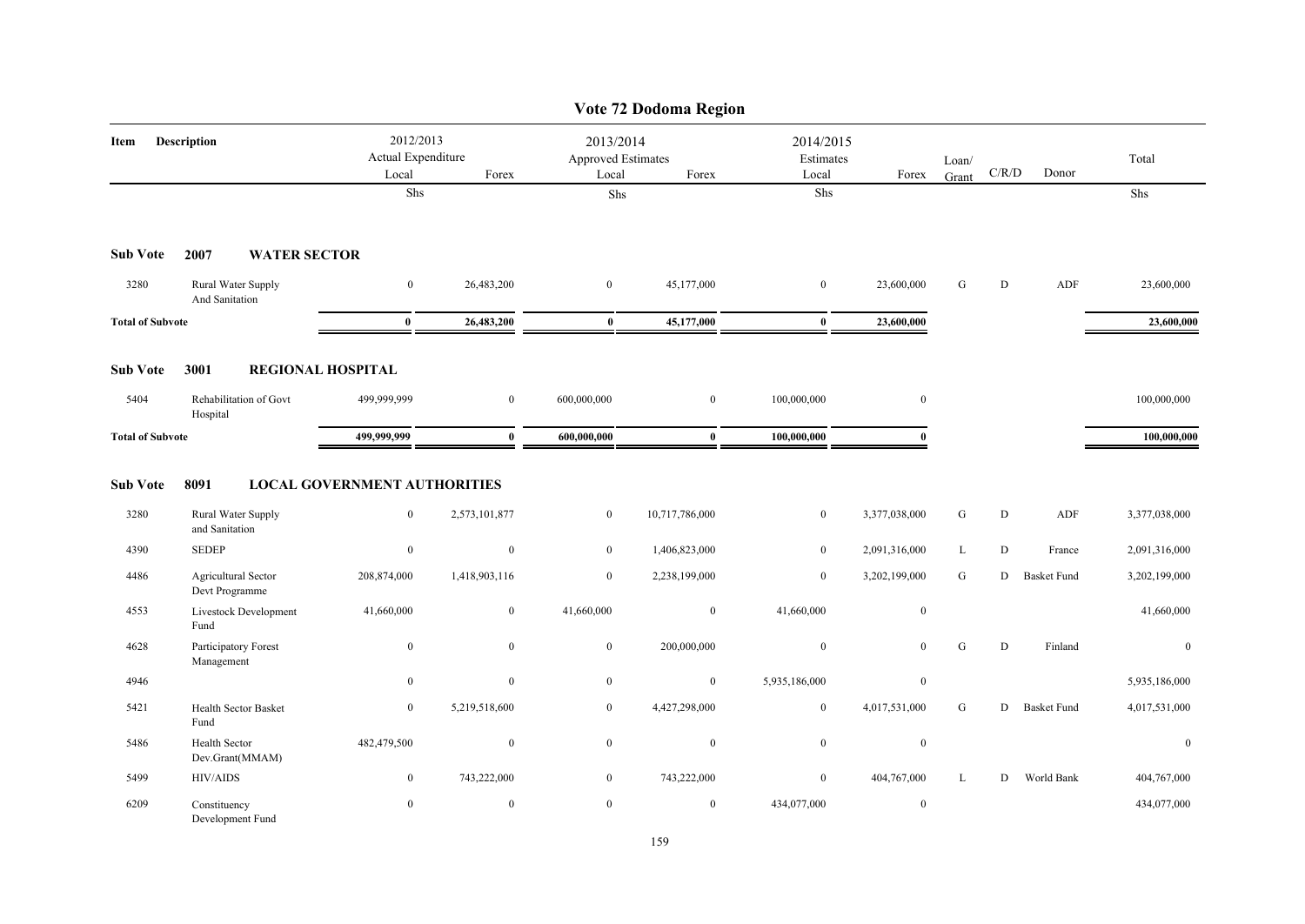|                         |                                      |                                          |                |                                                 | $\sqrt{0}$ $\mu$ $\mu$ Doubling Region |                                 |                  |                |                |           |                |
|-------------------------|--------------------------------------|------------------------------------------|----------------|-------------------------------------------------|----------------------------------------|---------------------------------|------------------|----------------|----------------|-----------|----------------|
| Description<br>Item     |                                      | 2012/2013<br>Actual Expenditure<br>Local | Forex          | 2013/2014<br><b>Approved Estimates</b><br>Local | Forex                                  | 2014/2015<br>Estimates<br>Local | Forex            | Loan/<br>Grant | C/R/D          | Donor     | Total          |
|                         |                                      | Shs                                      |                | Shs                                             |                                        | Shs                             |                  |                |                |           | Shs            |
| 6277                    | LGCDG                                | 6,397,645,275                            | 2,626,701,511  | 10,019,114,000                                  | 2,129,117,000                          | 9,711,024,000                   | 1,985,861,000    |                |                |           | 11,696,885,000 |
| 6401                    | District Councils                    | 1,300,000,000                            | $\mathbf{0}$   | 1,050,000,000                                   | $\mathbf{0}$                           | 2,410,000,000                   | $\boldsymbol{0}$ |                |                |           | 2,410,000,000  |
| 6402                    | Urban Councils                       | $\boldsymbol{0}$                         | $\overline{0}$ | 570,000,000                                     | $\theta$                               | $\bf{0}$                        | $\boldsymbol{0}$ |                |                |           | $\mathbf{0}$   |
| 6403                    | Tanzania Strategic<br>Cities Project | $\overline{0}$                           | 2,116,047,145  | $\overline{0}$                                  | 2,407,090,000                          | $\overline{0}$                  | 2,283,700,000    | G              | $\overline{0}$ | WorldBank | 2,283,700,000  |
| <b>Total of Subvote</b> |                                      | 8,430,658,775                            | 14,697,494,249 | 11,680,774,000                                  | 24,269,535,000                         | 18,531,947,000                  | 17,362,412,000   |                |                |           | 35,894,359,000 |
| <b>Total of Vote</b>    |                                      | 11,752,567,584                           | 14,979,235,643 | 16,533,722,000                                  | 24,637,203,000                         | 23,384,895,000                  | 17,854,968,000   |                |                |           | 41,239,863,000 |

# **Vote 72 Dodoma Region**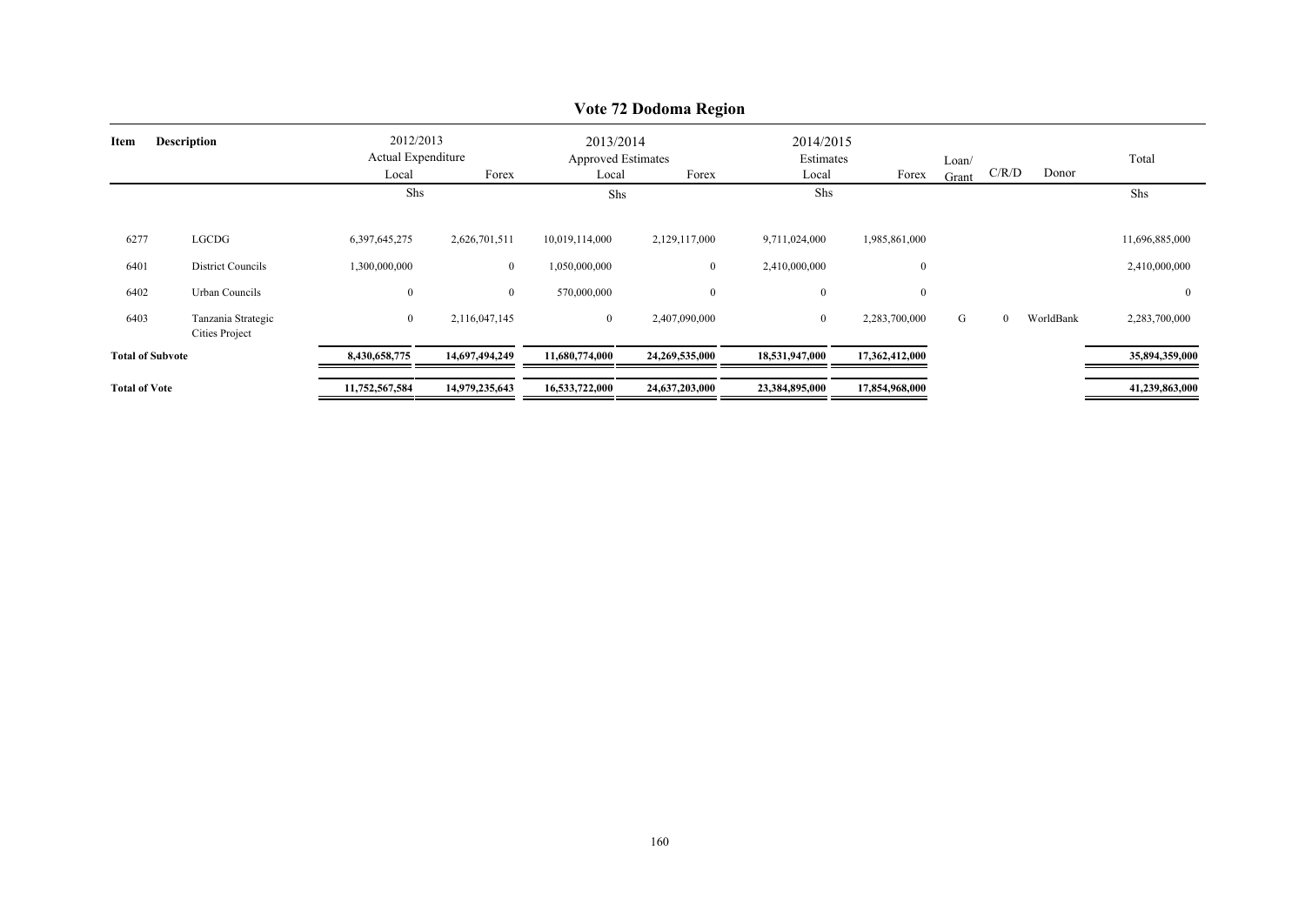IRINGA REGION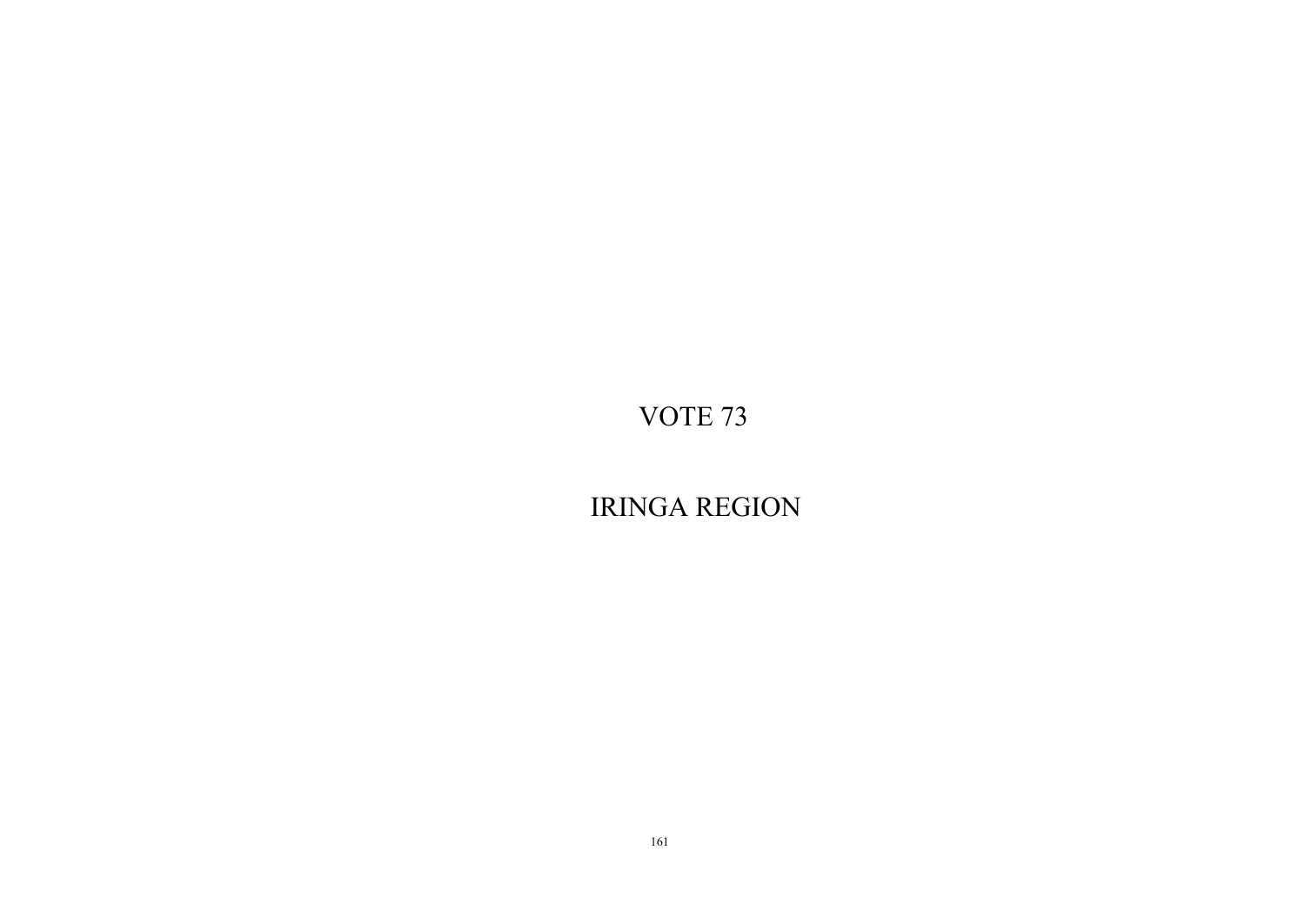# **Vote 73 Iringa Region**

A. ESTIMATE of the amount required in the year ending 30th June, 2015, for the development projects in the Iringa Region

#### **Twenty-five billion six hundred thirty million four hundred fifty-six thousand**

#### **(Shs.25,630,456,000)**

B. Projects under which this Vote will be accounted for by the Regional Administrative Secretary, Iringa Region , are set out in the details below.

| Description<br>Item     |                                           | 2012/2013<br>Actual Expenditure<br>Local | Forex          | 2013/2014<br><b>Approved Estimates</b><br>Local | Forex          | 2014/2015<br>Estimates<br>Local | Forex            | Loan/<br>Grant | C/R/D | Donor         | Total            |
|-------------------------|-------------------------------------------|------------------------------------------|----------------|-------------------------------------------------|----------------|---------------------------------|------------------|----------------|-------|---------------|------------------|
|                         |                                           | Shs                                      |                | Shs                                             |                | Shs                             |                  |                |       |               | Shs              |
| <b>Sub Vote</b>         | 1001                                      | <b>ADMINISTRATION AND HR MANAGEMENT</b>  |                |                                                 |                |                                 |                  |                |       |               |                  |
| 6337                    | <b>Construction Divisional</b><br>Offices | 82,352,400                               | $\overline{0}$ | 196,341,000                                     | $\overline{0}$ | $\overline{0}$                  | $\mathbf{0}$     |                |       |               | $\bf{0}$         |
| 6532                    | Self-Help Project                         | 35,000,000                               | $\overline{0}$ | 35,000,000                                      | $\overline{0}$ | 35,000,000                      | $\boldsymbol{0}$ |                |       |               | 35,000,000       |
| <b>Total of Subvote</b> |                                           | 117,352,400                              | 0              | 231,341,000                                     | $\bf{0}$       | 35,000,000                      |                  |                |       |               | 35,000,000       |
| <b>Sub Vote</b>         | 2001                                      | <b>PLANNING AND COORDINATION</b>         |                |                                                 |                |                                 |                  |                |       |               |                  |
| 5414                    | Child Survival and<br>Development         | $\bf{0}$                                 | 288,835,201    | $\overline{0}$                                  | 329,600,000    | $\mathbf{0}$                    | 452,691,000      | G              | D     | <b>UNICEF</b> | 452,691,000      |
| 5499                    | <b>HIV/AIDS</b>                           | $\mathbf{0}$                             | 30,000,000     | $\boldsymbol{0}$                                | 30,000,000     | $\overline{0}$                  | 37,600,000       | G              | D     | World Bank    | 37,600,000       |
| 6337                    | Construction of DC's<br>Office            | 967,951,000                              | $\mathbf{0}$   | $\boldsymbol{0}$                                | $\mathbf{0}$   | $\overline{0}$                  | $\boldsymbol{0}$ |                |       |               | $\boldsymbol{0}$ |
| 6389                    | Construction of Office<br>Building        | 50,000,000                               | $\bf{0}$       | $\boldsymbol{0}$                                | $\overline{0}$ | 196,341,000                     | $\boldsymbol{0}$ |                |       |               | 196,341,000      |
| 6531                    | Participatory Appraisal                   | 19,997,000                               | $\overline{0}$ | 20,000,000                                      | $\mathbf{0}$   | 20,000,000                      | $\boldsymbol{0}$ |                |       |               | 20,000,000       |
| <b>Total of Subvote</b> |                                           | 1,037,948,000                            | 318,835,201    | 20,000,000                                      | 359,600,000    | 216,341,000                     | 490,291,000      |                |       |               | 706,632,000      |

**Sub Vote 2002 ECONOMIC AND PRODUCTIVE SECTOR**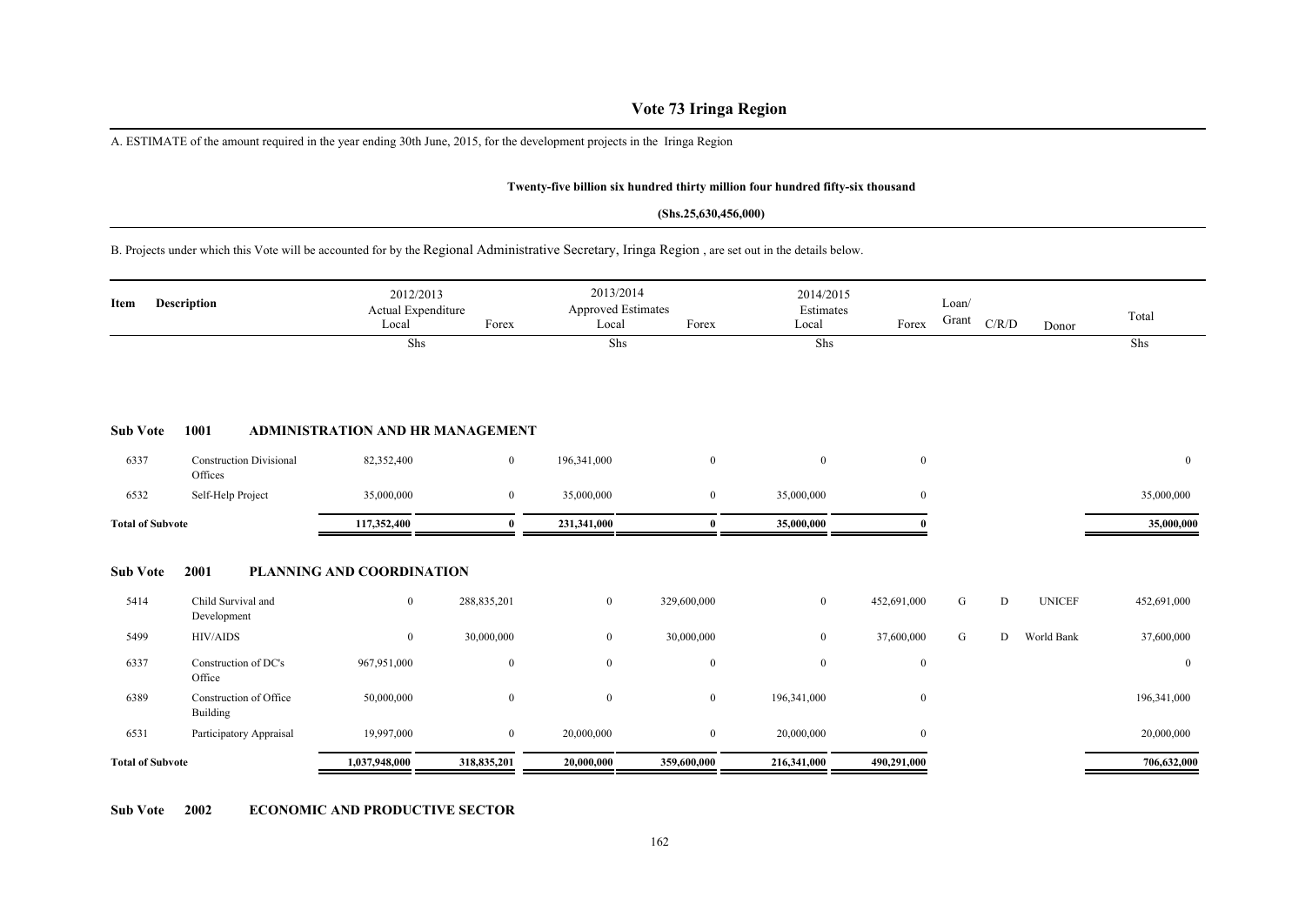|                         |                                                |                                          |                  |                                                 | Vote 73 Iringa Region |                                 |                  |                |           |            |                  |
|-------------------------|------------------------------------------------|------------------------------------------|------------------|-------------------------------------------------|-----------------------|---------------------------------|------------------|----------------|-----------|------------|------------------|
| Item                    | Description                                    | 2012/2013<br>Actual Expenditure<br>Local | Forex            | 2013/2014<br><b>Approved Estimates</b><br>Local | Forex                 | 2014/2015<br>Estimates<br>Local | Forex            | Loan/<br>Grant | C/R/D     | Donor      | Total            |
|                         |                                                | Shs                                      |                  | Shs                                             |                       | Shs                             |                  |                |           |            | Shs              |
| 4404                    | District Agricultura<br>Development Support    | 5,990,872                                | 41,233,144       | 6,000,000                                       | 41,928,000            | 6,000,000                       | 38,000,000       | G              | D         | Denmark    | 44,000,000       |
| 4553                    | Livestock Development<br>Fund(LDF)             | 1,999,500                                | $\boldsymbol{0}$ | 2,000,000                                       | $\bf{0}$              | 2,000,000                       | $\boldsymbol{0}$ |                |           |            | 2,000,000        |
| 4628                    | Participatory Forest<br>Management             | $\boldsymbol{0}$                         | 29,103,000       | $\mathbf{0}$                                    | 8,000,000             | $\mathbf{0}$                    | $\mathbf{0}$     | G              | D         | PFM        | $\mathbf{0}$     |
| 6539                    | Waterlands Mgt.&<br>Sustainable<br>Development | $\boldsymbol{0}$                         | 40,292,870       | $\mathbf{0}$                                    | 52,000,000            | $\boldsymbol{0}$                | $\mathbf{0}$     | G              | D         | <b>IDA</b> | $\boldsymbol{0}$ |
| <b>Total of Subvote</b> |                                                | 7,990,372                                | 110,629,014      | 8,000,000                                       | 101,928,000           | 8,000,000                       | 38,000,000       |                |           |            | 46,000,000       |
| <b>Sub Vote</b>         | 2004<br><b>SOCIAL SECTOR</b>                   |                                          |                  |                                                 |                       |                                 |                  |                |           |            |                  |
| 3280                    | Rural Water Supply<br>and Sanitation-Health    | $\boldsymbol{0}$                         | $\boldsymbol{0}$ | $\mathbf{0}$                                    | $\mathbf{0}$          | $\overline{0}$                  | 16,000,000       | G              | ${\rm D}$ | ADF        | 16,000,000       |
| 5421                    | Health Sector<br>Programme<br>support-dist     | $\overline{0}$                           | 225,859,168      | $\mathbf{0}$                                    | 227,273,000           | $\overline{0}$                  | 127,994,000      | G              | D         | Basketfund | 127,994,000      |
| <b>Total of Subvote</b> |                                                | $\bf{0}$                                 | 225,859,168      | $\bf{0}$                                        | 227,273,000           | $\bf{0}$                        | 143,994,000      |                |           |            | 143,994,000      |
| <b>Sub Vote</b>         | 2006<br><b>EDUCATION SECTOR</b>                |                                          |                  |                                                 |                       |                                 |                  |                |           |            |                  |
| 4390                    | Secondary Education<br>Development Program     | $\boldsymbol{0}$                         | $\overline{0}$   | 24,463,000                                      | 26,645,000            | 24,463,000                      | 26,645,000       |                |           |            | 51,108,000       |
| <b>Total of Subvote</b> |                                                | $\bf{0}$                                 | $\bf{0}$         | 24,463,000                                      | 26,645,000            | 24,463,000                      | 26,645,000       |                |           |            | 51,108,000       |
| <b>Sub Vote</b>         | 2007<br><b>WATER SECTOR</b>                    |                                          |                  |                                                 |                       |                                 |                  |                |           |            |                  |
| 3280                    | Rural Water Supply<br>and Sanitation           | $\boldsymbol{0}$                         | 29,096,430       | $\mathbf{0}$                                    | 69,965,000            | $\overline{0}$                  | 64,129,000       | G              | D         | ADF        | 64,129,000       |
| <b>Total of Subvote</b> |                                                | $\bf{0}$                                 | 29,096,430       | $\bf{0}$                                        | 69,965,000            | $\mathbf{0}$                    | 64,129,000       |                |           |            | 64,129,000       |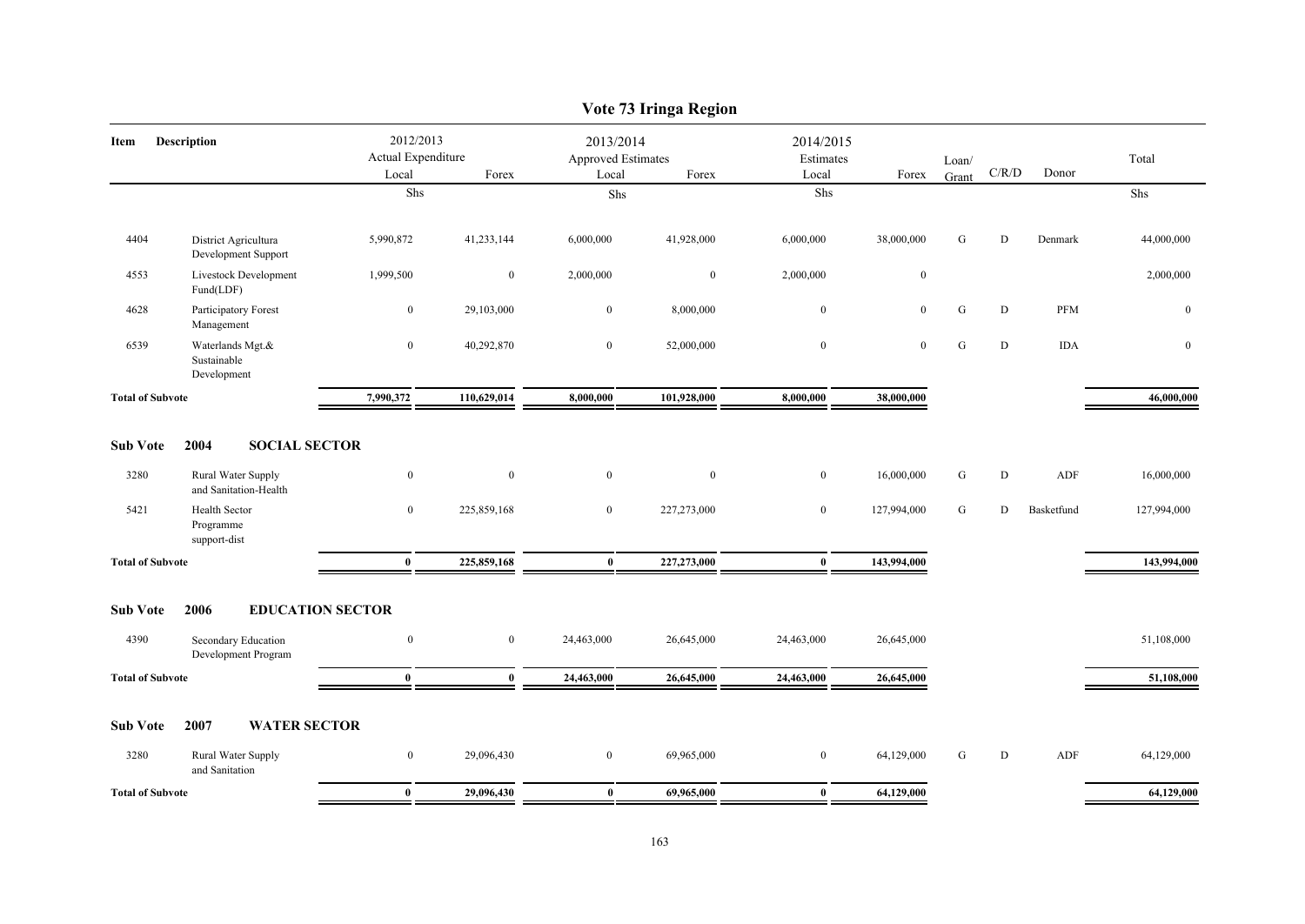|                 |                                                |                                          |                  |                                                 | Vote 73 Iringa Region |                                 |                  |                |           |               |               |
|-----------------|------------------------------------------------|------------------------------------------|------------------|-------------------------------------------------|-----------------------|---------------------------------|------------------|----------------|-----------|---------------|---------------|
| Item            | Description                                    | 2012/2013<br>Actual Expenditure<br>Local | Forex            | 2013/2014<br><b>Approved Estimates</b><br>Local | Forex                 | 2014/2015<br>Estimates<br>Local | Forex            | Loan/<br>Grant | C/R/D     | Donor         | Total         |
|                 |                                                | Shs                                      |                  | Shs                                             |                       | ${\rm Shs}$                     |                  |                |           |               | Shs           |
| <b>Sub Vote</b> | 8091                                           | <b>LOCAL GOVERNMENT AUTHORITY</b>        |                  |                                                 |                       |                                 |                  |                |           |               |               |
| 3280            | Rural Water Supply &<br>Sanitation             | $\overline{0}$                           | 1,689,431,338    | $\boldsymbol{0}$                                | 2,072,060,000         | $\boldsymbol{0}$                | 1,797,217,000    | ${\bf G}$      | ${\bf D}$ | ADF           | 1,797,217,000 |
| 4390            | Secondary Education<br>Development Project     | $\boldsymbol{0}$                         | $\mathbf{0}$     | $\mathbf{0}$                                    | 501,483,000           | $\boldsymbol{0}$                | 1,344,252,000    | L              | ${\rm D}$ | France        | 1,344,252,000 |
| 4404            | District Agricultura<br>Development Support    | 158,793,000                              | 1,500,458,676    | $\overline{0}$                                  | $\mathbf{0}$          | $\bf{0}$                        | 390,000,000      | G              | D         | Denmark       | 390,000,000   |
| 4486            | <b>Agricultural Sector</b><br>Devt. Programme  | $\boldsymbol{0}$                         | $\mathbf{0}$     | $\mathbf{0}$                                    | 1,244,536,000         | $\boldsymbol{0}$                | 1,244,536,000    | G              | D         | Basketfund    | 1,244,536,000 |
| 4553            | Livestock Development<br>Fund                  | 20,830,000                               | $\overline{0}$   | 20,830,000                                      | $\bf{0}$              | 20,830,000                      | $\boldsymbol{0}$ |                |           |               | 20,830,000    |
| 4628            | Participatory Forest<br>Managament             | $\boldsymbol{0}$                         | 146,730,114      | $\mathbf{0}$                                    | 86,466,000            | $\mathbf{0}$                    | $\overline{0}$   | G              | D         | <b>PFM</b>    | $\mathbf{0}$  |
| 4946            |                                                | $\mathbf{0}$                             | $\mathbf{0}$     | $\mathbf{0}$                                    | $\overline{0}$        | 5,558,197,000                   | $\mathbf{0}$     |                |           |               | 5,558,197,000 |
| 5414            | Child Survival &<br>Development                | $\boldsymbol{0}$                         | 856,200,044      | $\overline{0}$                                  | 2,584,526,000         | $\overline{0}$                  | 2,737,412,000    | G              | D         | <b>UNICEF</b> | 2,737,412,000 |
| 5418            | <b>MMAM</b>                                    | 258,033,500                              | $\mathbf{0}$     | $\mathbf{0}$                                    | $\mathbf{0}$          | $\mathbf{0}$                    | $\mathbf{0}$     |                |           |               | $\mathbf{0}$  |
| 5421            | Health Sector Basket<br>Fund                   | $\overline{0}$                           | 3,112,401,275    | $\overline{0}$                                  | 2,220,421,000         | $\overline{0}$                  | 2,032,847,000    | G              | D         | Basketfund    | 2,032,847,000 |
| 5499            | Tanzania Multsectoral<br>HIV/AIDS Infection    | $\mathbf{0}$                             | 485,984,000      | $\overline{0}$                                  | 485,984,000           | $\mathbf{0}$                    | 219,157,000      | L              | D         | World Bank    | 219,157,000   |
| 6209            | Constituency<br>Development Fund               | $\boldsymbol{0}$                         | $\boldsymbol{0}$ | $\boldsymbol{0}$                                | $\bf{0}$              | 253,572,000                     | $\boldsymbol{0}$ |                |           |               | 253,572,000   |
| 6277            | LGCDG                                          | 3,044,500,856                            | 887,960,128      | 5,115,072,000                                   | 1,107,914,000         | 4,569,123,000                   | 925,119,000      |                |           |               | 5,494,242,000 |
| 6401            | District Council<br>Projects                   | 150,000,000                              | $\mathbf{0}$     | 439,983,000                                     | $\mathbf{0}$          | 1,250,000,000                   | $\mathbf{0}$     |                |           |               | 1,250,000,000 |
| 6402            | Urban Councils                                 | 200,000,000                              | $\mathbf{0}$     | $\mathbf{0}$                                    | $\mathbf{0}$          | 400,000,000                     | $\boldsymbol{0}$ |                |           |               | 400,000,000   |
| 6504            | Urban local<br>Government<br>Strenthening Prog | $\boldsymbol{0}$                         | $\mathbf{0}$     | $\mathbf{0}$                                    | 407,880,000           | $\boldsymbol{0}$                | 1,841,331,000    | L              | D         | World Bank    | 1,841,331,000 |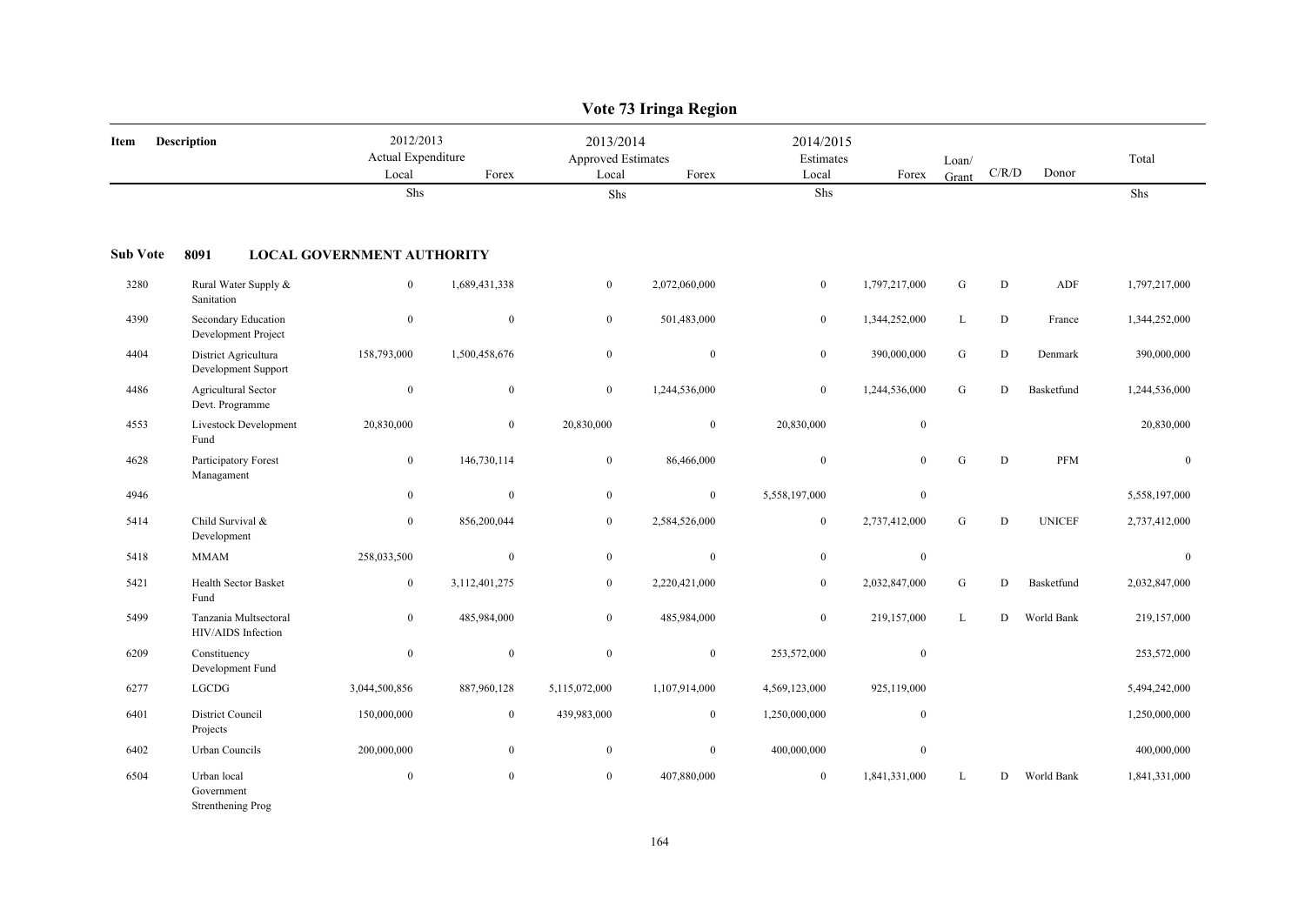|                         |                                             |                                 |               |                                 | Vote 73 Iringa Region |                        |                |       |       |            |                |
|-------------------------|---------------------------------------------|---------------------------------|---------------|---------------------------------|-----------------------|------------------------|----------------|-------|-------|------------|----------------|
| Item                    | <b>Description</b>                          | 2012/2013<br>Actual Expenditure |               | 2013/2014<br>Approved Estimates |                       | 2014/2015<br>Estimates |                | Loan/ |       |            | Total          |
|                         |                                             | Local                           | Forex         | Local                           | Forex                 | Local                  | Forex          | Grant | C/R/D | Donor      |                |
|                         |                                             | Shs                             |               | Shs                             |                       | Shs                    |                |       |       |            | Shs            |
| 6539                    | Wetlands management<br>and Sustainable Devt | $\bf{0}$                        | 27,064,410    | $\overline{0}$                  | 75,000,000            | $\overline{0}$         | $\overline{0}$ | G     | D     | <b>IDA</b> |                |
| <b>Total of Subvote</b> |                                             | 3,832,157,356                   | 8,706,229,985 | 5,575,885,000                   | 10,786,270,000        | 12,051,722,000         | 12,531,871,000 |       |       |            | 24,583,593,000 |
| <b>Total of Vote</b>    |                                             | 4,995,448,128                   | 9,390,649,798 | 5,859,689,000                   | 11,571,681,000        | 12,335,526,000         | 13,294,930,000 |       |       |            | 25,630,456,000 |

# **Vote 73 Iringa Region**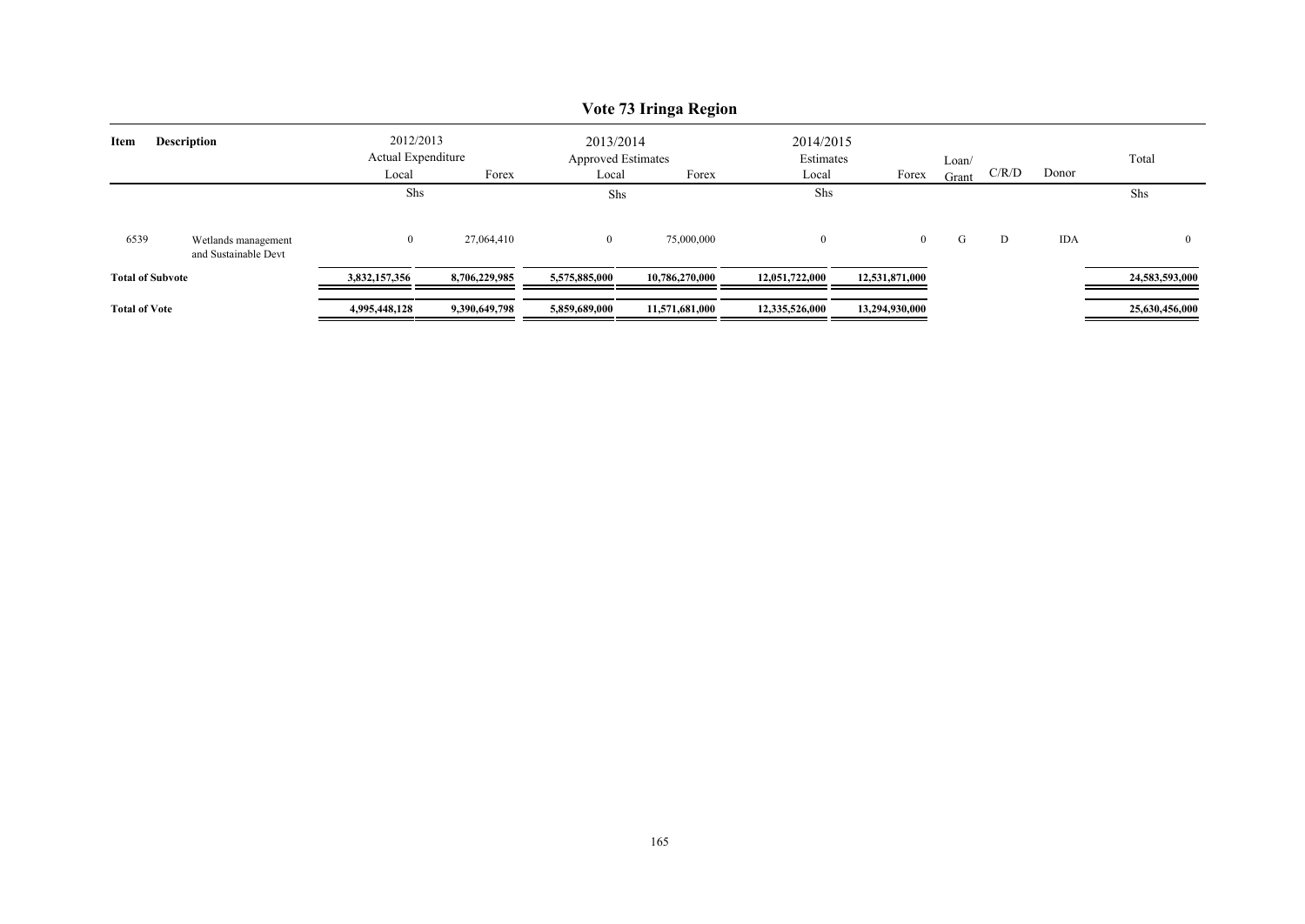KIGOMA REGION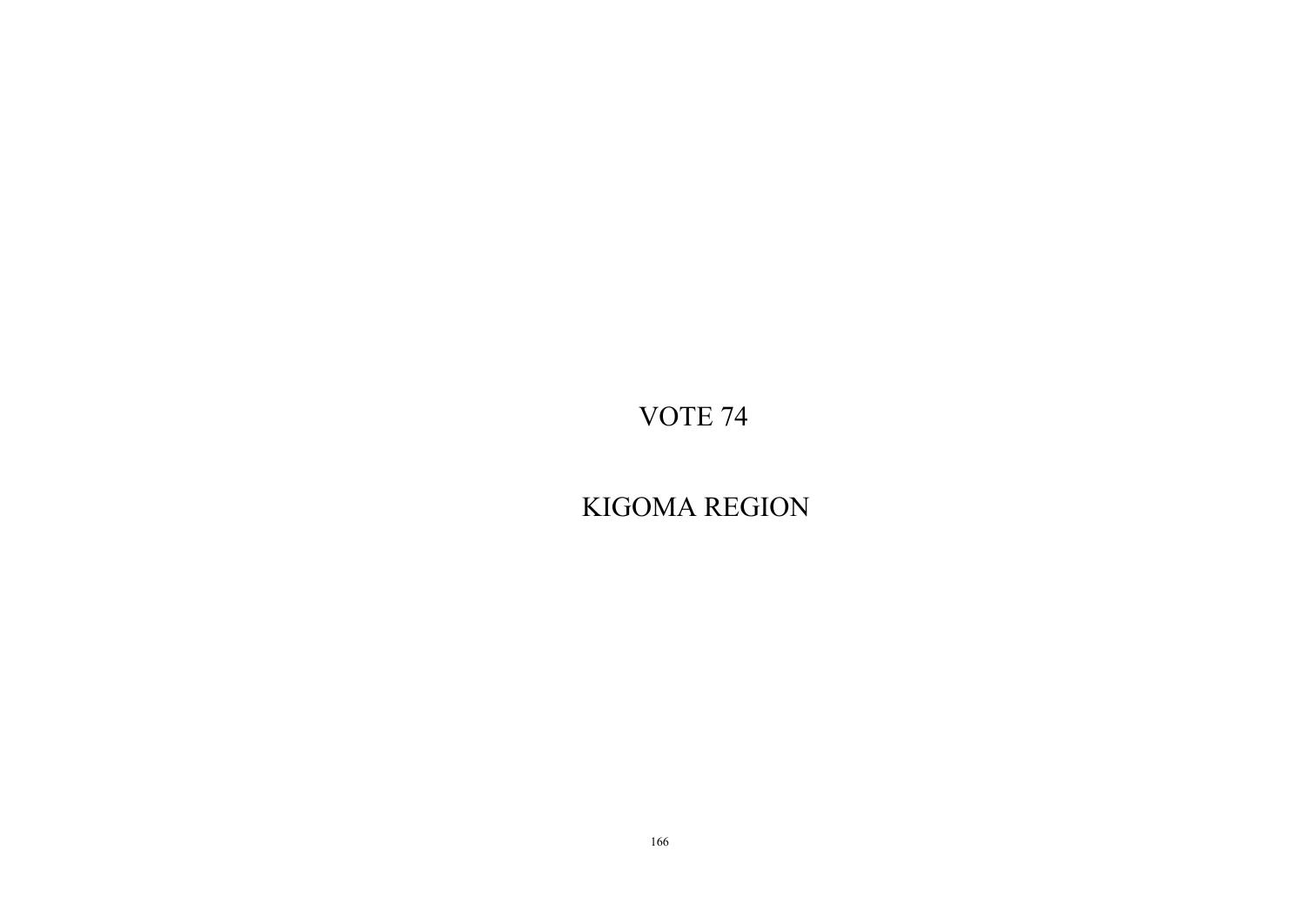# **Vote 74 Kigoma Region**

A. ESTIMATE of the amount required in the year ending 30th June, 2015, for the development projects in the Kigoma Region

#### **Thirty-nine billion four hundred fifty-five million nine hundred thirteen thousand**

#### **(Shs.39,455,913,000)**

# B. Projects under which this Vote will be accounted for by the Regional Administrative Secretary, Kigoma Region , are set out in the details below.

| Item                    | <b>Description</b>                             | 2012/2013<br>Actual Expenditure<br>Local | Forex        | 2013/2014<br><b>Approved Estimates</b><br>Local | Forex            | 2014/2015<br>Estimates<br>Local | Forex            | Loan/<br>Grant | C/R/D | Donor      | Total         |
|-------------------------|------------------------------------------------|------------------------------------------|--------------|-------------------------------------------------|------------------|---------------------------------|------------------|----------------|-------|------------|---------------|
|                         |                                                | Shs                                      |              | Shs                                             |                  | Shs                             |                  |                |       |            | Shs           |
| <b>Sub Vote</b>         | 1001                                           | <b>ADMIN AND HR MANAGEMENT</b>           |              |                                                 |                  |                                 |                  |                |       |            |               |
| 4404                    | District Agriculture<br>Development Support    | 4,600,000                                | $\mathbf{0}$ | 4,600,000                                       | $\overline{0}$   | 4,600,000                       | $\mathbf{0}$     |                |       |            | 4,600,000     |
| 4486                    | Agricultural Sector<br>Development<br>Programm | $\bf{0}$                                 | 31,228,000   | $\boldsymbol{0}$                                | $\overline{0}$   | $\mathbf{0}$                    | 20,000,000       | G              | D     | Basketfund | 20,000,000    |
| 4933                    | EPZ Development                                | 368,429,041                              | $\mathbf{0}$ | 400,000,000                                     | $\overline{0}$   | 700,000,000                     | $\boldsymbol{0}$ |                |       |            | 700,000,000   |
| 6327                    | Construction of<br>Government Houses           | $\bf{0}$                                 | $\mathbf{0}$ | 1,500,000,000                                   | $\overline{0}$   | 1,500,000,000                   | $\mathbf{0}$     |                |       |            | 1,500,000,000 |
| 6340                    | Rehabilitation of<br>Regional block            | 100,000,000                              | $\mathbf{0}$ | 100,000,000                                     | $\overline{0}$   | 150,000,000                     | $\boldsymbol{0}$ |                |       |            | 150,000,000   |
| 6341                    | Rehabilitation of RC's<br>House                | $\boldsymbol{0}$                         | $\mathbf{0}$ | $\boldsymbol{0}$                                | $\boldsymbol{0}$ | 60,000,000                      | $\boldsymbol{0}$ |                |       |            | 60,000,000    |
| 6348                    | Rehabilitation of RC's<br>House                | $\boldsymbol{0}$                         | $\mathbf{0}$ | $\mathbf{0}$                                    | $\overline{0}$   | 543,555,000                     | $\bf{0}$         |                |       |            | 543,555,000   |
| 6531                    | Participatory Appraisal                        | 15,000,000                               | $\mathbf{0}$ | $\overline{0}$                                  | $\overline{0}$   | $\mathbf{0}$                    | $\mathbf{0}$     |                |       |            | $\mathbf{0}$  |
| 6532                    | Self Help Projects                             | 50,000,000                               | $\mathbf{0}$ | 50,000,000                                      | $\overline{0}$   | 50,000,000                      | $\mathbf{0}$     |                |       |            | 50,000,000    |
| <b>Total of Subvote</b> |                                                | 538,029,041                              | 31,228,000   | 2,054,600,000                                   | $\bf{0}$         | 3,008,155,000                   | 20,000,000       |                |       |            | 3,028,155,000 |

**Sub Vote 2001 PLANNING AND COORDINATION**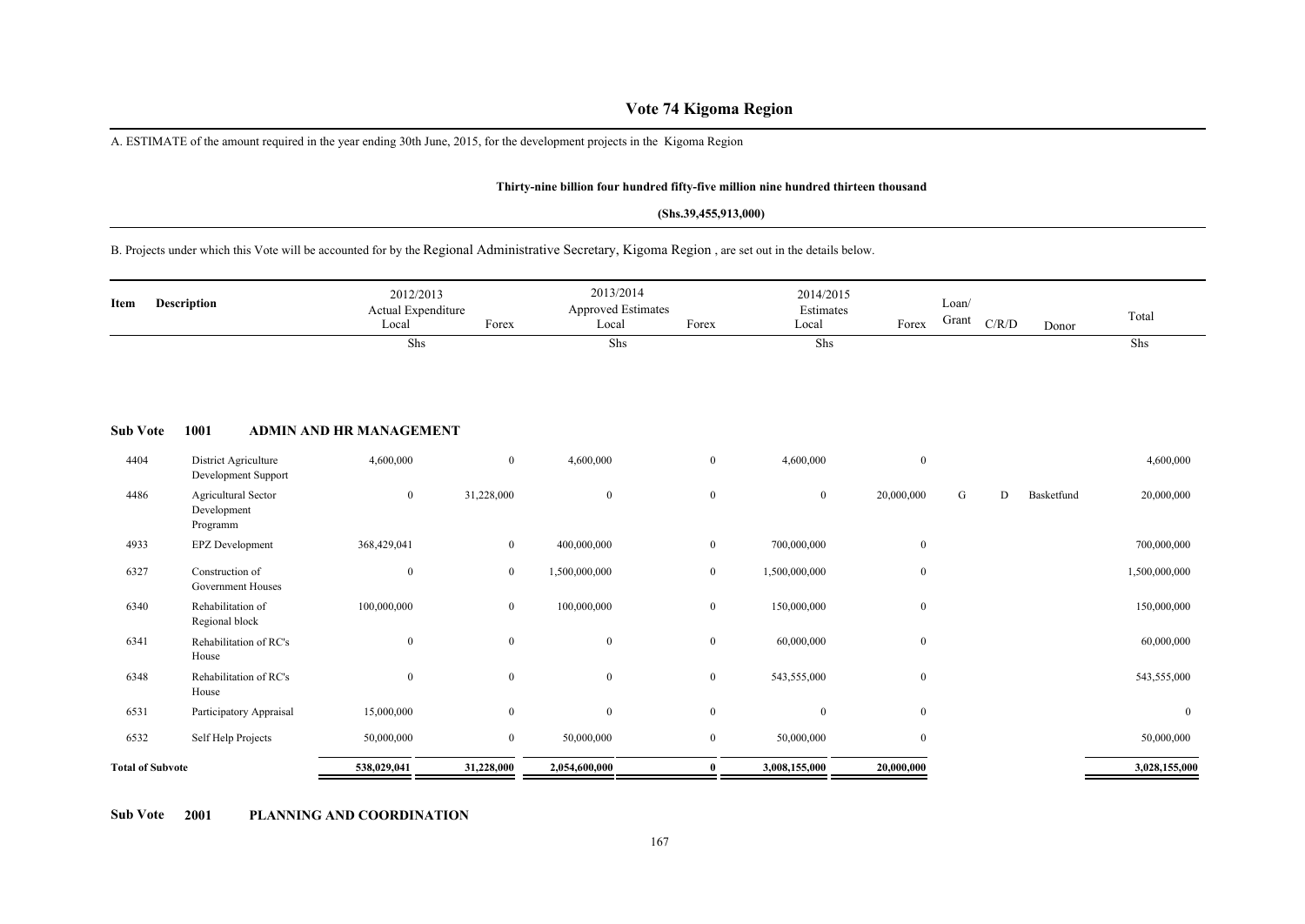|                         |                                            |                                          |                  |                                          | Vote 74 Kigoma Region |                                 |             |                |       |              |              |
|-------------------------|--------------------------------------------|------------------------------------------|------------------|------------------------------------------|-----------------------|---------------------------------|-------------|----------------|-------|--------------|--------------|
| Item                    | Description                                | 2012/2013<br>Actual Expenditure<br>Local | Forex            | 2013/2014<br>Approved Estimates<br>Local | Forex                 | 2014/2015<br>Estimates<br>Local | Forex       | Loan/<br>Grant | C/R/D | Donor        | Total        |
|                         |                                            | Shs                                      |                  | ${\rm Shs}$                              |                       | Shs                             |             |                |       |              | ${\rm Shs}$  |
| 3280                    | Rural Water Supply<br>and Sanitation       | $\bf{0}$                                 | 22,483,306       | $\overline{0}$                           | 80,061,000            | $\bf{0}$                        | 89,866,000  | G              | D     | ${\sf ADF}$  | 89,866,000   |
| <b>Total of Subvote</b> |                                            | $\bf{0}$                                 | 22,483,306       | $\bf{0}$                                 | 80,061,000            | $\bf{0}$                        | 89,866,000  |                |       |              | 89,866,000   |
| <b>Sub Vote</b>         | 2002                                       | <b>ECONOMIC AND PRODUCTIVE SECTOR</b>    |                  |                                          |                       |                                 |             |                |       |              |              |
| 4628                    | Participatory Forest<br>Management         | $\boldsymbol{0}$                         | $\boldsymbol{0}$ | $\mathbf{0}$                             | 6,000,000             | $\bf{0}$                        | 5,500,000   | G              |       | D DENMARK    | 5,500,000    |
| <b>Total of Subvote</b> |                                            | $\bf{0}$                                 | $\bf{0}$         | $\bf{0}$                                 | 6,000,000             | $\bf{0}$                        | 5,500,000   |                |       |              | 5,500,000    |
| <b>Sub Vote</b>         | <b>SOCIAL SECTOR</b><br>2004               |                                          |                  |                                          |                       |                                 |             |                |       |              |              |
| 5499                    | HIV/AIDS                                   | $\boldsymbol{0}$                         | 30,000,000       | $\boldsymbol{0}$                         | 30,000,000            | $\boldsymbol{0}$                | 65,800,000  | L              | D     | Worlbank     | 65,800,000   |
| <b>Total of Subvote</b> |                                            | $\bf{0}$                                 | 30,000,000       | $\bf{0}$                                 | 30,000,000            | $\bf{0}$                        | 65,800,000  |                |       |              | 65,800,000   |
| <b>Sub Vote</b>         | 2005                                       | <b>LOCAL GOVT MANAGEMENT SERVICES</b>    |                  |                                          |                       |                                 |             |                |       |              |              |
| 6521                    | <b>Local Govt</b><br>Management Services   | $\boldsymbol{0}$                         | $\boldsymbol{0}$ | $\boldsymbol{0}$                         | $\boldsymbol{0}$      | $\boldsymbol{0}$                | 176,000,000 | G              | D     | <b>PFMRP</b> | 176,000,000  |
| <b>Total of Subvote</b> |                                            | $\bf{0}$                                 | $\bf{0}$         | $\mathbf{0}$                             | $\mathbf{0}$          | $\bf{0}$                        | 176,000,000 |                |       |              | 176,000,000  |
| <b>Sub Vote</b>         | 2006                                       | <b>EDUCATION SECTOR</b>                  |                  |                                          |                       |                                 |             |                |       |              |              |
| 4390                    | Secondary Education<br>Development Program | $\bf{0}$                                 | $\overline{0}$   | 24,463,000                               | 26,645,000            | 24,463,000                      | 26,645,000  |                |       |              | 51,108,000   |
| <b>Total of Subvote</b> |                                            | $\bf{0}$                                 | $\bf{0}$         | 24,463,000                               | 26,645,000            | 24,463,000                      | 26,645,000  |                |       |              | 51,108,000   |
| <b>Sub Vote</b>         | 3001                                       | <b>REGIONAL HOSPITAL</b>                 |                  |                                          |                       |                                 |             |                |       |              |              |
| 5404                    | Rehabilitation of<br>Regional Hospital     | 100,000,000                              | $\overline{0}$   | 103,555,000                              | $\bf{0}$              | $\bf{0}$                        | $\bf{0}$    |                |       |              | $\mathbf{0}$ |

# 168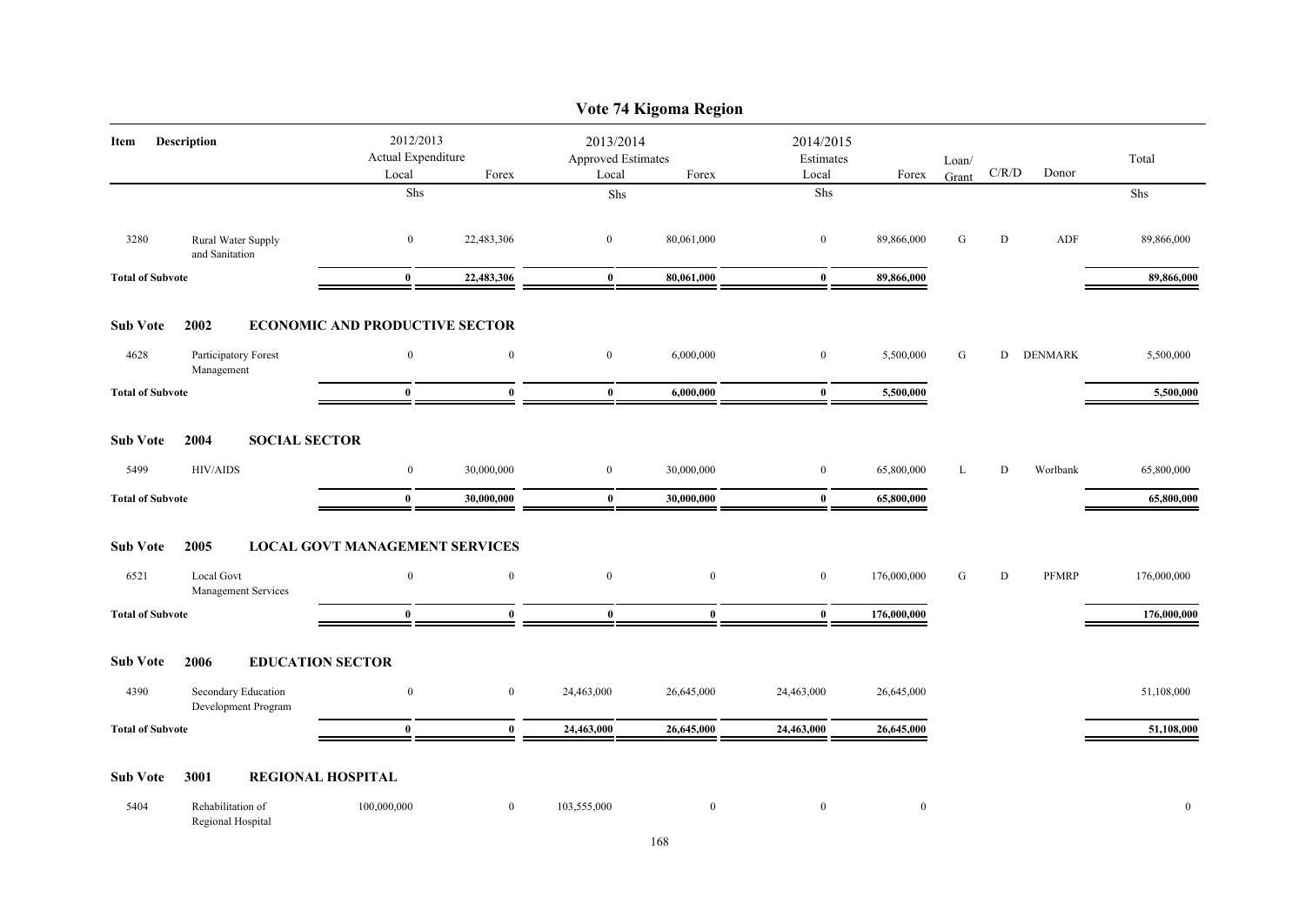|                         |                                             |                                          |                  |                                          | Vote 74 Kigoma Region |                                 |                |                |             |                |                |
|-------------------------|---------------------------------------------|------------------------------------------|------------------|------------------------------------------|-----------------------|---------------------------------|----------------|----------------|-------------|----------------|----------------|
| Item                    | Description                                 | 2012/2013<br>Actual Expenditure<br>Local | Forex            | 2013/2014<br>Approved Estimates<br>Local | Forex                 | 2014/2015<br>Estimates<br>Local | Forex          | Loan/<br>Grant | C/R/D       | Donor          | Total          |
|                         |                                             | Shs                                      |                  | Shs                                      |                       | Shs                             |                |                |             |                | Shs            |
| 5421                    | <b>Health Sector Basket</b><br>Fund         | $\boldsymbol{0}$                         | 163,636,400      | $\mathbf{0}$                             | 163,636,000           | $\mathbf{0}$                    | 156,594,000    | G              | D           | Basketfund     | 156,594,000    |
| <b>Total of Subvote</b> |                                             | 100,000,000                              | 163,636,400      | 103,555,000                              | 163,636,000           | $\bf{0}$                        | 156,594,000    |                |             |                | 156,594,000    |
| <b>Sub Vote</b>         | 8091                                        | <b>LOCAL GOVERNMENT AUTHORITIES</b>      |                  |                                          |                       |                                 |                |                |             |                |                |
| 3280                    | Rural Water Supply<br>and Sanitation        | $\overline{0}$                           | 4,444,724,107    | $\boldsymbol{0}$                         | 4,341,066,000         | $\boldsymbol{0}$                | 2,219,001,000  | L              | $\mathbf D$ | ADF            | 2,219,001,000  |
| 4390                    | Secondary Education<br>Development Project  | $\boldsymbol{0}$                         | $\mathbf{0}$     | $\mathbf{0}$                             | 1,315,678,000         | $\boldsymbol{0}$                | 2,072,292,000  | L              | D           | World Bank     | 2,072,292,000  |
| 4404                    | District Agriculture<br>Development Support | 218,842,000                              | $\mathbf{0}$     | $\mathbf{0}$                             | $\mathbf{0}$          | $\boldsymbol{0}$                | $\mathbf{0}$   |                |             |                | $\mathbf{0}$   |
| 4486                    | Agricultural Sector<br>Devt. Programme      | $\boldsymbol{0}$                         | 1,902,361,413    | $\boldsymbol{0}$                         | 896,425,000           | $\boldsymbol{0}$                | 896,425,000    | ${\bf G}$      | D           | Basketfund     | 896,425,000    |
| 4488                    | District Agricult.Sector<br>Investm.Program | $\boldsymbol{0}$                         | $\mathbf{0}$     | $\overline{0}$                           | 2,944,573,000         | $\overline{0}$                  | 1,176,000,000  | G              | D           | Basketfund     | 1,176,000,000  |
| 4628                    | Participatory Forest<br>Management          | $\boldsymbol{0}$                         | $\boldsymbol{0}$ | $\mathbf{0}$                             | 100,000,000           | $\boldsymbol{0}$                | 30,000,000     | G              | D           | <b>DENMARK</b> | 30,000,000     |
| 4946                    |                                             | $\mathbf{0}$                             | $\mathbf{0}$     | $\mathbf{0}$                             | $\mathbf{0}$          | 3,582,852,000                   | $\mathbf{0}$   |                |             |                | 3,582,852,000  |
| 5405                    | <b>UNICEF</b> Support to<br>Health          | $\bf{0}$                                 | 73,344,000       | $\boldsymbol{0}$                         | 480,000,000           | $\boldsymbol{0}$                | 124,047,000    | ${\bf G}$      | $\mathbf D$ | <b>UNICEF</b>  | 124,047,000    |
| 5418                    | <b>MAMM</b>                                 | 494,609,000                              | $\mathbf{0}$     | $\overline{0}$                           | $\mathbf{0}$          | $\overline{0}$                  | $\mathbf{0}$   |                |             |                | $\mathbf{0}$   |
| 5421                    | Health Sector Basket<br>Fund                | $\overline{0}$                           | 5,084,908,000    | $\overline{0}$                           | 4,296,362,000         | $\overline{0}$                  | 3,940,817,000  | G              | D           | Basketfund     | 3,940,817,000  |
| 5499                    | <b>HIV/AIDS</b>                             | $\boldsymbol{0}$                         | 689,924,000      | $\mathbf{0}$                             | 689,924,000           | $\boldsymbol{0}$                | 441,983,000    | $\mathbf{L}$   | $\mathbf D$ | Worlbank       | 441,983,000    |
| 6209                    | Constituency<br>Development Fund            | $\boldsymbol{0}$                         | $\mathbf{0}$     | $\mathbf{0}$                             | $\mathbf{0}$          | 386,475,000                     | $\mathbf{0}$   |                |             |                | 386,475,000    |
| 6277                    | Local Government<br>Capital Dev Grant       | 5,731,277,674                            | 1,770,500,190    | 10,063,729,000                           | 2,082,596,000         | 9,794,700,000                   | 2,003,298,000  |                |             |                | 11,797,998,000 |
| 6401                    | District Council                            | 1,089,000,000                            | $\overline{0}$   | 2,110,000,000                            | $\mathbf{0}$          | 6,300,000,000                   | $\mathbf{0}$   |                |             |                | 6,300,000,000  |
| 6402                    | Town/Municipal/City<br>Council              | 250,000,000                              | $\overline{0}$   | 400,000,000                              | $\overline{0}$        | 250,000,000                     | $\overline{0}$ |                |             |                | 250,000,000    |

#### **Vote 74 Kigoma Region**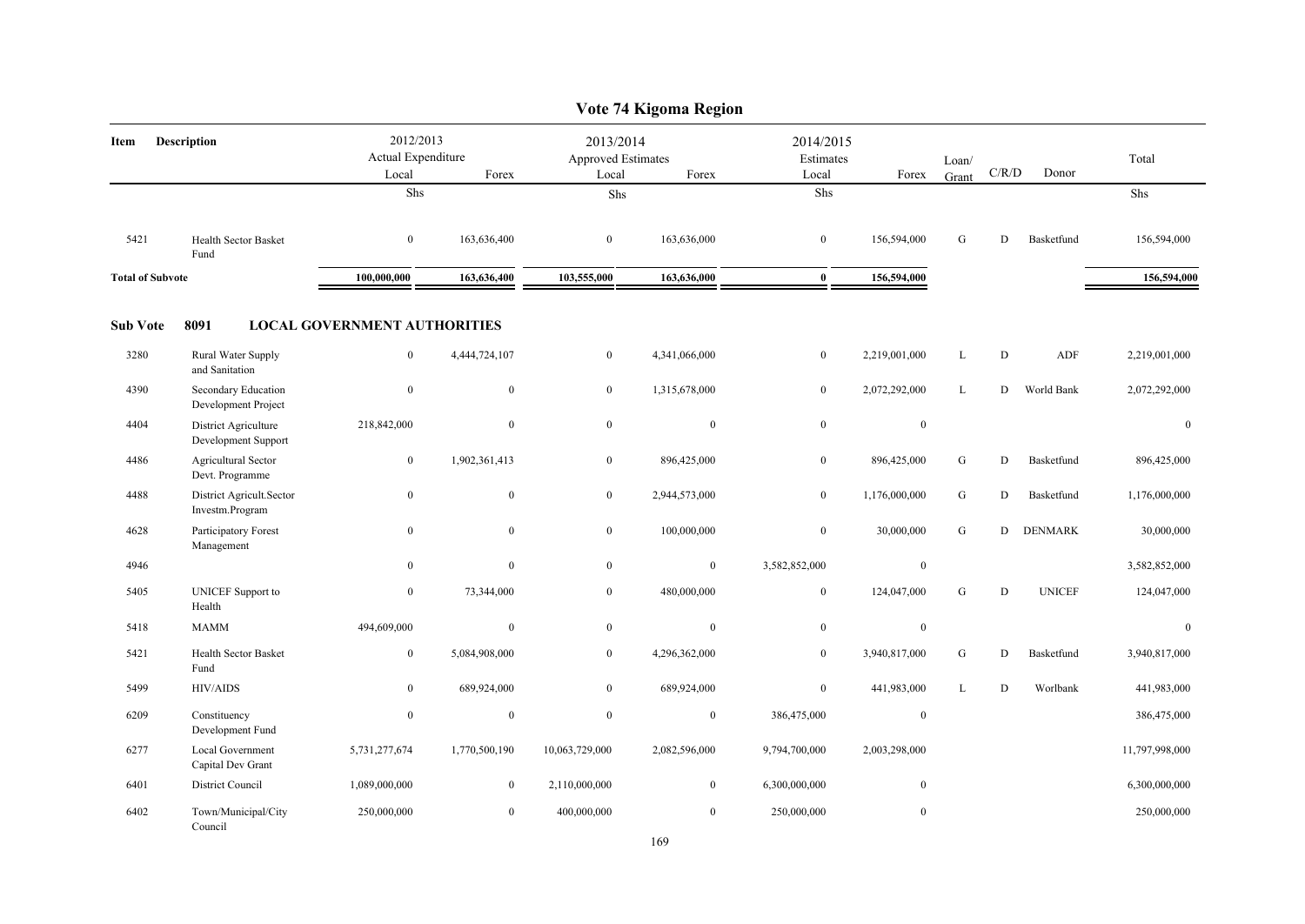|                            |                                       |                                 |                |                                        | $\sqrt{6}$ $\sqrt{7}$ $\frac{1}{2}$ $\frac{1}{2}$ $\frac{1}{2}$ $\frac{1}{2}$ $\frac{1}{2}$ $\frac{1}{2}$ $\frac{1}{2}$ $\frac{1}{2}$ $\frac{1}{2}$ $\frac{1}{2}$ $\frac{1}{2}$ $\frac{1}{2}$ $\frac{1}{2}$ $\frac{1}{2}$ $\frac{1}{2}$ $\frac{1}{2}$ $\frac{1}{2}$ $\frac{1}{2}$ $\frac{1}{2}$ $\frac{1}{2}$ $\frac{1$ |                        |                |       |       |                |                |
|----------------------------|---------------------------------------|---------------------------------|----------------|----------------------------------------|-------------------------------------------------------------------------------------------------------------------------------------------------------------------------------------------------------------------------------------------------------------------------------------------------------------------------|------------------------|----------------|-------|-------|----------------|----------------|
| <b>Description</b><br>Item |                                       | 2012/2013<br>Actual Expenditure |                | 2013/2014<br><b>Approved Estimates</b> |                                                                                                                                                                                                                                                                                                                         | 2014/2015<br>Estimates |                | Loan/ | C/R/D | Donor          | Total          |
|                            |                                       | Local<br>Shs                    | Forex          | Local<br>Shs                           | Forex                                                                                                                                                                                                                                                                                                                   | Local<br>Shs           | Forex          | Grant |       |                | Shs            |
| 6403                       | Tanzania Strategic<br>Cities Project  | $\bf{0}$                        | 2,869,079,611  | $\mathbf{0}$                           | 3,187,751,000                                                                                                                                                                                                                                                                                                           | $\bf{0}$               | 2,665,000,000  | G     | D     | World Bank     | 2,665,000,000  |
| 6539                       | Wetlands Mgt and<br>Sustainable Devt. | $\overline{0}$                  | $\overline{0}$ | $\mathbf{0}$                           | 25,000,000                                                                                                                                                                                                                                                                                                              | $\overline{0}$         | $\overline{0}$ | G     | D     | <b>FINLAND</b> | $\overline{0}$ |
| <b>Total of Subvote</b>    |                                       | 7,783,728,674                   | 16,834,841,321 | 12,573,729,000                         | 20,359,375,000                                                                                                                                                                                                                                                                                                          | 20,314,027,000         | 15,568,863,000 |       |       |                | 35,882,890,000 |
| <b>Total of Vote</b>       |                                       | 8,421,757,715                   | 17,082,189,027 | 14,756,347,000                         | 20,665,717,000                                                                                                                                                                                                                                                                                                          | 23,346,645,000         | 16,109,268,000 |       |       |                | 39,455,913,000 |

# **Vote 74 Kigoma Region**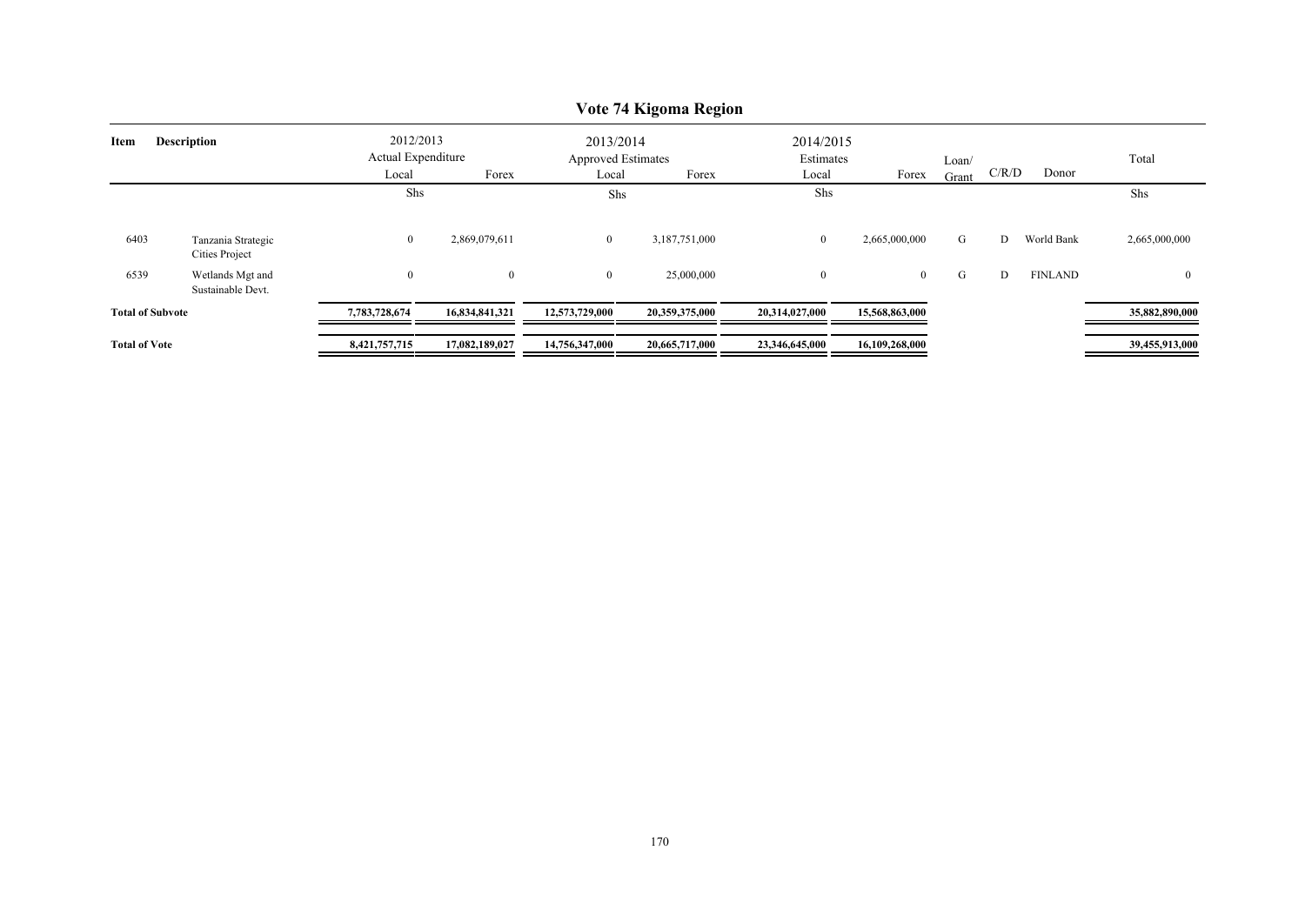# KILIMANJARO REGION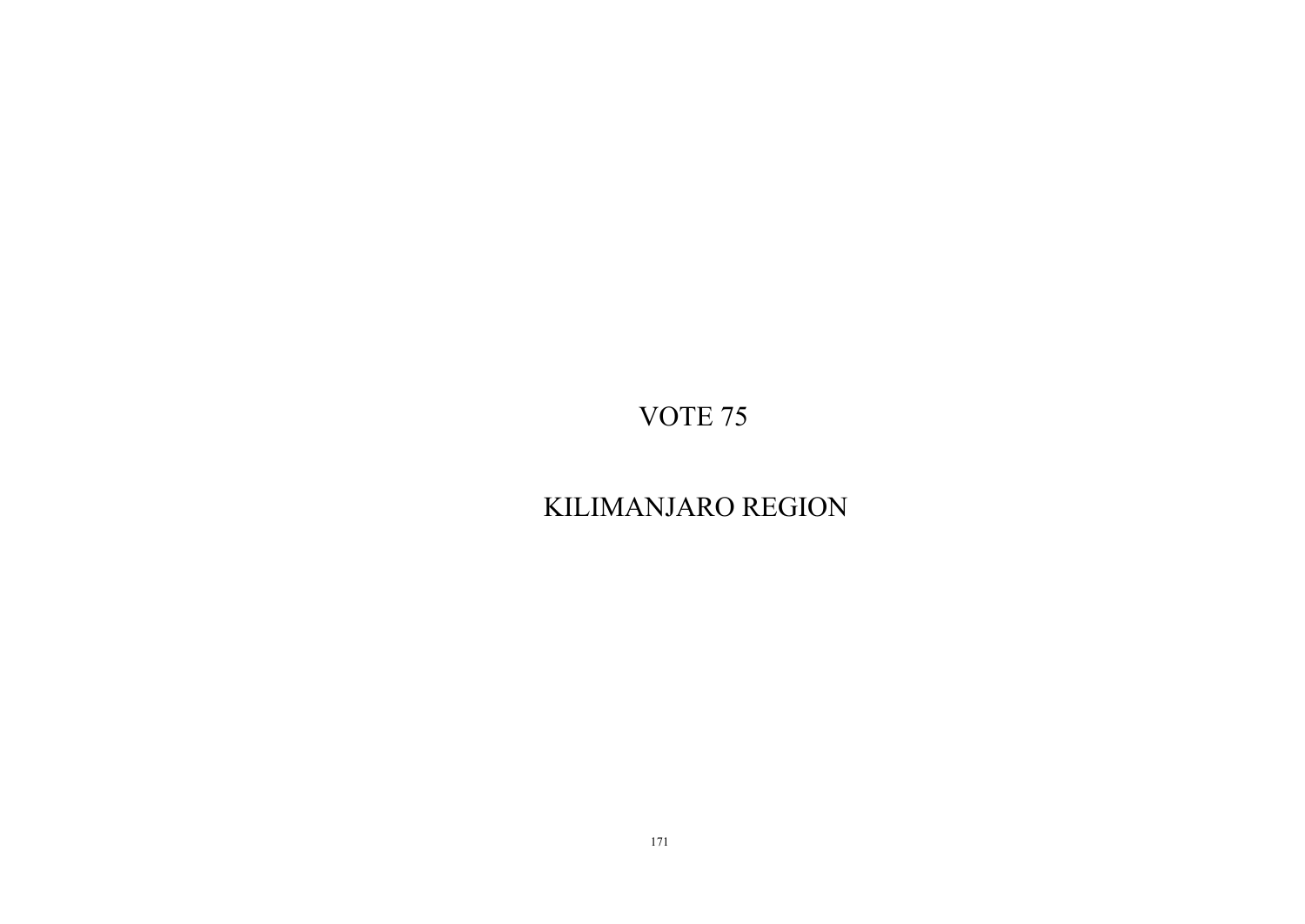# **Vote 75 Kilimanjaro Region**

A. ESTIMATE of the amount required in the year ending 30th June, 2015, for the development projects in the Kilimanjaro Region

#### **Thirty-eight billion six hundred ninety-seven million six hundred twenty-six thousand**

#### **(Shs.38,697,626,000)**

# B. Projects under which this Vote will be accounted for by the Regional Administrative Secretary, Kilimanjaro Region , are set out in the details below.

| Description<br>Item     |                | 2012/2013<br>Actual Expenditure<br>Local | Forex                            | 2013/2014<br>Approved Estimates<br>Local | Forex       | 2014/2015<br>Estimates<br>Local | Forex            | Loan/<br>Grant | C/R/D | Donor | Total |                |
|-------------------------|----------------|------------------------------------------|----------------------------------|------------------------------------------|-------------|---------------------------------|------------------|----------------|-------|-------|-------|----------------|
|                         |                |                                          | Shs                              |                                          | Shs         |                                 | Shs              |                |       |       |       | Shs            |
| <b>Sub Vote</b>         | 1001           |                                          | ADMINISTRATION AND HR MANAGEMENT |                                          |             |                                 |                  |                |       |       |       |                |
| 6340                    | Regional block | Rehabilitation of                        | $\mathbf{0}$                     | $\bf{0}$                                 | 436,000,000 | $\mathbf{0}$                    | 673,171,000      | $\mathbf{0}$   |       |       |       | 673,171,000    |
| 6532                    |                | Self-Help Projects                       | 20,000,000                       | $\bf{0}$                                 | 20,000,000  | $\mathbf{0}$                    | 50,000,000       | $\mathbf{0}$   |       |       |       | 50,000,000     |
| <b>Total of Subvote</b> |                |                                          | 20,000,000                       | $\bf{0}$                                 | 456,000,000 | $\bf{0}$                        | 723,171,000      |                |       |       |       | 723,171,000    |
| <b>Sub Vote</b>         | 1005           | <b>DAS-MOSHI</b>                         |                                  |                                          |             |                                 |                  |                |       |       |       |                |
| 6532                    |                | Self Help Scheme                         | 5,000,000                        | $\bf{0}$                                 | 5,000,000   | $\mathbf{0}$                    | $\overline{0}$   | $\mathbf{0}$   |       |       |       | $\overline{0}$ |
| <b>Total of Subvote</b> |                |                                          | 5,000,000                        | $\bf{0}$                                 | 5,000,000   | $\bf{0}$                        | $\mathbf{0}$     | $\theta$       |       |       |       | $\bf{0}$       |
| <b>Sub Vote</b>         | 1006           | <b>DAS-HAI</b>                           |                                  |                                          |             |                                 |                  |                |       |       |       |                |
| 6532                    |                | Self Help Scheme                         | 5,000,000                        | $\mathbf{0}$                             | 5,000,000   | $\overline{0}$                  | $\overline{0}$   | $\mathbf{0}$   |       |       |       | $\mathbf{0}$   |
| <b>Total of Subvote</b> |                |                                          | 5,000,000                        | $\mathbf{0}$                             | 5,000,000   | $\mathbf{0}$                    | $\mathbf{0}$     |                |       |       |       | $\mathbf{0}$   |
| <b>Sub Vote</b>         | 1007           | <b>DAS-ROMBO</b>                         |                                  |                                          |             |                                 |                  |                |       |       |       |                |
| 6532                    |                | Self Help Scheme                         | 5,000,000                        | $\boldsymbol{0}$                         | 5,000,000   | $\mathbf{0}$                    | $\boldsymbol{0}$ | $\mathbf{0}$   |       |       |       | $\bf{0}$       |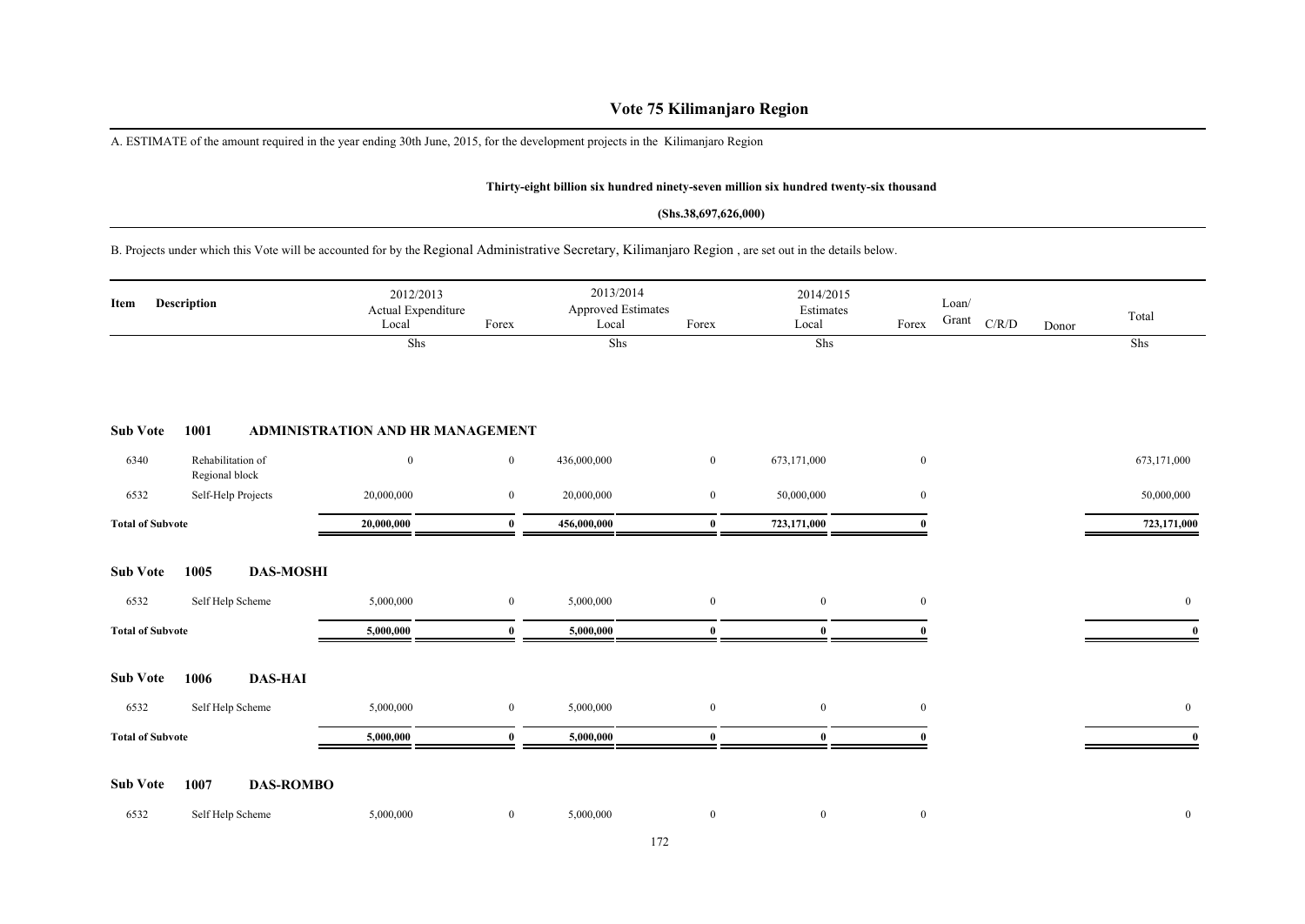|                         |                                                      |                                          |                                          |                                                   |             | Vote 75 Kilimanjaro Region      |                  |                |       |       |            |                |
|-------------------------|------------------------------------------------------|------------------------------------------|------------------------------------------|---------------------------------------------------|-------------|---------------------------------|------------------|----------------|-------|-------|------------|----------------|
| Description<br>Item     |                                                      | 2012/2013<br>Actual Expenditure<br>Local | Forex                                    | 2013/2014<br>Approved Estimates<br>Local<br>Forex |             | 2014/2015<br>Estimates<br>Local | Forex            | Loan/<br>Grant | C/R/D | Donor | Total      |                |
|                         |                                                      |                                          | ${\rm Shs}$                              |                                                   | Shs         |                                 | Shs              |                |       |       |            | Shs            |
|                         |                                                      |                                          |                                          |                                                   |             |                                 |                  |                |       |       |            |                |
| <b>Total of Subvote</b> |                                                      |                                          | 5,000,000                                | $\bf{0}$                                          | 5,000,000   | $\bf{0}$                        | $\bf{0}$         | $\bf{0}$       |       |       |            | $\mathbf{0}$   |
| <b>Sub Vote</b>         | 1008                                                 | <b>DAS-SAME</b>                          |                                          |                                                   |             |                                 |                  |                |       |       |            |                |
| 6532                    |                                                      | Self Help Scheme                         | 5,000,000                                | $\boldsymbol{0}$                                  | 5,000,000   | $\mathbf{0}$                    | $\boldsymbol{0}$ | $\bf{0}$       |       |       |            | $\overline{0}$ |
| <b>Total of Subvote</b> |                                                      |                                          | 5,000,000                                | $\bf{0}$                                          | 5,000,000   | $\bf{0}$                        | $\bf{0}$         | $\bf{0}$       |       |       |            | $\mathbf{0}$   |
| <b>Sub Vote</b>         | 1009                                                 | <b>DAS-MWANGA</b>                        |                                          |                                                   |             |                                 |                  |                |       |       |            |                |
| 6532                    |                                                      | Self Help Scheme                         | 4,600,000                                | $\mathbf{0}$                                      | 5,000,000   | $\boldsymbol{0}$                | $\boldsymbol{0}$ | $\mathbf{0}$   |       |       |            | $\overline{0}$ |
| <b>Total of Subvote</b> |                                                      | 4,600,000                                | $\bf{0}$                                 | 5,000,000                                         | $\bf{0}$    | $\bf{0}$                        | $\bf{0}$         |                |       |       | $\bf{0}$   |                |
| <b>Sub Vote</b>         | 1010                                                 | <b>DAS-SIHA</b>                          |                                          |                                                   |             |                                 |                  |                |       |       |            |                |
| 6532                    |                                                      | Self Help Scheme                         | 5,000,000                                | $\boldsymbol{0}$                                  | 5,000,000   | $\bf{0}$                        | $\boldsymbol{0}$ | $\bf{0}$       |       |       |            | $\bf{0}$       |
| <b>Total of Subvote</b> |                                                      |                                          | 5,000,000                                | $\bf{0}$                                          | 5,000,000   | $\bf{0}$                        | $\bf{0}$         | $\theta$       |       |       |            | $\bf{0}$       |
| <b>Sub Vote</b>         | 1015                                                 |                                          | INFORMATION AND COMMUNICATION TECH. UNIT |                                                   |             |                                 |                  |                |       |       |            |                |
| 6248                    |                                                      | ICT in Education                         | 18,000,000                               | $\overline{0}$                                    | 20,000,000  | $\overline{0}$                  | 14,000,000       | $\mathbf{0}$   |       |       |            | 14,000,000     |
| <b>Total of Subvote</b> |                                                      |                                          | 18,000,000                               | $\bf{0}$                                          | 20,000,000  | $\bf{0}$                        | 14,000,000       | $\mathbf{0}$   |       |       |            | 14,000,000     |
| <b>Sub Vote</b>         | 2001                                                 |                                          | PLANNING AND COORDINATION                |                                                   |             |                                 |                  |                |       |       |            |                |
| 5495                    | Prevention of<br>Transimission of<br><b>HIV/AIDS</b> |                                          | $\boldsymbol{0}$                         | 27,900,000                                        | $\bf{0}$    | 30,000,000                      | $\bf{0}$         | 65,800,000     | G     | D     | World Bank | 65,800,000     |
| 6529                    | Monitoring and<br>Prog                               | Evaluation of Public                     | 20,000,000                               | $\bf{0}$                                          | 325,000,000 | $\overline{0}$                  | 54,000,000       | $\bf{0}$       |       |       |            | 54,000,000     |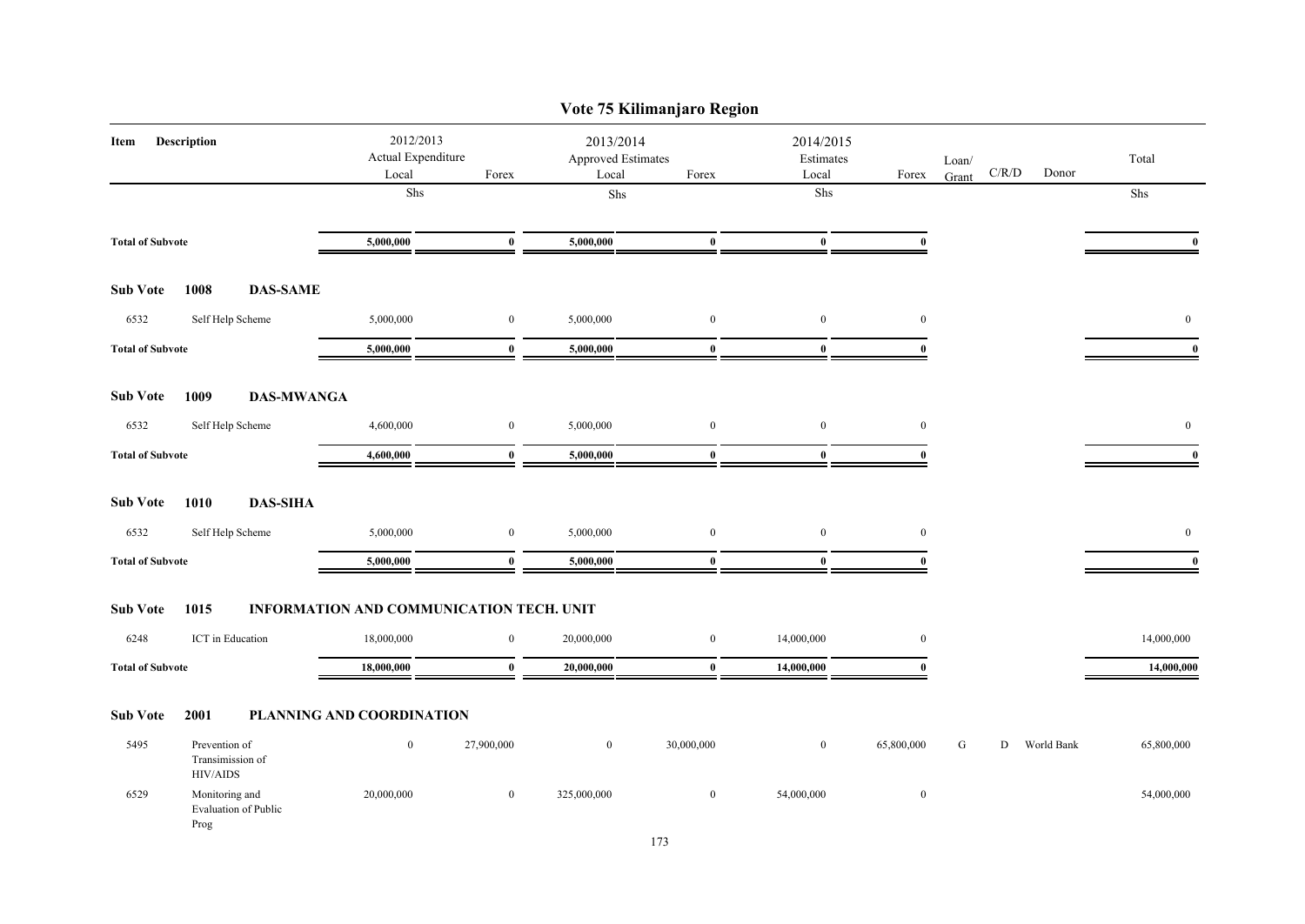| Vote 75 Kilimanjaro Region |                                            |                                                   |                |                                                   |               |                |                                 |   |                                        |                    |               |  |  |
|----------------------------|--------------------------------------------|---------------------------------------------------|----------------|---------------------------------------------------|---------------|----------------|---------------------------------|---|----------------------------------------|--------------------|---------------|--|--|
| <b>Description</b><br>Item |                                            | 2012/2013<br>Actual Expenditure<br>Forex<br>Local |                | 2013/2014<br>Approved Estimates<br>Local<br>Forex |               | Local          | 2014/2015<br>Estimates<br>Forex |   | $\mathbf{C} / \mathbf{R} / \mathbf{D}$ | Donor              | Total         |  |  |
|                            |                                            | Shs                                               |                | ${\rm Shs}$                                       |               | Shs            |                                 |   |                                        |                    | Shs           |  |  |
| <b>Total of Subvote</b>    |                                            | 20,000,000                                        | 27,900,000     | 325,000,000                                       | 30,000,000    | 54,000,000     | 65,800,000                      |   |                                        |                    | 119,800,000   |  |  |
| <b>Sub Vote</b>            | 2002                                       | <b>ECONOMIC AND PRODUCTIVE SECTOR</b>             |                |                                                   |               |                |                                 |   |                                        |                    |               |  |  |
| 4404                       | District Agricultiral<br>Dev. Programmes   | 4,749,570                                         | 27,370,100     | 4,776,000                                         | 34,822,000    | 4,776,000      | 25,000,000                      | G | D                                      | <b>Basket Fund</b> | 29,776,000    |  |  |
| 4553                       | Livestock Development<br>Fund              | 2,000,000                                         | $\mathbf{0}$   | 2,000,000                                         | $\bf{0}$      | 2,000,000      | $\mathbf{0}$                    |   |                                        |                    | 2,000,000     |  |  |
| 4936                       | Land Management<br>Project                 | 3,000,000                                         | 458,139,984    | 3,000,000                                         | 1,280,000,000 | 3,000,000      | 1,210,125,000                   | G | D                                      | <b>UNDP</b>        | 1,213,125,000 |  |  |
| <b>Total of Subvote</b>    |                                            | 9,749,570                                         | 485,510,084    | 9,776,000                                         | 1,314,822,000 | 9,776,000      | 1,235,125,000                   |   |                                        |                    | 1,244,901,000 |  |  |
| <b>Sub Vote</b>            | <b>SOCIAL SECTOR</b><br>2004               |                                                   |                |                                                   |               |                |                                 |   |                                        |                    |               |  |  |
| 5406                       | Control of<br>Communicable<br>Diseases     | $\mathbf{0}$                                      | $\mathbf{0}$   | $\overline{0}$                                    | 34,698,000    | $\overline{0}$ | 39,600,000                      | G | D                                      | World Bank         | 39,600,000    |  |  |
| 5486                       | Health Sector<br>Development Program       | $\overline{0}$                                    | $\mathbf{0}$   | $\mathbf{0}$                                      | $\mathbf{0}$  | $\bf{0}$       | 149,445,000                     | G | D                                      | <b>Basket Fund</b> | 149,445,000   |  |  |
| <b>Total of Subvote</b>    |                                            | $\bf{0}$                                          | $\bf{0}$       | $\bf{0}$                                          | 34,698,000    | $\bf{0}$       | 189,045,000                     |   |                                        |                    | 189,045,000   |  |  |
| <b>Sub Vote</b>            | 2006                                       | <b>EDUCATION SECTOR</b>                           |                |                                                   |               |                |                                 |   |                                        |                    |               |  |  |
| 4390                       | Secondary Education<br>Development Program | $\overline{0}$                                    | $\overline{0}$ | 24,463,000                                        | 26,645,000    | 24,463,000     | 26,645,000                      |   |                                        |                    | 51,108,000    |  |  |
| <b>Total of Subvote</b>    |                                            | $\mathbf{0}$                                      | $\mathbf{0}$   | 24,463,000                                        | 26,645,000    | 24,463,000     | 26,645,000                      |   |                                        |                    | 51,108,000    |  |  |
| <b>Sub Vote</b>            | 2007<br><b>WATER SECTOR</b>                |                                                   |                |                                                   |               |                |                                 |   |                                        |                    |               |  |  |
| 3280                       | Rural Water Supply<br>and Sanitation       | 1,999,500                                         | 16,350,311     | 3,000,000                                         | 47,177,000    | 3,000,000      | 53,066,000                      | G | D                                      | ADF                | 56,066,000    |  |  |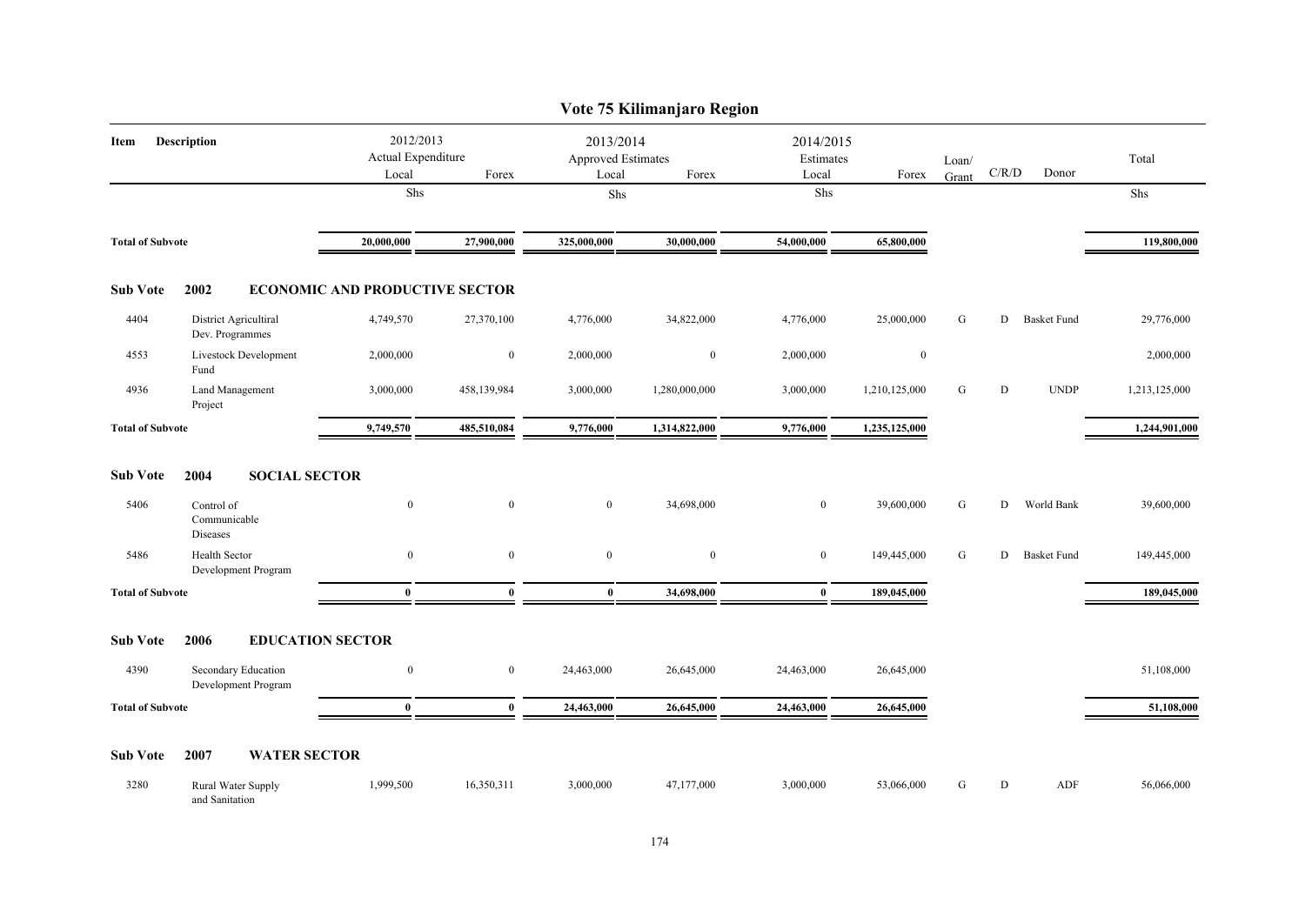|                         |                                             |                                          |                |                                                          | Vote 75 Kilimanjaro Region |                                          |               |                |       |                    |                |
|-------------------------|---------------------------------------------|------------------------------------------|----------------|----------------------------------------------------------|----------------------------|------------------------------------------|---------------|----------------|-------|--------------------|----------------|
| Description<br>Item     |                                             | 2012/2013<br>Actual Expenditure<br>Local | Forex          | 2013/2014<br><b>Approved Estimates</b><br>Forex<br>Local |                            | 2014/2015<br>Estimates<br>Local<br>Forex |               | Loan/<br>Grant | C/R/D | Donor              | Total          |
|                         |                                             | Shs                                      |                | Shs                                                      |                            | Shs                                      |               |                |       |                    | Shs            |
| <b>Total of Subvote</b> |                                             | 1,999,500                                | 16,350,311     | 3,000,000                                                | 47,177,000                 | 3,000,000                                | 53,066,000    |                |       |                    | 56,066,000     |
| <b>Sub Vote</b>         | 3001                                        | <b>REGIONAL HOSPITAL</b>                 |                |                                                          |                            |                                          |               |                |       |                    |                |
| 5404                    | Rehabilitation of<br>Regional Hospital      | 744,170,999                              | $\overline{0}$ | 400,171,000                                              | $\bf{0}$                   | 1,000,000,000                            | $\mathbf{0}$  |                |       |                    | 1,000,000,000  |
| 5486                    | Health Sector<br>Development<br>Programme   | $\mathbf{0}$                             | 200,755,609    | $\bf{0}$                                                 | 211,364,000                | $\bf{0}$                                 | $\mathbf{0}$  | G              | D     | <b>Basket Fund</b> | $\mathbf{0}$   |
| <b>Total of Subvote</b> |                                             | 744,170,999                              | 200,755,609    | 400,171,000                                              | 211,364,000                | 1,000,000,000                            | $\theta$      |                |       |                    | 1,000,000,000  |
| <b>Sub Vote</b>         | 8091                                        | <b>LOCAL GOVERNMENT AUTHORITIES</b>      |                |                                                          |                            |                                          |               |                |       |                    |                |
| 3280                    | Rural Water Supply<br>and Sanitation        | $\bf{0}$                                 | 2,792,497,045  | $\bf{0}$                                                 | 4,083,861,000              | $\boldsymbol{0}$                         | 3,292,559,000 | G              | D     | ADF                | 3,292,559,000  |
| 4390                    | Secondary Education<br>Development Project  | $\boldsymbol{0}$                         | $\mathbf{0}$   | $\mathbf{0}$                                             | 1,574,598,000              | $\overline{0}$                           | 2,410,092,000 | G              | D     | World Bank         | 2,410,092,000  |
| 4404                    | District Agriculture<br>Development Program | 244,022,000                              | 891,002,731    | $\mathbf{0}$                                             | 1,175,500,000              | $\mathbf{0}$                             | 2,837,500,000 |                |       |                    | 2,837,500,000  |
| 4486                    | Agriculture Sector<br>Development Program   | $\boldsymbol{0}$                         | 1,347,195,015  | $\boldsymbol{0}$                                         | $\overline{0}$             | $\boldsymbol{0}$                         | $\mathbf{0}$  | G              | D     | <b>Basket Fund</b> | $\mathbf{0}$   |
| 4553                    | Livestock Development<br>Fund               | 41,660,000                               | $\mathbf{0}$   | 41,660,000                                               | $\overline{0}$             | 41,660,000                               | $\mathbf{0}$  |                |       |                    | 41,660,000     |
| 4946                    |                                             | $\mathbf{0}$                             | $\mathbf{0}$   | $\mathbf{0}$                                             | $\overline{0}$             | 10,274,620,000                           | $\mathbf{0}$  |                |       |                    | 10,274,620,000 |
| 5414                    | Child Survival and<br>Development           | $\bf{0}$                                 | 368,277,475    | $\overline{0}$                                           | 897,600,000                | $\mathbf{0}$                             | 112,770,000   | G              | D     | <b>UNICEF</b>      | 112,770,000    |
| 5421                    | Health Sector Basket<br>Fund                | $\bf{0}$                                 | 4,241,623,800  | $\overline{0}$                                           | 3,543,720,000              | $\overline{0}$                           | 3,025,346,000 | G              | D     | <b>Basket Fund</b> | 3,025,346,000  |
| 5485                    | Primary Health Care                         | 412,582,500                              | $\bf{0}$       | $\bf{0}$                                                 | $\bf{0}$                   | $\bf{0}$                                 | $\mathbf{0}$  |                |       |                    | $\mathbf{0}$   |
| 5499                    | <b>HIV/AIDS</b>                             | $\mathbf{0}$                             | 591,930,000    | $\bf{0}$                                                 | 591,930,000                | $\bf{0}$                                 | 314,211,000   | G              | D     | World Bank         | 314,211,000    |
| 6209                    | Constituency<br>Development Fund            | $\boldsymbol{0}$                         | $\bf{0}$       | $\mathbf{0}$                                             | $\overline{0}$             | 342,476,000                              | $\mathbf{0}$  |                |       |                    | 342,476,000    |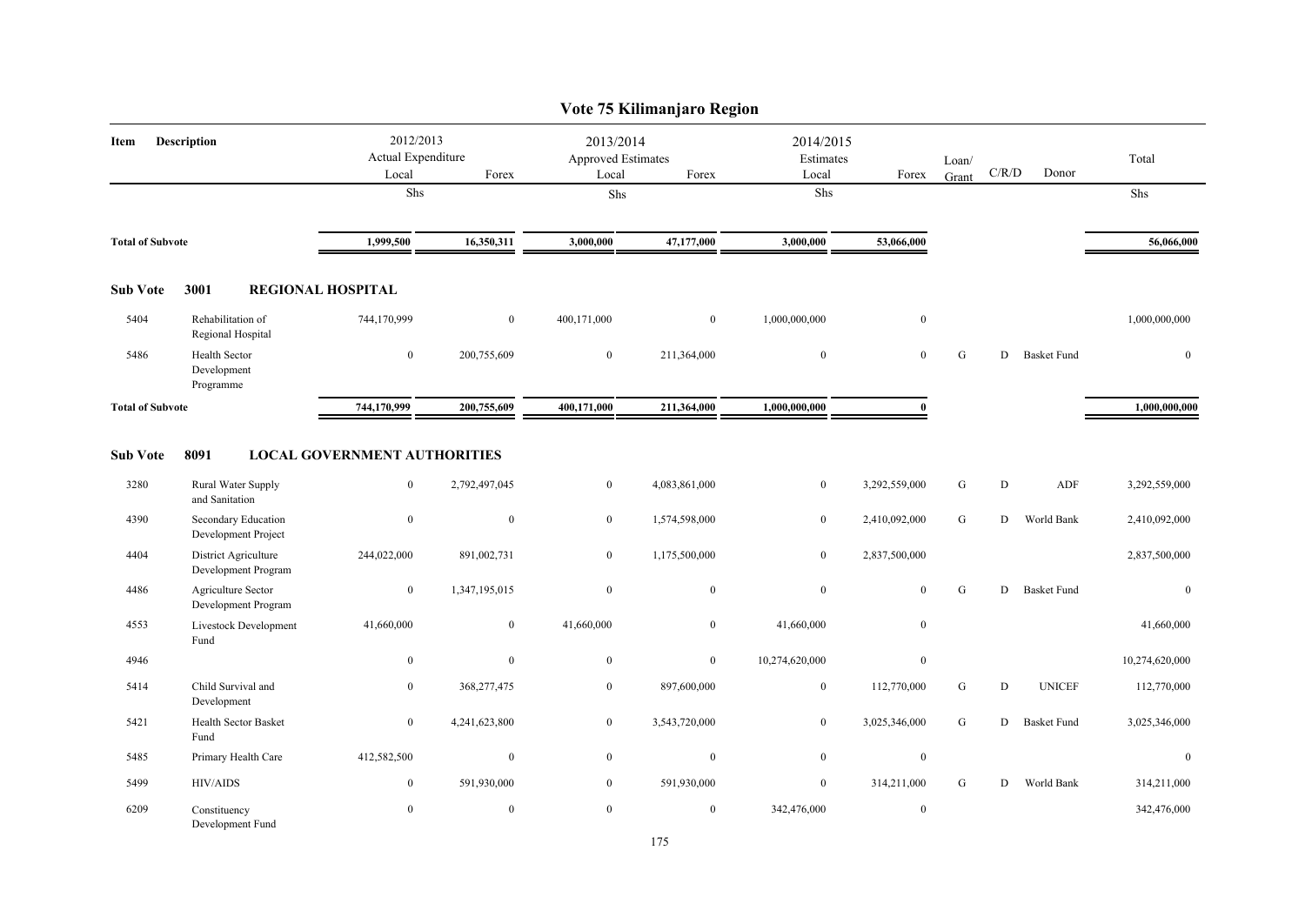|                            | $\sim$ . $\sim$ 11. $\sim$ 11. $\sim$ 11. $\sim$ 11. $\sim$ 11. $\sim$ 11. $\sim$ 11. $\sim$ 11. $\sim$ 11. $\sim$ 11. $\sim$ 11. $\sim$ 11. $\sim$ 11. $\sim$ 11. $\sim$ 11. $\sim$ 11. $\sim$ 11. $\sim$ 11. $\sim$ 11. $\sim$ 11. $\sim$ 11. $\sim$ 11. $\sim$ 11. $\sim$ 11 |                                          |                |                                                 |                |                                 |                |                |                              |                |  |  |  |
|----------------------------|---------------------------------------------------------------------------------------------------------------------------------------------------------------------------------------------------------------------------------------------------------------------------------|------------------------------------------|----------------|-------------------------------------------------|----------------|---------------------------------|----------------|----------------|------------------------------|----------------|--|--|--|
| <b>Description</b><br>Item |                                                                                                                                                                                                                                                                                 | 2012/2013<br>Actual Expenditure<br>Local | Forex          | 2013/2014<br><b>Approved Estimates</b><br>Local | Forex          | 2014/2015<br>Estimates<br>Local | Forex          | Loan/<br>Grant | C/R/D<br>Donor               | Total          |  |  |  |
|                            |                                                                                                                                                                                                                                                                                 | Shs                                      |                | Shs                                             |                | Shs                             |                |                |                              | Shs            |  |  |  |
| 6277                       | Local Government<br>Capital Developm<br>Grant                                                                                                                                                                                                                                   | 4,710,899,330                            | 1,380,173,700  | 7,269,689,000                                   | 1,654,796,000  | 7,087,092,000                   | 1,439,030,000  |                |                              | 8,526,122,000  |  |  |  |
| 6385                       | Construction of<br>Council Headquarter                                                                                                                                                                                                                                          | 800,000,000                              | $\overline{0}$ | 700,000,000                                     | $\overline{0}$ | $\overline{0}$                  | $\mathbf{0}$   |                |                              | $\mathbf{0}$   |  |  |  |
| 6401                       | District Councils                                                                                                                                                                                                                                                               | 550,000,000                              | $\overline{0}$ | 870,000,000                                     | $\overline{0}$ | 1,740,000,000                   | $\mathbf{0}$   |                |                              | 1,740,000,000  |  |  |  |
| 6402                       | Town/Municipal/City<br>Council                                                                                                                                                                                                                                                  | $\boldsymbol{0}$                         | $\overline{0}$ | 140,000,000                                     | $\overline{0}$ | 140,000,000                     | $\mathbf{0}$   |                |                              | 140,000,000    |  |  |  |
| 6405                       | Urban local<br>Government<br>Strenthening Prog                                                                                                                                                                                                                                  | $\boldsymbol{0}$                         | $\overline{0}$ | $\overline{0}$                                  | 536,424,000    | $\bf{0}$                        | 2,242,179,000  | L              | World Bank<br>$\overline{0}$ | 2,242,179,000  |  |  |  |
| <b>Total of Subvote</b>    |                                                                                                                                                                                                                                                                                 | 6,759,163,830                            | 11,612,699,766 | 9,021,349,000                                   | 14,058,429,000 | 19,625,848,000                  | 15,673,687,000 |                |                              | 35,299,535,000 |  |  |  |
| <b>Total of Vote</b>       |                                                                                                                                                                                                                                                                                 | 7,602,683,899                            | 12,343,215,770 | 10,289,759,000                                  | 15,723,135,000 | 21,454,258,000                  | 17,243,368,000 |                |                              | 38,697,626,000 |  |  |  |

# **Vote 75 Kilimanjaro Region**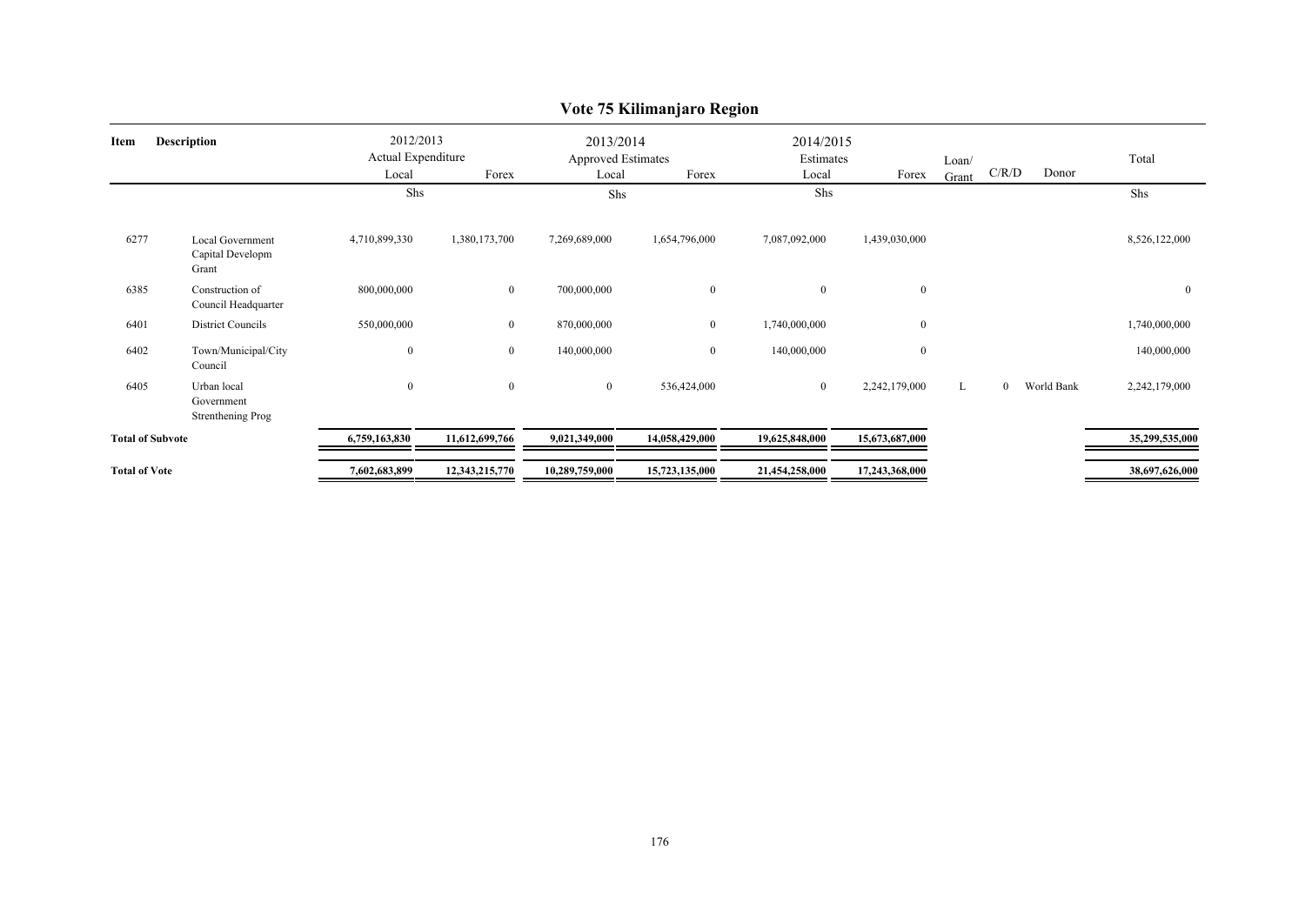LINDI REGION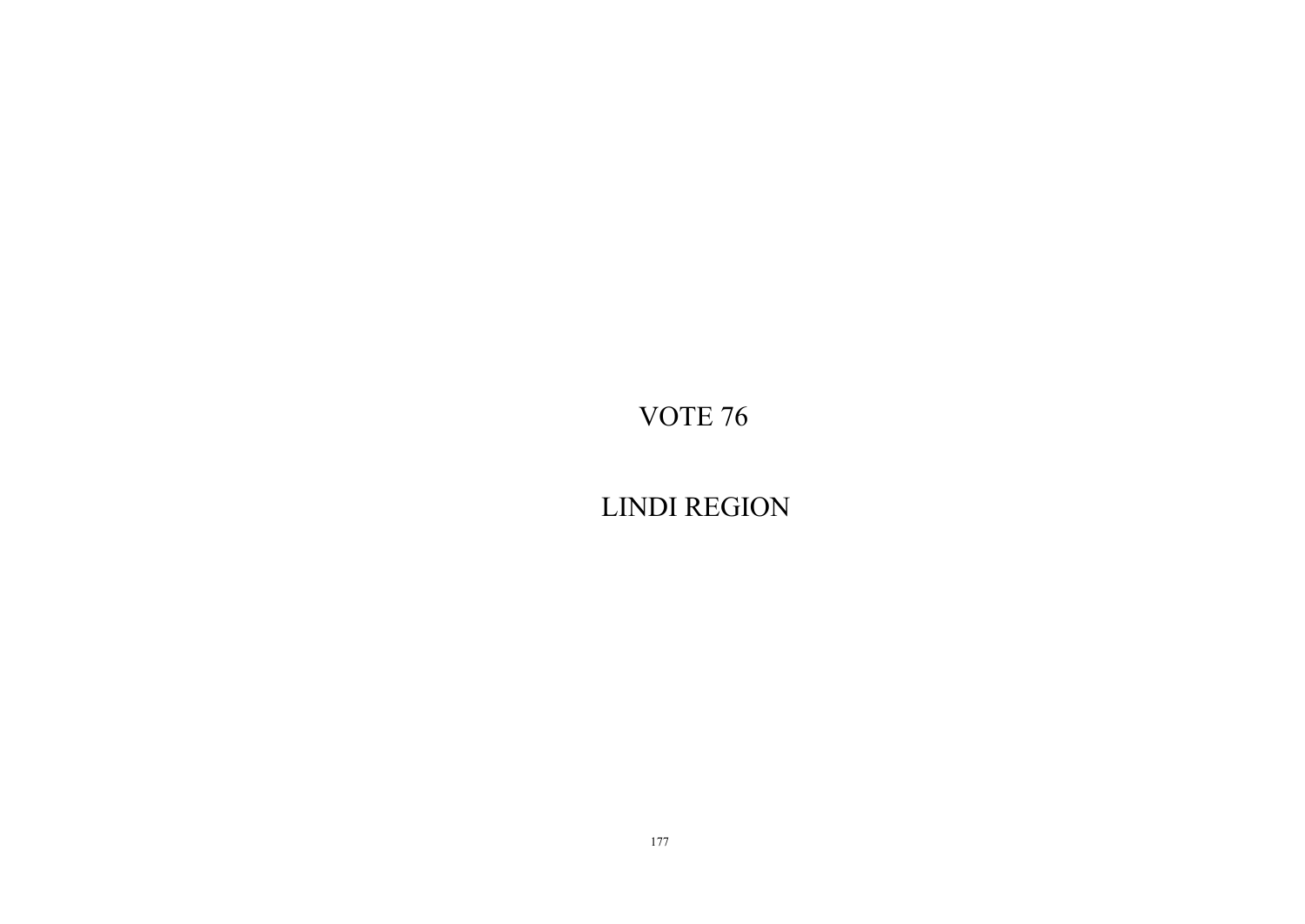# **Vote 76 Lindi Region**

A. ESTIMATE of the amount required in the year ending 30th June, 2015, for the development projects in the Lindi Region

#### **Twenty-five billion three hundred fifty-three million two hundred fifty-five thousand**

#### **(Shs.25,353,255,000)**

B. Projects under which this Vote will be accounted for by the Regional Administrative Secretary, Lindi Region , are set out in the details below.

| Item                    | <b>Description</b>                             | 2012/2013<br>Actual Expenditure<br>Local<br>Shs | Forex            | 2013/2014<br><b>Approved Estimates</b><br>Local<br>Shs | Forex        | 2014/2015<br>Estimates<br>Local<br>Shs | Forex          | Loan/<br>Grant | C/R/D | Donor              | Total<br>Shs |
|-------------------------|------------------------------------------------|-------------------------------------------------|------------------|--------------------------------------------------------|--------------|----------------------------------------|----------------|----------------|-------|--------------------|--------------|
| <b>Sub Vote</b>         | 1001                                           | <b>ADMINISTRATION AND HR MANAGEMENT</b>         |                  |                                                        |              |                                        |                |                |       |                    |              |
| 6532                    | Self Help Schemes                              | 45,000,000                                      | $\boldsymbol{0}$ | 45,000,000                                             | $\mathbf{0}$ | 45,000,000                             | $\overline{0}$ |                |       |                    | 45,000,000   |
| <b>Total of Subvote</b> |                                                | 45,000,000                                      | 0                | 45,000,000                                             | $\bf{0}$     | 45,000,000                             |                |                |       |                    | 45,000,000   |
| <b>Sub Vote</b>         | 2001                                           | PLANNING AND COORDINATION                       |                  |                                                        |              |                                        |                |                |       |                    |              |
| 4399                    | Improve Labour Market                          | $\mathbf{0}$                                    | $\bf{0}$         | $\bf{0}$                                               | $\mathbf{0}$ | 22,377,000                             | $\overline{0}$ |                |       |                    | 22,377,000   |
| 5494                    | Mainstreaning<br>HIV/AIDS                      | $\mathbf{0}$                                    | 30,000,000       | $\mathbf{0}$                                           | 30,000,000   | $\mathbf{0}$                           | 56,400,000     | G              | D     | World Bank         | 56,400,000   |
| 6531                    | Participatory Appraisal                        | 20,732,500                                      | $\boldsymbol{0}$ | 20,825,000                                             | $\mathbf{0}$ | 20,825,000                             | $\overline{0}$ |                |       |                    | 20,825,000   |
| <b>Total of Subvote</b> |                                                | 20,732,500                                      | 30,000,000       | 20,825,000                                             | 30,000,000   | 43,202,000                             | 56,400,000     |                |       |                    | 99,602,000   |
| <b>Sub Vote</b>         | 2002                                           | <b>ECONOMIC AND PRODUCTIVE SECTOR</b>           |                  |                                                        |              |                                        |                |                |       |                    |              |
| 4404                    | District Agriculture<br>Dev. Support(DADPs)    | 4,166,000                                       | 4,166,000        | 4,175,000                                              | $\bf{0}$     | 10,175,000                             | $\overline{0}$ | G              | D     | World Bank         | 10,175,000   |
| 4486                    | Agricultural Sector<br>Development<br>Programm | $\overline{0}$                                  | 29,195,000       | $\bf{0}$                                               | 29,195,000   | $\mathbf{0}$                           | 20,000,000     | ${\bf G}$      | D     | <b>Basket Fund</b> | 20,000,000   |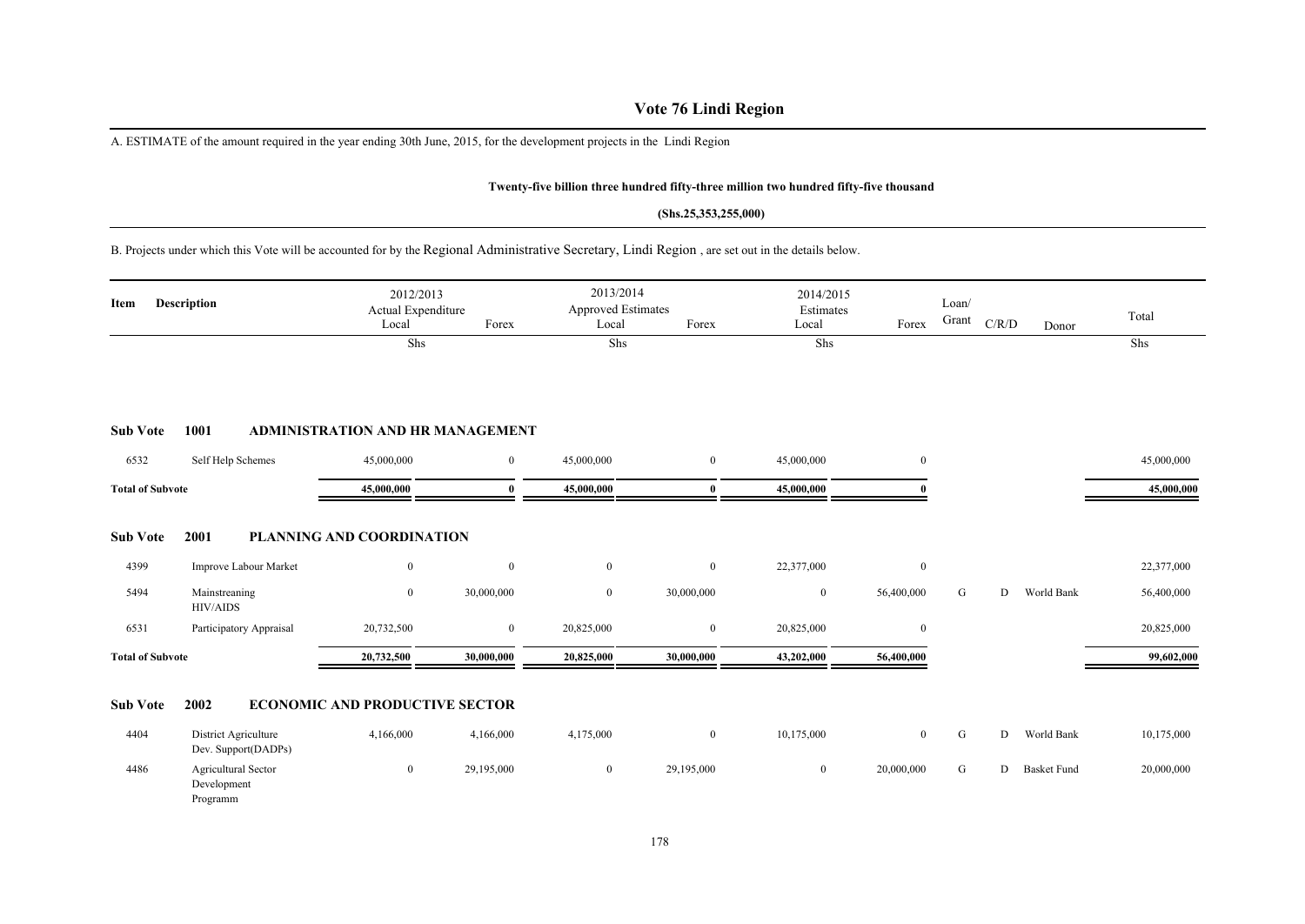|                            |                                           |                                 |                  |                                        | Vote 76 Lindi Region |                        |              |       |               |         |              |
|----------------------------|-------------------------------------------|---------------------------------|------------------|----------------------------------------|----------------------|------------------------|--------------|-------|---------------|---------|--------------|
| <b>Description</b><br>Item |                                           | 2012/2013<br>Actual Expenditure |                  | 2013/2014<br><b>Approved Estimates</b> |                      | 2014/2015<br>Estimates |              | Loan/ | C/R/D         | Donor   | Total        |
|                            |                                           | Local<br>${\rm Shs}$            | Forex            | Local<br>${\rm Shs}$                   | Forex                | Local<br>Shs           | Forex        | Grant |               |         | Shs          |
|                            |                                           |                                 |                  |                                        |                      |                        |              |       |               |         |              |
| 4628                       | Participatory Forestry<br>Management      | $\boldsymbol{0}$                | 14,540,000       | $\bf{0}$                               | 25,000,000           | $\boldsymbol{0}$       | 7,000,000    | G     | ${\rm D}$     | Finland | 7,000,000    |
| <b>Total of Subvote</b>    |                                           | 4,166,000                       | 47,901,000       | 4,175,000                              | 54,195,000           | 10,175,000             | 27,000,000   |       |               |         | 37,175,000   |
| <b>Sub Vote</b>            | 2003                                      | <b>INFRASTUCTURE SECTOR</b>     |                  |                                        |                      |                        |              |       |               |         |              |
| 4371                       | Rehabilitation Of<br>School and Collages  | 60,000,000                      | $\bf{0}$         | $\overline{0}$                         | $\mathbf{0}$         | $\mathbf{0}$           | $\mathbf{0}$ |       |               |         | $\mathbf{0}$ |
| 5411                       | Strengthening Referal<br>Hospital         | 30,000,000                      | $\bf{0}$         | 30,000,000                             | $\bf{0}$             | 110,000,000            | $\bf{0}$     |       |               |         | 110,000,000  |
| 6331                       | Construction of DCs<br>House              | 33,377,000                      | $\boldsymbol{0}$ | 100,000,000                            | $\mathbf{0}$         | 15,000,000             | $\mathbf{0}$ |       |               |         | 15,000,000   |
| 6337                       | Construction of DC's<br>Office            | 50,000,000                      | $\overline{0}$   | 250,000,000                            | $\bf{0}$             | $\boldsymbol{0}$       | $\mathbf{0}$ |       |               |         | $\mathbf{0}$ |
| 6342                       | Rehabilitation Of RC<br>office            | 10,000,000                      | $\bf{0}$         | 33,377,000                             | $\bf{0}$             | 220,000,000            | $\mathbf{0}$ |       |               |         | 220,000,000  |
| 6384                       | Construction of<br>Government Quarters    | 50,000,000                      | $\bf{0}$         | 50,000,000                             | $\bf{0}$             | 155,000,000            | $\mathbf{0}$ |       |               |         | 155,000,000  |
| 6389                       | Construction of Office<br>Building        | 50,000,000                      | $\mathbf{0}$     | 50,000,000                             | $\mathbf{0}$         | 55,000,000             | $\mathbf{0}$ |       |               |         | 55,000,000   |
| <b>Total of Subvote</b>    |                                           | 283,377,000                     | $\bf{0}$         | 513,377,000                            | $\mathbf{0}$         | 555,000,000            | $\mathbf{0}$ |       |               |         | 555,000,000  |
| <b>Sub Vote</b>            | 2004<br><b>SOCIAL SECTOR</b>              |                                 |                  |                                        |                      |                        |              |       |               |         |              |
| 5486                       | Health Sector<br>Development<br>Programme | $\overline{0}$                  | 195,201,251      | $\boldsymbol{0}$                       | 195,455,000          | $\bf{0}$               | 142,295,000  | G     | D BasketFundD |         | 142,295,000  |
| <b>Total of Subvote</b>    |                                           | $\bf{0}$                        | 195,201,251      | $\bf{0}$                               | 195,455,000          | $\bf{0}$               | 142,295,000  |       |               |         | 142,295,000  |
| <b>Sub Vote</b>            | <b>EDUCATION SECTOR</b><br>2006           |                                 |                  |                                        |                      |                        |              |       |               |         |              |
| 4335                       | Construction of<br>Secondary              | 50,000,000                      | $\bf{0}$         | 50,000,000                             | $\mathbf{0}$         | $\mathbf{0}$           | $\bf{0}$     |       |               |         | $\mathbf{0}$ |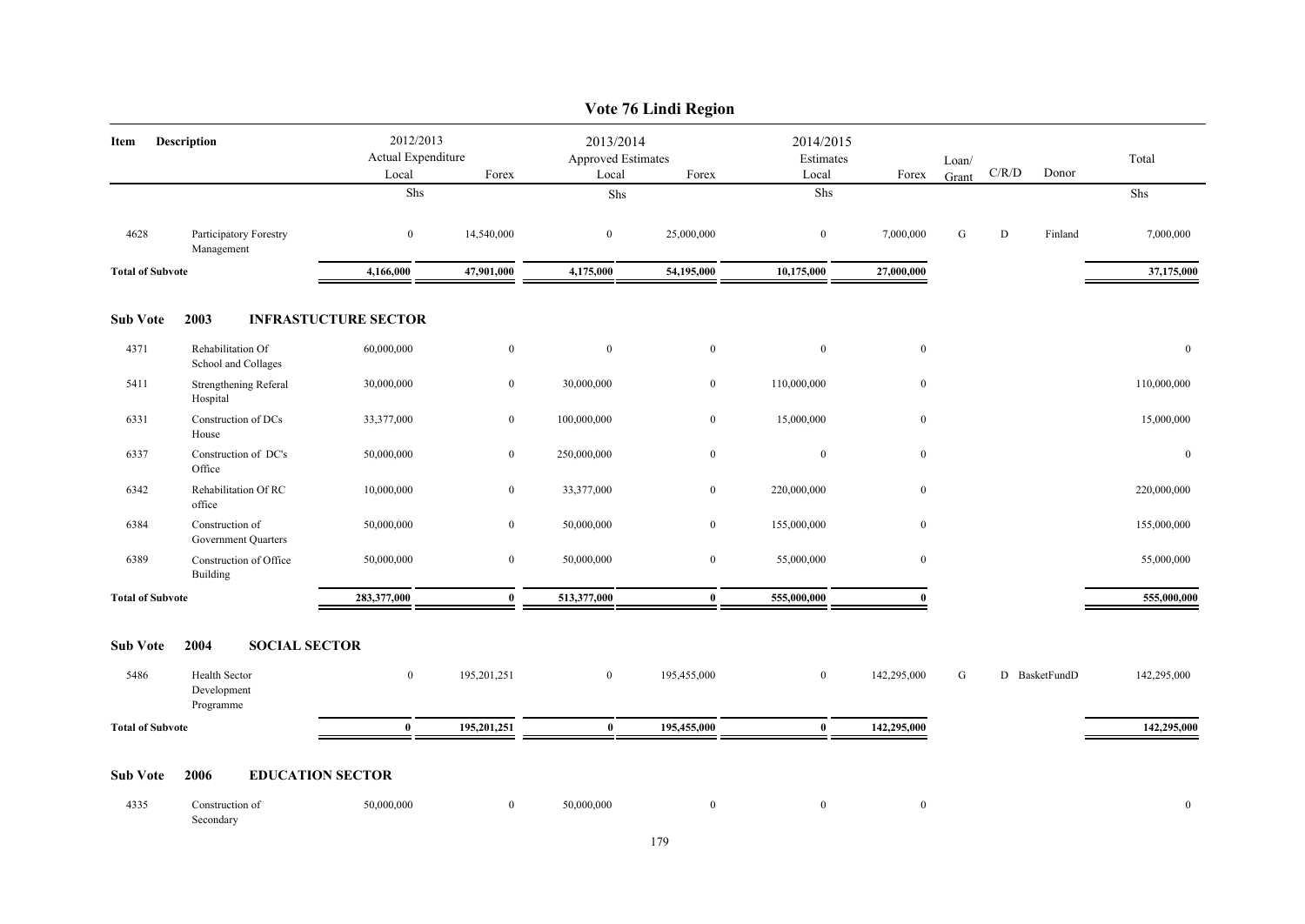|                         |                                             |                                                   |                  |                                                   | Vote 76 Lindi Region |                  |                                 |           |   |                    |               |
|-------------------------|---------------------------------------------|---------------------------------------------------|------------------|---------------------------------------------------|----------------------|------------------|---------------------------------|-----------|---|--------------------|---------------|
| Description<br>Item     |                                             | 2012/2013<br>Actual Expenditure<br>Local<br>Forex |                  | 2013/2014<br>Approved Estimates<br>Forex<br>Local |                      | Local            | 2014/2015<br>Estimates<br>Forex |           |   | C/R/D<br>Donor     | Total         |
|                         |                                             | Shs                                               |                  | Shs                                               |                      | Shs              |                                 |           |   |                    | Shs           |
| 4390                    | Secondary Education<br>Development Program  | $\mathbf{0}$                                      | $\mathbf{0}$     | $\bf{0}$                                          | $\overline{0}$       | 24,463,000       | 26,645,000                      |           |   |                    | 51,108,000    |
| <b>Total of Subvote</b> |                                             | 50,000,000                                        | $\bf{0}$         | 50,000,000                                        | $\bf{0}$             | 24,463,000       | 26,645,000                      |           |   |                    | 51,108,000    |
| <b>Sub Vote</b>         | 2007<br><b>WATER SECTOR</b>                 |                                                   |                  |                                                   |                      |                  |                                 |           |   |                    |               |
| 3280                    | Rural Water Supply<br>and Sanitation        | $\boldsymbol{0}$                                  | 14,342,346       | $\bf{0}$                                          | 67,903,000           | $\bf{0}$         | 76,666,000                      | ${\bf G}$ | D | World Bank         | 76,666,000    |
| <b>Total of Subvote</b> |                                             | $\mathbf{0}$                                      | 14,342,346       | $\bf{0}$                                          | 67,903,000           | $\bf{0}$         | 76,666,000                      |           |   |                    | 76,666,000    |
| <b>Sub Vote</b>         | 3001                                        | <b>REGIONAL HOSPITAL</b>                          |                  |                                                   |                      |                  |                                 |           |   |                    |               |
| 5404                    | Rehabilitation of<br>Regional Hospital      | 50,000,000                                        | $\overline{0}$   | 50,000,000                                        | $\overline{0}$       | $\bf{0}$         | $\mathbf{0}$                    |           |   |                    | $\mathbf{0}$  |
| <b>Total of Subvote</b> |                                             | 50,000,000                                        | $\bf{0}$         | 50,000,000                                        | $\bf{0}$             | $\bf{0}$         | 0                               |           |   |                    | $\bf{0}$      |
| <b>Sub Vote</b>         | 8091                                        | <b>LOCAL GOVERNMENT AUTHORITIES</b>               |                  |                                                   |                      |                  |                                 |           |   |                    |               |
| 3280                    | Rural Water Supply<br>and Sanitation        | $\bf{0}$                                          | 657,801,949      | $\mathbf{0}$                                      | 2,443,657,000        | $\bf{0}$         | 2,441,426,000                   | ${\bf G}$ | D | World Bank         | 2,441,426,000 |
| 4390                    | Secondary Education<br>Development Project  | $\bf{0}$                                          | $\mathbf{0}$     | $\overline{0}$                                    | 1,069,899,000        | $\bf{0}$         | 2,205,460,000                   | G         | D | World Bank         | 2,205,460,000 |
| 4404                    | District Agriculture<br>Development Support | $\boldsymbol{0}$                                  | $\mathbf{0}$     | $\overline{0}$                                    | $\boldsymbol{0}$     | $\bf{0}$         | 748,000,000                     | G         | D | World Bank         | 748,000,000   |
| 4486                    | Agriculture Sector<br>Development Program   | $\bf{0}$                                          | 1,591,575,000    | $\overline{0}$                                    | 714,500,000          | $\bf{0}$         | 914,500,000                     | ${\bf G}$ | D | <b>Basket Fund</b> | 914,500,000   |
| 4628                    | Participatory Forest<br>Management          | $\mathbf{0}$                                      | $\mathbf{0}$     | $\overline{0}$                                    | 276,806,000          | $\bf{0}$         | 45,000,000                      | G         | D | Finland            | 45,000,000    |
| 4946                    | <b>LGA Own Source</b><br>Project            | $\bf{0}$                                          | $\boldsymbol{0}$ | $\overline{0}$                                    | $\overline{0}$       | 5,766,268,000    | $\bf{0}$                        |           |   |                    | 5,766,268,000 |
| 5421                    | Health Sector Basket<br>Fund                | $\overline{0}$                                    | 3,803,185,958    | $\overline{0}$                                    | 2,304,336,000        | $\boldsymbol{0}$ | 2,038,953,000                   | ${\bf G}$ | D | <b>Basket Fund</b> | 2,038,953,000 |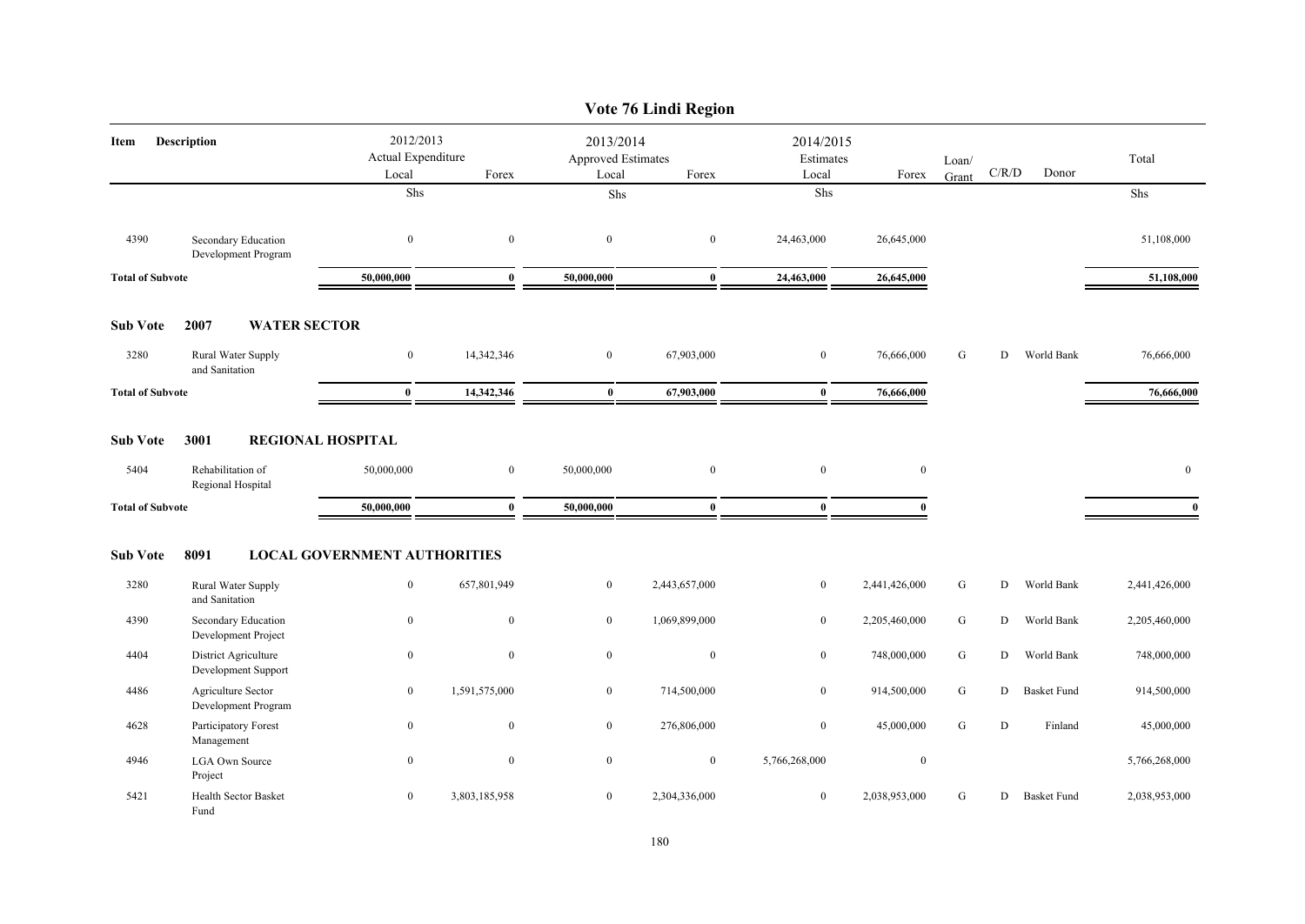|                         |                                                       |                                                   |                |                                                          | $\overline{v}$ or $\overline{v}$ and $\overline{v}$ and $\overline{v}$ |                                          |                  |                |       |            |                |
|-------------------------|-------------------------------------------------------|---------------------------------------------------|----------------|----------------------------------------------------------|------------------------------------------------------------------------|------------------------------------------|------------------|----------------|-------|------------|----------------|
| Item                    | <b>Description</b>                                    | 2012/2013<br>Actual Expenditure<br>Local<br>Forex |                | 2013/2014<br><b>Approved Estimates</b><br>Local<br>Forex |                                                                        | 2014/2015<br>Estimates<br>Forex<br>Local |                  | Loan/<br>Grant | C/R/D | Donor      | Total          |
|                         |                                                       | Shs                                               |                | Shs                                                      |                                                                        | Shs                                      |                  |                |       |            | Shs            |
| 5499                    | HIV/AIDS                                              | $\bf{0}$                                          | 78,485,879     | $\bf{0}$                                                 | 422,200,000                                                            | $\overline{0}$                           | 195,006,000      |                | D     | <b>IDA</b> | 195,006,000    |
| 6209                    | Local Government<br>Capital Development<br>Gra        | $\boldsymbol{0}$                                  | $\mathbf{0}$   | $\mathbf{0}$                                             | $\bf{0}$                                                               | 329,515,000                              | $\boldsymbol{0}$ |                |       |            | 329,515,000    |
| 6277                    | <b>Local Government</b><br>Capital Development<br>Gra | 4,869,741,400                                     | 1,113,131,571  | 4,782,000,000                                            | 1,244,601,000                                                          | 4,895,374,000                            | 987,692,000      | G              | D     | <b>IDA</b> | 5,883,066,000  |
| 6401                    | <b>District Councils</b>                              | 329,515,865                                       | $\bf{0}$       | 2,970,000,000                                            | $\bf{0}$                                                               | 2,720,000,000                            | $\mathbf{0}$     |                |       |            | 2,720,000,000  |
| 6402                    | Urban Councils                                        | $\bf{0}$                                          | $\overline{0}$ | $\mathbf{0}$                                             | $\overline{0}$                                                         | 100,000,000                              | $\mathbf{0}$     |                |       |            | 100,000,000    |
| 6571                    | Urban Development<br>Environment<br>Management        | $\overline{0}$                                    | $\mathbf{0}$   | $\mathbf{0}$                                             | $\boldsymbol{0}$                                                       | $\overline{0}$                           | 959,215,000      | G              | D     | Denmark    | 959,215,000    |
| <b>Total of Subvote</b> |                                                       | 5,199,257,265                                     | 7,244,180,357  | 7,752,000,000                                            | 8,475,999,000                                                          | 13,811,157,000                           | 10,535,252,000   |                |       |            | 24,346,409,000 |
| <b>Total of Vote</b>    |                                                       | 5,652,532,765                                     | 7,531,624,954  | 8,435,377,000                                            | 8,823,552,000                                                          | 14,488,997,000                           | 10,864,258,000   |                |       |            | 25,353,255,000 |

## **Vote 76 Lindi Region**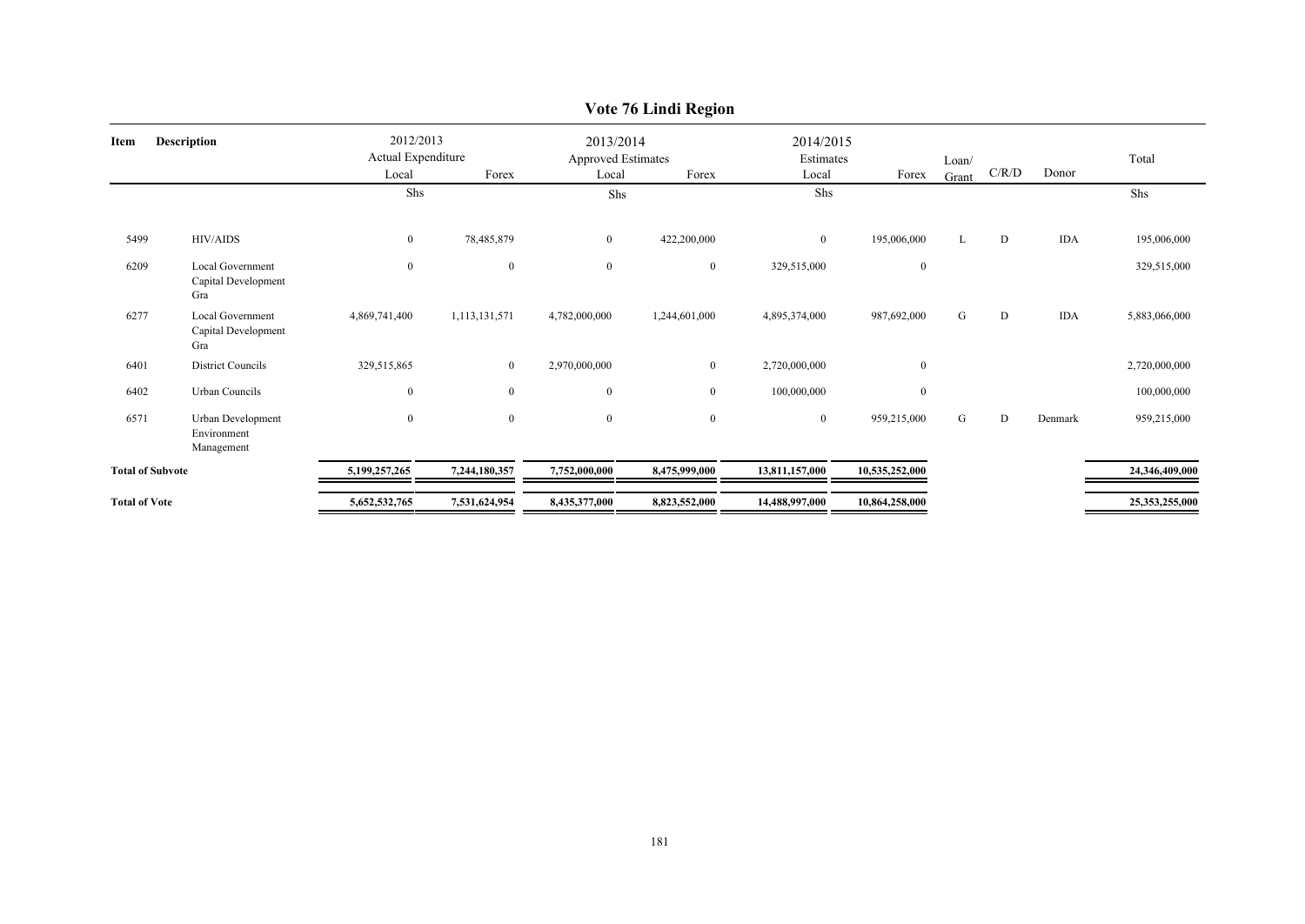MARA REGION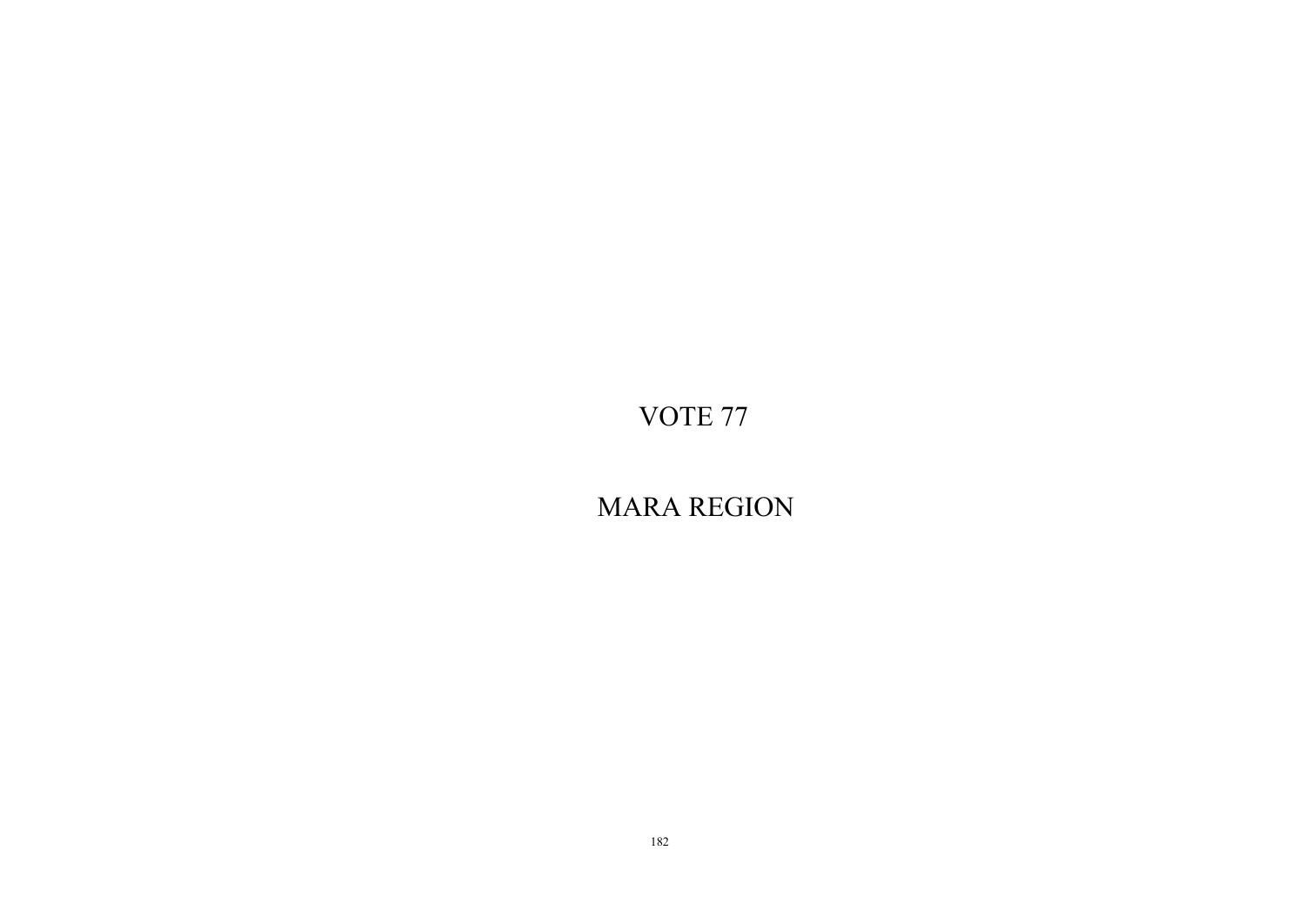## **Vote 77 Mara Region**

A. ESTIMATE of the amount required in the year ending 30th June, 2015, for the development projects in the Mara Region

### **Thirty-nine billion seven hundred ninety-nine million fifty-one thousand**

#### **(Shs.39,799,051,000)**

B. Projects under which this Vote will be accounted for by the Regional Administrative Secretary, Mara Region , are set out in the details below.

| Description<br>Item     |                                       | 2012/2013<br>Actual Expenditure<br>Local | Forex          | 2013/2014<br>Approved Estimates<br>Local | Forex            | 2014/2015<br>Estimates<br>Local | Forex          | Loan/<br>Grant | C/R/D | Donor              | Total          |
|-------------------------|---------------------------------------|------------------------------------------|----------------|------------------------------------------|------------------|---------------------------------|----------------|----------------|-------|--------------------|----------------|
|                         |                                       | Shs                                      |                | Shs                                      |                  | Shs                             |                |                |       |                    | Shs            |
| <b>Sub Vote</b>         | 1001                                  | ADMINISTRATION AND HR MANAGEMENT         |                |                                          |                  |                                 |                |                |       |                    |                |
| 6532                    | Self Help Scheme                      | 45,000,000                               | $\mathbf{0}$   | 50,000,000                               | $\mathbf{0}$     | 50,000,000                      | $\overline{0}$ |                |       |                    | 50,000,000     |
| <b>Total of Subvote</b> |                                       | 45,000,000                               | 0              | 50,000,000                               | $\mathbf{0}$     | 50,000,000                      |                |                |       |                    | 50,000,000     |
| <b>Sub Vote</b>         | 2001                                  | PLANNING AND COORDINATION                |                |                                          |                  |                                 |                |                |       |                    |                |
| 5495                    | <b>HIV/AIDS</b>                       | $\bf{0}$                                 | 27,994,820     | $\mathbf{0}$                             | 30,000,000       | $\mathbf{0}$                    | 75,200,000     | G              | D     | <b>IDA</b>         | 75,200,000     |
| 6531                    | Participatory Appraisal               | 29,997,000                               | $\bf{0}$       | 30,000,000                               | $\bf{0}$         | 30,000,000                      | $\overline{0}$ |                |       |                    | 30,000,000     |
| <b>Total of Subvote</b> |                                       | 29,997,000                               | 27,994,820     | 30,000,000                               | 30,000,000       | 30,000,000                      | 75,200,000     |                |       |                    | 105,200,000    |
| <b>Sub Vote</b>         | 2002                                  | <b>ECONOMIC AND PRODUCTIVE SECTOR</b>    |                |                                          |                  |                                 |                |                |       |                    |                |
| 4404                    | Supervision and<br>Followup(DADPs)    | 3,967,500                                | $\overline{0}$ | 4,506,000                                | $\mathbf{0}$     | 4,506,000                       | $\overline{0}$ |                |       |                    | 4,506,000      |
| 4486                    | Agricultural Sector<br>Devt.Programme | $\bf{0}$                                 | 33,774,940     | $\mathbf{0}$                             | 33,793,000       | $\mathbf{0}$                    | 24,000,000     | G              | D     | <b>Basket Fund</b> | 24,000,000     |
| 4553                    | Livestock Development<br>Fund         | 2,000,000                                | $\overline{0}$ | 2,000,000                                | $\boldsymbol{0}$ | 2,000,000                       | $\overline{0}$ |                |       |                    | 2,000,000      |
| 4628                    | Participatory Forest<br>Management    | $\bf{0}$                                 | $\overline{0}$ | $\mathbf{0}$                             | 24,000,000       | $\mathbf{0}$                    | $\overline{0}$ | G              | D     | Finland            | $\overline{0}$ |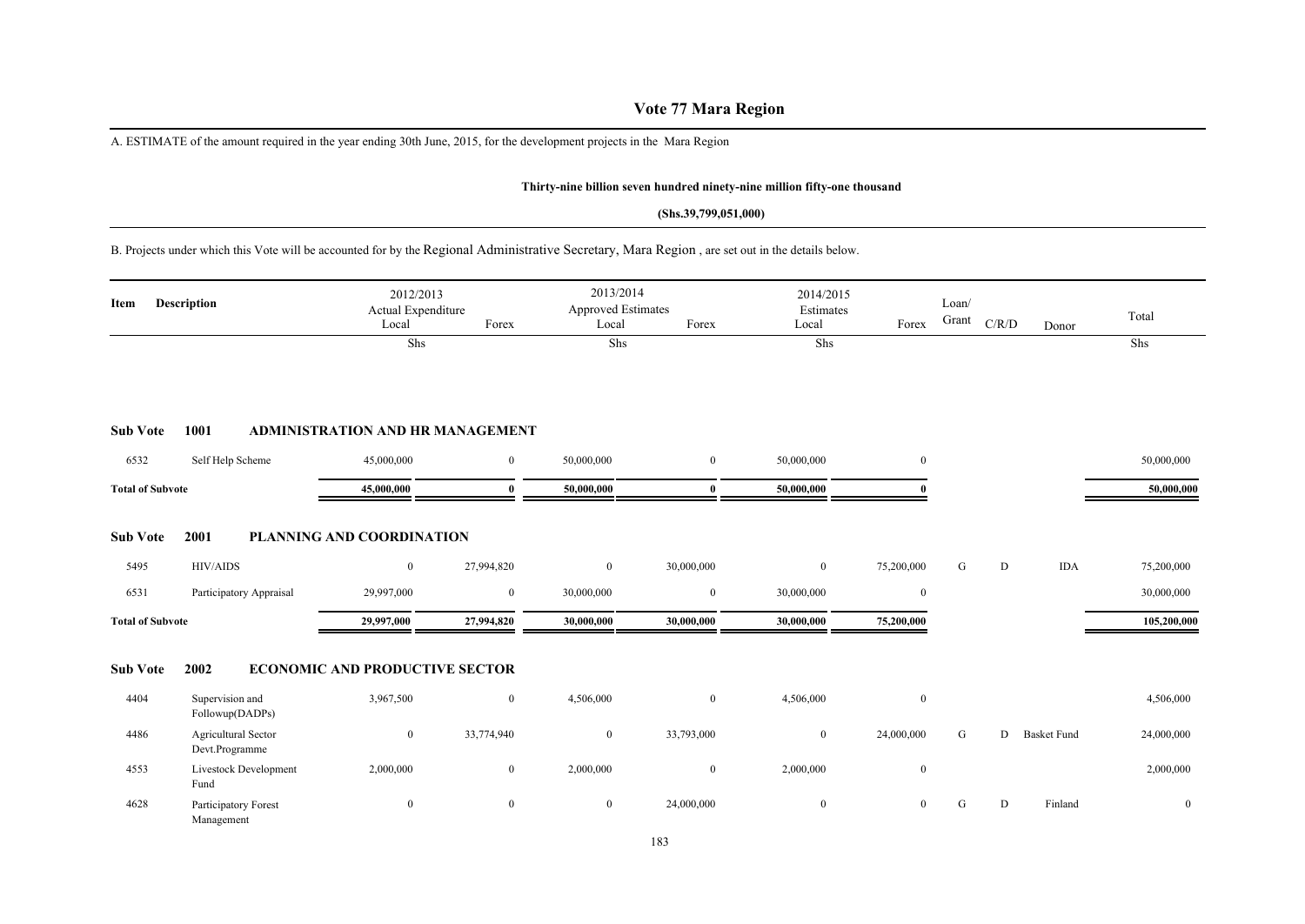| Description             | Local                                                                                                                                                                                                                                                          | Forex                                                | Local                           | Forex                                       | Estimates<br>Local                                            | Forex        | Loan/<br>Grant |   | Donor | Total                                                                         |
|-------------------------|----------------------------------------------------------------------------------------------------------------------------------------------------------------------------------------------------------------------------------------------------------------|------------------------------------------------------|---------------------------------|---------------------------------------------|---------------------------------------------------------------|--------------|----------------|---|-------|-------------------------------------------------------------------------------|
|                         | <b>Shs</b>                                                                                                                                                                                                                                                     |                                                      | Shs                             |                                             | Shs                                                           |              |                |   |       | Shs                                                                           |
| <b>Total of Subvote</b> | 5,967,500                                                                                                                                                                                                                                                      | 33,774,940                                           | 6,506,000                       | 57,793,000                                  | 6,506,000                                                     | 24,000,000   |                |   |       | 30,506,000                                                                    |
| 2003                    |                                                                                                                                                                                                                                                                |                                                      |                                 |                                             |                                                               |              |                |   |       |                                                                               |
| <b>Buildings</b>        | 485,672,000                                                                                                                                                                                                                                                    | $\overline{0}$                                       | 1,240,000,000                   | $\boldsymbol{0}$                            | 660,000,000                                                   | $\mathbf{0}$ |                |   |       | 660,000,000                                                                   |
| House                   | 210,493,000                                                                                                                                                                                                                                                    | $\mathbf{0}$                                         | $\mathbf{0}$                    | $\overline{0}$                              | 500,000,000                                                   | $\mathbf{0}$ |                |   |       | 500,000,000                                                                   |
|                         | $\bf{0}$                                                                                                                                                                                                                                                       | $\overline{0}$                                       | 80,000,000                      | $\overline{0}$                              | 60,000,000                                                    | $\mathbf{0}$ |                |   |       | 60,000,000                                                                    |
|                         | 120,000,000                                                                                                                                                                                                                                                    | $\bf{0}$                                             | $\bf{0}$                        | $\bf{0}$                                    | $\boldsymbol{0}$                                              | $\mathbf{0}$ |                |   |       | $\bf{0}$                                                                      |
| House                   | $\boldsymbol{0}$                                                                                                                                                                                                                                               | $\mathbf{0}$                                         | 100,000,000                     | $\overline{0}$                              | 185,000,000                                                   | $\mathbf{0}$ |                |   |       | 185,000,000                                                                   |
| House                   | $\overline{0}$                                                                                                                                                                                                                                                 | $\mathbf{0}$                                         | 135,000,000                     | $\overline{0}$                              | 150,000,000                                                   | $\mathbf{0}$ |                |   |       | 150,000,000                                                                   |
| <b>Total of Subvote</b> | 816,165,000                                                                                                                                                                                                                                                    | $\bf{0}$                                             | 1,555,000,000                   | $\bf{0}$                                    | 1,555,000,000                                                 | $\mathbf{0}$ |                |   |       | 1,555,000,000                                                                 |
| 2004                    |                                                                                                                                                                                                                                                                |                                                      |                                 |                                             |                                                               |              |                |   |       |                                                                               |
|                         | $\overline{0}$                                                                                                                                                                                                                                                 | 189,485,218                                          | $\overline{0}$                  | 195,455,000                                 | $\bf{0}$                                                      | 156,594,000  | G              | D |       | 156,594,000                                                                   |
| <b>Total of Subvote</b> | $\mathbf{0}$                                                                                                                                                                                                                                                   | 189,485,218                                          | $\mathbf{0}$                    | 195,455,000                                 | $\mathbf{0}$                                                  | 156,594,000  |                |   |       | 156,594,000                                                                   |
| 2005                    |                                                                                                                                                                                                                                                                |                                                      |                                 |                                             |                                                               |              |                |   |       |                                                                               |
| program                 | $\mathbf{0}$                                                                                                                                                                                                                                                   | $\mathbf{0}$                                         | $\mathbf{0}$                    | $\mathbf{0}$                                | $\overline{0}$                                                | 164,000,000  | ${\bf G}$      |   |       | 164,000,000                                                                   |
| <b>Total of Subvote</b> | $\mathbf{0}$                                                                                                                                                                                                                                                   | $\mathbf{0}$                                         | $\mathbf{0}$                    | $\mathbf{0}$                                | $\bf{0}$                                                      | 164,000,000  |                |   |       | 164,000,000                                                                   |
|                         | Construction &<br>Rehabilities of<br>Construction of DC's<br>Rehabilitation of<br>Government Houses<br>Rehabilitation of<br>Regional Block<br>Rehabilitation of DC's<br>Rehabilitation of RC's<br>Health Basket Project<br>Public Finance<br>Management reform | <b>INFRASTRUCTURE SECTOR</b><br><b>SOCIAL SECTOR</b> | 2012/2013<br>Actual Expenditure | <b>LOCAL GOVERNMENT MANAGEMENT SERVICES</b> | Vote 77 Mara Region<br>2013/2014<br><b>Approved Estimates</b> |              | 2014/2015      |   |       | $\mathbf{C} / \mathbf{R} / \mathbf{D}$<br><b>Basket Fund</b><br>D Basket Fund |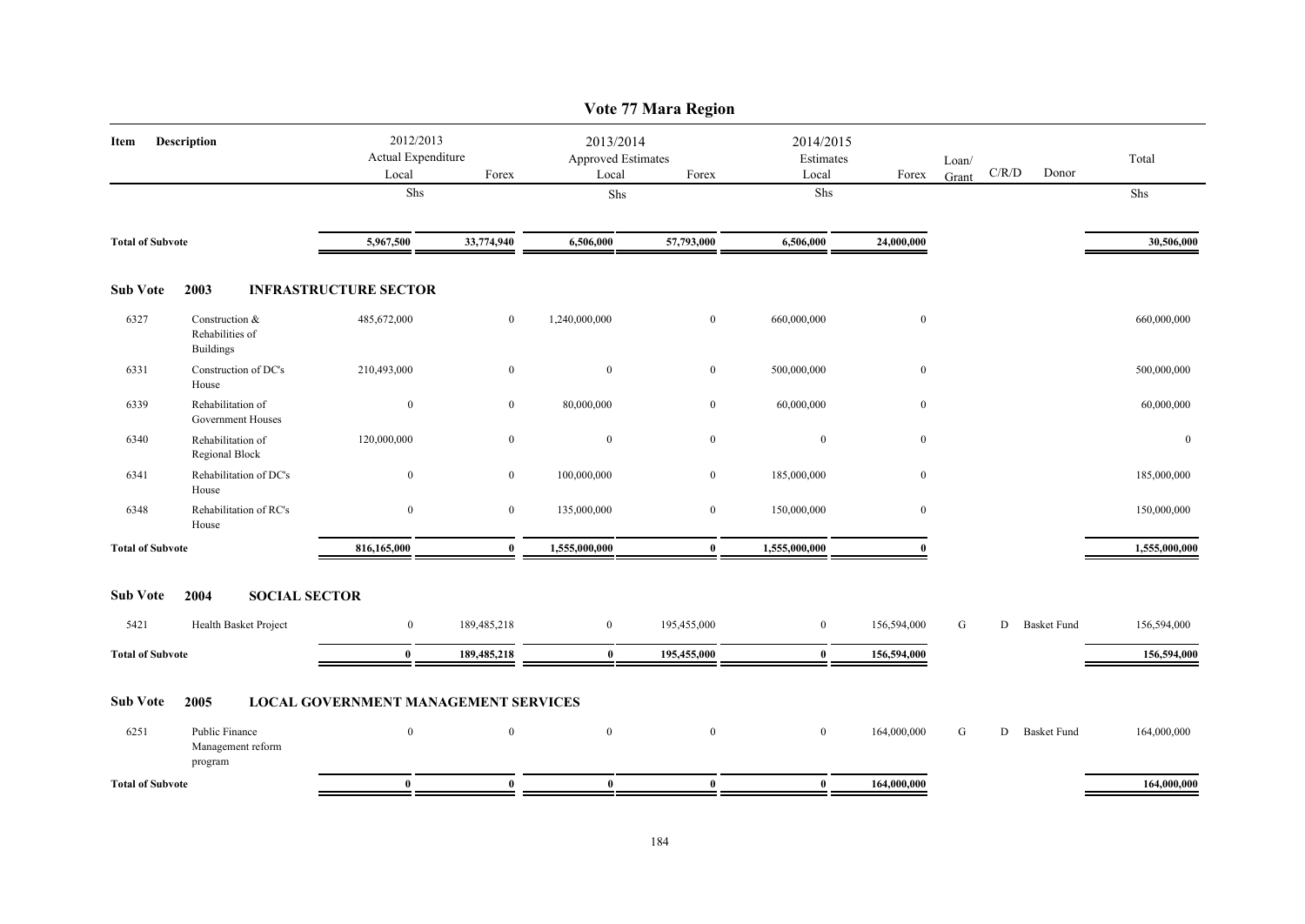|                         |                                                    |                                          |                  |                                                   | Vote 77 Mara Region |               |                                 |           |       |                    |               |
|-------------------------|----------------------------------------------------|------------------------------------------|------------------|---------------------------------------------------|---------------------|---------------|---------------------------------|-----------|-------|--------------------|---------------|
| Item                    | <b>Description</b>                                 | 2012/2013<br>Actual Expenditure<br>Local | Forex            | 2013/2014<br>Approved Estimates<br>Local<br>Forex |                     | Local         | 2014/2015<br>Estimates<br>Forex |           | C/R/D | Donor              | Total         |
|                         |                                                    | Shs                                      |                  | Shs                                               |                     | Shs           |                                 |           |       |                    | Shs           |
| <b>Sub Vote</b>         | 2006                                               | <b>EDUCATION SECTOR</b>                  |                  |                                                   |                     |               |                                 |           |       |                    |               |
| 4390                    | Secondary Education<br>Development Program         | $\mathbf{0}$                             | $\mathbf{0}$     | 24,463,000                                        | 26,645,000          | 24,463,000    | 26,645,000                      |           |       |                    | 51,108,000    |
| <b>Total of Subvote</b> |                                                    | $\bf{0}$                                 | $\mathbf{0}$     | 24,463,000                                        | 26,645,000          | 24,463,000    | 26,645,000                      |           |       |                    | 51,108,000    |
| <b>Sub Vote</b>         | 2007<br><b>WATER SECTOR</b>                        |                                          |                  |                                                   |                     |               |                                 |           |       |                    |               |
| 3280                    | Rural Water Supply<br>and Sanitation               | $\boldsymbol{0}$                         | 24,657,988       | $\bf{0}$                                          | 83,826,000          | $\mathbf{0}$  | 84,966,000                      | L         | D     | ADF                | 84,966,000    |
| <b>Total of Subvote</b> |                                                    | $\bf{0}$                                 | 24,657,988       | $\bf{0}$                                          | 83,826,000          | $\bf{0}$      | 84,966,000                      |           |       |                    | 84,966,000    |
| <b>Sub Vote</b>         | 3001                                               | <b>REGIONAL HOSPITAL</b>                 |                  |                                                   |                     |               |                                 |           |       |                    |               |
| 5404                    | Rehabilitation of<br>Regional Hospital             | 85,821,000                               | $\boldsymbol{0}$ | 224,565,000                                       | $\boldsymbol{0}$    | 224,565,000   | $\boldsymbol{0}$                |           |       |                    | 224,565,000   |
| 5411                    | Strengthen of Referal<br>Hospital                  | 2,158,026,000                            | $\mathbf{0}$     | 2,155,176,000                                     | $\overline{0}$      | 2,155,176,000 | $\mathbf{0}$                    |           |       |                    | 2,155,176,000 |
| <b>Total of Subvote</b> |                                                    | 2,243,847,000                            | $\bf{0}$         | 2,379,741,000                                     | $\bf{0}$            | 2,379,741,000 | $\mathbf{0}$                    |           |       |                    | 2,379,741,000 |
| <b>Sub Vote</b>         | 8091                                               | <b>LOCAL GOVERNMENT AUTHORITIES</b>      |                  |                                                   |                     |               |                                 |           |       |                    |               |
| 3280                    | Rural Water Supply<br>and Sanitation               | $\mathbf{0}$                             | 2,489,670,000    | $\bf{0}$                                          | 4,894,020,000       | $\mathbf{0}$  | 2,822,703,000                   | G         | D     | ADF                | 2,822,703,000 |
| 4390                    | Secondary Educucation<br>Dev. Program              | $\bf{0}$                                 | $\mathbf{0}$     | $\mathbf{0}$                                      | 1,636,152,000       | $\mathbf{0}$  | 3,097,768,000                   | L         | D     | World Bank         | 3,097,768,000 |
| 4486                    | Agriculture Sector<br>Development<br>Programme     | $\boldsymbol{0}$                         | 976,589,211      | $\bf{0}$                                          | 1,116,950,000       | $\mathbf{0}$  | 1,317,950,000                   | G         | D     | <b>Basket Fund</b> | 1,317,950,000 |
| 4488                    | District Agricult.Sector<br><b>Investm Program</b> | $\bf{0}$                                 | $\bf{0}$         | $\boldsymbol{0}$                                  | 4,635,399,000       | $\mathbf{0}$  | $\overline{0}$                  | ${\bf G}$ | D     | <b>Basket Fund</b> | $\mathbf{0}$  |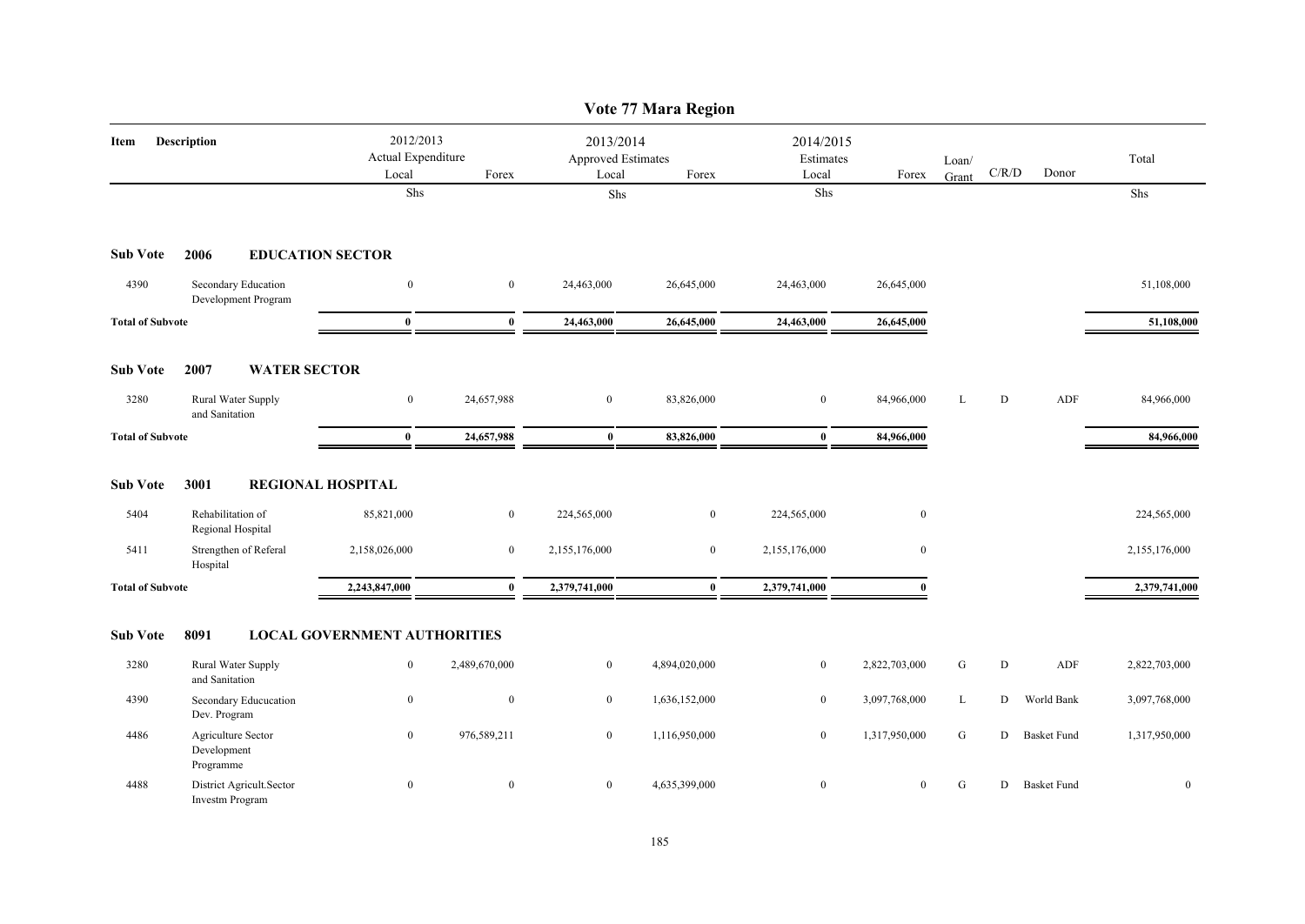|                         |                                                   |                                          |                  |                                                 | $\frac{1}{2}$  |                                 |                  |                |       |                    |                  |
|-------------------------|---------------------------------------------------|------------------------------------------|------------------|-------------------------------------------------|----------------|---------------------------------|------------------|----------------|-------|--------------------|------------------|
| Item                    | <b>Description</b>                                | 2012/2013<br>Actual Expenditure<br>Local | Forex            | 2013/2014<br><b>Approved Estimates</b><br>Local | Forex          | 2014/2015<br>Estimates<br>Local | Forex            | Loan/<br>Grant | C/R/D | Donor              | Total            |
|                         |                                                   | Shs                                      |                  | Shs                                             |                | Shs                             |                  |                |       |                    | Shs              |
| 4553                    | Live Stocks<br>Development Funds                  | 52,075,000                               | $\mathbf{0}$     | 52,075,000                                      | $\bf{0}$       | 52,075,000                      | $\boldsymbol{0}$ |                |       |                    | 52,075,000       |
| 4946                    | <b>LGAs Own Source</b><br>Project                 | $\boldsymbol{0}$                         | $\boldsymbol{0}$ | $\mathbf{0}$                                    | $\bf{0}$       | 7,766,016,000                   | $\boldsymbol{0}$ |                |       |                    | 7,766,016,000    |
| 5418                    | Primary Health Service<br>Development progr       | 390,058,000                              | $\bf{0}$         | $\boldsymbol{0}$                                | $\bf{0}$       | $\mathbf{0}$                    | $\boldsymbol{0}$ |                |       |                    | $\boldsymbol{0}$ |
| 5421                    | <b>Health Sector Basket</b><br>Fund               | $\overline{0}$                           | 4,302,908,600    | $\boldsymbol{0}$                                | 3,649,843,000  | $\overline{0}$                  | 3,261,884,000    | G              | D     | <b>Basket Fund</b> | 3,261,884,000    |
| 5499                    | <b>HIV/AIDS</b>                                   | $\overline{0}$                           | 678,045,000      | $\overline{0}$                                  | 678,045,000    | $\mathbf{0}$                    | 370,048,000      | G              | D     | World Bank         | 370,048,000      |
| 6209                    | Constituency<br>Development Fund                  | $\boldsymbol{0}$                         | $\boldsymbol{0}$ | $\mathbf{0}$                                    | $\bf{0}$       | 364,707,000                     | $\boldsymbol{0}$ |                |       |                    | 364,707,000      |
| 6277                    | <b>Local Government</b><br>capital Developm Grant | $\overline{0}$                           | 1,784,410,000    | 8,824,693,000                                   | 1,784,408,000  | 8,463,952,000                   | 1,720,551,000    | G              | D     | <b>IDA</b>         | 10,184,503,000   |
| 6401                    | <b>District Council</b>                           | 8,896,599,860                            | $\bf{0}$         | 2,390,000,000                                   | $\overline{0}$ | 4,350,000,000                   | $\mathbf{0}$     |                |       |                    | 4,350,000,000    |
| 6402                    | Urban council                                     | 200,000,000                              | $\overline{0}$   | 76,000,000                                      | $\mathbf{0}$   | $\overline{0}$                  | $\mathbf{0}$     |                |       |                    | $\mathbf{0}$     |
| 6405                    | Urban local<br>Government<br>Strenthening Prog    | $\mathbf{0}$                             | $\mathbf{0}$     | $\mathbf{0}$                                    | 506,760,000    | $\overline{0}$                  | 1,634,282,000    | L              | D     | World Bank         | 1,634,282,000    |
| <b>Total of Subvote</b> |                                                   | 9,538,732,860                            | 10,231,622,811   | 11,342,768,000                                  | 18,901,577,000 | 20,996,750,000                  | 14,225,186,000   |                |       |                    | 35,221,936,000   |
| <b>Total of Vote</b>    |                                                   | 12,679,709,360                           | 10,507,535,777   | 15,388,478,000                                  | 19,295,296,000 | 25,042,460,000                  | 14,756,591,000   |                |       |                    | 39,799,051,000   |

## **Vote 77 Mara Region**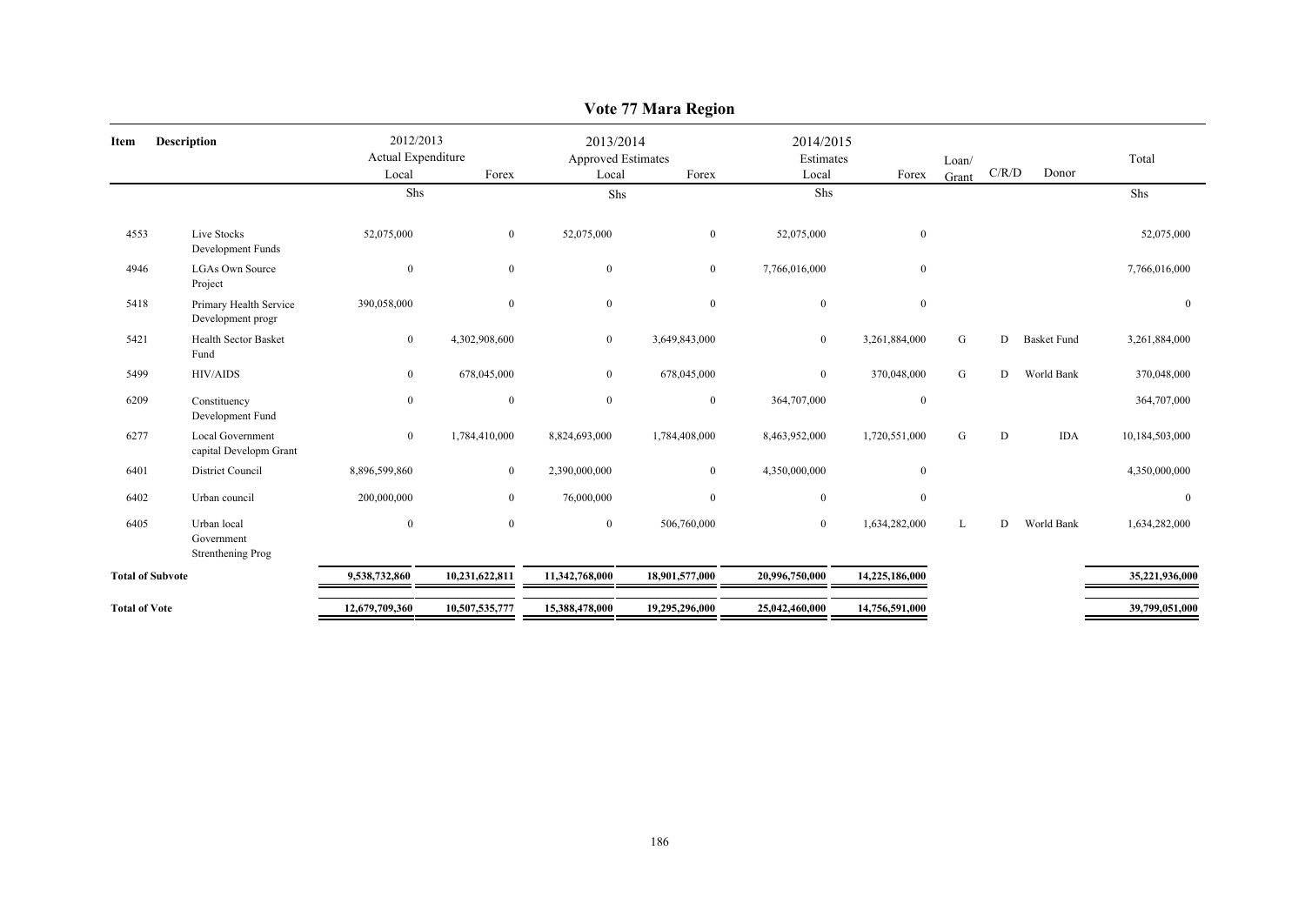MBEYA REGION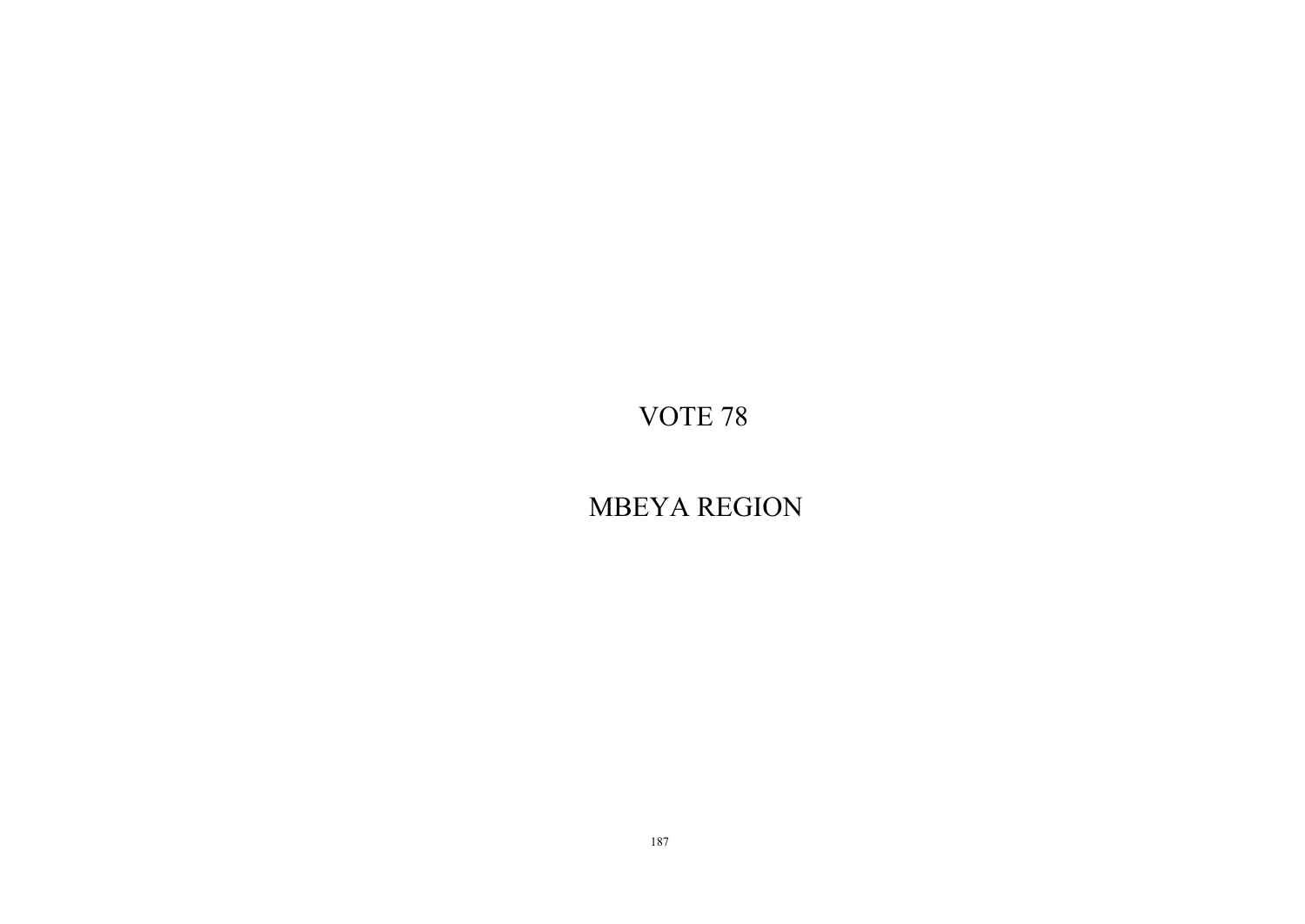## **Vote 78 Mbeya Region**

A. ESTIMATE of the amount required in the year ending 30th June, 2015, for the development projects in the Mbeya Region

#### **Sixty-eight billion seven hundred ninety million one hundred ninety-three thousand**

#### **(Shs.68,790,193,000)**

B. Projects under which this Vote will be accounted for by the Regional Administrative Secretary, Mbeya Region , are set out in the details below.

| Item                    | Description                                   | 2012/2013<br>Actual Expenditure<br>Local | Forex            | 2013/2014<br><b>Approved Estimates</b><br>Local | Forex            | 2014/2015<br>Estimates<br>Local | Forex            | Loan/<br>Grant | C/R/D | Donor          | Total          |
|-------------------------|-----------------------------------------------|------------------------------------------|------------------|-------------------------------------------------|------------------|---------------------------------|------------------|----------------|-------|----------------|----------------|
|                         |                                               | Shs                                      |                  | Shs                                             |                  | Shs                             |                  |                |       |                | Shs            |
| <b>Sub Vote</b>         | 1001                                          | <b>ADMINISTRATION AND HR MANAGEMENT</b>  |                  |                                                 |                  |                                 |                  |                |       |                |                |
| 6331                    | Construction of DC's<br>House                 | 119,800,429                              | $\bf{0}$         | 300,000,000                                     | $\mathbf{0}$     | 282,668,000                     | $\mathbf{0}$     |                |       |                | 282,668,000    |
| 6339                    | Rehabilitation of<br><b>Government Houses</b> | 25,000,000                               | $\mathbf{0}$     | 58,297,000                                      | $\mathbf{0}$     | $\mathbf{0}$                    | $\bf{0}$         |                |       |                | $\overline{0}$ |
| 6347                    | Rehabilitation of DC's<br>House               | 32,936,338                               | $\boldsymbol{0}$ | $\mathbf{0}$                                    | $\boldsymbol{0}$ | 20,000,000                      | $\mathbf{0}$     |                |       |                | 20,000,000     |
| 6384                    | Construction of<br><b>Government Houses</b>   | 54,000,000                               | $\mathbf{0}$     | 200,000,000                                     | $\bf{0}$         | $\mathbf{0}$                    | $\bf{0}$         |                |       |                | $\bf{0}$       |
| 6389                    | Construction of Office<br>Building            | $\boldsymbol{0}$                         | $\bf{0}$         | $\mathbf{0}$                                    | $\boldsymbol{0}$ | 360,517,000                     | $\overline{0}$   |                |       |                | 360,517,000    |
| 6532                    | Self Help Projects                            | 54,999,967                               | $\bf{0}$         | 60,000,000                                      | $\boldsymbol{0}$ | 60,000,000                      | $\boldsymbol{0}$ |                |       |                | 60,000,000     |
| <b>Total of Subvote</b> |                                               | 286,736,734                              | $\bf{0}$         | 618,297,000                                     | $\bf{0}$         | 723,185,000                     | $\mathbf{0}$     |                |       |                | 723,185,000    |
| <b>Sub Vote</b>         | 2001                                          | PLANNING AND COORDINATION                |                  |                                                 |                  |                                 |                  |                |       |                |                |
| 5499                    | <b>HIV/AIDS</b>                               | $\mathbf{0}$                             | 25,864,319       | $\mathbf{0}$                                    | 30,000,000       | $\mathbf{0}$                    | 94,000,000       | G              | D     | World Bank     | 94,000,000     |
| 6517                    | Unicef Support to<br>Multisectoral            | $\mathbf{0}$                             | 111,683,346      | $\mathbf{0}$                                    | 337,600,000      | $\mathbf{0}$                    | 428,526,000      | ${\bf G}$      | D     | <b>UNICEFD</b> | 428,526,000    |
| 6531                    | Participatory Appraisal                       | 5,346,244                                | $\bf{0}$         | 5,450,000                                       | $\bf{0}$         | 5,450,000                       | $\bf{0}$         |                |       |                | 5,450,000      |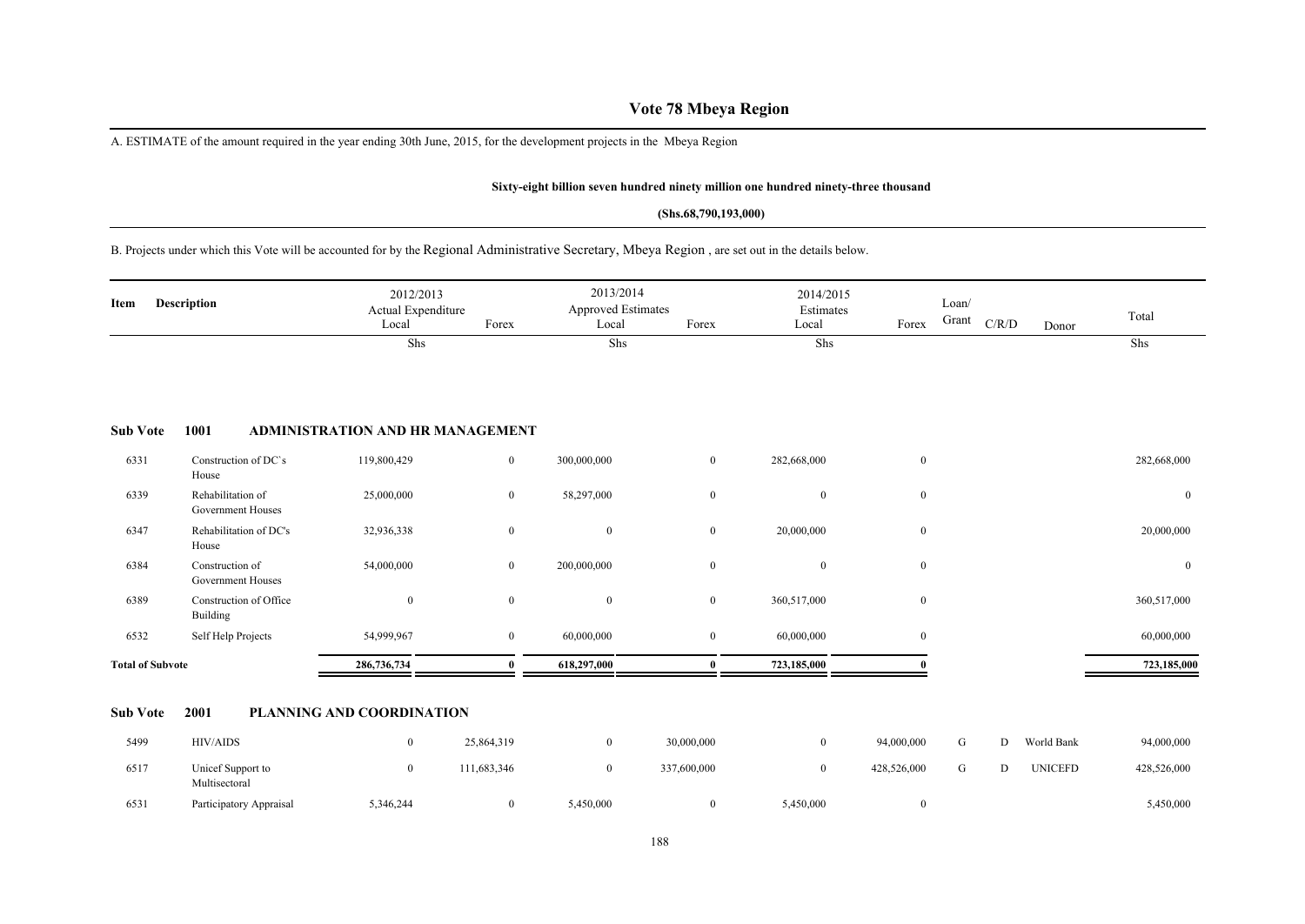|                         |                                             |                                         |                  |                                                 | Vote 78 Mbeya Region |                                 |                  |       |                |                    |              |
|-------------------------|---------------------------------------------|-----------------------------------------|------------------|-------------------------------------------------|----------------------|---------------------------------|------------------|-------|----------------|--------------------|--------------|
| Item                    | Description                                 | 2012/2013<br>Actual Expenditure         | Forex            | 2013/2014<br><b>Approved Estimates</b><br>Local | Forex                | 2014/2015<br>Estimates<br>Local |                  | Loan/ | C/R/D          | Donor              | Total        |
|                         |                                             | Local<br>Shs                            |                  | Shs                                             |                      | Shs                             | Forex            | Grant |                |                    | Shs          |
|                         |                                             |                                         |                  |                                                 |                      |                                 |                  |       |                |                    |              |
| <b>Total of Subvote</b> |                                             | 5,346,244                               | 137,547,665      | 5,450,000                                       | 367,600,000          | 5,450,000                       | 522,526,000      |       |                |                    | 527,976,000  |
| <b>Sub Vote</b>         | 2002                                        | <b>ECONOMIC AND PRODUCTIVE SECTOR</b>   |                  |                                                 |                      |                                 |                  |       |                |                    |              |
| 4404                    | District Agriculture<br>Development Support | 6,511,000                               | 45,549,242       | 6,621,000                                       | 45,726,000           | 6,621,000                       | 38,000,000       | G     | D              | <b>Basket Fund</b> | 44,621,000   |
| 4553                    | Livestock Development<br>Fund               | 2,000,000                               | $\boldsymbol{0}$ | 2,000,000                                       | $\mathbf{0}$         | 2,000,000                       | $\boldsymbol{0}$ |       |                |                    | 2,000,000    |
| 4628                    | Participatory Forestry<br>Mgt(Forestry)/PFM | $\overline{0}$                          | 8,000,000        | $\overline{0}$                                  | 8,000,000            | $\mathbf{0}$                    | $\overline{0}$   | G     | D              | <b>FINLAND</b>     | $\mathbf{0}$ |
| 6539                    | Sustainable Wetland<br>Management           | $\bf{0}$                                | 24,000,000       | $\bf{0}$                                        | 47,500,000           | $\boldsymbol{0}$                | $\overline{0}$   | G     | D              | Danida             | $\mathbf{0}$ |
| <b>Total of Subvote</b> |                                             | 8,511,000                               | 77,549,242       | 8,621,000                                       | 101,226,000          | 8,621,000                       | 38,000,000       |       |                |                    | 46,621,000   |
| <b>Sub Vote</b><br>4390 | 2006<br>Secondary Education                 | <b>EDUCATION SECTOR</b><br>$\mathbf{0}$ | $\mathbf{0}$     | 24,463,000                                      | 26,645,000           | 24,463,000                      | 26,645,000       | L     | $\overline{0}$ | World Bank         | 51,108,000   |
|                         | Development Program                         |                                         |                  |                                                 |                      |                                 |                  |       |                |                    |              |
| <b>Total of Subvote</b> |                                             | $\bf{0}$                                | $\bf{0}$         | 24,463,000                                      | 26,645,000           | 24,463,000                      | 26,645,000       |       |                |                    | 51,108,000   |
| <b>Sub Vote</b>         | 2007<br><b>WATER SECTOR</b>                 |                                         |                  |                                                 |                      |                                 |                  |       |                |                    |              |
| 3280                    | Rural Water Supply<br>and Sanitation        | $\overline{0}$                          | 18,874,800       | $\overline{0}$                                  | 104,813,000          | $\boldsymbol{0}$                | 111,129,000      | L     | D              | ADF                | 111,129,000  |
| <b>Total of Subvote</b> |                                             | $\bf{0}$                                | 18,874,800       | $\bf{0}$                                        | 104,813,000          | $\bf{0}$                        | 111,129,000      |       |                |                    | 111,129,000  |
| <b>Sub Vote</b>         | 3001                                        | <b>REGIONAL HOSPITAL</b>                |                  |                                                 |                      |                                 |                  |       |                |                    |              |
| 5402                    | Construction of<br>Regional Hospital        | 131,085,000                             | $\overline{0}$   | 304,888,000                                     | $\boldsymbol{0}$     | 200,000,000                     | $\mathbf{0}$     |       |                |                    | 200,000,000  |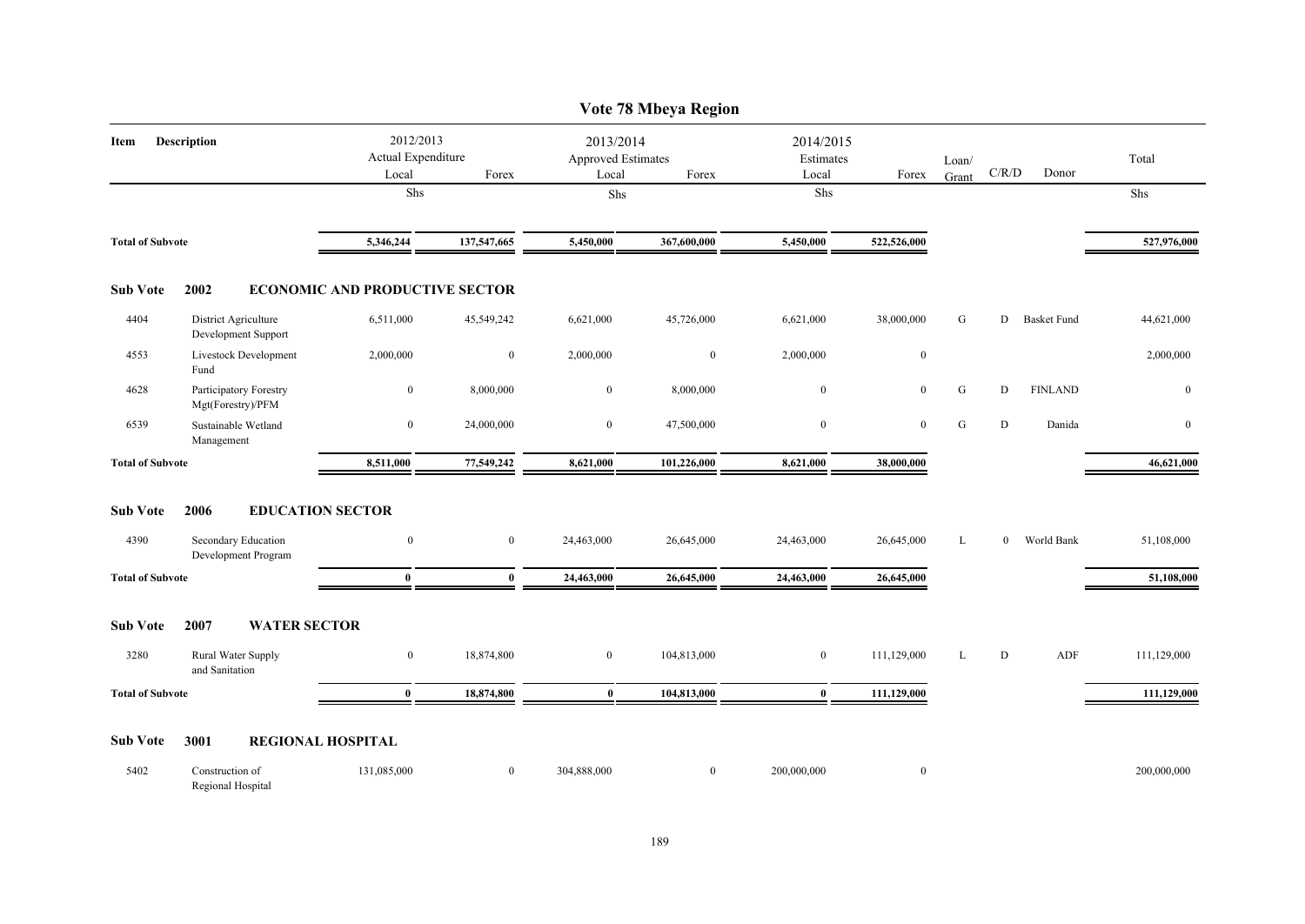|                         |                                                |                                          |                |                                          | Vote 78 Mbeya Region |                                 |                |                |           |                    |                |
|-------------------------|------------------------------------------------|------------------------------------------|----------------|------------------------------------------|----------------------|---------------------------------|----------------|----------------|-----------|--------------------|----------------|
| Item                    | <b>Description</b>                             | 2012/2013<br>Actual Expenditure<br>Local | Forex          | 2013/2014<br>Approved Estimates<br>Local | Forex                | 2014/2015<br>Estimates<br>Local | Forex          | Loan/<br>Grant | C/R/D     | Donor              | Total          |
|                         |                                                | Shs                                      |                | Shs                                      |                      | Shs                             |                |                |           |                    | Shs            |
| 5421                    | Health Sector<br>Programme<br>Support-District | $\overline{0}$                           | 193,387,553    | $\overline{0}$                           | 227,273,000          | $\mathbf{0}$                    | 178,045,000    | ${\bf G}$      | D         | <b>Basket Fund</b> | 178,045,000    |
| <b>Total of Subvote</b> |                                                | 131,085,000                              | 193,387,553    | 304,888,000                              | 227,273,000          | 200,000,000                     | 178,045,000    |                |           |                    | 378,045,000    |
| <b>Sub Vote</b>         | 8091                                           | <b>LOCAL GOVERNMENT AUTHORITIES</b>      |                |                                          |                      |                                 |                |                |           |                    |                |
| 3280                    | Rural Water Supply<br>and Sanitation           | $\boldsymbol{0}$                         | 1,990,856,624  | $\boldsymbol{0}$                         | 5,449,266,000        | $\boldsymbol{0}$                | 5,821,073,000  | L              | ${\bf D}$ | ADF                | 5,821,073,000  |
| 4390                    | Secondary Education<br>Development Project     | $\boldsymbol{0}$                         | $\mathbf{0}$   | $\overline{0}$                           | 2,127,855,000        | $\mathbf{0}$                    | 2,912,160,000  | G              |           | ADB                | 2,912,160,000  |
| 4486                    | Agricultural Sector<br>Devt Programmme         | $\mathbf{0}$                             | 3,182,291,978  | $\mathbf{0}$                             | 2,646,338,000        | $\boldsymbol{0}$                | 6,186,338,000  | ${\bf G}$      | D         | <b>Basket Fund</b> | 6,186,338,000  |
| 4553                    | Livestock Development<br>Fund                  | 41,660,000                               | $\mathbf{0}$   | 41,660,000                               | $\bf{0}$             | 41,660,000                      | $\bf{0}$       |                |           |                    | 41,660,000     |
| 4628                    | Participatory Forest<br>Management             | $\overline{0}$                           | 274,418,433    | $\mathbf{0}$                             | 345,900,000          | $\mathbf{0}$                    | $\overline{0}$ | G              | D         | <b>FINLAND</b>     | $\mathbf{0}$   |
| 4946                    |                                                | $\boldsymbol{0}$                         | $\overline{0}$ | $\mathbf{0}$                             | $\mathbf{0}$         | 19,858,644,000                  | $\overline{0}$ |                |           |                    | 19,858,644,000 |
| 5418                    | Primary Health<br>Services Development         | 553,176,000                              | $\mathbf{0}$   | $\mathbf{0}$                             | $\boldsymbol{0}$     | $\boldsymbol{0}$                | $\mathbf{0}$   |                |           |                    | $\mathbf{0}$   |
| 5421                    | Health Sector Basket<br>Fund                   | $\bf{0}$                                 | 4,215,679,850  | $\overline{0}$                           | 5,380,615,000        | $\overline{0}$                  | 4,980,940,000  | G              | D         | <b>Basket Fund</b> | 4,980,940,000  |
| 5499                    | HIV/AIDS                                       | $\boldsymbol{0}$                         | 1,007,659,000  | $\overline{0}$                           | 1,007,659,000        | $\boldsymbol{0}$                | 599,502,000    | ${\bf G}$      | D         | World Bank         | 599,502,000    |
| 6209                    | Constituency<br>Development Fund               | $\overline{0}$                           | $\bf{0}$       | $\mathbf{0}$                             | $\bf{0}$             | 529,877,000                     | $\bf{0}$       |                |           |                    | 529,877,000    |
| 6277                    | Local Government<br>Capital Dev.Grant          | $\bf{0}$                                 | 3,635,167,457  | 11,559,096,000                           | 2,420,449,000        | 11,663,349,000                  | 2,371,052,000  | G              | D         | <b>IDA</b>         | 14,034,401,000 |
| 6401                    | <b>District Councils</b>                       | 7,626,253,153                            | $\overline{0}$ | 4,710,000,000                            | $\mathbf{0}$         | 5,350,000,000                   | $\mathbf{0}$   |                |           |                    | 5,350,000,000  |
| 6402                    | Town/Municipal/City<br>Councils                | 178,895,865                              | $\overline{0}$ | $\boldsymbol{0}$                         | $\mathbf{0}$         | $\mathbf{0}$                    | $\mathbf{0}$   |                |           |                    | $\mathbf{0}$   |
| 6403                    | Tanzania Strategic<br>Cities Project           | $\overline{0}$                           | 1,482,656,905  | $\mathbf{0}$                             | 4,089,267,000        | $\mathbf{0}$                    | 3,911,400,000  | G              | D         | World Bank         | 3,911,400,000  |

# $V_{\text{eff}}$  70 Mb<sub>ey</sub> Region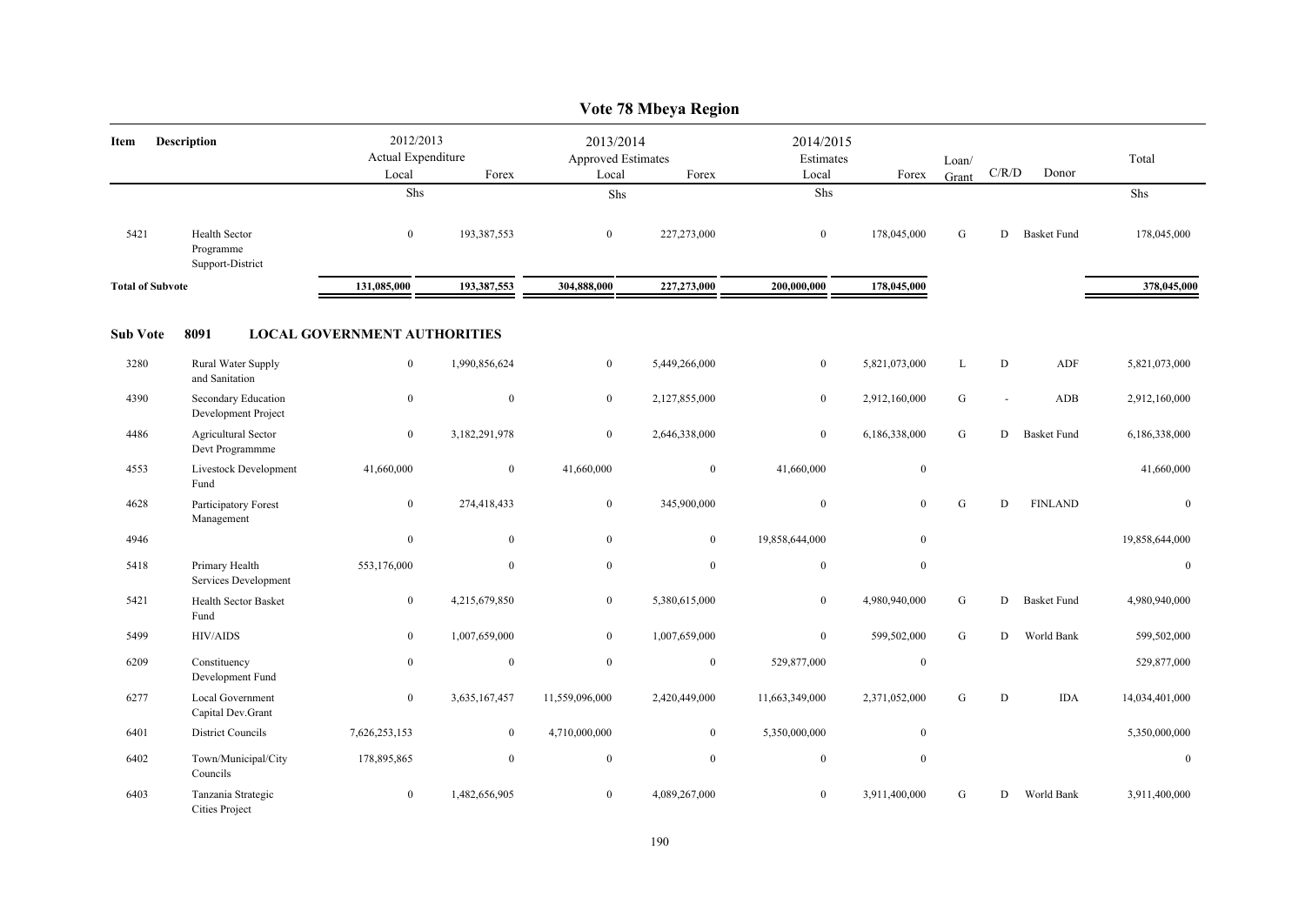|                         |                                            |                                 |                |                                        | TURE TO PLOCYA INCEIVIL |                        |                |       |       |                |                |
|-------------------------|--------------------------------------------|---------------------------------|----------------|----------------------------------------|-------------------------|------------------------|----------------|-------|-------|----------------|----------------|
| Item                    | <b>Description</b>                         | 2012/2013<br>Actual Expenditure |                | 2013/2014<br><b>Approved Estimates</b> |                         | 2014/2015<br>Estimates |                | Loan/ |       |                | Total          |
|                         |                                            | Local                           | Forex          | Local                                  | Forex                   | Local                  | Forex          | Grant | C/R/D | Donor          |                |
|                         |                                            | Shs                             |                | Shs                                    |                         | Shs                    |                |       |       |                | Shs            |
| 6517                    | Unicef Support to<br>Multisectoral         | $\overline{0}$                  | 587,542,600    | $\overline{0}$                         | 2,726,370,000           | $\bf{0}$               | 2,726,134,000  | G     | D     | <b>UNICEFD</b> | 2,726,134,000  |
| 6539                    | Wetland Management<br>and Sustainable Devp | $\overline{0}$                  | 76,547,400     | $\overline{0}$                         | 100,000,000             | $\mathbf{0}$           | $\overline{0}$ | G     | D     | Danida         | $\Omega$       |
| <b>Total of Subvote</b> |                                            | 8,399,985,018                   | 16,452,820,247 | 16,310,756,000                         | 26,293,719,000          | 37,443,530,000         | 29,508,599,000 |       |       |                | 66,952,129,000 |
| <b>Total of Vote</b>    |                                            | 8,831,663,996                   | 16,880,179,507 | 17,272,475,000                         | 27,121,276,000          | 38,405,249,000         | 30,384,944,000 |       |       |                | 68,790,193,000 |

## **Vote 78 Mbeya Region**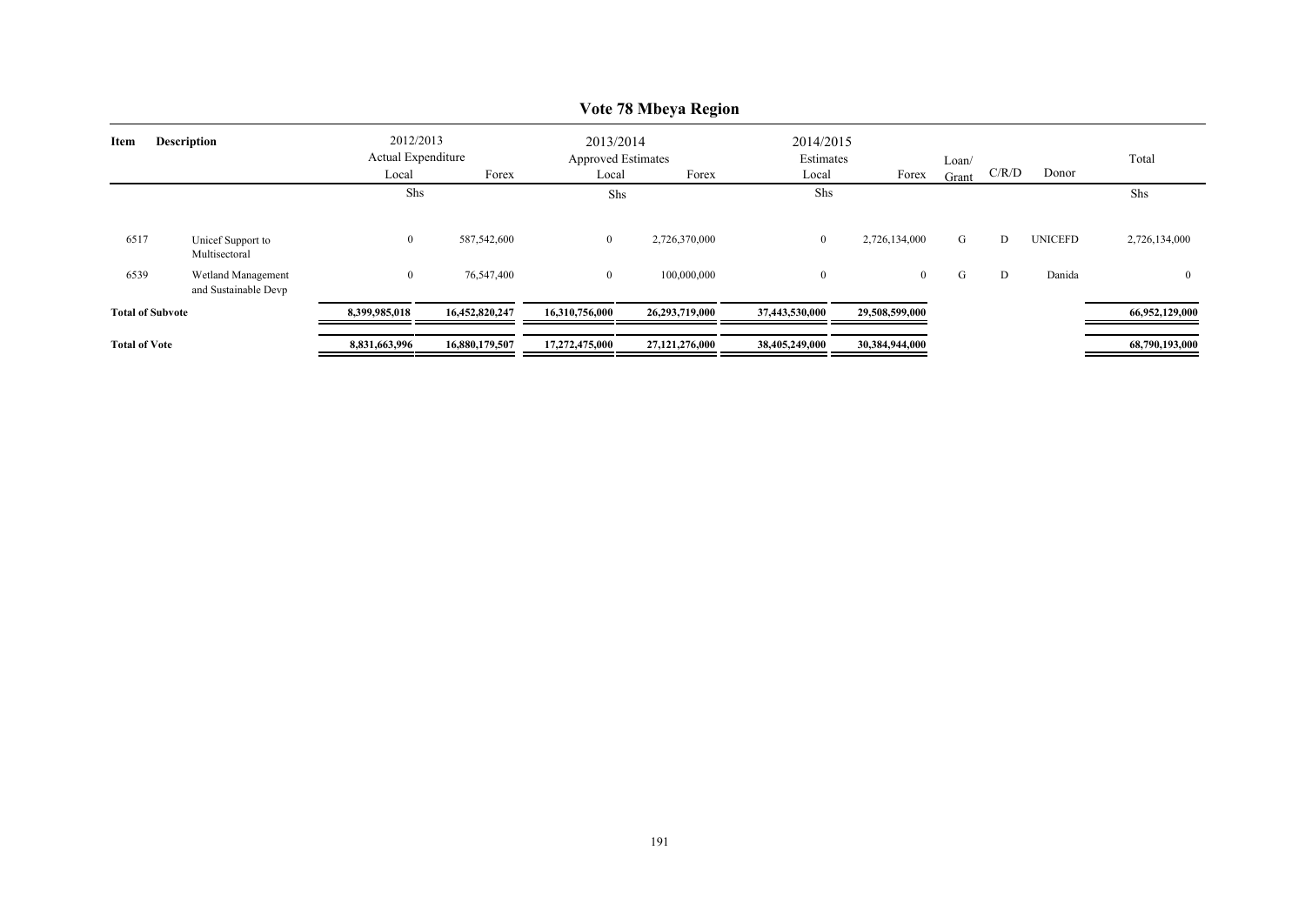MOROGORO REGION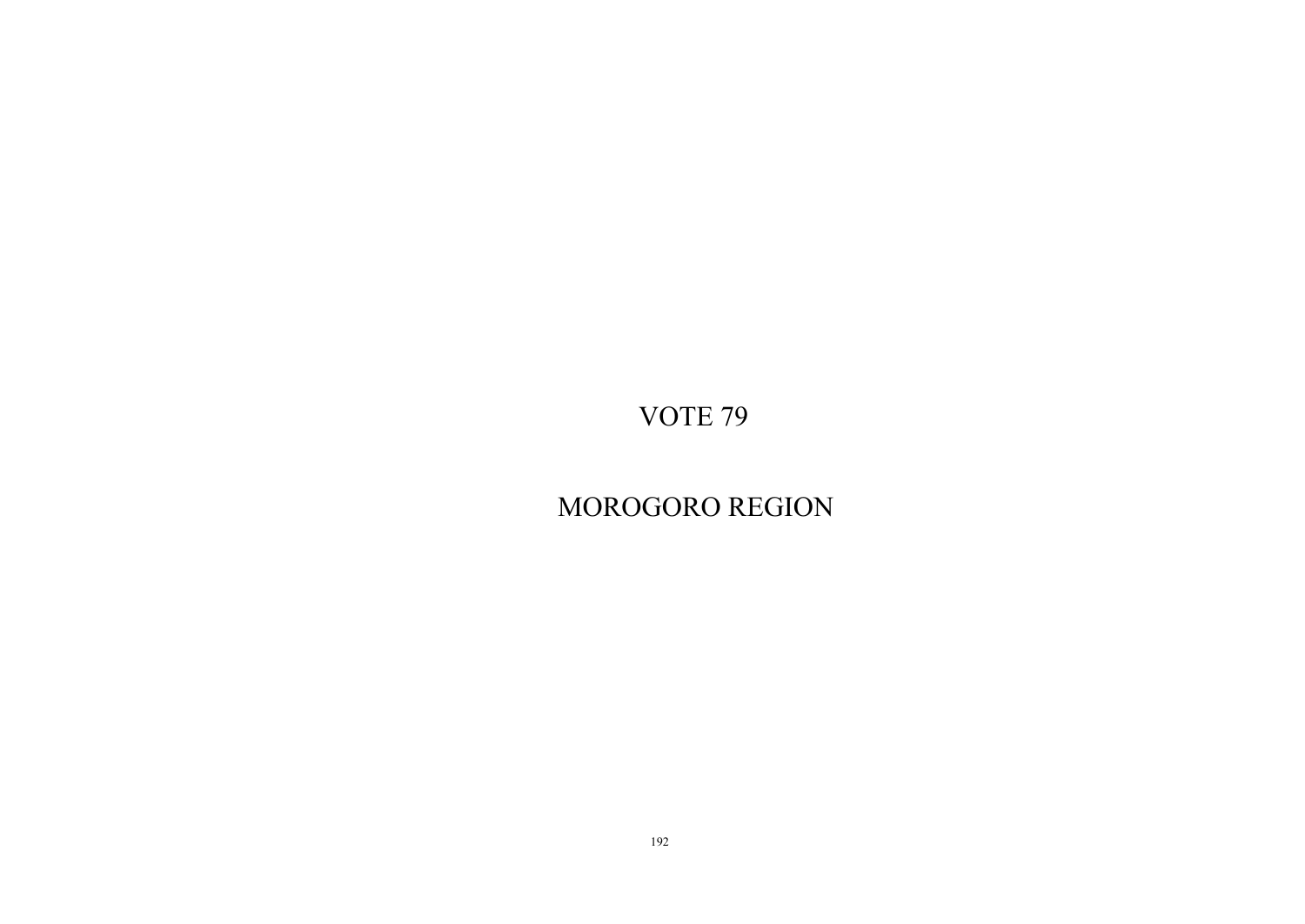## **Vote 79 Morogoro Region**

A. ESTIMATE of the amount required in the year ending 30th June, 2015, for the development projects in the Morogoro Region

House

Government Quarters

6384 Construction of

#### **Fifty-one billion two hundred six million nine hundred fifty-eight thousand**

#### **(Shs.51,206,958,000)**

B. Projects under which this Vote will be accounted for by the Regional Administrative Secretary, Morogoro Region , are set out in the details below.

| <b>Description</b><br>Item |                                        | 2012/2013<br>Actual Expenditure<br>Local | Forex            | 2013/2014<br><b>Approved Estimates</b><br>Local | Forex          | 2014/2015<br>Estimates<br>Local | Forex            | Loan/<br>Grant | C/R/D | Donor | Total            |
|----------------------------|----------------------------------------|------------------------------------------|------------------|-------------------------------------------------|----------------|---------------------------------|------------------|----------------|-------|-------|------------------|
|                            |                                        | Shs                                      |                  | Shs                                             |                | Shs                             |                  |                |       |       | Shs              |
|                            |                                        |                                          |                  |                                                 |                |                                 |                  |                |       |       |                  |
| <b>Sub Vote</b>            | 1001                                   | ADMINISTRATION AND HR MANAGEMENT         |                  |                                                 |                |                                 |                  |                |       |       |                  |
| 6327                       | <b>Construction Of Rest</b><br>House   | $\boldsymbol{0}$                         | $\mathbf{0}$     | 100,000,000                                     | $\overline{0}$ | 150,000,000                     | $\mathbf{0}$     |                |       |       | 150,000,000      |
| 6336                       | Sokoine Memorial<br>High School        | 199,999,989                              | $\mathbf{0}$     | 150,000,000                                     | $\overline{0}$ | 200,000,000                     | $\mathbf{0}$     |                |       |       | 200,000,000      |
| 6339                       | Rehabilitation of<br>Government Houses | 50,000,000                               | $\mathbf{0}$     | 70,000,000                                      | $\mathbf{0}$   | $\overline{0}$                  | $\mathbf{0}$     |                |       |       | $\mathbf{0}$     |
| 6340                       | Rehabilitation of<br>Regional Block    | 50,000,000                               | $\boldsymbol{0}$ | $\mathbf{0}$                                    | $\overline{0}$ | $\overline{0}$                  | $\mathbf{0}$     |                |       |       | $\boldsymbol{0}$ |
| 6341                       | Rehabilitation of DC's<br>Offices      | $\bf{0}$                                 | $\mathbf{0}$     | 60,000,000                                      | $\overline{0}$ | 80,000,000                      | $\mathbf{0}$     |                |       |       | 80,000,000       |
| 6347                       | Rehabilitation of DC's<br>Houses       | 245,000,000                              | $\mathbf{0}$     | 78,000,000                                      | $\mathbf{0}$   | 80,000,000                      | $\mathbf{0}$     |                |       |       | 80,000,000       |
| 6348                       | Rehabilitation of RC's                 | 50,000,000                               | $\boldsymbol{0}$ | 140,000,000                                     | $\overline{0}$ | 90,000,000                      | $\boldsymbol{0}$ |                |       |       | 90,000,000       |

6532 Self Help Projects 25,000,000 0 25,000,000 0 20,000,000 0 20,000,000  $\bf{Total~of~Subvote}$  619,999,989 0 1,123,000,000 0 1,120,000,000 1,120,000,000

0 0 500,000,000 0 500,000,000 0 500,000,000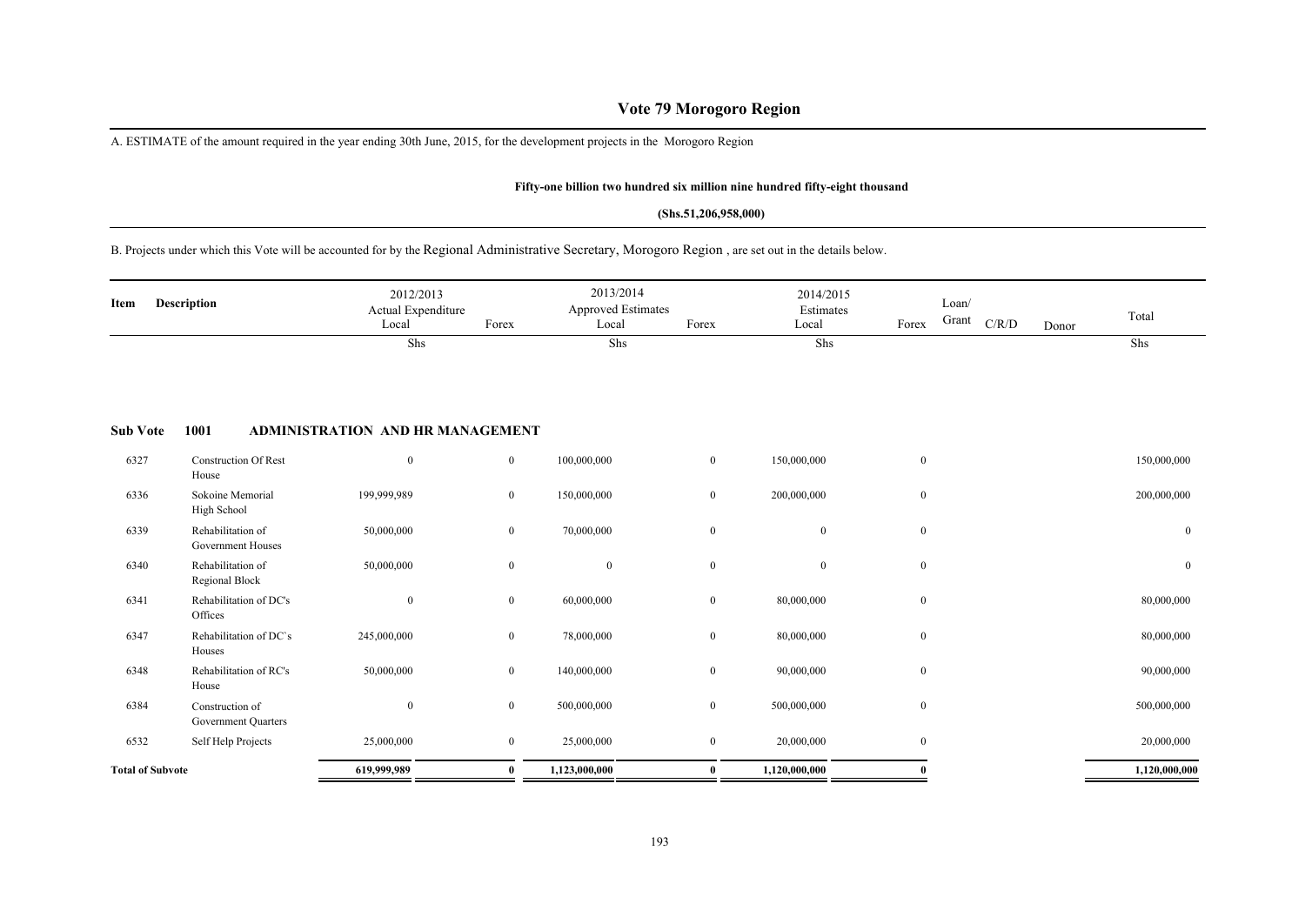|                         |                    |                                          |                  |                                          | Vote 79 Morogoro Region |                                 |                  |                |                      |            |
|-------------------------|--------------------|------------------------------------------|------------------|------------------------------------------|-------------------------|---------------------------------|------------------|----------------|----------------------|------------|
| Item                    | Description        | 2012/2013<br>Actual Expenditure<br>Local | Forex            | 2013/2014<br>Approved Estimates<br>Local | Forex                   | 2014/2015<br>Estimates<br>Local | Forex            | Loan/<br>Grant | $\rm C/R/D$<br>Donor | Total      |
|                         |                    | Shs                                      |                  | Shs                                      |                         | ${\rm Shs}$                     |                  |                |                      | Shs        |
| <b>Sub Vote</b>         | 1005               | <b>DAS-MOROGORO</b>                      |                  |                                          |                         |                                 |                  |                |                      |            |
| 6532                    | Self Help Projects | 10,000,000                               | $\boldsymbol{0}$ | 10,000,000                               | $\boldsymbol{0}$        | 10,000,000                      | $\boldsymbol{0}$ |                |                      | 10,000,000 |
| <b>Total of Subvote</b> |                    | 10,000,000                               | $\bf{0}$         | 10,000,000                               | $\bf{0}$                | 10,000,000                      | $\bf{0}$         |                |                      | 10,000,000 |
| <b>Sub Vote</b>         | 1006               | <b>DAS-KILOSA</b>                        |                  |                                          |                         |                                 |                  |                |                      |            |
| 6532                    | Self Help Projects | 5,000,000                                | $\bf{0}$         | 5,000,000                                | $\boldsymbol{0}$        | 5,000,000                       | $\bf{0}$         |                |                      | 5,000,000  |
| <b>Total of Subvote</b> |                    | 5,000,000                                | $\bf{0}$         | 5,000,000                                | $\bf{0}$                | 5,000,000                       | $\bf{0}$         |                |                      | 5,000,000  |
| <b>Sub Vote</b>         | 1007               | <b>DAS-KILOMBERO</b>                     |                  |                                          |                         |                                 |                  |                |                      |            |
| 6532                    | Self Help Projects | 5,000,000                                | $\boldsymbol{0}$ | 5,000,000                                | $\boldsymbol{0}$        | 5,000,000                       | $\boldsymbol{0}$ |                |                      | 5,000,000  |
| <b>Total of Subvote</b> |                    | 5,000,000                                | $\bf{0}$         | 5,000,000                                | $\bf{0}$                | 5,000,000                       | $\bf{0}$         |                |                      | 5,000,000  |
| <b>Sub Vote</b>         | 1008               | <b>DAS-ULANGA</b>                        |                  |                                          |                         |                                 |                  |                |                      |            |
| 6532                    | Self Help Projects | 5,000,000                                | $\boldsymbol{0}$ | 5,000,000                                | $\bf{0}$                | 5,000,000                       | $\bf{0}$         |                |                      | 5,000,000  |
| <b>Total of Subvote</b> |                    | 5,000,000                                | $\bf{0}$         | 5,000,000                                | $\bf{0}$                | 5,000,000                       | $\mathbf{0}$     |                |                      | 5,000,000  |
| <b>Sub Vote</b>         | 1009               | <b>DAS-MVOMERO</b>                       |                  |                                          |                         |                                 |                  |                |                      |            |
| 6532                    | Self Help Projects | 5,000,000                                | $\boldsymbol{0}$ | 5,000,000                                | $\boldsymbol{0}$        | 5,000,000                       | $\bf{0}$         |                |                      | 5,000,000  |
| <b>Total of Subvote</b> |                    | 5,000,000                                | $\bf{0}$         | 5,000,000                                | $\bf{0}$                | 5,000,000                       | $\theta$         |                |                      | 5,000,000  |
| <b>Sub Vote</b>         | 1010               | <b>DAS-GAIRO</b>                         |                  |                                          |                         |                                 |                  |                |                      |            |
| 6532                    | Self Help Project  | $\boldsymbol{0}$                         | $\bf{0}$         | $\bf{0}$                                 | $\bf{0}$                | 5,000,000                       | $\bf{0}$         |                |                      | 5,000,000  |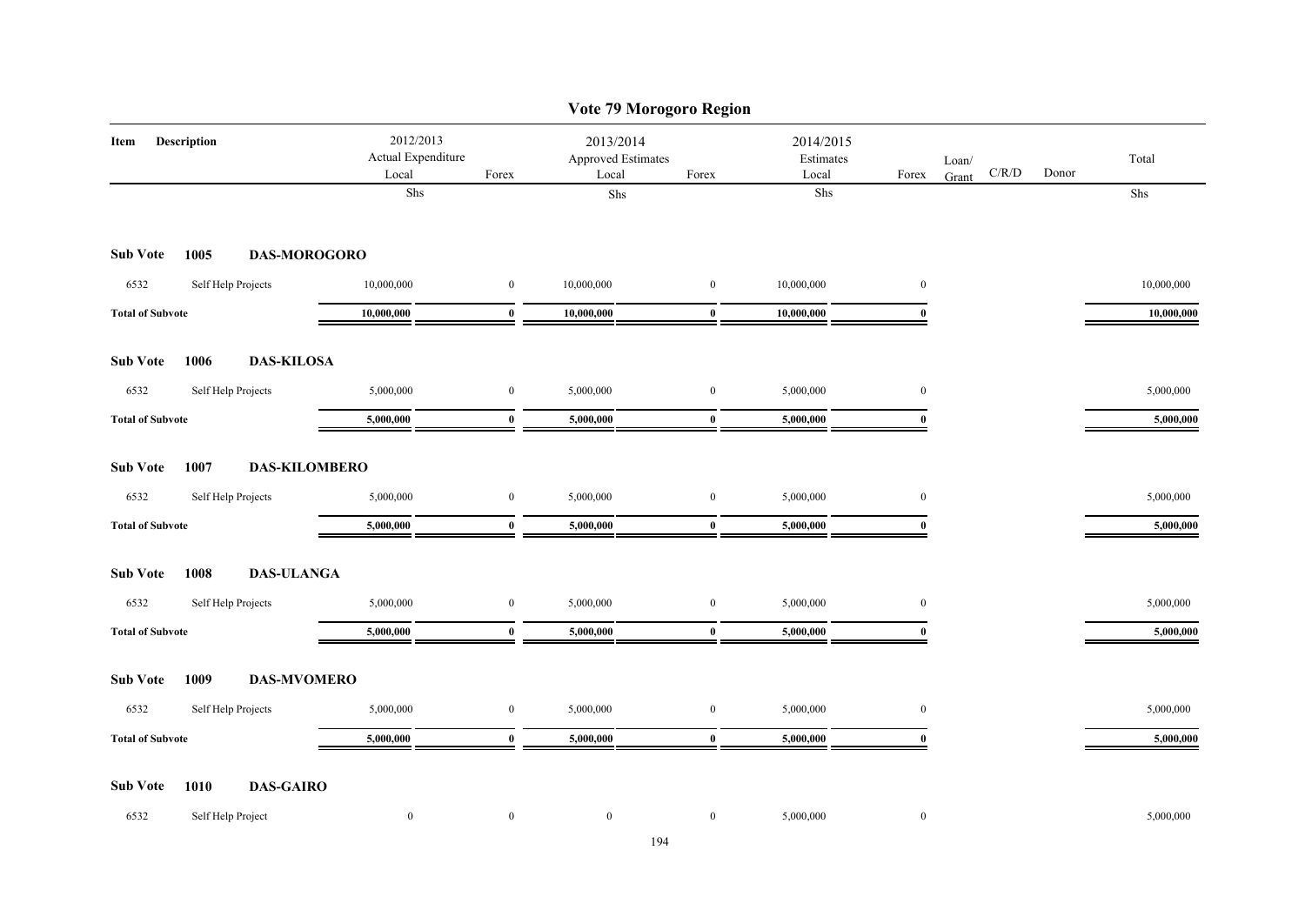|                         |                                                |                                                   |                  |                | Vote 79 Morogoro Region                                  |                  |                                 |                |       |               |             |
|-------------------------|------------------------------------------------|---------------------------------------------------|------------------|----------------|----------------------------------------------------------|------------------|---------------------------------|----------------|-------|---------------|-------------|
| Item                    | Description                                    | 2012/2013<br>Actual Expenditure<br>Local<br>Forex |                  |                | 2013/2014<br><b>Approved Estimates</b><br>Local<br>Forex |                  | 2014/2015<br>Estimates<br>Forex | Loan/<br>Grant | C/R/D | Donor         | Total       |
|                         |                                                | Shs                                               |                  | Shs            |                                                          | Local<br>Shs     |                                 |                |       |               | Shs         |
| <b>Total of Subvote</b> |                                                | $\bf{0}$                                          | $\mathbf{0}$     | $\bf{0}$       | $\bf{0}$                                                 | 5,000,000        | $\mathbf{0}$                    |                |       |               | 5,000,000   |
| <b>Sub Vote</b>         | 2001                                           | PLANNING AND COORDINATION                         |                  |                |                                                          |                  |                                 |                |       |               |             |
| 4404                    | District Agriculture<br>Development Support    | 6,713,000                                         | $\bf{0}$         | 6,713,000      | $\bf{0}$                                                 | 6,594,000        | $\boldsymbol{0}$                |                |       |               | 6,594,000   |
| 6299                    | Project Monitoring and<br>Co-ordination        | 5,881,000                                         | $\overline{0}$   | 5,881,000      | $\overline{0}$                                           | 4,000,000        | $\mathbf{0}$                    |                |       |               | 4,000,000   |
| 6531                    | Participatory Appraisal                        | 18,000,000                                        | $\overline{0}$   | 20,000,000     | $\overline{0}$                                           | 20,000,000       | $\bf{0}$                        |                |       |               | 20,000,000  |
| 6550                    | Participatory Appraisal                        | $\overline{0}$                                    | $\mathbf{0}$     | $\overline{0}$ | $\overline{0}$                                           | $\bf{0}$         | 571,695,000                     | G              | D     | <b>UNDP</b>   | 571,695,000 |
| <b>Total of Subvote</b> |                                                | 30,594,000                                        | $\bf{0}$         | 32,594,000     | $\bf{0}$                                                 | 30,594,000       | 571,695,000                     |                |       |               | 602,289,000 |
| <b>Sub Vote</b>         | 2002                                           | <b>ECONOMIC AND PRODUCTIVE SECTOR</b>             |                  |                |                                                          |                  |                                 |                |       |               |             |
| 4486                    | Agricultural Sector<br>Development<br>Programm | $\mathbf{0}$                                      | 92,951,600       | $\overline{0}$ | 44,088,000                                               | $\mathbf{0}$     | 38,000,000                      | G              | D     | <b>Basket</b> | 38,000,000  |
| 4553                    | Livestock Development<br>Fund                  | 2,000,000                                         | $\boldsymbol{0}$ | 2,000,000      | $\overline{0}$                                           | 2,000,000        | $\boldsymbol{0}$                |                |       |               | 2,000,000   |
| 4628                    | Participatory Forest<br>Management             | $\mathbf{0}$                                      | 13,999,999       | $\bf{0}$       | 14,000,000                                               | $\boldsymbol{0}$ | 5,500,000                       | G              |       | D DENMARK     | 5,500,000   |
| <b>Total of Subvote</b> |                                                | 2,000,000                                         | 106,951,599      | 2,000,000      | 58,088,000                                               | 2,000,000        | 43,500,000                      |                |       |               | 45,500,000  |
| <b>Sub Vote</b>         | <b>SOCIAL SECTOR</b><br>2004                   |                                                   |                  |                |                                                          |                  |                                 |                |       |               |             |
| 5421                    | Health Basket Project                          | $\overline{0}$                                    | 144,190,045      | $\overline{0}$ | 195,455,000                                              | $\bf{0}$         | 149,445,000                     | G              | D     | <b>Basket</b> | 149,445,000 |
| <b>Total of Subvote</b> |                                                | $\bf{0}$                                          | 144,190,045      | $\bf{0}$       | 195,455,000                                              | $\bf{0}$         | 149,445,000                     |                |       |               | 149,445,000 |
|                         |                                                |                                                   |                  |                |                                                          |                  |                                 |                |       |               |             |

**Sub Vote 2006 EDUCATION SECTOR**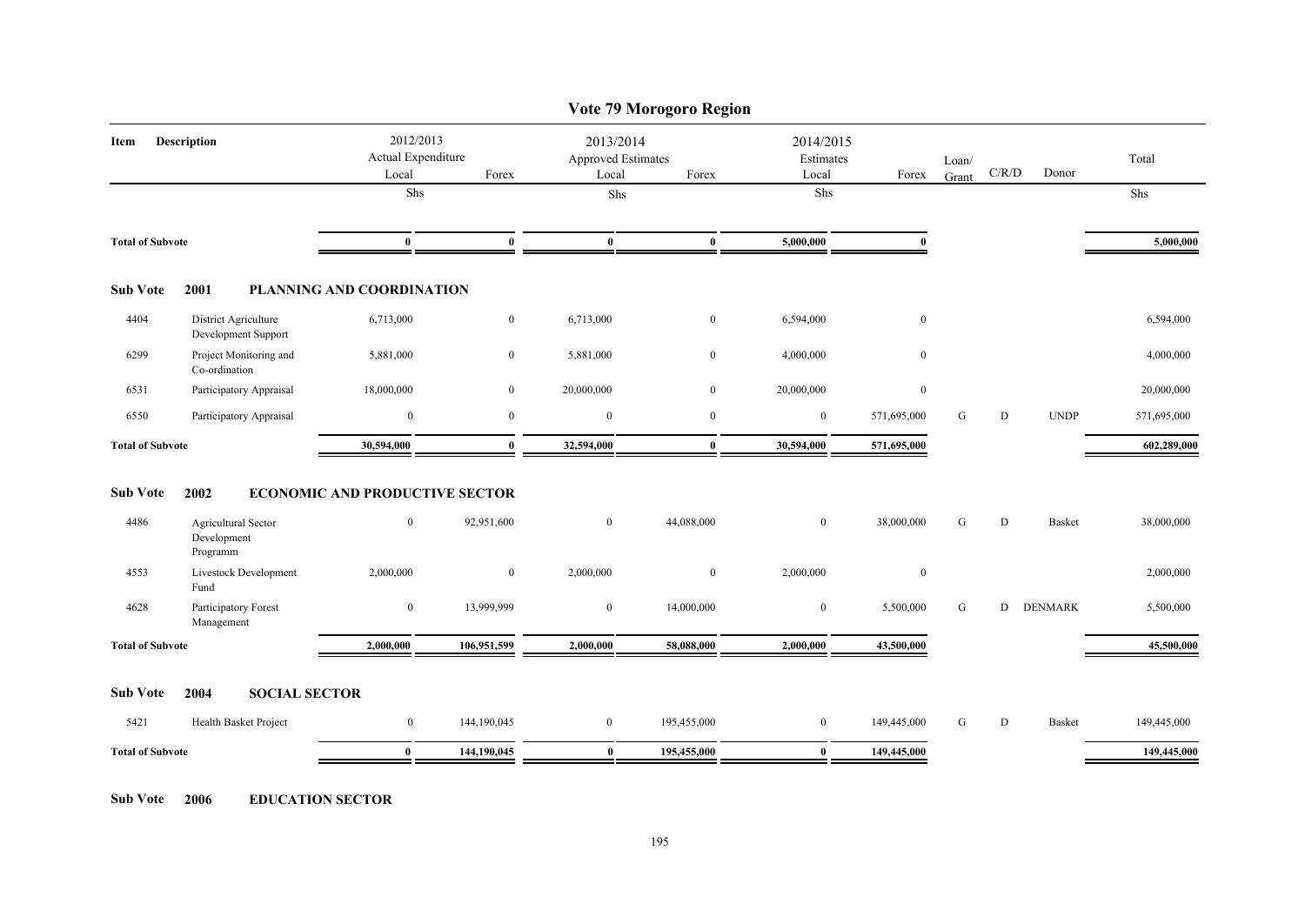|                                                    |                                               |                          |                                                     |                          |                                                 | Vote 79 Morogoro Region  |                                 |                          |                |                                        |                    |                          |
|----------------------------------------------------|-----------------------------------------------|--------------------------|-----------------------------------------------------|--------------------------|-------------------------------------------------|--------------------------|---------------------------------|--------------------------|----------------|----------------------------------------|--------------------|--------------------------|
| <b>Description</b><br>Item                         |                                               |                          | 2012/2013<br>Actual Expenditure<br>Local            | Forex                    | 2013/2014<br><b>Approved Estimates</b><br>Local | Forex                    | 2014/2015<br>Estimates<br>Local | Forex                    | Loan/<br>Grant | $\mathbf{C} / \mathbf{R} / \mathbf{D}$ | Donor              | Total                    |
|                                                    |                                               |                          | Shs                                                 |                          | Shs                                             |                          | Shs                             |                          |                |                                        |                    | Shs                      |
| 4390                                               | Secondary Education<br>Development Program    |                          | $\boldsymbol{0}$                                    | $\mathbf{0}$             | 24,463,000                                      | 26,645,000               | 24,463,000                      | 26,645,000               |                |                                        |                    | 51,108,000               |
| <b>Total of Subvote</b>                            |                                               |                          | $\bf{0}$                                            | $\bf{0}$                 | 24,463,000                                      | 26,645,000               | 24,463,000                      | 26,645,000               |                |                                        |                    | 51,108,000               |
| <b>Sub Vote</b>                                    | 2007                                          | <b>WATER SECTOR</b>      |                                                     |                          |                                                 |                          |                                 |                          |                |                                        |                    |                          |
| 3280                                               |                                               |                          | $\bf{0}$                                            | 29,918,595               | $\overline{0}$                                  | 91,331,000               | $\bf{0}$                        | 104,129,000              | L              | D                                      | ADF                | 104,129,000              |
| <b>Total of Subvote</b>                            |                                               |                          | $\bf{0}$                                            | 29,918,595               | $\bf{0}$                                        | 91,331,000               | $\bf{0}$                        | 104,129,000              |                |                                        |                    | 104,129,000              |
| <b>Sub Vote</b><br>5499<br><b>Total of Subvote</b> | 3001<br><b>HIV/AIDS</b>                       | <b>REGIONAL HOSPITAL</b> | $\boldsymbol{0}$<br>$\bf{0}$                        | 17,606,500<br>17,606,500 | $\overline{0}$<br>$\bf{0}$                      | 30,000,000<br>30,000,000 | $\bf{0}$<br>$\bf{0}$            | 65,800,000<br>65,800,000 | ${\bf G}$      | D                                      | <b>IDA</b>         | 65,800,000<br>65,800,000 |
| <b>Sub Vote</b>                                    |                                               |                          |                                                     |                          |                                                 |                          |                                 |                          |                |                                        |                    |                          |
| 3280                                               | 8091<br>Rural Water Supply<br>and Sanitation  |                          | <b>LOCAL GOVERNMENT AUTHORITIES</b><br>$\mathbf{0}$ | 2,081,897,000            | $\overline{0}$                                  | 3,777,070,000            | $\mathbf{0}$                    | 3,586,736,000            | L              | D                                      | ADF                | 3,586,736,000            |
| 4390                                               | Secondary Education<br>Development Project    |                          | $\boldsymbol{0}$                                    | $\mathbf{0}$             | $\overline{0}$                                  | 1,474,698,000            | $\mathbf{0}$                    | 2,238,876,000            | G              | D                                      | World Bank         | 2,238,876,000            |
| 4404                                               | District Agriculture<br>Development Support   |                          | 302,646,000                                         | $\mathbf{0}$             | $\overline{0}$                                  | $\overline{0}$           | $\mathbf{0}$                    | $\mathbf{0}$             |                |                                        |                    | $\mathbf{0}$             |
| 4457                                               | District Irrigation<br>Development Funds      |                          | $\boldsymbol{0}$                                    | 1,515,782,100            | $\overline{0}$                                  | $\bf{0}$                 | $\mathbf{0}$                    | 2,740,000,000            | ${\bf G}$      | D                                      | <b>Basket Fund</b> | 2,740,000,000            |
| 4486                                               | <b>Agricultural Sector</b><br>Devt Programmme |                          | $\overline{0}$                                      | 1,362,077,179            | $\overline{0}$                                  | 2,202,981,000            | $\mathbf{0}$                    | 2,202,981,000            | G              | D                                      | <b>Basket</b>      | 2,202,981,000            |
| 4553                                               | Livestock Development<br>Fund                 |                          | 31,245,000                                          | $\mathbf{0}$             | 31,245,000                                      | $\overline{0}$           | 31,245,000                      | $\mathbf{0}$             |                |                                        |                    | 31,245,000               |
| 4628                                               | Participatory Forest<br>Management            |                          | $\bf{0}$                                            | 119,684,700              | $\overline{0}$                                  | 206,723,000              | $\boldsymbol{0}$                | 22,500,000               | G              | D                                      | <b>DENMARK</b>     | 22,500,000               |
| 4946                                               |                                               |                          | $\mathbf{0}$                                        | $\mathbf{0}$             | $\overline{0}$                                  | $\overline{0}$           | 11,993,495,000                  | $\mathbf{0}$             |                |                                        |                    | 11,993,495,000           |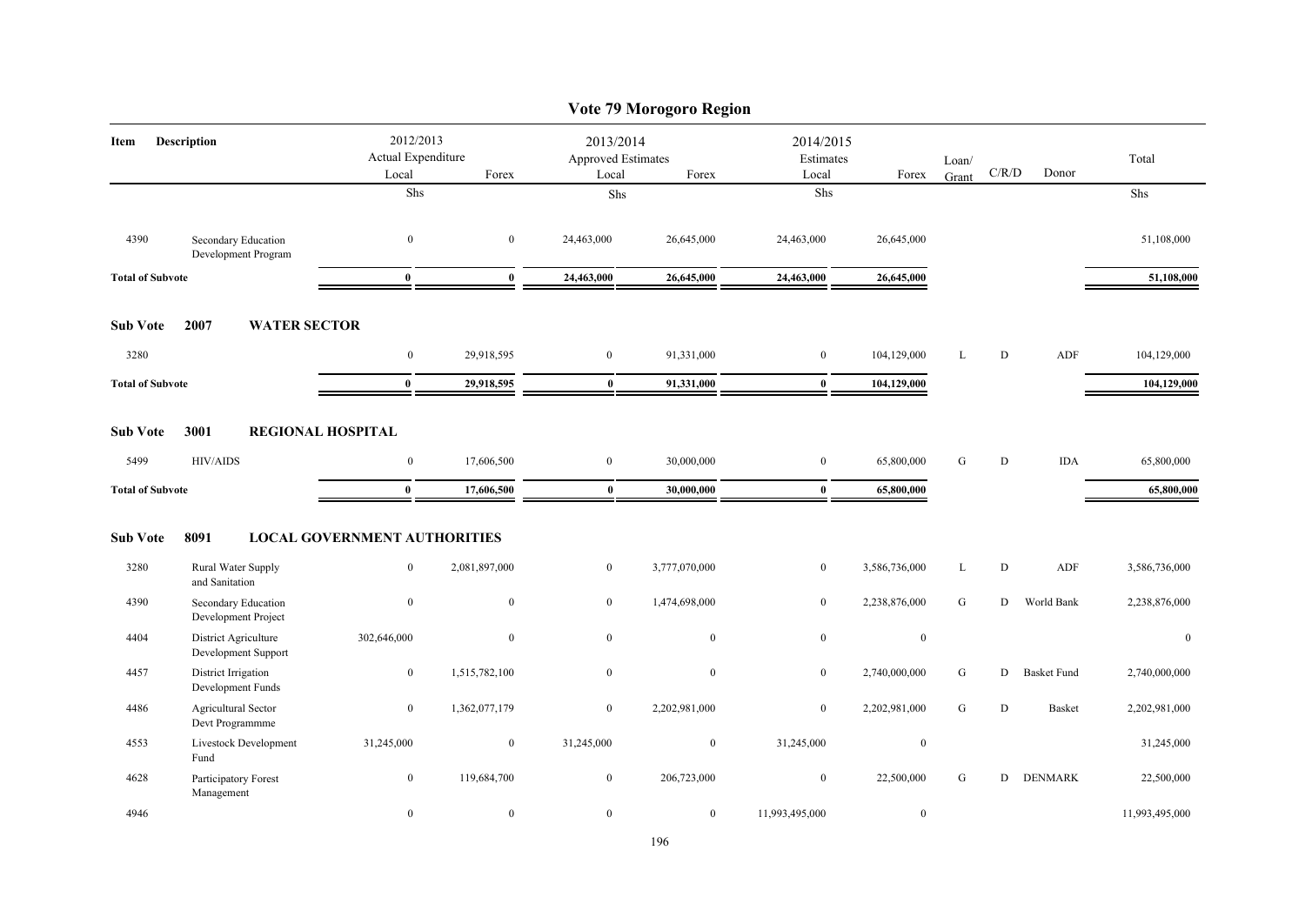|                         |                                                |                                          |                |                                                 | o                |                                 |                  |                |       |               |                |
|-------------------------|------------------------------------------------|------------------------------------------|----------------|-------------------------------------------------|------------------|---------------------------------|------------------|----------------|-------|---------------|----------------|
| Description<br>Item     |                                                | 2012/2013<br>Actual Expenditure<br>Local | Forex          | 2013/2014<br><b>Approved Estimates</b><br>Local | Forex            | 2014/2015<br>Estimates<br>Local | Forex            | Loan/<br>Grant | C/R/D | Donor         | Total          |
|                         |                                                | Shs                                      |                | Shs                                             |                  | Shs                             |                  |                |       |               | Shs            |
| 5418                    | Primary Health Service<br>Dev. Prog. (MMAM)    | 444,702,000                              | $\mathbf{0}$   | $\mathbf{0}$                                    | $\boldsymbol{0}$ | $\mathbf{0}$                    | $\mathbf{0}$     |                |       |               | $\mathbf{0}$   |
| 5421                    | <b>Health Sector Basket</b><br>Fund            | $\bf{0}$                                 | 4,559,052,696  | $\mathbf{0}$                                    | 4,518,716,000    | $\bf{0}$                        | 4,297,196,000    | G              | D     | <b>Basket</b> | 4,297,196,000  |
| 5493                    | Global Fund                                    | $\mathbf{0}$                             | 96,170,100     | $\mathbf{0}$                                    | 420,300,000      | $\mathbf{0}$                    | $\overline{0}$   | G              | D     | <b>IDA</b>    | $\mathbf{0}$   |
| 5499                    | <b>HIV/AIDS</b>                                | $\mathbf{0}$                             | $\mathbf{0}$   | $\mathbf{0}$                                    | 778,296,000      | $\overline{0}$                  | 433,575,000      | G              | D     | <b>IDA</b>    | 433,575,000    |
| 6209                    | Constituency<br>Development Fund               | $\overline{0}$                           | $\mathbf{0}$   | $\mathbf{0}$                                    | $\boldsymbol{0}$ | 475,549,000                     | $\boldsymbol{0}$ |                |       |               | 475,549,000    |
| 6277                    | <b>Local Government</b><br>Capital Dev. Grant  | 5,585,891,328                            | 1,768,862,000  | 5,585,891,328                                   | 2,011,430,000    | 11,348,051,000                  | 2,170,683,000    |                |       |               | 13,518,734,000 |
| 6291                    | Wajibika Project                               | $\mathbf{0}$                             | 900            | $\mathbf{0}$                                    | $\boldsymbol{0}$ | $\overline{0}$                  | $\overline{0}$   | G              | D     | <b>USAID</b>  | $\mathbf{0}$   |
| 6401                    | <b>District Councils</b>                       | 2,030,000,000                            | $\overline{0}$ | 2,330,000,000                                   | $\overline{0}$   | 3,549,834,000                   | $\bf{0}$         |                |       |               | 3,549,834,000  |
| 6402                    | Town/Municipal/City<br>Councils                | 600,000,000                              | $\mathbf{0}$   | $\mathbf{0}$                                    | $\mathbf{0}$     | 100,000,000                     | $\bf{0}$         |                |       |               | 100,000,000    |
| 6405                    | Urban local<br>Government<br>Strenthening Prog | $\mathbf{0}$                             | $\mathbf{0}$   | $\mathbf{0}$                                    | 808,344,000      | $\overline{0}$                  | 3,842,966,000    | L              | D     | World Bank    | 3,842,966,000  |
| <b>Total of Subvote</b> |                                                | 8,994,484,328                            | 11,503,526,675 | 7,947,136,328                                   | 16,198,558,000   | 27,498,174,000                  | 21,535,513,000   |                |       |               | 49,033,687,000 |
| <b>Total of Vote</b>    |                                                | 9,677,078,317                            | 11,802,193,414 | 9,159,193,328                                   | 16,600,077,000   | 28,710,231,000                  | 22,496,727,000   |                |       |               | 51,206,958,000 |
|                         |                                                |                                          |                |                                                 |                  |                                 |                  |                |       |               |                |

# **Vote 79 Morogoro Region**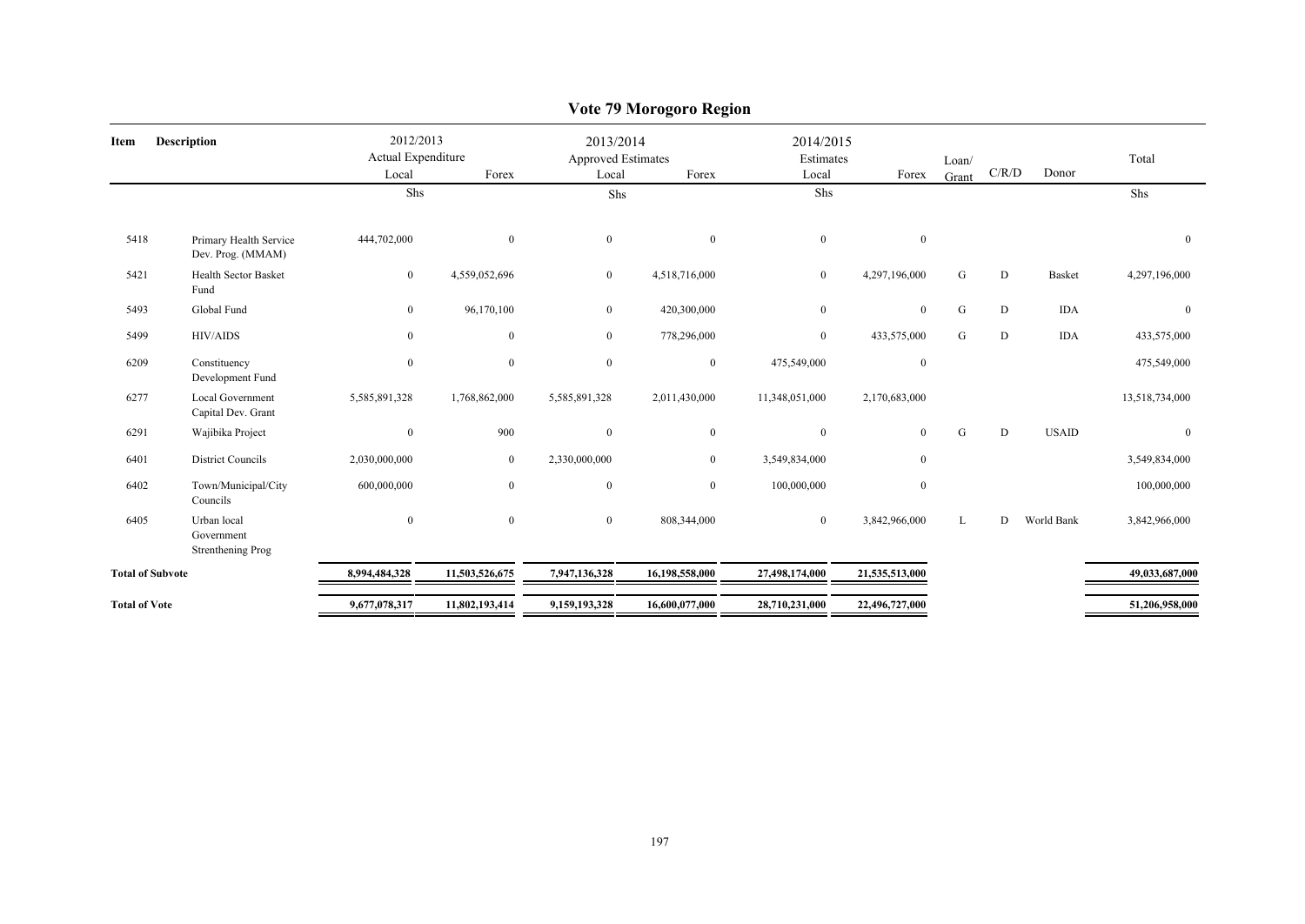# MTWARA REGION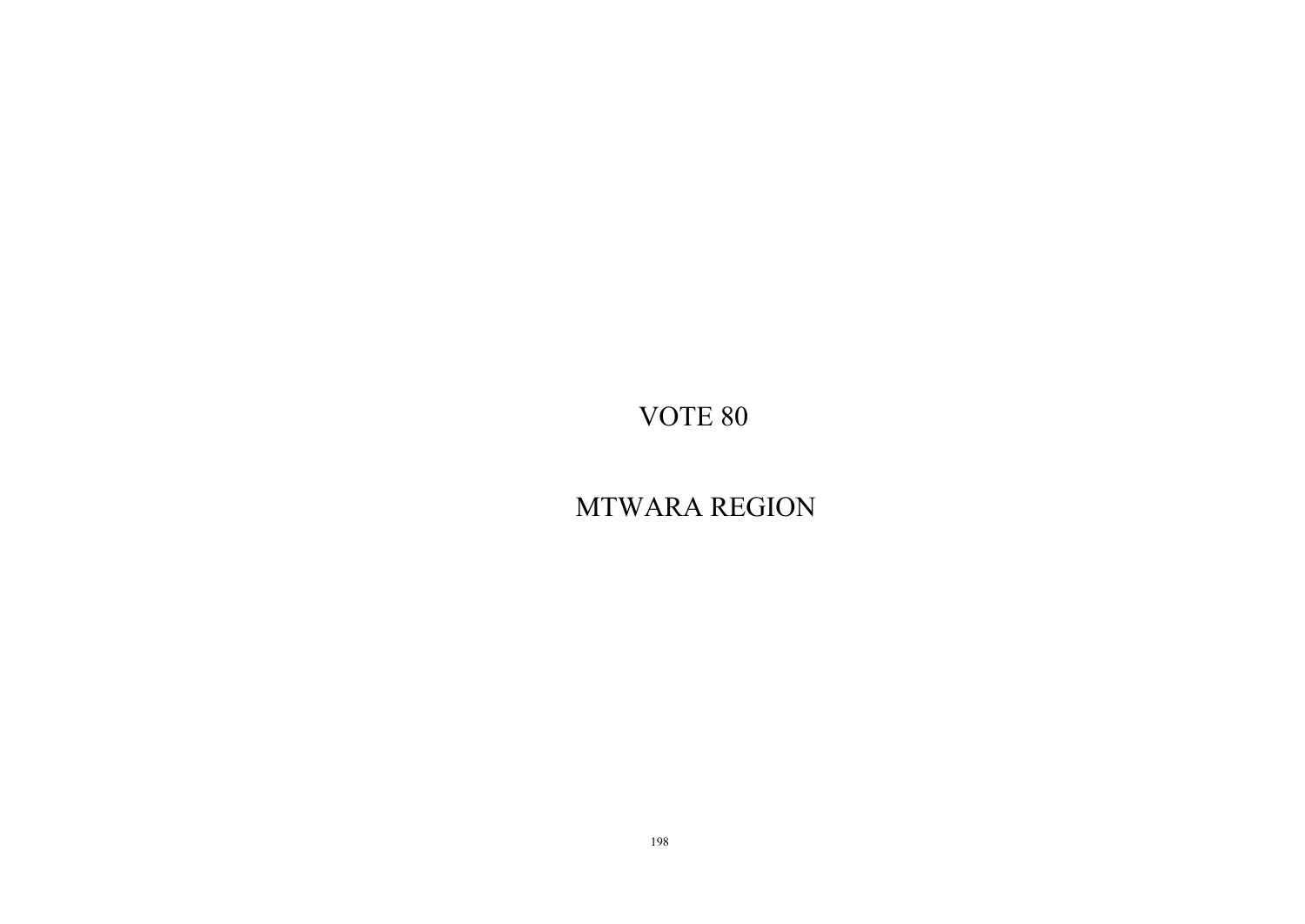## **Vote 80 Mtwara Region**

A. ESTIMATE of the amount required in the year ending 30th June, 2015, for the development projects in the Mtwara Region

#### **Thirty-four billion eight hundred thirty-six million eight hundred forty-two thousand**

#### **(Shs.34,836,842,000)**

B. Projects under which this Vote will be accounted for by the Regional Administrative Secretary, Mtwara Region , are set out in the details below.

| Item                    | <b>Description</b>                  | 2012/2013<br>Actual Expenditure<br>Local | Forex            | 2013/2014<br><b>Approved Estimates</b><br>Local | Forex            | 2014/2015<br>Estimates<br>Local | Forex            | Loan/<br>Grant | C/R/D          | Donor      | Total        |
|-------------------------|-------------------------------------|------------------------------------------|------------------|-------------------------------------------------|------------------|---------------------------------|------------------|----------------|----------------|------------|--------------|
|                         |                                     | Shs                                      |                  | Shs                                             |                  | Shs                             |                  |                |                |            | Shs          |
|                         |                                     |                                          |                  |                                                 |                  |                                 |                  |                |                |            |              |
| <b>Sub Vote</b>         | 1001                                | ADMINISTRATION AND HR MANAGEMENT         |                  |                                                 |                  |                                 |                  |                |                |            |              |
| 6339                    | Rehabilitation of Gvt<br>Houses     | $\mathbf{0}$                             | $\overline{0}$   | $\mathbf{0}$                                    | $\bf{0}$         | 190,000,000                     | $\overline{0}$   |                |                |            | 190,000,000  |
| 6340                    | Rehabilitation of<br>Regional Block | $\overline{0}$                           | $\overline{0}$   | $\boldsymbol{0}$                                | $\bf{0}$         | 300,000,000                     | $\boldsymbol{0}$ |                |                |            | 300,000,000  |
| 6348                    | Rehabilitation of RC's<br>House     | 330,000,000                              | $\boldsymbol{0}$ | 330,000,000                                     | $\mathbf{0}$     | $\boldsymbol{0}$                | $\overline{0}$   |                |                |            | $\mathbf{0}$ |
| 6389                    | Construction of Office<br>Building  | $\mathbf{0}$                             | $\bf{0}$         | $\boldsymbol{0}$                                | $\mathbf{0}$     | 140,000,000                     | $\overline{0}$   |                |                |            | 140,000,000  |
| 6532                    | Self Help Scheme                    | 44,999,400                               | $\bf{0}$         | 45,000,000                                      | $\mathbf{0}$     | 45,000,000                      | $\overline{0}$   |                |                |            | 45,000,000   |
| <b>Total of Subvote</b> |                                     | 374,999,400                              | $\theta$         | 375,000,000                                     | $\bf{0}$         | 675,000,000                     |                  |                |                |            | 675,000,000  |
| <b>Sub Vote</b>         | 2001                                | PLANNING AND COORDINATION                |                  |                                                 |                  |                                 |                  |                |                |            |              |
| 5495                    | HIV/AIDS                            | $\mathbf{0}$                             | $\mathbf{0}$     | $\bf{0}$                                        | $\mathbf{0}$     | $\mathbf{0}$                    | 65,800,000       | G              | $\overline{0}$ | World Bank | 65,800,000   |
|                         |                                     |                                          |                  |                                                 |                  |                                 |                  |                |                |            |              |
| 6260                    | <b>Institutional Support</b>        | $\mathbf{0}$                             | $\mathbf{0}$     | $\mathbf{0}$                                    | $\bf{0}$         | 600,000,000                     | $\overline{0}$   |                |                |            | 600,000,000  |
| 6531                    | Participatory Appraisal             | 25,000,000                               | $\bf{0}$         | 25,000,000                                      | $\bf{0}$         | 25,000,000                      | $\overline{0}$   |                |                |            | 25,000,000   |
| 6534                    | Strategic Urban<br>Planning         | $\mathbf{0}$                             | $\overline{0}$   | $\boldsymbol{0}$                                | $\boldsymbol{0}$ | 150,000,000                     | $\boldsymbol{0}$ |                |                |            | 150,000,000  |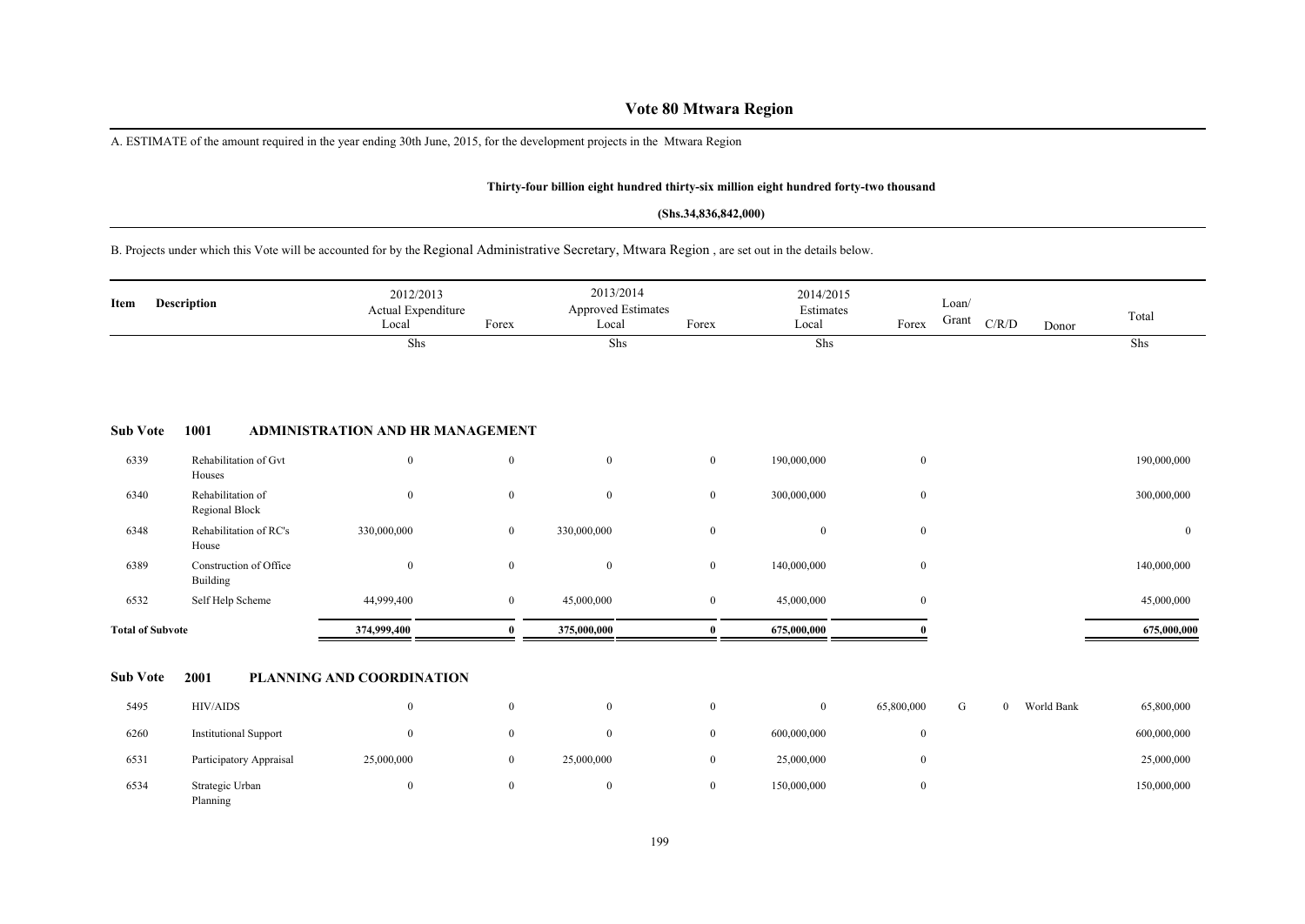|                         |                                                       |                                                   |                  |                                          | Vote 80 Mtwara Region |                                 |                |                |                |                |              |
|-------------------------|-------------------------------------------------------|---------------------------------------------------|------------------|------------------------------------------|-----------------------|---------------------------------|----------------|----------------|----------------|----------------|--------------|
| Description<br>Item     |                                                       | 2012/2013<br>Actual Expenditure<br>Local<br>Forex |                  | 2013/2014<br>Approved Estimates<br>Local | Forex                 | 2014/2015<br>Estimates<br>Local | Forex          | Loan/<br>Grant | C/R/D          | Donor          | Total        |
|                         |                                                       | Shs                                               |                  | Shs                                      |                       | Shs                             |                |                |                |                | Shs          |
| <b>Total of Subvote</b> |                                                       | 25,000,000                                        | $\bf{0}$         | 25,000,000                               | $\bf{0}$              | 775,000,000                     | 65,800,000     |                |                |                | 840,800,000  |
| <b>Sub Vote</b>         | 2002                                                  | <b>ECONOMIC AND PRODUCTIVE SECTOR</b>             |                  |                                          |                       |                                 |                |                |                |                |              |
| 4404                    | District Agriculture<br>Development Support           | 4,517,000                                         | $\bf{0}$         | 4,517,000                                | $\mathbf{0}$          | 4,517,000                       | $\bf{0}$       |                |                |                | 4,517,000    |
| 4486                    | Agricultural Sector<br>Development<br>Programm        | $\bf{0}$                                          | 31,578,500       | $\boldsymbol{0}$                         | 31,586,000            | $\bf{0}$                        | 24,000,000     | G              | D              | <b>BASKET</b>  | 24,000,000   |
| 4628                    | Participatory Forest<br>Management                    | $\mathbf{0}$                                      | $\boldsymbol{0}$ | $\bf{0}$                                 | 12,000,000            | $\mathbf{0}$                    | $\overline{0}$ | G              | ${\rm D}$      | <b>FINLAND</b> | $\bf{0}$     |
| <b>Total of Subvote</b> |                                                       | 4,517,000                                         | 31,578,500       | 4,517,000                                | 43,586,000            | 4,517,000                       | 24,000,000     |                |                |                | 28,517,000   |
| <b>Sub Vote</b>         | 2004<br><b>SOCIAL SECTOR</b>                          |                                                   |                  |                                          |                       |                                 |                |                |                |                |              |
| 5421                    | <b>Health Sector</b><br>Programme<br>Support-District | $\boldsymbol{0}$                                  | $\mathbf{0}$     | $\overline{0}$                           | $\mathbf{0}$          | $\mathbf{0}$                    | 149,445,000    | G              | D              | <b>BASKET</b>  | 149,445,000  |
| 5495                    | Prevention of<br>Transimission of<br><b>HIV/AIDS</b>  | $\overline{0}$                                    | 29,999,250       | $\overline{0}$                           | 30,000,000            | $\mathbf{0}$                    | $\overline{0}$ | G              | $\overline{0}$ | World Bank     | $\mathbf{0}$ |
| <b>Total of Subvote</b> |                                                       | $\bf{0}$                                          | 29,999,250       | $\bf{0}$                                 | 30,000,000            | $\bf{0}$                        | 149,445,000    |                |                |                | 149,445,000  |
| <b>Sub Vote</b>         | 2005                                                  | <b>LOCAL GOVT MANAGEMENT SERVICES</b>             |                  |                                          |                       |                                 |                |                |                |                |              |
| 6251                    | Public Finance<br>Management Reform<br>Program        | $\overline{0}$                                    | $\mathbf{0}$     | $\overline{0}$                           | $\mathbf{0}$          | $\mathbf{0}$                    | 160,000,000    | G              | $\mathbf{0}$   | World Bank     | 160,000,000  |
| <b>Total of Subvote</b> |                                                       | $\bf{0}$                                          | $\mathbf{0}$     | $\bf{0}$                                 | $\mathbf{0}$          | $\bf{0}$                        | 160,000,000    |                |                |                | 160,000,000  |
|                         |                                                       |                                                   |                  |                                          |                       |                                 |                |                |                |                |              |

**Sub Vote 2006 EDUCATION SECTOR**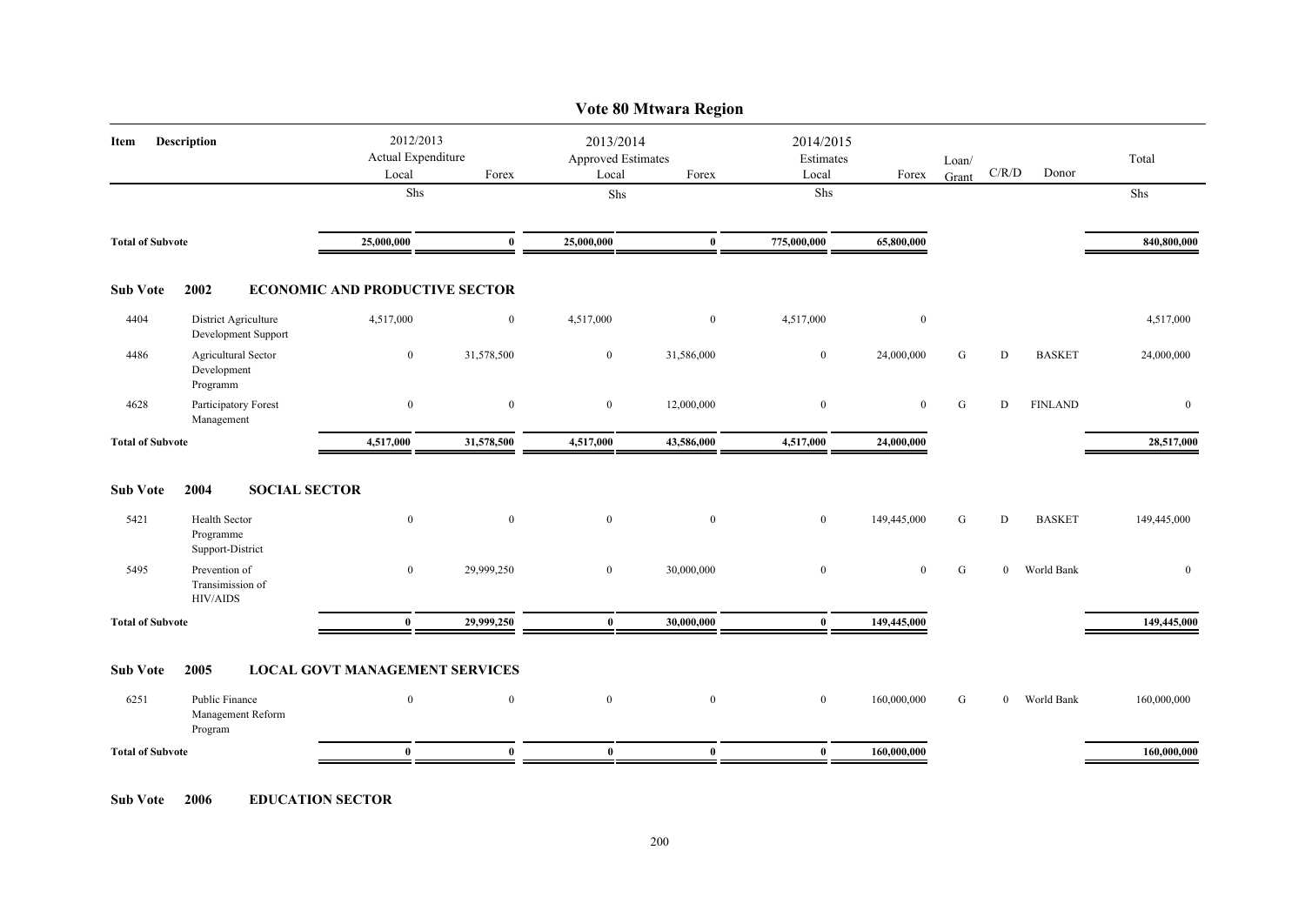|                         |                                             |                                          |               |                                                 | Vote 80 Mtwara Region |                                 |               |                |                  |                |                  |
|-------------------------|---------------------------------------------|------------------------------------------|---------------|-------------------------------------------------|-----------------------|---------------------------------|---------------|----------------|------------------|----------------|------------------|
| Item                    | <b>Description</b>                          | 2012/2013<br>Actual Expenditure<br>Local | Forex         | 2013/2014<br><b>Approved Estimates</b><br>Local | Forex                 | 2014/2015<br>Estimates<br>Local | Forex         | Loan/<br>Grant | C/R/D            | Donor          | Total            |
|                         |                                             | ${\rm Shs}$                              |               | Shs                                             |                       | ${\rm Shs}$                     |               |                |                  |                | Shs              |
| 4390                    | <b>SEDEP</b>                                | $\boldsymbol{0}$                         | $\bf{0}$      | 24,463,000                                      | 26,645,000            | 24,463,000                      | 26,645,000    | L              | D                | France         | 51,108,000       |
| <b>Total of Subvote</b> |                                             | $\mathbf{0}$                             | $\mathbf{0}$  | 24,463,000                                      | 26,645,000            | 24,463,000                      | 26,645,000    |                |                  |                | 51,108,000       |
| <b>Sub Vote</b>         | 2007<br><b>WATER SECTOR</b>                 |                                          |               |                                                 |                       |                                 |               |                |                  |                |                  |
| 3280                    | Rural Water Supply<br>and Sanitation        | $\bf{0}$                                 | 26,483,305    | $\bf{0}$                                        | 77,398,000            | $\mathbf{0}$                    | 80,066,000    | G              | $\boldsymbol{0}$ | <b>BASKET</b>  | 80,066,000       |
| <b>Total of Subvote</b> |                                             | $\bf{0}$                                 | 26,483,305    | $\bf{0}$                                        | 77,398,000            | $\bf{0}$                        | 80,066,000    |                |                  |                | 80,066,000       |
| <b>Sub Vote</b>         | 3001                                        | <b>REGIONAL HOSPITAL</b>                 |               |                                                 |                       |                                 |               |                |                  |                |                  |
| 5404                    | Rehabilitation of<br>Regional Hospitals     | 119,396,999                              | $\bf{0}$      | 119,397,000                                     | $\bf{0}$              | 119,397,000                     | $\bf{0}$      |                |                  |                | 119,397,000      |
| 5421                    | Health Sector Basket<br>Fund                | $\boldsymbol{0}$                         | 96,246,900    | $\boldsymbol{0}$                                | 195,455,000           | $\boldsymbol{0}$                | $\mathbf{0}$  | G              | D                | <b>BASKET</b>  | $\mathbf{0}$     |
| <b>Total of Subvote</b> |                                             | 119,396,999                              | 96,246,900    | 119,397,000                                     | 195,455,000           | 119,397,000                     | $\mathbf{0}$  |                |                  |                | 119,397,000      |
| <b>Sub Vote</b>         | 8091                                        | <b>LOCAL GOVERNMENT AUTHORITIES</b>      |               |                                                 |                       |                                 |               |                |                  |                |                  |
| 3280                    | Rural Water Supply<br>and Sanitation        | $\bf{0}$                                 | 877,779,115   | $\overline{0}$                                  | 2,898,792,000         | $\overline{0}$                  | 3,484,455,000 | G              | $\boldsymbol{0}$ | <b>BASKET</b>  | 3,484,455,000    |
| 4390                    | Secondary Education<br>Development Project  | $\mathbf{0}$                             | 1,181,148,021 | $\mathbf{0}$                                    | 1,310,548,000         | $\overline{0}$                  | 2,108,024,000 | G              | D                | ADB            | 2,108,024,000    |
| 4404                    | District Agriculture<br>Development Program | 221,346,000                              | $\bf{0}$      | $\mathbf{0}$                                    | $\boldsymbol{0}$      | $\boldsymbol{0}$                | $\bf{0}$      |                |                  |                | $\bf{0}$         |
| 4486                    | Agricultural Sector<br>Devt Programmme      | $\boldsymbol{0}$                         | 1,557,706,000 | $\boldsymbol{0}$                                | 1,122,147,000         | $\boldsymbol{0}$                | 1,257,147,000 | G              | $\mathbf D$      | <b>BASKET</b>  | 1,257,147,000    |
| 4628                    | Participatory Forest<br>Management          | $\bf{0}$                                 | 111,126,000   | $\overline{0}$                                  | 111,126,000           | $\bf{0}$                        | $\mathbf{0}$  | G              | D                | <b>FINLAND</b> | $\overline{0}$   |
| 4946                    |                                             | $\mathbf{0}$                             | $\bf{0}$      | $\bf{0}$                                        | $\bf{0}$              | 10,422,626,000                  | $\mathbf{0}$  |                |                  |                | 10,422,626,000   |
| 5418                    | <b>UNICEF</b>                               | $\mathbf{0}$                             | $\mathbf{0}$  | $\bf{0}$                                        | 184,800,000           | $\boldsymbol{0}$                | $\mathbf{0}$  | G              | $\mathbf D$      | <b>UNICEF</b>  | $\boldsymbol{0}$ |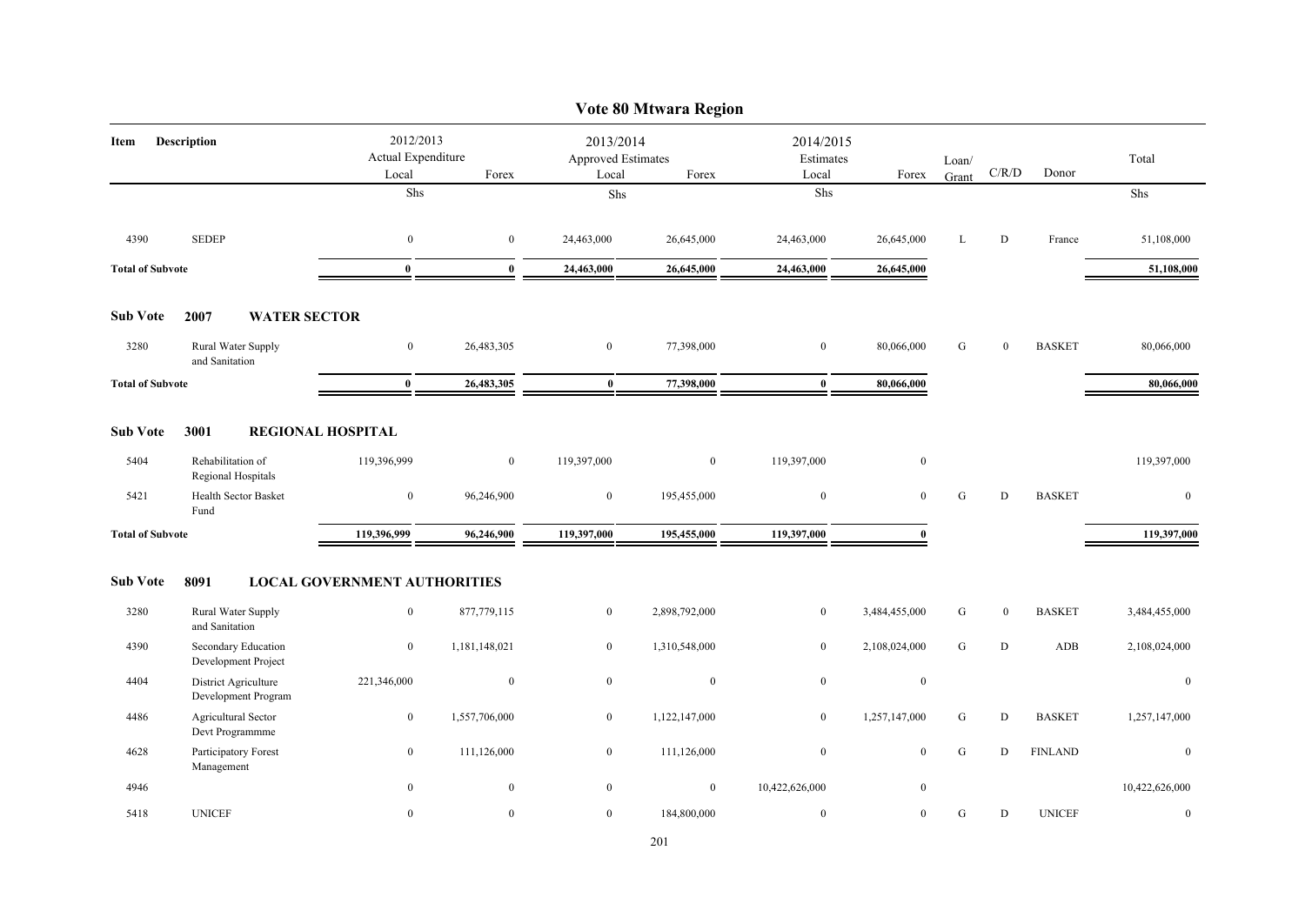| <b>Description</b><br>Item |                                               | 2012/2013<br>Actual Expenditure<br>Local<br>Forex |                | 2013/2014<br><b>Approved Estimates</b><br>Local | Forex          | 2014/2015<br>Estimates<br>Local | Forex          | Loan/<br>Grant | C/R/D | Donor         | Total          |
|----------------------------|-----------------------------------------------|---------------------------------------------------|----------------|-------------------------------------------------|----------------|---------------------------------|----------------|----------------|-------|---------------|----------------|
|                            |                                               | Shs                                               |                | Shs                                             |                | Shs                             |                |                |       |               | Shs            |
| 5419                       | Primary Health<br>Development<br>Programme    | 336,641,500                                       | $\overline{0}$ | $\mathbf{0}$                                    | $\mathbf{0}$   | $\overline{0}$                  | $\mathbf{0}$   |                |       |               | $\mathbf{0}$   |
| 5421                       | <b>Health Sector Basket</b><br>Fund           | $\mathbf{0}$                                      | 2,954,350,700  | $\mathbf{0}$                                    | 2,888,292,000  | $\overline{0}$                  | 2,503,003,000  | G              | D     | <b>BASKET</b> | 2,503,003,000  |
| 5499                       | <b>HIV/AIDS</b>                               | $\overline{0}$                                    | 505,369,000    | $\mathbf{0}$                                    | 505,369,000    | $\overline{0}$                  | 262,353,000    | G              | D     | World Bank    | 262,353,000    |
| 6209                       | Constituency<br>Development Fund              | $\boldsymbol{0}$                                  | $\mathbf{0}$   | $\boldsymbol{0}$                                | $\overline{0}$ | 300,383,000                     | $\mathbf{0}$   |                |       |               | 300,383,000    |
| 6277                       | <b>Local Government</b><br>Capital Dev. Grant | 3,675,931,238                                     | 1,446,449,000  | 6,511,346,000                                   | 1,446,449,000  | 5,934,905,000                   | 1,198,913,000  |                |       |               | 7,133,818,000  |
| 6401                       | District Councils                             | 1,100,000,000                                     | $\bf{0}$       | 3,070,000,000                                   | $\mathbf{0}$   | 1,600,000,000                   | $\mathbf{0}$   |                |       |               | 1,600,000,000  |
| 6402                       | Town/Municipal/City<br>Councils               | $\boldsymbol{0}$                                  | $\overline{0}$ | 1,500,000,000                                   | $\mathbf{0}$   | 1,500,000,000                   | $\mathbf{0}$   |                |       |               | 1,500,000,000  |
| 6403                       | Tanzania Strategic<br><b>Cities Project</b>   | $\overline{0}$                                    | 4,735,386,253  | $\boldsymbol{0}$                                | 2,495,676,000  | $\mathbf{0}$                    | 2,160,700,000  | G              | D     | World Bank    | 2,160,700,000  |
| <b>Total of Subvote</b>    |                                               | 5,333,918,738                                     | 13,369,314,089 | 11,081,346,000                                  | 12,963,199,000 | 19,757,914,000                  | 12,974,595,000 |                |       |               | 32,732,509,000 |
| <b>Total of Vote</b>       |                                               | 5,857,832,137                                     | 13,553,622,044 | 11,629,723,000                                  | 13,336,283,000 | 21,356,291,000                  | 13,480,551,000 |                |       |               | 34,836,842,000 |
|                            |                                               |                                                   |                |                                                 |                |                                 |                |                |       |               |                |

## **Vote 80 Mtwara Region**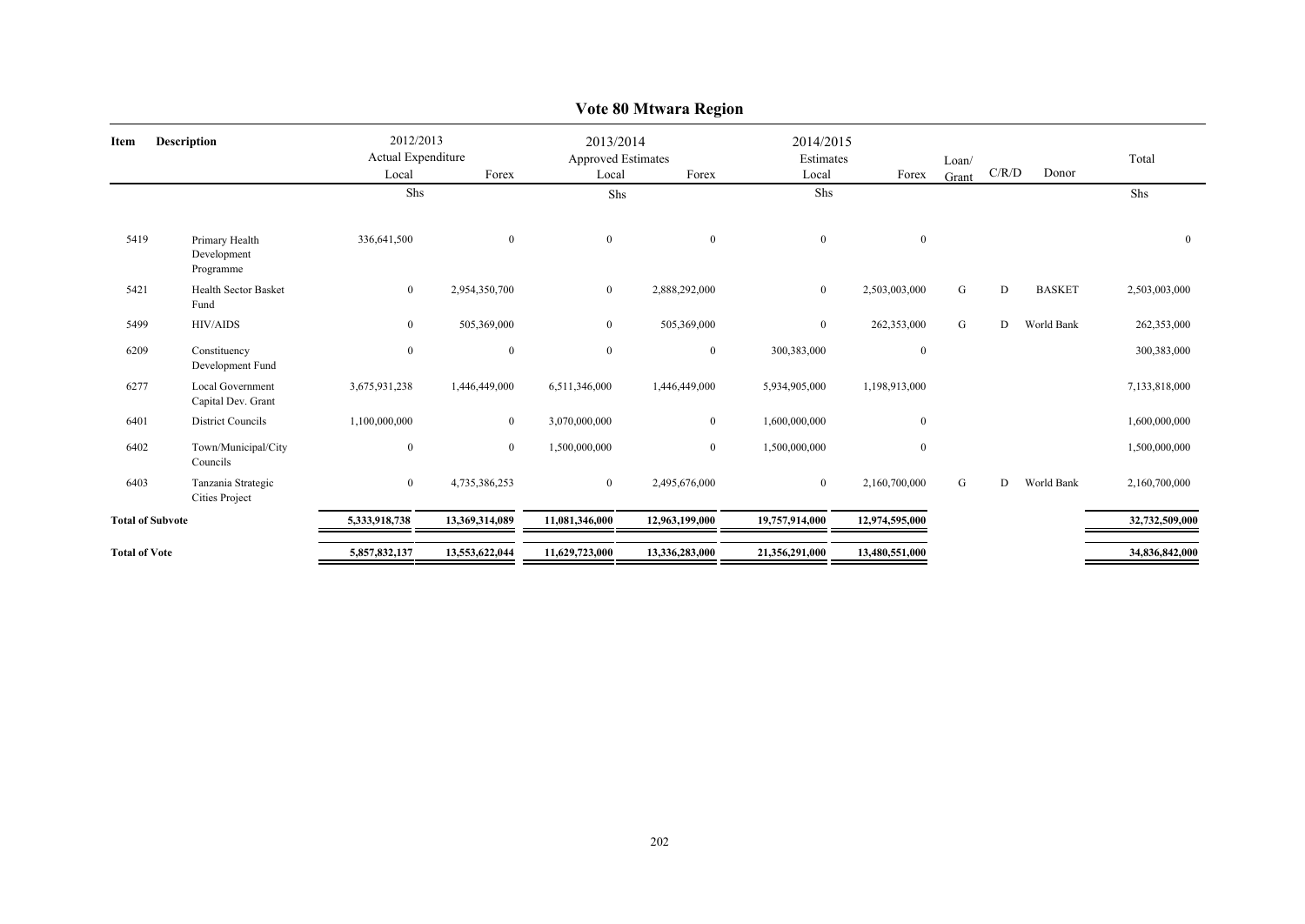MWANZA REGION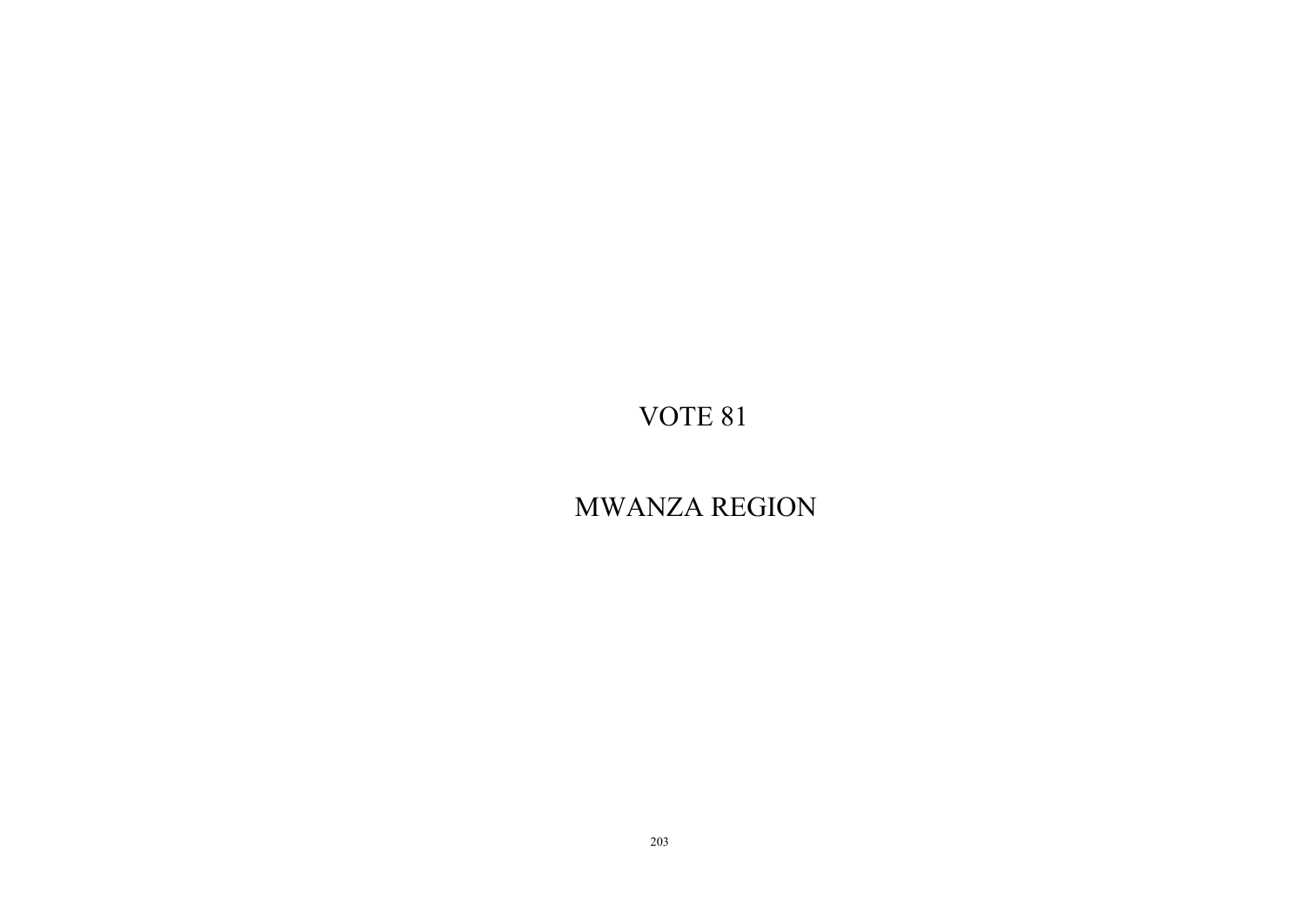## **Vote 81 Mwanza Region**

A. ESTIMATE of the amount required in the year ending 30th June, 2015, for the development projects in the Mwanza Region

### **Fifty-two billion nine hundred forty-five million three hundred fifty thousand**

#### **(Shs.52,945,350,000)**

## B. Projects under which this Vote will be accounted for by the Regional Administrative Secretary, Mwanza Region , are set out in the details below.

| Item                    | Description                                 | 2012/2013<br>Actual Expenditure<br>Local<br>Shs | Forex        | 2013/2014<br><b>Approved Estimates</b><br>Local<br>Shs | Forex            | 2014/2015<br>Estimates<br>Local<br>Shs | Forex          | Loan/<br>Grant | C/R/D | Donor              | Total<br>Shs |
|-------------------------|---------------------------------------------|-------------------------------------------------|--------------|--------------------------------------------------------|------------------|----------------------------------------|----------------|----------------|-------|--------------------|--------------|
| <b>Sub Vote</b>         | 1001                                        | <b>ADMINISTRATION AND HR MANAGEMENT</b>         |              |                                                        |                  |                                        |                |                |       |                    |              |
| 6532                    | Self Help Scheme                            | 55,000,000                                      | $\mathbf{0}$ | 55,000,000                                             | $\overline{0}$   | 55,000,000                             | $\overline{0}$ |                |       |                    | 55,000,000   |
| <b>Total of Subvote</b> |                                             | 55,000,000                                      | 0            | 55,000,000                                             | $\mathbf{0}$     | 55,000,000                             |                |                |       |                    | 55,000,000   |
| <b>Sub Vote</b>         | 2001                                        | PLANNING AND COORDINATION                       |              |                                                        |                  |                                        |                |                |       |                    |              |
| 5499                    | <b>HIV/AIDS</b>                             | $\boldsymbol{0}$                                | 30,000,000   | $\bf{0}$                                               | 30,000,000       | $\overline{0}$                         | 65,800,000     | L              | D     | World Bank         | 65,800,000   |
| 6531                    | Participatory Appraisal                     | 9,474,000                                       | $\bf{0}$     | 9,474,000                                              | $\boldsymbol{0}$ | 9,500,000                              | $\bf{0}$       |                |       |                    | 9,500,000    |
| <b>Total of Subvote</b> |                                             | 9,474,000                                       | 30,000,000   | 9,474,000                                              | 30,000,000       | 9,500,000                              | 65,800,000     |                |       |                    | 75,300,000   |
| <b>Sub Vote</b>         | 2002                                        | <b>ECONOMIC AND PRODUCTIVE SECTOR</b>           |              |                                                        |                  |                                        |                |                |       |                    |              |
| 4404                    | District Agriculture<br>Development Support | 5,752,574                                       | 40,127,358   | 5,754,000                                              | 40,236,000       | 5,754,000                              | 22,000,000     | G              | D     | <b>Basket Fund</b> | 27,754,000   |
| 4553                    | <b>Livestock Development</b><br>Fund(LDF)   | 1,927,922                                       | $\bf{0}$     | 2,000,000                                              | $\bf{0}$         | 2,000,000                              | $\overline{0}$ |                |       |                    | 2,000,000    |
| <b>Total of Subvote</b> |                                             | 7,680,496                                       | 40,127,358   | 7,754,000                                              | 40,236,000       | 7,754,000                              | 22,000,000     |                |       |                    | 29,754,000   |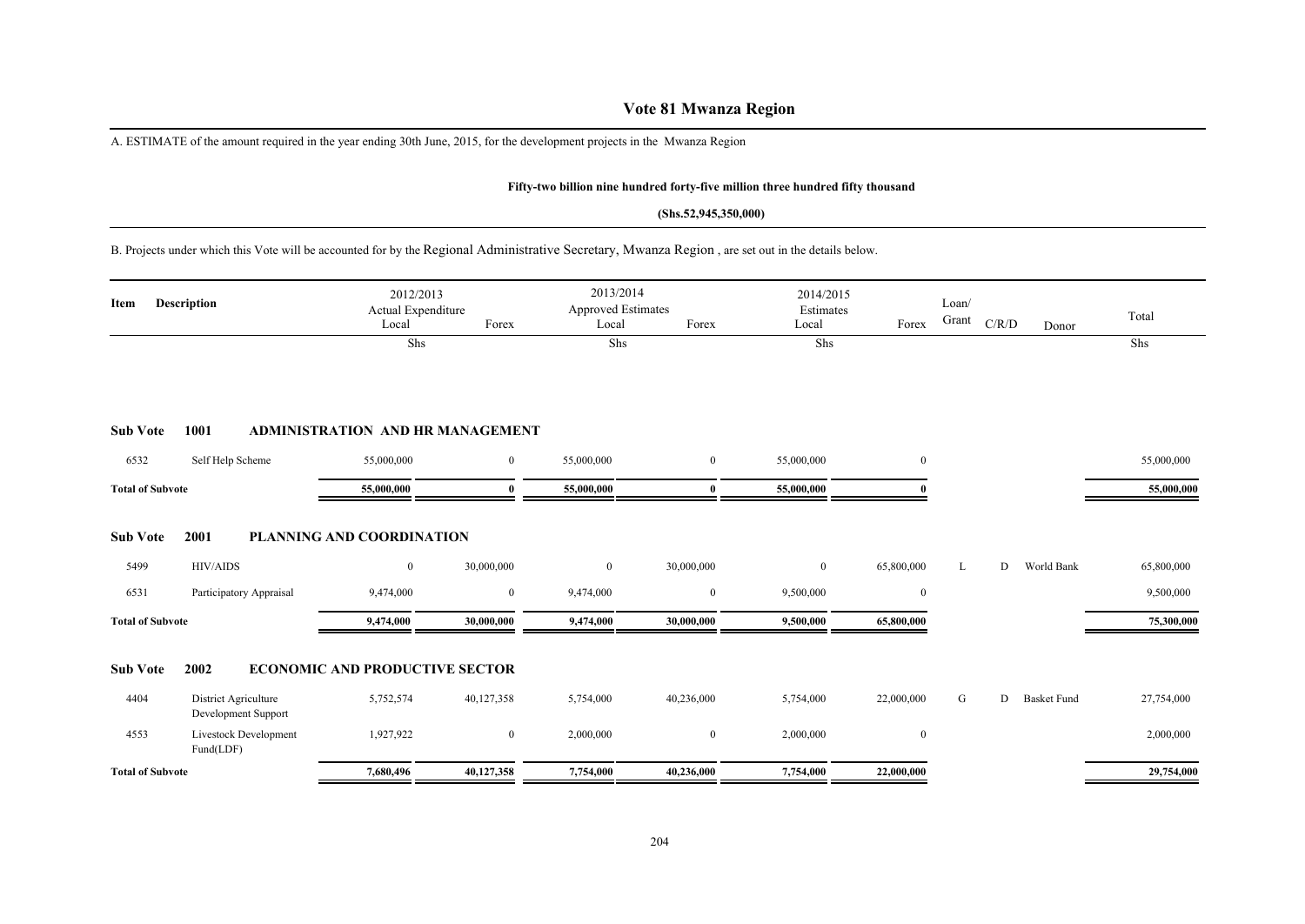|                         |                                                   |                                          |                  |                                          | Vote 81 Mwanza Region |                                 |              |                |           |                    |               |
|-------------------------|---------------------------------------------------|------------------------------------------|------------------|------------------------------------------|-----------------------|---------------------------------|--------------|----------------|-----------|--------------------|---------------|
| Item                    | <b>Description</b>                                | 2012/2013<br>Actual Expenditure<br>Local | Forex            | 2013/2014<br>Approved Estimates<br>Local | Forex                 | 2014/2015<br>Estimates<br>Local | Forex        | Loan/<br>Grant | C/R/D     | Donor              | Total         |
|                         |                                                   | ${\rm Shs}$                              |                  | ${\rm Shs}$                              |                       | Shs                             |              |                |           |                    | Shs           |
| <b>Sub Vote</b>         | 2003                                              | <b>INFRASTRUCTURE SECTOR</b>             |                  |                                          |                       |                                 |              |                |           |                    |               |
| 3280                    | Rural Water Supply<br>and sanitation              | $\boldsymbol{0}$                         | 13,988,875       | $\overline{0}$                           | $\boldsymbol{0}$      | $\mathbf{0}$                    | $\mathbf{0}$ | G              | D         | <b>Basket Fund</b> | $\mathbf{0}$  |
| 5402                    | Construction of<br>Regional Hospital              | 64,000,000                               | $\mathbf{0}$     | $\overline{0}$                           | $\boldsymbol{0}$      | $\boldsymbol{0}$                | $\mathbf{0}$ |                |           |                    | $\mathbf{0}$  |
| 6337                    | Construction of DC's<br>Office                    | $\bf{0}$                                 | $\boldsymbol{0}$ | $\mathbf{0}$                             | $\overline{0}$        | 112,220,000                     | $\bf{0}$     |                |           |                    | 112,220,000   |
| 6339                    | Rehalibitation of Govt<br>House                   | $\boldsymbol{0}$                         | $\boldsymbol{0}$ | 108,744,000                              | $\bf{0}$              | 361,000,000                     | $\mathbf{0}$ |                |           |                    | 361,000,000   |
| 6340                    | Rehalibitation of<br>Regional Block               | 342,245,999                              | $\bf{0}$         | 292,502,000                              | $\boldsymbol{0}$      | 528,000,000                     | $\mathbf{0}$ |                |           |                    | 528,000,000   |
| 6341                    | Rehabilitation of DC's<br>offices                 | $\bf{0}$                                 | $\overline{0}$   | 100,000,000                              | $\overline{0}$        | 350,000,000                     | $\mathbf{0}$ |                |           |                    | 350,000,000   |
| <b>Total of Subvote</b> |                                                   | 406,245,999                              | 13,988,875       | 501,246,000                              | $\bf{0}$              | 1,351,220,000                   | $\mathbf{0}$ |                |           |                    | 1,351,220,000 |
| <b>Sub Vote</b>         | <b>SOCIAL SECTOR</b><br>2004                      |                                          |                  |                                          |                       |                                 |              |                |           |                    |               |
| 5421                    | Health Sector Program<br><b>Support Districts</b> | $\mathbf{0}$                             | 210,862,686      | $\overline{0}$                           | 211,764,000           | $\overline{0}$                  | 149,445,000  | G              |           | D Basket Fund      | 149,445,000   |
| <b>Total of Subvote</b> |                                                   | $\bf{0}$                                 | 210,862,686      | $\bf{0}$                                 | 211,764,000           | $\bf{0}$                        | 149,445,000  |                |           |                    | 149,445,000   |
| <b>Sub Vote</b>         | <b>EDUCATION SECTOR</b><br>2006                   |                                          |                  |                                          |                       |                                 |              |                |           |                    |               |
| 4390                    | <b>SEDEP</b>                                      | $\bf{0}$                                 | $\bf{0}$         | $\bf{0}$                                 | $\bf{0}$              | 24,463,000                      | 26,645,000   | L              | ${\bf D}$ | France             | 51,108,000    |
| <b>Total of Subvote</b> |                                                   | $\bf{0}$                                 | $\bf{0}$         | $\bf{0}$                                 | $\bf{0}$              | 24,463,000                      | 26,645,000   |                |           |                    | 51,108,000    |
| <b>Sub Vote</b>         | <b>WATER SECTOR</b><br>2007                       |                                          |                  |                                          |                       |                                 |              |                |           |                    |               |
| 3280                    | Water Sector                                      | $\boldsymbol{0}$                         | $\mathbf{0}$     | $\mathbf{0}$                             | 96,948,000            | $\bf{0}$                        | 116,129,000  | G              |           | D Basket Fund      | 116,129,000   |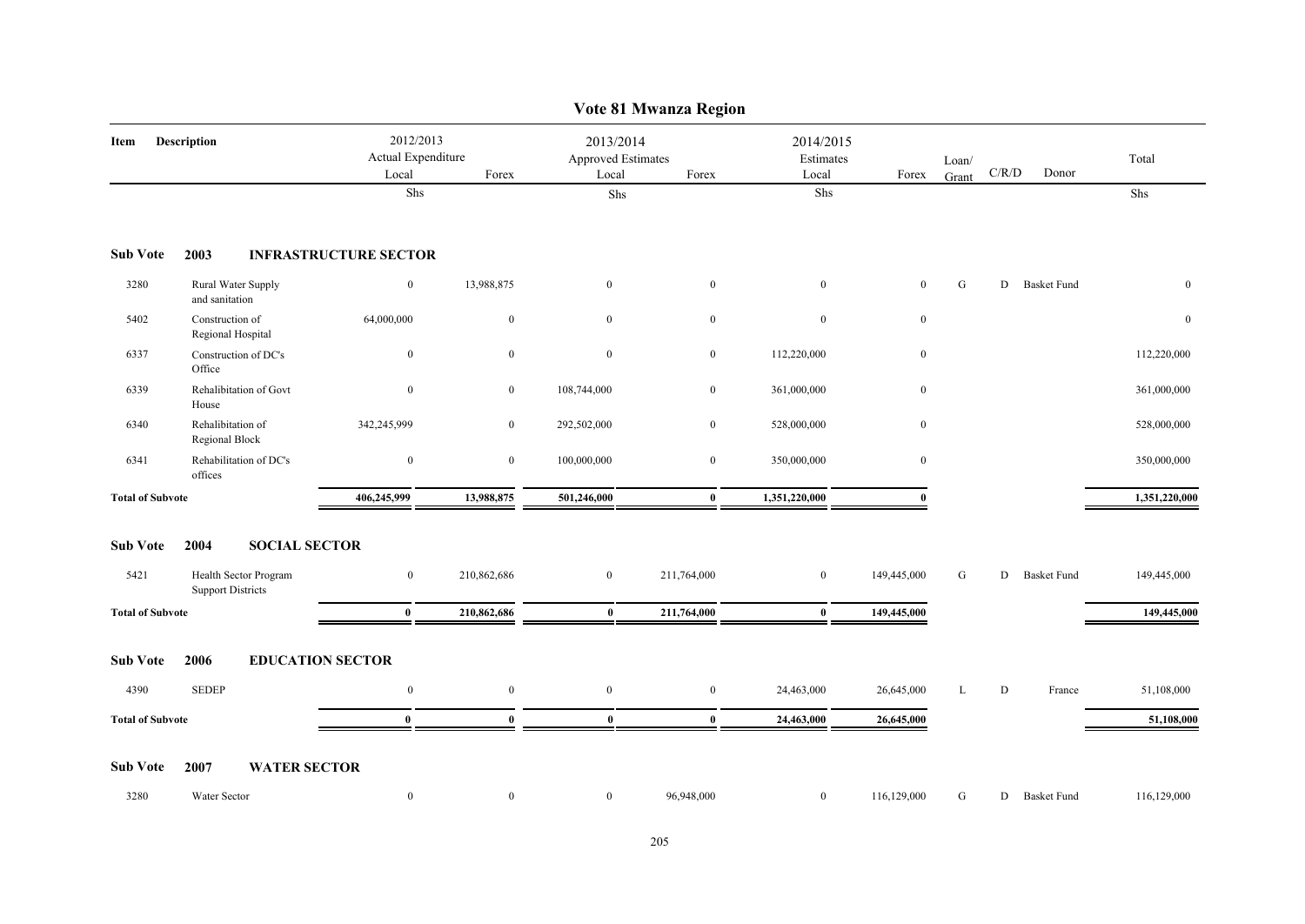|                         |                                             |                                          |                  |                                          | Vote 81 Mwanza Region |                                 |                  |                |           |                    |                |
|-------------------------|---------------------------------------------|------------------------------------------|------------------|------------------------------------------|-----------------------|---------------------------------|------------------|----------------|-----------|--------------------|----------------|
| Item                    | <b>Description</b>                          | 2012/2013<br>Actual Expenditure<br>Local | Forex            | 2013/2014<br>Approved Estimates<br>Local | Forex                 | 2014/2015<br>Estimates<br>Local | Forex            | Loan/<br>Grant | C/R/D     | Donor              | Total          |
|                         |                                             | Shs                                      |                  | Shs                                      |                       | Shs                             |                  |                |           |                    | Shs            |
| <b>Total of Subvote</b> |                                             | $\bf{0}$                                 | $\bf{0}$         | $\bf{0}$                                 | 96,948,000            | $\bf{0}$                        | 116,129,000      |                |           |                    | 116,129,000    |
| <b>Sub Vote</b>         | 8091                                        | <b>LOCAL GOVERNMENT AUTHORITIES</b>      |                  |                                          |                       |                                 |                  |                |           |                    |                |
| 3280                    | Rural Water Supply<br>and Sanitation        | $\boldsymbol{0}$                         | 2,702,746,000    | $\overline{0}$                           | 4,985,014,000         | $\boldsymbol{0}$                | 3,573,363,000    | L              | ${\bf D}$ | ADF                | 3,573,363,000  |
| 4390                    | Secondary Education<br>Development Project  | $\mathbf{0}$                             | $\mathbf{0}$     | $\mathbf{0}$                             | $\boldsymbol{0}$      | $\mathbf{0}$                    | 2,165,096,000    | ${\bf G}$      | D         | World Bank         | 2,165,096,000  |
| 4404                    | District Agriculture<br>Development Support | 219,733,000                              | $\mathbf{0}$     | $\mathbf{0}$                             | $\mathbf{0}$          | 231,541,000                     | $\boldsymbol{0}$ |                |           |                    | 231,541,000    |
| 4486                    | Agricultural Sector<br>Devp Programme       | $\mathbf{0}$                             | 1,107,340,605    | $\overline{0}$                           | 798,718,000           | $\mathbf{0}$                    | 798,718,000      | ${\bf G}$      | D         | <b>Basket Fund</b> | 798,718,000    |
| 4488                    | Disrict Agricultural<br>Sector Inv Programm | $\mathbf{0}$                             | 2,851,173,500    | $\mathbf{0}$                             | 4,227,067,000         | $\boldsymbol{0}$                | $\mathbf{0}$     | G              | D         | <b>Basket Fund</b> | $\mathbf{0}$   |
| 4553                    | Livestock Development<br>Fund(LDF)          | 52,073,000                               | $\overline{0}$   | 52,075,000                               | $\overline{0}$        | 52,075,000                      | $\mathbf{0}$     |                |           |                    | 52,075,000     |
| 4946                    | <b>LGA Own Source</b><br>Project            | $\mathbf{0}$                             | $\overline{0}$   | $\mathbf{0}$                             | $\overline{0}$        | 15,050,671,000                  | $\mathbf{0}$     |                |           |                    | 15,050,671,000 |
| 5414                    | Child Survival and<br>Development           | $\mathbf{0}$                             | 224,514,000      | $\overline{0}$                           | 927,200,000           | $\boldsymbol{0}$                | 112,770,000      | G              | D         | <b>UNICEF</b>      | 112,770,000    |
| 5416                    | Primary Health Service<br>Dev Programme     | 673,853,500                              | $\boldsymbol{0}$ | $\bf{0}$                                 | $\bf{0}$              | 1,109,389,000                   | $\boldsymbol{0}$ |                |           |                    | 1,109,389,000  |
| 5421                    | Heath Sector Basket<br>Fund                 | $\boldsymbol{0}$                         | 4,665,020,325    | $\overline{0}$                           | 5,412,042,000         | $\boldsymbol{0}$                | 4,791,514,000    | ${\bf G}$      | D         | <b>Basket Fund</b> | 4,791,514,000  |
| 5499                    | <b>HIV/AIDS</b>                             | $\mathbf{0}$                             | 994,588,950      | $\overline{0}$                           | 994,589,000           | $\mathbf{0}$                    | 533,123,000      | L              | D         | World Bank         | 533,123,000    |
| 6209                    | Constituency<br>Development Fund            | $\boldsymbol{0}$                         | $\mathbf{0}$     | $\mathbf{0}$                             | $\overline{0}$        | 450,604,000                     | $\boldsymbol{0}$ |                |           |                    | 450,604,000    |
| 6277                    | Local Government<br>Capital Devt Grant      | 6,874,725,724                            | 2,021,478,903    | 12,582,652,000                           | 2,375,444,000         | 11,382,816,000                  | 2,613,714,000    | L              | D         | World Bank         | 13,996,530,000 |
| 6401                    | District Council<br>Projects                | 2,480,000,000                            | $\overline{0}$   | 3,550,000,000                            | $\overline{0}$        | 3,580,000,000                   | $\boldsymbol{0}$ |                |           |                    | 3,580,000,000  |
| 6402                    | Town/Municipal/City<br>Councils             | 150,000,000                              | $\overline{0}$   | 1,500,000,000                            | $\overline{0}$        | 1,720,000,000                   | $\mathbf{0}$     |                |           |                    | 1,720,000,000  |

# 206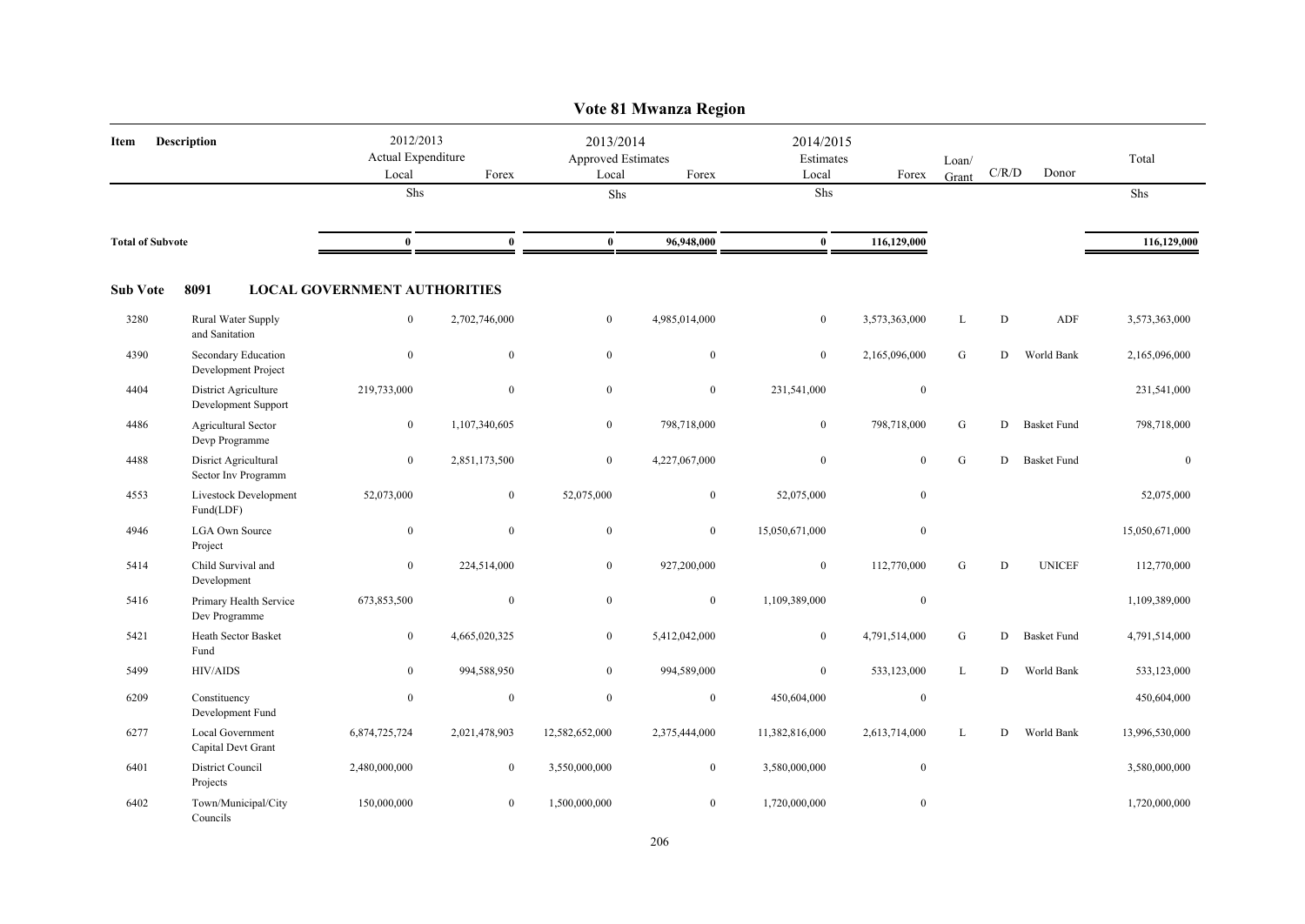|                            |                                      |                                                   |                |                                                 | VOIE OI IMWAIIZA REQIOII |                                 |                |                |       |            |                |
|----------------------------|--------------------------------------|---------------------------------------------------|----------------|-------------------------------------------------|--------------------------|---------------------------------|----------------|----------------|-------|------------|----------------|
| <b>Description</b><br>Item |                                      | 2012/2013<br>Actual Expenditure<br>Local<br>Forex |                | 2013/2014<br><b>Approved Estimates</b><br>Local | Forex                    | 2014/2015<br>Estimates<br>Local | Forex          | Loan/<br>Grant | C/R/D | Donor      | Total          |
|                            |                                      | Shs                                               |                | Shs                                             |                          | Shs                             |                |                |       |            | Shs            |
| 6403                       | Tanzania Strategic<br>Cities Project | $\mathbf{0}$                                      | 3,792,920,319  | $\overline{0}$                                  | 1,782,861,000            | $\overline{0}$                  | 2,952,000,000  | G              | D     | World Bank | 2,952,000,000  |
| <b>Total of Subvote</b>    |                                      | 10,450,385,224                                    | 18,359,782,602 | 17.684.727.000                                  | 21,502,935,000           | 33,577,096,000                  | 17,540,298,000 |                |       |            | 51,117,394,000 |
| <b>Total of Vote</b>       |                                      | 10,928,785,719                                    | 18,654,761,521 | 18,258,201,000                                  | 21,881,883,000           | 35,025,033,000                  | 17,920,317,000 |                |       |            | 52,945,350,000 |

# **Vote 81 Mwanza Region**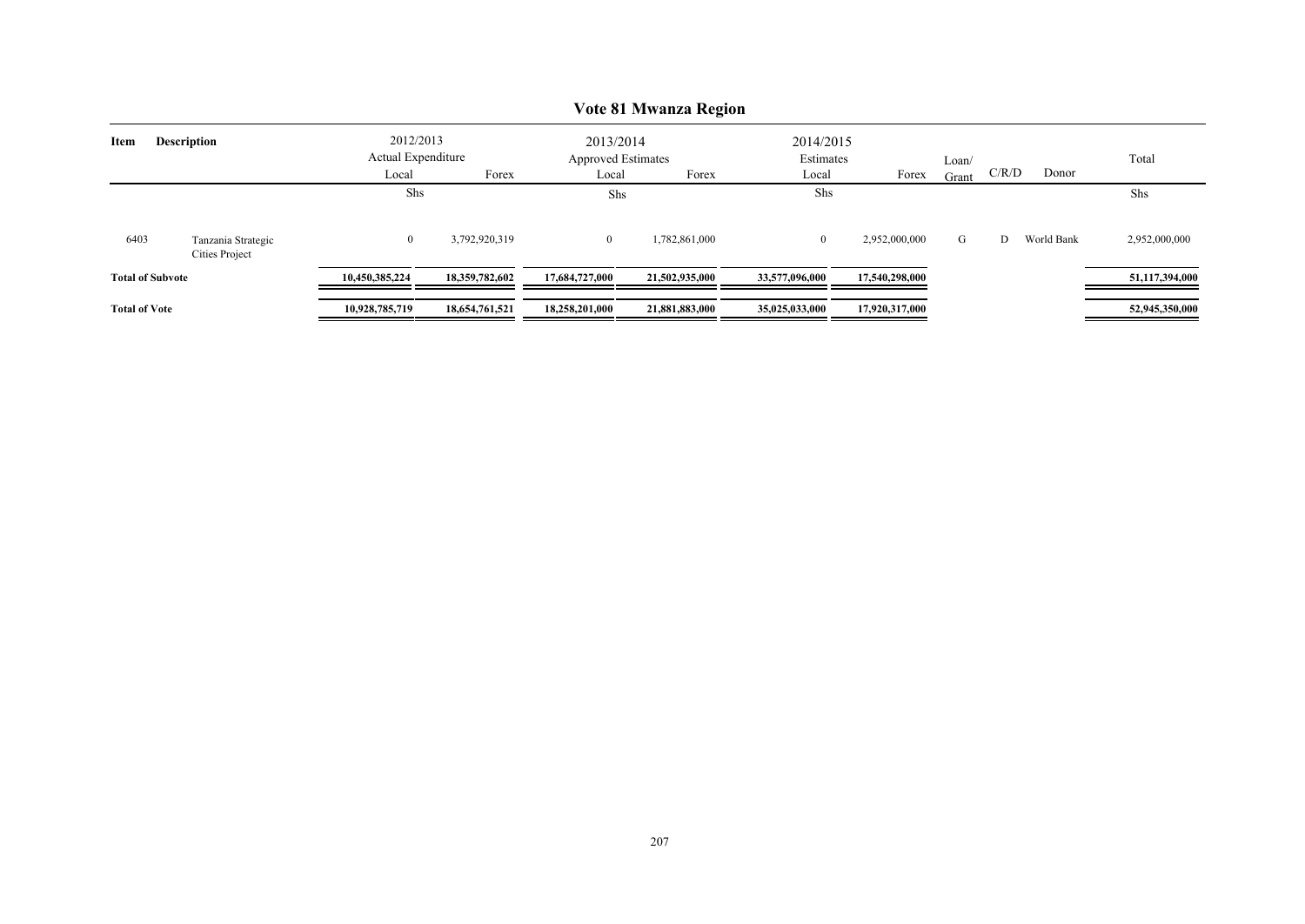RUVUMA REGION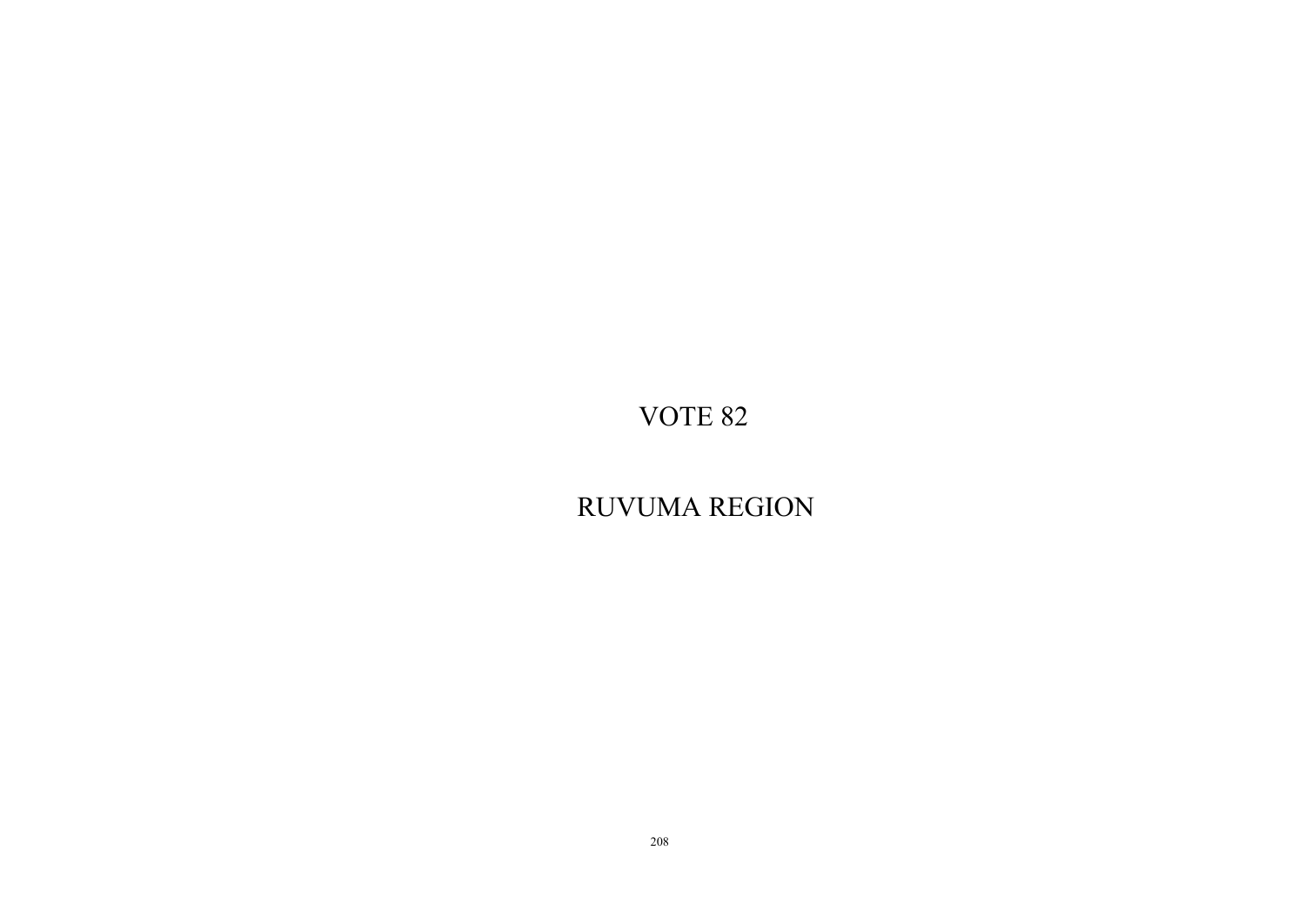## **Vote 82 Ruvuma Region**

A. ESTIMATE of the amount required in the year ending 30th June, 2015, for the development projects in the Ruvuma Region

#### **Thirty-five billion three hundred twenty million three hundred sixty thousand**

#### **(Shs.35,320,360,000)**

## B. Projects under which this Vote will be accounted for by the Regional Administrative Secretary, Ruvuma Region , are set out in the details below.

| Description<br>Item |                                        | 2012/2013<br>Actual Expenditure<br>Local | Forex            | 2013/2014<br><b>Approved Estimates</b><br>Local | Forex            | 2014/2015<br>Estimates<br>Local | Forex        | Loan/<br>Grant | C/R/D | Donor | Total          |
|---------------------|----------------------------------------|------------------------------------------|------------------|-------------------------------------------------|------------------|---------------------------------|--------------|----------------|-------|-------|----------------|
|                     |                                        | Shs                                      |                  | Shs                                             |                  | Shs                             |              |                |       |       | Shs            |
| <b>Sub Vote</b>     | 1001                                   | ADMINISTRATION AND HR MANAGEMENT         |                  |                                                 |                  |                                 |              |                |       |       |                |
| 6327                | Construction of Govern<br>Houses       | 32,979,430                               | $\overline{0}$   | $\mathbf{0}$                                    | $\overline{0}$   | $\overline{0}$                  | $\mathbf{0}$ |                |       |       | $\overline{0}$ |
| 6331                | Construction of DC's<br>Houses         | $\mathbf{0}$                             | $\bf{0}$         | 60,000,000                                      | $\mathbf{0}$     | 200,000,000                     | $\mathbf{0}$ |                |       |       | 200,000,000    |
| 6337                | Construction of DC's<br>Office         | $\mathbf{0}$                             | $\boldsymbol{0}$ | $\boldsymbol{0}$                                | $\overline{0}$   | 300,000,000                     | $\mathbf{0}$ |                |       |       | 300,000,000    |
| 6340                | Rehabilitation of<br>Regional Block    | 116,000,000                              | $\bf{0}$         | 123,019,000                                     | $\mathbf{0}$     | 30,000,000                      | $\mathbf{0}$ |                |       |       | 30,000,000     |
| 6341                | Rehabilitation of DC's<br>Office       | $\mathbf{0}$                             | $\mathbf{0}$     | 90,000,000                                      | $\overline{0}$   | 200,000,000                     | $\mathbf{0}$ |                |       |       | 200,000,000    |
| 6347                | Rehabilitation of DC's<br>House        | $\mathbf{0}$                             | $\bf{0}$         | 25,000,000                                      | $\mathbf{0}$     | $\overline{0}$                  | $\mathbf{0}$ |                |       |       | $\mathbf{0}$   |
| 6348                | Rehabilitation of RC's<br>House        | 150,000,000                              | $\bf{0}$         | $\mathbf{0}$                                    | $\overline{0}$   | 50,000,000                      | $\mathbf{0}$ |                |       |       | 50,000,000     |
| 6384                | Construction of<br>Government Quarters | $\mathbf{0}$                             | $\bf{0}$         | 200,000,000                                     | $\mathbf{0}$     | 450,000,000                     | $\mathbf{0}$ |                |       |       | 450,000,000    |
| 6390                | Construction of office<br>Building     | $\mathbf{0}$                             | $\mathbf{0}$     | 300,000,000                                     | $\bf{0}$         | $\overline{0}$                  | $\mathbf{0}$ |                |       |       | $\mathbf{0}$   |
| 6531                | Participatory Appraisal                | 25,000,000                               | $\boldsymbol{0}$ | 20,000,000                                      | $\boldsymbol{0}$ | 20,000,000                      | $\mathbf{0}$ |                |       |       | 20,000,000     |
| 6532                | Self-Help Project                      | 40,000,000                               | $\overline{0}$   | 45,000,000                                      | $\overline{0}$   | 45,000,000                      | $\mathbf{0}$ |                |       |       | 45,000,000     |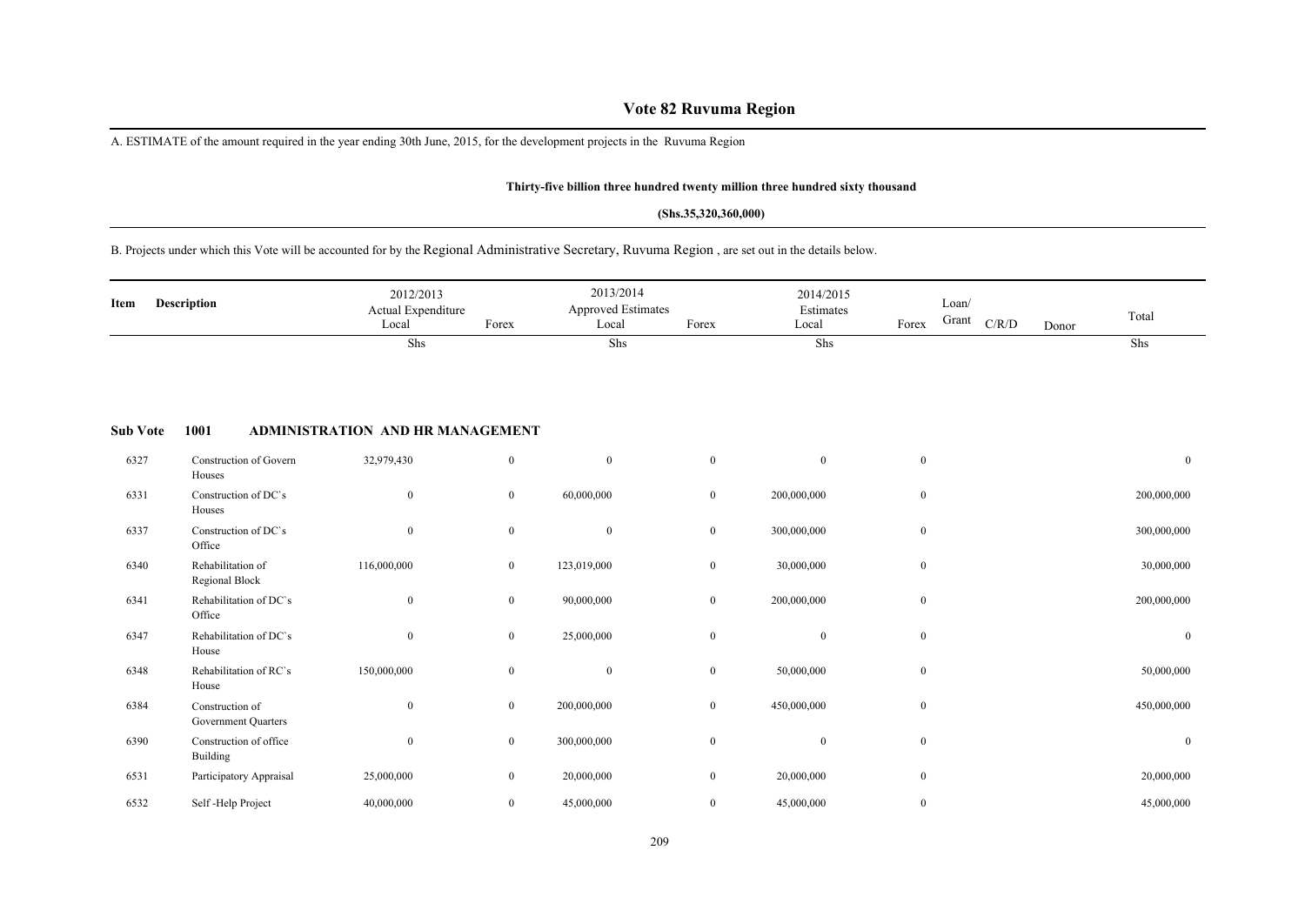|                         |                                                |                                          |                  |                                          | Vote 82 Ruvuma Region |                                 |              |                |             |            |                |
|-------------------------|------------------------------------------------|------------------------------------------|------------------|------------------------------------------|-----------------------|---------------------------------|--------------|----------------|-------------|------------|----------------|
| Item                    | Description                                    | 2012/2013<br>Actual Expenditure<br>Local | Forex            | 2013/2014<br>Approved Estimates<br>Local | Forex                 | 2014/2015<br>Estimates<br>Local | Forex        | Loan/<br>Grant | C/R/D       | Donor      | Total          |
|                         |                                                | Shs                                      |                  | Shs                                      |                       | ${\rm Shs}$                     |              |                |             |            | Shs            |
| <b>Total of Subvote</b> |                                                | 363,979,430                              | $\mathbf{0}$     | 863,019,000                              | $\bf{0}$              | 1,295,000,000                   | $\mathbf{0}$ |                |             |            | 1,295,000,000  |
| <b>Sub Vote</b>         | 2001                                           | PLANNING AND COORDINATION                |                  |                                          |                       |                                 |              |                |             |            |                |
| 6298                    | <b>Institutional Support</b>                   | $\mathbf{0}$                             | $\mathbf{0}$     | 30,000,000                               | $\mathbf{0}$          | $\mathbf{0}$                    | $\mathbf{0}$ |                |             |            | $\mathbf{0}$   |
| <b>Total of Subvote</b> |                                                | $\bf{0}$                                 | $\bf{0}$         | 30,000,000                               | $\bf{0}$              | $\bf{0}$                        | $\theta$     |                |             |            | $\mathbf{0}$   |
| <b>Sub Vote</b>         | 2002                                           | <b>ECONOMIC AND PRODUCTIVE SECTOR</b>    |                  |                                          |                       |                                 |              |                |             |            |                |
| 4404                    | District Agric Devp<br>Support (DADPs)         | 6,409,000                                | $\boldsymbol{0}$ | 6,545,000                                | $\bf{0}$              | $\mathbf{0}$                    | $\bf{0}$     |                |             |            | $\overline{0}$ |
| 4486                    | Agricultural Sector<br>Development<br>Programm | $\bf{0}$                                 | 42,001,969       | $\boldsymbol{0}$                         | 42,002,000            | $\bf{0}$                        | 37,000,000   | G              | D           | BasketFund | 37,000,000     |
| 4553                    | Livestock Development<br>Fund                  | 1,999,724                                | $\mathbf{0}$     | 2,000,000                                | $\mathbf{0}$          | 2,000,000                       | $\bf{0}$     |                |             |            | 2,000,000      |
| 4628                    | Participatory Forest<br>Management             | $\boldsymbol{0}$                         | 642,500          | $\overline{0}$                           | 18,000,000            | $\boldsymbol{0}$                | 7,000,000    | G              | $\mathbf D$ | Finland    | 7,000,000      |
| <b>Total of Subvote</b> |                                                | 8,408,724                                | 42,644,469       | 8,545,000                                | 60,002,000            | 2,000,000                       | 44,000,000   |                |             |            | 46,000,000     |
| <b>Sub Vote</b>         | 2003                                           | <b>INFRASTRUCTURE SECTOR</b>             |                  |                                          |                       |                                 |              |                |             |            |                |
| 2326                    | Village Demarcation<br>and Ground Photo        | 21,718,600                               | $\mathbf{0}$     | $\overline{0}$                           | $\mathbf{0}$          | $\mathbf{0}$                    | $\bf{0}$     |                |             |            | $\mathbf{0}$   |
| <b>Total of Subvote</b> |                                                | 21,718,600                               | $\mathbf{0}$     | $\bf{0}$                                 | $\mathbf{0}$          | $\bf{0}$                        | $\Omega$     |                |             |            | $\mathbf{0}$   |
| <b>Sub Vote</b>         | <b>SOCIAL SECTOR</b><br>2004                   |                                          |                  |                                          |                       |                                 |              |                |             |            |                |
| 5421                    | Health Sector<br>Programme Support<br>-Distric | $\boldsymbol{0}$                         | $\boldsymbol{0}$ | $\bf{0}$                                 | 179,546,000           | $\bf{0}$                        | 142,295,000  | G              | D           | BasketFund | 142,295,000    |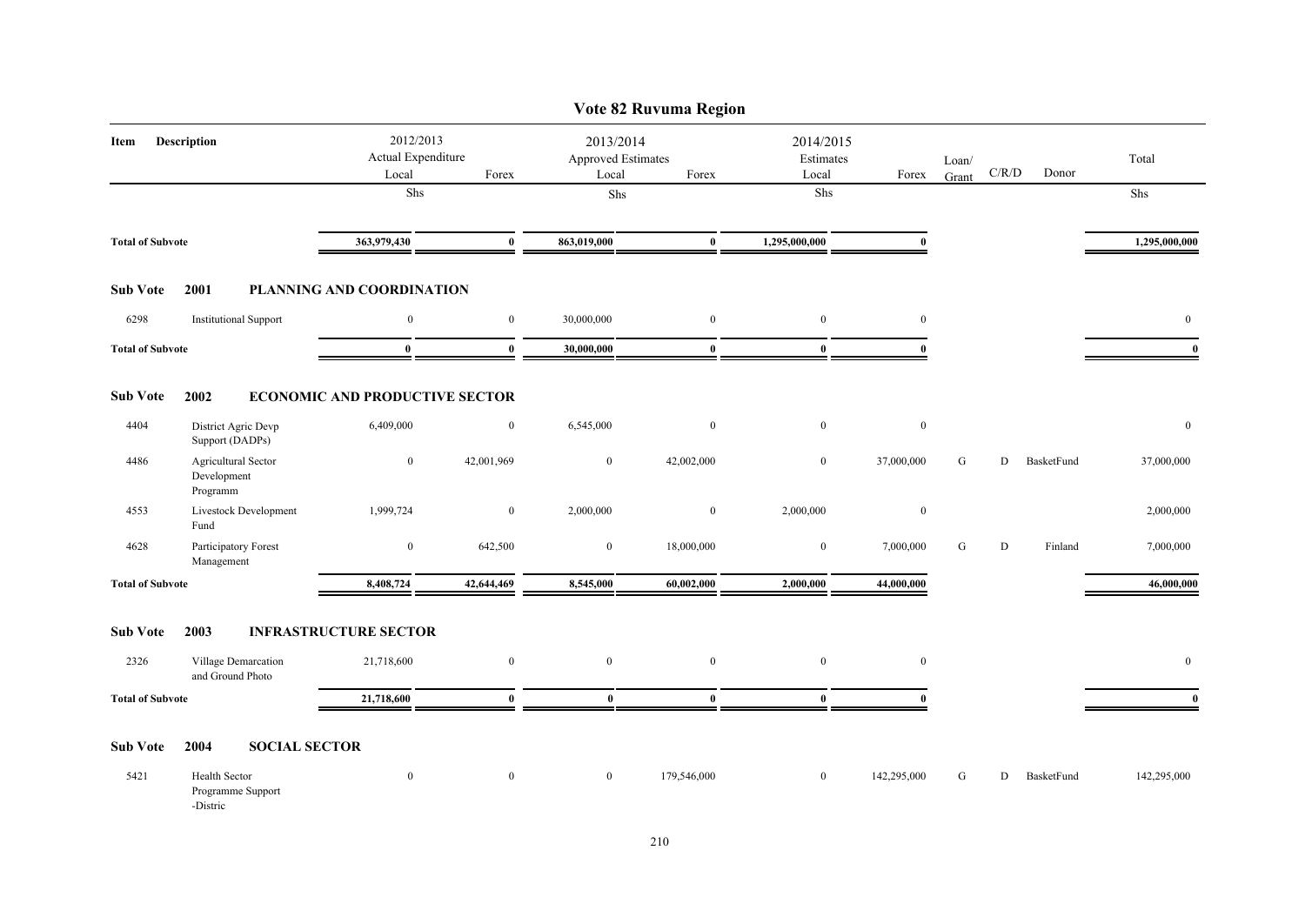| Vote 82 Ruvuma Region   |                                                     |                                                         |                |                |                                          |                |                |                |       |            |             |  |
|-------------------------|-----------------------------------------------------|---------------------------------------------------------|----------------|----------------|------------------------------------------|----------------|----------------|----------------|-------|------------|-------------|--|
| Description<br>Item     |                                                     | 2012/2013<br>Actual Expenditure<br>Local                | Forex          | Local          | 2013/2014<br>Approved Estimates<br>Forex |                | Forex          | Loan/<br>Grant | C/R/D | Donor      | Total       |  |
|                         |                                                     | Shs                                                     |                | ${\rm Shs}$    |                                          | Shs            |                |                |       |            | Shs         |  |
| 5499                    | Prevention of<br>Transmission of<br><b>HIV/AIDS</b> | $\mathbf{0}$                                            | $\mathbf{0}$   | $\overline{0}$ | 30,000,000                               | $\overline{0}$ | 56,400,000     | L              | D     | World Bank | 56,400,000  |  |
| <b>Total of Subvote</b> |                                                     | $\bf{0}$                                                | $\mathbf{0}$   | $\bf{0}$       | 209,546,000                              | $\bf{0}$       | 198,695,000    |                |       |            | 198,695,000 |  |
| <b>Sub Vote</b><br>6251 | 2005<br>Public Mgt Reform                           | <b>LOCAL GOVERNMENT MANAGEMENT SERVICES</b><br>$\bf{0}$ | $\overline{0}$ | $\bf{0}$       | $\mathbf{0}$                             | $\overline{0}$ | 162,000,000    | G              | D     | World Bank | 162,000,000 |  |
|                         | Program                                             |                                                         |                |                |                                          |                |                |                |       |            |             |  |
| <b>Total of Subvote</b> |                                                     | $\bf{0}$                                                | $\bf{0}$       | $\bf{0}$       | $\bf{0}$                                 | $\bf{0}$       | 162,000,000    |                |       |            | 162,000,000 |  |
| <b>Sub Vote</b>         | 2006                                                | <b>EDUCATION SECTOR</b>                                 |                |                |                                          |                |                |                |       |            |             |  |
| 4390                    | Secondary Education<br>Development Program          | $\boldsymbol{0}$                                        | $\overline{0}$ | 24,463,000     | 26,645,000                               | 24,463,000     | 26,645,000     | G              | D     | ADB        | 51,108,000  |  |
| <b>Total of Subvote</b> |                                                     | $\bf{0}$                                                | $\mathbf{0}$   | 24,463,000     | 26,645,000                               | 24,463,000     | 26,645,000     |                |       |            | 51,108,000  |  |
| <b>Sub Vote</b>         | 2007<br><b>WATER SECTOR</b>                         |                                                         |                |                |                                          |                |                |                |       |            |             |  |
| 3280                    | Rural Water Sector                                  | $\bf{0}$                                                | 16,351,271     | $\overline{0}$ | 69,248,000                               | $\overline{0}$ | 87,766,000     | G              | D     | ADB        | 87,766,000  |  |
| <b>Total of Subvote</b> |                                                     | $\bf{0}$                                                | 16,351,271     | $\bf{0}$       | 69,248,000                               | $\bf{0}$       | 87,766,000     |                |       |            | 87,766,000  |  |
| <b>Sub Vote</b>         | 3001                                                | <b>REGIONAL HOSPITAL</b>                                |                |                |                                          |                |                |                |       |            |             |  |
| 5404                    | Rehabilitation of<br>Regional Hospital              | $\overline{0}$                                          | $\mathbf{0}$   | $\bf{0}$       | $\mathbf{0}$                             | 54,563,000     | $\overline{0}$ |                |       |            | 54,563,000  |  |
| <b>Total of Subvote</b> |                                                     | $\mathbf{0}$                                            | $\mathbf{0}$   | $\mathbf{0}$   | $\bf{0}$                                 | 54,563,000     | 0              |                |       |            | 54,563,000  |  |
|                         |                                                     |                                                         |                |                |                                          |                |                |                |       |            |             |  |

**Sub Vote 3002 PREVENTIVE SERVICES**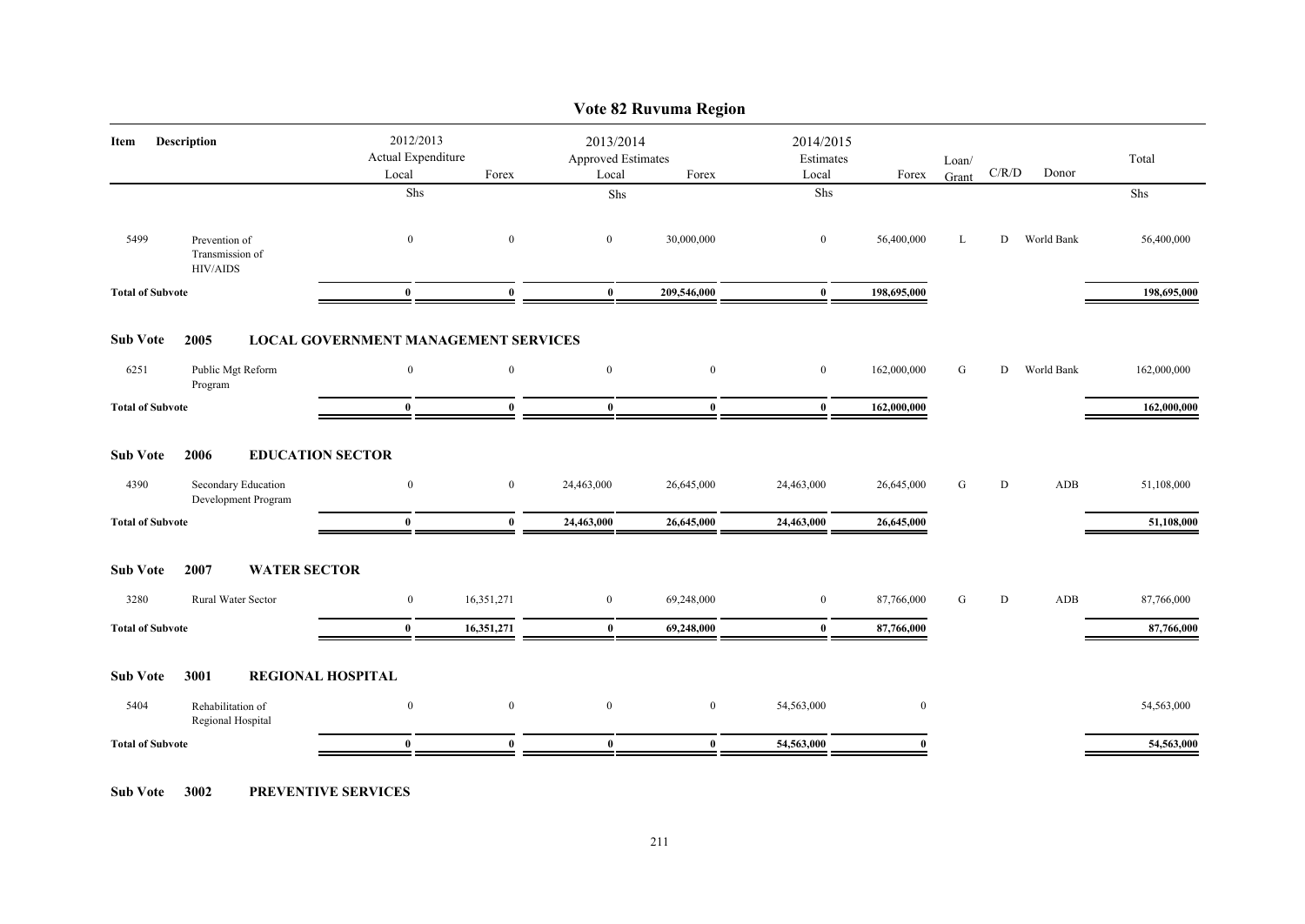|                         | vote 82 Ruvuma Region                          |                                          |                  |                                          |                  |                                 |                  |                |           |            |                |  |  |
|-------------------------|------------------------------------------------|------------------------------------------|------------------|------------------------------------------|------------------|---------------------------------|------------------|----------------|-----------|------------|----------------|--|--|
| Description<br>Item     |                                                | 2012/2013<br>Actual Expenditure<br>Local | Forex            | 2013/2014<br>Approved Estimates<br>Local | Forex            | 2014/2015<br>Estimates<br>Local |                  | Loan/<br>Grant | C/R/D     | Donor      | Total          |  |  |
|                         |                                                | ${\rm Shs}$                              |                  | Shs                                      |                  | Shs                             |                  |                |           |            | Shs            |  |  |
| 5421                    | Health Sector<br>Programme Support             | $\boldsymbol{0}$                         | 179,545,500      | $\mathbf{0}$                             | $\mathbf{0}$     | $\boldsymbol{0}$                | $\mathbf{0}$     | ${\bf G}$      | ${\rm D}$ | BasketFund | $\overline{0}$ |  |  |
| 5492                    | Tanzania Multifactoral<br>HIV/AIDS Project     | $\mathbf{0}$                             | 30,000,000       | $\mathbf{0}$                             | $\mathbf{0}$     | $\mathbf{0}$                    | $\mathbf{0}$     | G              | D         | World Bank | $\overline{0}$ |  |  |
| <b>Total of Subvote</b> |                                                | $\bf{0}$                                 | 209,545,500      | $\mathbf{0}$                             | $\bf{0}$         | $\bf{0}$                        | $\mathbf{0}$     |                |           |            | $\mathbf{0}$   |  |  |
| <b>Sub Vote</b>         | 8091                                           | <b>LOCAL GOVERNMENT AUTHORITIES</b>      |                  |                                          |                  |                                 |                  |                |           |            |                |  |  |
| 3280                    | Rural Water Supply<br>and Sanitation           | $\mathbf{0}$                             | 1,764,446,897    | $\mathbf{0}$                             | 3,185,069,000    | $\boldsymbol{0}$                | 2,948,394,000    | ${\bf G}$      | ${\rm D}$ | ADB        | 2,948,394,000  |  |  |
| 4390                    | Secondary Education<br>Development Project     | $\boldsymbol{0}$                         | $\mathbf{0}$     | $\mathbf{0}$                             | 1,201,934,000    | $\boldsymbol{0}$                | 2,219,852,000    | G              | D         | World Bank | 2,219,852,000  |  |  |
| 4404                    | District Agriculture<br>Development Support    | 294,342,000                              | $\mathbf{0}$     | $\bf{0}$                                 | $\mathbf{0}$     | $\boldsymbol{0}$                | $\bf{0}$         |                |           |            | $\mathbf{0}$   |  |  |
| 4486                    | Agriculture Sector<br>Development<br>Programme | $\boldsymbol{0}$                         | 1,811,314,862    | $\mathbf{0}$                             | 1,941,800,000    | $\boldsymbol{0}$                | 2,648,800,000    | ${\bf G}$      | D         | BasketFund | 2,648,800,000  |  |  |
| 4553                    | Livestock Development<br>Fund                  | 20,830,000                               | $\mathbf{0}$     | 20,830,000                               | $\boldsymbol{0}$ | 20,830,000                      | $\boldsymbol{0}$ |                |           |            | 20,830,000     |  |  |
| 4628                    | Participatory Forest<br>Management             | $\boldsymbol{0}$                         | $\boldsymbol{0}$ | $\boldsymbol{0}$                         | 210,827,000      | $\boldsymbol{0}$                | 67,500,000       | ${\bf G}$      | ${\rm D}$ | Finland    | 67,500,000     |  |  |
| 4946                    |                                                | $\mathbf{0}$                             | $\overline{0}$   | $\mathbf{0}$                             | $\mathbf{0}$     | 6,979,547,000                   | $\bf{0}$         |                |           |            | 6,979,547,000  |  |  |
| 5416                    | Primary Health Service<br>Dev Programme        | 350,704,000                              | $\mathbf{0}$     | $\mathbf{0}$                             | $\mathbf{0}$     | $\mathbf{0}$                    | $\bf{0}$         |                |           |            | $\mathbf{0}$   |  |  |
| 5421                    | Health Sector<br>Programme Support<br>-Distric | $\mathbf{0}$                             | 3,077,767,000    | $\overline{0}$                           | 3,022,650,000    | $\boldsymbol{0}$                | 2,845,616,000    | ${\bf G}$      | ${\rm D}$ | BasketFund | 2,845,616,000  |  |  |
| 5493                    | Global Fund                                    | $\bf{0}$                                 | $\bf{0}$         | $\overline{0}$                           | 154,557,000      | $\bf{0}$                        | $\mathbf{0}$     | ${\bf G}$      | D         | WorldBank  | $\overline{0}$ |  |  |
| 5499                    | Prevention of<br>Transmission of<br>HIV/AIDS   | $\mathbf{0}$                             | 544,157,000      | $\mathbf{0}$                             | 544,157,000      | $\boldsymbol{0}$                | 313,733,000      | L              | D         | World Bank | 313,733,000    |  |  |
| 6209                    | Constituency<br>Development Fund               | $\mathbf{0}$                             | $\mathbf{0}$     | $\mathbf{0}$                             | $\mathbf{0}$     | 350,186,000                     | $\boldsymbol{0}$ |                |           |            | 350,186,000    |  |  |

## **Vote 82 Ruvuma Region**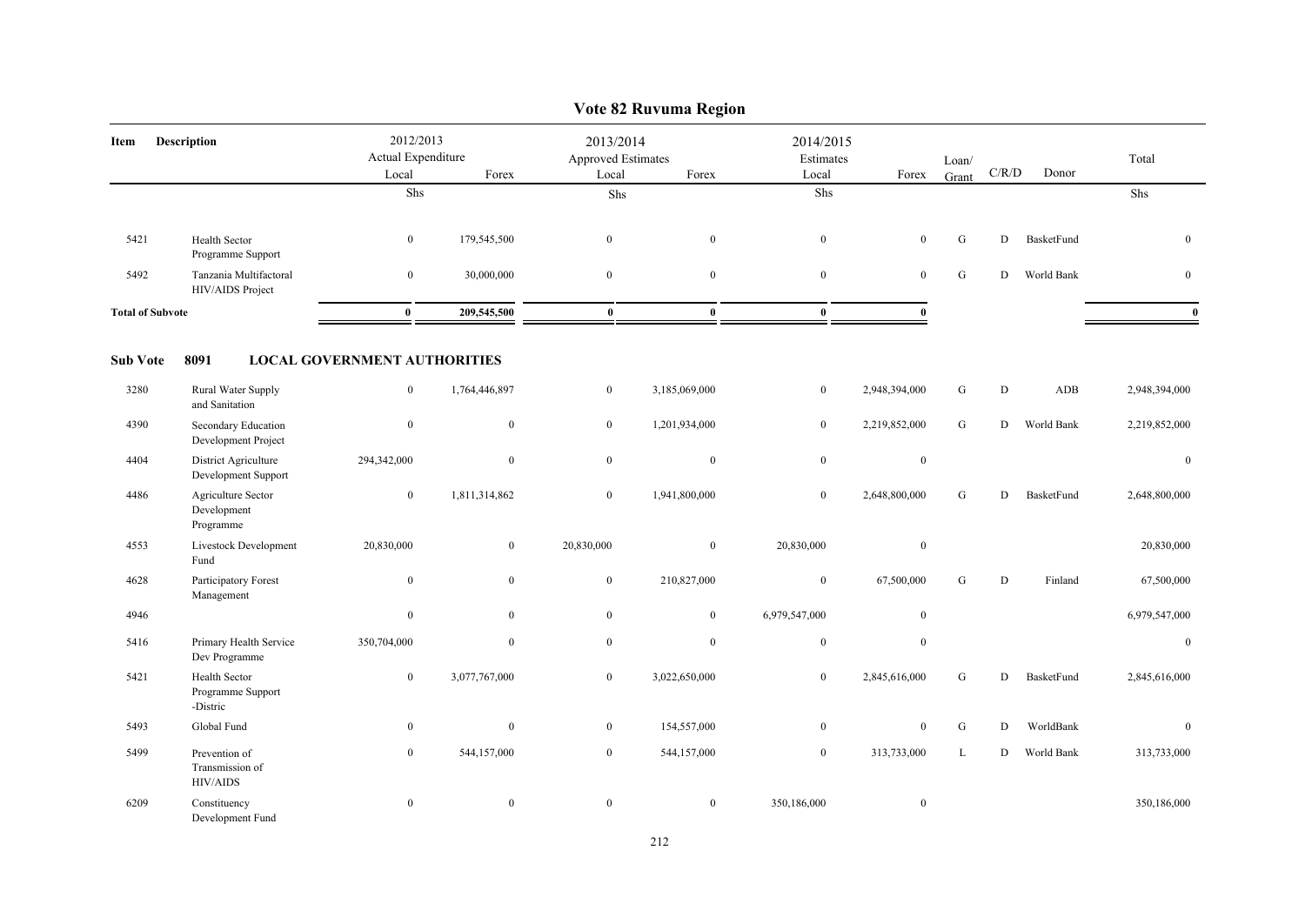|                            | VOIC 02 KUVUMA KC2I0II                       |                                 |                |                                        |                |                        |                |       |       |            |                |  |  |
|----------------------------|----------------------------------------------|---------------------------------|----------------|----------------------------------------|----------------|------------------------|----------------|-------|-------|------------|----------------|--|--|
| <b>Description</b><br>Item |                                              | 2012/2013<br>Actual Expenditure |                | 2013/2014<br><b>Approved Estimates</b> |                | 2014/2015<br>Estimates |                | Loan/ |       |            | Total          |  |  |
|                            |                                              | Local                           | Forex          | Local                                  | Forex          | Local                  | Forex          | Grant | C/R/D | Donor      |                |  |  |
|                            |                                              | Shs                             |                | Shs                                    |                | Shs                    |                |       |       |            | Shs            |  |  |
| 6277                       | Local Government<br><b>Support Programme</b> | 3,892,540,986                   | 1,410,979,000  | 7,952,235,000                          | 1,410,982,000  | 7,261,136,000          | 1,480,718,000  | G     | D     | <b>IDA</b> | 8,741,854,000  |  |  |
| 6401                       | District Councils                            | 2,400,000,000                   | $\overline{0}$ | 1,710,000,000                          | $\overline{0}$ | 3,665,368,000          | $\mathbf{0}$   |       |       |            | 3,665,368,000  |  |  |
| 6402                       | Urban Councils                               | $\boldsymbol{0}$                | $\bf{0}$       | 200,000,000                            | $\overline{0}$ | 150,000,000            | $\mathbf{0}$   |       |       |            | 150,000,000    |  |  |
| 6405                       | Urban LGSP                                   | $\boldsymbol{0}$                | $\overline{0}$ | $\overline{0}$                         | 467,208,000    | $\mathbf{0}$           | 2,473,548,000  | L     | D     | World Bank | 2,473,548,000  |  |  |
| <b>Total of Subvote</b>    |                                              | 6,958,416,986                   | 8,608,664,759  | 9,883,065,000                          | 12,139,184,000 | 18,427,067,000         | 14,998,161,000 |       |       |            | 33,425,228,000 |  |  |
| <b>Total of Vote</b>       |                                              | 7,352,523,740                   | 8,877,205,999  | 10,809,092,000                         | 12,504,625,000 | 19,803,093,000         | 15,517,267,000 |       |       |            | 35,320,360,000 |  |  |

## **Vote 82 Ruvuma Region**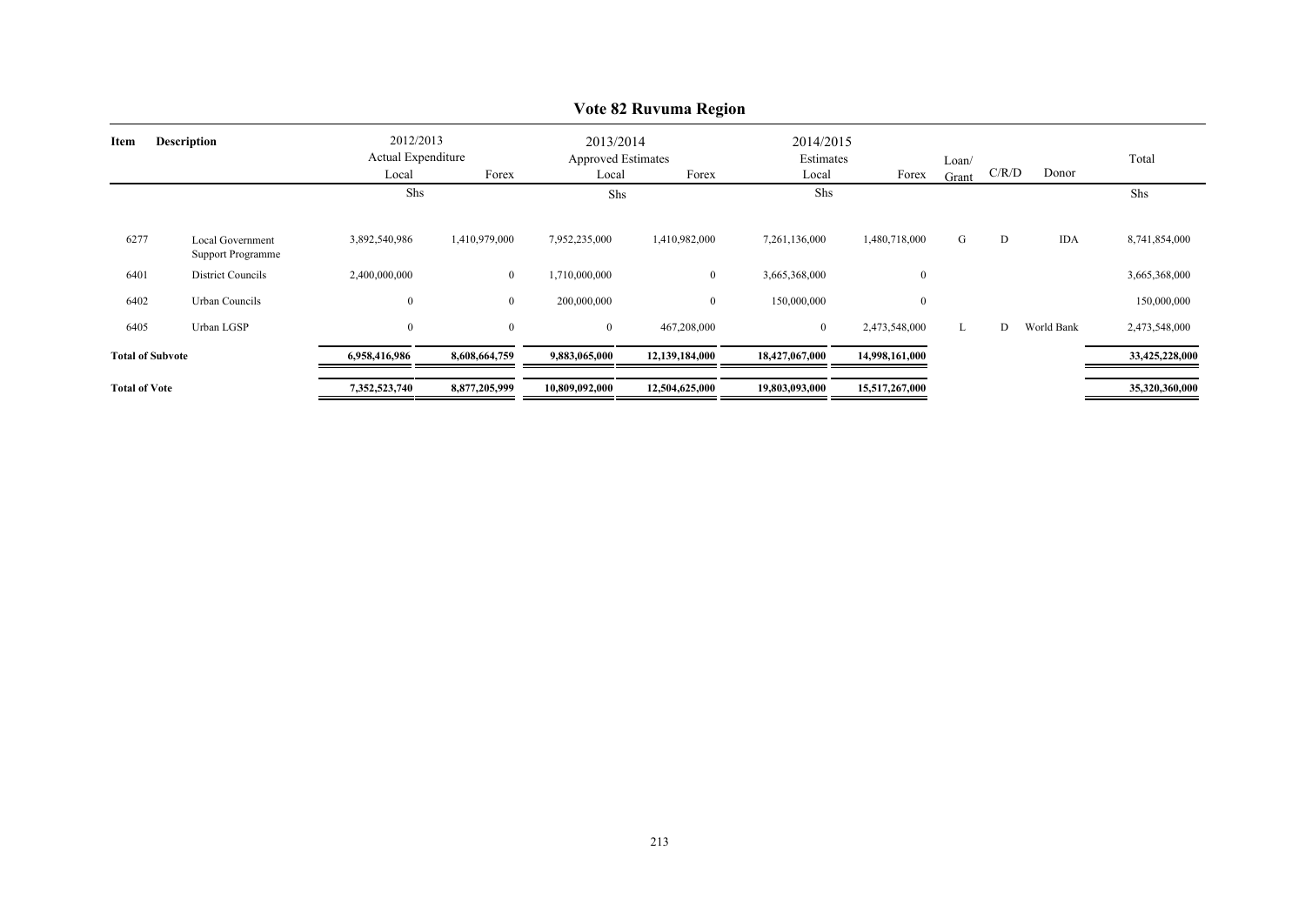# SHINYANGA REGION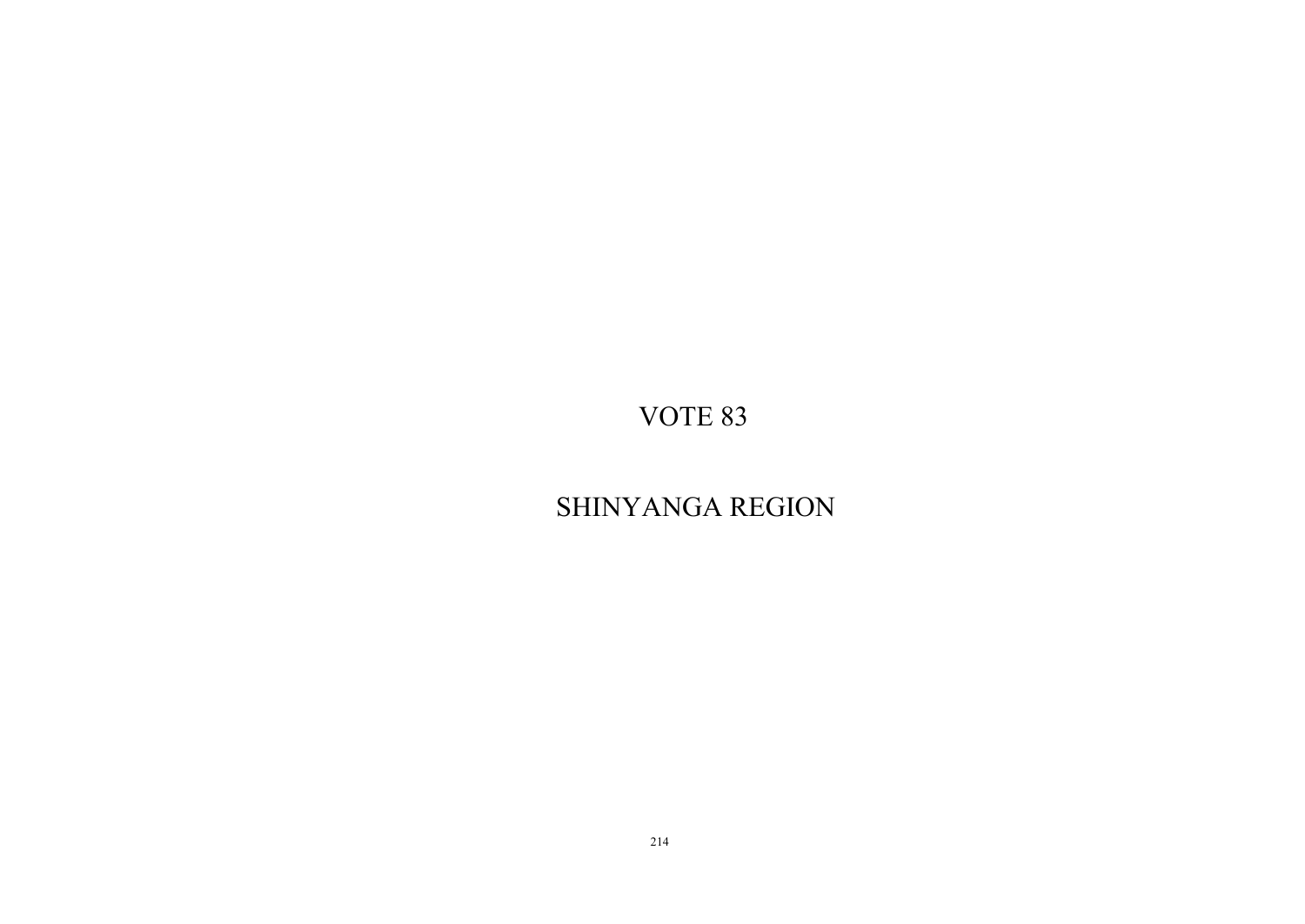## **Vote 83 Shinyanga Region**

A. ESTIMATE of the amount required in the year ending 30th June, 2015, for the development projects in the Shinyanga Region

### **Thirty-three billion forty-three million nine hundred ninety-seven thousand**

#### **(Shs.33,043,997,000)**

B. Projects under which this Vote will be accounted for by the Regional Administrative Secretary, Shinyanga Region , are set out in the details below.

| Description<br>Item     |                                            | 2012/2013<br>Actual Expenditure<br>Local | Forex          | 2013/2014<br>Approved Estimates<br>Local | Forex            | 2014/2015<br>Estimates<br>Local | Forex            | Loan/<br>Grant | C/R/D     | Donor              | Total      |
|-------------------------|--------------------------------------------|------------------------------------------|----------------|------------------------------------------|------------------|---------------------------------|------------------|----------------|-----------|--------------------|------------|
|                         |                                            | Shs                                      |                | Shs                                      |                  | Shs                             |                  |                |           |                    | Shs        |
| <b>Sub Vote</b>         | 1001                                       | <b>ADMINISTRATION AND HR MANAGEMENT</b>  |                |                                          |                  |                                 |                  |                |           |                    |            |
| 6532                    | Self Help Projects                         | 35,000,000                               | $\overline{0}$ | 35,000,000                               | $\boldsymbol{0}$ | 35,000,000                      | $\bf{0}$         |                |           |                    | 35,000,000 |
| <b>Total of Subvote</b> |                                            | 35,000,000                               | $\mathbf{0}$   | 35,000,000                               | $\bf{0}$         | 35,000,000                      | 0                |                |           |                    | 35,000,000 |
| <b>Sub Vote</b>         | 2001                                       | <b>PLANNING AND COORDINATION</b>         |                |                                          |                  |                                 |                  |                |           |                    |            |
| 5492                    | Tanzania Multsectiral<br><b>HIV/AIDS</b>   | $\mathbf{0}$                             | 29,993,920     | $\mathbf{0}$                             | 30,000,000       | $\overline{0}$                  | 56,400,000       | G              | D         | <b>Basket Fund</b> | 56,400,000 |
| 6531                    | Participatory Appraisal                    | 9,245,800                                | $\overline{0}$ | 10,000,000                               | $\bf{0}$         | 32,168,000                      | $\mathbf{0}$     |                |           |                    | 32,168,000 |
| <b>Total of Subvote</b> |                                            | 9,245,800                                | 29,993,920     | 10,000,000                               | 30,000,000       | 32,168,000                      | 56,400,000       |                |           |                    | 88,568,000 |
| <b>Sub Vote</b>         | 2002                                       | <b>ECONOMIC AND PRODUCTIVE SECTOR</b>    |                |                                          |                  |                                 |                  |                |           |                    |            |
| 4404                    | <b>DADPS</b>                               | 5,555,100                                | 38,940,705     | 5,669,000                                | 38,941,000       | 5,669,000                       | 23,000,000       | G              | ${\rm D}$ | Denmark            | 28,669,000 |
| 4486                    | Agriculture Sector Dev.<br>Program Support | 1,976,000                                | $\overline{0}$ | 2,000,000                                | $\boldsymbol{0}$ | $\mathbf{0}$                    | $\boldsymbol{0}$ |                |           |                    | $\bf{0}$   |
| 4553                    | Livestock development<br>Fund              | $\bf{0}$                                 | $\mathbf{0}$   | $\boldsymbol{0}$                         | $\boldsymbol{0}$ | 12,000,000                      | $\boldsymbol{0}$ |                |           |                    | 12,000,000 |
| 4628                    | Participatory Forest<br>Management         | $\boldsymbol{0}$                         | $\overline{0}$ | $\boldsymbol{0}$                         | 6,000,000        | 6,000,000                       | $\boldsymbol{0}$ |                |           |                    | 6,000,000  |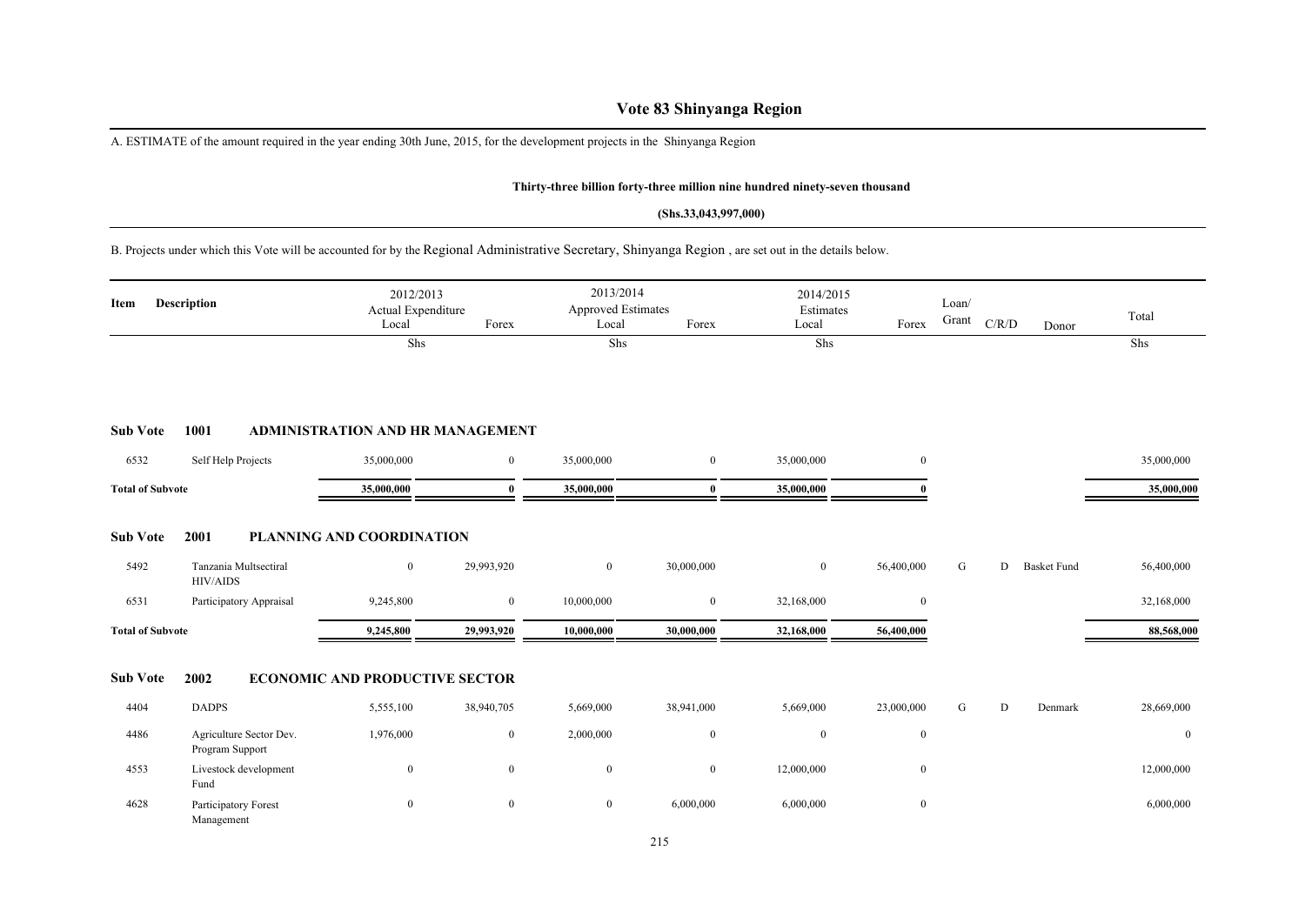|                         | Vote 83 Shinyanga Region               |                                 |                              |                                 |                  |                  |                        |              |           |             |               |               |  |  |
|-------------------------|----------------------------------------|---------------------------------|------------------------------|---------------------------------|------------------|------------------|------------------------|--------------|-----------|-------------|---------------|---------------|--|--|
| Description<br>Item     |                                        | 2012/2013<br>Actual Expenditure |                              | 2013/2014<br>Approved Estimates |                  |                  | 2014/2015<br>Estimates |              | Loan/     | $\rm C/R/D$ | Donor         | Total         |  |  |
|                         |                                        |                                 | Local<br>Shs                 | Forex                           | Local<br>Shs     | Forex            | Local<br>Shs           | Forex        | Grant     |             |               | Shs           |  |  |
|                         |                                        |                                 |                              |                                 |                  |                  |                        |              |           |             |               |               |  |  |
| <b>Total of Subvote</b> |                                        | 7,531,100                       | 38,940,705                   | 7,669,000                       | 44,941,000       | 23,669,000       | 23,000,000             |              |           |             | 46,669,000    |               |  |  |
| <b>Sub Vote</b>         | 2003                                   |                                 | <b>INFRASTRUCTURE SECTOR</b> |                                 |                  |                  |                        |              |           |             |               |               |  |  |
| 5402                    | Construction of<br>Regional Hospital   |                                 | 1,000,000,000                | $\overline{0}$                  | 100,000,000      | $\overline{0}$   | 1,000,000,000          | $\mathbf{0}$ |           |             |               | 1,000,000,000 |  |  |
| 5404                    | Rehabilitation of<br>Regional Hospital |                                 | $\mathbf{0}$                 | $\mathbf{0}$                    | 27,176,000       | $\mathbf{0}$     | $\boldsymbol{0}$       | $\mathbf{0}$ |           |             |               | $\mathbf{0}$  |  |  |
| 6337                    | Construction of DC's<br>office         |                                 | 653,369,000                  | $\mathbf{0}$                    | $\overline{0}$   | $\boldsymbol{0}$ | $\boldsymbol{0}$       | $\bf{0}$     |           |             |               | $\mathbf{0}$  |  |  |
| 6339                    | Rehabilitation of<br>Government Houses |                                 | 24,550,000                   | $\mathbf{0}$                    | $\overline{0}$   | $\mathbf{0}$     | $\boldsymbol{0}$       | $\mathbf{0}$ |           |             |               | $\mathbf{0}$  |  |  |
| 6341                    | Rehabilitation of DC's<br>Office       |                                 | $\bf{0}$                     | $\mathbf{0}$                    | $\boldsymbol{0}$ | $\overline{0}$   | 10,999,000             | $\mathbf{0}$ |           |             |               | 10,999,000    |  |  |
| 6342                    | Rehabilitation of RC's<br>Office       |                                 | $\overline{0}$               | $\mathbf{0}$                    | 49,990,000       | $\boldsymbol{0}$ | $\boldsymbol{0}$       | $\mathbf{0}$ |           |             |               | $\mathbf{0}$  |  |  |
| 6348                    | Rehabilitation of RC's<br>House        |                                 | 90,000,000                   | $\mathbf{0}$                    | $\bf{0}$         | $\overline{0}$   | $\boldsymbol{0}$       | $\mathbf{0}$ |           |             |               | $\bf{0}$      |  |  |
| 6384                    | Construction of<br>Government Quarters |                                 | $\mathbf{0}$                 | $\mathbf{0}$                    | $\mathbf{0}$     | $\overline{0}$   | 77,000,000             | $\mathbf{0}$ |           |             |               | 77,000,000    |  |  |
| 6389                    | Construction of office<br>Building     |                                 | 355,000,000                  | $\mathbf{0}$                    | 185,000,000      | $\overline{0}$   | 136,000,000            | $\mathbf{0}$ |           |             |               | 136,000,000   |  |  |
| <b>Total of Subvote</b> |                                        | 2,122,919,000                   | $\bf{0}$                     | 362,166,000                     | $\bf{0}$         | 1,223,999,000    | $\theta$               |              |           |             | 1,223,999,000 |               |  |  |
| <b>Sub Vote</b>         | 2004                                   | <b>SOCIAL SECTOR</b>            |                              |                                 |                  |                  |                        |              |           |             |               |               |  |  |
| 3280                    | Rural Water Supply<br>and Sanitation   |                                 | $\overline{0}$               | $\mathbf{0}$                    | $\overline{0}$   | 31,317,000       | $\boldsymbol{0}$       | 31,900,000   | G         | D           | World Bank    | 31,900,000    |  |  |
| 5421                    | Health Basket Project                  |                                 | $\mathbf{0}$                 | 162,409,169                     | $\overline{0}$   | 227,273,000      | $\bf{0}$               | 149,445,000  | ${\bf G}$ | D           | <b>Basket</b> | 149,445,000   |  |  |
| <b>Total of Subvote</b> |                                        |                                 | $\bf{0}$                     | 162,409,169                     | $\bf{0}$         | 258,590,000      | $\bf{0}$               | 181,345,000  |           |             |               | 181,345,000   |  |  |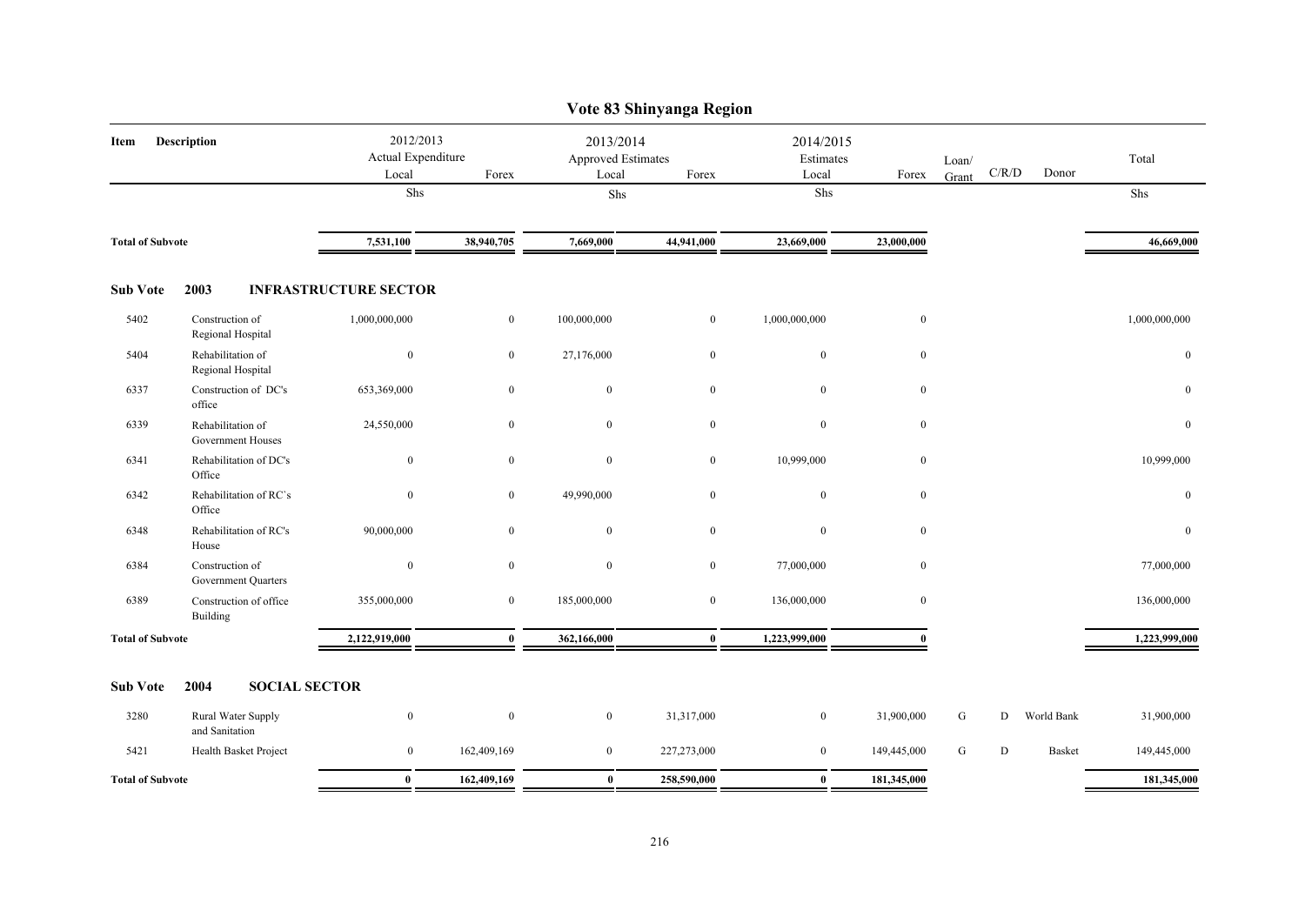|                         |                                             |                                          |                  |                                                   | Vote 83 Shinyanga Region |                                 |                  |                |           |               |               |
|-------------------------|---------------------------------------------|------------------------------------------|------------------|---------------------------------------------------|--------------------------|---------------------------------|------------------|----------------|-----------|---------------|---------------|
| Item                    | <b>Description</b>                          | 2012/2013<br>Actual Expenditure<br>Local | Forex            | 2013/2014<br>Approved Estimates<br>Local<br>Forex |                          | 2014/2015<br>Estimates<br>Local | Forex            | Loan/<br>Grant | C/R/D     | Donor         | Total         |
|                         |                                             | Shs                                      |                  | Shs                                               |                          | Shs                             |                  |                |           |               | Shs           |
| <b>Sub Vote</b>         | 2006                                        | <b>EDUCATION SECTOR</b>                  |                  |                                                   |                          |                                 |                  |                |           |               |               |
| 4390                    | Secondary Education<br>Development Program  | $\mathbf{0}$                             | $\mathbf{0}$     | 24,463,000                                        | 26,645,000               | 24,463,000                      | 26,645,000       |                |           |               | 51,108,000    |
| <b>Total of Subvote</b> |                                             | $\bf{0}$                                 | $\bf{0}$         | 24,463,000                                        | 26,645,000               | 24,463,000                      | 26,645,000       |                |           |               | 51,108,000    |
| <b>Sub Vote</b>         | <b>WATER SECTOR</b><br>2007                 |                                          |                  |                                                   |                          |                                 |                  |                |           |               |               |
| 3280                    | Rural Water Supply &<br>Sanitation.         | $\boldsymbol{0}$                         | 16,957,409       | $\boldsymbol{0}$                                  | 50,404,000               | $\boldsymbol{0}$                | 64,129,000       | G              | D         | World Bank    | 64,129,000    |
| <b>Total of Subvote</b> |                                             | $\bf{0}$                                 | 16,957,409       | $\bf{0}$                                          | 50,404,000               | $\bf{0}$                        | 64,129,000       |                |           |               | 64,129,000    |
| <b>Sub Vote</b>         | 3001                                        | <b>REGIONAL HOSPITAL</b>                 |                  |                                                   |                          |                                 |                  |                |           |               |               |
| 5402                    | Construction of<br>Regional Hospital        | 60,000,000                               | $\mathbf{0}$     | $\boldsymbol{0}$                                  | $\boldsymbol{0}$         | $\boldsymbol{0}$                | $\boldsymbol{0}$ |                |           |               | $\mathbf{0}$  |
| <b>Total of Subvote</b> |                                             | 60,000,000                               | $\mathbf{0}$     | $\mathbf{0}$                                      | $\mathbf{0}$             | $\mathbf{0}$                    | $\Omega$         |                |           |               | $\mathbf{0}$  |
| <b>Sub Vote</b>         | 8091                                        | <b>LOCAL GOVERNMENT AUTHORITIES</b>      |                  |                                                   |                          |                                 |                  |                |           |               |               |
| 3280                    | Rural Water Supply<br>and Sanitation        | $\boldsymbol{0}$                         | 909,513,395      | $\boldsymbol{0}$                                  | 2,460,469,000            | $\boldsymbol{0}$                | 2,624,841,000    | ${\bf G}$      | ${\rm D}$ | ADF           | 2,624,841,000 |
| 4390                    | Secondary Education<br>Development Project  | $\boldsymbol{0}$                         | $\boldsymbol{0}$ | $\boldsymbol{0}$                                  | 1,115,609,000            | $\bf{0}$                        | 1,886,684,000    | ${\bf G}$      | D         | World Bank    | 1,886,684,000 |
| 4486                    | Agricultural Sector<br>Development Programe | 120,430,000                              | 1,383,968,992    | $\mathbf{0}$                                      | 581,338,000              | $\bf{0}$                        | 581,338,000      | ${\bf G}$      | D         | <b>Basket</b> | 581,338,000   |
| 4488                    | District Agricultural<br>Sector Investment  | $\boldsymbol{0}$                         | 1,463,830,592    | $\mathbf{0}$                                      | 2,944,573,000            | $\boldsymbol{0}$                | $\mathbf{0}$     | ${\bf G}$      | ${\bf D}$ | <b>Basket</b> | $\mathbf{0}$  |
| 4553                    | Livestock Development<br>Fund               | $\boldsymbol{0}$                         | $\boldsymbol{0}$ | 31,245,000                                        | $\boldsymbol{0}$         | 31,245,000                      | $\boldsymbol{0}$ |                |           |               | 31,245,000    |
| 4628                    | Participatory Forest<br>Management          | $\overline{0}$                           | 64,119,850       | $\overline{0}$                                    | 100,000,000              | $\boldsymbol{0}$                | $\mathbf{0}$     | G              | D         | Finland       | $\mathbf{0}$  |

# 217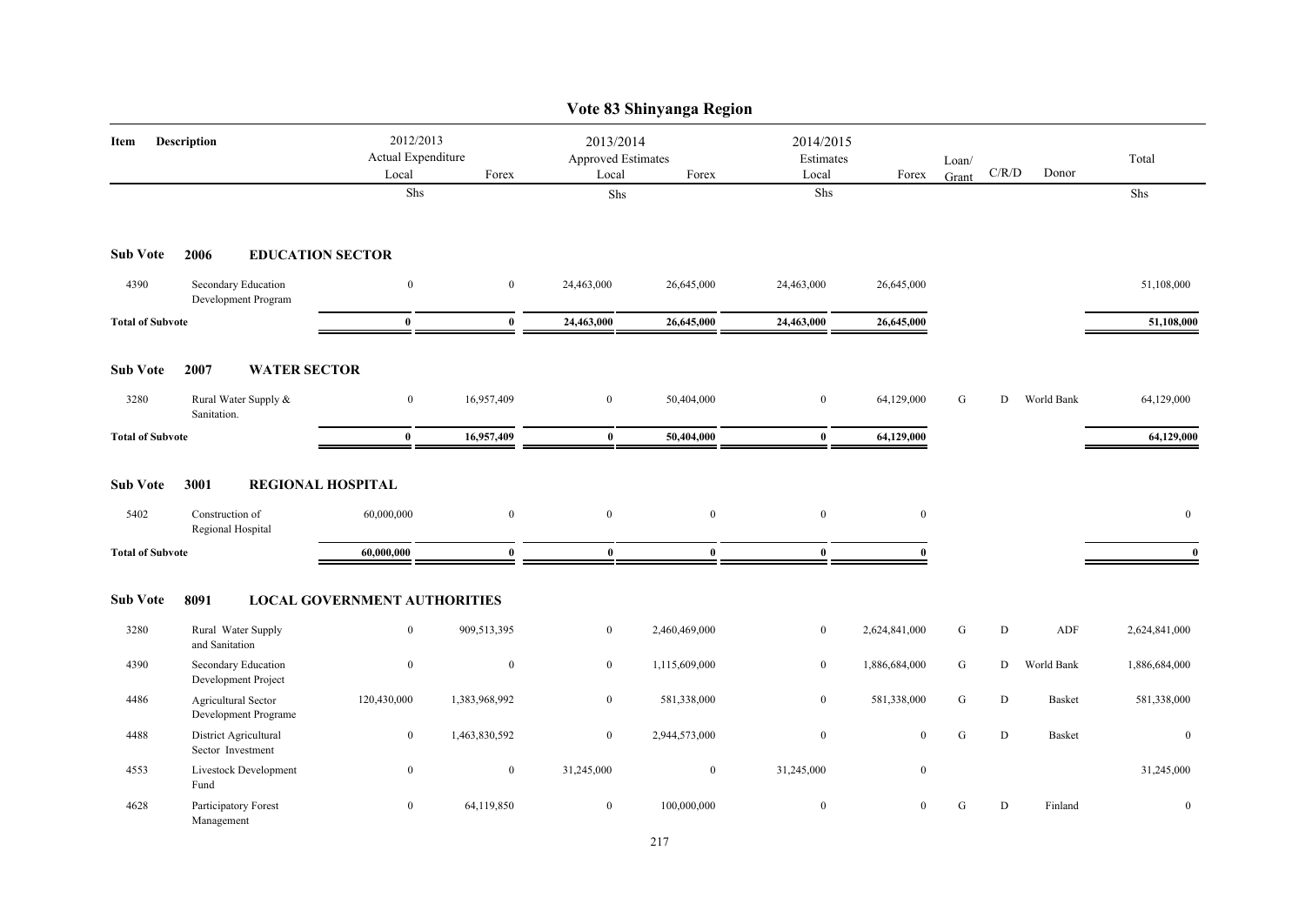|                            |                                                |                                                   |                  |                  | $\sim$ ore so samily angle received             |                |                                 |                |       |               |                |
|----------------------------|------------------------------------------------|---------------------------------------------------|------------------|------------------|-------------------------------------------------|----------------|---------------------------------|----------------|-------|---------------|----------------|
| <b>Description</b><br>Item |                                                | 2012/2013<br>Actual Expenditure<br>Local<br>Forex |                  | Local            | 2013/2014<br><b>Approved Estimates</b><br>Forex |                | 2014/2015<br>Estimates<br>Forex | Loan/<br>Grant | C/R/D | Donor         | Total          |
|                            |                                                | Shs                                               |                  | Shs              |                                                 | Shs            |                                 |                |       |               | Shs            |
| 4946                       | <b>LGA Own Source</b><br>Project               | $\boldsymbol{0}$                                  | $\mathbf{0}$     | $\mathbf{0}$     | $\overline{0}$                                  | 7,909,038,000  | $\mathbf{0}$                    |                |       |               | 7,909,038,000  |
| 5421                       | <b>Health Sector Basket</b><br>Fund            | $\bf{0}$                                          | 3,244,303,125    | $\overline{0}$   | 3,226,034,000                                   | $\overline{0}$ | 2,841,092,000                   | G              | D     | <b>Basket</b> | 2,841,092,000  |
| 5485                       | <b>MMAM</b>                                    | 540,677,500                                       | $\mathbf{0}$     | $\mathbf{0}$     | $\boldsymbol{0}$                                | $\overline{0}$ | $\boldsymbol{0}$                |                |       |               | $\theta$       |
| 5499                       | <b>HIV/AIDS</b>                                | $\bf{0}$                                          | 571,553,000      | $\overline{0}$   | 571,553,000                                     | $\overline{0}$ | 354,645,000                     | G              | D     | <b>IDA</b>    | 354,645,000    |
| 6209                       | Constituency<br>Development Fund               | $\boldsymbol{0}$                                  | $\boldsymbol{0}$ | $\boldsymbol{0}$ | $\boldsymbol{0}$                                | 270,607,000    | $\boldsymbol{0}$                |                |       |               | 270,607,000    |
| 6277                       | Local Govt Capital<br>Development Grant        | 4,388,639,647                                     | 1,296,894,600    | 6,940,409,000    | 1,485,509,000                                   | 6,970,073,000  | 1,420,061,000                   | ${\bf G}$      | D     | <b>IDA</b>    | 8,390,134,000  |
| 6401                       | District Council                               | 150,000,000                                       | $\bf{0}$         | 2,450,000,000    | $\bf{0}$                                        | 4,300,000,000  | $\mathbf{0}$                    |                |       |               | 4,300,000,000  |
| 6402                       | Town/City Councils                             | 300,000,000                                       | $\overline{0}$   | 1,640,000,000    | $\overline{0}$                                  | 200,000,000    | $\mathbf{0}$                    |                |       |               | 200,000,000    |
| 6405                       | Urban local<br>Government<br>Strenthening Prog | $\bf{0}$                                          | $\mathbf{0}$     | $\mathbf{0}$     | 548,784,000                                     | $\bf{0}$       | 1,963,555,000                   | L              | D     | World Bank    | 1,963,555,000  |
| <b>Total of Subvote</b>    |                                                | 5,499,747,147                                     | 8,934,183,554    | 11,061,654,000   | 13,033,869,000                                  | 19,680,963,000 | 11,672,216,000                  |                |       |               | 31,353,179,000 |
| <b>Total of Vote</b>       |                                                | 7,734,443,047                                     | 9,182,484,757    | 11,500,952,000   | 13,444,449,000                                  | 21,020,262,000 | 12,023,735,000                  |                |       |               | 33,043,997,000 |

### **Vote 83 Shinyanga Region**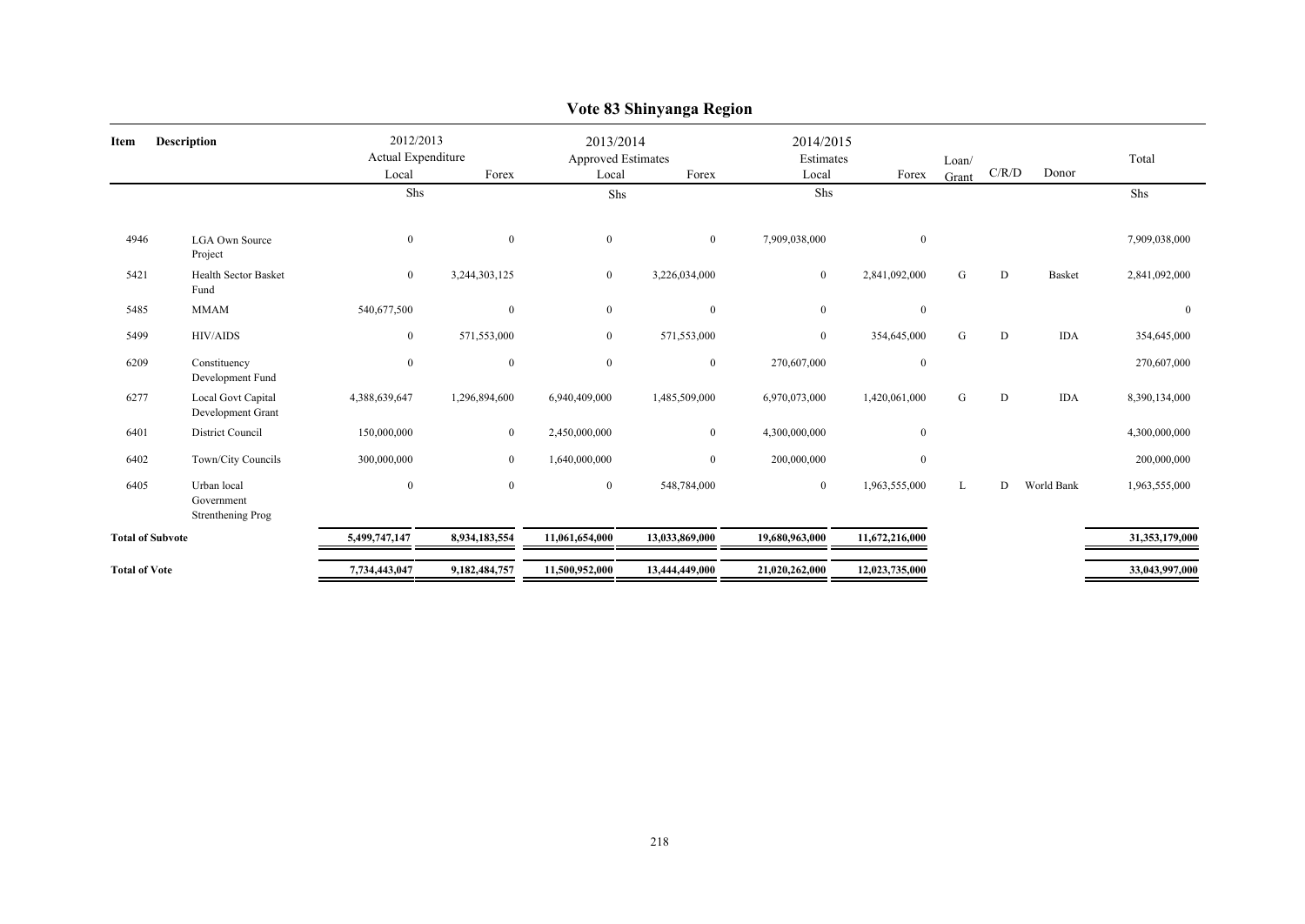SINGIDA REGION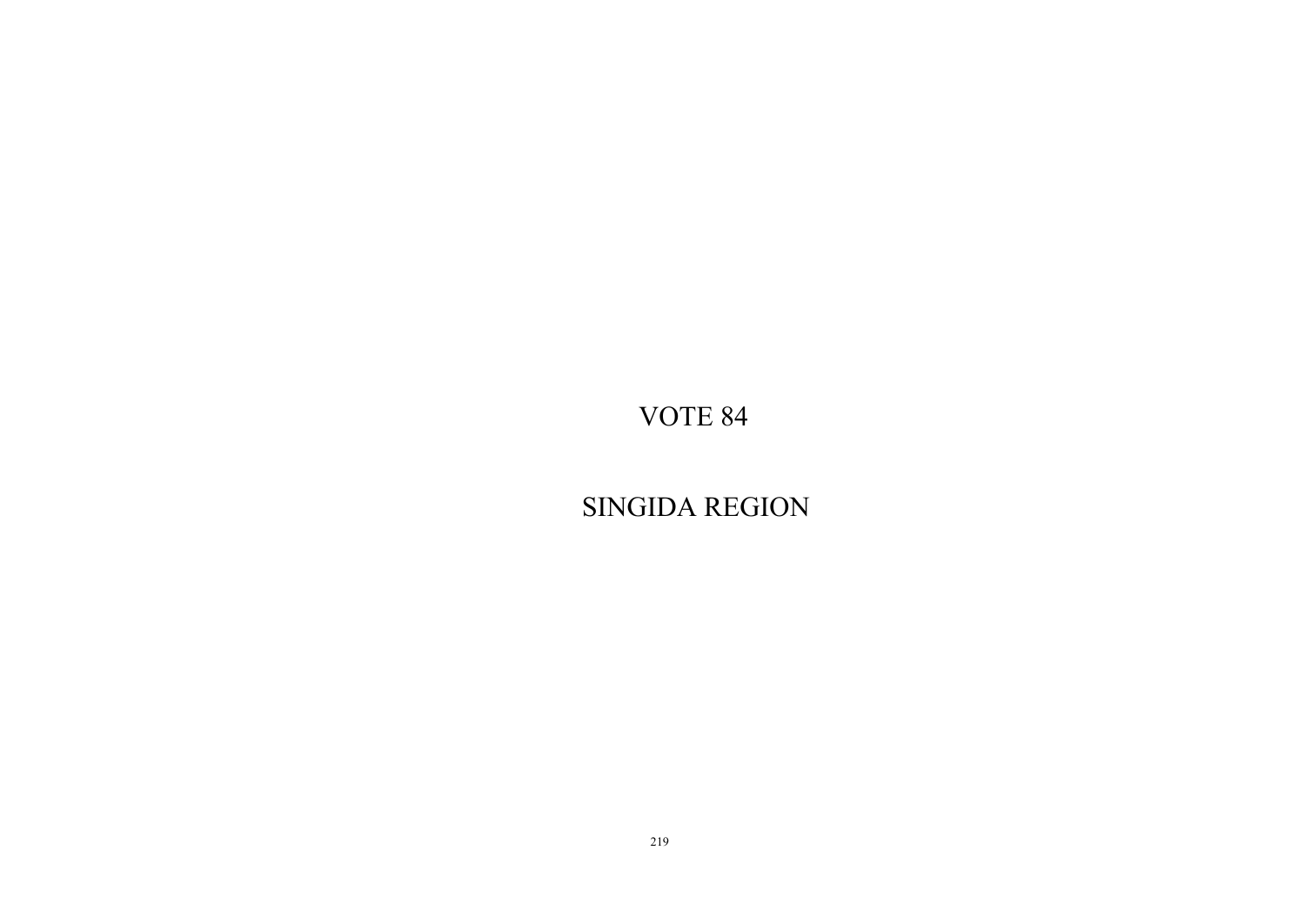# **Vote 84 Singida Region**

A. ESTIMATE of the amount required in the year ending 30th June, 2015, for the development projects in the Singida Region

### **Thirty-four billion six hundred seventy-eight million eight hundred eighteen thousand**

### **(Shs.34,678,818,000)**

# B. Projects under which this Vote will be accounted for by the Regional Administrative Secretary, Singida Region , are set out in the details below.

| Item                    | <b>Description</b>                                | 2012/2013<br>Actual Expenditure<br>Local | Forex          | 2013/2014<br><b>Approved Estimates</b><br>Local | Forex            | 2014/2015<br>Estimates<br>Local | Forex            | Loan/<br>Grant | C/R/D | Donor      | Total          |
|-------------------------|---------------------------------------------------|------------------------------------------|----------------|-------------------------------------------------|------------------|---------------------------------|------------------|----------------|-------|------------|----------------|
|                         |                                                   | Shs                                      |                | Shs                                             |                  | Shs                             |                  |                |       |            | Shs            |
| <b>Sub Vote</b>         | 1001                                              | <b>ADMINISTRATION AND HR MANAGEMENT</b>  |                |                                                 |                  |                                 |                  |                |       |            |                |
| 5499                    | HIV/AIDS                                          | $\boldsymbol{0}$                         | 30,000,000     | $\boldsymbol{0}$                                | $\boldsymbol{0}$ | $\mathbf{0}$                    | $\overline{0}$   | L              | D     | World Bank | $\overline{0}$ |
| 6274                    | <b>Institutional Support</b><br>Proj.for Good Gov | $\theta$                                 | $\bf{0}$       | 401,000,000                                     | $\bf{0}$         | 226,000,000                     | $\bf{0}$         |                |       |            | 226,000,000    |
| 6338                    | Construction of DC's<br>Office                    | $\theta$                                 | $\bf{0}$       | 1,000,000,000                                   | $\bf{0}$         | 1,000,000,000                   | $\boldsymbol{0}$ |                |       |            | 1,000,000,000  |
| 6339                    | Rehabilitation of<br><b>Government Houses</b>     | 140,000,000                              | $\bf{0}$       | 200,000,000                                     | $\bf{0}$         | 200,000,000                     | $\overline{0}$   |                |       |            | 200,000,000    |
| 6532                    | Self Help Project                                 | 35,000,000                               | $\overline{0}$ | 45,000,000                                      | $\bf{0}$         | 45,000,000                      | $\overline{0}$   |                |       |            | 45,000,000     |
| <b>Total of Subvote</b> |                                                   | 175,000,000                              | 30,000,000     | 1,646,000,000                                   | $\mathbf{0}$     | 1,471,000,000                   |                  |                |       |            | 1,471,000,000  |
| <b>Sub Vote</b>         | 2001                                              | PLANNING AND COORDINATION                |                |                                                 |                  |                                 |                  |                |       |            |                |
| 5495                    | Prevention of<br>Transimission of<br>HIV/AIDS     | $\mathbf{0}$                             | $\mathbf{0}$   | $\mathbf{0}$                                    | 30,000,000       | $\overline{0}$                  | 56,400,000       | L              | D     | World Bank | 56,400,000     |
| 6531                    | PARTICIPATORY<br>APPRAISAL                        | 20,000,000                               | $\bf{0}$       | 25,000,000                                      | $\mathbf{0}$     | 25,000,000                      | $\overline{0}$   |                |       |            | 25,000,000     |
| <b>Total of Subvote</b> |                                                   | 20,000,000                               | $\bf{0}$       | 25,000,000                                      | 30,000,000       | 25,000,000                      | 56,400,000       |                |       |            | 81,400,000     |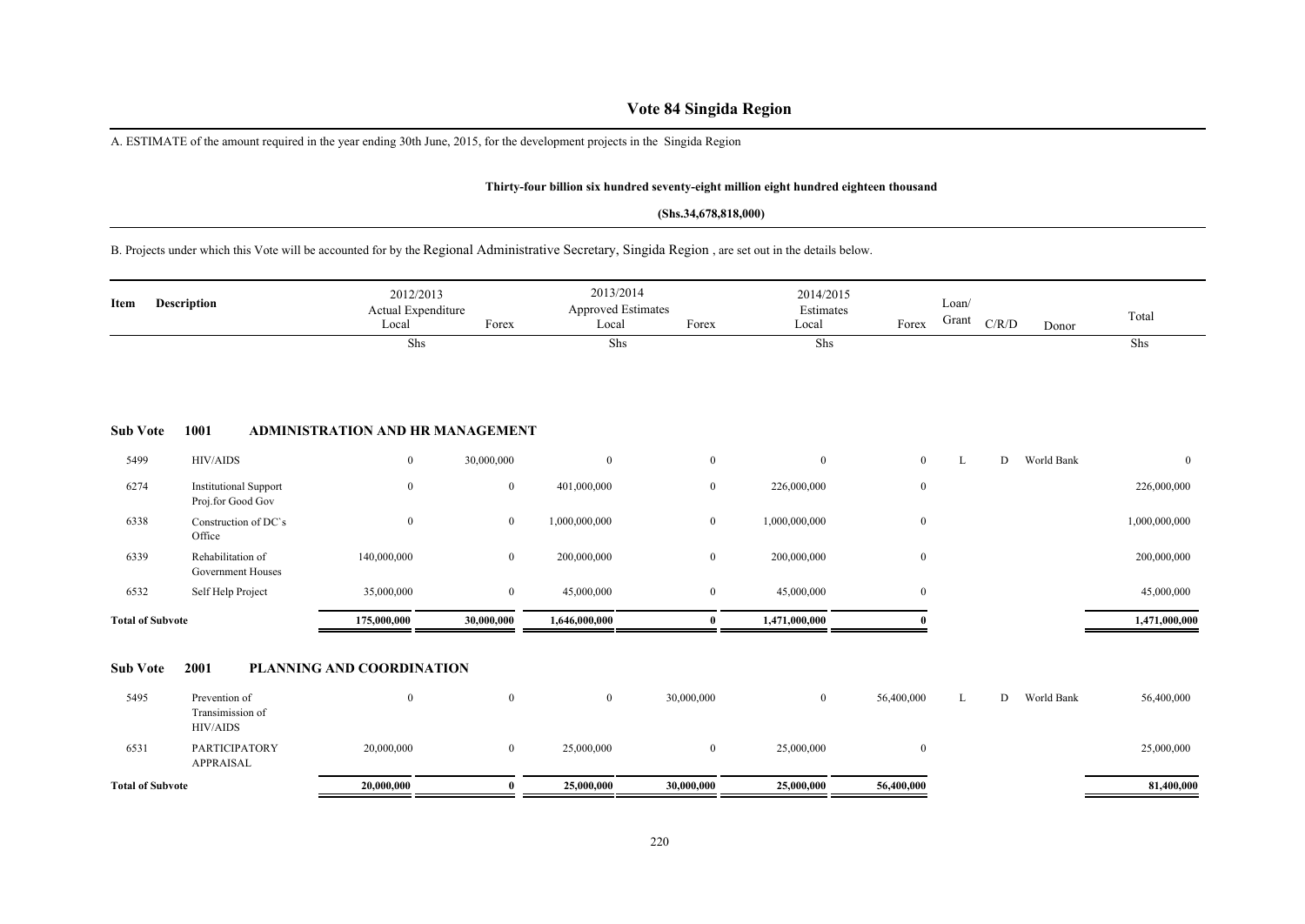|                                                      |                                                   |                  |                  | Vote 84 Singida Region                            |                  |              |                |           |                    |                  |
|------------------------------------------------------|---------------------------------------------------|------------------|------------------|---------------------------------------------------|------------------|--------------|----------------|-----------|--------------------|------------------|
| <b>Description</b><br>Item                           | 2012/2013<br>Actual Expenditure<br>Local<br>Forex |                  |                  | 2013/2014<br>Approved Estimates<br>Forex<br>Local |                  | Forex        | Loan/<br>Grant | C/R/D     | Donor              | Total            |
|                                                      | Shs                                               |                  | Shs              |                                                   | Local<br>Shs     |              |                |           |                    | Shs              |
| <b>Sub Vote</b><br>2002                              | <b>ECONOMIC AND PRODUCTIVE SECTOR</b>             |                  |                  |                                                   |                  |              |                |           |                    |                  |
| 4404<br><b>DADPS</b>                                 | 5,000,000                                         | 28,765,080       | 5,000,000        | 28,780,000                                        | 5,000,000        | 34,000,000   | G              | D         | BasketFund         | 39,000,000       |
| <b>Total of Subvote</b>                              | 5,000,000                                         | 28,765,080       | 5,000,000        | 28,780,000                                        | 5,000,000        | 34,000,000   |                |           |                    | 39,000,000       |
| <b>Sub Vote</b><br>2003                              | <b>INFRASTRUCTURE SECTOR</b>                      |                  |                  |                                                   |                  |              |                |           |                    |                  |
| 3280<br>Rural Water Supply &<br>Sanitation Program   | $\boldsymbol{0}$                                  | 8,351,271        | $\boldsymbol{0}$ | $\boldsymbol{0}$                                  | $\boldsymbol{0}$ | $\mathbf{0}$ | G              | ${\rm D}$ | ADF                | $\boldsymbol{0}$ |
| <b>Total of Subvote</b>                              | $\bf{0}$                                          | 8,351,271        | $\bf{0}$         | $\bf{0}$                                          | $\bf{0}$         | $\theta$     |                |           |                    | $\mathbf{0}$     |
| <b>Sub Vote</b><br>2004<br><b>SOCIAL SECTOR</b>      |                                                   |                  |                  |                                                   |                  |              |                |           |                    |                  |
| 5451<br>Support to Social<br><b>Welfare Services</b> | $\mathbf{0}$                                      | $\boldsymbol{0}$ | $\mathbf{0}$     | 30,063,000                                        | $\mathbf{0}$     | 28,400,000   | G              | D         | <b>Basket Fund</b> | 28,400,000       |
| <b>Total of Subvote</b>                              | $\bf{0}$                                          | $\bf{0}$         | $\bf{0}$         | 30,063,000                                        | $\bf{0}$         | 28,400,000   |                |           |                    | 28,400,000       |
| <b>Sub Vote</b><br>2006                              | <b>EDUCATION SECTOR</b>                           |                  |                  |                                                   |                  |              |                |           |                    |                  |
| 4390<br>Secondary Education<br>Devp Program          | $\mathbf{0}$                                      | $\boldsymbol{0}$ | 24,463,000       | 26,645,000                                        | 24,463,000       | 26,645,000   |                |           |                    | 51,108,000       |
| <b>Total of Subvote</b>                              | $\bf{0}$                                          | $\bf{0}$         | 24,463,000       | 26,645,000                                        | 24,463,000       | 26,645,000   |                |           |                    | 51,108,000       |
| <b>Sub Vote</b><br>2007<br><b>WATER SECTOR</b>       |                                                   |                  |                  |                                                   |                  |              |                |           |                    |                  |
| 3280<br>Rural Water Supply<br>and Sanitation         | $\mathbf{0}$                                      | $\bf{0}$         | $\boldsymbol{0}$ | 47,177,000                                        | $\boldsymbol{0}$ | 53,065,000   | G              | D         | ADF                | 53,065,000       |
| <b>Total of Subvote</b>                              | $\bf{0}$                                          | $\bf{0}$         | $\bf{0}$         | 47,177,000                                        | $\bf{0}$         | 53,065,000   |                |           |                    | 53,065,000       |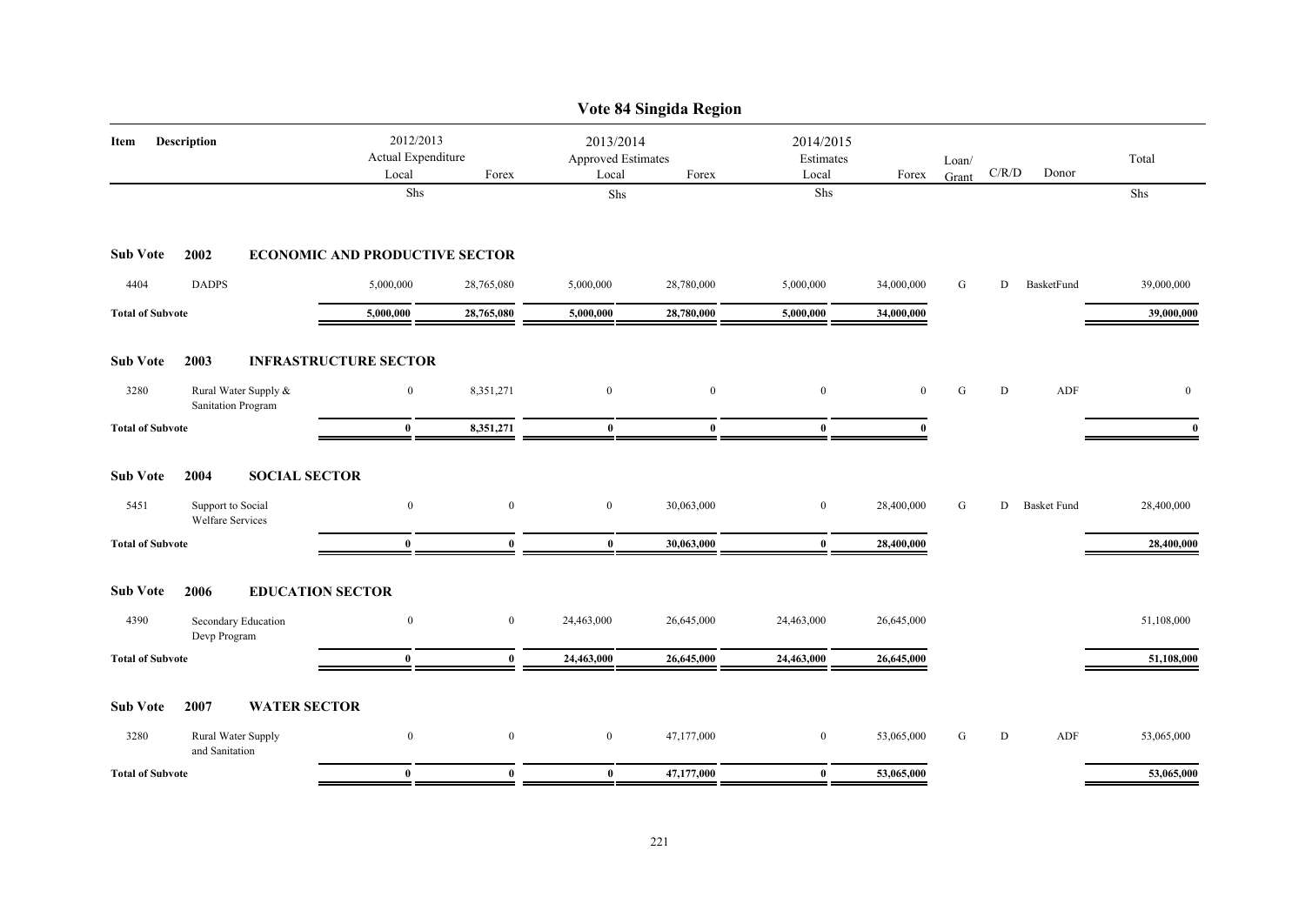|                         |                                              |                                                     |                |                                          | Vote 84 Singida Region |                                 |               |                |       |                    |               |
|-------------------------|----------------------------------------------|-----------------------------------------------------|----------------|------------------------------------------|------------------------|---------------------------------|---------------|----------------|-------|--------------------|---------------|
| Item                    | <b>Description</b>                           | 2012/2013<br>Actual Expenditure<br>Local            | Forex          | 2013/2014<br>Approved Estimates<br>Local | Forex                  | 2014/2015<br>Estimates<br>Local | Forex         | Loan/<br>Grant | C/R/D | Donor              | Total         |
|                         |                                              | Shs                                                 |                | Shs                                      |                        | Shs                             |               |                |       |                    | Shs           |
| <b>Sub Vote</b>         | 3001                                         | <b>REGIONAL HOSPITAL</b>                            |                |                                          |                        |                                 |               |                |       |                    |               |
| 5402                    | Construction of<br>Regional Hospital         | 1,805,154,000                                       | $\overline{0}$ | 3,539,154,000                            | $\overline{0}$         | 3,539,154,000                   | $\mathbf{0}$  |                |       |                    | 3,539,154,000 |
| 5486                    | Health Sector<br>Programme Support           | $\boldsymbol{0}$                                    | 163,621,655    | $\mathbf{0}$                             | 163,636,000            | $\bf{0}$                        | 142,295,000   | G              | D     | <b>Basket Fund</b> | 142,295,000   |
| <b>Total of Subvote</b> |                                              | 1,805,154,000                                       | 163,621,655    | 3,539,154,000                            | 163,636,000            | 3,539,154,000                   | 142,295,000   |                |       |                    | 3,681,449,000 |
| <b>Sub Vote</b><br>3280 | 8091<br>Rural Water Supply<br>and Sanitation | <b>LOCAL GOVERNMENT AUTHORITIES</b><br>$\mathbf{0}$ | 1,633,325,533  | $\overline{0}$                           | 3,550,534,000          | $\bf{0}$                        | 2,614,364,000 | ${\bf G}$      | D     | ADF                | 2,614,364,000 |
| 4390                    | Secondary Education<br>Dev. Programme        | $\bf{0}$                                            | $\mathbf{0}$   | $\overline{0}$                           | 1,171,479,000          | $\bf{0}$                        | 1,622,664,000 | G              | D     | World Bank         | 1,622,664,000 |
| 4404                    | District Agriculture<br>Development Program  | 201,684,000                                         | 1,477,673,514  | 41,660,000                               | 1,603,076,000          | 41,660,000                      | 2,338,076,000 |                |       |                    | 2,379,736,000 |
| 4946                    |                                              | $\mathbf{0}$                                        | $\mathbf{0}$   | $\overline{0}$                           | $\boldsymbol{0}$       | 3,379,135,000                   | $\mathbf{0}$  |                |       |                    | 3,379,135,000 |
| 5421                    | <b>Health Sector Basket</b><br>Fund          | $\mathbf{0}$                                        | 3,086,398,000  | $\overline{0}$                           | 3,042,236,000          | $\mathbf{0}$                    | 2,783,685,000 | G              | D     | <b>Basket Fund</b> | 2,783,685,000 |
| 5485                    | Primary Health Care                          | 351,687,800                                         | $\bf{0}$       | $\boldsymbol{0}$                         | $\boldsymbol{0}$       | $\boldsymbol{0}$                | $\bf{0}$      |                |       |                    | $\mathbf{0}$  |
| 5493                    | Global Fund                                  | $\overline{0}$                                      | 80,910,900     | $\overline{0}$                           | 186,055,000            | $\boldsymbol{0}$                | $\mathbf{0}$  | G              | D     | <b>IDA</b>         | $\mathbf{0}$  |
| 5499                    | <b>HIV/AIDS</b>                              | $\overline{0}$                                      | 1,036,689,100  | $\overline{0}$                           | 507,504,000            | $\mathbf{0}$                    | 314,393,000   | G              | D     | World Bank         | 314,393,000   |
| 6209                    | Constituency<br>Development Fund             | $\mathbf{0}$                                        | $\mathbf{0}$   | $\overline{0}$                           | $\overline{0}$         | 362,409,000                     | $\mathbf{0}$  |                |       |                    | 362,409,000   |
| 6277                    | Local Gov. Captal<br>Development Grant       | 4,654,794,522                                       | 2,064,225,223  | 7,941,856,000                            | 1,553,671,000          | 7,418,778,000                   | 1,513,570,000 |                |       |                    | 8,932,348,000 |
| 6401                    | District Council                             | 478,884,700                                         | $\mathbf{0}$   | 710,000,000                              | $\overline{0}$         | 4,385,000,000                   | $\mathbf{0}$  |                |       |                    | 4,385,000,000 |
| 6402                    | Urban Council                                | 260,415,000                                         | $\mathbf{0}$   | 50,000,000                               | $\overline{0}$         | 200,000,000                     | $\mathbf{0}$  |                |       |                    | 200,000,000   |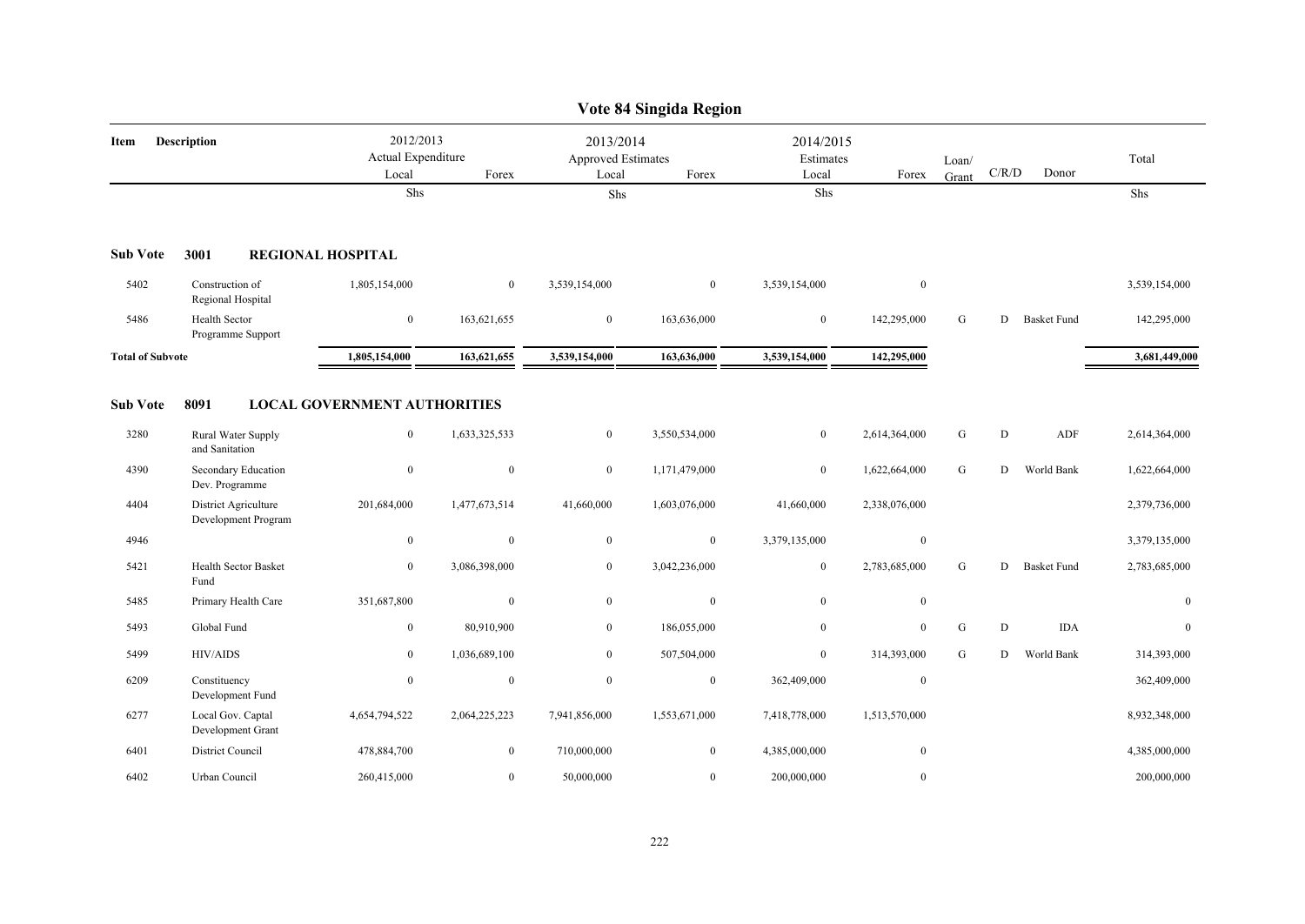|                      | v ote 84 singida Region                        |                                 |               |                                 |                |                        |                |       |                        |                |  |  |  |  |
|----------------------|------------------------------------------------|---------------------------------|---------------|---------------------------------|----------------|------------------------|----------------|-------|------------------------|----------------|--|--|--|--|
| Item                 | <b>Description</b>                             | 2012/2013<br>Actual Expenditure |               | 2013/2014<br>Approved Estimates |                | 2014/2015<br>Estimates |                | Loan/ |                        | Total          |  |  |  |  |
|                      |                                                | Local                           | Forex         | Local                           | Forex          | Local                  | Forex          | Grant | C/R/D<br>Donor         |                |  |  |  |  |
|                      |                                                | Shs                             |               | Shs                             |                | Shs                    |                |       |                        | Shs            |  |  |  |  |
| 6405                 | Urban Local Govt<br>Strengthening<br>Programme | $\boldsymbol{0}$                | $\mathbf{0}$  | $\overline{0}$                  | 454,848,000    | $\overline{0}$         | 2,299,662,000  | L     | World Bank<br>$\Omega$ | 2,299,662,000  |  |  |  |  |
|                      | <b>Total of Subvote</b>                        | 5,947,466,022                   | 9,379,222,270 | 8,743,516,000                   | 12.069.403.000 | 15,786,982,000         | 13,486,414,000 |       |                        | 29,273,396,000 |  |  |  |  |
| <b>Total of Vote</b> |                                                | 7,952,620,022                   | 9,609,960,276 | 13,983,133,000                  | 12,395,704,000 | 20,851,599,000         | 13,827,219,000 |       |                        | 34,678,818,000 |  |  |  |  |

# **Vote 84 Singida Region**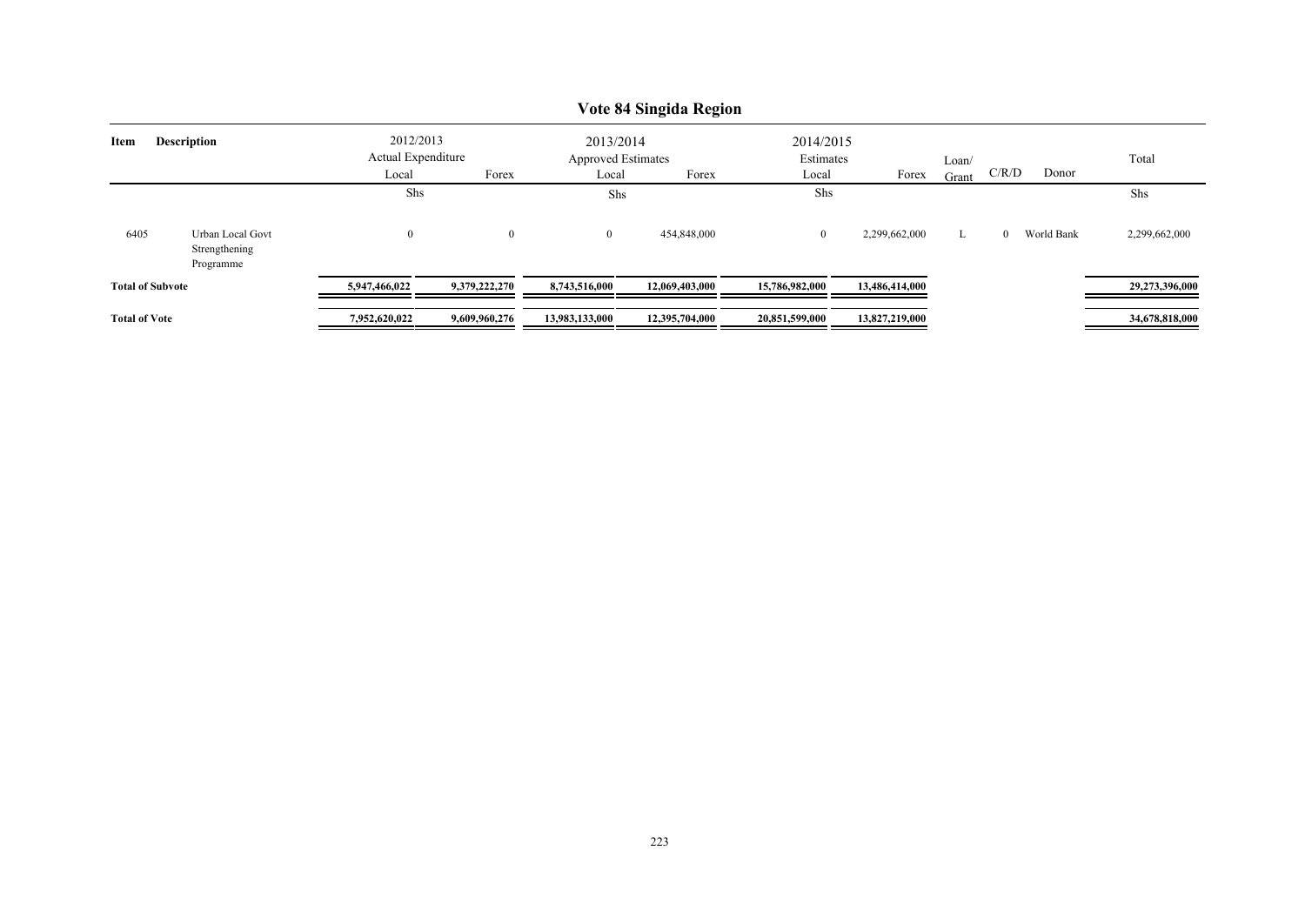TABORA REGION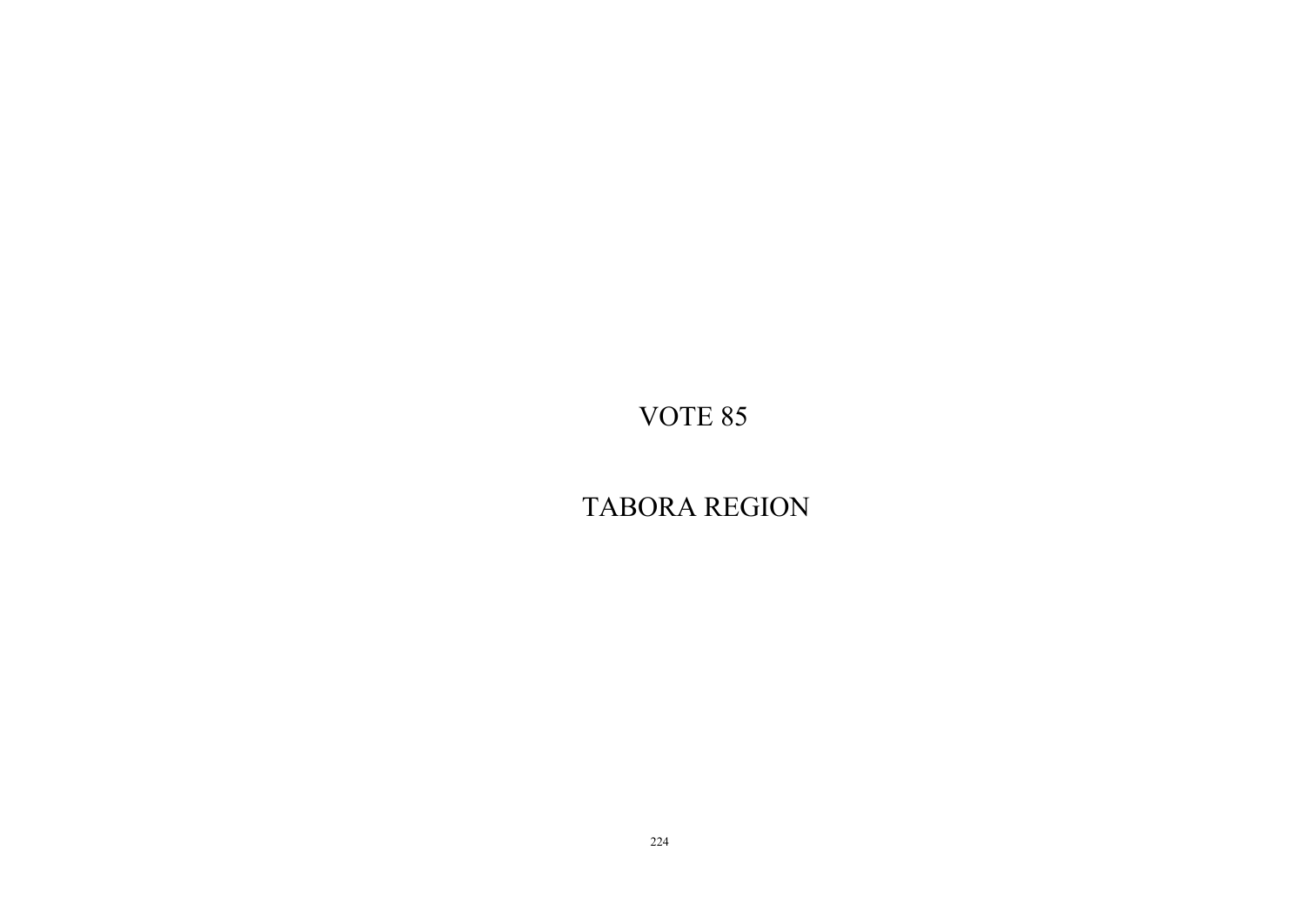# **Vote 85 Tabora Region**

A. ESTIMATE of the amount required in the year ending 30th June, 2015, for the development projects in the Tabora Region

### **Forty-eight billion eight hundred ninety-one million seven hundred seventy thousand**

### **(Shs.48,891,770,000)**

### B. Projects under which this Vote will be accounted for by the Regional Administrative Secretary, Tabora Region , are set out in the details below.

| Item                    | <b>Description</b>                         | 2012/2013<br>Actual Expenditure<br>Local | Forex          | 2013/2014<br><b>Approved Estimates</b><br>Local | Forex            | 2014/2015<br>Estimates<br>Local | Forex        | Loan/<br>Grant | C/R/D | Donor | Total        |
|-------------------------|--------------------------------------------|------------------------------------------|----------------|-------------------------------------------------|------------------|---------------------------------|--------------|----------------|-------|-------|--------------|
|                         |                                            | Shs                                      |                | Shs                                             |                  | Shs                             |              |                |       |       | Shs          |
| <b>Sub Vote</b>         | 1001                                       | ADMINISTRATION AND HR MANAGEMENT         |                |                                                 |                  |                                 |              |                |       |       |              |
| 6327                    | Construction of Public<br><b>Buildings</b> | $\boldsymbol{0}$                         | $\overline{0}$ | 734,000,000                                     | $\overline{0}$   | 45,000,000                      | $\mathbf{0}$ |                |       |       | 45,000,000   |
| 6337                    | Construction DC's<br>Offices               | $\boldsymbol{0}$                         | $\overline{0}$ | $\boldsymbol{0}$                                | $\bf{0}$         | 577,232,000                     | $\mathbf{0}$ |                |       |       | 577,232,000  |
| 6340                    | Rehabilitation of<br>Regional Block        | $\boldsymbol{0}$                         | $\overline{0}$ | $\boldsymbol{0}$                                | $\bf{0}$         | 245,010,000                     | $\mathbf{0}$ |                |       |       | 245,010,000  |
| 6347                    | Rehabilitation of DC's<br>House            | $\boldsymbol{0}$                         | $\bf{0}$       | 124,000,000                                     | $\bf{0}$         | 50,000,000                      | $\mathbf{0}$ |                |       |       | 50,000,000   |
| 6348                    | Rehabilitation of RC's<br>Houses           | 485,242,000                              | $\bf{0}$       | 59,242,000                                      | $\boldsymbol{0}$ | $\overline{0}$                  | $\mathbf{0}$ |                |       |       | $\mathbf{0}$ |
| 6532                    | Self Help Project                          | $\mathbf{0}$                             | $\overline{0}$ | 55,000,000                                      | $\bf{0}$         | 55,000,000                      | $\mathbf{0}$ |                |       |       | 55,000,000   |
| <b>Total of Subvote</b> |                                            | 485,242,000                              | $\bf{0}$       | 972,242,000                                     | $\bf{0}$         | 972,242,000                     |              |                |       |       | 972,242,000  |
|                         |                                            |                                          |                |                                                 |                  |                                 |              |                |       |       |              |

### **Sub Vote 2001 PLANNING AND COORDINATION**

| 5499                    | M& E of HIV and<br><b>AIDS</b> Activities | 30,000,000 |            | 30,000,000 |            | 65,800,000 |  | WorldBank | 65,800,000 |
|-------------------------|-------------------------------------------|------------|------------|------------|------------|------------|--|-----------|------------|
| 6531                    | Participatory Appraisal                   |            | 18,000,000 |            | 18,000,000 |            |  |           | 18,000,000 |
| <b>Total of Subvote</b> |                                           | 30,000,000 | 18,000,000 | 30,000,000 | 18,000,000 | 65,800,000 |  |           | 83,800,000 |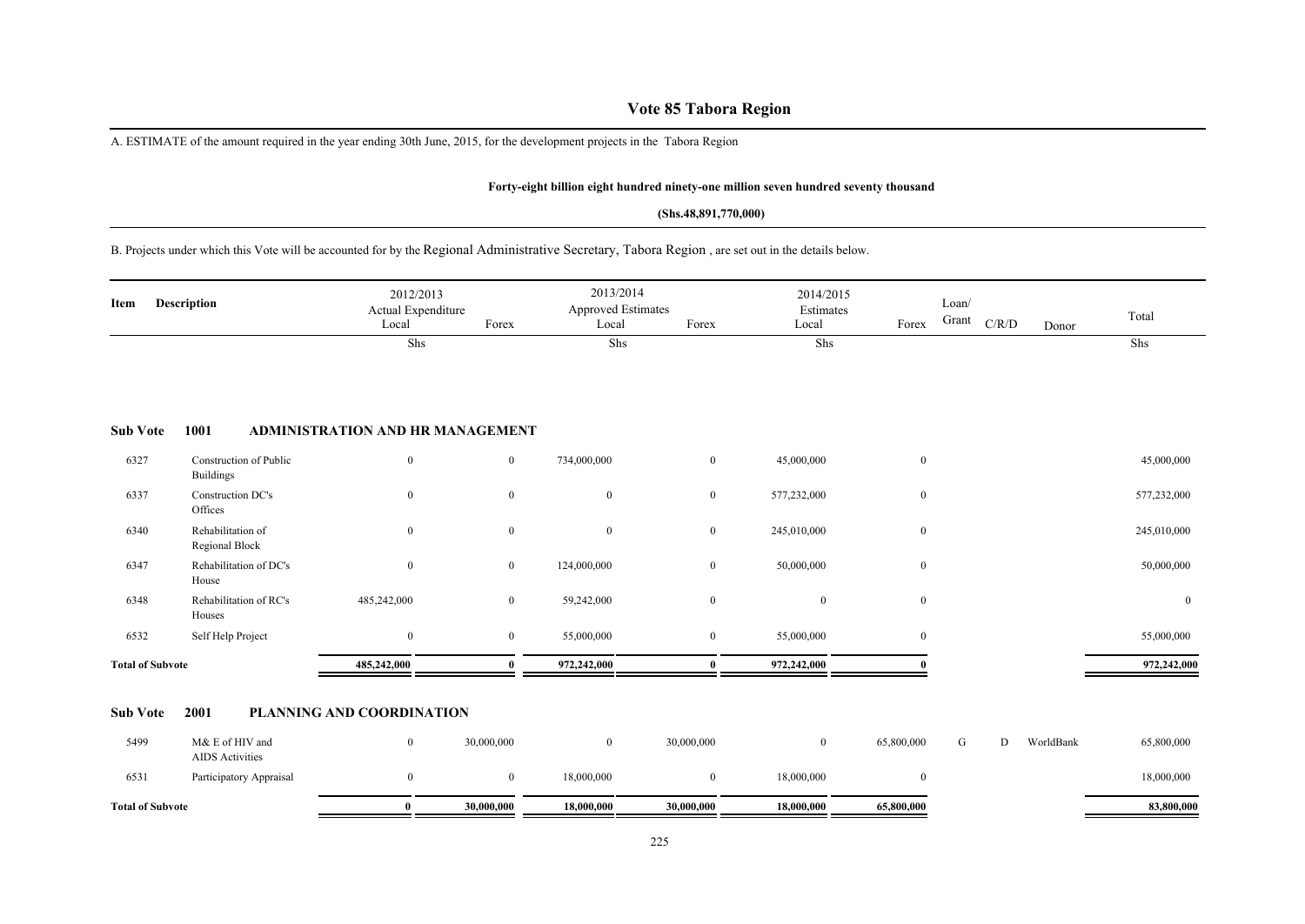|                                                    |                                            |                                          |              |                                          | Vote 85 Tabora Region |                                 |               |                |             |                    |               |
|----------------------------------------------------|--------------------------------------------|------------------------------------------|--------------|------------------------------------------|-----------------------|---------------------------------|---------------|----------------|-------------|--------------------|---------------|
| Item                                               | <b>Description</b>                         | 2012/2013<br>Actual Expenditure<br>Local | Forex        | 2013/2014<br>Approved Estimates<br>Local | Forex                 | 2014/2015<br>Estimates<br>Local | Forex         | Loan/<br>Grant | $\rm C/R/D$ | Donor              | Total         |
|                                                    |                                            | Shs                                      |              | Shs                                      |                       | Shs                             |               |                |             |                    | ${\rm Shs}$   |
| <b>Sub Vote</b>                                    | 2002                                       | <b>ECONOMIC AND PRODUCTIVE SECTOR</b>    |              |                                          |                       |                                 |               |                |             |                    |               |
| 4404                                               | <b>DADPs</b>                               | 3,833,000                                | 26,801,000   | 3,833,000                                | 26,802,000            | 3,833,000                       | 33,000,000    | G              | D           | <b>Basket Fund</b> | 36,833,000    |
| 4553                                               | Livestock Development<br>Fund              | 2,000,000                                | $\mathbf{0}$ | 2,000,000                                | $\boldsymbol{0}$      | 2,000,000                       | $\mathbf{0}$  |                |             |                    | 2,000,000     |
| 4646                                               | Mainstreaming of<br>Sustainable Forest Mgt | $\boldsymbol{0}$                         | $\mathbf{0}$ | $\boldsymbol{0}$                         | 1,475,200,000         | $\boldsymbol{0}$                | 1,129,450,000 | G              | $\mathbf D$ | <b>UNDP</b>        | 1,129,450,000 |
| <b>Total of Subvote</b>                            |                                            | 5,833,000                                | 26,801,000   | 5,833,000                                | 1,502,002,000         | 5,833,000                       | 1,162,450,000 |                |             |                    | 1,168,283,000 |
| <b>Sub Vote</b>                                    | 2003                                       | <b>INFRASTRUCTURE SECTOR</b>             |              |                                          |                       |                                 |               |                |             |                    |               |
| 3280<br>Rural Water Supply<br>and Sanitation Proj. |                                            | $\boldsymbol{0}$                         | 22,168,388   | $\mathbf{0}$                             | $\boldsymbol{0}$      | $\boldsymbol{0}$                | $\mathbf{0}$  | ${\bf G}$      | $\mathbf D$ | ADF                | $\mathbf{0}$  |
| <b>Total of Subvote</b>                            |                                            | $\bf{0}$                                 | 22,168,388   | $\bf{0}$                                 | $\bf{0}$              | $\bf{0}$                        | $\mathbf{0}$  |                |             |                    | $\mathbf{0}$  |
| <b>Sub Vote</b>                                    | 2006                                       | <b>EDUCATION SECTOR</b>                  |              |                                          |                       |                                 |               |                |             |                    |               |
| 4390                                               | Secondary Education<br>Development Program | $\bf{0}$                                 | $\bf{0}$     | 24,463,000                               | 26,645,000            | 24,463,000                      | 26,645,000    | L              | D           | France             | 51,108,000    |
| <b>Total of Subvote</b>                            |                                            | $\mathbf{0}$                             | $\mathbf{0}$ | 24,463,000                               | 26,645,000            | 24,463,000                      | 26,645,000    |                |             |                    | 51,108,000    |
| <b>Sub Vote</b>                                    | 2007<br><b>WATER SECTOR</b>                |                                          |              |                                          |                       |                                 |               |                |             |                    |               |
| 3280                                               | Rural Water Supply<br>and Sanitation       | $\boldsymbol{0}$                         | $\mathbf{0}$ | $\mathbf{0}$                             | 80,037,000            | $\boldsymbol{0}$                | 89,129,000    | G              | D           | ADF                | 89,129,000    |
| <b>Total of Subvote</b>                            |                                            | $\bf{0}$                                 | $\mathbf{0}$ | $\bf{0}$                                 | 80,037,000            | $\bf{0}$                        | 89,129,000    |                |             |                    | 89,129,000    |
| <b>Sub Vote</b>                                    | 3001                                       | <b>REGIONAL HOSPITAL</b>                 |              |                                          |                       |                                 |               |                |             |                    |               |
| 5404                                               | Rehabilitation of<br>Regional Hospital     | $\mathbf{0}$                             | $\mathbf{0}$ | 200,000,000                              | $\overline{0}$        | 200,000,000                     | $\mathbf{0}$  |                |             |                    | 200,000,000   |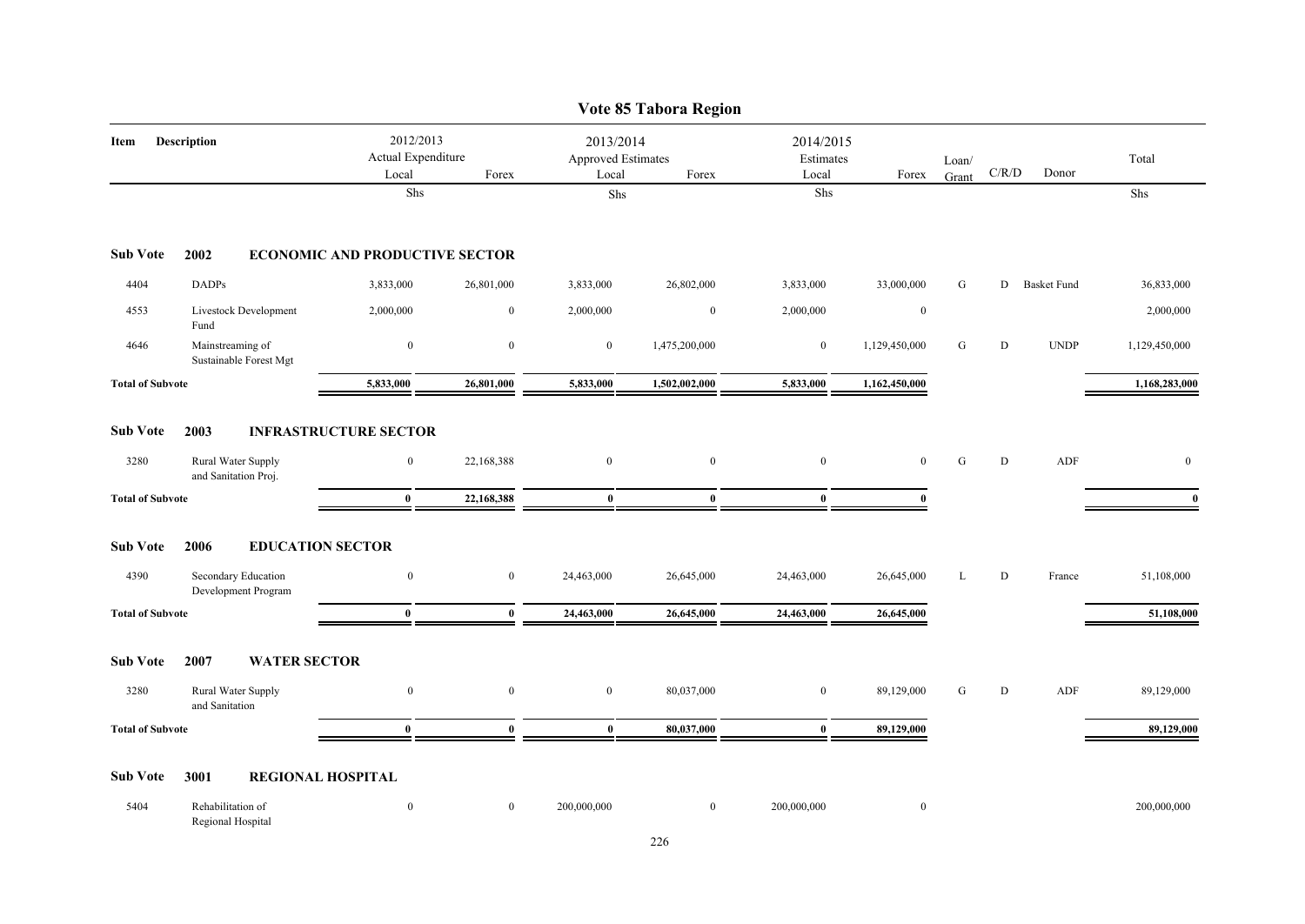|                         |                                                |                                          |                  |                                                 | Vote 85 Tabora Region |                                 |                  |                |                                        |                    |                |
|-------------------------|------------------------------------------------|------------------------------------------|------------------|-------------------------------------------------|-----------------------|---------------------------------|------------------|----------------|----------------------------------------|--------------------|----------------|
| Item                    | <b>Description</b>                             | 2012/2013<br>Actual Expenditure<br>Local | Forex            | 2013/2014<br><b>Approved Estimates</b><br>Local | Forex                 | 2014/2015<br>Estimates<br>Local | Forex            | Loan/<br>Grant | $\mathbf{C} / \mathbf{R} / \mathbf{D}$ | Donor              | Total          |
|                         |                                                | ${\rm Shs}$                              |                  | Shs                                             |                       | Shs                             |                  |                |                                        |                    | ${\rm Shs}$    |
| 5421                    | <b>Health Sector Basket</b><br>Fund            | $\overline{0}$                           | 195,454,600      | $\overline{0}$                                  | 195,455,000           | $\overline{0}$                  | 156,595,000      | G              | D                                      | <b>Basket Fund</b> | 156,595,000    |
| <b>Total of Subvote</b> |                                                | $\bf{0}$                                 | 195,454,600      | 200,000,000                                     | 195,455,000           | 200,000,000                     | 156,595,000      |                |                                        |                    | 356,595,000    |
| <b>Sub Vote</b>         | 8091                                           | <b>LOCAL GOVERNMENT AUTHORITIES</b>      |                  |                                                 |                       |                                 |                  |                |                                        |                    |                |
| 3280                    | Rural Water Supply<br>and Sanitation           | $\overline{0}$                           | 3,145,945,468    | $\overline{0}$                                  | 7,206,604,000         | $\bf{0}$                        | 3,144,342,000    | G              | ${\bf D}$                              | ADF                | 3,144,342,000  |
| 4390                    | Secondary Education<br>Development Project     | $\mathbf{0}$                             | $\mathbf{0}$     | $\overline{0}$                                  | 1,325,423,000         | $\boldsymbol{0}$                | 2,015,220,000    | ${\bf G}$      | D                                      | World Bank         | 2,015,220,000  |
| 4404                    | District Agriculture<br>development Program    | 187,820,000                              | 326,634,464      | $\overline{0}$                                  | 1,646,473,000         | $\bf{0}$                        | 3,869,473,000    |                |                                        |                    | 3,869,473,000  |
| 4553                    | Livestock Development<br>Fund                  | 52,075,000                               | $\mathbf{0}$     | 52,075,000                                      | $\overline{0}$        | 52,075,000                      | $\mathbf{0}$     |                |                                        |                    | 52,075,000     |
| 4946                    | <b>LGAs Own Source</b><br>Project              | $\mathbf{0}$                             | $\mathbf{0}$     | $\overline{0}$                                  | $\overline{0}$        | 13,170,793,000                  | $\mathbf{0}$     |                |                                        |                    | 13,170,793,000 |
| 5418                    | Primary Health Service<br>Dev Programme        | 525,085,000                              | $\mathbf{0}$     | $\overline{0}$                                  | $\boldsymbol{0}$      | $\boldsymbol{0}$                | $\boldsymbol{0}$ |                |                                        |                    | $\mathbf{0}$   |
| 5421                    | Health Sector Basket<br>Fund                   | $\boldsymbol{0}$                         | 5,398,221,700    | $\overline{0}$                                  | 4,541,880,000         | $\boldsymbol{0}$                | 4,353,130,000    | G              | D                                      | <b>Basket Fund</b> | 4,353,130,000  |
| 5493                    | Global Fund                                    | $\overline{0}$                           | $\mathbf{0}$     | $\overline{0}$                                  | 305,410,000           | $\boldsymbol{0}$                | $\mathbf{0}$     | ${\bf G}$      | D                                      | <b>Basket Fund</b> | $\mathbf{0}$   |
| 5499                    | <b>HIV/AIDS</b>                                | $\mathbf{0}$                             | 800,505,000      | $\overline{0}$                                  | 800,505,000           | $\boldsymbol{0}$                | 456,477,000      | G              | D                                      | WorldBank          | 456,477,000    |
| 6209                    | Constituency<br>Development Fund               | $\bf{0}$                                 | $\boldsymbol{0}$ | $\boldsymbol{0}$                                | $\boldsymbol{0}$      | 510,730,000                     | $\boldsymbol{0}$ |                |                                        |                    | 510,730,000    |
| 6277                    | LGDG-CDG                                       | 6,049,837,064                            | 2,952,090,174    | 9,533,136,000                                   | 2,155,675,000         | 10,472,127,000                  | 2,144,475,000    |                |                                        |                    | 12,616,602,000 |
| 6401                    | <b>District Councils</b>                       | 1,050,000,000                            | $\bf{0}$         | 1,210,000,000                                   | $\bf{0}$              | 3,220,000,000                   | $\mathbf{0}$     |                |                                        |                    | 3,220,000,000  |
| 6402                    | Town/Municipal City<br>Councils                | 90,000,000                               | $\mathbf{0}$     | $\overline{0}$                                  | $\mathbf{0}$          | $\mathbf{0}$                    | $\mathbf{0}$     |                |                                        |                    | $\mathbf{0}$   |
| 6405                    | Urban local<br>Government<br>Strenthening Prog | $\boldsymbol{0}$                         | $\mathbf{0}$     | $\overline{0}$                                  | 1,038,240,000         | $\boldsymbol{0}$                | 2,761,771,000    | L              | D                                      | World Bank         | 2,761,771,000  |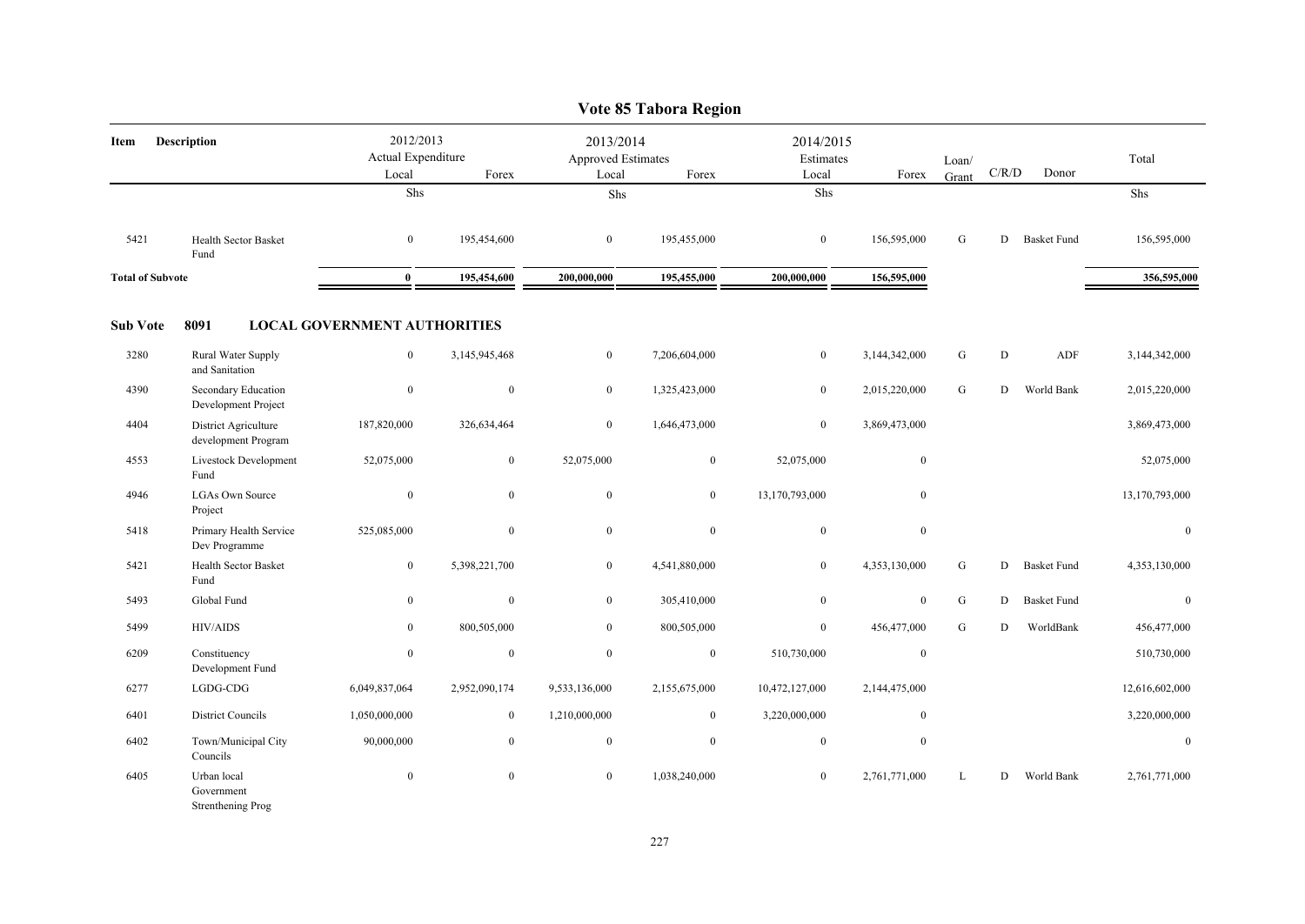|                            | V OLE OJ - L'ADOI A INE <u>V</u> IOII          |                                          |                |                                                 |                |                                 |                |                |       |            |                |  |  |  |
|----------------------------|------------------------------------------------|------------------------------------------|----------------|-------------------------------------------------|----------------|---------------------------------|----------------|----------------|-------|------------|----------------|--|--|--|
| <b>Description</b><br>Item |                                                | 2012/2013<br>Actual Expenditure<br>Local | Forex          | 2013/2014<br><b>Approved Estimates</b><br>Local | Forex          | 2014/2015<br>Estimates<br>Local | Forex          | Loan/<br>Grant | C/R/D | Donor      | Total          |  |  |  |
|                            |                                                | Shs                                      |                | Shs                                             |                | Shs                             |                |                |       |            | Shs            |  |  |  |
| 6539                       | Wetlands Mgt and<br>Sustainable<br>Development | $\theta$                                 | $\overline{0}$ | $\overline{0}$                                  | 25,000,000     | $\overline{0}$                  | $\overline{0}$ | G              | D     | <b>IDA</b> |                |  |  |  |
| <b>Total of Subvote</b>    |                                                | 7.954.817.064                            | 12,623,396,806 | 10,795,211,000                                  | 19.045.210.000 | 27,425,725,000                  | 18,744,888,000 |                |       |            | 46,170,613,000 |  |  |  |
| <b>Total of Vote</b>       |                                                | 8,445,892,064                            | 12,897,820,794 | 12,015,749,000                                  | 20,879,349,000 | 28,646,263,000                  | 20,245,507,000 |                |       |            | 48,891,770,000 |  |  |  |

# **Vote 85 Tabora Region**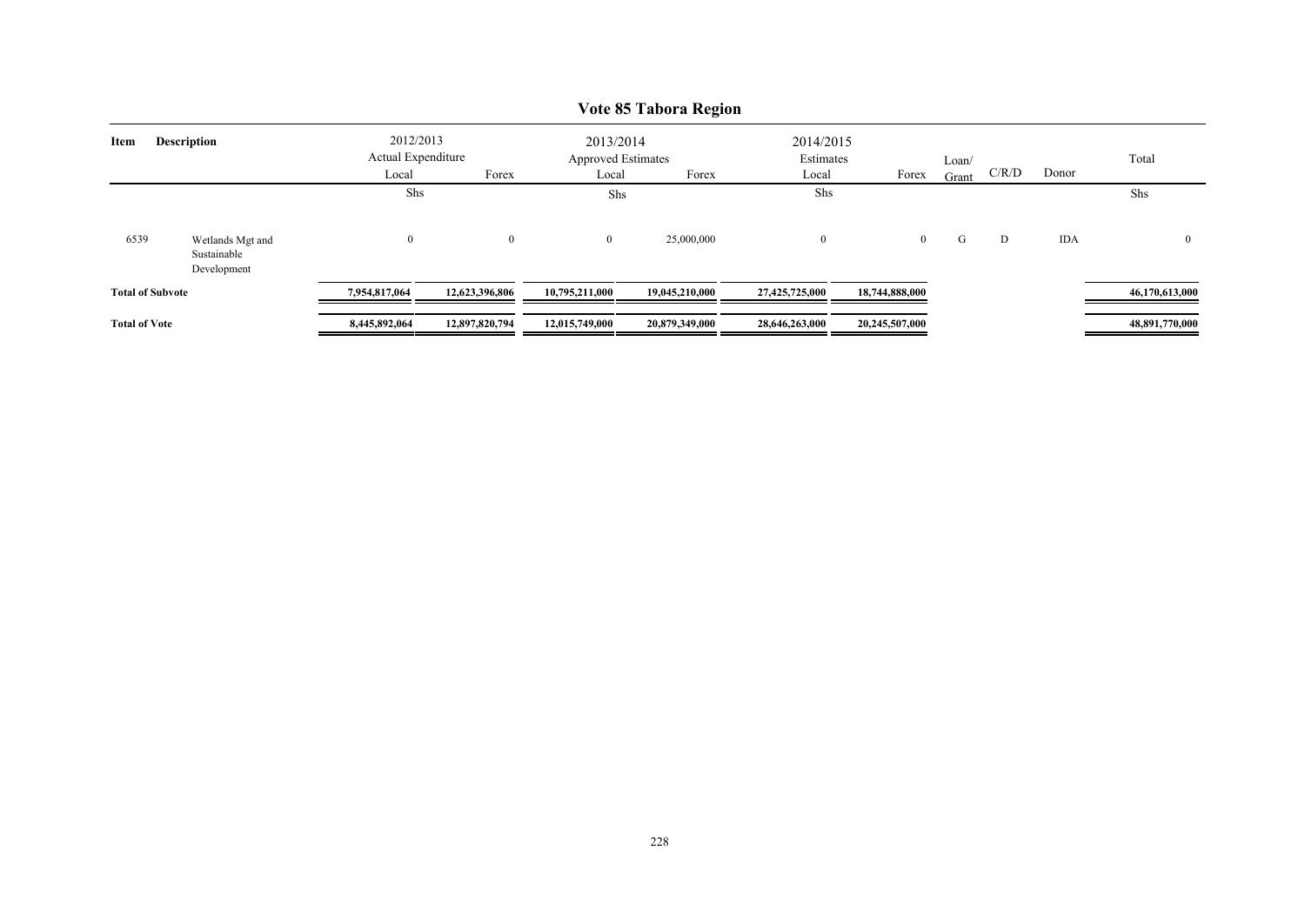TANGA REGION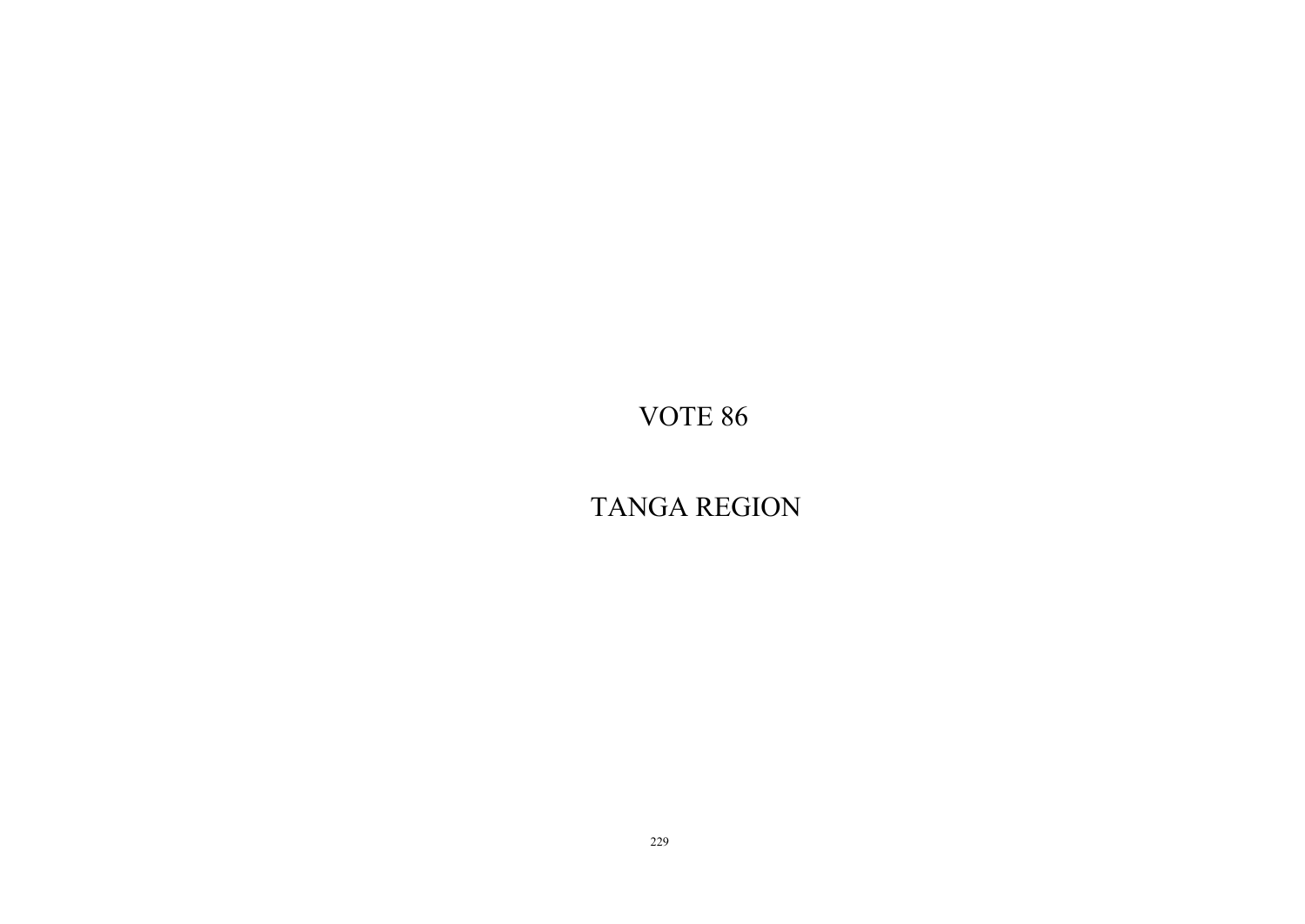# **Vote 86 Tanga Region**

A. ESTIMATE of the amount required in the year ending 30th June, 2015, for the development projects in the Tanga Region

### **Forty-seven billion three hundred sixty-seven million eight hundred fifty-six thousand**

### **(Shs.47,367,856,000)**

B. Projects under which this Vote will be accounted for by the Regional Administrative Secretary, Tanga Region , are set out in the details below.

| Item                    | <b>Description</b>                          | 2012/2013<br>Actual Expenditure<br>Local | Forex            | 2013/2014<br><b>Approved Estimates</b><br>Local | Forex            | 2014/2015<br>Estimates<br>Local | Forex            | Loan/<br>Grant | C/R/D | Donor     | Total          |
|-------------------------|---------------------------------------------|------------------------------------------|------------------|-------------------------------------------------|------------------|---------------------------------|------------------|----------------|-------|-----------|----------------|
|                         |                                             | Shs                                      |                  | Shs                                             |                  | Shs                             |                  |                |       |           | Shs            |
| <b>Sub Vote</b>         | 1001                                        | ADMINISTRATION AND HR MANAGEMENT         |                  |                                                 |                  |                                 |                  |                |       |           |                |
| 6260                    | Institutional aupport                       | $\mathbf{0}$                             | $\mathbf{0}$     | 130,000,000                                     | $\mathbf{0}$     | 100,000,000                     | $\mathbf{0}$     |                |       |           | 100,000,000    |
| 6327                    | Construction and<br>Rehabilitation of Build | 229,807,500                              | $\mathbf{0}$     | 10,000,000                                      | $\overline{0}$   | 110,574,000                     | $\boldsymbol{0}$ |                |       |           | 110,574,000    |
| 6331                    | Construction of DC's<br>House               | $\overline{0}$                           | $\overline{0}$   | $\mathbf{0}$                                    | $\mathbf{0}$     | 200,000,000                     | $\mathbf{0}$     |                |       |           | 200,000,000    |
| 6339                    | Rehabilitation of<br>Government Houses      | $\mathbf{0}$                             | $\boldsymbol{0}$ | $\bf{0}$                                        | $\mathbf{0}$     | 40,000,000                      | $\mathbf{0}$     |                |       |           | 40,000,000     |
| 6532                    | Support to Self Help<br>Project             | 44,231,000                               | $\overline{0}$   | 60,000,000                                      | $\mathbf{0}$     | 60,000,000                      | $\mathbf{0}$     |                |       |           | 60,000,000     |
| <b>Total of Subvote</b> |                                             | 274,038,500                              | $\mathbf{0}$     | 200,000,000                                     | $\bf{0}$         | 510,574,000                     |                  |                |       |           | 510,574,000    |
| <b>Sub Vote</b>         | 2001                                        | PLANNING AND COORDINATION                |                  |                                                 |                  |                                 |                  |                |       |           |                |
| 2212                    | Social Economic<br>Research                 | 24,997,920                               | $\bf{0}$         | $\mathbf{0}$                                    | $\bf{0}$         | $\mathbf{0}$                    | $\mathbf{0}$     |                |       |           | $\overline{0}$ |
| 5492                    | Tanzania Multisectoral<br>HIV/AIDS Project  | $\mathbf{0}$                             | 30,000,000       | $\mathbf{0}$                                    | 30,000,000       | $\mathbf{0}$                    | 94,000,000       | G              | D     | WorldBank | 94,000,000     |
| 6235                    | Strengthening<br>Inspectorate               | $\mathbf{0}$                             | $\bf{0}$         | $\bf{0}$                                        | $\mathbf{0}$     | 54,000,000                      | $\mathbf{0}$     |                |       |           | 54,000,000     |
| 6531                    | Participatory Appraisal                     | 5,574,000                                | $\overline{0}$   | 24,805,000                                      | $\boldsymbol{0}$ | 36,000,000                      | $\mathbf{0}$     |                |       |           | 36,000,000     |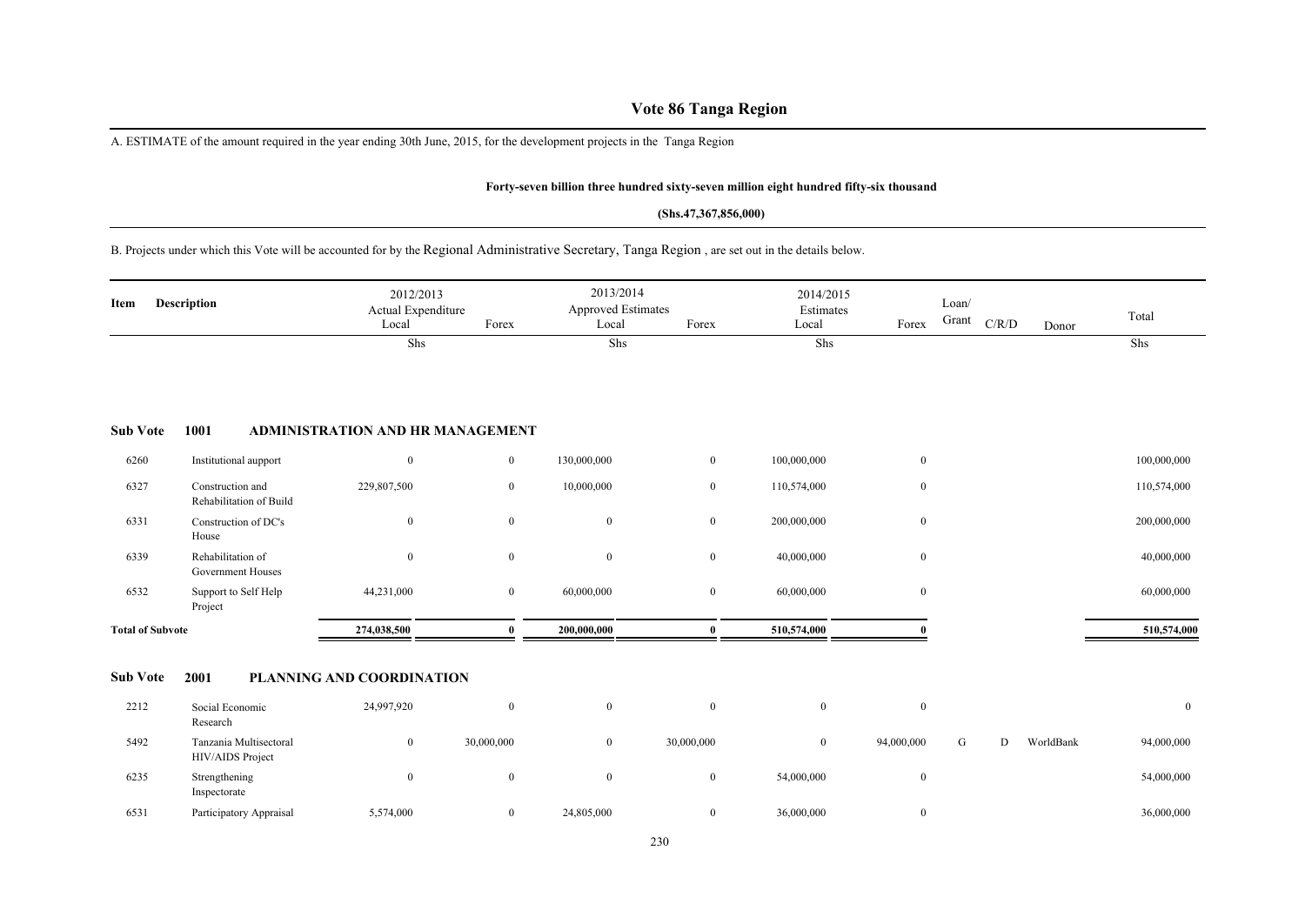|                         |                                             |                                          |                  |                                                 | Vote 86 Tanga Region |                                 |                  |                |       |                    |             |
|-------------------------|---------------------------------------------|------------------------------------------|------------------|-------------------------------------------------|----------------------|---------------------------------|------------------|----------------|-------|--------------------|-------------|
| Item                    | Description                                 | 2012/2013<br>Actual Expenditure<br>Local | Forex            | 2013/2014<br><b>Approved Estimates</b><br>Local | Forex                | 2014/2015<br>Estimates<br>Local | Forex            | Loan/<br>Grant | C/R/D | Donor              | Total       |
|                         |                                             | Shs                                      |                  | Shs                                             |                      | Shs                             |                  |                |       |                    | Shs         |
|                         |                                             |                                          |                  |                                                 |                      |                                 |                  |                |       |                    |             |
| <b>Total of Subvote</b> |                                             | 30,571,920                               | 30,000,000       | 24,805,000                                      | 30,000,000           | 90,000,000                      | 94,000,000       |                |       |                    | 184,000,000 |
| <b>Sub Vote</b>         | 2002                                        | <b>ECONOMIC AND PRODUCTIVE SECTOR</b>    |                  |                                                 |                      |                                 |                  |                |       |                    |             |
| 4404                    | District Agriculture<br>Development Support | 5,769,000                                | 40,337,200       | 5,769,000                                       | 40,338,000           | $\overline{0}$                  | 35,000,000       | G              | D     | <b>Basket Fund</b> | 35,000,000  |
| 4628                    | Participatory Forest<br>Management          | $\bf{0}$                                 | $\mathbf{0}$     | $\overline{0}$                                  | 42,000,000           | $\mathbf{0}$                    | 11,000,000       | G              | D     | Finland            | 11,000,000  |
| <b>Total of Subvote</b> |                                             | 5,769,000                                | 40,337,200       | 5,769,000                                       | 82,338,000           | $\bf{0}$                        | 46,000,000       |                |       |                    | 46,000,000  |
| <b>Sub Vote</b><br>4390 | 2006<br>Secondary Education                 | <b>EDUCATION SECTOR</b><br>$\mathbf{0}$  | $\overline{0}$   | 29,929,000                                      | 24,467,000           | 24,467,000                      | 26,645,000       |                |       |                    | 51,112,000  |
| <b>Total of Subvote</b> | Dev. Programme                              | $\bf{0}$                                 | $\mathbf{0}$     | 29,929,000                                      | 24,467,000           | 24,467,000                      | 26,645,000       |                |       |                    | 51,112,000  |
|                         |                                             |                                          |                  |                                                 |                      |                                 |                  |                |       |                    |             |
| <b>Sub Vote</b>         | 2007<br><b>WATER SECTOR</b>                 |                                          |                  |                                                 |                      |                                 |                  |                |       |                    |             |
| 3280                    | Rural Water Supply<br>and Sanitation Progra | $\overline{0}$                           | 32,096,429       | $\overline{0}$                                  | $\mathbf{0}$         | $\mathbf{0}$                    | 104,129,000      | G              | D     | ADF                | 104,129,000 |
| <b>Total of Subvote</b> |                                             | $\bf{0}$                                 | 32,096,429       | $\mathbf{0}$                                    | $\bf{0}$             | $\bf{0}$                        | 104,129,000      |                |       |                    | 104,129,000 |
| <b>Sub Vote</b>         | 3001                                        | <b>REGIONAL HOSPITAL</b>                 |                  |                                                 |                      |                                 |                  |                |       |                    |             |
| 5404                    | Rehabilitation of<br>Regional Hospital      | 90,000,000                               | $\boldsymbol{0}$ | 150,000,000                                     | $\bf{0}$             | $\boldsymbol{0}$                | $\boldsymbol{0}$ |                |       |                    | $\bf{0}$    |
| 5421                    | Health Basket Fund                          | $\mathbf{0}$                             | 243,181,500      | $\overline{0}$                                  | 243,182,000          | $\overline{0}$                  | 178,045,000      | G              | D     | <b>Basket Fund</b> | 178,045,000 |
| <b>Total of Subvote</b> |                                             | 90,000,000                               | 243,181,500      | 150,000,000                                     | 243,182,000          | $\bf{0}$                        | 178,045,000      |                |       |                    | 178,045,000 |

**Sub Vote 8091 LOCAL GOVERNMENT AUTHORITIES**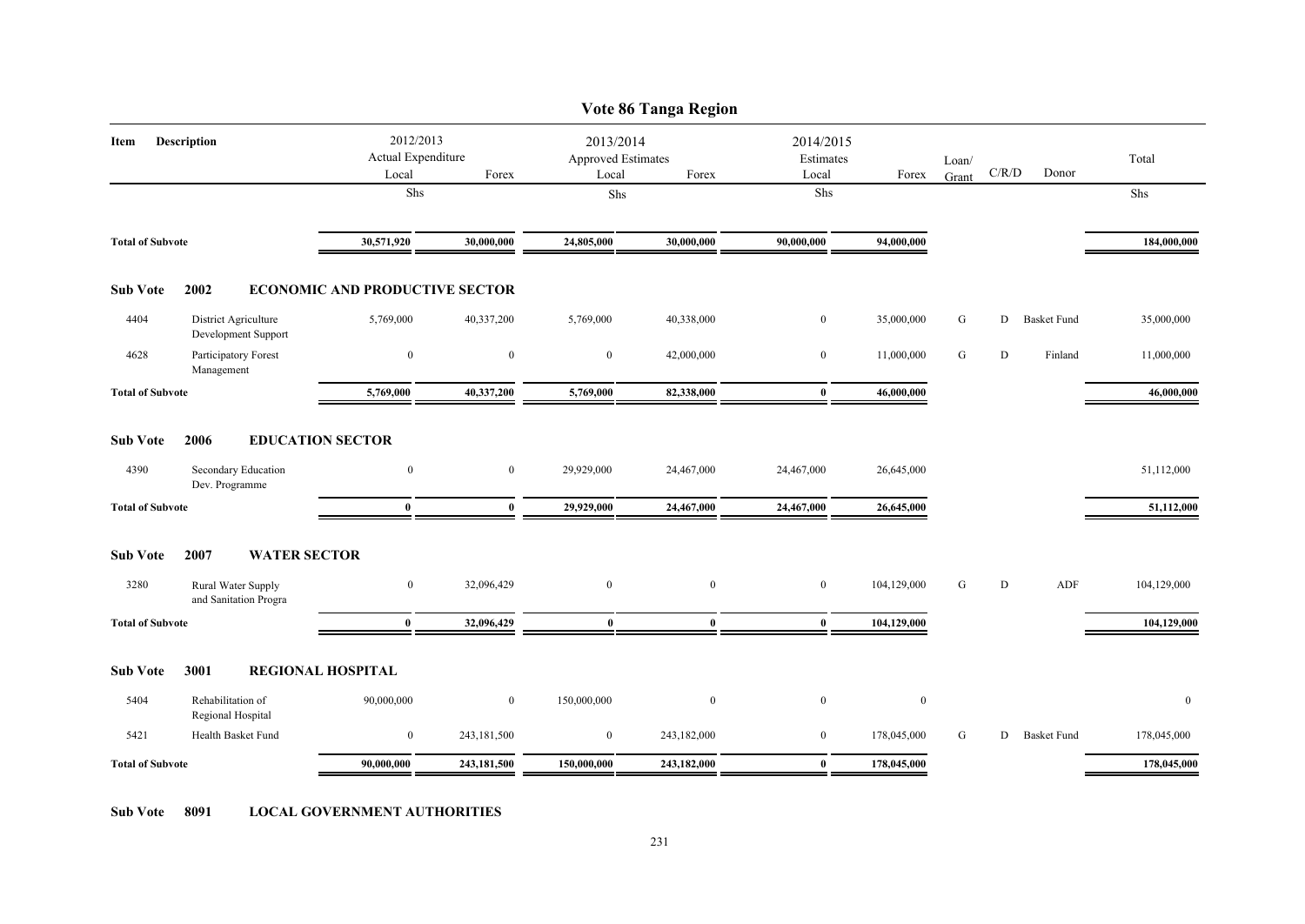|                         | v оце об танgа ке <u>д</u> іон                 |                                          |                  |                                                 |                  |                                 |                  |                |             |                    |                |  |  |
|-------------------------|------------------------------------------------|------------------------------------------|------------------|-------------------------------------------------|------------------|---------------------------------|------------------|----------------|-------------|--------------------|----------------|--|--|
| Item                    | Description                                    | 2012/2013<br>Actual Expenditure<br>Local | Forex            | 2013/2014<br><b>Approved Estimates</b><br>Local | Forex            | 2014/2015<br>Estimates<br>Local | Forex            | Loan/<br>Grant | C/R/D       | Donor              | Total          |  |  |
|                         |                                                | Shs                                      |                  | Shs                                             |                  | Shs                             |                  |                |             |                    | Shs            |  |  |
|                         |                                                |                                          |                  |                                                 |                  |                                 |                  |                |             |                    |                |  |  |
| 3280                    | Rural water Supply and<br>Sanitation           | $\mathbf{0}$                             | 1,061,807,290    | $\bf{0}$                                        | 5,455,968,000    | $\overline{0}$                  | 5,031,986,000    | ${\bf G}$      | $\mathbf D$ | ADF                | 5,031,986,000  |  |  |
| 4390                    | Secondary Education<br>Development Project     | $\mathbf{0}$                             | $\boldsymbol{0}$ | $\boldsymbol{0}$                                | 2,023,667,000    | $\overline{0}$                  | 3,640,200,000    | ${\bf G}$      | D           | World Bank         | 3,640,200,000  |  |  |
| 4404                    | District Agriculture<br>Development Support    | $\boldsymbol{0}$                         | 2,528,396,823    | $\boldsymbol{0}$                                | 1,812,250,000    | $\overline{0}$                  | 1,812,250,000    | ${\bf G}$      | D           | <b>Basket Fund</b> | 1,812,250,000  |  |  |
| 4486                    | Agricultural Sector<br>Devt.Programme          | $\mathbf{0}$                             | $\boldsymbol{0}$ | $\boldsymbol{0}$                                | $\mathbf{0}$     | $\boldsymbol{0}$                | 287,000,000      | ${\bf G}$      | D           | <b>Basket Fund</b> | 287,000,000    |  |  |
| 4628                    | Participatory Forest<br>Management             | $\mathbf{0}$                             | 360,691,342      | $\bf{0}$                                        | 441,028,000      | $\boldsymbol{0}$                | 105,000,000      | ${\bf G}$      | D           | Finland            | 105,000,000    |  |  |
| 4946                    | <b>LGAs Own Source</b><br>Project              | $\bf{0}$                                 | $\boldsymbol{0}$ | $\boldsymbol{0}$                                | $\boldsymbol{0}$ | 10,638,863,000                  | $\boldsymbol{0}$ |                |             |                    | 10,638,863,000 |  |  |
| 5418                    | Primary Health Service<br>Development          | 464,664,062                              | $\bf{0}$         | $\boldsymbol{0}$                                | $\mathbf{0}$     | $\boldsymbol{0}$                | $\boldsymbol{0}$ |                |             |                    | $\mathbf{0}$   |  |  |
| 5421                    | Health Sector Basket<br>Fund                   | $\mathbf{0}$                             | 4,538,018,000    | $\boldsymbol{0}$                                | 4,438,919,000    | $\overline{0}$                  | 3,879,039,000    | ${\bf G}$      | D           | <b>Basket Fund</b> | 3,879,039,000  |  |  |
| 5493                    | Global Fund                                    | $\boldsymbol{0}$                         | 325,616,000      | $\bf{0}$                                        | $\boldsymbol{0}$ | $\overline{0}$                  | $\mathbf{0}$     | ${\bf G}$      | D           | WorldBank          | $\mathbf{0}$   |  |  |
| 5499                    | <b>HIV/AIDS</b>                                | $\mathbf{0}$                             | 758,804,909      | $\mathbf{0}$                                    | 802,636,000      | $\overline{0}$                  | 412,428,000      | G              | D           | World Bank         | 412,428,000    |  |  |
| 6209                    | Constituency<br>Development Fund               | $\mathbf{0}$                             | $\bf{0}$         | $\mathbf{0}$                                    | $\mathbf{0}$     | 464,663,000                     | $\mathbf{0}$     |                |             |                    | 464,663,000    |  |  |
| 6277                    | Local Govt. Capital<br>Develop.Grant           | 7,497,929,500                            | 1,803,588,268    | 9,563,495,000                                   | 1,948,358,000    | 9,323,382,000                   | 1,888,819,000    | $\mathbf L$    | D           | ADF                | 11,212,201,000 |  |  |
| 6401                    | <b>District Councils</b>                       | 758,540,500                              | $\bf{0}$         | 4,000,000,000                                   | $\overline{0}$   | 4,670,000,000                   | $\mathbf{0}$     |                |             |                    | 4,670,000,000  |  |  |
| 6402                    | Town/Municipal/City<br>Councils                | $\boldsymbol{0}$                         | $\mathbf{0}$     | 70,000,000                                      | $\boldsymbol{0}$ | 550,000,000                     | $\theta$         |                |             |                    | 550,000,000    |  |  |
| 6403                    | Tanzania Strategic<br>cities<br>Programme(TSCP | $\mathbf{0}$                             | 4,915,100,000    | $\boldsymbol{0}$                                | 3,777,006,000    | $\boldsymbol{0}$                | 2,759,300,000    | ${\bf G}$      | D           | WorldBank          | 2,759,300,000  |  |  |
| 6405                    | Urban Local<br>Government<br>Strengthening pro | $\boldsymbol{0}$                         | $\boldsymbol{0}$ | $\boldsymbol{0}$                                | 192,816,000      | $\boldsymbol{0}$                | 831,066,000      | $\mathbf L$    | D           | World Bank         | 831,066,000    |  |  |
| <b>Total of Subvote</b> |                                                | 8,721,134,062                            | 16,292,022,632   | 13,633,495,000                                  | 20,892,648,000   | 25,646,908,000                  | 20,647,088,000   |                |             |                    | 46,293,996,000 |  |  |
|                         |                                                |                                          |                  |                                                 |                  |                                 |                  |                |             |                    |                |  |  |

# **Vote 86 Tanga Region**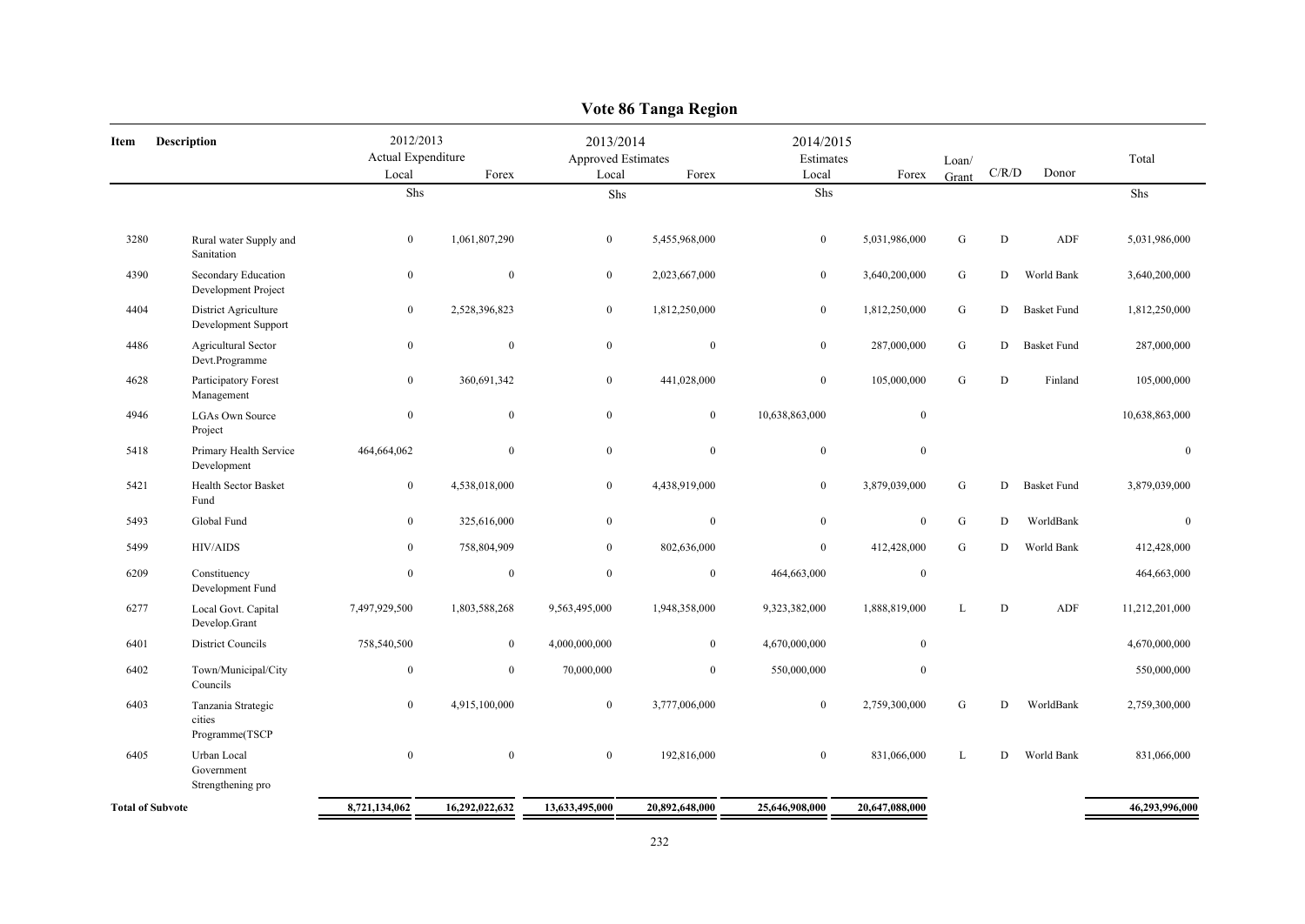| Vote 86 Tanga Region       |                                 |                |                                        |                |                        |                |       |       |       |                |  |  |
|----------------------------|---------------------------------|----------------|----------------------------------------|----------------|------------------------|----------------|-------|-------|-------|----------------|--|--|
| Item<br><b>Description</b> | 2012/2013<br>Actual Expenditure |                | 2013/2014<br><b>Approved Estimates</b> |                | 2014/2015<br>Estimates |                | Loan/ |       |       | Total          |  |  |
|                            | Local                           | Forex          | Local                                  | Forex          | Local                  | Forex          | Grant | C/R/D | Donor |                |  |  |
|                            | Shs                             |                | Shs                                    |                | Shs                    |                |       |       |       | Shs            |  |  |
| <b>Total of Vote</b>       | 9, 121, 513, 482                | 16,637,637,761 | 14,043,998,000                         | 21,272,635,000 | 26,271,949,000         | 21,095,907,000 |       |       |       | 47,367,856,000 |  |  |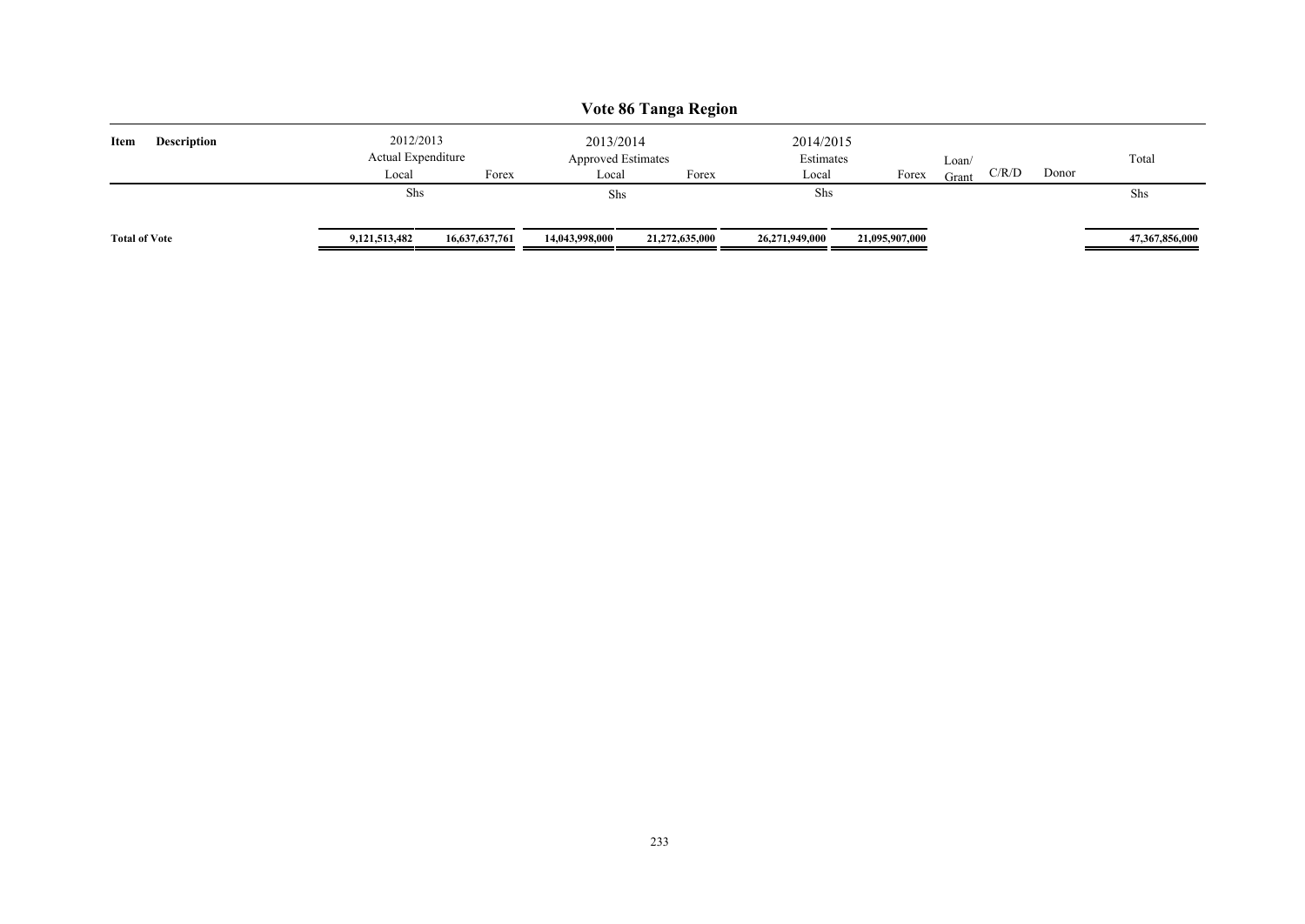KAGERA REGION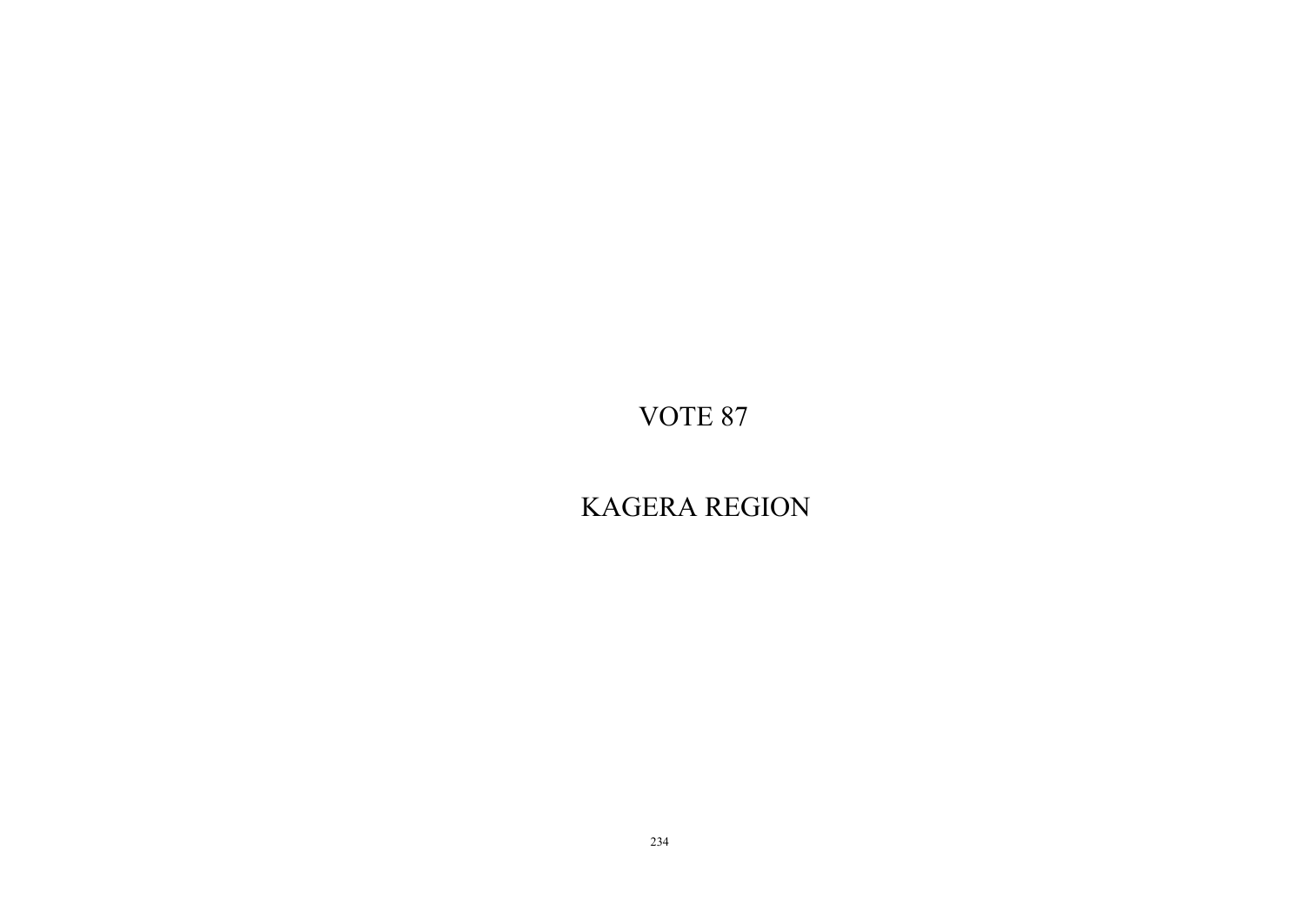# **Vote 87 Kagera Region**

A. ESTIMATE of the amount required in the year ending 30th June, 2015, for the development projects in the Kagera Region

### **Forty-one billion five hundred five million five hundred eighty-two thousand**

### **(Shs.41,505,582,000)**

# B. Projects under which this Vote will be accounted for by the Regional Administrative Secretary, Kagera Region , are set out in the details below.

| <b>Description</b><br>Item |                                            | 2012/2013<br>Actual Expenditure<br>Forex<br>Local |                | 2013/2014<br><b>Approved Estimates</b><br>Forex<br>Local |                | 2014/2015<br>Estimates<br>Local<br>Forex |              | Loan/<br>Grant | C/R/D | Donor | Total          |
|----------------------------|--------------------------------------------|---------------------------------------------------|----------------|----------------------------------------------------------|----------------|------------------------------------------|--------------|----------------|-------|-------|----------------|
|                            |                                            | Shs                                               |                | Shs                                                      |                | Shs                                      |              |                |       |       | Shs            |
| <b>Sub Vote</b>            | 1001                                       | ADMINISTRATION AND HR MANAGEMENT                  |                |                                                          |                |                                          |              |                |       |       |                |
| 6331                       | Construction of DC's<br>House              | 130,500,000                                       | $\mathbf{0}$   | 260,000,000                                              | $\overline{0}$ | 280,000,000                              | $\mathbf{0}$ |                |       |       | 280,000,000    |
| 6337                       | Construction of DCs<br>Office              | 80,000,000                                        | $\mathbf{0}$   | 300,000,000                                              | $\overline{0}$ | 300,000,000                              | $\mathbf{0}$ |                |       |       | 300,000,000    |
| 6339                       | Rehabilitation of Govt<br><b>Buildings</b> | $\mathbf{0}$                                      | $\bf{0}$       | $\mathbf{0}$                                             | $\overline{0}$ | 90,000,000                               | $\mathbf{0}$ |                |       |       | 90,000,000     |
| 6348                       | Rehabilitation of RC's<br>House            | 50,000,000                                        | $\overline{0}$ | $\mathbf{0}$                                             | $\mathbf{0}$   | $\overline{0}$                           | $\mathbf{0}$ |                |       |       | $\overline{0}$ |
| 6389                       | Construction of Office<br>Building         | 169,999,999                                       | $\mathbf{0}$   | 370,000,000                                              | $\overline{0}$ | 210,000,000                              | $\mathbf{0}$ |                |       |       | 210,000,000    |
| 6532                       | Self help Scheme                           | 54,988,869                                        | $\bf{0}$       | 55,000,000                                               | $\overline{0}$ | 55,000,000                               | $\mathbf{0}$ |                |       |       | 55,000,000     |
| <b>Total of Subvote</b>    |                                            | 485,488,868                                       | $\mathbf{0}$   | 985,000,000                                              | 0              | 935,000,000                              |              |                |       |       | 935,000,000    |

### **Sub Vote 2001 PLANNING AND COORDINATION**

| 5495 | Prevention of                          | 0 | 30,000,000 | 0          | 30,000,000 |            | 75,200,000 | U | Basket Fund | 75,200,000 |
|------|----------------------------------------|---|------------|------------|------------|------------|------------|---|-------------|------------|
|      | Transmission of<br>HIV/AIDS            |   |            |            |            |            |            |   |             |            |
| 6299 | Project Monitoring and<br>Coordination |   |            | $^{\circ}$ |            | 16,318,000 |            |   |             | 16,318,000 |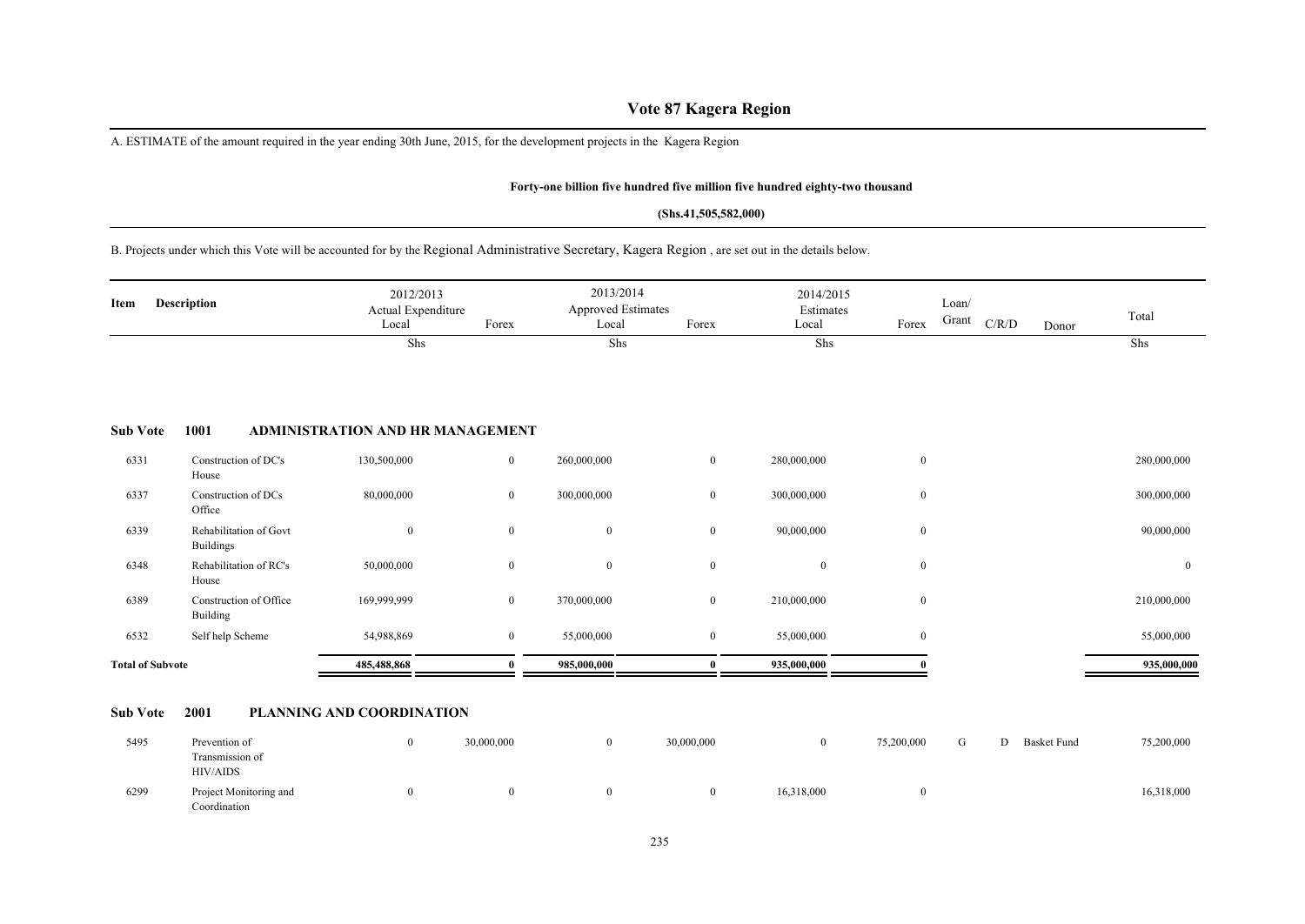|                         |                                             |                                             |                  |                                                 | Vote 87 Kagera Region |                                 |              |                |               |         |             |
|-------------------------|---------------------------------------------|---------------------------------------------|------------------|-------------------------------------------------|-----------------------|---------------------------------|--------------|----------------|---------------|---------|-------------|
| Item                    | <b>Description</b>                          | 2012/2013<br>Actual Expenditure<br>Local    | Forex            | 2013/2014<br><b>Approved Estimates</b><br>Local | Forex                 | 2014/2015<br>Estimates<br>Local | Forex        | Loan/<br>Grant | C/R/D         | Donor   | Total       |
|                         |                                             | Shs                                         |                  | Shs                                             |                       | Shs                             |              |                |               |         | Shs         |
|                         |                                             |                                             |                  |                                                 |                       |                                 |              |                |               |         |             |
| <b>Total of Subvote</b> |                                             | $\bf{0}$                                    | 30,000,000       | $\bf{0}$                                        | 30,000,000            | 16,318,000                      | 75,200,000   |                |               |         | 91,518,000  |
| <b>Sub Vote</b>         | 2002                                        | <b>ECONOMIC AND PRODUCTIVE SECTOR</b>       |                  |                                                 |                       |                                 |              |                |               |         |             |
| 4404                    | District Agriculture<br>Development Support | 5,677,000                                   | 38,671,300       | 5,677,000                                       | 38,838,000            | 5,677,000                       | 20,000,000   |                |               |         | 25,677,000  |
| 4553                    | livestock Development<br>Fund               | 2,000,000                                   | $\bf{0}$         | 2,000,000                                       | $\boldsymbol{0}$      | 2,000,000                       | $\bf{0}$     |                |               |         | 2,000,000   |
| 4628                    | Participatory Forest<br>Management          | $\overline{0}$                              | $\mathbf{0}$     | $\overline{0}$                                  | 25,795,000            | $\bf{0}$                        | 5,500,000    | G              | D             | Finland | 5,500,000   |
| <b>Total of Subvote</b> |                                             | 7,677,000                                   | 38,671,300       | 7,677,000                                       | 64,633,000            | 7,677,000                       | 25,500,000   |                |               |         | 33,177,000  |
| <b>Sub Vote</b><br>4286 | 2003<br>Kabango Project                     | <b>INFRASTRUCTURE SECTOR</b><br>75,000,000  | $\mathbf{0}$     | 70,000,000                                      | $\mathbf{0}$          | 10,000,000                      | $\mathbf{0}$ |                |               |         | 10,000,000  |
| <b>Total of Subvote</b> |                                             | 75,000,000                                  | $\bf{0}$         | 70,000,000                                      | $\bf{0}$              | 10,000,000                      | $\mathbf{0}$ |                |               |         | 10,000,000  |
|                         |                                             |                                             |                  |                                                 |                       |                                 |              |                |               |         |             |
| <b>Sub Vote</b>         | 2004<br><b>SOCIAL SECTOR</b>                |                                             |                  |                                                 |                       |                                 |              |                |               |         |             |
| 5421                    | Heath Sector Basket<br>Fund                 | $\overline{0}$                              | 227,272,700      | $\mathbf{0}$                                    | 227,273,000           | $\bf{0}$                        | 156,594,000  | G              | D Basket Fund |         | 156,594,000 |
| <b>Total of Subvote</b> |                                             | $\bf{0}$                                    | 227,272,700      | $\bf{0}$                                        | 227,273,000           | $\bf{0}$                        | 156,594,000  |                |               |         | 156,594,000 |
| <b>Sub Vote</b>         | 2005                                        | <b>LOCAL GOVERNMENT MANAGEMENT SERVICES</b> |                  |                                                 |                       |                                 |              |                |               |         |             |
| 6531                    | Participatory Appraisal                     | 15,817,910                                  | $\boldsymbol{0}$ | 16,318,000                                      | $\boldsymbol{0}$      | 20,000,000                      | $\mathbf{0}$ |                |               |         | 20,000,000  |
| <b>Total of Subvote</b> |                                             | 15,817,910                                  | $\mathbf{0}$     | 16,318,000                                      | $\mathbf{0}$          | 20,000,000                      | $\mathbf{0}$ |                |               |         | 20,000,000  |

**Sub Vote 2006 EDUCATION SECTOR**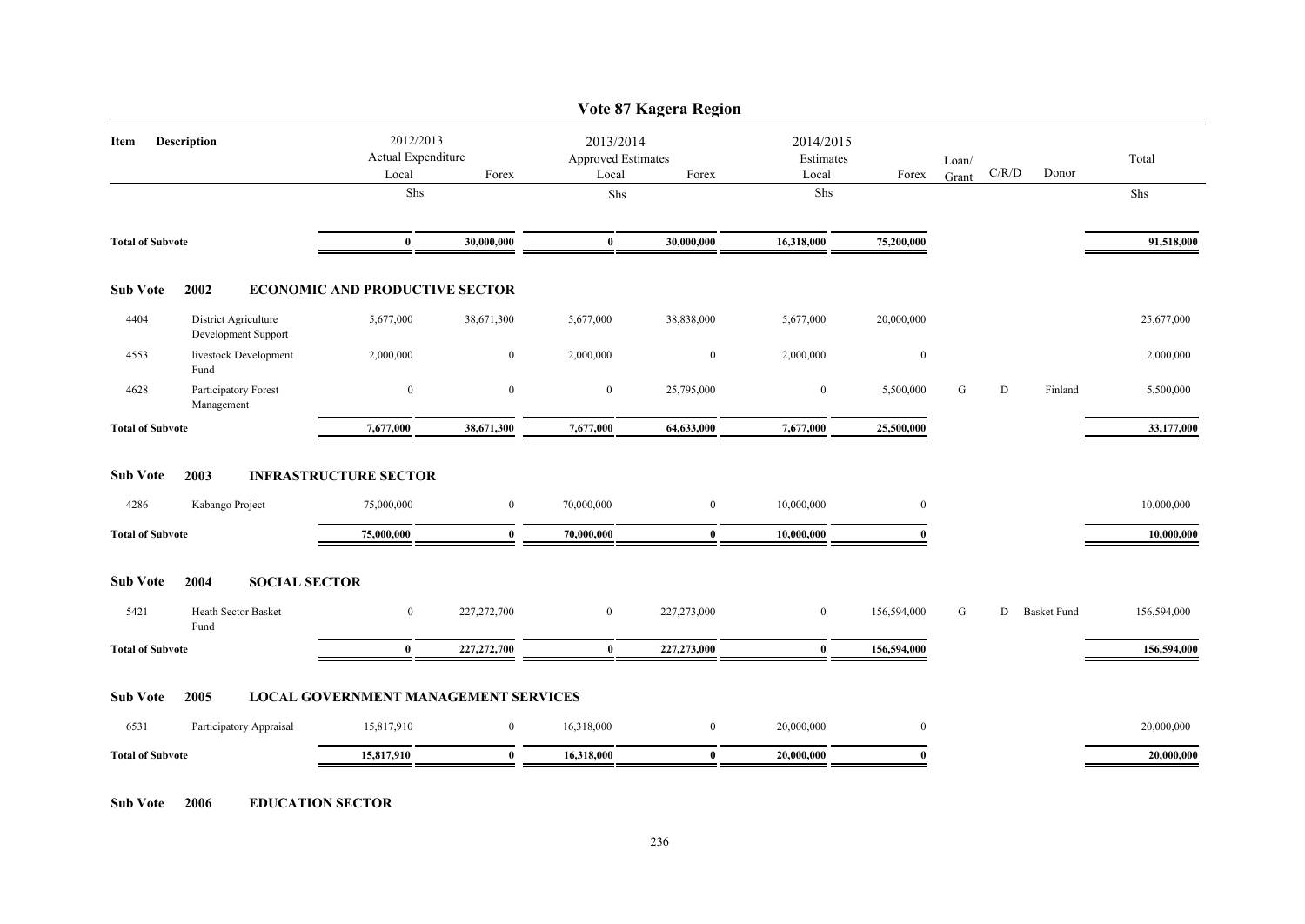|                         |                                                   |                                          |                  |                                          | Vote 87 Kagera Region |                                 |                  |                |             |                    |                  |
|-------------------------|---------------------------------------------------|------------------------------------------|------------------|------------------------------------------|-----------------------|---------------------------------|------------------|----------------|-------------|--------------------|------------------|
| Item                    | Description                                       | 2012/2013<br>Actual Expenditure<br>Local | Forex            | 2013/2014<br>Approved Estimates<br>Local | Forex                 | 2014/2015<br>Estimates<br>Local | Forex            | Loan/<br>Grant | $\rm C/R/D$ | Donor              | Total            |
|                         |                                                   | Shs                                      |                  | Shs                                      |                       | Shs                             |                  |                |             |                    | Shs              |
| 4390                    | <b>SEDP</b>                                       | $\bf{0}$                                 | $\overline{0}$   | 24,463,000                               | 26,645,000            | 24,463,000                      | 26,645,000       | L              | D           | World Bank         | 51,108,000       |
| <b>Total of Subvote</b> |                                                   | $\bf{0}$                                 | $\bf{0}$         | 24,463,000                               | 26,645,000            | 24,463,000                      | 26,645,000       |                |             |                    | 51,108,000       |
| <b>Sub Vote</b>         | 2007<br><b>WATER SECTOR</b>                       |                                          |                  |                                          |                       |                                 |                  |                |             |                    |                  |
| 3280                    | Rural Water Supply &<br>Sanitation                | $\mathbf{0}$                             | 18,167,858       | $\boldsymbol{0}$                         | 97,623,000            | $\bf{0}$                        | 64,129,000       | G              | D           | World Bank         | 64,129,000       |
| <b>Total of Subvote</b> |                                                   | $\bf{0}$                                 | 18,167,858       | $\bf{0}$                                 | 97,623,000            | $\bf{0}$                        | 64,129,000       |                |             |                    | 64,129,000       |
| <b>Sub Vote</b>         | 3001                                              | <b>REGIONAL HOSPITAL</b>                 |                  |                                          |                       |                                 |                  |                |             |                    |                  |
| 3280                    | Rural Water Supply<br>and Sanitation              | $\bf{0}$                                 | $\bf{0}$         | $\boldsymbol{0}$                         | $\bf{0}$              | $\bf{0}$                        | 45,000,000       | G              | D           | World Bank         | 45,000,000       |
| 5404                    | Rehabilitation of<br>Regional Hospital            | 50,000,000                               | $\boldsymbol{0}$ | 55,000,000                               | $\boldsymbol{0}$      | $\boldsymbol{0}$                | $\boldsymbol{0}$ |                |             |                    | $\boldsymbol{0}$ |
| 5411                    | Strengthening of<br>Referral Hospitals            | $\boldsymbol{0}$                         | $\boldsymbol{0}$ | $\boldsymbol{0}$                         | $\mathbf{0}$          | 145,000,000                     | $\boldsymbol{0}$ |                |             |                    | 145,000,000      |
| <b>Total of Subvote</b> |                                                   | 50,000,000                               | $\bf{0}$         | 55,000,000                               | $\bf{0}$              | 145,000,000                     | 45,000,000       |                |             |                    | 190,000,000      |
| <b>Sub Vote</b>         | 8091                                              | <b>LOCAL GOVERNMENT AUTHORITIES</b>      |                  |                                          |                       |                                 |                  |                |             |                    |                  |
| 4390                    | Rural Water Supply<br>and Sanitation              | $\boldsymbol{0}$                         | 2,904,717,480    | $\boldsymbol{0}$                         | 6,197,658,000         | $\bf{0}$                        | 5,847,352,000    | L              | D           | World Bank         | 5,847,352,000    |
| 4486                    | Agriculture Sector<br>Devt. Programme             | $\overline{0}$                           | 179,738,263      | $\overline{0}$                           | 877,439,000           | $\mathbf{0}$                    | 1,496,439,000    | ${\bf G}$      | D           | <b>Basket Fund</b> | 1,496,439,000    |
| 4488                    | District Agric. Sector<br><b>Investiment Prog</b> | $\overline{0}$                           | 183,288,070      | $\overline{0}$                           | 5,723,406,000         | $\mathbf{0}$                    | $\mathbf{0}$     | ${\bf G}$      | D           | <b>Basket Fund</b> | $\overline{0}$   |
| 4553                    | Livestock Development<br>Fund                     | 20,830,000                               | $\mathbf{0}$     | 20,830,000                               | $\mathbf{0}$          | 20,830,000                      | $\mathbf{0}$     |                |             |                    | 20,830,000       |
| 4628                    | Participatory Forest<br>Management                | $\mathbf{0}$                             | $\mathbf{0}$     | $\overline{0}$                           | 100,000,000           | $\mathbf{0}$                    | 30,000,000       | G              | D           | Finland            | 30,000,000       |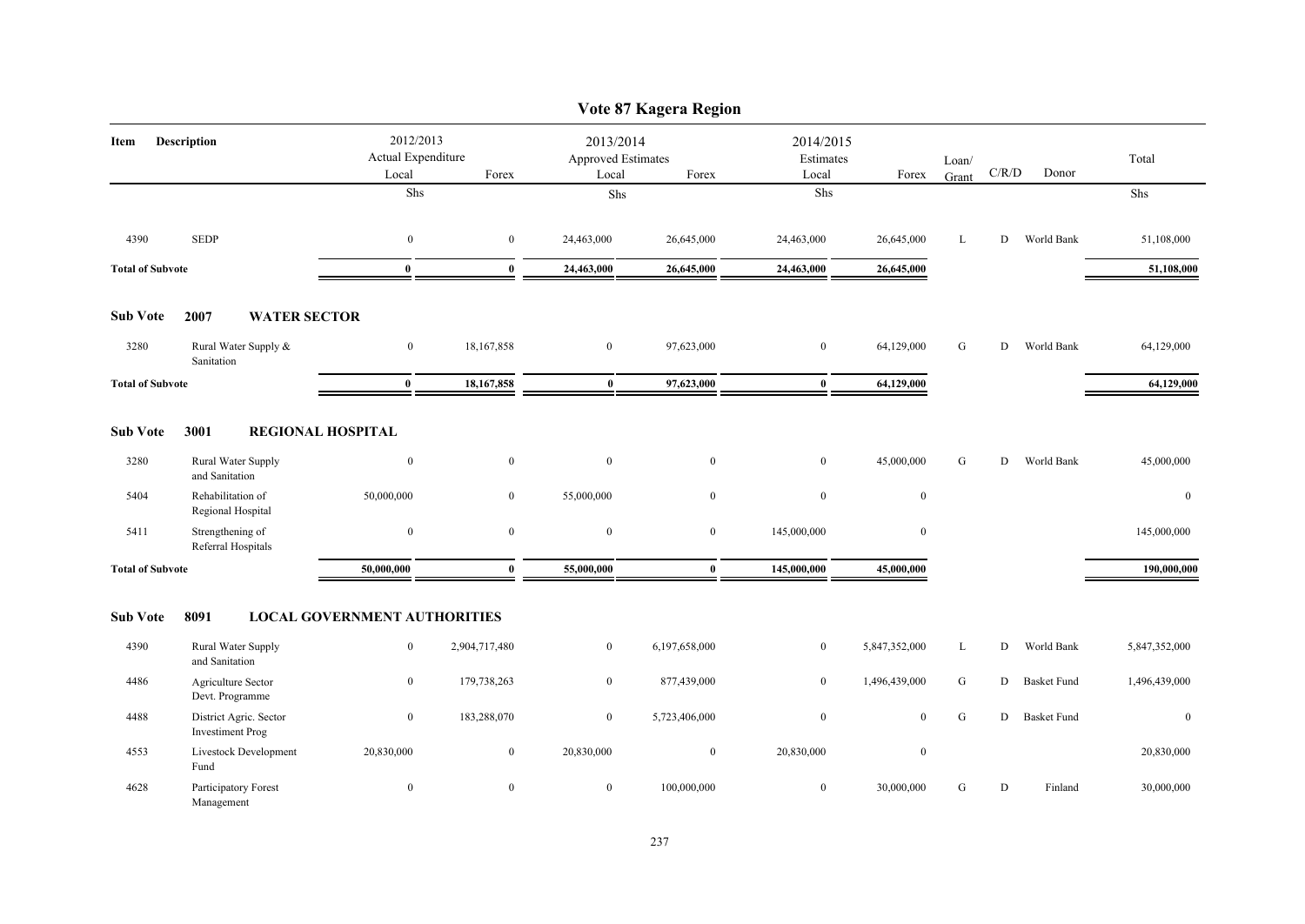| <b>Description</b><br>Item |                                                     | 2012/2013<br>Actual Expenditure<br>Local<br>Forex |                  | 2013/2014<br><b>Approved Estimates</b><br>Local | Forex          | 2014/2015<br>Estimates<br>Local | Forex            | Loan/<br>Grant | C/R/D | Donor              | Total          |
|----------------------------|-----------------------------------------------------|---------------------------------------------------|------------------|-------------------------------------------------|----------------|---------------------------------|------------------|----------------|-------|--------------------|----------------|
|                            |                                                     | Shs                                               |                  | Shs                                             |                | Shs                             |                  |                |       |                    | Shs            |
| 4946                       |                                                     | $\boldsymbol{0}$                                  | $\mathbf{0}$     | $\mathbf{0}$                                    | $\bf{0}$       | 9,534,089,000                   | $\boldsymbol{0}$ |                |       |                    | 9,534,089,000  |
| 5421                       | <b>Health Sector Basket</b><br>Fund                 | $\bf{0}$                                          | 5,333,584,800    | $\overline{0}$                                  | 4,475,757,000  | $\overline{0}$                  | 4,191,657,000    | G              | D     | <b>Basket Fund</b> | 4,191,657,000  |
| 5485                       | Primary Health care                                 | 518,797,000                                       | $\mathbf{0}$     | $\mathbf{0}$                                    | $\mathbf{0}$   | $\overline{0}$                  | $\bf{0}$         |                |       |                    | $\mathbf{0}$   |
| 5493                       | Global Fund                                         | $\boldsymbol{0}$                                  | 189,088,000      | $\overline{0}$                                  | 152,043,000    | $\overline{0}$                  | $\mathbf{0}$     | G              | D     | <b>IDA</b>         | $\mathbf{0}$   |
| 5499                       | HIV/AIDS                                            | $\mathbf{0}$                                      | 567,264,000      | $\overline{0}$                                  | 756,352,000    | $\overline{0}$                  | 459,354,000      | G              | D     | <b>IDA</b>         | 459,354,000    |
| 6209                       | Constituency<br>Development Fund                    | $\overline{0}$                                    | $\boldsymbol{0}$ | $\mathbf{0}$                                    | $\mathbf{0}$   | 446,928,000                     | $\mathbf{0}$     |                |       |                    | 446,928,000    |
| 6277                       | <b>Local Government</b><br><b>Support Programme</b> | 5,214,309,800                                     | 2,892,450,619    | 9,918,590,000                                   | 1,974,878,000  | 10,678,379,000                  | 2,182,039,000    |                |       |                    | 12,860,418,000 |
| 6401                       | <b>District Councils</b>                            | 1,840,118,133                                     | $\overline{0}$   | 3,210,000,000                                   | $\bf{0}$       | 3,500,000,000                   | $\mathbf{0}$     |                |       |                    | 3,500,000,000  |
| 6405                       | Urban local<br>Government<br>Strenthening Prog      | $\bf{0}$                                          | $\mathbf{0}$     | $\overline{0}$                                  | 405,408,000    | $\mathbf{0}$                    | 1,566,989,000    | L              | D     | World Bank         | 1,566,989,000  |
| <b>Total of Subvote</b>    |                                                     | 7,594,054,933                                     | 12,250,131,232   | 13,149,420,000                                  | 20,662,941,000 | 24,180,226,000                  | 15,773,830,000   |                |       |                    | 39,954,056,000 |
| <b>Total of Vote</b>       |                                                     | 8,228,038,711                                     | 12,564,243,090   | 14,307,878,000                                  | 21,109,115,000 | 25,338,684,000                  | 16,166,898,000   |                |       |                    | 41,505,582,000 |
|                            |                                                     |                                                   |                  |                                                 |                |                                 |                  |                |       |                    |                |

# **Vote 87 Kagera Region**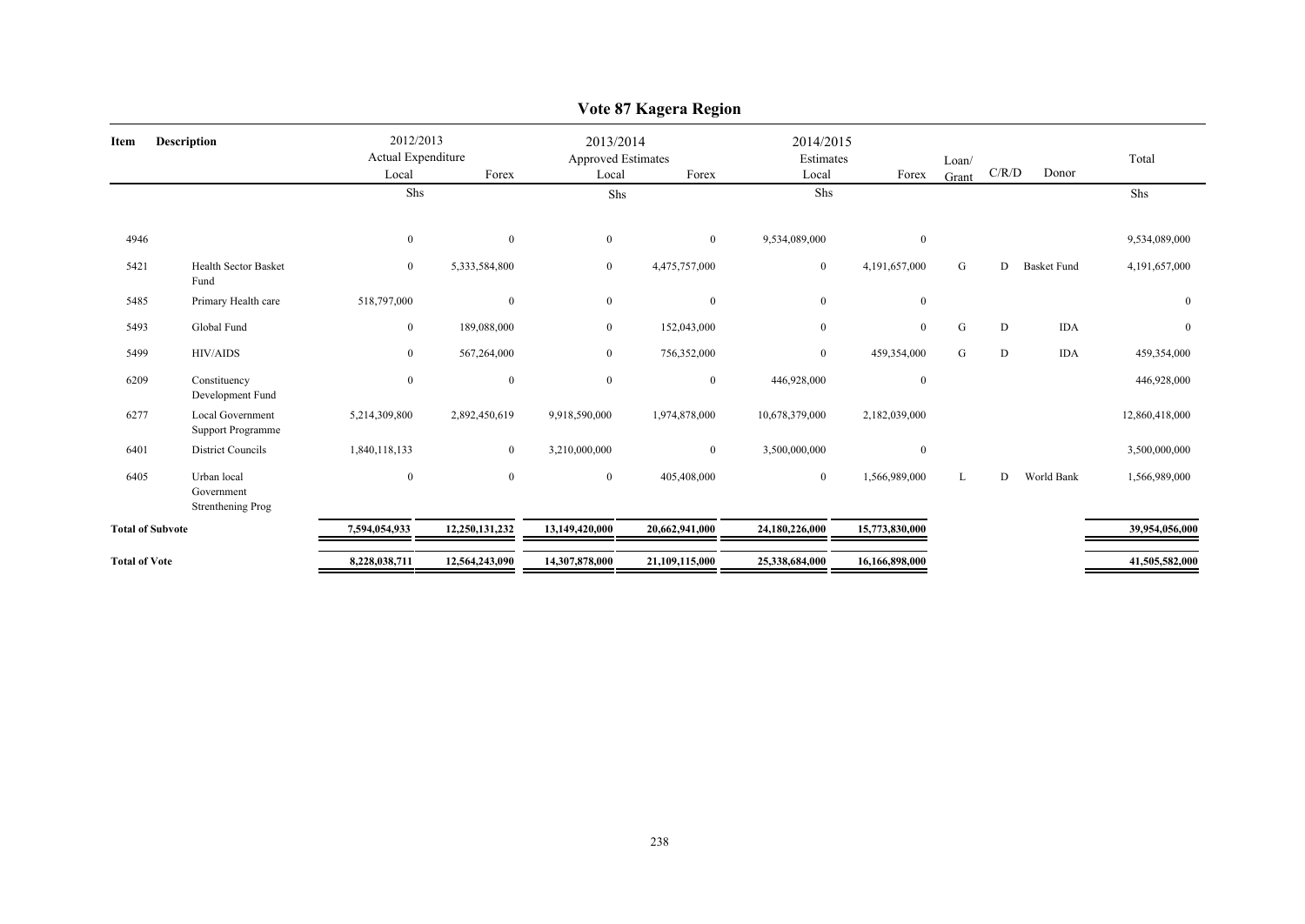# DAR ES SALAAM REGION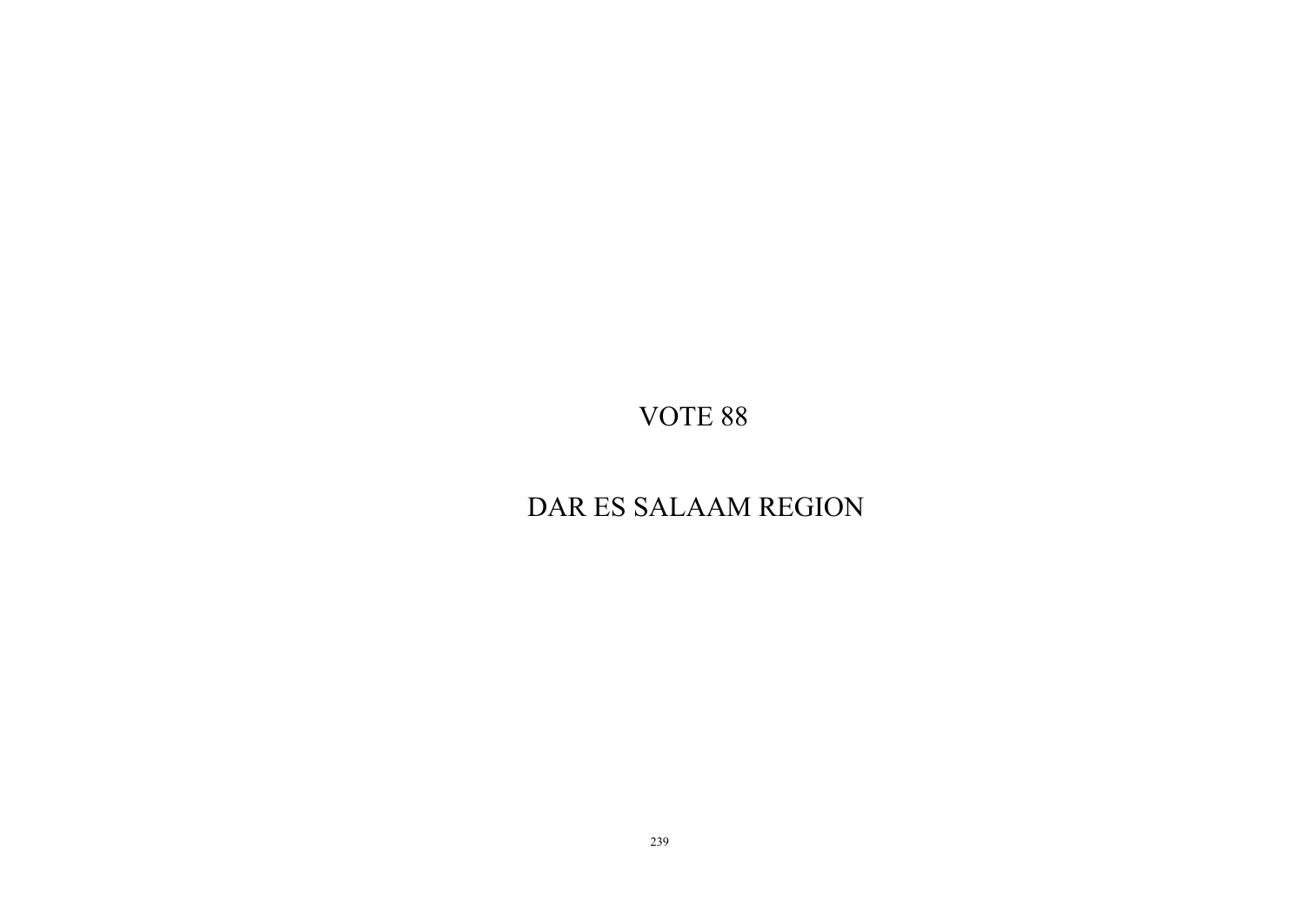# **Vote 88 Dar es Salaam Region**

A. ESTIMATE of the amount required in the year ending 30th June, 2015, for the development projects in the Dar es Salaam Region

### **Eighty-two billion nine hundred eighty million two hundred eighty-eight thousand**

### **(Shs.82,980,288,000)**

B. Projects under which this Vote will be accounted for by the Regional Administrative Secretary, Dar es Salaam Region , are set out in the details below.

| Item                    | <b>Description</b>                      | 2012/2013<br>Actual Expenditure<br>Local | Forex        | 2013/2014<br><b>Approved Estimates</b><br>Local | Forex            | 2014/2015<br>Estimates<br>Local | Forex        | Loan/<br>Grant | C/R/D | Donor | Total         |
|-------------------------|-----------------------------------------|------------------------------------------|--------------|-------------------------------------------------|------------------|---------------------------------|--------------|----------------|-------|-------|---------------|
|                         |                                         | Shs                                      |              | Shs                                             |                  | Shs                             |              |                |       |       | Shs           |
| <b>Sub Vote</b>         | 1001                                    | ADMINISTRATION AND HR MANAGEMENT         |              |                                                 |                  |                                 |              |                |       |       |               |
| 6213                    | Construction of<br>Regional Block       | 50,000,000                               | $\bf{0}$     | 600,000,000                                     | $\mathbf{0}$     | 1,000,000,000                   | $\mathbf{0}$ |                |       |       | 1,000,000,000 |
| 6302                    | Construction of Offices<br>and Quarters | $\mathbf{0}$                             | $\mathbf{0}$ | $\overline{0}$                                  | $\mathbf{0}$     | 100,000,000                     | $\bf{0}$     |                |       |       | 100,000,000   |
| 6341                    | Rehabilitation of DC's<br>Offices       | 32,000,000                               | $\mathbf{0}$ | 31,278,000                                      | $\mathbf{0}$     | 31,278,000                      | $\bf{0}$     |                |       |       | 31,278,000    |
| 6342                    | Rehabilitation of RC's<br>office        | 32,000,000                               | $\mathbf{0}$ | 31,278,000                                      | $\mathbf{0}$     | 31,278,000                      | $\mathbf{0}$ |                |       |       | 31,278,000    |
| 6384                    | Construction of<br>Government Quarters  | 50,000,000                               | $\mathbf{0}$ | 500,000,000                                     | $\mathbf{0}$     | $\overline{0}$                  | $\mathbf{0}$ |                |       |       | $\mathbf{0}$  |
| 6532                    | Self Help Project                       | 34,800,000                               | $\mathbf{0}$ | 35,000,000                                      | $\boldsymbol{0}$ | 35,000,000                      | $\bf{0}$     |                |       |       | 35,000,000    |
| <b>Total of Subvote</b> |                                         | 198,800,000                              | $\theta$     | 1,197,556,000                                   | 0                | 1,197,556,000                   |              |                |       |       | 1,197,556,000 |
|                         |                                         |                                          |              |                                                 |                  |                                 |              |                |       |       |               |

### **Sub Vote 2001 PLANNING AND COORDINATION**

| 5492 | Tanzania Multisectoral<br><b>HIV/AIDS</b> Program    | 30,000,000 | 30,000,000 | 37,600,000 |  | World Bank    | 37,600,000 |
|------|------------------------------------------------------|------------|------------|------------|--|---------------|------------|
| 5495 | Prevention Of<br>Transimission of<br><b>HIV/AIDS</b> | 91,201,234 | 88,000,000 | 65,775,000 |  | <b>UNICEF</b> | 65,775,000 |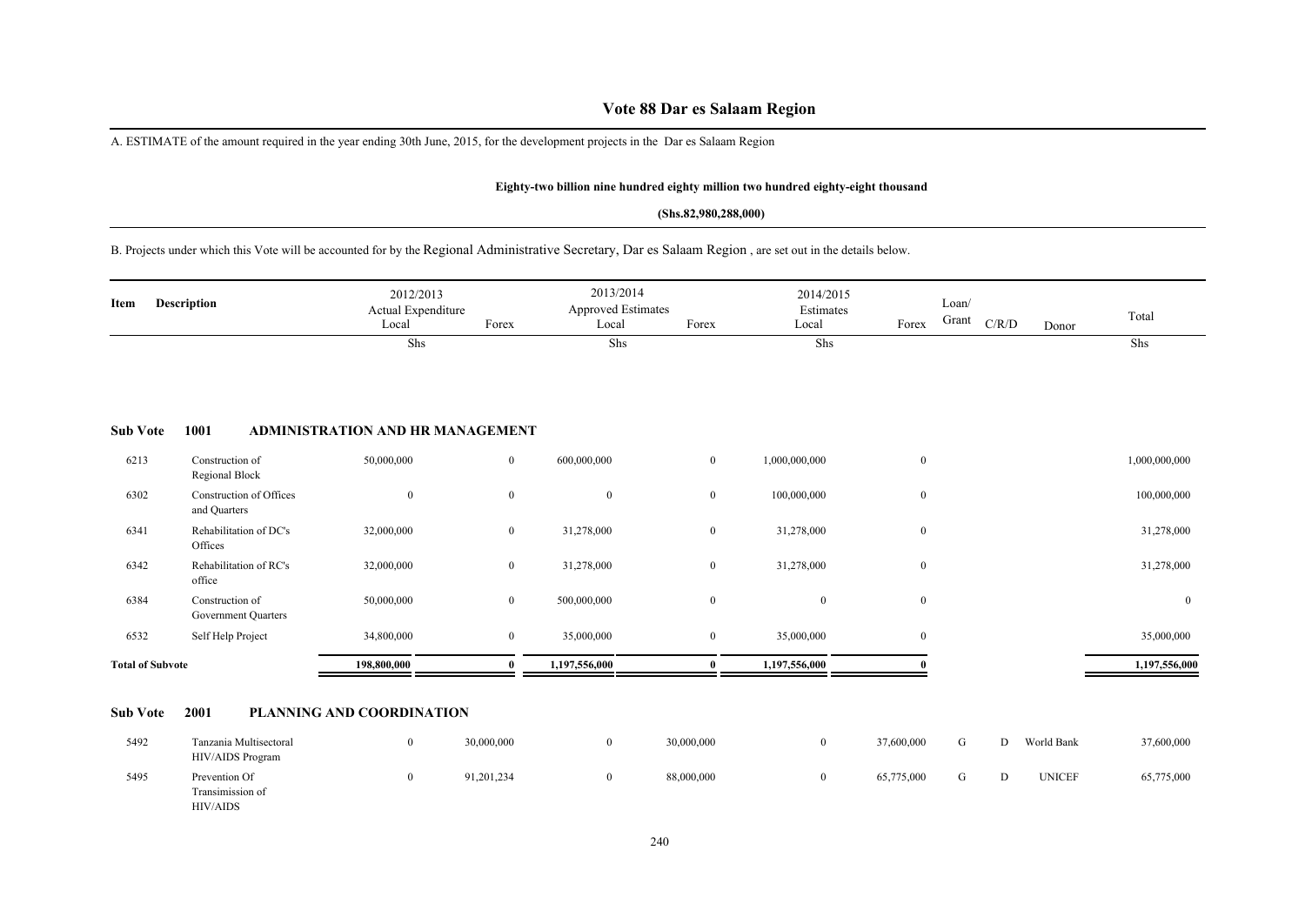|                         |                                             |                                          |                                                            |                | у оц оо наг су загааш гусдин    |                  |                  |           |           |                    |              |
|-------------------------|---------------------------------------------|------------------------------------------|------------------------------------------------------------|----------------|---------------------------------|------------------|------------------|-----------|-----------|--------------------|--------------|
| Item                    | <b>Description</b>                          | 2012/2013<br>Actual Expenditure<br>Local | 2013/2014<br>Approved Estimates<br>Forex<br>Forex<br>Local |                | 2014/2015<br>Estimates<br>Local | Forex            | Loan/<br>Grant   | C/R/D     | Donor     | Total              |              |
|                         |                                             | Shs                                      |                                                            | Shs            |                                 | Shs              |                  |           |           |                    | Shs          |
| 6517                    | Unicef support to<br>Multisectoral          | $\boldsymbol{0}$                         | $\mathbf{0}$                                               | $\mathbf{0}$   | 28,800,000                      | $\boldsymbol{0}$ | 20,595,000       | G         | D         | <b>UNICEF</b>      | 20,595,000   |
| 6531                    | Participatory Project<br>Appraisal          | 10,567,000                               | $\mathbf{0}$                                               | 10,567,000     | $\mathbf{0}$                    | 10,567,000       | $\mathbf{0}$     |           |           |                    | 10,567,000   |
| <b>Total of Subvote</b> |                                             | 10,567,000                               | 121,201,234                                                | 10,567,000     | 146,800,000                     | 10,567,000       | 123,970,000      |           |           |                    | 134,537,000  |
| <b>Sub Vote</b>         | 2002                                        | <b>ECONOMIC AND PRODUCTIVE SECTOR</b>    |                                                            |                |                                 |                  |                  |           |           |                    |              |
| 4404                    | District Agriculture<br>Dev.Support(DADPS)  | 556,000                                  | $\mathbf{0}$                                               | 2,000,000      | $\bf{0}$                        | 2,000,000        | $\boldsymbol{0}$ |           |           |                    | 2,000,000    |
| 4486                    | Agriculture Sector<br>Development Prog. Sup | $\boldsymbol{0}$                         | 5,171,897                                                  | $\overline{0}$ | 5,172,000                       | $\boldsymbol{0}$ | 10,495,000       | G         | D         | <b>Basket Fund</b> | 10,495,000   |
| 4553                    | Livestock Development<br>Fund               | 2,000,000                                | $\boldsymbol{0}$                                           | 2,000,000      | $\boldsymbol{0}$                | 2,000,000        | $\boldsymbol{0}$ |           |           |                    | 2,000,000    |
| <b>Total of Subvote</b> |                                             | 2,556,000                                | 5,171,897                                                  | 4,000,000      | 5,172,000                       | 4,000,000        | 10,495,000       |           |           |                    | 14,495,000   |
| <b>Sub Vote</b>         | <b>SOCIAL SECTOR</b><br>2004                |                                          |                                                            |                |                                 |                  |                  |           |           |                    |              |
| 5421                    | <b>Health Sector Basket</b><br>Fund         | $\boldsymbol{0}$                         | 36,932,000                                                 | $\mathbf{0}$   | $\boldsymbol{0}$                | $\boldsymbol{0}$ | $\mathbf{0}$     | ${\bf G}$ | D         | <b>Basket Fund</b> | $\mathbf{0}$ |
| 5486                    | Health Sector<br>Development Program        | $\mathbf{0}$                             | 110,795,000                                                | $\overline{0}$ | 147,727,000                     | $\overline{0}$   | 120,844,000      | ${\bf G}$ | D         | <b>Basket Fund</b> | 120,844,000  |
| 6517                    | Unicef support to<br>Multisectoral          | $\bf{0}$                                 | $\mathbf{0}$                                               | $\overline{0}$ | $\bf{0}$                        | $\bf{0}$         | 20,000,000       | G         | D         | <b>UNICEF</b>      | 20,000,000   |
| <b>Total of Subvote</b> |                                             | $\bf{0}$                                 | 147,727,000                                                | $\bf{0}$       | 147,727,000                     | $\bf{0}$         | 140,844,000      |           |           |                    | 140,844,000  |
| <b>Sub Vote</b>         | 2006<br><b>EDUCATION SECTOR</b>             |                                          |                                                            |                |                                 |                  |                  |           |           |                    |              |
| 4390                    | <b>SEDEP</b>                                | $\mathbf{0}$                             | $\mathbf{0}$                                               | 24,463,000     | 26,645,000                      | 24,463,000       | 26,645,000       | L         | ${\bf D}$ | France             | 51,108,000   |
| 6517                    | Unicef support to<br>Multisectoral          | $\Omega$                                 | $\mathbf{0}$                                               | $\mathbf{0}$   | $\mathbf{0}$                    | $\mathbf{0}$     | 14,455,000       | G         | D         | <b>UNICEF</b>      | 14,455,000   |

### **Vote 88 Dar es Salaam Region**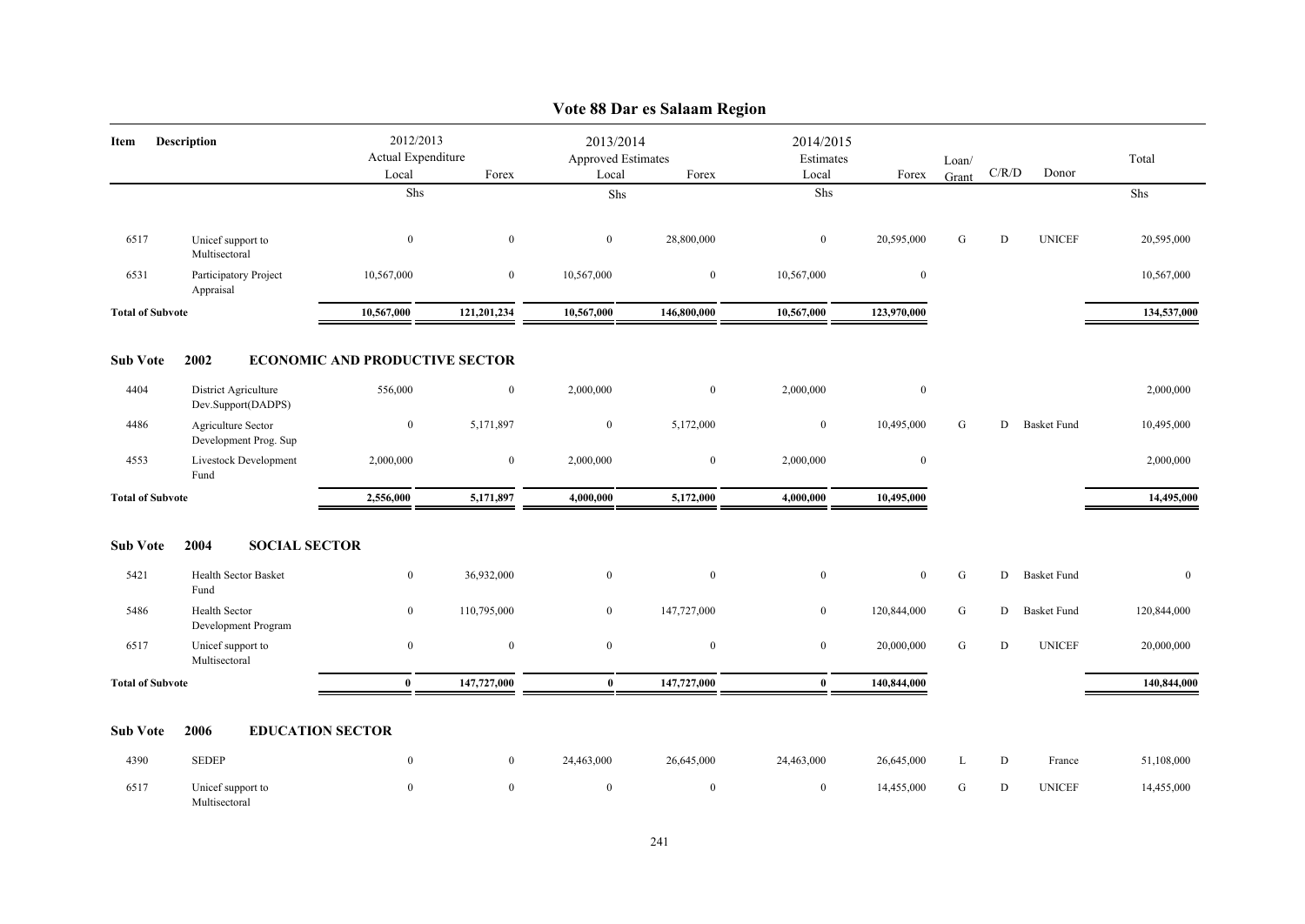|                         |                                             |                                          |                  |                                          | Vote 88 Dar es Salaam Region |                                 |                  |                |       |                    |                |
|-------------------------|---------------------------------------------|------------------------------------------|------------------|------------------------------------------|------------------------------|---------------------------------|------------------|----------------|-------|--------------------|----------------|
| Item                    | <b>Description</b>                          | 2012/2013<br>Actual Expenditure<br>Local | Forex            | 2013/2014<br>Approved Estimates<br>Local | Forex                        | 2014/2015<br>Estimates<br>Local | Forex            | Loan/<br>Grant | C/R/D | Donor              | Total          |
|                         |                                             | Shs                                      |                  | Shs                                      |                              | Shs                             |                  |                |       |                    | Shs            |
| <b>Total of Subvote</b> |                                             | $\bf{0}$                                 | $\bf{0}$         | 24,463,000                               | 26,645,000                   | 24,463,000                      | 41,100,000       |                |       |                    | 65,563,000     |
| <b>Sub Vote</b>         | 2007<br><b>WATER SECTOR</b>                 |                                          |                  |                                          |                              |                                 |                  |                |       |                    |                |
| 3280                    | Rural Water Supply<br>and Sanitation        | $\boldsymbol{0}$                         | 5,283,690        | $\overline{0}$                           | 38,742,000                   | $\bf{0}$                        | 54,577,000       | G              | D     | World Bank         | 54,577,000     |
| 3436                    | Coordination and<br>minitoring of water san | $\mathbf{0}$                             | $\boldsymbol{0}$ | $\mathbf{0}$                             | 24,950,000                   | $\boldsymbol{0}$                | $\mathbf{0}$     | ${\bf G}$      | D     | <b>UNICEF</b>      | $\mathbf{0}$   |
| <b>Total of Subvote</b> |                                             | $\bf{0}$                                 | 5,283,690        | $\bf{0}$                                 | 63,692,000                   | $\bf{0}$                        | 54,577,000       |                |       |                    | 54,577,000     |
| <b>Sub Vote</b>         | 8091                                        | <b>LOCAL GOVERNMENT AUTHORITIES</b>      |                  |                                          |                              |                                 |                  |                |       |                    |                |
| 3280                    | Rural Water Supply<br>and Sanitation        | $\mathbf{0}$                             | 451,591,000      | $\mathbf{0}$                             | 889,500,000                  | $\boldsymbol{0}$                | 327,672,000      | ${\bf G}$      | D     | World Bank         | 327,672,000    |
| 4390                    | Secondary Education<br>Development Project  | $\mathbf{0}$                             | $\mathbf{0}$     | $\mathbf{0}$                             | 1,097,462,000                | $\boldsymbol{0}$                | 1,101,572,000    | ${\bf G}$      | D     | World Bank         | 1,101,572,000  |
| 4404                    | District Agriculture<br>Development Program | 36,244,000                               | $\mathbf{0}$     | $\overline{0}$                           | $\overline{0}$               | $\mathbf{0}$                    | $\boldsymbol{0}$ |                |       |                    | $\bf{0}$       |
| 4486                    | Agriculture Sector<br>Developm.Programme    | $\bf{0}$                                 | 198,298,000      | $\mathbf{0}$                             | 162,000,000                  | $\boldsymbol{0}$                | 162,000,000      | G              | D     | <b>Basket Fund</b> | 162,000,000    |
| 4553                    | Livestock Development<br>Fund               | $\bf{0}$                                 | $\mathbf{0}$     | $\overline{0}$                           | $\mathbf{0}$                 | 31,245,000                      | $\mathbf{0}$     |                |       |                    | 31,245,000     |
| 4946                    |                                             | $\boldsymbol{0}$                         | $\mathbf{0}$     | $\bf{0}$                                 | $\bf{0}$                     | 50,996,794,000                  | $\bf{0}$         |                |       |                    | 50,996,794,000 |
| 5414                    | Child Survival and<br>Development           | $\bf{0}$                                 | 1,384,081,935    | $\bf{0}$                                 | 993,600,000                  | $\bf{0}$                        | 889,272,000      | G              | D     | <b>UNICEF</b>      | 889,272,000    |
| 5421                    | <b>Health Sector Basket</b><br>Fund         | $\boldsymbol{0}$                         | 5,713,258,000    | $\boldsymbol{0}$                         | 5,679,751,000                | $\boldsymbol{0}$                | 5,531,645,000    | ${\bf G}$      | D     | <b>Basket Fund</b> | 5,531,645,000  |
| 5499                    | <b>HIV/AIDS</b>                             | $\bf{0}$                                 | 967,369,000      | $\boldsymbol{0}$                         | 967,369,000                  | $\boldsymbol{0}$                | 696,067,000      | L              | D     | World Bank         | 696,067,000    |
| 6209                    | Constituency<br>Development Fund            | $\boldsymbol{0}$                         | $\bf{0}$         | $\bf{0}$                                 | $\bf{0}$                     | 429,957,000                     | $\boldsymbol{0}$ |                |       |                    | 429,957,000    |
| 6277                    | Local Govt. Capital<br>Develop. Grant       | $\bf{0}$                                 | 2,391,228,000    | $\overline{0}$                           | 2,391,228,000                | 15,907,588,000                  | 3,298,904,000    | G              | D     | <b>IDA</b>         | 19,206,492,000 |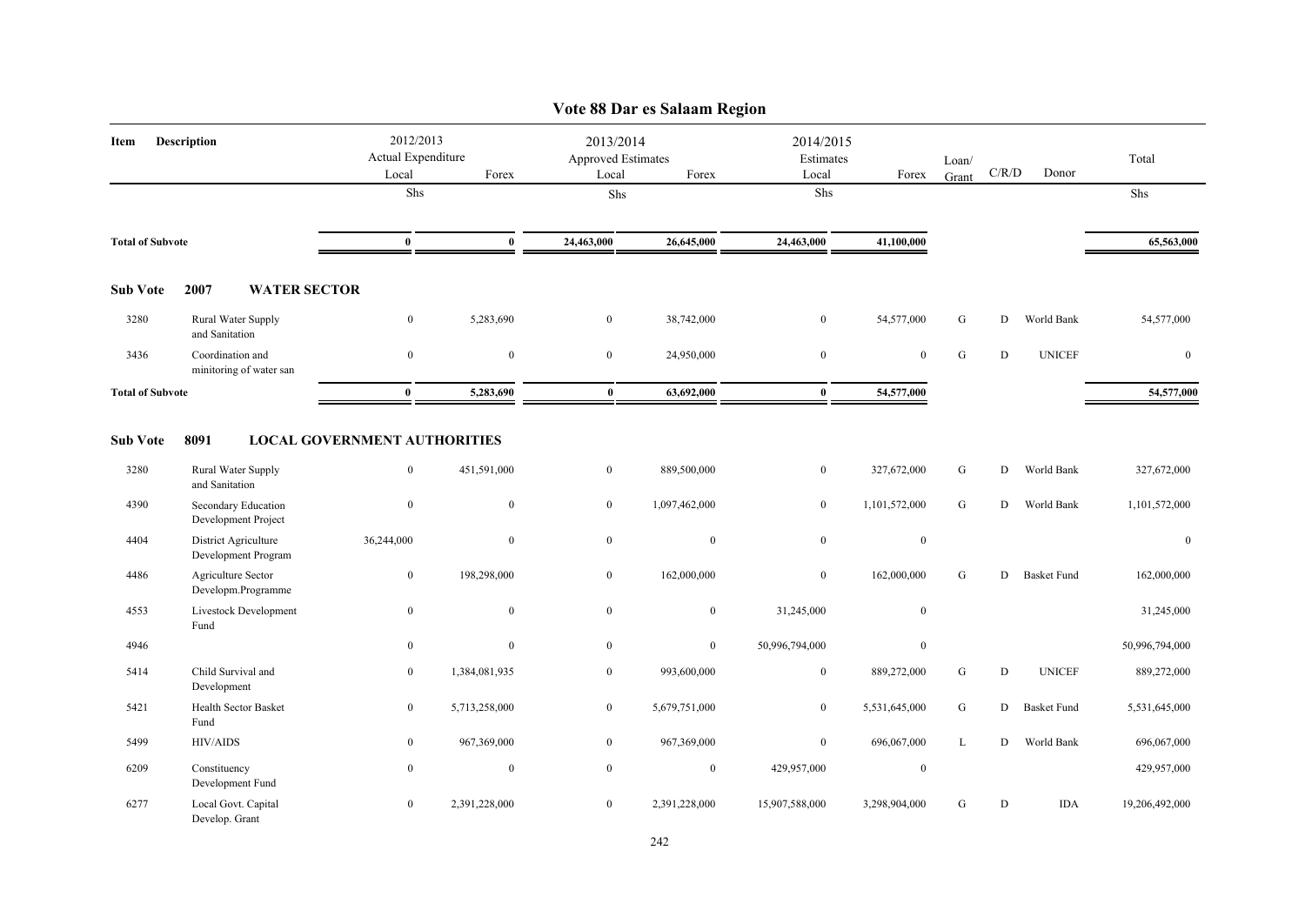|                      |                         |               |                                                                                                       |                | v ote oo Dar es banaam region |                |                |       |       |       |                |
|----------------------|-------------------------|---------------|-------------------------------------------------------------------------------------------------------|----------------|-------------------------------|----------------|----------------|-------|-------|-------|----------------|
| Item                 | <b>Description</b>      |               | 2012/2013<br>2014/2015<br>2013/2014<br>Actual Expenditure<br>Estimates<br>Approved Estimates<br>Loan/ |                |                               |                |                |       | Total |       |                |
|                      |                         | Local         | Forex                                                                                                 | Local          | Forex                         | Local          | Forex          | Grant | C/R/D | Donor |                |
|                      |                         | Shs           |                                                                                                       | Shs            |                               | Shs            |                |       |       |       | Shs            |
| 6402                 | Urban Councils          | 8,974,014,170 | $\bf{0}$                                                                                              | 12,958,695,000 | $\overline{0}$                | 2,000,000,000  | $\overline{0}$ |       |       |       | 2,000,000,000  |
|                      |                         |               |                                                                                                       |                |                               |                |                |       |       |       |                |
|                      | <b>Total of Subvote</b> | 9,010,258,170 | 11,105,825,935                                                                                        | 12.958.695.000 | 12,180,910,000                | 69.365.584.000 | 12,007,132,000 |       |       |       | 81,372,716,000 |
| <b>Total of Vote</b> |                         | 9,222,181,170 | 11,385,209,756                                                                                        | 14,195,281,000 | 12,570,946,000                | 70,602,170,000 | 12,378,118,000 |       |       |       | 82,980,288,000 |

### **Vote 88 Dar es Salaam Region**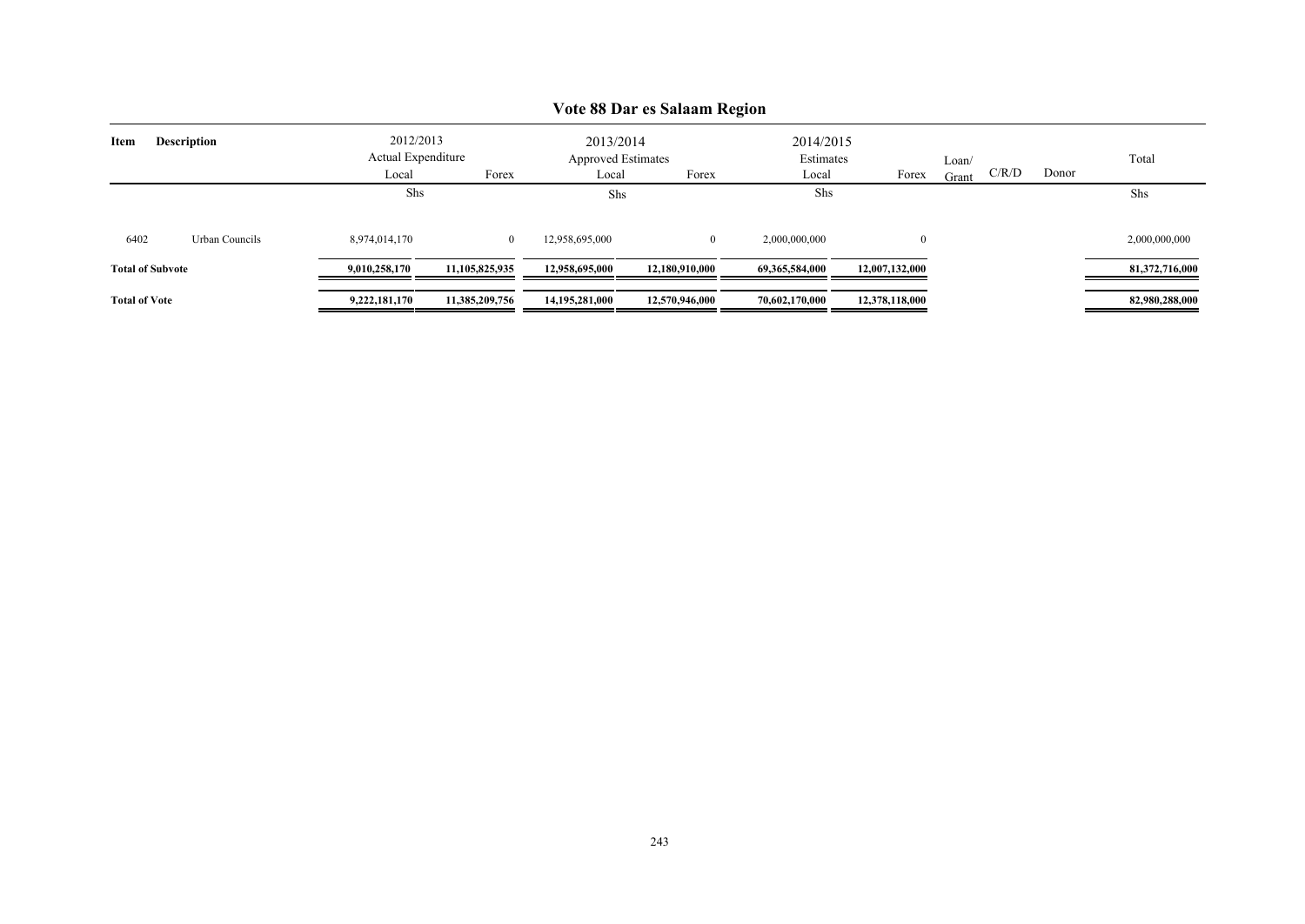RUKWA REGION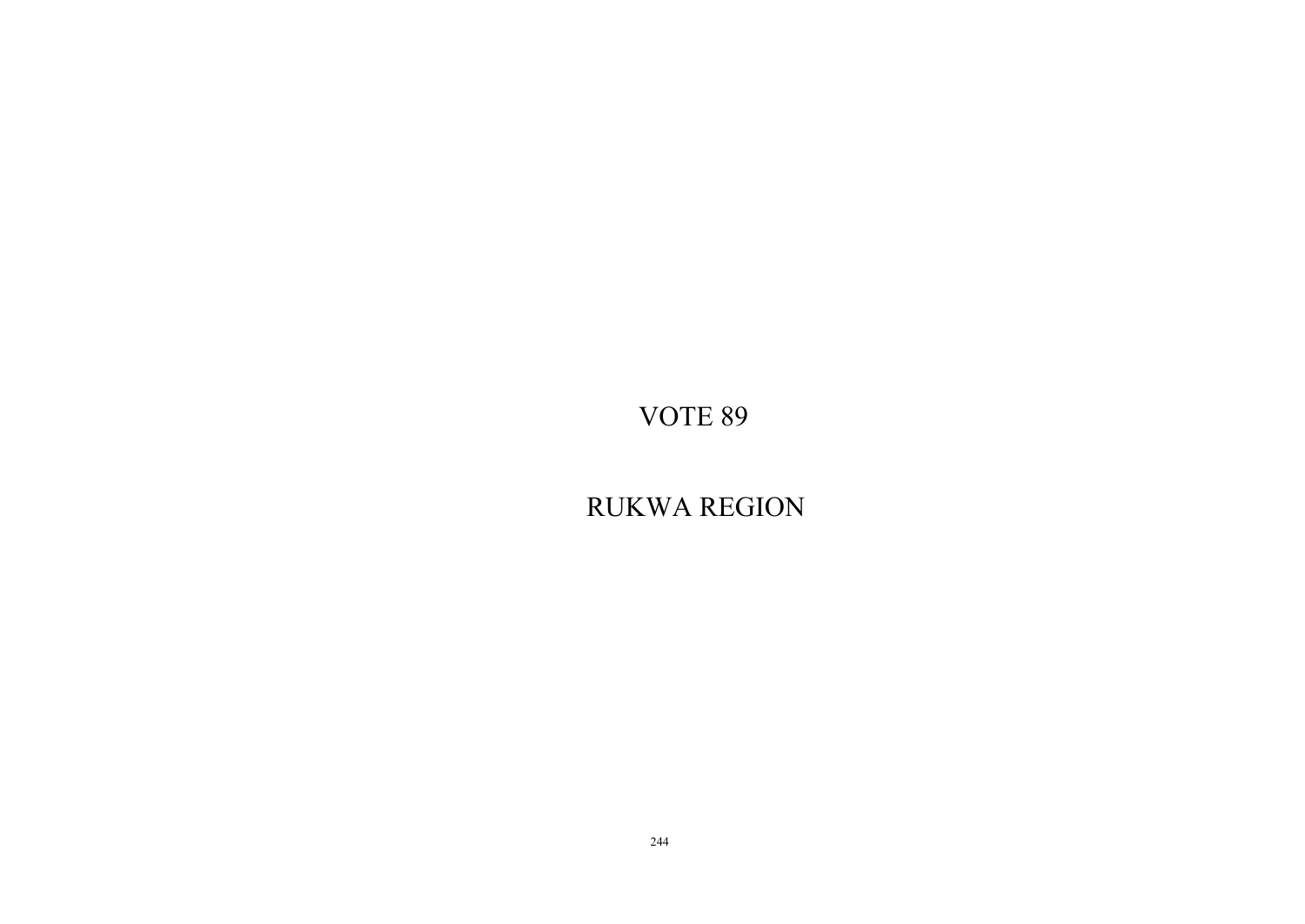# **Vote 89 Rukwa Region**

A. ESTIMATE of the amount required in the year ending 30th June, 2015, for the development projects in the Rukwa Region

### **Twenty-three billion five hundred twenty-eight million five hundred seventy thousand**

### **(Shs.23,528,570,000)**

# B. Projects under which this Vote will be accounted for by the Regional Administrative Secretary, Rukwa Region , are set out in the details below.

| Item                    | Description                                 | 2012/2013<br>Actual Expenditure<br>Local | Forex            | 2013/2014<br><b>Approved Estimates</b><br>Local | Forex          | 2014/2015<br>Estimates<br>Local | Forex            | Loan/<br>Grant | C/R/D | Donor | Total            |
|-------------------------|---------------------------------------------|------------------------------------------|------------------|-------------------------------------------------|----------------|---------------------------------|------------------|----------------|-------|-------|------------------|
|                         |                                             | Shs                                      |                  | Shs                                             |                | Shs                             |                  |                |       |       | Shs              |
| <b>Sub Vote</b>         | 1001                                        | ADMINISTRATION AND HR MANAGEMENT         |                  |                                                 |                |                                 |                  |                |       |       |                  |
| 4404                    | <b>DADPS</b>                                | 2,664,492                                | $\overline{0}$   | 5,100,000                                       | $\overline{0}$ | 2,400,000                       | $\mathbf{0}$     |                |       |       | 2,400,000        |
| 5402                    | Construction of<br>Regional Hospital        | $\mathbf{0}$                             | $\overline{0}$   | 100,000,000                                     | $\mathbf{0}$   | $\mathbf{0}$                    | $\mathbf{0}$     |                |       |       | $\mathbf{0}$     |
| 6327                    | construction and<br>rehabilitation of Build | $\mathbf{0}$                             | $\bf{0}$         | 20,000,000                                      | $\mathbf{0}$   | $\overline{0}$                  | $\mathbf{0}$     |                |       |       | $\mathbf{0}$     |
| 6331                    | Construction of DC's<br>House               | $\mathbf{0}$                             | $\mathbf{0}$     | 500,000,000                                     | $\mathbf{0}$   | $\overline{0}$                  | $\mathbf{0}$     |                |       |       | $\boldsymbol{0}$ |
| 6337                    | Construction of DS's<br>Offices             | $\mathbf{0}$                             | $\boldsymbol{0}$ | $\boldsymbol{0}$                                | $\bf{0}$       | 500,000,000                     | $\bf{0}$         |                |       |       | 500,000,000      |
| 6340                    | Renovation of Regional<br>Commissioner's Bl | 297,733,000                              | $\overline{0}$   | 209,799,000                                     | $\overline{0}$ | 323,000,000                     | $\mathbf{0}$     |                |       |       | 323,000,000      |
| 6348                    | Rehabilitation of RC'S<br>House             | 22,952,777                               | $\mathbf{0}$     | 60,000,000                                      | $\overline{0}$ | 60,000,000                      | $\mathbf{0}$     |                |       |       | 60,000,000       |
| 6531                    | Participatory Appraisal                     | 18,930,000                               | $\bf{0}$         | 15,000,000                                      | $\overline{0}$ | 24,499,000                      | $\mathbf{0}$     |                |       |       | 24,499,000       |
| 6532                    | Self Help Project                           | 34,999,400                               | $\mathbf{0}$     | 35,000,000                                      | $\overline{0}$ | 35,000,000                      | $\boldsymbol{0}$ |                |       |       | 35,000,000       |
| <b>Total of Subvote</b> |                                             | 377,279,669                              | $\mathbf{0}$     | 944,899,000                                     | $\mathbf{0}$   | 944,899,000                     | $\Omega$         |                |       |       | 944,899,000      |

**Sub Vote 2001 PLANNING AND COORDINATION**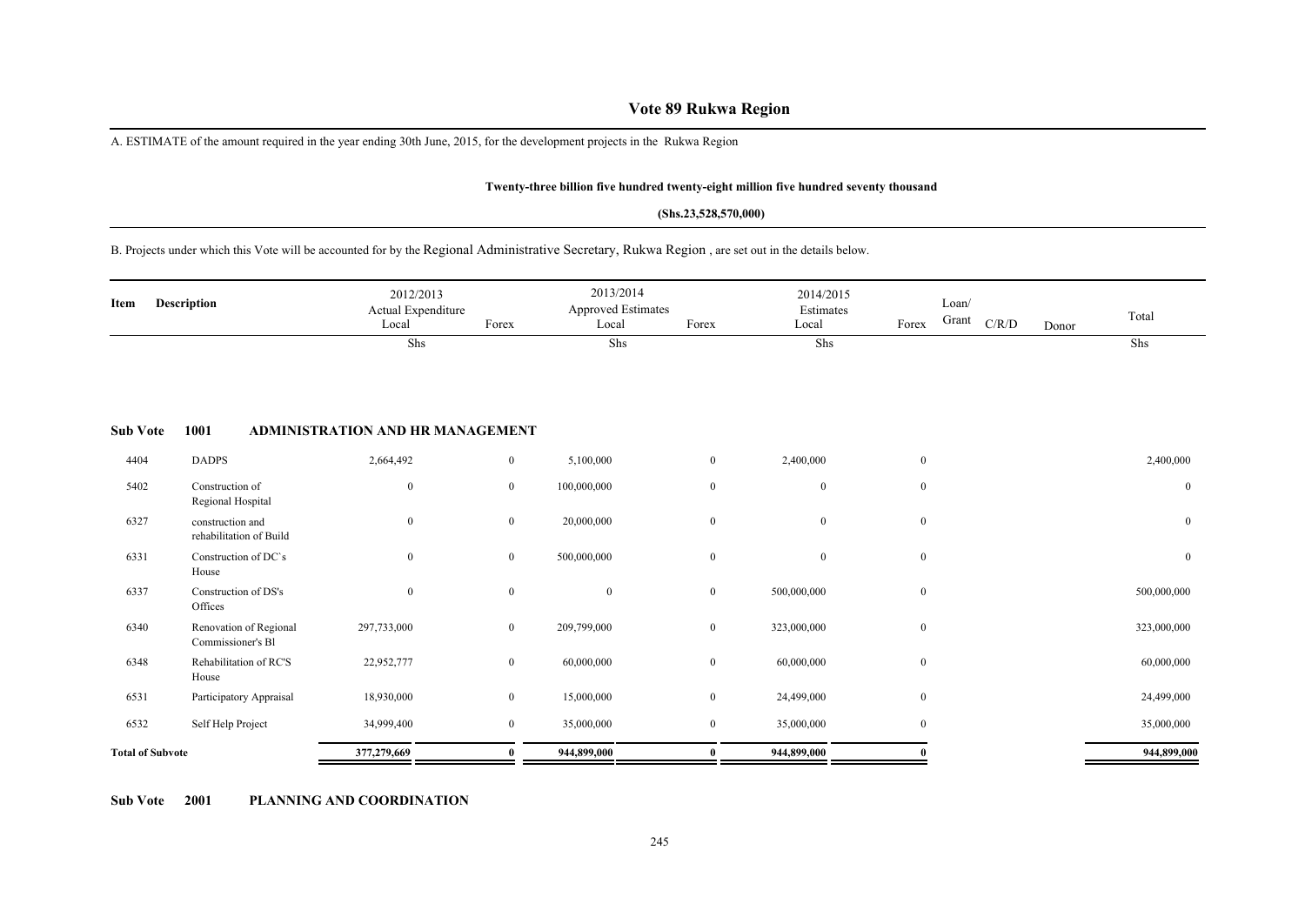|                            |                                                |                                                   |                  |                  | Vote 89 Rukwa Region                     |                  |             |                |           |                    |              |
|----------------------------|------------------------------------------------|---------------------------------------------------|------------------|------------------|------------------------------------------|------------------|-------------|----------------|-----------|--------------------|--------------|
| <b>Description</b><br>Item |                                                | 2012/2013<br>Actual Expenditure<br>Forex<br>Local |                  | Local            | 2013/2014<br>Approved Estimates<br>Forex |                  | Forex       | Loan/<br>Grant | C/R/D     | Donor              | Total        |
|                            |                                                | Shs                                               |                  | Shs              |                                          | Shs              |             |                |           |                    | Shs          |
| 5492                       | Tanzania Mult sectural<br>HIV/AIDS Project     | $\mathbf{0}$                                      | 30,000,000       | $\mathbf{0}$     | 30,000,000                               | $\mathbf{0}$     | 37,600,000  | G              | D         | <b>Basket Fund</b> | 37,600,000   |
| <b>Total of Subvote</b>    |                                                | $\bf{0}$                                          | 30,000,000       | $\pmb{0}$        | 30,000,000                               | $\bf{0}$         | 37,600,000  |                |           |                    | 37,600,000   |
| <b>Sub Vote</b>            | 2002                                           | <b>ECONOMIC AND PRODUCTIVE SECTOR</b>             |                  |                  |                                          |                  |             |                |           |                    |              |
| 4404                       | <b>DADPS</b>                                   | $\bf{0}$                                          | 35,212,830       | $\bf{0}$         | 35,980,000                               | $\mathbf{0}$     | 32,000,000  | G              | D         | <b>Basket Fund</b> | 32,000,000   |
| 4553                       | Livestock Development<br>Fund                  | 1,920,000                                         | $\mathbf{0}$     | $\mathbf{0}$     | $\mathbf{0}$                             | $\mathbf{0}$     | $\bf{0}$    |                |           |                    | $\mathbf{0}$ |
| 4628                       | Participatory Forest<br>Management             | $\bf{0}$                                          | 400,000          | $\bf{0}$         | 12,000,000                               | $\boldsymbol{0}$ | 5,500,000   | ${\bf G}$      | ${\rm D}$ | Finland            | 5,500,000    |
| <b>Total of Subvote</b>    |                                                | 1,920,000                                         | 35,612,830       | $\bf{0}$         | 47,980,000                               | $\bf{0}$         | 37,500,000  |                |           |                    | 37,500,000   |
| <b>Sub Vote</b>            | 2005                                           | <b>LOCAL GOVERNMENT MANAGEMENT SERVICES</b>       |                  |                  |                                          |                  |             |                |           |                    |              |
| 6251                       | Public Finance<br>Management Reform<br>Program | $\mathbf{0}$                                      | $\boldsymbol{0}$ | $\mathbf{0}$     | $\mathbf{0}$                             | $\mathbf{0}$     | 148,000,000 | G              | D         | <b>Basket Fund</b> | 148,000,000  |
| <b>Total of Subvote</b>    |                                                | $\mathbf{0}$                                      | $\mathbf{0}$     | $\bf{0}$         | $\bf{0}$                                 | $\bf{0}$         | 148,000,000 |                |           |                    | 148,000,000  |
| <b>Sub Vote</b>            | 2006<br><b>EDUCATION SECTOR</b>                |                                                   |                  |                  |                                          |                  |             |                |           |                    |              |
| 4390                       | <b>SEDEP</b>                                   | $\boldsymbol{0}$                                  | $\mathbf{0}$     | 24,463,000       | 26,645,000                               | 24,463,000       | 26,645,000  |                |           |                    | 51,108,000   |
| <b>Total of Subvote</b>    |                                                | $\bf{0}$                                          | $\bf{0}$         | 24,463,000       | 26,645,000                               | 24,463,000       | 26,645,000  |                |           |                    | 51,108,000   |
| <b>Sub Vote</b>            | <b>WATER SECTOR</b><br>2007                    |                                                   |                  |                  |                                          |                  |             |                |           |                    |              |
| 3280                       | Rural Water and<br>Sanitation                  | $\boldsymbol{0}$                                  | 22,174,560       | $\boldsymbol{0}$ | 68,229,000                               | $\boldsymbol{0}$ | 83,565,000  | L              | ${\rm D}$ | ADF                | 83,565,000   |
| <b>Total of Subvote</b>    |                                                | $\bf{0}$                                          | 22,174,560       | $\bf{0}$         | 68,229,000                               | $\bf{0}$         | 83,565,000  |                |           |                    | 83,565,000   |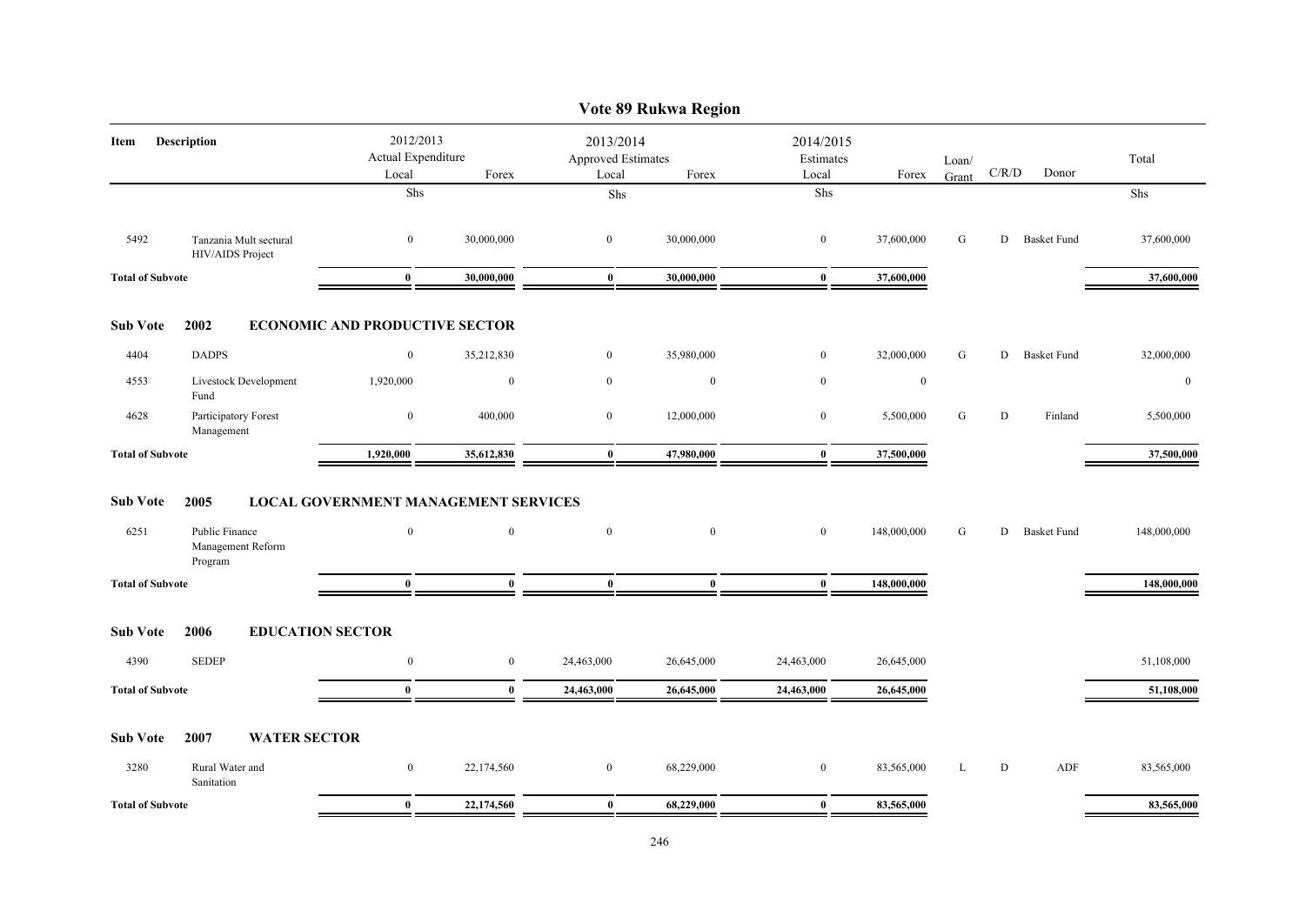|                         |                                                |                                                   |               |                  | Vote 89 Rukwa Region                     |                  |                                 |                |           |                    |               |
|-------------------------|------------------------------------------------|---------------------------------------------------|---------------|------------------|------------------------------------------|------------------|---------------------------------|----------------|-----------|--------------------|---------------|
| Description<br>Item     |                                                | 2012/2013<br>Actual Expenditure<br>Forex<br>Local |               | Local            | 2013/2014<br>Approved Estimates<br>Forex |                  | 2014/2015<br>Estimates<br>Forex | Loan/<br>Grant | C/R/D     | Donor              | Total         |
|                         |                                                | Shs                                               |               | Shs              |                                          | Shs              |                                 |                |           |                    | Shs           |
| <b>Sub Vote</b>         | 3001<br><b>REGIONAL HOSPITAL</b>               |                                                   |               |                  |                                          |                  |                                 |                |           |                    |               |
| 5421                    | Health Service Basket<br>Funds                 | $\mathbf{0}$                                      | 134,659,000   | $\overline{0}$   | 179,546,000                              | $\mathbf{0}$     | 127,994,000                     | G              | D         | <b>Basket Fund</b> | 127,994,000   |
| <b>Total of Subvote</b> |                                                | $\mathbf{0}$                                      | 134,659,000   | $\mathbf{0}$     | 179,546,000                              | $\bf{0}$         | 127,994,000                     |                |           |                    | 127,994,000   |
| <b>Sub Vote</b>         | 8091                                           | <b>LOCAL GOVERNMENT AUTHORITIES</b>               |               |                  |                                          |                  |                                 |                |           |                    |               |
| 3280                    | Rural Water<br>Supply&Sannitation<br>Programme | $\boldsymbol{0}$                                  | 1,240,702,369 | $\overline{0}$   | 2,071,136,000                            | $\boldsymbol{0}$ | 1,612,145,000                   | L              | ${\rm D}$ | ADF                | 1,612,145,000 |
| 4390                    | Secondary Education<br>Development Project     | $\bf{0}$                                          | $\mathbf{0}$  | $\overline{0}$   | 761,341,000                              | $\bf{0}$         | 1,118,280,000                   | G              | D         | World Bank         | 1,118,280,000 |
| 4404                    | District Agriculture<br>Development Support    | $\boldsymbol{0}$                                  | 850,567,569   | $\mathbf{0}$     | 717,840,000                              | $\boldsymbol{0}$ | 1,589,840,000                   | ${\bf G}$      | D         | <b>Basket Fund</b> | 1,589,840,000 |
| 4553                    | Livestock Development<br>Fund                  | 10,415,000                                        | $\mathbf{0}$  | 10,415,000       | $\boldsymbol{0}$                         | 10,415,000       | $\boldsymbol{0}$                |                |           |                    | 10,415,000    |
| 4628                    | Participatory Forest<br>Management             | $\boldsymbol{0}$                                  | $\mathbf{0}$  | $\overline{0}$   | 200,000,000                              | $\boldsymbol{0}$ | 60,000,000                      | G              | ${\rm D}$ | Finland            | 60,000,000    |
| 4946                    | <b>LGAs Own Source</b><br>Project              | $\boldsymbol{0}$                                  | $\mathbf{0}$  | $\boldsymbol{0}$ | $\boldsymbol{0}$                         | 3,115,697,000    | $\boldsymbol{0}$                |                |           |                    | 3,115,697,000 |
| 5421                    | <b>Health Sector Basket</b><br>Fund            | $\mathbf{0}$                                      | 2,223,332,925 | $\overline{0}$   | 1,981,882,000                            | $\mathbf{0}$     | 1,878,739,000                   | G              | D         | <b>Basket Fund</b> | 1,878,739,000 |
| 5485                    | Primary Health Care                            | 229,601,500                                       | $\mathbf{0}$  | $\overline{0}$   | $\overline{0}$                           | $\mathbf{0}$     | $\mathbf{0}$                    |                |           |                    | $\mathbf{0}$  |
| 5493                    | Global Fund                                    | $\boldsymbol{0}$                                  | $\mathbf{0}$  | $\overline{0}$   | 150,969,000                              | $\theta$         | $\mathbf{0}$                    | ${\bf G}$      | ${\rm D}$ | <b>IDA</b>         | $\mathbf{0}$  |
| 5499                    | <b>HIV/AIDS</b>                                | $\overline{0}$                                    | 347,089,000   | $\overline{0}$   | 347,089,000                              | $\mathbf{0}$     | 227,777,000                     | G              | D         | <b>IDA</b>         | 227,777,000   |
| 6209                    | Constituency<br>Development Fund               | $\mathbf{0}$                                      | $\mathbf{0}$  | $\overline{0}$   | $\boldsymbol{0}$                         | 215,111,000      | $\boldsymbol{0}$                |                |           |                    | 215,111,000   |
| 6277                    | <b>Local Govt Capital</b><br>Development Grant | 3,696,102,579                                     | 1,442,494,711 | 4,518,257,000    | 938,911,000                              | 4,749,366,000    | 968,099,000                     | G              | ${\rm D}$ | <b>IDA</b>         | 5,717,465,000 |
| 6401                    | District Council                               | 1,300,000,000                                     | $\mathbf{0}$  | 2,545,000,000    | $\overline{0}$                           | 3,700,000,000    | $\boldsymbol{0}$                |                |           |                    | 3,700,000,000 |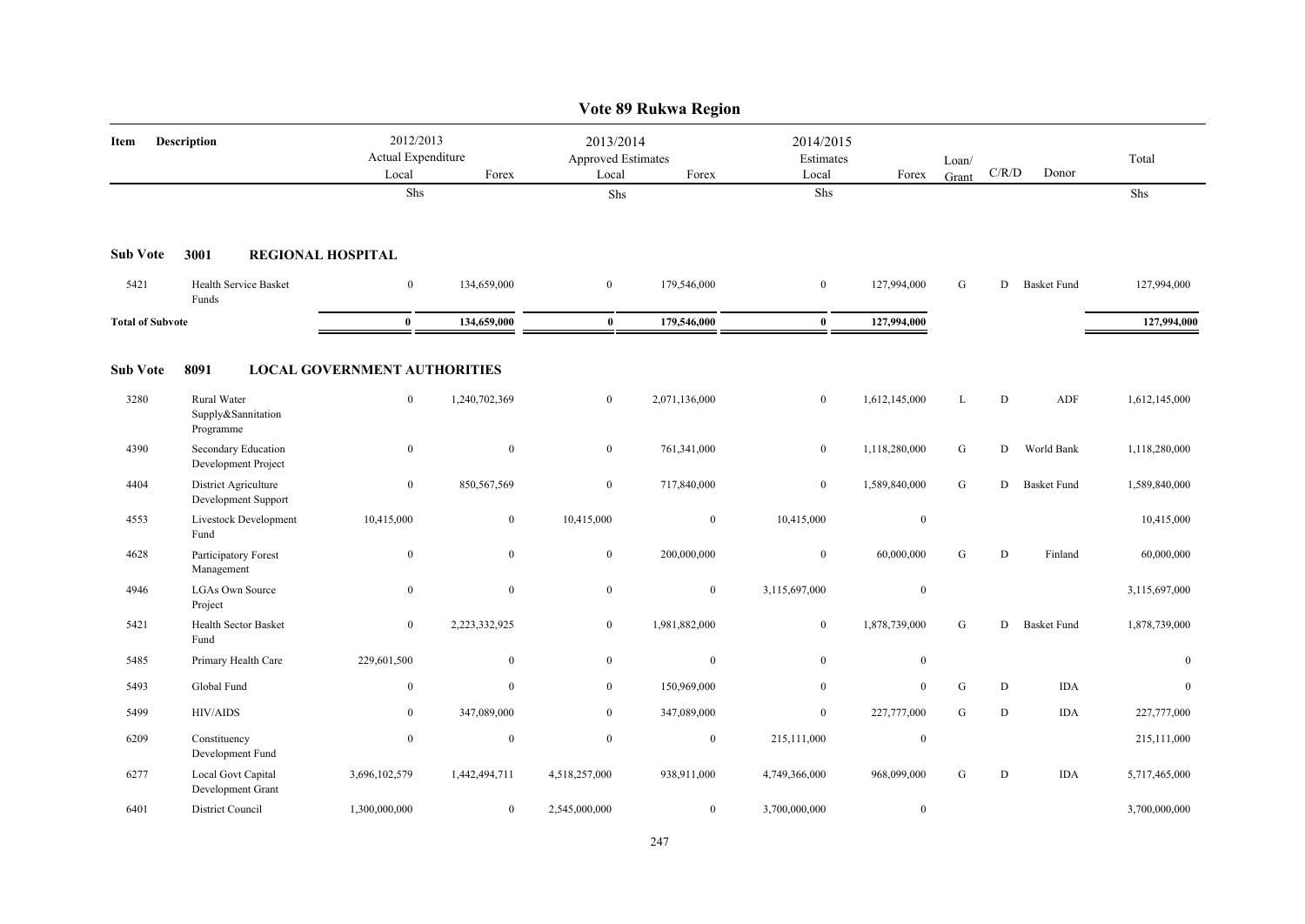|                            | V ULT 07 IXUKWA IXT <u>E</u> IUII              |                                 |                |                                        |                |                |                        |       |       |            |                |  |  |
|----------------------------|------------------------------------------------|---------------------------------|----------------|----------------------------------------|----------------|----------------|------------------------|-------|-------|------------|----------------|--|--|
| <b>Description</b><br>Item |                                                | 2012/2013<br>Actual Expenditure |                | 2013/2014<br><b>Approved Estimates</b> |                |                | 2014/2015<br>Estimates |       |       | Total      |                |  |  |
|                            |                                                | Local                           | Forex          | Local                                  | Forex          | Local          | Forex                  | Grant | C/R/D | Donor      |                |  |  |
|                            |                                                | Shs                             |                | Shs                                    |                | Shs            |                        |       |       |            | Shs            |  |  |
| 6402                       | Town/Municipal/City<br>Council                 | 1,200,000,000                   | $\overline{0}$ | 500,000,000                            | $\overline{0}$ | 300,000,000    | $\theta$               |       |       |            | 300,000,000    |  |  |
| 6405                       | Urban Local<br>Government<br>Strengthening pro | $\boldsymbol{0}$                | $\mathbf{0}$   | $\mathbf{0}$                           | 548,784,000    | $\overline{0}$ | 2,552,435,000          | L     | D     | World Bank | 2,552,435,000  |  |  |
| <b>Total of Subvote</b>    |                                                | 6,436,119,079                   | 6,104,186,574  | 7,573,672,000                          | 7,717,952,000  | 12,090,589,000 | 10,007,315,000         |       |       |            | 22,097,904,000 |  |  |
| <b>Total of Vote</b>       |                                                | 6,815,318,748                   | 6,326,632,964  | 8,543,034,000                          | 8,070,352,000  | 13,059,951,000 | 10,468,619,000         |       |       |            | 23,528,570,000 |  |  |

# **Vote 89 Rukwa Region**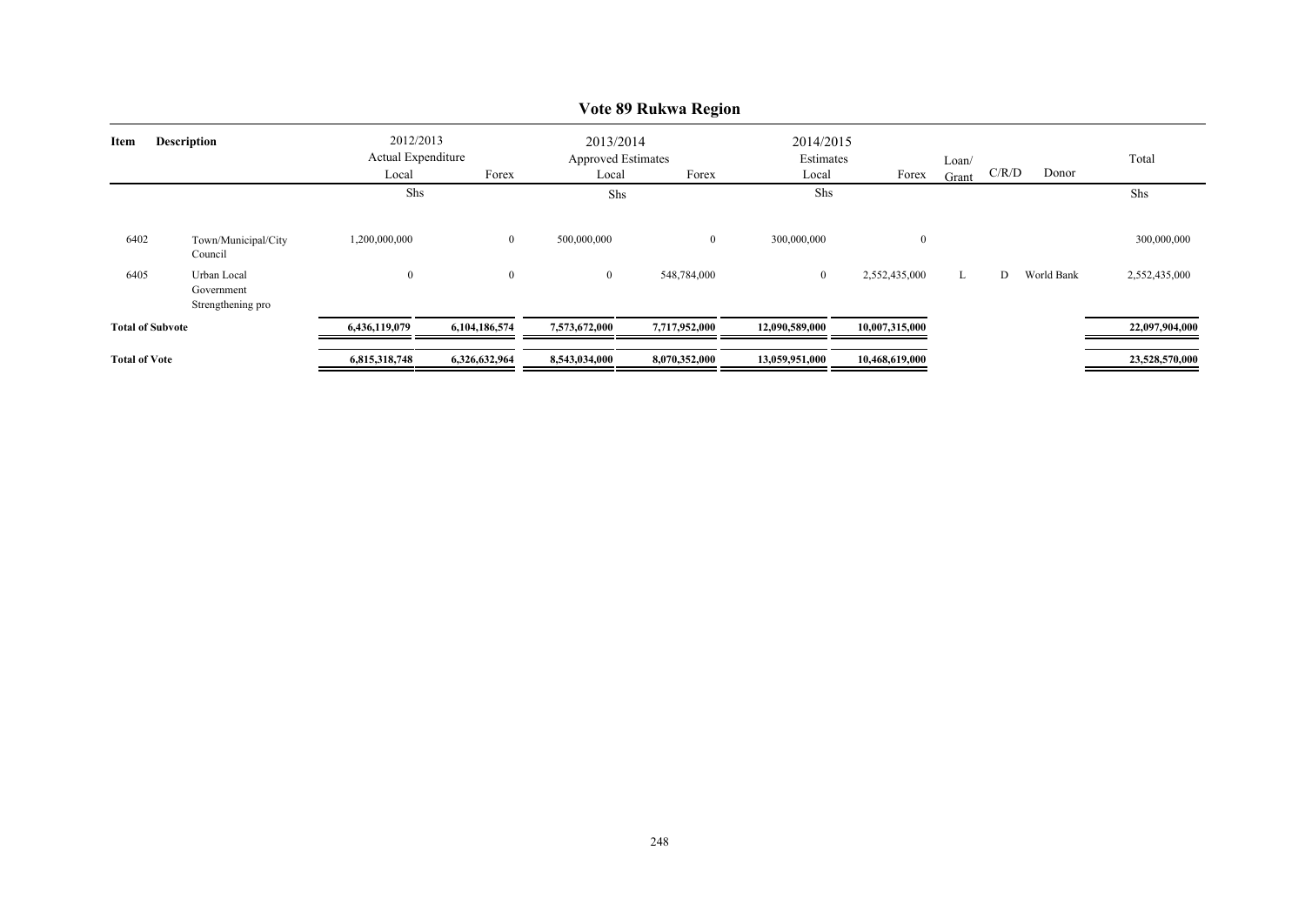# ANTI DRUG COMMISSION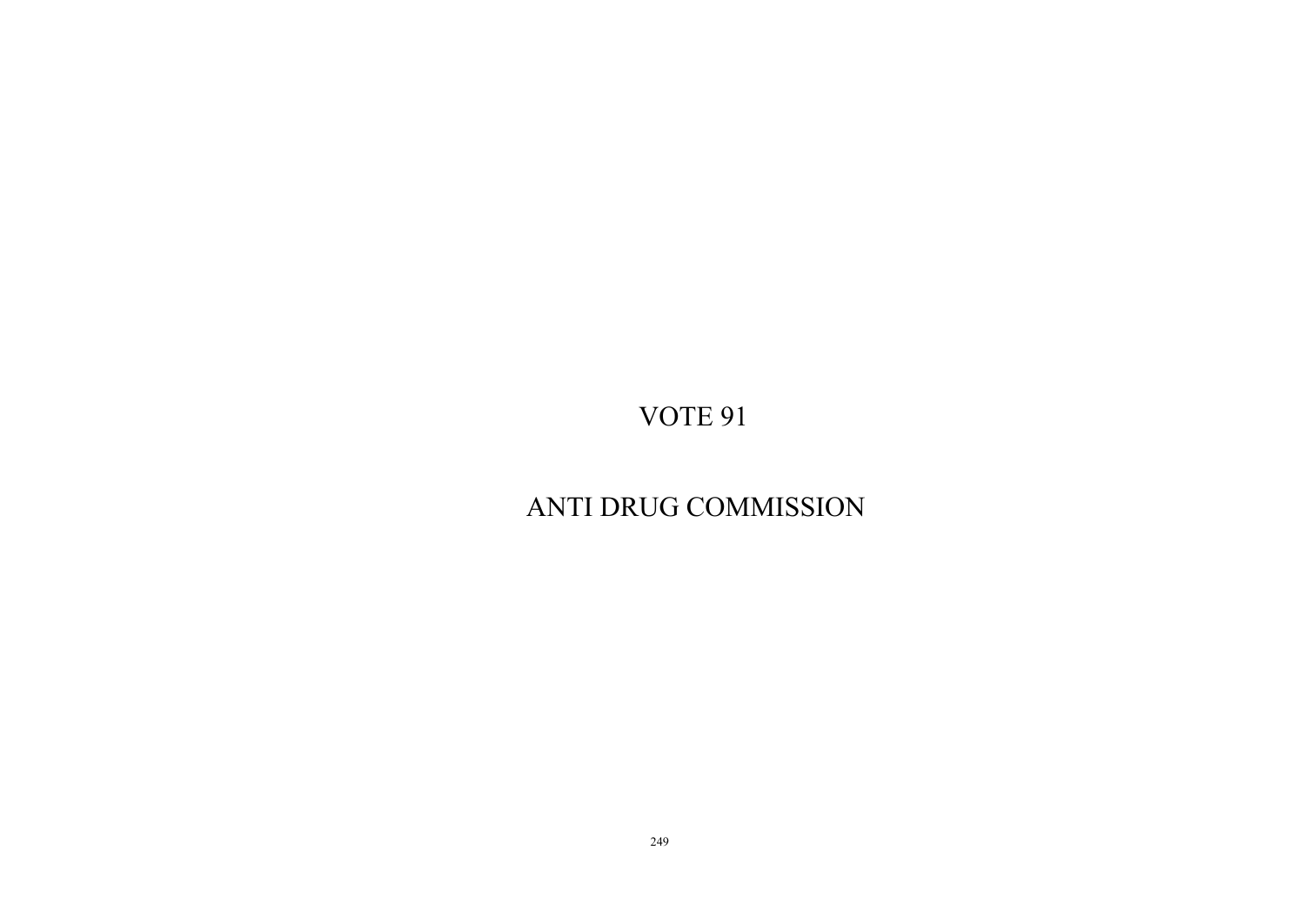# **Vote 91 Anti Drug Commission**

A. ESTIMATE of the amount required in the year ending 30th June, 2015, for the development projects in the Anti Drug Commission

### **Three billion four hundred thirty million**

### **(Shs.3,430,000,000)**

B. Projects under which this Vote will be accounted for by the Permanent Secretary, Ministry of Home Affairs , are set out in the details below.

| Item                    | <b>Description</b>                              | 2012/2013<br>Actual Expenditure<br>Local | Forex         | 2013/2014<br><b>Approved Estimates</b><br>Local | Forex          | 2014/2015<br>Estimates<br>Local | Forex         | Loan/<br>Grant | C/R/D | Donor | Total         |
|-------------------------|-------------------------------------------------|------------------------------------------|---------------|-------------------------------------------------|----------------|---------------------------------|---------------|----------------|-------|-------|---------------|
| <b>Sub Vote</b>         | 1001                                            | Shs<br>ADMINISTRATION AND HR MANAGEMENT  |               | Shs                                             |                | Shs                             |               |                |       |       | Shs           |
| 5497                    | Implementation of<br>HIV/AIDS against<br>IDU's  | $\boldsymbol{0}$                         | 1,180,000,000 | $\bf{0}$                                        | 2,448,000,000  | $\mathbf{0}$                    | 3,280,000,000 | G              | D     | CDC   | 3,280,000,000 |
| 6310                    | Construction of Drug<br><b>Exhibit Building</b> | $\theta$                                 | $\mathbf{0}$  | 350,000,000                                     | $\overline{0}$ | 150,000,000                     | $\mathbf{0}$  |                |       |       | 150,000,000   |
| <b>Total of Subvote</b> |                                                 |                                          | 1,180,000,000 | 350,000,000                                     | 2,448,000,000  | 150,000,000                     | 3,280,000,000 |                |       |       | 3,430,000,000 |
| <b>Total of Vote</b>    |                                                 | $\bf{0}$                                 | 1,180,000,000 | 350,000,000                                     | 2,448,000,000  | 150,000,000                     | 3,280,000,000 |                |       |       | 3,430,000,000 |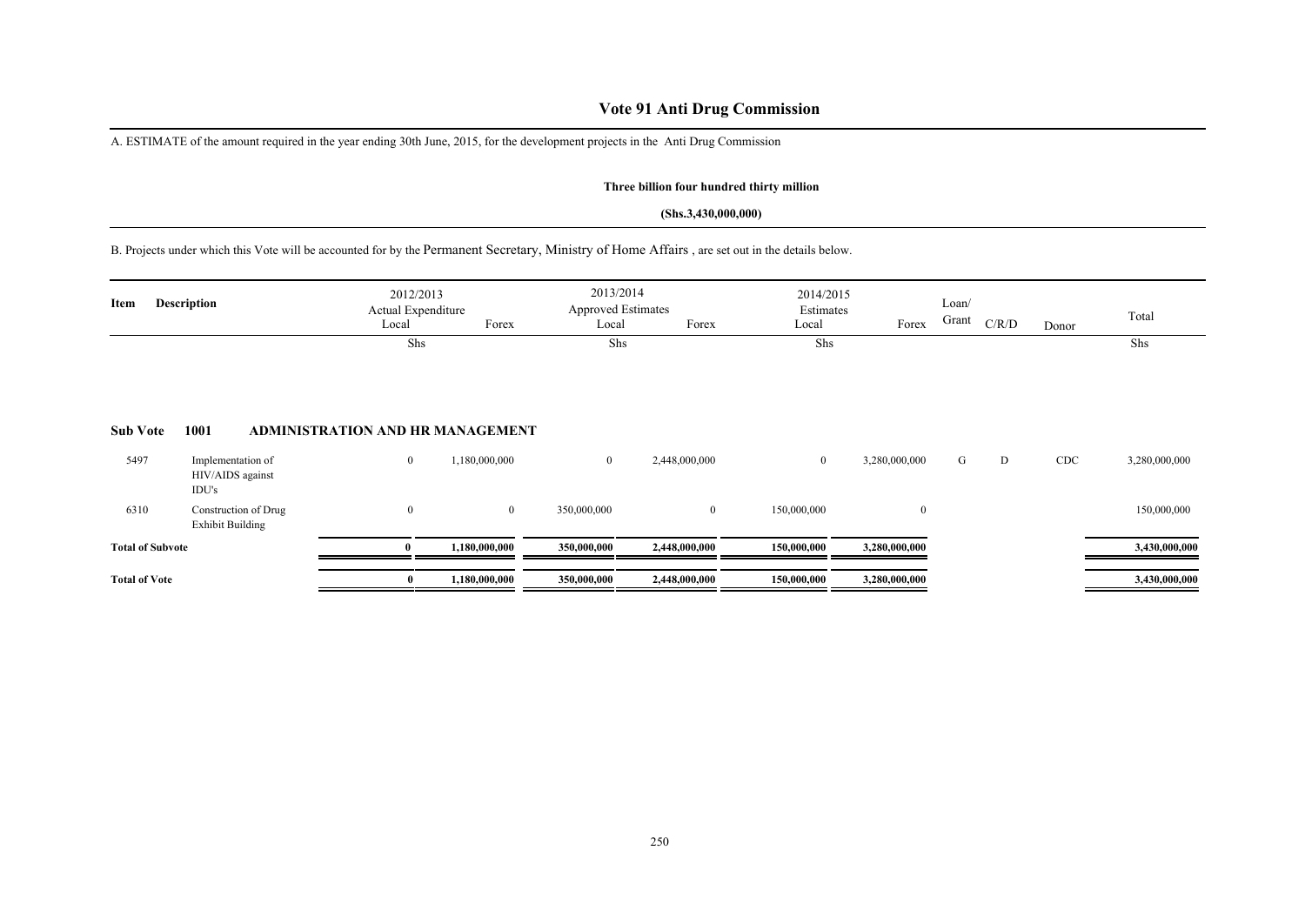# TACAIDS (TANZANIA COMMISSION FOR AIDS)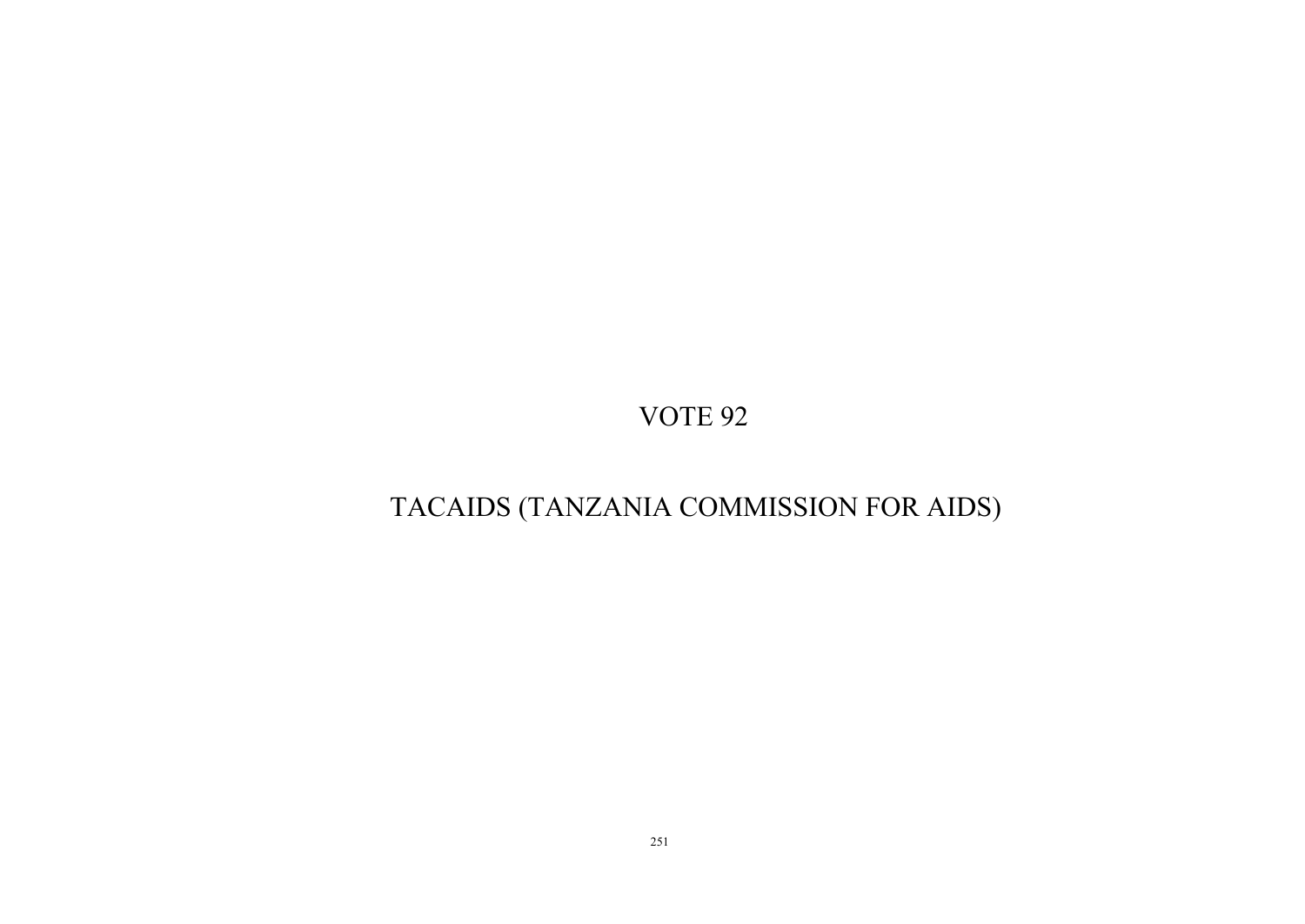# **Vote 92 TACAIDS (Tanzania Commission for AIDS)**

A. ESTIMATE of the amount required in the year ending 30th June, 2015, for the development projects in the TACAIDS (Tanzania Commission for AIDS)

### **Five billion three hundred forty-one million two hundred eighty-six thousand**

### **(Shs.5,341,286,000)**

B. Projects under which this Vote will be accounted for by the Executive Chairman, Tanzania Commission for AIDS (TACAIDS) , are set out in the details below.

| <b>Description</b><br>Item |                                                      | 2012/2013<br>Actual Expenditure<br>Local | Forex        | 2013/2014<br><b>Approved Estimates</b><br>Local | Forex         | 2014/2015<br>Estimates<br>Local | Forex          | Loan/<br>Grant | C/R/D     | Donor         | Total        |
|----------------------------|------------------------------------------------------|------------------------------------------|--------------|-------------------------------------------------|---------------|---------------------------------|----------------|----------------|-----------|---------------|--------------|
|                            |                                                      | Shs                                      |              | Shs                                             |               | Shs                             |                |                |           |               | Shs          |
| <b>Sub Vote</b>            | 1001                                                 | <b>ADMINISTRATION AND HR MANAGEMENT</b>  |              |                                                 |               |                                 |                |                |           |               |              |
| 5492                       | Multi Sectoral<br>Response to support<br><b>NMSF</b> | $\bf{0}$                                 | 71,223,840   | $\overline{0}$                                  | 292,352,090   | $\overline{0}$                  | $\overline{0}$ | G              | ${\rm D}$ | <b>DANIDA</b> | $\mathbf{0}$ |
| 5494                       | Mainstreaming<br>HIV/AIDS in National<br>Dev.        | $\mathbf{0}$                             | 538,409,302  | $\bf{0}$                                        | 324,084,800   | $\overline{0}$                  | 181,353,400    | G              | ${\rm D}$ | <b>UNDP</b>   | 181,353,400  |
| 5495                       | Global Fund HIV/AIDS<br>Prevention Project           | $\boldsymbol{0}$                         | $\mathbf{0}$ | $\bf{0}$                                        | 893,434,000   | $\overline{0}$                  | 721,808,000    | G              | D         | Globalfund    | 721,808,000  |
| 5499                       | Support to NMSF<br>Grant for Tanzania                | $\mathbf{0}$                             | 226,914,010  | $\mathbf{0}$                                    | 41,100,000    | $\overline{0}$                  | 94,013,000     | G              | D         | NMSFGrant     | 94,013,000   |
| <b>Total of Subvote</b>    |                                                      | $\bf{0}$                                 | 836,547,152  | $\bf{0}$                                        | 1,550,970,890 | $\bf{0}$                        | 997,174,400    |                |           |               | 997,174,400  |
| <b>Sub Vote</b>            | 1002                                                 | FINANCE, ADMN.AND RESOURCE MOBILIZATION  |              |                                                 |               |                                 |                |                |           |               |              |
| 5492                       | Multi Sectoral<br>Response to support<br><b>NMSF</b> | $\mathbf{0}$                             | 437,158,593  | $\overline{0}$                                  | 402,105,000   | $\overline{0}$                  | $\overline{0}$ | G              | D         | <b>DANIDA</b> | $\bf{0}$     |
| 5494                       | Mainstreaming<br>HIV/AIDS in National<br>Dev.        | $\mathbf{0}$                             | 421,599,998  | $\bf{0}$                                        | 363,000,000   | $\boldsymbol{0}$                | 77,445,600     | G              | D         | <b>UNDP</b>   | 77,445,600   |
| 5495                       | Global Fund HIV/AIDS<br>Prevention Project           | $\mathbf{0}$                             | 163,654,477  | $\overline{0}$                                  | 1,206,057,400 | $\overline{0}$                  | 468,162,000    | G              | D         | Globalfund    | 468,162,000  |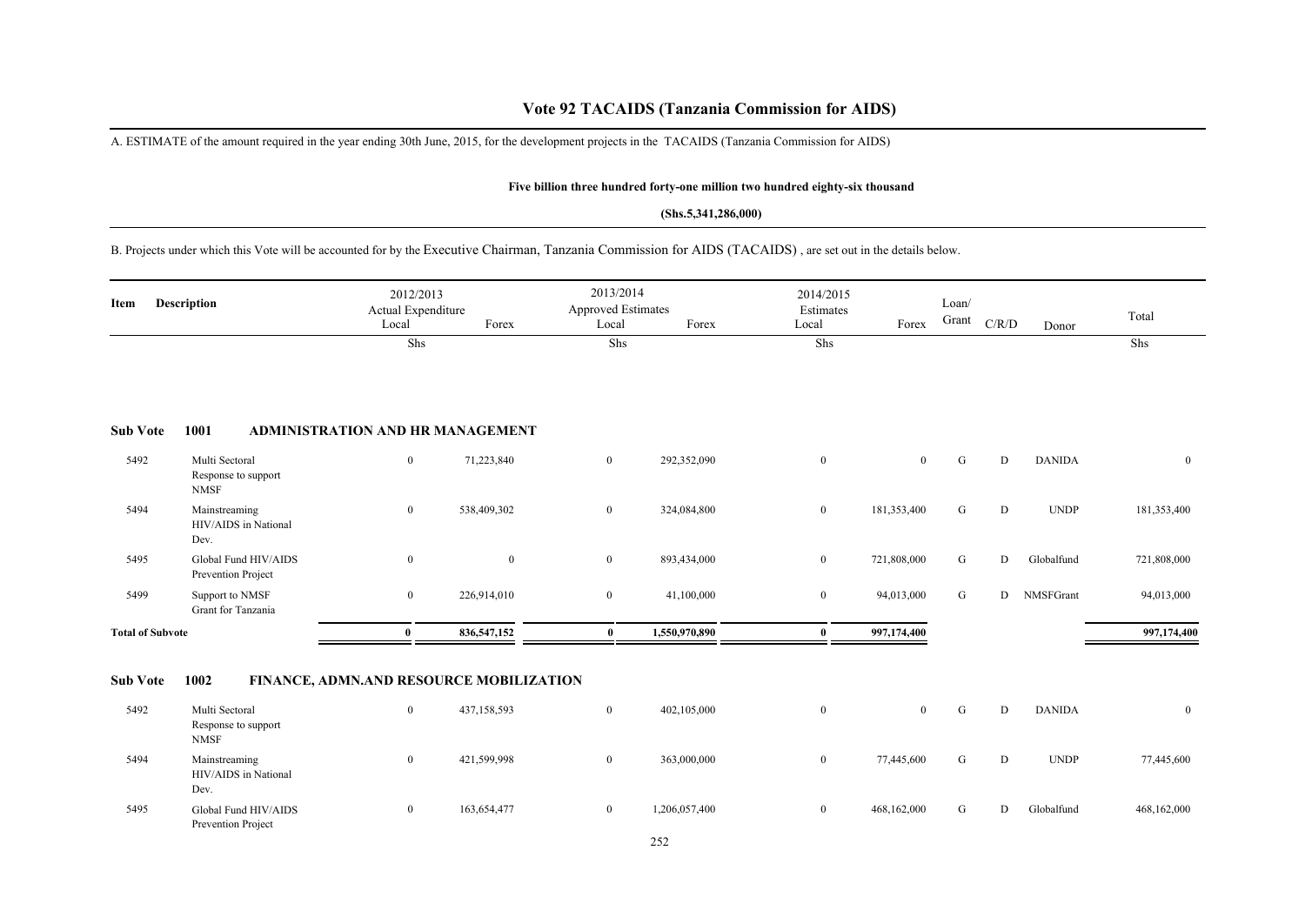| Description<br>Item     |                                                      | 2012/2013<br>Actual Expenditure<br>Local<br>Forex |                                          | 2013/2014<br>Approved Estimates<br>Local<br>Forex |               | 2014/2015<br>Estimates |                | Loan/     | C/R/D       | Donor         | Total         |
|-------------------------|------------------------------------------------------|---------------------------------------------------|------------------------------------------|---------------------------------------------------|---------------|------------------------|----------------|-----------|-------------|---------------|---------------|
|                         |                                                      | Shs                                               |                                          | Shs                                               |               | Local<br>Shs           | Forex          | Grant     |             |               | Shs           |
|                         |                                                      |                                                   |                                          |                                                   |               |                        |                |           |             |               |               |
| 5499                    | Support to NMSF<br>Grant for Tanzania                | $\overline{0}$                                    | 734,685,669                              | $\overline{0}$                                    | 1,966,871,346 | $\overline{0}$         | 471,866,000    | G         | D           | NMSFGrant     | 471,866,000   |
| <b>Total of Subvote</b> |                                                      | $\bf{0}$                                          | 1,757,098,737                            | $\bf{0}$                                          | 3,938,033,746 | $\bf{0}$               | 1,017,473,600  |           |             |               | 1,017,473,600 |
| <b>Sub Vote</b>         | 1003                                                 |                                                   | MONITORING, EVALUATION ,RESEARCH AND MIS |                                                   |               |                        |                |           |             |               |               |
| 5492                    | Multi Sectoral<br>Response to support<br><b>NMSF</b> | $\boldsymbol{0}$                                  | $\mathbf{0}$                             | $\mathbf{0}$                                      | 32,117,500    | $\bf{0}$               | $\mathbf{0}$   | ${\bf G}$ | $\mathbf D$ | <b>DANIDA</b> | $\mathbf{0}$  |
| 5494                    | Mainstreaming<br>HIV/AIDS in National<br>Dev.        | $\mathbf{0}$                                      | 307,200,000                              | $\overline{0}$                                    | 359,621,500   | $\mathbf{0}$           | 127,170,000    | G         | D           | <b>UNDP</b>   | 127,170,000   |
| 5495                    | Global Fund HIV/AIDS<br>Prevention Project           | $\boldsymbol{0}$                                  | 82,371,439                               | $\overline{0}$                                    | 569,212,500   | $\overline{0}$         | 515,695,000    | G         | D           | Globalfund    | 515,695,000   |
| 5499                    | Support to NMSF<br>Grant for Tanzania                | $\mathbf{0}$                                      | 109,686,500                              | $\overline{0}$                                    | 179,823,250   | $\overline{0}$         | 79,275,000     | G         |             | D NMSFGrant   | 79,275,000    |
| <b>Total of Subvote</b> |                                                      | $\mathbf{0}$                                      | 499,257,939                              | $\bf{0}$                                          | 1,140,774,750 | $\bf{0}$               | 722,140,000    |           |             |               | 722,140,000   |
| <b>Sub Vote</b>         | 1004                                                 |                                                   | ADVOCACY, INFORMATION, EDUCATION AND COM |                                                   |               |                        |                |           |             |               |               |
| 5492                    | Multi Sectoral<br>Response to support<br><b>NMSF</b> | $\overline{0}$                                    | 143,863,260                              | $\overline{0}$                                    | 37,735,000    | $\overline{0}$         | $\overline{0}$ | G         | D           | <b>DANIDA</b> | $\mathbf{0}$  |
| 5494                    | Mainstreaming<br>HIV/AIDS in National<br>Dev.        | $\bf{0}$                                          | 442,800,004                              | $\overline{0}$                                    | 608,575,000   | $\bf{0}$               | 361,458,000    | G         | D           | <b>UNDP</b>   | 361,458,000   |
| 5495                    | Global Fund HIV/AIDS<br>Prevention Project           | $\mathbf{0}$                                      | $\mathbf{0}$                             | $\overline{0}$                                    | 1,210,695,000 | $\bf{0}$               | 343,497,000    | G         | D           | Globalfund    | 343,497,000   |
| 5499                    | Support to NMSF<br>Grant for Tanzania                | $\bf{0}$                                          | 205,781,440                              | $\overline{0}$                                    | 330,225,000   | $\overline{0}$         | 135,760,000    | G         |             | D NMSFGrant   | 135,760,000   |
| <b>Total of Subvote</b> |                                                      | $\bf{0}$                                          | 792,444,704                              | $\bf{0}$                                          | 2,187,230,000 | $\bf{0}$               | 840,715,000    |           |             |               | 840,715,000   |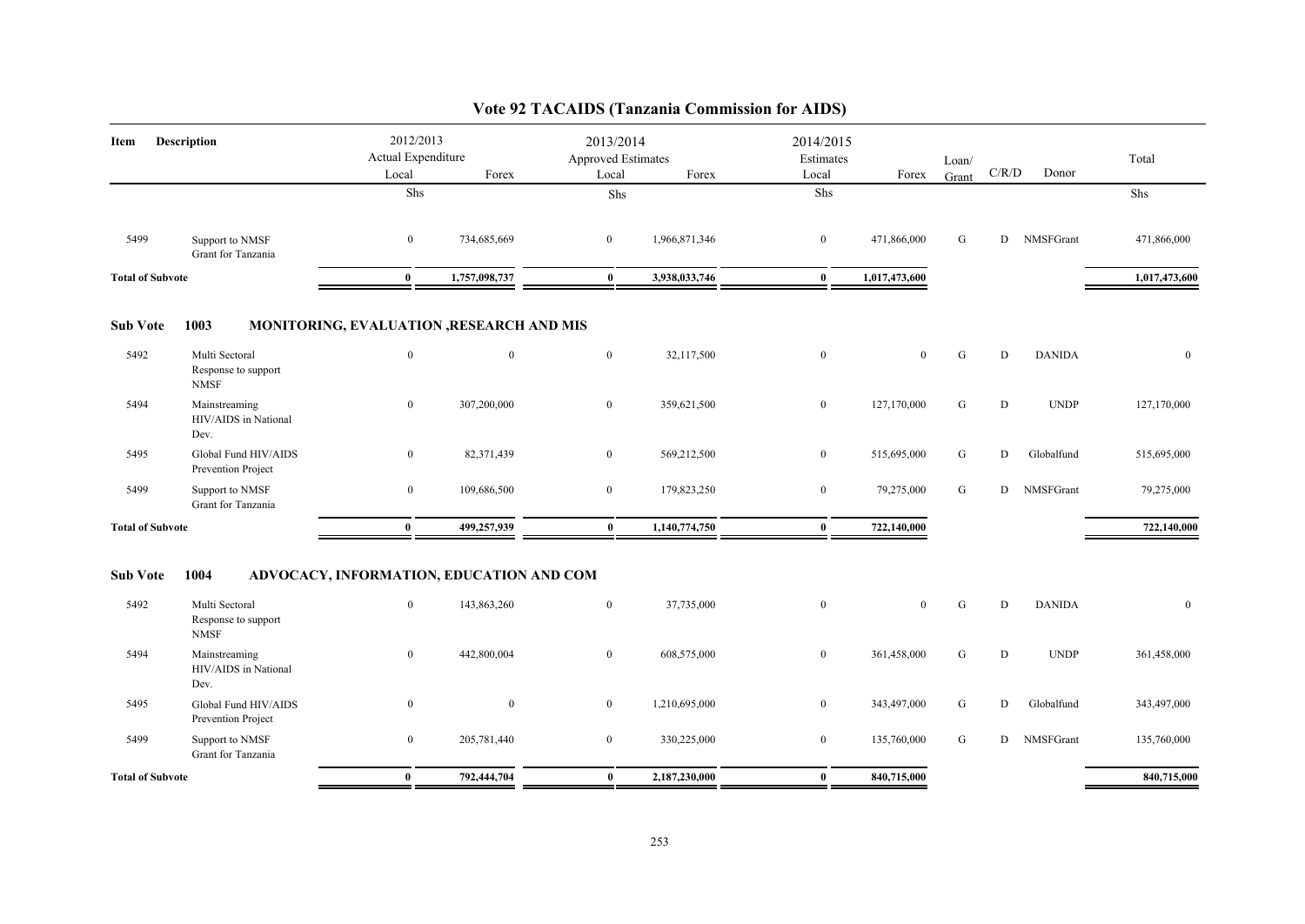| Item                    | Description                                          | 2012/2013<br>Actual Expenditure<br>Local    | Forex         | 2013/2014<br>Approved Estimates<br>Local | Forex         | 2014/2015<br>Estimates<br>Local | Forex          | Loan/<br>Grant | $\rm C/R/D$ | Donor         | Total        |
|-------------------------|------------------------------------------------------|---------------------------------------------|---------------|------------------------------------------|---------------|---------------------------------|----------------|----------------|-------------|---------------|--------------|
|                         |                                                      | Shs                                         |               | Shs                                      |               | Shs                             |                |                |             |               | Shs          |
| <b>Sub Vote</b>         | 1005                                                 | DISTRICT AND COMMUNITY RESPONSE             |               |                                          |               |                                 |                |                |             |               |              |
| 5492                    | Multi Sectoral<br>Response to support<br><b>NMSF</b> | $\boldsymbol{0}$                            | 45,124,500    | $\bf{0}$                                 | 28,410,000    | $\bf{0}$                        | $\bf{0}$       | ${\bf G}$      | D           | <b>DANIDA</b> | $\mathbf{0}$ |
| 5494                    | Mainstreaming<br>HIV/AIDS in National<br>Dev.        | $\bf{0}$                                    | 781,232,025   | $\mathbf{0}$                             | 1,068,619,770 | $\bf{0}$                        | 138,375,000    | ${\bf G}$      | D           | <b>UNDP</b>   | 138,375,000  |
| 5495                    | Global Fund HIV/AIDS<br>Prevention Project           | $\boldsymbol{0}$                            | $\mathbf{0}$  | $\overline{0}$                           | 519,156,456   | $\boldsymbol{0}$                | 23,688,000     | G              | D           | Globalfund    | 23,688,000   |
| 5499                    | Support to NMSF<br>Grant for Tanzania                | $\boldsymbol{0}$                            | 669,872,050   | $\bf{0}$                                 | 155,370,000   | $\bf{0}$                        | 400,000,000    | G              | D           | NMSFGrant     | 400,000,000  |
| <b>Total of Subvote</b> |                                                      | $\bf{0}$                                    | 1,496,228,575 | $\bf{0}$                                 | 1,771,556,226 | $\bf{0}$                        | 562,063,000    |                |             |               | 562,063,000  |
| <b>Sub Vote</b><br>5492 | 1006<br>Multi Sectoral<br>Response to support        | PROCUREMENT MANAGEMENT UNIT<br>$\mathbf{0}$ | 2,540,000     | $\mathbf{0}$                             | 8,325,000     | $\bf{0}$                        | $\overline{0}$ | G              | D           | <b>DANIDA</b> | $\bf{0}$     |
| 5499                    | <b>NMSF</b><br>Support to NMSF<br>Grant for Tanzania | $\boldsymbol{0}$                            | 38,758,000    | $\boldsymbol{0}$                         | 68,660,000    | $\boldsymbol{0}$                | 59,660,000     | ${\bf G}$      | D           | NMSFGrant     | 59,660,000   |
| <b>Total of Subvote</b> |                                                      | $\bf{0}$                                    | 41,298,000    | $\bf{0}$                                 | 76,985,000    | $\bf{0}$                        | 59,660,000     |                |             |               | 59,660,000   |
| Sub Vote                | 1007<br><b>LEGAL UNIT</b>                            |                                             |               |                                          |               |                                 |                |                |             |               |              |
| 5492                    | Multi Sectoral<br>Response to support<br><b>NMSF</b> | $\bf{0}$                                    | 218,019,599   | $\bf{0}$                                 | 115,100,000   | $\boldsymbol{0}$                | $\bf{0}$       | ${\bf G}$      | D           | <b>DANIDA</b> | $\mathbf{0}$ |
| 5495                    | Global Fund HIV/AIDS<br>Prevention Project           | $\bf{0}$                                    | $\bf{0}$      | $\overline{0}$                           | 133,955,000   | $\bf{0}$                        | 20,660,000     | G              | D           | Globalfund    | 20,660,000   |
| 5499                    | Support to NMSF<br>Grant for Tanzania                | $\bf{0}$                                    | 184, 117, 381 | $\mathbf{0}$                             | 186,713,310   | $\bf{0}$                        | 89,456,000     | ${\bf G}$      | D           | NMSFGrant     | 89,456,000   |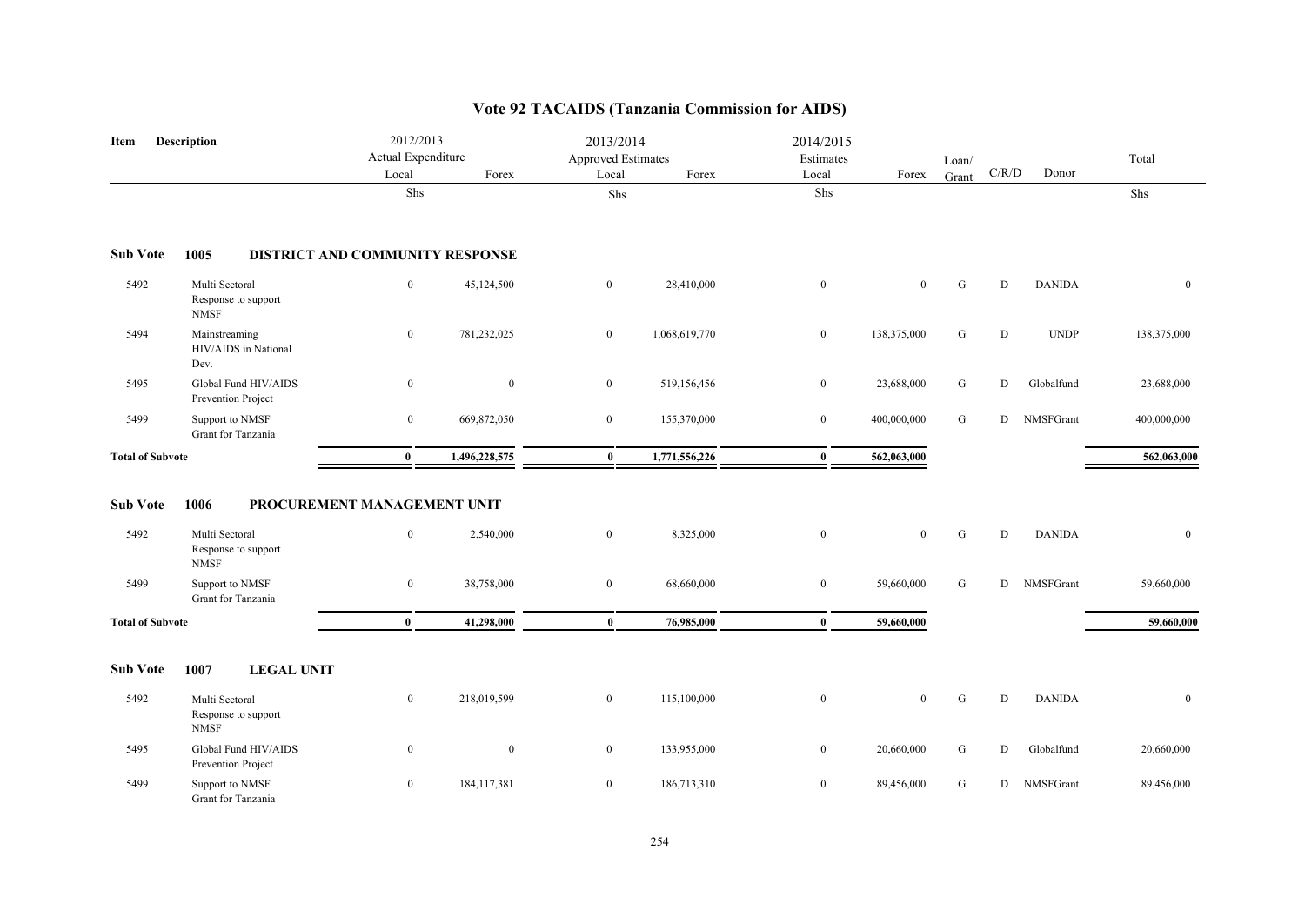| Item                    | Description                                          | 2012/2013<br>Actual Expenditure<br>Local | Forex         | 2013/2014<br><b>Approved Estimates</b><br>Local | Forex          | 2014/2015<br>Estimates<br>Local | Forex        | Loan/<br>Grant | C/R/D     | Donor         | Total        |
|-------------------------|------------------------------------------------------|------------------------------------------|---------------|-------------------------------------------------|----------------|---------------------------------|--------------|----------------|-----------|---------------|--------------|
|                         |                                                      | Shs                                      |               | Shs                                             |                | Shs                             |              |                |           |               | Shs          |
| <b>Total of Subvote</b> |                                                      | $\bf{0}$                                 | 402,136,980   | $\bf{0}$                                        | 435,768,310    | $\bf{0}$                        | 110,116,000  |                |           |               | 110,116,000  |
| <b>Sub Vote</b>         | 1008                                                 | <b>MANAGEMENT INFORMATION SYSTEMS</b>    |               |                                                 |                |                                 |              |                |           |               |              |
| 5492                    | Multi Sectoral<br>Response to support<br><b>NMSF</b> | $\mathbf{0}$                             | 62,690,584    | $\overline{0}$                                  | 87,995,000     | $\boldsymbol{0}$                | $\mathbf{0}$ | G              | D         | <b>DANIDA</b> | $\mathbf{0}$ |
| 5494                    | Mainstreaming<br>HIV/AIDS in National<br>Dev.        | $\overline{0}$                           | $\mathbf{0}$  | $\overline{0}$                                  | 276,745,000    | $\boldsymbol{0}$                | 40,380,000   | G              | D         | <b>UNFPA</b>  | 40,380,000   |
| 5495                    | Global Fund HIV/AIDS<br>Prevention Project           | $\overline{0}$                           | 72,711,668    | $\overline{0}$                                  | 449,930,000    | $\boldsymbol{0}$                | 99,557,000   | ${\bf G}$      | ${\rm D}$ | Globalfund    | 99,557,000   |
| 5499                    | Support to NMSF<br>Grant for Tanzania                | $\overline{0}$                           | 176,444,200   | $\overline{0}$                                  | $\overline{0}$ | $\overline{0}$                  | 105,610,000  | G              | D         | NMSFGrant     | 105,610,000  |
| <b>Total of Subvote</b> |                                                      | $\bf{0}$                                 | 311,846,452   | $\bf{0}$                                        | 814,670,000    | $\bf{0}$                        | 245,547,000  |                |           |               | 245,547,000  |
| <b>Sub Vote</b>         | 1009<br><b>INTERNAL AUDIT UNIT</b>                   |                                          |               |                                                 |                |                                 |              |                |           |               |              |
| 5492                    | Multi Sectoral<br>Response to support<br><b>NMSF</b> | $\overline{0}$                           | 153, 154, 128 | $\overline{0}$                                  | 101,624,000    | $\boldsymbol{0}$                | $\mathbf{0}$ | ${\bf G}$      | D         | <b>DANIDA</b> | $\mathbf{0}$ |
| 5494                    | Mainstreaming<br>HIV/AIDS in National<br>Dev         | $\overline{0}$                           | $\mathbf{0}$  | $\boldsymbol{0}$                                | 50,550,000     | $\boldsymbol{0}$                | $\mathbf{0}$ | ${\bf G}$      | D         | <b>UNDP</b>   | $\mathbf{0}$ |
| 5495                    |                                                      | $\overline{0}$                           | $\mathbf{0}$  | $\overline{0}$                                  | 73,980,000     | $\boldsymbol{0}$                | $\mathbf{0}$ | G              | D         | Globalfund    | $\mathbf{0}$ |
| 5499                    | Support to NMSF<br>Grant for Tanzania                | $\overline{0}$                           | 70,467,940    | $\overline{0}$                                  | 163,814,000    | $\overline{0}$                  | 128,840,000  | G              | D         | NMSFGrant     | 128,840,000  |
| <b>Total of Subvote</b> |                                                      | $\bf{0}$                                 | 223,622,068   | $\bf{0}$                                        | 389,968,000    | $\bf{0}$                        | 128,840,000  |                |           |               | 128,840,000  |

**Sub Vote 1010 SPECIAL PROGRAMS**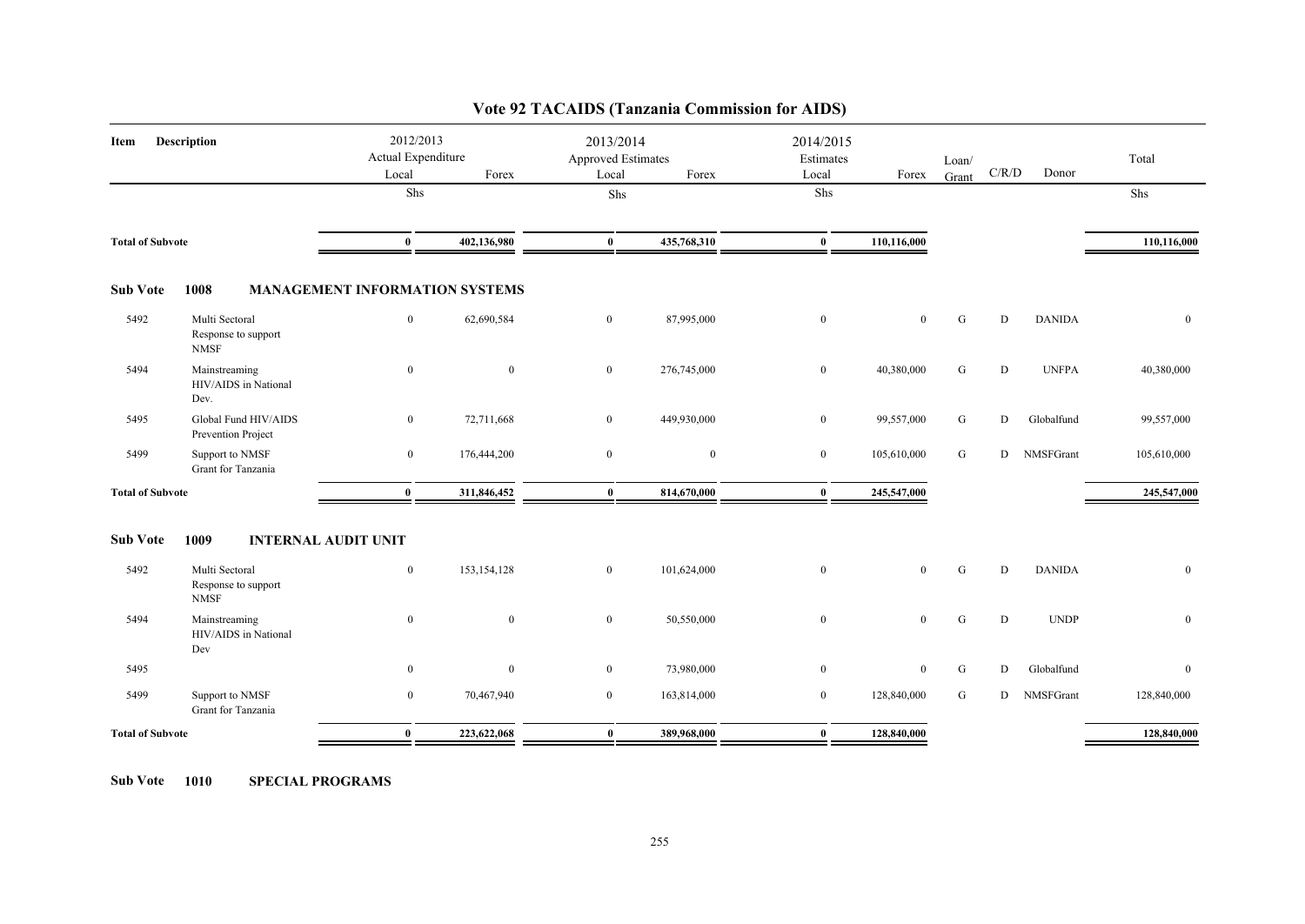| Item                    | <b>Description</b>                                           | 2012/2013<br>Actual Expenditure                      |              | 2013/2014<br>Approved Estimates |               | 2014/2015<br>Estimates |                | Loan/       |             |               | Total            |
|-------------------------|--------------------------------------------------------------|------------------------------------------------------|--------------|---------------------------------|---------------|------------------------|----------------|-------------|-------------|---------------|------------------|
|                         |                                                              | Local                                                | Forex        | Local                           | Forex         | Local                  | Forex          | Grant       | C/R/D       | Donor         |                  |
|                         |                                                              | Shs                                                  |              | ${\rm Shs}$                     |               | Shs                    |                |             |             |               | Shs              |
| 5492                    | Multi Sectoral<br>Response to support<br><b>NMSF</b>         | $\overline{0}$                                       | 46,340,500   | $\overline{0}$                  | 41,682,610    | $\mathbf{0}$           | $\overline{0}$ | G           | D           | <b>DANIDA</b> | $\mathbf{0}$     |
| 5494                    | Mainstreaming<br>HIV/AIDS in National<br>Dev                 | $\overline{0}$                                       | $\mathbf{0}$ | $\overline{0}$                  | 197,424,000   | $\mathbf{0}$           | $\overline{0}$ | G           | D           | <b>UNDP</b>   | $\mathbf{0}$     |
| 5495                    | Global Fund HIV/AIDS<br>Prevention Project                   | $\overline{0}$                                       | $\mathbf{0}$ | $\overline{0}$                  | 602,543,050   | $\overline{0}$         | 83,317,000     | G           | D           | Globalfund    | 83,317,000       |
| 5499                    | Support to NMSF<br>Grant for Tanzania                        | $\bf{0}$                                             | 41,379,474   | $\overline{0}$                  | 164,203,918   | $\bf{0}$               | 79,434,000     | G           | D           | NMSFGrant     | 79,434,000       |
| <b>Total of Subvote</b> |                                                              | $\bf{0}$                                             | 87,719,974   | $\bf{0}$                        | 1,005,853,578 | $\mathbf{0}$           | 162,751,000    |             |             |               | 162,751,000      |
| <b>Sub Vote</b><br>5492 | 1011<br>Multi Sectoral<br>Response to support<br><b>NMSF</b> | <b>GOVERNMENT COMMUNICATION UNIT</b><br>$\mathbf{0}$ | 51,471,500   | $\mathbf{0}$                    | 71,580,000    | $\overline{0}$         | $\overline{0}$ | $\mathbf G$ | D           | <b>DANIDA</b> | $\mathbf{0}$     |
| 5494                    | Mainstreaming<br>HIV/AIDS in National<br>Dev                 | $\overline{0}$                                       | $\mathbf{0}$ | $\mathbf{0}$                    | 992,257,500   | $\mathbf{0}$           | $\overline{0}$ | G           | $\mathbf D$ | <b>UNDP</b>   | $\boldsymbol{0}$ |
| 5495                    | Global Fund HIV/AIDS<br>Prevention Project                   | $\overline{0}$                                       | $\mathbf{0}$ | $\overline{0}$                  | 847,969,000   | $\overline{0}$         | 370,465,000    | G           | D           | Globalfund    | 370,465,000      |
| 5499                    | Support to NMSF<br>Grant for Tanzania                        | $\overline{0}$                                       | $\mathbf{0}$ | $\overline{0}$                  | 120,718,000   | $\bf{0}$               | 124,341,000    | G           | D           | NMSFGrant     | 124,341,000      |
| <b>Total of Subvote</b> |                                                              | $\bf{0}$                                             | 51,471,500   | $\bf{0}$                        | 2,032,524,500 | $\bf{0}$               | 494,806,000    |             |             |               | 494,806,000      |
|                         |                                                              |                                                      |              |                                 |               |                        |                |             |             |               |                  |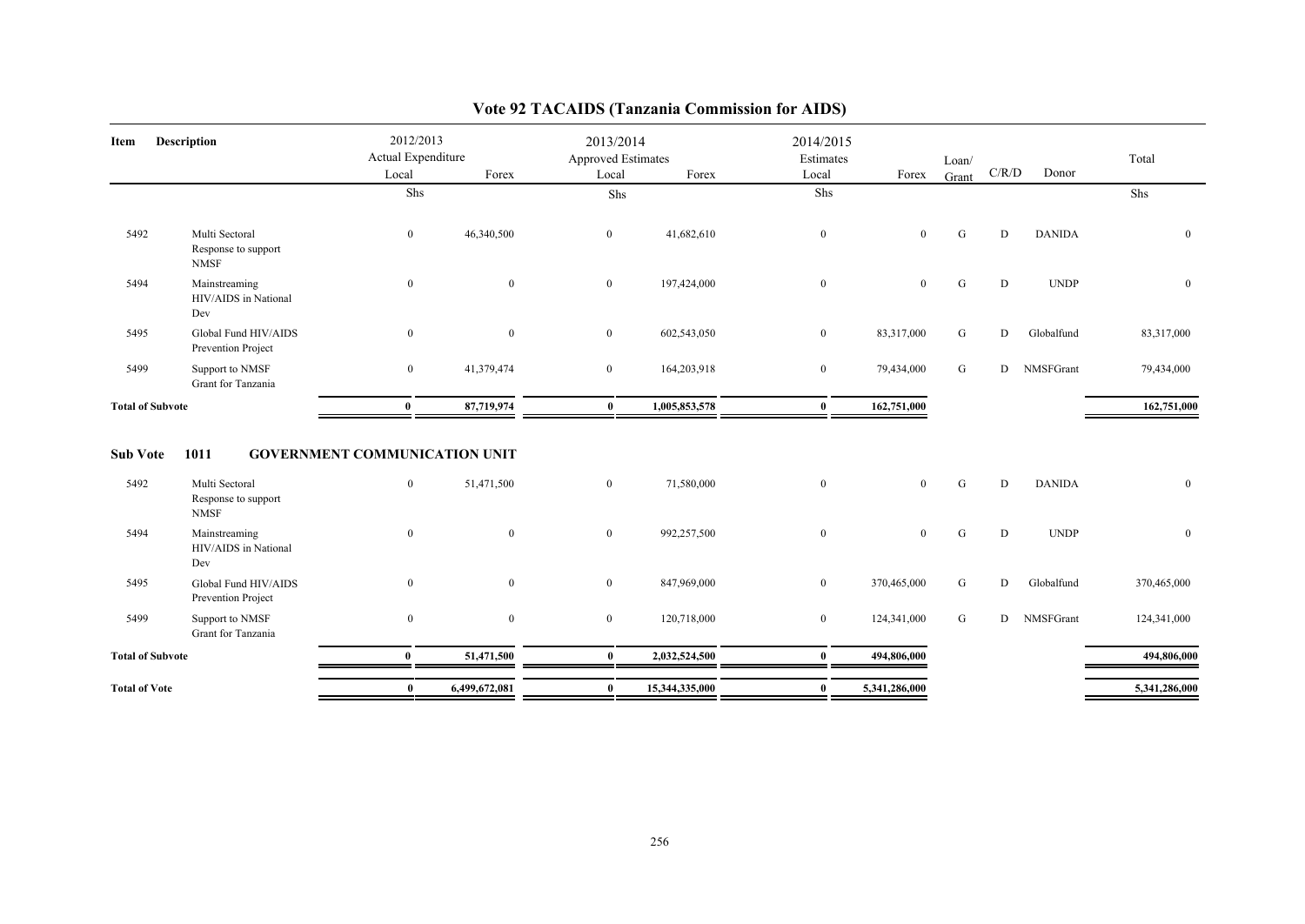# IMMIGRATION DEPARTMENT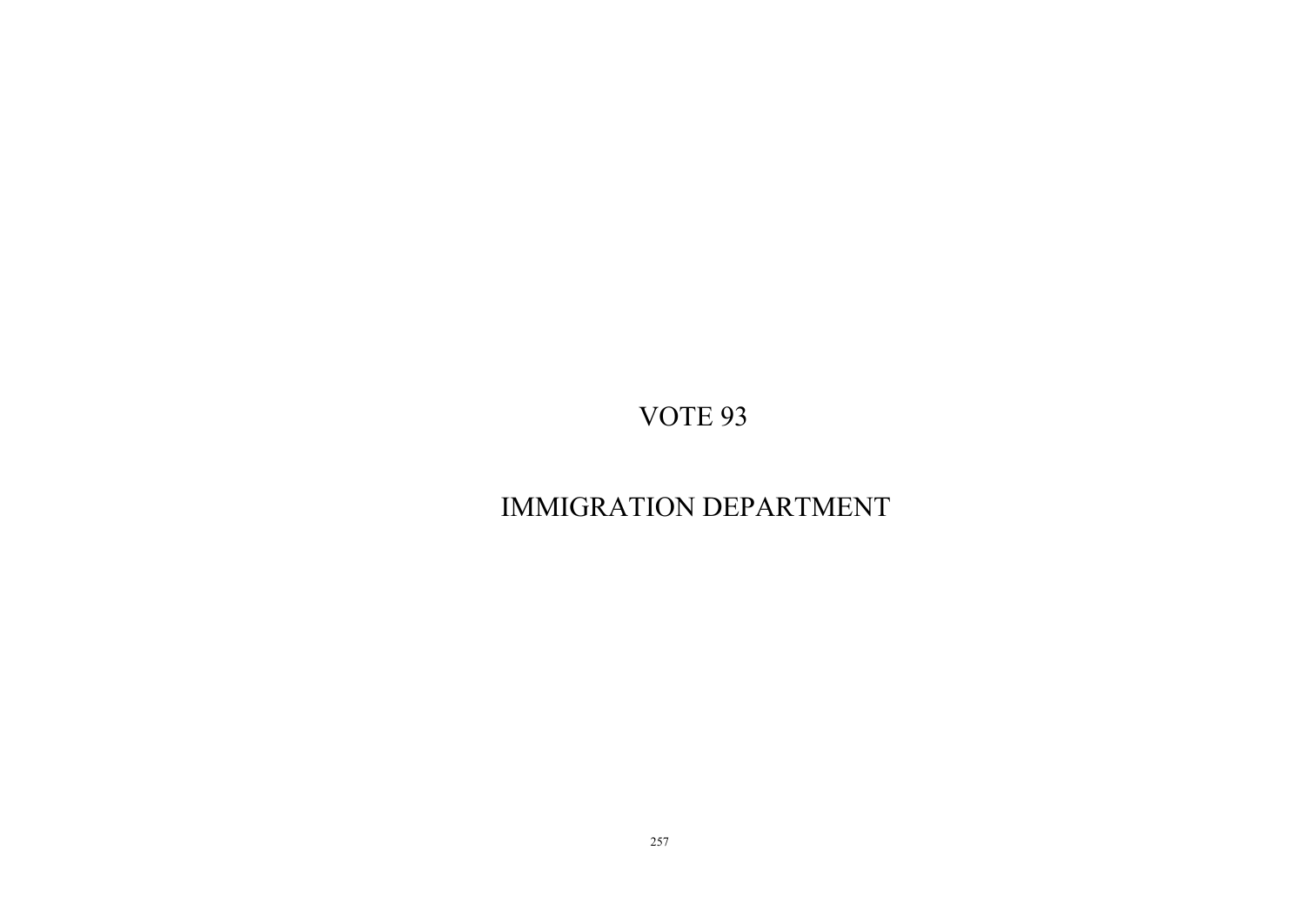## **Vote 93 Immigration Department**

A. ESTIMATE of the amount required in the year ending 30th June, 2015, for the development projects in the Immigration Department

#### **Two hundred six billion eight million nine hundred eighty thousand**

#### **(Shs.206,008,980,000)**

B. Projects under which this Vote will be accounted for by the Permanent Secretary, Ministry of Home Affairs , are set out in the details below.

| Item                    | <b>Description</b>                             |                       | 2012/2013<br>Actual Expenditure<br>Local | Forex        | 2013/2014<br><b>Approved Estimates</b><br>Local | Forex          | 2014/2015<br>Estimates<br>Local | Forex          | Loan/<br>Grant | C/R/D | Donor              | Total           |
|-------------------------|------------------------------------------------|-----------------------|------------------------------------------|--------------|-------------------------------------------------|----------------|---------------------------------|----------------|----------------|-------|--------------------|-----------------|
|                         |                                                |                       | Shs                                      |              | Shs                                             |                | Shs                             |                |                |       |                    | Shs             |
| <b>Sub Vote</b>         | 2002                                           |                       | <b>IMMIGRATION MAINLAND</b>              |              |                                                 |                |                                 |                |                |       |                    |                 |
| 6301                    | Construction of<br>Immigration Reg.<br>Offices |                       | $\mathbf{0}$                             | $\mathbf{0}$ | $\overline{0}$                                  | $\overline{0}$ | 4,960,000,000                   | $\mathbf{0}$   |                |       |                    | 4,960,000,000   |
| 6501                    | Card                                           | The National Identity | 40,000,000,000                           | $\mathbf{0}$ | 151,200,000,000                                 | $\overline{0}$ | 160,000,000,000                 | 41,048,980,000 | G              | D     | <b>Basket Fund</b> | 201,048,980,000 |
| <b>Total of Subvote</b> |                                                |                       | 40,000,000,000                           | 0            | 151,200,000,000                                 | $\mathbf{a}$   | 164,960,000,000                 | 41,048,980,000 |                |       |                    | 206,008,980,000 |
| <b>Total of Vote</b>    |                                                |                       | 40,000,000,000                           | $\bf{0}$     | 151,200,000,000                                 | $\mathbf{0}$   | 164,960,000,000                 | 41,048,980,000 |                |       |                    | 206,008,980,000 |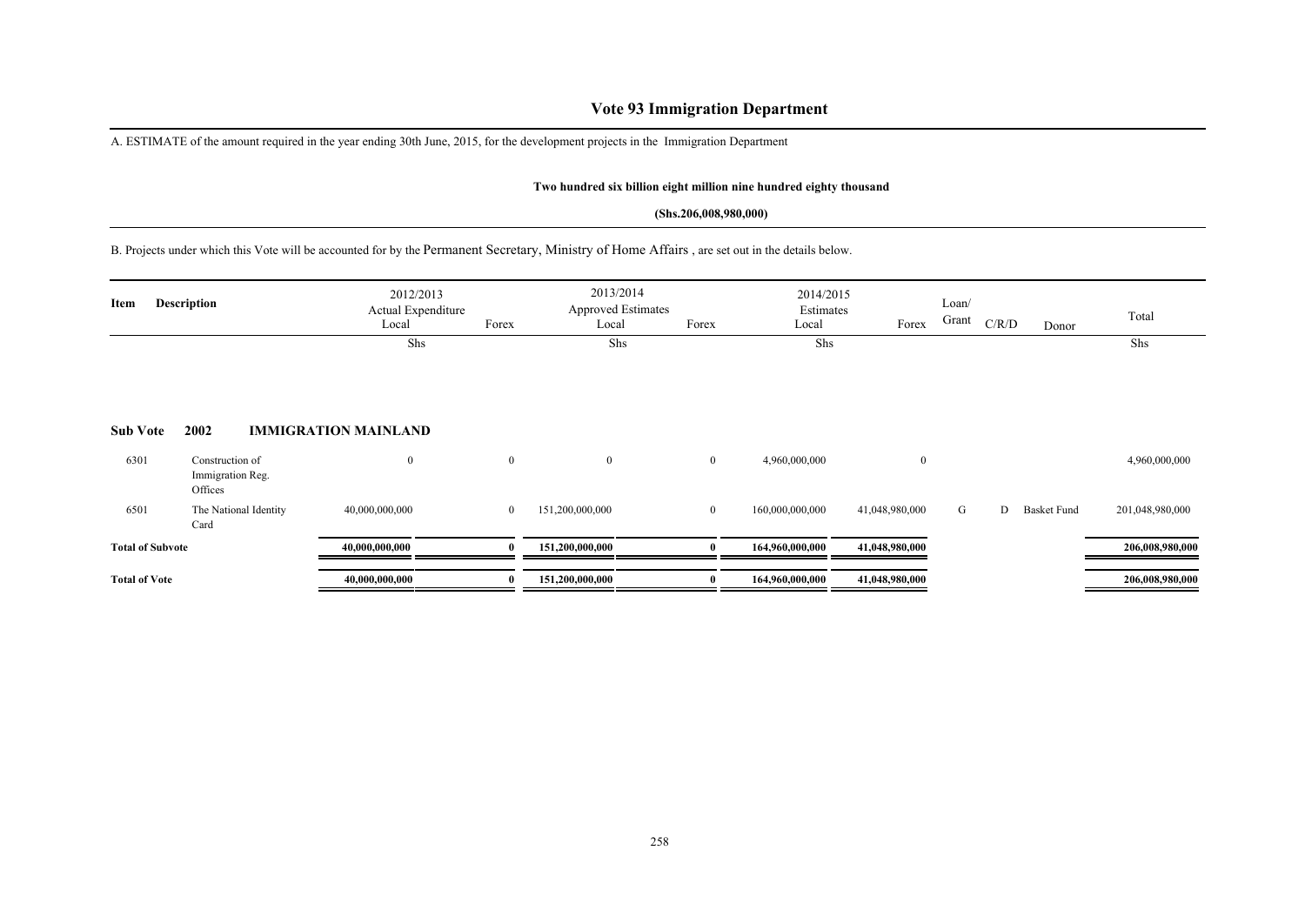# MANYARA REGION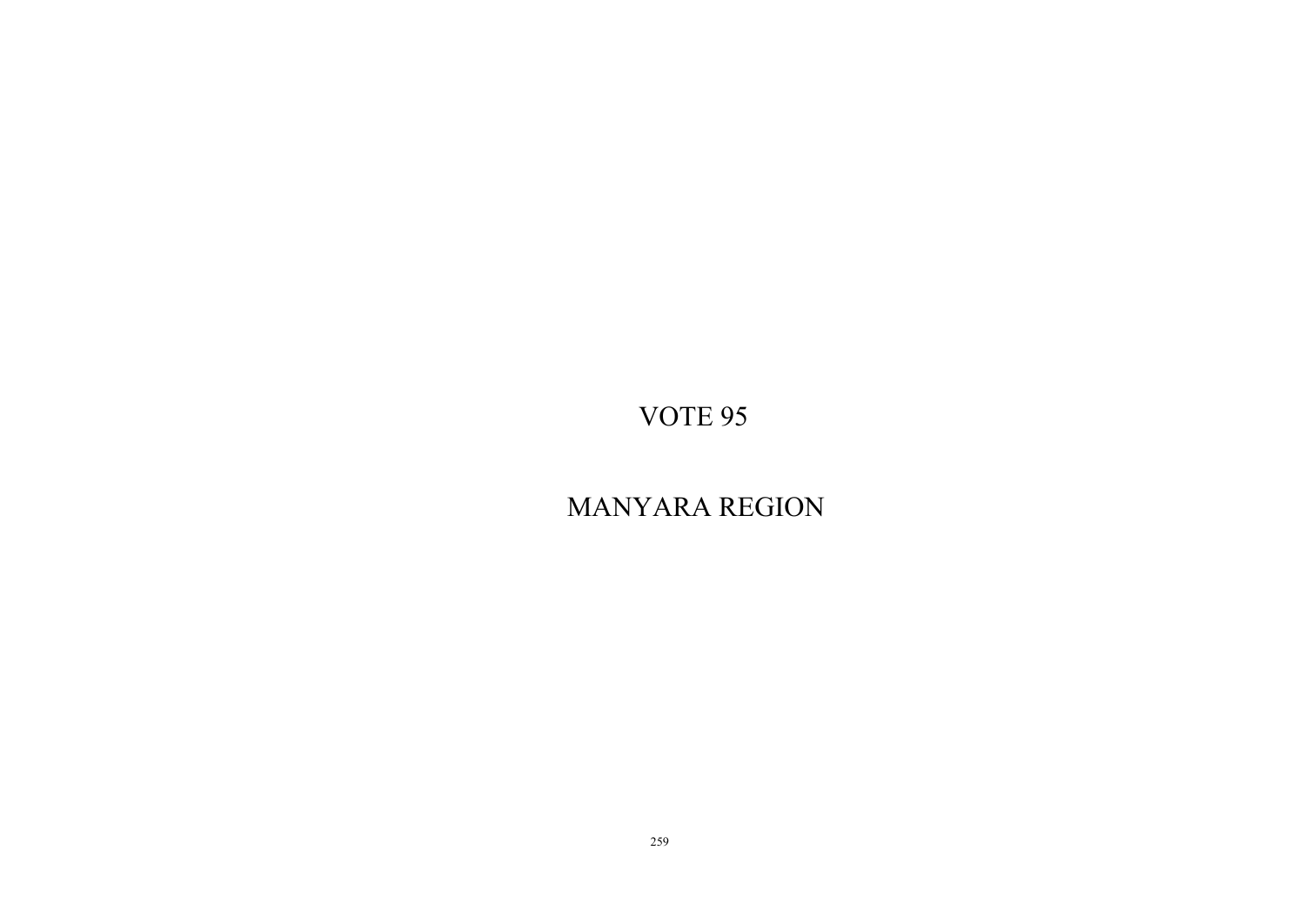### **Vote 95 Manyara Region**

A. ESTIMATE of the amount required in the year ending 30th June, 2015, for the development projects in the Manyara Region

#### **Thirty-one billion five hundred thirty-eight million four hundred sixty-two thousand**

#### **(Shs.31,538,462,000)**

B. Projects under which this Vote will be accounted for by the Regional Administrative Secretary, Manyara Region , are set out in the details below.

| <b>Description</b><br>Item |                                        | 2012/2013<br>Actual Expenditure<br>Local | Forex        | 2013/2014<br><b>Approved Estimates</b><br>Local | Forex        | 2014/2015<br>Estimates<br>Local | Forex        | Loan/<br>$\operatorname{Grant}$ | $\rm C/R/D$ | Donor | Total          |
|----------------------------|----------------------------------------|------------------------------------------|--------------|-------------------------------------------------|--------------|---------------------------------|--------------|---------------------------------|-------------|-------|----------------|
|                            |                                        | Shs                                      |              | Shs                                             |              | Shs                             |              |                                 |             |       | Shs            |
| <b>Sub Vote</b>            | 1001                                   | ADMINISTRATION AND HR MANAGEMENT         |              |                                                 |              |                                 |              |                                 |             |       |                |
| 6213                       | Construction of<br>Regional Block      | $\mathbf{0}$                             | $\mathbf{0}$ | $\mathbf{0}$                                    | $\mathbf{0}$ | 360,000,000                     | $\mathbf{0}$ |                                 |             |       | 360,000,000    |
| 6327                       | Construction and<br>Rehab.of Buildings | $\overline{0}$                           | $\mathbf{0}$ | $\bf{0}$                                        | $\bf{0}$     | 75,000,000                      | $\bf{0}$     |                                 |             |       | 75,000,000     |
| 6384                       | Construction of<br>Government Quarters | 324,295,000                              | $\mathbf{0}$ | $\bf{0}$                                        | $\bf{0}$     | 604,463,000                     | $\bf{0}$     |                                 |             |       | 604,463,000    |
| 6532                       | Self Help Project                      | 20,000,000                               | $\mathbf{0}$ | 20,000,000                                      | $\bf{0}$     | 45,000,000                      | $\bf{0}$     |                                 |             |       | 45,000,000     |
| <b>Total of Subvote</b>    |                                        | 344,295,000                              | $\bf{0}$     | 20,000,000                                      | $\bf{0}$     | 1,084,463,000                   |              |                                 |             |       | 1,084,463,000  |
| <b>Sub Vote</b>            | <b>DAS-BABATI</b><br>1005              |                                          |              |                                                 |              |                                 |              |                                 |             |       |                |
| 6327                       | Construction and<br>Rehab.of Buildings | 8,000,000                                | $\mathbf{0}$ | $\overline{0}$                                  | $\bf{0}$     | $\overline{0}$                  | $\mathbf{0}$ |                                 |             |       | $\mathbf{0}$   |
| 6532                       | Self Help Project                      | 5,000,000                                | $\bf{0}$     | 5,000,000                                       | $\bf{0}$     | $\overline{0}$                  | $\bf{0}$     |                                 |             |       | $\overline{0}$ |
| <b>Total of Subvote</b>    |                                        | 13,000,000                               | $\theta$     | 5,000,000                                       | 0            |                                 |              |                                 |             |       | $\bf{0}$       |

**Sub Vote 1006 DAS - HANANG**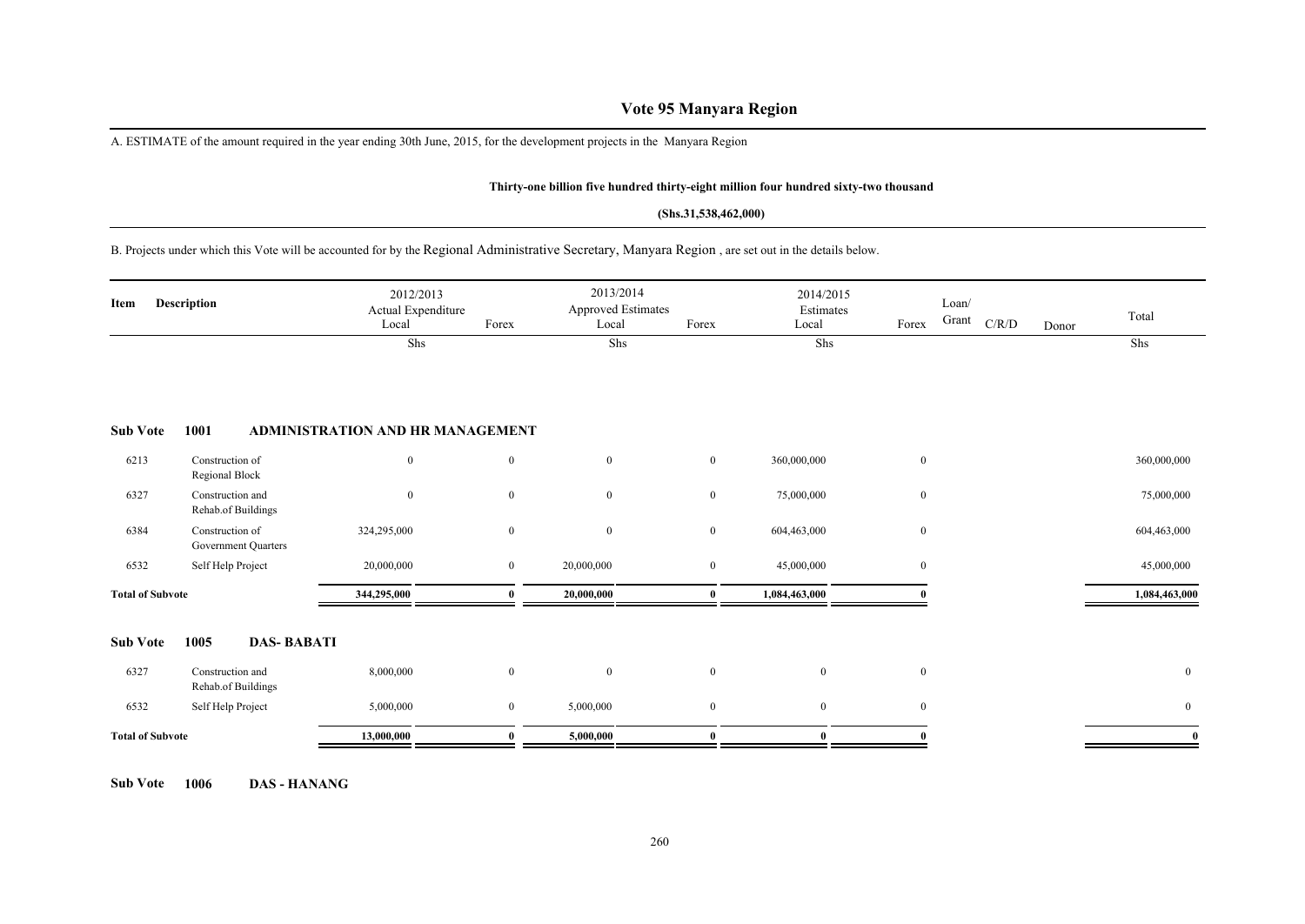|                         | Vote 95 Manyara Region                         |                                 |                  |                                                   |                  |                        |                  |                |       |                |  |  |  |  |
|-------------------------|------------------------------------------------|---------------------------------|------------------|---------------------------------------------------|------------------|------------------------|------------------|----------------|-------|----------------|--|--|--|--|
| Item                    | Description                                    | 2012/2013<br>Actual Expenditure |                  | 2013/2014<br>Approved Estimates<br>Local<br>Forex |                  | 2014/2015<br>Estimates |                  | Loan/<br>C/R/D | Donor | Total          |  |  |  |  |
|                         |                                                | Local<br>Shs                    | Forex            | Shs                                               |                  | Local<br>Shs           | Forex            | Grant          |       | Shs            |  |  |  |  |
|                         |                                                |                                 |                  |                                                   |                  |                        |                  |                |       |                |  |  |  |  |
| 6339                    | Rehabilitation of<br>Government Houses         | $\boldsymbol{0}$                | $\boldsymbol{0}$ | $\boldsymbol{0}$                                  | $\boldsymbol{0}$ | 30,000,000             | $\boldsymbol{0}$ |                |       | 30,000,000     |  |  |  |  |
| 6532                    | Self Help Project                              | 5,000,000                       | $\boldsymbol{0}$ | 5,000,000                                         | $\mathbf{0}$     | $\mathbf{0}$           | $\boldsymbol{0}$ |                |       | $\overline{0}$ |  |  |  |  |
| <b>Total of Subvote</b> |                                                | 5,000,000                       | $\bf{0}$         | 5,000,000                                         | $\bf{0}$         | 30,000,000             | $\mathbf{0}$     |                |       | 30,000,000     |  |  |  |  |
| <b>Sub Vote</b>         | 1007<br><b>DAS - KITETO</b>                    |                                 |                  |                                                   |                  |                        |                  |                |       |                |  |  |  |  |
| 6327                    | Construction and<br>Rehab.of Buildings         | 13,500,000                      | $\boldsymbol{0}$ | $\boldsymbol{0}$                                  | $\mathbf{0}$     | $\mathbf{0}$           | $\boldsymbol{0}$ |                |       | $\overline{0}$ |  |  |  |  |
| 6384                    | Construction of<br>Government Quarters         | 58,000,000                      | $\bf{0}$         | $\mathbf{0}$                                      | $\boldsymbol{0}$ | $\overline{0}$         | $\overline{0}$   |                |       | $\overline{0}$ |  |  |  |  |
| 6532                    | Self Help Project                              | 5,000,000                       | $\boldsymbol{0}$ | 5,000,000                                         | $\mathbf{0}$     | $\mathbf{0}$           | $\boldsymbol{0}$ |                |       | $\bf{0}$       |  |  |  |  |
| <b>Total of Subvote</b> |                                                | 76,500,000                      | $\bf{0}$         | 5,000,000                                         | $\bf{0}$         | $\bf{0}$               | $\bf{0}$         |                |       | $\bf{0}$       |  |  |  |  |
| <b>Sub Vote</b>         | <b>DAS - MBULU</b><br>1008                     |                                 |                  |                                                   |                  |                        |                  |                |       |                |  |  |  |  |
| 6327                    | Construction and<br>Rehab.of Buildings         | 15,000,000                      | $\overline{0}$   | $\mathbf{0}$                                      | $\mathbf{0}$     | $\mathbf{0}$           | $\boldsymbol{0}$ |                |       | $\mathbf{0}$   |  |  |  |  |
| 6331                    | Construction of<br>Resid.House for DC<br>Mbulu | $\mathbf{0}$                    | $\mathbf{0}$     | $\mathbf{0}$                                      | $\mathbf{0}$     | 300,000,000            | $\mathbf{0}$     |                |       | 300,000,000    |  |  |  |  |
| 6532                    | Self Help Project                              | 5,000,000                       | $\bf{0}$         | 5,000,000                                         | $\mathbf{0}$     | $\mathbf{0}$           | $\bf{0}$         |                |       | $\overline{0}$ |  |  |  |  |
| <b>Total of Subvote</b> |                                                | 20,000,000                      | $\bf{0}$         | 5,000,000                                         | $\bf{0}$         | 300,000,000            | $\bf{0}$         |                |       | 300,000,000    |  |  |  |  |
| <b>Sub Vote</b>         | 1009<br><b>DAS-SIMANJIRO</b>                   |                                 |                  |                                                   |                  |                        |                  |                |       |                |  |  |  |  |
| 6327                    | Construction and<br>Rehab.of Buildings         | 38,800,000                      | $\bf{0}$         | $\bf{0}$                                          | $\mathbf{0}$     | 30,000,000             | $\bf{0}$         |                |       | 30,000,000     |  |  |  |  |
| 6532                    | Self Help Project                              | 5,000,000                       | $\overline{0}$   | 5,000,000                                         | $\mathbf{0}$     | $\mathbf{0}$           | $\boldsymbol{0}$ |                |       | $\overline{0}$ |  |  |  |  |
| <b>Total of Subvote</b> |                                                | 43,800,000                      | $\mathbf{0}$     | 5,000,000                                         | $\mathbf{0}$     | 30,000,000             | $\mathbf{0}$     |                |       | 30,000,000     |  |  |  |  |

### 261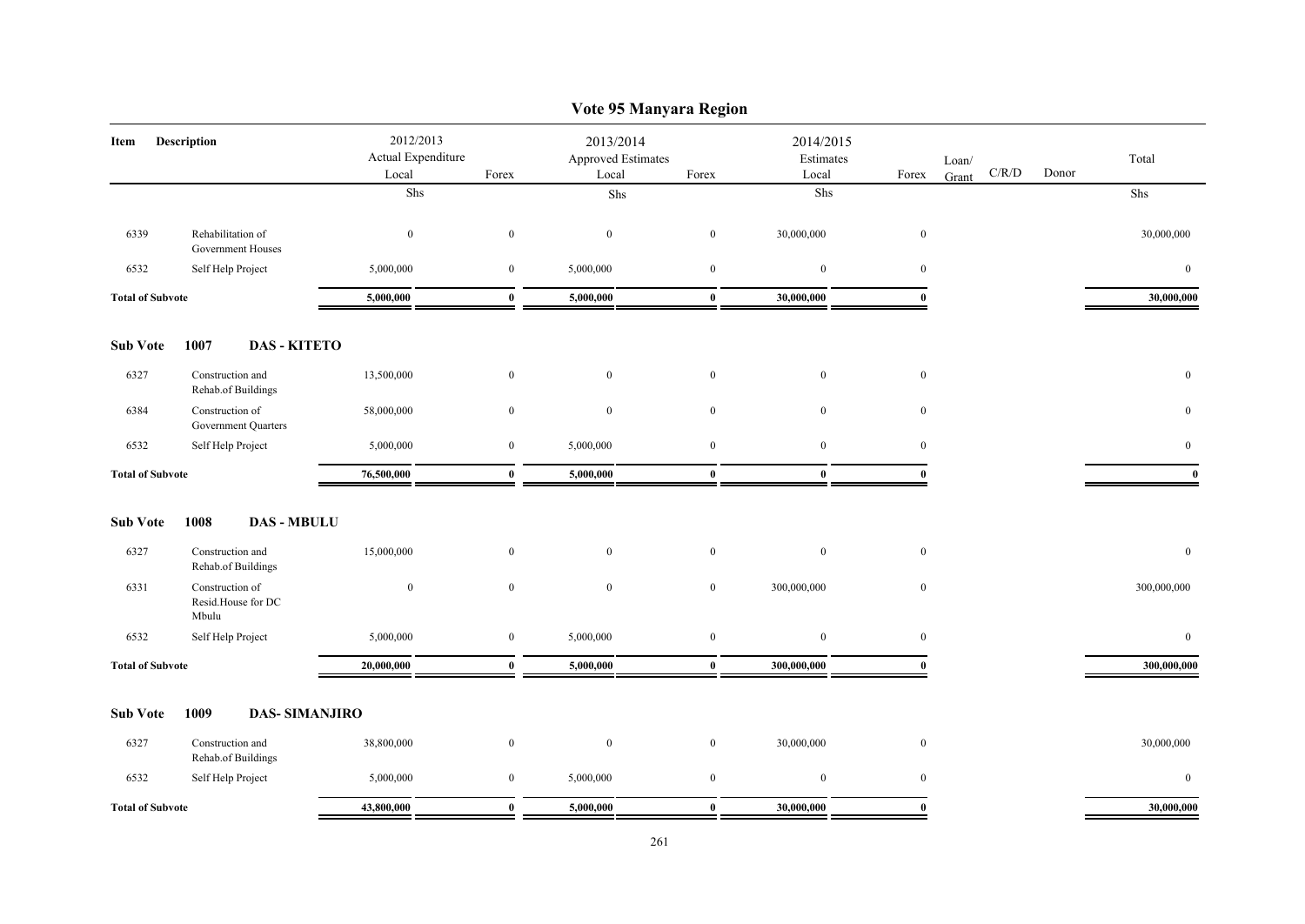|                            |                                            |                                                   |                  |                  | Vote 95 Manyara Region                          |                  |                                 |                |                                        |                    |              |
|----------------------------|--------------------------------------------|---------------------------------------------------|------------------|------------------|-------------------------------------------------|------------------|---------------------------------|----------------|----------------------------------------|--------------------|--------------|
| <b>Description</b><br>Item |                                            | 2012/2013<br>Actual Expenditure<br>Local<br>Forex |                  | Local            | 2013/2014<br><b>Approved Estimates</b><br>Forex |                  | 2014/2015<br>Estimates<br>Forex | Loan/<br>Grant | $\mathbf{C} / \mathbf{R} / \mathbf{D}$ | Donor              | Total        |
|                            |                                            | Shs                                               |                  | ${\rm Shs}$      |                                                 | Shs              |                                 |                |                                        |                    | Shs          |
| <b>Sub Vote</b>            | 2001                                       | PLANNING AND COORDINATION                         |                  |                  |                                                 |                  |                                 |                |                                        |                    |              |
| 5492                       | Tanzania Maltsectoral<br>HIV/AIDS Project  | $\boldsymbol{0}$                                  | $\boldsymbol{0}$ | $\boldsymbol{0}$ | $\mathbf{0}$                                    | $\boldsymbol{0}$ | 56,400,000                      | G              | D                                      | World Bank         | 56,400,000   |
| 6299                       | Project Monitoring and<br>Coordination     | 10,000,000                                        | $\mathbf{0}$     | 12,595,000       | $\bf{0}$                                        | 20,132,000       | $\boldsymbol{0}$                |                |                                        |                    | 20,132,000   |
| <b>Total of Subvote</b>    |                                            | 10,000,000                                        | $\bf{0}$         | 12,595,000       | $\bf{0}$                                        | 20,132,000       | 56,400,000                      |                |                                        |                    | 76,532,000   |
| <b>Sub Vote</b>            | 2002                                       | <b>ECONOMIC AND PRODUCTIVE SECTOR</b>             |                  |                  |                                                 |                  |                                 |                |                                        |                    |              |
| 4404                       | <b>DADPS</b>                               | 4,809,000                                         | 33,622,998       | 4,809,000        | 33,623,000                                      | 4,809,000        | 28,000,000                      | G              | $\overline{0}$                         | <b>Basket Fund</b> | 32,809,000   |
| 4553                       | Livestock Development<br>Fund              | 2,000,000                                         | $\boldsymbol{0}$ | $\boldsymbol{0}$ | $\bf{0}$                                        | $\boldsymbol{0}$ | $\boldsymbol{0}$                |                |                                        |                    | $\mathbf{0}$ |
| <b>Total of Subvote</b>    |                                            | 6,809,000                                         | 33,622,998       | 4,809,000        | 33,623,000                                      | 4,809,000        | 28,000,000                      |                |                                        |                    | 32,809,000   |
| <b>Sub Vote</b>            | 2003                                       | <b>INFRASTRUCTURE SECTOR</b>                      |                  |                  |                                                 |                  |                                 |                |                                        |                    |              |
| 3280                       | Rural Water Supply &<br>Sanitation Program | $\bf{0}$                                          | 26,483,306       | $\bf{0}$         | $\boldsymbol{0}$                                | $\boldsymbol{0}$ | $\overline{0}$                  | G              | D                                      | ADF                | $\mathbf{0}$ |
| <b>Total of Subvote</b>    |                                            | $\bf{0}$                                          | 26,483,306       | $\bf{0}$         | $\mathbf{0}$                                    | $\mathbf{0}$     |                                 |                |                                        |                    | $\mathbf{0}$ |
| <b>Sub Vote</b>            | 2004<br><b>SOCIAL SECTOR</b>               |                                                   |                  |                  |                                                 |                  |                                 |                |                                        |                    |              |
| 3267                       | Water and San Co-or<br>and Monitoring      | $\bf{0}$                                          | $\boldsymbol{0}$ | $\bf{0}$         | $\bf{0}$                                        | $\bf{0}$         | 19,400,000                      | G              | D                                      | <b>Basket Fund</b> | 19,400,000   |
| 5421                       | Health Sector Basket<br>Fund               | $\overline{0}$                                    | 195,454,600      | $\overline{0}$   | 195,455,000                                     | $\bf{0}$         | 142,295,000                     | G              | D                                      | <b>Basket Fund</b> | 142,295,000  |
| 5492                       | HIV and AIDS<br>Pandemic                   | $\boldsymbol{0}$                                  | 30,000,000       | $\bf{0}$         | 30,000,000                                      | $\boldsymbol{0}$ | $\boldsymbol{0}$                | G              | D                                      | World Bank         | $\mathbf{0}$ |
| <b>Total of Subvote</b>    |                                            | $\bf{0}$                                          | 225,454,600      | $\bf{0}$         | 225,455,000                                     | $\bf{0}$         | 161,695,000                     |                |                                        |                    | 161,695,000  |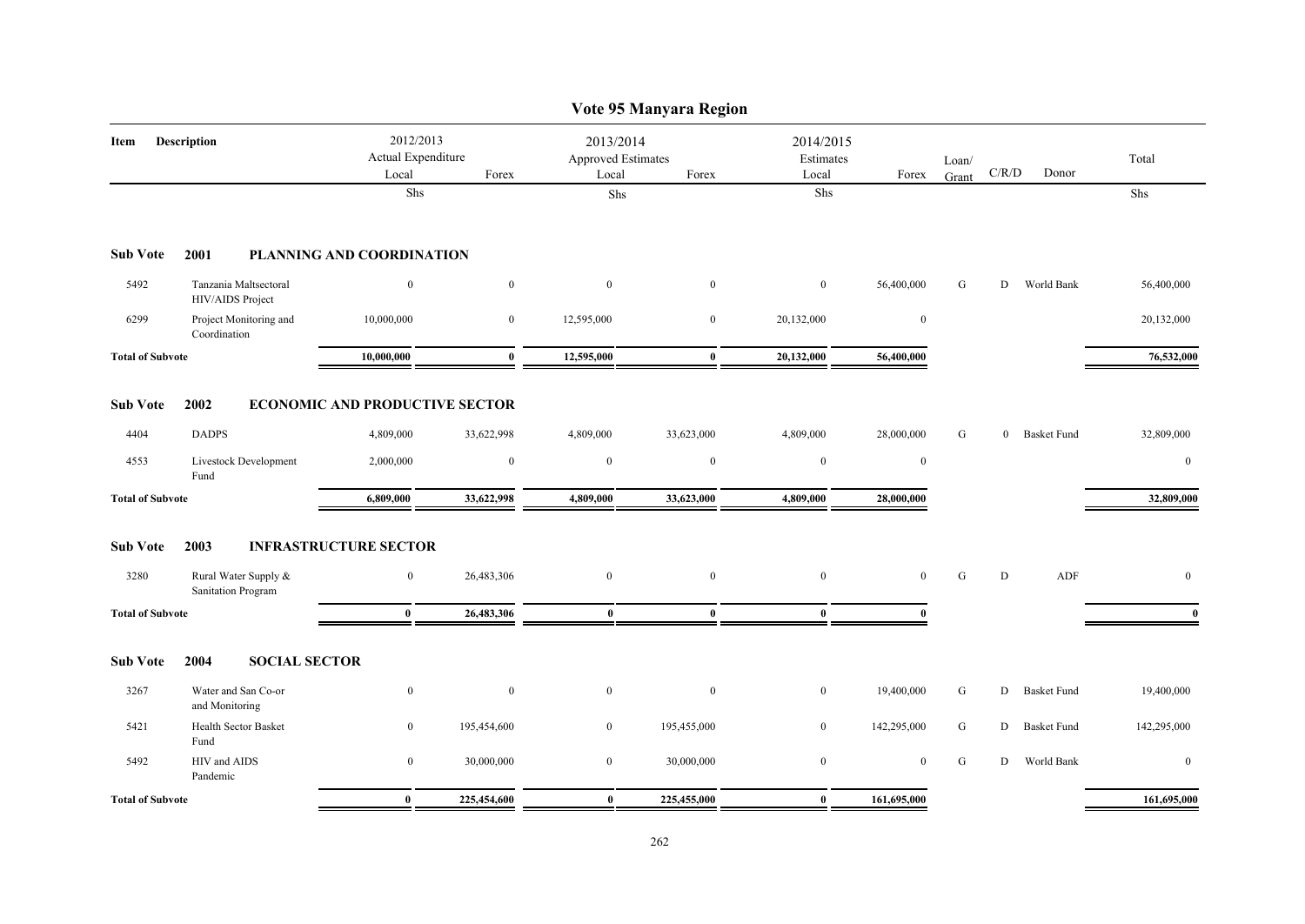|                         |                                            |                                          |                  |                                                   | Vote 95 Manyara Region |                                 |                  |                |       |                    |               |
|-------------------------|--------------------------------------------|------------------------------------------|------------------|---------------------------------------------------|------------------------|---------------------------------|------------------|----------------|-------|--------------------|---------------|
| Description<br>Item     |                                            | 2012/2013<br>Actual Expenditure<br>Local | Forex            | 2013/2014<br>Approved Estimates<br>Local<br>Forex |                        | 2014/2015<br>Estimates<br>Local | Forex            | Loan/<br>Grant | C/R/D | Donor              | Total         |
|                         |                                            | Shs                                      |                  | Shs                                               |                        | Shs                             |                  |                |       |                    | Shs           |
| <b>Sub Vote</b>         | 2006<br><b>EDUCATION SECTOR</b>            |                                          |                  |                                                   |                        |                                 |                  |                |       |                    |               |
| 4390                    | Secondary Education<br>Development Program | $\overline{0}$                           | $\mathbf{0}$     | 24,463,000                                        | 26,645,000             | 24,463,000                      | 26,645,000       |                |       |                    | 51,108,000    |
| <b>Total of Subvote</b> |                                            | $\bf{0}$                                 | $\bf{0}$         | 24,463,000                                        | 26,645,000             | 24,463,000                      | 26,645,000       |                |       |                    | 51,108,000    |
| <b>Sub Vote</b>         | 2007<br><b>WATER SECTOR</b>                |                                          |                  |                                                   |                        |                                 |                  |                |       |                    |               |
| 3280                    | Rural Water Supply &<br>Sanitation Program | $\boldsymbol{0}$                         | $\mathbf{0}$     | $\overline{0}$                                    | 77,187,000             | $\mathbf{0}$                    | 53,065,000       | G              | D     | World Bank         | 53,065,000    |
| <b>Total of Subvote</b> |                                            | $\bf{0}$                                 | $\mathbf{0}$     | $\bf{0}$                                          | 77,187,000             | $\bf{0}$                        | 53,065,000       |                |       |                    | 53,065,000    |
| <b>Sub Vote</b>         | 3001                                       | <b>REGIONAL HOSPITAL</b>                 |                  |                                                   |                        |                                 |                  |                |       |                    |               |
| 5402                    | Construction of<br>Regional Hospital       | 700,000,000                              | $\mathbf{0}$     | 1,457,000,000                                     | $\boldsymbol{0}$       | 710,000,000                     | $\boldsymbol{0}$ |                |       |                    | 710,000,000   |
| <b>Total of Subvote</b> |                                            | 700,000,000                              | $\mathbf{0}$     | 1,457,000,000                                     | $\mathbf{0}$           | 710,000,000                     | $\mathbf{0}$     |                |       |                    | 710,000,000   |
| <b>Sub Vote</b>         | 8091                                       | <b>LOCAL GOVERNMENT AUTHORITIES</b>      |                  |                                                   |                        |                                 |                  |                |       |                    |               |
| 3280                    | Rural Water Supply<br>and Sanitation       | $\boldsymbol{0}$                         | 1,985,177,955    | $\overline{0}$                                    | 2,590,520,000          | $\bf{0}$                        | 2,621,142,000    | G              | D     | World Bank         | 2,621,142,000 |
| 4390                    | Secondary Education<br>Dev.Programme(SEDP) | $\boldsymbol{0}$                         | $\boldsymbol{0}$ | $\overline{0}$                                    | 1,190,344,000          | $\mathbf{0}$                    | 2,055,584,000    | ${\bf G}$      | D     | World Bank         | 2,055,584,000 |
| 4486                    | Agriculture Sector<br>Develp Programme     | 223,550,000                              | 2,598,727,835    | $\overline{0}$                                    | 1,320,795,000          | $\mathbf{0}$                    | 3,216,795,000    | G              | D     | <b>Basket Fund</b> | 3,216,795,000 |
| 4553                    | Livestock Development<br>Fund              | 50,075,000                               | $\boldsymbol{0}$ | 52,075,000                                        | $\bf{0}$               | 52,075,000                      | $\boldsymbol{0}$ |                |       |                    | 52,075,000    |
| 4946                    | <b>LGAs Own Source</b><br>Project          | $\boldsymbol{0}$                         | $\boldsymbol{0}$ | $\boldsymbol{0}$                                  | $\bf{0}$               | 6,032,576,000                   | $\boldsymbol{0}$ |                |       |                    | 6,032,576,000 |
| 5416                    | <b>MMAM</b>                                | 507,777,125                              | $\mathbf{0}$     | $\overline{0}$                                    | $\mathbf{0}$           | $\boldsymbol{0}$                | $\mathbf{0}$     |                |       |                    | $\mathbf{0}$  |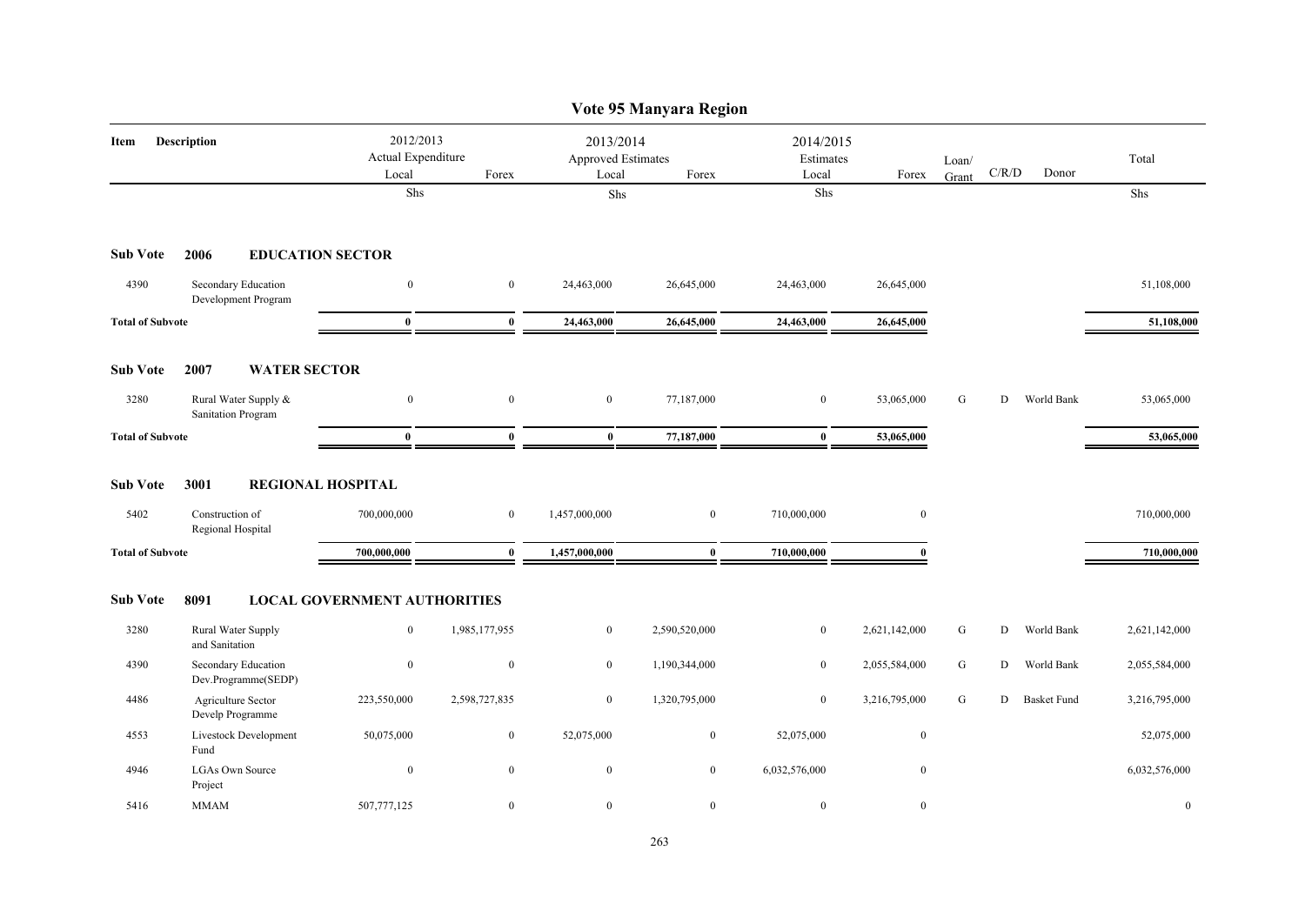| Item                    | <b>Description</b>                             | 2012/2013<br>Actual Expenditure<br>Local |                  | 2013/2014<br>Approved Estimates<br>Local | Forex          | 2014/2015<br>Estimates<br>Local | Forex            | Loan/<br>Grant | C/R/D | Donor              | Total          |
|-------------------------|------------------------------------------------|------------------------------------------|------------------|------------------------------------------|----------------|---------------------------------|------------------|----------------|-------|--------------------|----------------|
|                         |                                                | Shs                                      |                  | Shs                                      |                | Shs                             |                  |                |       |                    | Shs            |
| 5421                    | <b>Health Sector Basket</b><br>Fund            | $\boldsymbol{0}$                         | 2,187,981,375    | $\mathbf{0}$                             | 2,851,249,000  | $\overline{0}$                  | 2,691,537,000    | G              | D     | <b>Basket Fund</b> | 2,691,537,000  |
| 5493                    | Global Fund                                    | $\boldsymbol{0}$                         | $\mathbf{0}$     | $\mathbf{0}$                             | 170,477,000    | $\mathbf{0}$                    | $\mathbf{0}$     | ${\bf G}$      | D     | <b>Basket Fund</b> | $\mathbf{0}$   |
| 5499                    | <b>HIV/AIDS</b>                                | $\boldsymbol{0}$                         | 476,393,000      | $\boldsymbol{0}$                         | 476,393,000    | $\overline{0}$                  | 267,985,000      | G              | D     | <b>IDA</b>         | 267,985,000    |
| 6209                    | Constituency<br>Development Fund               | $\boldsymbol{0}$                         | $\mathbf{0}$     | $\boldsymbol{0}$                         | $\mathbf{0}$   | 339,300,000                     | $\mathbf{0}$     |                |       |                    | 339,300,000    |
| 6277                    | <b>Local Government</b><br>Capital Devt Grant  | 5,334,980,000                            | 1,384,684,579    | 7,021,849,000                            | 1,436,335,000  | 7,101,546,000                   | 1,447,447,000    | G              | D     | <b>IDA</b>         | 8,548,993,000  |
| 6401                    | District Council                               | 759,595,000                              | $\boldsymbol{0}$ | 1,410,000,000                            | $\mathbf{0}$   | 2,050,000,000                   | $\mathbf{0}$     |                |       |                    | 2,050,000,000  |
| 6402                    | <b>Urban Councils</b>                          | 682, 457, 752                            | $\bf{0}$         | 150,000,000                              | $\mathbf{0}$   | $\bf{0}$                        | $\boldsymbol{0}$ |                |       |                    | $\bf{0}$       |
| 6405                    | Urban Local<br>Government Support<br>Programme | $\boldsymbol{0}$                         | $\boldsymbol{0}$ | $\mathbf{0}$                             | 229,896,000    | $\overline{0}$                  | 1,132,803,000    | L              | D     | World Bank         | 1,132,803,000  |
| <b>Total of Subvote</b> |                                                | 7,558,434,877                            | 8,632,964,744    | 8,633,924,000                            | 10,266,009,000 | 15,575,497,000                  | 13,433,293,000   |                |       |                    | 29,008,790,000 |
| <b>Total of Vote</b>    |                                                | 8,777,838,877                            | 8,918,525,648    | 10,177,791,000                           | 10,628,919,000 | 17,779,364,000                  | 13,759,098,000   |                |       |                    | 31,538,462,000 |

### **Vote 95 Manyara Region**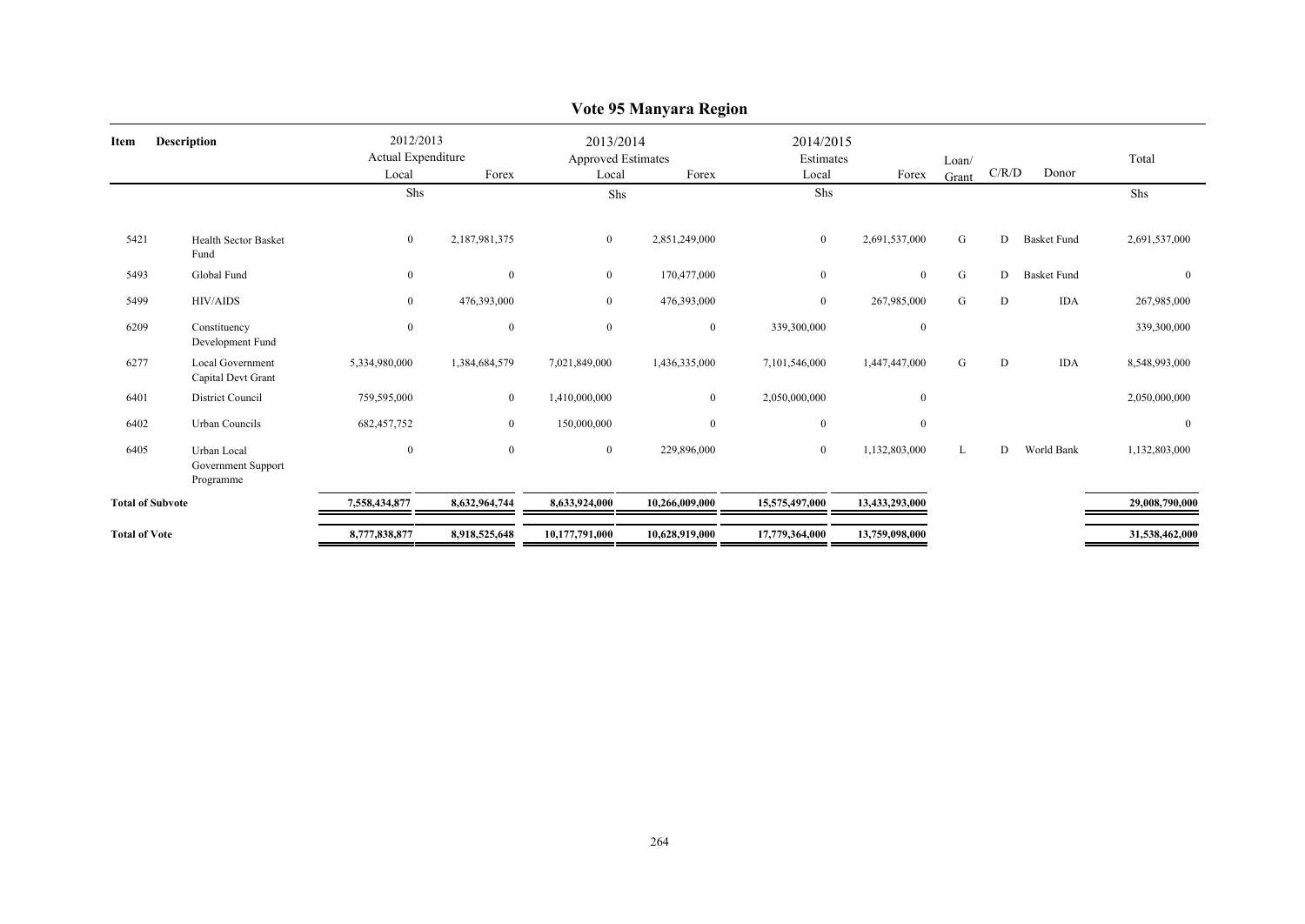# MINISTRY OF INFORMATION, CULTURE AND SPORTS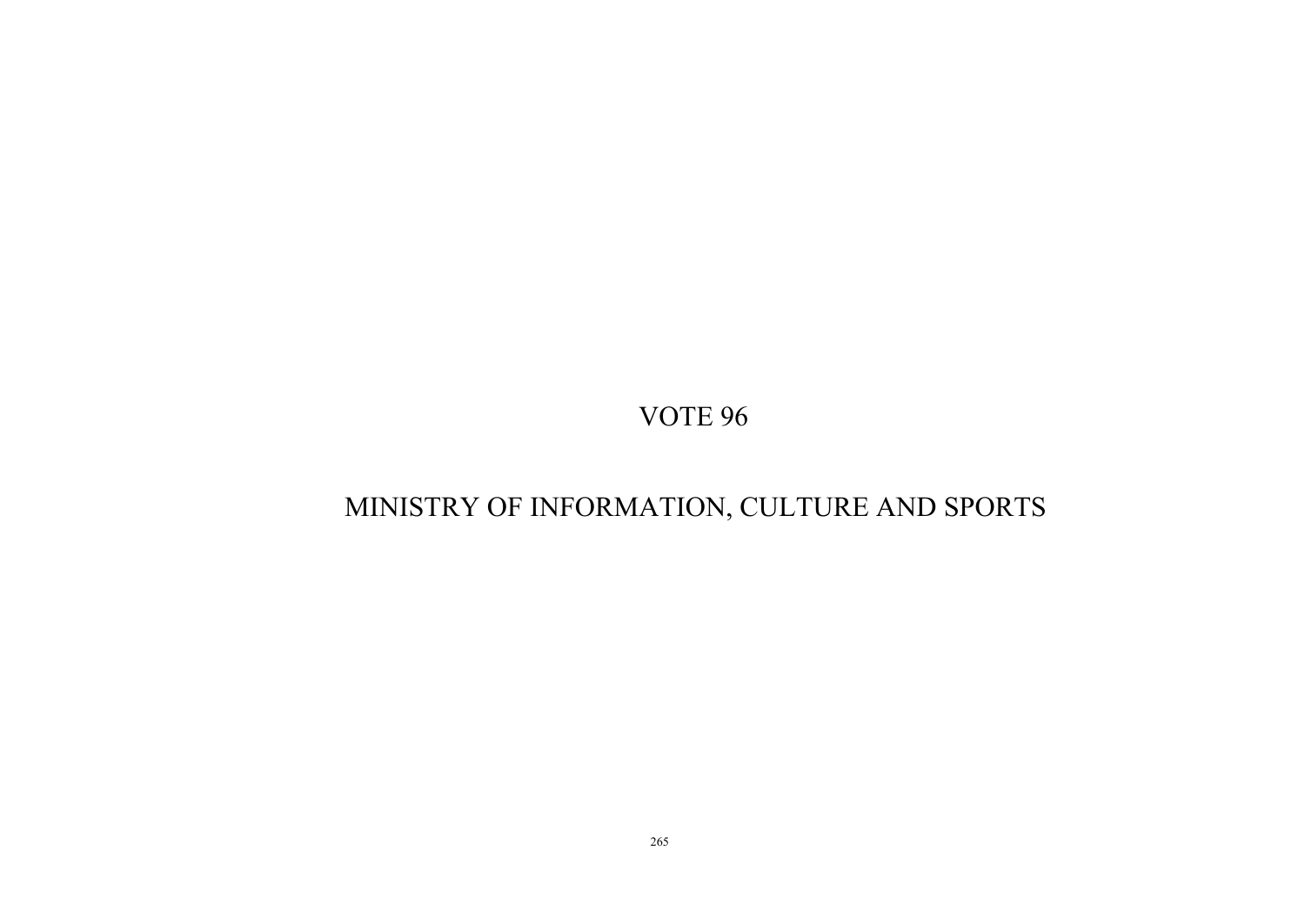### **Vote 96 Ministry of Information, Culture and Sports**

A. ESTIMATE of the amount required in the year ending 30th June, 2015, for the development projects in the Ministry of Information, Culture and Sports

#### **Sixteen billion eight hundred fifty million**

#### **(Shs.16,850,000,000)**

B. Projects under which this Vote will be accounted for by the Permanent Secretary, Ministry of Information, Youth, Culture and Sports , are set out in the details below.

| <b>Description</b><br>Item |                                               | 2012/2013<br>Actual Expenditure<br>Local | Forex            | 2013/2014<br><b>Approved Estimates</b><br>Local | Forex            | 2014/2015<br>Estimates<br>Local | Forex            | Loan/<br>Grant<br>$\rm C/R/D$ | Donor | Total         |
|----------------------------|-----------------------------------------------|------------------------------------------|------------------|-------------------------------------------------|------------------|---------------------------------|------------------|-------------------------------|-------|---------------|
|                            |                                               | Shs                                      |                  | Shs                                             |                  | Shs                             |                  |                               |       | Shs           |
| <b>Sub Vote</b>            | 1003                                          | <b>POLICY AND PLANNING</b>               |                  |                                                 |                  |                                 |                  |                               |       |               |
| 6260                       | <b>Institutional Support</b>                  | $\mathbf{0}$                             | $\boldsymbol{0}$ | $\mathbf{0}$                                    | $\overline{0}$   | 150,000,000                     | $\mathbf{0}$     |                               |       | 150,000,000   |
| <b>Total of Subvote</b>    |                                               | $\bf{0}$                                 | $\Omega$         | $\bf{0}$                                        | $\mathbf{0}$     | 150,000,000                     |                  |                               |       | 150,000,000   |
| <b>Sub Vote</b>            | 6001                                          | <b>CULTURE DEVELOPMENT DIVISION</b>      |                  |                                                 |                  |                                 |                  |                               |       |               |
| 4353                       | Rehabilitat. of<br>Bagamoyo College of<br>Art | $\mathbf{0}$                             | $\mathbf{0}$     | $\mathbf{0}$                                    | $\overline{0}$   | 450,000,000                     | $\boldsymbol{0}$ |                               |       | 450,000,000   |
| 6246                       | Construction of<br>Office-BAKITA              | 300,000,000                              | $\mathbf{0}$     | 400,000,000                                     | $\bf{0}$         | 300,000,000                     | $\mathbf{0}$     |                               |       | 300,000,000   |
| 6293                       | Liberation Heritage<br>Program                | 120,000,000                              | $\mathbf{0}$     | 200,000,000                                     | $\boldsymbol{0}$ | 250,000,000                     | $\boldsymbol{0}$ |                               |       | 250,000,000   |
| 6355                       | Construction of Open<br>Air Theatre           | 50,000,000                               | $\mathbf{0}$     | $\mathbf{0}$                                    | $\overline{0}$   | 450,000,000                     | $\boldsymbol{0}$ |                               |       | 450,000,000   |
| 6356                       | <b>Construction of Culture</b><br>Complex     | 90,000,000                               | $\bf{0}$         | $\mathbf{0}$                                    | $\bf{0}$         | 70,000,000                      | $\bf{0}$         |                               |       | 70,000,000    |
| <b>Total of Subvote</b>    |                                               | 560,000,000                              | $\theta$         | 600,000,000                                     | $\mathbf{0}$     | 1,520,000,000                   |                  |                               |       | 1,520,000,000 |

**Sub Vote 6002 YOUTH DEVELOPMENT DIVISION**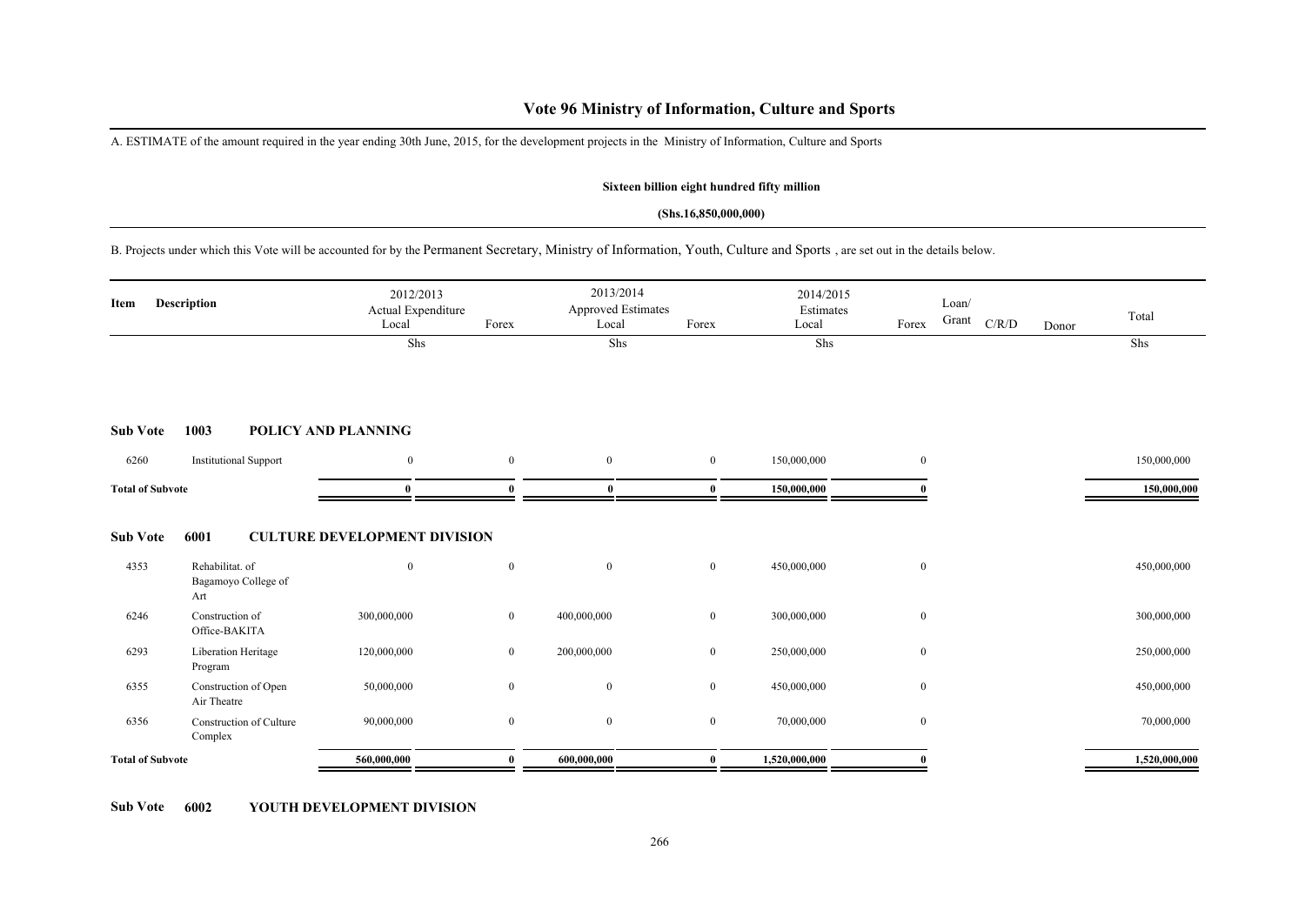| Description<br>Item             |                                                                              | 2012/2013<br>Actual Expenditure<br>Local<br>Forex         |                            | 2013/2014<br><b>Approved Estimates</b><br>Forex<br>Local |                                  | 2014/2015<br>Estimates<br>Local | Forex                        | Loan/ | C/R/D | Donor | Total                        |
|---------------------------------|------------------------------------------------------------------------------|-----------------------------------------------------------|----------------------------|----------------------------------------------------------|----------------------------------|---------------------------------|------------------------------|-------|-------|-------|------------------------------|
|                                 |                                                                              | Shs                                                       |                            | Shs                                                      |                                  | Shs                             |                              | Grant |       |       | Shs                          |
|                                 |                                                                              |                                                           |                            |                                                          |                                  |                                 |                              |       |       |       |                              |
| 4945                            | Youth Development<br>Fund                                                    | $\mathbf{0}$                                              | $\bf{0}$                   | 6,100,000,000                                            | $\mathbf{0}$                     | 6,000,000,000                   | $\mathbf{0}$                 |       |       |       | 6,000,000,000                |
| 6380                            | Rehabilitation of Youth<br>Centres                                           | 300,000,000                                               | $\bf{0}$                   | $\bf{0}$                                                 | $\overline{0}$                   | 600,000,000                     | $\mathbf{0}$                 |       |       |       | 600,000,000                  |
| <b>Total of Subvote</b>         |                                                                              | 300,000,000                                               | $\mathbf{0}$               | 6,100,000,000                                            | $\bf{0}$                         | 6,600,000,000                   |                              |       |       |       | 6,600,000,000                |
| <b>Sub Vote</b><br>6385<br>6523 | 6004<br>Construction of Malya<br>Sport College<br>National Sports<br>Complex | <b>SPORTS DEVELOPMENT</b><br>660,000,000<br>1,000,000,000 | $\overline{0}$<br>$\bf{0}$ | $\bf{0}$<br>$\bf{0}$                                     | $\overline{0}$<br>$\overline{0}$ | 500,000,000<br>6,630,000,000    | $\mathbf{0}$<br>$\mathbf{0}$ |       |       |       | 500,000,000<br>6,630,000,000 |
| <b>Total of Subvote</b>         |                                                                              | 1,660,000,000                                             | $\mathbf{0}$               | $\bf{0}$                                                 | $\mathbf{0}$                     | 7,130,000,000                   |                              |       |       |       | 7,130,000,000                |
| <b>Sub Vote</b><br>4279         | 7003<br>Expansion of TBC<br>Coverage                                         | <b>INFORMATION SERVICES</b><br>500,000,000                | $\overline{0}$             | 6,000,000,000                                            | $\mathbf{0}$                     | 1,000,000,000                   | $\mathbf{0}$                 |       |       |       | 1,000,000,000                |
| 6567                            | Public Information                                                           | 8,966,000                                                 | $\boldsymbol{0}$           | $\mathbf{0}$                                             | $\overline{0}$                   | 450,000,000                     | $\theta$                     |       |       |       | 450,000,000                  |
| <b>Total of Subvote</b>         |                                                                              | 508,966,000                                               | 0                          | 6,000,000,000                                            | 0                                | 1,450,000,000                   |                              |       |       |       | 1,450,000,000                |
| <b>Total of Vote</b>            |                                                                              | 3,028,966,000                                             | $\bf{0}$                   | 12,700,000,000                                           | $\bf{0}$                         | 16,850,000,000                  | $\theta$                     |       |       |       | 16,850,000,000               |

## **Vote 96 Ministry of Information, Culture and Sports**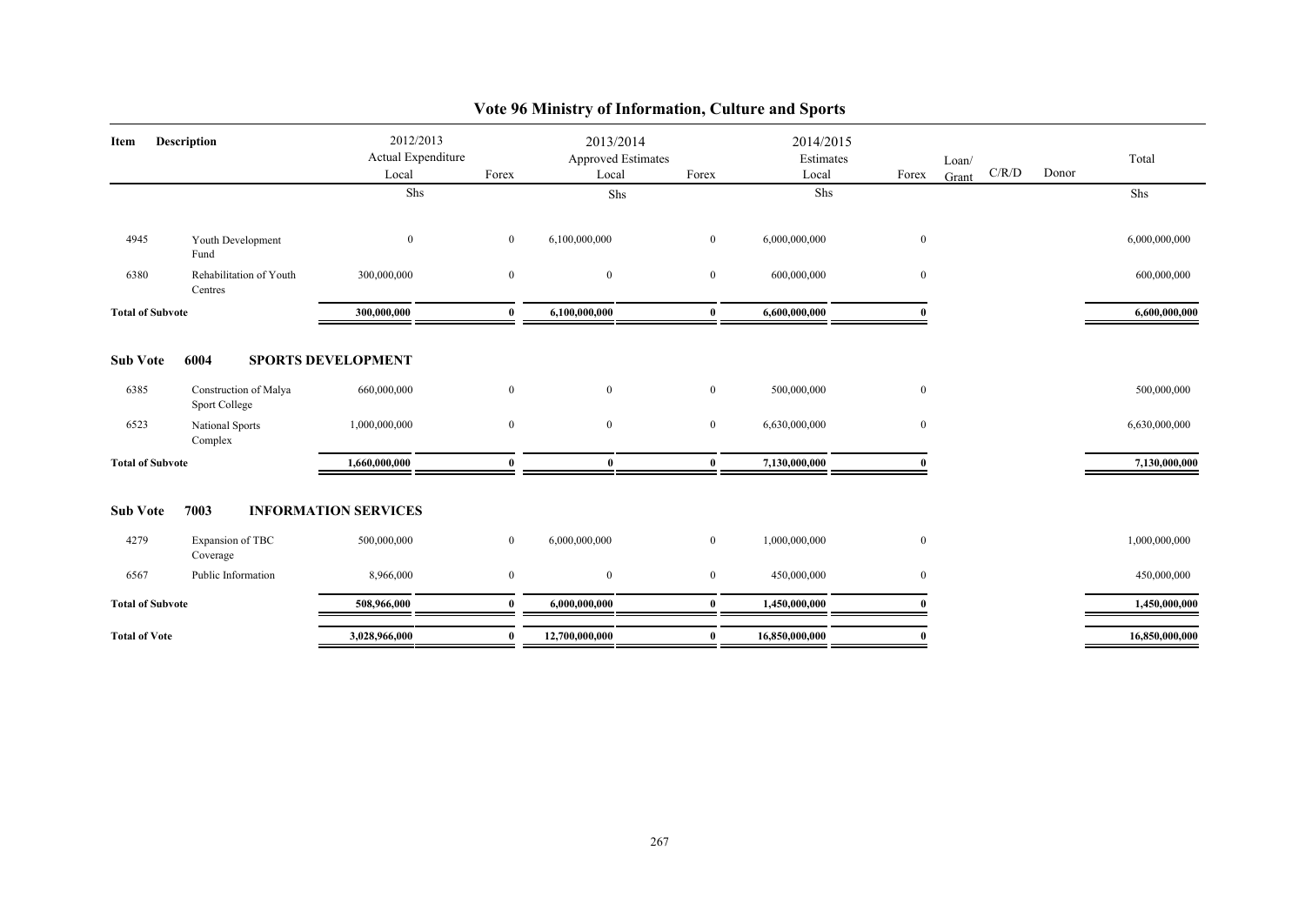# MINISTRY OF WORKS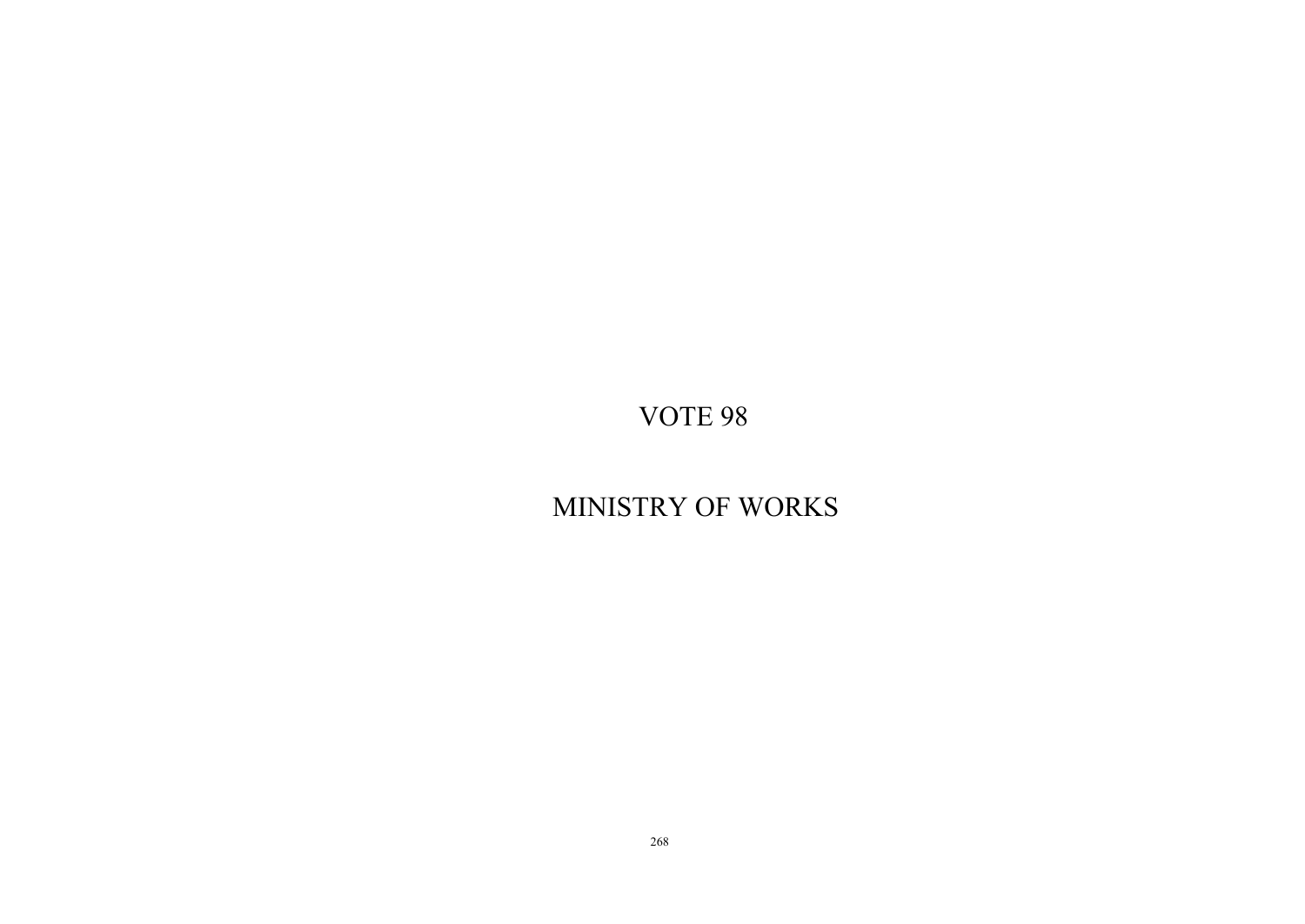A. ESTIMATE of the amount required in the year ending 30th June, 2015, for the development projects in the Ministry of Works

#### **Six hundred sixty-two billion two hundred thirty-four million twenty-seven thousand**

#### **(Shs.662,234,027,000)**

B. Projects under which this Vote will be accounted for by the Permanent Secretary, Ministry of Works , are set out in the details below.

| Item                    | <b>Description</b>                   | 2012/2013<br>Actual Expenditure<br>Local | 2013/2014<br><b>Approved Estimates</b><br>Forex<br>Forex<br>Local |                |                | 2014/2015<br>Estimates<br>Local | Forex            | Loan/<br>Grant | C/R/D | Donor | Total          |
|-------------------------|--------------------------------------|------------------------------------------|-------------------------------------------------------------------|----------------|----------------|---------------------------------|------------------|----------------|-------|-------|----------------|
|                         |                                      | Shs                                      |                                                                   | Shs            |                | Shs                             |                  |                |       |       | Shs            |
| <b>Sub Vote</b>         | 1003                                 | POLICY AND PLANNING DIVISION             |                                                                   |                |                |                                 |                  |                |       |       |                |
| 6267                    | <b>Institutional Support</b>         | 229,651,820                              | $\mathbf{0}$                                                      | 200,131,000    | 300,000,000    | 239,701,000                     | 300,000,000      | G              | D     | EU    | 539,701,000    |
| <b>Total of Subvote</b> |                                      | 229,651,820                              | $\mathbf{0}$                                                      | 200,131,000    | 300,000,000    | 239,701,000                     | 300,000,000      |                |       |       | 539,701,000    |
| <b>Sub Vote</b>         | 2002                                 | <b>TECHNICAL SERVICES DIVISION</b>       |                                                                   |                |                |                                 |                  |                |       |       |                |
| 4125                    | Ferry, Ramps and<br>Vending Machines | 3,762,477,610                            | $\bf{0}$                                                          | 5,990,000,000  | $\mathbf{0}$   | 5,990,000,000                   | $\bf{0}$         |                |       |       | 5,990,000,000  |
| 4139                    | Procurement of Ferries               | 2,571,116,000                            | $\boldsymbol{0}$                                                  | 4,484,000,000  | $\mathbf{0}$   | 4,512,325,000                   | $\mathbf{0}$     |                |       |       | 4,512,325,000  |
| 4144                    | Rehabilitation of<br>Ferries         | 799,415,000                              | $\bf{0}$                                                          | 2,102,210,000  | $\mathbf{0}$   | 2,102,212,000                   | $\boldsymbol{0}$ |                |       |       | 2,102,212,000  |
| 6327                    | Construction of<br>Government Houses | 5,978,720,683                            | $\overline{0}$                                                    | 2,245,490,000  | $\overline{0}$ | 2,689,463,000                   | $\mathbf{0}$     |                |       |       | 2,689,463,000  |
| <b>Total of Subvote</b> |                                      | 13,111,729,293                           | 0                                                                 | 14,821,700,000 | $\mathbf{0}$   | 15,294,000,000                  |                  |                |       |       | 15,294,000,000 |
| <b>Sub Vote</b>         | 2005                                 | <b>ROADS DEVELOPMENT DIVISION</b>        |                                                                   |                |                |                                 |                  |                |       |       |                |

| 4108 | DSM-Chalinze-Morogo |  | 100,000,000 | 750,000,000 | 750,000,000 |
|------|---------------------|--|-------------|-------------|-------------|
|      | ro Express Way      |  |             |             |             |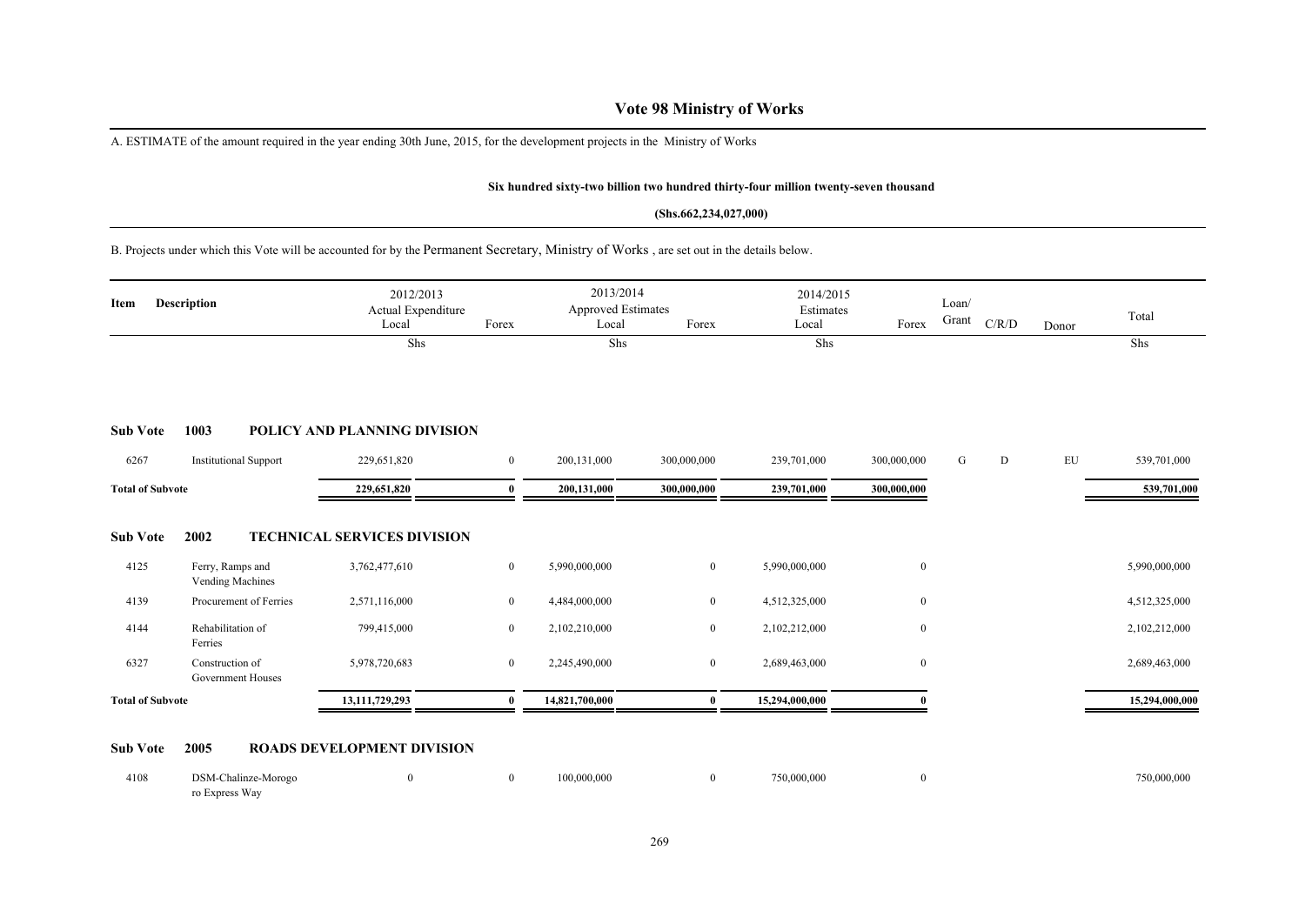|      |                                                |                                                   |                  |                | $0 - 110 - 220$                                          |                |                                 |                |       |       |                  |
|------|------------------------------------------------|---------------------------------------------------|------------------|----------------|----------------------------------------------------------|----------------|---------------------------------|----------------|-------|-------|------------------|
| Item | <b>Description</b>                             | 2012/2013<br>Actual Expenditure<br>Local<br>Forex |                  |                | 2013/2014<br>Approved Estimates<br>Forex<br>Local<br>Shs |                | 2014/2015<br>Estimates<br>Forex | Loan/<br>Grant | C/R/D | Donor | Total            |
|      |                                                |                                                   | Shs              |                |                                                          |                |                                 |                |       |       | Shs              |
| 4109 | Wazo Hill -Bagamoyo<br>Msata Road              | 28, 165, 542, 632                                 | $\overline{0}$   | 10,885,240,000 | $\overline{0}$                                           | 10,885,240,000 | $\mathbf{0}$                    |                |       |       | 10,885,240,000   |
| 4110 | Usagara - Geita<br>-Bwanga - Kyamyorwa<br>Road | 11,030,616,641                                    | $\mathbf{0}$     | 10,800,000,000 | $\mathbf{0}$                                             | 9,800,000,000  | $\mathbf{0}$                    |                |       |       | 9,800,000,000    |
| 4112 | Kigoma - Kidahwe -<br>Uvinza -Kaliua-Tabora    | 34,368,883,806                                    | 66,823,000,000   | 30,846,340,000 | 20,823,000,000                                           | 25,146,340,000 | 11,450,000,000                  |                |       |       | 36,596,340,000   |
| 4115 | Marangu-Tarakea-Ron<br>gai-Kamwanga/Sanya      | 9,511,886,331                                     | 588,770,327      | 11,133,630,000 | $\boldsymbol{0}$                                         | 13,133,630,000 | $\boldsymbol{0}$                |                |       |       | 13,133,630,000   |
| 4117 | Nangurukuru -<br>Mbwemkulu Road                | 5,988,066,392                                     | $\overline{0}$   | 2,000,000,000  | $\mathbf{0}$                                             | 2,000,000,000  | $\mathbf{0}$                    |                |       |       | 2,000,000,000    |
| 4118 | Dodoma - Manyoni<br>Road                       | 363,791,141                                       | $\overline{0}$   | 1,309,280,000  | $\mathbf{0}$                                             | 1,309,280,000  | $\mathbf{0}$                    |                |       |       | 1,309,280,000    |
| 4120 | Mbwemkulu - Mingoyo<br>Road                    | 86,050,685                                        | $\boldsymbol{0}$ | 1,000,000,000  | $\boldsymbol{0}$                                         | 535,000,000    | $\boldsymbol{0}$                |                |       |       | 535,000,000      |
| 4121 | Singida-Manyoni<br>Rd(Isuna - Manyoni<br>Sect) | 703,022,309                                       | $\mathbf{0}$     | 1,200,000,000  | $\mathbf{0}$                                             | $\mathbf{0}$   | $\mathbf{0}$                    |                |       |       | $\boldsymbol{0}$ |
| 4122 | Nelson Mandela(Port<br>Access) Road            | $\boldsymbol{0}$                                  | $\boldsymbol{0}$ | 1,500,000,000  | $\boldsymbol{0}$                                         | 1,650,000,000  | $\boldsymbol{0}$                |                |       |       | 1,650,000,000    |
| 4123 | Dumila - Kilosa Road                           | 9,072,796,011                                     | $\overline{0}$   | 6,000,000,000  | $\overline{0}$                                           | 8,000,000,000  | $\mathbf{0}$                    |                |       |       | 8,000,000,000    |
| 4124 | Sumbawanga -<br>Matai-Kasanga Port             | 17,534,518,980                                    | $\overline{0}$   | 11,241,370,000 | $\mathbf{0}$                                             | 10,241,370,000 | $\mathbf{0}$                    |                |       |       | 10,241,370,000   |
| 4126 | Construction of<br><b>Brigdes</b>              | 6,093,378,366                                     | $\overline{0}$   | 21,500,000,000 | $\overline{0}$                                           | 25,500,000,000 | $\mathbf{0}$                    |                |       |       | 25,500,000,000   |
| 4127 | New Bagamoyo Road<br>(Kawawa Jct - Tegeta)     | 6,020,532,145                                     | 3,081,102,000    | 2,500,000,000  | 18,000,000,000                                           | 2,500,000,000  | 12,000,000,000                  |                |       |       | 14,500,000,000   |
| 4128 | Kyaka - Bugene -<br>Kasulo Road                | 5,029,380,642                                     | $\overline{0}$   | 7,037,530,000  | $\overline{0}$                                           | 6,037,530,000  | $\mathbf{0}$                    |                |       |       | 6,037,530,000    |
| 4129 | Isaka - Lusahunga<br>Rehabilitation            | 50,553,948,923                                    | 140,358,000      | 21,520,480,000 | $\boldsymbol{0}$                                         | 20,520,480,000 | $\boldsymbol{0}$                |                |       |       | 20,520,480,000   |
| 4130 | Manyoni - Itigi -<br>Tabora Road               | 23,936,785,538                                    | $\overline{0}$   | 22,499,570,000 | $\overline{0}$                                           | 21,499,570,000 | $\mathbf{0}$                    |                |       |       | 21,499,570,000   |
| 4131 | Korogwe-Handeni road                           | 13,042,418,895                                    | $\overline{0}$   | 6,356,730,000  | $\mathbf{0}$                                             | 6,356,730,000  | $\mathbf{0}$                    |                |       |       | 6,356,730,000    |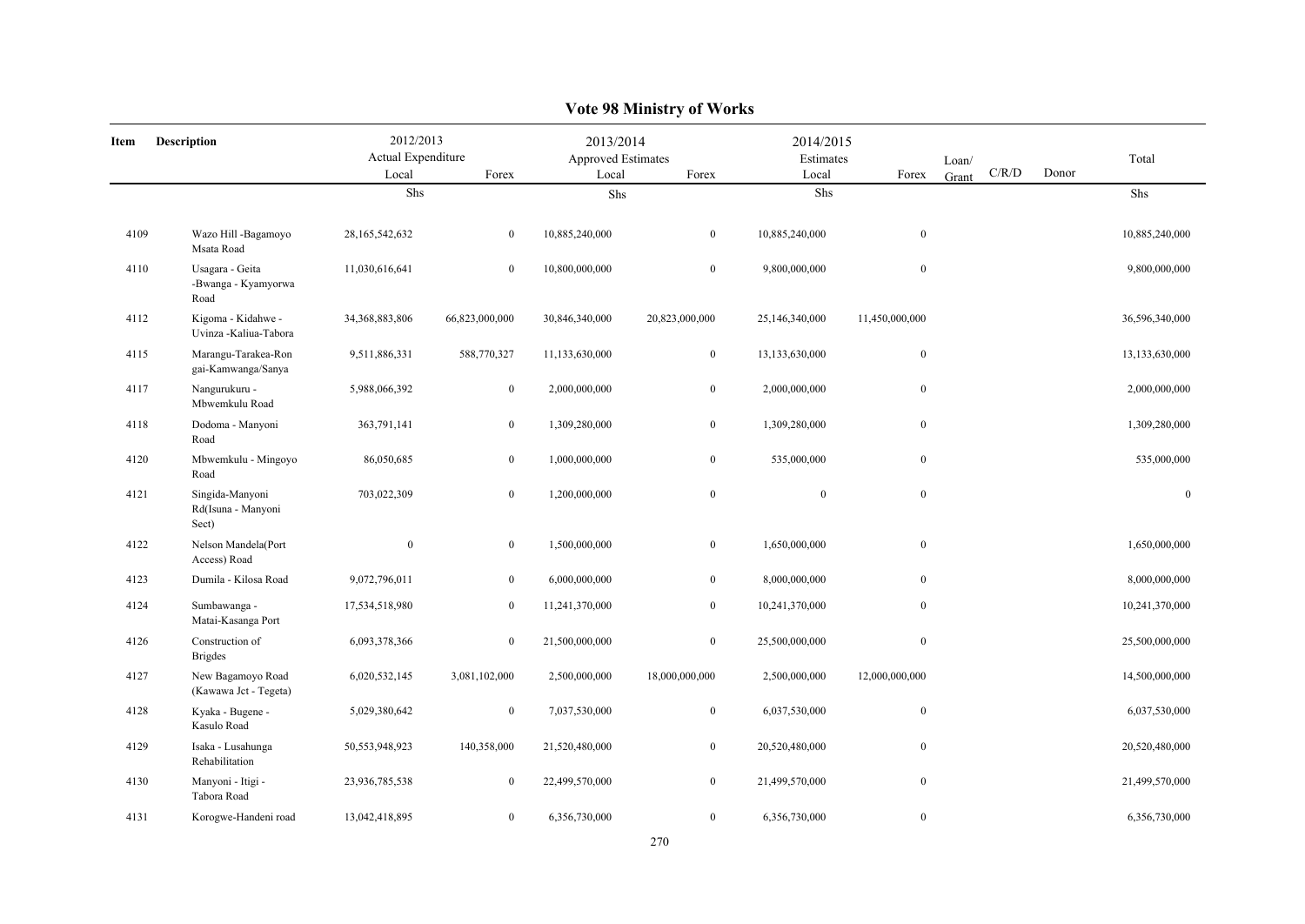|      | VULC 20 IVILIIISLI Y UL VVUL KS                 |                                          |                  |                                          |                  |                                 |                  |                |       |       |                |  |  |
|------|-------------------------------------------------|------------------------------------------|------------------|------------------------------------------|------------------|---------------------------------|------------------|----------------|-------|-------|----------------|--|--|
| Item | <b>Description</b>                              | 2012/2013<br>Actual Expenditure<br>Local | Forex            | 2013/2014<br>Approved Estimates<br>Local | Forex            | 2014/2015<br>Estimates<br>Local | Forex            | Loan/<br>Grant | C/R/D | Donor | Total          |  |  |
|      |                                                 | Shs                                      |                  | Shs                                      |                  | Shs                             |                  |                |       |       | Shs            |  |  |
| 4132 | Regional Roads<br>Rehabilitation                | 19,216,835,323                           | $\mathbf{0}$     | 31,915,270,000                           | $\mathbf{0}$     | 31,915,270,000                  | $\boldsymbol{0}$ |                |       |       | 31,915,270,000 |  |  |
| 4133 | Mwanza - Shinyanga<br>Boarder Road (Rehab)      | $\mathbf{0}$                             | $\overline{0}$   | 50,000,000                               | $\mathbf{0}$     | 50,000,000                      | $\boldsymbol{0}$ |                |       |       | 50,000,000     |  |  |
| 4134 | Handeni - Mkata Road                            | 16,980,330,090                           | $\boldsymbol{0}$ | 4,484,750,000                            | $\boldsymbol{0}$ | 4,484,750,000                   | $\boldsymbol{0}$ |                |       |       | 4,484,750,000  |  |  |
| 4135 | Mwandiga - Manyovu<br>Road                      | 1,848,720,193                            | $\boldsymbol{0}$ | 1,234,350,000                            | $\bf{0}$         | 500,000,000                     | $\boldsymbol{0}$ |                |       |       | 500,000,000    |  |  |
| 4137 | <b>Unity Bridges</b>                            | 71,678,393                               | $\boldsymbol{0}$ | $\mathbf{0}$                             | $\mathbf{0}$     | 500,000,000                     | $\boldsymbol{0}$ |                |       |       | 500,000,000    |  |  |
| 4138 | De-Congestion of Dsm<br>Road                    | 8,337,308,476                            | $\mathbf{0}$     | 28,634,000,000                           | $\overline{0}$   | 28,945,000,000                  | $\mathbf{0}$     |                |       |       | 28,945,000,000 |  |  |
| 4143 | Ndundu - Somanga<br>Road                        | 7,753,069,595                            | $\overline{0}$   | 5,287,740,000                            | $\overline{0}$   | 5,287,740,000                   | $\boldsymbol{0}$ |                |       |       | 5,287,740,000  |  |  |
| 4147 | Kidatu - Ifakara Road                           | 28,940,000                               | $\boldsymbol{0}$ | 100,000,000                              | 1,500,000,000    | 100,000,000                     | 1,500,000,000    |                |       |       | 1,600,000,000  |  |  |
| 4148 | Tabora-Ipole - Koga -<br>Mpanda Road            | 19,301,353                               | $\mathbf{0}$     | 2,000,000,000                            | $\mathbf{0}$     | 7,260,000,000                   | $\boldsymbol{0}$ |                |       |       | 7,260,000,000  |  |  |
| 4149 | Makutano-Nata-Mugu<br>mu/Loliondo-Mto wa<br>Mbu | 4,758,850,005                            | $\mathbf{0}$     | 8,617,630,000                            | $\mathbf{0}$     | 9,617,630,000                   | $\boldsymbol{0}$ |                |       |       | 9,617,630,000  |  |  |
| 4150 | Ibanda - Itungi Port                            | 657,000,000                              | $\mathbf{0}$     | 1,000,000,000                            | $\mathbf{0}$     | 1,000,000,000                   | $\boldsymbol{0}$ |                |       |       | 1,000,000,000  |  |  |
| 4151 | Tanga - Horohoro Road                           | 15,289,735                               | $\overline{0}$   | $\mathbf{0}$                             | $\mathbf{0}$     | 130,000,000                     | $\mathbf{0}$     |                |       |       | 130,000,000    |  |  |
| 4152 | Nzega - Tabora Road                             | 8,779,239,483                            | $\mathbf{0}$     | 13,392,090,000                           | $\overline{0}$   | 13,169,340,000                  | $\boldsymbol{0}$ |                |       |       | 13,169,340,000 |  |  |
| 4154 | Sumbawanga - Mpanda<br>- Nyakanazi Road         | 11,722,119,915                           | $\overline{0}$   | 28,858,720,000                           | $\mathbf{0}$     | 28,858,720,000                  | $\mathbf{0}$     |                |       |       | 28,858,720,000 |  |  |
| 4155 | Nyanguge - Musoma /<br>Kisesa Bypass            | 29,439,404,249                           | $\mathbf{0}$     | 18,235,260,000                           | $\mathbf{0}$     | 19,235,260,000                  | $\boldsymbol{0}$ |                |       |       | 19,235,260,000 |  |  |
| 4160 | Magole - Mziha Road                             | 7,296,240,592                            | $\overline{0}$   | 6,266,840,000                            | $\boldsymbol{0}$ | 6,156,840,000                   | $\boldsymbol{0}$ |                |       |       | 6,156,840,000  |  |  |
| 4161 | Dsm Road Flyovers<br>and Approaches             | $\mathbf{0}$                             | $\overline{0}$   | 4,000,000,000                            | $\mathbf{0}$     | 4,150,000,000                   | 15,000,000,000   |                |       |       | 19,150,000,000 |  |  |
| 4162 | Mwigumbi - Maswa -<br>Bariadi - Lamadi Road     | 3,420,911,906                            | $\mathbf{0}$     | 11,965,650,000                           | $\overline{0}$   | 10,965,650,000                  | $\mathbf{0}$     |                |       |       | 10,965,650,000 |  |  |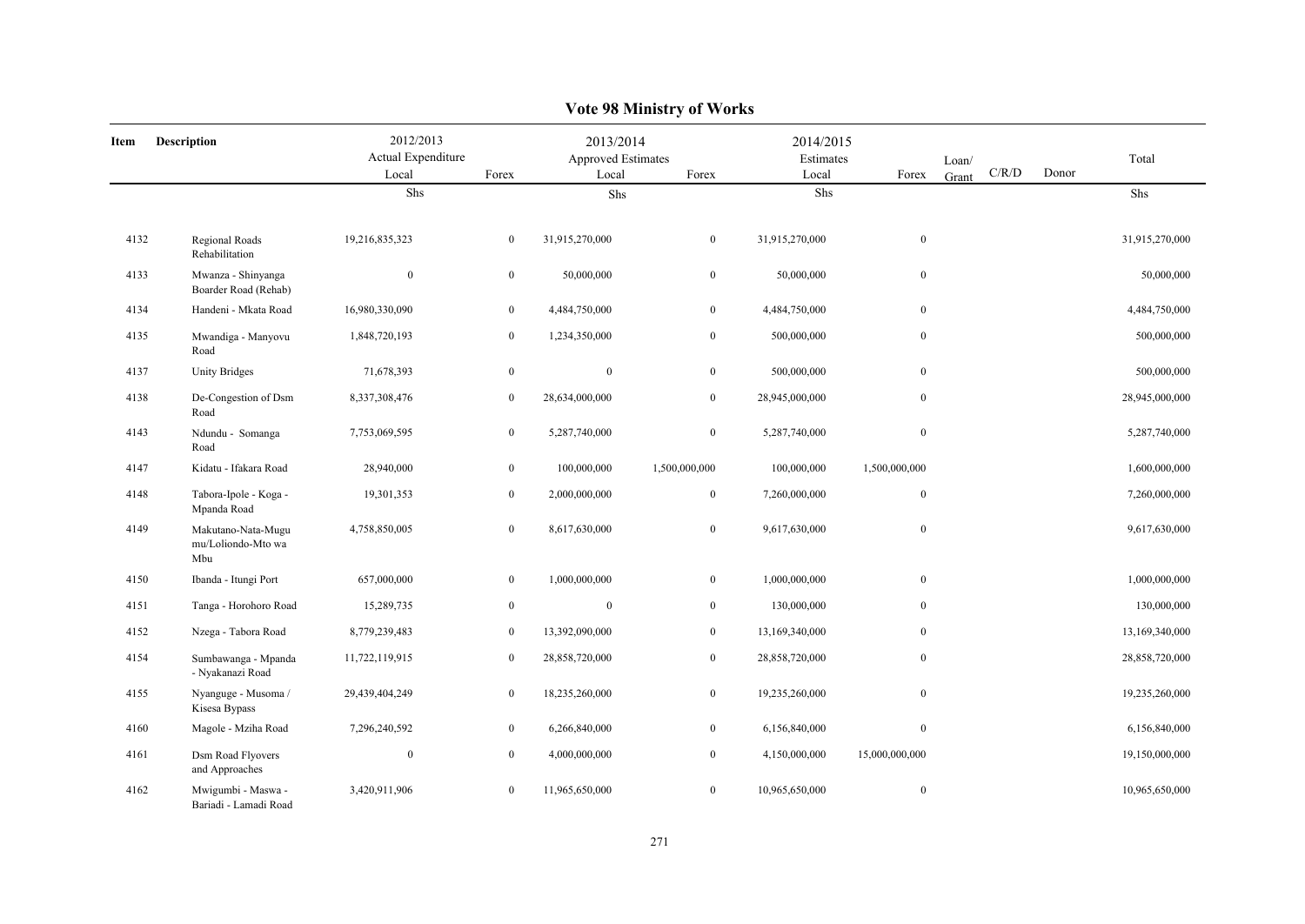|      | Y ULC 20 IVILIIISH Y UL YY UL KS           |                                                   |                  |                                          |                  |                                 |                  |                |       |             |                |  |  |
|------|--------------------------------------------|---------------------------------------------------|------------------|------------------------------------------|------------------|---------------------------------|------------------|----------------|-------|-------------|----------------|--|--|
| Item | Description                                | 2012/2013<br>Actual Expenditure<br>Local<br>Forex |                  | 2013/2014<br>Approved Estimates<br>Local | Forex            | 2014/2015<br>Estimates<br>Local | Forex            | Loan/<br>Grant | C/R/D | Donor       | Total          |  |  |
|      |                                            | Shs                                               |                  | Shs                                      |                  | Shs                             |                  |                |       |             | Shs            |  |  |
|      |                                            |                                                   |                  |                                          |                  |                                 |                  |                |       |             |                |  |  |
| 4163 | IPole - Rungwa Road                        | $\mathbf{0}$                                      | $\boldsymbol{0}$ | 500,000,000                              | $\boldsymbol{0}$ | 50,000,000                      | $\mathbf{0}$     |                |       |             | 50,000,000     |  |  |
| 4164 | Kidahwe-Kasulu-Kibon<br>do-Nyakanazi Road  | 176, 105, 343                                     | $\boldsymbol{0}$ | 10,000,000,000                           | $\boldsymbol{0}$ | 10,000,000,000                  | $\boldsymbol{0}$ |                |       |             | 10,000,000,000 |  |  |
| 4165 | Mafia Airport Access<br>Road               | 4,314,443,082                                     | $\boldsymbol{0}$ | 2,471,170,000                            | $\boldsymbol{0}$ | 2,471,170,000                   | $\mathbf{0}$     |                |       |             | 2,471,170,000  |  |  |
| 4166 | Dodoma University<br>Road                  | 577,100,000                                       | $\mathbf{0}$     | 3,000,000,000                            | $\boldsymbol{0}$ | 3,000,000,000                   | $\boldsymbol{0}$ |                |       |             | 3,000,000,000  |  |  |
| 4167 | Kigamboni Bridge                           | 69,710,000                                        | $\boldsymbol{0}$ | 3,000,000,000                            | $\boldsymbol{0}$ | 7,451,560,000                   | $\mathbf{0}$     |                |       |             | 7,451,560,000  |  |  |
| 4171 | Sam Nujoma Road                            | 15,945,435                                        | $\mathbf{0}$     | 21,510,000                               | $\bf{0}$         | 21,510,000                      | $\mathbf{0}$     |                |       |             | 21,510,000     |  |  |
| 4172 | Providing Lane<br>Enhancement              | $\boldsymbol{0}$                                  | $\boldsymbol{0}$ | $\boldsymbol{0}$                         | $\boldsymbol{0}$ | 200,000,000                     | $\boldsymbol{0}$ |                |       |             | 200,000,000    |  |  |
| 4173 | Widening of Pugu<br>Road (JNIA - Pugu)     | $\boldsymbol{0}$                                  | $\boldsymbol{0}$ | $\boldsymbol{0}$                         | $\boldsymbol{0}$ | 150,000,000                     | $\boldsymbol{0}$ |                |       |             | 150,000,000    |  |  |
| 4174 | Widening of Kimara -<br>Kibaha Road        | $\bf{0}$                                          | $\bf{0}$         | $\mathbf{0}$                             | $\bf{0}$         | 250,000,000                     | $\bf{0}$         |                |       |             | 250,000,000    |  |  |
| 4175 | <b>Upgrading of Kisarawe</b><br>- Mlandizi | $\bf{0}$                                          | $\boldsymbol{0}$ | $\boldsymbol{0}$                         | $\boldsymbol{0}$ | 400,000,000                     | $\mathbf{0}$     |                |       |             | 400,000,000    |  |  |
| 4176 | Widening of Bandari<br>Road                | $\bf{0}$                                          | $\bf{0}$         | $\mathbf{0}$                             | $\bf{0}$         | 50,000,000                      | $\bf{0}$         |                |       |             | 50,000,000     |  |  |
| 4178 | Upgrading of Pugu -<br>Bunju Road          | $\bf{0}$                                          | $\boldsymbol{0}$ | $\boldsymbol{0}$                         | $\boldsymbol{0}$ | 1,000,000,000                   | $\boldsymbol{0}$ |                |       |             | 1,000,000,000  |  |  |
| 4179 | Construction of<br>Weighbridge Dar Port    | $\bf{0}$                                          | $\boldsymbol{0}$ | $\mathbf{0}$                             | $\boldsymbol{0}$ | 100,000,000                     | $\mathbf{0}$     |                |       |             | 100,000,000    |  |  |
| 4180 | Tunduma -<br>Sumbawanga Road               | 41,020,154                                        | $\bf{0}$         | 57,880,000                               | $\bf{0}$         | 1,057,880,000                   | $\bf{0}$         |                |       |             | 1,057,880,000  |  |  |
| 4181 | Kagoma - Lusahunga<br>Road                 | 32,398,899,999                                    | $\bf{0}$         | 14,477,250,000                           | $\mathbf{0}$     | 9,600,000,000                   | $\boldsymbol{0}$ |                |       |             | 9,600,000,000  |  |  |
| 4182 | Arusha - Namanga<br>Road                   | 806,586,349                                       | $\boldsymbol{0}$ | 1,228,120,000                            | 2,289,000,000    | 2,228,120,000                   | 2,289,000,000    | G              | D     | <b>JICA</b> | 4,517,120,000  |  |  |
| 4183 | Singida - Babati -<br>Minjingu Road        | 13, 121, 874, 893                                 | 28,476,999,842   | 1,396,390,000                            | 25,000,000,000   | 444,830,000                     | 10,000,000,000   |                |       |             | 10,444,830,000 |  |  |
| 4185 | Dsm - Mbagala (Kilwa<br>Road)              | 7,272,643,341                                     | $\bf{0}$         | 1,000,000,000                            | $\boldsymbol{0}$ | 2,000,000,000                   | 6,000,000,000    |                |       |             | 8,000,000,000  |  |  |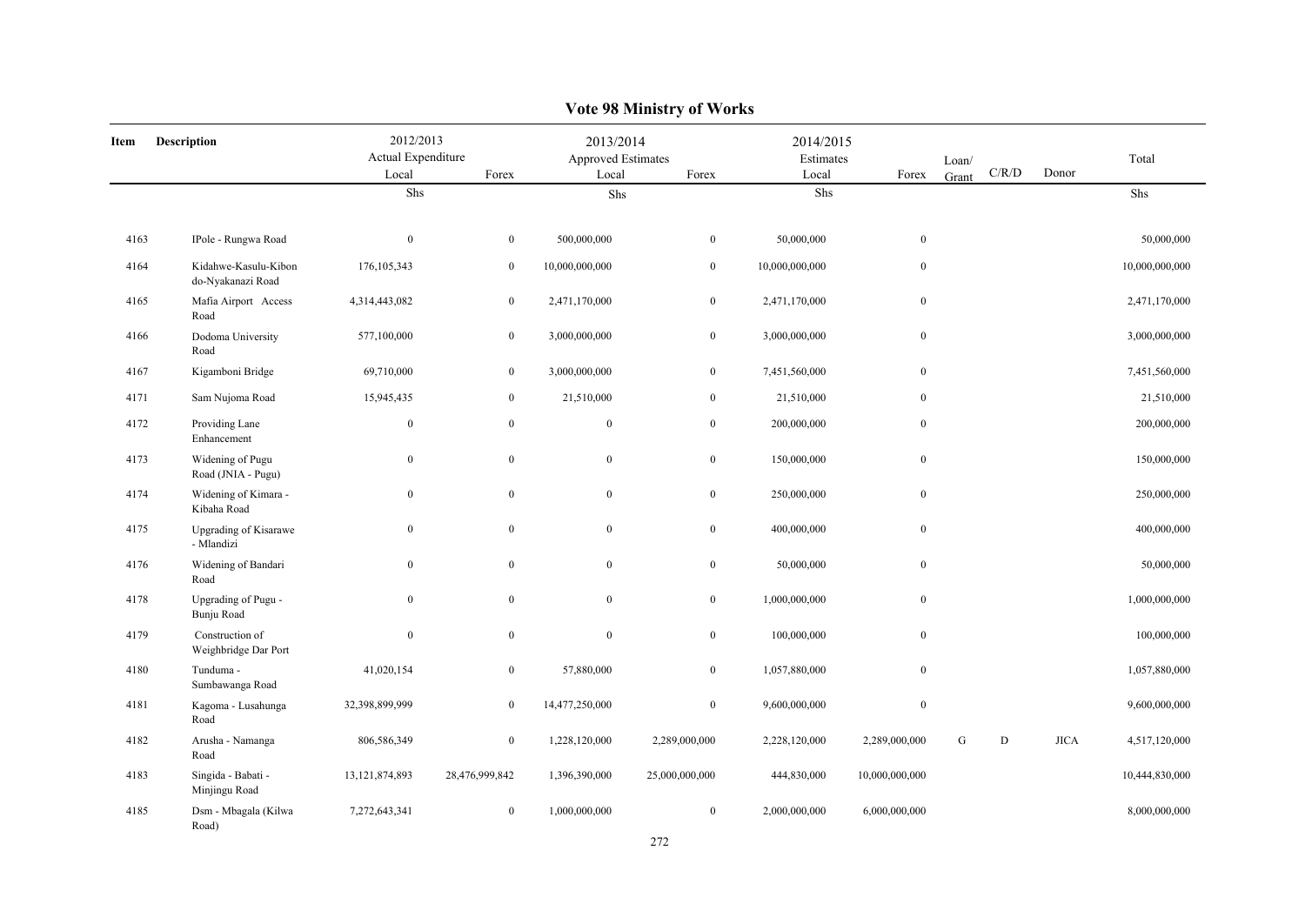| 2012/2013<br>2013/2014<br>2014/2015<br><b>Description</b><br>Item<br>Actual Expenditure<br>Approved Estimates<br>Estimates<br>Loan/<br>C/R/D<br>Donor<br>Local<br>Forex<br>Local<br>Forex<br>Local<br>Forex<br>Grant<br>Shs<br>Shs<br>Shs<br>4186<br>3,010,437,952<br>61,961,792,674<br>5,716,517,000<br>20,000,000,000<br>8,639,753,000<br>34,644,527,000<br>Msimba-Ruaha-<br>Mbuyuni -<br>Mafinga(TANZAM)<br>4187<br>$\mathbf{0}$<br>D<br><b>IDA</b><br>3,103,840,325<br>200,000,000<br>53,421,380,000<br>200,000,000<br>15,000,000,000<br>L<br>Korogwe<br>-Mkumbara-Same<br>Road<br>4188<br>$\bf{0}$<br>Mbeya- Makongolosi<br>5,885,671,537<br>$\boldsymbol{0}$<br>15,691,680,000<br>$\boldsymbol{0}$<br>13,340,120,000<br>Road<br>$\boldsymbol{0}$<br>4189<br>Chalinze - Segera -<br>15,000,000,000<br>4,500,000,000<br>7,094,672,720<br>3,200,000,000<br>3,500,000,000<br>Tanga Road<br>$\boldsymbol{0}$<br>$\mathbf{0}$<br>$\mathbf{0}$<br>$\boldsymbol{0}$<br>4190<br>Itoni- Ludewa Manda<br>$\overline{0}$<br>4,400,000,000<br>4192<br>Ruvu Bridge<br>3,818,569<br>$\mathbf{0}$<br>$\overline{0}$<br>$\mathbf{0}$<br>$\bf{0}$<br>700,000,000<br>4195<br>Dodoma - Iringa Road<br>6,983,172,590<br>48,163,448,000<br>1,739,310,000<br>84,800,000,000<br>20,000,000,000<br>1,739,310,000<br>4196<br>Dodoma - Babati Road<br>21,534,841,669<br>$\mathbf{0}$<br>9,992,410,000<br>47,000,000,000<br>8,392,410,000<br>20,000,000,000<br>4197<br>5,197,771,367<br>1,742,485,999<br>19,659,080,000<br>116,668,000,000<br>8,383,080,000<br>60,000,000,000<br>Masasi - Songea -<br>Mbambabay Road<br>$\boldsymbol{0}$<br>4198<br>Access Road to<br>$\mathbf{0}$<br>1,500,000,000<br>$\overline{0}$<br>1,500,000,000<br>$\boldsymbol{0}$<br>Uongozi Institute<br>6383<br>$\mathbf{0}$<br>$\mathbf{0}$<br>Constretion of<br>5,822,447<br>1,100,000,000<br>$\overline{0}$<br>2,934,350,000<br>Tanroads Headquarters<br>450,357,396,192<br>229,081,797,167<br>431,423,787,000<br>394,001,380,000<br>432,395,463,000<br>207,883,527,000<br><b>Total of Subvote</b> |                 |  | $\sqrt{2}$ |  |  |  |  |
|------------------------------------------------------------------------------------------------------------------------------------------------------------------------------------------------------------------------------------------------------------------------------------------------------------------------------------------------------------------------------------------------------------------------------------------------------------------------------------------------------------------------------------------------------------------------------------------------------------------------------------------------------------------------------------------------------------------------------------------------------------------------------------------------------------------------------------------------------------------------------------------------------------------------------------------------------------------------------------------------------------------------------------------------------------------------------------------------------------------------------------------------------------------------------------------------------------------------------------------------------------------------------------------------------------------------------------------------------------------------------------------------------------------------------------------------------------------------------------------------------------------------------------------------------------------------------------------------------------------------------------------------------------------------------------------------------------------------------------------------------------------------------------------------------------------------------------------------------------------------------------------------------------------------------------------------------------------------------------------------------------------------------------------------------------|-----------------|--|------------|--|--|--|--|
|                                                                                                                                                                                                                                                                                                                                                                                                                                                                                                                                                                                                                                                                                                                                                                                                                                                                                                                                                                                                                                                                                                                                                                                                                                                                                                                                                                                                                                                                                                                                                                                                                                                                                                                                                                                                                                                                                                                                                                                                                                                            | Total           |  |            |  |  |  |  |
|                                                                                                                                                                                                                                                                                                                                                                                                                                                                                                                                                                                                                                                                                                                                                                                                                                                                                                                                                                                                                                                                                                                                                                                                                                                                                                                                                                                                                                                                                                                                                                                                                                                                                                                                                                                                                                                                                                                                                                                                                                                            | Shs             |  |            |  |  |  |  |
|                                                                                                                                                                                                                                                                                                                                                                                                                                                                                                                                                                                                                                                                                                                                                                                                                                                                                                                                                                                                                                                                                                                                                                                                                                                                                                                                                                                                                                                                                                                                                                                                                                                                                                                                                                                                                                                                                                                                                                                                                                                            | 43,284,280,000  |  |            |  |  |  |  |
|                                                                                                                                                                                                                                                                                                                                                                                                                                                                                                                                                                                                                                                                                                                                                                                                                                                                                                                                                                                                                                                                                                                                                                                                                                                                                                                                                                                                                                                                                                                                                                                                                                                                                                                                                                                                                                                                                                                                                                                                                                                            | 15,200,000,000  |  |            |  |  |  |  |
|                                                                                                                                                                                                                                                                                                                                                                                                                                                                                                                                                                                                                                                                                                                                                                                                                                                                                                                                                                                                                                                                                                                                                                                                                                                                                                                                                                                                                                                                                                                                                                                                                                                                                                                                                                                                                                                                                                                                                                                                                                                            | 13,340,120,000  |  |            |  |  |  |  |
|                                                                                                                                                                                                                                                                                                                                                                                                                                                                                                                                                                                                                                                                                                                                                                                                                                                                                                                                                                                                                                                                                                                                                                                                                                                                                                                                                                                                                                                                                                                                                                                                                                                                                                                                                                                                                                                                                                                                                                                                                                                            | 3,500,000,000   |  |            |  |  |  |  |
|                                                                                                                                                                                                                                                                                                                                                                                                                                                                                                                                                                                                                                                                                                                                                                                                                                                                                                                                                                                                                                                                                                                                                                                                                                                                                                                                                                                                                                                                                                                                                                                                                                                                                                                                                                                                                                                                                                                                                                                                                                                            | 4,400,000,000   |  |            |  |  |  |  |
|                                                                                                                                                                                                                                                                                                                                                                                                                                                                                                                                                                                                                                                                                                                                                                                                                                                                                                                                                                                                                                                                                                                                                                                                                                                                                                                                                                                                                                                                                                                                                                                                                                                                                                                                                                                                                                                                                                                                                                                                                                                            | 700,000,000     |  |            |  |  |  |  |
|                                                                                                                                                                                                                                                                                                                                                                                                                                                                                                                                                                                                                                                                                                                                                                                                                                                                                                                                                                                                                                                                                                                                                                                                                                                                                                                                                                                                                                                                                                                                                                                                                                                                                                                                                                                                                                                                                                                                                                                                                                                            | 21,739,310,000  |  |            |  |  |  |  |
|                                                                                                                                                                                                                                                                                                                                                                                                                                                                                                                                                                                                                                                                                                                                                                                                                                                                                                                                                                                                                                                                                                                                                                                                                                                                                                                                                                                                                                                                                                                                                                                                                                                                                                                                                                                                                                                                                                                                                                                                                                                            | 28,392,410,000  |  |            |  |  |  |  |
|                                                                                                                                                                                                                                                                                                                                                                                                                                                                                                                                                                                                                                                                                                                                                                                                                                                                                                                                                                                                                                                                                                                                                                                                                                                                                                                                                                                                                                                                                                                                                                                                                                                                                                                                                                                                                                                                                                                                                                                                                                                            | 68,383,080,000  |  |            |  |  |  |  |
|                                                                                                                                                                                                                                                                                                                                                                                                                                                                                                                                                                                                                                                                                                                                                                                                                                                                                                                                                                                                                                                                                                                                                                                                                                                                                                                                                                                                                                                                                                                                                                                                                                                                                                                                                                                                                                                                                                                                                                                                                                                            | 1,500,000,000   |  |            |  |  |  |  |
|                                                                                                                                                                                                                                                                                                                                                                                                                                                                                                                                                                                                                                                                                                                                                                                                                                                                                                                                                                                                                                                                                                                                                                                                                                                                                                                                                                                                                                                                                                                                                                                                                                                                                                                                                                                                                                                                                                                                                                                                                                                            | 2,934,350,000   |  |            |  |  |  |  |
|                                                                                                                                                                                                                                                                                                                                                                                                                                                                                                                                                                                                                                                                                                                                                                                                                                                                                                                                                                                                                                                                                                                                                                                                                                                                                                                                                                                                                                                                                                                                                                                                                                                                                                                                                                                                                                                                                                                                                                                                                                                            | 640,278,990,000 |  |            |  |  |  |  |
| <b>Sub Vote</b><br>5002<br>SAFETY AND ENVIRONMENT DIVISION                                                                                                                                                                                                                                                                                                                                                                                                                                                                                                                                                                                                                                                                                                                                                                                                                                                                                                                                                                                                                                                                                                                                                                                                                                                                                                                                                                                                                                                                                                                                                                                                                                                                                                                                                                                                                                                                                                                                                                                                 |                 |  |            |  |  |  |  |
| G<br>D<br>4136<br>Road Safety Activities<br>944,224,499<br>$\mathbf{0}$<br>887,000,000<br>2,500,000,000<br>1,399,000,000<br>3,500,000,000<br><b>DANIDA</b>                                                                                                                                                                                                                                                                                                                                                                                                                                                                                                                                                                                                                                                                                                                                                                                                                                                                                                                                                                                                                                                                                                                                                                                                                                                                                                                                                                                                                                                                                                                                                                                                                                                                                                                                                                                                                                                                                                 | 4,899,000,000   |  |            |  |  |  |  |
| 6221<br>189,999,900<br>$\mathbf{0}$<br>641,981,000<br>250,000,000<br>370,000,000<br>350,000,000<br>Inst. Support to Safety<br>and Environment                                                                                                                                                                                                                                                                                                                                                                                                                                                                                                                                                                                                                                                                                                                                                                                                                                                                                                                                                                                                                                                                                                                                                                                                                                                                                                                                                                                                                                                                                                                                                                                                                                                                                                                                                                                                                                                                                                              | 720,000,000     |  |            |  |  |  |  |
| 6571<br><b>EMA</b> Implementation<br>28,499,840<br>$\mathbf{0}$<br>200,000,000<br>$\mathbf{0}$<br>301,836,000<br>200,500,000<br>G<br>D<br><b>DANIDA</b><br><b>Support Programme</b>                                                                                                                                                                                                                                                                                                                                                                                                                                                                                                                                                                                                                                                                                                                                                                                                                                                                                                                                                                                                                                                                                                                                                                                                                                                                                                                                                                                                                                                                                                                                                                                                                                                                                                                                                                                                                                                                        | 502,336,000     |  |            |  |  |  |  |
| 1,162,724,239<br>$\mathbf{0}$<br>1,728,981,000<br>2,750,000,000<br>2,070,836,000<br>4,050,500,000<br><b>Total of Subvote</b>                                                                                                                                                                                                                                                                                                                                                                                                                                                                                                                                                                                                                                                                                                                                                                                                                                                                                                                                                                                                                                                                                                                                                                                                                                                                                                                                                                                                                                                                                                                                                                                                                                                                                                                                                                                                                                                                                                                               | 6,121,336,000   |  |            |  |  |  |  |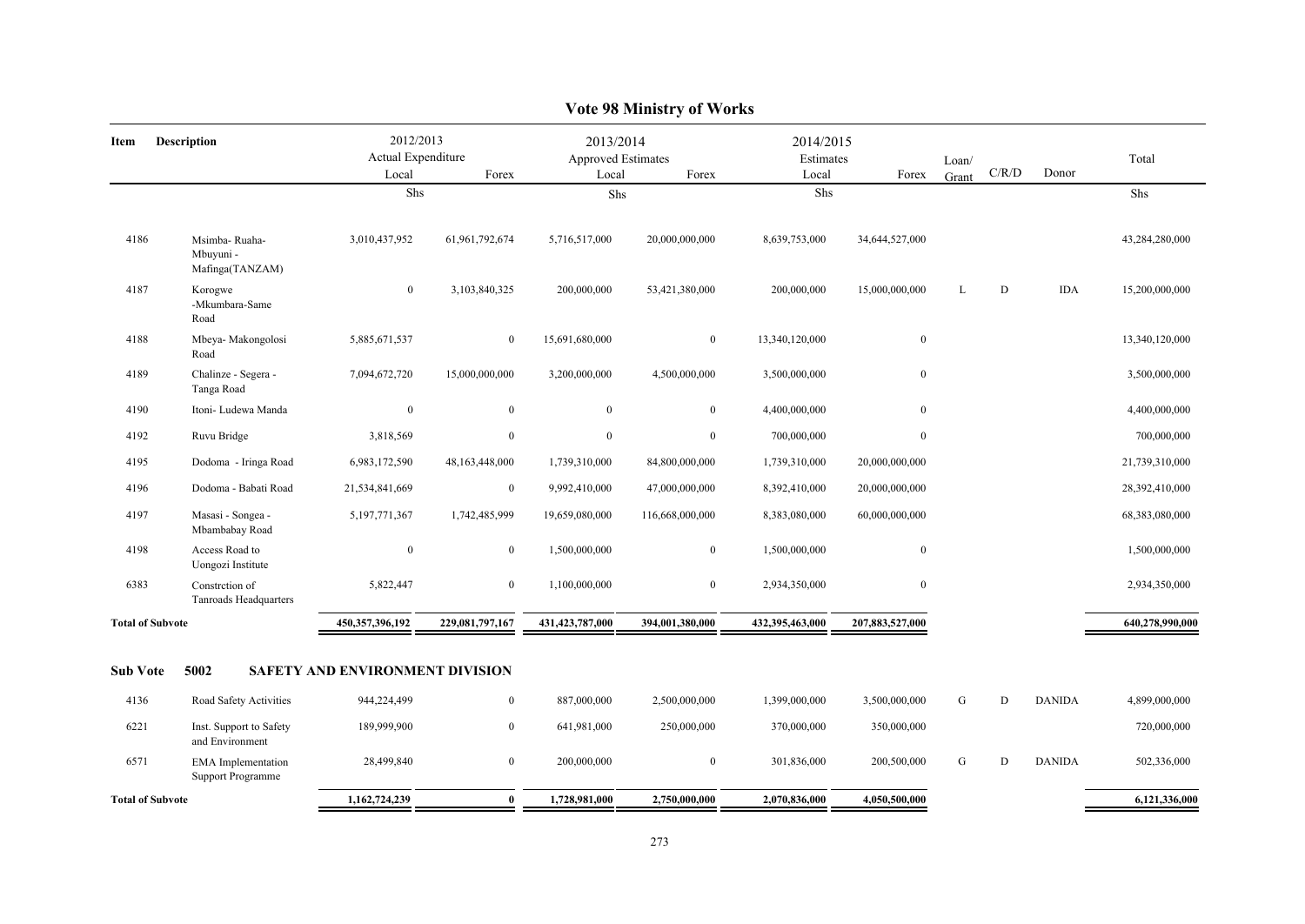| <b>Vote 98 Ministry of Works</b> |                                 |                 |                                        |                 |                        |                 |       |       |       |                 |
|----------------------------------|---------------------------------|-----------------|----------------------------------------|-----------------|------------------------|-----------------|-------|-------|-------|-----------------|
| Item<br><b>Description</b>       | 2012/2013<br>Actual Expenditure |                 | 2013/2014<br><b>Approved Estimates</b> |                 | 2014/2015<br>Estimates |                 | Loan/ |       |       | Total           |
|                                  | Local                           | Forex           | Local                                  | Forex           | Local                  | Forex           | Grant | C/R/D | Donor |                 |
|                                  | Shs                             |                 | Shs                                    |                 | Shs                    |                 |       |       |       | Shs             |
| <b>Total of Vote</b>             | 464,861,501,544                 | 229,081,797,167 | 448,174,599,000                        | 397,051,380,000 | 450,000,000,000        | 212,234,027,000 |       |       |       | 662,234,027,000 |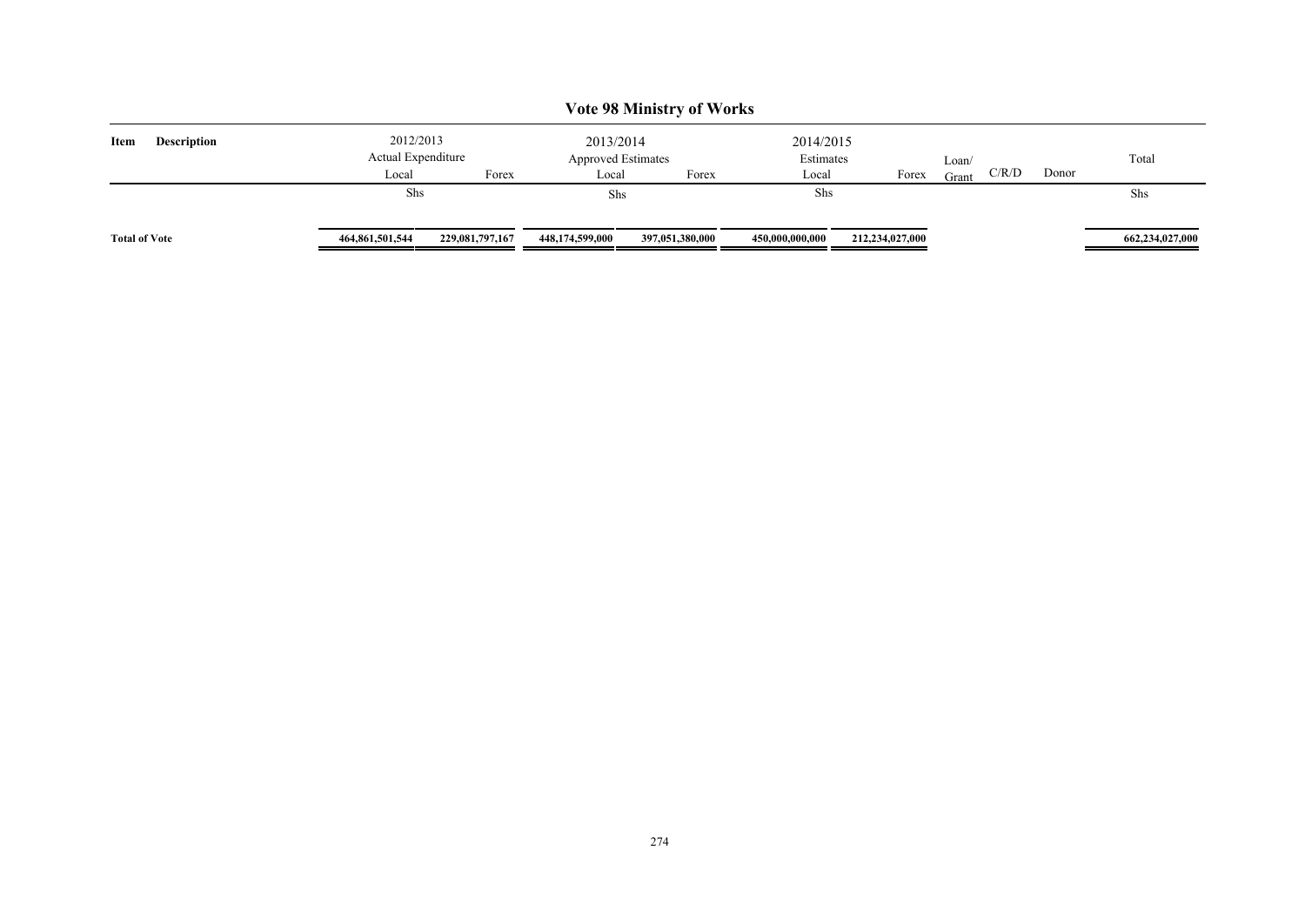# MINISTRY OF LIVESTOCK DEVELOPMENT AND FISHERIES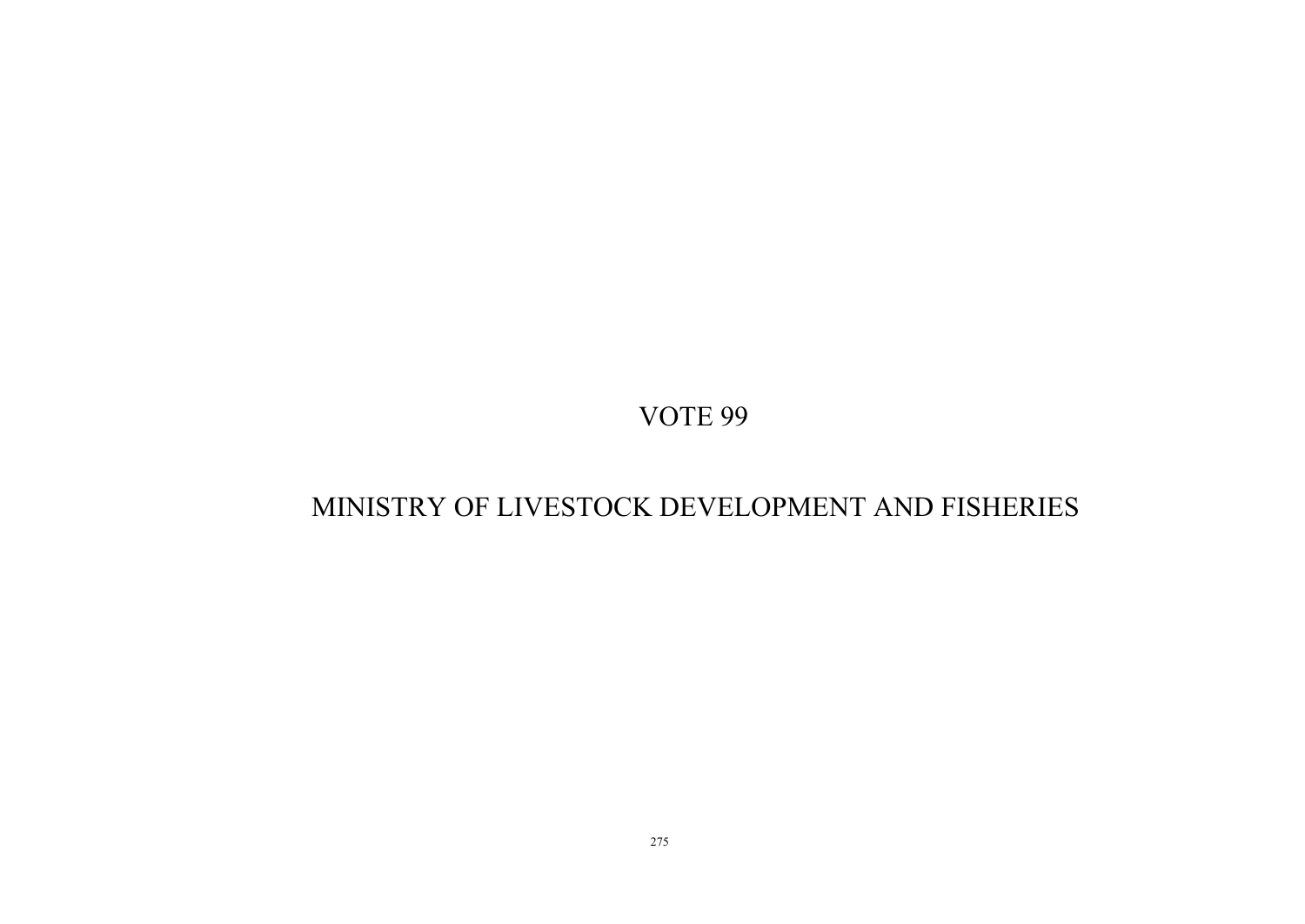### **Vote 99 Ministry of Livestock Development and Fisheries**

A. ESTIMATE of the amount required in the year ending 30th June, 2015, for the development projects in the Ministry of Livestock Development and Fisheries

#### **Twenty-four billion seven hundred million four hundred five thousand**

#### **(Shs.24,700,405,000)**

B. Projects under which this Vote will be accounted for by the Permanent Secretary, Ministry of Livestock Development and Fisheries , are set out in the details below.

| <b>Description</b><br>Item |                                                        | 2012/2013<br>Actual Expenditure<br>Local<br>Forex<br>Shs |                | Local<br>Shs     | 2013/2014<br>Approved Estimates<br>Forex |                | 2014/2015<br>Estimates<br>Forex | Loan/<br>Grant | C/R/D | Donor              | Total<br>Shs     |
|----------------------------|--------------------------------------------------------|----------------------------------------------------------|----------------|------------------|------------------------------------------|----------------|---------------------------------|----------------|-------|--------------------|------------------|
| <b>Sub Vote</b>            | 1003                                                   | <b>POLICY AND PLANNING</b>                               |                |                  |                                          |                |                                 |                |       |                    |                  |
| 4486                       | Agricultural Sector Dev<br>Programme                   | 66,426,860                                               | 1,131,769,272  | 100,947,000      | 2,323,480,400                            | 356,947,000    | 995,000,000                     | G              | D     | <b>Basket Fund</b> | 1,351,947,000    |
| <b>Total of Subvote</b>    |                                                        | 66,426,860                                               | 1,131,769,272  | 100,947,000      | 2,323,480,400                            | 356,947,000    | 995,000,000                     |                |       |                    | 1,351,947,000    |
| <b>Sub Vote</b><br>4486    | 1004<br>Agriculture Sector<br>Development<br>Programme | LIVESTOCK RESEARCH AND TRAINING INST.<br>470,348,623     | 2,164,928,247  | $\mathbf{0}$     | $\mathbf{0}$                             | $\overline{0}$ | 200,000,000                     | L              | D.    | <b>Basket Fund</b> | 200,000,000      |
| 4495                       | EA Agricultural<br>Productivity Project                | $\mathbf{0}$                                             | $\overline{0}$ | 9,926,032,600    | 795,299,900                              | 10,357,487,000 | 516,575,000                     |                |       |                    | 10,874,062,000   |
| <b>Total of Subvote</b>    |                                                        | 470,348,623                                              | 2,164,928,247  | 9,926,032,600    | 795,299,900                              | 10,357,487,000 | 716,575,000                     |                |       |                    | 11,074,062,000   |
| <b>Sub Vote</b>            | 1006                                                   | NATIONAL LIVESTOCK INSTITUTE - MPWAPWA                   |                |                  |                                          |                |                                 |                |       |                    |                  |
| 4486                       | Agricultural Sector Dev<br>Programme                   | 253,532,917                                              | 597,154,725    | $\boldsymbol{0}$ | $\mathbf{0}$                             | $\overline{0}$ | $\overline{0}$                  | G              | D     | <b>Basket Fund</b> | $\boldsymbol{0}$ |
| 4495                       | EA Agricultural<br>Productivity Project                | $\mathbf{0}$                                             | $\bf{0}$       | 900,991,800      | 213,713,000                              | $\mathbf{0}$   | $\overline{0}$                  | L              | D     | World Bank         | $\mathbf{0}$     |
| <b>Total of Subvote</b>    |                                                        | 253,532,917                                              | 597, 154, 725  | 900,991,800      | 213,713,000                              | $\mathbf{0}$   | $\theta$                        |                |       |                    | $\mathbf{0}$     |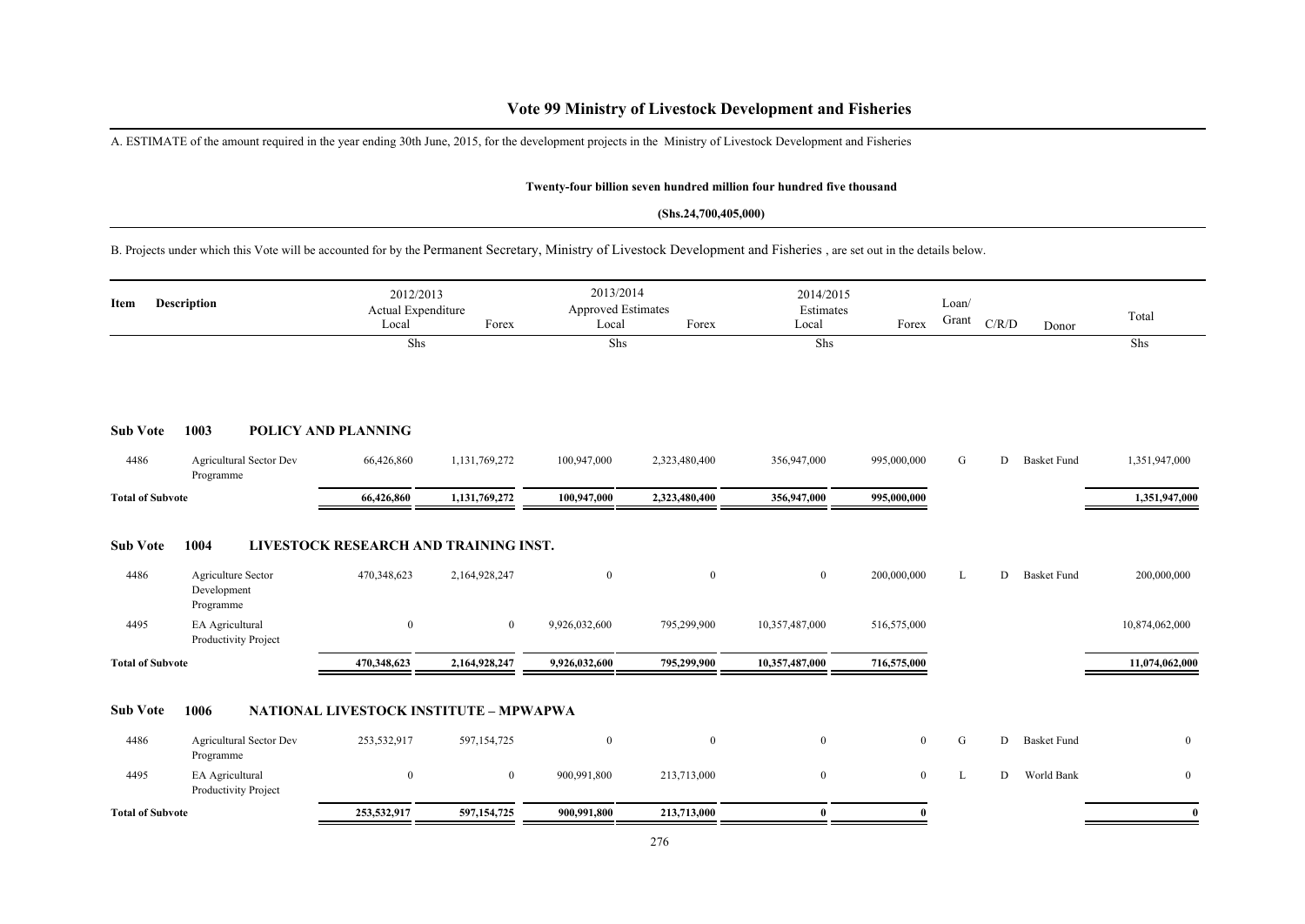| Description<br>Item     |                                              | 2012/2013<br>Actual Expenditure              |                  |                  | 2013/2014<br><b>Approved Estimates</b> |                  | 2014/2015<br>Estimates |       |       |                    | Total         |
|-------------------------|----------------------------------------------|----------------------------------------------|------------------|------------------|----------------------------------------|------------------|------------------------|-------|-------|--------------------|---------------|
|                         |                                              | Local                                        | Forex            | Local            | Forex                                  | Local            | Forex                  | Grant | C/R/D | Donor              |               |
|                         |                                              | Shs                                          |                  | Shs              |                                        | Shs              |                        |       |       |                    | Shs           |
| <b>Sub Vote</b>         | 7001                                         | <b>VETERINARY SERVICES</b>                   |                  |                  |                                        |                  |                        |       |       |                    |               |
| 4486                    | Agricultural Sector Dev<br>Programme         | 309,145,112                                  | 455,786,163      | $\mathbf{0}$     | $\boldsymbol{0}$                       | $\mathbf{0}$     | $\overline{0}$         | L     |       | D Basket Fund      | $\mathbf{0}$  |
| 4495                    | EA Agricultural<br>Productivity Project      | $\boldsymbol{0}$                             | $\overline{0}$   | 3,309,130,600    | 126,287,000                            | 3,307,831,500    | 52,000,000             |       |       |                    | 3,359,831,500 |
| 4540                    | Livestock Disease<br>Control                 | $\mathbf{0}$                                 | 1,240,986,593    | 557,091,000      | 1,855,065,700                          | 493,457,500      | 427,030,000            |       |       |                    | 920,487,500   |
| <b>Total of Subvote</b> |                                              | 309,145,112                                  | 1,696,772,756    | 3,866,221,600    | 1,981,352,700                          | 3,801,289,000    | 479,030,000            |       |       |                    | 4,280,319,000 |
| <b>Sub Vote</b><br>4486 | 7005<br><b>Agricultural Sector Dev</b>       | VETERINARY COUNCIL OF TANZANIA<br>52,000,000 | 49,465,550       | $\boldsymbol{0}$ | $\mathbf{0}$                           | $\mathbf{0}$     | $\overline{0}$         | L     | D     | <b>Basket Fund</b> | $\mathbf{0}$  |
|                         | Programme                                    |                                              |                  |                  |                                        |                  |                        |       |       |                    |               |
| <b>Total of Subvote</b> |                                              | 52,000,000                                   | 49,465,550       | $\mathbf{0}$     | $\mathbf{0}$                           | $\mathbf{0}$     |                        |       |       |                    |               |
| <b>Sub Vote</b>         | 8001                                         | <b>ANIMAL PRODUCTION</b>                     |                  |                  |                                        |                  |                        |       |       |                    |               |
| 4486                    | Agricultural Sector Dev<br>Programme         | 883,866,525                                  | 882, 879, 745    | $\mathbf{0}$     | $\mathbf{0}$                           | $\mathbf{0}$     | $\overline{0}$         | L     | D     | <b>Basket Fund</b> | $\mathbf{0}$  |
| 4495                    | EA Agricultural<br>Productivity Project      | $\bf{0}$                                     | $\overline{0}$   | 8,694,077,000    | 171,200,000                            | 7,994,077,000    | $\mathbf{0}$           |       |       |                    | 7,994,077,000 |
| <b>Total of Subvote</b> |                                              | 883,866,525                                  | 882, 879, 745    | 8,694,077,000    | 171,200,000                            | 7,994,077,000    | $\theta$               |       |       |                    | 7,994,077,000 |
| <b>Sub Vote</b>         | 9001                                         | <b>FISHERIES DEVELOPMENT DIVISION</b>        |                  |                  |                                        |                  |                        |       |       |                    |               |
| 6501                    | Marine & Coast<br>Environment Mgt<br>Project | $\mathbf{0}$                                 | 2,263,655,147    | $\boldsymbol{0}$ | $\mathbf{0}$                           | $\boldsymbol{0}$ | $\overline{0}$         | L     | D     | World Bank         | $\mathbf{0}$  |
| 6571                    | <b>MACEMP</b>                                | 260,245,640                                  | $\boldsymbol{0}$ | $\bf{0}$         | $\bf{0}$                               | $\mathbf{0}$     | $\mathbf{0}$           |       |       |                    | $\mathbf{0}$  |
| <b>Total of Subvote</b> |                                              | 260,245,640                                  | 2,263,655,147    | $\bf{0}$         | $\mathbf{0}$                           | $\bf{0}$         | $\theta$               |       |       |                    | $\mathbf{0}$  |

## **Vote 99 Ministry of Livestock Development and Fisheries**